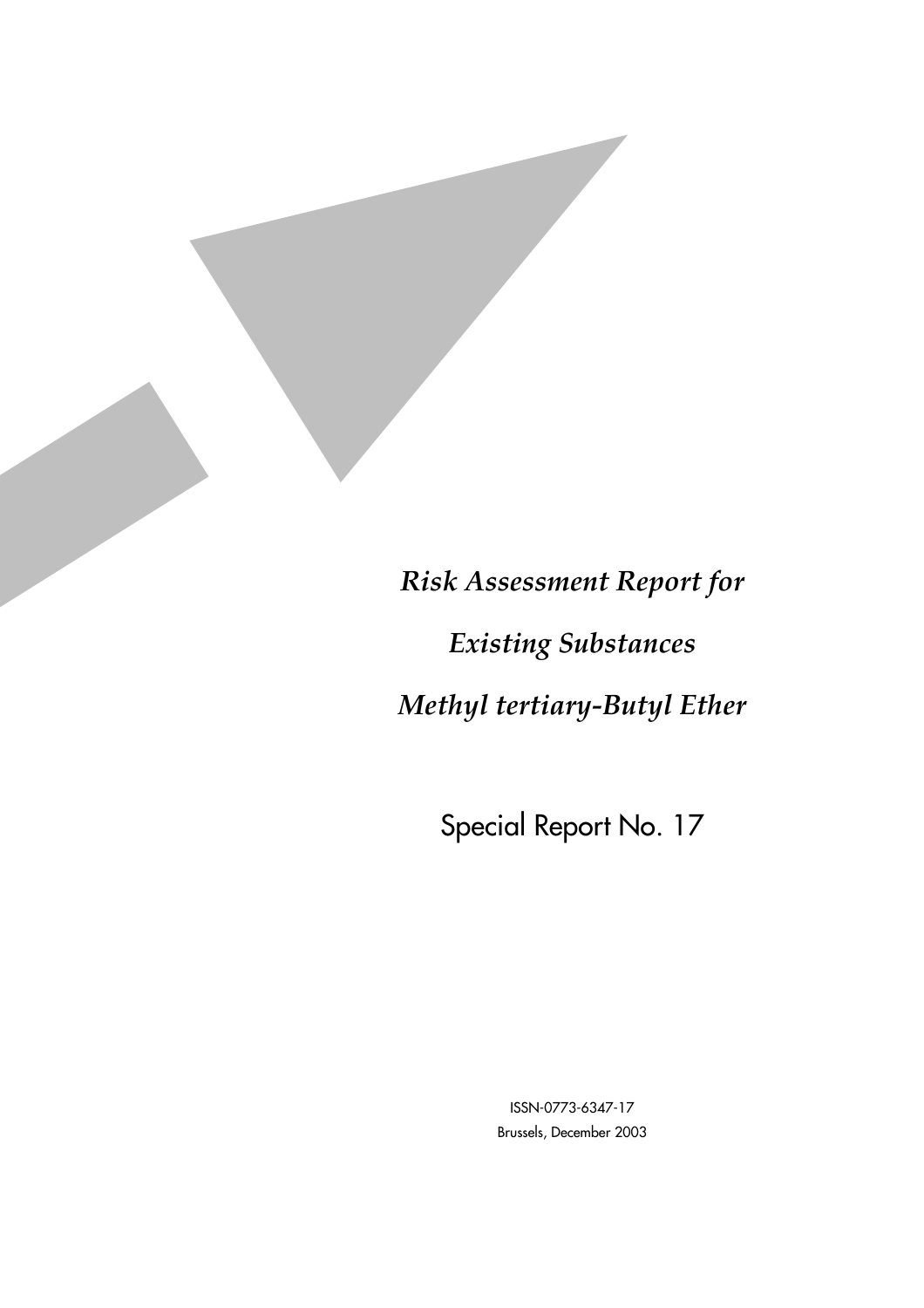# **ECETOC Special Report No. 17**

# **© Copyright - ECETOC**

European Centre for Ecotoxicology and Toxicology of Chemicals 4 Avenue E. Van Nieuwenhuyse (Bte 6), B-1160 Brussels, Belgium.

All rights reserved. No part of this publication may be reproduced, copied, stored in a retrieval system or transmitted in any form or by any means, electronic, mechanical, photocopying, recording or otherwise without the prior written permission of the copyright holder. Applications to reproduce, store, copy or translate should be made to the Secretary General. ECETOC welcomes such applications. Reference to the document, its title and summary may be copied or abstracted in data retrieval systems without subsequent reference.

The content of this document has been prepared and reviewed by experts on behalf of ECETOC with all possible care and from the available scientific information. It is provided for information only. ECETOC cannot accept any responsibility or liability and does not provide a warranty for any use or interpretation of the material contained in the publication.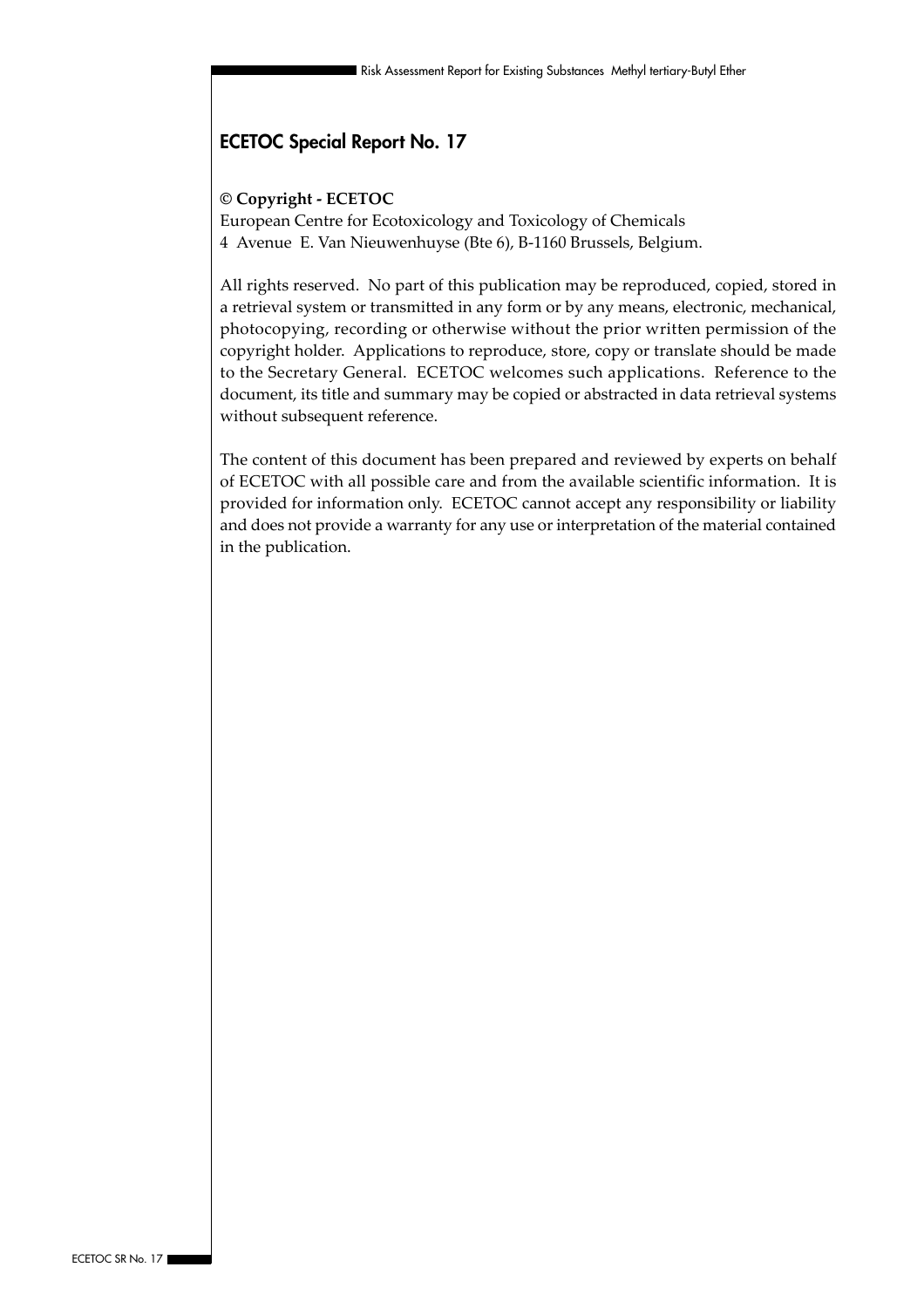*Risk Assessment Report for Existing Substances Methyl-tertiary-butylether*

## **CONTENTS**

| <b>EXECUTIVE SUMMARY</b>                                           | $\mathbf 1$    |
|--------------------------------------------------------------------|----------------|
| <b>OVERALL RESULTS OF THE RISK ASSESSMENT</b>                      | $\overline{2}$ |
| <b>1. GENERAL SUBSTANCE INFORMATION</b>                            | 4              |
| 1.1 Identification of the substance                                | 4              |
| 1.2 Physico-chemical properties                                    | 5              |
| 1.2.1 Vapour pressure                                              | 6              |
| 1.2.2 Water solubility                                             | 6              |
| 1.2.3 Octanol/water partition coefficient                          | 7              |
| 1.2.4 Henry's law constant                                         | 7              |
| 1.2.5 Taste and odour                                              | 7              |
| 1.3 Conversion factors                                             | 8              |
| 1.4 Purity / impurities, additives                                 | 8              |
| 1.5 Classification                                                 | 8              |
| 2. GENERAL INFORMATION ON EXPOSURE                                 | 9              |
| 2.1 Production and consumption                                     | 9              |
| 2.1.1 Amount (tonnage)                                             | 9              |
| 2.1.2 Production process                                           | 15             |
| $2.2$ Use                                                          | 16             |
| 2.2.1 Use as a fuel additive                                       | 16             |
| 2.2.2 Other use patterns                                           | 17             |
| 2.3 Life-cycle stages                                              | 17             |
| 2.3.1 Production                                                   | 17             |
| 2.3.2 Formulation                                                  | 18             |
| 2.3.3 Processing                                                   | 18             |
| 2.3.4 Private use                                                  | 18             |
| 2.3.5 Disposal (recovery)                                          | 18             |
| 2.4 Release estimation                                             | 19             |
| 2.4.1 Categories                                                   | 20             |
| 2.4.2 Emission factors                                             | 20             |
| 2.4.3 Emission scenarios                                           | 20             |
| 2.5 Emission calculations                                          | 23             |
| 3. ENVIRONMENT                                                     | 25             |
| 3.1 Exposure assessment                                            | 25             |
| 3.1.0 General discussion                                           | 25             |
| 3.1.1 Aquatic compartment (including sediments)                    | 36             |
| 3.1.2 Atmosphere                                                   | 49             |
| 3.1.3 Terrestrial compartment                                      | 58             |
| 3.1.4 Representativeness of monitoring data                        | 64             |
| 3.1.5 Non-compartment-specific exposure relevant to the food chain | 64             |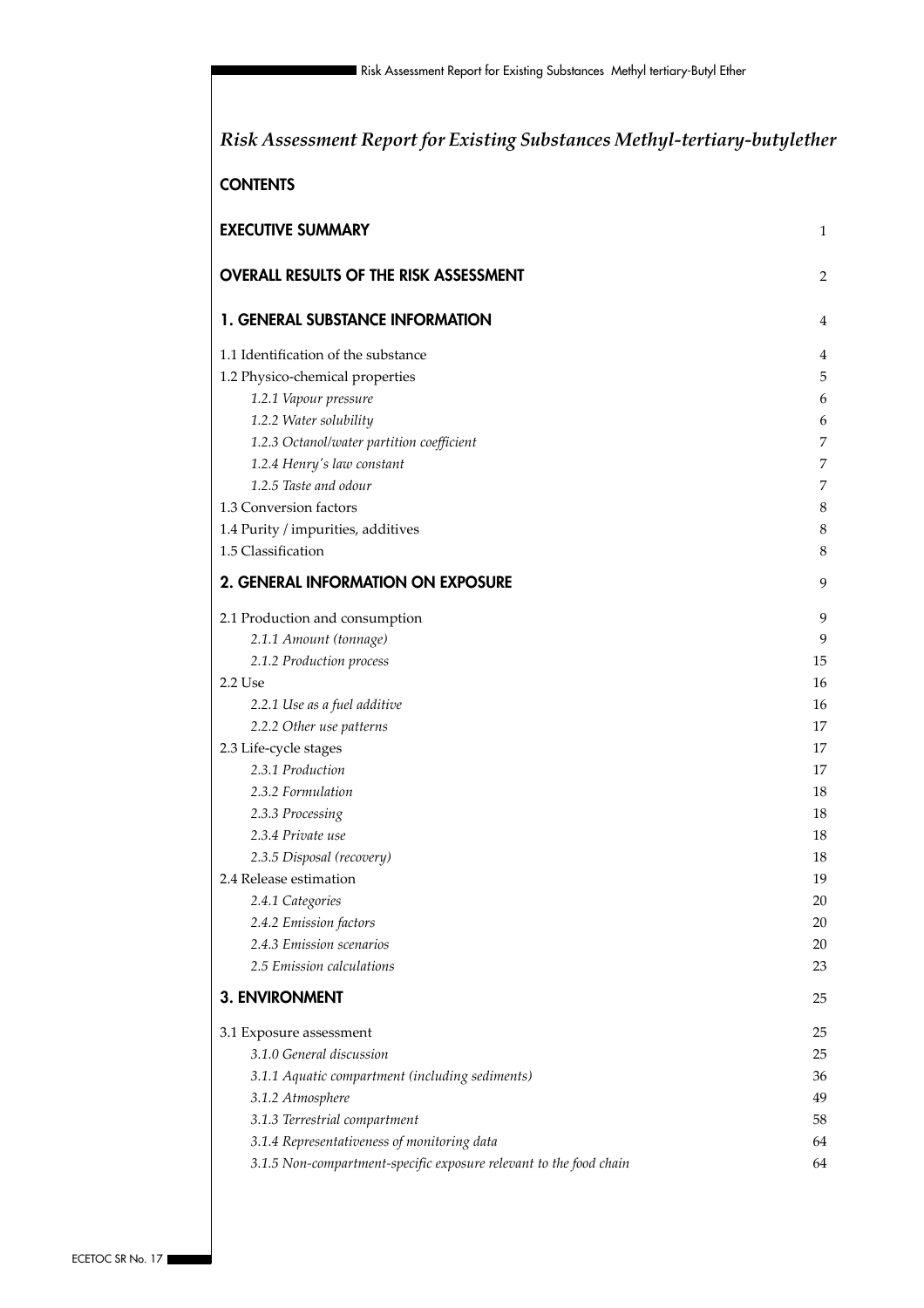| 3.2 Effects assessment: hazard identification and dose (concentration) -    | 66  |
|-----------------------------------------------------------------------------|-----|
| response (effect) assessment                                                |     |
| 3.2.0 General discussion                                                    | 66  |
| 3.2.1 Aquatic compartment                                                   | 69  |
| 3.2.2 Atmosphere                                                            | 80  |
| 3.2.3 Terrestrial compartment                                               | 81  |
| 3.2.4 Non-compartment-specific effects relevant to the food chain           | 81  |
| 3.3 Risk characterisation                                                   | 81  |
| 3.3.0 Introduction                                                          | 81  |
| 3.3.1 Aquatic compartment                                                   | 82  |
| 3.3.2 Atmosphere                                                            | 83  |
| 3.3.3 Terrestrial compartment                                               | 83  |
| 3.3.4 Non-compartment-specific effects relevant to the food chain           | 84  |
| 3.3.5 Total MOS for man for indirect exposure (all routes)                  | 84  |
| <b>4. HUMAN HEALTH</b>                                                      | 86  |
| 4.1 Human health (toxicity)                                                 | 86  |
| 4.1.1 Exposure assessment                                                   | 86  |
| 4.1.1.0 General discussion                                                  | 86  |
| 4.1.1.1 Occupational exposure                                               | 87  |
| 4.1.1.2 Consumer exposure                                                   | 94  |
| 4.1.1.3 Indirect exposure viat the environment                              | 97  |
| 4.1.2 Effects assessment: hazard identification and dose (concentration) -  | 104 |
| response (effect) assessment                                                |     |
| 4.1.2.1 Toxicokinetics, metabolism and distribution                         | 104 |
| 4.1.2.2 Acute toxicity                                                      | 130 |
| 4.1.2.3 Irritation, corrosivity and sensitisation                           | 132 |
| 4.1.2.4 Repeated-dose toxicity                                              | 134 |
| 4.1.2.5 Genotoxicity                                                        | 141 |
| 4.1.2.6 Chronic toxicity and carcinogenicity                                | 151 |
| 4.1.2.7 Overall discussion and evaluation of carcinogenicity studies        | 167 |
| 4.1.2.8 Toxicity for reproduction                                           | 174 |
| 4.1.2.9 Neurotoxicity                                                       | 183 |
| 4.1.2.10 Human health effects data                                          | 186 |
| 4.1.2.11 Conclusions from human studies                                     | 205 |
| 4.1.3 Risk characterisation                                                 | 207 |
| 4.1.3.0 General aspects / Summary of toxicological and human health aspects | 207 |
| 4.1.3.1 Workers                                                             | 214 |
| 4.1.3.2 Consumers                                                           | 215 |
| 4.1.3.3 Humans exposed indirectly via the environment                       | 216 |
| 4.2 Human health (physico-chemical properties)                              | 217 |
| 4.2.1 Exposure assessment                                                   | 217 |
| 4.2.2 Effects assessment: hazard identification and dose (concentration) -  | 217 |
| response (effect) assessment                                                |     |
| 4.2.3 Risk characterisation                                                 | 218 |
| 5. RESULTS                                                                  | 219 |
| 5.1 Environmental risk assessment                                           | 219 |
| 5.2 Human health risk assessment                                            | 219 |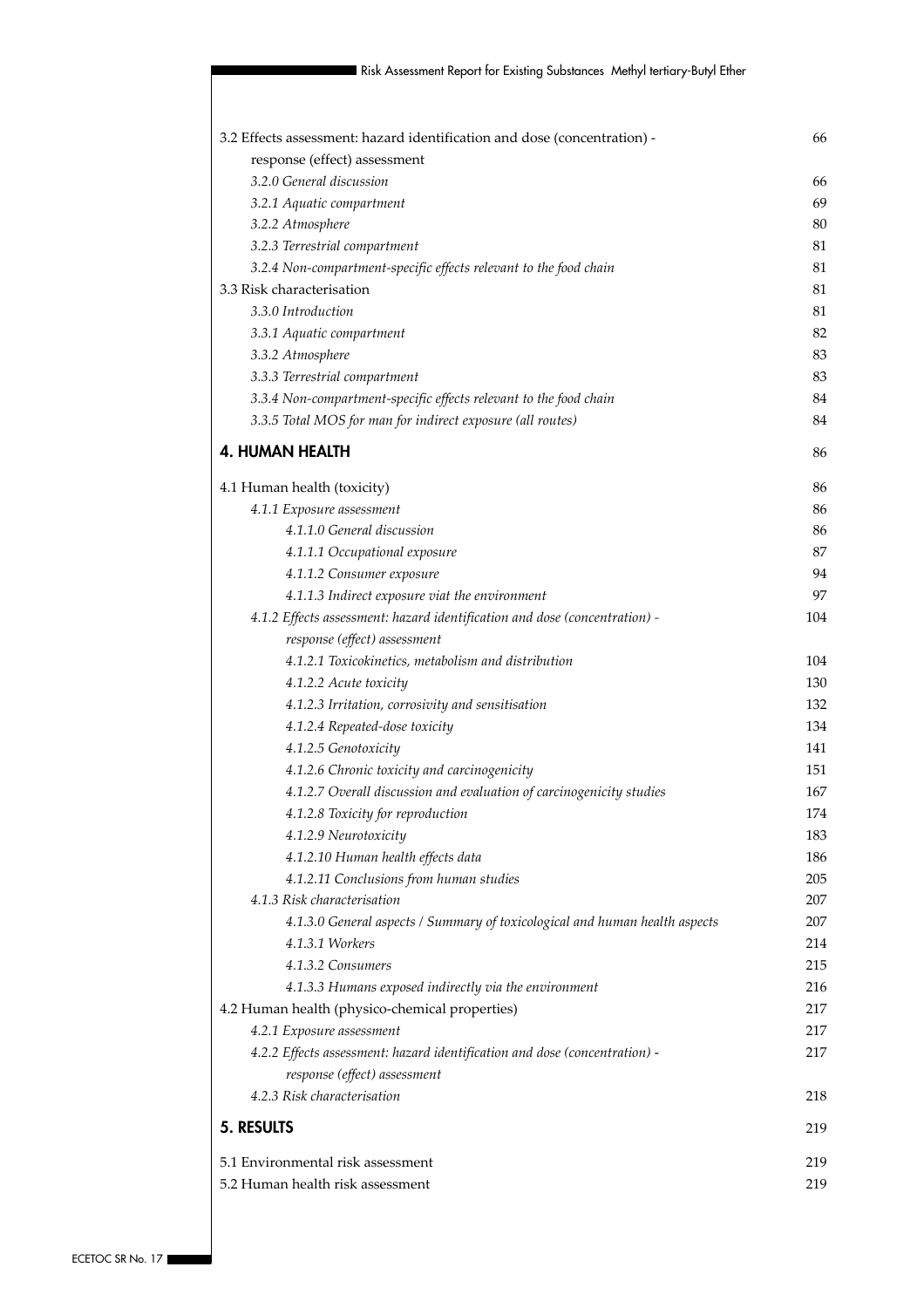| 6. REFERENCES                                      | 221        |
|----------------------------------------------------|------------|
| 6.1 References quoted<br>6.2 References not quoted | 221<br>251 |
| <b>APPENDIX A</b>                                  | 267        |
| <b>APPENDIX B</b>                                  | 269        |
| <b>APPENDIX C</b>                                  | 272        |
| <b>APPENDIX D</b>                                  | 274        |
| <b>APPENDIX E</b>                                  | 279        |
| <b>APPENDIX F</b>                                  | 280        |
| <b>APPENDIX G</b>                                  | 281        |
| <b>MEMBERS OF THE TASK FORCE</b>                   | 282        |
| MEMBERS OF THE SCIENTIFIC COMMITTEE                | 283        |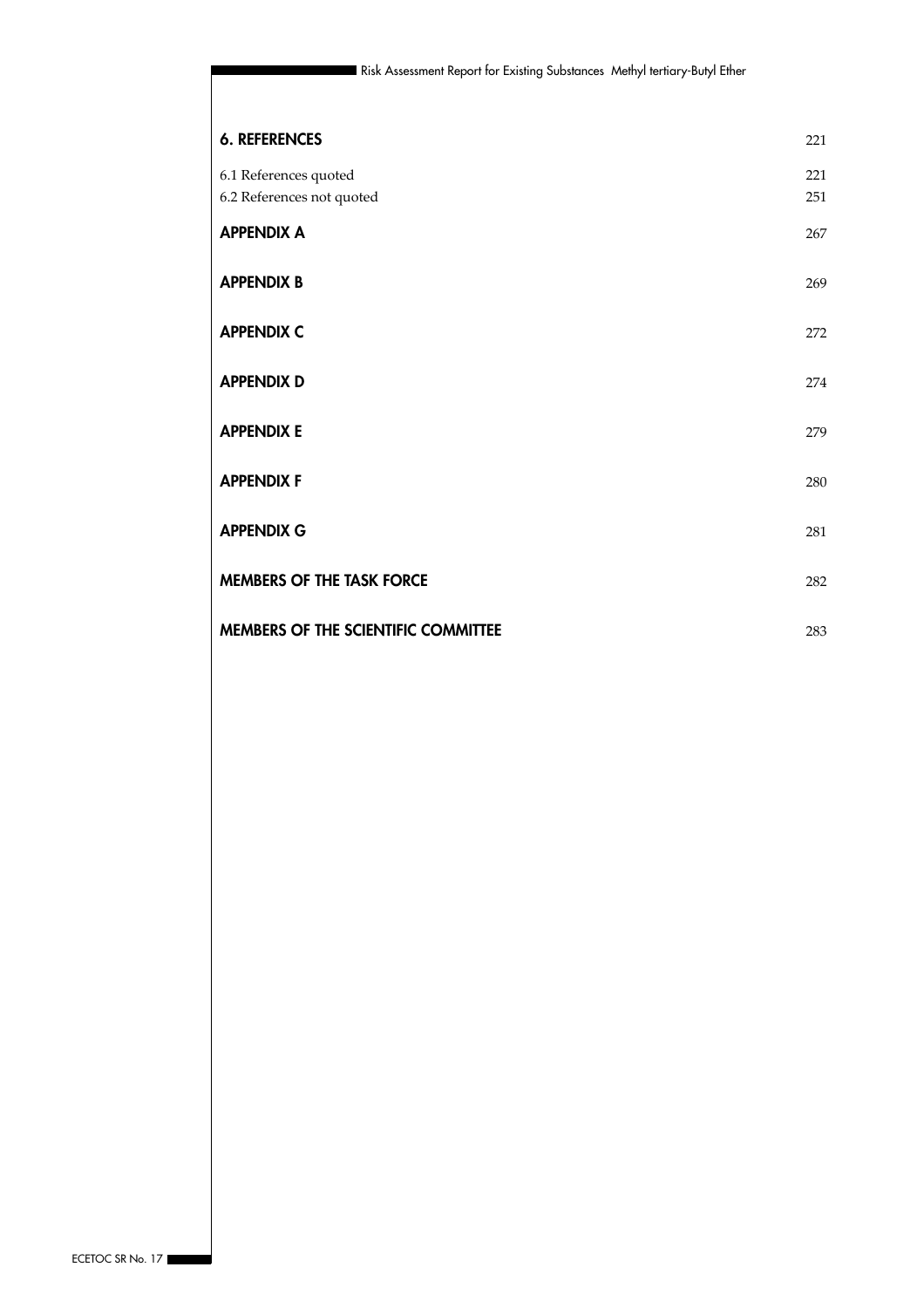# **LIST OF TABLES**

| Table 1.1: | Physical and chemical properties of MTBE                                               | 5  |
|------------|----------------------------------------------------------------------------------------|----|
| Table 1.2: | Comparison of solubility                                                               | 6  |
| Table 2.1: | Production and consumption (kt) of MTBE in the EU in 1996                              | 11 |
| Table 2.2: | Production and consumption (kt) of MTBE in the EU in 1997                              | 11 |
| Table 2.3: | Production and consumption (kt) of MTBE in the EU in 1998                              | 11 |
| Table 2.4: | Production and consumption (kt) of MTBE in the EU in 1999                              | 11 |
| Table 2.5: | Inventory of European ether production plants at February 2000                         | 13 |
| Table 2.6: | Main categories for EUSES exposure scenarios                                           | 19 |
| Table 2.7: | Emission Scenario 1 - MTBE used as a fuel additive                                     | 21 |
| Table 2.8: | Emission Scenario 2 - MTBE used in the production of isobutylene                       | 22 |
| Table 2.9: | Emission Scenario 3 - MTBE as a speciality solvent                                     | 23 |
| Table 3.1: | Amounts (t/y) of MTBE blended outside refineries a                                     | 28 |
| Table 3.2: | Amounts of gasoline and MTBE used in EU member states                                  | 29 |
| Table 3.3: | Summary of emission calculations                                                       | 31 |
| Table 3.4: | Estimated distribution (%) between environmental compartments                          | 32 |
| Table 3.5: | Environmental (aquatic) concentrations of MTBE                                         | 38 |
| Table 3.6: | MTBE in water in and around an MTBE production site                                    | 39 |
| Table 3.7: | Measured concentrations of MTBE in wastewater from production plants in 1999           | 40 |
| Table 3.8: | Types of hazardous waste defined in UK legislation                                     | 42 |
| Table 3.9: | MTBE in "grey waters" from service stations                                            | 42 |
|            | Table 3.10: Emissions and emission factors to water for MTBE production plants in 1999 | 44 |
|            | Table 3.11: PECs for the aquatic compartment                                           | 47 |
|            | Table 3.12: PECs for STP organisms                                                     | 48 |
|            | Table 3.13: Airborne emissions and measured concentrations of MTBE in air at MTBE      | 52 |
|            | production plants in 1999                                                              |    |
|            | Table 3.14: Emissions factors to air from production and formulation of MTBE in 1999   | 53 |
|            | Table 3.15: Year by year emissions and emission factors from a major production plant  | 54 |
|            | Table 3.16: Measured emissions of MTBE to air from vehicle a exhausts                  | 55 |
|            | Table 3.17: Summary of PECs for the atmospheric compartment                            | 58 |
|            | Table 3.18: Concentrations of MTBE in groundwater                                      | 60 |
|            | Table 3.19: MTBE concentrations in groundwater from the vicinity of gasoline stations  | 61 |
|            | in Denmark                                                                             |    |
|            | Table 3.20: MTBE detected in sources of California drinking water (1990-2001)          | 62 |
|            | Table 3.21: PECs for the terrestrial compartment                                       | 63 |
|            | Table 3.22: PECs for predators through the food chain                                  | 65 |
|            | Table 3.23: Assessment factors used to derive a PNEC                                   | 67 |
|            | Table 3.24: Aquatic toxicity to freshwater organisms                                   | 70 |
|            | Table 3.25: Aquatic toxicity to marine organisms                                       | 75 |
|            | Table 3.26: Predicted aquatic toxicity using TGD recommended QSARs                     | 78 |
|            | Table 3.27: Aquatic toxicity of MTBE calculated using ECOSAR a                         | 78 |
|            | Table 3.28: RCRs for the aquatic compartment                                           | 82 |
|            | Table 3.29: RCRs for STP organisms                                                     | 83 |
|            | Table 3.30: RCRs for the terrestrial compartment                                       | 84 |
|            | Table 3.31: RCRs for predators through the food chain                                  | 84 |
|            |                                                                                        |    |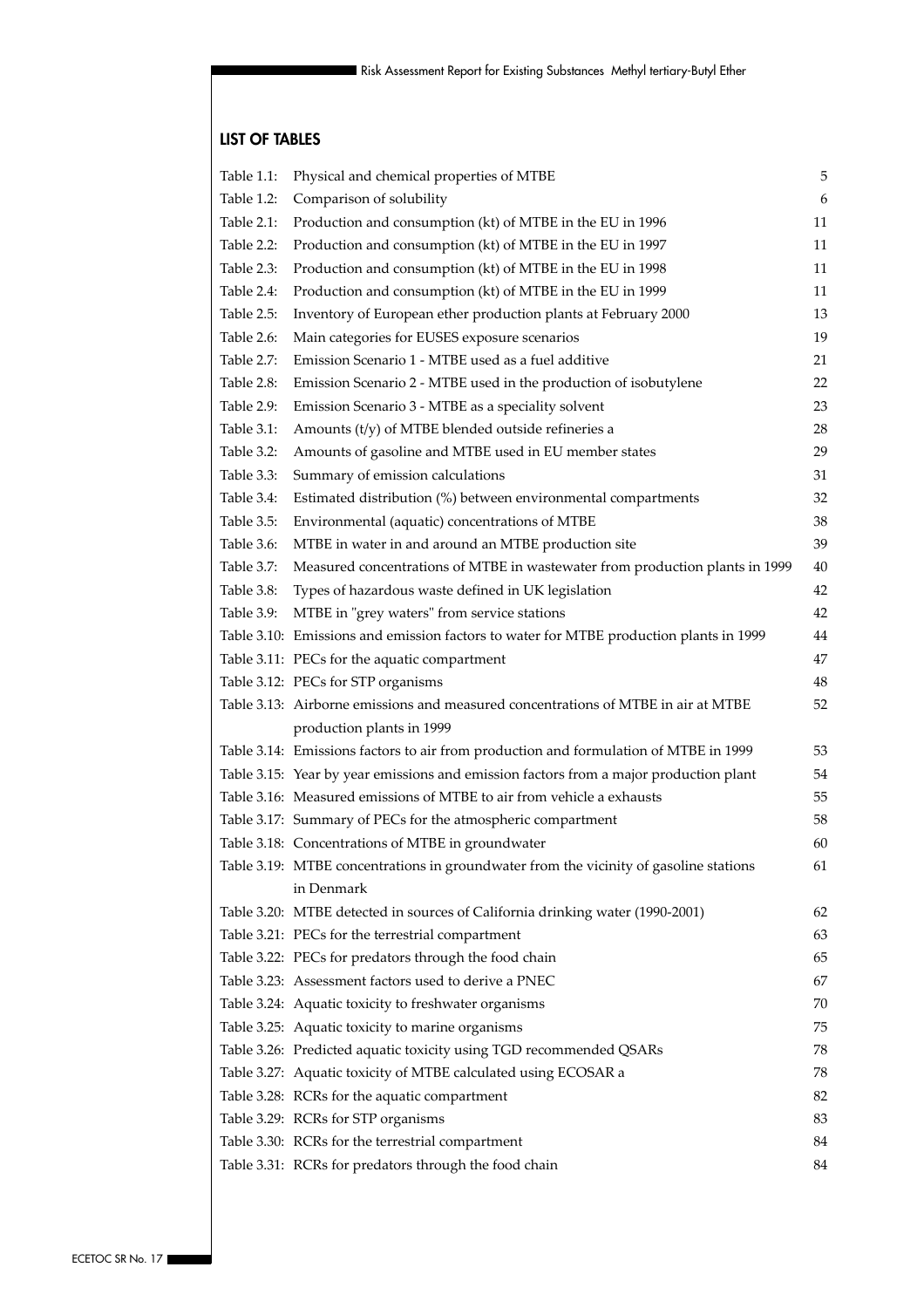| Table 4.1: | Personal exposure levels during MTBE production in Europe                                  | 88  |
|------------|--------------------------------------------------------------------------------------------|-----|
| Table 4.2: | Personal exposure measurements during loading in Europe                                    | 89  |
| Table 4.3: | Exposure to MTBE during loading/unloading of gasoline containing                           | 90  |
|            | 10 to 15% MTBE                                                                             |     |
| Table 4.4: | Personal exposure at garages and service stations in the USA                               | 92  |
| Table 4.5: | Occupational exposure limit values                                                         | 93  |
| Table 4.6: | Breathing zone measurements of MTBE during tank filling                                    | 96  |
| Table 4.7: | Daily human intake (µg/kgbw/d) of MTBE through various media, calculated                   | 102 |
|            | by EUSES for the regional and local scenarios                                              |     |
| Table 4.8: | Animal studies (pre-1991) on aspects of MTBE toxicokinetics                                | 107 |
| Table 4.9: | Toxicokinetics of MTBE and TBA in F344 rats a after administration of                      | 109 |
|            | MTBE by different routes                                                                   |     |
|            | Table 4.10: Total percent of radioactivity recovered from F 344 rats within 48 hours after | 111 |
|            | administration of radiolabelled MTBE                                                       |     |
|            | Table 4.11: MTBE and TBA burden (nmol/g) of rats exposed to MTBE vapour for up             | 115 |
|            | to 15 weeks                                                                                |     |
|            | Table 4.12: MTBE O-demethylase activity in microsomal fractions from different tissues     | 120 |
|            | Table 4.13: Acute toxicity                                                                 | 131 |
|            | Table 4.14: Genotoxicity of MTBE in vitro                                                  | 142 |
|            | Table 4.15: Genotoxicity of MTBE in vivo                                                   | 145 |
|            | Table 4.16: Mutagenicity of TBA in vitro                                                   | 150 |
|            | Table 4.17: Incidence of endometrial cell hyperplasia in female CD-1 mice exposed          | 153 |
|            | to MTBE vapour                                                                             |     |
|            | Table 4.18: Incidence of liver tumours in female CD-1 mice exposed to MTBE vapour          | 153 |
|            | Table 4.19: Incidence of liver tumours in male CD-1 mice exposed to MTBE vapour            | 154 |
|            | Table 4.20: Microscopic findings of nephropathy in rats exposed to MTBE by inhalation      | 157 |
|            | Table 4.21: Incidence of renal cell tumours in male rats exposed to MTBE vapour            | 158 |
|            | Table 4.22: Incidence of interstitial cell adenoma of the testis in male rats exposed to   | 159 |
|            | MTBE by inhalation                                                                         |     |
|            | Table 4.23: Chronic/carcinogenicity studies with MTBE in experimental animals              | 168 |
|            | Table 4.24: Survey and follow-up studies of potential health effects related to oxygenated | 188 |
|            | fuels in the USA                                                                           |     |
|            | Table 4.25: Common symptoms that may be related to the use of oxygenated fuel              | 191 |
|            | in the USA                                                                                 |     |
|            | Table 4.26: Health complaints by individuals occupationally exposed to gasoline in         | 192 |
|            | Fairbanks Alaska                                                                           |     |
|            | Table 4.27: Concentration of MTBE (µg/l) in blood of workers during Phase I and Phase II   | 192 |
|            | in Fairbanks, Alaska                                                                       |     |
|            | Table 4.28: Prevalence of health symptoms potentially related to MTBE exposure in          | 194 |
|            | different jobs                                                                             |     |
|            | Table 4.29: Awareness a of the "Oxygenated Fuel Programme" in Wisconsin                    | 197 |
|            | Table 4.30: Prevalence a of health symptoms by region                                      | 198 |
|            | Table 4.31: Relative risk ratios a for symptoms among car owners and car owners            | 199 |
|            | with a cold                                                                                |     |
|            | Table 4.32: Human volunteer studies with MTBE                                              | 202 |
|            | Table 4.33: Principal adverse effects and NOAELs in MTBE inhalation studies                | 213 |
|            |                                                                                            |     |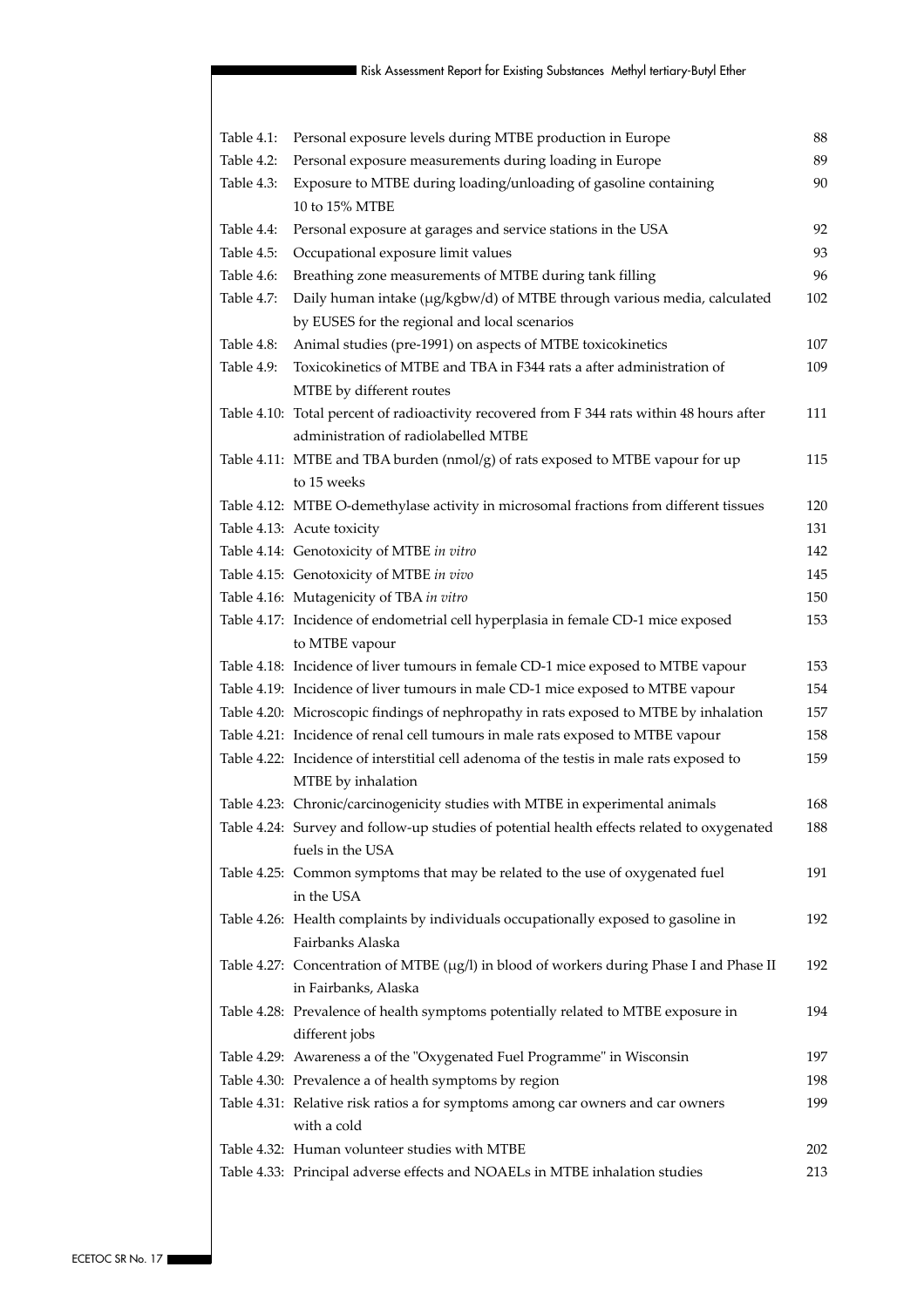Risk Assessment Report for Existing Substances Methyl tertiary-Butyl Ether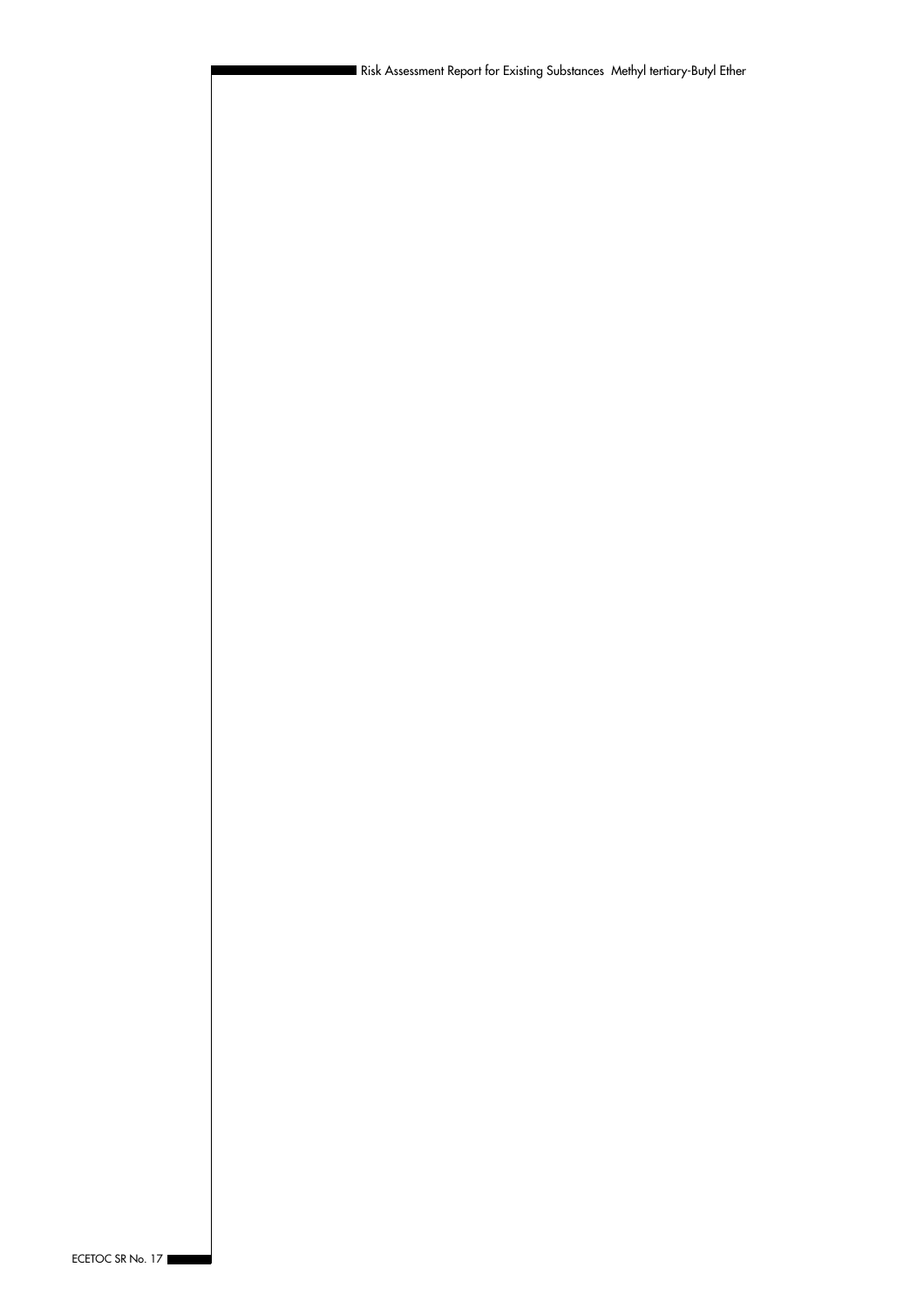# **EXECUTIVE SUMMARY**

Methyl *tertiary-butyl* ether (MTBE) has been prioritised for risk assessment under the EU "Existing Substances" Regulationa. An ECETOC Task Force was established to support the official Finnish Rapporteur in identifying relevant critical health and environmental data, and to supplement an earlier human health risk characterisation (ECETOC, 1997). This report comprises a comprehensive risk assessment in accordance with EU guidance<sup>b</sup>.

MTBE is produced in large tonnages and is widely used, mainly as a fuel oxygenate and octane booster in gasoline. MTBE is readily detected by analytical methods and by taste and odour due to its low organoleptic thresholds in air and water. The solubility in water is high and it is also very volatile.

The available hazard data reviewed in this report indicate that, although not readily biodegradable, MTBE is inherently biodegradable. It is not dangerous to aquatic and other environmental organisms. The toxicokinetic data in experimental animals do not give any reasons for concern with regard to bioaccumulation of MTBE or its metabolites, effects on the central nervous system, genotoxicity or potential effects on reproduction. For human health, skin and respiratory irritation are regarded as the primary concern. There is insufficient evidence for MTBE to be classified as a carcinogen.

Risk characterisation based on worst-case scenarios from EUSES<sup>c</sup> indicates that there is a need for more realistic emission factors to be calculated for some remaining MTBE production and gasoline blending sites. The Predicted Environmental Concentrations (PECs) for the terrestrial and aquatic environment should then be adjusted accordingly.

The conclusion for the environmental risk assessment is that more information is required. For the human population, exposed via all exposure scenarios, no further information/testing on the substance is needed and no further risk reduction measures (beyond those applied already) are considered necessary.

The overall conclusion for the risk assessment of MTBE is that there is a need for further information and/or testing.

- <sup>a</sup> Council Regulation (EEC) 793/93 on the evaluation and control of the risks of existing substances (EC, 1993a)
- <sup>b</sup> Technical Guidance Document in support of EU risk assessment of new existing substances (EC, 1996)
- <sup>c</sup> European Union System for the Evaluation of Substanes (http://ecb.ei.jrc.it/existing-chemicals)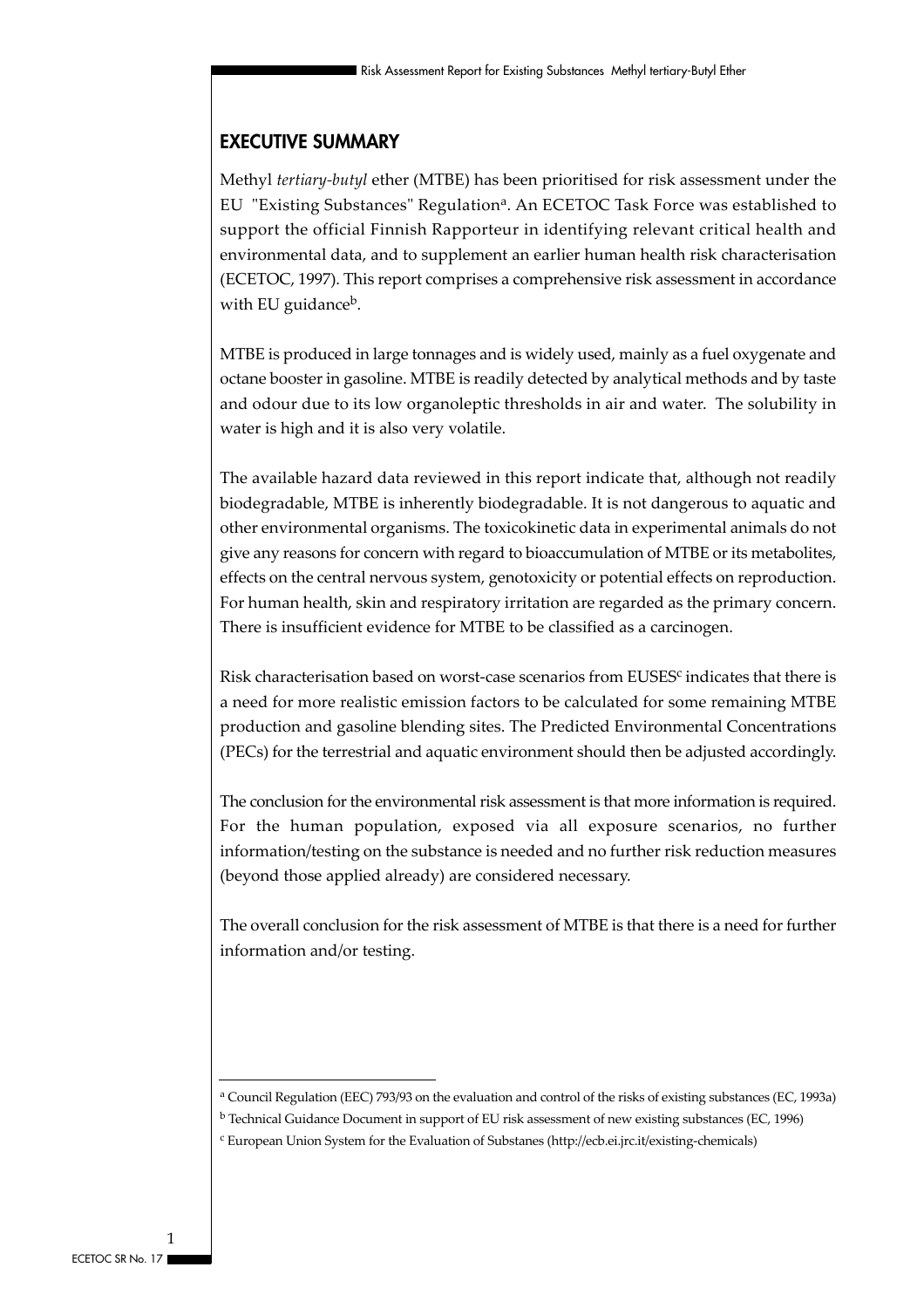# **OVERALL RESULTS OF THE RISK ASSESSMENT**

| Name:              | methyl tertiary-butyl ether (MTBE) |
|--------------------|------------------------------------|
| <b>IUPAC</b> name: | propane, 2-methoxy-2-methyl-       |
| CAS No.            | 1634-04-4                          |
| EINECS No.         | 216-653-1                          |

Overall results of the risk assessment:

- i) There is a need for further information and/or testing;
- ii) there is at present no need for further information and/or testing and for risk reduction measures beyond those which are being applied already;
- iii) there is a need for limiting the risks; risk reduction measures which are already being applied shall be taken into account.

# *Summary of conclusions:*

#### **Environment**

Result ii) applies to all environmental compartments and use patterns except for two situations listed below. This conclusion was reached because the environmental risk assessment produced acceptable (< 1.0) risk characterisation ratios (RCRs) and acceptable (> 1.0) margin of safety (MOS) values for all stages of the life-cycle.

Result i) applies to two situations, namely the local water and sediment compartments for Use Pattern 2, processing, in high-purity isobutylene synthesis. The recommended action was to consider carrying out sediment toxicity testing and to implement a statistically-designed sampling and analysis programme to measure concentrations of MTBE in wastewaters from sites using MTBE for isobutylene synthesis.

Overall, the results of the environmental risk assessment, using the factors described in this report, indicate that there is a low risk arising from MTBE as a fuel additive, process intermediate or solvent.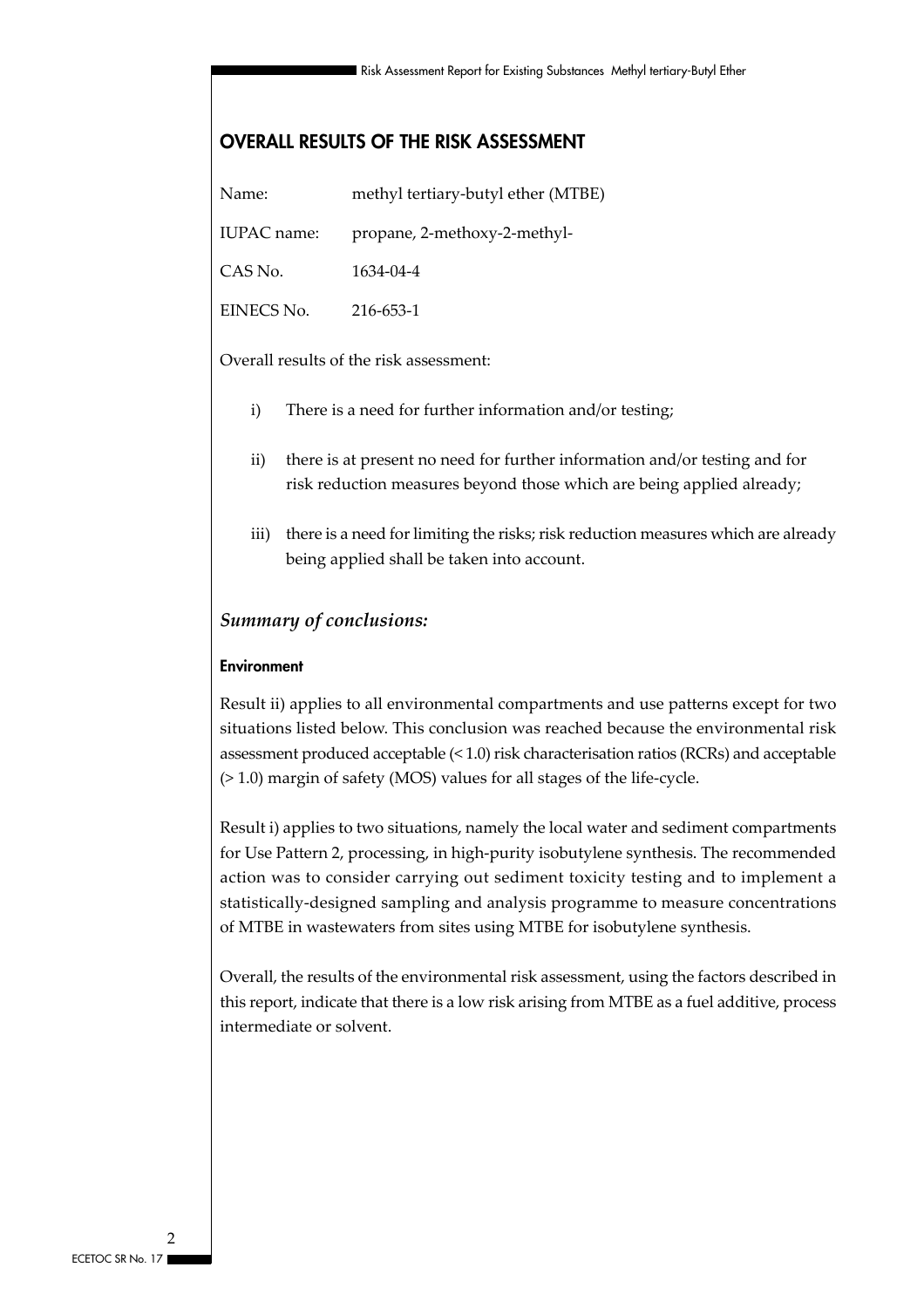#### **Human health (toxicity)**

Result ii) applies to all human populations exposed to MTBE via all exposure scenarios.

Irritation observed after short-term exposure in humans, as well as liver and kidney toxicity observed after long-term exposure in experimental animals, are considered to be the critical effects for the health risk characterisation of MTBE. The basis for the risk characterisation is a comparison of three different doses/concentrations for these effects with occupational and consumer exposure data. This produced MOS between 90 and 180 fold for workers involved in MTBE production, about 70-fold for workers handling gasoline containing MTBE, and between 250 and 510 fold for service station attendants and garage workers. A 17,000 fold margin of safety was calculated for consumer exposure during car refuelling. Compliance by workers with the short- and long-term occupational exposure limits for MTBE of 270 mg/m<sup>3</sup> (75 ppm) and 90 mg/m<sup>3</sup> (25 ppm) respectively is considered likely to protect for the above effects.

The risk characterisation produced here for occupational and consumer exposure to MTBE does not indicate concern for human health.

For humans exposed indirectly via the environment, all MOS are greater than one, which implies that there is no inherent risk.

### **Human health (physico-chemical properties)**

There are no risks to human health from the physico-chemical properties of MTBE. In all, it is considered that for all human populations, exposed to MTBE via all exposure scenarios, there is at present no need for further information and/or testing and for risk reduction measures beyond those which are being applied already.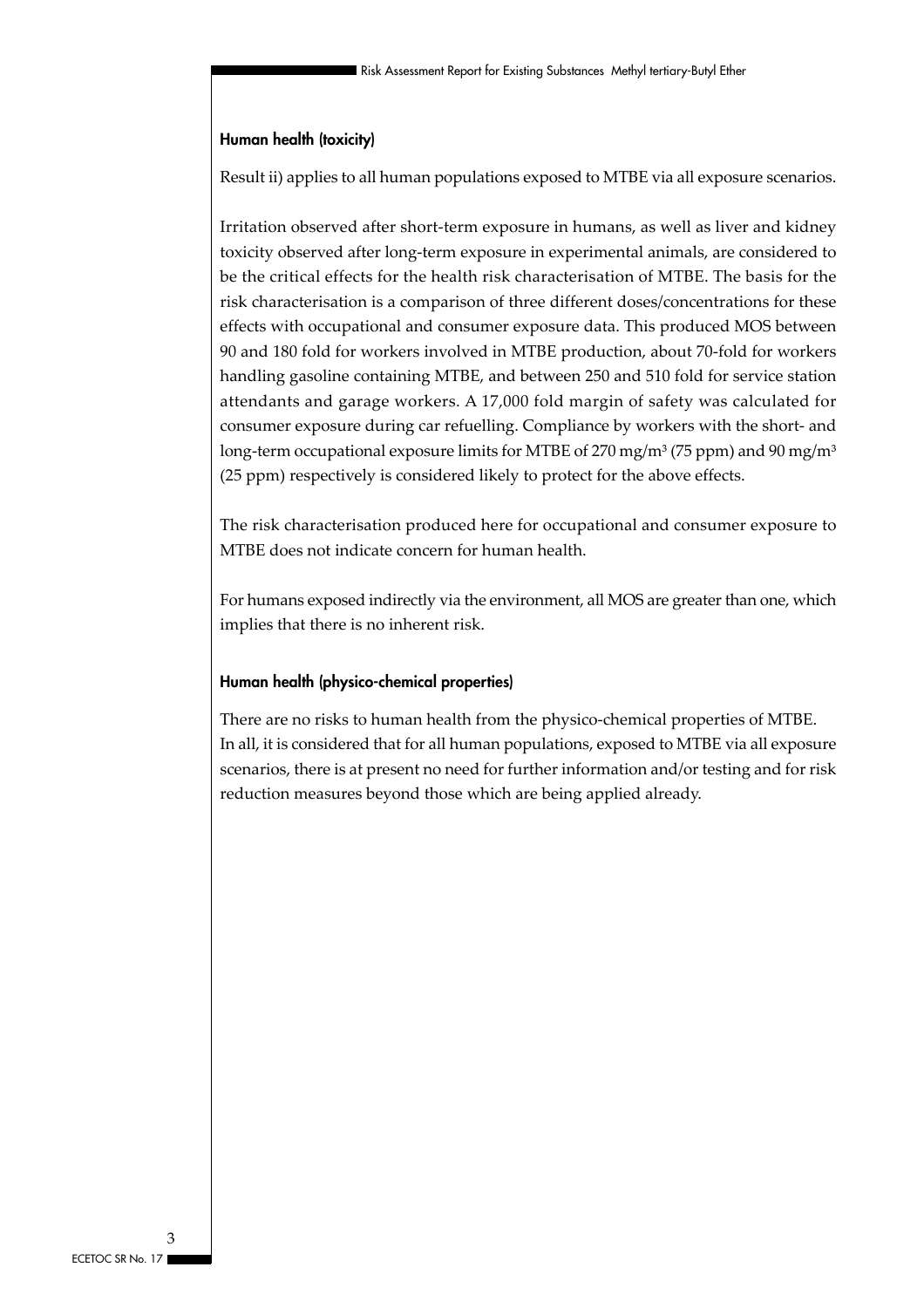# **1. GENERAL SUBSTANCE INFORMATION**

# *1.1 Identification of the substance*

| Name:                                  | methyl tertiary-butyl ether (MTBE) |  |  |  |
|----------------------------------------|------------------------------------|--|--|--|
| Synonyms:                              | tert-butyl methyl ether            |  |  |  |
|                                        | 1,1-dimethylethyl methyl ether     |  |  |  |
|                                        | methyl-1,1-dimethylethylether      |  |  |  |
|                                        | 1,1,1-trimethyl-dimethyl ether     |  |  |  |
|                                        |                                    |  |  |  |
| IUPAC $\alpha$ (EINECS $\beta$ ) name: | propane, 2-methoxy-2-methyl-       |  |  |  |
| CAS <sup>c</sup> Registry No.          | 1634-04-4                          |  |  |  |
| EINECS No.                             | 216-653-1                          |  |  |  |
| Molecular formula:                     | $C_5H_{12}O$                       |  |  |  |
| Molecular mass:                        | 88.15                              |  |  |  |

Structural formula:



Spherical structure:



SMILES <sup>d</sup> notation:  $[O(C(C)C)C]$  or  $[C(C)(C)CC]$ 

- <sup>c</sup> Chemical Abstracts Service
- <sup>d</sup> Simplified Molecular Input Line Entry System

<sup>a</sup> International Union of Pure and Applied Chemistry

<sup>b</sup> European INventory of Existing ChemicalS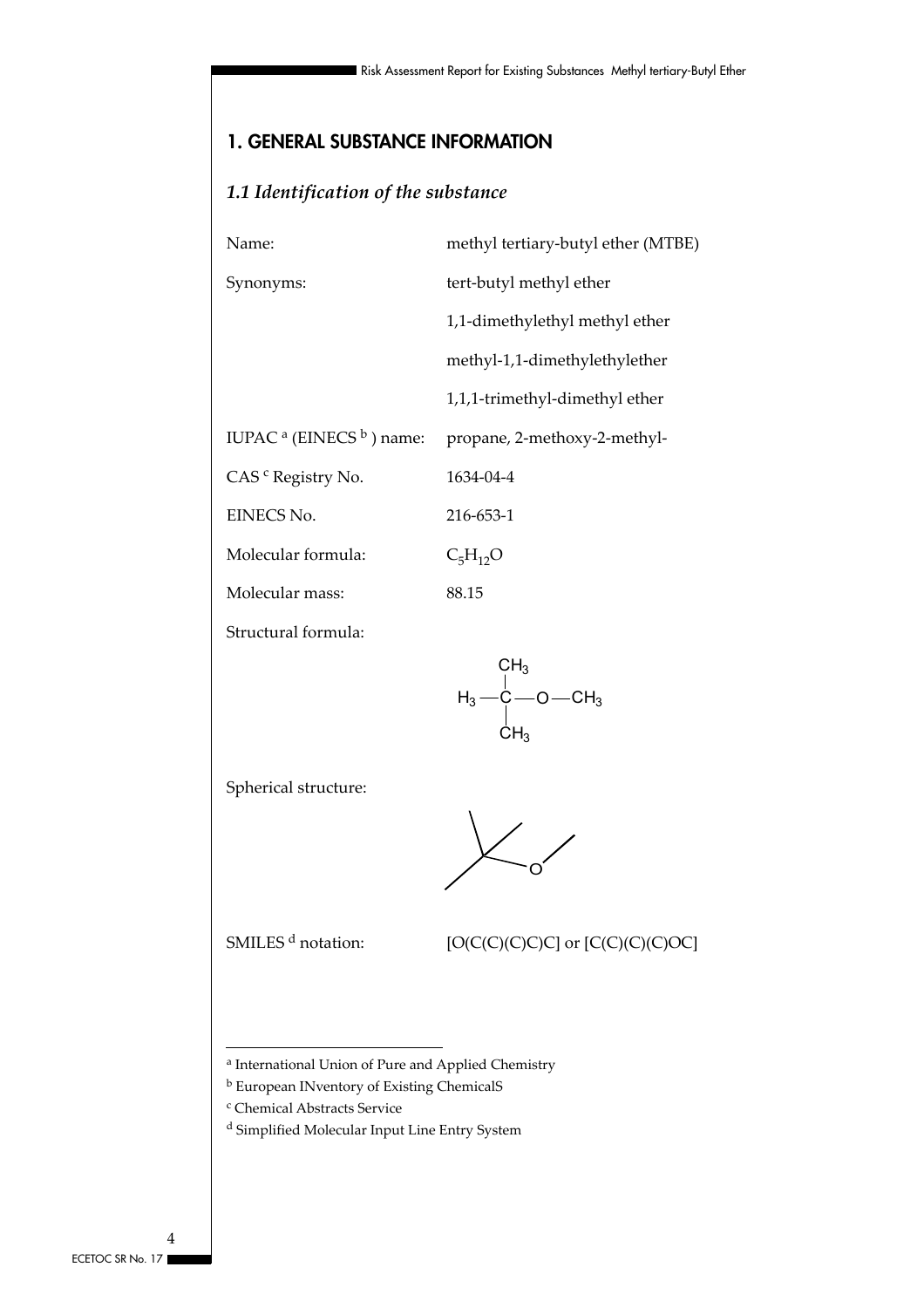# *1.2 Physico-chemical properties*

Methyl *tertiary-butyl* ether (MTBE) is an oxygenated aliphatic organic compound. At normal temperature and pressure (20°C and 1,013 hPa) it is a clear, colourless, flammable liquid with a strong ethereal odour. MTBE is miscible with organic solvents and is highly soluble in water. A summary of the physico-chemical properties of MTBE from the HEDSET<sup>a</sup> data sheet (Arco Chemical Europe, 1997) is given in Table 1.1. Key properties for EUSES<sup>b</sup> calculations and risk assessment are reviewed in Sections 1.2.1 to 1.2.5.

| Property                                   | Value, unit                     | Reference                                                 |
|--------------------------------------------|---------------------------------|-----------------------------------------------------------|
| Melting point                              | $-108.6^{\circ}$ C $^{\circ}$   | Scholz et al, 1990; Arco Chemical, 1993                   |
| Boiling point                              | 55.2°C a                        | Arco Chemical, 1993                                       |
|                                            | $55.3^{\circ}$ C                | Scholz et al, 1990                                        |
| Relative density $D_A^2$ (density of water | 740.6                           | Kroschwitz and Howe-Grant, 1994                           |
| at $4^{\circ}$ C is 1,000 kg/m3)           |                                 |                                                           |
| Vapour pressure at 25°C                    | 334 hPa $a$                     | Ambrose et al, 1976                                       |
| Surface tension at 20°C                    | $20 \text{ mN/m}$               | Scholz et al, 1990                                        |
| Threshold odour concentration in air       | 0.19 mg/m <sup>3b</sup>         | Vetrano, 1993                                             |
| Threshold odour concentration in water     | 95 $\mu$ g/l                    | Vetrano, 1993                                             |
| Taste threshold in water                   | $134 \,\mathrm{pg}/l$           | Vetrano, 1993                                             |
| Taste and odour in water                   | $10 \mu g/l$                    | Fawell and Young, 1997                                    |
| Solubility in water at 25°C                | 42 g/ $\vert$ <sup>a</sup>      | Stephenson, 1992                                          |
| Miscible with ethanol and diethyl ether    | Yes                             |                                                           |
| Partition coefficient, $log K_{\infty}$    | 1.06 <sup>a</sup>               | Hansch et al, 1968 <sup>c</sup> ; Hüls, 1989 <sup>d</sup> |
| (octanol/water) at 20 - 23°C               |                                 |                                                           |
| Henry's Law constant, at 25°C              | 59.5 $Pa·m3/mold$               | Hine and Mookerjee, 1975 d                                |
|                                            | 70.1 Pa·m <sup>3</sup> /mol a,e | Section 1.2.4                                             |
| Flammability limits in air                 | $1.5 - 8.5%$                    | Arco Chemical, 1993                                       |
| Flash point, closed cup                    | $-28^{\circ}$ C                 | Hüls, 1995                                                |
| Autoflammability, ignition temperature     | 460°C                           | Hüls, 1995                                                |

### **Table 1.1: Physical and chemical properties of MTBE**

<sup>a</sup> Figures used in EUSES calculations

- <sup>b</sup> Reported as 0.053 ppm
- <sup>c</sup> Calculation method
- <sup>d</sup> Measurede
- <sup>e</sup> Calculated

It should be noted that the HEDSET contains several values for some of the parameters, but only a single value can be inputed to EUSES. Thus, some selection criteria were required to decide which values to use. In general, where the difference between the values was minimal (1-2%), then the lowest value was selected. Where the difference between the values was greater than 1-2%, then an intermediate value was selected.

<sup>a</sup> Harmonised electronic data set

<sup>b</sup> European Union system for the evaluation of substances (EC, 1998)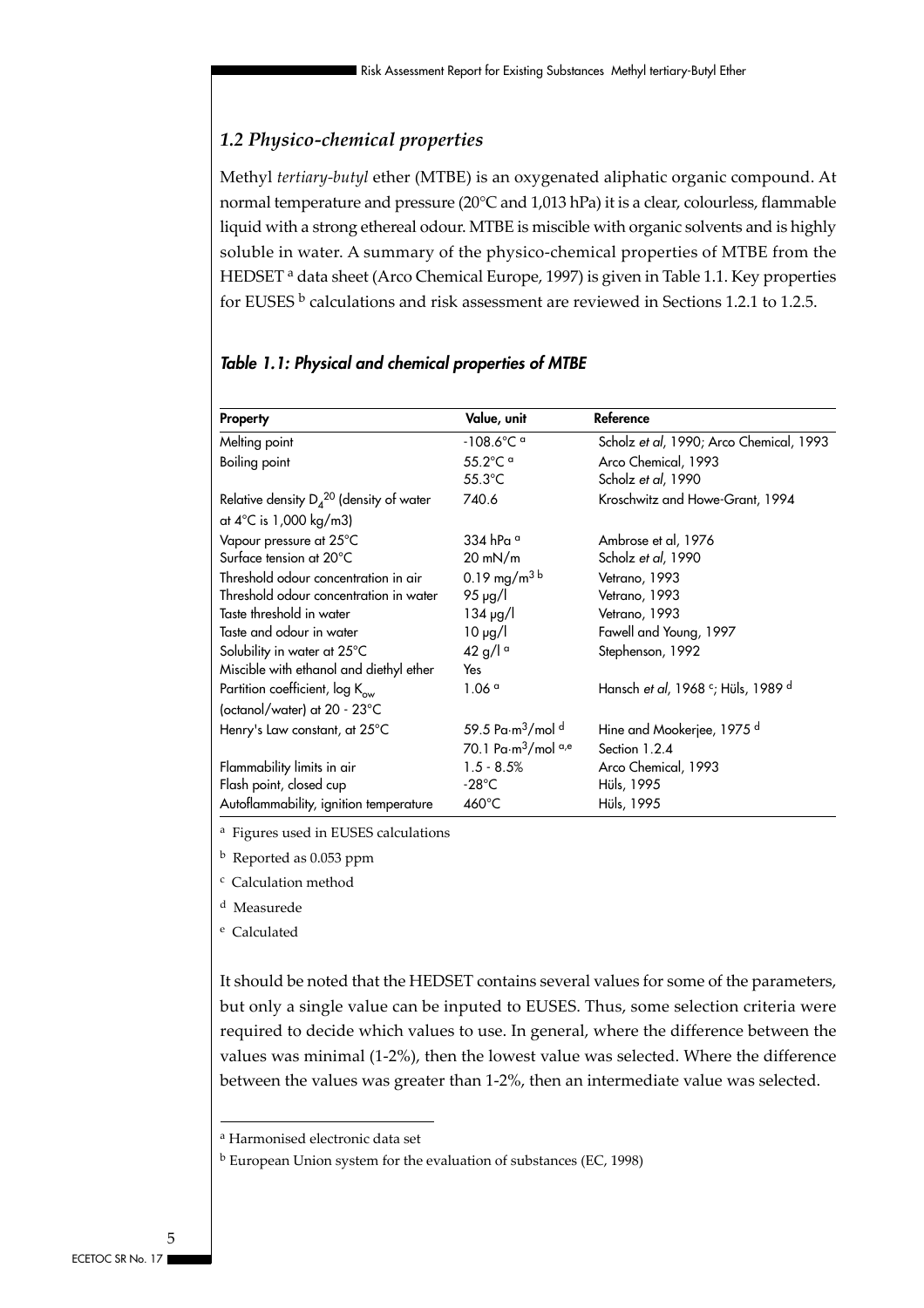# **1.2.1 Vapour pressure**

Ambrose *et al* (1976) measured a vapour pressure of 334 hPa at 25°C, a value that was confirmed by Daubert and Danner (1985) who reported 330 hPa at 25°C. A company measurement is 268 hP at 20°C (Hüls, 1995) or 270 hPa (Arco Chemical, 1993). The value of Ambrose *et al* (1976) was used in the EUSES calculations. Other values reported in the HEDSET relate to higher temperatures.

# **1.2.2 Water solubility**

Data on the solubility of MTBE in water are contradictory in respect of the relationship between solubility and temperature (Table 1.2). Results from solubility experiments by Stephenson (1992) show MTBE to exhibit a negative temperature relationship, with solubility increasing as the temperature decreases. This contrasts with the solubility data reported in the HEDSET, which show a positive temperature relationship.

# **Table 1.2: Comparison of solubility**

| Temperature(°C)     | Stephenson, 1992(g/l) | HEDSET(g/l) | Reference            |
|---------------------|-----------------------|-------------|----------------------|
| $\mathsf{O}\xspace$ | 83                    |             |                      |
| 9.7                 | 51                    |             |                      |
| 10                  |                       | 26          | Hüls, 1995           |
| 19.8                | 42                    |             |                      |
| 20                  |                       | 42          | Stephenson, 1992     |
|                     |                       | 48          | Budavari et al, 1996 |
| 25                  |                       | 50          | Hüls, 1993           |
| 29.6                | 31                    |             |                      |
| 39.3                | 25                    |             |                      |
| 48.6                | 19                    |             |                      |

Plotting the data from Table 1.2 over temperatures (4-18°C) typical for many surface waters in Europe, the solubility of MTBE in water ranges from 40 to 65 g/l (Stephenson, 1992) or 20 to 45  $g/l$  (HEDSET data); these are high solubility values for an organic compound. An intermediate value of 42 g/l was taken as the approximate water solubility at 20°C for the EUSES risk assessment.

Data from BenKinney *et al* (1994) produced during ecotoxicity testing (Section 3.2.1), suggest that although MTBE has a high solubility in water, it is relatively slow to dissolve. The slow dissolution rate has potential implications not only for the performance of physico-chemical and ecotoxicity tests on MTBE, but also for its likely fate and behaviour in the environment. However, this is the sole reference to such behaviour found in the scientific literature.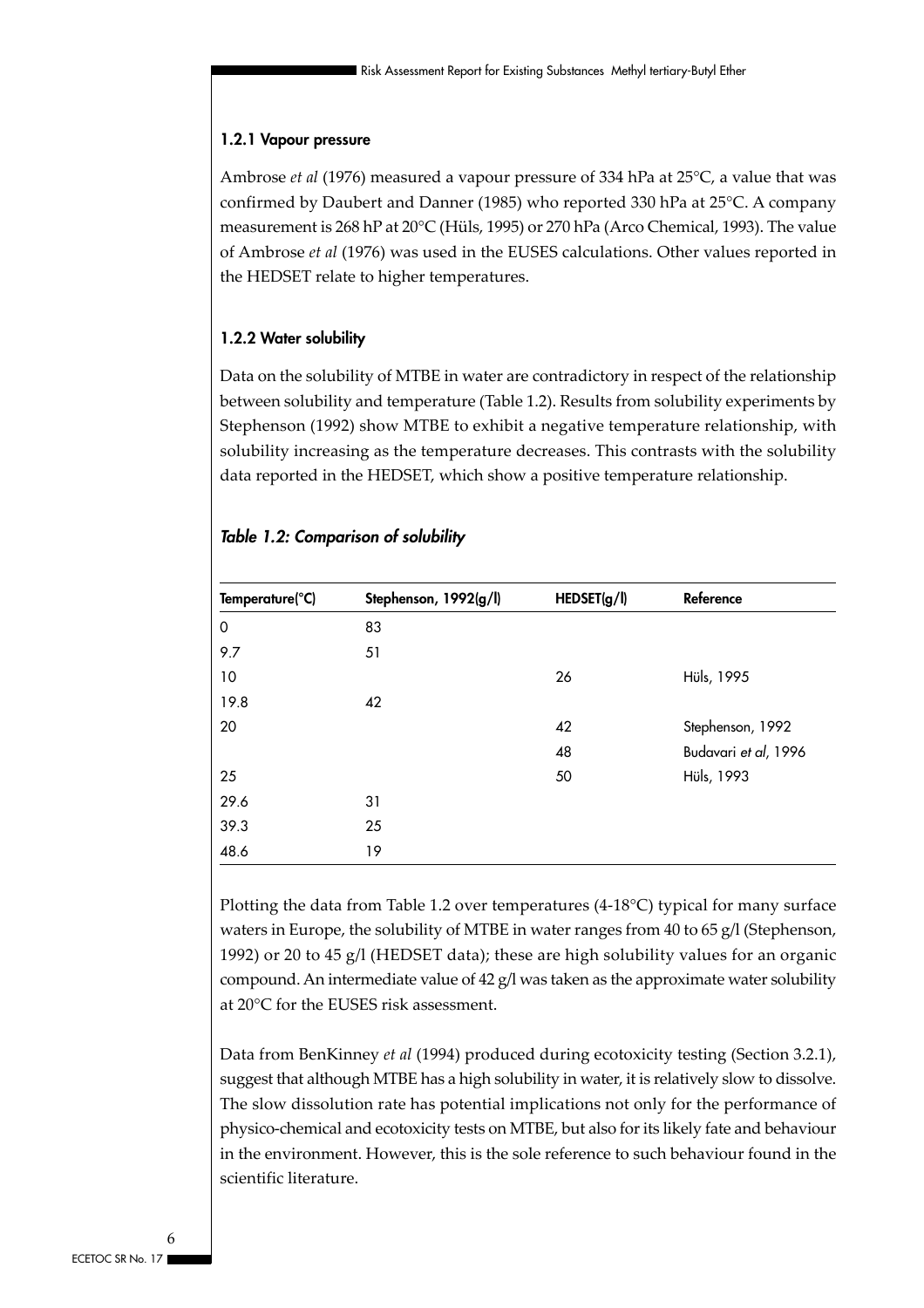Most MTBE is used in gasoline (Section 2.3), and gasoline containing MTBE may come into contact with surface water, groundwater or rainwater. Huttunen (1997) determined the solubility of MTBE in water at 20°C using a 1/10 sample to water ratio, both from synthetic mixtures of aliphatic and aromatic hydrocarbons, and from gasoline. MTBE from gasoline containing approximately 1, 4 and 11% MTBE (w/w) dissolved in water to give concentrations of 0.3, 1.1 and 2.1 g MTBE/l. These concentrations are significantly lower than the solubility of neat MTBE in water.

#### **1.2.3 Octanol/water partition coefficient**

An octanol/water partition coefficient (log  $K_{ow}$ ) of 1.06 was calculated using the linear free-energy relationship with aqueous solubility of organic liquids derived by Hansch *et al* (1968). A value of 1.06 was also measured at 23°C using OECD a Guideline 107 (Hüls, 1989). A measured value of 0.94 was reported by Funasaki *et al* (1985) and 1.3 by Veith *et al* (1983a). These four values were reported in the HEDSET. A value of 1.43 was calculated using the KowWin software from Syracuse Research Corporation (SRC, 1999) based on a structural fragment constant method. In view of the relatively small range (0.94 1.43) covered by the above values, the log  $K_{ow}$  of 1.06 was selected and used in the EUSES risk calculations.

#### **1.2.4 Henry's law constant**

Using the QSAR  $\frac{b}{c}$  software HenryWin by SRC (1999) which is based on the fragment constant approach, values of  $2.02 \times 10^{-3}$  atm·m<sup>3</sup>/mol (205 Pa·m<sup>3</sup>/mol) (bond estimation) and  $1.44 \times 10^{-3}$  atm·m<sup>3</sup>/mol (146 Pa·m<sup>3</sup>/mol) (group estimation) were calculated. Experimental values of  $5.87 \times 10^{-4}$  atm·m<sup>3</sup>/mol (59.5 Pa·m<sup>3</sup>/mol) (Hine and Mookerjee, 1975) and 4.33 x 10-4 and 5.28 x 10-4 atm·m3/mol (43.9 and 53.5 Pa·m3/mol) (Robbins *et al*,1993) were reported, all at 25°C. No specific value was entered into EUSES, so the slightly lower value of 70.1 Pa·m<sup>3</sup>/mol (6.9 x 10<sup>-4</sup> atm·m<sup>3</sup>/mol), automatically derived by EUSES from the water solubility and vapour pressure, was used in the risk assessment.

### **1.2.5 Taste and odour**

MTBE is a volatile liquid at normal room temperature and pressure and has a strong ethereal odour in air, with a threshold concentration of 0.19 mg/m<sup>3</sup> (0.053 ppm) (Prah *et al*, 1994).

<sup>a</sup> Organisation for Economic Co-operation and Development

<sup>b</sup> Quantitative structure activity relationship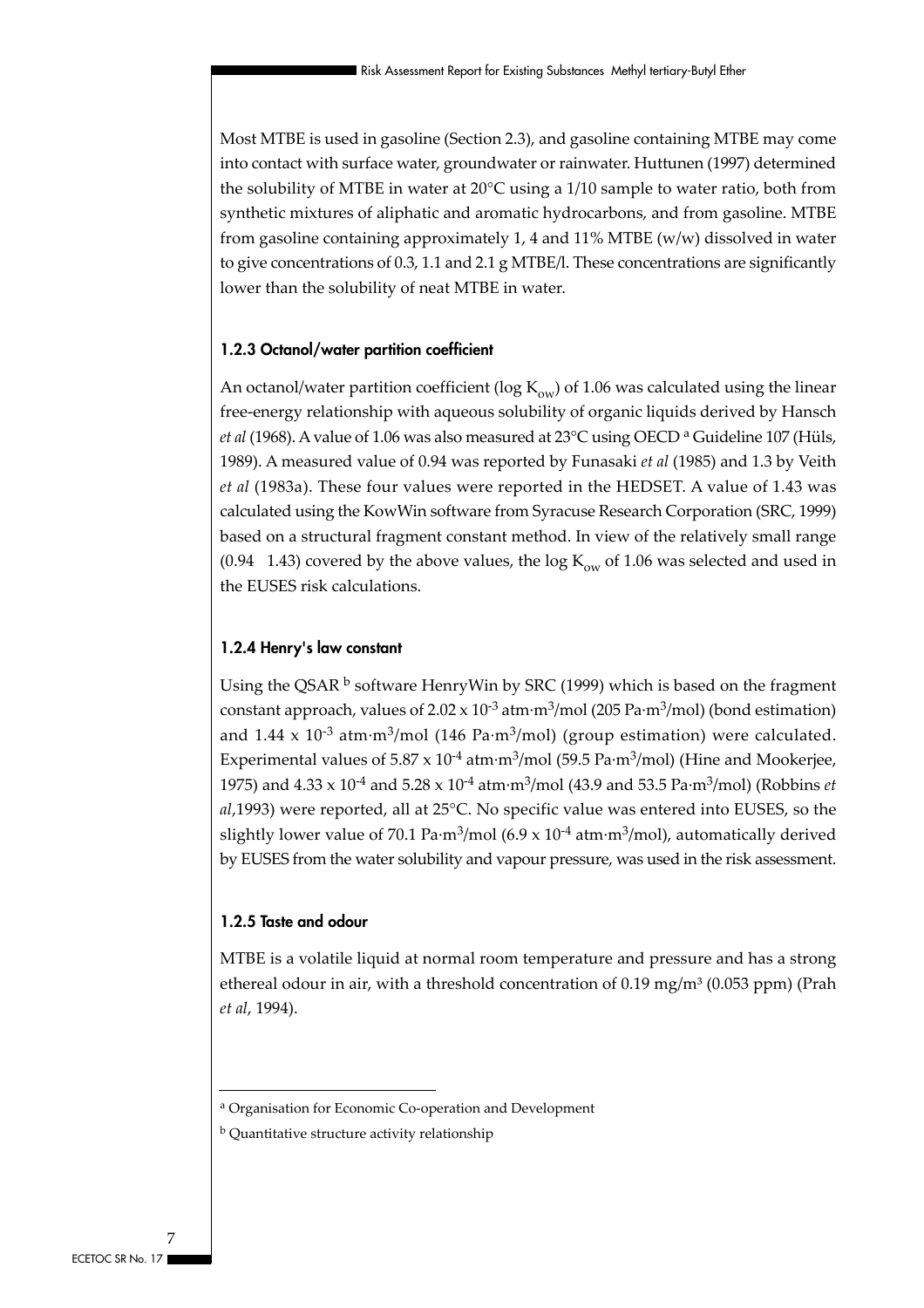MTBE imparts a pronounced taste and odour to water at very low concentrations and this has the beneficial effect that exposure of consumers to toxic quantities via consumption of water is unlikely. Reported odour thresholds can vary considerably because of the wide range of sensitivity of response of the human population to tastes and odours and different approaches to setting guideline values for organoleptic parameters (Fawell and Young, 1997).

Vetrano (1993) reported an odour detection threshold in water of 95 µg MTBE/l and a taste threshold in water of 134 µg MTBE/l. The Oxygenated Fuels Association (OFA) in the USA commissioned an extensive test on the aesthetic properties of MTBE in water (Pirnie, 1998) using an odour panel of 57 participants. The results of the study supported the setting of a Secondary Maximum Contaminant Level (SMCL), an advisory guideline set for aesthetic, non-health effect parameters developed by the US-EPA, of 15 µg/l for taste and odour in drinking water. The actual US-EPA advisory level set for taste and odour considerations in drinking water is  $20-40 \mu g/l$ , which is reported to provide a large margin of safety from toxic effects (US-EPA, 1997). Also in the USA, California has recently adopted an SMCL of 5  $\mu$ g/l (California EPA, 2001). A study in the UK by Fawell and Young (1997) suggested a guidance value for taste and odour in drinking water of 10 or 34 µg MTBE/l, dependent on the considerations applied to the dataset used to establish the taste and odour threshold. (The health implications of the taste and odour properties of MTBE are discussed in more detail in Section 4.1.1.3 *Organoleptic (taste and odour) considerations)*.

# *1.3 Conversion factors*

Conversion factors for concentrations of MTBE in air at standard conditions (20°C and 1,013 hPa) are:

1 ppm =  $3.665$  mg/m<sup>3</sup>  $1 \text{ mg/m}^3 = 0.273 \text{ ppm}$ 

In this report, for the purpose of EUSES calculations, values were converted at 25°C and 1,013 hPa.

```
1 ppm = 3.604 mg/m<sup>3</sup>
1 \text{ mg/m}^3 = 0.278 \text{ ppm}
```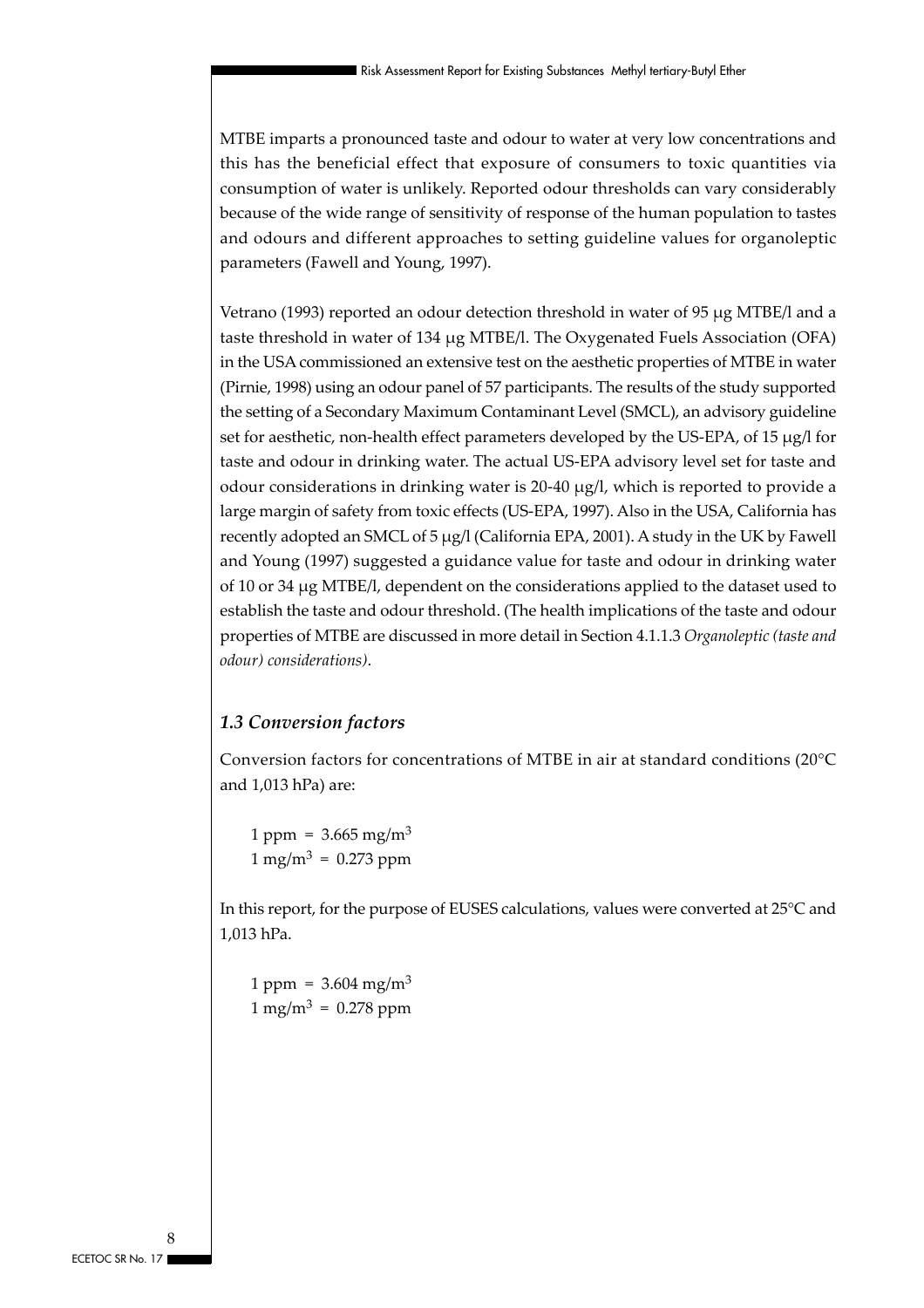# *1.4 Purity / impurities, additives*

| Degree of purity:                                              | $>98\%$ w/w                             |
|----------------------------------------------------------------|-----------------------------------------|
| Identity and percentage of impurities:                         | tertiary-butyl alcohol $(< 1\%$ w/w)    |
|                                                                | 2,4,4-trimethylpent-1-ene $($ < 1% w/w) |
|                                                                | triisobutylene $(< 0.5\%$ w/w)          |
|                                                                | methanol $(< 0.5\%$ w/w)                |
|                                                                | C4-C6 hydrocarbons $($ < 1% w/w)        |
| Identity and percentage of necessary additives: not applicable |                                         |

# *1.5 Classification*

Provisional classification according to Annex I of Directive 67/548/EEC (EC, 2001): Risk phrases:  $R11$ , highly flammable; R38, irritant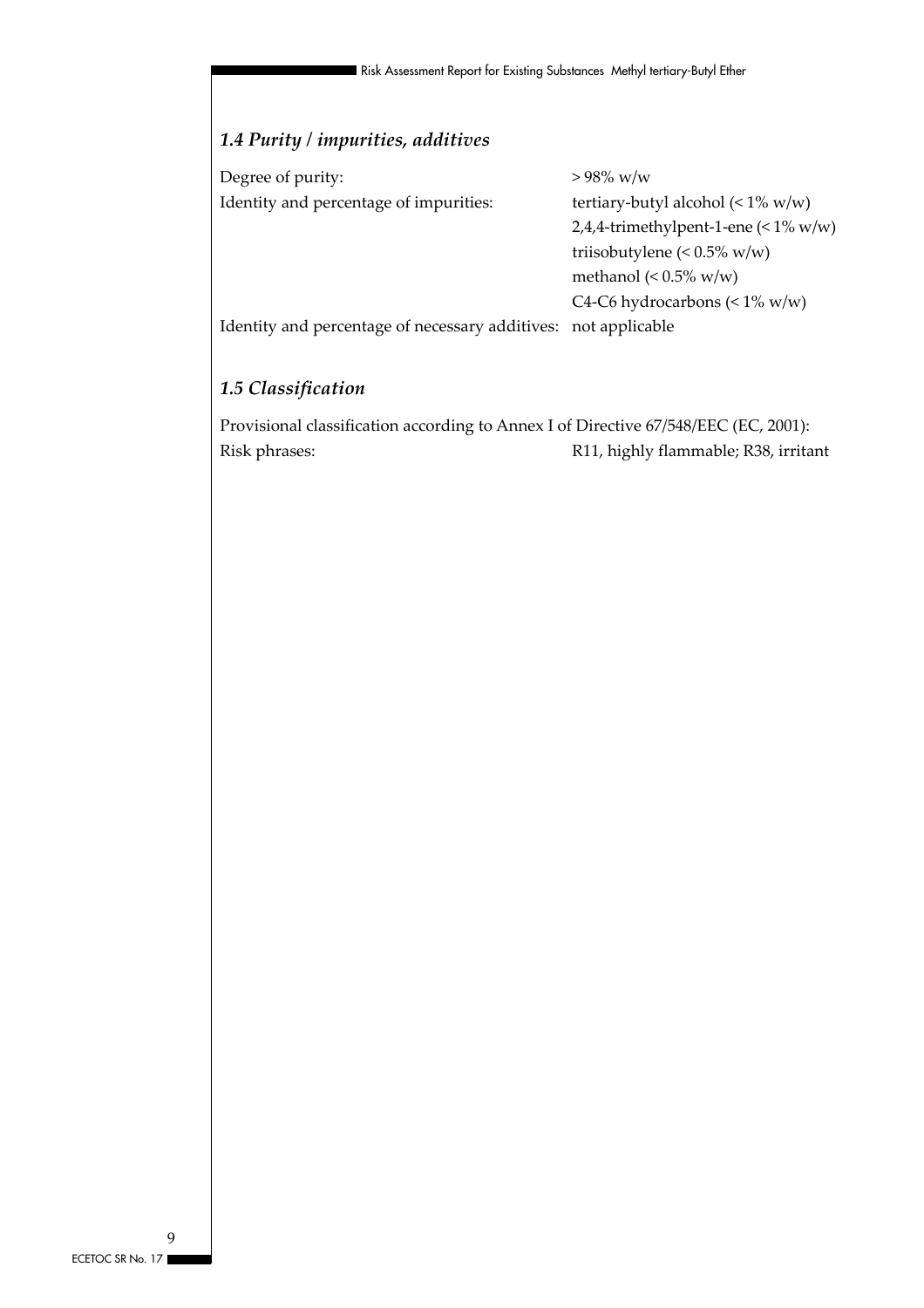# **2. GENERAL INFORMATION ON EXPOSURE**

This section contains general information on exposure that is relevant to the risk assessment of MTBE for man and for the environment. There are a number of different exposure scenarios that must be taken into consideration for this substance, involving differences in the production and use of MTBE, the stages of its life-cycle and the human populations potentially exposed. This means that several sets of exposure data (both measured data and model calculations using EUSES) are presented in both the environmental and human sections (3.1 and 4.1.1) to allow for risk characterisation and assessment for each exposure scenario (Sections 3.3 and 4.1.3).

# *2.1 Production and consumption*

#### **2.1.1 Amount (tonnage)**

Commercial production of MTBE began in Europe in 1973 and in the USA in 1979. Worldwide capacity has grown at a rate of 20% per year over the past decade, particularly in North America and Europe. Total world-wide production capacity in 1998 was 23.5 Mt and the actual production was 18 Mt (DeWitt, 1998). The estimated annual production of MTBE in the EU in 1996 was nearly 3 Mt, in addition about 200 kt was imported and 850 kt exported. Hence the annual consumption within the EU in 1996 was 2.35 Mt. By 1999, the estimated annual production had increased by about 10% to 3.3 Mt and the annual consumption to 2.65 Mt, an increase of nearly 13% (Table 2.1 to 2.4). (The main uses of MTBE are discussed in Section 2.2.).

The region of the EU with the highest production of MTBE is the Netherlands where in 1997 about 903 kt were produced, while 100 kt were imported and 471 kt exported. (A detailed breakdown for 1998-1999 is not available). Over the same period (1997), the highest use of MTBE as a fuel additive was in Italy where 509 kt were consumed, although this decreased slightly to 430 kt in 1998 and 1999. The highest production and consumption of MTBE in the EU occurred in 1999. However, since there were no figures available for regional production from the Netherlands for this year, the regional production volume figures were estimated assuming the same percentage regional production as for 1997. Thus the estimated regional production volume was 980 kt.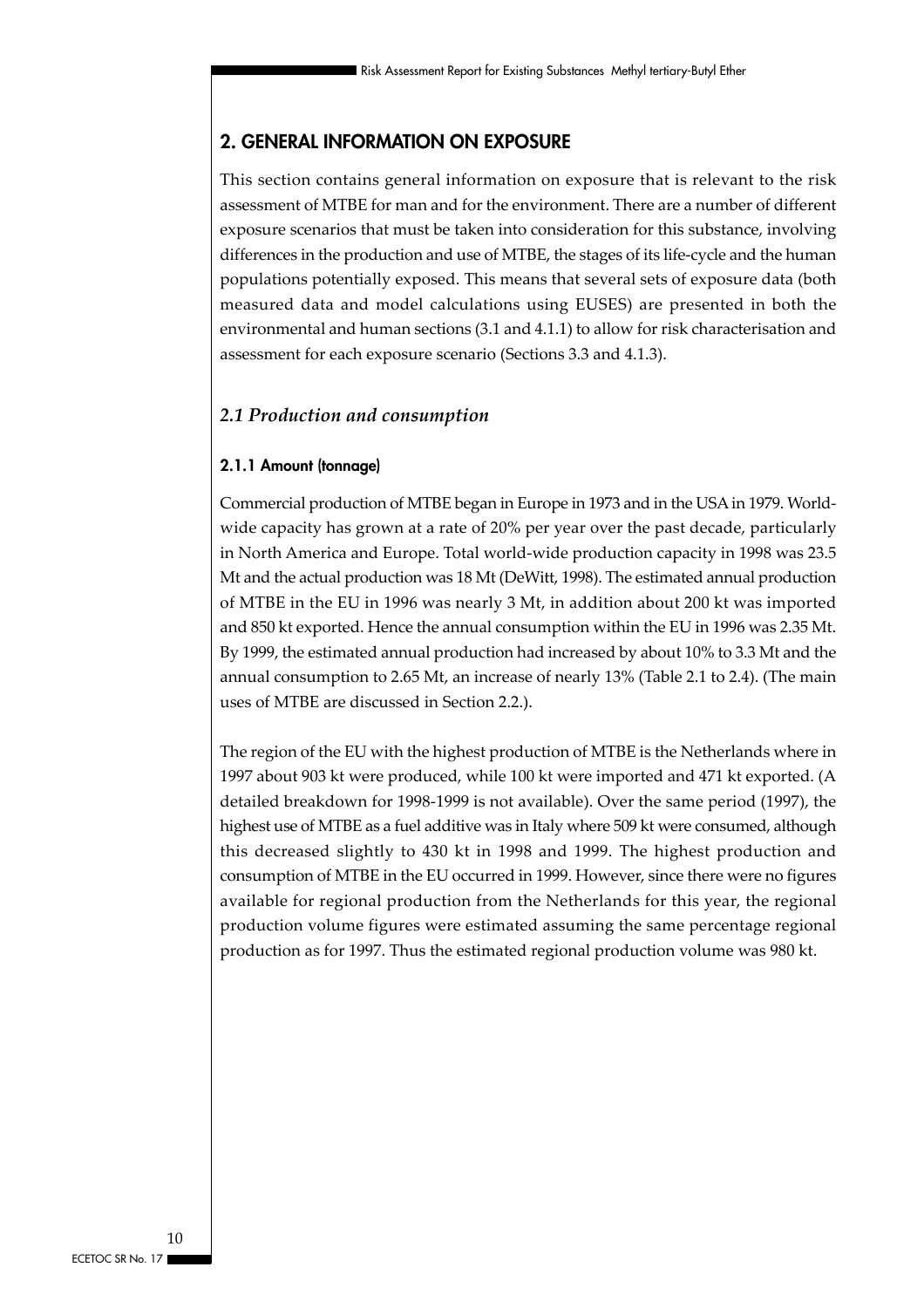|                         | Total | Fuel<br>additive | <b>Isobutylene</b><br>production | Solvent | Regional<br>(Netherlands) | Ratio of region<br>to total $(\%)$ |
|-------------------------|-------|------------------|----------------------------------|---------|---------------------------|------------------------------------|
| <b>HPVC<sup>a</sup></b> | Yes   | Yes              | Yes                              | Yes     | Yes                       |                                    |
| Production              | 2,960 |                  |                                  |         | 893                       | 30.2                               |
| Amount imported         | 203   |                  |                                  |         | NS                        | NS                                 |
| Amount exported         | 854   |                  |                                  |         | N <sub>S</sub>            | NS                                 |
| Amount consumed         | 2.309 | 2,274            | 29                               | 6       | 99                        | 4.2                                |

# **Table 2.1: Production and consumption (kt) of MTBE in the EU in 1996** (DeWitt, 1998)

# **Table 2.2: Production and consumption (kt) of MTBE in the EU in 1997** (DeWitt, 1999)

|                 | Total | Fuel<br>additive | Isobutylene<br>production | Solvent | Regional<br>(Netherlands) | Ratio of region<br>to total $(\%)$ |
|-----------------|-------|------------------|---------------------------|---------|---------------------------|------------------------------------|
| <b>HPVC</b>     | Yes   | Yes              | Yes                       | Yes     |                           |                                    |
| Production      | 3,030 |                  |                           |         | 903.5                     | 30                                 |
| Amount imported | 187   |                  |                           |         | 100.0                     | 67                                 |
| Amount exported | 904   |                  |                           |         | 471.4                     | 59                                 |
| Amount consumed | 2.313 | 2.278            | 29                        | 6       | 99.2                      | 4                                  |

# **Table 2.3: Production and consumption (kt) of MTBE in the EU in 1998** (DeWitt, 1999)

|                 | Total | Fuel<br>additive | <b>Isobutylene</b><br>production | Solvent | Regional<br>(Netherlands) | Ratio of region<br>to total $(\%)$ |
|-----------------|-------|------------------|----------------------------------|---------|---------------------------|------------------------------------|
| <b>HPVC</b>     | Yes   | Yes              | Yes                              | Yes     |                           |                                    |
| Production      | 2,880 |                  |                                  |         | 926                       | 32                                 |
| Amount imported | 269   |                  |                                  |         | NS                        | <b>NS</b>                          |
| Amount exported | 848   |                  |                                  |         | NS                        | <b>NS</b>                          |
| Amount consumed | 2.301 | 2.266            | 29                               | 6       | 169                       | 7.3                                |

# **Table 2.4: Production and consumption (kt) of MTBE in the EU in 1999** (DeWitt, 2000)

|                 | Total | Fuel<br>additive | <b>Isobutylene</b><br>production | Solvent | Regional<br>(Netherlands) | Ratio of region<br>to total $(\%)$ |
|-----------------|-------|------------------|----------------------------------|---------|---------------------------|------------------------------------|
| <b>HPVC</b>     | Yes   | Yes              | Yes                              | Yes     |                           |                                    |
| Production      | 3,290 |                  |                                  |         | 980 b                     | 30                                 |
| Amount imported | 291   |                  |                                  |         | NS                        | NS.                                |
| Amount exported | 935   |                  |                                  |         | <b>NS</b>                 | NS                                 |
| Amount consumed | 2.646 | 2.611            | 29                               | 6       | 150                       | 5.7                                |

<sup>b</sup> Calculated value based on regional percentage from previous years

<sup>a</sup> High Production Volume Chemical under the OECD difinition, i.e. manufactured or used in quantities exceeding 1 kt/y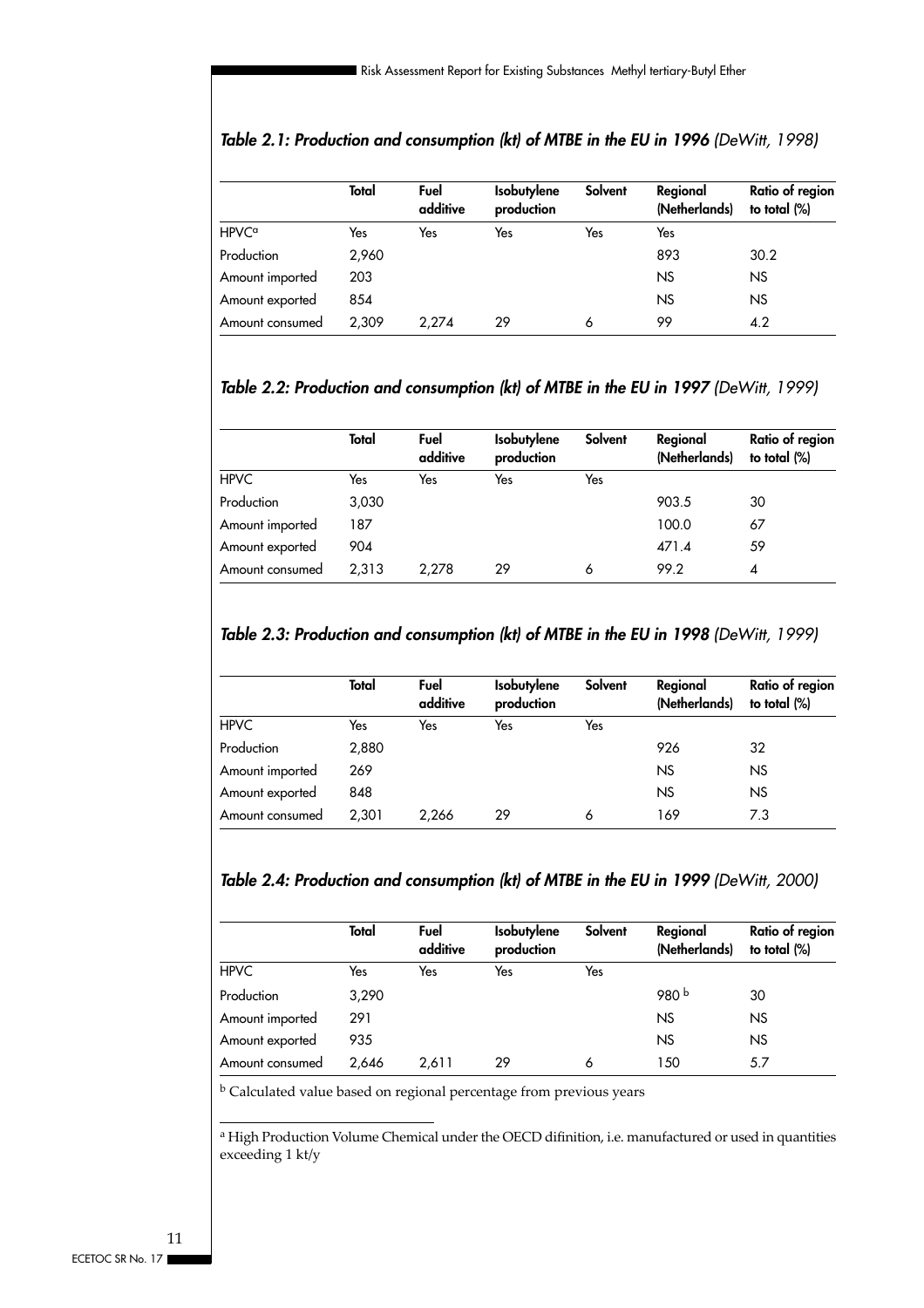There are 36 production plants for ether alkylates in the EU, the majority (29) of which produce MTBE. The distribution of the production capacity for MTBE (and other ether oxygenates) is shown in Table 2.5. The annual production capacity of the plants ranges from 15 kt to over 600 kt and the output of the plants is either used within the company producing the chemical (captive) or is sold on the open market (merchant).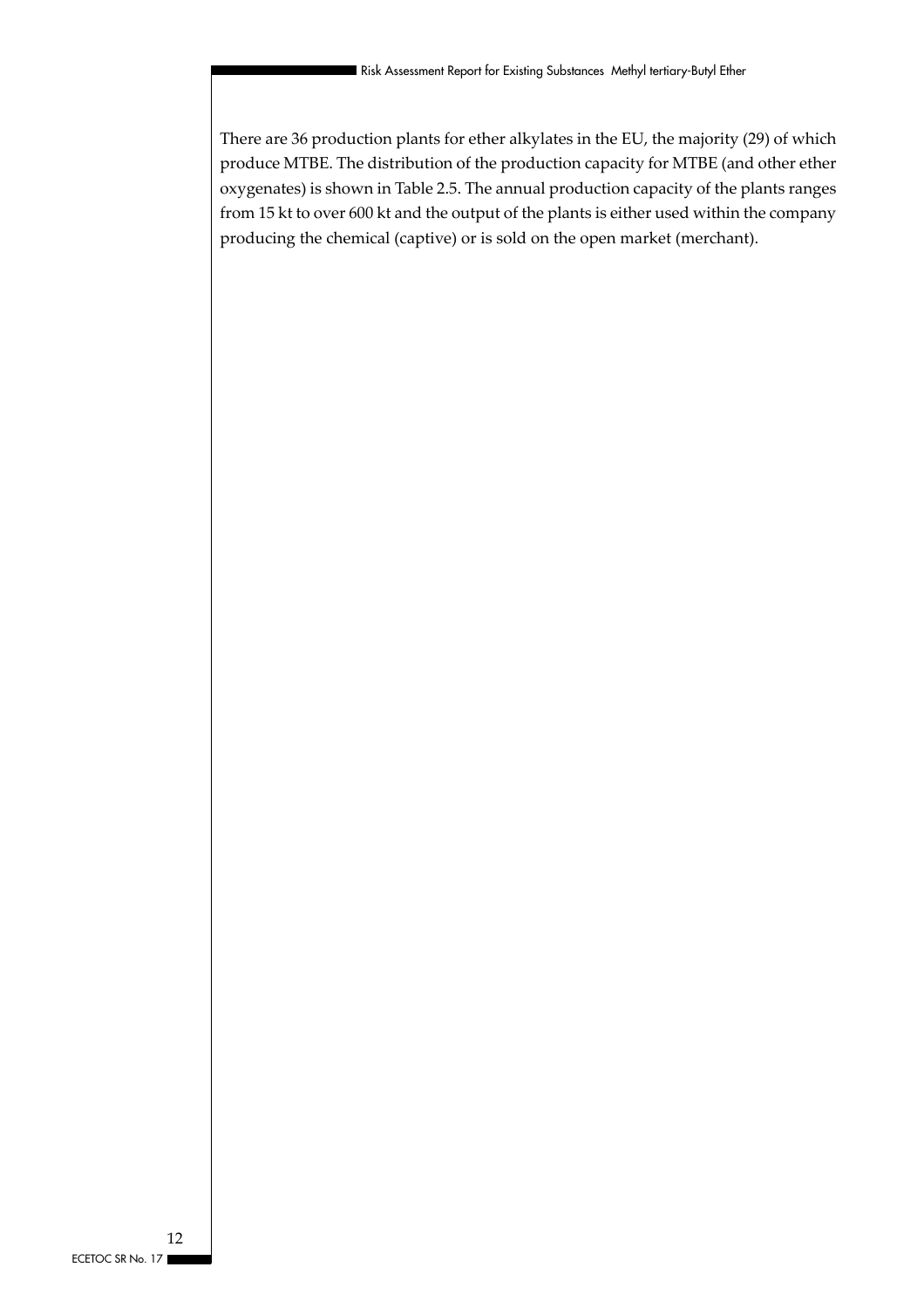| Company                       | Location                                           | Country       | Product <sup>a</sup>                            | Capacity (kt/y)  | Feedstock <sup>b</sup>                                                                                                                                                                                                                                                                                                  | Disposal <sup>c</sup> | Start-up <sup>d</sup> |
|-------------------------------|----------------------------------------------------|---------------|-------------------------------------------------|------------------|-------------------------------------------------------------------------------------------------------------------------------------------------------------------------------------------------------------------------------------------------------------------------------------------------------------------------|-----------------------|-----------------------|
| <b>Lyondell</b>               | Fos-sur-Mer                                        | France        | <b>MTBE</b>                                     | 610              |                                                                                                                                                                                                                                                                                                                         |                       | 1988                  |
| Lyondell                      | <b>Botlek</b>                                      | Netherlands   |                                                 | 590              | $\begin{array}{lllllllll} \mathbb{R} & \mathbb{R} & \mathbb{S} & \mathbb{S} & \mathbb{S} & \mathbb{S} \\ \mathbb{R} & \mathbb{R} & \mathbb{S} & \mathbb{S} & \mathbb{S} & \mathbb{S} & \mathbb{S} \\ \mathbb{R} & \mathbb{R} & \mathbb{S} & \mathbb{S} & \mathbb{S} & \mathbb{S} & \mathbb{S} & \mathbb{S} \end{array}$ |                       | 1988                  |
| Oxeno                         | Marl                                               | Germany       | MTBE<br>MTBE                                    | 210              |                                                                                                                                                                                                                                                                                                                         |                       | 1978                  |
| Total Fina Elf                | Antwerp                                            | Belgium       | MTBE                                            | 180              |                                                                                                                                                                                                                                                                                                                         |                       | 1986                  |
| Shell Chemie                  | Pernis                                             | Netherlands   | MTBE                                            | 160              |                                                                                                                                                                                                                                                                                                                         |                       | 1986                  |
| Ecofuel                       | Ravenna                                            | $\frac{1}{2}$ | ETBE                                            | $\overline{160}$ |                                                                                                                                                                                                                                                                                                                         |                       | 1973                  |
| <b>DSM</b>                    | Beek, Geleen                                       | Netherlands   |                                                 | $\frac{8}{2}$    |                                                                                                                                                                                                                                                                                                                         |                       | 1981                  |
| Exxon Chemical                | Fawley                                             | $\leq$        | MTBE, I<br>MTBE<br>MTBE<br>MTBE<br>MTBE<br>MAME | <b>125</b>       |                                                                                                                                                                                                                                                                                                                         |                       | 1989                  |
| Repsol                        | Tarragona                                          | Spain         |                                                 | $\overline{5}$   |                                                                                                                                                                                                                                                                                                                         |                       | 1988                  |
| Fortum                        | Porvoo                                             | Finland       |                                                 | $\overline{120}$ |                                                                                                                                                                                                                                                                                                                         |                       | 1980                  |
| OMW                           | Karlsruhe                                          | Germany       |                                                 | $\overline{5}$   |                                                                                                                                                                                                                                                                                                                         |                       | 1990                  |
| Fortum                        | Porvoo                                             | Finland       |                                                 | $\frac{4}{1}$    |                                                                                                                                                                                                                                                                                                                         |                       | 1995                  |
| Lindsey Oil                   | Killingholme                                       | $\leq$        | MTBE, TAME                                      | $\overline{5}$   |                                                                                                                                                                                                                                                                                                                         |                       | 1990                  |
| PCK                           | Schwedt                                            | Germany       |                                                 | 85               |                                                                                                                                                                                                                                                                                                                         |                       | 1995                  |
| Total Fina Elf                | Feyzin                                             | France        | <b>MTBE</b><br>ETBE                             | 75               |                                                                                                                                                                                                                                                                                                                         |                       | 1987                  |
| Hellenic                      | Aspropyrgos, Athens Greece<br>Schwechat<br>Austria |               | <b>MTBE<br/>MTBE</b><br>MTBE                    | S                |                                                                                                                                                                                                                                                                                                                         |                       | 1987                  |
| ÓMV                           |                                                    | Austria       |                                                 | $\mathcal{S}$    |                                                                                                                                                                                                                                                                                                                         |                       | 1983                  |
| Dea Mineraloel                | Wesseling                                          | Germany       |                                                 | 65               |                                                                                                                                                                                                                                                                                                                         |                       | 1993                  |
| Nerefco (BP/Texaco) Rotterdam |                                                    | Netherlands   | <b>MTBE</b>                                     | 5 <sup>5</sup>   |                                                                                                                                                                                                                                                                                                                         |                       | 1994                  |
| Agip                          | Milazzo                                            | $\frac{1}{2}$ | <b>VIBE</b>                                     |                  |                                                                                                                                                                                                                                                                                                                         |                       | 1992                  |

Table 2.5: Inventory of European ether production plants at February 2000 (Lambert, 2000) **Table 2.5: Inventory of European ether production plants at February 2000** (Lambert, 2000)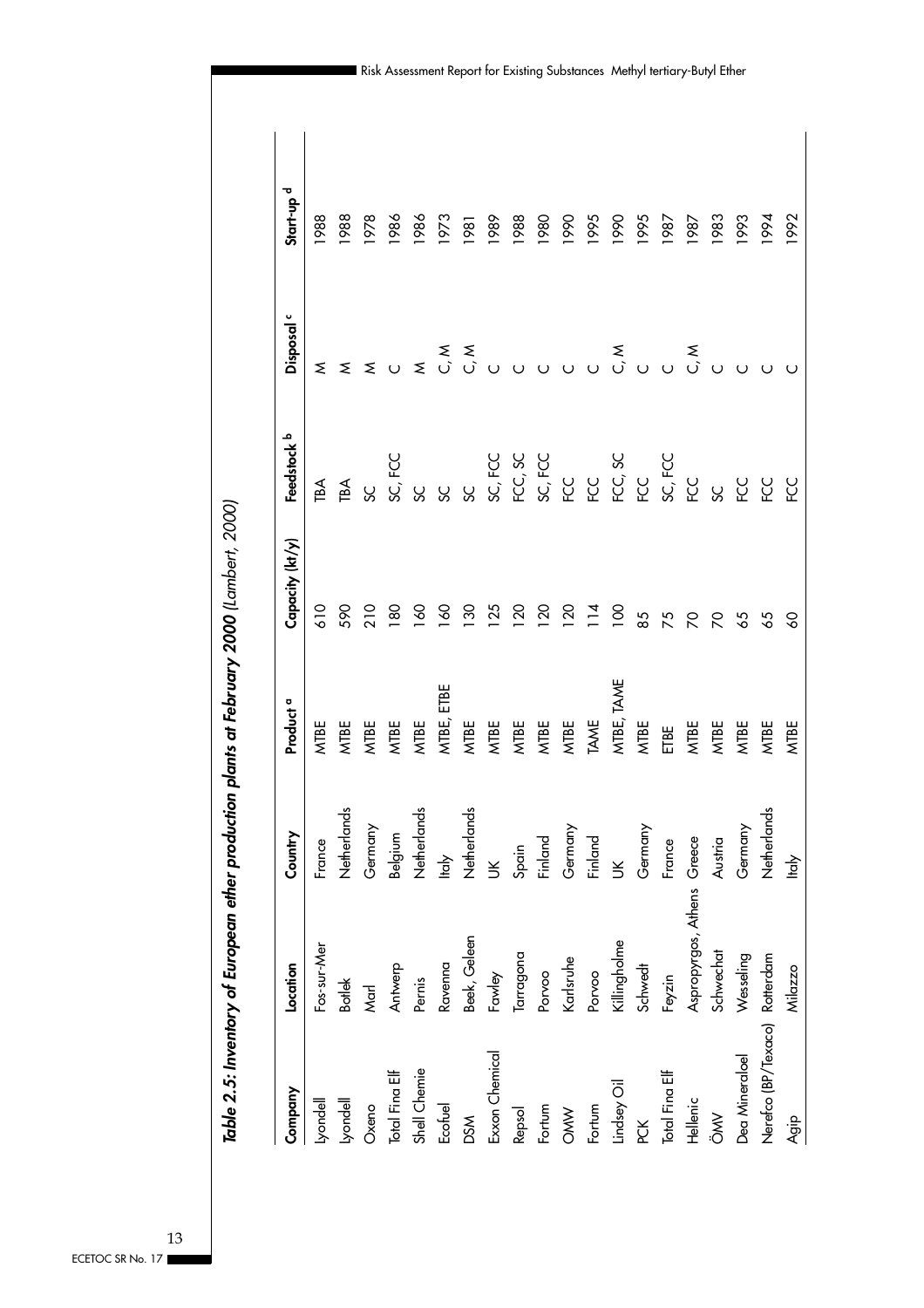| Company          | Location                   | Country                        | Product <sup>a</sup> | Capacity (kt/y)             | Feedstock <sup>b</sup> | Disposal <sup>c</sup> | Start-up <sup>d</sup> |
|------------------|----------------------------|--------------------------------|----------------------|-----------------------------|------------------------|-----------------------|-----------------------|
| Repsol           | Puertollano                | Spain                          | <b>MTBE</b>          | $\mathcal{S}^{\mathcal{S}}$ | SC, FCC                |                       | 1990                  |
| Petronor         | Somorrosteo, Bilbao        | Spain                          | <b>MTBE</b>          | $\delta$                    | FC<br>C                |                       | 1986                  |
| Nord ETBE        | Dunkerque                  | France                         | ETBE                 | SS                          |                        |                       |                       |
| Ouest ETBE       | Gonfreville                | France                         | ETBE                 | SS,                         |                        |                       |                       |
| Agip             | Gela                       | $\overrightarrow{\text{frot}}$ | MTBE                 | 55                          | SC, FCC                |                       | 1988<br>1989<br>1989  |
| Agip             | Gela                       | $\frac{1}{2}$                  | TAME                 | 55                          |                        |                       | $\frac{6}{2}$         |
| Cepsa            | San Roque, Algeciras Spain |                                | ETBE                 | 24                          | 인<br>인<br>인            | $\circ$               | 1988                  |
| Agip             | Priolo, Sicily             | $\frac{1}{2}$                  | <b>MTBE</b>          | 24                          | FCC, SC                |                       | 1986                  |
| <b>Borealis</b>  | Stenungsund                | Sweden                         | <b>MTBE</b>          | SO                          | ပ္တ                    |                       | 1993                  |
| Lindsey Oil      | Killingholme               | $\leq$                         | TAME                 | SO                          |                        |                       | $\frac{6}{2}$         |
| Agip             | Sannazzaro                 | $\frac{1}{2}$                  | <b>MTBE</b>          | $\overline{4}$              | EC 23                  | ξ ξ<br>∪ ∪ ∪ ν ξ      | 1991                  |
| Fortum           | Sines                      | Portugal                       | MTBE                 | 45                          | မင<br>၁၁               |                       | 1992                  |
| Repsol           | La Coruna                  | Spain                          | MTBE                 | ੩                           | FCC+COK                |                       | 1988                  |
| Motor Oil Hellas | Corinth                    | Greece                         | MTBE                 | ಸ                           | PCC                    | 、 W<br>U U U          | 1986                  |
| ΣÑ               | Vohburg, Ingolstadt        | Germany                        | <b>MTBE</b>          | 25                          | ပ္ပ                    |                       | 1986                  |
| Dea Mineraloel   | Heide                      | Germany                        | MTBE                 | $\overline{5}$              | FCC, SC                | $\circ$               | 1986                  |
|                  |                            |                                | Total EU:            | 3,991                       |                        |                       |                       |

b FCC, fluid catalytic cracker; SC, steam cracker; TBA, *tertiary*-butyl alcohol; COK, cokery

<sup>b</sup> FCC, fluid catalytic cracker; SC, steam cracker; TBA, tertiary-butyl alcohol; COK, cokery

<sup>d</sup> Year of first commercial operation; NS, not stated Year of first commercial operation; NS, not stated

° C, captive use: the product is used for blending into gasoline on site; M, merchant use: the product is sold on for blending into gasoline C, captive use: the product is used for blending into gasoline on site; M, merchant use: the product is sold on for blending into gasoline

Table 2.5: Inventory of European ether production plants at February 2000 (cont'd) (Lambert, 2000) **Table 2.5: Inventory of European ether production plants at February 2000 (cont'd) (**Lambert, 2000)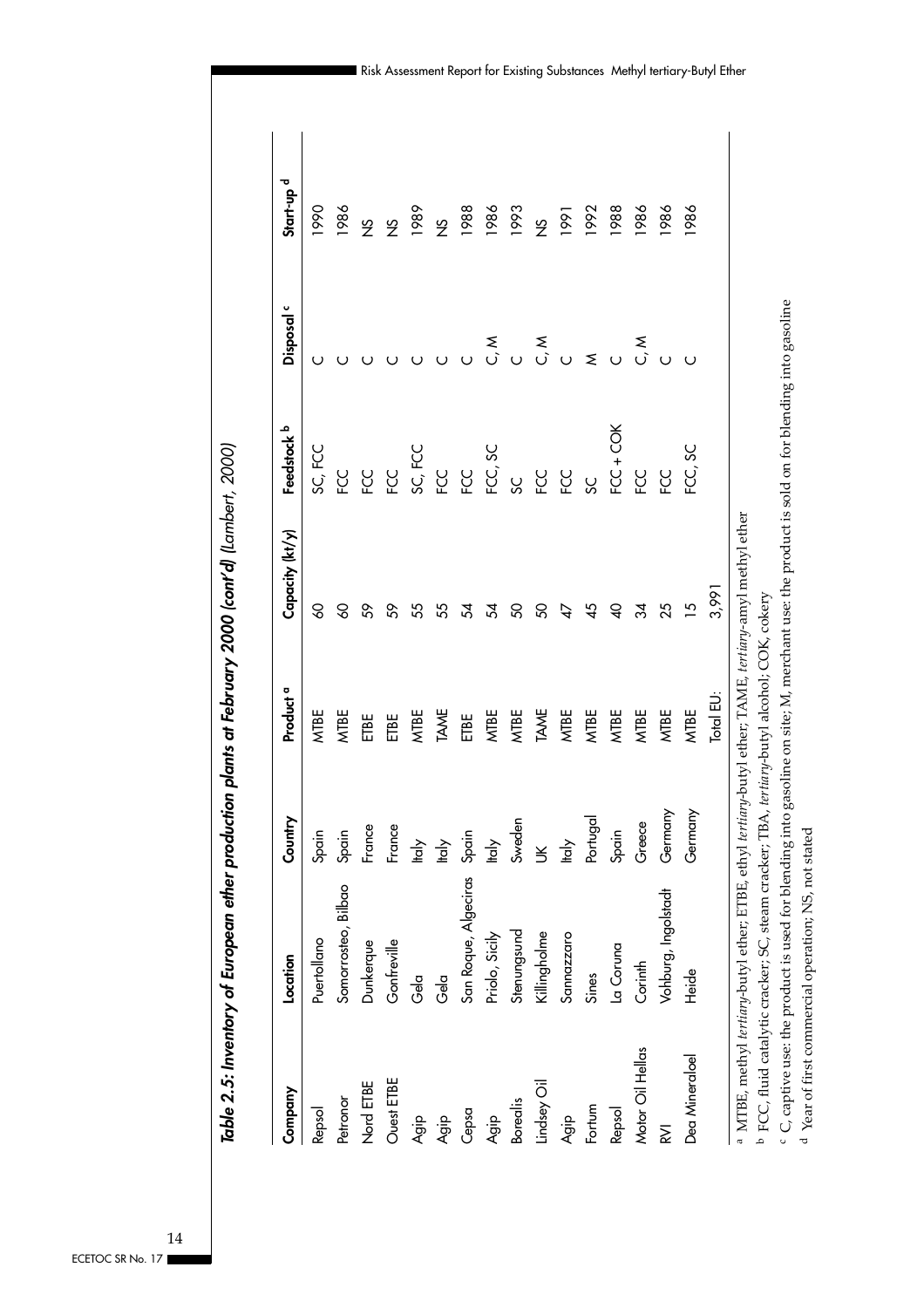## **2.1.2 Production process**

MTBE is synthesised by reacting isobutylene with methanol over an acidic ion-exchange resin catalyst at 38 to 93 $^{\circ}$ C under high pressure (100 - 200 psi<sup>a</sup> or 6,895 - 13,790 MPa). It can also be prepared from methanol or *tertiary*-butyl alcohol (TBA) (Budavari *et al*, 1996).

The feedstocks for MTBE manufacturing plants in the EU originate from different types of petroleum cracking units (Newenham, 1997):

- 1. Field butanes. Mixed butanes are isomerised and dehydrogenated to yield isobutylene. The production plants are only viable on a large scale and usually have capacities in excess of 500 kt/y.
- 2. Propylene oxide. In this process propylene is reacted with isobutane to produce propylene oxide and TBA, which is dehydrated to isobutylene. These production plants can have capacities in excess of 500 kt/y.
- 3. Steam cracker C4 hydrocarbons. This synthetic route is much simpler than the previous two, since the isobutylene is extracted as a by-product from a steam cracker. Plant capacity is determined by feedstock constraints and production capacities of 50 to 210 kt/y are typical.
- 4. Fluid catalytic cracker C4 hydrocarbons. This synthetic method is similar to the steam cracker route, only the isobutylene is extracted from the FCC overheads. Production plant capacity is determined by feedstock availability, but many plants have a production capacity in the range of 20 to 70 kt/y.

Of the total amount produced in the EU in 1999, 32.5% originated from dehydrogenation of butanes, 13% was produced through dehydration of TBA, 23% originated from steam cracker and 31.5% from fluid catalytic cracker operations. Most of the recent growth has been based on butane dehydrogenation and fluid catalytic cracker units.

<sup>&</sup>lt;sup>a</sup> Poundforce (lbf) per square inch;1 lbf/in<sup>2</sup> =  $6,8948$  kPa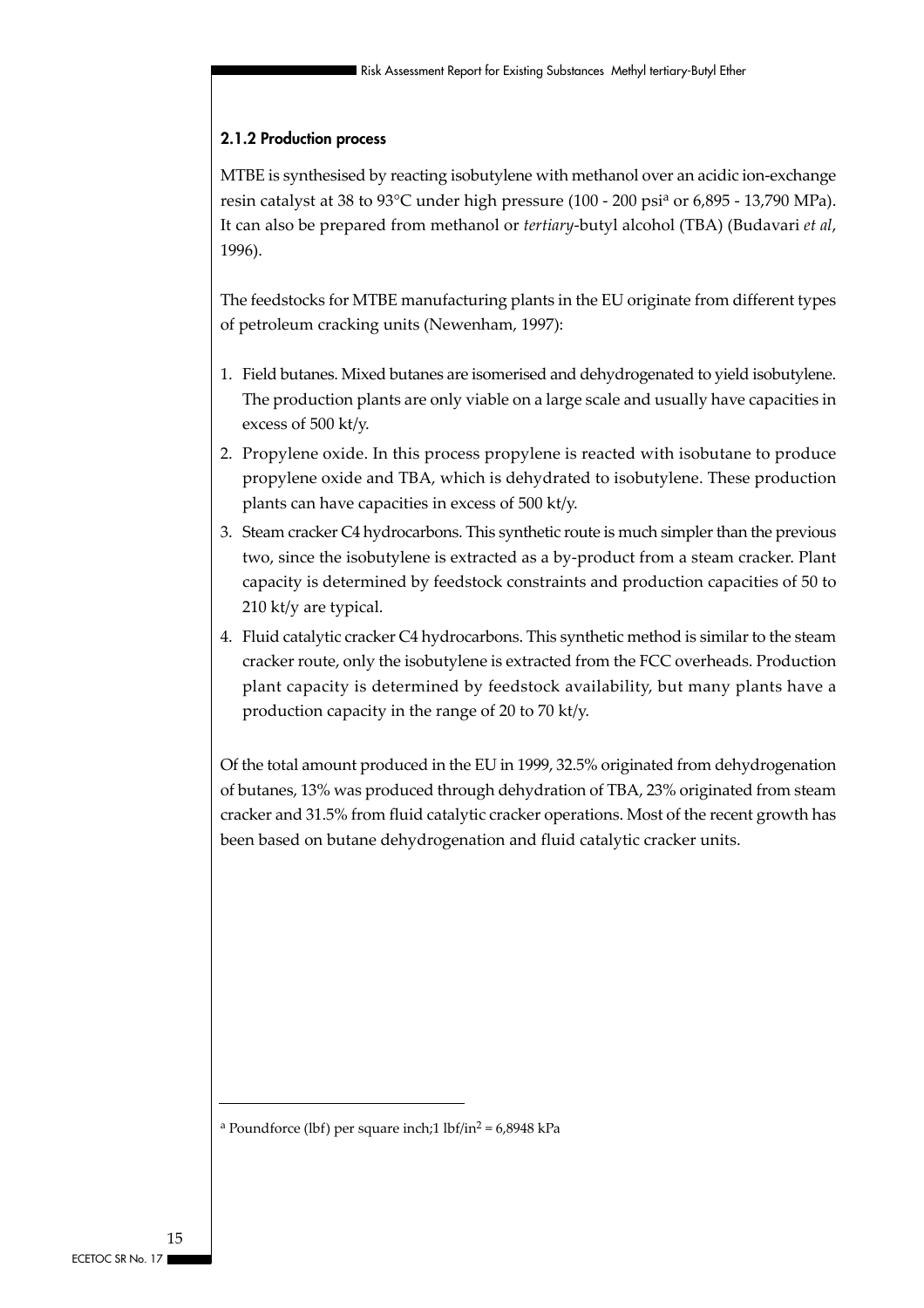A schematic diagram of the MTBE production process is shown in Figure 2.1.



### **Figure 2.1: MTBE process scheme**

# *2.2 Use*

The main uses of MTBE are as an additive in motor vehicle fuel, in the production of isobutylene and as a pharmaceutical solvent. The amounts consumed from 1996 to 1999 are reported in Tables 2.1 to 2.4.

#### **2.2.1 Use as a fuel additive**

By far the largest quantity of MTBE (2.6 Mt in 1999) is used as an oxygenated component of gasoline. The primary objective of adding MTBE to the fuel is to boost the octane number in unleaded petroleum (gasoline), especially in premium grades, where it is used at concentrations of up to 10% (w/w), but normally between 2 and 5% (w/w). A desirable additional effect of adding MTBE is a consequent reduction by dilution of the gasoline's benzene, aromatics and olefins contents. MTBE is also widely used at higher blending levels (up to  $15\%$  w/w) in reformulated gasoline to improve combustion efficiency. Reformulated gasoline blends meeting the latter specifications are widely used in North America and parts of Europe to improve air quality, by promoting complete combustion and thus reducing emissions of carbon monoxide and volatile organic chemicals (VOCs).

The former wide-spread use of alcohols such as ethanol as an oxygenate in gasoline has decreased over recent years, except in those countries where governments are subsidising the use of ethanol produced from agricultural products. MTBE and other ethers have the following advantages over alcohols (even when alcohols are used in combination with co-solvents):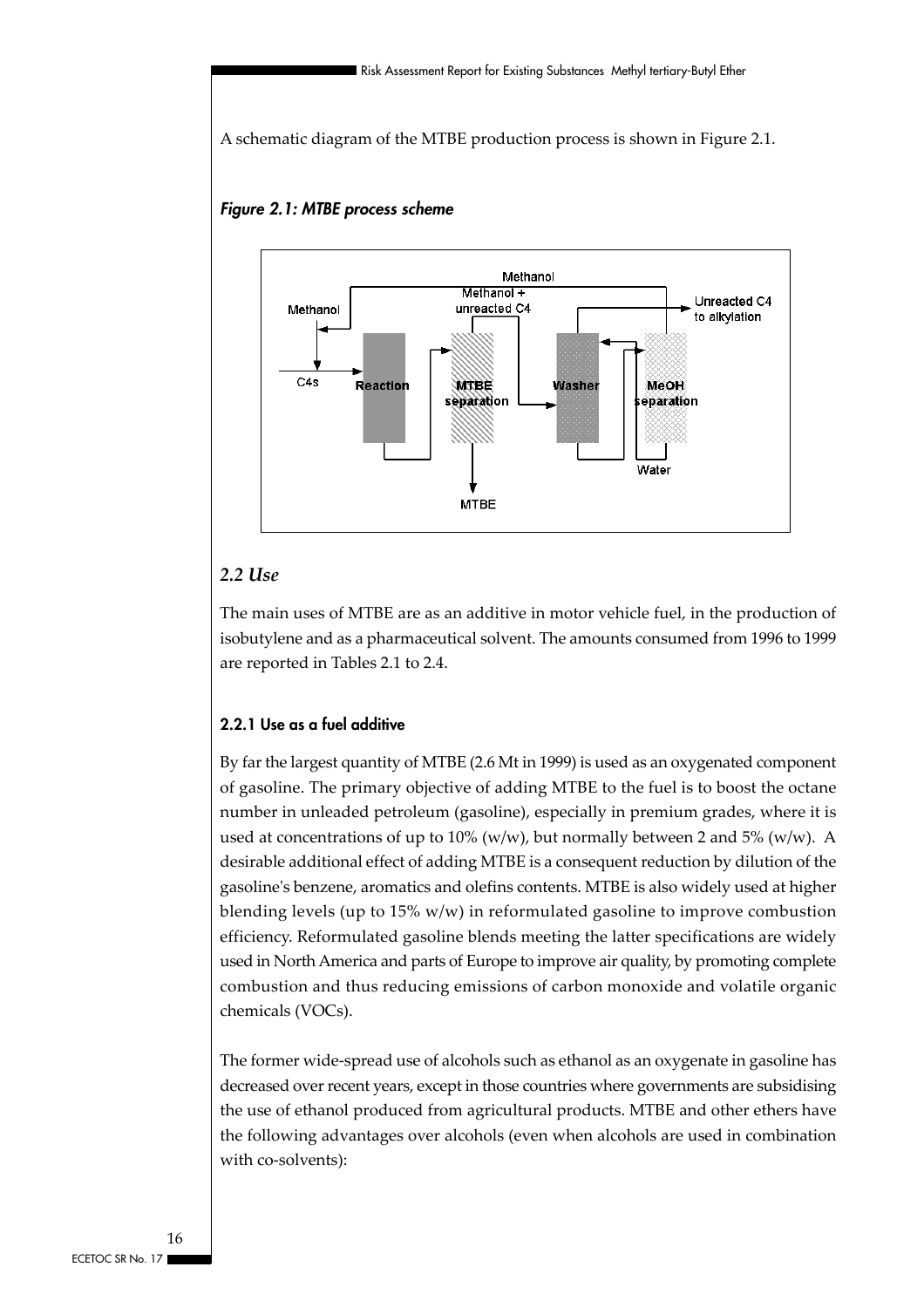- Generally improved road octane performance compared to the laboratory octane numbers;
- minor implications on the volatility characteristics, so no or minor "backing out" of butane<sup>a</sup> is necessary;
- no problems with phase separation;
- much less soluble in water.

### **2.2.2 Other use patterns**

The second largest use of MTBE is as a chemical intermediate in the production of highpurity isobutylene; 29 kt were used for this purpose over the years 1996 to 1999.

A third use for high-purity MTBE is as a process reaction solvent in the pharmaceutical industry, but it is estimated that only about 0.2% of the total production in the EU (equivalent to 6 kt) is used for this purpose.

There are also a number of small scale uses of MTBE, such as in clinical practice to dissolve gallstones.

# *2.3 Life-cycle stages*

Releases into the environment can take place at any stage of the life cycle of a chemical substance. The Technical Guidance Document (TGD, Chapter 3 Section 2.3.3) and EUSES distinguish five stages (EC, 1996, 1998) and their relevance with respect to MTBE is as follows:

# **2.3.1 Production**

Production is the stage in which the substance is manufactured, i.e. formed by chemical reaction(s), isolated, purified, and drummed or bagged. For MTBE this will be the synthesis from petroleum derived precursor compounds (Use Patterns 1-3, Section 2.4). Production of MTBE is carried out on oil refinery sites and at other locations.

a When, during gasoline blending, the addition of an oxygenate component increases the recommended vapour pressure (RVP) of the blend, less butane must be used to maintain the specified RVP. Butane is a relatively inexpensive high-quality component of gasoline and consequently refiners are keen to maximise its usage.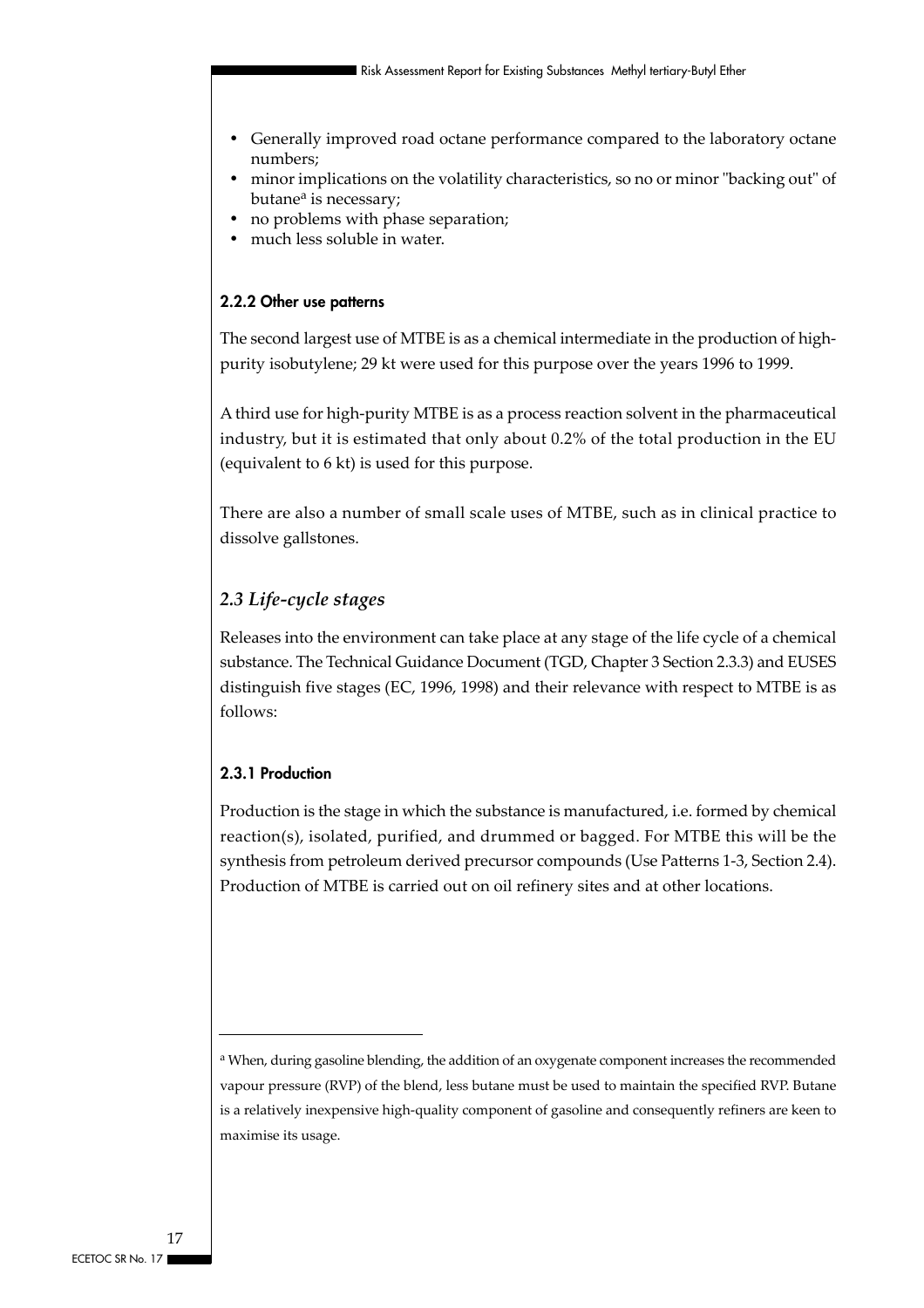## **2.3.2 Formulation**

Formulation is the stage in which chemicals are combined in a process of blending and mixing to obtain a product or a preparation. In the case of MTBE used as an oxygenate in gasoline (Use Pattern 1) this will be when the MTBE is blended with gasoline. Such formulation is carried out at refineries and at some large gasoline storage areas.

# **2.3.3 Processing**

There are various processing stages depending on how the substance, as a formulation or an article containing the substance assessed, is applied or used. The substance may be used as a processing aid or incorporated in a product. In the case of MTBE this includes the use of oxygenated gasoline including storage, transportation and delivery (Use Pattern 1), the use of MTBE as a starting material for the production of high-purity isobutylene (Use Pattern 2) and the use of MTBE as a speciality solvent in chemical synthesis (Use Pattern 3).

# **2.3.4 Private use**

This stage considers the use and application of substances (as such or in formulations) on the scale of households. For MTBE, it could be argued that this would include the personal use of oxygenated gasoline (for example purchased from service stations), but this has been incorporated in the processing stage for MTBE. There is also no "private use" for the application of MTBE as a specialist solvent.

# **2.3.5 Disposal (recovery)**

At the stage of disposal, the substance (or the products containing the substance) is disposed of with waste or wastewater. Waste water may be treated in a sewage treatment plant (STP). Waste materials may be incinerated or dumped. At the stage of disposal, recovery may take place. For some "Industrial Categories" (Section 2.4), recovery is considered. This stage of the life cycle is, however, not relevant for MTBE since it is reacted, burnt or emitted during use and disposal is not required.

### **2.4 Release estimation**

The environmental releases of any substance are dependent upon its use patterns. EUSES distinguishes three types of categories, i.e. general (main), industrial and by function or use (Chapter 3, Section 2.3.3 of TGD).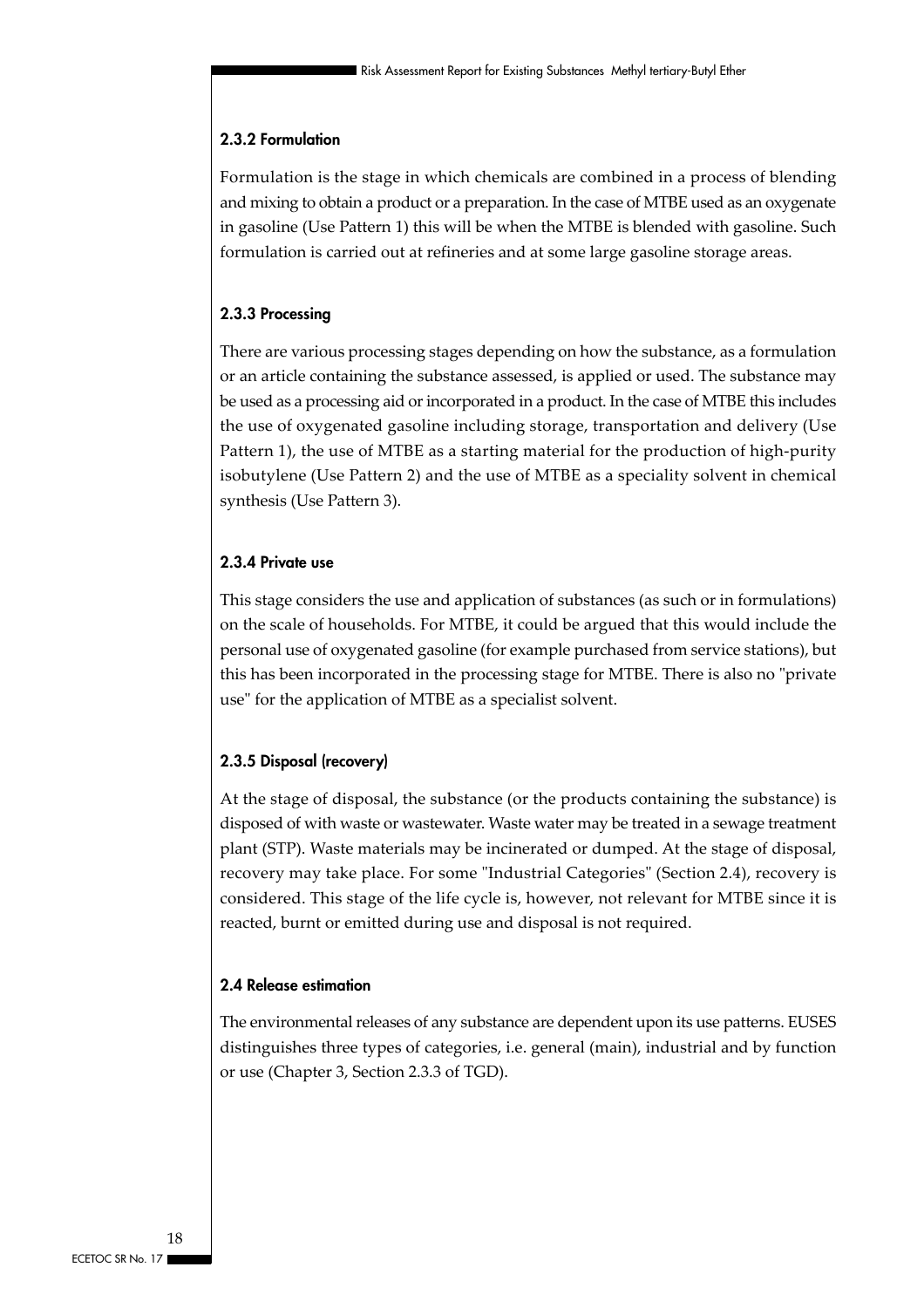# **2.4.1 Categories**

A "Main Category" is a general description of the exposure relevance of the uses of a substance. Main Categories are also used to characterise release scenarios for the estimation of emissions during specific stages of the life cycle. The interpretation can differ for the particular stage of the life cycle under consideration (Table 2.6).

| Main category | Life cycle stage | Interpretation                                               |
|---------------|------------------|--------------------------------------------------------------|
| Ιa            | Production       | Non-isolated intermediates                                   |
| Ib            | Production       | Isolated intermediates stored on-site, or substances         |
|               |                  | (other than intermediates) produced in a continuous          |
|               |                  | production process                                           |
| lc            | Production       | Isolated intermediates stored off-site, or substances (other |
|               |                  | than intermediates) produced in dedicated equipment          |
| Ш             | Formulation      | Inclusion into or onto a matrix                              |
|               | Processing       | Inclusion into or onto a matrix                              |
| Ш             | Production       | Multi-purpose equipment                                      |
|               | Formulation      | Multi-purpose equipment                                      |
|               | Processing       | Non-dispersive use (industrial point sources)                |
| IV            | Processing       | Wide dispersive use (many small point sources or diffuse     |
|               |                  | releases; normally no emission reduction measures)           |

| Table 2.6: Main categories for EUSES exposure scenarios (According to TGD Chapter 5) |  |
|--------------------------------------------------------------------------------------|--|
|--------------------------------------------------------------------------------------|--|

Different "Industrial Categories" specify the branches of industry (including personal and domestic use, and use in the public domain) where emissions occur during applications of the substance as such, or during the application and use of preparations and products containing the substance. Of the 15 possible Industrial Categories listed by EUSES (Chapter 5 of TGD), there are two relevant for MTBE, namely Mineral oil and fuel industry (Industrial Category 9) and Chemical industry: chemicals used in synthesis (Industrial Category 3). An emission-scenario document has been developed and described for Industrial Category 3 but this is not used for the release estimates of EUSES.

For some Industrial Categories additional information is required to obtain a more accurate emission estimation. Various Use Categories therefore depict the specific function or goal of the substance. In EUSES, relevant Use Categories can be chosen from a list of 55 (Chapter 5 of TGD), in the section "Emission input data". Three Use Categories were identified for MTBE, as an oxygenated component of gasoline (Use Category 28, fuel additives), as a starting material for production of high-purity isobutylene (Use Category 33, intermediates) and as a speciality solvent in pharmaceutical chemical synthesis (Use Category 43, process regulator).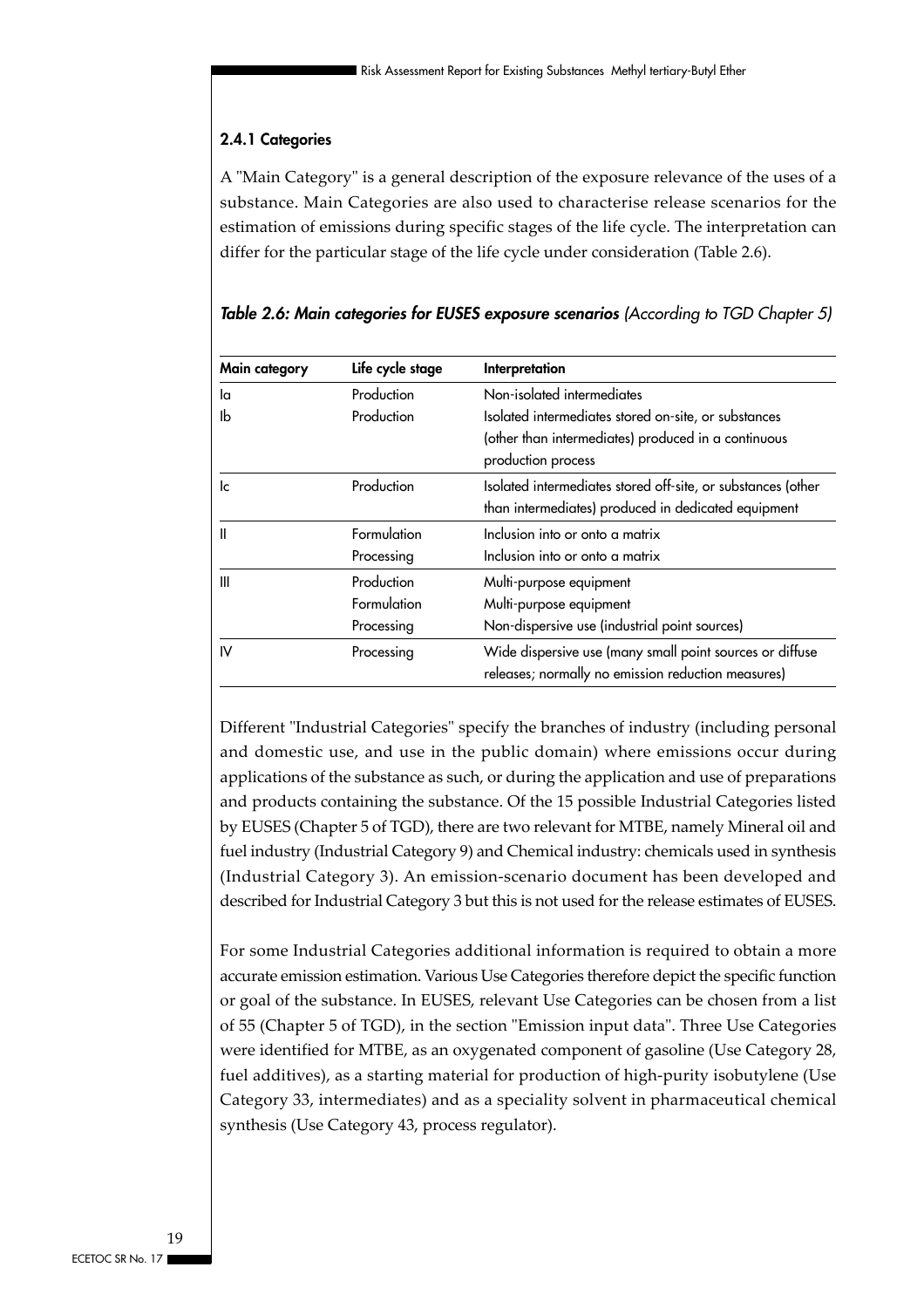#### **2.4.2 Emission factors**

EUSES uses by default standard emission factors that can be overridden by more specific information. The standard factors are based upon the so-called A- and B-tables, which can be found in Chapter 3, Appendix I of the TGD or Appendix IV of the EUSES documentation. The A-tables provide estimates of the total fraction from production released to the environment for all (relevant) stages of the life cycle for each of the 15 Industrial Categories. The B-tables provide the fraction of the main emission source that can be assumed to be released through a single point, and the number of days during which the substance is released, thus allowing the daily release rate at a main point source to be calculated.

The TGD states that where the default parameters are not thought to model adequately the true emission factors, and information is available to enable more accurate emission factors to be calculated, then the latter should be used for risk assessment. Consequently, where reliable data were available, specific emission factors have been calculated to override the default values.

#### **2.4.3 Emission scenarios**

Emission scenarios were modelled for each of the three use patterns of MTBE namely (i) as a fuel additive, (ii) in isobutylene production and (iii) as a speciality solvent. The relevant use categories and default emission factors that have been used in the EUSES calculations are shown in Tables 2.7 to 2.9.

It is important to envisage the extent of emissions that the default values indicate for MTBE, particularly for production and formulation where the annual amount is about 3 Mt. For example, an emission factor of 0.005 (the default value for emissions to air from production) equates to 150 kt/y and 0.003 (the default value for emissions to wastewater from production) equates to 9 kt/y.

The TGD provides default emission factors for the three emission scenarios that are modelled for MTBE, but in Scenario 1 (Table 2.7), some of the TGD default emission factors were replaced by the highest values for fractional emissions estimated using the available data from production and formulation plants as explained in Section 3.1 (Tables 3.6 and 3.16). This approach was used to ensure that the risk assessment considered a realistic, worst-case emission scenario. In Scenario 2 and 3, the emission factors for production and formulation were set at zero (Table 2.8 and 2.9).

Except for private use as a gasoline component, no surface water emission factors are given because for these use patterns there are no direct releases of MTBE to surface water in the emission scenarios.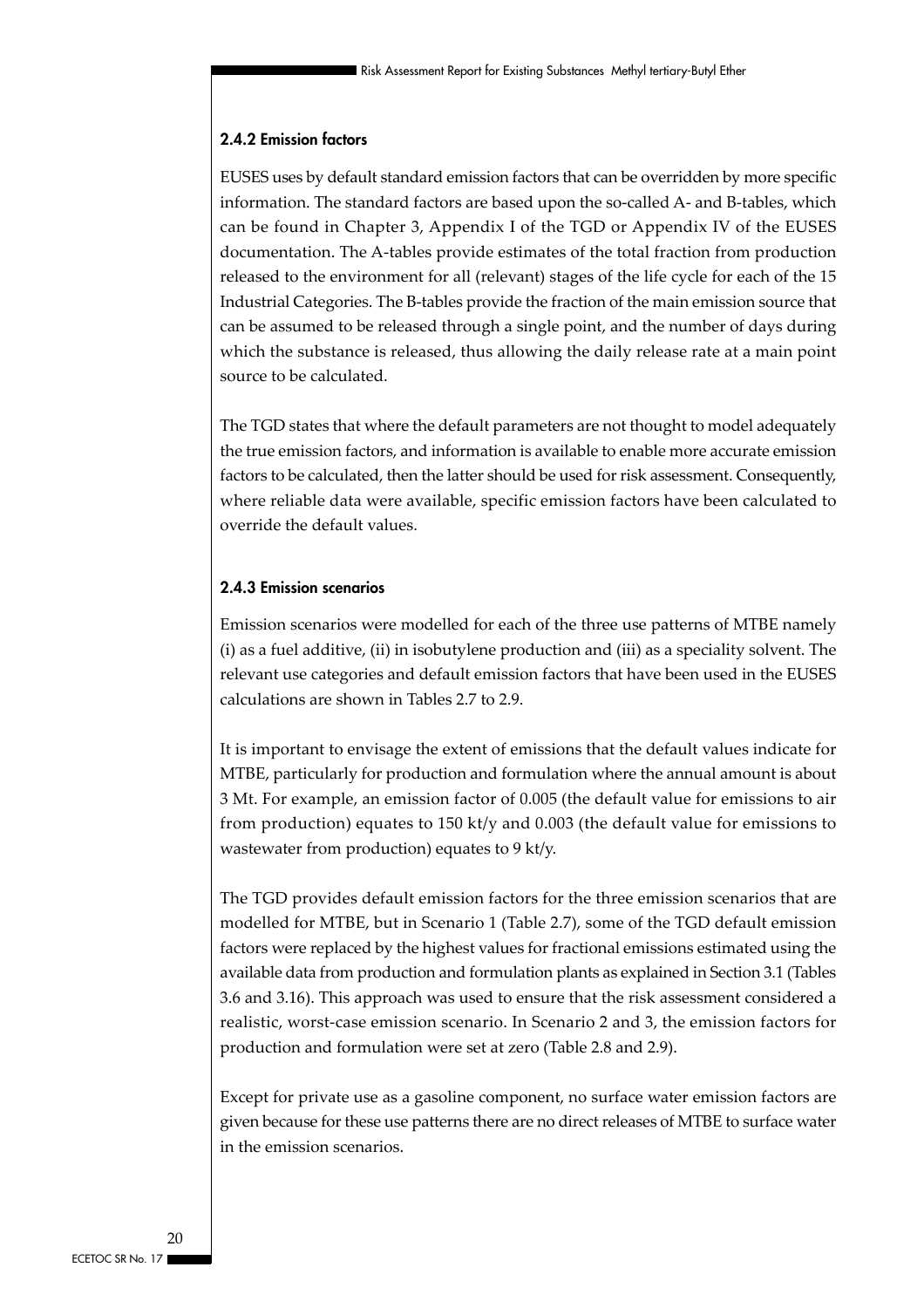| Use Pattern 1    | Mineral oil and fuel industry (Industrial Category 9) |               |                                                          |                         |
|------------------|-------------------------------------------------------|---------------|----------------------------------------------------------|-------------------------|
|                  | Fuel additive (Use Category 28)                       |               |                                                          |                         |
| Life cycle stage | <b>Main Category</b>                                  | Compartment   | Emission factor <sup>a</sup>                             | <b>Overriding value</b> |
| Production       | Ib Intermediate on site                               | Air           | 0.005                                                    | 0.000475                |
|                  |                                                       | Waste water   | 0.003                                                    | 0.0000404               |
|                  |                                                       | Surface Water | $\mathbf 0$                                              | 0.0000404               |
|                  |                                                       | Soil          | 0.0001                                                   |                         |
| Formulation      | Ib Intermediate on site                               | Air           | 0.005                                                    | 0.000475                |
|                  |                                                       | Waste water   | 0.003                                                    | 0.0000404               |
|                  |                                                       | Surface Water | $\mathbf 0$                                              | 0.0000404               |
|                  |                                                       | Soil          | 0.0001                                                   |                         |
| Processing       | IV Wide dispersive                                    | Air           | 0.01                                                     |                         |
|                  |                                                       | Waste water   | 0.0005                                                   |                         |
|                  |                                                       | Surface Water | 0                                                        |                         |
|                  |                                                       | Soil          | 0.001                                                    |                         |
| Private Use      | IV Wide dispersive                                    | Air           | 0.6                                                      |                         |
|                  |                                                       | Waste water   | 0.0005                                                   |                         |
|                  |                                                       | Surface Water | 0.0001                                                   |                         |
|                  |                                                       | Soil          | 0.0001                                                   |                         |
| Recovery         | Not applicable                                        |               |                                                          |                         |
| Life cycle stage |                                                       |               | Number of days <b>b</b> Fraction of main source <b>b</b> |                         |
| Production       |                                                       | 300           | 0.4                                                      |                         |
| Formulation      |                                                       | 300           | 0.4                                                      |                         |
| Processing       |                                                       | 350           | 0.02                                                     |                         |
| Private use      | Only for wastewater                                   | 365           | 0.002                                                    |                         |
| Recovery         | Not applicable                                        |               |                                                          |                         |

# **Table 2.7: Emission Scenario 1 - MTBE used as a fuel additive**

<sup>a</sup> TGD default from A-tables

<sup>b</sup> TGD default from B-tables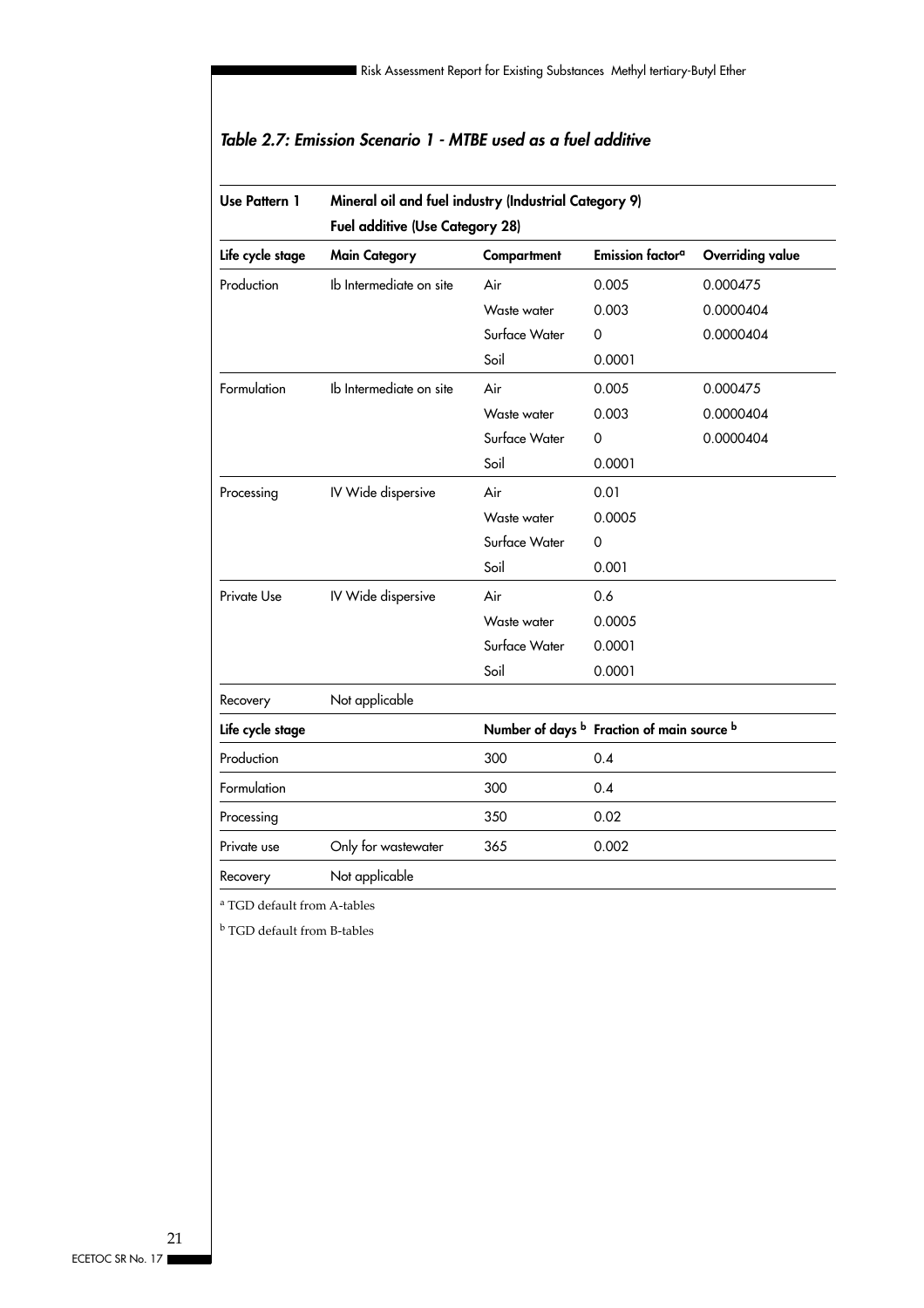| <b>Use Pattern 2</b> | Chemical industry: chemicals used in synthesis (Industrial Category 3)<br><b>Intermediates (Use Category 33)</b> |                                                          |                              |                         |
|----------------------|------------------------------------------------------------------------------------------------------------------|----------------------------------------------------------|------------------------------|-------------------------|
| Life cycle stage     | <b>Main Category</b>                                                                                             | Compartment                                              | Emission factor <sup>a</sup> | <b>Overriding value</b> |
| Production           | Ic Intermediate off site                                                                                         | Air                                                      | 0.005                        | $\mathbf 0$             |
|                      |                                                                                                                  | Waste water                                              | 0.003                        | 0                       |
|                      |                                                                                                                  | Surface Water                                            | $\Omega$                     |                         |
|                      |                                                                                                                  | Soil                                                     | 0.0001                       | 0                       |
| Formulation          | III Multi-purpose                                                                                                | Air                                                      | 0.025                        | 0                       |
|                      | equipment                                                                                                        | Waste water                                              | 0.003                        | 0                       |
|                      |                                                                                                                  | Surface Water                                            | $\mathbf 0$                  |                         |
|                      |                                                                                                                  | Soil                                                     | 0.0001                       | 0                       |
| Processing           | III Non-dispersive                                                                                               | Air                                                      | 0.05                         |                         |
|                      |                                                                                                                  | Waste water                                              | 0.007                        |                         |
|                      |                                                                                                                  | Surface Water                                            | 0                            |                         |
|                      |                                                                                                                  | Soil                                                     | 0.0001                       |                         |
| Private Use          | Not applicable                                                                                                   |                                                          |                              |                         |
| Recovery             | Not applicable                                                                                                   |                                                          |                              |                         |
| Life cycle stage     |                                                                                                                  | Number of days <b>b</b> Fraction of main source <b>b</b> |                              |                         |
| Production           |                                                                                                                  | 300                                                      | 0                            |                         |
| Formulation          |                                                                                                                  | 300                                                      | $\mathbf 0$                  |                         |
| Processing           |                                                                                                                  | 300                                                      | 0.25                         |                         |
| Private use          | Not applicable                                                                                                   |                                                          |                              |                         |
| Recovery             | No applicable                                                                                                    |                                                          |                              |                         |
|                      |                                                                                                                  |                                                          |                              |                         |

# **Table 2.8: Emission Scenario 2 - MTBE used in the production of isobutylene**

<sup>a</sup> TGD default from A-tables

<sup>b</sup> TGD default from B-tables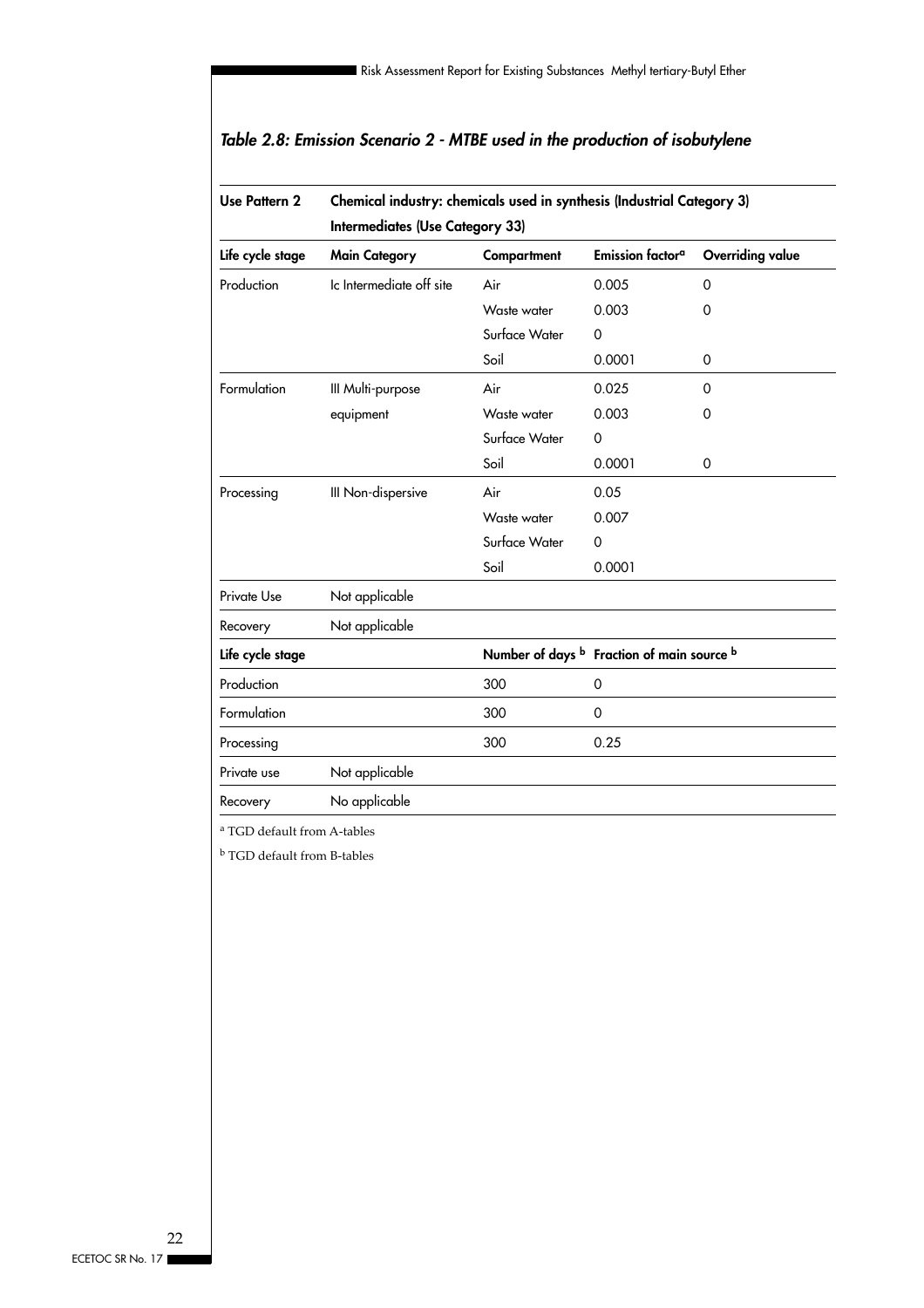| <b>Use Pattern 3</b> | <b>Chemical synthesis (Industrial Category 3)</b> |               |                                                                  |                         |
|----------------------|---------------------------------------------------|---------------|------------------------------------------------------------------|-------------------------|
|                      | Process Regulators (Use Category 43)              |               |                                                                  |                         |
| Life cycle stage     | <b>Main Category</b>                              | Compartment   | Emission factor <sup>a</sup>                                     | <b>Overriding value</b> |
| Production           | III Multi-purpose                                 | Air           | 0.005                                                            | $\Omega$                |
|                      | equipment                                         | Waste water   | 0.003                                                            | 0                       |
|                      |                                                   | Surface Water | 0                                                                |                         |
|                      |                                                   | Soil          | 0.0001                                                           | $\Omega$                |
| Formulation          | III Multi-purpose                                 | Air           | 0.025                                                            | $\Omega$                |
|                      | equipment                                         | Waste water   | 0.003                                                            | 0                       |
|                      |                                                   | Surface Water | 0                                                                |                         |
|                      |                                                   | Soil          | 0.0001                                                           | 0                       |
| Processing           | III Multi-purpose                                 | Air           | 0.05                                                             |                         |
|                      | equipment                                         | Waste water   | 0.007                                                            |                         |
|                      |                                                   | Surface water | $\mathbf 0$                                                      |                         |
|                      |                                                   | Soil          | 0.0001                                                           |                         |
| Private use          | Not applicable                                    |               |                                                                  |                         |
| Recovery             | Not applicable                                    |               |                                                                  |                         |
| Life cycle stage     |                                                   |               | Number of days <sup>b</sup> Fraction of main source <sup>b</sup> |                         |
| Production           |                                                   | 300           | 0                                                                |                         |
| Formulation          |                                                   | 300           | $\Omega$                                                         |                         |
| Processing           |                                                   | 230           | 0.3                                                              |                         |
| Private use          | Not applicable                                    |               |                                                                  |                         |
| Recovery             | Not applicable                                    |               |                                                                  |                         |
|                      |                                                   |               |                                                                  |                         |

# **Table 2.9: Emission Scenario 3 - MTBE as a speciality solvent**

<sup>a</sup> TGD default from A-tables

<sup>b</sup> TGD default from B-tables

# *2.5 Emission calculations*

Automated EUSES calculations were performed using the three above emission scenarios (Section 2.4.3) for initial and refined risk assessment (Boxall and Watts, 1998; Watts *et al*, 1998; Watts and Mitchell, 2001). The (tabulated) results are presented in Sections 3.1 and 4.1.1.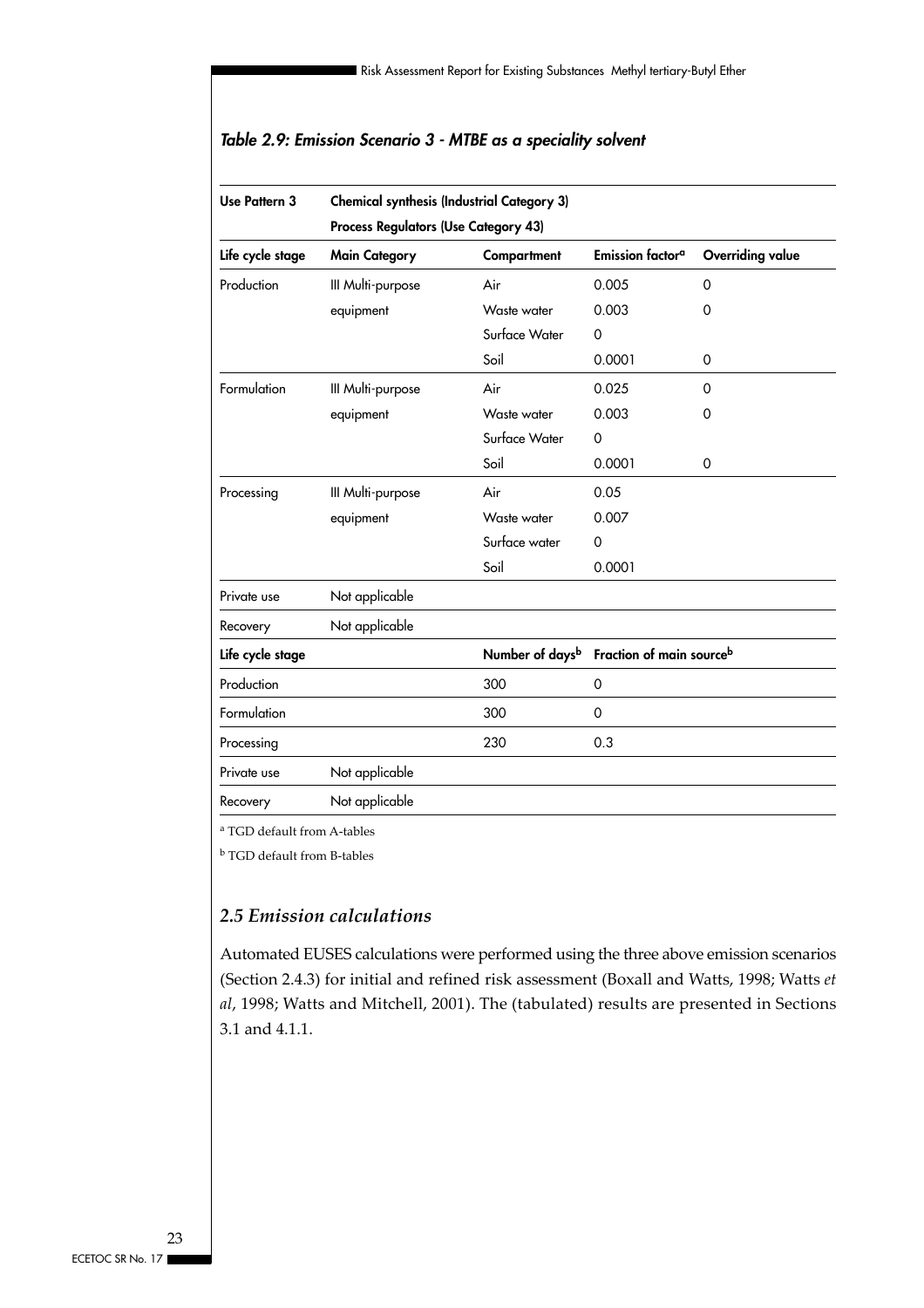In general, following TGD guidance, the total volume (tonnage) released is averaged over the year and used for the exposure calculation on the regional scale using the Atables, resulting in a Predicted Exposure Concentration (PECregional). Local emissions from point sources were estimated using the B-tables for every environmental compartment and each relevant stage of the life cycle, and for every use pattern. This yields values for PEClocal. The emission rate is given averaged per day (24 hours). This implies that, even when an emission only takes place a few hours a day, the emission will be averaged over 24 hours. Emissions to air and water are presented as release rates during an emission episode.

For the regional and continental spatial scales, it is assumed that 70% of the emission to wastewater is treated in a sewage treatment plant (STP) and 30% reaches surface water directly. This split is accounted for in the total regional/continental emissions but not in the regional/continental releases per life-cycle stage. This cannot be done as the regional releases are also used to estimate local emissions where the entire amount of the chemical passes through an STP (for further explanation see TGD Chapter 3, Section 2.3.7).

For each stage, the losses in the previous stage are taken into account. Releases during production are not taken into account in the other stages, as these releases will generally already be accounted for in the reported production volume. If release is not applicable during a certain life-cycle stage, the release fraction must be set to zero in EUSES. Furthermore, for each stage of the life cycle, it is possible to define if intermittent release is appropriate. In that case, exposure may be of short duration only and a specific Predicted No-Effect Concentration (PNEC) is used in aquatic effects assessment.

After losses during the five stages of the life cycle are accounted for, the part of the tonnage remaining is assumed to end up entirely in waste streams. Quantitative methods for estimating emissions at the disposal stage are not currently available.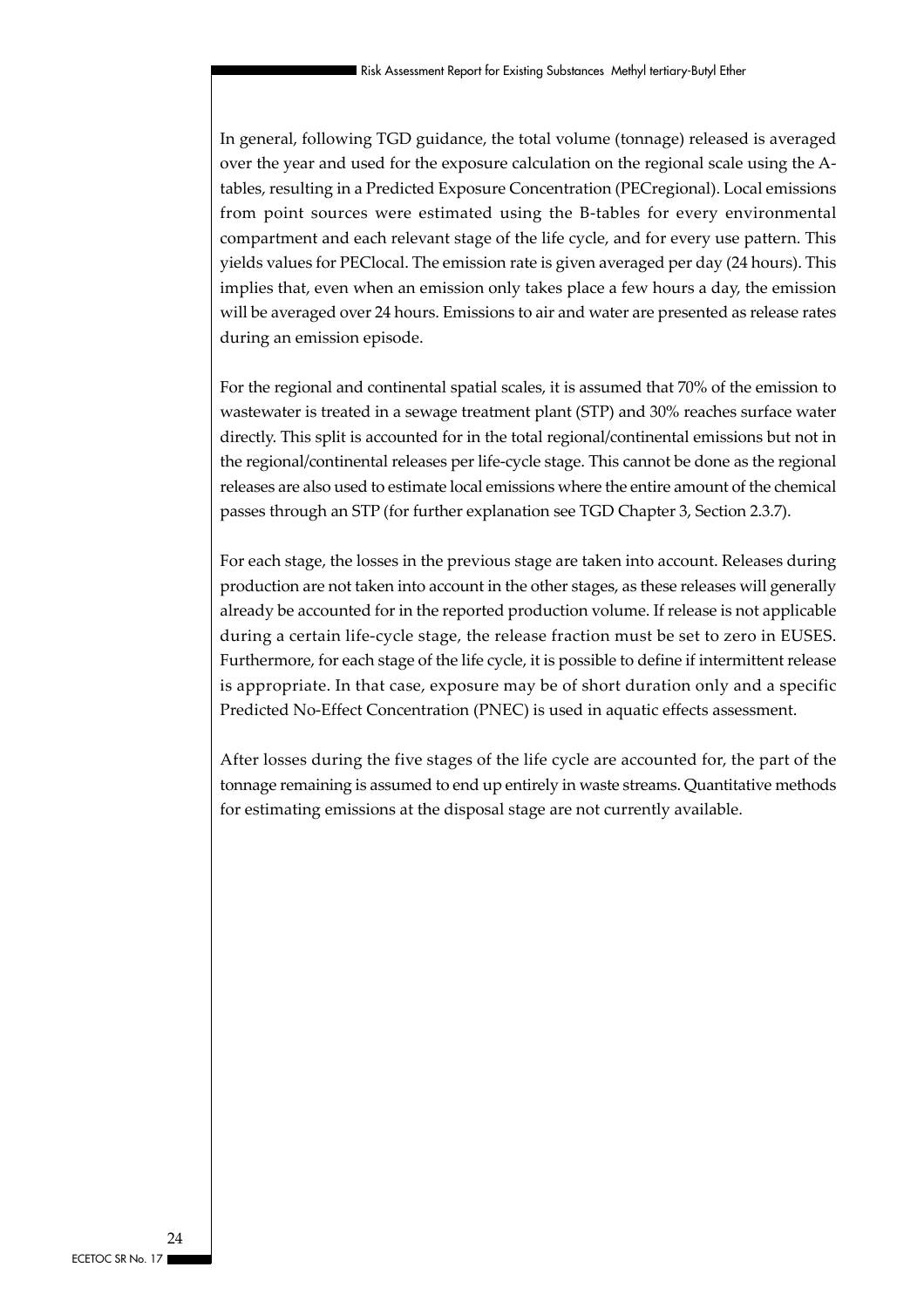# **3. ENVIRONMENT**

### *3.1 Exposure assessment*

#### **3.1.0 General discussion**

There are no known natural sources of MTBE (IPCS, 1998).

MTBE is produced in large quantities in the EU; the majority of the MTBE manufactured is used as a fuel additive (Use Pattern 1). Consequently, it is important to use appropriate emission factors from the various life-cycle stages, as explained in the following sections.

MTBE is also used in significant quantities in the production of high-purity isobutylene. It is important to use appropriate emission factors from the relevant life-cycle stages for this Use Pattern 2.

The amount of MTBE used as a high-purity solvent much less, but is still sufficient to classify it as a HPVC (manufactured or used in quantities exceeding  $1 \text{ k}t/\text{y}$ ). Since the amount used as a solvent is relatively small, this part of the risk assessment was carried out using only the TGD default parameters for fractional emissions to the environment.

The emission data gathered, both measured and from model calculations, indicate strongly that the compartment of primary release for MTBE is the air.

### 3.1.0.1 Release into the environment from production

Several manufacturing processes exist to produce MTBE (Section 2.1.2). Commercially available processes consist of a reaction-separation and a refining stage, and are comparable in terms of potential emissions. The production plants are so similar that MTBE emissions were expected to be at least within the same order of magnitude, if not equal to each other. Data on emissions to water, obtained from a 50% sampling of the production plants, were considered sufficient to give a statistically-valid reflection of the emissions.

#### Emissions to water

Manufacturing plants can be grouped into those using a "wet" or "dry" process. In neither process does the synthesised MTBE come into direct contact with water but the distinction is based on how the methanol is extracted from the unreacted C4-hydrocarbon-methanol stream (Figure 2.1). In the wet process, water is used to wash the hydrocarbon-methanol stream and extract the methanol, which is recycled. In the dry process, no water is used and there will be no wastewater. The excess methanol is separated and recycled to the feed-stream by using an azeotrope in the reaction-separation column.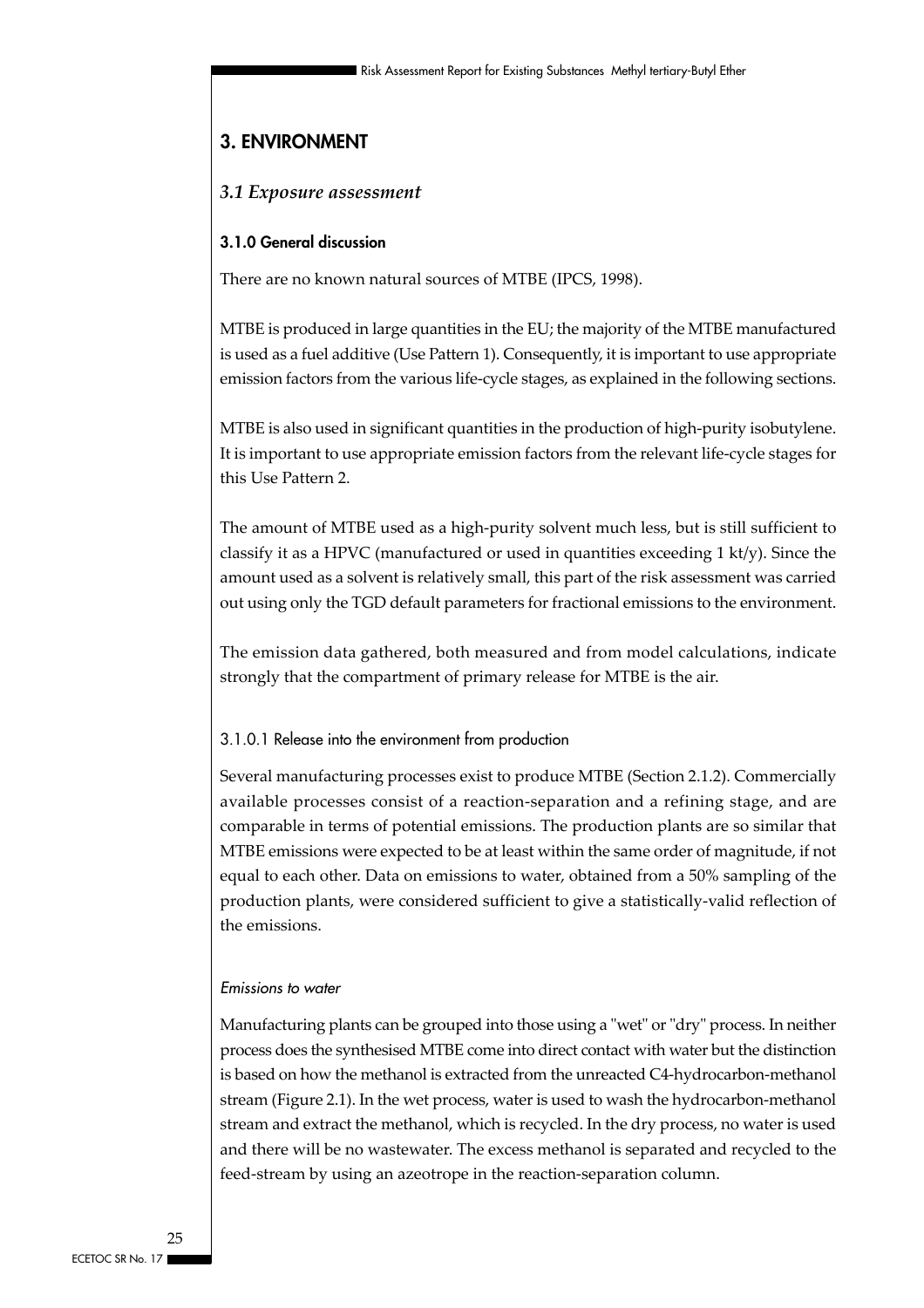In the wet process the hydrocarbon-methanol stream usually contains traces of MTBE that are washed with water. To avoid concentration, a small stream of process water is deviated and discharged to wastewater that this may thus contain low concentrations of MTBE (< 0.1 mg/l). The wastewater is treated on-site in an industrial wastewater treatment plant (WWTP) where small quantities of MTBE can be removed with high efficiency (generally > 80%). These concentration levels in the effluent are normally below the analytical limit of detection. Some MTBE producers operate the wet process in such a way that the MTBE is entirely separated before the excess hydrocarbon-methanol stream is washed with water. Thus, for a wet plant no MTBE is present in the process and wastewater.

#### Emissions to air

Airborne emissions from MTBE production plants differ to some extent, depending on the age and condition of the equipment (e.g. gaskets) and the sampling procedures used. Although these factors have some effect on the amount of MTBE emitted to air, the emissions from different sites are expected to be of the same order of magnitude. Releases to air from the production plants are generally low (i.e. a few ppm of the amount produced). Consequently, data on emissions to air from a 50% sample of the production and/or formulation plants were considered to be sufficient statistically to reflect the emissions from all sites. Furthermore the low odour threshold of MTBE in air (Table 1.1) acts as an excellent indicator of MTBE emissions to air.

#### Emissions in solid waste and to soil

Under normal operating conditions, emissions in solid waste and hence to soil are virtually non-existent for the MTBE manufacturing plants in the EU. However, emissions to soil may occur from dry and wet deposition of the MTBE emitted to air, and from MTBE adsorbed on sewage sludge spread on agricultural land. Both of these indirect inputs were accounted for in the EUSES model calculations.

#### 3.1.0.2 Release into the environment from formulation

Formulation of MTBE involves blending (mixing) it with petroleum (gasoline) in the desired proportions. There are basically two formulation techniques used for blending gasoline (containing MTBE), namely in-line blending and batch blending. In in-line blending, the gasoline components (including MTBE) are pumped from their storage tanks to a common line and pumped further through the common line to the product storage tank. The components are blended both during pumping and passage through the common line and in the product tank.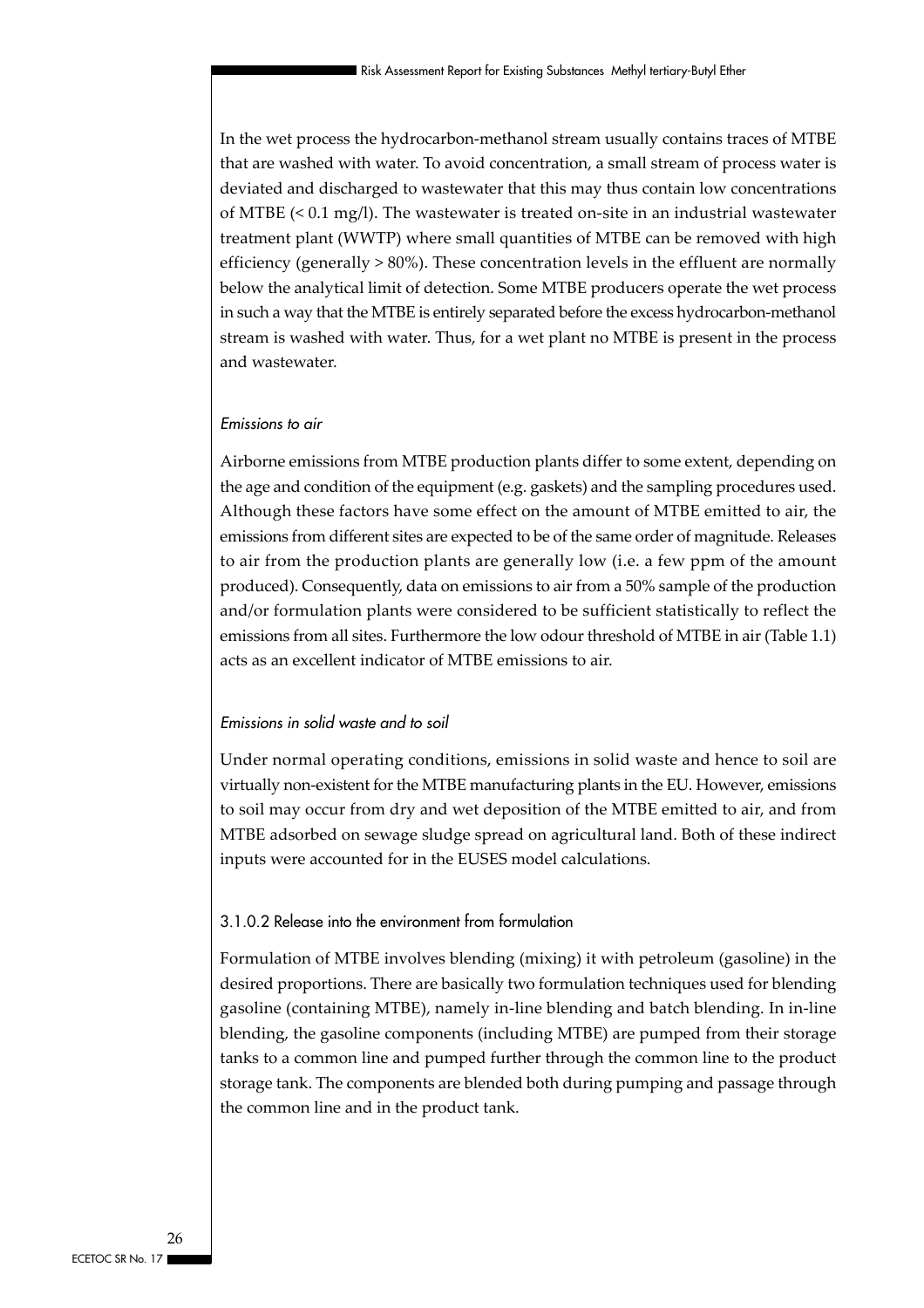In batch blending the gasoline components are pumped through separate lines to the storage tank. The blending of the components hence takes place only in the product storage tank.

Formulation is carried out at refineries or remotely at some large gasoline storage areas (terminals).

Refineries using and producing MTBE have similar systems for manufacturing MTBE and blending it into gasoline. The sites naturally differ from each other in some respects (as to emissions), such as the age and condition of the equipment, condition of gaskets and sampling procedures. Consequently, data on emissions to air from a 50% sample of the production and/or formulation plants can be seen as sufficient statistically to reflect the emissions from all sites. (Furthermore the low odour threshold of MTBE in air (Table 1.1) acts as an excellent indicator of MTBE emissions to air.)

When MTBE is blended into gasoline at locations outside the refineries, e.g. in commercial terminals, both techniques can be used. Batch blending is however used more frequently.

There are between four and eight commercial terminals within the EU that carry out blending of gasoline. The terminals are obliged to report the amount of their activities to the regulatory authorities to calculate VOC emissions, based on how much gasoline (with and without MTBE) and MTBE have 'gone through' the terminal. The MTBE emissions in these terminals should not differ significantly from the emissions from blending activities in the refineries (e.g. Fortum's refinery at Naantali, which uses batch blending), since the techniques used are similar.

It is estimated (see below) that most blending takes place at the same location as production and the manufacturers consider that the emissions from formulation will be of a similar level to those estimated for production. Consequently, the same emission factors to air and wastewater used for production were also input to EUSES for formulation. Where formulation takes place at a separate (remote) site from production, there can be no emissions to wastewater since formulation (blending with gasoline) occurs in closed vessels.

It is quite difficult to estimate the total amount of MTBE blended into gasoline outside of the refineries, as the seller does not always know where the product ends up, e.g. where the product is sold to traders and distributors. The annual quantities of MTBE blended at remote sites remote from refineries have been estimated by the producers (Table 3.1).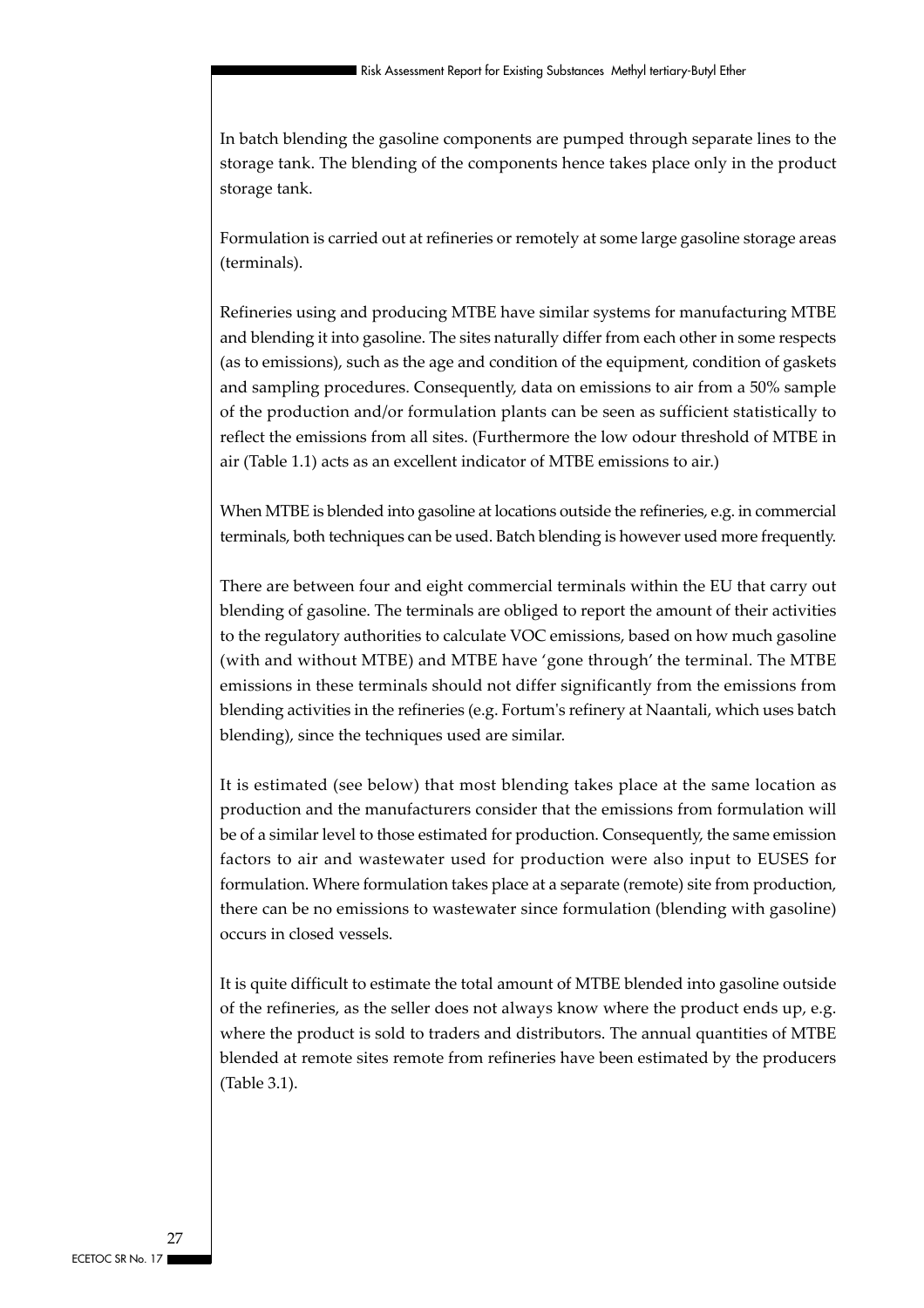|            | 1994    | 1995    | 1996    | 1997    | 1998    | 1999    |
|------------|---------|---------|---------|---------|---------|---------|
| Producer 1 | ٠       |         | 5000    | 15,000  | 16,000  | 28,000  |
| Producer 2 | 16.788  | 41,494  | -       | 8,520   | 35,043  | 56,108  |
| Producer 4 | 10,000  | 15,000  | 12.000  | 12,000  | 14,000  | 12,000  |
| Producer 5 | 37,000  | 52,000  | 69,000  | 69,000  | 100,000 | 95,000  |
| Producer 6 | 50,000  | 50,000  | 50,000  | 50,000  | 50,000  | 50,000  |
| Total      | 113,788 | 158,494 | 136,000 | 154,520 | 215,043 | 241,108 |

#### **Table 3.1: Amounts (t/y) of MTBE blended outside refineries<sup>a</sup>**

<sup>a</sup> Estimates of sales to blenders including traders and distributors

Combining these figures with the knowledge that a large part of these are amounts that go to traders and distributors, it can be assumed that approximately 5% or less of the MTBE used in the EU is blended outside of refineries. One producer estimated that approximately 100 kt MTBE/y is blended outside refineries, which is somewhat less than 5% of the total amount used in the EU in 1999.

#### 3.1.0.3 Release into the environment from use (processing) as fuel additive

MTBE used as fuel additive can enter the environment by two main routes: evaporation and spillage.

MTBE is a volatile compound primarily used in reformulated gasoline. It is distributed, stored and used mostly in this form, in which it can comprise up to 15% of the total volume. Measurements have shown that the percentage amount of MTBE in gasoline vapour (at normal ambient temperatures) is the same as that in the gasoline liquid. MTBE is emitted to the atmosphere at all stages of distribution and use of gasoline containing MTBE, the main emissions during normal use being fugitive emissions to air from (i) transfers and storage during bulk distribution to service stations; (ii) storage at service stations; (iii) car re-fuelling at service stations; (iv) car gas tanks, fuel lines and other fuel supply components; (v) emissions to air from car exhausts.

A fuel additive that is present to act as an octane enhancer will result in the majority of the MTBE being converted to water and carbon dioxide by combustion. Small quantities are also expected to be discharged unburnt from vehicle exhausts (0.001 and 0.02 g/km from cars with or without a catalyst, respectively; Section 3.1.2.2, Table 3.16). The resulting background concentrations in the atmosphere from fugitive emissions and incomplete combustion are expected to be low.

Direct emissions to water are less likely to occur although MTBE can enter surface waters directly, for example from the use of gasoline-containing MTBE as fuel in boats and other equipment used on or near water. Emissions to water are more likely to be indirect from washout from air (precipitation) and run-off from land.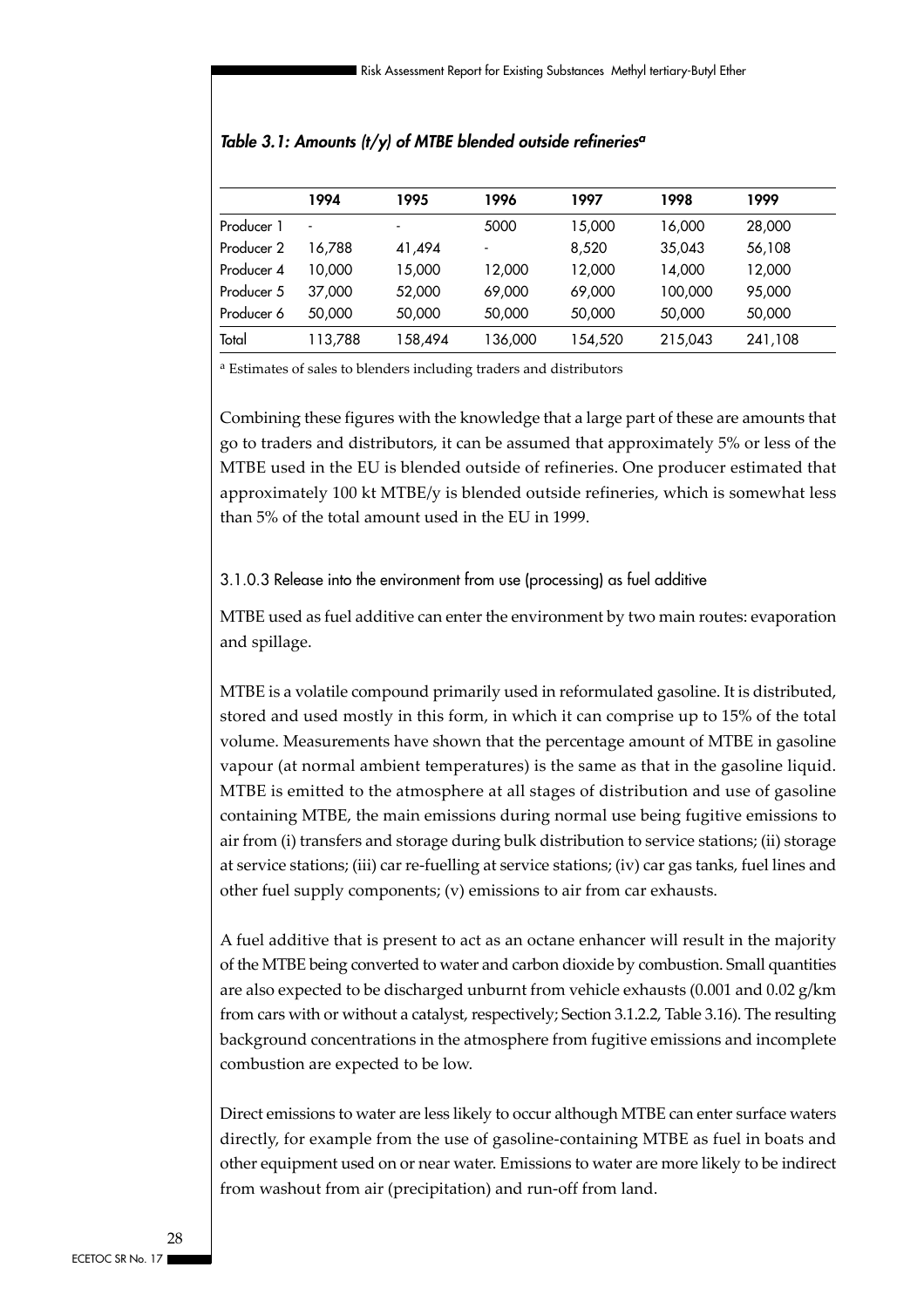The extent of use of MTBE varies considerably across the different EU member states and Table 3.2 provides a breakdown of the total gasoline use in 1999 and the estimated MTBE use for 1999 and the relative percentage of MTBE.

| Country     | Total gasoline use in 1999 | MTBE use in 1999 |     |
|-------------|----------------------------|------------------|-----|
|             | (kt)                       | (kt)             | (%) |
| Austria     | 2,170                      | 40               | 1.8 |
| Belgium     | 2,560                      | 64               | 2.5 |
| Denmark     | 2,030                      | 13               | 0.6 |
| Finland     | 1,900                      | 163              | 8.6 |
| France      | 13,310                     | 140              | 1.1 |
| Germany     | 34,110                     | 450              | 1.3 |
| Greece      | 3,210                      | 65               | 2.0 |
| Ireland     | 1,340                      | <b>NS</b>        | -   |
| Italy       | 18,340                     | 430              | 2.3 |
| Netherlands | 4,190                      | 150              | 3.6 |
| Norway      | 1,730                      | 30               | 1.7 |
| Portugal    | 2,100                      | <b>NS</b>        |     |
| Spain       | 8,570                      | 500              | 5.8 |
| Sweden      | 4,140                      | 54               | 1.3 |
| UK          | 22,510                     | 250              | 1.1 |

# **Table 3.2: Amounts of gasoline and MTBE used in EU member states** (DeWitt, 2000)

The largest tonnage (500 kt) of MTBE used in 1999 was in Spain, but the highest percentage (8.6) added to gasoline was in Finland. This is in contrast to production, since the largest production of MTBE in the EU is in the Netherlands, which was only the sixth highest user in 1999.

### Leaking underground storage tanks

A more significant means of entry of MTBE into the environment is the accidental release of MTBE and, more commonly, of gasoline containing MTBE. Such accidental release can occur at all stages of the manufacturing/distribution systems but leaking underground storage tanks (LUSTs) at service stations have given rise to the most concern, as such releases may go undetected for some time and the gasoline components can pass to groundwater. Since MTBE has relatively high solubility in water, it will pass into solution in the groundwater and will be distributed further and faster than other, less water soluble gasoline components, such as benzene, toluene, ethylbenzene and xylenes.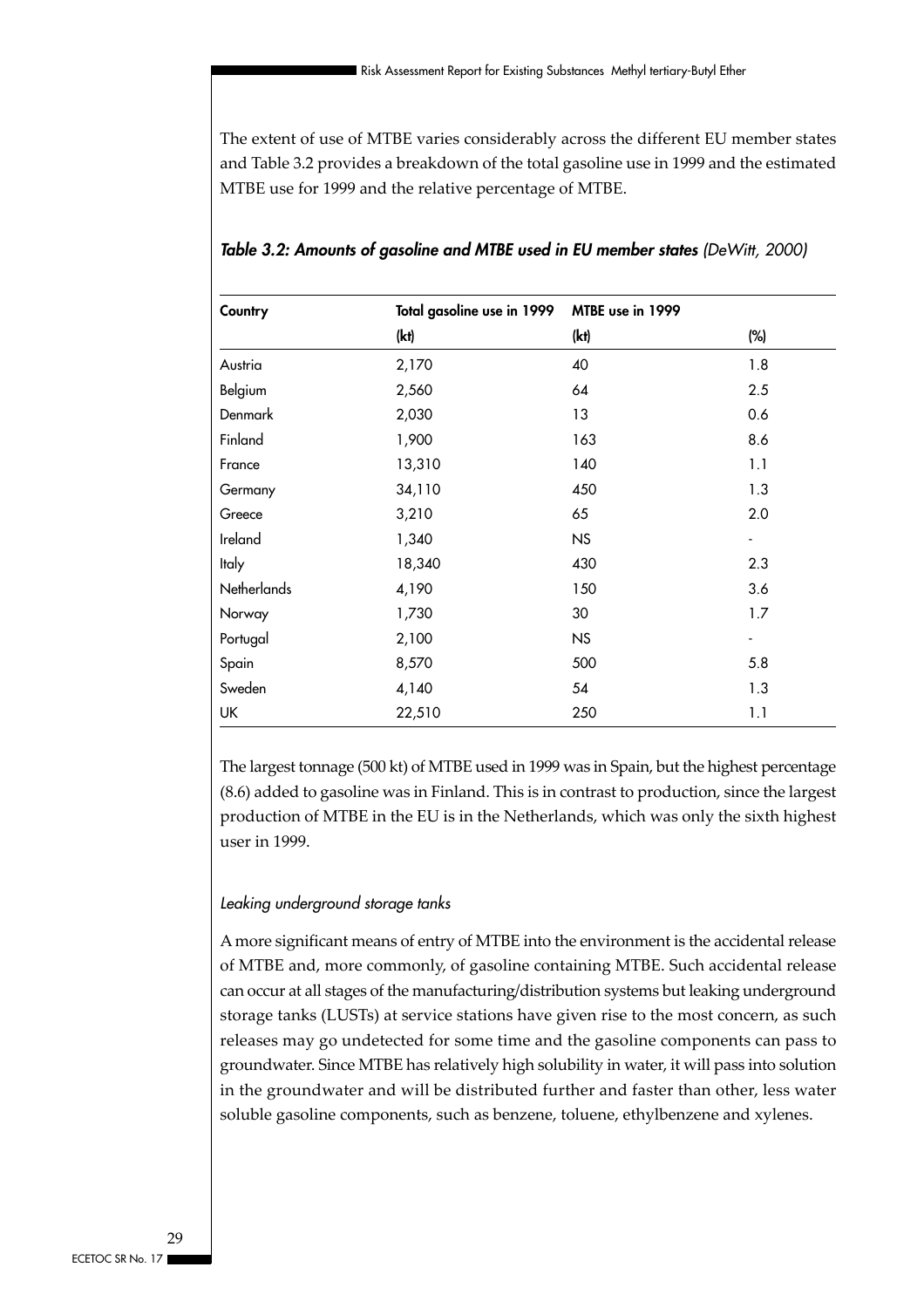In the USA, LUSTs and leaking pipelines have resulted in significant contamination of groundwater resources by MTBE, but concentrations measured in groundwater used for drinking water production have been less than the US-EPA advisory recommendation of 20 µg/l (Gullick and LeChevalier, 2000).

A major review of the threat to potable water supplies from MTBE used as a fuel additive was carried out recently for the UK Environment Agency (Turrell *et al*, 1996). This covered the usage, chemical properties and fate of MTBE in the environment and reviewed data from both the USA and Europe. The authors stated that "existing information indicates that spills from oxygenated fuels appear to be no more environmentally damaging than from non-oxygenated fuels". The report concluded, *inter alia*, that "there are insufficient data on which to make any accurate assessment of the current risk posed by MTBE to UK groundwater resources".

A more recent review of MTBE in almost 3,000 samples from public supply and monitoring boreholes for the UK Environment Agency (Dottridge *et al*, 2000) reported detectable concentrations  $(> 0.1 \mu g/l)$  at 13% of locations. However, most of the concentrations were low, typically < 1 µg/l, and a risk assessment concluded that "A forecast of future trends suggests that the number of boreholes (in England and Wales) with tasteable concentrations of MTBE is unlikely to rise if the concentration of MTBE in fuel remains the same". The overall conclusion of the project was that"the ether oxygenates do not currently pose a major threat to public water supplies in England and Wales".

It should be remembered that spillages and discharges to soil and air from leaking tanks represent abnormal operating conditions under the definition in the TGD, and as such should not form part of the risk assessment of existing chemicals. However, there is a need to minimise the risk of contamination of soil and groundwater from gasoline by ensuring that transport and storage results in minimal accidental and fugitive losses to the environment.

### 3.1.0.4 Release into the environment from use in isobutylene production and as solvent

Mostly, the use of MTBE for synthesis of high-purity isobutylene and as a specialist solvent in synthetic chemical reactions will result in fugitive losses to air from storage tanks, pipework and reaction vessels and in any wastewater derived from reaction vessel cleaning operations.

3.1.0.5 Emission summary

Table 3.3 presents a summary of emission calculations.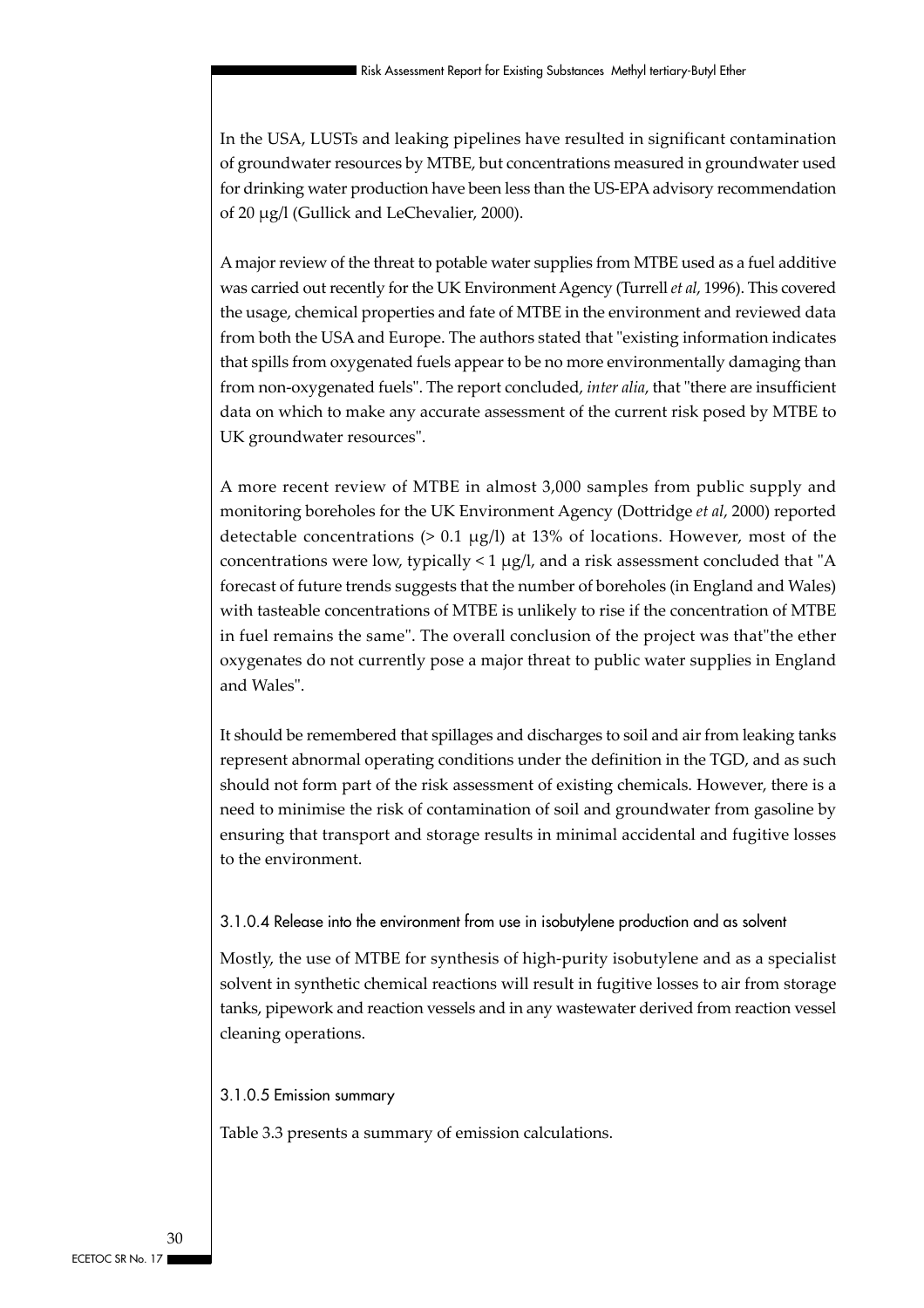| Scenario                            | 1. MTBE used as a fuel additive |                                              |                                |                                                                 | the production of<br>2. MTBE used in | 3. MTBE used as a<br>speciality solvent |
|-------------------------------------|---------------------------------|----------------------------------------------|--------------------------------|-----------------------------------------------------------------|--------------------------------------|-----------------------------------------|
|                                     | Production                      | Formulation                                  |                                | Private Use                                                     | isobutylene                          |                                         |
| Life cycle stage                    |                                 |                                              | Processing                     |                                                                 | Processing                           | Processing                              |
| Production volume                   |                                 |                                              |                                |                                                                 |                                      |                                         |
| EU (kt/y)                           | 3,290 <sup>a</sup>              |                                              |                                |                                                                 |                                      | $\delta$                                |
| Regional (kt/y)                     | 980 <sup>a</sup>                |                                              |                                |                                                                 | 8 &<br>2 O                           | $\delta$ o                              |
| Continental (kt/y)                  | 2,310                           |                                              |                                |                                                                 |                                      |                                         |
| Emission factor                     |                                 |                                              |                                |                                                                 |                                      |                                         |
| خة                                  | 0.000475                        |                                              |                                |                                                                 |                                      |                                         |
| Waste water                         |                                 |                                              |                                |                                                                 |                                      |                                         |
| Surface water                       | 0.0000404<br>0.0000404          |                                              |                                |                                                                 |                                      |                                         |
|                                     | 0.0001                          | 0.000475<br>0.0000404<br>0.0000404<br>0.0001 | 5<br>0000<br>0000000<br>000000 |                                                                 | 0.007<br>0.0007<br>0.0007<br>0.25    | 0.05<br>0.000<br>0.0001<br>0.3<br>0.3   |
| Emission days                       | 300                             | 300                                          |                                |                                                                 |                                      |                                         |
| Fraction of main source             | $\overline{0}$                  | $\overline{6}$                               |                                |                                                                 |                                      |                                         |
| Continental release                 |                                 |                                              |                                |                                                                 |                                      |                                         |
| Air (kg/d)                          | 3,010                           | 2,170                                        | 45,600<br>2,280<br>0           | 2,740,000<br>2,280<br>456<br>456                                | $\circ$                              |                                         |
| Waste water (kg/d)                  | 256                             | 184                                          |                                |                                                                 | $\circ \circ \circ$                  |                                         |
| Surface water (kg/d)<br>Soil (kg/d) | 256                             | 184                                          |                                |                                                                 |                                      | $\circ \circ \circ$                     |
|                                     | 633                             | 456                                          | 4,560                          |                                                                 |                                      |                                         |
| Regional release                    |                                 |                                              |                                |                                                                 |                                      |                                         |
| Air (kg/d)                          | 1,280                           | 1,280                                        | 26,800<br>1,340<br>0           |                                                                 |                                      | $\frac{822}{15}$                        |
| Waste water kg/d)                   | $\frac{80}{1}$                  | $\overline{108}$                             |                                |                                                                 |                                      |                                         |
| Surface water (kg/d)                | 108                             | 108                                          |                                |                                                                 |                                      |                                         |
| Soil kg/d)                          | 268                             | 268                                          | 2,680                          | $\begin{array}{c} 1,610,000 \\ 1,340 \\ 268 \\ 268 \end{array}$ | 3,970<br>556<br>7.95                 | 1.64                                    |
| Local emission during episode       |                                 |                                              |                                |                                                                 |                                      |                                         |
| Air (kg/d)                          | 621                             | 621                                          | 560<br>28                      | $\frac{0}{2.68}$                                                | $\frac{1210}{169}$                   | $391$<br>$54.8$                         |
| Waste water (kg/d)                  | 52.8                            | 52.8                                         |                                |                                                                 |                                      |                                         |

| Summary of emission calculations (from Wats and Mitchel |
|---------------------------------------------------------|
|                                                         |
|                                                         |
|                                                         |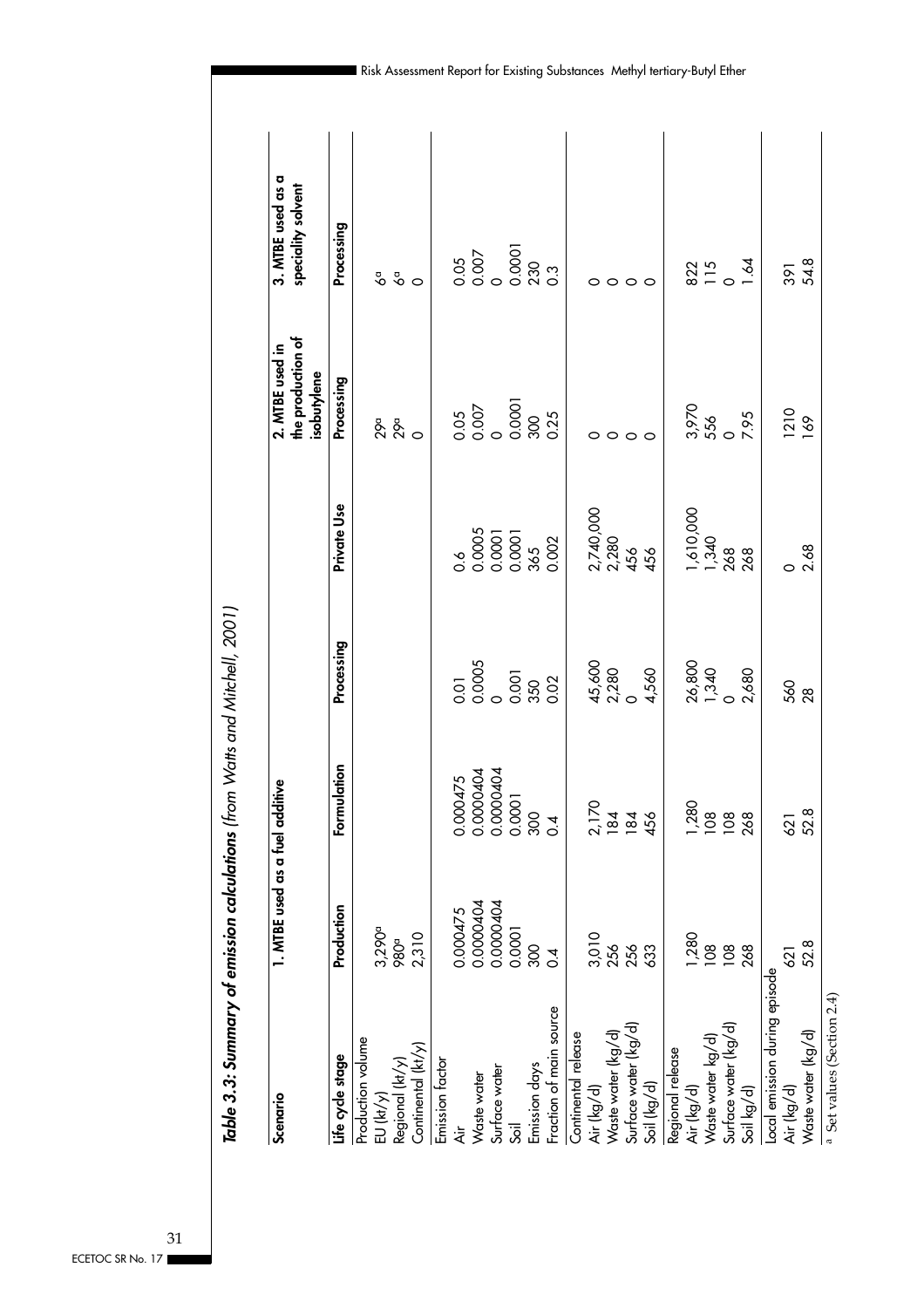### 3.1.0.6 Environmental distribution and fate

#### **Partitioning**

EUSES uses three related partitioning models, to estimate the distribution of a substance at the continental, regional and local level. It was of particular interest to determine the theoretical equilibrium distribution of MTBE using the Level 1 fugacity model of Mackay *et al* (1992) (Table 3.4).

| Input parameter          | Value            |  |
|--------------------------|------------------|--|
| Chemical type            | 1                |  |
| Molecular mass           | 88.15            |  |
| Temperature              | $25^{\circ}$ C   |  |
| log Kow                  | 1.06             |  |
| Water solubility         | 40 g/l           |  |
| Vapour pressure          | 334 hPa          |  |
| Melting point            | $-100^{\circ}$ C |  |
| Compartment              | (%)              |  |
| Air                      | 95               |  |
| Water                    | 4.6              |  |
| Soil                     | 0.004            |  |
| Sediment                 | 0.004            |  |
| Suspended matter aquatic | <b>NS</b>        |  |
| Biota (fish)             | 0                |  |

### **Table 3.4: Estimated distribution (%) between environmental compartments**

NS Not stated

#### Aerobic biodegradation

MTBE (initial concentration of 2 mg/l) was not degraded (0%) after 28 days in a closed bottle test (OECD Guideline 301D ) using an inoculum of predominantly domestic sewage (Hüls, 1991a).

In a closed bottle test (OECD Guideline 301D ) using a mixed population of microorganisms, there was only 1.8% degradation of MTBE (initial concentration of 2 mg/l) after 28 days (Gnemi and Zanolo, 1996a).

Using a concentration of 120 - 200 mg MTBE/l and adapted sludge (inoculum from acclimated industrial activated sludge), 98.8% degradation was achieved after 8 hours (Salanitro *et al*, 1994).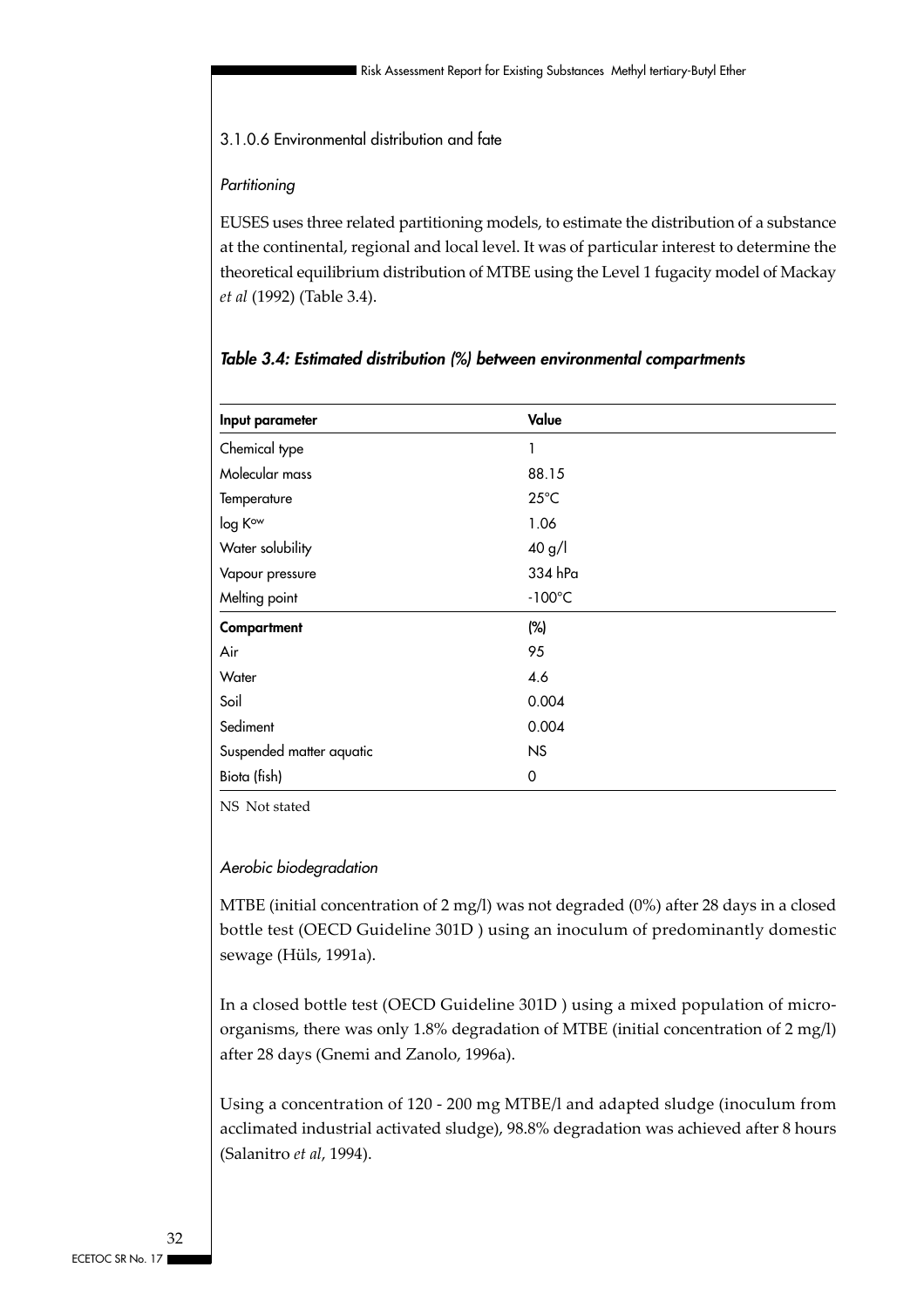Fortin and Deshusses (1999) reported almost full (97%) conversion of MTBE to  $CO<sub>2</sub>$  in biotrickling filters. No other degradation products in either the gas or liquid phase were detected.

In a comparative study of activated-sludge biodegradation rate constants of VOCs, including MTBE (in a test following US-EPA Method 304B and two batch tests), the average percentage removal at a feed concentration of 8.6 mg/l was 97.2%. Using a standard US-EPA 304B test protocol with an average feed concentration of 8.28 mg/l, the effluent concentration was 0.029 mg/l, equivalent to a 96.5% removal. The average first-order biodegradation rate constants calculated for MTBE (expressed as  $1/g_{\text{biomass}}/h$ ) were 13.4 (SD 3.8) for the US-EPA 304B test, 16.3 (SD 6.7) for the batch test with oxygen addition and 11.8 (SD 0.9) for the serum bottle test (Cano *et al*, 1999).

### Anaerobic biodegradation

Mormile *et al* (1994), using anaerobic sediment samples collected from sites that had been chronically contaminated with petroleum hydrocarbons, found a 50% reduction of the MTBE concentration in only one sample after 152 days of incubation.

Suflita and Mormile (1993) used anaerobic sediments collected from sites that were chronically contaminated with landfill leachate and observed no degradation (0%) after 182 days of incubation.

MTBE, amongst other gasoline oxygenates, was not degraded (0%) after 250 days in anaerobic organic-rich soil microcosms. Degradation of MTBE only occurred in soil with low organic content at pH 5.5. Addition of more readily biodegradable compounds inhibited MTBE biodegradation in this soil (Yeh and Novak, 1994).

### Biodegradation in contaminated soil and groundwater (remediation)

There have been many studies of MTBE degradation using selected cultures specifically aimed at treating land contaminated by MTBE from LUSTs and other reformulated gasoline spillages. Some of these achieved high degradation rates of MTBE, but they are not relevant to typical degradation under normal environmental conditions and are therefore only considered briefly here.

Micro-organisms indigenous to the stream-bed sediments at two gasoline-contaminated groundwater sites have been shown, under mixed aerobic/anaerobic laboratory conditions, to be capable of significant mineralisation of MTBE and its prime degradation product TBA. Up to 73% of MTBE and 84% of TBA were completely degraded to  $CO<sub>2</sub>$ (Bradley *et al*, 1999). Such conditions may provide a significant microbial removal route for MTBE.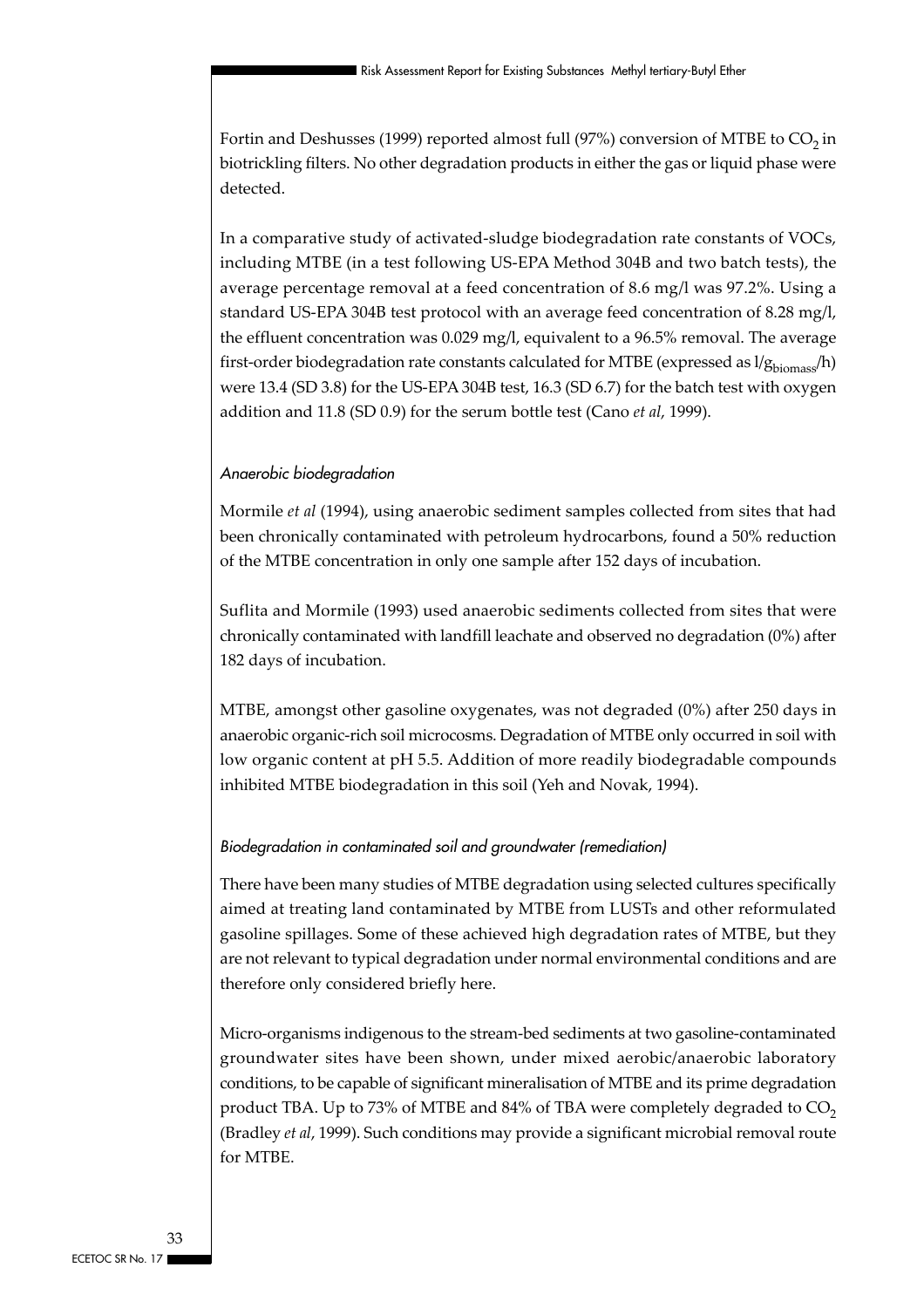Although there have been many instances of contamination of soil and groundwater by LUSTs in the USA and many studies of the behaviour and fate of the released petroleum components, there is still some uncertainty regarding the natural attenuation of MTBE by biodegradation. A growing number of studies suggest that there may be significant attenuation of MTBE plumes by biological mineralisation *in situ*. Reisinger *et al* (2000) compared MTBE and benzene behaviour at a number of LUST sites in the USA and concluded that the attenuation rate constants and half-lives of these compounds in the spill plumes in groundwater were nearly identical. In another study examining contaminant concentrations in water from monitoring wells in California and Texas, comparison of the plume lengths of MTBE and benzene in the field showed no significant differences (Thomson, 2000). A study of a former USA Coast Guard Fuel Farm site in North Carolina showed that attenuation of MTBE in contaminated soils was extensive. The rate of removal *in situ* correlated well with the rates of removal achieved by microcosms of the aquifer material under laboratory conditions. There was no evidence of the build up of TBA *in situ* as the MTBE was attenuated (Wilson *et al*, 2000).

The data examined from these field studies of contaminated sites suggested that MTBE can degrade both aerobically and anaerobically, but that it is hindered from doing so in the presence of benzene. Thus, the area of MTBE degradation is restricted to a zone at the leading edge of a gasoline plume.

### Photodegradation in air

In the atmosphere, MTBE is subject to indirect photolysis, i.e. reaction with photochemically produced hydroxyl radicals (**.** OH).

A rate constant of  $2.84 \times 10^{-12}$  cm<sup>3</sup>/molecule/s at  $25^{\circ}$ C, equivalent to 100% degradation after 5.6 days, was calculated assuming a hydroxyl radical concentration of  $5 \times 10^5$  $\cdot$ OH/cm<sup>3</sup>. With 10<sup>6</sup>  $\cdot$ OH/cm<sup>3</sup> at 22 $\cdot$ C, the rate constant was 3.09 x 10<sup>-12</sup> cm<sup>3</sup>/molecule/s, resulting in 50% degradation after 2.6 days (Bennet and Kerr, 1990).

A rate constant of  $2.5 \times 10^{-12}$  cm<sup>3</sup>/molecule/s at  $25^{\circ}$ C, equivalent to 50% photodegradation after 3.2 days, was reported with 10<sup>6</sup> ·OH/cm<sup>3</sup>. Concentrations of MTBE between 0.34 and 3.7 ppm (1.23 and 13.3 mg/m<sup>3</sup>) were tested. The major oxidation products were identified as *tertiary*-butyl formate and acetone (Cox and Goldstone, 1982). Smith *et al* (1991) confirmed that in the presence of hydroxyl radicals, photolysis of MTBE yielded *tertiary*-butyl formate and acetone; the authors also identified methyl acetate, TBA and formaldehyde as degradation products. The latter three compounds accounted for 95% of the photodegraded MTBE.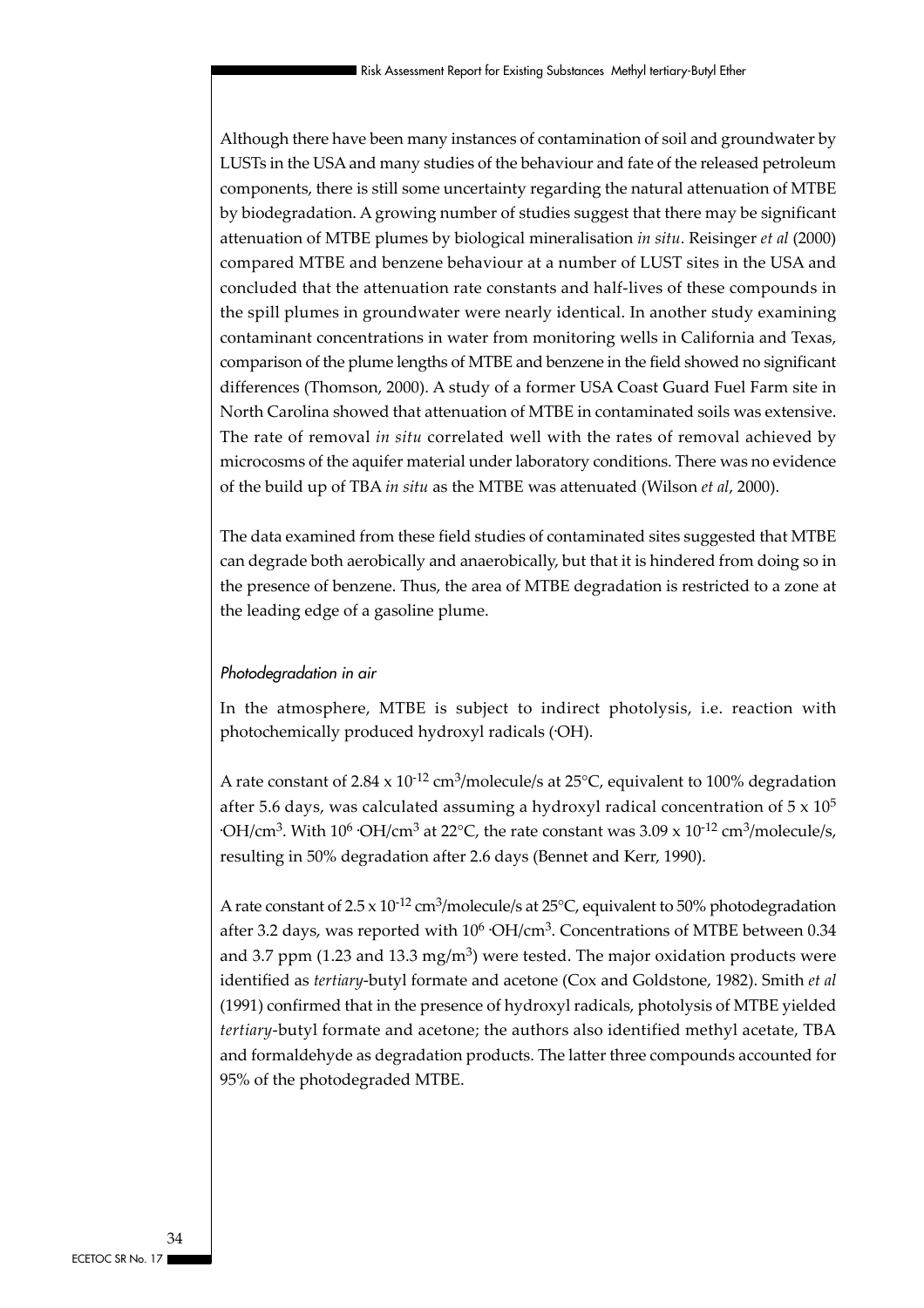Wallington *et al* (1989) reported a rate constant of 3.24 x 10<sup>-12</sup> cm<sup>3</sup>/molecule/s at 0°C, equivalent to 50% degradation after 2.5 days, with 5 x 10<sup>5</sup> **.** OH/cm<sup>3</sup> at a tested concentration of 0.0044 mol MTBE/l  $(3,900 \text{ mg/m}^3)$ .

The above values for the rate constant are similar and show that the speed of MTBE photolysis is rapid, the slight differences in rate reflecting different experimental conditions used. Some other values available in the HEDSET (Arco Chemical Europe, 1997) are not reported here because key experimental details were not reported.

The half-life for degradation in air calculated by EUSES from the specific degradation rate constant with OH radicals of  $2.84 \times 10^{-12}$  cm<sup>3</sup>/molecule/s at  $25^{\circ}$ C was 5.65 days.

### Bioaccumulation

A bioconcentration factor (BCF) of 1.5 has been measured for MTBE (10 and 80 mg/l) in Japanese carp (*Cyprinus carpio*) using a flow-through system at 25°C. MTBE was completely eliminated after 3 days when the fish were transferred to clean water after the 28-day exposure period (Fujiwara *et al*, 1984).

A value of 1.59 was automatically predicted by EUSES based on the following linear QSAR valid if log K<sub>ow</sub> ≥ 6 (Veith *et al*, 1979 cited in EC, 1996) (TGD, p. 349/548).

$$
\log \text{BCFfish} = 0.85 \times \log \text{K}_{\text{ow}} - 0.70 \tag{Eq. 1}
$$

Another value calculated by means of BcfWin software (SRC, 1999) using a QSAR based on  $\log K_{ow}$  (Meylan *et al*, 1999), is 1.31.

For earthworms the BCF value was 1.63, calculated following (TGD p. 353)

BCFworm = Kworm-porewater x rsoil / Ksoil-water (Eq. 2)

where Kworm-porewater =  $0.25 \times$  Kow  $\times$  0.16 = 0.459

 $\text{psoil} = \text{bulk density of soil } (1,700 \text{ kg/m}^3)$ Ksoil-water  $= 0.479$ 

The BCF values selected for EUSES modelling were 1.59 for fish and 1.63 for worms.

3.1.0.7 Evaluation of distribution and fate

Based on Mackay Level 1 model calculations, the most (95%) of the MTBE released into the environment is likely to partition to the air compartment, while the remainder will be distributed to the water phase.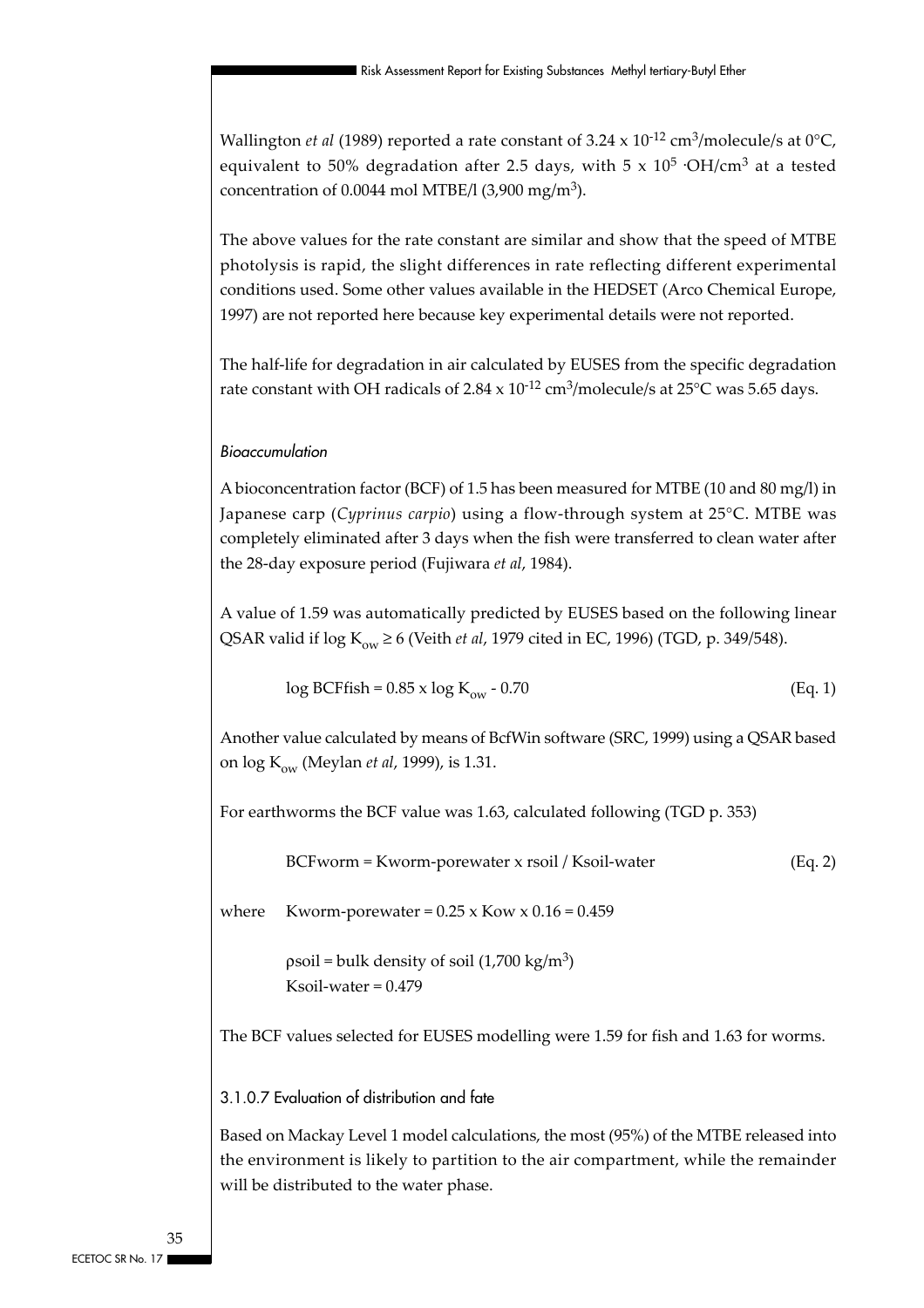The *tertiary*-butyl group of the MTBE molecule is expected to be highly recalcitrant to biological degradation because of the carbon branching and would require specific enzymes to effect rapid degradation. In situations where micro-organisms are exposed to relatively high concentrations of MTBE for prolonged periods of time, they may be able to adapt and produce enzymes capable of rapidly degrading MTBE. This phenomenon could explain the differences in the biodegradation data on MTBE for activated sludge from industrial WWTPs, where it is rapidly degraded (and thus removed), and for domestic sewage treatment plants (STPs) and environmental samples (where it is slowly or not degraded).

The emissions of MTBE in wastewater from production plants are likely to be reduced by biodegradation at on-site WWTPs and hence the fractional emissions input to EUSES should reflect these reduced concentrations. As the majority of STPs will only receive small concentrations (if any) of MTBE from diffuse sources, the default value of zero (0%), both for aerobic and anaerobic biodegradation, was used in the EUSES modelling of STPs.

Published data for biodegradation of MTBE show conflicting results in terms of rate of degradation under aerobic and anaerobic conditions and do not apparently meet the requirements for classification as readily biodegradable (OECD Guideline 301D; TGD Section 2.3.6). MTBE has been reported to degrade rapidly in acclimated industrial activated sludge (US-EPA Method 304B and batch tests). It is also significantly attenuated *in situ* in contaminated groundwater aquifers and thus is inherently biodegradable. Consequently, for biodegradation in STPs, the "characterisation of biodegradability" in EUSES was specified, conservatively, as "inherently biodegradable, not fulfilling criteria".

The degradation of MTBE in air is expected to be rapid with a half-life of 3-6 days depending primarily on the hydroxyl radical concentration. The available rate constants are similar and a value of  $2.84 \times 10^{12}$  cm<sup>3</sup>/molecule/s was used in the EUSES calculations. MTBE has a low potential for bioaccumulation in aquatic organisms. The calculated BCF value of 1.59 was used for further EUSES calculations.

### **3.1.1 Aquatic compartment (including sediments)**

### 3.1.1.1 Measured exposure data

### Surface water

Contamination of surface water by MTBE will arise from inputs through effluent discharges, soil runoff and deposition from the atmosphere. The available data are summarised in Table 3.5.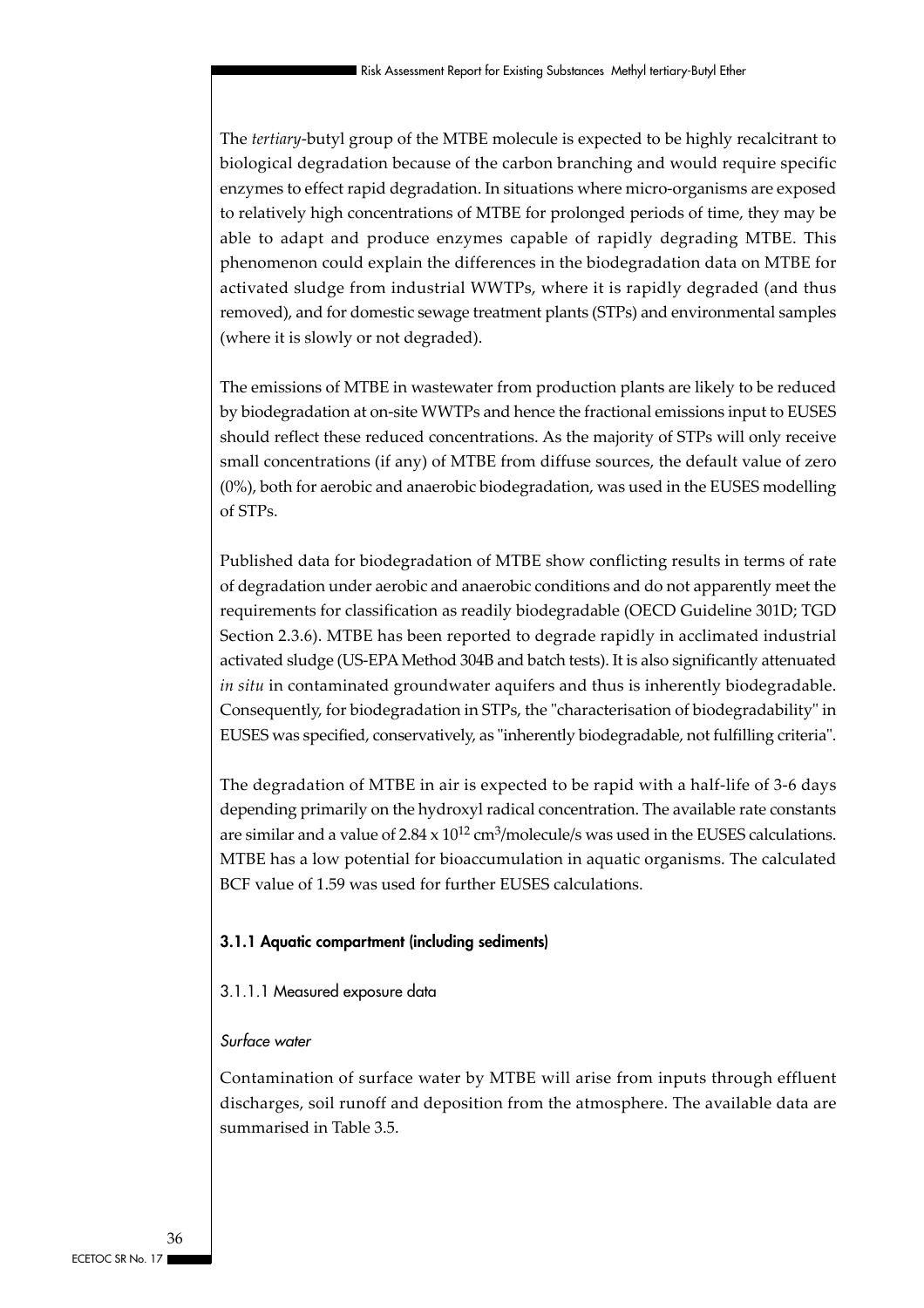A study carried out in Germany, using solid phase micro-extraction and analysis by GCMS, reported concentrations of MTBE ranging from 7 to 160 ng/l (median 42.0) in river water (Achten and Püttmann, 2000). The Environment Centre of Helsinki measured MTBE in surface water in Finland at concentrations of 0.34 to 0.62 µg/l (mean 0.45) in a brook and 0.4 to 6.1 µg/l in sea water from marinas (Piilo and Salla, 2000). A small survey of MTBE concentrations in surface waters was carried in the UK in 1993. With one exception, all measured concentrations in the study (5 repeat samples from 2 lowland and 2 upland rivers) were less than the analytical limit of detection  $(0.1 \mu g/l)$ ; the only positive value was 0.2 µg/l (WRc, 1993).

In the USA, levels of MTBE in surface waters from atmospheric deposition were expected to be below 1 µg/l based on measured concentrations in air and in stormwater run-off (Zogorski *et al*, 1996).

Urban stormwater run-off has been sampled and analysed, by the US Geological Survey, for MTBE over the period 1991-1995. MTBE was detected in about 7% of the samples (Zogorski *et al*, 1996).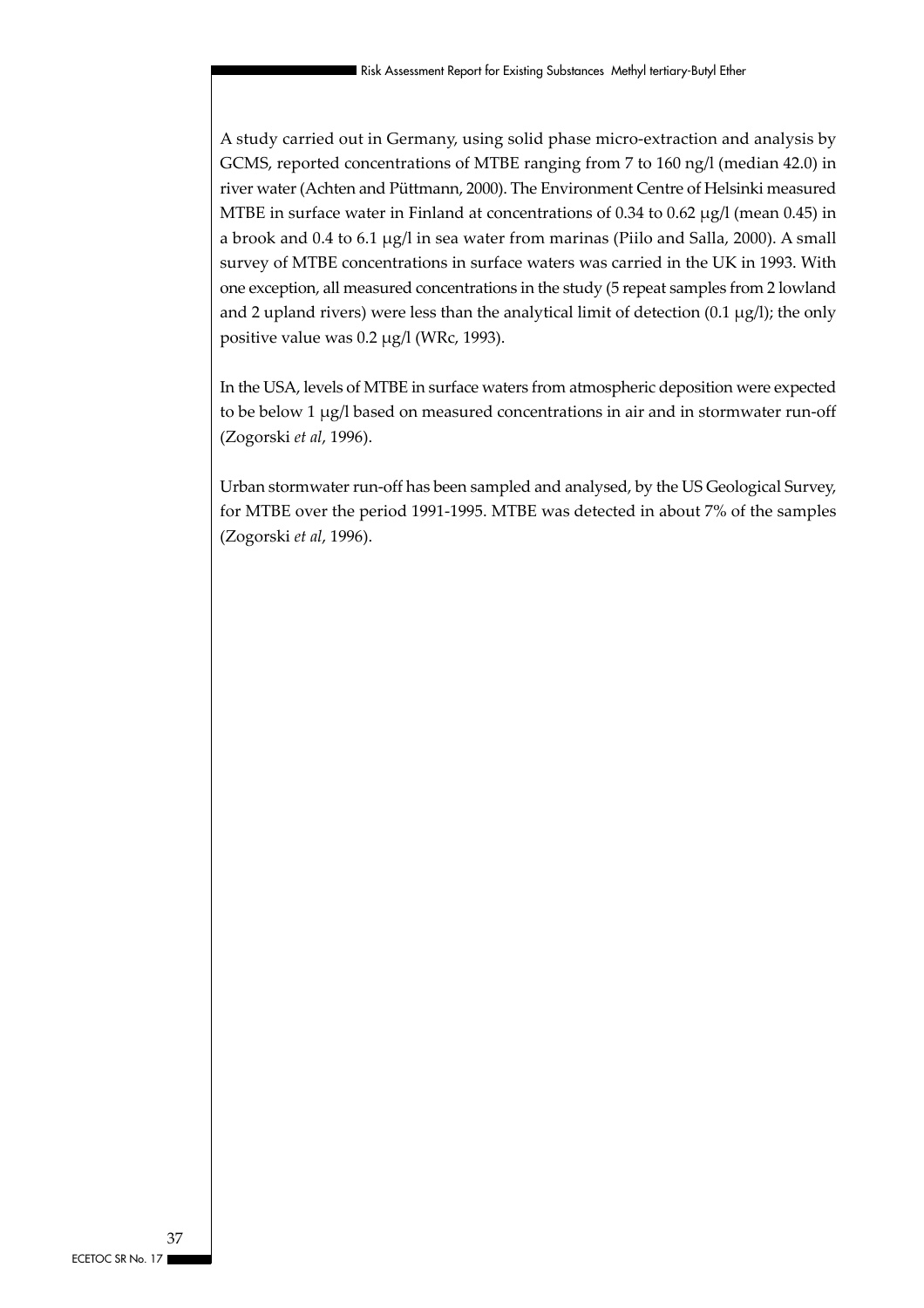| Water/country                       | Location, number Year of                         |          | Number of      | Limit of         | Number of              | Concentration (µg/l) |                 |                | Reference                 |
|-------------------------------------|--------------------------------------------------|----------|----------------|------------------|------------------------|----------------------|-----------------|----------------|---------------------------|
|                                     | of sites                                         | sampling | samples        | detection        | positives <sup>a</sup> |                      | Mean or Minimum | Maximum        |                           |
|                                     |                                                  |          |                | (l/Grl)          |                        | median               |                 |                |                           |
| Surface water                       |                                                  |          |                |                  |                        |                      |                 |                |                           |
| Finland                             | Brook, 1                                         | 1999     |                |                  | $\frac{5}{2}$          | 0.45                 | 0.34            | 0.62           | Piilo and Salla, 2000     |
| Finland                             | Helsinki, marina                                 | 1999     | $\overline{C}$ |                  | $\frac{8}{2}$          | 2.7                  | 0.4             | $\overline{6}$ | Piilo and Salla, 2000     |
|                                     | sec (water)  > 1                                 |          |                |                  |                        |                      |                 |                |                           |
| Germany                             | River, 1                                         | 1999     |                | 0.007            |                        | 0.042                |                 | 0.160          | Achten and Püttmann, 2000 |
| š                                   | River, 4                                         | 1993     |                | $\overline{0}$   |                        |                      |                 | 0.2            | WRc, 1993                 |
| USA                                 | California, > 450 <sup>b</sup> 1998              |          | 455            | ო                | 21 c                   |                      |                 | $\frac{2}{13}$ | California EPA, 1999a     |
| Stormwater                          |                                                  |          |                |                  |                        |                      |                 |                |                           |
| USA                                 | GS survey                                        |          | 592            | $\overline{0.2}$ | ╤                      | $\frac{1}{2}$        | $0.2 - 8.7$     |                | Zogorski et al, 1996      |
| <sup>b</sup> Drinking water sources | <sup>a</sup> Samples in which MTBE was detected  |          |                |                  |                        |                      |                 |                |                           |
|                                     | <sup>c</sup> In at least 2 samples from a source |          |                |                  |                        |                      |                 |                |                           |

Table 3.5: Environmental (aquatic) concentrations of MTBE **Table 3.5: Environmental (aquatic) concentrations of MTBE**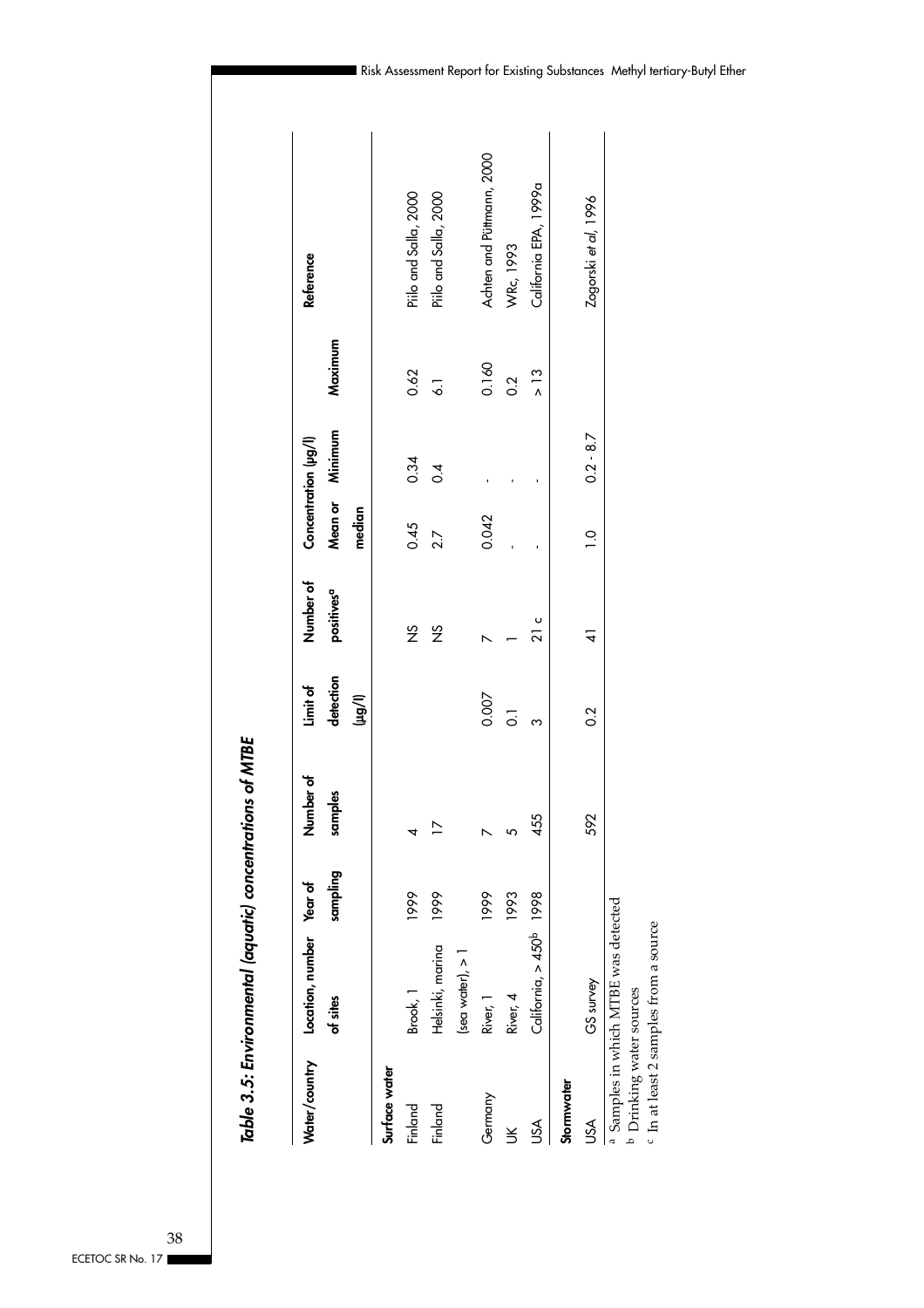Oxeno (2000) analysed a series of water samples collected in and around the MTBE production facility at Marl (Germany). Most concentrations were below the limit of detection; the highest concentration found in surface waters was 0.5 µg/l (Table 3.6).

| Water type, location               | <b>Date</b> | Concentration $\frac{\mu g}{l}$ |
|------------------------------------|-------------|---------------------------------|
| Wastewater                         | 16-Nov-99   | $\leq$                          |
|                                    | 07-Dec-99   | < 0.5                           |
| WWTP effluent                      | 17-Nov-99   | $\leq$ 1                        |
| Storage Lake in Haltern, Westfalia | 26-Nov-99   | < 0.1                           |
| River Lippe at Haltern             | 07-Dec-99   | 0.5                             |
|                                    | 09-Jan-00   | 0.2                             |
| City lake of Marl                  | 26-Nov-99   | 0.2                             |
|                                    | 10-Jan-00   | 0.1                             |

**Table 3.6: MTBE in water in and around an MTBE production site** (Oxeno, 2000)

The available data suggest that background concentrations of MTBE in EU surface waters are below 1  $\mu$ g/l.

#### Sediment

Few data are available for MTBE in sediments. Bianchi and Varney (1989) reported limited data on concentrations in estuarine waters and sediment samples taken from sites adjacent to motorways and centres of heavy urban road traffic density. The authors stated that the measured concentrations in samples were usually at trace levels and rarely exceeded 30 µg/kg.

### Waste water from production and formulation

Samples of effluent from WWTP have been taken from 23 sites where MTBE is produced and blended with gasoline, and analysed for MTBE content (using methods based on headspace determination by GC-FID or GC-MS with detection limits of 1 and 0.1 µg/l respectively). The available data were solely for production plants and one site with a combined production and formulation (blending) facility where MTBE was mixed with gasoline. The total production capacity of the 23 sites was more than 3 Mt/y (equivalent to most of the total EU usage in 1999) and all major production processes and feedstock types were covered (Table 3.7). The supporting data were supplied confidentially to the Finnish Environment Institute and Fortum Oil and Gas.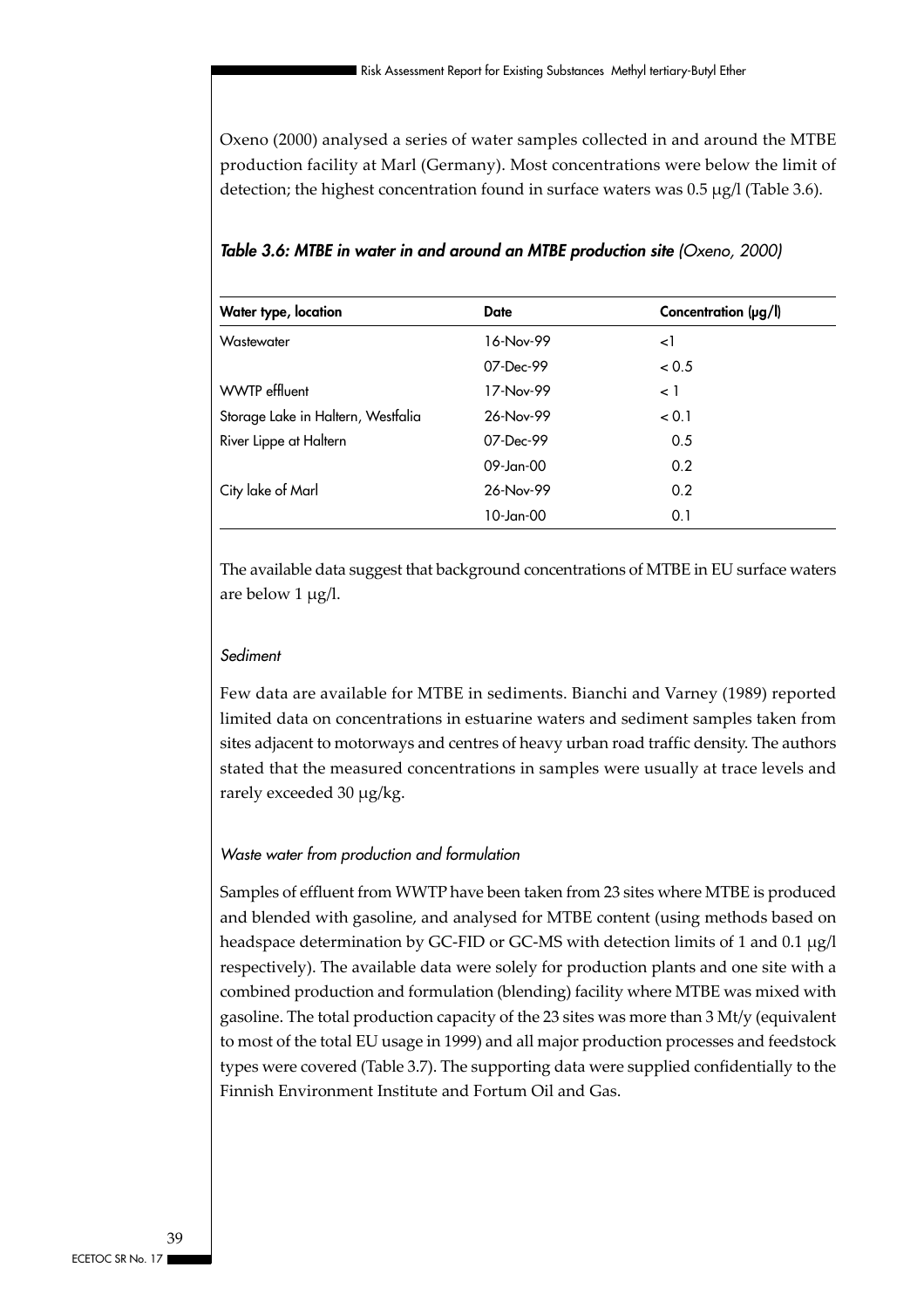| Plant<br>number <sup>a</sup> | Manufacturing<br>process                      | Feedstock <sup>b</sup> | Production<br>(kt/y) | Number of<br>samples    | Sampling<br>period | Concentration<br>in WWTP<br>effluent (µg/l) |
|------------------------------|-----------------------------------------------|------------------------|----------------------|-------------------------|--------------------|---------------------------------------------|
| 1                            | Continuous                                    | SC                     | 135                  | <b>NS</b>               | NS                 | < 100 <sup>c</sup>                          |
| $\mathbf{2}$                 | Continuous                                    | SC, FCC                | 87.591               | 5                       | NS                 | 80                                          |
| 3                            | Continuous                                    | SC, FCC                | 176                  | $\overline{\mathbf{4}}$ | <b>NS</b>          | 78                                          |
| 4                            | Continuous, wet, closed<br>system at refinery | <b>FCC</b>             | 120                  | 15                      | 16 wk              | 720                                         |
| 5                            | Continuous, wet, closed<br>system             | <b>TBA</b>             | 590                  | <b>NS</b>               | <b>NS</b>          | < 10 <sup>c</sup>                           |
| 6                            | Continuous, wet, closed<br>system             | <b>FCC</b>             | 65                   | 12                      | 1 y                | < 317                                       |
| 7                            | Continuous, wet, closed<br>system             | SC                     | 45                   | <b>NS</b>               | <b>NS</b>          | $\mathsf{O}\xspace$                         |
| 8                            | Continuous, dry, closed<br>system             | SC, FCC                | 65                   | <b>NS</b>               | <b>NS</b>          | 0                                           |
| 9                            | Continuous, wet, closed<br>system             | <b>TBA</b>             | 610                  | <b>NS</b>               | <b>NS</b>          | 10 <sup>c</sup>                             |
| 10                           | Continuous, dry, closed<br>system             | SC                     | 210                  | 2 <sup>d</sup>          | 2 <sup>d</sup>     | 1 <sup>c</sup>                              |
| 11                           | Continuous, wet, closed<br>system             | SC, FCC                | 125                  | <b>NS</b>               | <b>NS</b>          | < 100 <sup>c</sup>                          |
| 12                           | Continuous                                    | <b>FCC</b>             | 70.5                 | NS                      | <b>NS</b>          | 39                                          |
| 13                           | Continuous                                    | SC, FCC                | 74.74                | 1 x/wk                  | <b>NS</b>          | $< 200^{c,e}$                               |
| 14                           | Continuous                                    | NS                     | 22.35                | <b>NS</b>               | NS.                | 5                                           |
| 15                           | Continuous                                    | NS                     | 38.74                | <b>NS</b>               | NS                 | 75                                          |
| 16                           | Continuous                                    | NS                     | 30.4                 | <b>NS</b>               | <b>NS</b>          | 5                                           |
| 17 <sup>f</sup>              | Continuous                                    | SC                     | 135                  | <b>NS</b>               | <b>NS</b>          | 3.6                                         |
| 18                           | Continuous                                    | SC                     | 125                  | NS.                     | NS.                | 5                                           |
| 19                           | Continuous, wet, closed                       | NS                     | 39.174               | NS.                     | NS.                | 0                                           |
|                              | system at refinery                            |                        |                      |                         |                    |                                             |
| 20                           | Continuous                                    | <b>FCC</b>             | 70                   | NS.                     | NS                 | $<$ 300 $9$                                 |
| 21                           | Continuous                                    | SC                     | 80                   | <b>NS</b>               | <b>NS</b>          | 8 <sup>c</sup>                              |
| 22                           | Continuous, wet, closed<br>system             | NS                     | 35                   | NS.                     | NS.                | $< 2,000$ <sup>c</sup>                      |
| 23                           | Continuous, wet, closed<br>system             | <b>NS</b>              | 45                   | <b>NS</b>               | <b>NS</b>          | $< 2,000$ <sup>c</sup>                      |

# **Table 3.7: Measured concentrations of MTBE in wastewater from production plants in 1999**

<sup>a</sup> For internal purposes

<sup>b</sup> FCC, fluid catalytic cracker; SC, steam cracker; TBA, tertiary-butyl alcohol

<sup>c</sup> Limit of detection

<sup>d</sup> One sample was a 24-hour composite

<sup>e</sup> Average value for weekly samples

<sup>f</sup> Data for year 2000

<sup>g</sup> Limit of detection for hydrocarbons

NS Not stated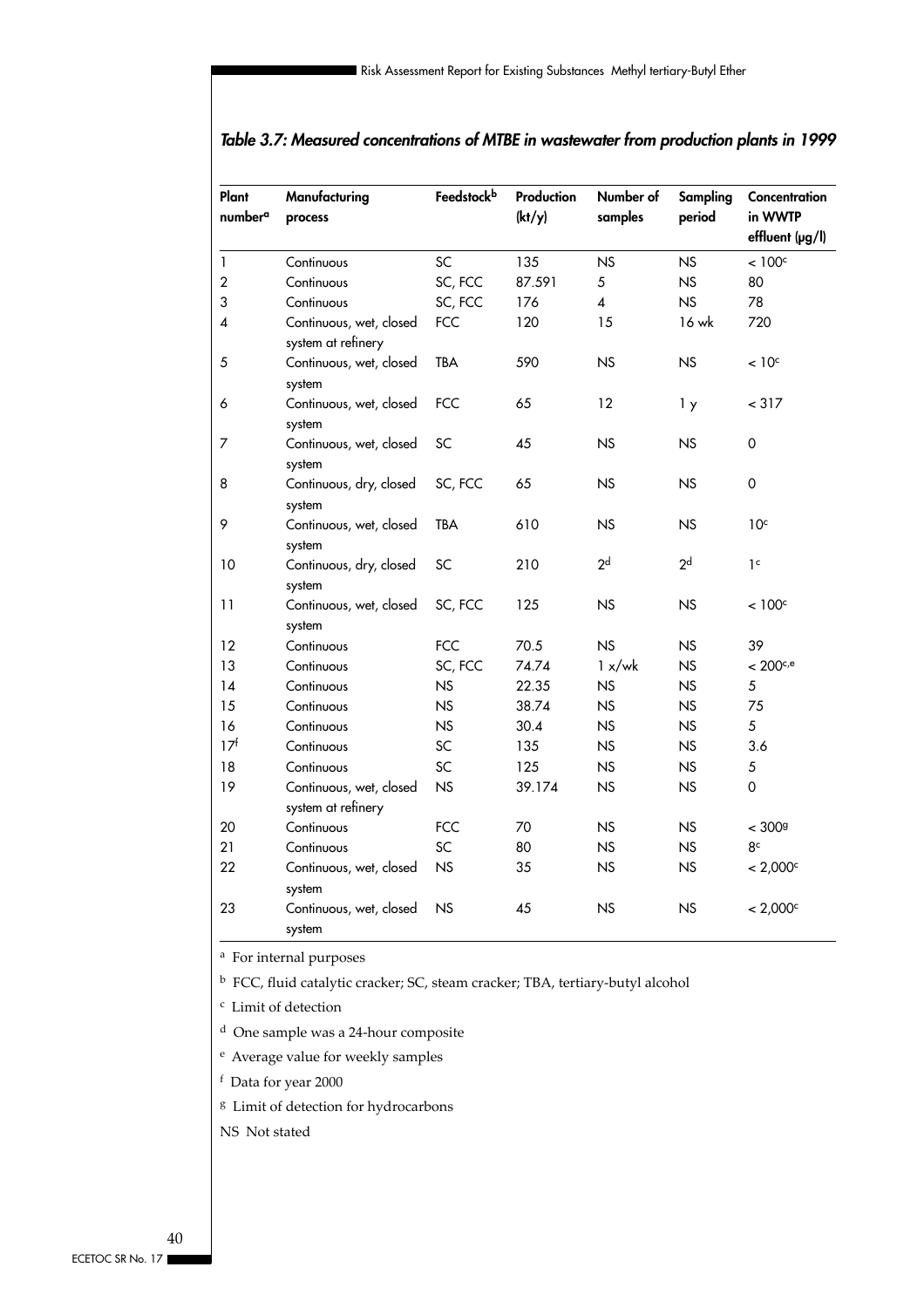In the dry processes, no wastewater is produced from the production plants. This is reflected in the measured concentrations of MTBE in the wastewaters from these sites being below the detection limits of the analytical methods used.

At the production/formulation sites where a wet process is used, there is no direct contact between water and MTBE, but traces of MTBE may be present in the methanol that contacts the water (Section 3.1.0.1). This is reflected in the measured concentrations in the wastewater from the site where MTBE is sometimes found at concentrations exceeding the limit of detection of the analytical method. For samples where no MTBE was detected, a mean concentration in the effluent was calculated by using the limit of detection as the MTBE concentration.

The data show that the average concentrations of MTBE in such WWTP effluents are 1 mg/l or less and have generally been below the limit of detection of the analytical method used.

The concentration of MTBE in the influent of a WWTP (one sample) in Finland was 0.91 µg MTBE/l (Piilo and Salla, 2000).

No data were available on concentrations of MTBE in WWTP sewage sludge samples, but where VOCs have been measured, no MTBE has been detected.

### Gasoline tank bottom waters

One potential concern for the local soil and aquatic environment was disposal of the residues of water, which can accumulate in the bottom of some gasoline storage tanks. If MTBE is added to such a tank or is present in gasoline, which is stored in the tank, some of the water will dissolve in the MTBE and hence end up in the gasoline. Consequently some MTBE is also dissolved in the water. Addition of MTBE to gasoline that is stored in tanks that contain bottom waters is not recommended, since water content of gasoline is specified.

When the tank bottom waters are extracted from the tanks, the water is always treated in WWTPs before it is released to the environment and the majority of the MTBE present will thus be removed.

The following procedure is used in one commercial terminal (other terminals use similar systems). When bottom waters are extracted, they are collected in a small tank  $(20-30 \text{ m}^3)$ . If the water has a layer of petroleum hydrocarbons, this layer is separated and pumped back to the product tank. The water in the tank is then used when the crude in the tanks is treated. After this "crude treatment" the water contains less than  $500 \mu g/l$ of hydrocarbons. The water is thereafter treated in a WWTP.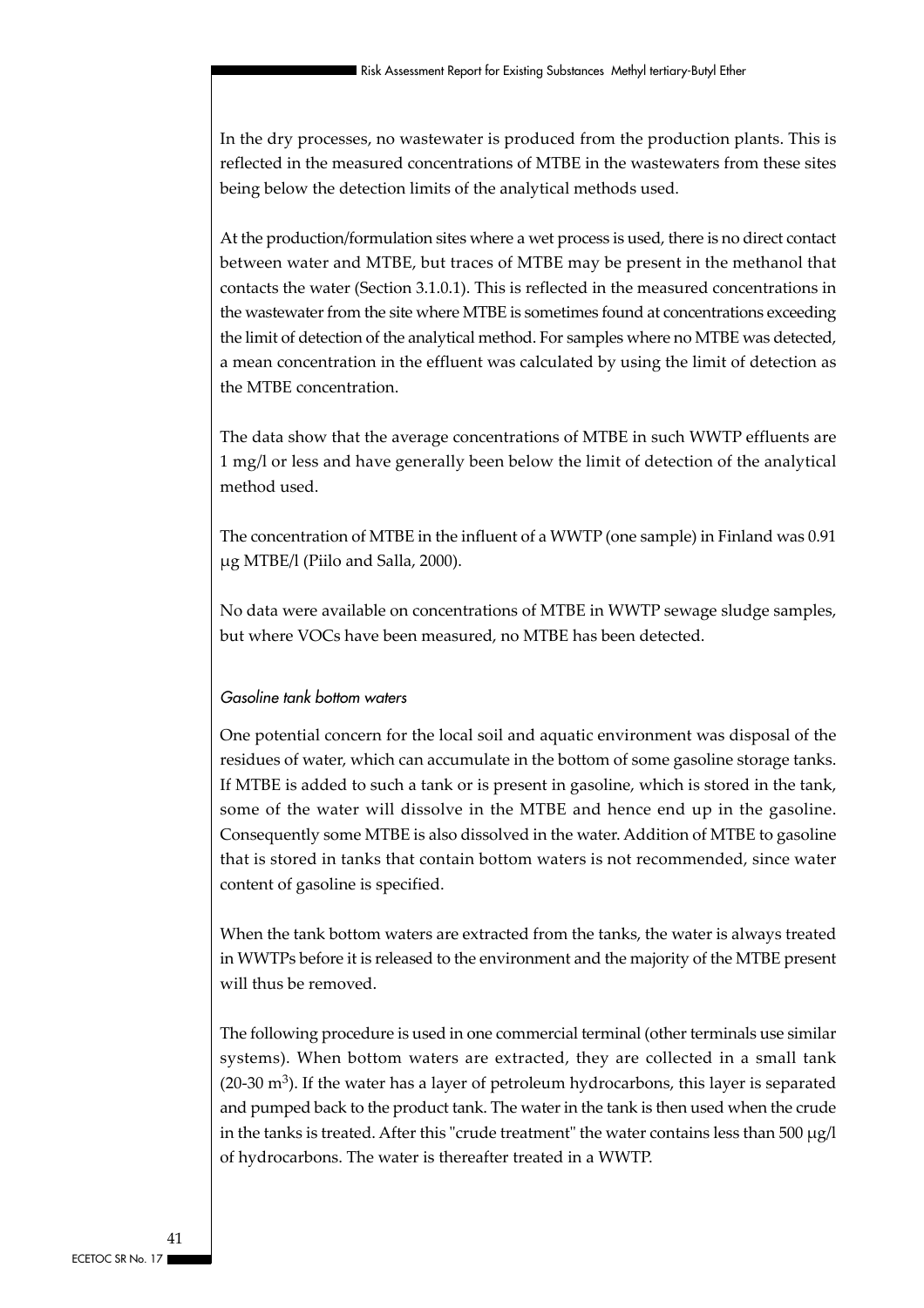The following types of hazardous waste are defined in UK legislation and constitute "Special Wastes". Disposal of such waste has to be via a licensed waste disposal company (Table 3.8).

| <b>Type</b>                                     | Code   |  |
|-------------------------------------------------|--------|--|
| Wastes from petroleum refining                  | 05     |  |
| Tank bottom sludges                             | 050103 |  |
| Oil wastes                                      | 13     |  |
| Oil/water separator contents                    | 1305   |  |
| Oil/water separator sludges                     | 130502 |  |
| Interceptor sludges                             | 130503 |  |
| Waste from storage tank cleaning containing oil | 160706 |  |

## **Table 3.8: Types of hazardous waste defined in UK legislation** (UK-DOE, 1996)

However, the high water solubility of MTBE means that it will be only a minor component of wastes that have been in contact with water and have been retained by an oil separation system. Consequently, facilities are required that collect and retain all components present in spilled gasoline.

### "Grey waters" from service stations

A number of samples of "grey waters" (drainage waters downstream of the oil separators) were collected from service stations in Finland, and analysed for MTBE (and hydrocarbons) using a headspace GCMS method (detection limit 0.01 mg/l). The samples were collected in bottles with no headspace and transported and stored at temperatures < 6°C (Table 3.9) (Neste, 2000).

### **Table 3.9: MTBE in "grey waters" from service stations**

| Location           | Sample    | Concentration (mg/l) |
|--------------------|-----------|----------------------|
| Neste, Salpakangas | Forecourt | < 0.01               |
| Neste, Laune       | Forecourt | 1.9                  |
| Neste, Hennala     | Car wash  | < 0.01               |
| Neste, Hennala     | Tank area | 0.41                 |

The concentrations of MTBE found in these waters were all < 2 mg/l.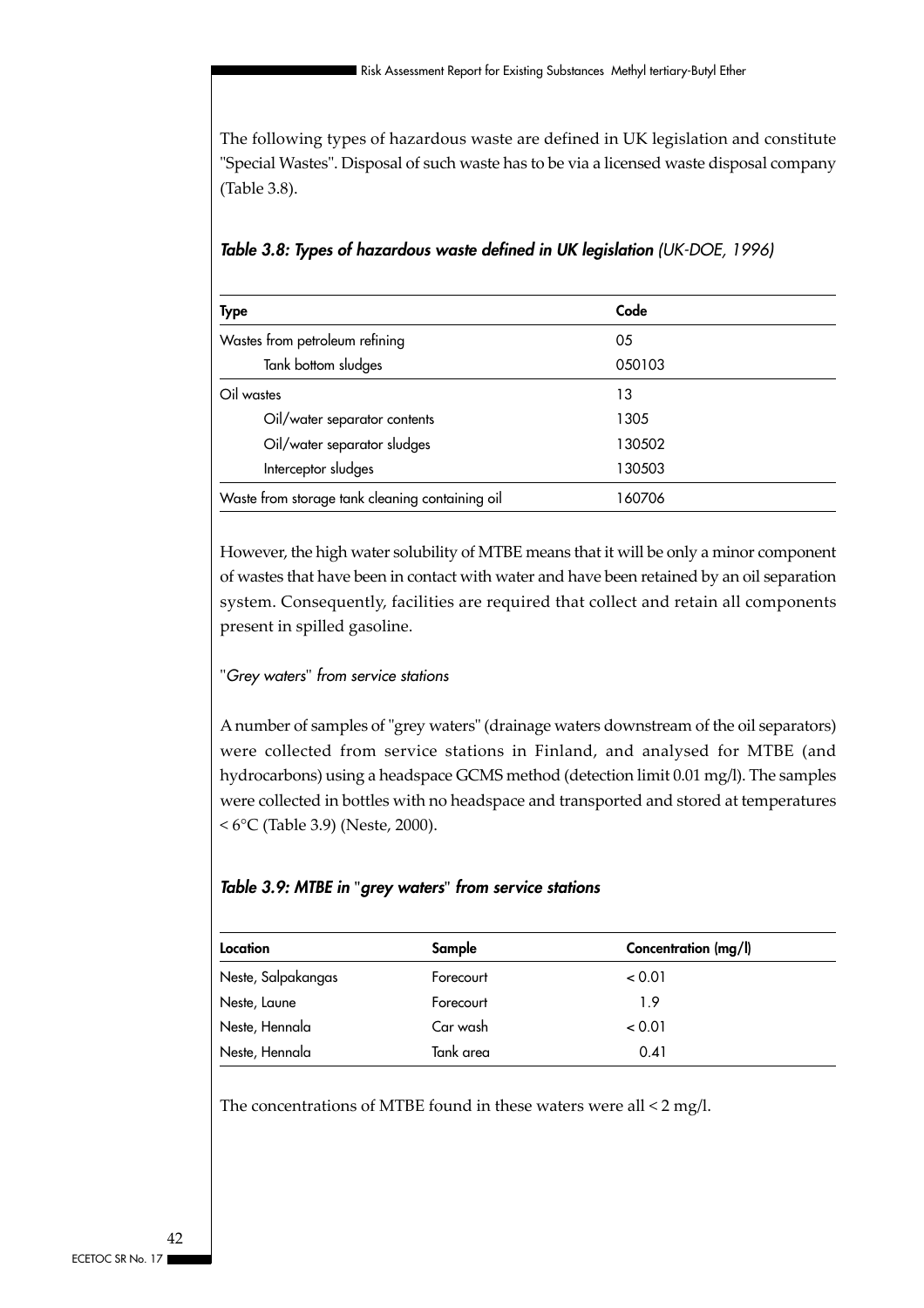### STP organisms

No data were available for the concentrations of MTBE in STP samples, but where VOCs have been measured, no MTBE has been detected.

### 3.1.1.2 Model calculations

Entry of MTBE to the aquatic environment may occur through a number of routes:

- 1. Directly via:
	- 1.1. Discharges to surface waters from spillages and leaks from vehicles, transportation, pipelines and storage tanks, either as MTBE or in oxygenated gasoline (processing and private use).

## 2. Indirectly via:

- 2.1. Discharges to wastewater from production/formulation plants and then through on-site or local WWTP effluents to rivers (production and formulation);
- 2.2. emissions to air from production/formulation plants and subsequent wet or dry deposition to soil and water (production and formulation);
- 2.3. emissions to air from vehicles and subsequent wet or dry deposition to soil and water (processing and private use);
- 2.4. discharges to soil via spillages and leaks from vehicles, transportation, pipelines and storage tanks of MTBE or oxygenated gasoline and dissolution in porewate (processing and private use);
- 2.5. disposal of solid waste containing either oxygenated gasoline or MTBE (for example sewage sludge from production/formulation site wastewater treatment plants) directly to soil or to landfills and subsequent leaching or evaporation (production and formulation).

It is likely that for MTBE, the major routes to the aquatic environment for consideration during the risk assessment process will be via 2.1, 2.2 and 2.3 above. The TGD states that spillages and leaks are not considered to be part of the normal life cycle, and should not form part of the risk assessment of existing chemicals.

# Estimate of emission factors to water from MTBE production and blending

Using sampling and analysis data supplied by the major MTBE manufacturers (Table 3.7), emission calculations were made for route 2.1 above and these are shown in Table 3.10.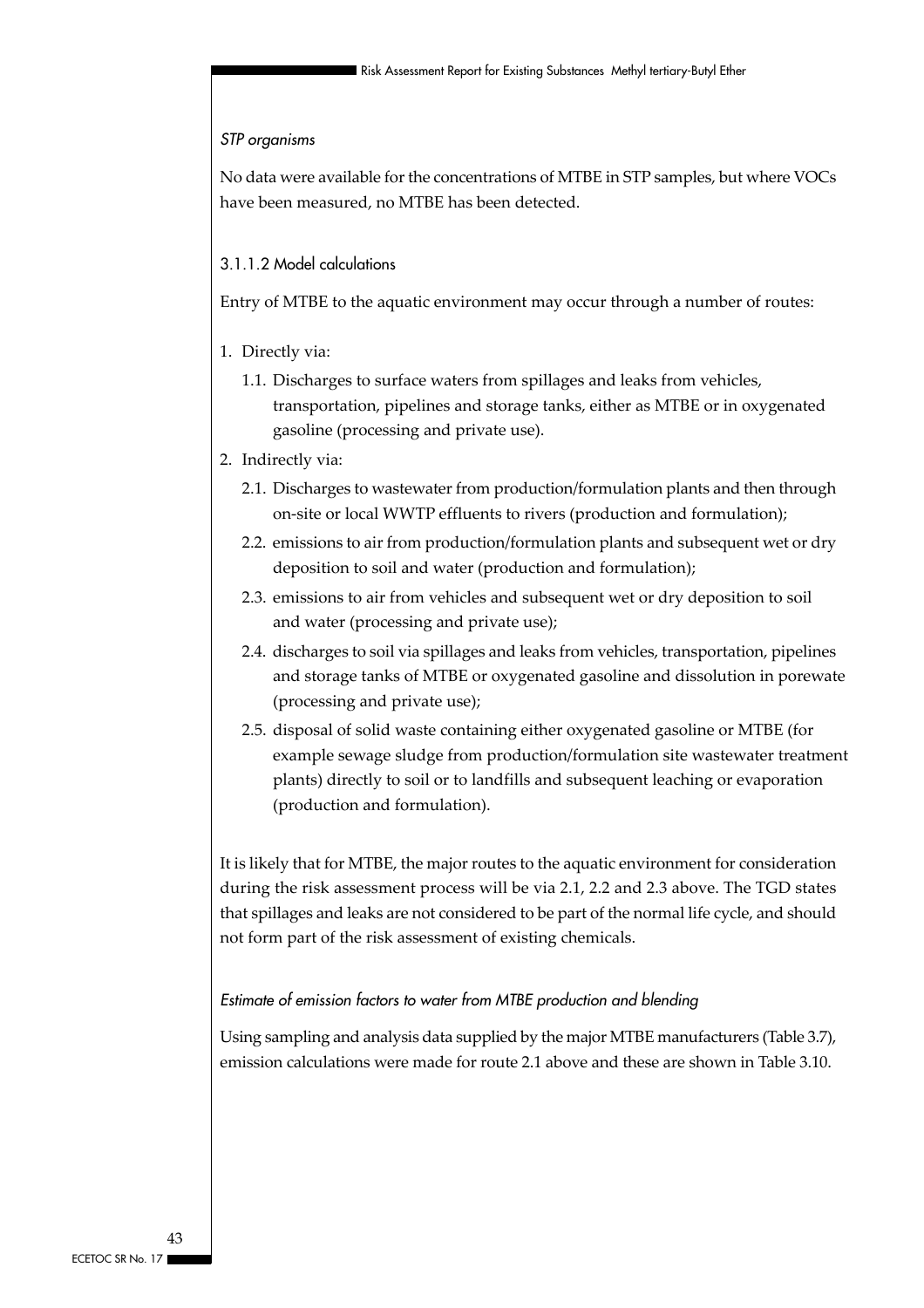| Plant               | Manufacturing           | Production | Concentration       | <b>Waste-water</b> | <b>Emission</b>     | <b>Emission factor</b> |
|---------------------|-------------------------|------------|---------------------|--------------------|---------------------|------------------------|
| number <sup>a</sup> | process                 | (kt/y)     | <b>WWTP</b>         | flow               | (kg/y)              | for WWTP               |
|                     |                         |            | effluentb           | $(km^3/y)$         |                     | (g/t)                  |
| 1                   | Continuous              | 135        | 100c                | 10,700             | 1,072               | 7.94                   |
| 2                   | Continuous              | 87.591     | 80                  | 2,960              | 237                 | 2.71                   |
| 3                   | Continuous              | 176        | 78                  | 8,830              | 689                 | 3.91                   |
| 4                   | Continuous, wet, closed | 120        | 720                 | 4,430              | 3,186               | 26.6                   |
|                     | system at refinery      |            |                     |                    |                     |                        |
| 5                   | Closed, wet system      | 590        | 10 <sup>c</sup>     | 250                | 2.5                 | 0.00424                |
| 6                   | Continuous, wet, closed | 65         | 317                 | 2,630              | 834                 | 40.4 <sup>d</sup>      |
|                     | system                  |            |                     |                    |                     |                        |
| 7                   | Continuous, wet, closed | 45         | $\mathsf{O}\xspace$ | 2.63               | $\mathsf{O}\xspace$ | $\mathsf{O}\xspace$    |
|                     | system                  |            |                     |                    |                     |                        |
| 8                   | Continuous, dry, closed | 65         | $\mathsf{O}\xspace$ | <b>NS</b>          | 0                   | 0                      |
|                     | system                  |            |                     |                    |                     |                        |
| 9                   | Continuous, wet, closed | 610        | 10 <sup>c</sup>     | 200                | $\overline{c}$      | 0.00328                |
|                     | system                  |            |                     |                    |                     |                        |
| 10                  | Continuous, dry, closed | 210        | 1 <sup>c</sup>      | 26,300             | 26                  | 0.119                  |
|                     | system                  |            |                     |                    |                     |                        |
| 11                  | Continuous, wet, closed | 125        | 100                 | 5,480              | 548                 | 4.38                   |
|                     | system                  |            |                     |                    |                     |                        |
| 12                  | Continuous              | 70.5       | 39                  | 6,940              | 271                 | 3.84                   |
| 13                  | Continuous              | 74.74      | 200 <sup>c</sup>    | 5,990              | 1,198               | 16                     |
| 14                  | Continuous              | 22.35      | 5                   | 3,500              | 18                  | 0.783                  |
| 15                  | Continuous              | 38.74      | 75                  | 6,940              | 520                 | 13.4                   |
| 16                  | Continuous              | 30.4       | 5                   | 1,990              | 10                  | 0.337                  |
| 17 <sup>e</sup>     | Continuous              | 135        | 3.6                 | 31,500             | 114                 | 0.841                  |
| 18                  | Continuous              | 125        | 5                   | 5,520              | 28                  | 0.221                  |
| 19                  | Continuous, wet, closed | 39.174     | 0                   | 2,280              | 0                   | $\mathsf{O}\xspace$    |
|                     | system at refinery      |            |                     |                    |                     |                        |
| 20                  | Continuous              | 70         | 300c                | 964                | 289                 | 4.13                   |
| 21                  | Continuous              | 80         | 8 <sup>c</sup>      | 13,245             | 106                 | 1.32                   |
| 22                  | Continuous, wet, closed | 35         | 2,000c              | 35,040             | 70,008              | 200                    |
|                     | system                  |            |                     |                    |                     |                        |
| 23                  | Continuous, wet, closed | 45         | 2,000c              | 35,040             | 70,008              | 156                    |
|                     | system                  |            |                     |                    |                     |                        |

# **Table 3.10: Emissions and emission factors to water for MTBE production plants in 1999**

<sup>a</sup> For internal purposes

<sup>b</sup> From Table 3.7

<sup>c</sup> Limit of detection

<sup>d</sup> Selected for EUSES modelling

<sup>e</sup> Data for year 2000

NS Not stated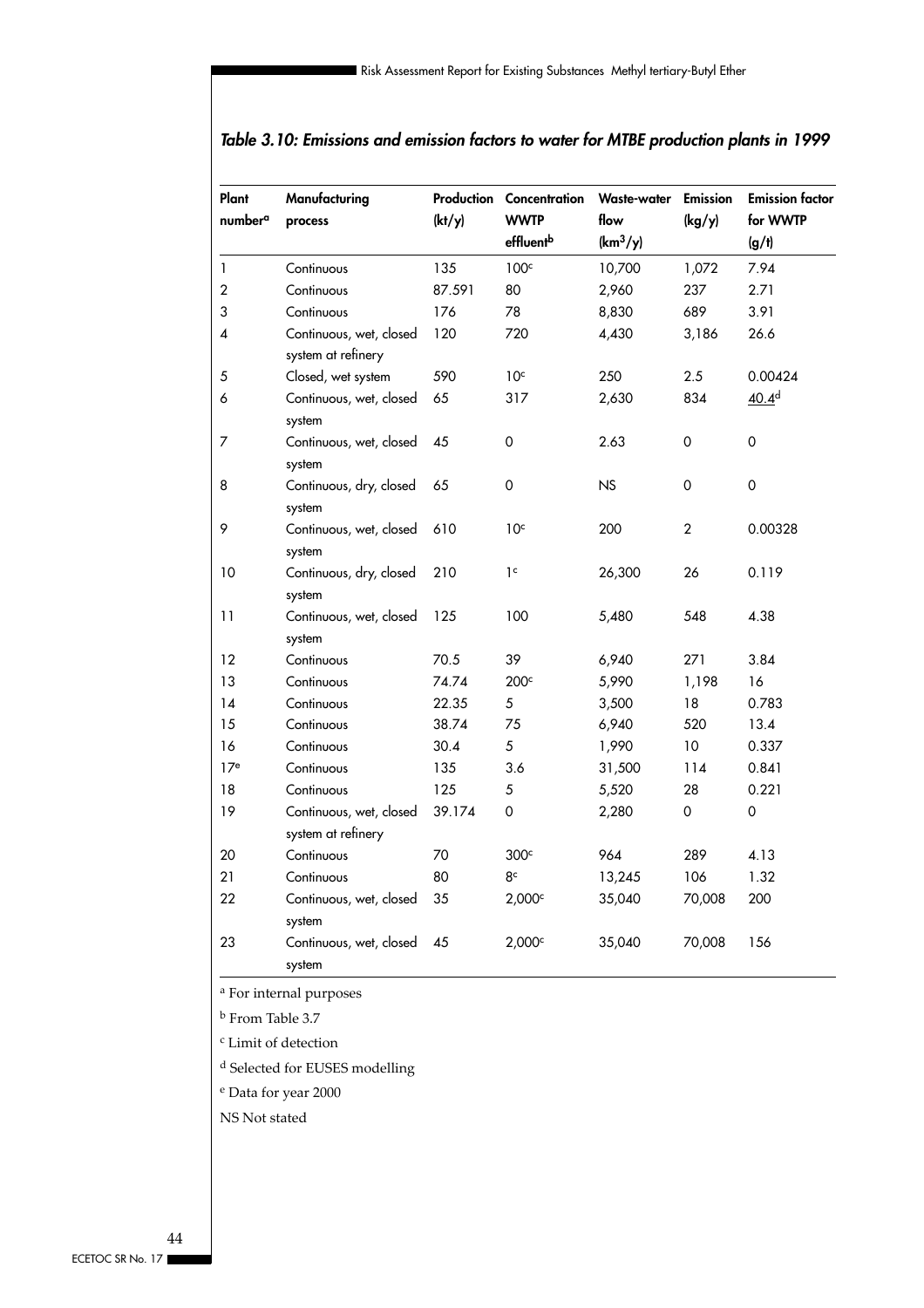Emissions from some of these sites were over-estimated based on the detection limit that was assumed to be the concentration of MTBE. Mean concentrations in the effluent of other sites were calculated (using the limit of detection as the MTBE concentration for samples where no MTBE was detected). This again resulted in an overestimate of the emissions to water.

From the estimated emissions, emission factors were calculated for these production and formulation plants (Table 3.10). The two highest emission factors in 1999 were 200 and 156 g/t, which are one order of magnitude below the TGD default of 3,000 g/t (that would result in a significant overestimate of PECs). However, the highest estimated emission factors are still unrealistic, since they were both derived from emissions calculated on the basis of a high detection limit  $(2,000 \mu g/l)$ , used as a surrogate value for the concentration in the WWTP effluent. The true concentration of MTBE in the effluent stream was probably much lower. Consequently, the next highest emission factor of 40.4 g/t was selected for EUSES risk assessment modelling as it represents a more realistic worst-case situation. This is also approximately the 90-percentile emission factor for the 23 production plants or the 75-percentile emission factor for those plants for which emission monitoring data were available. This emission factor was used for both the production and formulation life-cycle stages for MTBE used as a fuel additive, since most of the formulation occurs on production sites. In addition, as a worst-case scenario it was assumed that all the MTBE emitted to waste water would reach surface water. On this basis, the same emission factor was used for emission to surface water for the production and formulation life-cycle stages in EUSES.

### PEC calculations

The PEClocal for the aquatic compartment from industrial point sources where MTBE is manufactured or formulated is calculated by EUSES as shown below. For MTBE, EUSES calculates the percentage removal by volatilisation to be about 43%, with the chemical considered to be non-biodegradable in an STP (TGD p. 291).

The concentration of MTBE in the industrial STP effluent is calculated using the following formula:

$$
Clocal_{eff} = \frac{Elocal_{water} \times 10^6 \times Fstp_{water}}{EFFLUENT_{stp}}
$$
 (Eq. 3)

where Elocal<sub>water</sub> = local emission rate to (waste) water during episode (kg/day) EFFLUENT<sub>stp</sub> = effluent discharge rate of STP (default 2 000 000 l/day) Fstp<sub>water</sub> = fraction of emission directed to water by STP (0.57 i.e. 57.0 %)  $Clocal_{eff}$  = concentration of the chemical in the STP-effluent (mg/l)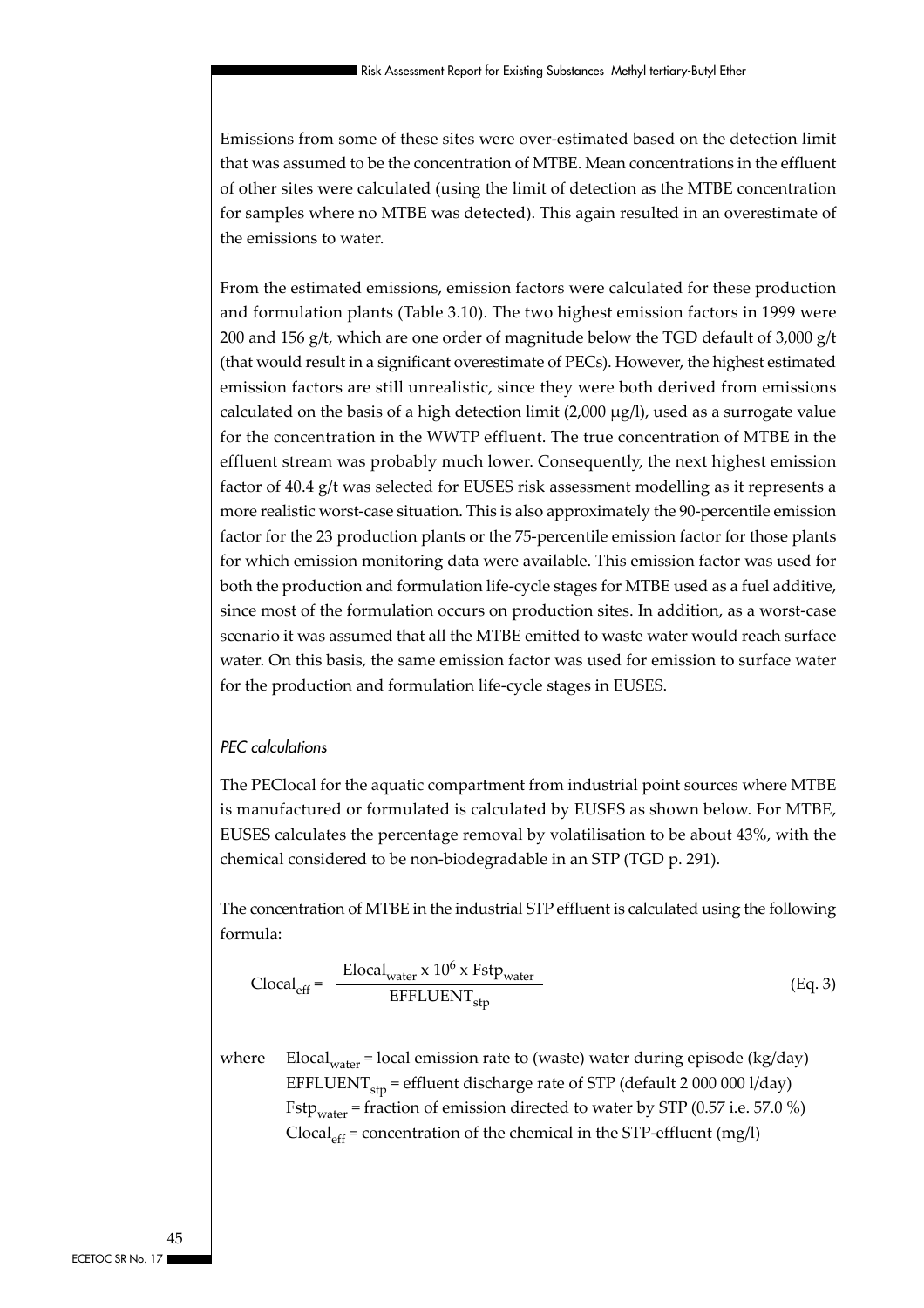The local concentration of the substance in surface water is calculated as follows:

$$
Clocal_{water} = \frac{Clocal_{eff}}{(1 + Kp_{susp} \times SUBP_{water}10^{-6}) \times DILUTION}
$$
 (Eq. 4)

where  $\text{Clocal}_{\text{eff}}$  = concentration of the chemical in the STP-effluent (mg/l)  $Kp_{\text{susp}}$  = solids-water partitioning coefficient of suspended matter (0.91 l/kg)  $SUSP<sub>water</sub>$  = concentration of suspended matter in the river (default 15 mg/l) DILUTION = dilution factor of discharged effluent in receiving water (default 10) Clocal<sub>water</sub> = local concentration in surface water during emission episode (mg/l)

The concentration of the substance in the surface water,  $\text{PECloud}_{\text{water}}$  is calculated by adding the regional concentration of the substance to the local concentration, calculated as described above, arising from the point source discharge:

$$
PEClosedwater = Clocalwater + PEC regionalwater
$$
 (Eq. 5)

For indirect human exposure and secondary poisoning, an annual average concentration in surface water is calculated:

$$
Clocal_{water,ann} = \frac{Clocal_{water} \times T_{emission}}{365}
$$
 (Eq. 6)

where  $T_{emission}$  = number of days per year that the emission takes place  $\text{Clocal}_{\text{water,ann}}$  = annual average local concentration in surface water (mg/l)

An annual average predicted environmental concentration, PEClocal<sub>water,ann</sub> is calculated as follows:

$$
PECloud_{water,ann} = Cloud_{water,ann} + PEC regional_{water}
$$
 (Eq. 7)

The PEC for sediment is calculated from the  $PEC_{water}$  as follows:

$$
PECloudsed = \frac{Ksusp-water}{\rhosusp} \times PEClocalwater \times 1000
$$
 (Eq. 8)

where PEClocal<sub>water</sub> = concentration in surface water during emission episode (mg/l)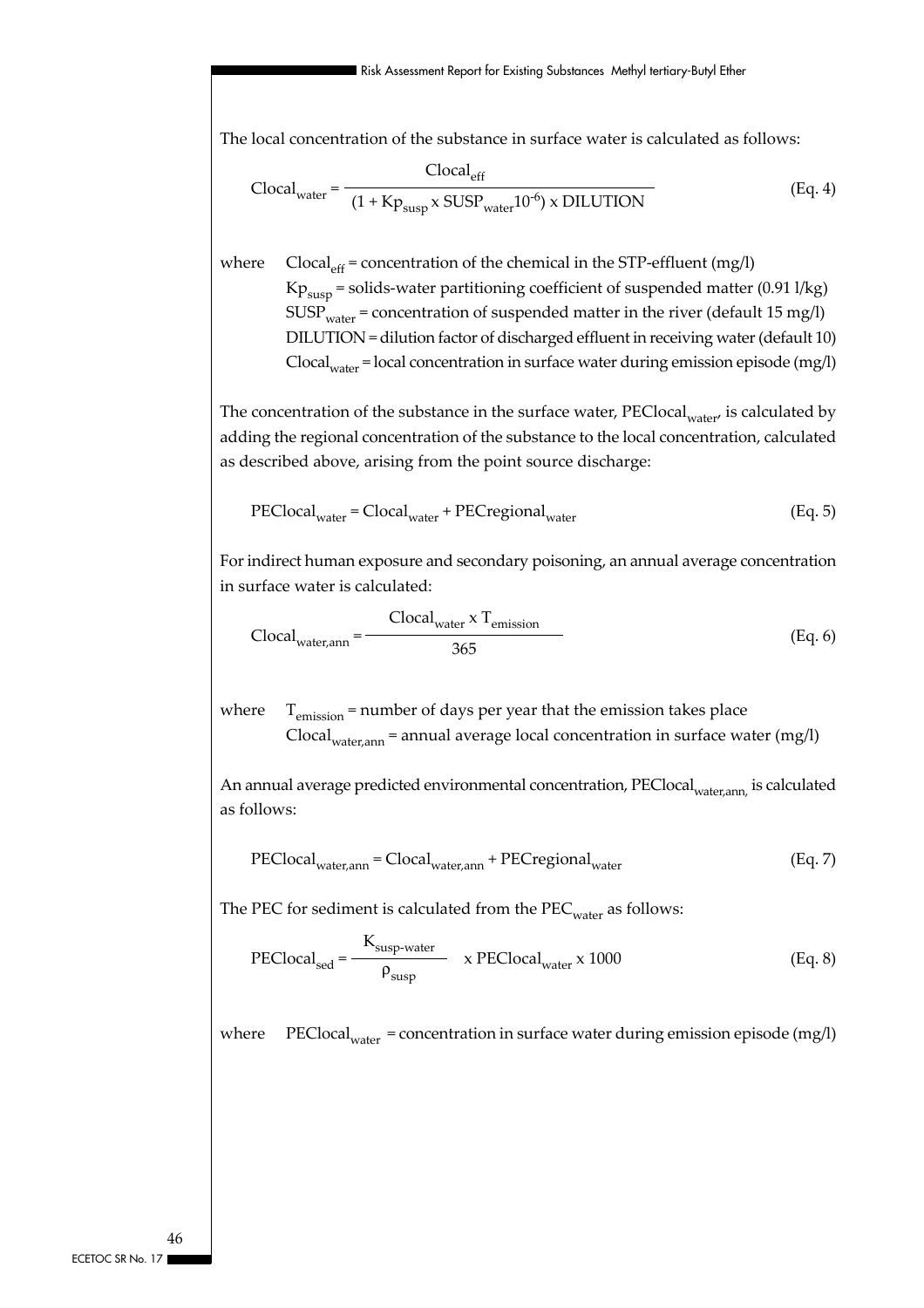$K_{\text{sun-water}}$  = suspended matter/water partitioning coefficient (EUSES value 1.13 m<sup>3</sup>/m<sup>3</sup>)  $\rho_{\text{susp}}$  = bulk density of suspended matter (TGD value 1,150 kg/m3) PEClocal<sub>sed</sub> = predicted environmental concentration in sediment (mg/kg)

#### 3.1.1.3 Summary of PECs

The PECs for the aquatic compartment calculated by EUSES according to the TGD guidelines, using the revised emission factor above are shown in Table 3.11.

| <b>Scenario</b> | Use Pattern | <b>Water (emission</b> | Water (average,   | Sediment  |
|-----------------|-------------|------------------------|-------------------|-----------|
|                 |             | episode) (mg/l)        | dissolved) (mg/l) | (mg/kgww) |
| Local           |             |                        |                   |           |
| Production      |             | 1.18                   | 0.969             | 1.16      |
| Formulation     |             | 1.18                   | 0.969             | 1.16      |
| Processing      |             | 0.626                  | 0.601             | 0.614     |
| Private use     |             | 0.0631                 | 0.0631            | 0.0618    |
| Processing      | 2           | 3.77                   | 3.1               | 3.7       |
| Processing      | 3           | 1.22                   | 0.772             | 1.2       |
| Regional        |             | 0.0033                 | 0.0033            | 0.00258   |
| Continental     |             | 0.00019                | 0.00019           | 0.0001466 |

### **Table 3.11: PECs for the aquatic compartment**

#### STP organisms

Some substances may have an adverse effect on microbial activity in a sewage treatment works, for example by inhibiting nitrification. Ideally, the risk characterisation for such effects should use the estimated concentration of the chemical in the aeration tank. Assuming that homogeneous mixing occurs in the aeration tank, then the dissolved concentration of a chemical in the tank is equal to the effluent concentration (TGD p. 293):

$$
PEC_{\rm stp} = \text{Clocal}_{\rm eff} \tag{Eq. 9}
$$

where  $\text{Clocal}_{\text{eff}}$  = total concentration of chemical in STP effluent (mg/l)  $PEC<sub>str</sub> = PEC$  for micro-organisms in the STP (mg/l)

Consequently the concentration of the substance in the effluent of the STP (Clocal $_{\text{eff}}$ ) is the concentration to which micro-organisms are exposed, and which is used as the PEC for micro-organisms.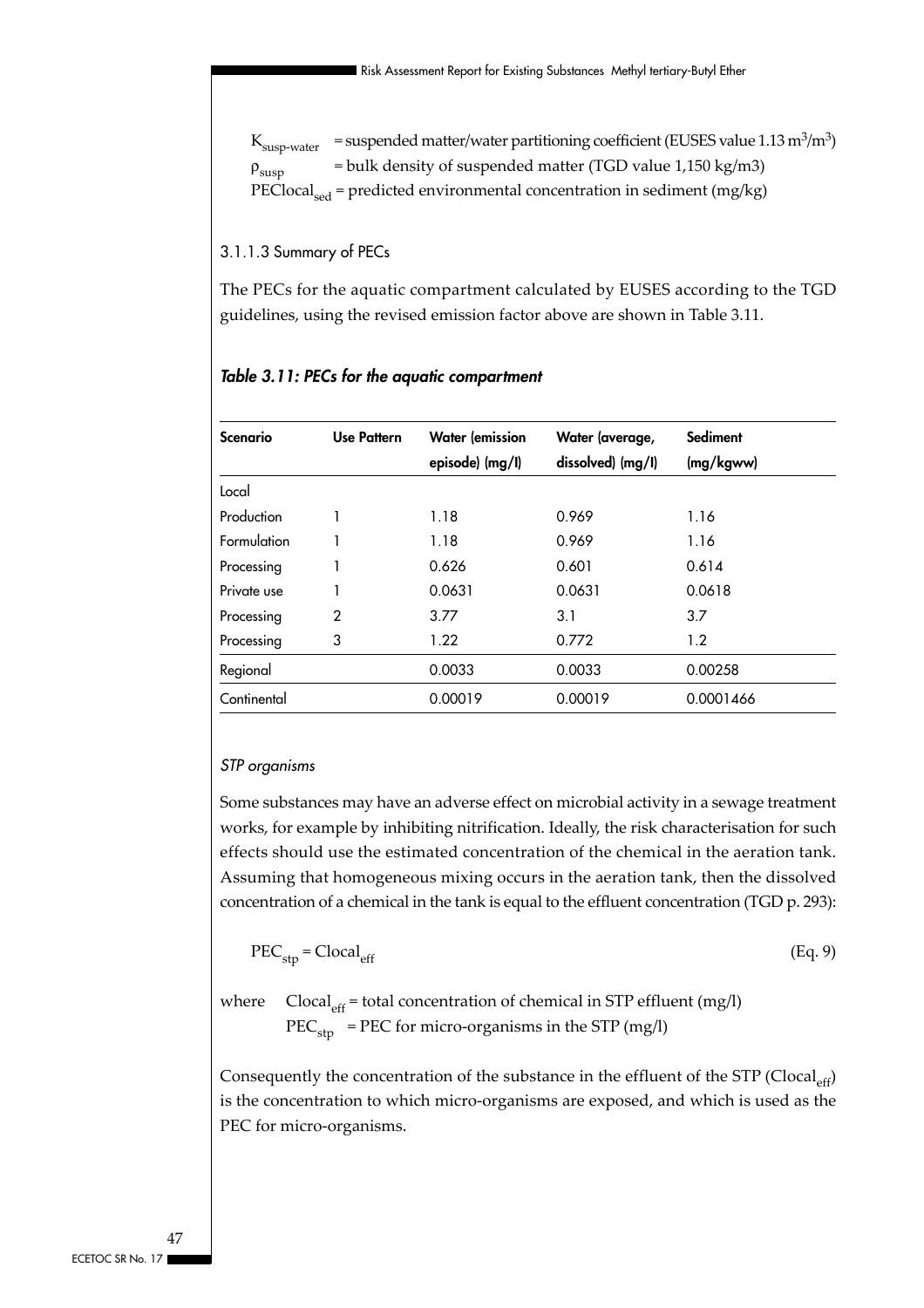The PECs calculated by EUSES according to the TGD guidelines for STP organisms using EUSES are shown in Table 3.12.

| Scenario    | <b>Use Pattern</b> | Concentration (mg/l) |  |
|-------------|--------------------|----------------------|--|
| Production  |                    | 11.8                 |  |
| Formulation |                    | 11.8                 |  |
| Processing  |                    | 6.23                 |  |
| Private use |                    | 0.59                 |  |
| Processing  | 2                  | 37.7                 |  |
| Processing  | 3                  | 12.2                 |  |

### **Table 3.12: PECs for STP organisms**

### 3.1.1.4 Comparison of modelling and monitoring data

Comparison of modelled and monitored concentration is only relevant if using European monitoring data that are truly background values in air, water, soil or sediment and not from areas contaminated by leaks e.g. from LUSTs. Such monitoring data are generally scarce, since many of the environmental monitoring exercises have focussed on locations that are known or suspected of being impacted by LUSTs or spillages. In the following discussion, the PECs calculated by the EUSES software are compared to the measured concentrations in appropriate environmental compartments.

### Surface water

The highest PECs estimated for the local scenario, discharge from a production or formulation plant, for the receiving water are at the 0.5 to 1 mg/l level. This compares to the average concentration measured in a production site WWTP effluent of 317 µg/l that was used to estimate the worst-case emission factor. If the dilution factor of 10 (used in the EUSES modelling for STP effluent discharging to surface water) is used, then the effluent concentration translates into a surface water concentration of 32  $\mu$ g/l, this is significantly below the estimated PEC. The most appropriate estimate of a background surface water concentration is provided by the regional PEC of  $3.3 \mu g/l$ . This value is also significantly higher than the background concentrations measured for MTBE in river waters (generally below 1  $\mu$ g/l). There are no monitoring data available for freshwater sediments, but with the physico-chemical properties of MTBE they would be expected to be of a similar magnitude to the water concentrations, i.e. less than  $1 \mu g/kg$ .

#### STP organisms

The highest local PEC of 37.2 mg/l was estimated for processing (Use Pattern 2). This is significantly higher than the maximum concentrations measured in effluents of STPs on production plants of 317  $\mu$ g/l. No measurements are available for MTBE concentrations in any other STPs.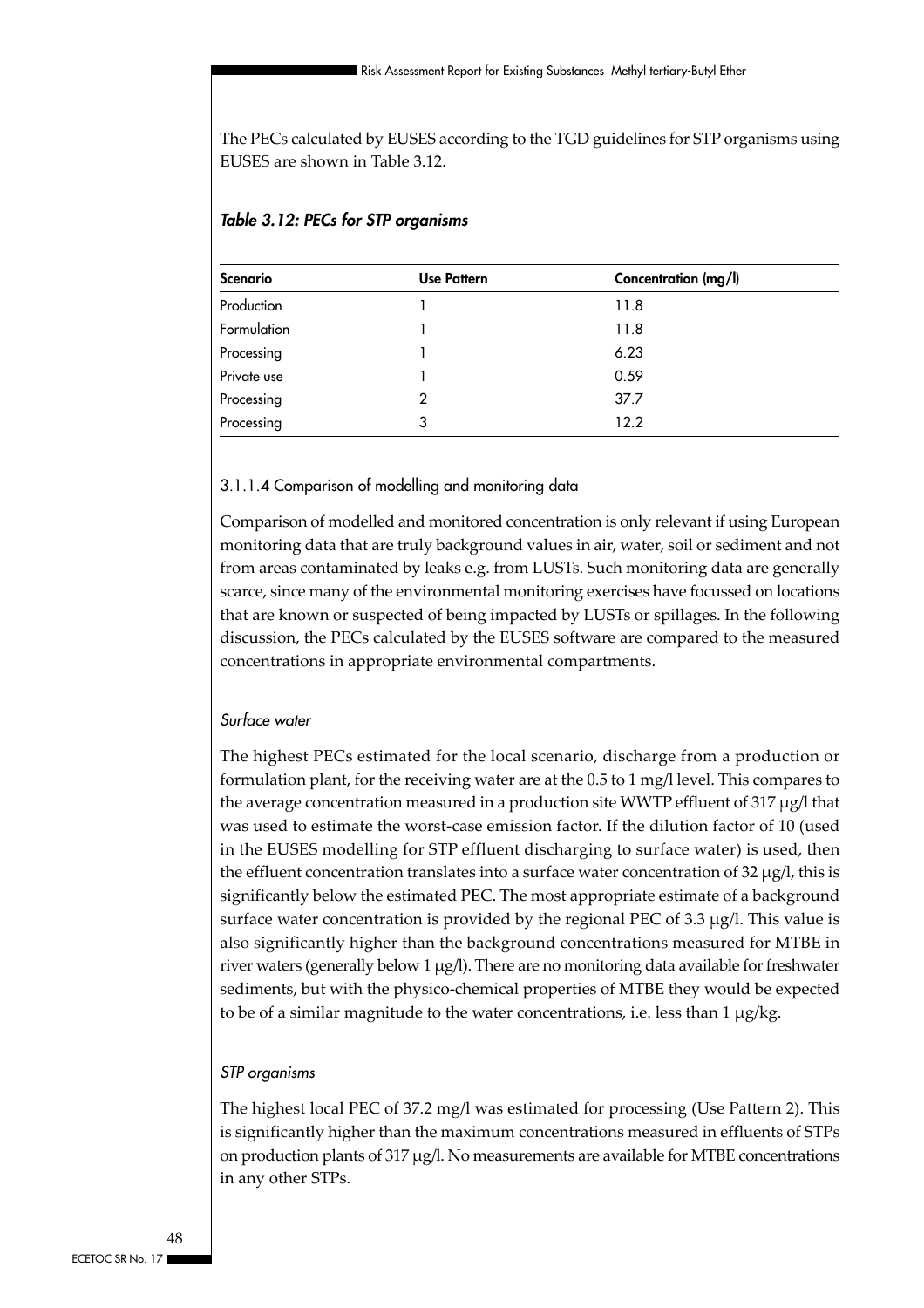### **3.1.2 Atmosphere**

#### 3.1.2.1 Measured exposure data for air

In the EU, no measured data are available for background concentrations of MTBE in ambient air. This section therefore relies heavily on data from the USA and other countries.

The levels of MTBE recorded in nine Canadian cities for the period of 1995 to 1996 were generally low,  $\lt 0.4 \mu g/m^3$  (detection limit 0.1  $\mu g/m^3$ ). This study was carried out as part of the National Air Pollution Surveillance Programme, and the sites selected for monitoring were chosen based on usage of MTBE in gasoline or the vicinity of manufacturers of the substance (Environment Canada, 1996 cited in IPCS, 1998).

In Port Alegre (Brazil), MTBE concentrations in urban air for the period of March 1996 to April 1997 were 0.72 to 62  $\mu$ g/m<sup>3</sup>, with a mean value of 24  $\pm$  16  $\mu$ g/m<sup>3</sup> (Grosjean *et al*, 1998).

In Houston (Texas) and Boston (Pennsylvania) in 1990 and 1991, 24-hour ambient air sampling revealed concentrations of 0.7 to 10  $\mu$ g/m<sup>3</sup> and 0.7 to 1.8  $\mu$ g/m<sup>3</sup> respectively (Kelly *et al*, 1993).

In 1992-1993, Fairbanks (Alaska) saw a rise in complaints of ill health allegedly related to the introduction of MTBE into gasoline. (The health effects and data from similar studies are reported in Section 4.1.2.9). The concentrations of MTBE in ambient urban air (including road intersections) were measured along with sampling inside of buildings and residences. When the results were combined with those from other cities in the USA (Milwaukee, Albany, Stamford, Boston and Houston) the median concentration for ambient air ranged from 0.47 to 17  $\mu$ g MTBE/m<sup>3</sup>; the highest median value was found in Fairbanks. The levels were considerably higher near service stations, roadways and gasoline blending and distribution facilities (Zogorski *et al*, 1996).

Records in Milwaukee (Wisconsin) where MTBE has been used in reformulated gasoline (RFG) at approximately 11% by volume, have shown ambient air concentrations up to 15  $\mu$ g/m<sup>3</sup>. The concentration in 45% of the samples was below detection limit of 0.36  $\mu$ g/m<sup>3</sup>. The nearby cities of Madison and Green Bay where RFG has not been mandated, provided control samples with MTBE concentrations below the detection limit. Factors which might have elevated the airborne concentrations of MTBE included, for instance, the vicinity of busy intersections, or the effect on ambient air samples of starting cold engines (Allen and Grande, 1995 cited in IPCS, 1998).

Some MTBE measurements were recorded in California for the ambient air monitoring programme in 1996 for a number of cities. The overall range of concentrations taken over 24 hours was 1.4 to 44.7  $\mu$ g/m<sup>3</sup>, with the highest averages recorded for Los Angeles and Burbank (M. Poor, personal communication cited in IPCS, 1998).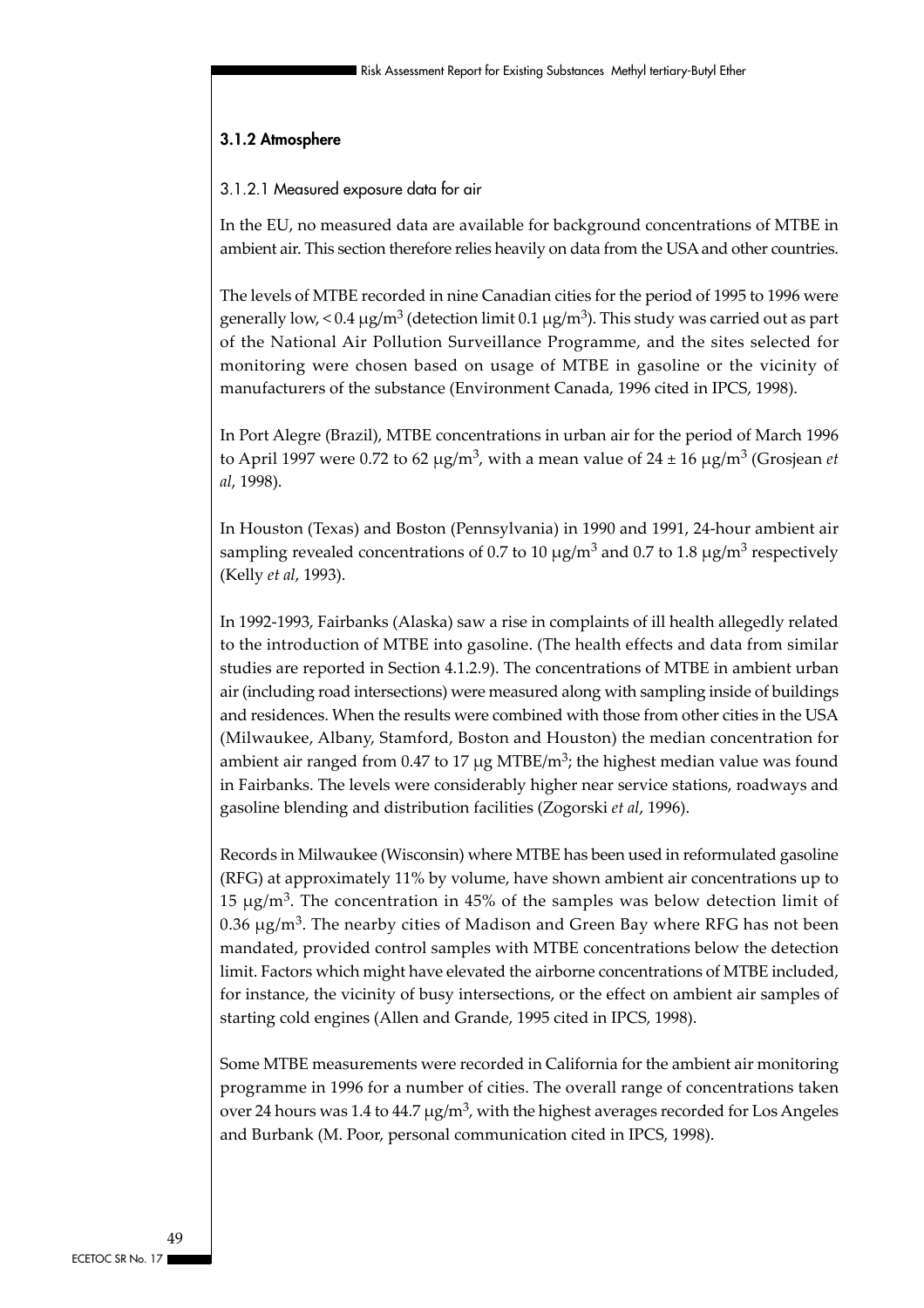The manufacturers in the EU carry out monitoring of emissions to air and to wastewater at their production plants. Levels of MTBE in air have been calculated for workplace exposure and the long-term exposure values are, on average, less than  $1 \text{ mg/m}^3$  for production plants and a few  $(5)$  mg/m<sup>3</sup> for processing plants (Table 4.1).

There are limited data for MTBE concentrations in air around refineries. In one location in the USA, the 24-hour concentration of MTBE was 20  $\mu$ g/m<sup>3</sup> in one sample (out of nine) taken downwind from the refinery perimeter (estimated release into the air for this refinery was reported to be  $33 \frac{t}{y}$ . However, MTBE was not detected in any of 26 other upwind and downwind samples taken during the same year period, nor was it detected in 54 samples taken over 24 hours near two other refineries (limit of detection 6  $\mu$ g/m<sup>3</sup>) (API, 1989b cited in IPCS, 1998 and IARC, 1999).

With the data for MTBE around refineries being so limited, it has been considered useful to use data for other VOCs (such as benzene), which are more readily available, and which may provide a surrogate estimate for MTBE levels. More than 2,000 samples around the boundaries of 3 refineries were taken for benzene and then appropriate factors applied to the resulting data to calculate worst-case MTBE concentrations. It was considered that MTBE concentrations at the boundaries might reach 50  $\mu$ g/m<sup>3</sup>, although as residential dwellings are not generally located on the perimeters of these refineries the estimates were likely to be unrealistically high for human exposure (Concawe, 2000).

Given the high Henry's Law constant (Section 1.2.4), MTBE vapour present in the atmosphere will tend to partition to atmospheric water, including precipitation. However, this washing-out of gas-phase MTBE by rain will not greatly alter the gas-phase concentration in air. The concentration of MTBE in urban precipitation resulting from wash-out has been estimated to be up to 3 µg/l (Squillace *et al*, 1997). One small study in Germany reported concentrations of MTBE in 3 samples of rainwater at 9 and 70 ng/l (Achten and Püttmann, 2000).

The levels reached in receiving waters as a consequence of precipitation are unlikely to exceed the standard of 20 to 40 µg/l proposed to avoid tainting of drinking water in the USA (US-EPA, 1997). A Californian panel was unable to taste concentrations of 2-5 µg MTBE/l drinking water (Dale *et al* cited in US-EPA, 1997). Comparisons of modelled MTBE concentration data for stormwater in urban areas shows a very close fit between predicted and measured concentrations (Lopes and Bender, 1998). This suggests that urban land surfaces are the primary non-point source of most VOCs including MTBE. Lopes and Bender (1998) concluded that sources of drinking water in urban areas would be most effectively protected by controlling land-surface sources.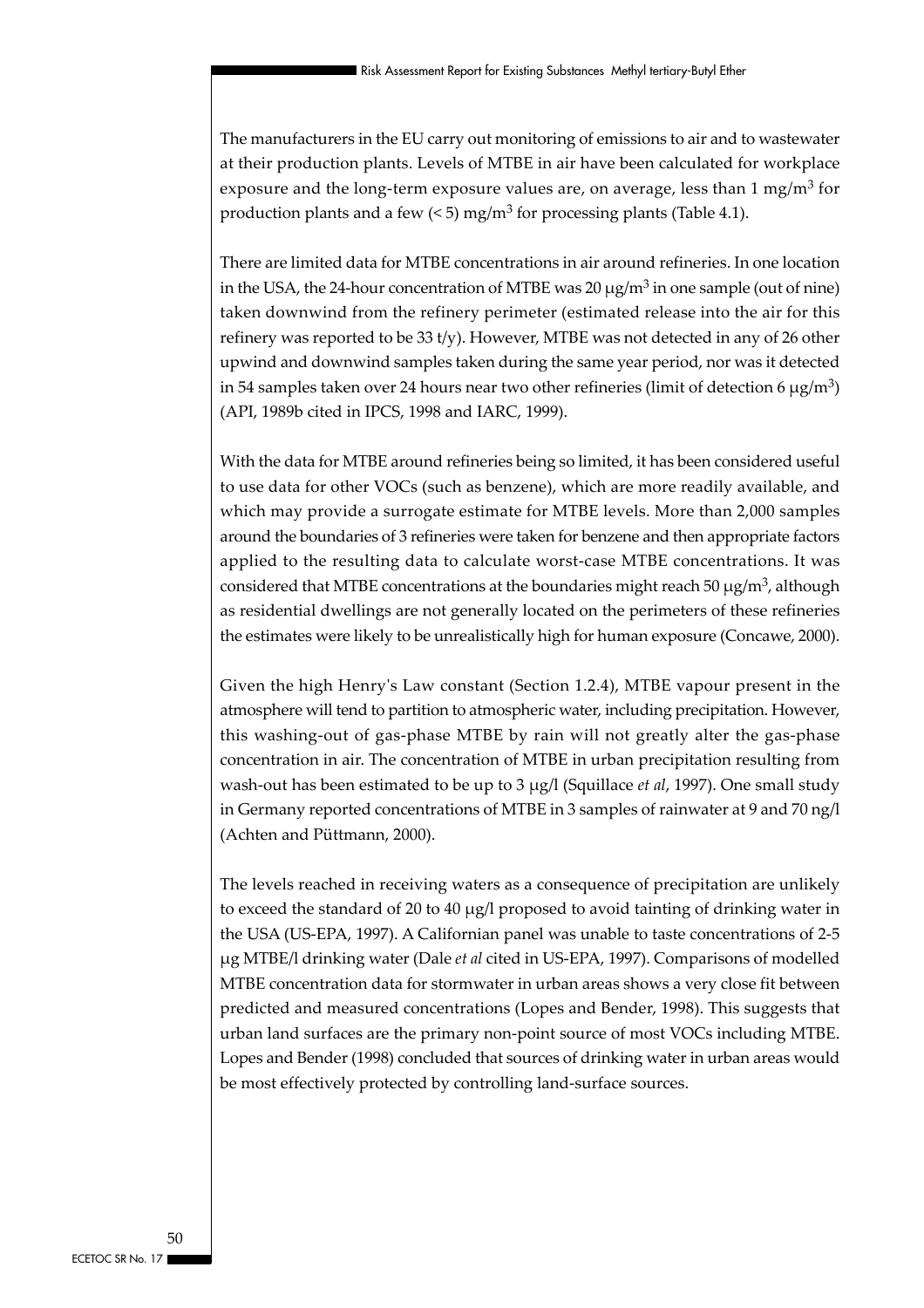### 3.1.2.2 Model calculations

Entry of MTBE to the atmospheric environment may occur through two routes (cf. Section 3.1.1.2):

- Emissions to air from production/formulation plants and subsequent wet or dry deposition to soil and water (production and formulation);
- emissions to air from vehicles and subsequent wet or dry deposition to soil and water (processing and private use).

### Emissions and emission factors to air from MTBE production and blending

Using data supplied by some of the major MTBE manufacturers, emission estimates were made for emissions to air from production and formulation plants. These data were prepared for the purpose of indicating manufacturers' compliance with regulations governing maximum allowed annual emissions of VOCs to air (Table 3.13).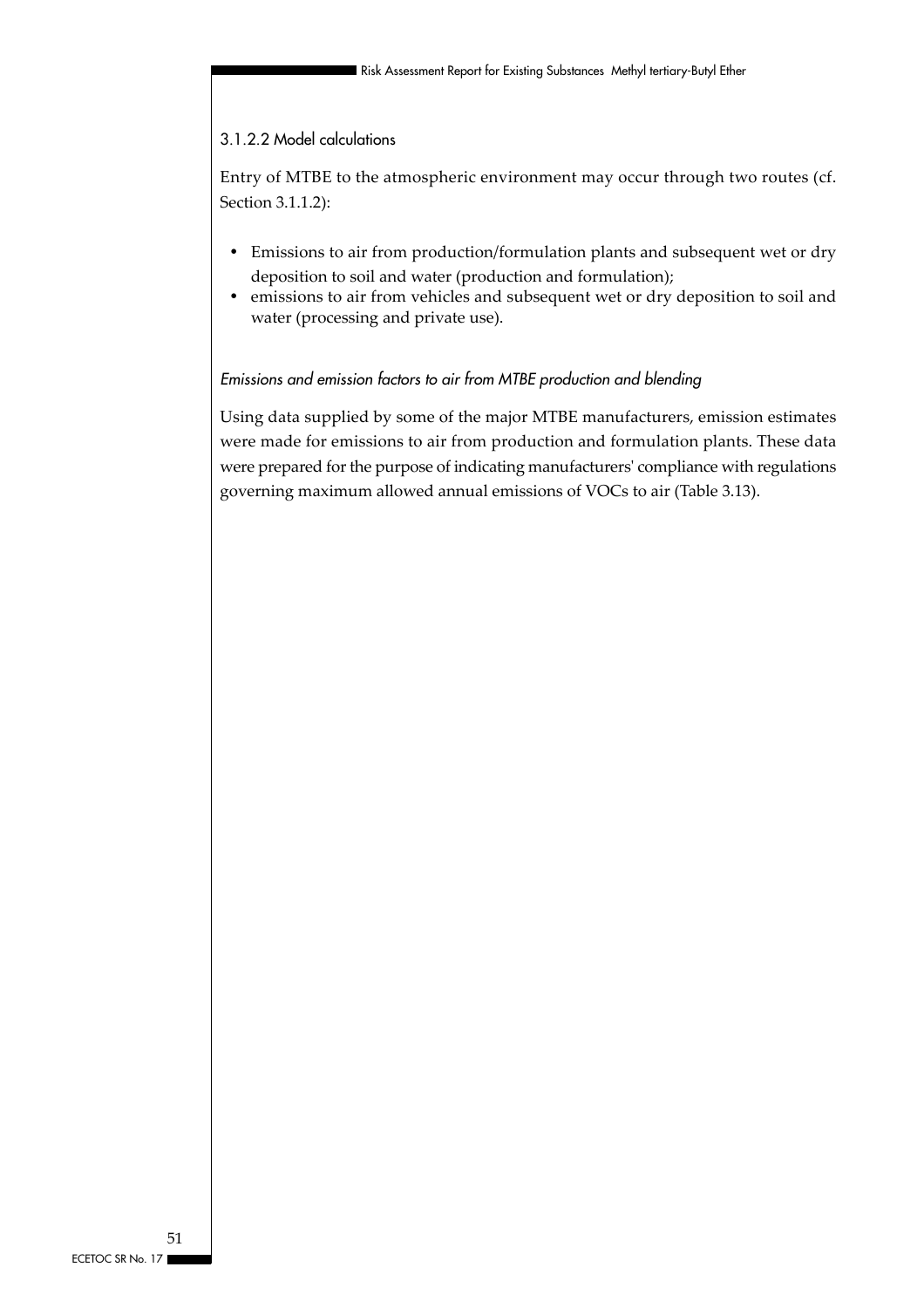| Plant                   | Manufacturing                                 | Feedstock <sup>b</sup> | Production | <b>Emission to</b>  | Number    | Sampling  | Concentration                       |
|-------------------------|-----------------------------------------------|------------------------|------------|---------------------|-----------|-----------|-------------------------------------|
| number <sup>a</sup>     | process                                       |                        | (kt/y)     | air (kg/y)          | of        | period    | in air $(\mu g/m^3)$                |
|                         |                                               |                        |            |                     | samples   |           |                                     |
| 1                       | Continuous                                    | <b>SC</b>              | 135        | 21,258              | <b>NS</b> | <b>NS</b> | <b>NS</b>                           |
| $\overline{\mathbf{c}}$ | Continuous                                    | SC, FCC                | 87.591     | 41,600 <sup>c</sup> | 12        | 2 months  | 300 - 31,000                        |
| 3                       | Continuous                                    | SC, FCC                | 176        | 45,000              | <b>NS</b> | <b>NS</b> | <b>NS</b>                           |
| 4                       | Continuous, wet, closed<br>system at refinery | <b>FCC</b>             | 120        | <b>NS</b>           | NS        | <b>NS</b> | $< 400 - 36,000$<br>$< 400 - 7,000$ |
| 5                       | Closed, wet system                            | TBA                    | 590        | <b>NS</b>           | <b>NS</b> | NS.       | <b>NS</b>                           |
| 6                       | Continuous, wet, closed<br>system             | <b>FCC</b>             | 65         | 0                   | <b>NS</b> | NS.       | 0                                   |
| 7                       | Continuous, wet, closed SC<br>system          |                        | 45         | NS                  | <b>NS</b> | NS.       | NS.                                 |
| 8                       | Continuous, dry, closed SC, FCC<br>system     |                        | 65         | NS                  | <b>NS</b> | <b>NS</b> | <b>NS</b>                           |
| 9                       | Continuous, wet, closed TBA<br>system         |                        | 610        | 31,810              | <b>NS</b> | <b>NS</b> | <b>NS</b>                           |
| 10                      | Continuous, dry, closed SC<br>system          |                        | 210        | 35                  | <b>NS</b> | <b>NS</b> | <b>NS</b>                           |
| 11                      | Continuous, wet, closed SC, FCC<br>system     |                        | 125        | NS                  | <b>NS</b> | <b>NS</b> | <b>NS</b>                           |
| 12                      | Continuous                                    | <b>FCC</b>             | 70.5       | 6,029               | <b>NS</b> | <b>NS</b> | < 2,000 <sup>d</sup>                |
| 13                      | Continuous                                    | SC, FCC                | 74.74      | 2,946               | <b>NS</b> | <b>NS</b> | < 100 <sup>d</sup>                  |
| 14                      | Continuous                                    | <b>NS</b>              | 22.35      | 5,024               | <b>NS</b> | <b>NS</b> | 20                                  |
| 15                      | Continuous                                    | <b>NS</b>              | 38.74      | 4,719               | NS        | <b>NS</b> | < 100 <sup>d</sup>                  |
| 16                      | Continuous                                    | <b>NS</b>              | 30.4       | 5,998               | <b>NS</b> | <b>NS</b> | < 100 <sup>d</sup>                  |
| 17 <sup>e</sup>         | Continuous                                    | SC                     | 135        | 5,409               | <b>NS</b> | <b>NS</b> | $< 165$ <sup>f</sup>                |
| 18                      | Continuous                                    | SC                     | 125        | 44,660              | <b>NS</b> | <b>NS</b> | <b>NS</b>                           |
| 19                      | Continuous, wet, closed                       | <b>NS</b>              | 39.174     | <b>NS</b>           | <b>NS</b> | <b>NS</b> | <b>NS</b>                           |
|                         | system at refinery                            |                        |            |                     |           |           |                                     |
| 20                      | Continuous                                    | <b>FCC</b>             | 70         | <b>NS</b>           | <b>NS</b> | <b>NS</b> | <b>NS</b>                           |
| 21                      | Continuous                                    | SC                     | 80         | <b>NS</b>           | <b>NS</b> | <b>NS</b> | <b>NS</b>                           |
| 22                      | Continuous, wet, closed<br>system             | <b>NS</b>              | 35         | <b>NS</b>           | <b>NS</b> | <b>NS</b> | <b>NS</b>                           |
| 23                      | Continuous, wet, closed<br>system             | <b>NS</b>              | 45         | <b>NS</b>           | <b>NS</b> | <b>NS</b> | <b>NS</b>                           |

# **Table 3.13: Airborne emissions and measured concentrations of MTBE in air at MTBE production plants in 1999**

<sup>a</sup> For internal purposes

<sup>b</sup> FCC, fluid catalytic cracker; SC, steam cracker; TBA, tertiary-butyl alcohol

<sup>c</sup> Calculated from VOC emissions

<sup>d</sup> Limit of detection

<sup>e</sup> Data for year 2000

<sup>f</sup> No detectable odour, so odour threshold used as surrogate concentration (not measured) NS Not stated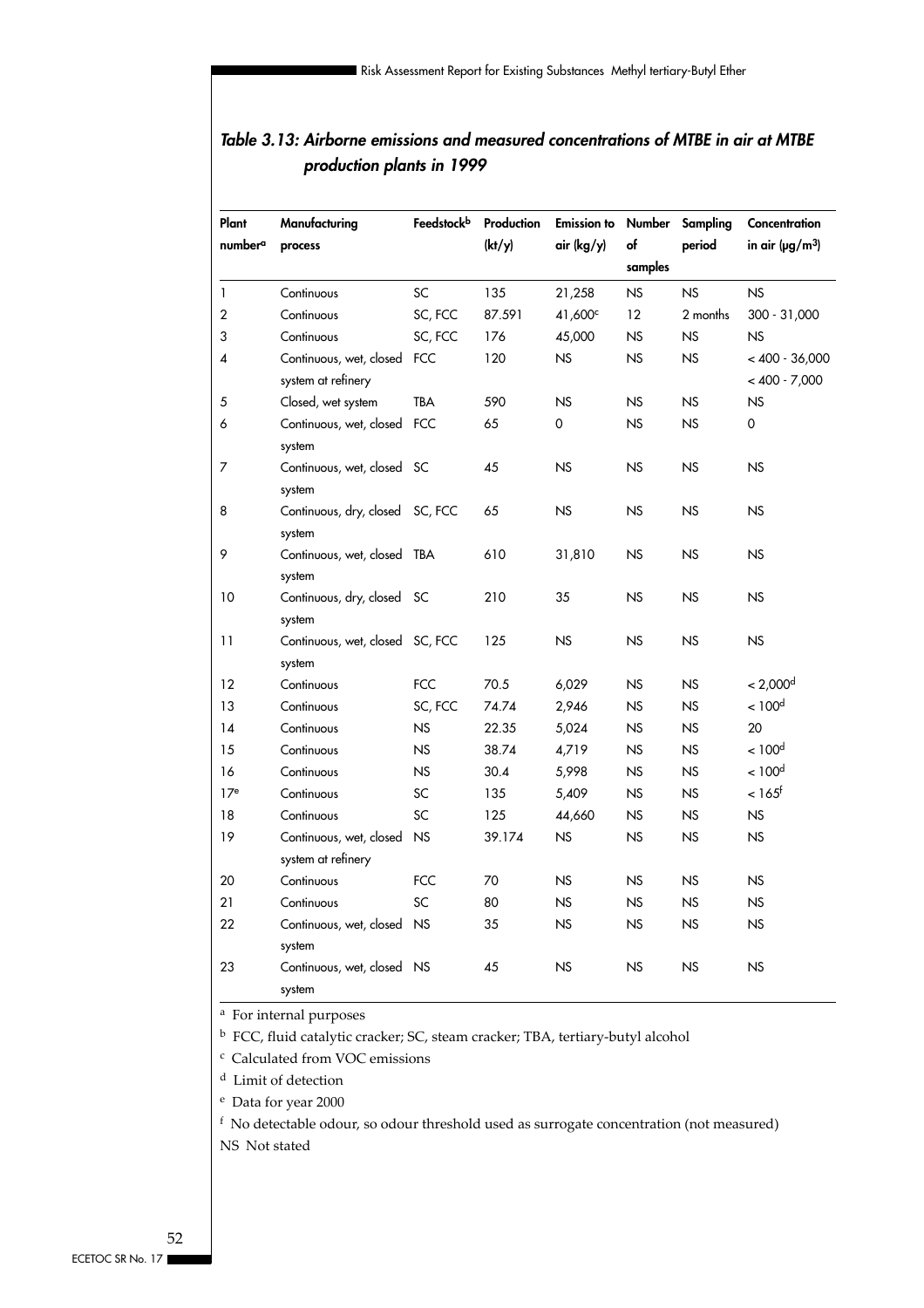Using the emission data of Table 3.13, emission factors were calculated for the air compartment and these are shown in Table 3.14.

| Plant number <sup>a</sup> | <b>Manufacturing process</b>               | Production<br>(kt/y) | <b>Emission to</b><br>air (kg/y) | <b>Emission</b><br><b>Factor for</b><br>air (g/t) |
|---------------------------|--------------------------------------------|----------------------|----------------------------------|---------------------------------------------------|
| $\mathbf{1}$              | Continuous                                 | 135                  | 21,258                           | 157                                               |
| $\mathbf{2}$              | Continuous                                 | 87.591               | 41,600 <sup>b</sup>              | 475c                                              |
| 3                         | Continuous                                 | 176                  | 45,000                           | 256                                               |
| 4                         | Continuous, wet, closed system at refinery | 120                  | <b>NS</b>                        | <b>NS</b>                                         |
| 5                         | Closed, wet system                         | 590                  | <b>NS</b>                        | <b>NS</b>                                         |
| 6                         | Continuous, wet, closed system             | 65                   | $\Omega$                         | $\Omega$                                          |
| 7                         | Continuous, wet, closed system             | 45                   | <b>NS</b>                        | NS.                                               |
| 8                         | Continuous, dry, closed system             | 65                   | <b>NS</b>                        | <b>NS</b>                                         |
| 9                         | Continuous, wet, closed system             | 610                  | 31,810                           | 52.1                                              |
| 10                        | Continuous, dry, closed system             | 210                  | 35                               | 0.157                                             |
| 11                        | Continuous, wet, closed system             | 125                  | <b>NS</b>                        | <b>NS</b>                                         |
| 12                        | Continuous                                 | 70.5                 | 6,029                            | 85.5                                              |
| 13                        | Continuous                                 | 74.74                | 2,946                            | 39.4                                              |
| 14                        | Continuous                                 | 22.35                | 5,024                            | 225                                               |
| 15                        | Continuous                                 | 38.74                | 4,719                            | 122                                               |
| 16                        | Continuous                                 | 30.4                 | 5,998                            | 197                                               |
| 17 <sup>d</sup>           | Continuous                                 | 135                  | 5,409                            | 40.1                                              |
| 18                        | Continuous                                 | 125                  | 44,660                           | 357                                               |
| 19                        | Continuous, wet, closed system at refinery | 39.174               | <b>NS</b>                        | <b>NS</b>                                         |
| 20                        | Continuous                                 | 70                   | <b>NS</b>                        | <b>NS</b>                                         |
| 21                        | Continuous                                 | 80                   | <b>NS</b>                        | NS.                                               |
| 22                        | Continuous, wet, closed system             | 35                   | <b>NS</b>                        | <b>NS</b>                                         |
| 23                        | Continuous, wet, closed system             | 45                   | <b>NS</b>                        | <b>NS</b>                                         |

# **Table 3.14: Emissions factors to air from production and formulation of MTBE in 1999**

a For internal purposes

b Calculated from VOC emissions

c Selected for EUSES modelling

d Data for year 2000

NS Not stated

All of the estimated emission factors for emissions to air from production/formulation were lower than the default values in the TGD. The highest emission factor of 475 g/t was thus used in EUSES for the calculation of emission to air from production and formulation.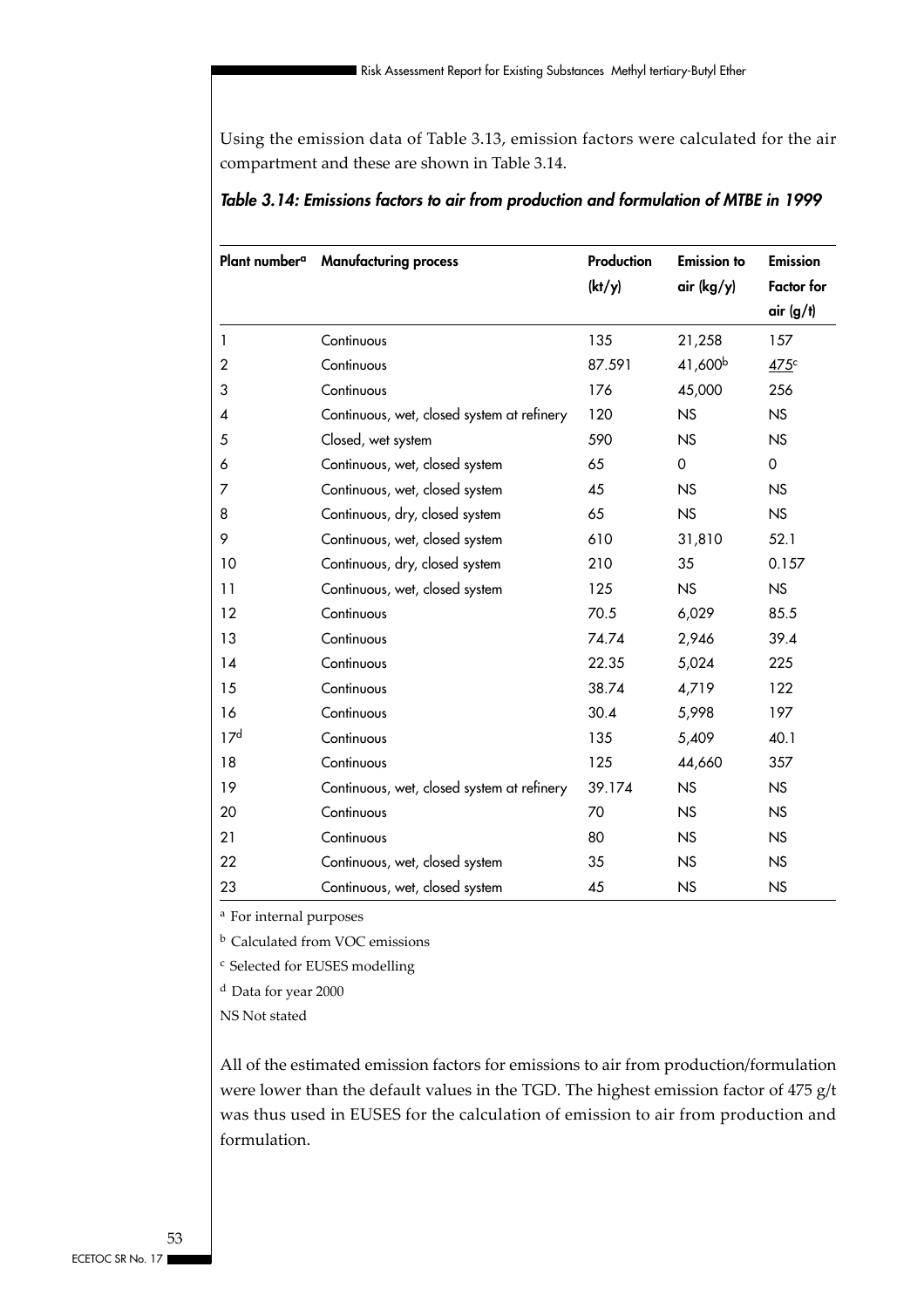The data used were for 1999 except where indicated, but available data show that emissions of MTBE to air have declined year by year, as is illustrated by data for one of the largest production plants in the EU (Table 3.15).

| Year | <b>Emission</b> | <b>Emission factor</b> |  |
|------|-----------------|------------------------|--|
|      | (kg/y)          | (g/t)                  |  |
| 1992 | 39,000          | 66                     |  |
| 1993 | 35,700          | 60                     |  |
| 1994 | 11,000          | 19                     |  |
| 1995 | 1,400           | 2.3                    |  |
| 1996 | 1,200           | $\overline{2}$         |  |
| 1997 | <b>NS</b>       | <b>NS</b>              |  |
| 1998 | 2,500           | 4.24                   |  |

**Table 3.15: Year by year emissions and emission factors from a major production plant <sup>a</sup>**

<sup>a</sup> Plant number 5 in Table 3.14 (production 590  $t/y$ )

The decline in emissions resulted from the installation of new equipment with better seals to prevent fugitive emissions of vapour, but may have reached a plateau since the emissions estimated for this plant for 1998 were higher than the 1996 emissions.

### Estimate of emission factors to air from MTBE use

To estimate the MTBE emissions factors to air from vehicles equipped with internal combustion engines with and without catalyst (processing and private use), the exhaust emissions have been measured in Finland using standard emission test procedures (Table 3.16). The data stem from confidential measurements made at the emission laboratory of Fortum Oil and Gas.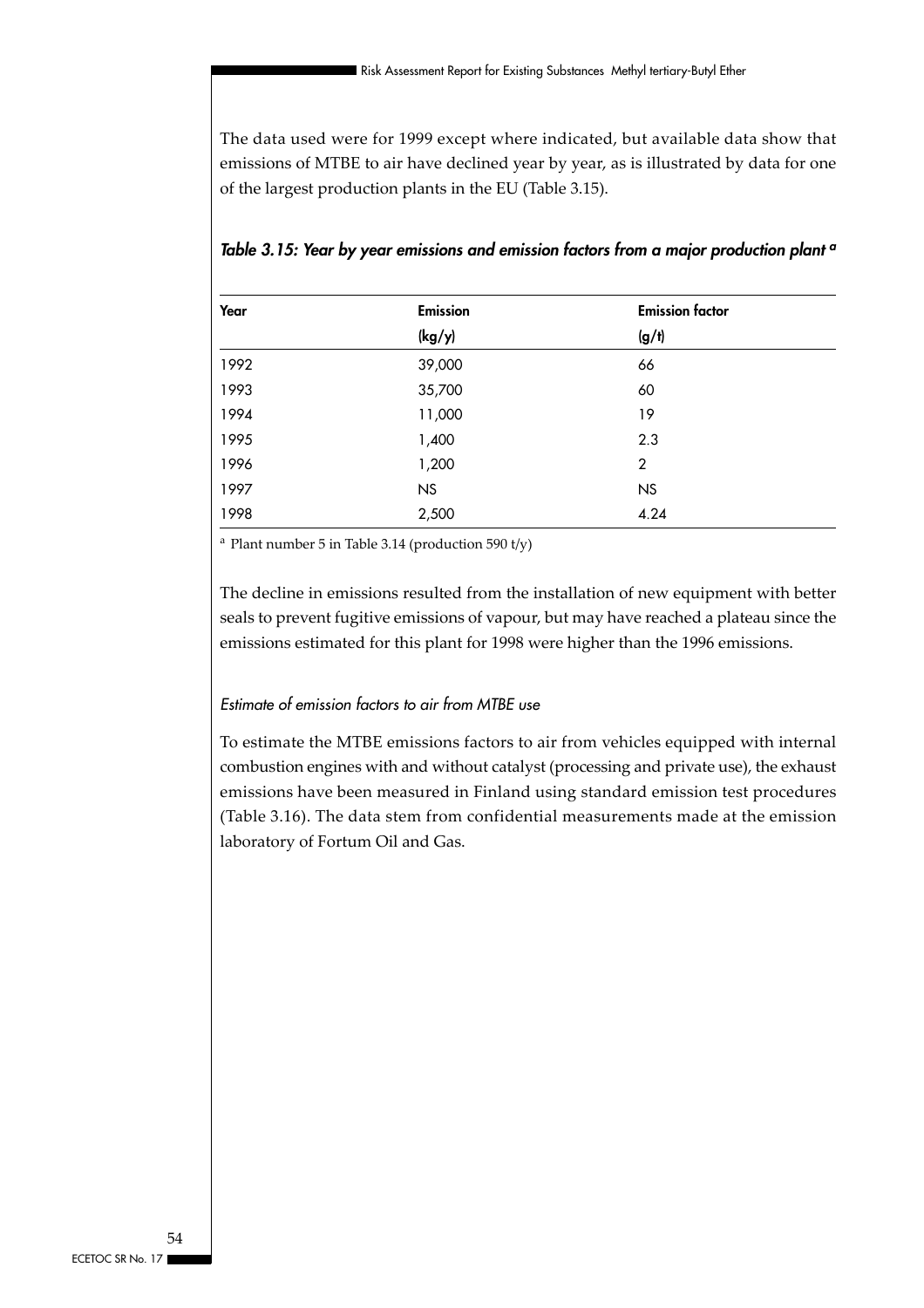| Exhaust                      | Gasoline<br>blend <sup>b</sup> | <b>Measured emission</b> |               | <b>Emission assuming</b><br>unburnt |               | <b>Emission</b><br>factor <sup>c</sup> |
|------------------------------|--------------------------------|--------------------------|---------------|-------------------------------------|---------------|----------------------------------------|
|                              |                                | (g/km)                   | $(mg/g$ fuel) | (g/km)                              | $(mg/g$ fuel) | (mg/g MTBE)                            |
| With TWC <sup>d</sup>        | Low                            | 0.001                    | 0.017         | 1.8                                 | 30            | 0.56                                   |
|                              | High                           | 0.003                    | 0.05          | 7.2                                 | 120           | 0.42                                   |
| Without TWC <sup>d</sup> Low |                                | 0.02                     | 0.33          | 1.8                                 | 30            | 11.11                                  |
|                              | High                           | 0.12                     | 2             | 7.2                                 | 120           | 16.67                                  |
| Average                      |                                | 0.07                     | 1.17          | 4.5                                 | 75            | 13.89                                  |

### **Table 3.16: Measured emissions of MTBE to air from vehicle <sup>a</sup> exhausts**

<sup>a</sup> Standard fuel use of 60 g/km (35 miles/g or 12.4 km/l)

 $<sup>b</sup>$  Low blend, 2-3% MTBE (w/w); high blend, 11-12% MTBE (w/w)</sup>

 $c$  Fraction of MTBE present in the gasoline that is emitted to air from car exhaust

<sup>d</sup> Three-way catalyst

Table 3.16 shows that in these vehicles the average emission factor to air was 13.89 mg/g MTBE and the highest emission factor was  $16.67$  mg/g MTBE, i.e. much lower than the value of 0.6  $g/g$  (600 mg/g) used as the default factor in EUSES for emission to air from Processing/Private Use. However, the emission factors calculated from the Finnish tests probably do not represent a 'realistic worst case' since the vehicles (and engines) were quite new, well-maintained and operated under optimum conditions. In addition they do not include emissions from other parts of the 'processing' stage, for example distribution and storage of gasoline.

It would have been possible to calculate emissions of MTBE to air from vehicle use in the EU using, *inter alia*, knowledge of the following:

- The current composition of the EU vehicle fleet in terms of age, engine size, kilometres travelled by each vehicle, typical travel cycles;
- exhaust emissions of MTBE for each part of the travel cycle for each engine size/age;
- the use of MTBE in gasoline within the EU member states;
- fugitive emissions of MTBE for example from vehicle fuel tanks, fuel lines, carburettors;
- fugitive emissions of MTBE from transport, storage and dispensing of gasoline.

While some of this information might be available, it was beyond the remit of the current risk assessment to collect and collate such data or to produce the data where it did not already exist. A study by the German UBA (Friedrich, 2000) reported that emissions of MTBE from evaporation, exhaust emissions, spilling and refuelling in Germany had declined from 5,990 tonnes in 1992 to 2,285 tonnes in 1999. Spilling and refuelling accounted for 440 tonnes in 1999, so the majority of emissions to air were from evaporation and exhaust emissions.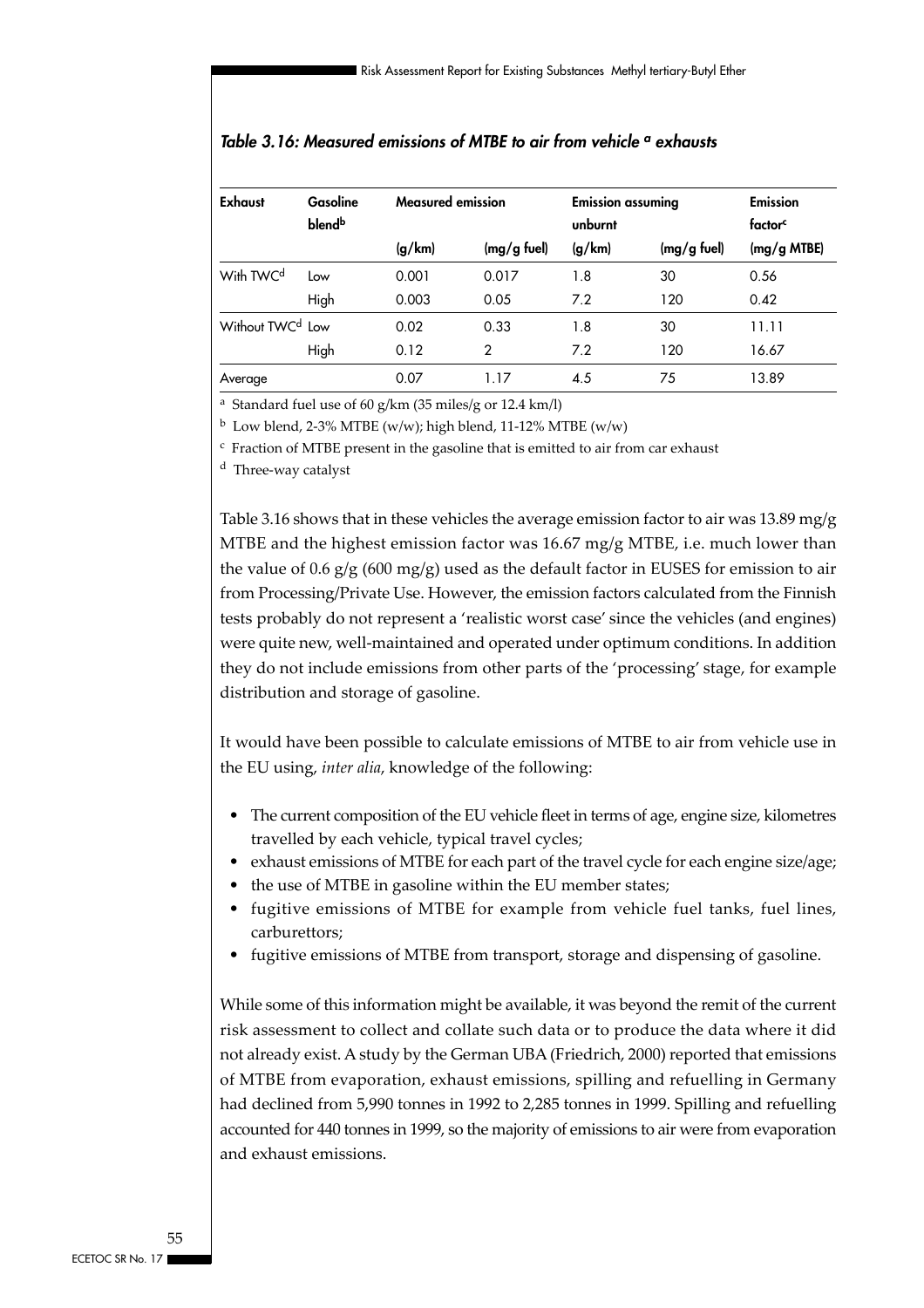Consequently, for the purpose of this risk assessment, the high TGD default value of  $600 \text{ mg/g}$  was used for fractional emissions to air (and the other environmental compartments) to represent the worst-case scenario modelled in the EUSES calculations. It should be noted that this would result in a large overestimate of the amount of MTBE in the atmosphere.

### Atmospheric PEC calculations

The concentration of the chemical in air is estimated at a distance of 100 metres from a point source, for example the production or formulation plant. Calculation of the  $PEC<sub>local</sub>$ for air considers the emissions both from a point and from an STP and uses the higher value from the two concentrations as the  $PEC<sub>local</sub>$  (TGD, p. 299):

$$
Clocal_{air} = maximum (Elocal_{air} Estp_{air}) \times Cstd_{air}
$$
 (Eq. 10)

| where Clocal <sub>air</sub> | = local concentration in air during emission episode (mg/m <sup>3</sup> )  |
|-----------------------------|----------------------------------------------------------------------------|
| Elocalair                   | $=$ local direct emission rate to air during episode (kg/d)                |
| $Estp_{\text{air}}$         | $=$ local indirect emissions to air from STP during episode (kg/d)         |
| $Cstd_{\text{air}}$         | = concentration in air at a source strength of 1 kg/d (mg/m <sup>3</sup> ) |

The annual average concentration in air is calculated as:

$$
Clocal_{air,ann} = Clocal_{air} \times T_{emission}/365
$$
 (Eq. 11)

where Clocal<sub>air,ann</sub> = annual average concentration in air, 100 m from point source, mg/m<sup>3</sup>  $T_{\text{emission}}$  = number of days per year that the emission takes place

The annual average predicted environmental concentration in air,  $PEClock_{air,ann}$  is calculated as:

$$
PEClosedair,ann = Clocalair,ann + PEC regionalair
$$
 (Eq. 12)

where PEClocal<sub>air ann</sub> = annual average predicted environmental conc. in air, (mg/m<sup>3</sup>) PECregional<sub>air</sub>= regional concentration in air, (mg/m<sup>3</sup>)

The indirect emission from an STP to air is given by the fraction of the emission to effluent that is directed to air:

$$
Estp_{air} = Fstp_{air} \times Elocal_{water}
$$
 (Eq. 13)

| where $Fstp_{\text{air}}$ |              | $=$ fraction of the emission to air from STP (0.43)                                   |
|---------------------------|--------------|---------------------------------------------------------------------------------------|
|                           |              | Elocal <sub>water</sub> = local emission rate to water during emission episode (kg/d) |
|                           | $Estp_{air}$ | $=$ local emission to air from STP during emission episode (kg/d)                     |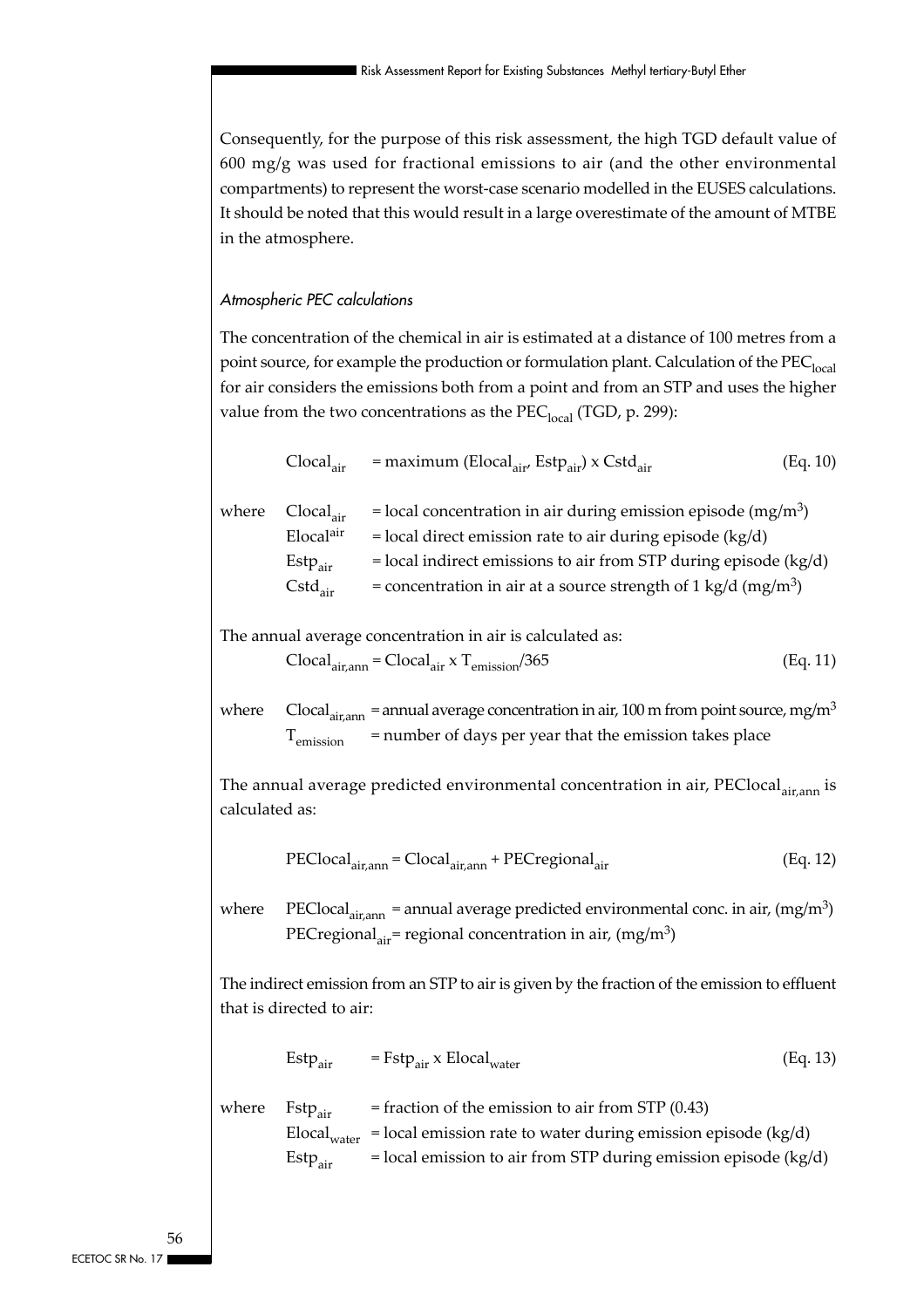Calculation of the deposition flux from air to soil uses the sum of the emissions from the two sources (direct and STP) as follows:

$$
DEPtotal = (Elocal_{air} + Estp_{air}) \times (Fass_{aer} \times DEPstd_{aer} + [1 - Fass_{aer}] \times DEPstd_{gas})
$$
 (Eq.14)

$$
DEPtotal_{ann} = \frac{DEPtotal \times T_{emission}}{365}
$$
 (Eq. 15)

where

| Elocal <sub>air</sub> | $=$ local direct emission rate to air during emission episode (kg/d)    |
|-----------------------|-------------------------------------------------------------------------|
| $Estp_{air}$          | $=$ local indirect emission to air from STP during episode (kg/d)       |
| Fass <sub>aer</sub>   | = fraction of chemical bound to aerosol                                 |
| DEPstd <sub>aer</sub> | = standard deposition flux of aerosol-bound compounds at a source       |
|                       | strength of 1 kg/d, mg/m <sup>-2</sup> /d                               |
| $DEPstd_{gas}$        | = deposition flux of gaseous compounds as a function of Henry's         |
|                       | Law coefficient, at a source strength of 1 kg/d                         |
| $T_{emission}$        | = number of days per year that the emission takes place $(d/y)$         |
| <b>DEPtotal</b>       | = total deposition flux during emission episode (mg/m <sup>-2</sup> /d) |
| $DEPtotal_{ann}$      | = annual average total deposition flux (mg/m <sup>-2</sup> /d)          |

Local emission to air from an STP during an emission episode is calculated as follows:

$$
Estp_{air} = Fstp_{air} \times Elocal_{water}
$$
 (Eq. 16)

where

| $Fstp_{\text{air}}$ | $=$ fraction of the emission to air from an STP (0.43)                                |
|---------------------|---------------------------------------------------------------------------------------|
|                     | Elocal <sub>water</sub> = local emission rate to water during emission episode (kg/d) |

### 3.1.2.3 Summary of PECs

The PECs (total) for air calculated by EUSES according to the TGD guidelines for the atmospheric compartment are shown in Table 3.17.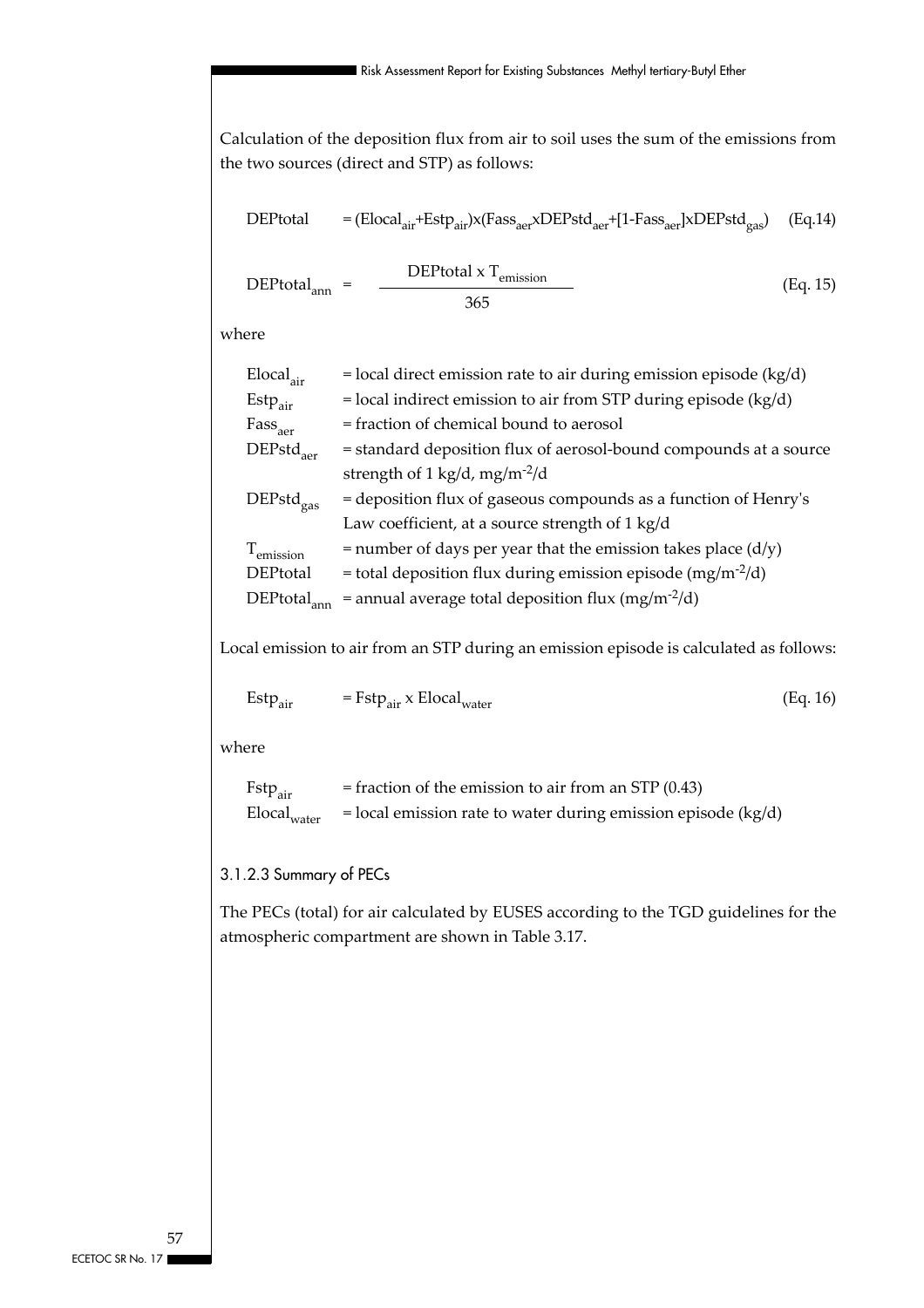| <b>Scenario</b>    | <b>Use Pattern</b> | Concentration( $\mu$ g/m <sup>3</sup> ) |
|--------------------|--------------------|-----------------------------------------|
| Local              |                    |                                         |
| Production         |                    | 172                                     |
| Formulation        |                    | 172                                     |
| Processing         |                    | 179                                     |
| Private use        |                    | 30.5                                    |
| Processing         | 2                  | 306                                     |
| Processing         | 3                  | 98.6                                    |
| Regional           |                    | 30.1                                    |
| <b>Continental</b> |                    | 4.39                                    |

## **Table 3.17: Summary of PECs for the atmospheric compartment**

3.1.2.4 Comparison of modelling and monitoring data

The annual average local PEC of 172  $\mu$ g/m<sup>3</sup>, which relates to production is of a similar level to values reported for worker exposure that may be up to 1 mg/m<sup>3</sup>. The highest reported concentrations in urban air are about 60  $\mu$ g/m<sup>3</sup> and generally 10  $\mu$ g/m<sup>3</sup> or less, which are within the same order of magnitude as the estimated regional PEC of  $30.1 \mu g/m^3$ .

### **3.1.3 Terrestrial compartment**

MTBE will be transported to the terrestrial environment through atmospheric deposition from air and in sewage sludge. The latter is used as a soil conditioner and fertiliser on agricultural land, or disposed of in landfills.

### 3.1.3.1 Measured exposure data

Little monitoring data are available for MTBE in soils in Europe. Almost all the data relate to sites contaminated by gasoline and hence there is no background data to compare with the PECs calculated from the EUSES model.

### Groundwater

Most of the monitoring data for MTBE in the terrestrial environment are related to groundwater that has been contaminated by LUSTs. As a consequence of its high water solubility, MTBE migrates faster in aquifers than the other (hydrocarbon) components of gasoline and some high concentrations (up to 200 mg/l) have been reported in groundwater in the USA, reflecting extensive use of gasoline blended with high levels of MTBE. However, since these ground water concentrations do not relate to normal use, but rather to an abnormal situation (a leak), they are therefore not considered to be especially relevant to this environmental risk assessment.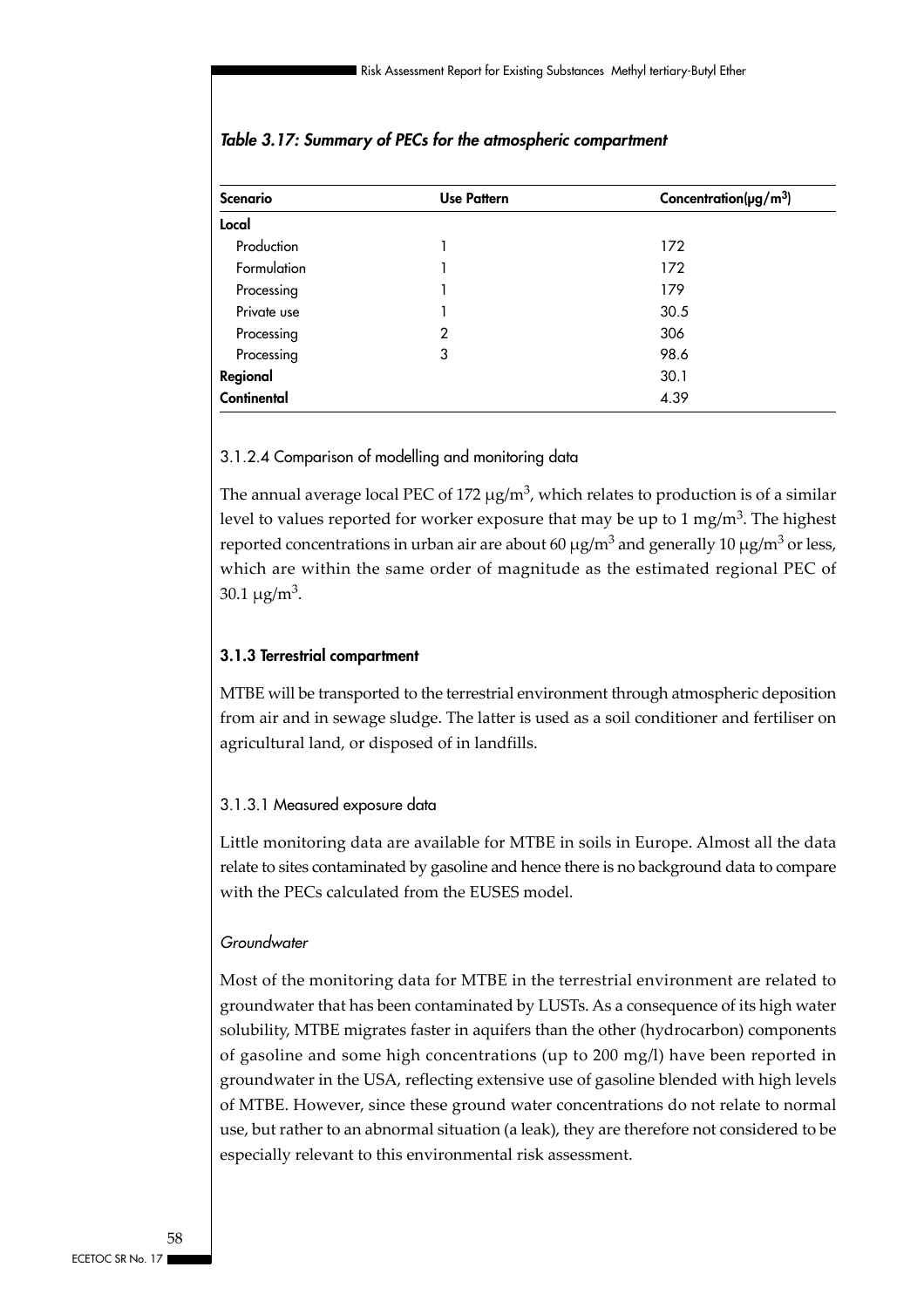Where routine monitoring data have been produced for groundwater in the EU (for example in the UK: Turrell *et al*, 1996; UK-DETR, 1999; Dottridge *et al*, 2000) they show that MTBE is not present in most samples and, where detected, the source is invariably a LUST or other spillage (Table 3.18).

In the survey of Turrell *et al* (1996), most (83%) of the detectable concentrations occurred during the winter season when use of oxygenate in gasoline is mandatory and MTBE emitted to air will partition more efficiently to rain water.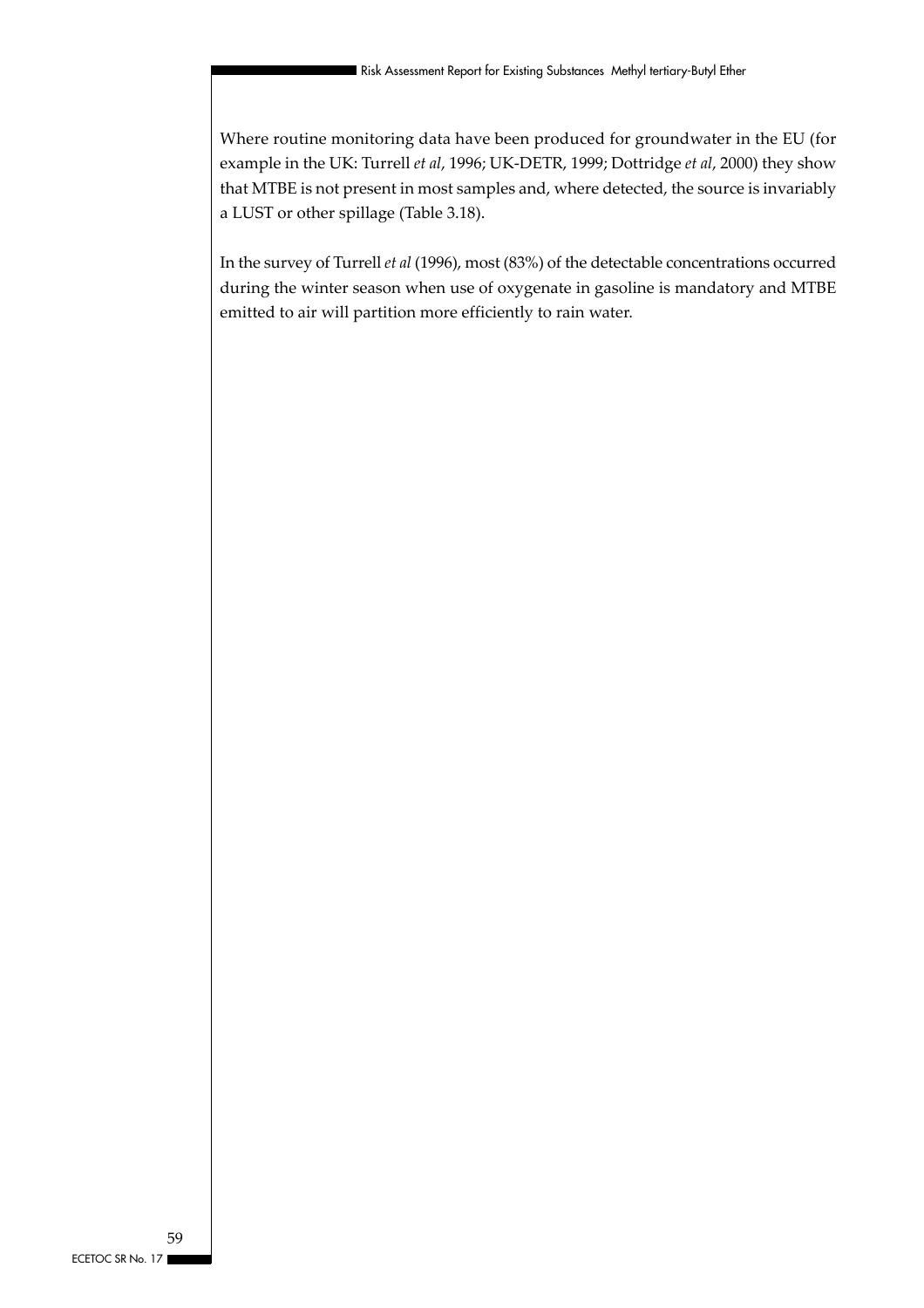| Water type/ | Location                             | Number of      | Limit of           | Number of              | Concentration (µg/l) |                  |               | Reference             |
|-------------|--------------------------------------|----------------|--------------------|------------------------|----------------------|------------------|---------------|-----------------------|
| country     |                                      | sites and/or   | detection          | positives <sup>a</sup> |                      |                  |               |                       |
|             |                                      | samples        | (lug/l             |                        | Mean or              | Minimum          | Maximum       |                       |
|             |                                      |                |                    |                        | median               |                  |               |                       |
| Finland     | Service station                      | $\frac{2}{1}$  | $\overline{\circ}$ | $\mathbf{\sim}$        | 53                   | 57               | \$9           | Pilo and Salla, 2000  |
| Finland     | Water supply                         | $\frac{2}{1}$  | $\overline{\circ}$ | $\mathbf{\sim}$        | $\overline{0}$       | 0.67             | 0.72          | Pilo and Salla, 2000  |
| š           | Thames EA survey                     | 88             | $\overline{\circ}$ | 35                     | 16.9                 | $\overline{C}$   | 124           | UK-DETR, 1999         |
| š           | NE EA survey                         | $\overline{5}$ | $\overline{C}$     | ო                      | $\frac{5}{2}$        | 0.15             | $\Xi$         | Turrell et al, 1996   |
| š           | Midlands EA survey                   | 17(2 x)        | $\overline{c}$     | ო                      | $\frac{5}{2}$        | 0.48             | 2.9           | Turrell et al, 1996   |
| š           | WSC survey                           | Ca. 25         | 0.05               | 4                      | $\frac{6}{2}$        | 0.055            | 0.53          | Turrell et al, 1996   |
| š           | WSC survey                           | 9, 13          | 0.2                | Ω                      | $\frac{5}{2}$        | $0.\overline{3}$ | 1.39          | Turrell et al, 1996   |
| š           | WSC and EA                           | 1,178          | $\frac{1}{0}$      | 623                    | ž                    | $\overline{0}$ . | ა<br>ა        | Dottridge et al, 2000 |
| USA         | California                           | 2,297          | $\overline{\circ}$ | $\infty$               | $\frac{8}{2}$        | 20               | 100,000       | Happel et al, 1998    |
| ΑŠΠ         | USA GS survey                        | 1,171          | $\frac{2}{3}$      | 89                     | $\frac{6}{10}$       | 0.2              | 23,000        | Squillace et al, 1997 |
| USA         | California                           | 6,621          | ო                  | 34 <sup>d</sup>        | $\frac{5}{2}$        | ო                | $\frac{3}{2}$ | California EPA, 1999a |
|             | a Samples in which MTBE was detected |                |                    |                        |                      |                  |               |                       |

Table 3.18: Concentrations of MTBE in ground water **Table 3.18: Concentrations of MTBE in ground water**

 Samples in which MTBE was detected Ļ <sup>b</sup> 19% of samples had a detection limit of 50 and 15% had a detection limit of 0.2 µg/l b 19% of samples had a detection limit of 50 and 15% had a detection limit of 0.2 µg/l ". All samples were from public water supply boreholes and only 3 had concentrations in excess of 5 µg/l c All samples were from public water supply boreholes and only 3 had concentrations in excess of 5 µg/l

 $^{\rm d}$  In at least two samples from a source d In at least two samples from a source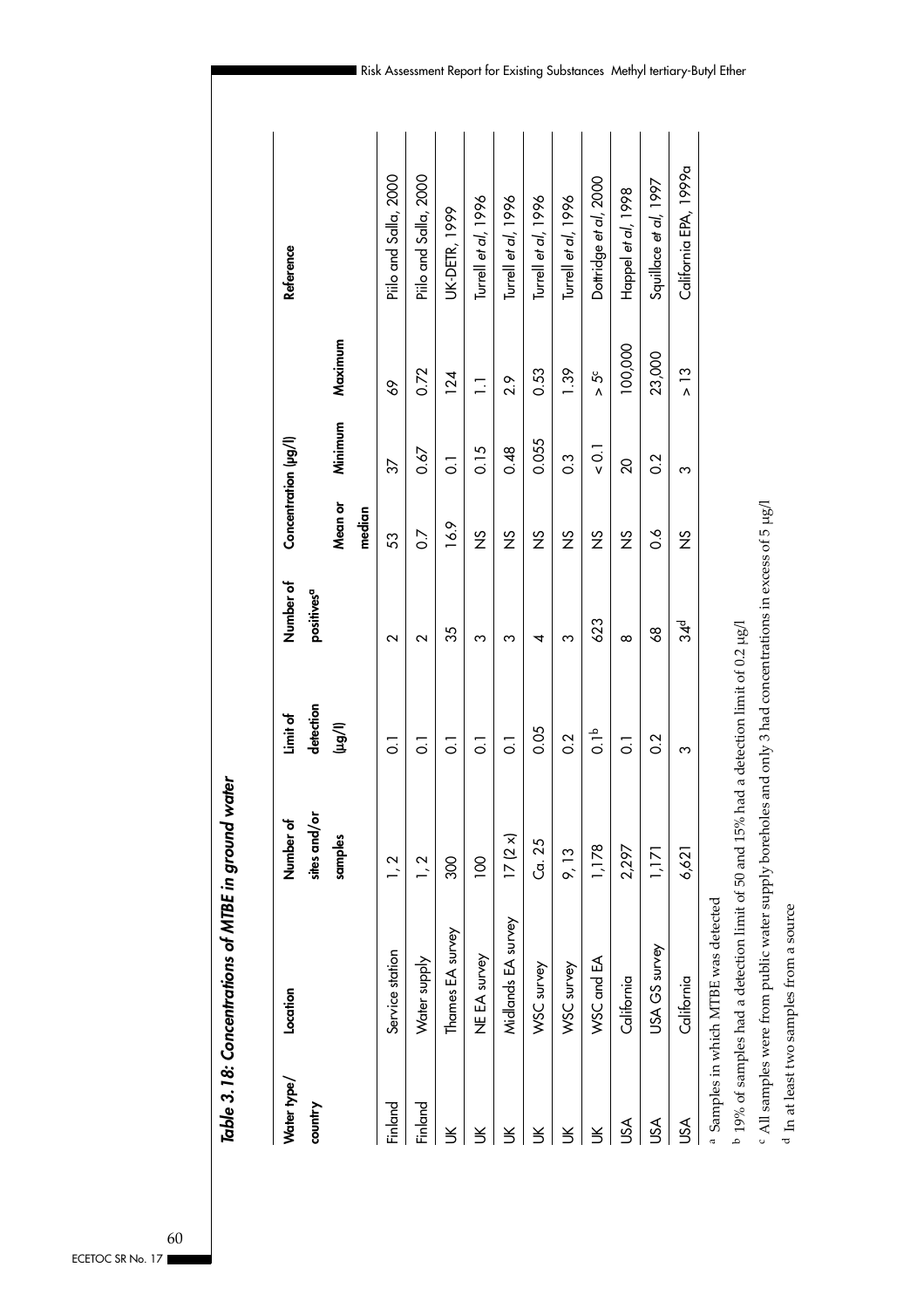The Danish EPA (Miljøstyrelsen, 1998) has published data on the concentrations of MTBE in groundwater samples taken in the vicinity of gasoline stations (Table 3.19).

| Local authority monitoring data |                  | Oil company monitoring data |             |  |
|---------------------------------|------------------|-----------------------------|-------------|--|
|                                 | $(\mu g/l)$      |                             | $(\mu g/l)$ |  |
| Fyn                             | $3,000 - 6,000$  | Copenhagen 1                | 480         |  |
| Ribe                            | 1,000 - 3,700    | Copenhagen 2                | $\leq$ 1    |  |
| Arhus                           | 22,000 - 550,000 | Frederiksborg               | 30,000      |  |
| Copenhagen                      | $1 - 42$         | Fyn 1                       | 1,700       |  |
| Frederiksberg commune           | 0                | Fyn 2                       | 5           |  |
|                                 |                  | Fyn 3                       | 240         |  |
|                                 |                  | Ringkobing 1                | < 10        |  |
|                                 |                  | Ringkobing 2                | 400         |  |
|                                 |                  | Ringkobing 3                | 45          |  |
|                                 |                  | Viborg                      | < 10        |  |

**Table 3.19: MTBE concentrations in groundwater from the vicinity of gasoline stations in Denmark**

Clearly there are instances of significant pollution of groundwater by gasoline containing MTBE around many of these sites but some sites still show negligible pollution. The possibility of contamination of groundwater by gasoline components, including MTBE, is of particular concern in Denmark since virtually 100% of Danish drinking water is produced from groundwater and receives minimal treatment (i.e. not chlorinated) Morgenroth and Arvin, 1999).

These data show that MTBE can enter the soil and groundwater environment around service stations, probably as a result of minor spillages during refuelling operations of vehicles and, perhaps, refilling of underground storage tanks and leakages from pipes and LUSTS. Such emissions are preventable or containable (i.e. by the use of properly designed equipment, leak detection sensors, impermeable surfaces and run-off collection traps) and should not be taken as acceptable normal practice. In Germany a major programme of service station improvement has now been completed and all service stations have impermeable surfaces and double-skinned underground storage tanks with leak detection sensors (Morgenroth and Arvin, 1999).

### Drinking water

In a small survey in Finland, MTBE was found in groundwater used for water supply (Table 3.18), but no MTBE was detected in drinking water (Piilo and Salla, 2000).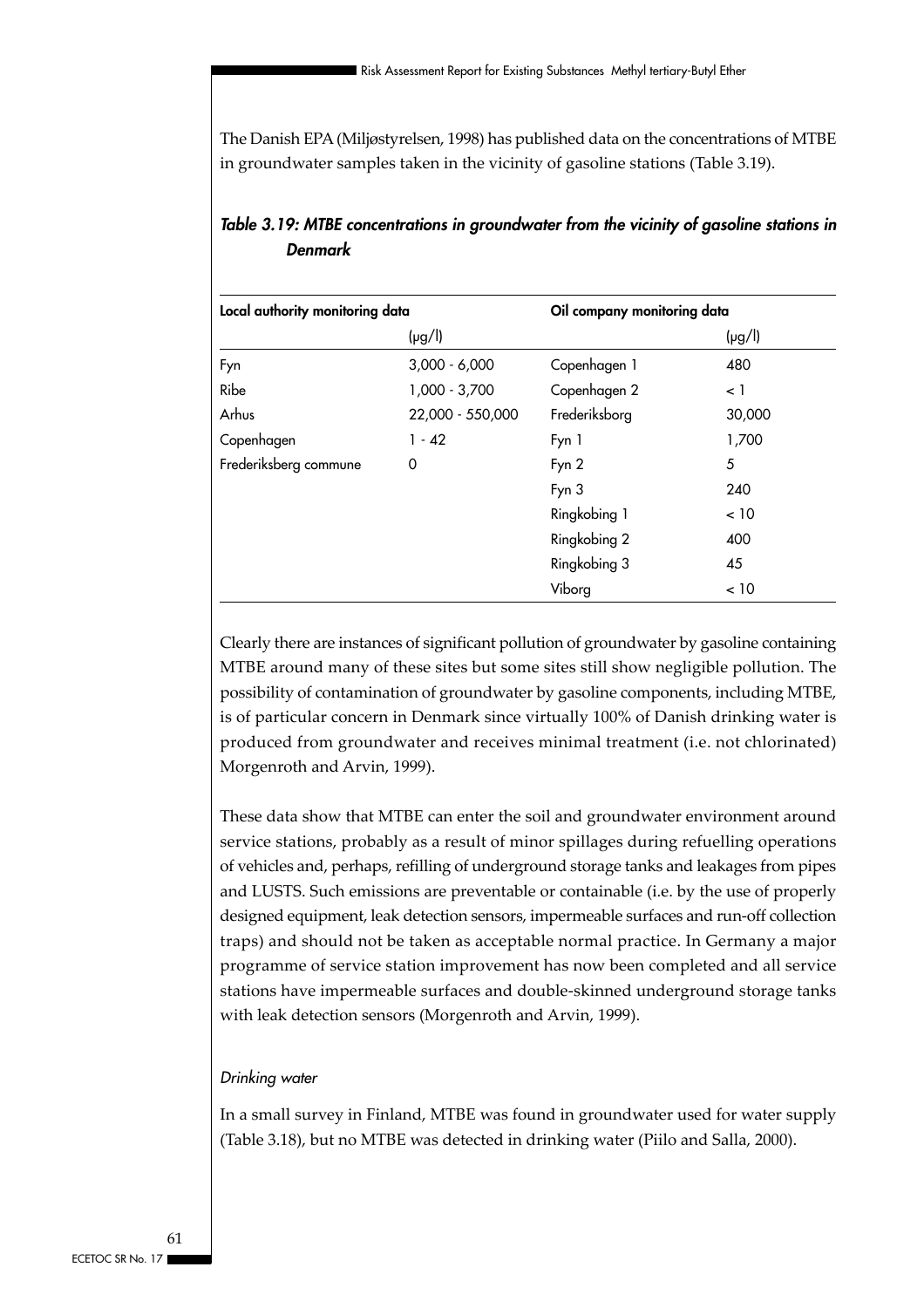Little other information is available on the concentration of MTBE in surface water and groundwater specifically used as drinking water sources in EU member states. In California, where LUSTs have resulted in high concentrations of MTBE in some groundwaters, there has been a regulatory requirement since 1997 for the monitoring of MTBE in drinking water and their sources; some data were also collected prior to 1997. An extensive dataset has been built up and a summary of these data is shown in Table 3.20.

| Sourceb        | Number of sources | MTBE detected <sup>c,d</sup> in | Concentration   | Concentration  |
|----------------|-------------------|---------------------------------|-----------------|----------------|
|                | sampled           | number of sources               | $>$ 5 $\mu$ g/l | $> 13 \mu g/l$ |
| Drinking water | 8,565             | 72 (0.8%)                       | 39 (0.5%)       | 19 (0.2%)      |
| Ground water   | 7.986             | 46 (0.6%)                       | 31(0.4%)        | 17(0.2%)       |
| Surface water  | 579               | 26 (4.5%)                       | $8(1.4\%)$      | 2(0.3%)        |

**Table 3.20: MTBE detected in sources of California drinking water (1990-2001)<sup>a</sup>**

<sup>a</sup> Data from California Department of Health Services (California EPA, 2001).

<sup>b</sup> Monitoring is to be done by approximately 4,900 community and non-transient non-community systems, including some 11,000 ground water and 800 surface water sources. About 60% of ground water sources and surface water sources have been sampled

<sup>c</sup> MTBE was considered 'detected' if present in at least two samples from a source

 $d$  Detection limit 3 µg MTBE/l

The data show a higher percentage of detection of MTBE in surface water sources (4.6%) than in groundwater sources (0.5%). This could be due to LUSTs (impacting surface water sources through shallow groundwater inputs to the base flow), or through leaks and spillages (from vehicles or refuelling) to hard surfaces (via run-off to surface drains), or from atmospheric wash-out.

### 3.1.3.2 Modelling / estimated exposure data

### PEC soil from production, formulation and processing

PEClocal calculations for soil are based on application of sewage sludge in agriculture and dry and wet deposition from the atmosphere.

The total deposition flux (DEPtotal<sub>ann</sub>,) is converted to concentration mg substance/kg soil/d  $(D_{\text{air}})$  as follows (TGD p. 309):

$$
D_{air} = \frac{DEPtotal_{ann}}{DEPTH_{soil} \times \rho_{soil}}
$$
 (Eq. 17)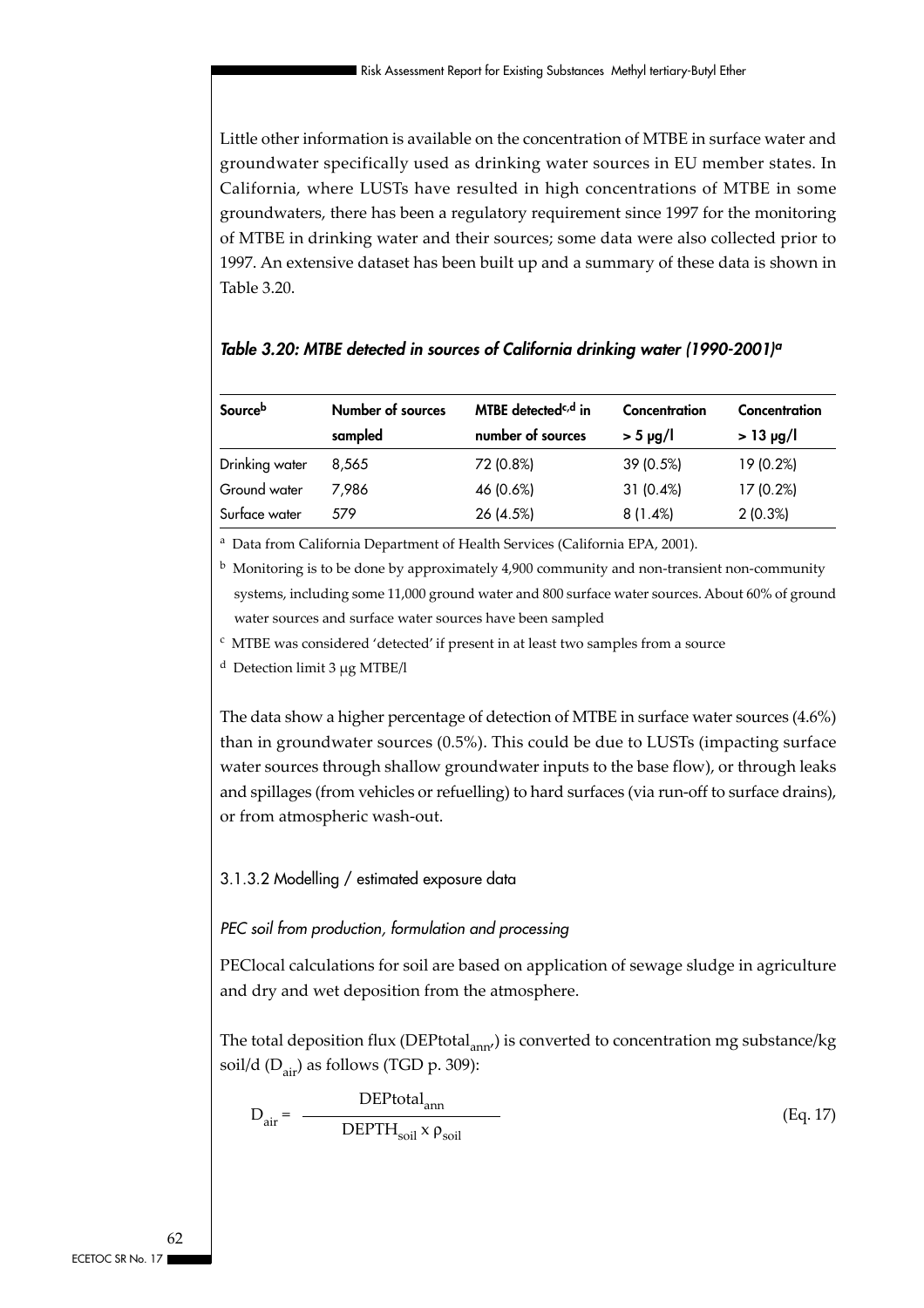where DEPTH<sub>soil</sub> = mixing depth of soil (for the terrestrial ecosystem this is taken as the plough depth, i.e. 0.20 m)  $p_{\text{soil}}$  = bulk density of soil (1700 kg/m<sup>3</sup>)

Groundwater concentrations are estimated for indirect exposure of humans through drinking water. These estimates provide only a worst-case concentration in groundwater since they calculate the soil porewater concentration from the soil concentration. Such a calculation does not include degradation, sorption and dilution processes occurring in the aquifer.

$$
PECloud_{\text{grw}} = PEClocal_{\text{agrsoil},\text{porew}} \tag{Eq. 18}
$$

where PEClocal<sub>agr.soil.porew</sub> = predicted environmental concentration in porewater, mg/l PEClocal<sub>grw</sub> = predicted environmental concentration in groundwater, mg/l

3.1.3.3 Summary of PECs

The average PECs for (agricultural) soil calculated by EUSES according to the TGD guidelines for the terrestrial compartment are shown in Table 3.21.

| <b>Scenario</b> | <b>Use Pattern</b> | <b>PECsoila</b><br>(µg/kgww) |  |
|-----------------|--------------------|------------------------------|--|
|                 |                    |                              |  |
| Local           |                    |                              |  |
| Production      |                    | 24.3                         |  |
| Formulation     | 1                  | 24.6                         |  |
| Processing      | 1                  | 15.2                         |  |
| Private use     | 1                  | 1.34                         |  |
| Processing      | 2                  | 73.3                         |  |
| Processing      | 3                  | 23.3                         |  |
| Regional        |                    | 0.304                        |  |
| Continental     |                    | 0.0435                       |  |

#### **Table 3.21: PECs for the terrestrial compartment**

<sup>a</sup> 30-d average

3.1.3.4 Comparison of modelling and monitoring data

The average local PEC estimated for production is 24.3 µg/kgww and the regional (background) PEC is 0.304 µg/kgww, but there are no measured concentrations to compare with these values.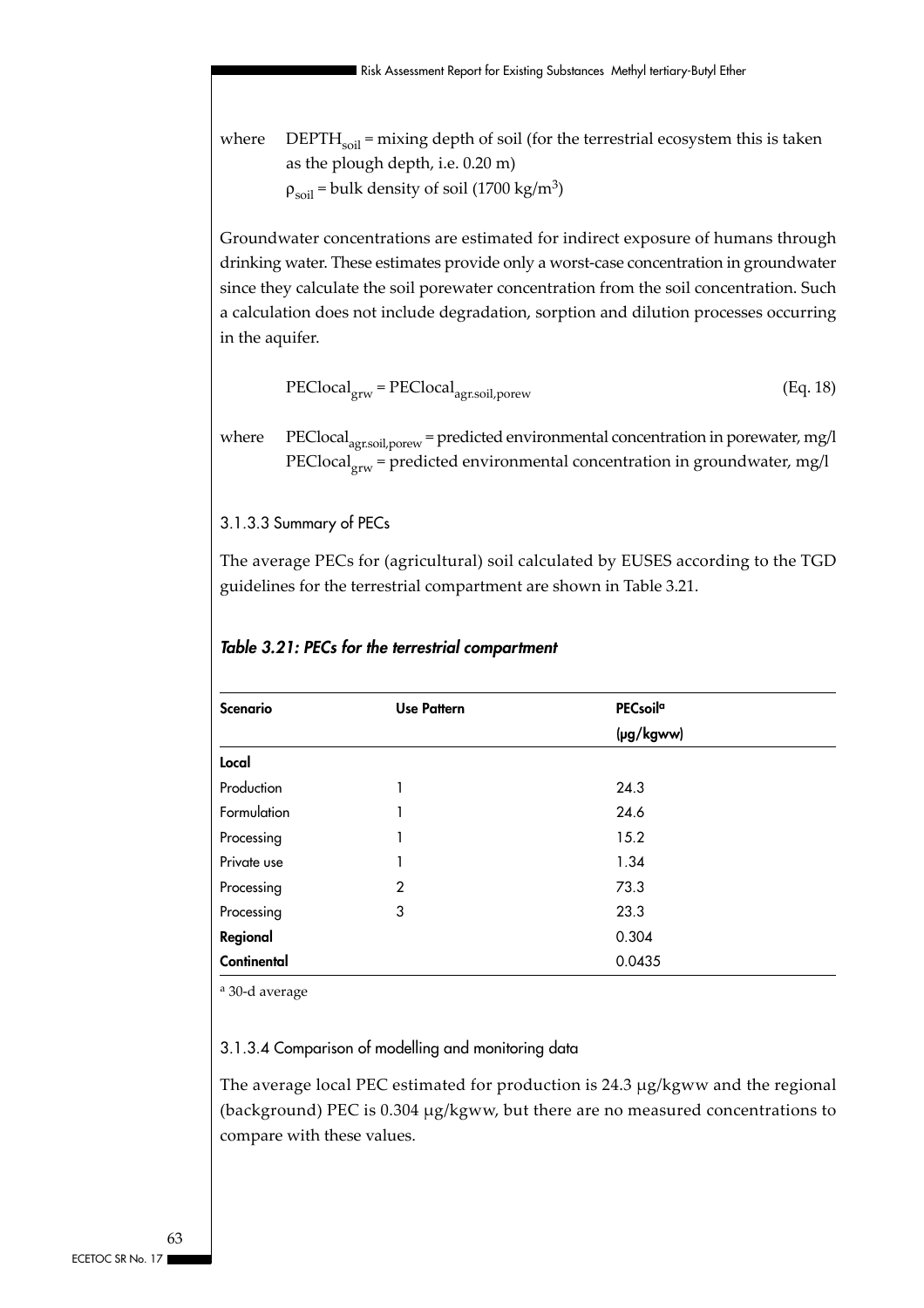#### **3.1.4 Representativeness of monitoring data**

The monitoring data reported in this report have been obtained from a wide variety of sources and there was little consistency in the methodology used to obtain the samples and/or carry out the analysis. Some of the key aspects relating to monitoring data quality are discussed in the following sections. ECETOC and the European Fuel Oxygenates Association (EFOA) have produced a specific overview of sampling and analysis protocols for the collection of emission data at production and formulation plants (Appendix B).

### 3.1.4.1 Sample collection and handling methods

In most instances of environmental monitoring, the non-homogeneous nature of the environmental matrix sampled, results in high variability in both the composition of the samples collected and the concentration of the determinand of interest. This is particularly true for samples of soil and sediment, which can show substantial spatial non-homogeneity. Losses of MTBE may occur during sample collection and handling by volatilisation, particularly where headspace is present in sampling equipment (or sample bottles) or during sample transfers. For MTBE, losses by sorption and chemical degradation should be insignificant, but biodegradation may occur. Samples should thus be kept at low temperatures, in the absence of light and with no headspace, and be analysed as soon as possible after collection.

### 3.1.4.2 Analytical methods

Analysis of MTBE in solid and aqueous samples is generally carried out by headspace extraction or purge and trap followed by gas chromatography (GC) with flame ionisation (FID), or mass spectrometric (MS) detection. Solvent extraction may also be used for solid and aqueous samples; air samples will usually be adsorbed on a sorbent for thermal desorption into the GC. MS is the preferred method of detection since it offers greater selectivity of detection than FID and, in Selected Ion Monitoring mode (SIM), the highest sensitivity of detection. Capillary chromatography is essential and preferably with a capillary column that is optimised for MTBE determination. This is important since MTBE can co-elute with other components present in gasoline on some columns. Coelution and mis-identification is always a possibility for MTBE monitoring data that were obtained with GC-FID.

#### **3.1.5 Non-compartment-specific exposure relevant to the food chain**

No measured data on the uptake of MTBE by organisms through the food chain are available.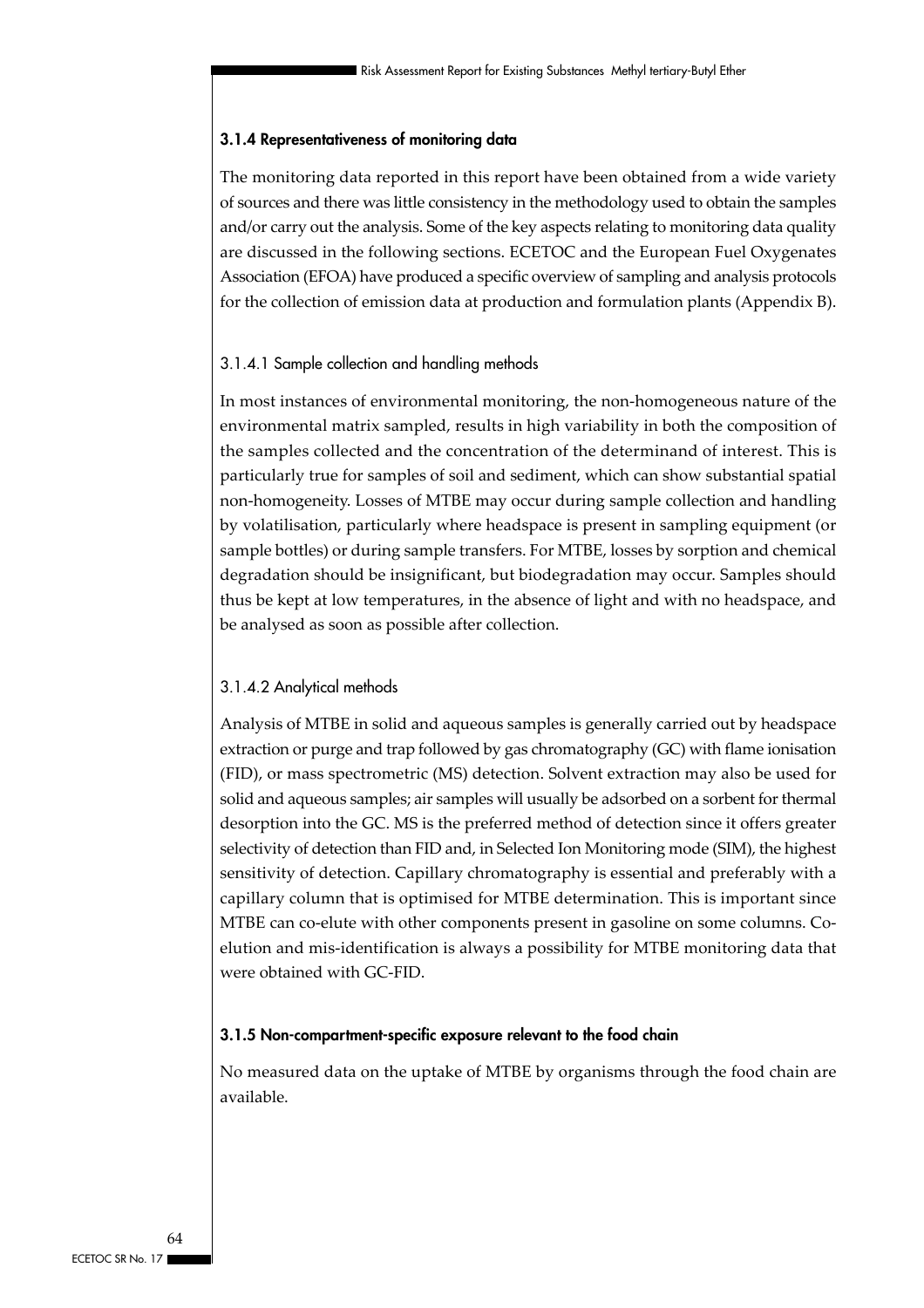PECs were derived for top predators as fish- and worm-eating birds, based on the BCFfish of 1.59 and BCFworm of 1.63 (Section 3.1.0.5), using the following equations:

 $\text{PEC}_{\text{oral,fish}} = \text{BCFfish} \times 0.5 (_{\text{annual}} \text{PEC}_{\text{local, water, annual}} + \text{PEC}_{\text{regional, water}}) \text{ (Eq. 19)}$  $PEC_{\text{oral,worm}} = BCFworm \times 0.5(PEC_{\text{local, agric}} + PEC_{\text{regional, agric}})$  (Eq. 20)

where  $PEC_{local, \, aeric}$  is the local PEC in agricultural soil, averaged over 180 days.

The  $PEC_{local, agric}$  is a summation of the concentration due to deposition to agricultural soil from air and the concentration arising from spreading of sewage sludge.

The concentration in dry sewage sludge is calculated from the emission rate to water, the fraction of emission sorbed to sludge and the rate of sewage sludge production.

The contribution to the soil concentration from atmospheric deposition is estimated from the highest emission rate from the local source or STP.

The PECs for worm- and fish-eating predators calculated by EUSES for the various lifecycle stages of MTBE according to the TGD guidelines for predators through the food chain are shown in Table 3.22.

| <b>Scenario</b> | <b>Use Pattern</b> | PECoral, worm | PECoral, fish |
|-----------------|--------------------|---------------|---------------|
|                 |                    | (µg/kgbw)     | (µg/kgbw)     |
| Local           |                    |               |               |
| Production      |                    | 6.57          | 773           |
| Formulation     |                    | 6.57          | 773           |
| Processing      |                    | 5.37          | 480           |
| Private use     |                    | 0.646         | 52.7          |
| Processing      | 2                  | 16            | 2,460         |
| Processing      | 3                  | 5.02          | 616           |

## **Table 3.22: PECs for predators through the food chain**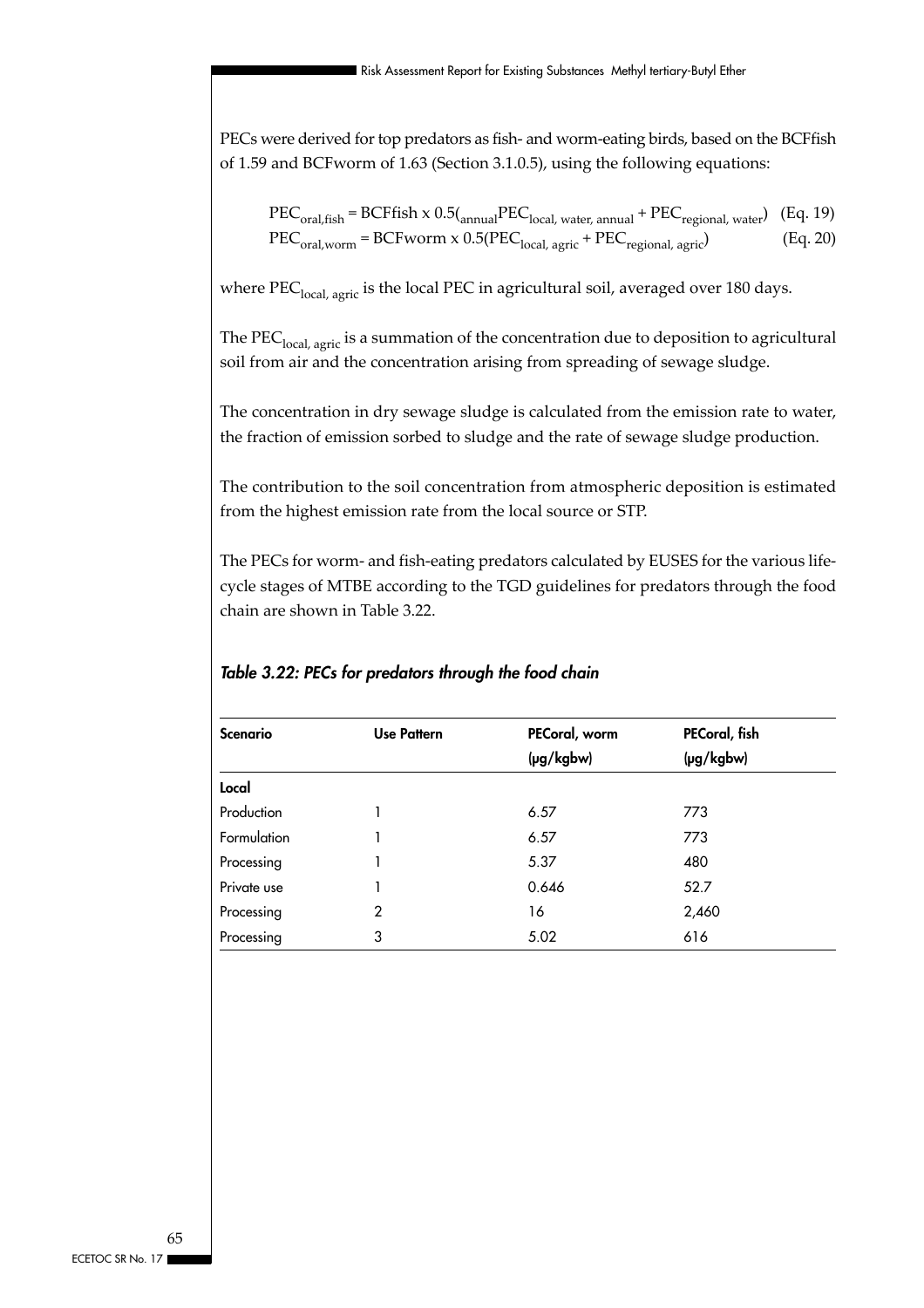## *3.2 Effects assessment: hazard identification and dose (concentration) response (effect) assessment*

### **3.2.0 General discussion**

The effects assessment considers three trophic levels: primary producers (algae, plants), primary consumers (invertebrates) and secondary consumers (fish, mammals). The protection goals for the environment are the aquatic (including sediment and microbial activity in a STP) and terrestrial ecosystems, top predators (through the food chain) and the atmosphere. A PNEC has to be derived for each of these protection goals. In order to carry out the assessment a range of effects data must be entered for EUSES to extrapolate to PNECs (TGD, p. 321 and following).

In the TGD, certain assumptions are made in the environmental risk assessment concerning the extrapolation from single-species short-term toxicity data to ecosystem effects: (i) ecosystem sensitivity depends on the most sensitive species; (ii) protecting ecosystem structure protects community function. These two assumptions have important consequences. By establishing which species is the most sensitive to the toxic effects of a chemical in the laboratory, extrapolation can subsequently be based on the data for that species. Furthermore, the functioning of any ecosystem in which that species exists should be protected, provided the structure is not sufficiently distorted as to cause an imbalance.

### 3.2.0.1 Assessment factors

In principle, the PNEC is calculated by dividing the lowest short-term  $L(E)C_{50}^{\text{a}}$  or longterm  $NOEC<sup>a</sup>$  value by an appropriate assessment (or safety) factor. The assessment factor should reflect the degree of confidence in extrapolation from laboratory toxicity-test data for a limited number of species to the real environment. A lower assessment factor may be used with larger and more relevant data sets than the base-set data (e.g. if data are available on the toxicity to organisms at a number of trophic levels, belonging to taxonomic groups and with lifestyles representing various feeding strategies).

In establishing the size of the assessment factor to be used a number of uncertainties must be addressed and these are summarised below:

- Intra- and inter-laboratory variation of toxicity data;
- intra- and inter-species variations (biological variance);
- short-term to long-term toxicity extrapolation;
- laboratory data to field impact extrapolation.

Assessment factors recommended in the TGD and used by EUSES in the derivation of a PNEC (for aquatic life) are given in Table 3.23.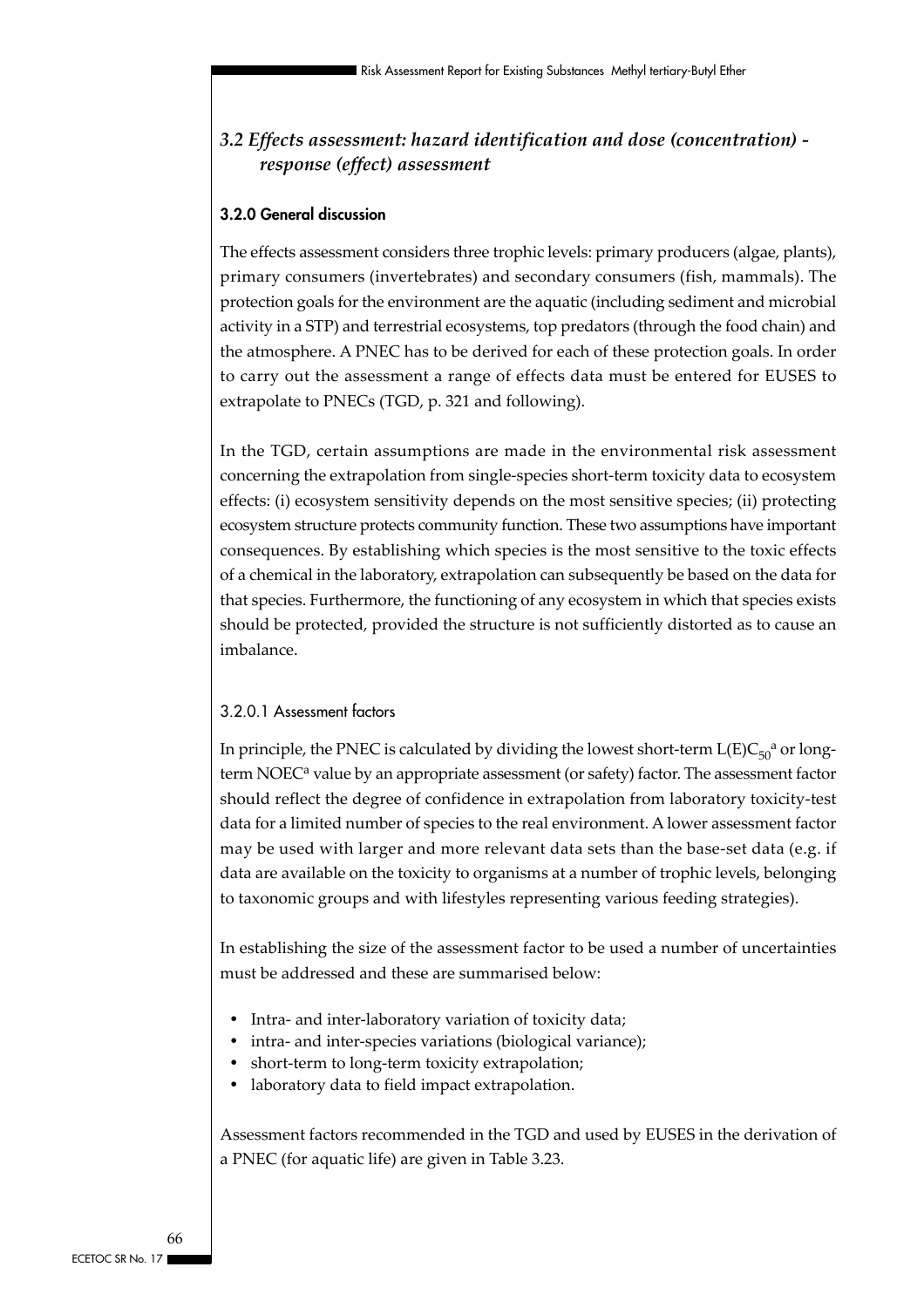| Information available                                              | <b>Assessment factor</b> |
|--------------------------------------------------------------------|--------------------------|
| At least one short-term $L(E)C_{50}$ from each of 3 trophic levels | 1,000                    |
| of the base-set (fish, Daphnia, algae)                             |                          |
| One long-term NOEC (either fish or Daphnia)                        | 100                      |
| Two long-term NOECs from species representing two trophic          | 50                       |
| levels (fish and/or Daphnia and/or algae)                          |                          |
| Three long-term NOECs representing 3 trophic levels                | 10                       |
| Field/model ecosystem data                                         | Case-by-case             |

### **Table 3.23: Assessment factors used to derive a PNEC** (TGD, p. 330)

A conservative assessment factor of 1,000 is applied to short-term toxicity data in the absence of longer-term data of sufficient quality. It assumes that each of the previously listed uncertainties makes a significant contribution to the overall uncertainty.

An assessment factor of 100 is applied to a single long-term NOEC (fish or *Daphnia*) if this has been generated for the trophic level showing the lowest  $L(E)C_{50}$  in the shortterm tests. If this is not the case, then the NOEC cannot be regarded as being protective of other more sensitive species using the assessment factors available; the assessment is then based on the short-term data with an assessment factor of 1,000. An assessment factor of 100 is also applied to the lowest of two long-term NOECs from two trophic levels, when these values have not been derived for the trophic level with the minimum  $L(E)C_{50}$  value.

An assessment factor of 50 is applied to the lower of two long-term NOECs from two trophic levels when these values have been derived for the trophic level with the minimum  $L(E)C_{50}$  value. It is also applied to the lowest of 3 NOECs covering 3 trophic levels when such NOECs have not been generated for the trophic level with the minimum  $L(E)C_{50}$  value.

An assessment factor of 10 is normally applied only when long-term toxicity NOECs are available for at least three species across three trophic levels. It may sometimes be possible to determine with high probability that the most sensitive species has been examined and that further long-term NOECs would not be any lower; under these circumstances an assessment factor of 10 might be applied to the lowest NOEC from only two species. This might be particularly relevant where the substance shows no potential for bioaccumulation.

<sup>a</sup> Median lethal (or effective concentration)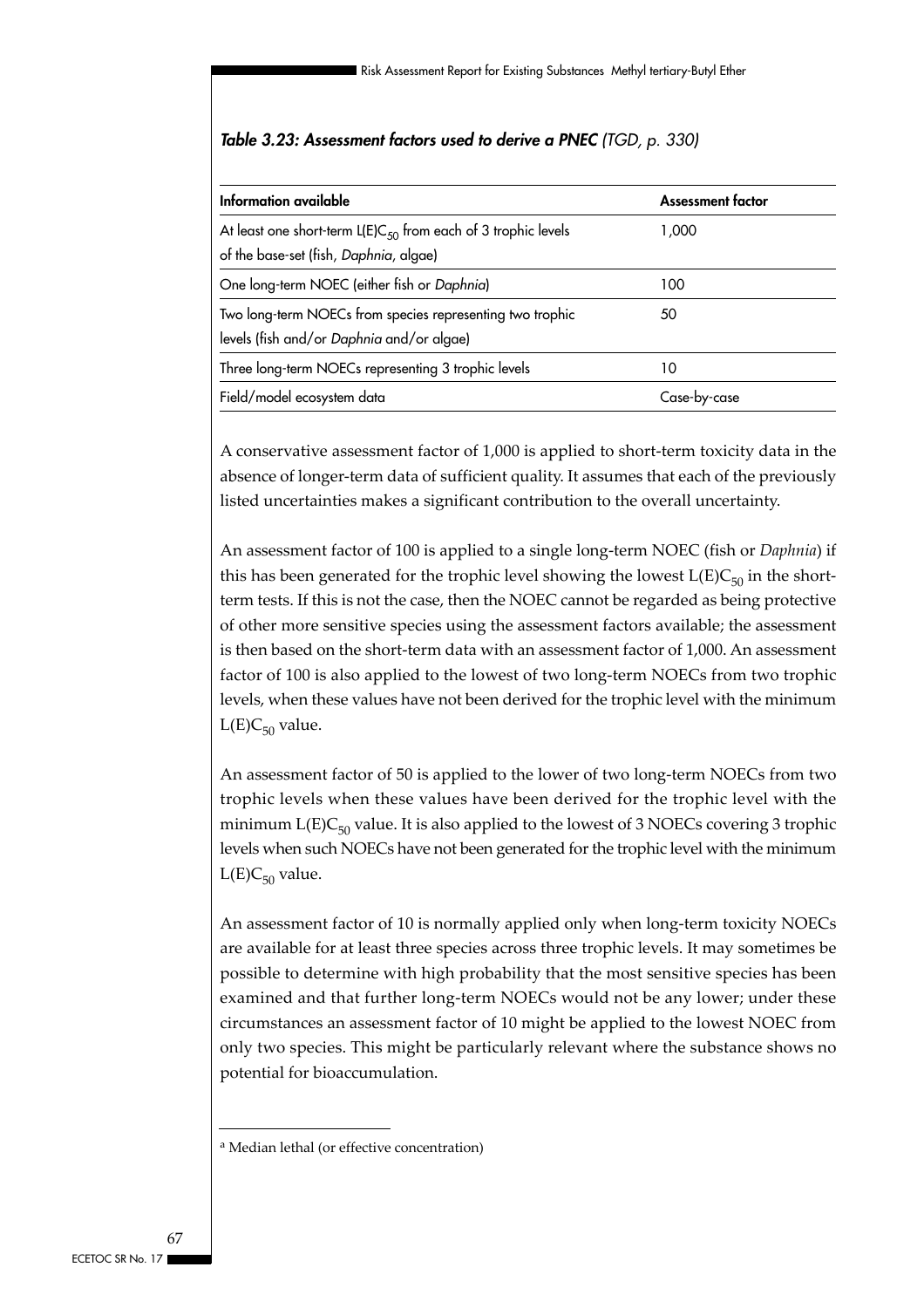The assessment factor to be used if field data or results from model ecosystems are available, is considered on a case-by-case basis.

There is still some discussion as to what are the most appropriate assessment factors to use and other recommendations have been made regarding the application of assessment factors in environmental risk assessment. ECETOC (1992) recommended an application factor of 200 to convert from (the lowest value of  $EC_{50}$ ) a satisfactory set of acute toxicity data (at least 3 diverse species) to a true "field no effect concentration" (PNEC) and a factor of 5 from a set of chronic data. In a later report (ECETOC, 1993), the same overall recommendation was supported although there was a suggestion that a factor of 200 might be too conservative. At the time, however, there was insufficient evidence on which to recommend a lower value.

### 3.2.0.2 Equilibrium-partitioning approach in soil and sediment

In the absence of sufficient quantity or quality of ecotoxicological data for soil or sedimentdwelling organisms, the PNEC may provisionally be calculated using the equilibriumpartitioning method. This method uses the PNEC for aquatic life and the soil- or sedimentwater partition coefficient (Di Toro *et al*, 1991; OECD, 1992b cited in TGD, p. 335-338). In the partitioning method it is assumed that:

- Sediment-or soil-dwelling organisms and water-column organisms are equally sensitive to the chemical;
- concentrations in soil/sediment, interstitial water and soil/benthic organisms are in thermodynamic equilibrium, thus the concentration in any of these phases can be predicted using the appropriate partition coefficients;
- sediment/soil-water partition coefficients can either be measured or derived on the basis of a generic partition method from separately measurable characteristics of the properties of the chemical and of the compartment.

However, this approach considers uptake via the water phase only; uptake via ingestion of soil or sediment is not taken into account, hence for some compounds the total uptake may be underestimated. Therefore, for lipophilic compounds ( $\log K_{ow}$  > 5) and species exposed primarily through food, the PEC is increased by a factor of 10 in the risk characterisation (TGD, p. 339).

A PNEC derived in this way may also be compared with one derived using the limited measured data if any exist. The lower value is usually adopted.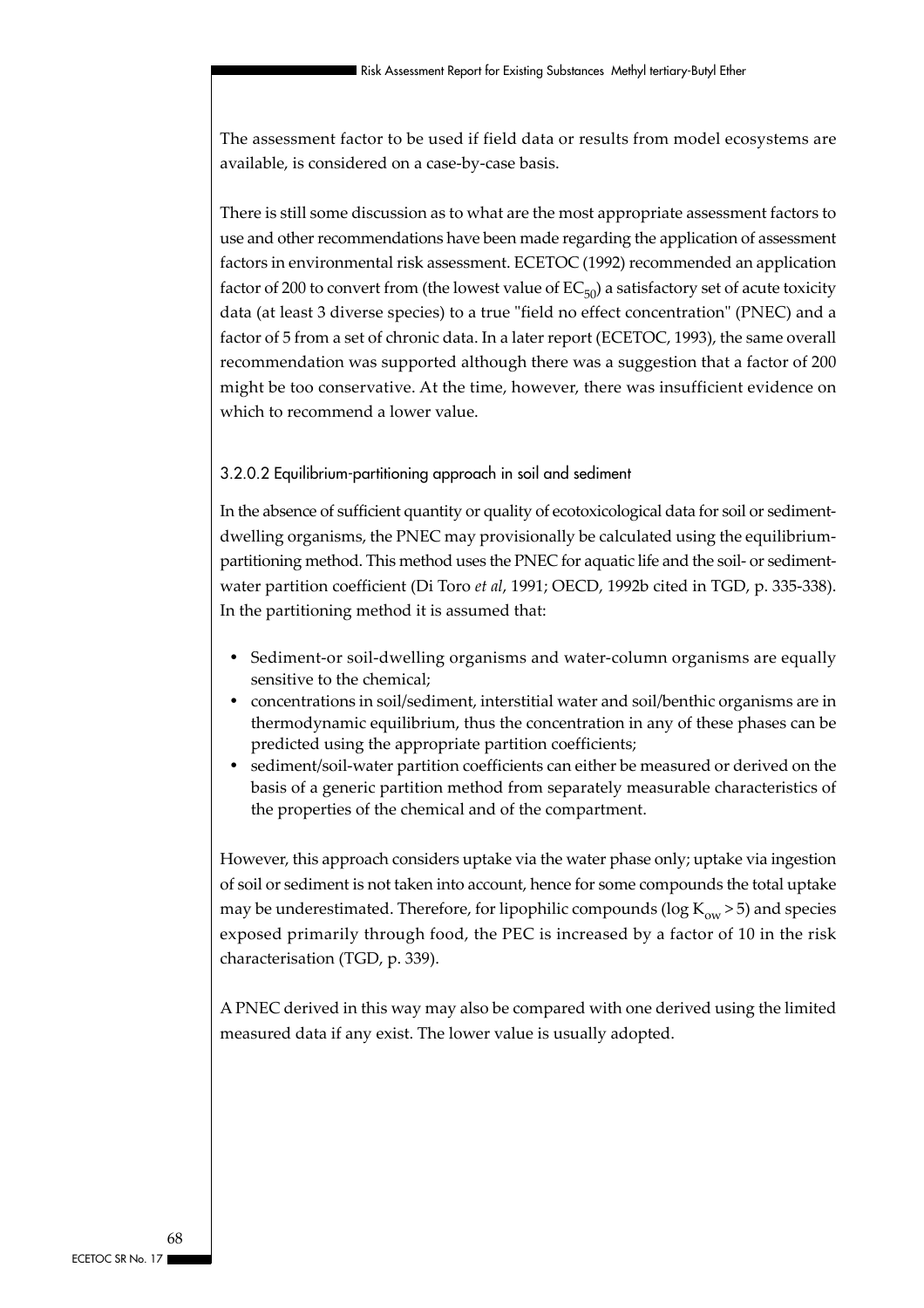### **3.2.1 Aquatic compartment**

The primary source for aquatic toxicity data was the HEDSET for MTBE (Arco Chemical Europe, 1997), which includes company data and information from the open literature. In addition, searches of Aquire (aquatic information retrieval database) and Aqualine databases were conducted.

The principal quality criteria for acceptance of data were that the test procedure was well described (with reference to an official guideline, if possible) and that the test concentrations were measured with an adequate analytical method. This latter requirement is particularly important for MTBE due to its volatility; data from tests with no analytical monitoring were not accepted. All the studies were in agreement in that MTBE was of low toxicity to the species studied.

The American Petroleum Institute (API) commissioned a number of tests in support of the development of ambient water quality criteria (US-EPA, 2000). The test reports were only available as abstracts. A brief overview was presented by Mancini *et al* (1999) a.

3.2.1.1 Freshwater organisms

A summary of the freshwater toxicity data is provided in Table 3.24.

<sup>a</sup> The freshwater data were subsequently published by Wong *et al*, 2001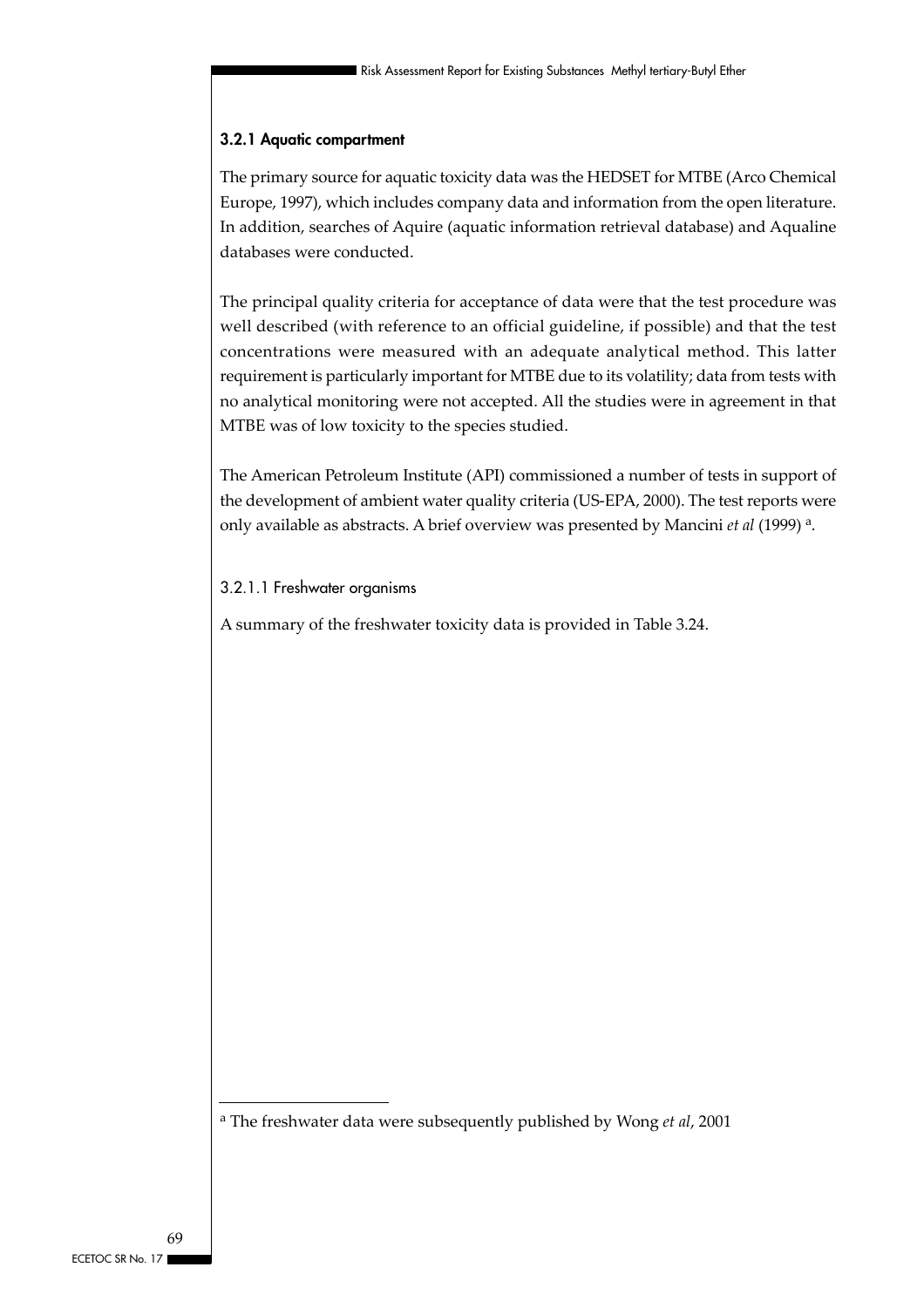| Species                                | Method              | GLP¤ | Concentration b,                              | Duration | Effect                  | Concentration | Reference                        |
|----------------------------------------|---------------------|------|-----------------------------------------------|----------|-------------------------|---------------|----------------------------------|
|                                        |                     |      | test system <sup>c</sup>                      |          | Parameter               | $\sqrt{m}$    |                                  |
| Algae                                  |                     |      |                                               |          | Growth inhibition       |               |                                  |
| Scenedesmus subspicatus                | 88/302/EEC          | yes  | $\lambda$ C                                   | 72h      | NOEC                    | 470           | Hüls, 1991b                      |
| (green alga)                           |                     |      |                                               |          |                         | 650           |                                  |
|                                        |                     |      |                                               |          | ្ម<br>សូ <sub>ទ្ធ</sub> | $-800$        |                                  |
| Selenastrum capricornutum <sup>d</sup> |                     | Yes  | $A$ , SS                                      | 96 h     | EC <sub>50</sub>        | 184           | BenKinney et al, 1994            |
| (green alga)                           |                     |      |                                               |          |                         |               |                                  |
| Selenastrum capricornutum              | ASTM E1218-90       | Yes  | $\lambda$ , S                                 | 96 h     | EC <sub>50</sub>        | 491           | ENSR, 1999a; Mancini             |
|                                        |                     |      |                                               |          |                         |               | et al, 1999 <sup>e</sup>         |
| Invertebrates                          |                     |      |                                               |          | Immobility              |               |                                  |
| Daphnia magna (water flea)             |                     | yes  | ⋖                                             | 48 h     | EC <sub>100</sub>       |               | Gnemi and Zanolo, 1996b          |
| Daphnia magna                          |                     | Yes  | $A$ , SS                                      | 48 h     | ပ္မွာ                   |               | Hockett, 1997a                   |
|                                        |                     |      |                                               |          |                         |               |                                  |
| Daphnia magna                          |                     | Yes  | $\overline{A}$ , C                            | 48 h     | ូ<br>បូបូបូបូបូបូបូ     |               | Hüls, 1991c                      |
|                                        |                     |      |                                               |          |                         |               |                                  |
|                                        |                     |      |                                               |          |                         |               |                                  |
| Daphnia magna                          |                     | Yes  |                                               | 48 h     |                         |               | BenKinney et al, 1994            |
| Daphnia magna                          | EPA 850.1010        | Yes  | $\begin{array}{c} 4, 55 \\ 4, 67 \end{array}$ | 48 h     |                         |               | Mancini et al, 1999e             |
| Ceriodaphnia dubia (water flea)        |                     | Yes  | A, SS                                         | 48 h     |                         |               | Hockett, 1997b                   |
| Physa gyrina (water snail)             | ASTM E729-96        | Yes  | 匠                                             | 96 h     | EC <sub>50</sub>        |               | Mancini et al, 1999 <sup>e</sup> |
| Hexagenia limbata (mayfly)             | ASTM E729-96        | Yes  | 눈                                             | 96 h     | EC <sub>50</sub>        |               | Mancini et al, 1999e             |
| Hyalella azteca (amphipod)             | <b>ASTM E729-96</b> | Yes  | 됴                                             | 96 h     | $EC_{50}$               | 473           | Mancini et al, 1999e             |
| Chironomus tentans (midge)             | <b>ASTM E729-96</b> | Yes  | 됴                                             | 48h      | $EC_{50}$               | 1/742         | Mancini et al, 1999e             |

Table 3.24: Aquatic toxicity to freshwater organisms **Table 3.24: Aquatic toxicity to freshwater organisms**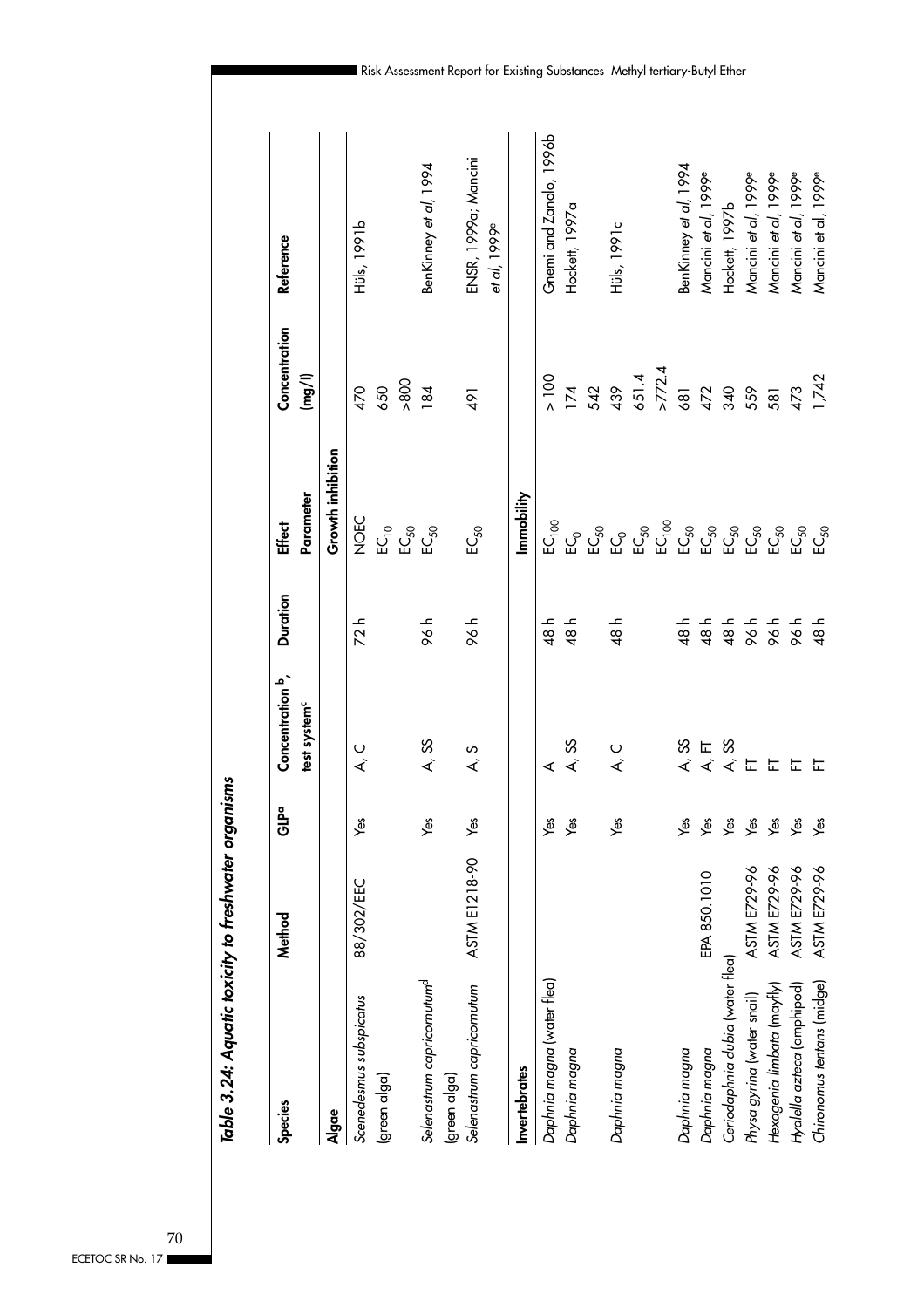| Table 3.24: Aquatic toxicity to freshwater organisms (cont'd) |              |               |                          |                          |                                                              |                                     |                               |
|---------------------------------------------------------------|--------------|---------------|--------------------------|--------------------------|--------------------------------------------------------------|-------------------------------------|-------------------------------|
| <b>Species</b>                                                | Method       | GLP¤          | Concentration b,         | Duration                 | <b>Effect</b>                                                | Concentration                       | Reference                     |
|                                                               |              |               | test system <sup>c</sup> |                          | Parameter                                                    | $\sqrt{m}$                          |                               |
| Invertebrates                                                 |              |               |                          |                          | Inhibition of reproduction                                   |                                     |                               |
| Ceriodaphnia dubia                                            |              | Yes           | A, SS                    | 5 d                      | $IC_{25}$                                                    | 203                                 | Hockett, 1997c                |
|                                                               |              |               |                          |                          | NOEC                                                         | 202                                 |                               |
|                                                               |              |               |                          |                          |                                                              | 342                                 |                               |
| Daphnia magna                                                 | EPA 850.1300 | Yes           | にく                       | $\frac{d}{2}$            | $\frac{100}{10}$                                             | 429                                 | Mancini et al, 1999; Wildlife |
|                                                               |              |               |                          |                          |                                                              |                                     | International, 1999a          |
| Fish                                                          |              |               |                          |                          | Lethality                                                    |                                     |                               |
| Pimephales promelas                                           |              | yes           | A, FT                    | 96 h                     | ပုိ                                                          | 187                                 | Hockett, 1997d                |
| (fathead minnow)                                              |              |               |                          |                          |                                                              | 980                                 |                               |
| Pimephales promelas                                           |              | Yes           | $A,$ SS                  | 96 h                     |                                                              |                                     | BenKinney et al, 1994         |
| Pimephales promelas                                           |              | $\frac{1}{2}$ | 匠<br>$\vec{\mathbf{r}}$  | 96 h                     |                                                              |                                     | Geiger et al, 1988            |
| Pimephales promelas                                           |              | $\frac{1}{2}$ | 됴<br>$\vec{A}$           | 96 h                     |                                                              |                                     | Veith et al, 1983b            |
| Leuciscus idus (golden orfe)                                  |              | $\frac{9}{2}$ | S<br>z                   | 48 h                     |                                                              | 929<br>672<br>1,000<br>2,000<br>527 | Hüls, 1996                    |
|                                                               |              |               |                          |                          |                                                              |                                     |                               |
| Oncorhynchus mykiss                                           |              | yes           | A, FT                    | 96 h                     |                                                              |                                     | Hockett, 1997e                |
| (rainbow trout)                                               |              |               |                          |                          |                                                              | 887                                 |                               |
| Oncorhynchus mykiss                                           |              | Yes           | $A$ , SS                 | 96 h                     |                                                              |                                     | BenKinney et al, 1994         |
| Brachydanio rerio (zebra fish)                                |              | Yes           | SS<br>$\vec{A}$          | 96 h                     | ូ<br>បាំក្មួត ៥ ០ ១ ១ ១ ១ ១ ១ ១ ១<br>ក្មួត ១ ១ ១ ១ ១ ១ ១ ១ ១ | $\frac{1,237}{00}$                  | Gnemi and Zanolo, 1996c       |
|                                                               |              |               |                          |                          |                                                              |                                     |                               |
| Gasterosteus aculeatus h                                      | EPA 850.1075 | yes           | 岀                        | 96 h                     | $C_{50}$                                                     | 297                                 | Mancini et al, 1999 e         |
| (three-spined stickleback)                                    |              |               |                          |                          |                                                              |                                     |                               |
| Lepomis macrochirus (sunfish) ASTM E729-96                    |              | Yes           | 는                        | $\widetilde{\mathbf{z}}$ | ى<br>مى                                                      | 1,054                               | Mancini et al, 1999 e         |

Tablo 3 24: Acuatic toxicity to freshumter organisms (cont/d)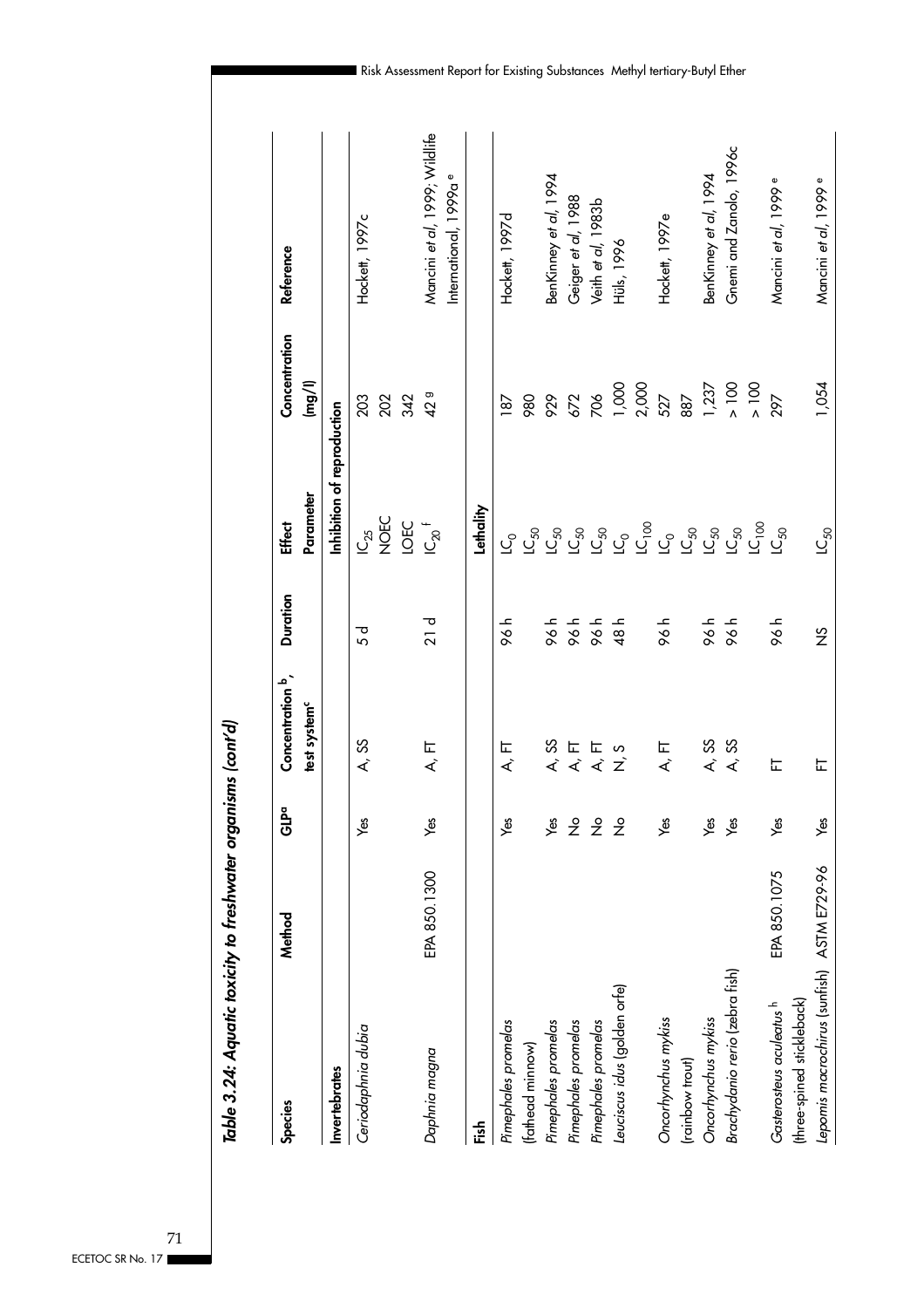| Table 3.24: Aquatic toxicity to freshwater organisms (cont'd)                                                                                                                                                                                                                                         |                   |         |                                              |               |                                |                         |                                      |
|-------------------------------------------------------------------------------------------------------------------------------------------------------------------------------------------------------------------------------------------------------------------------------------------------------|-------------------|---------|----------------------------------------------|---------------|--------------------------------|-------------------------|--------------------------------------|
| <b>Species</b>                                                                                                                                                                                                                                                                                        | Method            | Å,<br>ಠ | Concentration b,<br>test system <sup>c</sup> | Duration      | Parameter<br><b>Effect</b>     | Concentration<br>(mg/l) | Reference                            |
| E                                                                                                                                                                                                                                                                                                     |                   |         |                                              |               | Growth inhibition              |                         |                                      |
| Pimephales promelas                                                                                                                                                                                                                                                                                   |                   | yes     | A, SS                                        | 7 d           | $\frac{IC_{25}}{NOEC}$<br>LOEC | 388<br>288<br>234       | Hockett, 1997f                       |
| Pimephales promelas, eggs<br>and larvae/fry                                                                                                                                                                                                                                                           | ASTM E1241-92 Yes |         | A, FT                                        | ರ<br>ನ        | $C_{50}$                       | 279i                    | ENSR, 1999b; Mancini et al,<br>1999e |
| Amphibian                                                                                                                                                                                                                                                                                             |                   |         |                                              |               |                                |                         |                                      |
| Rana temporia (tadpole)                                                                                                                                                                                                                                                                               |                   | ž       | ž                                            | $\frac{5}{2}$ | $LC_{50}$                      | 2,500                   | Paulov, 1987                         |
| <sup>c</sup> C, closed; S, static; SS, semi-static or static-renewal; FT, flow-through; NS, not stated<br>d Now known as Pseudokirchneriella subcapitata<br><sup>b</sup> A, analysed or N, nominal; NS, not stated<br>a Good laboratory practice                                                      |                   |         |                                              |               |                                |                         |                                      |
| <sup>f</sup> Inhibition concentration, estimated to cause 20% reduction in organism performance relative to control<br>e Subsequently published by Wong et al, 2001<br>8 Acute to chronic ratio was 11.3<br><sup>1</sup> Acute to chronic ratio was 3.4<br>h Marine and freshwater<br>j Abstract only |                   |         |                                              |               |                                |                         |                                      |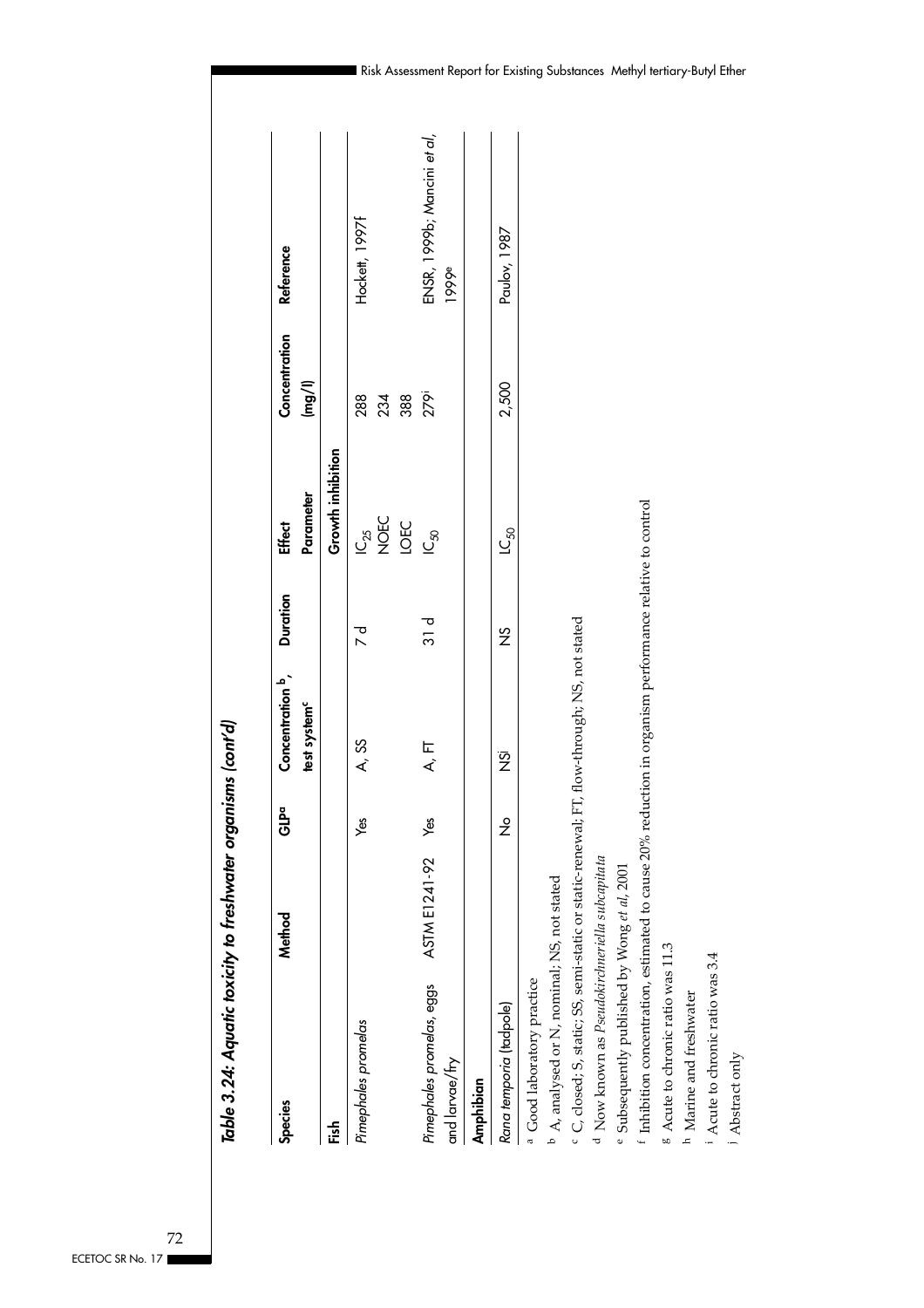### Freshwater algae

Toxicity data were found for two species of freshwater algae. BenKinney *et al* (1994) reported a 96-h EC<sub>50</sub> value of 184 mg/l for the green alga *Selenastrum capricornutum* based on measured concentrations in a semi-static test conducted according to GLP. A higher EC50 value for *Selenastrum capricornutum* of 492 mg/l for a 96-h test was reported by Mancini *et al* (1999<sup>a</sup>), using an EPA test protocol that exceeded all of the requirements of OECD Guideline 201 for a 72-h algal growth inhibition test (OECD, 1993). A 72-h NOEC of 470 mg/l (EC<sub>50</sub> > 800 and EC<sub>10</sub> approximately 650) was reported for *Scenedesmus subspicatus*. The NOEC was based on nominal concentrations, but measurement of dissolved concentrations of MTBE before and after the test gave results within 20% of the nominal values (Hüls, 1991b). These data indicate MTBE to be of low toxicity to freshwater algae.

### Freshwater invertebrates

Six acute studies were located on the toxicity of MTBE in *Daphnia magna* and *Ceriodaphnia dubia*. All were conducted to GLP and were based on analysed concentrations. The studies indicate MTBE to be of low acute toxicity with  $EC_{50}$  values all well above 100 mg/l. The lowest 48-hr EC<sub>50</sub> of 340 mg MTBE/l was reported for *Ceriodaphnia*, based on measured concentrations in a semi-static renewal test conducted to GLP (Hockett, 1997b).

Two acute toxicity tests have been reported for the water snail, *Physa gyrina*, and the mayfly, *Hexagenia limbata*. The 96 h LC<sub>50</sub> values were 559 and 581 mg MTBE/l respectively (Mancini *et al* , 1999 a).

Two acute toxicity tests were carried out on sediment dwelling invertebrates, the amphipod *Hyalella azteca* and the midge *Chironomus tentans*, under flow through test conditions. *Hyalella* (LC<sub>50</sub> 473 mg MTBE/l) was more sensitive to MTBE than Chironomus (LC<sub>50</sub> 1,742 mg/l) (Mancini *et al*, 1999<sup>a</sup>). However, since these tests did not include sediment, they can only be considered to be an extension of the dataset for the other freshwater invertebrates. The toxicity values obtained were consistent with the toxicity to MTBE shown by the other invertebrates.

Two chronic tests were available. A 5-d NOEC of 202 mg/l was reported for *Ceriodaphnia* after investigation of effects on reproduction and mortality over several broods (Hockett, 1997c). A NOEC of 51 mg/l and an  $IC_{20}$  value of 42 mg/l were reported for a 21 d test on *Daphnia* using an EPA test protocol. The acute to chronic ratio for this species was reported to be 11.3 (Mancini *et al*, 1999; Wildlife International, 1999a). The EPA test protocol was consistent with OECD Guideline 211 (OECD, 1998).

<sup>a</sup> Subsequently published by Wong *et al*, 2001.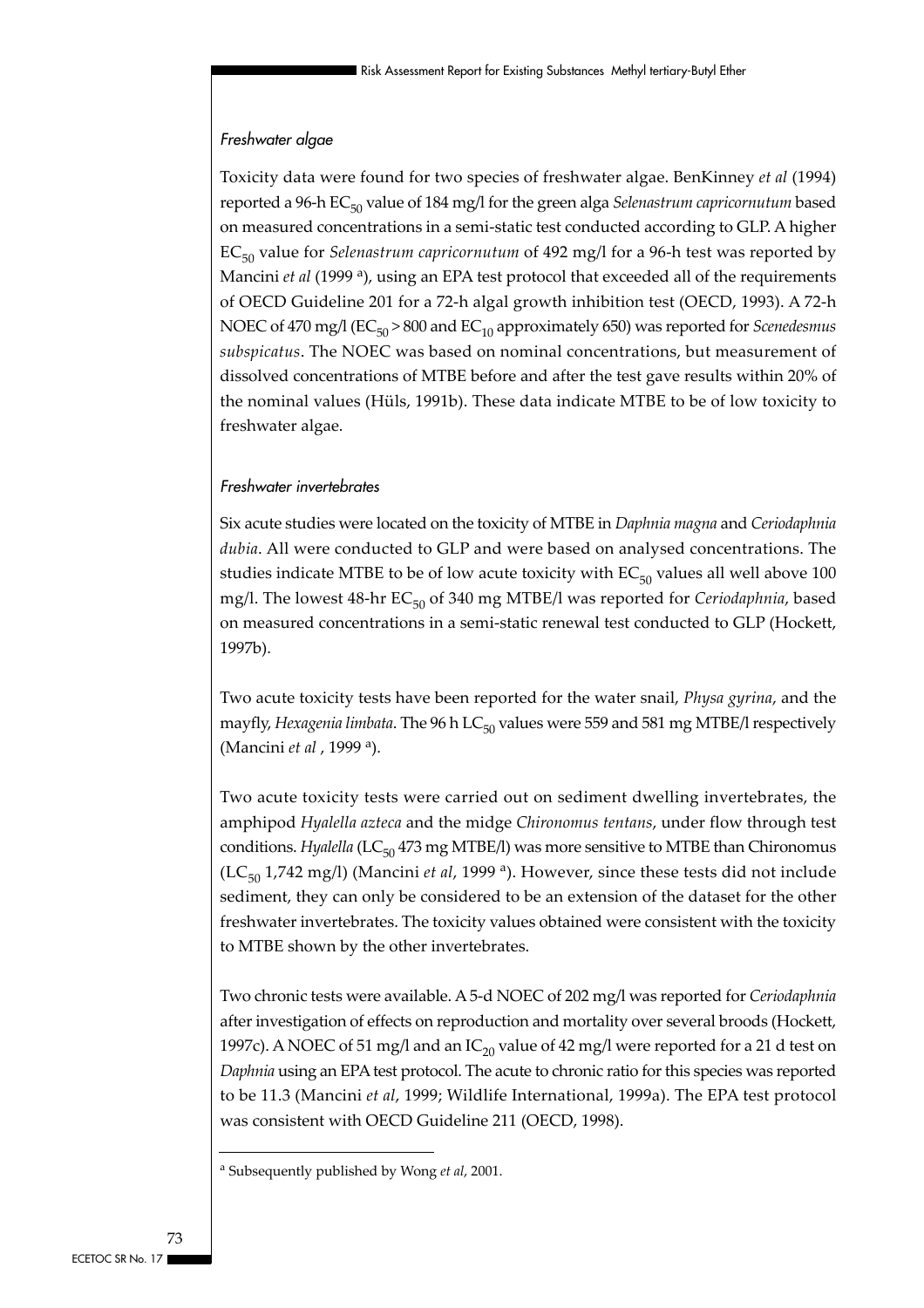### Freshwater fish

Eleven studies were located which investigated the toxicity of MTBE to six species of freshwater fish. Most studies involved analytical monitoring and were conducted to GLP. All studies indicated MTBE to be of low acute toxicity, with reported  $LC_{50}$  values well above 250 mg/l, the lowest value being 297 mg/l from a study reported by Mancini *et al* (1999 a).

A sub-acute study in *Pimephales promelas* (fathead minnow) reported a 7-d NOEC of 234 mg/l based on measured concentrations in a static renewal test conducted to GLP (Hockett, 1997e). An I $C_{20}$  value of 279 mg/l from a 31-day flow-through early-life stage test was reported for *Pimephales promelas* using an EPA test protocol (ENSR, 1999b a). The acute to chronic ratio for this species was reported to be only 3.4 (Mancini *et al*, 1999 a). The test protocol was largely, but not completely, consistent with OECD Guideline 212 (OECD, 1997).

### **Amphibians**

Paulov (1987) reported the effect of MTBE on the survival and development of tadpoles of the frog *Rana temporia* and derived an LC<sub>50</sub> value of > 2,500 mg/l, the highest (nominal) concentration tested. Lower concentrations in water (100 mg/l) led to a significant increase in the numbers of tadpoles and frogs compared to the controls and a sublethal MTBE concentration also accelerated the rate of metamorphosis, which occurred two days earlier than in unexposed animals.

#### 3.2.1.2 Marine organisms

A summary of the freshwater toxicity data is provided in Table 3.25.

<sup>a</sup> Subsequently published by Wong *et al*, 2001.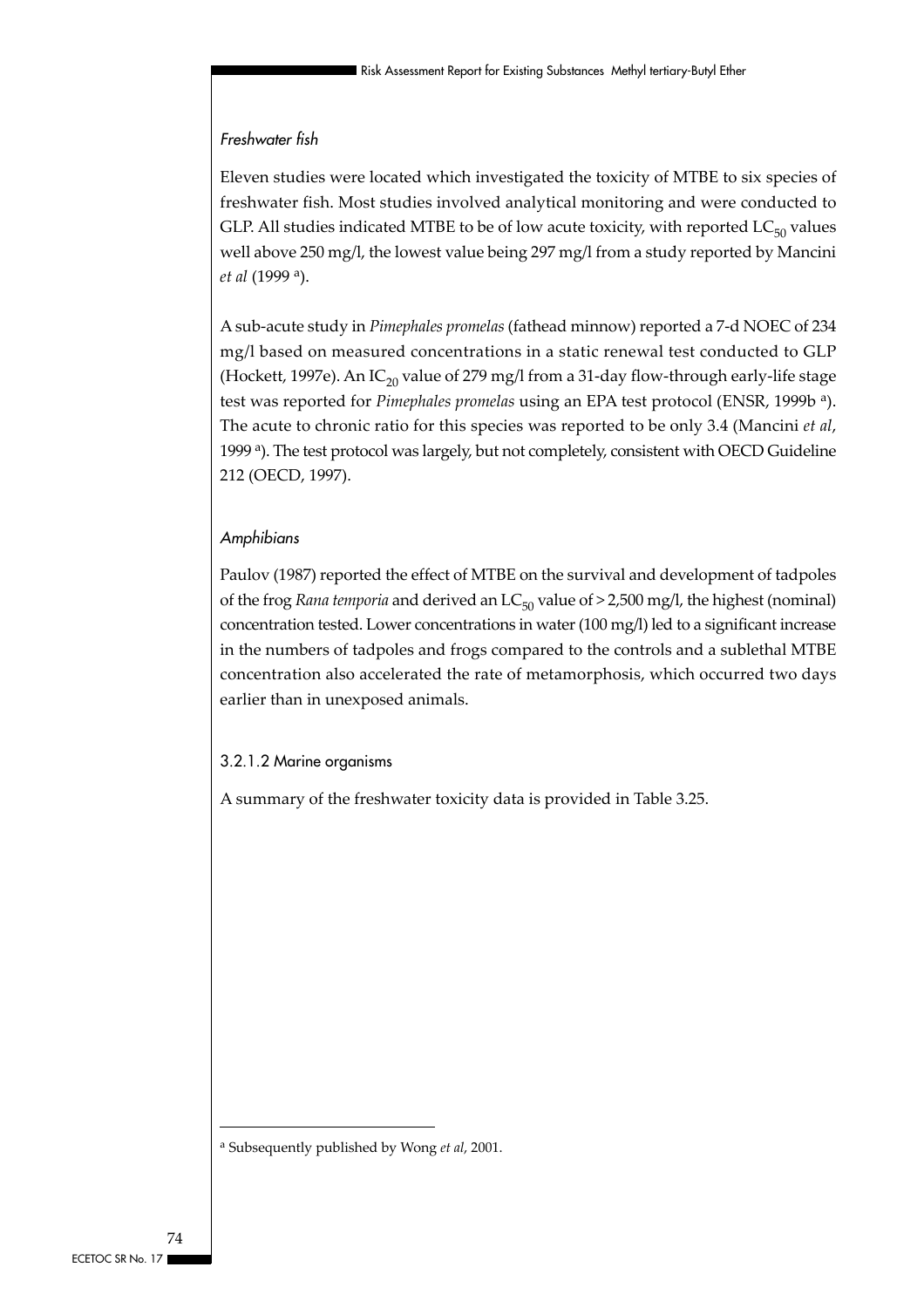| <b>Species</b>                               | Method                  | GLPa          | Concentration b,         | Duration      | <b>Effect</b>     | Concentration    | Reference                     |
|----------------------------------------------|-------------------------|---------------|--------------------------|---------------|-------------------|------------------|-------------------------------|
|                                              |                         |               | test system <sup>c</sup> |               | Parameter         | $\sqrt{m}$       |                               |
| Algae                                        |                         |               |                          |               | Growth inhibition |                  |                               |
| Skeletonema costatum                         | EPA 850.5400 Algal      | Yes           | ഗ                        | $\frac{5}{2}$ | $EC_{50}$         | 185(1149)        | Mancini et al, 1999           |
| (diatom)                                     | toxicity Tiers 1 and 11 |               |                          |               |                   |                  |                               |
| Invertebrates                                |                         |               |                          |               | Lethality         |                  |                               |
| Nitocra spinipes (copepod)                   |                         | $\frac{1}{2}$ | S                        | 96 h          | $L_{50}$          | > 1,000          | Lindén et al, 1979; Bengtsson |
|                                              |                         |               |                          |               |                   |                  | and Tarkpea, 1983             |
| Mysidopsis bahia <sup>d</sup> (mysid shrimp) |                         | Yes           | A, C, SS                 | 96 h          | LC <sub>50</sub>  | 136              | BenKinney et al, 1994         |
| Mysidopsis bahia                             |                         | Yes           | Z                        | 96 h          | NOEC              | $\overline{5}$   | Boeri et al, 1994a            |
|                                              |                         |               |                          |               | $LC_{50}$         | $\overline{4}$   |                               |
|                                              |                         |               |                          |               | $LC_{100}$        | $\overline{100}$ |                               |
| Mysidopsis bahia                             | EPA 850.1035;           | $Y$ ês        | 눈                        | 96 h          | $LC_{50}$         | 187              | Mancini et al, 1999           |
|                                              | ASTM E729-88a           |               |                          |               |                   |                  |                               |
| Palaemonetes pugio (grass                    | EPA 850.1045            | Yes           | 됴                        | 96 h          | LC <sub>50</sub>  | 166              | Mancini et al, 1999           |
| shrimp)                                      |                         |               |                          |               |                   |                  |                               |
| Callinectes sapidus (blue                    | EPA 540/9-82-024        | $Y$ es        | 노                        | $\frac{5}{2}$ | $L_{50}$          | 306              | Mancini et al, 1999           |
| crab)                                        |                         |               |                          |               |                   |                  |                               |
| Mytilus galloprovincialis                    | Range-finding           | Yes           | Z                        | $\frac{5}{2}$ | $L_{50}$          | 1,309            | Mancini et al, 1999           |
| (mussel)                                     |                         |               |                          |               |                   |                  |                               |
| Rhepoxynius abronius                         | Range-finding           | Yes           | Z                        | $\frac{8}{2}$ | <b>ر</b> ج        | 412              | Mancini et al, 1999           |
| (amphipod)                                   |                         |               |                          |               |                   |                  |                               |

Table 3.25: Aquatic toxicity to marine organisms **Table 3.25: Aquatic toxicity to marine organisms**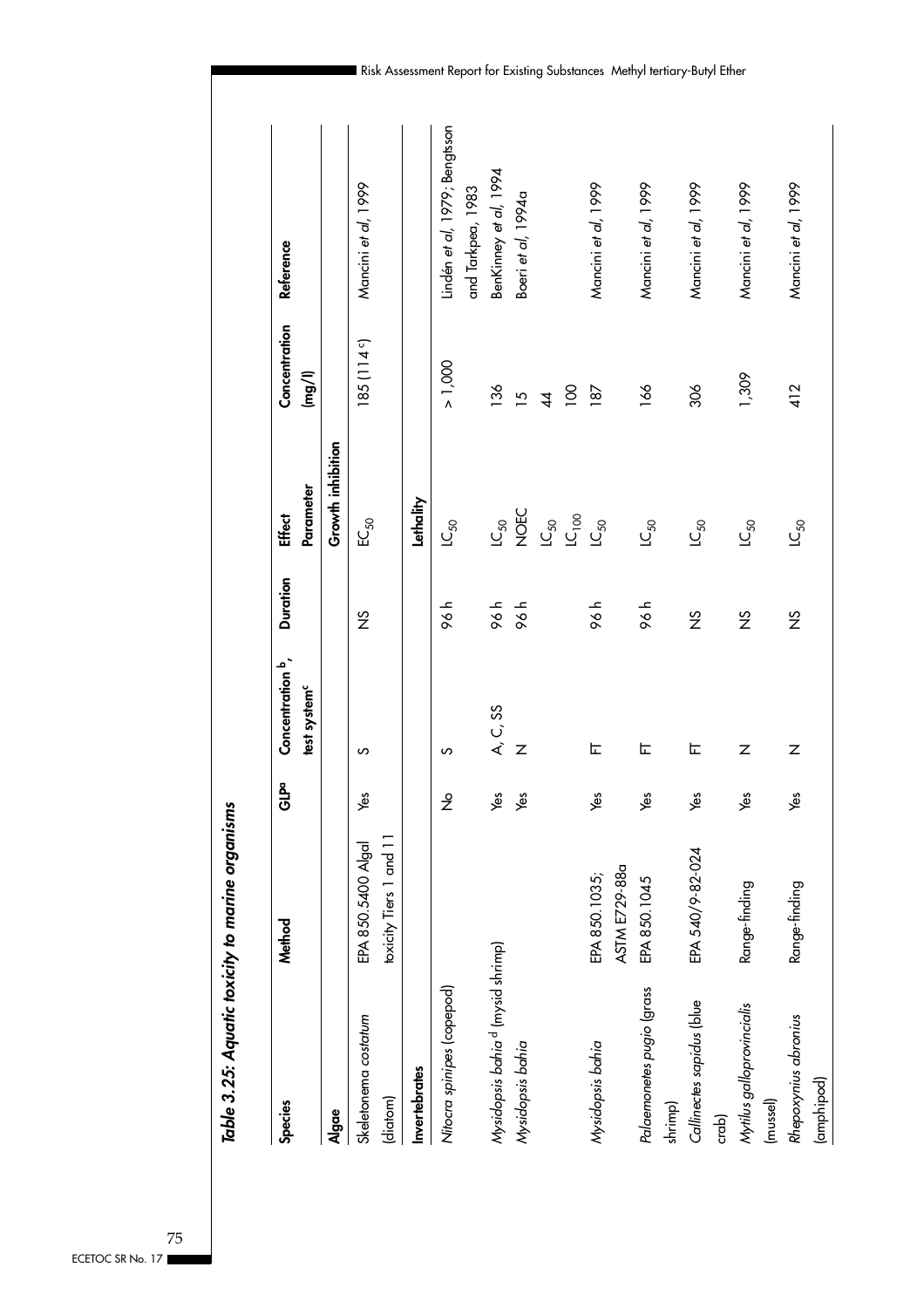| Species                                                                                                                                                                 | Method        | GLPa          | Concentration b,         | Duration    | <b>Effect</b>                | Concentration        | <b>Reference</b>                                   |
|-------------------------------------------------------------------------------------------------------------------------------------------------------------------------|---------------|---------------|--------------------------|-------------|------------------------------|----------------------|----------------------------------------------------|
|                                                                                                                                                                         |               |               | test system <sup>c</sup> |             | Parameter                    | (ng/l                |                                                    |
| Invertebrates                                                                                                                                                           |               |               |                          |             | Shell deposition             |                      |                                                    |
| Crassostrea virginica (eastern                                                                                                                                          |               | Yes           | ° sk                     | उ<br>प      | EC <sub>50</sub>             | $\frac{50}{50}$      | Wildlife International, 1999b                      |
| oyster)                                                                                                                                                                 |               |               |                          |             |                              |                      |                                                    |
|                                                                                                                                                                         |               |               |                          |             | Growth inhibition            |                      |                                                    |
| Mysidopsis bahia                                                                                                                                                        | EPA 850.1350; | Yes           | ᄂ                        | 28 d        | $\overline{C_{20}}^+$        | $36+$                | Mancini et al, 1999; Wildlife                      |
| ASTM E190-90                                                                                                                                                            |               |               |                          | <b>NOEC</b> | 26                           | International, 1999c |                                                    |
| Fish                                                                                                                                                                    |               |               |                          |             | Lethality                    |                      |                                                    |
| Alburnus alburnus (bleak)                                                                                                                                               |               | $\frac{1}{2}$ | ഗ                        | 96 h        | LC <sub>50</sub>             | > 1,000              | Lindén et al, 1979; Bengtsson<br>and Tarkpea, 1983 |
| Menidia beryllina<br>(inland silverside)                                                                                                                                |               | Yes           | A, SS                    | 96 h        | LC <sub>50</sub>             | 574                  | BenKinney et al, 1994                              |
| Cyprinodon variegatus<br>(sheepshead minnow)                                                                                                                            |               | Yes           | $\frac{5}{2}$            | 96 h        | $L_{100}$<br>0 <sub>50</sub> | > 2,500<br>> 2,500   | Cyprinodon<br>Boeri et al, 1994b                   |
| variegatus                                                                                                                                                              | EPA 850.1075  | yes           | 匸                        | 96 h        | وي<br>م                      | 663                  | Mancini et al, 1999                                |
| <sup>b</sup> C, closed; S, static; SS, semi-static or static-renewal; FT, flow-through; NS, not stated<br>a A, analysed or N, nominal; NS, not stated<br>c Cell density |               |               |                          |             |                              |                      |                                                    |

<sup>d</sup> Renamed Americamysis bahia Renamed *Americamysis bahia*

e Not stated, abstract only Not stated, abstract only

<sup>f</sup> Inhibition concentration, estimated to cause 20% reduction in organism performance relative to control Inhibition concentration, estimated to cause 20% reduction in organism performance relative to control

<sup>g</sup> Acute to chronic ratio was 5.3 Acute to chronic ratio was 5.3

 $^{\rm h}$  Juvenile growth Juvenile growth

**Table 3.25: Aquatic toxicity to marine organisms (cont'd)**

Table 3.25: Aquatic toxicity to marine organisms (cont'd)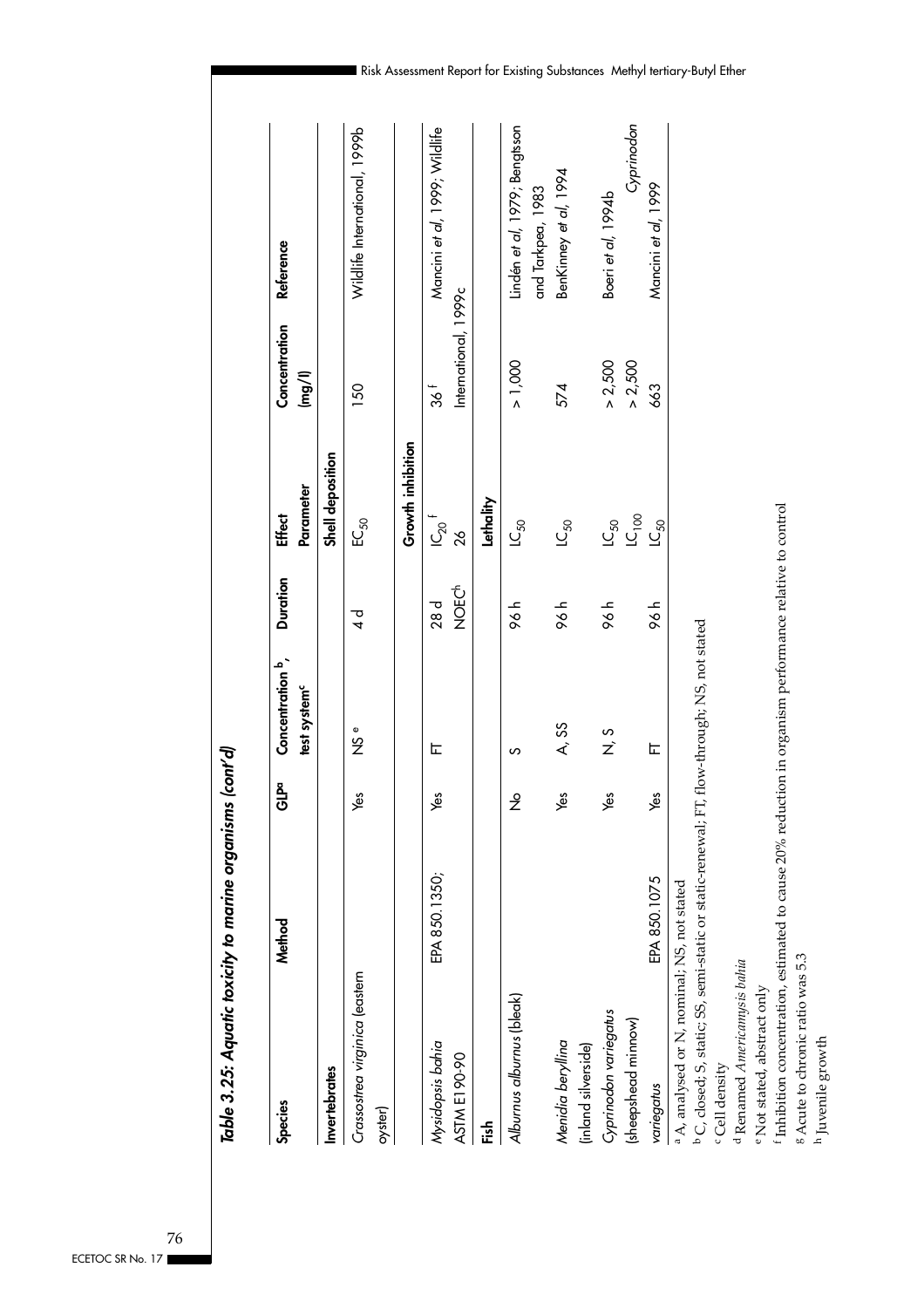### Marine algae

Toxicity data were available for one species, the diatom *Skeletonema costatum*, and showed an EC<sub>50</sub> value of 185 mg MTBE/l (for biomass; 114 mg/l for cell density) (Mancini *et al*, 1999). The  $EC_{50}$  value suggests a low toxicity, similar to the most sensitive freshwater algae.

### Marine invertebrates

Eight acute toxicity studies were located, three in the mysid shrimp *Mysidopsis bahia*. BenKinney *et al* (1994) reported a 96-h LC<sub>50</sub> value of 136 mg MTBE/l for this species based on measured concentrations in a static test conducted under closed conditions and to GLP. Boeri *et al* (1994a) reported lower values, but the MTBE concentrations were not measured. The other five tests using EPA protocols in different species reported higher LC<sub>50</sub> values, from 166 mg MTBE/l for *Palaemonetes pugio* (grass shrimp) (Mancini *et al*, 1999).

A 4-d  $EC_{50}$  value of 150 mg MTBE/l was reported for oyster shell deposition (Wildlife International, 1999b).

In a chronic test with *Mysidopsis bahia*, a 21-d IC<sub>20</sub> value of 36 mg/l and NOEC of 26 mg/l (for juvenile growth) were reported using an EPA/ASTM test protocol for a 28 d flowthrough life-cycle test. The acute to chronic toxicity ratio was 5.3 (Mancini *et al*, 1999; Wildlife International, 1999c). The protocol was similar to the OECD recommended protocol for chronic tests of daphnids (Guideline 211) (OECD, 1998).

### Marine fish

Only four toxicity studies were located for marine fish, all of which indicated that MTBE is of low acute toxicity, with  $LC_{50}$  values well over 500 mg/l. BenKinney *et al* (1994) reported a 96-hour LC<sub>50</sub> of 574 mg/l for *Menidia beryllina* (inland silverside) based on measured concentrations in a static renewal test conducted to GLP. This was the lowest  $LC_{50}$  reported for marine fish and is similar to values reported for freshwater fish. The value was chosen for this risk assessment. No longer-term data were available.

#### 3.2.1.3 QSAR calculations

Where there are relatively few experimental data available, it can be useful to estimate toxicity, using well-developed and tested predictive methods based on quantitative structure activity relationships (QSARs) (ECETOC, 1998). In the context of risk assessment of new and existing chemicals, the QSARs listed in the TGD (p. 530) should be used (Table 3.26).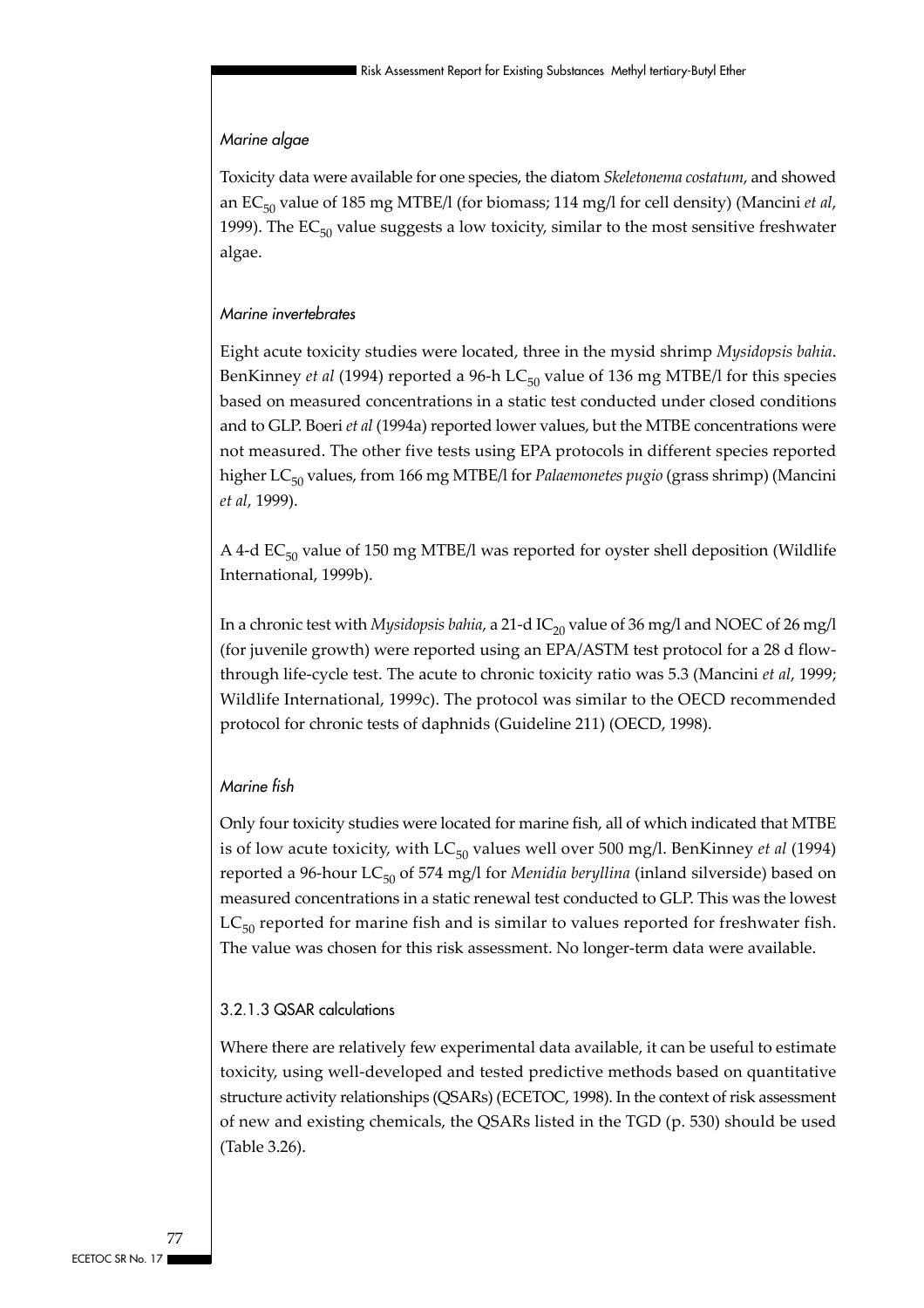**Table 3.26: Predicted aquatic toxicity using TGD recommended QSARs** (Verhaar et al (1995) and Van Leeuwen et al (1992) cited in TGD, p. 530)

| Organism    | <b>Duration</b> | <b>Endpoint</b> | Concentration b |
|-------------|-----------------|-----------------|-----------------|
|             |                 |                 | (mg/l)          |
| Green algae | 71 - 96 h       | $EC_{50}$       | 450             |
| Daphnid     | 48 h            | $EC_{50}$       | 415             |
| Daphnid     | 16 d            | <b>NOEC</b>     | 96              |
| Fish        | 96 h            | $LC_{50}$       | 450             |
| Fish        | 28 - 32 d       | <b>NOEC</b>     | 49              |

 $b$  Based on log  $K_{ow}$  1.06 (Table 1.1)

Another widely used QSAR estimation approach is provided by the ECOSAR software. The results are shown in Table 3.27.

| Organism      | <b>Duration</b> | <b>Endpoint</b> | Concentration b |
|---------------|-----------------|-----------------|-----------------|
|               |                 |                 | (mg/l)          |
| Green algae   | 96 h            | $EC_{50}$       | 300             |
| Green algae   | 96 h            | ChV             | 17              |
| Daphnid       | 48 h            | $LC_{50}$       | 500             |
| Daphnid       | 16 d            | $EC_{50}$       | 17              |
| Mysid shrimp  | 96 h            | $LC_{50}$       | 280             |
| Fish          | 96 h            | $LC_{50}$       | 500             |
| Fish (marine) | 96 h            | $LC_{50}$       | 73              |
| Fish          | 14d             | $LC_{50}$       | 780             |
| Fish          | 30 d            | ChV             | 55              |

**Table 3.27: Aquatic toxicity of MTBE calculated using ECOSAR, <sup>a</sup>** (US-EPA, 1999)

<sup>a</sup> Domain (class): neutral organics, baseline toxicity

 $b$  Based on  $log K_{ow}$  1.06 (Table 1.1)

<sup>c</sup> Chronic value growth or survival

All of the predicted results show that the toxicity of MTBE to a wide range of aquatic species is relatively low, with the most sensitive organisms being daphnids and green algae in chronic tests, for which the ECOSAR QSARs predicted a value of 17 mg/l. This is similar to the measured chronic toxicity (NOEC, juvenile growth) value of 26 mg/l for *Mysidopsis bahia*.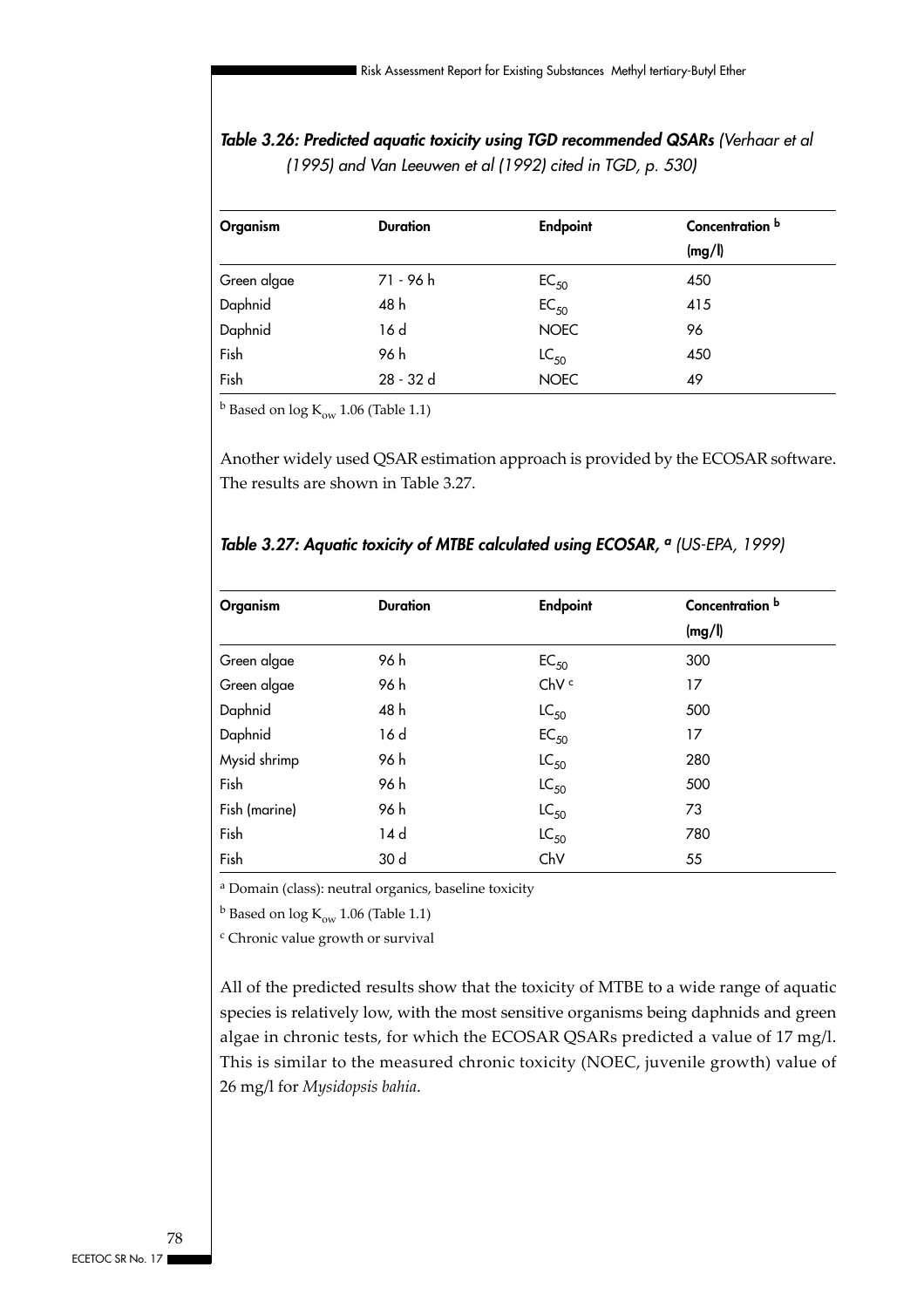#### 3.2.1.4 Derivation of PNEC for aquatic life

A large amount of acute aquatic toxicity test data are available for organisms at different trophic levels and the results obtained from these are consistent with the conclusion that MTBE exerts a low toxicity to aquatic organisms.

The breadth of acute ecotoxicity data available for a variety of species at 3 trophic levels may justify the use of an assessment factor of 100 applied to the lowest  $EC_{50}$  value to generate a PNEC, rather than the standard factor of 1,000 (TGD, p. 330). Applying this assessment factor to the lowest  $EC_{50}$  value for a freshwater aquatic organism (184 mg/l for *Selenastrum capricornutum*), the PNEC<sub>water</sub> derived for the aquatic compartment would be 1.84 mg/l.

There was also chronic aquatic toxicity test data available for several species including a 72-h NOEC of 470 mg MTBE/l for *Scenedesmus subspicatus*, a 5-day NOEC for *Ceriodaphnia dubia* of 202 mg/l, an 21-d IC<sub>20</sub> value of 42 mg/l for *Daphnia magna* and an 31-d IC20 value of 279 mg/l for *Pimephales promelas*. The *Ceriodaphnia* test encompassed several broods, but it is not the test species of choice for OECD daphnid chronic tests. The other two tests were carried out to ASTM and US-EPA protocols, rather than the OECD test protocols favoured by the TGD recommendations. An assessment of the full test reports showed that the *Daphnia* test conformed to OECD protocols, but the *Pimephales* test did not. Chronic test data were also available for the marine shrimp *Mysidopsis bahia*, where the lowest NOEC value of 26 mg/l was reported. There is no OECD test protocol for this type of test of juvenile growth, but an assessment of the test report showed that the protocol was similar to the OECD recommended protocol for chronic tests of daphnids.

Consequently, data from both the *Daphnia* chronic test, (NOEC for reproduction of 51 mg/l) and the *Mysidopsis* test (NOEC of 26 mg/l) data could be used to derive a PNEC. The US-EPA (2000) has set a preliminary ambient freshwater quality criterion of 51 mg/l for chronic effects based the *Daphnia* data. US-EPA (2000) further considered that valid chronic toxicity values were available for Daphnia, fathead minnow and algae although not all the tests conform completely to OECD test guidelines.

### Conclusion

Since there is a wealth of acute toxicity data and some chronic data, derivation of a PNEC by application of an assessment factor of 10 to the lowest chronic (NOEC) value is justified for continuous release (chronic) situations. Thus, using the mysid chronic test data, a PNECaquatic of 2.6 mg/l is obtained, which is comparable to the PNEC derived from the acute data. Consequently, the EUSES risk assessment modelling was carried out using a continuous  $\text{PNEC}_{water}$  value of 2.6 mg MTBE/l.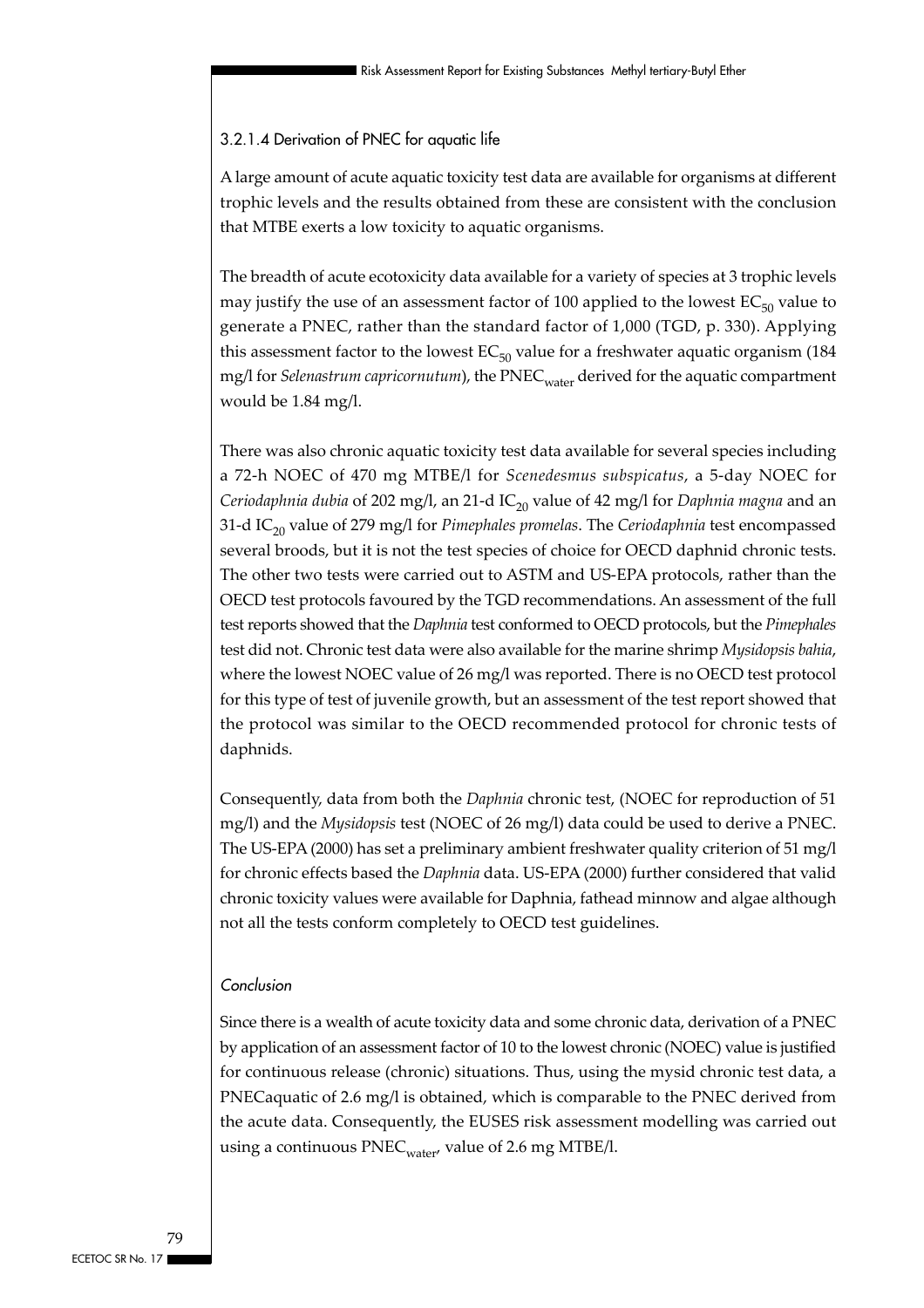For intermittent release (acute) situations, the EC<sub>50</sub> value for *Mysidopsis bahia* of 136 mg/l was used for EUSES with an assessment factor of 10, producing an intermittent  $\text{PNEC}_{water}$ of 13.6 mg MTBE/l.

#### 3.2.1.5 Derivation of PNEC for sediment life

In the absence of any ecotoxicological data for MTBE effects on sediment-dwelling organisms, the PNEC<sub>sed</sub> was provisionally calculated from PNECaquatic using the equilibrium partitioning method according to the following formula (TGD, p.335):

$$
PNEC_{\text{sediment}} = K_{\text{sed-water}} / \rho_{\text{sed}} \times PNEC_{\text{water}} \times 1,000 \tag{Eq. 21}
$$

where  $PNEC_{water}$  = predicted no effect concentration in water (mg/l)

 $\rho_{\rm sed}$  = bulk density of wet sediment (1,300 kgww/m<sup>3</sup>)  $K_{\text{sed-water}}$  = partition coefficient sediment water  $(m^3/m^3)$  = Foc<sub>sed</sub> x Koc, where Foc is the fractional organic carbon content of the sediment  $\text{PNEC}_{\text{sediment}}$  = predicted no effect concentration in sediment (mg/kgww)

The PNEC<sub>sediment</sub> calculated by EUSES according to the TGD guidelines was 2.05 mg MTBE/kgww.

#### 3.2.1.6 Derivation of PNEC for STP organisms

Although part of the aquatic protection goal of EUSES, the effects in STP organisms were separated from those of truly aquatic species. Two values were available in the HEDSET for effects on a specific species, *Pseudomonas putida*. These were an 18-h  $EC_{10}$ of 700 mg/l (in accordance with DIN 38412 Part 8) and a 5-h EC10 > 1,480 mg/l (using a Hüls in-house test procedure for the inhibition of oxygen consumption), both in accordance with GLP (Hüls, 1991d,e). As the long-term test protocol did not include monitoring of the MTBE concentration at the beginning and end of the test, some loss of MTBE may have occurred. However, the short-term test was carried out in a closed system where losses of MTBE could not have occurred and, as was expected, this produced an  $EC_{10}$  of more than twice that from the long-term test. The result from the long-term test therefore appears to be valid. In order to adopt a cautious approach, the longer-term value of 700 mg/l was input to EUSES for the risk assessment.

The PNEC<sub>micro-organisms</sub> derived for STP micro-organisms was 700 mg MTBE/l, while the assessment factor used was 1.

#### **3.2.2 Atmosphere**

There are no data on possible effects on environmental organisms exposed to airborne MTBE. A PNEC for the atmospheric compartment could not be derived in the same way as with the other compartments (TGD Section 3.7, p. 340 - 342).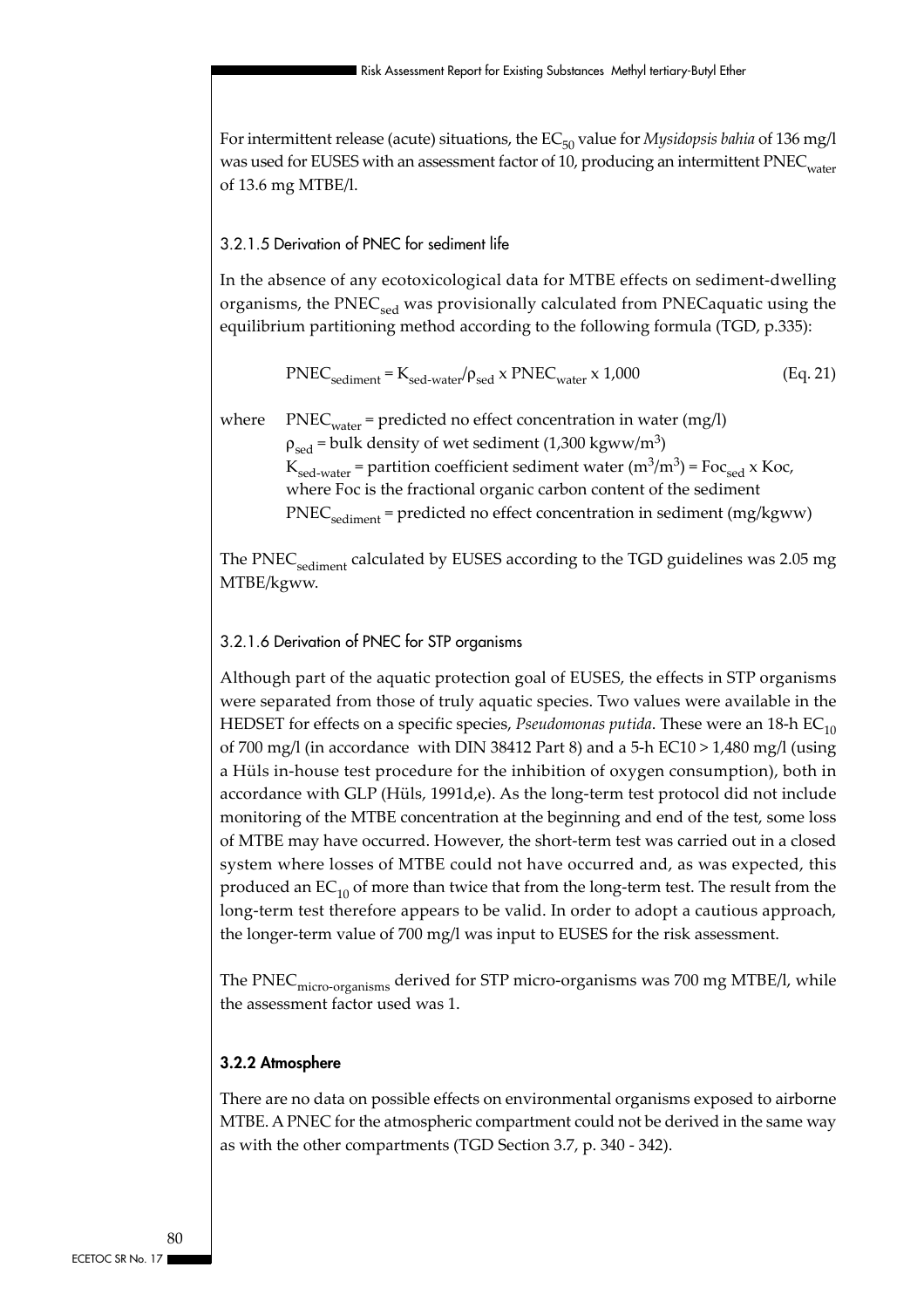The photochemical ozone creation potential (POCP) of MTBE was estimated to be 15.2, relatively low when compared to ethylene (100), which is used as a reference (Derwent *et al*, 1998).

#### **3.2.3 Terrestrial compartment**

No reliable experimental data were available for the terrestrial compartment. Although a 14-day  $LC_{50}$  (mortality) value could be estimated for the earthworm of 1,060 mg/kgww for baseline toxicity using a QSAR from the US-EPA ECOSAR software (this software used a QSAR for earthworms that had been derived from data produced by Neuhauser *et al*, 1985,1986), this derivation was not utilised. Thus no experimental data were used and EUSES calculated a PNEC value using the partitioning approach:

$$
PNEC_{\text{soil}} = (Ksoil-water/\rho_{\text{soil}}) \times PNEC_{\text{water}}
$$
 (Eq. 22)

where  $PNEC_{water}$  = predicted no effect concentration in water (mg/l)  $p_{\text{solid}}$  = bulk density of soil (1,700 g/l)

The PNEC<sub>soil</sub> derived by EUSES for terrestrial life was 0.732 mg MTBE/kgww.

### **3.2.4 Non-compartment-specific effects relevant to the food chain**

As explained in Section 3.1.0.6, MTBE is not expected to bioaccumulate and hence no effects through the food chain are expected.

The PNEC<sub>oral, worm/fish</sub> derived by default for secondary poisoning of birds and mammals by EUSES was 100 mg MTBE/kgbw

## *3.3 Risk characterisation*

### **3.3.0 Introduction**

To evaluate the effects data (Section 3.2) with the exposure data (Section 3.1), EUSES calculates PEC/PNEC ratios (RCRs) and MOS for the different protection goals. In general, a RCR of less than one or a MOS of greater than one implies that the level of exposure is lower than the no effect level and hence there is no inherent risk resulting from that level of exposure for that substance. An acceptable result from a risk assessment of a substance (using EUSES) would ideally have all the RCRs less than one and all of the MOS greater than one. When there are large uncertainties associated with the risk assessment process, for example due to the absence of monitoring data or key ecotoxicity data, then a further margin of comfort may be desirable (TGD, p. 356-358).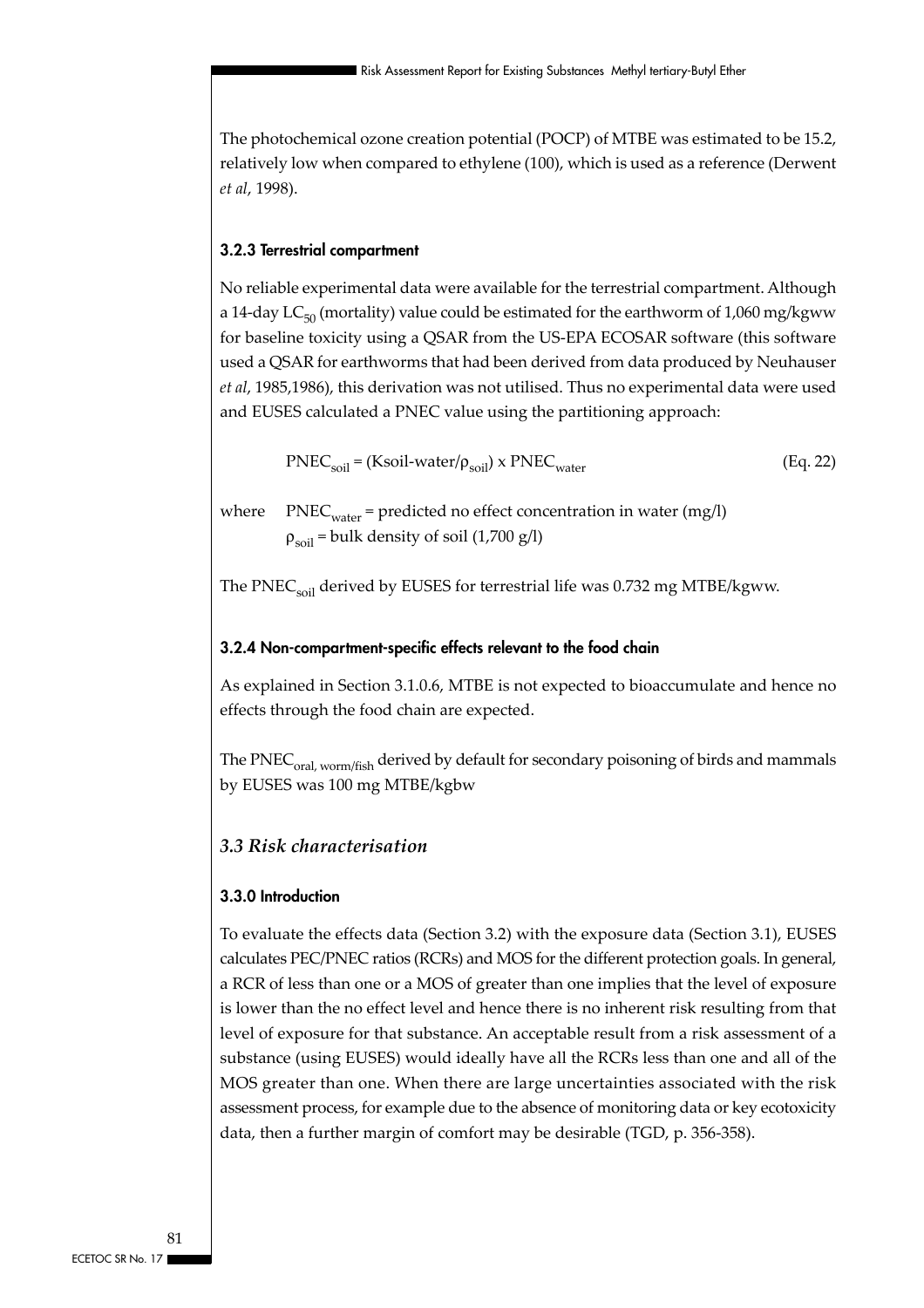#### **3.3.1 Aquatic compartment**

The RCRs for the aquatic compartment (including sediment) are shown in Table 3.28. These are estimated using the aquatic PECs during an emission episode. RCRs > 1 are underlined.

#### **Table 3.28: RCRs for the aquatic compartment**

| <b>Scenario</b> | <b>Use Pattern</b> | <b>Water</b> | Sediment |  |
|-----------------|--------------------|--------------|----------|--|
| Local           |                    |              |          |  |
| Production      |                    | 0.453        | 0.562    |  |
| Formulation     |                    | 0.453        | 0.562    |  |
| Processing      |                    | 0.241        | 0.299    |  |
| Private use     |                    | 0.0243       | 0.0301   |  |
| Processing      | 2                  | 1.45         | 1.8      |  |
| Processing      | 3                  | 0.47         | 0.583    |  |
| Regional        |                    | 0.00128      | 0.00126  |  |
|                 |                    |              |          |  |

#### 3.3.1.1 Use as a component in gasoline (Use Pattern 1)

The RCR results for MTBE used as a fuel component obtained using realistic worst-case estimates of emissions to air and wastewater from production and formulation are all substantially less than one, except for the production local water where the value is about 0.5 and sediment where it is about 0.6. Since no sediment toxicity test data was available, the RCR for the local sediment scenario is based on PNEC<sub>sediment</sub> values estimated from the PNEC<sub>water</sub>. Consequently it may be prudent to carry out sediment toxicity tests to derive an independent PNEC<sub>sediment</sub> value.

#### 3.3.1.2 Use in the synthesis of high purity isobutylene (Use Pattern 2)

The largest RCR values (and the only ones  $> 1$ ) for water and sediment are for MTBE used as an intermediate for isobutylene production for the processing part of the lifecycle. Both of these values are derived in EUSES from the local PECs during emission episodes (3.77 mg MTBE/l and 3.7 mg MTBE/kgww for surface water and sediment respectively) and the PNEC for surface water and sediment (2.6 mg/l and 2.05 mg/kgww respectively) and so represent a worst-case discharge. As stated in Section 3.1.1.3, the annual average surface water PEC is only 3.1 mg MTBE/l, which would produce an RCR of 1.19 for surface water rather than the 1.45 value.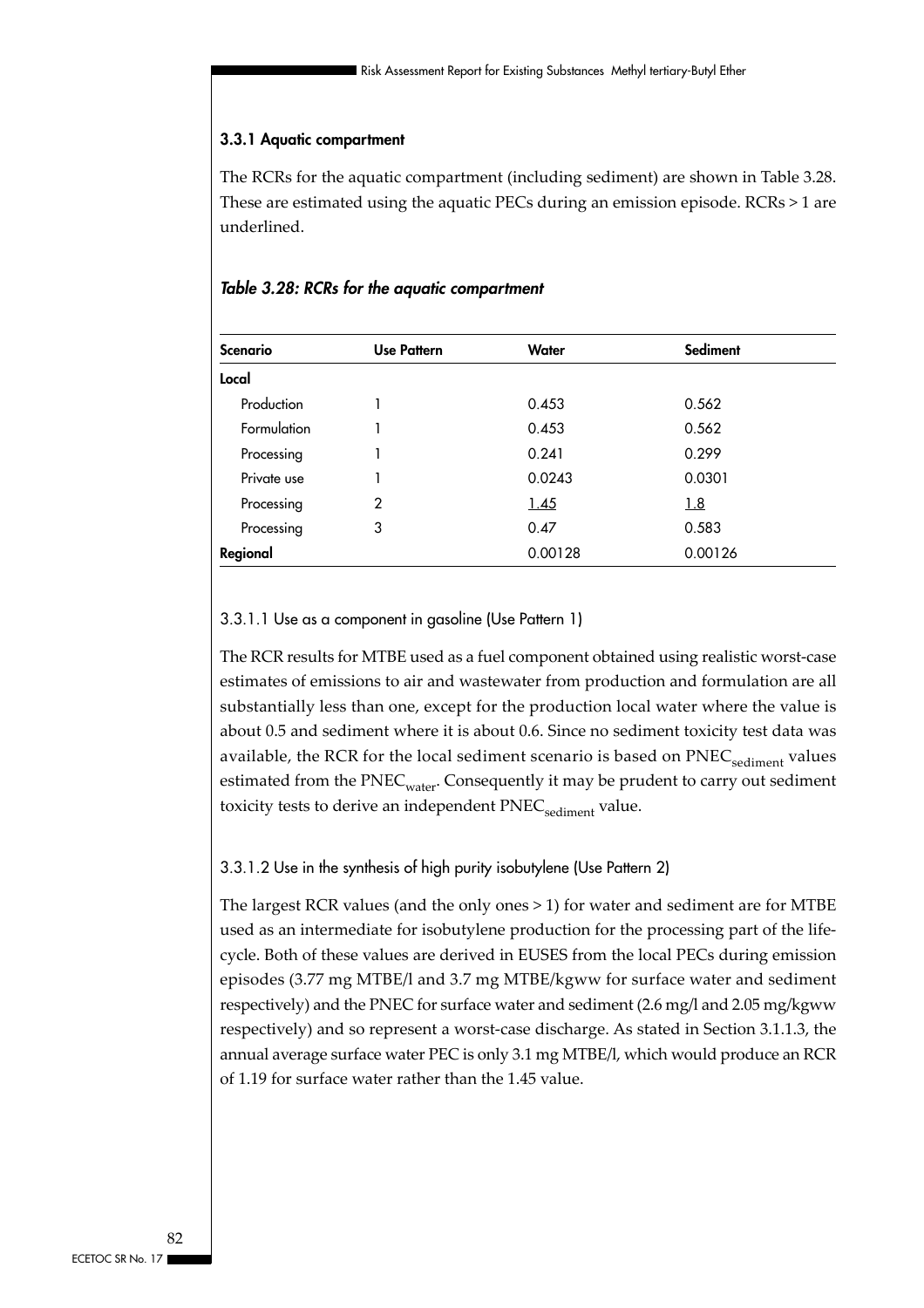These estimates are based on an emission factor calculated from a production plant showing high emissions of MTBE to wastewater and are therefore a realistic worst case. Monitoring of production plant wastewaters where MTBE is used to produce isobutylene, using specific methods of analysis and sampling programmes conducted over an appropriate time period, would produce more realistic estimates of MTBE concentrations from this scenario.

Since no sediment toxicity test data were available, the RCR greater than one for the local sediment scenario, is based on PNEC<sub>sediment</sub> values estimated from the PNEC<sub>water</sub>. Consequently it may be prudent to carry out sediment toxicity tests to derive an independent PNEC<sub>sediment</sub> value.

### 3.3.1.3 Use as a high-purity solvent (Use Pattern 3)

These RCR tables show that for use of MTBE as a solvent, the risk characterisation performed using EUSES produces RCRs that are less than one.

#### 3.1.4.4 Sewage treatment organisms

All the RCRs for STP organisms, calculated using EUSES, are substantially less than one (Table 3.29).

| <b>Scenario</b> | <b>Use Pattern</b> | <b>RCR</b> |
|-----------------|--------------------|------------|
| Production      |                    | 0.0168     |
| Formulation     |                    | 0.0168     |
| Processing      |                    | 0.0089     |
| Private use     |                    | 0.000853   |
| Processing      | 2                  | 0.0538     |
| Processing      | 3                  | 0.0174     |

#### **Table 3.29: RCRs for STP organisms**

#### **3.3.2 Atmosphere**

In the absence of a  $\text{PNEC}_{\text{air}}$ , no risk characterisation for the atmospheric compartment could be made (Section 3.2.2).

#### **3.3.3 Terrestrial compartment**

The risk characterisation ratios for the terrestrial compartment, calculated using EUSES, are all substantially less than one (Table 3.30).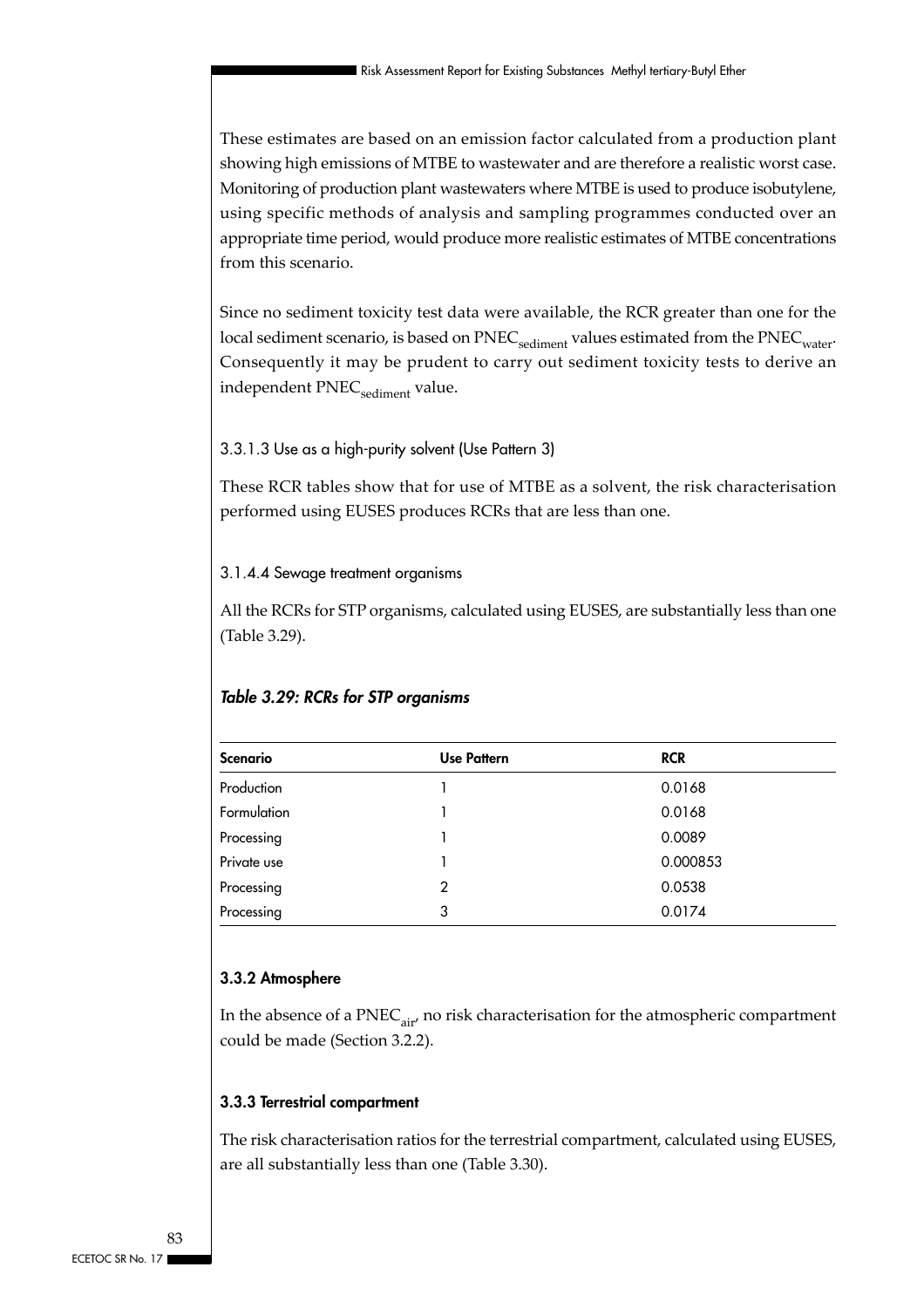| <b>Scenario</b> | <b>Use Pattern</b> | <b>RCR</b> |  |
|-----------------|--------------------|------------|--|
| Local           |                    |            |  |
| Production      |                    | 0.0336     |  |
| Formulation     |                    | 0.0336     |  |
| Processing      |                    | 0.0208     |  |
| Private use     |                    | 0.00184    |  |
| Processing      | 2                  | 0.1        |  |
| Processing      | 3                  | 0.0319     |  |
| Regional        |                    | 0.000416   |  |

### **Table 3.30: RCRs for the terrestrial compartment**

### **3.3.4 Non-compartment-specific effects relevant to the food chain**

The risk characterisation ratios (RCRs) for non-compartment-specific effects relevant to the food chain, calculated using EUSES, are all substantially less than one (Table 3.31).

|  | Table 3.31: RCRs for predators through the food chain |  |  |  |  |  |  |  |
|--|-------------------------------------------------------|--|--|--|--|--|--|--|
|--|-------------------------------------------------------|--|--|--|--|--|--|--|

| <b>Scenario</b> | <b>Use Pattern</b> | <b>Worm-eating predators</b> | <b>Fish-eating predators</b> |
|-----------------|--------------------|------------------------------|------------------------------|
| Production      |                    | 0.0000657                    | 0.00773                      |
| Formulation     |                    | 0.0000657                    | 0.00773                      |
| Processing      |                    | 0.0000537                    | 0.0048                       |
| Private use     |                    | 0.00000646                   | 0.000527                     |
| Processing      | 2                  | 0.00016                      | 0.0246                       |
| Processing      | 3                  | 0.0000502                    | 0.00616                      |

### **3.3.5 Total MOS for man for indirect exposure (all routes)**

Indirect exposure of humans via the environment may occur through consumption of food and drinking water, inhalation of air and ingestion of soil. Exposure via soil ingestion and dermal contact is not addressed because this represents significant exposure routes for specific situations of soil pollution, and is therefore not appropriate for a generic exposure scenario.

Human behaviour shows an appreciable amount of variation among the different EU countries; within countries, there may also be large deviations among individuals. As a consequence, indirect exposure will vary greatly among the population to be protected. The choice of an exposure scenario will have a major influence on the result of the assessment. This choice will always be a compromise, as a scientifically-sound solution is extremely difficult to obtain.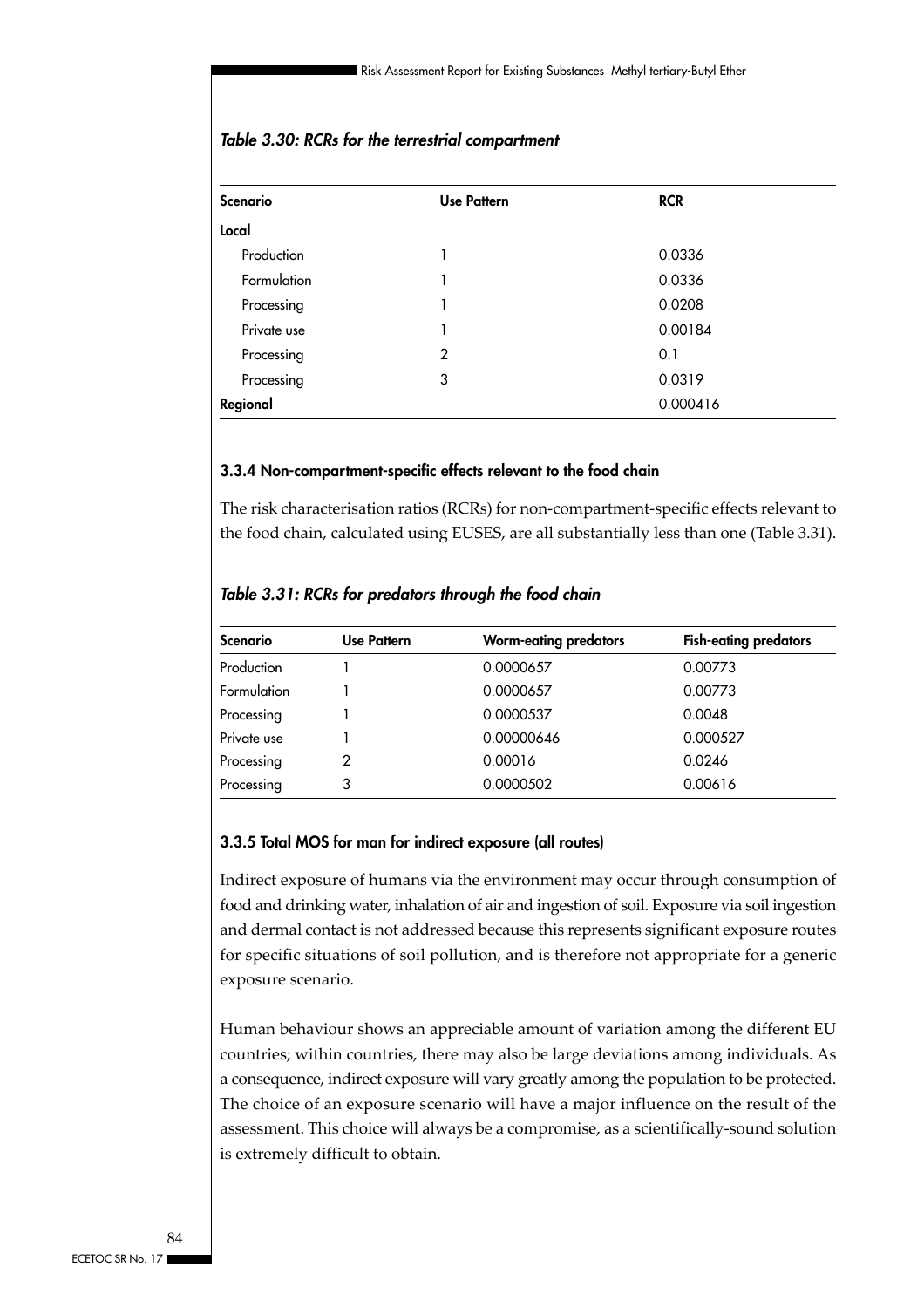Indirect exposure is principally assessed on two spatial scales: locally near a point source of the substance, and regionally using averaged concentrations over a larger area. In the local assessment, all food products are derived from the vicinity of one point source, while in the regional assessment, all food products are taken from the regional model environment. Clearly, the local situation represents a worst case. People do not consume 100% of their food products from the immediate vicinity of a point source. Therefore, the local assessment represents a situation that does not exist in reality. However, one or two routes usually dominate the total exposure, and local exposure via these routes may not be unrealistic.

In contrast, the regional assessment represents an average exposure situation that cannot ensure protection of individuals who consume food products from the vicinity of point sources. A regional assessment indicates potential average exposure of the inhabitants of the region. In the light of the above limitations, it is clear that a generic indirectexposure assessment, as required in this framework, can only be used to indicate potential problems. The assessment should be seen as a helpful tool for decision-making and not as a prediction of human exposure actually occurring at a specific place or time.

Assessment of indirect exposure via the environment comprises the following steps:

- 1. Assessing the concentrations in intake media (food, drinking water, air). The concentration in food is estimated from concentration in water, soil and air (from the distribution module) and bioconcentration or bioaccumulation behaviour. The exposure assessment in EUSES includes seven pathways: drinking water, fish (from surface water), root and leaf crops (from agricultural soil), meat and milk (from cattle grazing on grassland), and inhalation of air.
- 2. Assessing the intake rate of each medium (using a standard consumption pattern).
- 3. Combining the concentrations in the media with the intake of each medium, using a standard exposure scenario. The total daily intake of humans is estimated by multiplying these concentrations and the daily intake rate of each medium, and summing the contribution of each medium (Section 4.1.1.3). Each of these intake media is retrieved exclusively from within the contaminated system.

The MOS values produced for total exposure via the environment by indirect routes are shown and discussed in the Section 4.1.3.3.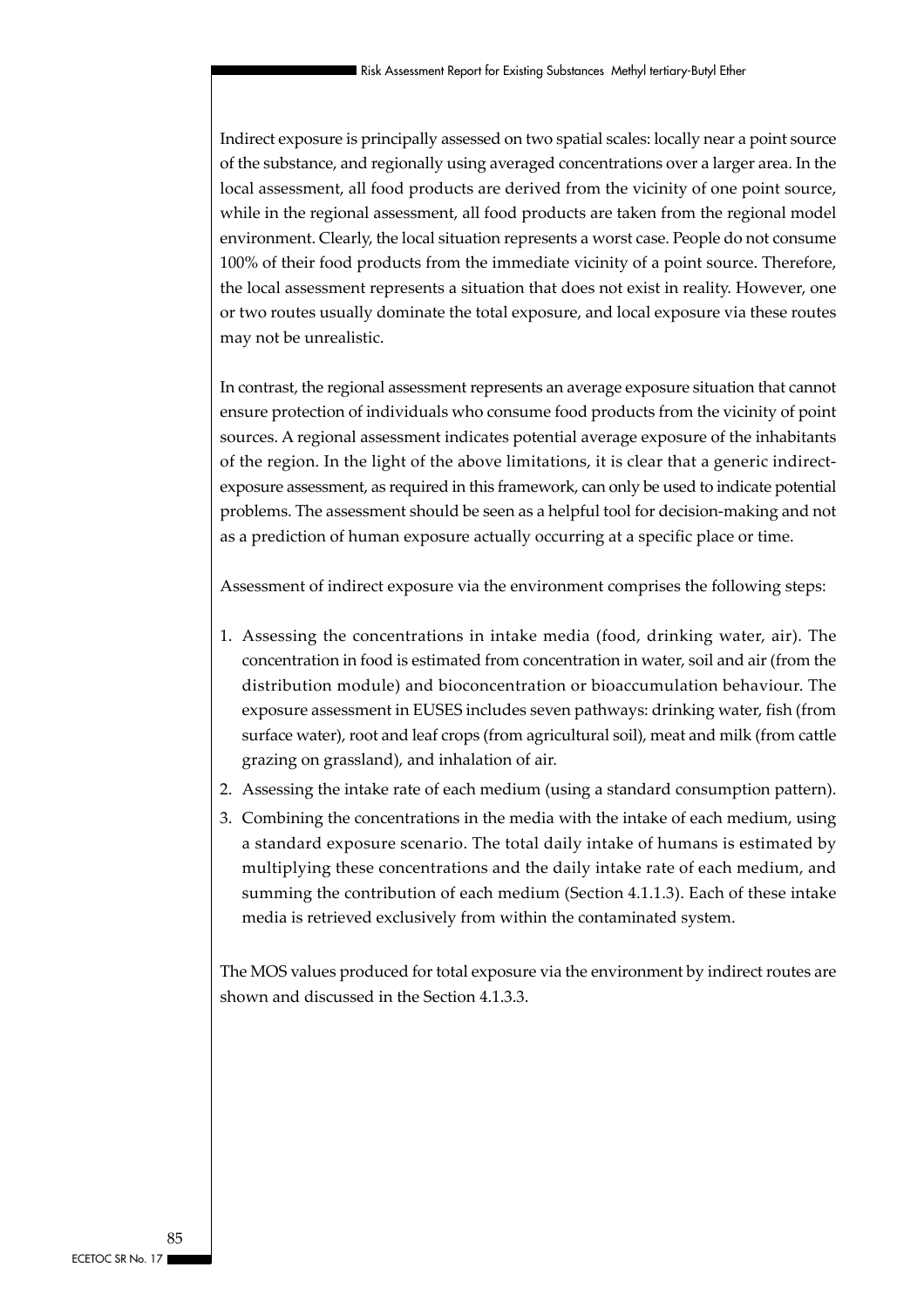## **4. HUMAN HEALTH**

### *4.1 Human health (toxicity)*

#### **4.1.1 Exposure assessment**

#### 4.1.1.0 General discussion

The assessment in this section considers the following exposure scenarios: (i) occupational exposure (of workers), (ii) consumer exposure (of humans exposed through vehicle refuelling) and (iii) indirect exposure of humans via the environment. This last category includes exposure to MTBE from concentrations in the ambient air, and also exposure that may result from water containing MTBE. This may be in terms of drinking water, or contact with MTBE in bathing waters or recreational waters. Exposure through food is also considered.

Data on worker exposures to MTBE are available for different phases of MTBE production, handling, distribution and use as a fuel additive (Section 4.1.1.1). Consumer exposure has been measured at gasoline stations (Section 4.1.1.2). The data reviewed here relate to production and loading, blending with gasoline in the petroleum industry, handling of gasoline at service stations and garages, and consumer exposures at gasoline stations. The information related to production and loading are unpublished industry data, the information related to service stations, garages and gasoline stations are from the studies reviewed in the later section on human effects (Section 4.1.2). Data from a survey made by Concawe (2000) are also included. No measured data are available for exposure by man to MTBE as a solvent (minor use); therefore estimations of exposure for this use scenario were carried out using EUSES defaults alone.

Where reliable data for measured MTBE concentrations in the different waters are available, these have been summarised. Any data of sufficient quality pertaining to ambient air concentrations have been similarly treated, and the data themselves have been provided in the earlier Sections 3.1.1 and 3.1.2. However, it should be noted that the final estimations of indirect exposure for man via the environment have been carried out using ambient concentrations estimated by EUSES, rather than the reported measured data. This is a recognised and transparent method of producing total estimated doses for man via all routes, where the quality or reliability of the measured data for individual components may be less than ideal. It was considered that at this time, given the limitations and uncertainties regarding true representative environmental data, the available measured data might best be utilised for validation of the EUSES estimated values.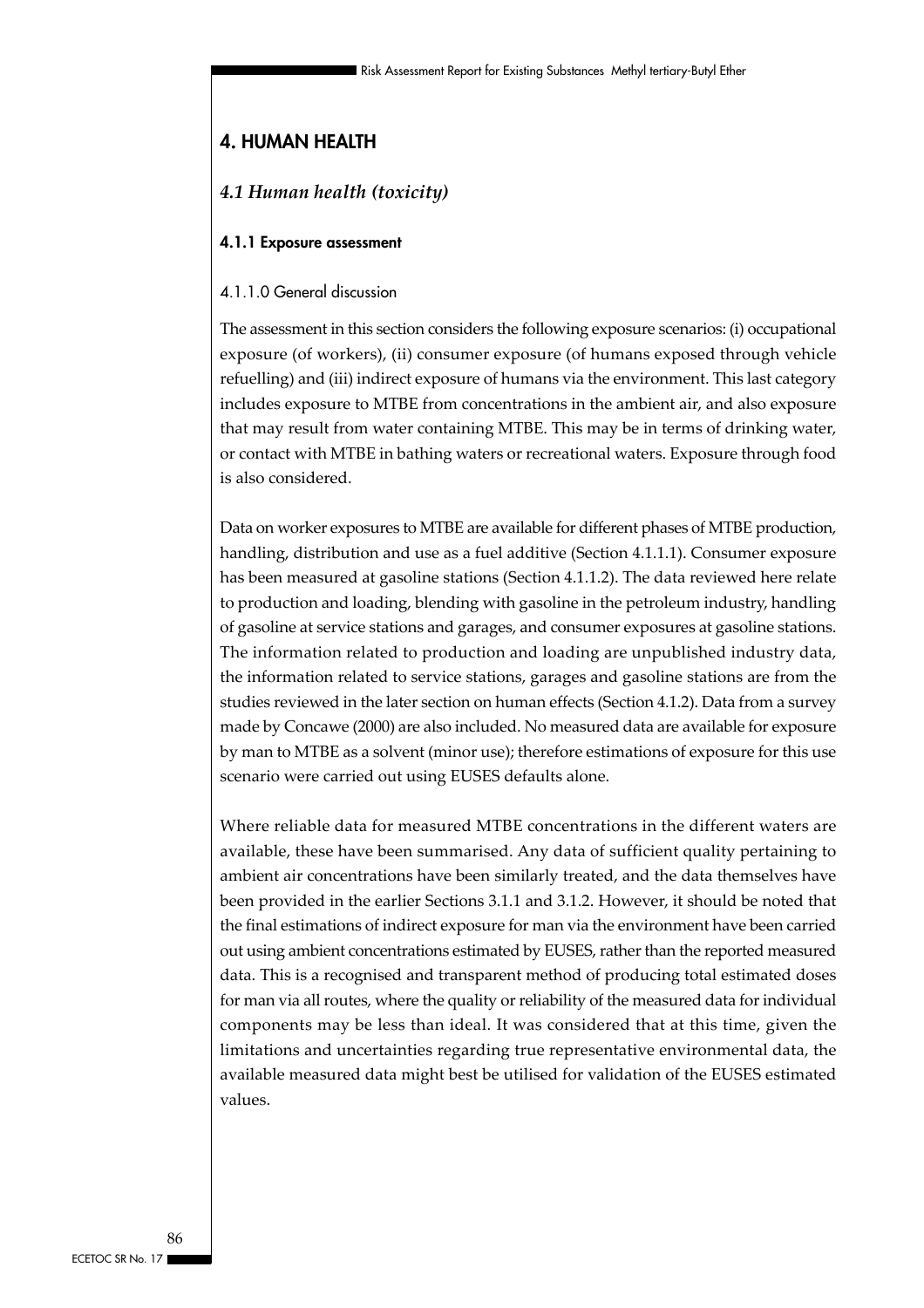#### 4.1.1.1 Occupational exposure

The main route of exposure for workers who come into contact with MTBE or gasoline containing MTBE is inhalation.

The majority of jobs where exposure to MTBE is a possibility are gasoline-related. Due to its benzene content, gasoline is classified as a carcinogen according to EU regulations. As a result of the "Carcinogens at Work" Directive (EC, 1990), amongst other measures, a risk assessment is carried out for any task involving exposure to gasoline, and it can be reasonably anticipated that because of regulatory pressure, employers do take the necessary measures to reduce exposure from all sources. These include the use of personal protective equipment when necessary.

Although dermal exposure and subsequent absorption through the skin is theoretically possible, current work practices and recommended personal protective measures (see company safety data sheets) would render this unlikely. There are no data available providing rates of absorption of MTBE through the skin in man (Section 4.1.2.1). (This becomes less of a concern when working practices can be shown to be capable of and likely to exclude most potential exposure via this route). Dermal exposure is therefore not considered further for the purposes of the present risk assessment. The need to include dermal exposure may have to be reviewed again in the light of new data of sufficient quality becoming available. For example, developments in PBPK modelling may allow better predictions of dermal absorption and subsequent body distribution (Leavens *et al*, 2000).

Following the TGD (p. 37), dermal exposure could be estimated through the use of general models such as EASE (Estimation and Assessment of Substance Exposure) to produce a crude estimated value based on exposure via other routes. However, based on the current limited data and models, and given the small percentage which exposure by this route is likely to constitute for the majority of the worker population, no EASE calculations have been carried out.

### During production and formulation

Personal exposure measurements have been made for different jobs at an MTBE manufacturing plant including jetty operations (i.e. loading and unloading of ships) (Table 4.1).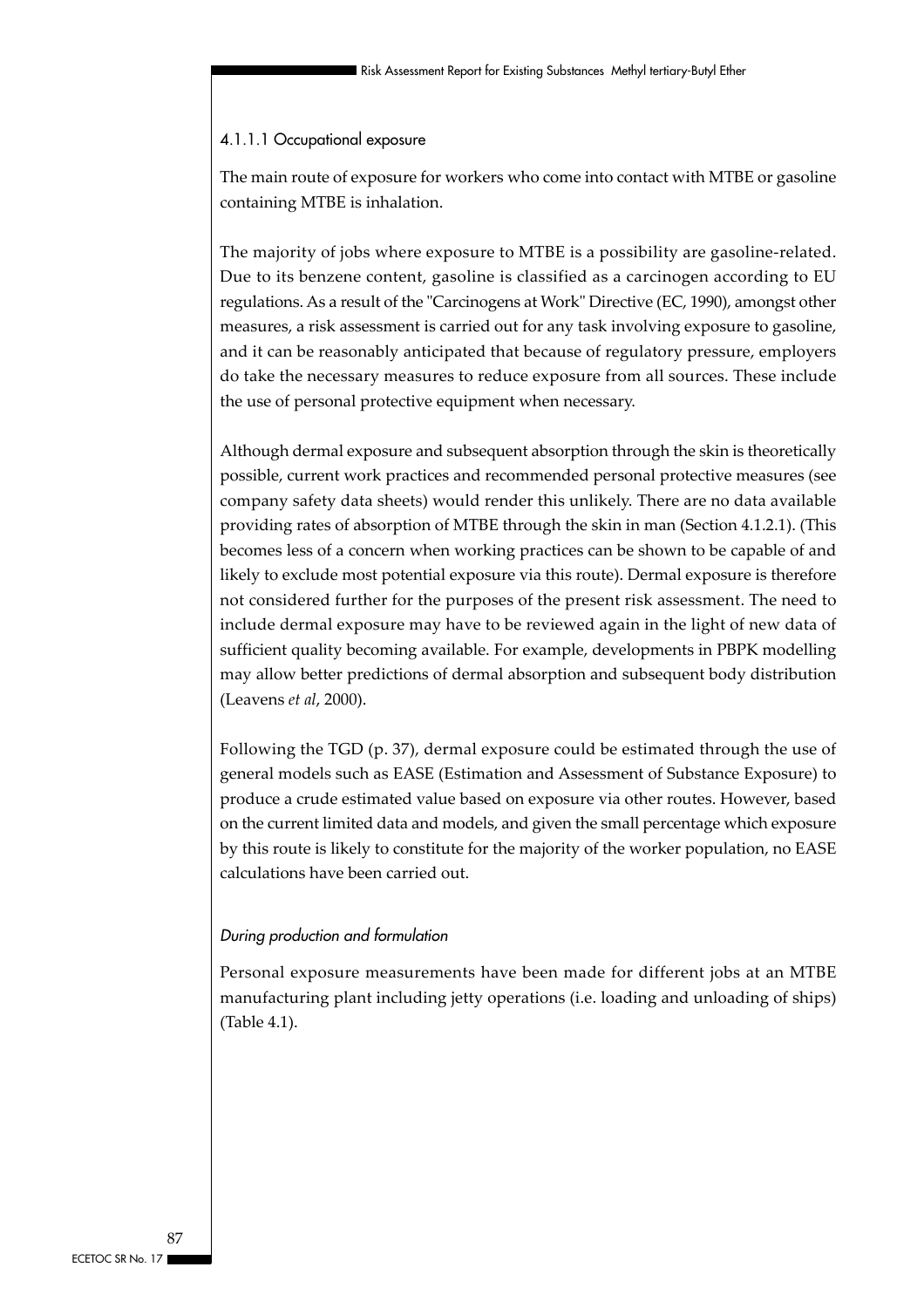| Job type       | Year of<br>sampling | Sampling<br>time (min) | Number of<br>samples | Concentration $(mg/m3)$ |           | Reference                  |
|----------------|---------------------|------------------------|----------------------|-------------------------|-----------|----------------------------|
|                |                     |                        |                      | Range <sup>a</sup>      | 8-h TWA b |                            |
| Production     | 1993                | <b>NS</b>              | 7                    | $0.04 - 3.71$           | 0.86      | Arco Chemical              |
| operator       |                     |                        |                      |                         |           | Europe, 1995               |
| - Emptying     | 1993                | <b>NS</b>              | 13                   | $0.04 - 3.95$           | 0.63      | Arco Chemical              |
|                |                     |                        |                      |                         |           | Europe, 1995               |
| - Start-up     | 1993                | <b>NS</b>              | 6                    | $0.14 - 7.92$           | 2.12      | Arco Chemical              |
|                |                     |                        |                      |                         |           | Europe, 1995               |
| Plant operator | 1981-1995           | 100 - 390              | 10                   | $0.08 - 19$             | 2.4       | Concawe, 1997 <sup>c</sup> |
| Plant operator | 1981-1995           | 100 - 390              | 5                    | < 3.6                   | < 3.6     | Concawe, 1997 <sup>c</sup> |
| Sample room    | 1993                | 350                    | $\overline{2}$       | $5.76 - 11.16$          | 8.64      | Arco Chemical              |
| operator       |                     |                        |                      |                         |           | Europe, 1995               |
| Jetty operator | 1993                | $325 - 540$            | 6                    | $0.72 - 20.5$           | 11.88     | Arco Chemical              |
|                |                     |                        |                      |                         |           | Europe, 1995               |
| Jetty operator | 1981 - 1995         | 100 - 390              | $\overline{2}$       | $45 - 46$               | 46        | Concawe, 1997 <sup>c</sup> |

## **Table 4.1: Personal exposure levels during MTBE production in Europe**

<sup>a</sup> Measured

<sup>b</sup> Average adjusted to 8-h working day

<sup>c</sup> As cited by IARC, 1999

In each case, the operator was equipped with a small charcoal sampling tube fixed close to his breathing zone. The sampling tube was connected to a pump to collect the air contaminated by MTBE and other VOCs. The samples were analysed subsequently according to NIOSH method 1615 (NIOSH, 1994).

Ship loading (at the jetty) is changing from open to closed loading, whereby the gasoline vapour is vented at a high level or at high velocity rather than at deck level.

Personal exposure data from short-term loading operations at production sites were obtained in the same way (Table 4.2). The measurements were adjusted to a 15-min interval and these values were considered short-term peak exposures.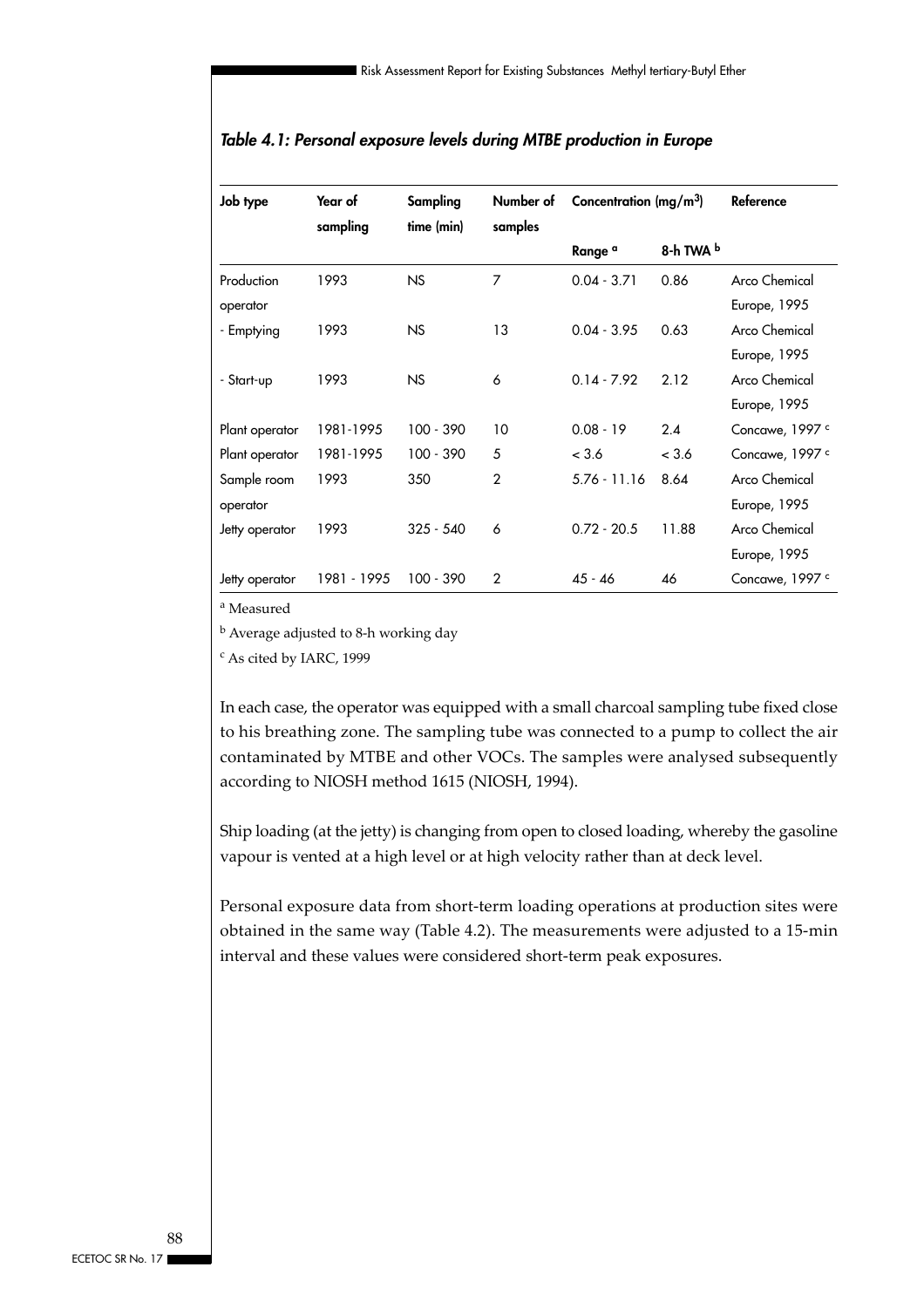| Job type       | Year of<br>sampling | Sampling<br>time (min) | Number of<br>samples | Concentration $(mg/m3)$ |        | Reference                  |  |
|----------------|---------------------|------------------------|----------------------|-------------------------|--------|----------------------------|--|
|                |                     |                        |                      | Range <sup>a</sup>      | Peak b |                            |  |
| Jetty operator | 1993                | $12 - 55$              | 7                    | 47.9 - 205.6            | 106.6  | Arco Chemical              |  |
|                |                     |                        |                      |                         |        | Europe, 1995               |  |
| Other loading  | 1993                | $14 - 25$              | 7                    | 48 - 153.8              | 119.5  | Arco Chemical              |  |
|                |                     |                        |                      |                         |        | Europe, 1995               |  |
| Other loading  | 1993                | $3 - 56$               | 5                    | $62 - 140.1$            | 100    | Arco Chemical              |  |
|                |                     |                        |                      |                         |        | Europe, 1995               |  |
| Other loading  | 1993                | $17 - 40$              | 5                    | $62.1 - 228.5$          | 122    | Arco Chemical              |  |
|                |                     |                        |                      |                         |        | Europe, 1995               |  |
| Other loading  | 1993                | $2 - 13$               | 3                    | $1.4 - 31.8$            | 13.0   | Arco Chemical              |  |
|                |                     |                        |                      |                         |        | Europe, 1995               |  |
| Plant operator | 1981 - 1995         | $15 - 40$              | 3                    | < 3.6                   | < 3.6  | Concawe, 1997 <sup>c</sup> |  |
| Check tank     | 1981 - 1995         | $15 - 40$              | $\overline{2}$       | $1.2 - 4.2$             | 2.7    | Concawe, 1997 <sup>c</sup> |  |
| levels         |                     |                        |                      |                         |        |                            |  |
| Hose           | 1981 - 1995         | $15 - 40$              | $\overline{2}$       | $8.3 - 38$              | 23     | Concawe, 1997 <sup>c</sup> |  |
| disconnection  |                     |                        |                      |                         |        |                            |  |

### **Table 4.2: Personal exposure measurements during loading in Europe**

<sup>a</sup> Measured

<sup>b</sup> Mean value adjusted to 15-min interval

<sup>c</sup> As cited by IARC, 1999

Loading activities, which may be associated with relatively high exposure levels (for gasoline itself, not purely MTBE), are expected to change in the near future. Indeed due to regulatory measures requiring vapour recovery during roads tanker loading, loading activities are changing from top-loading to bottom-loading. The higher values reported in Table 4.2 may have arisen from top-loading procedures and therefore it is possible that these older data may no longer be representative. Though at present, this cannot be confirmed. Whilst some top loading is still carried out, it is scheduled to be completely phased out by 2004.

Concawe (1997) reported personal monitoring data available from the petroleum industry including exposures to the product MTBE and formulated MTBE, i.e. blended into gasoline. The average personal exposure level ranged from 3.6 to  $45.5 \text{ mg/m}^3$  over time periods of 100 to 390 minutes (equivalent to 9.5 mg/m3, 8 h TWA) for MTBE products. Exposure levels for MTBE from gasoline ranged from 0.3 to 85.6 mg/m<sup>3</sup> (maximum 162 mg/m3) over time periods of 2 to 599 minutes. Area sampling of the workplace for MTBE in gasoline revealed levels of 0.2 to 18 mg/m<sup>3</sup> over a period of 23 to 480 minutes.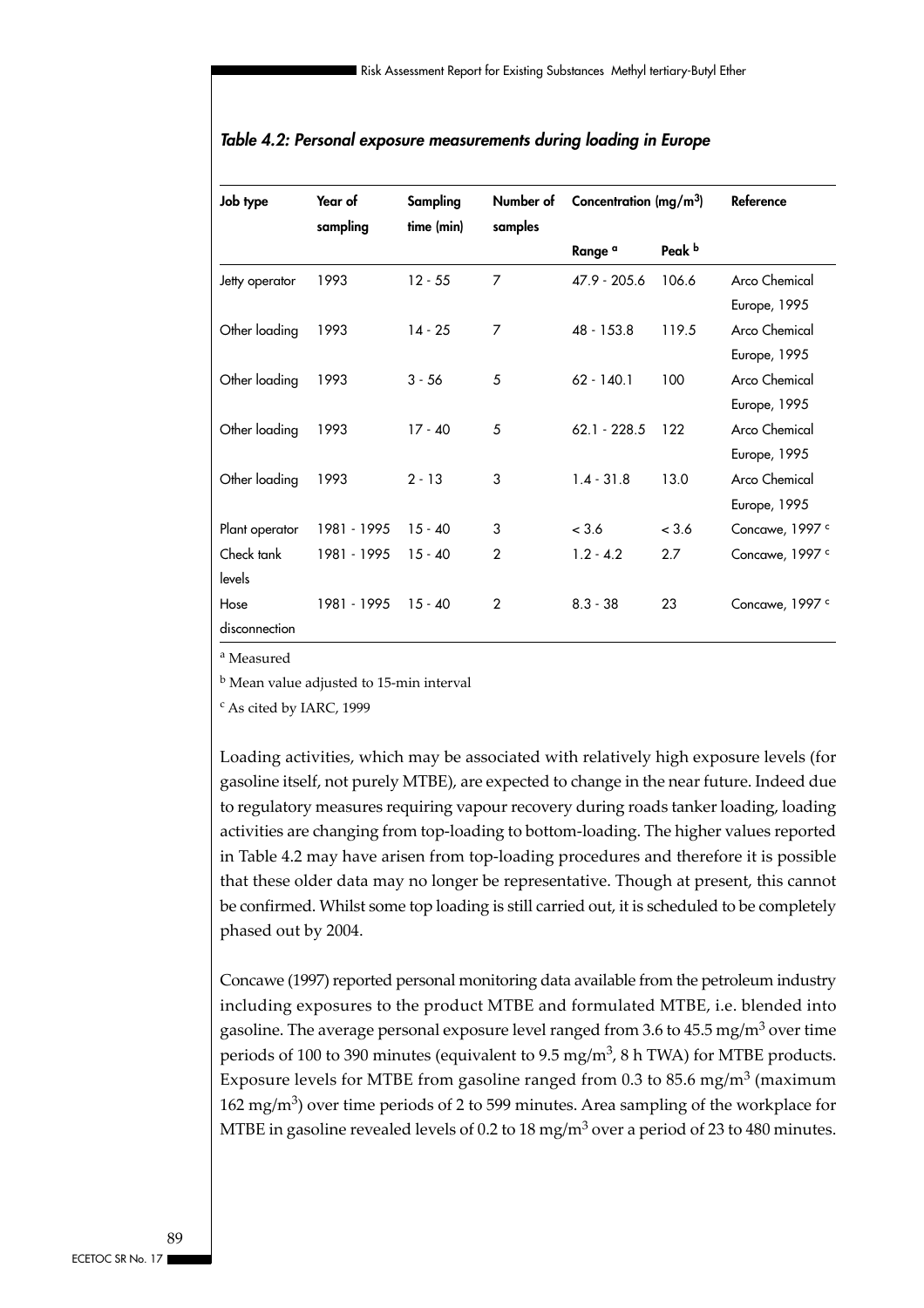### During distribution and handling of gasoline containing MTBE

Hakkola and Saarinen (1996) measured personal exposure levels of workers during handling of gasoline containing 10 to 15% MTBE in two Finnish gasoline depots, one located in the North and the other in the South of the country, and during subsequent distribution to related service stations. The Northern depot used bottom loading of road cars, equipped with a vapour recovery system, as opposed to the top loading of road cars without vapour recovery in the Southern depot. The tanker drivers were handling one to four loads per day, more than half containing gasoline with MTBE, and were monitored during loading and unloading operations (Table 4.3). No individual data were provided for the service stations and no further distinctions in the results can be made.

### **Table 4.3: Exposure to MTBE during loading/unloading of gasoline containing 10 to 15% MTBE**

| Operation, location             | <b>Sampling time</b> |               | Number of      | Concentration        |              | Vapour   |
|---------------------------------|----------------------|---------------|----------------|----------------------|--------------|----------|
|                                 | (min)                |               | <b>Samples</b> | (mg/m <sup>3</sup> ) |              | recovery |
|                                 | Mean                 | Range         |                | Mean                 | Range        |          |
| Bottom loading of road cars, 28 |                      | $15 - 40 = 6$ |                | 13                   | $2.8 - 42.0$ | Yes      |
| Northern depot                  |                      |               |                |                      |              |          |
| Delivery at service station,    | 33                   | $22 - 44$ 5   |                | 16                   | $4.3 - 27.0$ | NS.      |
| <b>North</b>                    |                      |               |                |                      |              |          |
| Top loading of road cars,       | 20                   | $10 - 30 = 4$ |                | 91                   | $20 - 226$   | No       |
| Southern depot                  |                      |               |                |                      |              |          |
| Delivery at service station,    | 26                   | $10 - 37 = 6$ |                | 71                   | $10 - 98$    | No       |
| South                           |                      |               |                |                      |              |          |

(Hakkola and Saarinen, 1996)

NS Not stated

In a similar study, Saarinen *et al* (1998) recorded personal exposure levels of tanker drivers in different parts of Finland. The tankers used gasoline blended with 11 to 12% MTBE (and other ethers such as *tert*-amyl methyl ether). Three depots were involved, all of which had vapour recovery systems, however none of the service stations did so. The aim of the study was to monitor exposure (via inhalation) and to ascertain the usefulness urinary metabolites as exposure biomarkers. Concentrations in air were determined using personal samplers, and metabolites were analysed in urine. The mean concentration of MTBE during a shift was  $8.1 \pm 8.4$  mg/m<sup>3</sup>, with exposure occurring 3 times per shift for periods of  $21 \pm 14$  min on each occasion. These values would seem to be significantly lower than those presented by Hakkola and Saarinen (1996) for operator exposure. With regard to biomarkers, it was noted that urinary MTBE levels performed well as a biomarker for exposure; however, the authors concluded that the level of MTBE exposure was so low, that other metabolites such as TBA did not perform so well.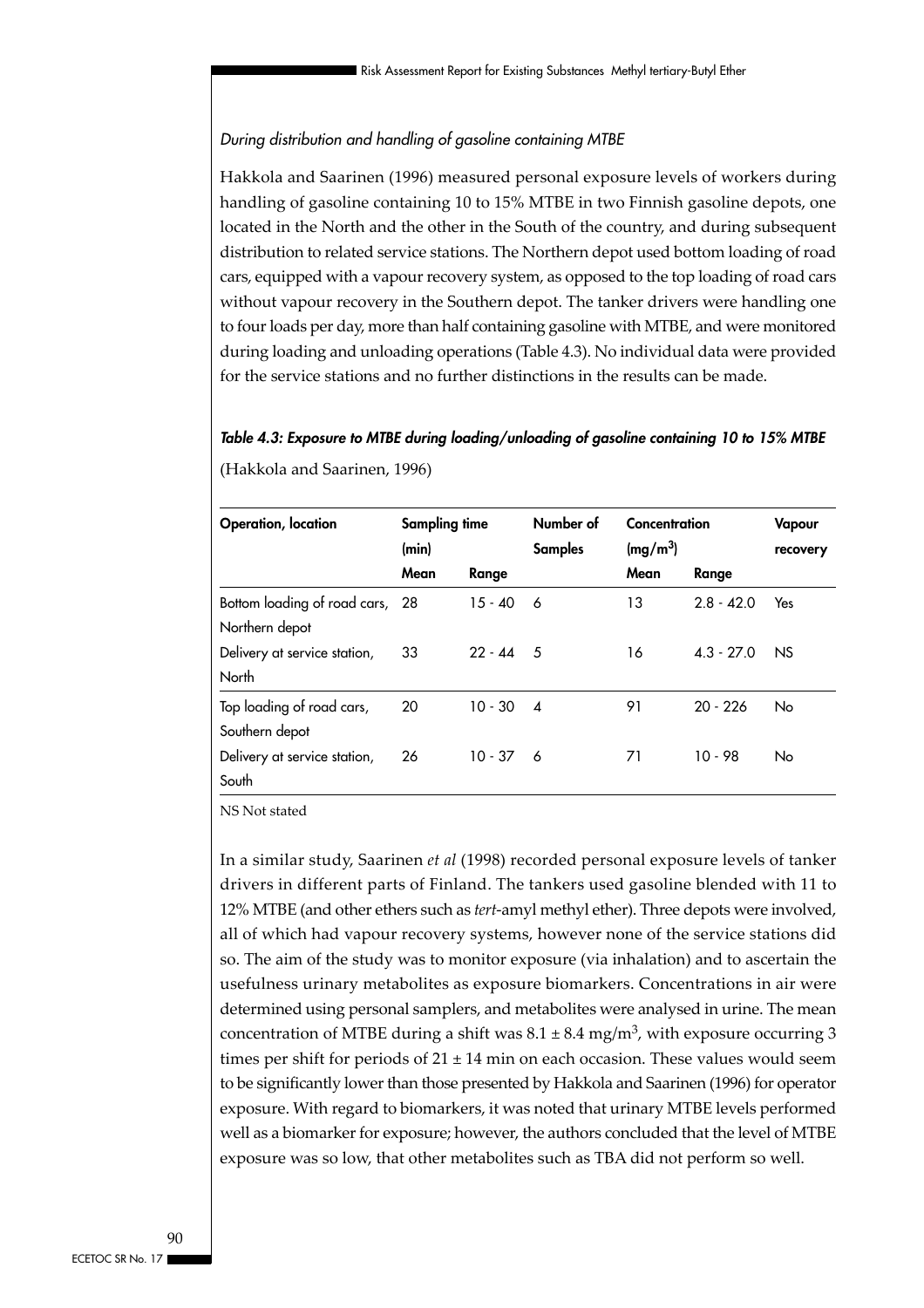McKee *et al* (1997) also reported personal sampling data on exposures to MTBE during loading operations of oxygenated gasoline at bulk storage, transport to gasoline stations and unloading at gasoline stations. Personal exposures were in the range of 0.3 to 2.8 mg/m<sup>3</sup> over 480 minutes, with a maximum of 20.2 mg/m<sup>3</sup> for one maintenance worker (equivalent to  $5 \text{ mg/m}^3$ , 8-h TWA).

### At garages and service stations

Giacomello (1996) measured personal exposure to MTBE vapour in a group of "full service" attendants working in 58 Italian service stations. The study included a number of geographical locations and was conducted in summer 1991, winter 1992 and summer 1995. The overall geometric mean concentrations were 0.71 mg/m<sup>3</sup>, 0.37 mg/m<sup>3</sup> and 0.26  $mg/m<sup>3</sup>$  respectively. Differences between the surveys were thought to reflect the effect of the season, variations in MTBE level in the blends and the introduction of Phase I vapour recovery systems. The lower level of exposure in 1995 could also reflect the aspect of training attendants to avoid unnecessary exposure and spillage.

Many measurements were collected in the course of the population studies described in Section 4.1.1. These measurements were carried out by the US Centre for Disease Control and Prevention (CDC, 1993b,c). Representative data from these studies are summarised in Table 4.4. To simplify the presentation, Table 4.4 has been limited to data for car mechanics and service station attendants. Job categories that could not be clearly defined in relation to possible exposures to gasoline and MTBE have been excluded, e.g. foremen, chauffeurs, plant managers.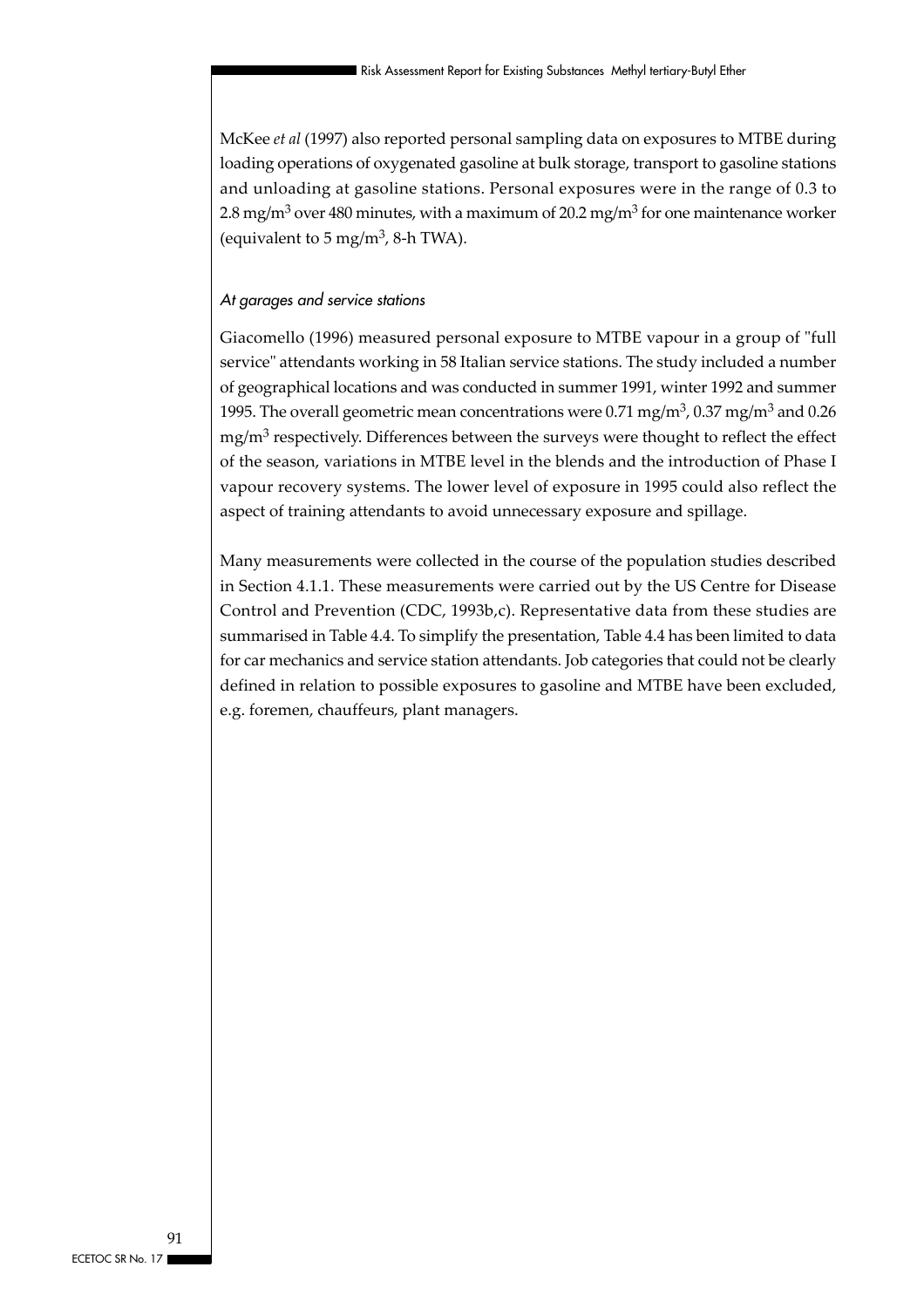| Number of samples         | Concentration (mg/m <sup>3</sup> ) |                            | <b>Reference</b>      |
|---------------------------|------------------------------------|----------------------------|-----------------------|
|                           | 8-h TWA                            | Range                      |                       |
| Car mechanics             |                                    |                            |                       |
| 7                         | 0.14                               | < 0.14                     | Moolenaar et al, 1994 |
| 3                         | 0.45                               | $0.36 - 0.54$              |                       |
| 4                         | 0.10                               | $< 0.1 - 0.1$              |                       |
| 7                         | 0.36                               | $< 0.1 - 0.47$             |                       |
| 4                         | 1.08                               | $0.65 - 1.62$              |                       |
| 7                         | 0.44                               | $< 0.1 - 1.62$             | CDC, 1993b            |
| 5                         | 0.96                               | $0.43 - 1.66$              |                       |
| 3                         | 0.35                               | $< 0.14 - 0.54$            |                       |
| 5                         | 0.11                               | $< 0.1 - 0.5$              | CDC, 1993c            |
| 4                         | 0.1                                | $< 0.1 - 0.1$              |                       |
| 3                         | 0.1                                | $< 0.1 - 0.1$              |                       |
| $\boldsymbol{\Lambda}$    | 0.45                               | $< 0.1 - 1.19$             | CDC, 1993b            |
| 4                         | 3.47                               | $0.83 - 7.56$              |                       |
| Service station attendant |                                    |                            |                       |
| 10                        | 2.98                               | $0.5 - 6.82$               | API, 1991 b           |
| 10                        | 1.08                               | $0.36 - 3.38$ <sup>a</sup> |                       |

### **Table 4.4: Personal exposure at garages and service stations in the USA**

<sup>a</sup> One high value ( $43.34$  mg/m<sup>3</sup>) has been excluded

<sup>b</sup> Hazard Evaluation and Technical Assistance (HETA) data

Two of the studies reviewed measured exposures in regions of the USA where MTBE was added to gasoline as an octane booster at levels < 1% (CDC, 1993a; Moolenaar *et al*, 1994; API, 1991). The remaining studies were carried out in regions of the USA where MTBE was present in gasoline at levels > 11% (CDC, 1993b,c; API, 1991). Personal breathing zone samples were collected over a normal day period and analysed, and 8-h TWA concentrations calculated. Where MTBE levels in gasoline were low, exposure for car mechanics was in the range of  $\leq 0.1$  to 1.62 mg/m<sup>3</sup>; in regions with higher levels, exposures ranged from  $\leq 0.1$  to 1.66 mg/m<sup>3</sup>.

Hartle (1993) compared exposure among personnel at two different types of service station with high volume MTBE use (12.5 - 13%) in the USA: two stations with advanced vapour recovery systems, and two stations without this facility. The high volume MTBE % results ranged from 0.14 to 13.97 mg/m<sup>3</sup> (average 1.08 mg/m<sup>3</sup>), while those of the vapour recovery station, the results ranged from 0.07 to 2.63 mg/m<sup>3</sup> (average 0.5 mg/m<sup>3</sup>). These results showed that the presence of vapour recovery systems have a major impact on the potential levels of exposure of service station attendants to MTBE.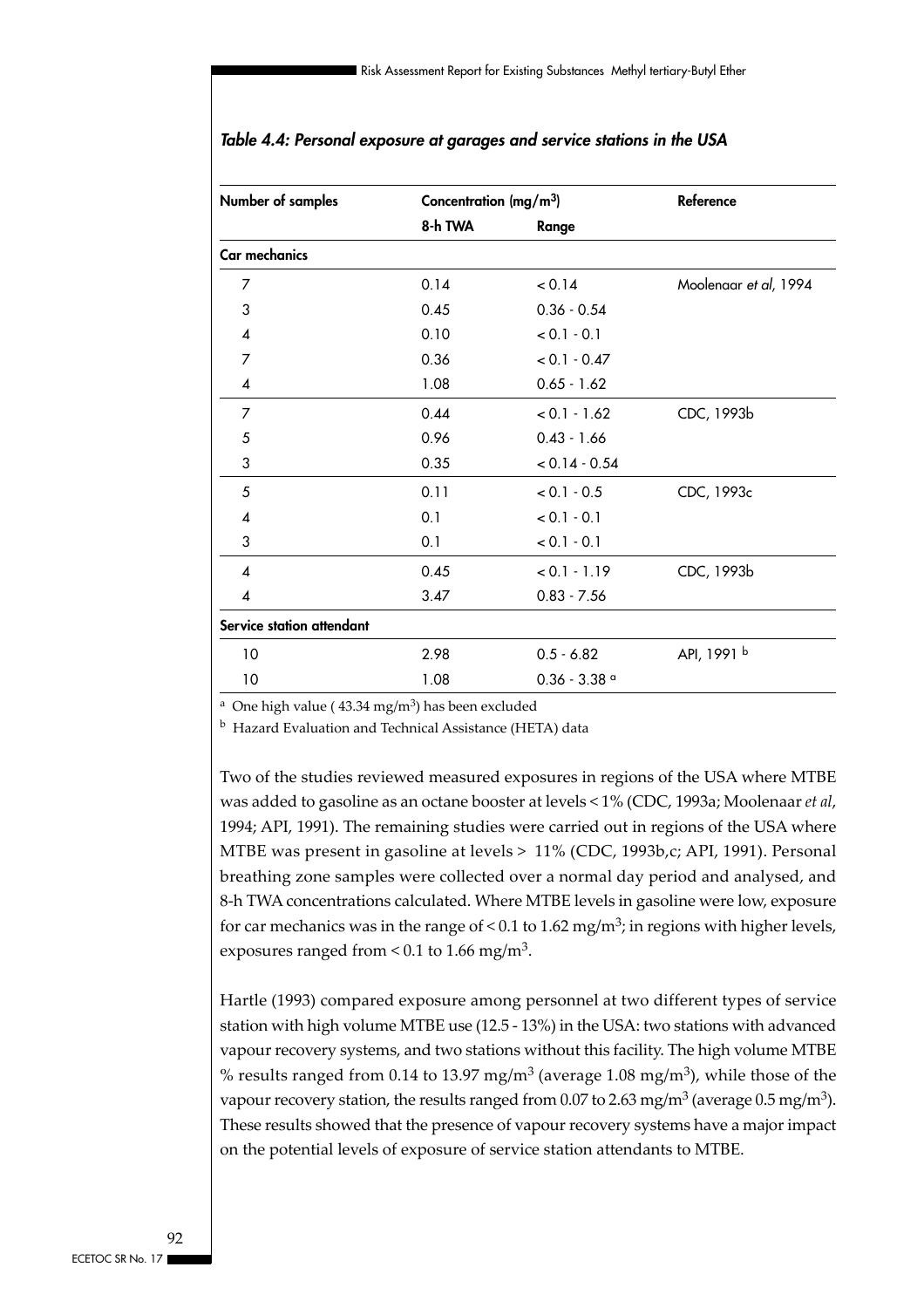These studies were carried out to a reasonable technical standard, although jobs were often poorly defined. It is also unclear to the ECETOC Task Force whether exposures had actually occurred in many instances. In particular, it is not clear why exposures in Fairbanks (CDC, 1993a), where the gasoline contained < 1% MTBE, were similar to those from areas where gasoline with up to 15% was generally used.

#### Occupational exposure limit values

The USA and some EU countries have established occupational exposure limit (OEL) values for MTBE (Table 4.5). OEL values exist for other Scandinavian countries, but these are believed to be currently under revision.

### **Table 4.5: Occupational exposure limit values**

| Country            | TWA <sup>a</sup> |            | STEL <sup>b</sup> |                  | <b>Reference</b>         |
|--------------------|------------------|------------|-------------------|------------------|--------------------------|
|                    | (ppm)            | $(mg/m^3)$ | (ppm)             | $(mg/m^3)$       |                          |
| Finland            | 50               | 180        |                   |                  | HTP-arvot, 2000          |
| Germany            | 50               | 180        | 100 <sup>d</sup>  | 360 <sup>d</sup> | DFG, 2000                |
| <b>Italy</b>       | 50               | 180        |                   |                  | <b>ACGIH, 2000</b>       |
| <b>Netherlands</b> | 50               | 180        | 100               | 360              | Ministerie van SZW, 2000 |
| Spain              | 40               | 147        |                   |                  | <b>INSHT, 2001</b>       |
| Sweden             | 50               | 180        | 75                | 250              | AFS, 1996                |
| <b>UK</b>          | 25               | 92         | 75                | 275              | <b>UK-HSE, 2000</b>      |
| <b>USA</b>         | 40               | 144        |                   |                  | <b>ACGIH, 2000</b>       |

<sup>a</sup> Time-weighted average concentration (8-h working period)

<sup>b</sup> Short-term exposure limit (15-min average, unless specified otherwise)

 $\cdot$  Official values; some countries use different conversion factors and/or other ambient temperature <sup>d</sup> 10-min peak

# Evaluation

Production of MTBE is associated with low personal exposure levels  $\left($  < 3 mg/m<sup>3</sup>, 8-h TWA), except for sampling and loading which may result in relatively high exposures  $(8 - 46 \text{ mg/m}^3, 8 - h \text{ TWA})$ . Peak exposures during loading ranged from 1 to 228 mg/m<sup>3</sup>. When adjusted to 15 minutes, the maximum short-term peak exposure was around 120  $mg/m<sup>3</sup>$ .

Whilst some top loading of road tankers is still carried out, it is scheduled to be completely phased out by 2004. Similarly, ship loading is changing from open to closed loading, whereby the gasoline vapour is vented at a high level or at high velocity rather than at deck level.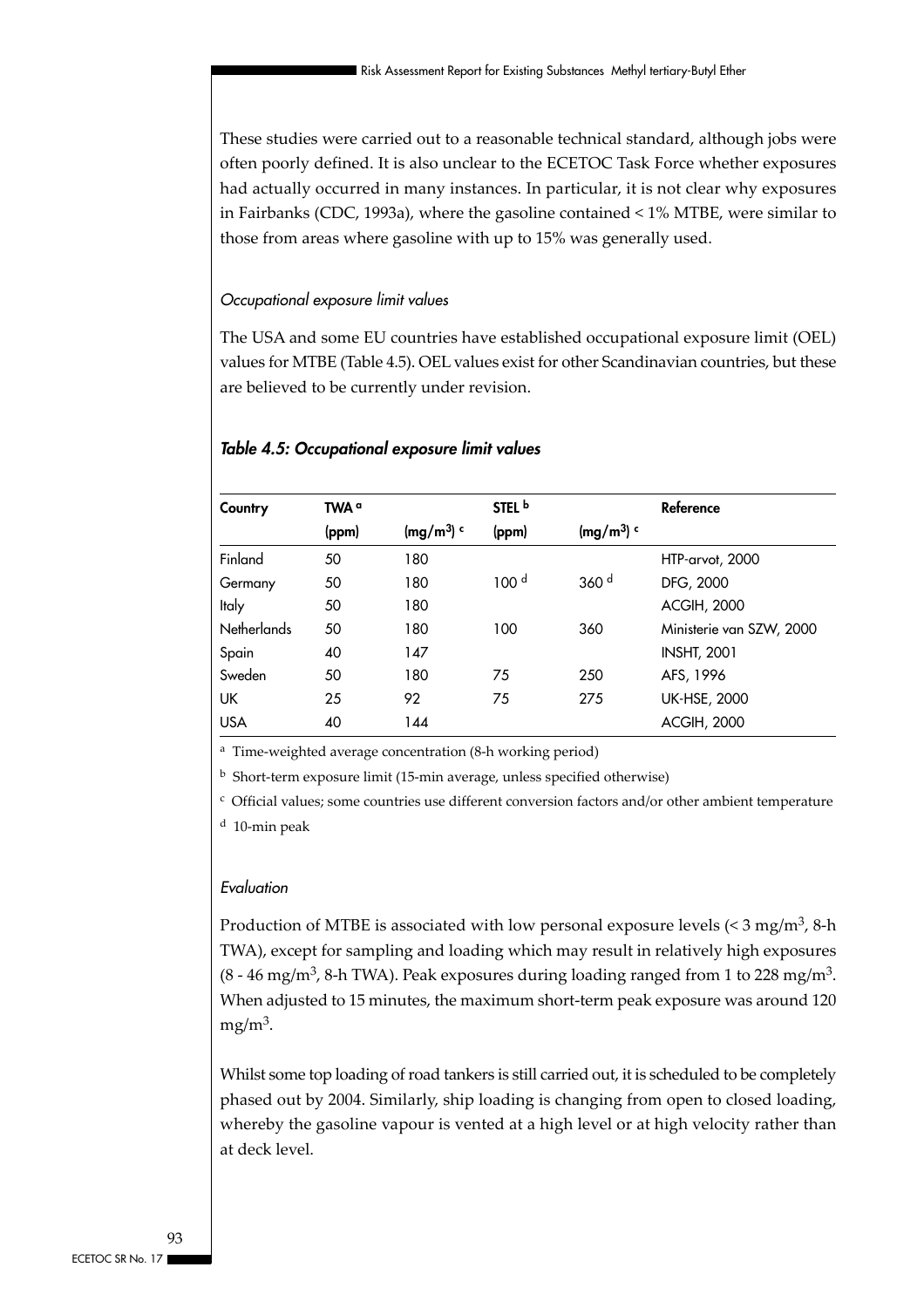Maximal worker exposures of up to 9.5 mg/m<sup>3</sup> (8-h TWA) occurred during production and formulation of MTBE in the European petroleum industry, although limited details are available for sampling and analysis. Peak exposures of up to  $162 \text{ mg/m}^3$  have been measured. These values are comparable to those from the gasoline industry in the USA, where the mean and range of personal worker exposure results are similar.

High peak exposures (up to 71 mg/m<sup>3</sup>) were reported for top loading of gasoline road cars without vapour recovery system during distribution and handling of gasoline containing MTBE (11 - 15%) in Finland. Extrapolation from these Finnish data to other types of gasoline (where MTBE is present at low concentrations, primarily as an octane booster) and other regions in Europe (with different loading/unloading systems) is not feasible. Considerably lower exposure levels (from 0.71 to 0.26 mg/m<sup>3</sup>) were reported for employees exposed to MTBE from oxygenated gasoline during bulk storage, maintenance, and also during dispensing by service station attendants in Italy. Levels reported in the USA were higher with mean exposures to MTBE of 3.5 mg/m<sup>3</sup>. The highest individual value obtained was 7.56 mg/m<sup>3</sup>.

#### 4.1.1.2 Consumer exposure

The most likely source of consumer exposure to MTBE vapour arising from gasoline by evaporation appears to be car refuelling at service stations. The levels of MTBE recorded appear to be station-specific and dependent on many factors, including amount of gasoline sold, wind speed, exhaust emissions from passing traffic and deliveries of gasoline to the station (Vainiotalo *et al*, 1998).

Specific data have been obtained for the following three consumer exposure situations: (i) at the service station perimeter, (ii) at the pump island, and (iii) in the customer breathing zones, using personal samplers.

#### At service station perimeter

Vainiotalo *et al* (1996 cited in IPCS, 1998) reported MTBE concentrations of 0.5 to 121  $\mu$ g MTBE/m<sup>3</sup> at the perimeter of two service stations (urban and rural). The author noted that the measurements were dependent on factors such as wind speed, the amount of fuel sold and/or delivery frequency, and the amount of traffic on nearby roads.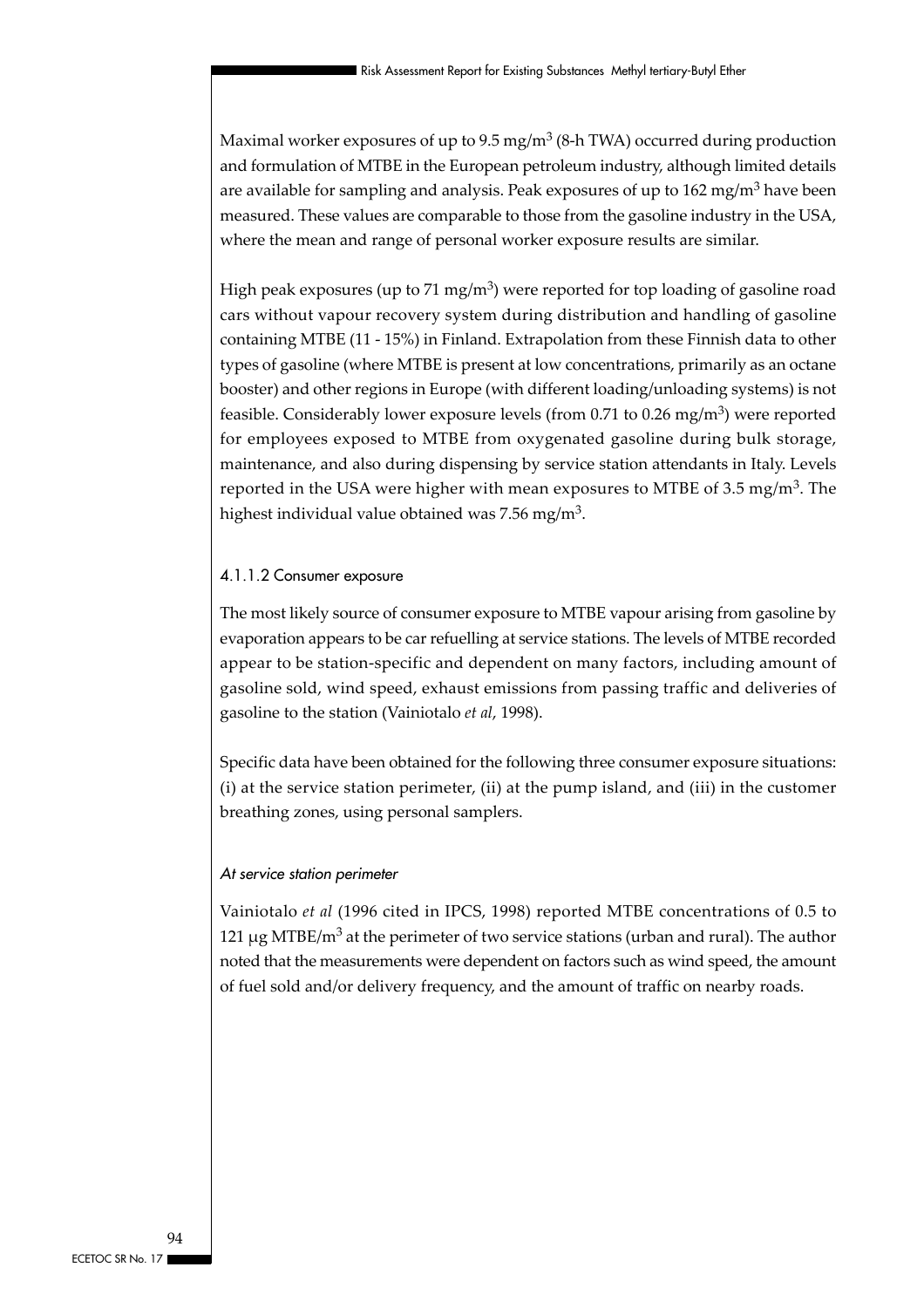Thirteen subjects living near to service stations in Frankfurt am Main (Germany) were monitored for 24 hours in the summer of 1996, using personal samplers to record levels of MTBE; 6 subjects who did not live in the vicinity served as controls. The geometric mean concentration was 3.8  $\mu$ g MTBE/m<sup>3</sup>, with a maximum of 9.9  $\mu$ g/m<sup>3</sup>. Both levels were lower than those for the controls (mean 8.4  $\mu$ g/m<sup>3</sup>, maximum 20.1 mg/m<sup>3</sup>), the latter reportedly following 20 hours of driving in a car. Moreover, crucial factors such as the distance between the station and the houses were not recorded. Therefore these results are of questionable significance (Heudorf *et al*, 1998).

### At pump islands

Vainiotalo *et al* (1996 cited in IPCS, 1998) measured the concentration of MTBE in air surrounding pump islands in Finland. The levels ranged from 247 to 1,347  $\mu$ g/m<sup>3</sup>. A further study (Vainiotalo *et al*, 1999) reported mean concentrations of 70 to 160  $\mu$ g/m<sup>3</sup> for the area around pump islands in Helsinki. Both studies were carried out over an 8-hour sampling period. As with the perimeter values, the concentrations were heavily dependent on factors, such as wind speed, nearby traffic volume and temperature.

In Italy, measurements were made at the pump island by Giacomello (1996 cited by IPCS, 1998). The geometric mean (535 samples) ranged from 38 to 108  $\mu$ g MTBE/m<sup>3</sup>, with an overall range of 0 to 2,533  $\mu$ g/m<sup>3</sup>. The amount of MTBE present in the fuel in this Italian study was between 2.1 and 2.7%, i.e. considerably lower than the usual amount used in Finland.

Some data from the USA are available for pump island measurements; these tend to be in the range 200 to 900  $\mu$ g MTBE/m<sup>3</sup> (IPCS, 1998). The sample sizes were small, and the situation regarding leakage of fuel at USA service stations and percentage of MTBE within that fuel does not allow reasonable comparison of estimated exposure.

#### In the customer breathing zone

Exposure in the breathing zone of customers was measured at two self service stations in the south west of Finland. To determine exposures during tank filling, air samples contaminated by gasoline vapours (containing up to 11% MTBE) were collected by holding a sampling tube connected to a pump and a charcoal tube in the customer's breathing zone for the duration of the filling. Samples were collected at each station during 4 days in summer and winter (Vainiotalo *et al*, 1996) (Table 4.6).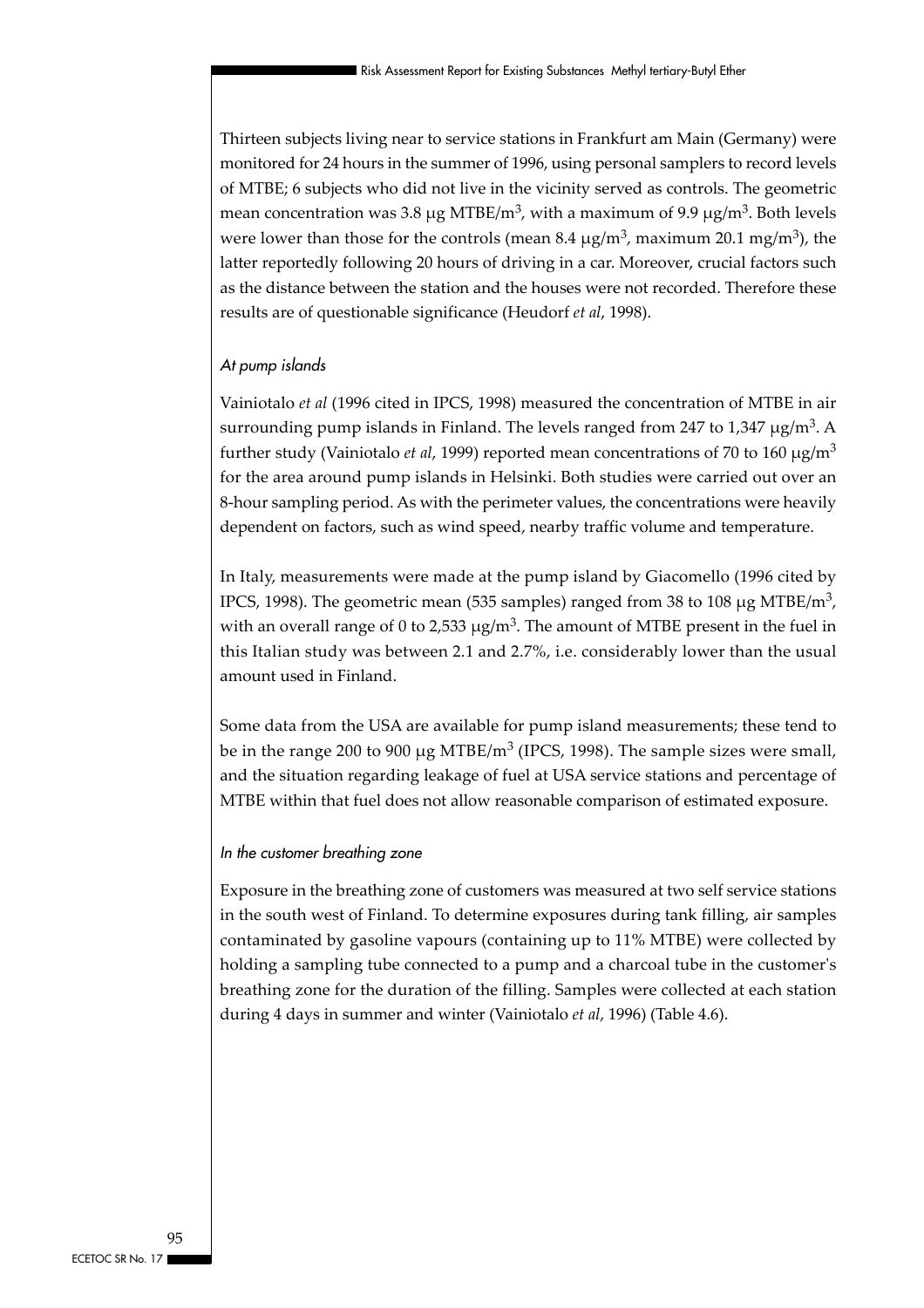| Duration of filling(s) |            | Number of<br>samples | Concentration $(mg/m3)$ |               |  |
|------------------------|------------|----------------------|-------------------------|---------------|--|
| Mean                   | Range      |                      | Mean                    | Range         |  |
| <b>Summer</b>          |            |                      |                         |               |  |
| 71                     | $25 - 210$ | 77                   | 7.5                     | $< 0.2 - 131$ |  |
| 70                     | $25 - 242$ | 76                   | 4.3                     | $< 0.2 - 203$ |  |
| <b>Winter</b>          |            |                      |                         |               |  |
| 58                     | $21 - 275$ | 80                   | 7.4                     | $< 0.4 - 138$ |  |
| 60                     | $23 - 150$ | 80                   | 6.0                     | $< 0.2 - 245$ |  |

**Table 4.6: Breathing zone measurements of MTBE during tank filling** (Vainiotalo et al, 1996)

Resulting values ranged from 0.2 to 245.0 mg MTBE/m<sup>3</sup> with an overall geometric mean concentration of 6.0 mg/m<sup>3</sup> calculated for 1-minute refuelling. There was a wide range in the individual values obtained, but the overall mean short-term exposures were remarkably similar (6.0 - 7.5 mg/m<sup>3</sup> for approximately 1 minute). These data provide a reasonable insight into probable consumer exposure at the breathing zone during car refuelling.

The breathing zone of 40 randomly chosen customers at two gasoline service stations was monitored for hydrocarbons and MTBE. The stations were fitted with either a Stage I or Stage II vapour recovery system. (With Stage I equipment vapours are recovered during delivery; Stage II includes additional recovery measures during refuelling). The mean MTBE concentration during refuelling at the station with Stage I system was 15.3 mg MTBE/m<sup>3</sup> (range 1.8 - 74 mg/m<sup>3</sup>), while at the Stage II station it was lower at 3.4 mg/m<sup>3</sup> (0.2 - 16 mg/m<sup>3</sup>). This demonstrates the impact of improved vapour recovery systems on potential customer exposure (Hakkola and Saarinen, 2000).

#### Evaluation

Data for concentrations of MTBE in air recorded around the perimeter of service stations in Europe are both limited and highly variable. Despite this, they are of value, as they provide some information on the degree of dispersal of vapours from the pump island, and have been used to estimate the upper range of values for residential exposure in nearby dwellings. This can only be taken as a rough worst-case exposure, due to a number of environmental and other factors which impact on the concentrations reaching the perimeter of any station.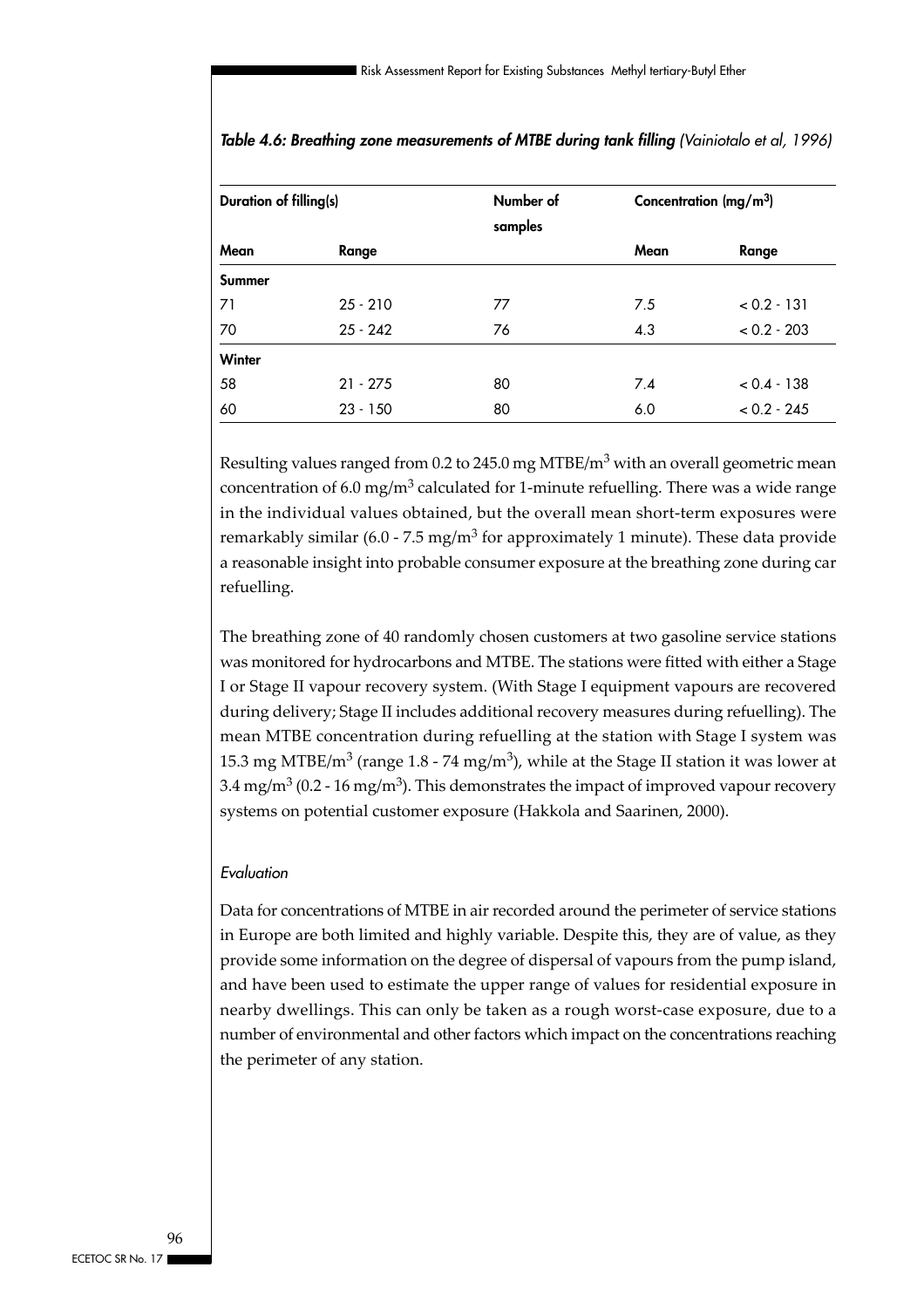#### 4.1.1.3 Indirect exposure via the environment

It is important to be aware that the majority of the information in this section for measured concentrations of MTBE in water and in air comes from Finland and the USA, where the percentage of MTBE used in fuel is significantly higher than that which is used in the rest of the EU (Tables 2.1 to 2.4). This means that the data may not be truly representative for the European situation and real exposure is likely to be lower than these data would suggest.

#### Exposure via ground and surface water

MTBE has been found, usually at low concentrations, in ground and surface waters (predominantly in those shallow ground waters underlying urban areas) (Tables 3.5 to 3.8). Typically it enters these waters as a result of leakage or spills of fuel. There may be both point and non-point sources; point sources include LUSTs, pipelines and accidental spills, while non-point sources include the partitioning of MTBE into precipitation and run-off. MTBE is relatively persistent in natural waters (Section 3.1.0.6) and so may remain in these waters long enough to provide a means by which the human population might become exposed. It should be borne in mind, however, that monitoring data and exposure data are not the same, i.e. concentrations of MTBE in water do not necessarily equate to exposure levels. True exposure levels for man are determined by a number of different factors, of which measured concentration in the source is one. The concentrations allow an estimate to be made, other factors having been taken into account.

Current available monitoring data (largely for the USA) for these two potential sources are provided in Section 3.1.1.

### Exposure via drinking water

In general, monitoring data for MTBE in drinking water sampled from municipal distribution systems are limited. Some data have been published recently for concentrations of MTBE in drinking or potable water in the USA, Finland and Denmark, although these data reflect a mixture of 'clean' sites and sites that have suffered from known local contamination. Monitoring for MTBE is not a federal requirement in the USA and data are thus available for only a few individual States. Based on the data recorded by the US-EPA for New Jersey, Iowa, Colorado, Illinois and Texas, 51 public water systems had MTBE concentrations above the limit of detection, but usually below 20 µg/l (Zogorski *et al*, 1996; US-NTP, 1998). For uncontaminated water supplies the value is likely to be less than 0.1 µg/l across much of Europe.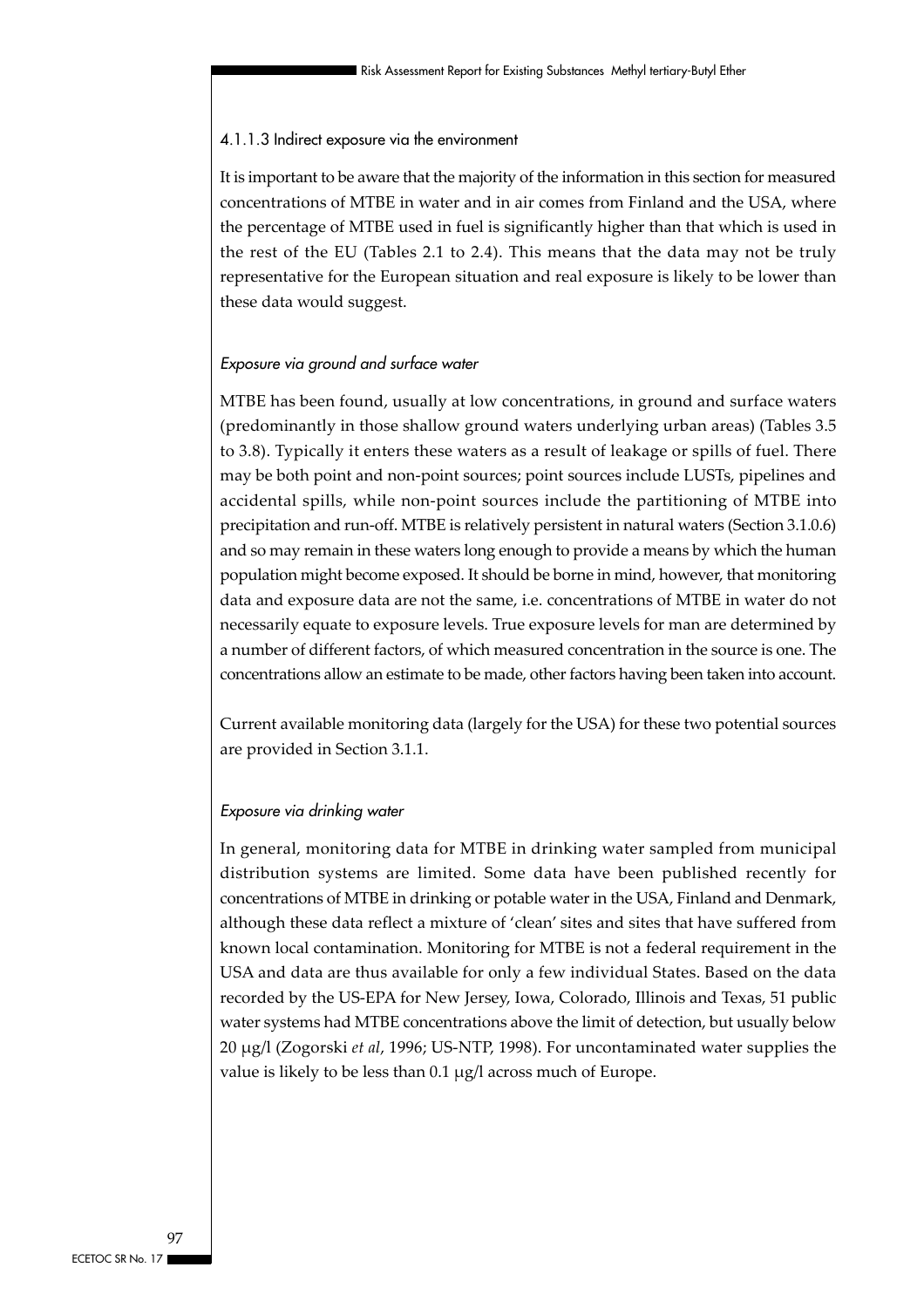The following information has been produced by the California Department of Health Services (California EPA, 2001) regarding reported MTBE detections in California drinking water (1990 to present). In 2,350 public water systems sampled 44 (1.9%) MTBE detections were recorded, of which 24 (1.0%) were  $> 5 \mu g/l$  and 13 (0.6%) were  $> 13 \mu g/l$ . Of 8,565 drinking water sources sampled, 72 (0.8%) MTBE detections were recorded, of which 39 (0.5%) were > 5 µg/l and 19 (0.2%) were > 13 µg/l. About 60% of ground water sources and surface water sources have been sampled overall. The 2,350 systems collectively serve nearly 30.5 million people, about 90% of the state's population of 34 million. MTBE is considered "detected" if present in at least two samples from a source. It is interesting to note that the detection of MTBE in Californian drinking water supplies (rather than sources) is only 1.9% of the total number sampled and less than 1% have concentrations above the odour threshold concentration (California EPA, 2001).

Where there has been monitoring following known contamination by MTBE in gasoline, much higher levels have been recorded; values have been reported in excess of 100,000 µg/l in the USA, and mean values of 330,000 µg/l were recorded at a contaminated site following a spill of gasoline in Finland (IPCS, 1998). Potable water and ground waters in the vicinity of service stations have been studied in Finland and in the USA for MTBE and there is a large amount of variation within the data produced. Some of the MTBE levels are very high (up to hundreds of mg/l). These are not representative of the background drinking water concentrations supplied to the human population, however, since the water would be unpalatable due to the low taste and odour threshold which this compound possesses (see below under *Organoleptic considerations and standards*). At concentrations above around 20 µg/l the organoleptic properties of MTBE generally render drinking water unacceptable for human supply and consumption.

### Organoleptic (taste and odour) considerations and standards

As outlined above (*Exposure via drinking water* and Section 1.2.5), MTBE has a very low taste and odour threshold of 20 to 50 µg/l. Vetrano (1993) reported an odour detection threshold in water of 95 µg/l and a taste threshold of 134 µg/l. In the UK, Young *et al* (1996) used taste and odour panels to investigate thresholds for a range of substances including MTBE. The geometric mean for detection in this study was 34 µg/l but the lowest detected concentration was 15 µg/l, with no detection at a level of 6.25 µg/l. It should be noted that these threshold values do not reflect acceptability but merely the ability to detect the substance. By convention, the geometric mean of measured odours is used to provide guidance on targets for water acceptability and, all other factors being equal, it provides a sound basis for the comparison of studies. However, there is considerable variation within the human population for sensitivity in detecting this compound. A more conservative approach was taken by Du *et al* (1998) who stated that a concentration of 40 µg/l would be unlikely to be detected by the majority of the population. The "secondary" standards and advisory values based on taste and odour, which have been proposed and/or established for MTBE, take into account this interindividual variation in detection.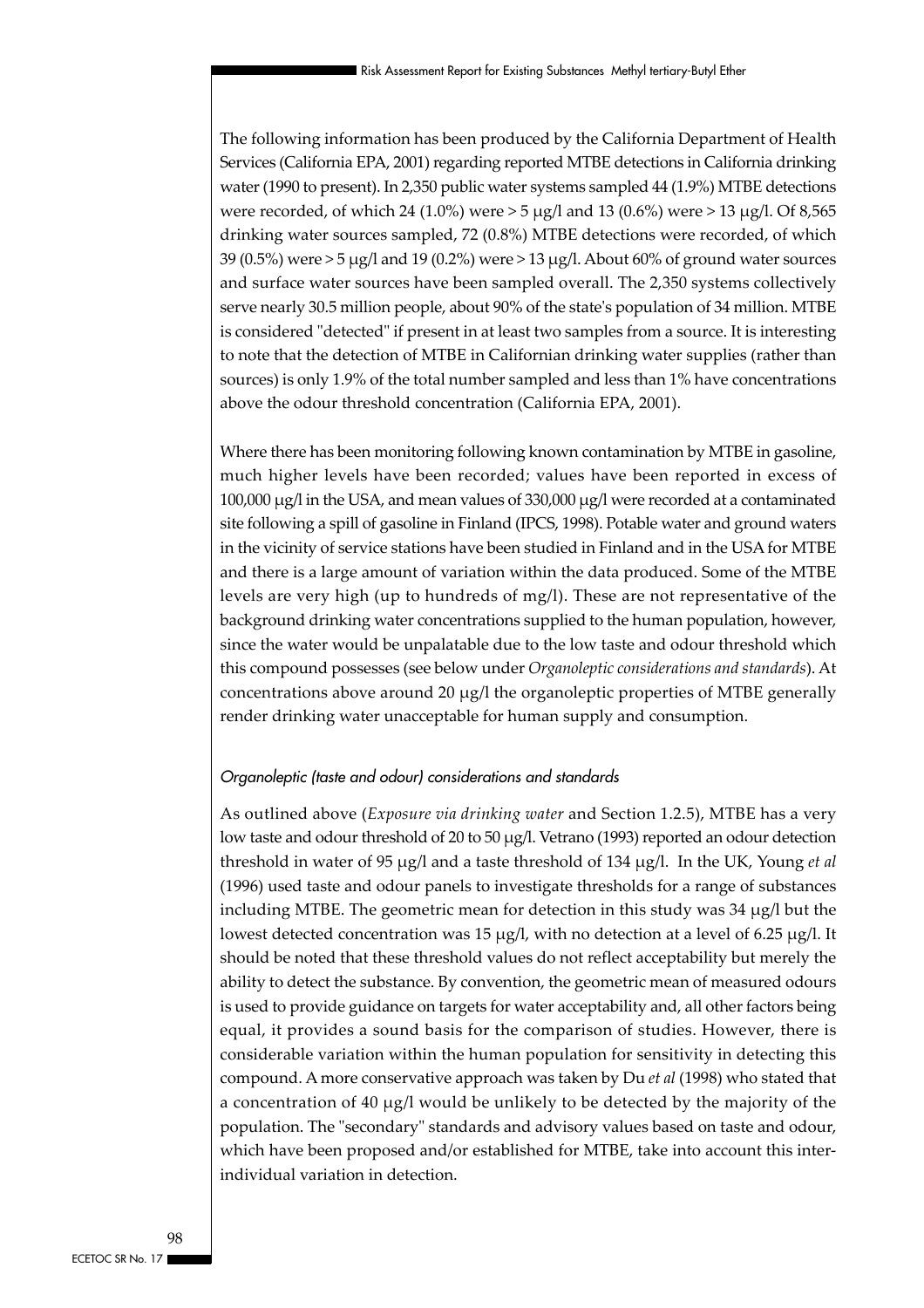It is universally agreed that any potential health effects in man resulting from exposure to MTBE in water would occur only at levels far in excess of those which produce a detectable odour. The US EPA suggested that the setting of a Secondary Maximum Contaminant Level (SMCL) of 15  $\mu$ g/l to "avoid aesthetic non-health effects in drinking water supplies" could be supported based on the results of a panel study commissioned by the Oxygenated Fuels Association in the USA (Pirnie, 1998). The US-EPA has set a Health Advisory<sup>a</sup> value of 20 to 40  $\mu$ g/l for MTBE based on aesthetic (taste and odour) parameters on the assumption that this will provide a significant margin of safety for the consumer.

The 1996 Young *et al* study led to the suggestion by Fawell and Young (1997) that a guidance value of either 10 or 34 µg/l would be appropriate for use in protection against taste and odour effects (depending on certain considerations applied to the dataset). The adoption of a guidance value as opposed to a standard is preferred on the grounds that there are too many uncertainties surrounding the detection versus the acceptability of odour, and also in relation to the potential impact of environmental ("real world") factors such as temperature (especially for a volatile substance such as MTBE) and other potentially masking substances (such as chlorine) which could be present in a residential setting. This approach is favoured by WHO, the EU and also by the Australian and Canadian governments, who prefer the flexibility of scientifically-considered guidance values or recommendations ("advisories") alongside health-based considerations. The only organisation known to set actual standards to govern taste and odour in water is the California EPA in the USA. This body has recently established a SMCL of  $5 \mu g/l$ for MTBE in water (OEHHA, 1999).

All these values stem from the low taste and odour threshold for MTBE in water and from a desire to limit the unacceptability of drinking water (and thus consumer complaints). However, it is clear that because MTBE has such a low organoleptic threshold with a distinct taste and odour imparted to water at concentrations considerably below levels which may produce effects in man, the low taste and odour thresholds for MTBE provide an effective safeguard for the health of the consumer.

<sup>&</sup>lt;sup>a</sup> The US-EPA Health Advisory values are set on the basis of non-carcinogenic effects only.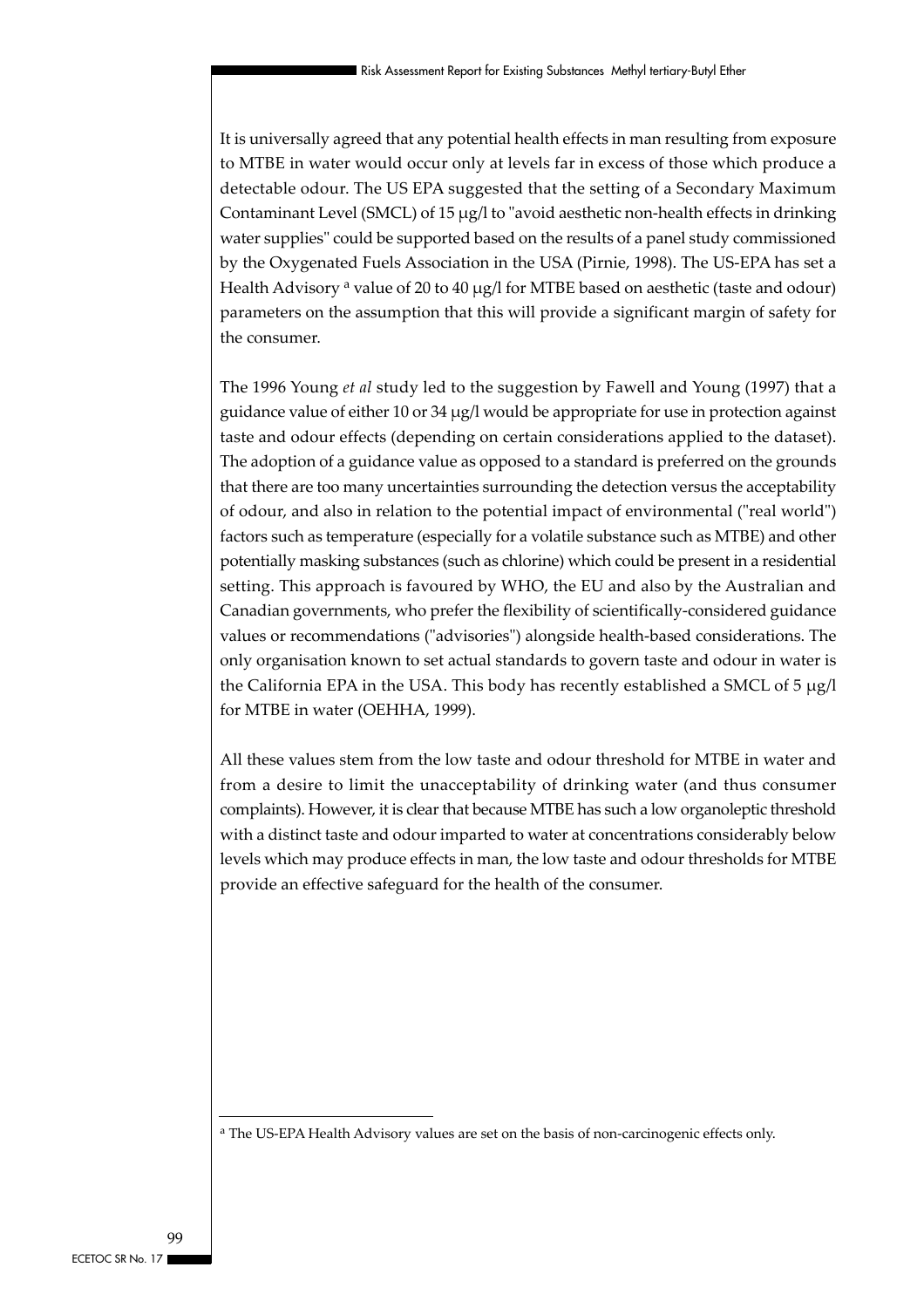#### Exposure via ambient air

Human exposure to MTBE in ambient air is considered in this report to be exposure that occurs only in urban background air. MTBE in the air within or surrounding service stations and pump islands is considered in Section 4.1.1.2. There are sampling data on MTBE levels in ambient urban air from countries such as Canada and the USA; with the exception of data from Finland and one or two other reports, no such data exist for the majority of European countries. While these existing data are useful in establishing a link between use of MTBE and ambient urban air concentrations in these locations, the true picture for the majority of the EU is likely to be somewhat different with estimated ambient air concentrations being considerably lower. More data are needed to confirm this.

Based on the reported data from the USA and Canada, the general range of values for MTBE concentrations in ambient urban air in these locations is from 0.5 to 3  $\mu$ g/m<sup>3</sup>. More details of the studies from which this information is derived are provided in Section 3.1.2.

There have been some reports of ambient air concentrations taken at service stations (Section 4.1.1.2). It is worth noting, however, that whereas the pump island data from these reports are considered to be a "microenvironment", the data that may be derived from sampling at the perimeter of the stations have been used by some to represent the upper range of ambient air concentrations in urban neighbourhoods. Where such data exist they have been included in Section 4.1.1.2 of this report.

Some data for MTBE levels have been reported in relation to commuting situations, i.e. concentrations for the in-cabin levels during set periods that included refuelling stops. Lioy *et al* (1994) recorded micro-environmental in-cabin MTBE concentrations for a 60-minute journey which ranged from 3.6 to 576.6  $\mu$ g/m<sup>3</sup> with a geometric mean of 21.6  $\mu$ g/m<sup>3</sup>. The highest values were found to be associated with an older vehicle that had significantly higher evaporative emission rates. This study was performed in New York, New Jersey and Connecticut where MTBE used in fuel is 10 to 15% by volume. Rhodes *et al* (cited in IARC, 1999) measured in-vehicle concentrations of MTBE (% use in fuel unknown) in roadways over 2 hours, and produced results of 3 to 90  $\mu$ g/m<sup>3</sup>. Vayghani looked at the concentrations of MTBE that could be recorded within vehicles while they were refuelling over the winter months when RFG was being used. A geometric mean value of  $432 \mu g/m^3$  was reported (cited in IARC, 1999). Additional data are provided in Table 3.13 for measured emissions of MTBE to air from vehicle exhausts.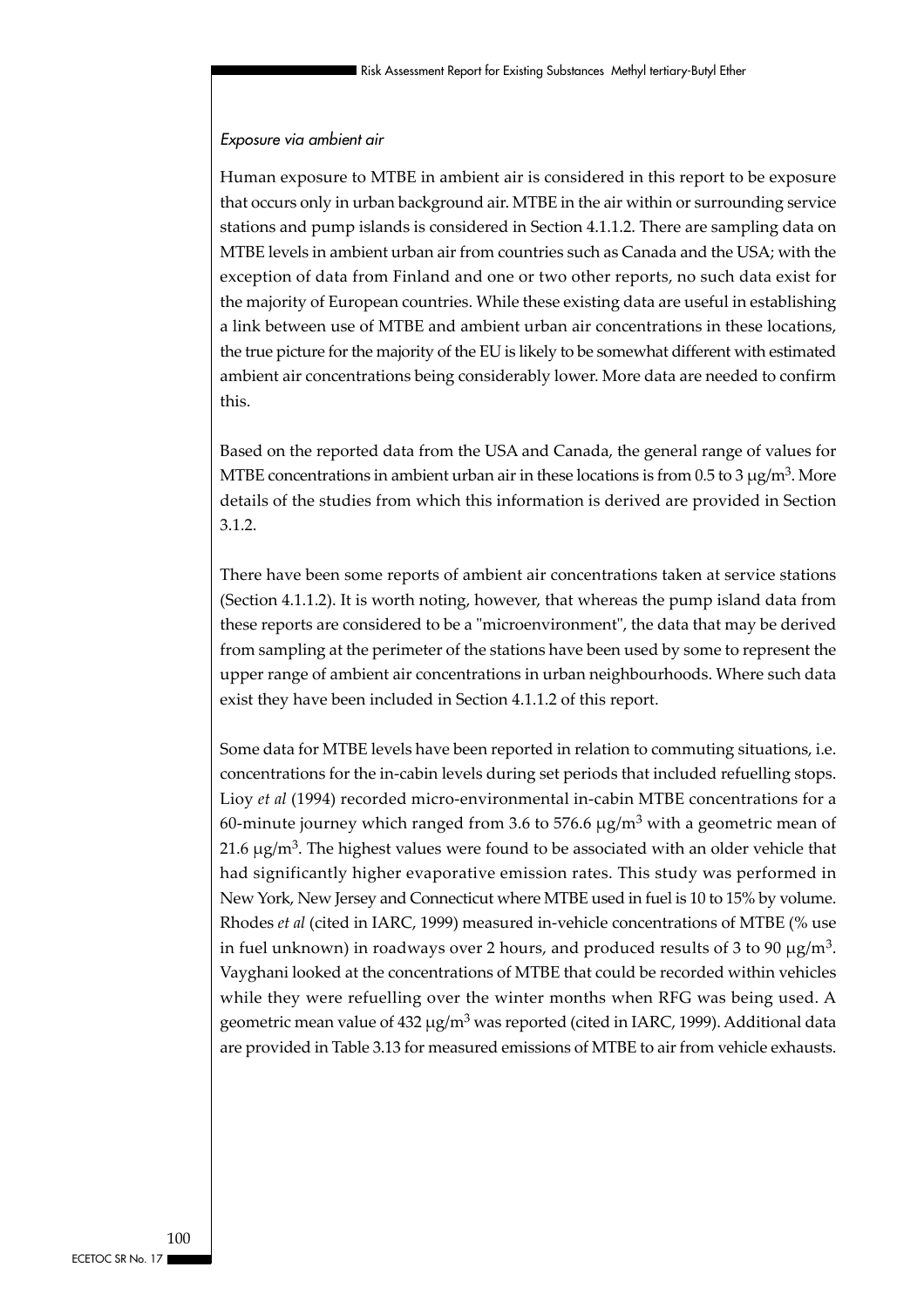#### EUSES indirect exposure estimation

The exposure of man via the environment is assessed by estimating the total daily intake of a substance in food, drinking water and air at both the local and the regional scale. A summary description of the approach used in EUSES for Indirect Exposure Estimation for humans exposed via the environment is given in Section 3.3.6 and a full description of the procedure is given in Section II 5.2 of the EUSES model documentation. The total intake via air is converted to an external oral dose by route to route extrapolation and taken together with estimated intakes via food and drinking water. Data used in the estimation of MTBE in food, water and air intakes as predicted using EUSES are presented in Table 4.7 for the use of MTBE as a fuel additive (Use Pattern 1), with use as a production intermediate for isobutylene, and as a speciality solvent as Use Patterns 2 and 3, respectively.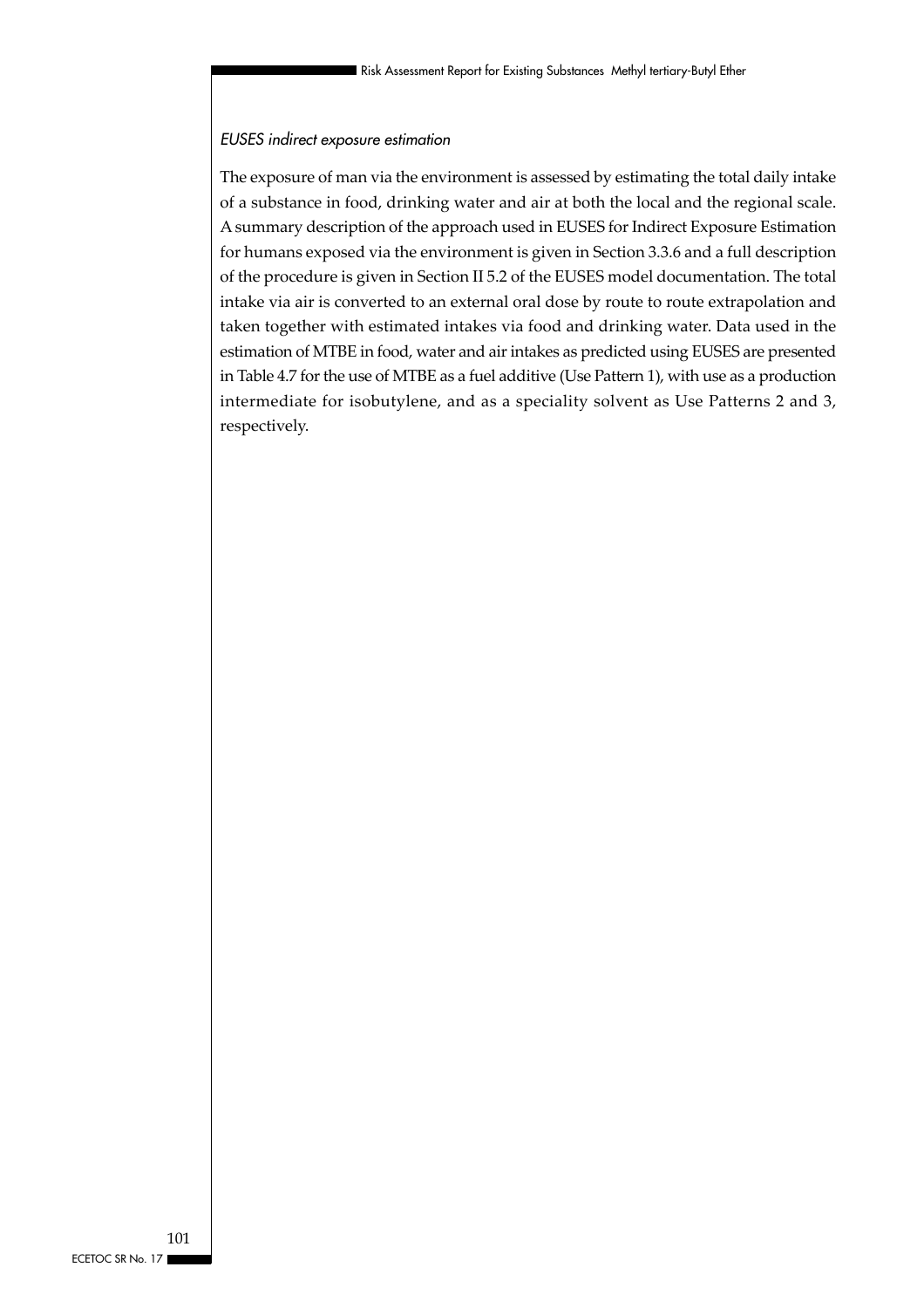| Medium,                               | Regional           | Production                   | Formulation                  | Processing                      | Processing                    | Processing                    | Processing                |
|---------------------------------------|--------------------|------------------------------|------------------------------|---------------------------------|-------------------------------|-------------------------------|---------------------------|
| total daily intake<br>Fraction (%) of |                    | fuel additive<br>Use Pattern | fuel additive<br>Use Pattern | Use Pattern 1,<br>fuel additive | Use Pattern 1,<br>private use | Use Pattern 2,<br>isobytylene | Use Pattern 3,<br>solvent |
|                                       |                    |                              |                              |                                 |                               | production                    |                           |
| Drinking water                        | 0.095              | 27.7                         | 27.7                         | 17.2                            | 1.80                          | 88.5                          | 22.1                      |
| 9g                                    | $-1.5$             | $\frac{4}{5}$                | $\overline{r}$               | 80                              | $\overline{2}$                | 54                            | $\frac{1}{2}$             |
| Fish                                  | 0.0087             | 2.53                         | 2.53                         | 1.57                            | 0.17                          | 8.09                          | <b>2.01</b>               |
| <sub>96</sub>                         | $\overline{\circ}$ | 3.8                          | $3.\overline{8}$             | 2.7                             | $\frac{6}{1}$                 | 5.0                           | 4.4                       |
| Leaf crops                            | 0.019              | $\overline{a}$               | $\overline{0}$ .             | $\frac{1}{2}$                   | 0.019                         | 0.19                          | 0.062                     |
| 9g                                    | $\frac{3}{2}$      | 0.2                          | 0.2                          | $\overline{0.2}$                | 0.2                           | $\overline{0}$                | $\overline{\circ}$        |
| Root crops                            | 0.0064             | 0.16                         | 0.16                         | 0.13                            | 0.010                         | 0.40                          | 0.12                      |
| %                                     | $\overline{\circ}$ | 0.2                          | 0.2                          | 0.2                             | $\overline{\circ}$            | 0.2                           | $\frac{3}{2}$             |
| Meat                                  | 0.000013           | 0.00026                      | 0.00026                      | 0.00019                         | 0.000025                      | 0.00071                       | 0.00019                   |
| 9g                                    | 0.0002             | 0.0004                       | 0.0004                       | 0.0003                          | 0.0003                        | 0.0004                        | 0.0004                    |
| 当<br>文                                | 0.00025            | 0.0048                       | 0.0048                       | 0.0035                          | 0.00046                       | 0.013                         | 0.0035                    |
| $\aleph$                              | 0.004              | 0.007                        | 0.007                        | 0.006                           | 0.005                         | 0.008                         | 0.008                     |
| ۸ì                                    | 6.45               | 36.8                         | 36.8                         | 38.4                            | 6.54                          | 65.6                          | 21.1                      |
| 9g                                    | $\frac{8}{2}$      | 55                           | 55                           | 5                               | $\overline{z}$                | $\overline{Q}$                | $\vec{P}$                 |
| Total daily intake                    | 6.58               | 67.3                         | 67.3                         | 57.4                            | 8.53                          | 163                           | 45.4                      |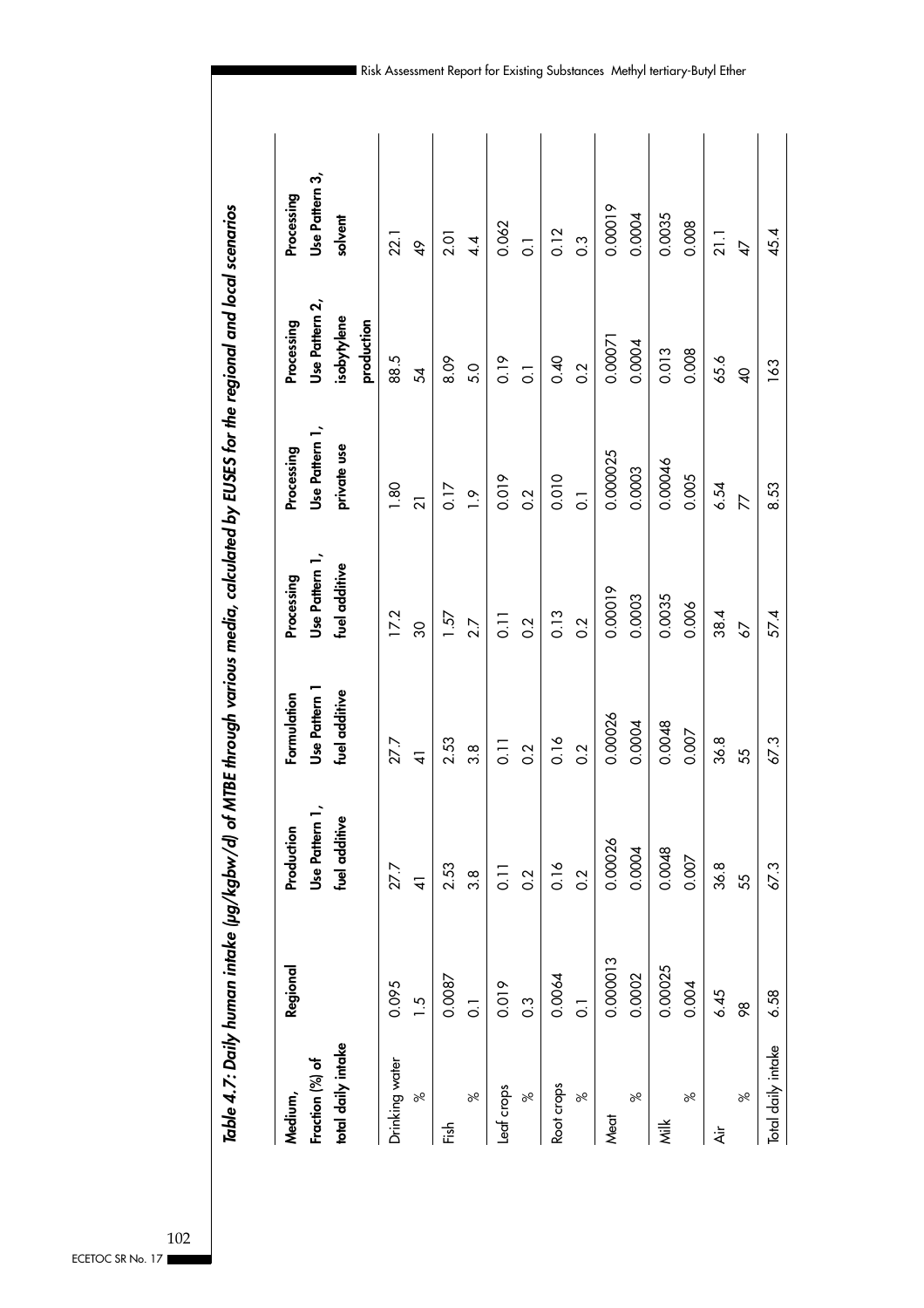It can be seen from Table 4.7 that relatively high total daily intakes, mainly through consumption of drinking water and inhalation of contaminated air, are to be expected at the local scale, around MTBE production sites and plants using MTBE as an intermediate.

The following examples may explain some of the underlying model calculations performed by EUSES, (according to Appendix VII of the TGD or Section III.5.2 of the EUSES documentation).

For the regional daily dose of MTBE ingested through drinking water, it is assumed that the concentration in drinking water equals  $\text{PEC}_{\text{water}}$  of 3.3 µg/l (Table 3.11), since no MTBE removal is expected during water treatment (Henry's Law constant < 100 and no aerobic biodegradation < 10 d). Also the (regional) concentration in surface water is higher than in groundwater, the other major source of drinking water. Based on a standard human water consumption of 2 l/d and body weight of 70 kg, the dose is  $2 \times 3.3 / 70 =$ 0.095 µg MTBE/kgbw/d.

Similarly, the regional dose through fish is derived from the concentration of MTBE in the fish (BCF x PEC<sub>water</sub>), i.e. 1.59 x 3.3 = 5.25 µg/kgww. Assuming a standard fish consumption of 115 g/d by a person of 70 kgbw, the dose is  $0.115 \times 5.25 / 70 = 0.0087 \mu g$ MTBE/kgbw/d.

The airborne dose is based on the regional PECair of 30.1  $\mu$ g MTBE/m<sup>3</sup> (Table 3.17) and standard human ventilation rate of 20  $m^3/d$ . Assuming, by default, that 75% of the inhaled MTBE is bioavailable, the retained dose is 451.5 µg/d, or 6.45 µg/kgbw/d for a person weighing 70 kg.

The doses via drinking water, fish and air account for approximately 1.5%, 0.1% and 98% of the total regional intake of MTBE via all routes.

Example calculations for the different local scenarios are as follows. Air surrounding production sites may contain 172  $\mu$ g/m<sup>3</sup> (Table 3.17). Again assuming that 75% of the MTBE in inhaled (20 m<sup>3</sup>) air is bioavailable, the daily dose is  $0.75 \times 20 \times 172$  / 70 = 36.8 µg/kgbw/d. Private use of MTBE as a fuel additive (PECair =  $30.5 \mu$ g/m<sup>3</sup> in Table 3.17) yields a dose of  $0.75 \times 20 \times 30.5 / 70 = 6.54 \mu g/kgb$ w/d, while air around isobutylene production plants (PECair = 306  $\mu$ g/m<sup>3</sup>) amounts to 0.75 x 20 x 306 / 70 = 65.6  $\mu$ g/kgbw/d. The local air doses account for up to 40 to 77% of the total daily intake.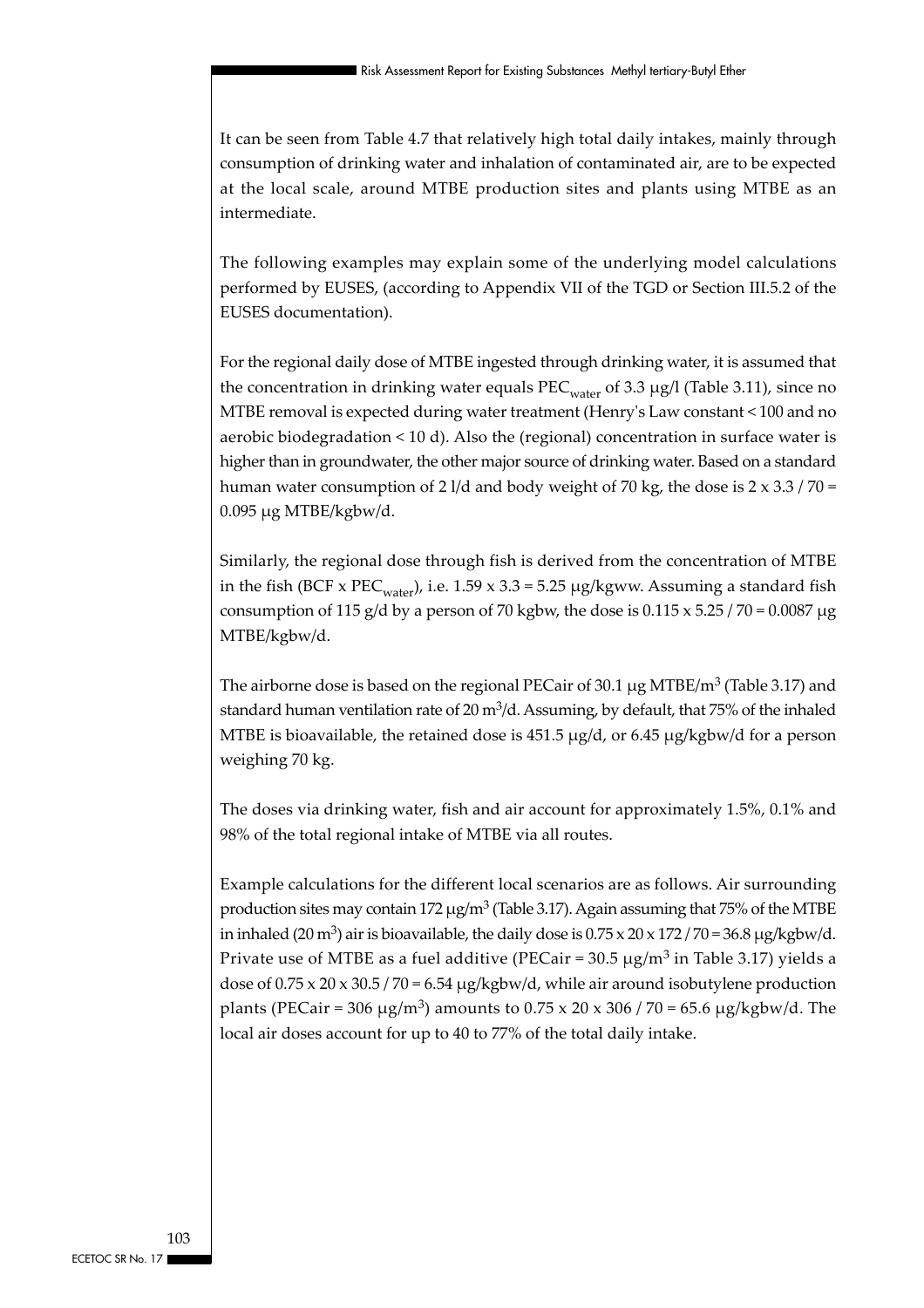For the intake via local drinking water, the starting point is again the  $PEC_{water}$  values in Table 3.11 and an average human being of 70 kgbw consuming 2 l/d. Thus, around production sites (PEC<sub>water</sub> = 969 µg/l) the intake is  $2 \times 969 / 70 = 27.7$  µg MTBE/kgbw/d, again assuming no water purification and surface water the main source. Drinking water contaminated with MTBE privately used as a fuel additive (PEC<sub>water</sub> = 63.1  $\mu$ g/l) may yield a daily intake of  $2 \times 63.1 / 70 = 1.80 \mu g M TBE/kg bw/d.$  Similarly, the daily dose from drinking water around isobutylene production (PEC<sub>water</sub> = 3,100 µg/l) is approximately 2 x 3,100 / 70 = 88.5 µg MTBE/kgbw. The doses represent around 40% of the daily intake for these scenarios.

Finally, human consumption of fish  $(115 \text{ g/d})$  locally caught would, using a BCF of 1.59, give rise to partial intake of  $0.115 \times 1.59 \times 969 / 70 = 2.53 \mu g$  MTBE/kgbw. Similarly, the MTBE intake from fish contaminated with MTBE from fuel use or isobutylene production are calculated as 0.17 and 8.09  $\mu$ g/kgbw/d, based on PEC<sub>water</sub> values of 63.1 or 3,100  $\mu$ g/l (Table 3.11). The doses are low and hardly contribute to the total daily intake.

# **4.1.2 Effects assessment: hazard identification and dose (concentration) - response (effect) assessment**

Toxicokinetics data for both humans and experimental animals are presented in Section 4.1.2.1.

All toxicological effects data presented in Sections 4.1.2.2 to 4.1.2.8 are animal toxicity data alone. Human effects data are presented separately in Section 4.1.2.9.

## 4.1.2.1 Toxicokinetics, metabolism and distribution

MTBE has been studied extensively with regard to its toxicokinetic properties. The information presented here has been arranged according to the processes that influence the fate of chemicals in the body, i.e. absorption, distribution, metabolism and excretion. Major studies (pre-1991) addressing some of these aspects are listed in Table 4.8 (studies indicated as A to J) and experimental findings are described either in Tables 4.9 to 4.10 or are given in the text. More recent work (1997 onwards) relating to the toxicokinetics of MTBE is described in more detail in the text.

## Uptake in experimental animals

Miller *et al* (1997) administered single doses of MTBE to F344 rats by the intravenous (40 mg/kgbw/d), oral (40 and 400 mg/kgbw/d), dermal (6 h, 40 and 400 mg/kgbw/d) and inhalation (6 h, 400 and 8,000 ppm) routes, and repeated doses of 400 ppm by inhalation for 15 days. On plotting the concentration-time course, the plasma levels of MTBE were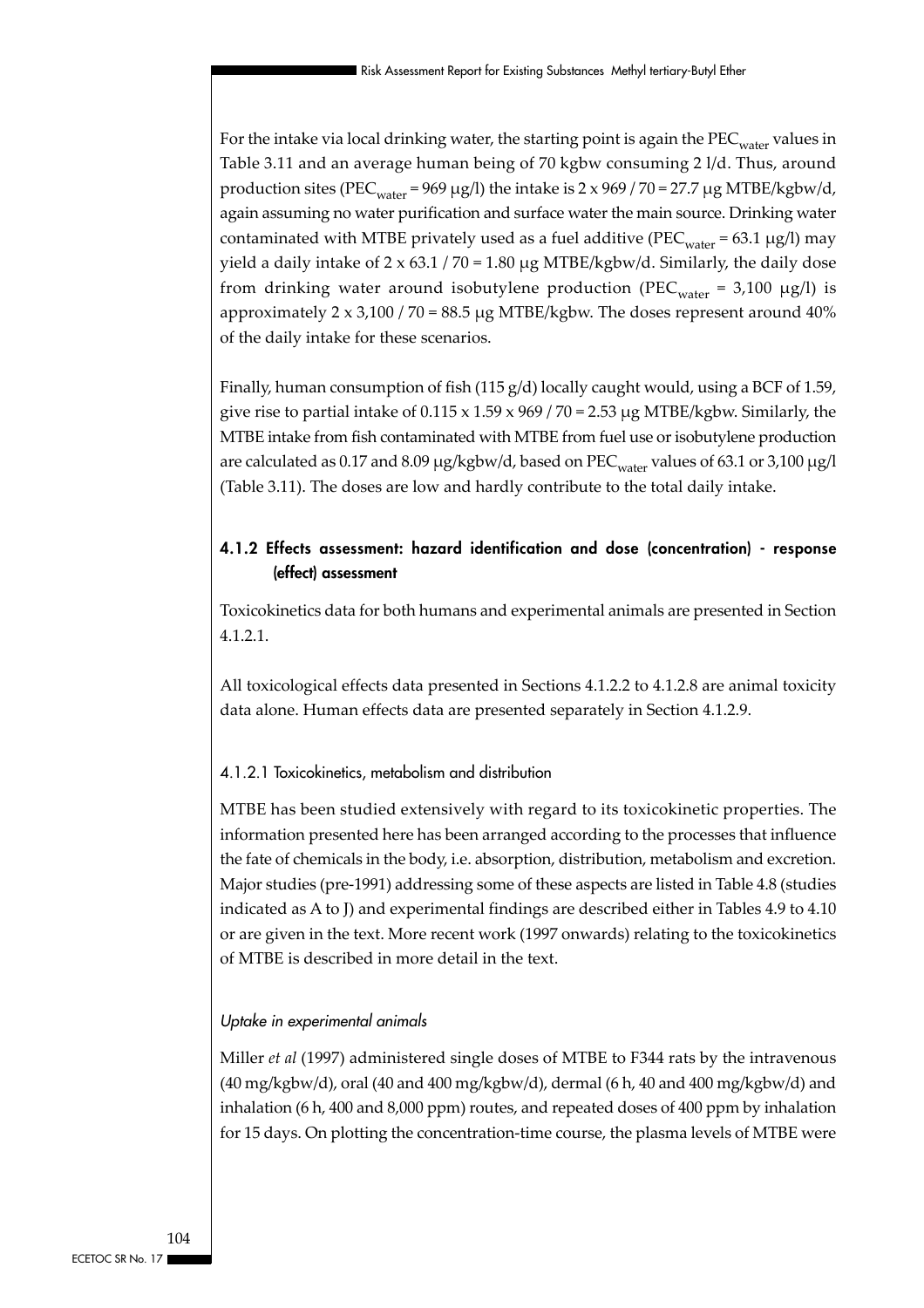higher following oral dosing than after intravenous dosing. This was considered by the authors likely to be due to rapid elimination of the substance from the lungs. Absorption across the gastro-intestinal tract appeared to be rapid and complete. Dermal absorption, on the other hand, was relatively low, with only 16% of the low dose and 34% of the high dose absorbed. Inhaled MTBE was much more readily absorbed followed by a rapid rise and a steady state of the plasma level within 2 hours.

In study A2, peak plasma concentrations of MTBE were reached within 1 hour after oral (gavage) administration, indicating rapid uptake from the gastro-intestinal tract. The area under the plasma concentration-time curve (AUC), a measure of the total absorption of MTBE, after oral administration was greater than the AUC after intravenous administration (A1) of an approximately equivalent dose. Since the theoretical bioavailability for intravenous administration is 100%, this result was attributed by the authors to a higher proportion of MTBE being exhaled after intravenous administration.

Following dermal application (study A3 - closed chamber, 6-h contact), the peak plasma concentrations were 20-fold lower than observed after oral administration and were reached about 2 hours after the start of the experiment. This demonstrates a slower uptake of MTBE through the skin compared with the uptake from the gastro-intestinal tract. The bioavailability of MTBE after dermal administration was 20% and 39% (40 and 400 mg/kgbw, both routes respectively) of the oral bioavailability.

In study J, the peak plasma concentration of 5.9 µg MTBE/ml was reached after 0.9 hours, also demonstrating rapid uptake of MTBE from the gastro-intestinal tract.

During the single inhalation exposures in study B, plasma levels of MTBE increased rapidly between 10 min to 2 hours after the start of exposure and then more gradually up to a maximum concentration (Cmax), at approximately 4 to 6 hours after the start of exposure. This indicates a rapid pulmonary absorption of MTBE.

In the mass balance study C, the percentages of the radioactive doses recovered after oral (gavage) and after the intravenous dose were about the same, demonstrating virtually complete absorption from the gastro-intestinal tract. In addition, the time course for exhalation of radioactive material and for the appearance of radioactivity in the urine indicated that most of the material was absorbed from the gastro-intestinal tract within 3 hours after dosing the animals. Following dermal application of 40 mg MTBE/kgbw, about 60% of the radioactive material was still present in the application chambers, after administration of 400 mg/kgbw about 35% remained in the application chambers. This demonstrated a limited dermal absorption in comparison with the oral dose. The time course for exhalation of radioactive material and for the appearance of radioactivity in the urine after dermal application showed the uptake via the skin to be much slower in comparison with the uptake after oral administration.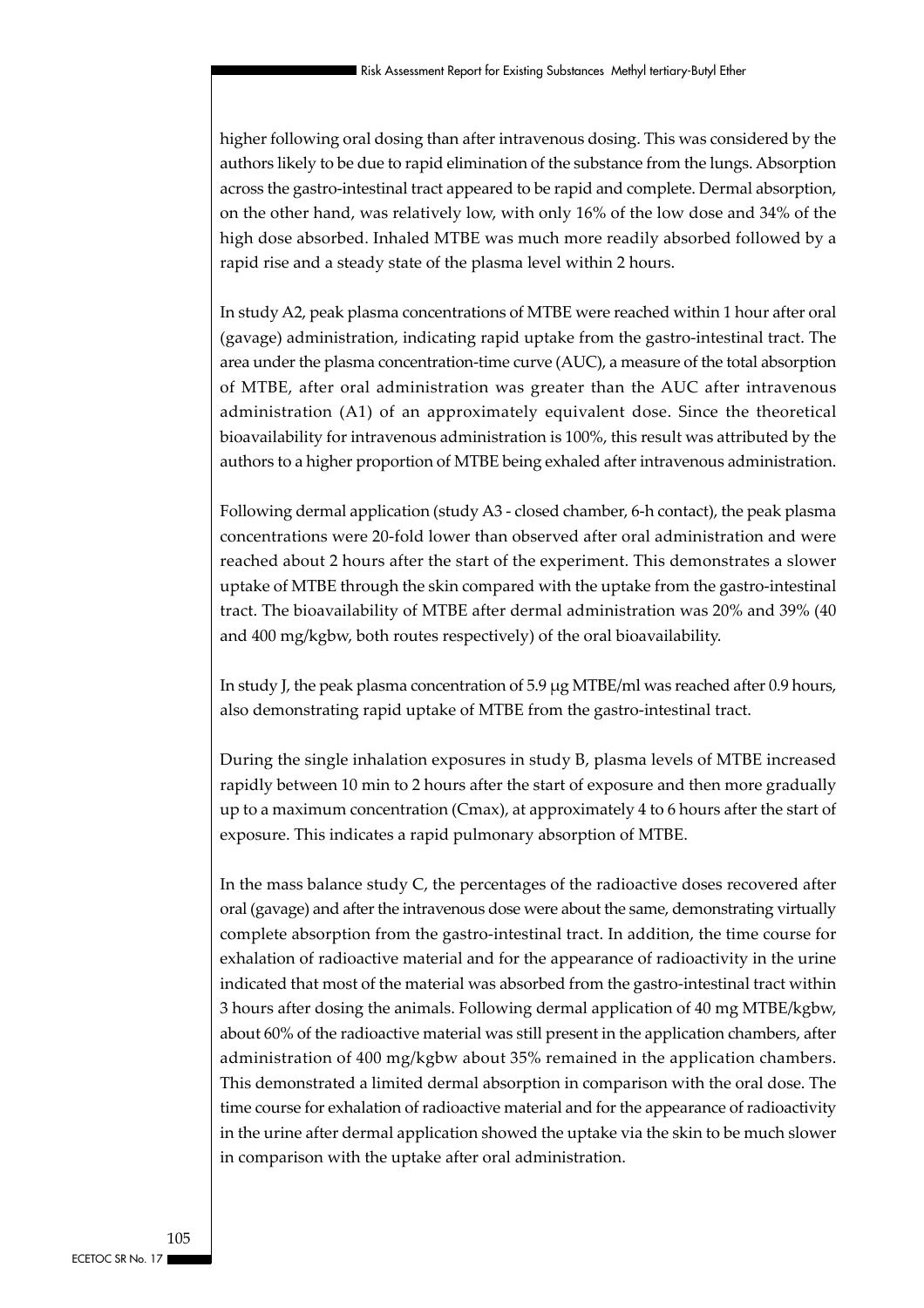Data from the inhalation experiments in study D do not allow any conclusions regarding the extent of absorption of MTBE after inhalation. However, a publication by Borghoff *et al* (1996) described a physiologically-based pharmacokinetic (PBPK) model for MTBE in the rat and reported a blood/air partition coefficient of 11.5. Johanson *et al* (1995) determined a partition coefficient blood/air of 17.7 for human blood. These values indicate efficient uptake from inhaled air, as well as excretion via exhaled air. The net uptake at steady state is dependent on the MTBE concentration and decreases with increasing MTBE concentrations.

In study E, radioactivity in whole blood peaked 5 min after intraperitoneal administration, decreased sharply until one hour post-treatment, and then decreased more gradually during the rest of the observation period. Forty eight hours after dosing, only small amounts of radioactivity could still be detected. The half-life of MTBE, calculated on the basis of the 14C-labelled material in whole blood, was 60 min for male and 49 min for female rats. In study F using 2 rats of either sex, 67 to 72% of the radioactive material was excreted within 24 hours of dosing by intraperitoneal injection, suggesting rapid absorption also via this route of administration.

It is not possible to derive clear data on the uptake kinetics for monkeys after intraperitoneal injection from the results of study G. Of the radioactive material, 72 to 75% was excreted via exhalation, urine and faeces within 24 hours, indicating that primates and rats show similar kinetics via this route of administration.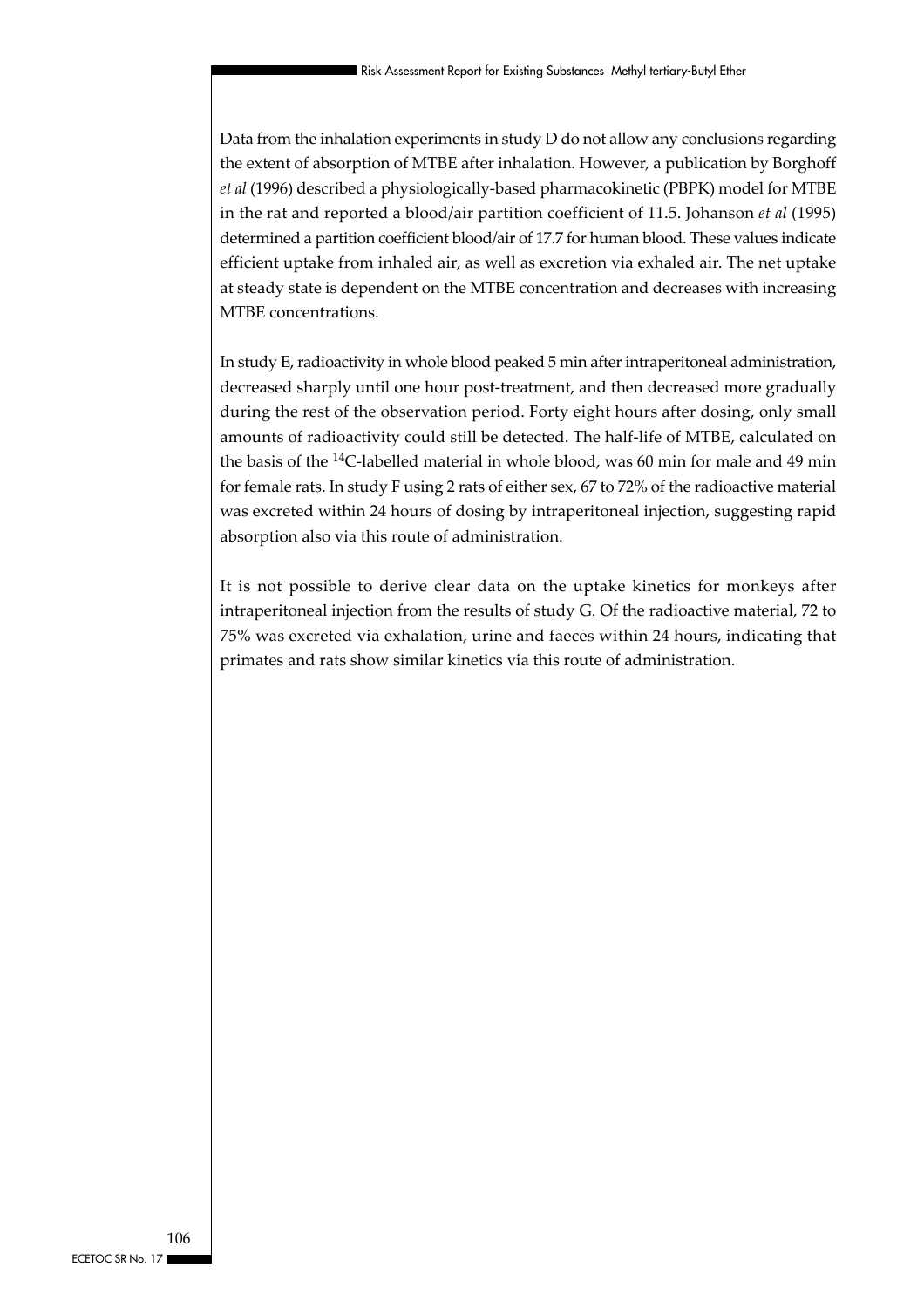| Study          | Species, strain/<br>Number/group,<br>sex | Route of administration         | exposure,<br>duration<br>Time of | Target dose or<br>concentration  | MTBE, position of<br><sup>14</sup> C-radiolabel<br>Test substance | Reference                                 | Confidence in<br>results |
|----------------|------------------------------------------|---------------------------------|----------------------------------|----------------------------------|-------------------------------------------------------------------|-------------------------------------------|--------------------------|
|                | Rat, F344                                |                                 |                                  |                                  |                                                                   |                                           |                          |
| $\overline{a}$ | 40 M+F                                   | Intravenous, bolus <sup>a</sup> |                                  | 40 mg/kgbw                       | Unlabelled                                                        | Bio-Research Laboratories, 1990a          | 소<br>도                   |
| $A-2$          | 40 M+F                                   | Oral, gavage b                  |                                  | 40, 400 mg/kgbw                  | Unlabelled                                                        |                                           | ー<br>上<br>エ              |
| $A-3$          | 60 M+F                                   | Dermal, occluded c              |                                  | 40, 400 mg/kg                    | Unlabelled                                                        |                                           | ー<br>上<br>エ              |
| $\overline{a}$ | 60 M+F                                   | Inhalation, nose only           | $\frac{4}{6}$                    | 1,440, 28,800 mg/m <sup>3</sup>  | Unlabelled                                                        | Bio-Research Laboratories, 1990b          | -<br>figh                |
| $B-2$          | 40 M+F                                   | Inhalation, nose only           | /d, 15 d<br>$\sim 6$             | $1,440$ mg/m <sup>3</sup>        |                                                                   |                                           | -<br>도한                  |
| $\overline{C}$ | $6$ M+F                                  | Intravenous, bolus <sup>a</sup> |                                  | 40 mg/kgbw                       | Central butyl carbon                                              | Bio-Research Laboratories, 1990c;<br>1991 | -<br>도구<br>도구            |
|                |                                          |                                 |                                  |                                  |                                                                   |                                           |                          |
| $C-2$          | $6$ M+F                                  | Oral, gavage b                  |                                  | 40, 400 mg/kgbw                  | Central butyl carbon                                              |                                           | -<br>도                   |
| $C-3$          | $6$ M+F                                  | Dermal, occluded c              |                                  | 40, 400 mg/kgbw                  | Central butyl carbon                                              |                                           | ー<br>上<br>エ              |
| $\bar{\Delta}$ | 6 M+F                                    | Inhalation, nose only           | $\frac{4}{6}$                    | $1,440,28,800$ mg/m <sup>3</sup> | Central butyl carbon                                              | Bio-Research Laboratories, 1990d          | -<br>도                   |
| $D-2$          | $6$ M+F                                  | Inhalation, nose only           | 6 h/d, 15 d                      | $1,440$ mg/m <sup>3</sup>        | Unlabelled first 14 d,                                            |                                           | -<br>도한                  |
|                |                                          |                                 |                                  |                                  | further as D-1                                                    |                                           |                          |
|                | Rat, Sprague-Dawley                      |                                 |                                  |                                  |                                                                   |                                           |                          |
| ш              | 3 M+F, 11 time                           | Intraperitoneal                 |                                  | 232 mg/kgbw                      | Methyl and central                                                | Zacharias and Eschbach, 1984              | -<br>도한                  |
|                | points                                   |                                 |                                  |                                  | butyl carbon                                                      |                                           |                          |
|                | Rat, Charles River                       |                                 |                                  |                                  |                                                                   |                                           |                          |
|                | $2 M + F$                                | Intraperitoneal                 |                                  | 7.3, 14.6 mg/kgbw                | $\frac{5}{2}$                                                     | Kennedy and Keplinger, 1972               | $\sum_{i=1}^{\infty}$    |

Table 4.8: Animal studies (pre-1991) on aspects of MTBE toxicokinetics **Table 4.8: Animal studies (pre-1991) on aspects of MTBE toxicokinetics**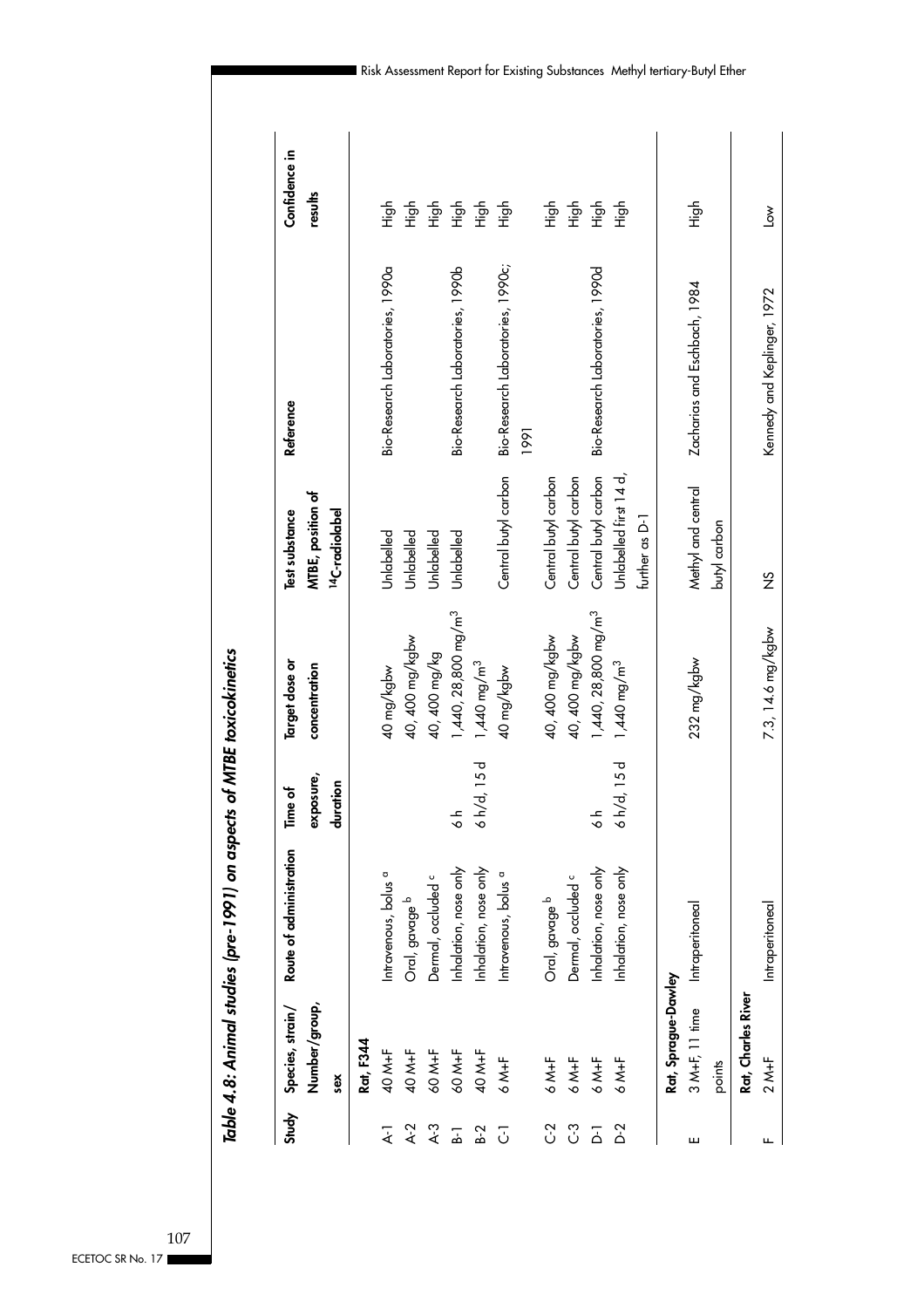|   | Study Species, strain/ | Route of administration | Time of               | Target dose or                                                    | Test substance                                  | Reference                   | Confidence in |
|---|------------------------|-------------------------|-----------------------|-------------------------------------------------------------------|-------------------------------------------------|-----------------------------|---------------|
|   | Number/group,<br>sex   |                         | exposure,<br>duration | concentration                                                     | MTBE, position of<br><sup>14</sup> C-radiolabel |                             | results       |
|   | Monkey, Rhesus         |                         |                       |                                                                   |                                                 |                             |               |
| O | $\frac{1}{2}$          | Intraperitoneal         |                       | 58.4 mg/kgbw                                                      | $\frac{8}{2}$                                   | Kennedy and Keplinger, 1972 | $\frac{8}{3}$ |
|   | Rat, Wistar            |                         |                       |                                                                   |                                                 |                             |               |
| ェ | $\frac{8}{2}$          | Inhalation, whole body  | $\overline{\circ}$    | $\frac{1}{4}$ , 5 d/ 180, 160, 1,080 mg/m <sup>3</sup> Unlabelled |                                                 | Savolainen et al, 1985      | -<br>도<br>도   |
|   |                        |                         | wk, 15wk              |                                                                   |                                                 |                             |               |
|   | 5 M, 8 time            | Oral, gavage            |                       | $0.379$ mg/kgbw                                                   | Unlabelled                                      | Li et al, 1991              | $\mathsf{S}$  |
|   | points                 |                         |                       |                                                                   |                                                 |                             |               |

b 10 ml MTBE/kgbw dissolved in isotonic saline ין בא c 10 ml MTBE dissolved in isotonic saline, applied via occluded dermal chamber on the shaved dorsal flanks 10 ml MTBE dissolved in isotonic saline, applied via occluded dermal chamber on the shaved dorsal flanks NS Not stated NS Not stated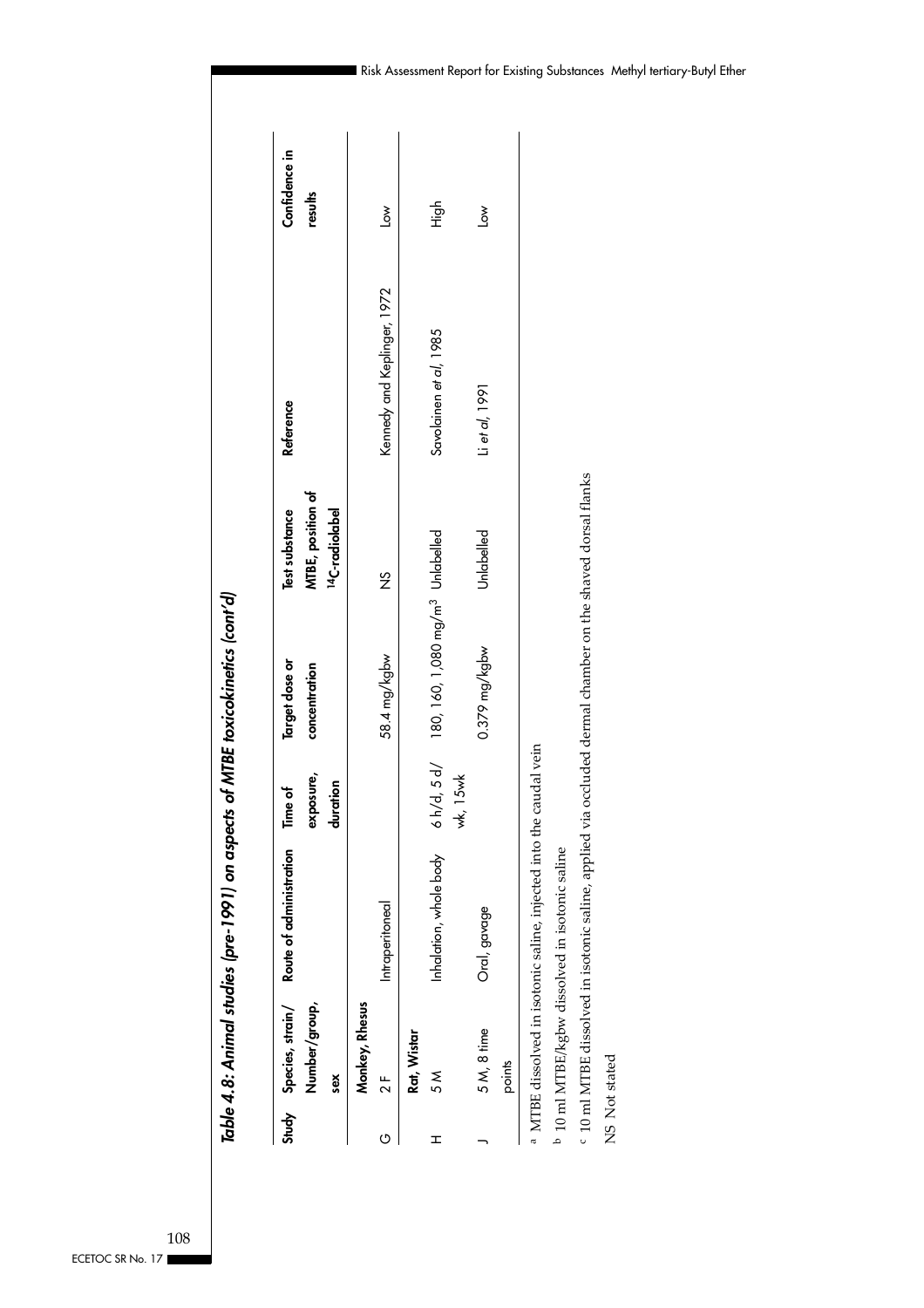|                | Table 4.9: Toxicokinetics of MTBE and TBA in F344 rats a after administration of MTBE by different routes (Bio-Research Laboratories, 1990a,b) |                  |               |               |                     |                   |                     |             |                     |                  |               |
|----------------|------------------------------------------------------------------------------------------------------------------------------------------------|------------------|---------------|---------------|---------------------|-------------------|---------------------|-------------|---------------------|------------------|---------------|
| Study          | Route                                                                                                                                          | <b>Received</b>  | <b>MTBE</b>   |               |                     |                   | TBA                 |             |                     |                  | Total plasma  |
|                |                                                                                                                                                | $\frac{1}{2}$    |               |               |                     |                   |                     |             |                     |                  | clearance     |
|                |                                                                                                                                                | $\frac{mg}{kg}$  | $C$ max       | <b>tmax</b>   | <b>AUC</b>          | $t_{1/2}$         | Cmax                | <b>tmax</b> | AUC                 | $t_{1/2}$        | (m)/h         |
|                |                                                                                                                                                |                  | lug/ml        | Ξ             | (hg·h/ml)           | Ξ                 | $(\mu g/\text{ml})$ | Ξ           | (µg·h/ml)           | €                |               |
|                | Male Animals                                                                                                                                   |                  |               |               |                     |                   |                     |             |                     |                  |               |
| $\overline{a}$ | Intravenous                                                                                                                                    | 36.7             | $\frac{8}{2}$ | $\frac{8}{2}$ | 10.7/NS             | 0.45              | 7.2                 |             | 26.7/NS             | $\frac{8}{10}$   | 413           |
| $A-2$          | $rac{1}{2}$                                                                                                                                    | 33.5             | 17.2          | 0.25          | 17.0/NS             | 0.52              | 10.0                | $0.75 - 2$  | 39.0/NS             |                  | 392           |
| $A-2$          | Oral                                                                                                                                           | 420              | 124.0         | $0.15 - 0.75$ | 230/NS              | 0.79              | 50.3                | $2 - 4$     | 304/NS              | $\frac{8}{1}$    | 358           |
| $A-3$          | Dermal                                                                                                                                         |                  |               | $2 - 6.5$     | 7.9/2.6             | 2.30              | 0.4                 | $4 - 7$     | 26.3/6.7            | $\overline{2.1}$ | 389           |
| $A-3$          | Dermal                                                                                                                                         | 33.5<br>373      | $0.3$<br>5.4  |               | 46.9/14.6           | $\frac{80}{1}$    | 13.3                |             | 93.9/34.0           | $\frac{6}{1}$    | 364           |
| $\overline{5}$ | Inhalation                                                                                                                                     | 242              | 14.9          | $4 - 6$       | 84.3/10.5           | 0.52              | 39.7                | δ.δ         | 404/116             | 3.3              | 531           |
| $\overline{5}$ | nhalation                                                                                                                                      | 4,709 c          | 556.0         |               | 2,960/406           | 0.57              | 536                 | 6.5         | 6,010/1,790         | ર<br>ડ           | 298           |
| $B-2$          | Inhalation                                                                                                                                     | 220 <sup>c</sup> | 9.0 b         | ە<br>ق        | NS/6.7 <sup>b</sup> | 0.51 <sup>b</sup> | 37.1 <sub>b</sub>   | $6 - 6.5^b$ | NS/127 <sup>b</sup> | $\frac{a}{1.8}$  | $\frac{8}{2}$ |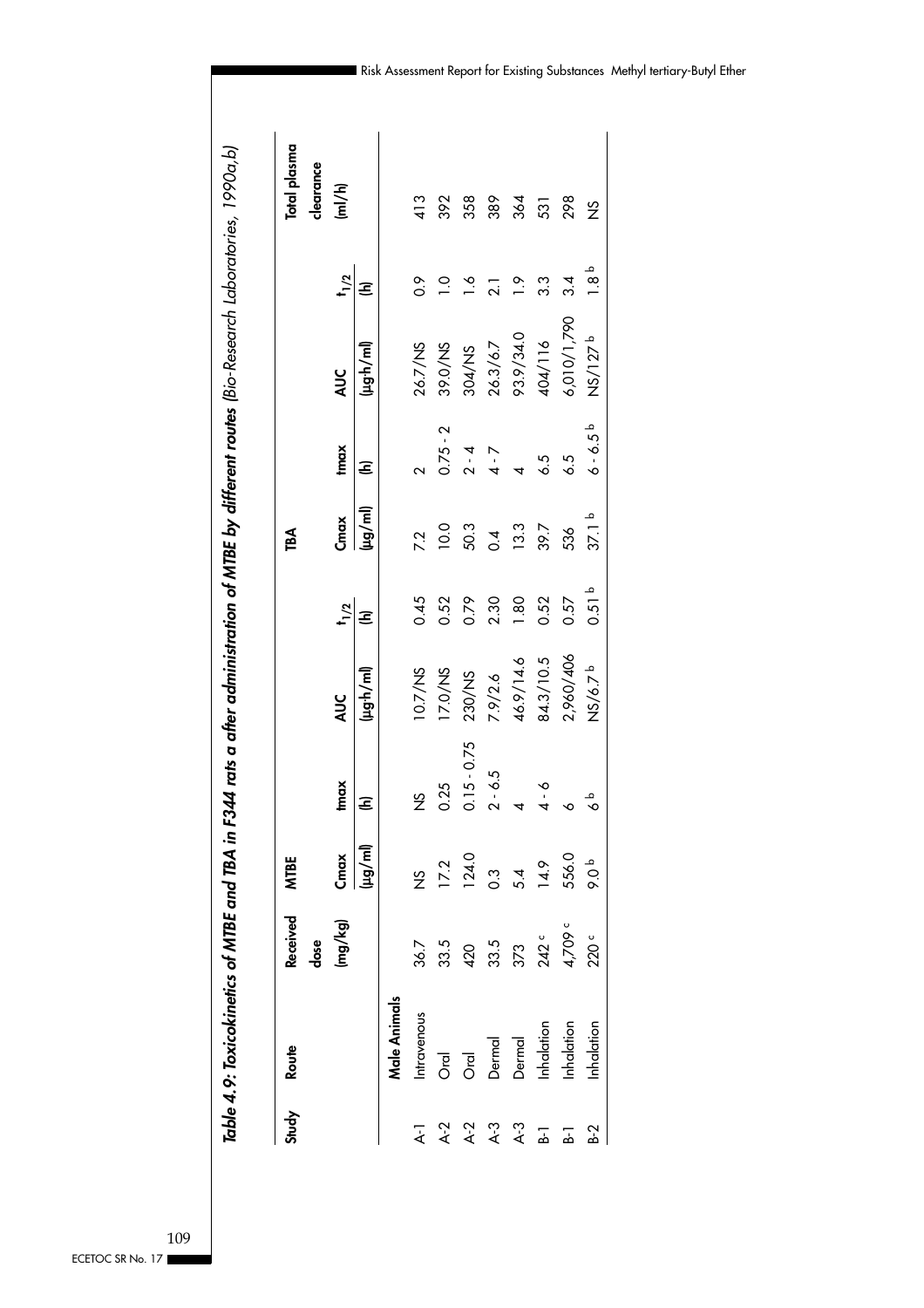| <br> <br> <br> |
|----------------|
|                |
|                |
|                |
|                |
|                |
|                |
|                |
|                |
|                |
|                |
|                |
|                |
|                |
|                |
| $\frac{1}{2}$  |
|                |
|                |
|                |
|                |
| ;<br>;         |
|                |
|                |
|                |
|                |
|                |
|                |
|                |
|                |
|                |
|                |
|                |
|                |
|                |
|                |
|                |
|                |
|                |
|                |
|                |
|                |
|                |
|                |
|                |
|                |
|                |
|                |
| I              |

| Study          | Route                                                                                                   | <b>Received</b><br>dose | <b>MTBE</b>        |               |                                                                  |                      | TBA                 |             |                     |                             | Total plasma<br>clearance |
|----------------|---------------------------------------------------------------------------------------------------------|-------------------------|--------------------|---------------|------------------------------------------------------------------|----------------------|---------------------|-------------|---------------------|-----------------------------|---------------------------|
|                |                                                                                                         | $\frac{mg}{kg}$         | Cmax               | <b>tmax</b>   | <b>AUC</b>                                                       | $t_{1/2}$            | $C_{\text{max}}$    | <b>tmax</b> | AUC                 | $\frac{1}{2}$ $\frac{2}{5}$ | (m/h)                     |
|                |                                                                                                         |                         | $\frac{1}{2}$      | Ξ             | $(\mu g \cdot h / ml)$                                           | $\widehat{\epsilon}$ | $(\mu g/\text{ml})$ | Ξ           | (hg·h/ml            |                             |                           |
|                | Female animals                                                                                          |                         |                    |               |                                                                  |                      |                     |             |                     |                             |                           |
| $\overline{A}$ | Intravenous                                                                                             | 33.5                    | $\frac{8}{2}$      | $\frac{8}{2}$ | 7.9/NS                                                           | 0.46                 | 6.4                 | $1 - 2$     | 32.2/NS             | $\ddot{ }$ .                | 466                       |
| $A-2$          | Oral                                                                                                    | 42.7                    | 11.2               | 0.25          | 12.5/NS                                                          | 0.62                 | $\frac{8}{3}$       |             | 36.7/NS             | $\supseteq$                 | 481                       |
| $A-2$          | $\overline{O}$                                                                                          | 388                     | 115.0              | $0.25 - 0.5$  | 193/NS                                                           | 0.93                 | 48.8                |             | 289/NS              | $\tilde{=}$                 | 287                       |
| $A-3$          | Dermal                                                                                                  | 39.4                    | $\overline{\circ}$ |               | 1.1/M5                                                           | 0.90                 | 0.5                 | $4 - 6$     | 3.8/1.2             | 2.2                         | 458                       |
| $A-3$          | Dermal                                                                                                  | $\overline{4}$          | 7.8                | ∾             | 34.4/6.9                                                         | 0.40                 | 16.3                | ٥           | 101/37.1            | $\frac{8}{1}$               | 273                       |
| $\overline{5}$ | Inhalation                                                                                              | 329 c                   | 15.1               |               | 77.9/11.8                                                        | 0.63                 | 39.4                |             | 374/94.2            | $\frac{0}{3}$               | 573                       |
| $\overline{b}$ | Inhalation                                                                                              | 6,991 c                 | 563.0              |               | 2,870/369                                                        | 0.53                 | 245                 |             | 2,550/574           | 2.8                         | 315                       |
| $B-2$          | Inhalation                                                                                              | 318 <sup>c</sup>        | $\frac{1}{2}$      | ە<br>ق        | NS/6.3 <sup>b</sup>                                              | 0.48 <sup>b</sup>    | 44.2 b              |             | NS/125 <sup>b</sup> | ە<br>1.5                    | $\frac{6}{2}$             |
| a              | Group mean values are shown                                                                             |                         |                    |               |                                                                  |                      |                     |             |                     |                             |                           |
| م              | Exposure for 14 days; on day 15 the indicated values were determined after the end of the last exposure |                         |                    |               |                                                                  |                      |                     |             |                     |                             |                           |
| U              | Calculated from target concentrations using                                                             |                         |                    |               | a respiratory minute volume of 0.169 l and an uptake of 0.5 with |                      |                     |             |                     |                             |                           |
|                |                                                                                                         |                         | ì                  |               |                                                                  |                      |                     |             |                     |                             |                           |

no subsequent elimination over the course of the 6-hour exposure no subsequent elimination over the course of the 6-hour exposure

Maximum plasma concentration reached during sampling schedule  $\alpha_{\rm max}$  Maximum plasma concentration reached during sampling schedule  $C_{\rm max}$ 

Time to reach Cmax after MTBE administration  $t_{\rm max}$  Time to reach Cmax after MTBE administration  $t_{\rm max}$ 

Apparent half-life calculated from 1- or 2-compartment models  $t_{1/2}$  Apparent half-life calculated from 1- or 2-compartment models  $t_{1/2}$ 

Area under the plasma concentration-time curve; the first value gives AUC 0 - 4 h, the second AUC 6 - 24 h AUC Area under the plasma concentration-time curve; the first value gives AUC 0 - 4 h, the second AUC 6 - 24 h AUC

Not stated NS Not stated  $\overline{S}$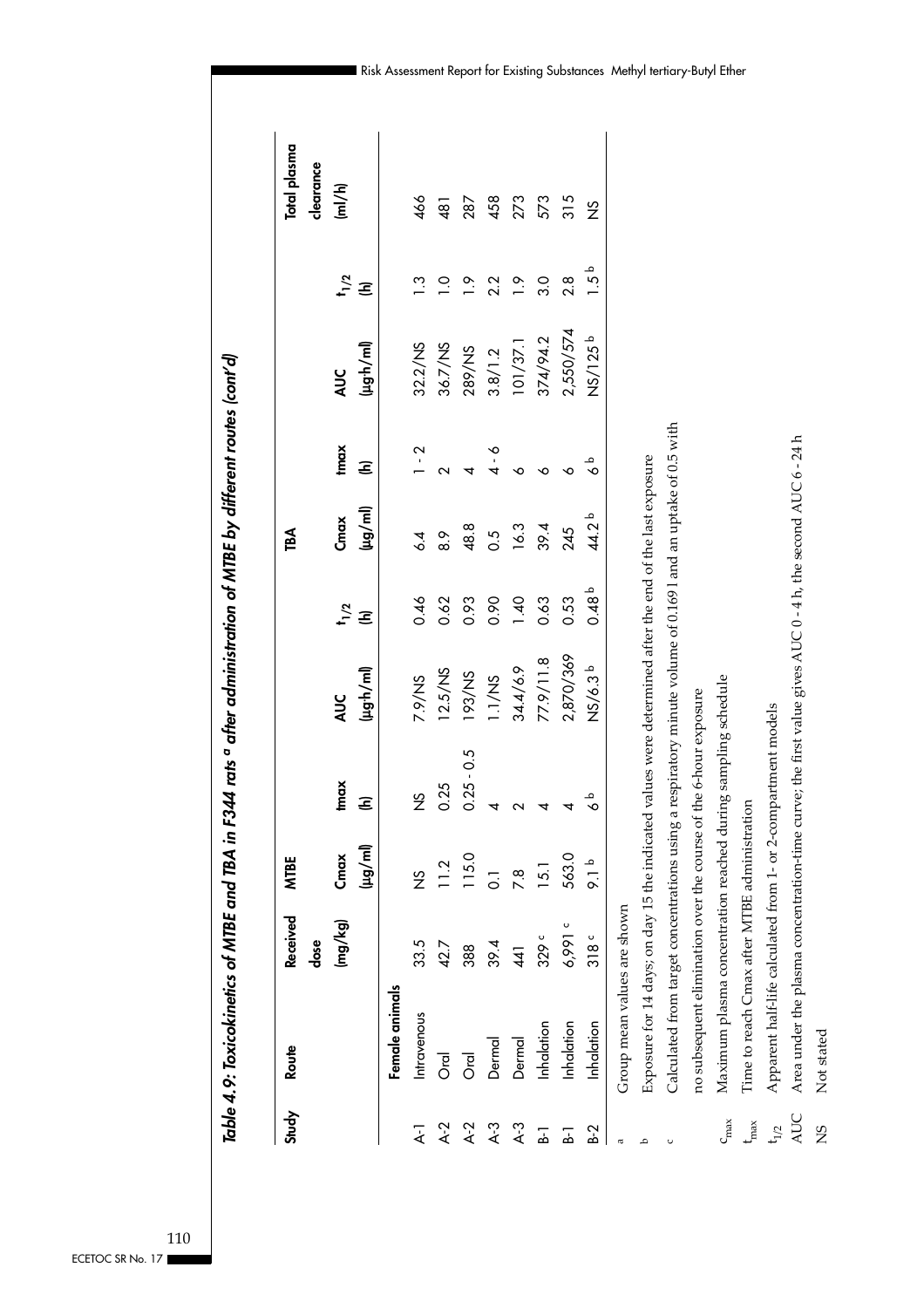| ֧֧ׅ֧֧֧֧֧֧֧֧֚֚֚֚֚֚֚֚֚֚֚֚֚֚֚֚֚֚֚֚֚֚֚֚֬֝֘֝֬֝֓֝֬֝֓֝֬֝֓֝֬֝֓֝֬֝֬<br>Š<br>r ragi | ;<br>;<br>;<br>ג מססו<br>Laboratories, I |
|---------------------------------------------------------------------------|------------------------------------------|
| Table 4.10: Total percent of                                              |                                          |

| Study               | Route                                                                                                                                                                                                                                                                 | Received                                    | Radioactive                     | Urine | Faeces                     | Expired air | Tissue, carcass            | Application site                                                                                         | Total           |
|---------------------|-----------------------------------------------------------------------------------------------------------------------------------------------------------------------------------------------------------------------------------------------------------------------|---------------------------------------------|---------------------------------|-------|----------------------------|-------------|----------------------------|----------------------------------------------------------------------------------------------------------|-----------------|
|                     |                                                                                                                                                                                                                                                                       | $\lceil \text{mg}/\text{kg} \rceil$<br>dose | ley/<br>dose<br>일               | ષ્ટિ  | ષ્ટિ                       | SQ)         | <u>ର</u>                   | 8                                                                                                        | 図               |
|                     | Male animals                                                                                                                                                                                                                                                          |                                             |                                 |       |                            |             |                            |                                                                                                          |                 |
| $\overline{C}$      | Intravenous                                                                                                                                                                                                                                                           | 31.54                                       | 37.66                           | 27.9  | 0.89                       | 46.8        |                            |                                                                                                          | 77.7            |
| C-2                 | $\overline{\overline{C}}$                                                                                                                                                                                                                                             | 33.38                                       | 43.57                           | 36.2  |                            | 45.8        | $2.30$<br>$2.00$<br>$0.31$ |                                                                                                          | 85.2            |
| C-2                 | ੋ<br>ਹ                                                                                                                                                                                                                                                                | 349.65                                      | 43.68                           | 16.0  | 0.28                       | 65.2        |                            |                                                                                                          |                 |
|                     | Dermal                                                                                                                                                                                                                                                                | 34.64                                       | 44.30                           | 6.49  |                            | 6.05        | 0.67                       | 57.10                                                                                                    | 81.9<br>70.5    |
| ာ ၁<br>၁ ၁          | Dermal                                                                                                                                                                                                                                                                | 350.95                                      | 43.80                           | 12.4  | 0.19<br>0.19<br>0.76       | 19.6        | 0.28                       | 38.29                                                                                                    | 70.8            |
| $\overline{\Delta}$ | Inhalation                                                                                                                                                                                                                                                            | 215.0 <sup>b</sup>                          | $\widetilde{\mathsf{z}}$        | 64.7  |                            | 21.2        | 13.40                      |                                                                                                          | 100.0           |
| $\overline{\Delta}$ | Inhalation                                                                                                                                                                                                                                                            |                                             | $\frac{\mathrm{C}}{\mathrm{C}}$ | 41.6  | 0.75                       | 53.6        | 4.07                       |                                                                                                          | 100.0           |
| $D-2$               | Inhalation                                                                                                                                                                                                                                                            | $4,220.0b$<br>245.0 <sup>b</sup>            | $\frac{8}{2}$                   | 71.6  | 0.62                       | 16.9        | 10.90                      |                                                                                                          | U<br>100.0      |
|                     | Female animals                                                                                                                                                                                                                                                        |                                             |                                 |       |                            |             |                            |                                                                                                          |                 |
| J                   | Intravenous                                                                                                                                                                                                                                                           | 30.96                                       | $\overline{8}$<br>3.6.          | 222.4 | 0.81                       | 54.60       | 2.97                       |                                                                                                          | 80.9            |
| C-2                 | ੋ<br>ਹ                                                                                                                                                                                                                                                                | 34.22                                       | 44.21                           | 29.0  | 0.87                       | 54.40       | 1.94                       |                                                                                                          | 86.3            |
| C-2                 | $\overline{\overline{C}}$                                                                                                                                                                                                                                             | 341.74                                      | 42.82                           | 10.8  |                            | 68.70       | 0.53                       |                                                                                                          | 80.2            |
| ိ                   | Dermal                                                                                                                                                                                                                                                                | 35.79                                       | 45.85                           | 6.12  | $0.26$<br>$0.13$<br>$0.11$ | 9.67        | 1.02                       | 59.91                                                                                                    | 76.8            |
| ိ                   | Dermal                                                                                                                                                                                                                                                                | 358.44                                      | 44.60                           | 10.7  |                            | 23.20       | 0.67                       | 33.71                                                                                                    | 69.4            |
| $\overline{\Delta}$ | Inhalation                                                                                                                                                                                                                                                            | 293.0b                                      | $\frac{\mathrm{S}}{\mathrm{S}}$ | 65.4  | 0.74                       | 21.90       | 11.90                      |                                                                                                          | $100.0$ $\circ$ |
| $\overline{a}$      | Inhalation                                                                                                                                                                                                                                                            | 5,840.0 b                                   | $\frac{\infty}{2}$              | 35.0  | 1.06                       | 59.00       | 5.02                       |                                                                                                          | 100.0           |
| $D-2$               | Inhalation                                                                                                                                                                                                                                                            | 344.0b                                      | $\frac{8}{2}$                   | 67.4  | 0.77                       | 21.40       | 10.40                      |                                                                                                          | 0.001           |
|                     | Group mean values are shown                                                                                                                                                                                                                                           |                                             |                                 |       |                            |             |                            |                                                                                                          |                 |
| $\Delta$            | Calculated assuming a respiratory minute volume                                                                                                                                                                                                                       |                                             |                                 |       |                            |             |                            | of 0.1691 and 0.5 uptake in the lungs with no subsequent elimination over the course of the 6-h exposure |                 |
|                     | The exhalation of radioactive material during the exposure was not measured; a true mass balance therefore could not be determined after the inhalation exposures.                                                                                                    |                                             |                                 |       |                            |             |                            |                                                                                                          |                 |
|                     | Comparison of the numbers derived from inhalation exposures with another route of administration is only possible to a limited extent.<br>Consequently the recovery of radioactivity was calculated as percent of the total radioactivity recovered from each animal. |                                             |                                 |       |                            |             |                            |                                                                                                          |                 |
| $_{\rm NS}$         | Not stated                                                                                                                                                                                                                                                            |                                             |                                 |       |                            |             |                            |                                                                                                          |                 |

111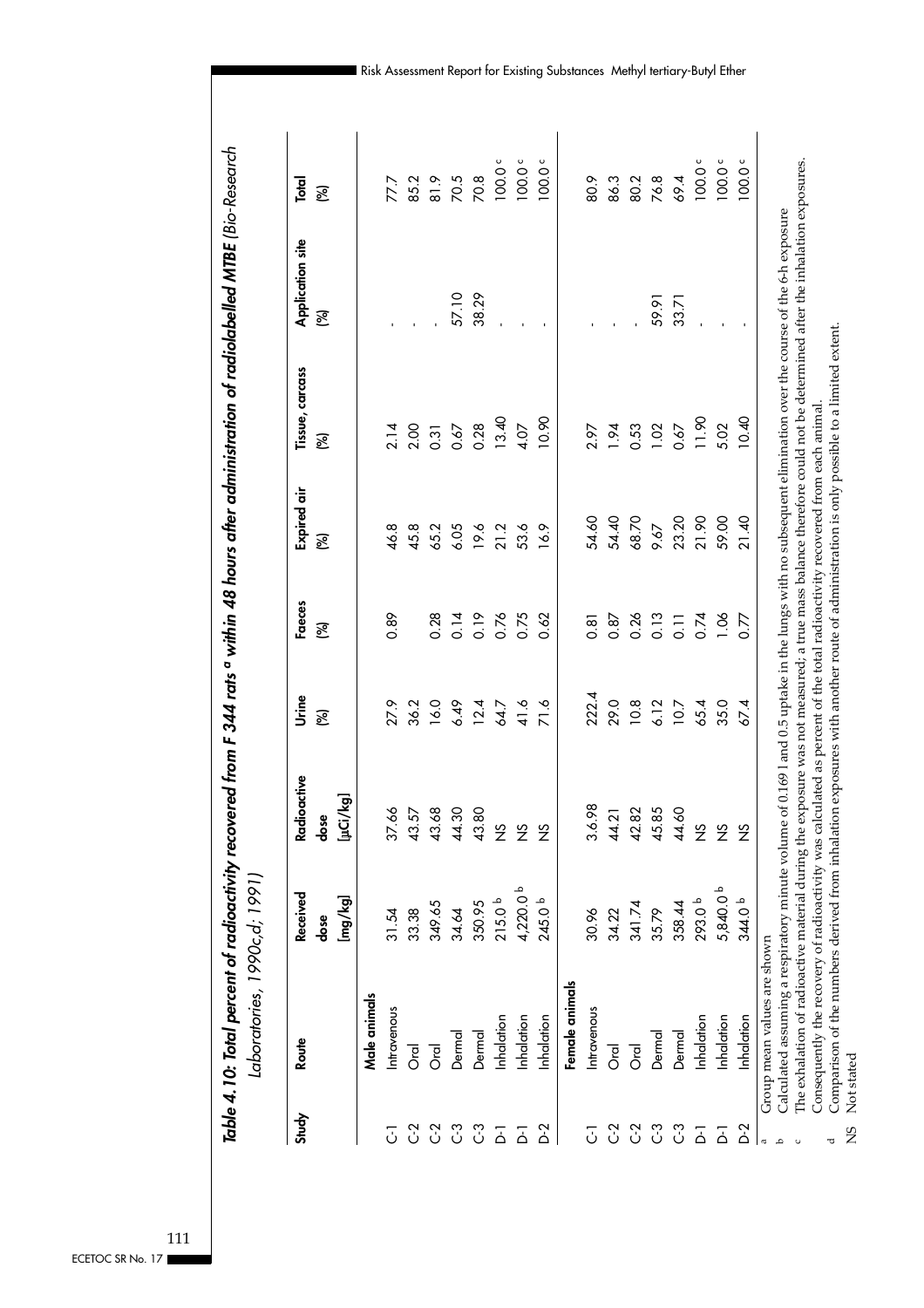#### Uptake in humans

Data from Nihlén *et al* (1995, 1998a) and Johanson *et al* (1995) provide important information on the toxicokinetics of MTBE. Blood analysis was conducted on 10 human volunteers exposed in a chamber to 18, 90 and 180 mg/m<sup>3</sup> with concurrent light exercise (50 W). The authors observed a rapid increase in MTBE blood concentrations and a steady state (about 110 µg/l) was reached after about 1 hour in the low exposure group. From the data it was not clear whether steady state was already achieved in the 90 and  $180 \text{ mg/m}^3$  groups after 2 hours of exposure, but maximum concentrations were about 550 and 1,100 µg/l, respectively, and thus linearly related to the exposure concentration. MTBE-AUC and TBA-AUC were also linearly related to the MTBE exposure concentrations. The relative respiratory uptake of MTBE averaged 38% (range 32 - 42%) of the amount inhaled in the 1995 studies, and from 42 to 49% in the 1998 study. MTBE elimination was complete about 12 hours after the start of the 2-hour exposure and blood decay curves were described mathematically using three half-lives (7 min, 47 min, 6.6 h) in the earlier studies and four half-lives in 1998 (1 min, 10 min, 1.5 and 19 h). MTBE blood clearance was calculated to be 0.5 l/h/kgbw (1995) and 0.34 to 0.52 l/h/kgbw (1998) at all MTBE concentrations. The half-life of TBA elimination was 8 (1995, blood) and 8.2 / 10 (1998, blood /urine) hours.

Pekari *et al* (1996) exposed 4 healthy volunteers to 0, 90 and 270 mg MTBE/m<sup>3</sup> for 4 hours. MTBE and TBA were monitored from blood, urine and exhaled air during and after exposure. During the last hour of exposure the lung retention was about 40% for MTBE and MTBE blood levels reached 11  $\mu$ mol/l (970  $\mu$ g/l) at 90 mg/m<sup>3</sup> and 29  $\mu$ mol/l (2,556  $\mu$ g/l) at 270 mg/m<sup>3</sup> towards the end of exposure. Peak blood levels of TBA were found 15 to 45 min after cessation of exposure reaching 16 and 34  $\mu$ mol/l (1,419 and 2,997  $\mu$ g/l) at 90 and 270 mg/m<sup>3</sup> respectively. Of the amount of MTBE taken up in the lungs,  $58\%$ was excreted unchanged in exhaled air and 1.4% in urine. Only 1.2% was excreted as TBA in urine. The blood elimination curve for MTBE showed a rapid and a slow phase with a half-life for the slow phase of 5 hours. TBA showed monophasic elimination in blood with a mean terminal half-life of 11.9 hours. These results corroborated the findings of Nihlén *et al* (1995, 1998a) and Johanson *et al* (1995).

Two men and 2 women were exposed to  $6.1 \text{ mg MTBE/m}^3$  in climate-controlled environmental chambers for one hour (Cain *et al*, 1994; 1996). Blood samples were obtained pre-exposure, during exposure at 2, 5, 10, 20, 30 and 60 min, and post-exposure at 2, 5, 10, 20, 40, 60, and 90 min. The blood was analysed by GC-MS for MTBE and TBA concentrations. The MTBE concentration rose steeply from 0.83 µg/l pre-exposure to 17.1  $\mu$ g/l at the end of exposure, followed by a decline to a concentration of 6.32  $\mu$ g/l at 90 min post-exposure. The TBA concentrations were highly variable. A mean value of 2.79 µg/l was measured pre-exposure, with values between 10 and 15 µg/l recorded from 30 min into the study and up to 90 min post-exposure. This is consistent with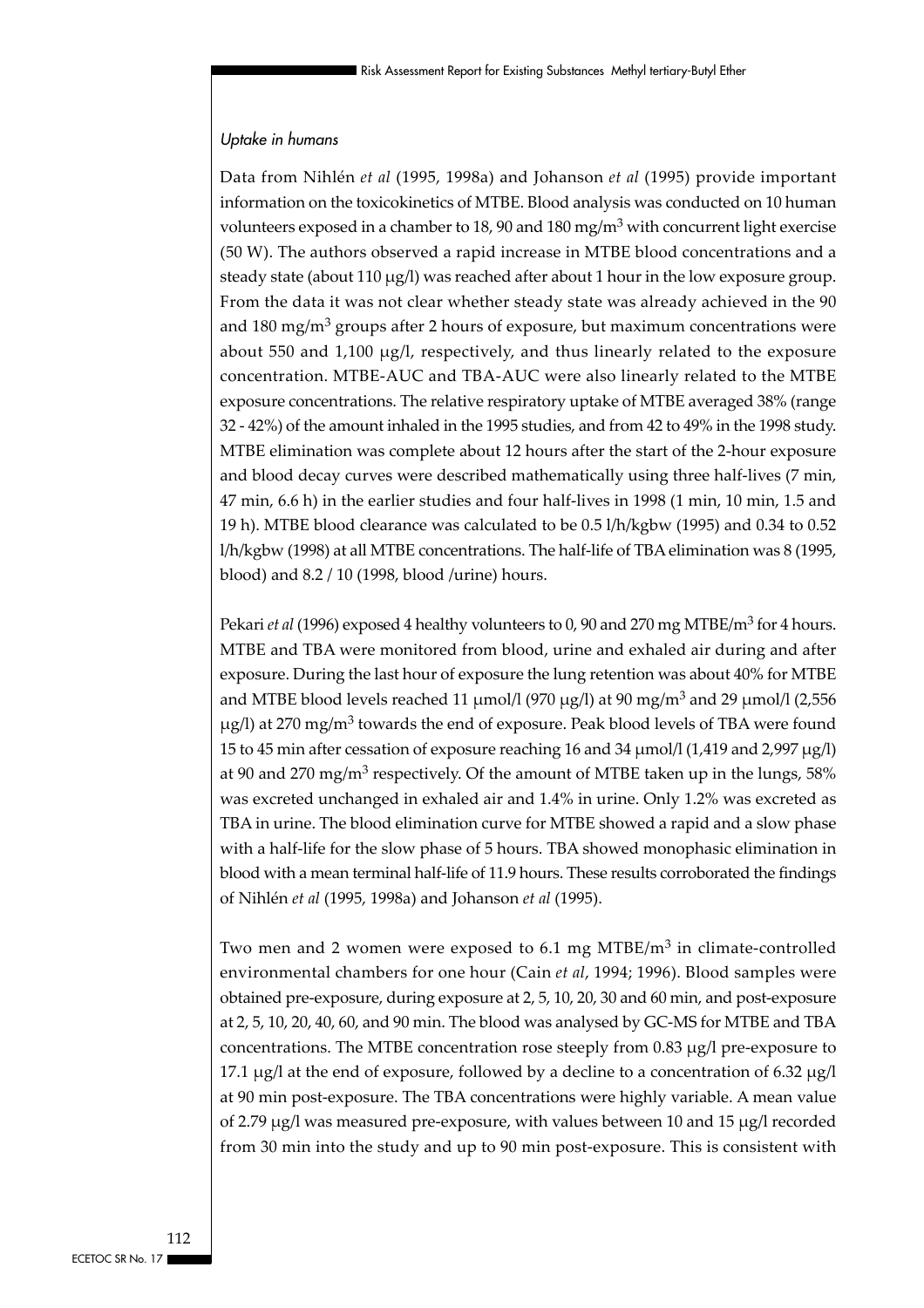the continuous metabolism of MTBE to TBA. These data imply both a rapid uptake and rapid elimination of MTBE, as was also observed in animal studies. The decay of MTBE concentrations in blood to half the maximum concentration took approximately 40 min. This is comparable with the half-life of MTBE observed in rats.

Buckley *et al* (1997), in a more extensive analysis of data presented earlier by Prah *et al* (1994), investigated the uptake of MTBE, and subsequent elimination of MTBE and TBA in a male and a female volunteer (25 years old and 21 years old, respectively) following 60-min exposure to 5 mg MTBE/ $m<sup>3</sup>$  vapour. Breath and blood samples were collected simultaneously before, during and for 7 hours subsequent to exposure. Pharmacokinetic clearance of MTBE from blood, and its elimination in expired air, was modelled by fitting the "decay" portion of the blood and expired air curves to a 3 compartment mathematical model, which was then used to predict the uptake portion. Estimated residence times were 5 min, 60 min and 32 h, and 2 to 3 min, 15 to 50 min and 3 to 13 h for alveolar air and venous blood, respectively. While the breath and blood models fitted the decay portion of the measured elimination curves quite closely, a consistent overestimate of concentrations during uptake was noted by the authors, who suggested that 7 to 9% of the MTBE present in inhaled or expired air was taken up reversibly by the mucous membranes of the upper airways. The exposure concentration used in this investigation was selected to reflect probable USA consumer exposures to MTBE following evaporative emissions from oxygenated gasoline. The authors' suggestion, namely that MTBE is absorbed and eliminated by upper respiratory mucosa, will require further substantiation in view of the inter-individual variation in metabolic and pharmacokinetic data reported in this study.

Prah *et al* (2000) reported the results of human volunteers drinking 6.7 µl of MTBE dissolved in 250 ml of a lemon-lime drink. Blood samples were taken and analysed over a 24-h period, and these showed that MTBE was absorbed into the blood, though not as rapidly as following inhalation. Peak levels ranged from 5 to 15 ng/ml and declined with a half-life of 1 to 3 hours. Blood TBA levels rose more slowly and had a half-life of about 13 hours, with peak blood concentrations of 15 - 20 ng/ml.

Limited human data on the uptake, distribution and elimination of MTBE was obtained from 113 patients receiving MTBE via intra-cystic infusion for dissolution of gallstones (Leuschner *et al*, 1991). The dose infused varied between 1 and 15 ml MTBE. In 27 patients, MTBE and TBA blood and urine concentrations were determined by headspace gas chromatography. After an average treatment time of 5.1 hours the mean MTBE blood concentration was 40  $\mu$ g/ml. Five hours later, the concentration was 20  $\mu$ g/ml, and 12 to 18 hours later, MTBE was detected only at trace levels. The TBA blood concentration at the end of treatment also had a mean value of 40  $\mu$ g/ml and decreased to 25  $\mu$ g/ml after 12 to 18 hours. In urine, the MTBE concentration was 18  $\mu$ g/ml 5 hours after the start of treatment and was not detectable 12 to 18 hours later.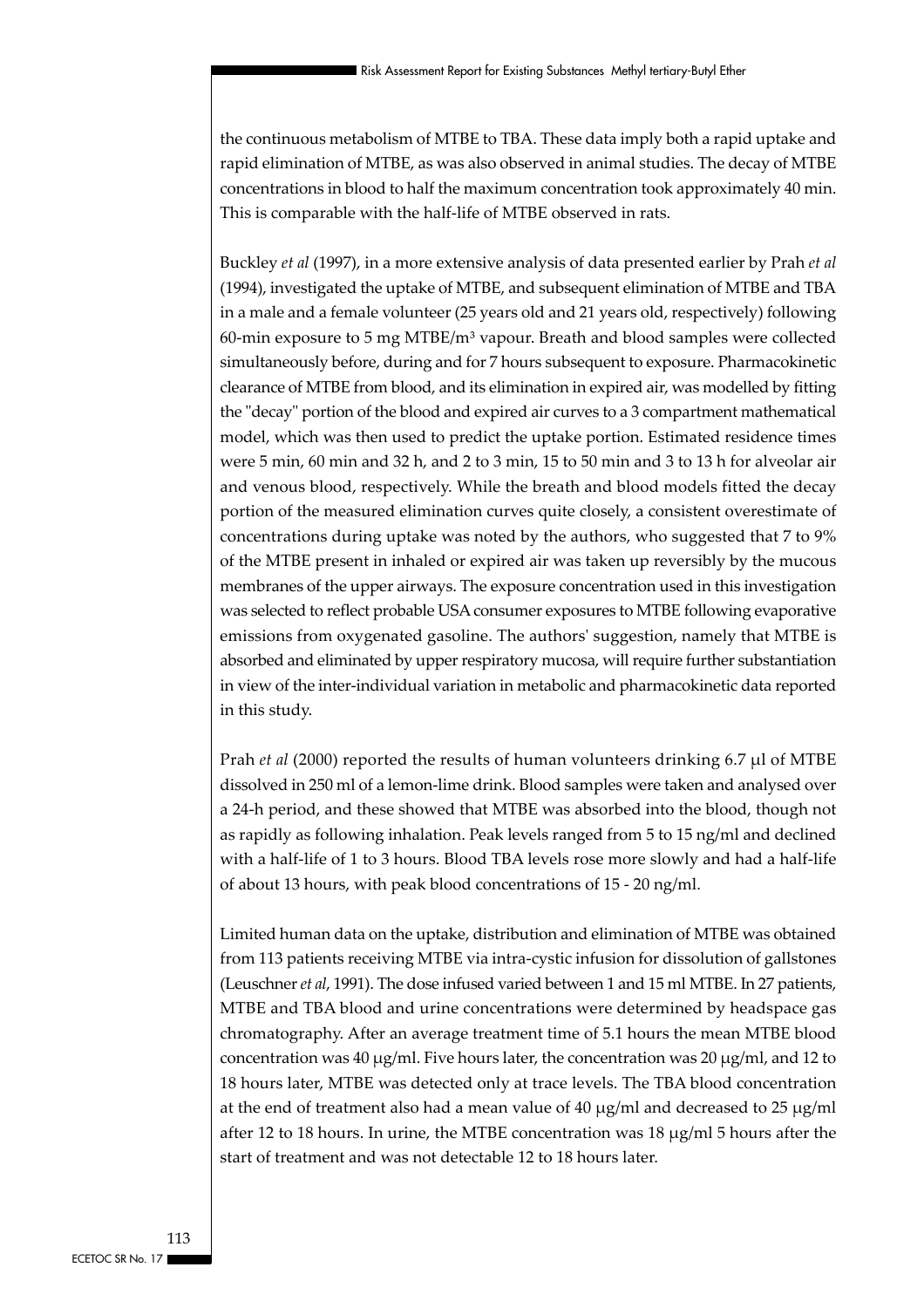### Evaluation

The uptake of MTBE in experimental animals has been investigated in a number of welldesigned studies conducted in rats showing that MTBE is absorbed via all routes of exposure. Absorption from the gastro-intestinal tract is complete and rapid. The dermal absorption rate in rats, following occluded exposure, is about one third of the oral rate, as determined by bioavailability. Actual values pertaining to the rate of absorption through the skin are not available. It may be assumed that non-occluded skin contact results in lower bioavailability. Absorption from the respiratory tract is rapid, resulting in a steady-state MTBE concentration in rat blood within about 2 to 3 hours after the exposure starts (supporting information is also available from mice and monkeys). The limited data from studies with monkeys and human volunteers indicate that the uptake kinetics via inhalation and the gastro-intestinal tract in these species are similar to those in rats.

The toxicokinetics of MTBE in humans have been investigated in a number of studies. Although limited in design and number of participants, these provide important information on the disposition of MTBE in man. The data from Nihlén *et al* (1995, 1998a), Johanson *et al* (1995) and Pekari *et al* (1996) are considered particularly critical to this assessment. As with rodents and monkeys, MTBE is readily absorbed following inhalation exposure (average relative respiratory uptake of 38%), rapidly metabolised, and completely excreted within 24 to 48 hours. There are no data at present which provide comparisons between the rates of absorption of MTBE through the skin of rats and humans, it is likely, however, that the uptake kinetics follow a similar pattern to those in the rodent, being considerably slower than absorption via inhalation and following ingestion.

### Distribution

MTBE concentrations were determined in blood, brain and fatty tissues in rats, following repeated inhalation exposure for up to 15 weeks (study H). The MTBE concentrations in the tissues concentrations were linearly related to exposure concentration at all time points (Table 4.11).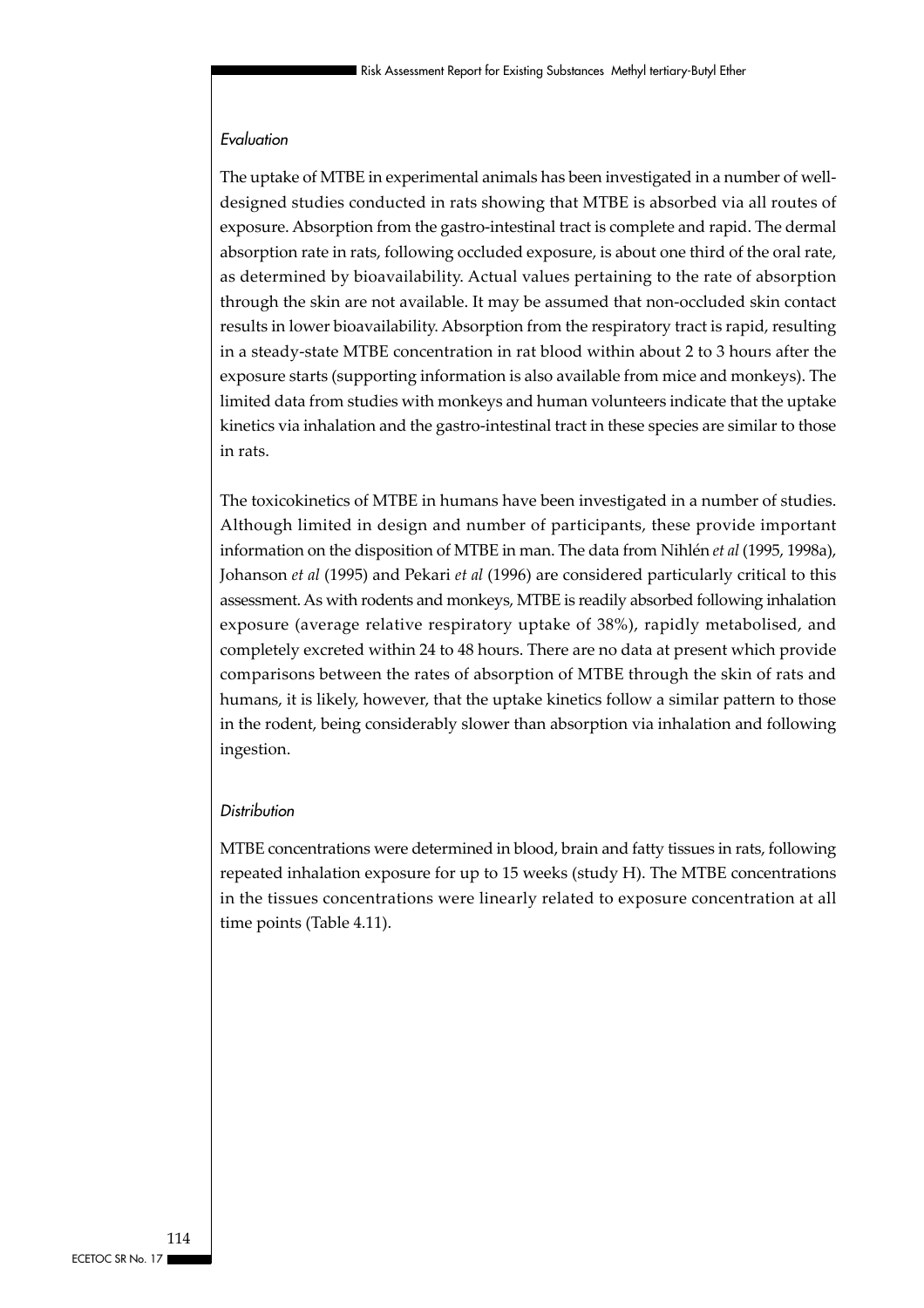| Concentration        | Duration (wk)       |                          |                    |                          |                    |                          |                    |              |
|----------------------|---------------------|--------------------------|--------------------|--------------------------|--------------------|--------------------------|--------------------|--------------|
| (mg/m <sup>3</sup> ) | $\mathbf{2}$        |                          | 6                  |                          | 10                 |                          | 15                 |              |
|                      | <b>MTBE</b>         | TBA                      | <b>MTBE</b>        | <b>TBA</b>               | <b>MTBE</b>        | <b>TBA</b>               | <b>MTBE</b>        | TBA          |
| <b>Blood</b>         |                     |                          |                    |                          |                    |                          |                    |              |
| 180                  | $9 \pm 118$         | $5 \pm 3$                | $11 \pm 2$         | $38 \pm 3$               | $5 \pm 2$          | $11 \pm 3$               | $7 \pm 2$          | $15 \pm 7$   |
| 360                  | $18 \pm 4$          | $17 \pm 9$               | $24 \pm 2$         | $82 \pm 5$               | $20 \pm 2$         | $34 \pm 9$               | $23 \pm 4$         | $42 \pm 10$  |
| 1,080                | $67 \pm 18$         | $28 \pm 8$               | $66 \pm 18$        | $151 \pm 24$ 55 $\pm$ 14 |                    | $89 \pm 32$              | $72 \pm 19$        | $127 \pm 39$ |
| <b>Brain</b>         |                     |                          |                    |                          |                    |                          |                    |              |
| 180                  | $11 \pm 3$          | <b>Trace<sup>c</sup></b> | <b>Traced</b>      | Trace                    | Trace              | Trace                    | Trace              | Trace        |
| 360                  | $27 \pm 5$          | Trace                    | $28 \pm 5$         | $77 \pm 3$               | $23 \pm 5$         | $66 \pm 5$               | Trace              | $53 \pm 16$  |
| 1,080                | $87 \pm 20$         | $24 \pm 10$              | $78 \pm 8$         | $212 \pm 24$ 44 $\pm$ 19 |                    | $135 \pm 24$ 56 $\pm 18$ |                    | $147 \pm 35$ |
| Perirenal fat        |                     |                          |                    |                          |                    |                          |                    |              |
| 180                  | $184 \pm 13$ Trace  |                          | $91 \pm 14$        | Trace                    | $90 \pm 19$        | Trace                    | $81 \pm 25$        | Trace        |
| 360                  | $245 \pm 20$ Trace  |                          | $236 \pm 38$ Trace |                          | $194 \pm 30$ Trace |                          | $210 \pm 45$ Trace |              |
| 1,080                | $642 \pm 119$ Trace |                          | $610 \pm 28$ Trace |                          | $645 \pm 39$ Trace |                          | $698 \pm 67$ Trace |              |

**Table 4.11: MTBE and TBA burden (nmol/g) <sup>a</sup> of rats exposed to MTBE vapour for up to** 15 weeks (Savolainen et al, 1985) b

<sup>a</sup> Mean of five rats  $\pm$  standard deviation (SD)

<sup>b</sup> Study H in Table 4.8

<sup>c</sup> Detection limit 2 nmol TBA/g

<sup>d</sup> Detection limit 1.5 nmol MTBE/g

The individual tissue concentrations measured after 2, 6, 10 and 15 weeks of exposure were similar, indicating that the distribution equilibrium was already reached during the first 2 weeks and that no further bioaccumulation occurred during the study. The results further indicate that MTBE did not accumulate in rapidly perfused tissues such as the brain, since blood MTBE concentrations and brain MTBE concentrations remained similar during the exposure. In contrast, MTBE accumulates in fat during the exposures as indicated by around 10-fold higher concentrations in fatty tissues as compared to blood at all time points. This is consistent with the logarithm of the partition coefficient between octanol and water, the  $\log P_{ow}$  of 1.06 at 23°C, and with the fat/blood partition coefficient of 10.05 measured by Borghoff *et al* (1996). Since the concentrations in fat after 2, 6, 10, and 15 weeks were similar, the removal of MTBE after the end of the 6-hour exposure time must be rapid. Exposures longer than 6 hours should not cause an MTBE accumulation in fat exceeding the 10-fold accumulation observed.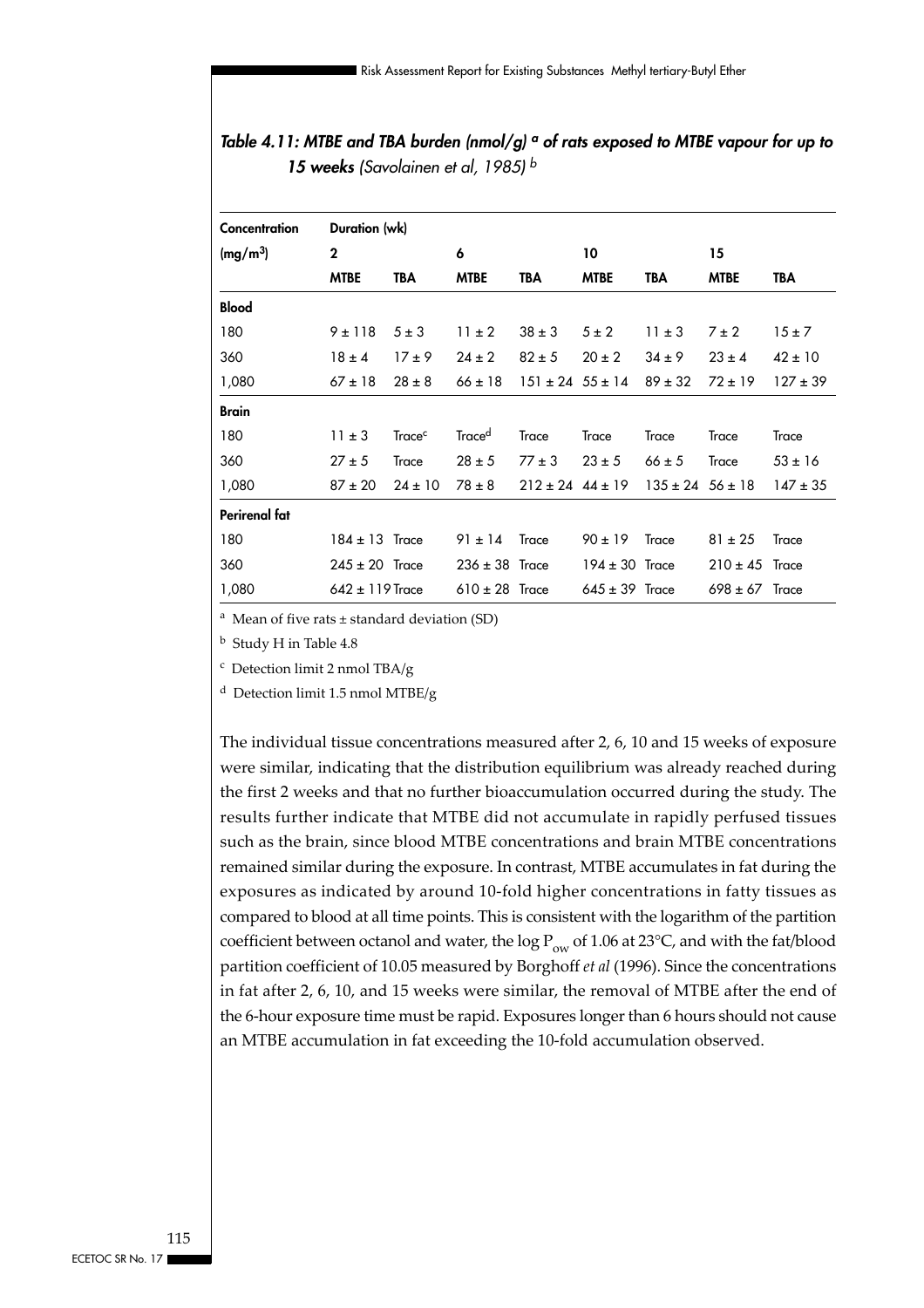In study C, the total radioactivity in tissues and carcasses of the rats 48 hours after dosing was 0.28% to 2.14% of the administered dose, indicating MTBE and/or its metabolites did not accumulate in the tissues. Analysis of the individual tissues (brain, fat, heart, kidneys, liver, lungs, muscle, gonads, bone, and skin) showed only marginal levels of radioactivity and no specific association of radioactivity with one of these tissues that may be regarded as biologically significant. The liver showed the highest levels, but this amounted to < 0.2% of the received dose.

In study D, after a single inhalation exposure to  $1,440$  mg/m<sup>3</sup>, about 5% of the total radioactivity was recovered in tissues and carcasses. At a concentration 20 times higher, about 15% was recovered. Animals exposed to  $28,800$  mg/m<sup>3</sup> showed a lower relative tissue-radioactivity than animals exposed to  $1,440$  mg/m<sup>3</sup>, reflecting a higher proportion of MTBE eliminated via exhalation at higher concentrations, and concurrent saturation of other elimination pathways. Determination of the radioactivity in individual tissues, as mentioned above, did not reveal any specific accumulation of radioactivity. With the exception of the skin (probably due to surface contamination), highest values were found in liver, but only amounting to < 0.3% of total radioactivity recovered.

Similar results were obtained in study E after intraperitoneal administration. Total radioactivity found in tissues averaged 3.39, 1.94, and 1.14% of the administered dose for the 15 min, 6 and 24-hour killing intervals, respectively. The majority of the radioactivity present in tissues was found in the liver. In another intraperitoneal study with rats, the amount of radioactivity remaining in the body 96 hours after treatment (study F) ranged from 8 to 16%. All tissues and organs analysed contained radioactive material; however muscle (3.47 8.89%), skin (1.77 3.58%) and fat (0.59 1.56%) contained the greatest amounts. In the intraperitoneal study with monkeys approximately 7 to 8% of the radioactivity was retained in the body 96 h after dosing (study G). All tissues and organs were analysed for radioactivity; muscle (3.18 or 3.06%), skin (1.24 or 2.07%) and fat (1.29 or 1.08%) contained the greatest amounts.

Borghoff *et al* (1996) determined tissue/blood partition coefficients for male F344 rats and found values of 1.18 for liver, 0.56 for muscle, 3.11 for kidney and 10.05 for fat. In their PBPK model, the liver value was also used for the rapidly perfused tissue compartment and the muscle value for the slowly perfused tissue compartment. The partition coefficients measured with regard to distribution are in good agreement with the observations made in the toxicokinetic studies: MTBE is distributed uniformly in most tissues, whereas in fat there is a 10-fold higher MTBE concentration compared to blood at steady state. Using these values, the model successfully predicted MTBE dosimetry in the rat after intravenous, oral and inhalation administration as described in studies A, B, C and D. Borghoff *et al* (1996) also reported the tissue blood partition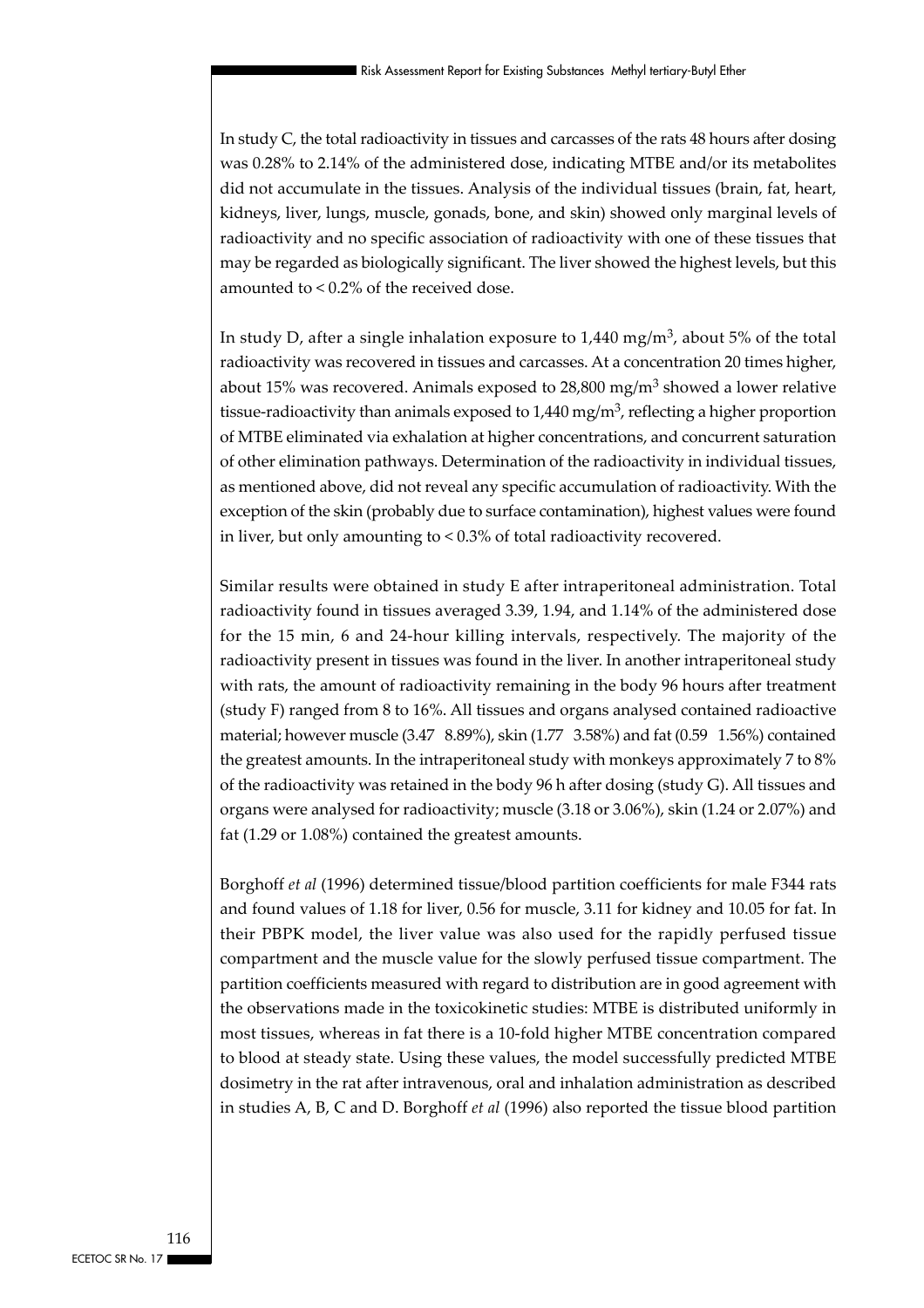coefficient for TBA. The blood/air partition coefficient is 481 indicating high solubility in blood. The liver/blood, kidney/blood, muscle/blood and fat/blood partition coefficients were 0.83, 1.13, 1.02 and 0.40, respectively. These values indicate a high solubility of TBA in all tissues and no tendency for TBA to accumulate in fat.

It has been shown in a number of animal studies that concentrations of MTBE may be higher in fatty tissues than in other tissues (Miller *et al*, 1997). Despite this, the evidence suggests that elimination of the substance is virtually complete within 48 hours and that MTBE is not preferentially retained within the fat. There are also no significant genderbased differences in the distribution of MTBE.

In the human study of Leuschner *et al* (1991) described previously, fatty tissue from the abdominal wall was sampled from 9 patients at the end of treatment and was analysed for MTBE. The mean MTBE concentration determined in fatty tissue was 0.135 mg/g after a mean treatment time of 9.5 hours. In a lactating patient, the MTBE and TBA concentration was determined in the milk after the end of a 4 hour treatment and 24 and 48 hours after the treatment. At 4 hours, the MTBE concentration was about 25  $\mu$ g/ml, the TBA concentration 30 µg/ml. At 24 hours the MTBE concentration had decreased to about 3  $\mu$ g/ml whereas the TBA concentration was still 20  $\mu$ g/ml. At 48 hours both MTBE and TBA concentrations had fallen to the pretreatment level.

### Evaluation

The distribution of MTBE and its metabolites has been investigated in a number of welldesigned studies conducted in rats. Limited additional information is also available from monkeys. The data indicate that the 14C-label derived from MTBE is uniformly distributed throughout the body in rats and primates. Although in the mass balance studies the radioactive label was on different carbons, the principal results of the experiments were similar. In inhalation studies with unlabelled MTBE, a higher concentration of MTBE in fat tissue was observed when steady state was reached as compared with other tissues. This is due to the fat solubility of MTBE, characterised by the low log  $P_{\text{ow}}$  of MTBE and the fat/blood partition coefficient of 10.05 measured for rats. Repeated daily inhalation caused no further increase in the fat concentration. Although experimental data are lacking, there is no reason to believe that MTBE distribution in humans would differ from the distribution observed in experimental animals.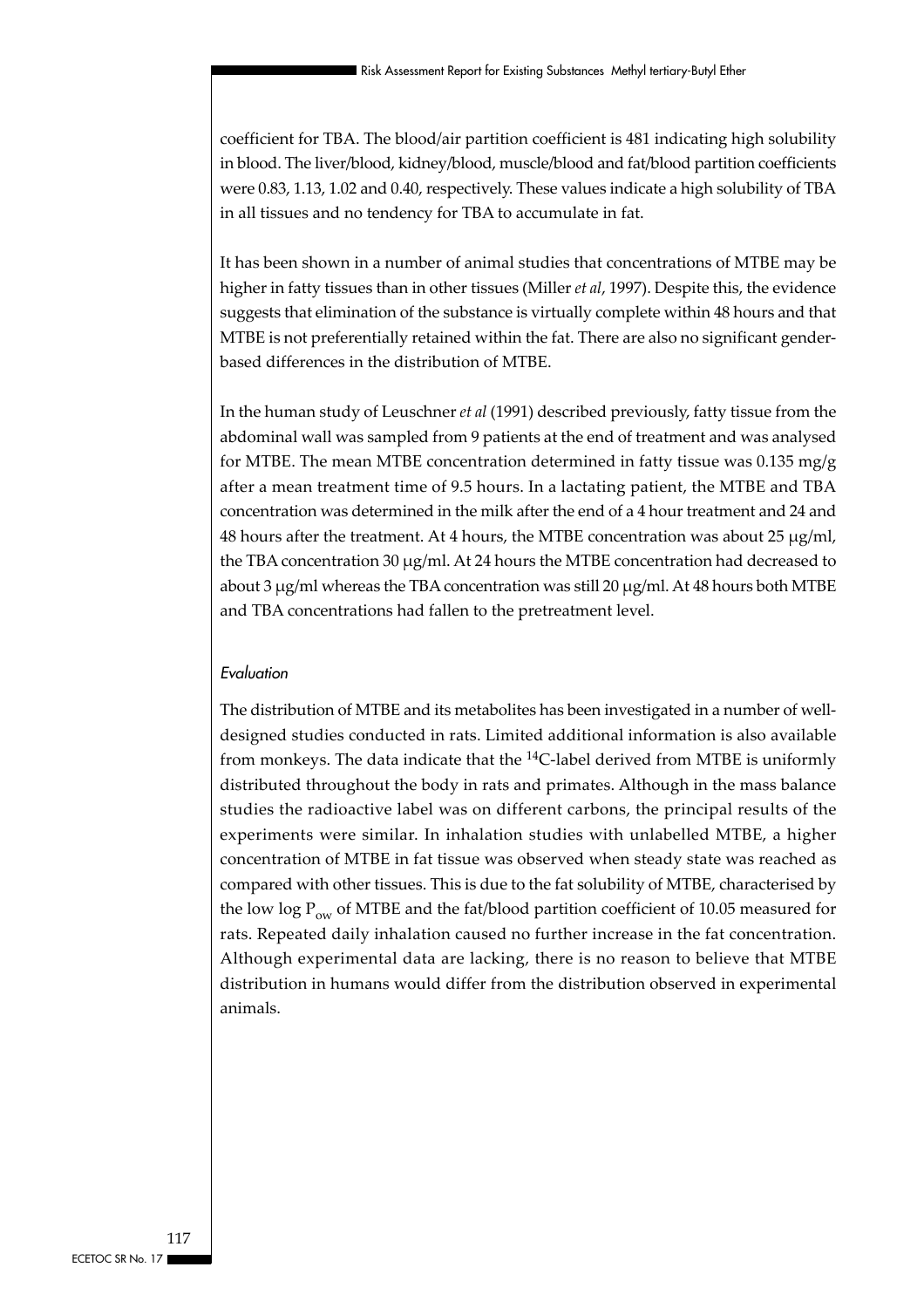### Metabolism of MTBE and TBA

Data on the metabolism of MTBE and TBA are mainly available from studies conducted with MTBE. The metabolic fate of the other principal MTBE metabolite, i.e. formaldehyde, was not specifically investigated in most MTBE studies. Although a number of reviews are available for formaldehyde, these reviews do not address the specific issue of the relationship between formaldehyde formation rates from MTBE and formaldehyde detoxification rates. Accordingly, formaldehyde is discussed here in the detail necessary to address this issue (see Page 123, *MTBE and formaldehyde: quantitative aspects*).

Microsomal metabolism of MTBE in liver and other tissue fractions was blocked by carbon monoxide and undetectable in the absence of NADPH and negligible *O*-demethylase activity (1 pmol/min/mg protein or less) was detected in human or rodent liver cytosol. The results confirm a role for microsomal cytochrome P450 haemoproteins in the metabolism of MTBE (Hong *et al*, 1997a; 1999a,b, 2001; Turini *et al*, 1998). These studies are detailed below.

Hong *et al* (1997a; 1999a,b) investigated the conversion of MTBE to TBA by microsomal enzymes present in human and rodent liver fraction. Samples obtained from eight North Americans (morphologically-normal tissue taken from liver cancer patients) showed a mean specific activity of 125 pmol TBA/min/mg microsomal protein, while microsomal fractions from two Chinese patients expressed activities of 167 and 221 pmol/min/mg. In comparison, hepatic microsomes from 10 wk old male SD rats or 7 weeks old female A/J mice showed rates that were 284 and 288 pmol/min/mg, respectively. It would appear that there are significant inter-individual differences regarding the metabolism of MTBE in human populations, although it is impossible to draw firm conclusions with such a small sample, and comparisons with the metabolic rates in animals may not be valid without further data.

In another study involving 15 human liver samples from people who had died in accidents, the rates of MTBE metabolism were much higher than previously recorded (204 - 2,890 pmol TBA/min/mg protein was the range) and this activity appeared to correlate with CYP2A6 content within the microsomes. The second highest activity was shown by CYP 2E1 (Hong *et al*, 1999c).

The role of individual human cytochrome P450 isoforms was investigated using CYP2A6 and CYP2E1 (and human P450 reductase) obtained from a baculovirus expression system. Both haemoproteins converted MTBE to TBA, although CYP2A6 had the greater activity (6.1 nmol/min/nmol CYP2A6 versus 0.7 nmol/min/nmol CYP2E1). Previous studies by this group (Brady *et al*, 1990) had shown that monoclonal antibodies against CYP2E1 inhibited the demethylation of MTBE by rat liver microsome by around 35% (Hong *et al*, 1999a,b, 2001). Although the authors of this work noted that genetic polymorphism in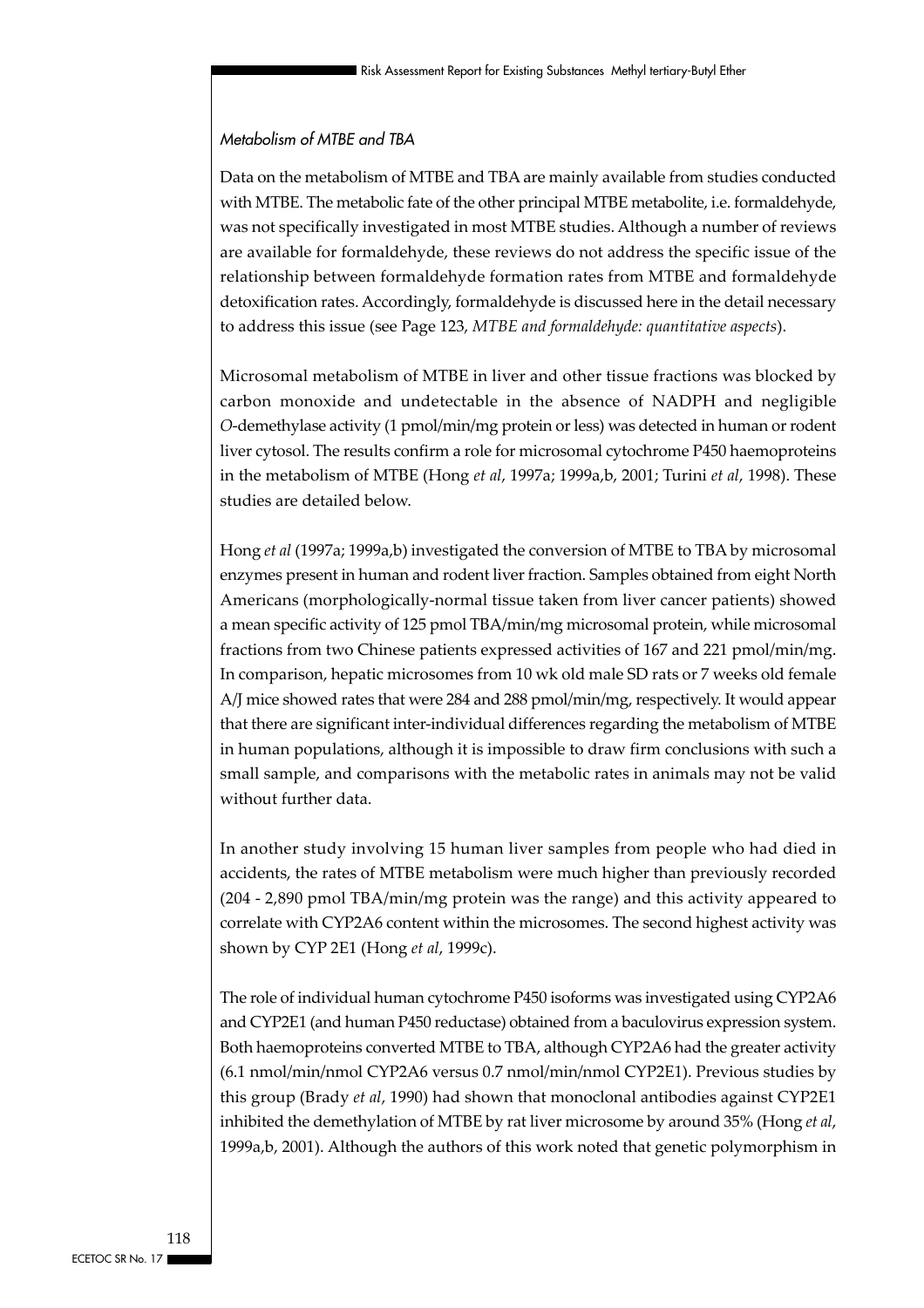the expression of human cytochrome P450 isoforms has been reported (including CYP2A6 and CYP2E1), and speculated that this could lead to inter-individual differences in human response to MTBE, no evidence of any causal association was demonstrated. A committee of the US Health Effects Institute, who sponsored the study, evaluated these results. Their conclusions were as follows:

- CYP enzymes are important in the metabolism of ethers added to gasoline in rats and humans;
- human hepatic CYP2A6 and CYP2E1 appear to be involved in metabolism of ethers added to gasoline, but the relative contribution of these isozymes at ambient exposure levels has not been ascertained;
- specific activities for CYP enzymes in metabolising ethers added to gasoline are roughly comparable in rat and human liver tissue. Further, the enzymatic activity for ether metabolism in rat nasal mucosa is substantially higher than in rat liver. Whether comparable enzymes and activities for metabolism of ethers added to gasoline exist in the nasal mucosa of humans remains unknown (HEI, 2001).

It is important to note that the *in vitro* nature of the work using high doses of ethers has made it difficult to draw reliable conclusions with regard to the relative contributions made by the different isoforms. This is because the metabolic pathway may change as the dose increases.

Turini *et al* (1998) examined the role of cytochrome P450 in the demethylation of MTBE using hepatic microsomal fractions from rats pretreated with specific and four purified cytochrome P450 haemoproteins. Pretreatment of male SD rats (6 - 8 wk old) with pyrazole or phenobarbitone increased the Vmax for *O*-demethylation of MTBE by 2 or 4-fold, respectively, with an associated decrease in Km. In contrast, B-naphthoflavone pretreatment decreased both kinetic parameters, while dexamethasone was without significant effect. In studies using purified, reconstituted preparations of cytochrome P450, CYP2B1 had the highest activity (64 nmol/min/nmol P450), while CYP2CII, CYP1AI and CYP2EI were markedly less active (< 0.1, 0.3 or 3.9 nmol/min/nmol P450, respectively). These results are consistent with a role for CYP2B1, strongly induced by phenobarbitone, in the metabolism of MTBE. CYP2E1 may also be involved, although this contribution appeared relatively small.

Chemical and antibody inhibition studies have also been reported which help clarify the differential contribution of cytochrome P450 isoforms to convert MTBE to TBA. Metyrapone, a potent (but, according to the authors, possibly less-than-specific) inhibitor of CYP2B gave a 75% decrease in *O*-demethylation by a microsomal fraction from phenobarbitone pretreated SD rats, but was without appreciable effect after pyrazole pretreatment. 4-Methylpyrazole, an inhibitor of CYP2E1, produced a 27 to 42% decrease in microsomal activity from animals treated with phenobarbitone or pyrazole,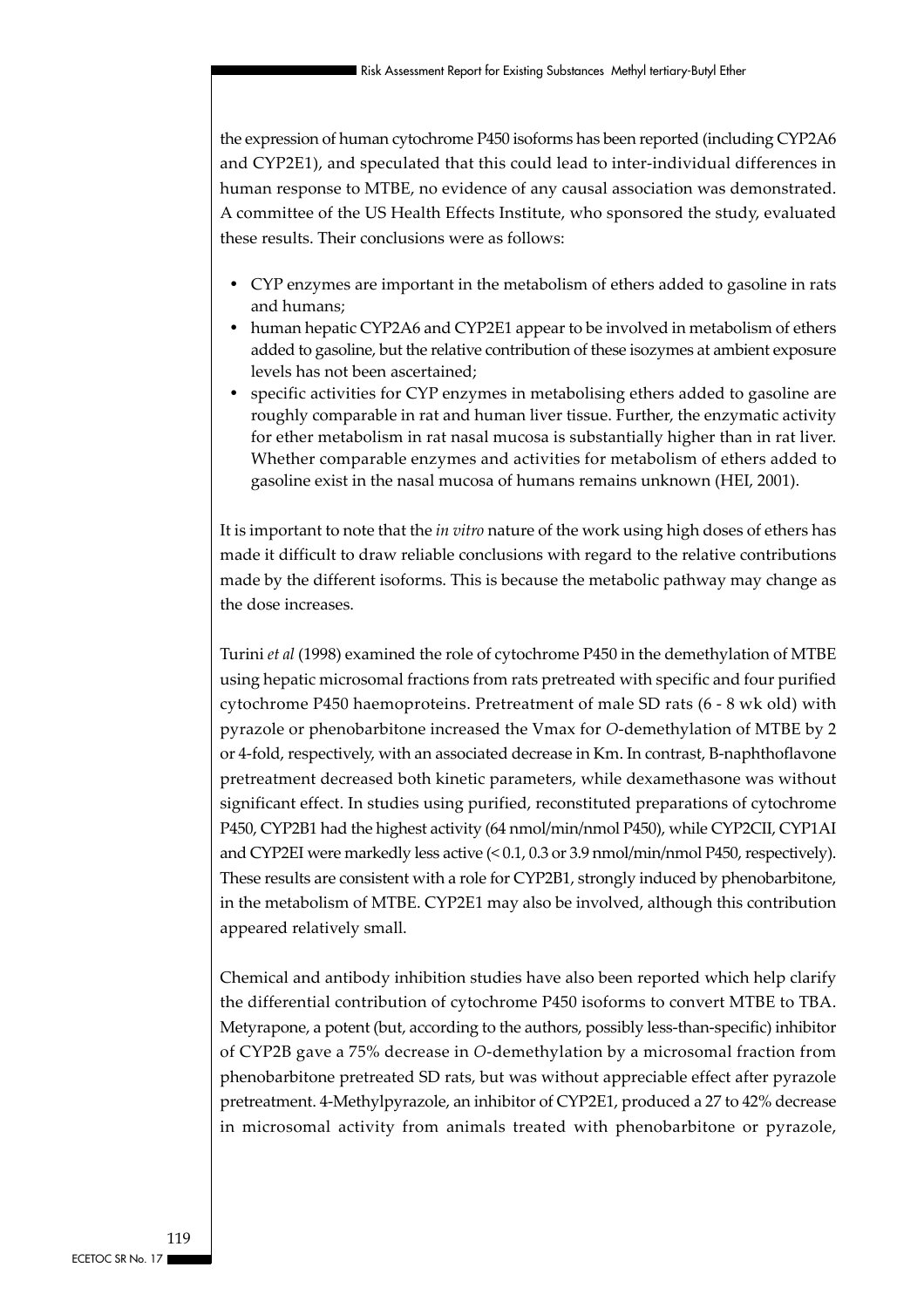respectively. Addition of testosterone (an inhibitor of CYP2A1) to microsomal incubations from female control rats resulted in a 48% decrease in MTBE metabolism *in vitro*. Antibody studies demonstrated that anti-CYP2E1 leads to a 28% reduction in demethylation of MTBE in microsomes from pyrazole pretreated rats (i.e. CYP2E1-induced) (Turini *et al*, 1998). These results confirm the relative importance of CYP2B1 and CYP2EI in the demethylation of MTBE, and also suggest that CYP2A1 (involved in androgen metabolism) may be a constitutive isozyme expressed in the female rat.

Microsomal fractions from rat nasal mucosa also contained a NADPH, carbon monoxidesensitive enzyme system, catalysing the conversion of MTBE to TBA. High levels of activity were present in olfactory epithelium (specific activity 46-fold greater than rat liver) and moderate activity in respiratory epithelium (9-fold greater than liver), but no activity was detectable in lung microsomes (Hong *et al*, 1997b).

A comparison of the above data on the metabolism of MTBE by microsomal fractions from rodents and man is given in Table 4.12. The greater specific activity in rat olfactory epithelium versus rat liver appears consistent with a lower Km and higher Vmax in nasal versus hepatic tissue. MTBE is metabolised by cytochrome P450-dependent mono-oxygenases via *O*-demethylation yielding formaldehyde and TBA as the main metabolites.

| <b>Tissue</b>          | Number of<br>samples   | Activity <sup>a</sup><br>(pmol/min/mg)<br>protein) | $K_{m}$<br>(mmol) | $V_{\text{max}}$<br>nmol/min/mg | Reference                 |
|------------------------|------------------------|----------------------------------------------------|-------------------|---------------------------------|---------------------------|
| Mouse liver            | $\boldsymbol{\Lambda}$ | $288 \pm 29$                                       | <b>NS</b>         | NS                              | Hong et al, 1997a         |
| Rat liver              | 5                      | $284 \pm 14$                                       | <b>NS</b>         | <b>NS</b>                       | Hong et al, 1997a         |
|                        | 6                      | $200 \pm 10$                                       | <b>NS</b>         | NS                              | Hong et al, 1997b         |
|                        | NS                     | NS.                                                | 6.3               | 0.93                            | Turini <i>et al,</i> 1998 |
| Human liver            | 8                      | $125 \pm 11$                                       | <b>NS</b>         | NS                              | Hong et al, 1997a         |
|                        | $\overline{2}$         | $194 \pm 27$                                       | <b>NS</b>         | NS.                             | Hong et al, 1997a         |
| Rat olfactory mucosa   | 6                      | $9,280 \pm 1,330$                                  | 0.11              | 10.3                            | Hong et al, 1997b         |
| Rat respiratory mucosa | 6                      | $1,840 \pm 260$                                    | <b>NS</b>         | NS                              | Hong et al, 1997b         |
| Rat lung               | 5                      | ND                                                 | <b>NS</b>         | NS                              | Hong et al, 1997b         |
| Rat kidney             | 5                      | <b>ND</b>                                          | <b>NS</b>         | <b>NS</b>                       | Hong et al, 1997b         |
| Rat olfactory bulb     | 3                      | <b>ND</b>                                          | <b>NS</b>         | <b>NS</b>                       | Hong et al, 1997b         |

## **Table 4.12: MTBE O-demethylase activity in microsomal fractions from different tissues**

<sup>a</sup> Mean ± standard deviation (SD)

ND Not detectable

NS Not stated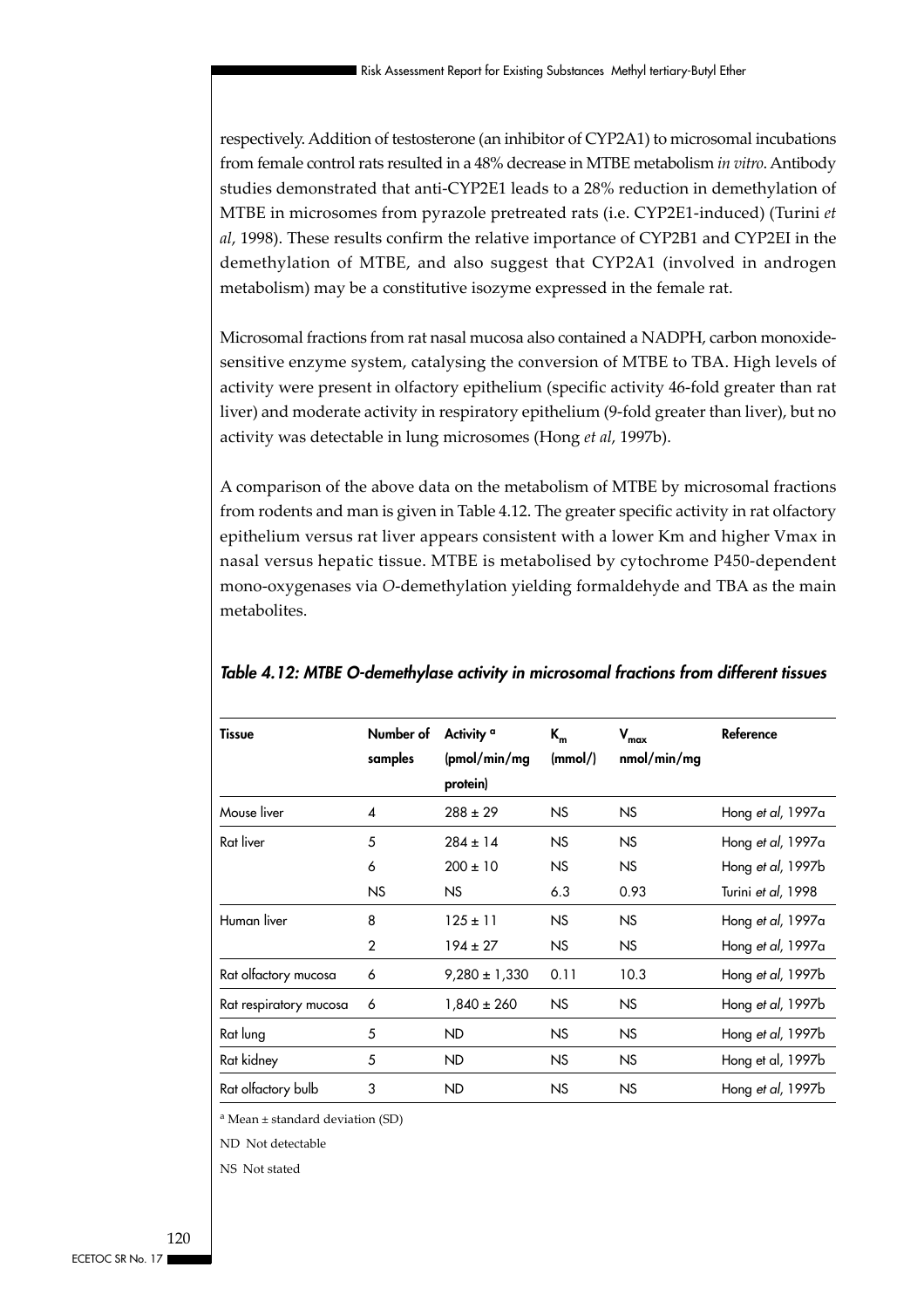Hong et al (1999c) and Poet and Borghoff (1998) observed significant inter-individual variation in human CYP isoform activity when metabolising MTBE to TBA, and in some subpopulations, such as the Japanese, it has been shown that there are a large number of the population who lack the gene for one isoform (CYP 2A6) (Shimada et al, 1996; Oscarson et al, 1999).

Other studies with information on the metabolism of MTBE and TBA are described as follows.

In the inhalation study H, an approximately linear relationship between MTBE dose and TBA concentration in blood was observed (Table 4.11). This relationship did not change after prolonged exposures, although the TBA levels increased by a factor of about 5, from week 2 to week 6, and subsequently decreased in week 15. This may indicate an induction of the MTBE metabolism after repeated MTBE-exposure and subsequent enhanced TBA elimination. Whereas no TBA was detected in fat, this metabolite was found in the brain after the highest MTBE exposure. The values are comparable with the TBA concentrations determined in blood at the individual time points. The data indicate that TBA does not accumulate in fat and rapidly perfused tissues. MTBE exposure caused a transient increase in UDP-glucuronosyl-transferase activities in liver and kidney microsomes, but had almost no effect on hepatic microsomal cytochrome P450 content, and only a slight inducing effect on kidney microsomal cytochrome P450 content.

In study A, TBA was formed rapidly from MTBE and was detected in the blood 15 minutes after intravenous and oral administration, approaching its Cmax within 1 to 4 hours. After dermal administration, TBA was detected 1 hour (first sampling point) after the start of the MTBE administration, approaching Cmax within 4 to 7 hours.

In the inhalation experiments (study B), TBA was detected 10 minutes after the start of exposure approaching steady state and Cmax within the 6-hour exposure period. The Cmax-values for TBA were of the same order of magnitude for all dose groups, indicating similar transformation rates for MTBE to TBA. In oral experiments with male and female rats, the increase in MTBE and TBA plasma AUC was not proportional to the increased dose; the MTBE-AUC was higher than expected whereas the TBA-AUC was proportionally lower than expected. Similar results were observed with inhalation; the MTBE plasma AUC was much higher than expected and the increase in TBA-AUC plasma ratios was less than expected. These results suggest that the MTBE metabolising enzymes are saturated at the high oral dose of 400 mg/kgbw, and at the high inhalation exposure of 28.800 mg/m<sup>3</sup>. The apparent half-life of TBA was slightly longer than that of MTBE, ranging from 1 to 3.4 hours depending on administration routes and dose. After 14 days of repeated inhalation exposure to  $1,440$  mg/m<sup>3</sup>, the apparent half lives in males of both MTBE and TBA were shorter than after a single exposure to  $1,440 \text{ mg/m}^3$ ;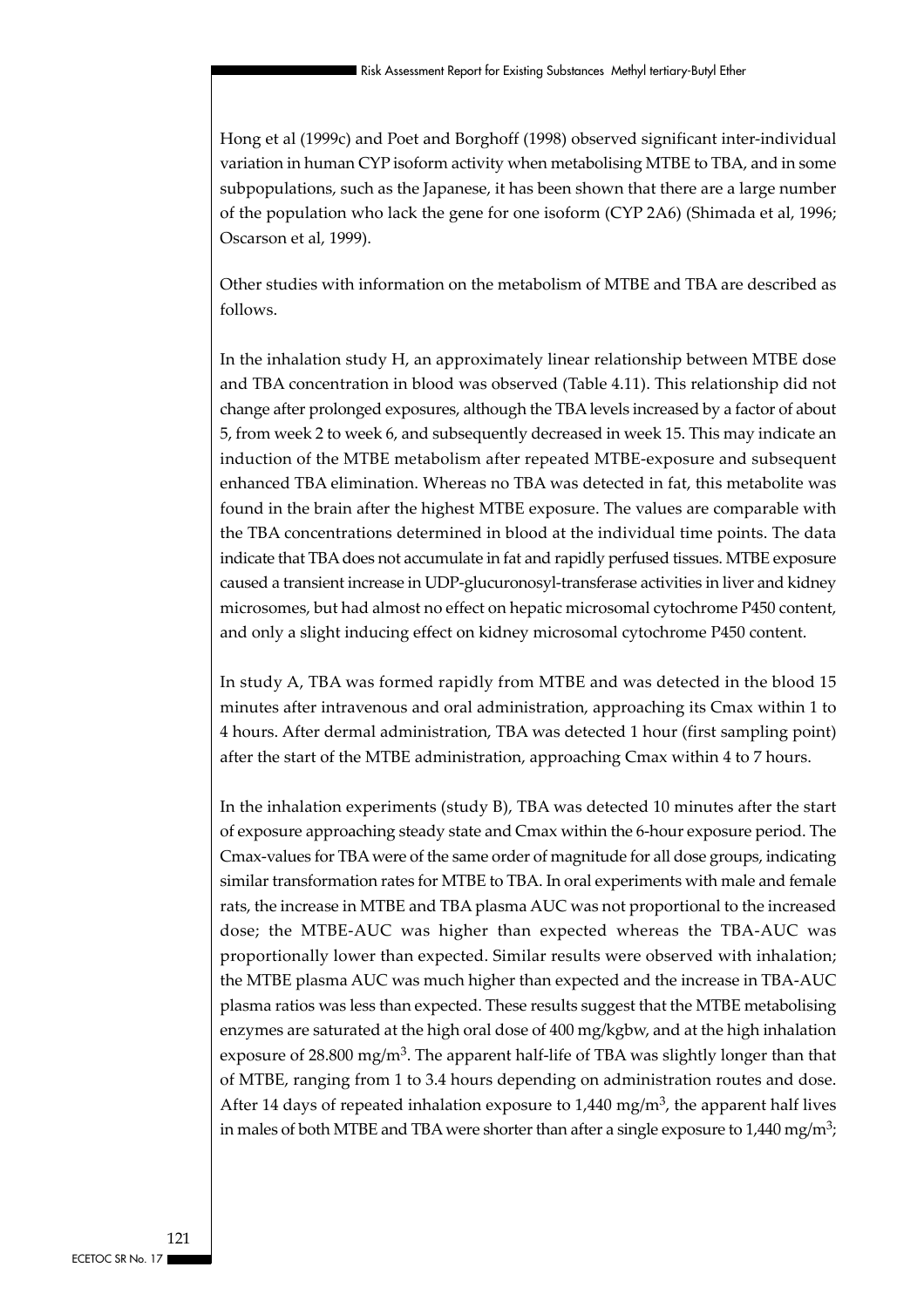in contrast, only the half life of TBA was decreased in females. Since an additional decrease in MTBE-AUC and an increase in TBA-AUC were observed after repeated inhalation exposure, it appears that MTBE exposure exerts a slight induction of its own metabolism. This is in agreement with the data reported by Savolainen *et al* (1985) and Brady *et al* (1990).

The formation of TBA from MTBE was also observed in the mass balance study C. TBA was found in expired air at the first sampling time point (3 hours) after intravenous, oral and dermal administration of MTBE. However, the amount of TBA eliminated via this route was only 1 to 6% of the administered dose. HPLC-analysis of the urine showed two major and two minor peaks of radioactivity. The two major peaks were identified as 2-methyl-1,2-propanediol and 2 hydroxyisobutyric acid. The two minor peaks were not identified. The metabolite profile of radioactivity in the urine was similar for both male and female rats for all routes of exposure, indicating that metabolic pathways are not sex- or route-dependent. The proportion of 2 hydroxyisobutyric acid increased with time after dosing, while the proportion of 2-methyl-1,2-propanediol and of one of the minor peaks decreased, suggesting the latter were intermediates in the formation of 2-hydroxyisobutyric acid.

In study E, radiolabelled formic acid accounted for 96.6% of the urinary radioactivity. The differences in metabolites found by Zacharias and Eschbach (1984) compared to those found by Bio-Research Laboratories (1990c, 1990d, 1991) in studies C and D, respectively, and may be due, partly, to differences in the labelled material used (the methyl carbon was labelled in addition to the central butyl carbon). Different methods for trapping volatile compounds from expired air and other analytical methods may be other reasons.

In study J, the blood of rats was analysed for MTBE and methanol after intragastric administration of MTBE. MTBE appeared in the first blood sample taken after the administration (15 min). After reaching the peak concentration after 0.9 hours, the MTBE concentrations decreased gradually to almost zero at 6 hours resulting in a half life of 1.26 hours when analysed by a one compartment model. Methanol also appeared in the first blood sample taken after the administration (15 min) and methanol concentrations increased for the next 3 hours. On a molar basis the ratio of methanol to MTBE increased over time from 11 to 16 to 25 at 15 minutes, 1 hour and 2 hours respectively, reaching 262 at 6 hours. The results are difficult to understand with regard to methanol. Methanol is formed from MTBE via formaldehyde, and current knowledge (Horton *et al*, 1992; Perkins *et al*, 1995) would predict that the small amounts of methanol formed from a dose of 0.379 mg/kgbw MTBE are removed very rapidly, which apparently is not the case.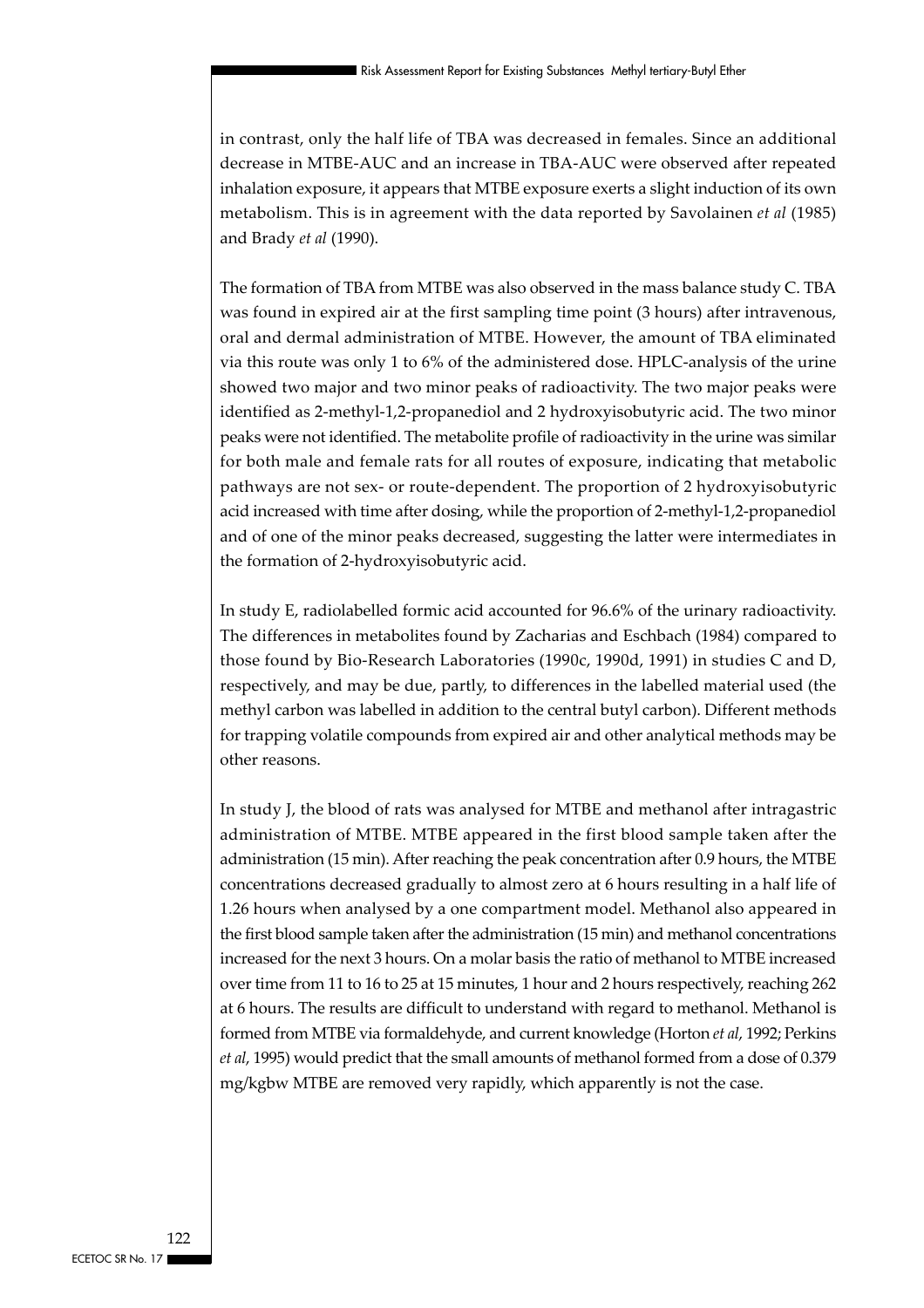Borghoff *et al* (1996) described a PBPK model that predicted successfully the MTBE dosimetry after intravenous, oral and inhalation administration of MTBE as described in studies A, B, C and D. They optimised Vmax and Km for MTBE metabolism from gas uptake data and found that two saturable pathways were necessary to model adequately the measured data. The first pathway had high capacity and low affinity with a Vmax of 0.104 mmol/h/kgbw) and a Km of 0.264 mmol/l. The second pathway had low capacity and high affinity with a Vmax of 0.008 mmol/h/kgbw) and a Km of 0.001 mmol/l.

### MTBE and formaldehyde: quantitative aspects

Although formaldehyde metabolism was not specifically investigated in the context of MTBE metabolism, plenty of information is available from other investigations (Heck *et al*, 1990). Formaldehyde is a physiological intermediate in mammalian systems; it is generated intracellularly during steroid biosynthesis and the degradation of choline, glycine, and serine. Furthermore, it occurs as an intermediate in cellular metabolism required for the biosynthesis of purines, thymidine, and certain amino acids, referred to as the one-carbon pool. The most important pathway in formaldehyde metabolism appears to be oxidation to formic acid, catalysed by formaldehyde dehydrogenase (FDH). The true substrate for FDH is S-hydroxymethyl-glutathione, i.e. formaldehyde reversibly conjugated with glutathione (GSH). This conjugate is oxidised to formyl-glutathione with NAD<sup>+</sup> as cofactor and subsequently hydrolysed to formic acid. Formic acid as well as formaldehyde itself, E is incorporated in the one-carbon pool via different forms of tetrahydrofolic acid (IPCS, 1989).

Quantitative information on the probable fate of formaldehyde formed from MTBE can be obtained from other compounds that are also metabolised to formaldehyde. A PBPK model for methanol deposition in the rat, the monkey, and man used two enzymatic pathways to describe the *in vivo* metabolism of methanol to formaldehyde (Horton *et al*, 1992). The high affinity pathway had a Km of 1.06 mmol/l (33.92 mg/l) and a Vmax of 0.48 mmol/h/kg (15.41 mg/h/kgbw). The corresponding values for formaldehyde detoxification were 0.127 mmol/l and 7.69 mmol/h/kgbw). Consequently, formaldehyde increases have not been observed in animals treated with methanol (Tephly, 1991; Liesivouri and Savolainen, 1991). This is in agreement with findings by Lutz (1986) who investigated the effect of large doses of methanol and aminopurine (precursors of endogenous formaldehyde) but did not observe any significant increase in hepatic DNAprotein cross-links, although a 60-fold higher rate of formaldehyde production was calculated in comparison with endogenous production.

The Km and Vmax values for formaldehyde formation from MTBE determined for rat liver microsomes by Brady *et al* (1990), were 0.67 mmol/l and 1.22 nmol/min/mg, respectively. Assuming 10 g liver and 20 mg microsomal protein/g liver for a 250 g rat, this value can be scaled to a 1-kg rat  $(BW^{0.74})$  and a Vmax of about 0.041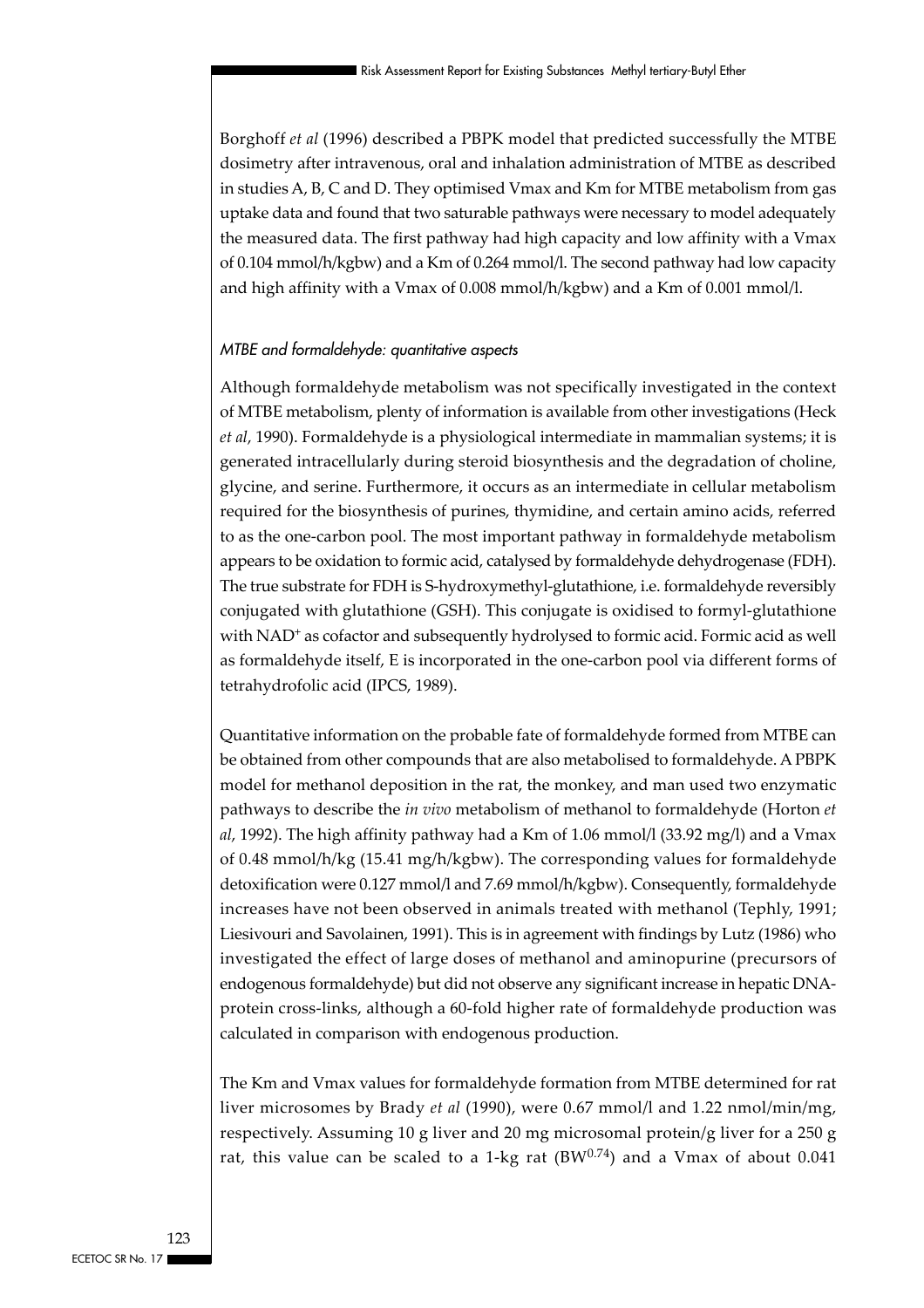mmol/h/kgbw) can be calculated. Such recalculated values from Brady *et al*, (1990) have been used recently in a PBPK model that successfully described the uptake kinetics of MTBE in rats (Charest-Tardif *et al*, 1995). The PBPK model by Borghoff *et al* (1996) used two saturable pathways to describe MTBE metabolism to TBA and formaldehyde. The Vmax values were 0.104 and 0.008 mmol/h/kgbw), the Km values were 0.264 and 0.001 mmol/l. The comparison of the enzymatic constants for MTBE metabolism to formaldehyde with those for formaldehyde detoxification (Km 0.127 mmol/L and Vmax 7.69 mmol/h/kgbw) reveals that the likelihood of an increased formaldehyde concentration following MTBE exposure is much smaller than for methanol.

In the human study of Leuschner *et al* (1991) described previously, traces of methanol were found in 3 out of 27 patients, but no formaldehyde or formic acid.

#### Evaluation

Metabolism of MTBE has been investigated in a number of well-designed *in vitro* and *in vivo* studies. These demonstrate that MTBE is metabolised to formaldehyde and TBA via *O*-demethylation of MTBE. Taken together with information reviewed previously (ECETOC, 1997), induction, inhibition and reconstitution experiments have shown the involvement of at least three cytochrome P450 haemoproteins (CYP2A1, CYP2B1, CYP2E1) in the *O*-demethylation of MTBE by hepatic microsomes. In the studies so far reported, there is limited evidence to suggest that the basal metabolism of MTBE in liver may be faster in animals than in humans. However, further investigation is required to establish whether there are any significant qualitative/quantitative species differences in basal metabolism.

Animal studies suggest that MTBE has a potential to increase CYP2B1 levels after intraperitoneal administration, and induce MTBE metabolism *in vivo* after repeat inhalation exposure (ECETOC, 1997). Broadly similar effects (on P450 content and activities *in vitro*) have also been described for ethyl *tertiary-*butyl ether (Turini *et al*, 1998).

Since at least one of the P450 isoforms (CYP2A1) linked to MTBE metabolism is also involved in the *in vivo* disposition of androgens, it is tempting to speculate that hepatic enzymology provides a basis for the induction of apparently sex hormone-dependent tumours reported in the rodent bioassays (male rat testis, female mouse liver). As noted previously, however, pharmacokinetic studies demonstrate a clear shift in elimination route (from urinary excretion to lung exhalation) with increasing internal dose, probably reflecting enzyme saturation (ECETOC, 1997). Hence, cytochrome P450 status in animals receiving repeated high doses of MTBE is unlikely to be predictive of the cytochrome P450 status in animals or humans when exposed to lower concentrations.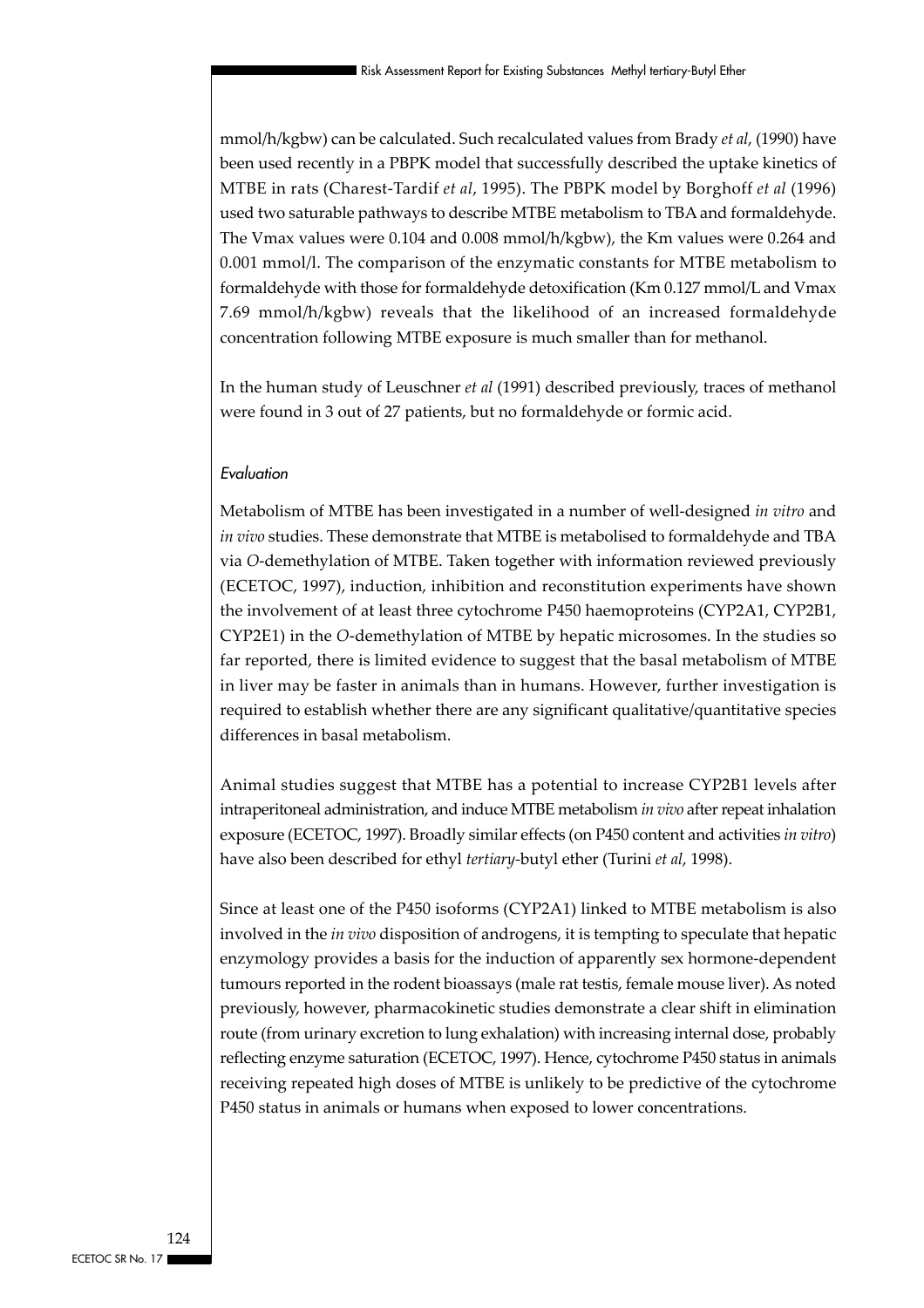Subsequently, formaldehyde is rapidly metabolised to methanol, formic acid and/or  $CO<sub>2</sub>$ . Formic acid as well as formaldehyde itself enter the physiological one-carbon pool. TBA is oxidised to 2-methyl-1,2-propanediol and subsequently to 2-hydroxyisobutyric acid. Prolonged MTBE exposure appears to induce additional MTBE metabolism, however, the magnitude of this induction is regarded as being too small to influence significantly the toxicity of MTBE. Even at high MTBE doses, no increase in intracellular formaldehyde concentration is expected, since the pathways for formaldehyde metabolism have a very high capacity.

Human data also indicate rapid metabolism of MTBE to TBA and formaldehyde. There is no indication that the principal pathways of biotransformation for TBA and formaldehyde in humans differ from those in experimental animals.

#### Elimination

In the study of Miller *et al* (1997) (Section 4.1.2.1), total radiolabel was determined in the urine, faeces, exhaled air and also in the tissues, and there appeared to be no difference in distribution between the sexes. With all routes of administration, MTBE was rapidly removed from the plasma by exhalation and by metabolism to TBA. Following administration, greater than 90% of the dose was represented by the radiolabel measured in the excreta and tissues, of this, the majority was recovered in the exhaled air within 48 hours and to an extent in the urine, while less than 2% was found in the faeces. After intravenous dosing, 60% of the dose was eliminated in exhaled air, this fell to 9 to 19% after dermal dosing. With inhalation it was observed that there was a dose-dependent shift in the metabolic pathway and subsequent route of elimination; a significantly larger fraction of the high dose was eliminated through the exhaled air than occurred with the lower dose, which showed a more rapid renal elimination. This apparent saturation of a metabolic pathway was also observed following oral administration of high doses.

The apparent half-life for MTBE was not significantly different in male and female rats and was in the range of 0.45 to 2.3 hours (studies A and B). Although some differences were observed in the total plasma clearance between high- and low-dose groups, the values were generally similar in all dose groups, and ranged from 273 to 573 ml/h. These results indicate that the general kinetics of MTBE elimination are not route or sex dependent.

Mass balance studies C and D confirmed the results obtained with unlabelled MTBE. Most of the radioactivity administered via the intravenous, oral, dermal, or inhalation route was excreted via urine and expired air whereas elimination via the faeces was only a minor excretion pathway. The excretion of radioactivity via expired air was virtually complete 3 hours after treatment, and consisted mainly of unchanged MTBE.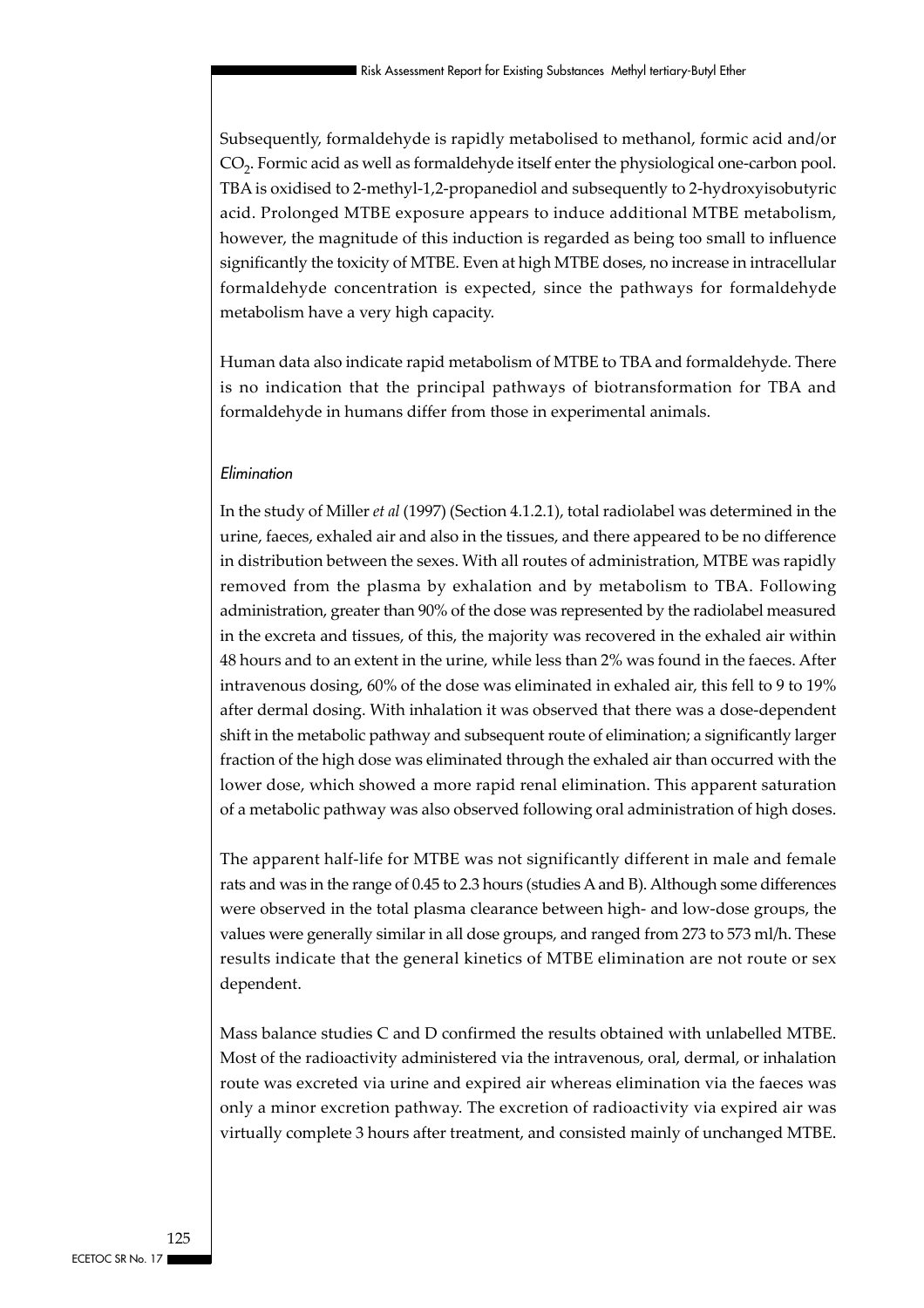Exhaled TBA represented only 1 to 6% of the administered radioactivity, which is consistent with the blood/air partition coefficient of 481 measured by Borghoff *et al* (1996). Urinary excretion of metabolites (see above) was slow compared to exhalation and recovery of radioactivity continued up to 36 hours after treatment. A shift of excretion route from urine to expired air was observed with increasing dose. This indicates that metabolic pathways may become saturated at high-doses, leading to the appearance of increased amounts of unchanged MTBE in exhaled air. Excretion percentages were similar after single and repeated inhalation exposures.

Urinary radioactivity accounted for an average of about 3% of the administered intraperitoneal dose in study E. A total of 92% of the administered radioactive dose was eliminated in expired air, 99.1% of which was attributed to MTBE, and 7.38% of the administered dose was eliminated as radiolabelled carbon dioxide. Mass balance was complete 48 hours after treatment.

In study F the bulk of the injected radioactive material was recovered in the expired air from rats. The greatest portion was recovered within 12 hours of treatment. Total 14C recoveries within 96 hours of 67 to 82% were obtained in the expired air samples. Small amounts were recovered in the urine (3 - 5%) and faeces (0.5 - 1.5%) 48 hours following administration.

In study G, the bulk of the expired radioactivity was recovered in monkeys within 8 hours of intraperitoneal dosing. Total 14C recoveries within 96 hours of 69 to 72% were obtained in the expired air samples. About 5% appeared in the urine, less than 0.5% was excreted via the faeces.

Pulmonary elimination after intraperitoneal administration of MTBE was investigated in male ddY mice at 50, 100, and 500 mg/kgbw (Yoshikawa *et al*, 1994). The calculated half lives for the two observed elimination phases were 45 and 80 min. The pulmonary elimination ranged from 23.2 to 69% of the total dose. Most of the exhaled MTBE was eliminated within 3 hours.

Human experimental data reported above indicate that elimination kinetics of MTBE and TBA do not differ from the data obtained in animal experiments.

Dekant *et al* (2001) provided a detailed characterisation of metabolites of MTBE, ethyl *tertiary*-butyl ether and *tertiary*-amyl methyl ether. This study attempted to quantify the time- and concentration-dependent excretion of metabolites of these ethers from both rats and humans following administration via ingestion and via inhalation, for comparison of routes and species. The results confirmed the metabolic pathway for MTBE and *tertiary*-butyl ether in rats and humans as being the same, and described a pathway for *tertiary*-amyl methyl ether that was different to that of the other two.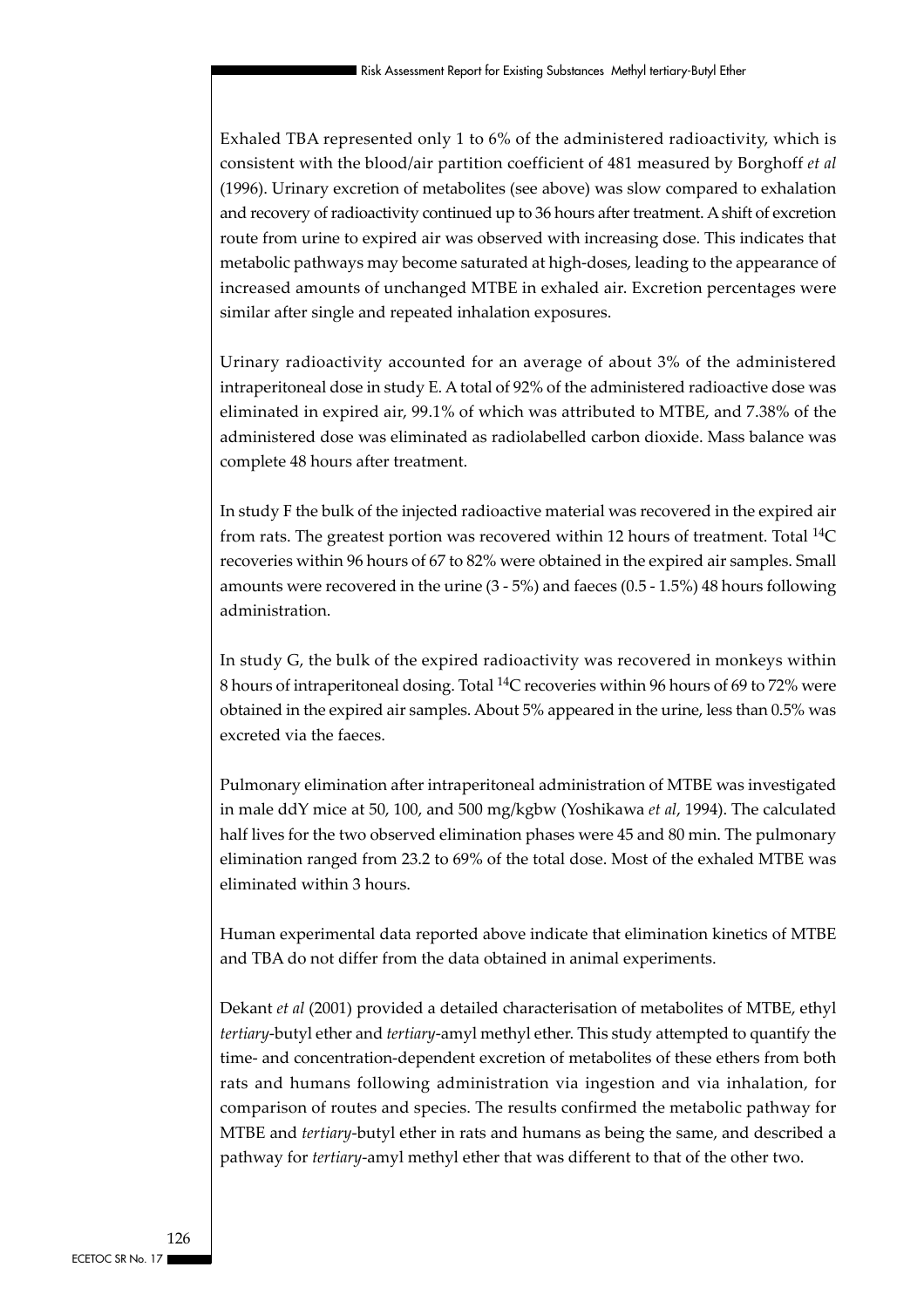The metabolism of *tertiary*-amyl methyl ether was also quantitatively different between the two species. The authors noted that the data for both exposure routes (ingestion and inhalation) were similar for all of the ethers and that the pathway was the same: no hepatic "first-pass effect" was recorded. This supports the use of inhalation data in routeto-route extrapolation for health risk assessments.

A study was carried out to investigate the effect of acute and repeated inhalation exposure to the light fraction of unleaded gasoline (LFG) on the toxicokinetics of inhaled MTBE, an area that has received little attention thus far. Male rats were exposed by inhalation to the following protocol: 40 ppm 14C-labelled MTBE for 4 hours, 200 ppm LFG containing 20% MTBE by weight (40 ppm) once for 4 hours, or repeated exposure (4 h/d) to 200 ppm LFG for 7 days (on the 8th day the rats were exposed to LFG containing MTBE as with the other groups). The results of this study suggested that MTBE inhalation in the presence of LFG appeared to enhance the clearance of MTBE equivalents from the body, through increased exhalation of MTBE and/or its volatile metabolite and by enhanced excretion of MTBE equivalents in the urine. There also appeared to be enhanced retention of MTBE equivalents in the testis following repeated inhalation with LFG (Benson *et al*, 2001). This finding is of interest given that repeated inhalation and ingestion of high levels of MTBE have been shown to induce Leydig cell tumours in rats (Section 4.1.2.6). A committee of the US Health Effects Institute, who funded this study, assessed the Benson data and concluded that:

- MTBE uptake is not linear between 4 and 400 ppm, suggesting that extrapolation from high to low doses for human risk assessment should also be non-linear;
- single and repeat co-exposure with gasoline reduces MTBE uptake and increases its elimination from blood and urine, thereby possibly reducing the toxic effects associated with inhalation of MTBE in a gasoline mixture (as occurs during refuelling) (HEI, 2001).

In the human study of Leuschner *et al* (1991) described above, the TBA concentration measured in urinary samples from 27 patients was about 40 µg/ml at 5 hours after beginning of the treatment. TBA was still detectable 12 to 18 hours later at about the same level.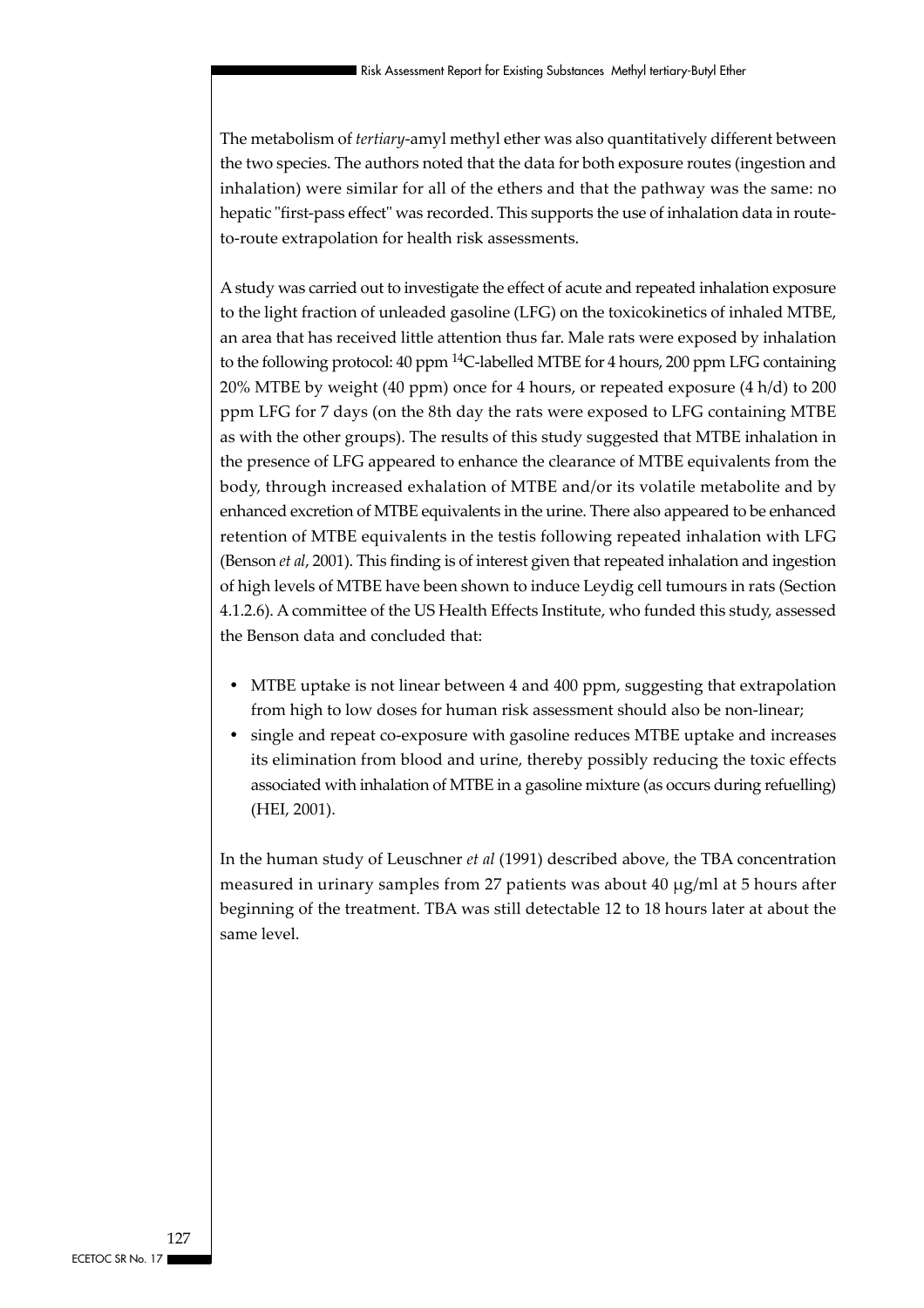#### Evaluation

Elimination of MTBE has been investigated in a number of well-designed studies conducted in rats. Supporting information is also available from mice and monkeys. Elimination of MTBE and MTBE metabolites is rapid and largely completed within 24 hours after administration of MTBE. Elimination proceeds mainly via exhalation or metabolism to TBA and formaldehyde, with subsequent excretion of metabolites in urine. Faecal excretion is only a minor pathway. The proportion of MTBE eliminated via these pathways is dose-dependent. At higher doses a higher proportion of MTBE is exhaled indicating saturation of the metabolic pathways. Neither human nor animal data indicate that MTBE or MTBE metabolites accumulate in the body.

#### Conclusion on toxicokinetics

Animal studies provide extensive information on the toxicokinetics of MTBE and there is adequate supplementary information available from humans. MTBE is absorbed by all routes of exposure, though with quantitative differences. Absorbed material is distributed uniformly in all tissues, according to the relevant tissue/blood partition coefficient, which for most tissues is around one. The fat/blood partition coefficient is in the region of 10 and consequently the fat concentrations are about 10-fold higher than blood concentrations at steady state. Overall, due to rapid removal via exhalation and metabolism, there is no tendency for MTBE to accumulate. Metabolism proceeds via two principal metabolites, i.e. TBA and formaldehyde, both of which are further transformed and also show no tendency to accumulate. The products resulting from TBA metabolism are mainly eliminated via urine, whereas formaldehyde and its breakdown products enter the normal physiological pathways. This general description of the MTBE toxicokinetics appears to be valid for all investigated species, including man.

MTBE is rapidly absorbed from the gastro-intestinal and respiratory tract. Absorption from the gastro-intestinal tract is complete whereas bioavailability of MTBE after dermal administration in occluded chambers is below 40% of the oral bioavailability. The absorbed MTBE is distributed uniformly, and, at steady state, fat contains a 10-fold greater concentration than blood due to the lipid solubility of MTBE. Even with prolonged repeated exposures higher fat concentrations relative to other tissues are not expected on the basis of the fat/blood partition coefficient of around 10.

The absorbed MTBE is eliminated mainly via two pathways: exhalation of unchanged MTBE in the expired air and *O*-demethylation of MTBE catalysed by cytochrome P450 enzymes (CYP2E1/CYP2B1) resulting in the formation of TBA and formaldehyde. Some TBA is exhaled in the expired air but most TBA is further oxidised to 2-methyl-1,2 propanediol and subsequently to 2 hydroxyisobutyric acid, which are both excreted in the urine. Faeces are only a very minor excretion pathway for MTBE or MTBE metabolites. Formaldehyde is rapidly metabolised to methanol, formic acid or CO<sub>2</sub>.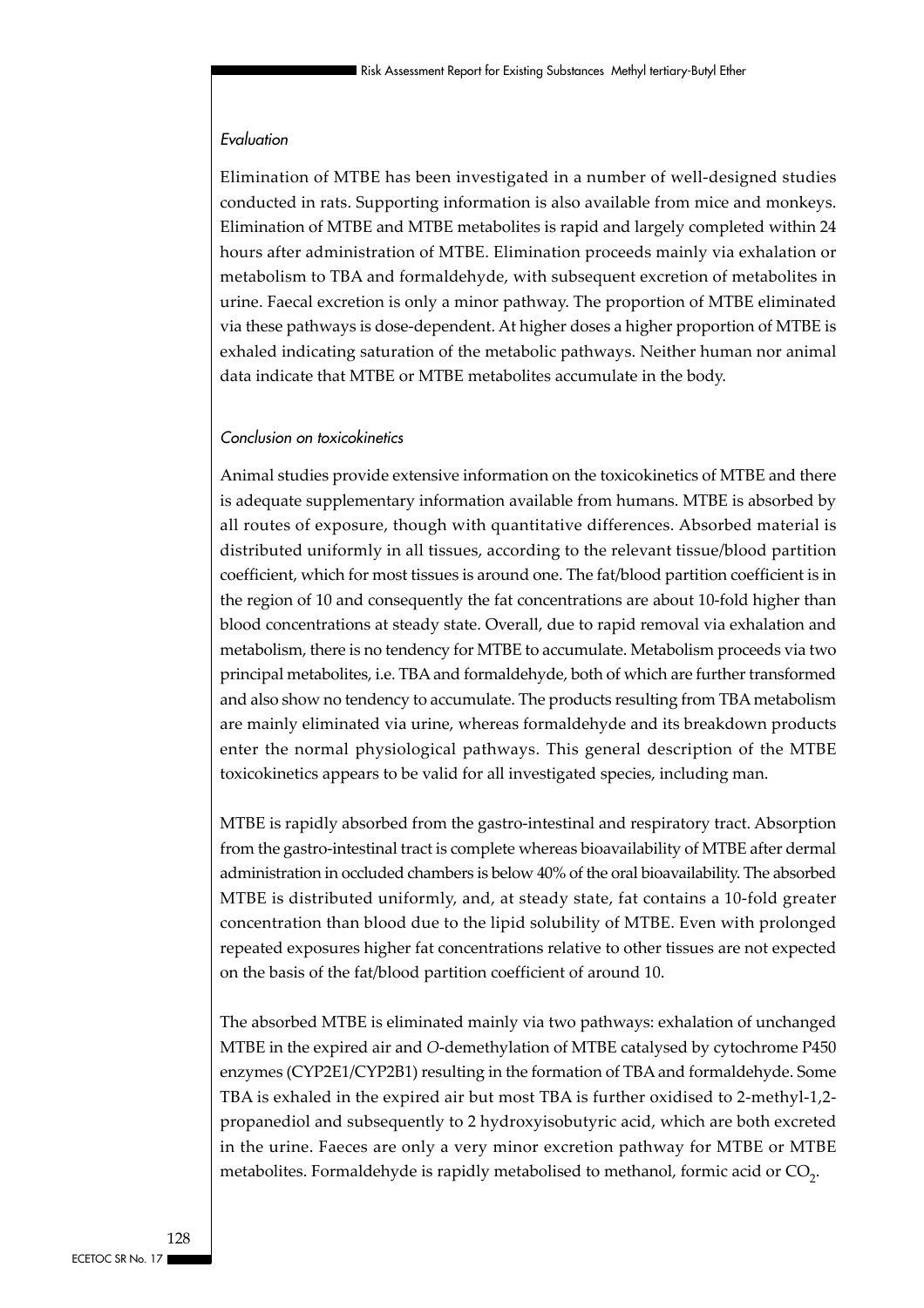Formic acid as well as formaldehyde enter the physiological  $C_1$ -carbon pool. Elimination of MTBE and TBA are rapid processes leading in rats to elimination half lives of < 1 hour for MTBE and 1 to 3 hours for TBA following either oral or inhalation exposure.

With increasing oral or inhaled doses, a shift in the elimination pathways from urine to exhalation was observed, probably due to saturation of metabolising enzymes at highdoses. Therefore, effect data from animals following exposures to high concentrations are not necessarily predictive for exposure to lower concentrations.

## Calculation of retained doses for inhalation exposure

In humans, the average net uptake rate was 38%, i.e. the retained percentage of an inhaled concentration of 18 to 180 mg/m<sup>3</sup>. In another study, lung retention was 40% for exposures up to 270 mg/m<sup>3</sup>. Since this range of exposure concentrations is relevant for the human exposure situation, a percentage of 40% has been used by the ECETOC Task Force to calculate the retained dose for human inhalation exposure.

For rats and mice it has not yet been possible to derive the retained percentage of inhaled MTBE from the available data. However, the blood/air partition coefficient of 11.5 may serve as a basis to estimate the retention of MTBE from a comparison with the retention of compounds (e.g. diethyl ether and benzene) with a similar blood/air and tissue/blood partition coefficients (EC, 1993b; Medinsky *et al*, 1989). The uptake behaviour of the three compounds should be comparable and is modified only by metabolic processes after the uptake.

Dose-dependent retained percentages have been estimated for diethyl ether and benzene. For diethyl ether in the rat, these values range from  $33\%$  (at  $150 \text{ mg/m}^3$ ),  $33\%$ (at 600 mg/m<sup>3</sup>), 13.3% (at 3,000 mg/m<sup>3</sup>) to 6.7% (at 6,300 mg/m<sup>3</sup>) (EC, 1993b), for benzene in the rat from 33% (at 33 mg/m<sup>3</sup>), 44% (at 75 mg/m<sup>3</sup>), 22% (at 680 mg/m<sup>3</sup>) to 15% (at 2,260 mg/m<sup>3</sup>) and for benzene in the mouse from 50% (at 33 mg/m<sup>3</sup>), 52% (at 75 mg/m3), 38% (at 340 mg/m3) and 9.7% (at 2,260 mg/m3) (Sabourin *et al*, 1987). Since the metabolic rates for diethyl ether and benzene are lower when compared with MTBE, a higher retention of MTBE is expected at concentrations not saturating the metabolic pathways. At saturating concentrations, a comparable retention is expected.

On the basis of the comparisons made with benzene and diethyl ether, the ECETOC Task Force estimated the percentage of MTBE retained in the rat and mouse to be 15% for exposure concentrations at or above  $3,600$  mg/m<sup>3</sup>. This value has been used to calculate the retained doses after inhalation exposures. At concentrations between 360 and 3,600 mg/m<sup>3</sup>, a retained percentage of 30%, and for the range from 3.6 to 360 mg/m<sup>3</sup> a retained percentage of 60% is expected.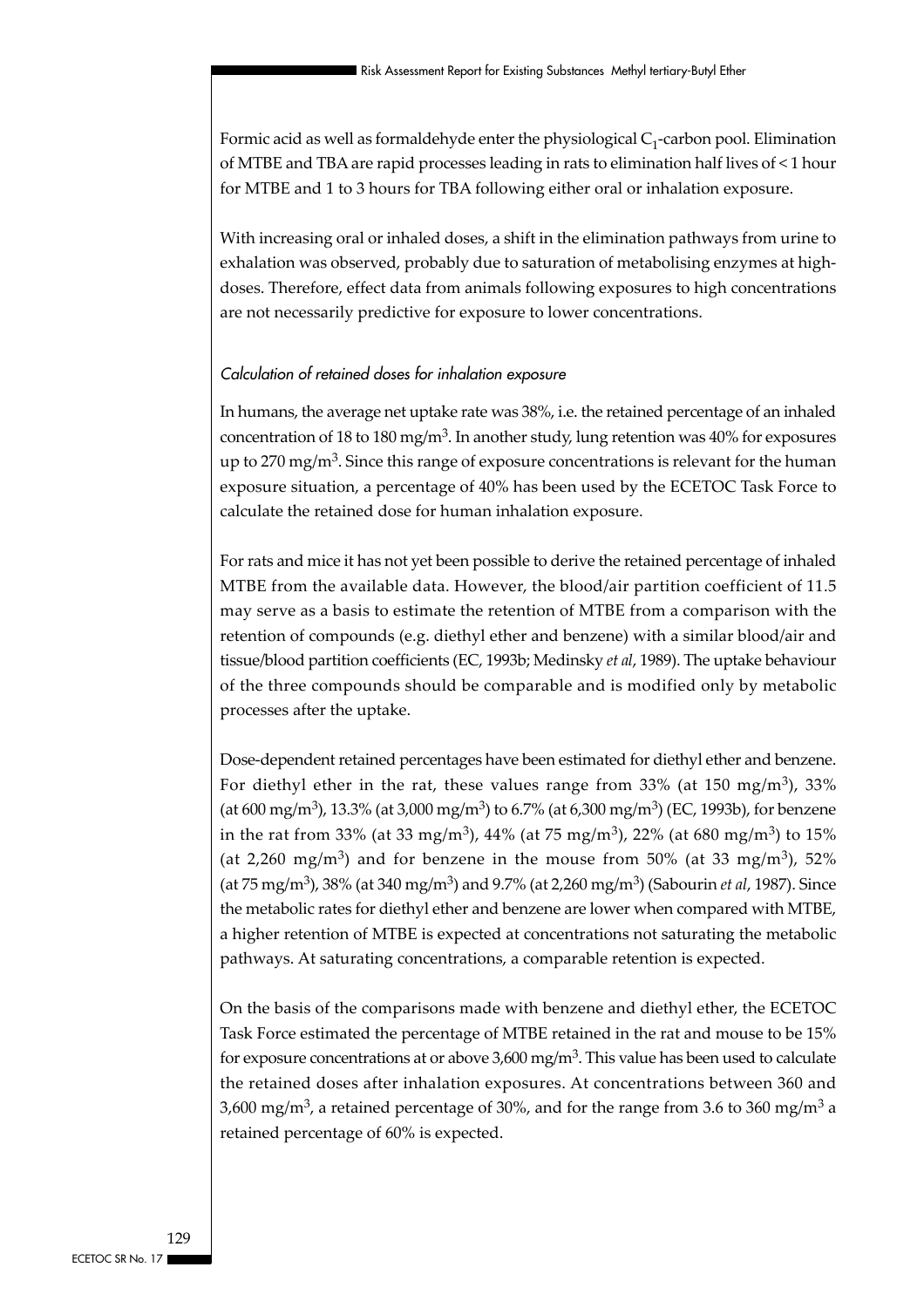#### Physiologically-based pharmacokinetic models

PBPK models may be used to refine the estimates of the retention values used here. PBPK models have been developed to describe the behaviour of MTBE in rats (Borghoff *et al*, 1996), and blood levels of the compound can be predicted in animals following exposure by different routes, such as inhalation, and using a variety of exposure concentrations. Apart from some differences in distribution in male rats (thought to be linked with  $\alpha_{21}$ -globulin nephropathy), the behaviour of MTBE is considered to be similar in both man and animals. With insertion of human physiological and anatomical parameters, the model can be used to predict values for man, providing a picture of the blood levels and distribution of MTBE in the body under different consumer exposure scenarios. PBPK models have also been used to look at specific target tissues such as the brain, and to attempt to predict exposure following bathing and showering (see also Rao and Ginsberg, 1997).

Recently published abstracts in the area of PBPK modelling and MTBE have described the ability to predict blood and tissue levels of MTBE in humans following inhalation exposure (Licata *et al*, 2000), and also investigations into predictions of dermal absorption and subsequent distribution in man (Leavens *et al*, 2000). This latter model may prove to be particularly useful in allowing the prediction of the relative contributions of various routes of exposure to the total body burden of MTBE and TBA in man exposed via the environment.

#### 4.1.2.2 Acute toxicity

The acute toxicity of MTBE has been investigated in several animal species using different routes of administration. The following  $LD_{50}$  and  $LC_{50}$  values were considered representative (Table 4.13). Details of the available studies are contained in Appendix C.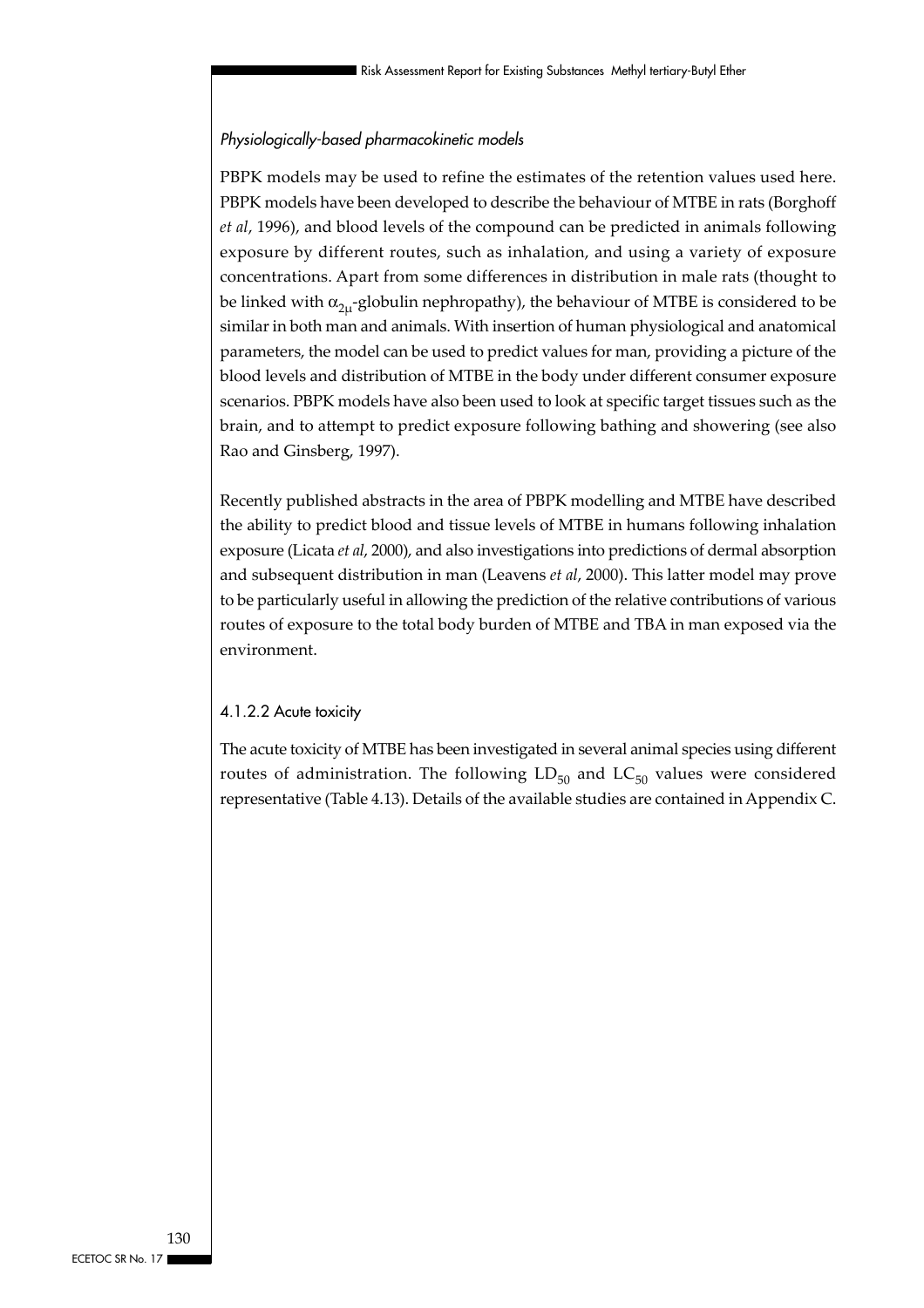| Route                   | <b>Species</b> | Result                         | Reference             |
|-------------------------|----------------|--------------------------------|-----------------------|
| Oral                    |                | $LD_{50}$ (mg/kgbw)            |                       |
|                         | Rat            | 3,800                          | Hathaway et al, 1970a |
|                         |                | 3,866                          | Arco Chemical, 1980   |
|                         | Mouse          | 4,000                          | Little et al, 1979    |
| Dermal                  | Rat            | > 6,800                        | Shell, 1971           |
|                         | Rabbit         | >10,000                        | Arco Chemical, 1980   |
|                         | Rabbit         | >10,200                        | Hathaway et al, 1970a |
| Inhalation <sup>a</sup> |                | $LC_{50}$ (mg/m <sup>3</sup> ) |                       |
|                         | Rat            | 85,000                         | Hathaway et al, 1970a |
|                         | Rat            | 120,300                        | Arco Chemical, 1980   |
|                         | Rat            | 142,000                        | Arco Chemical, 1980   |
| Intravenous             |                | $LD_{50}$ (mg/kgbw)            |                       |
|                         | Rat            | 410                            | Snamprogetti, 1980    |
| Subcutaneous            | Rat            | 4,960                          | Snamprogetti, 1980    |
|                         | Mouse          | 2,670                          | Snamprogetti, 1980    |
|                         | Mouse          | 1,010                          | Snamprogetti, 1980    |

## **Table 4.13: Acute toxicity**

 $a_4 h$ 

Effects of non-lethal doses following oral exposure included diarrhoea, slight CNS effects, transient anaesthesia, ataxia, laboured breathing and tremors.

In the dermal studies, no deaths were reported at any dose. Skin irritation was reported at the site of application (erythema, blanching, epidermal thickening, acanthosis, focal necrosis and hyper-excitability).

Clinical signs in inhalation studies were typical of a volatile, low molecular weight organic solvent and included mucous membrane irritation, irregular laboured breathing, ataxia, inco-ordination, loss of righting reflex, prostration and death depending on the concentration. Survivors were fully recovered a few hours after cessation of the treatment. Inhalation studies of shorter duration have also been conducted in the mouse.

In the intravenous studies clinical changes were reported to be transient with animals returning to normal within 20 minutes.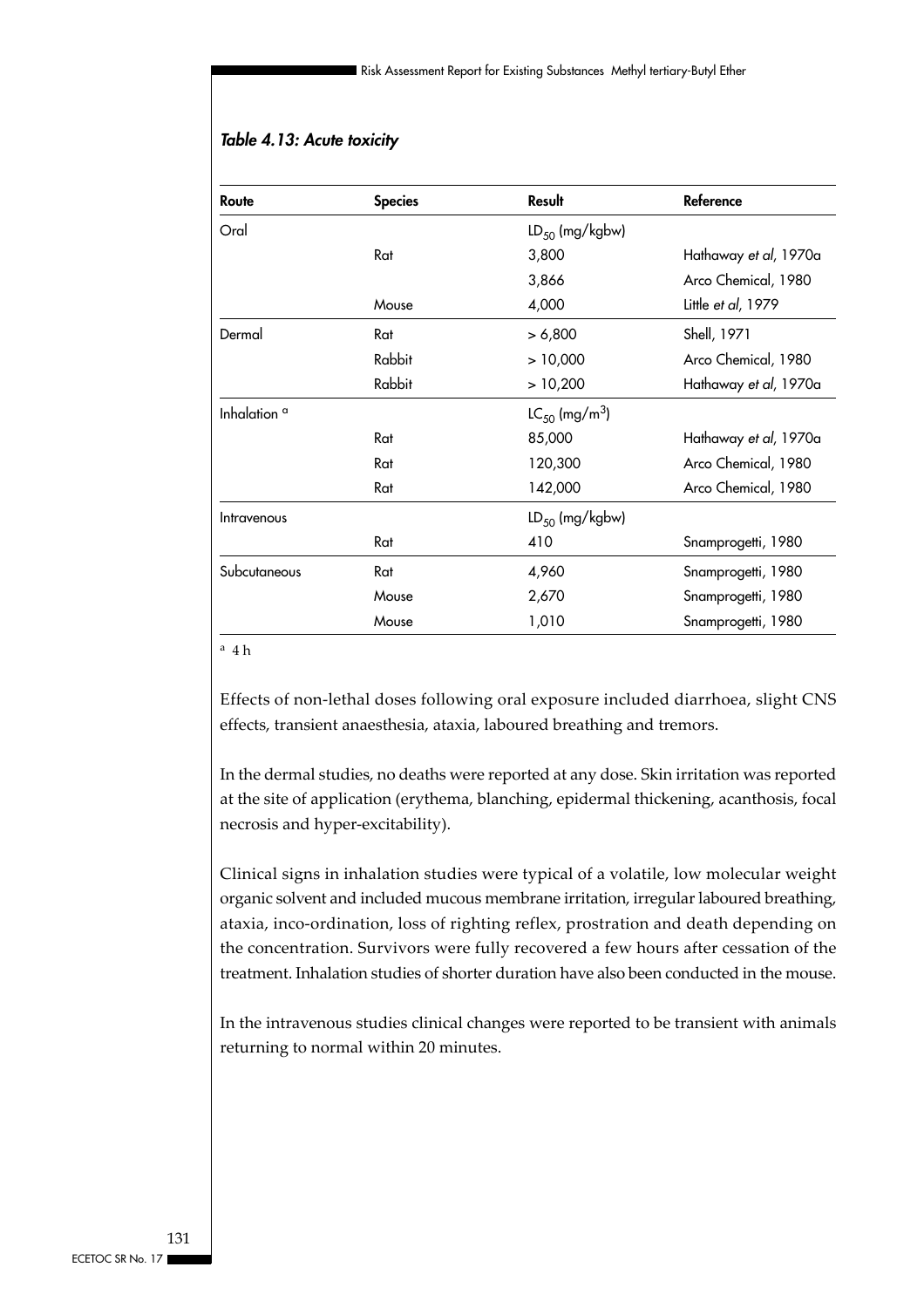#### Evaluation

Although the acute studies with MTBE were carried out before EU test guidelines were established, several are judged to be of sufficient quality for the determination of acute effects. MTBE has a low order of acute toxicity with the most immediate effect at high exposures being anaesthesia (CNS depression). Clinical signs at non-lethal concentrations have been local irritation (typical of organic solvents) and transient behavioural effects.

4.1.2.3 Irritation, corrosivity and sensitisation

#### Skin irritation

Undiluted MTBE (0.5 ml) was applied to abraded and non-abraded skin of 6 rabbits for 24 hours under occluded conditions (Cuthbert, 1979). Moderate erythema and oedema was noted in all animals at 24 and 72 hours (primary irritation index PII = 3.36). Effects were slightly more pronounced on abraded skin than on non-abraded skin.

Two samples of MTBE were tested on abraded and intact rabbit skin (Arco Chemical,1980) using a 24-h occluded exposure period. Neither was considered a primary skin irritant, although one of the samples induced slight to severe erythema and blanching in two of six animals. No oedema was noted. Histological effects ranged from normal to slight acanthosis or slight focal epidermal necrosis of the abraded site but these were concluded to be due to a parasitic infection or trauma rather than chemical irritation.

A later skin irritation study was conducted according to OECD guidelines (Murmann, 1985a). Moderate erythema and moderate to severe oedema occurred in all six rabbits from 1 hour to day 8 of the 14-d observation period. On day 14, desquamation and flaking was observed at the treatment sites. The PII was 5.0 while the means of the scores at 24, 48 and 72 hours were 3.0 for erythema and 2.3 for oedema.

#### Eye irritation

Snamprogetti (1980) tested MTBE for eye irritation in rabbits. Instillation of 0.05 ml caused congestion of the conjunctivae, thickening and hyper-secretion, all of which were reversible. Two samples were tested for eye irritation by Arco Chemical (1980). Each sample (0.1 ml) was instilled into one eye of 9 rabbits. The treated eye of 3 of the rabbits was washed immediately after treatment, the remaining eyes were not. Draize scores were determined at 24, 48 and 72 hours and 7 days. One sample was practically non-irritant to washed and unwashed eyes. Erythema was the only reaction, reaching a maximum score of 1.0 in 3/6 animals, 24 hours after instillation and declining to zero by 72 hours (mean of the 24, 48 and 72-h scores was 0.2). The other sample was slightly irritant to unwashed eyes, producing slight erythema (mean score 1.0), slight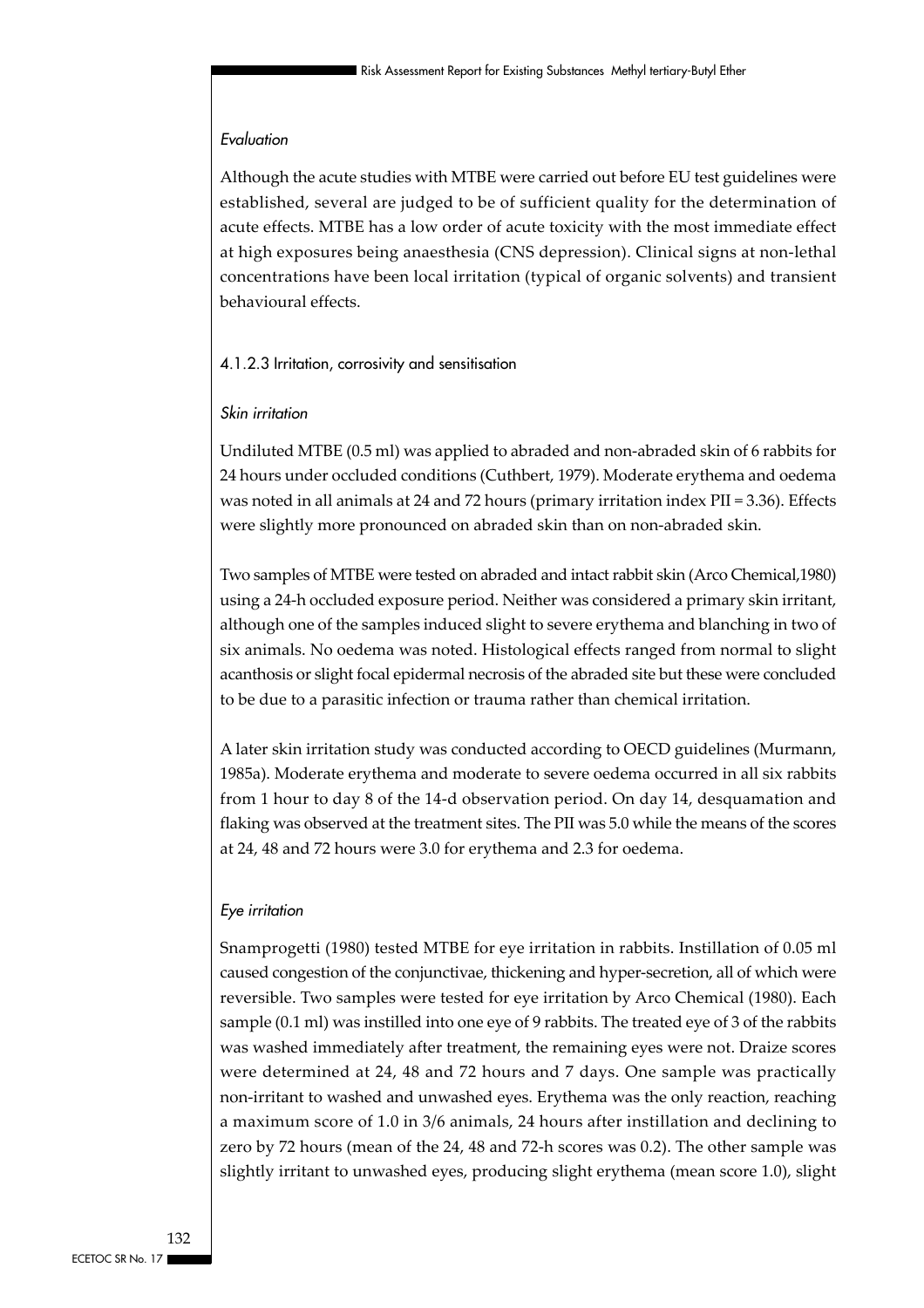chemosis (mean score 0.4) and slight corneal effects (mean score 0.1) at 24 hours. All effects had resolved within 7 days. With washed eyes, the effects were slightly more pronounced. Mean 24, 48 and 72-h scores were 1.4 (erythema), 0.6 (chemosis) and 0.3 (corneal opacity).

Mastrie (1969) reported transient eye irritation after 0.1 ml of MTBE was instilled into the eyes of 5 rabbits. Effects appeared within 1 minute after instillation and were limited to the iris and conjunctivae. Eyes had returned to normal after one week.

Two eye irritation studies were conducted according to OECD guidelines (Cuthbert, 1979; Murmann,1985b). In both studies, moderate erythema and slight chemosis and discharge were observed at 1 hour after instillation, declining to normal by 7 days. There were no effects on iris or cornea and mean scores at 24, 48, 72 hours did not exceed current EC values for classification.

### Respiratory and sensory irritation

Respiratory and sensory irritation was measured using an Alarie bioassay in Swiss-Webster mice. A series of short-term inhalation studies was conducted (Tepper *et al*, 1994) with exposures up to 1 hour and vapour concentrations of 300 to 30,000 mg/m<sup>3</sup>. Sensory irritation ranging from slight to severe (expressed as reduced breathing rate and changes to the pattern of tidal breathing) was recorded at all concentrations. No respiratory irritation was observed up to 10,000 mg/m<sup>3</sup>. Exposure to 30,000 mg/m<sup>3</sup> produced both sensory and respiratory irritation (the breathing rate was reduced by 52%). At 300 mg/m<sup>3</sup>, the breathing rate was reduced by 13% only. This was regarded by the authors as the threshold of sensory irritation. The effects observed are similar to those seen with known respiratory irritants, such as ozone. There was no evidence of lung injury as determined by measurements of total protein and lactate dehydrogenase activity in broncho-alveolar lavage fluid. Recovery to normal respiration patterns was almost complete, even at the highest dose level, within 15 minutes after removal of the animals from the exposure chamber. The authors calculated a  $RD_{50}$  concentration of  $16,600$  mg/m<sup>3</sup> (the exposure concentration at which the respiratory rate is decreased by 50%, as predicted by linear extrapolation).

Other local effects from vapour exposure to MTBE vapours have been reported (Arco Chemical, 1980) such as ocular discharge and early irritation at  $\geq 68,000 \text{ mg/m}^3$ . Lachrymation has occasionally been described in repeated exposure studies with rat and mouse (Biles *et al*, 1987). Effects from vapour contact on skin and eyes have been observed in several inhalation studies. Clinical observations from whole body inhalation studies and histological findings from exposed skin sections after up to 13 weeks exposure to  $\geq$  28,800 mg/m<sup>3</sup> have revealed no treatment related local effects (Dodd and Kintigh, 1989; Biles *et al*, 1987).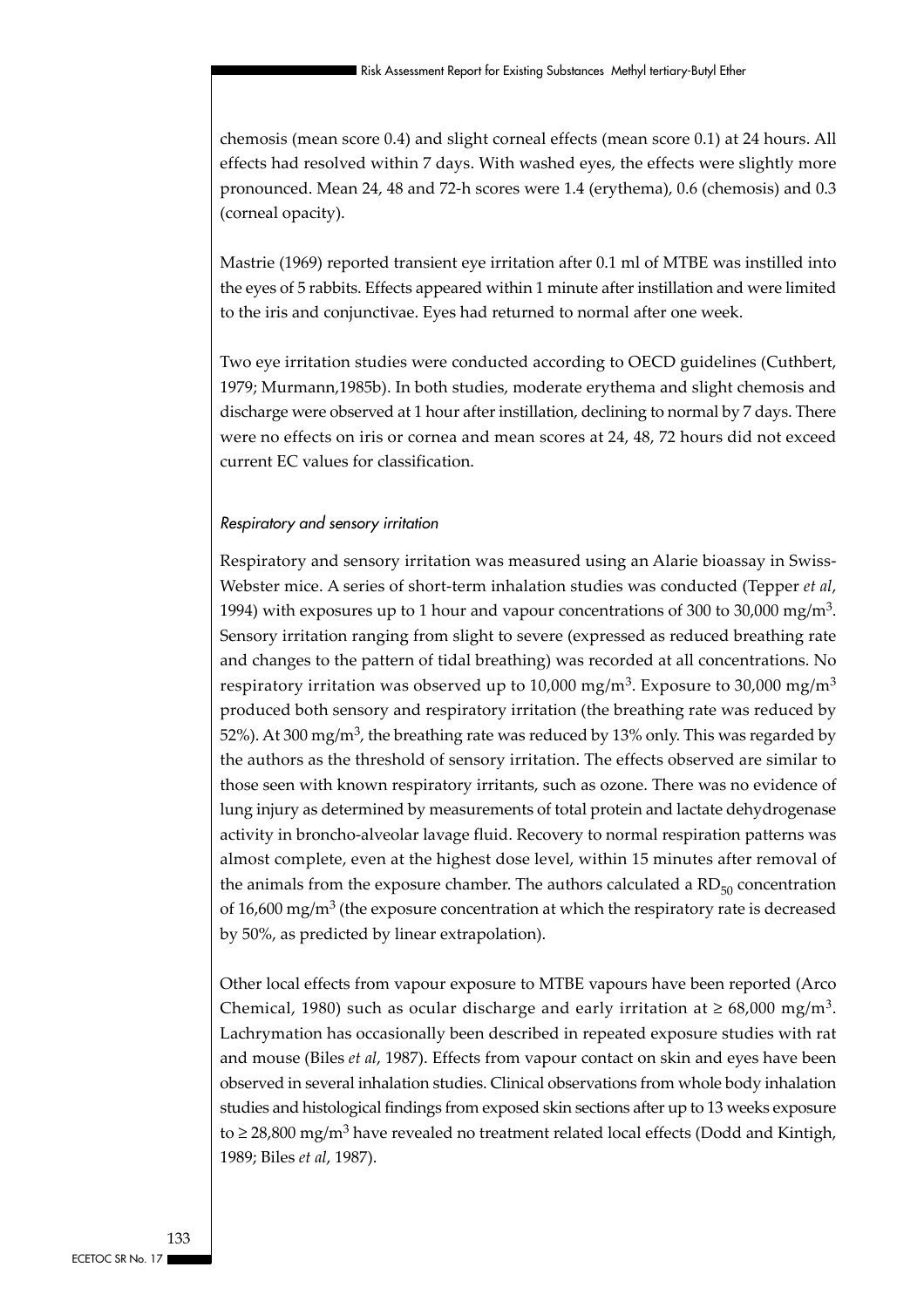#### **Sensitisation**

MTBE was tested in a Magnusson and Kligman maximisation test in guinea pigs (Cuthbert, 1979). Twenty test and 10 control animals were used and MTBE was applied at a concentration of 1% in water. There were no positive reactions in the test group.

In the second study (Arco Chemical, 1980) using the Landsteiner technique, the MTBE group received initially intradermal injections of 0.5 ml of a 0.1% MTBE solution in water, followed every other day, for 3 weeks, by injections of 0.1 ml (total of 10 injections per animal). Two weeks later they received a challenge injection of 0.05 ml of a 0.01% MTBE solution. No sensitisation reactions were recorded.

### Evaluation

MTBE is slightly irritant to rabbit eyes and an irritant to rabbit skin. It caused moderate to severe skin erythema and moderate oedema in a study conducted to OECD guidelines. These effects resolved after 2 weeks.

MTBE vapour causes slight to transient irritation to the respiratory system of laboratory animals. A sensory irritation threshold of 300 mg/m<sup>3</sup> and a  $RD_{50}$  concentration of 16,600 mg/m<sup>3</sup> were reported. For sensory irritants, Alarie (1981) recommended that a provisional threshold limit value could be set at 3% of the  $RD_{50}$  to protect workers for respiratory irritation. If this procedure is applied to MTBE, 500 mg/m<sup>3</sup> may be regarded as a provisional threshold limit or occupational exposure limit.

Neither of the two available animal studies indicated that MTBE is a potential skin sensitiser. The conduct of the two tests was adequate though not entirely consistent with current guidelines.

#### 4.1.2.4 Repeated-dose toxicity

Discussed in this section are several subacute, subchronic studies in the rat and mouse, and one study in monkeys, following repeated dosing for up to 90-days duration via the oral (gavage) and inhalation routes. Study details are given in Appendix D. These studies were conducted to determine whether protracted exposure to MTBE might cause toxicity. The studies are presented here in order of increasing exposure period.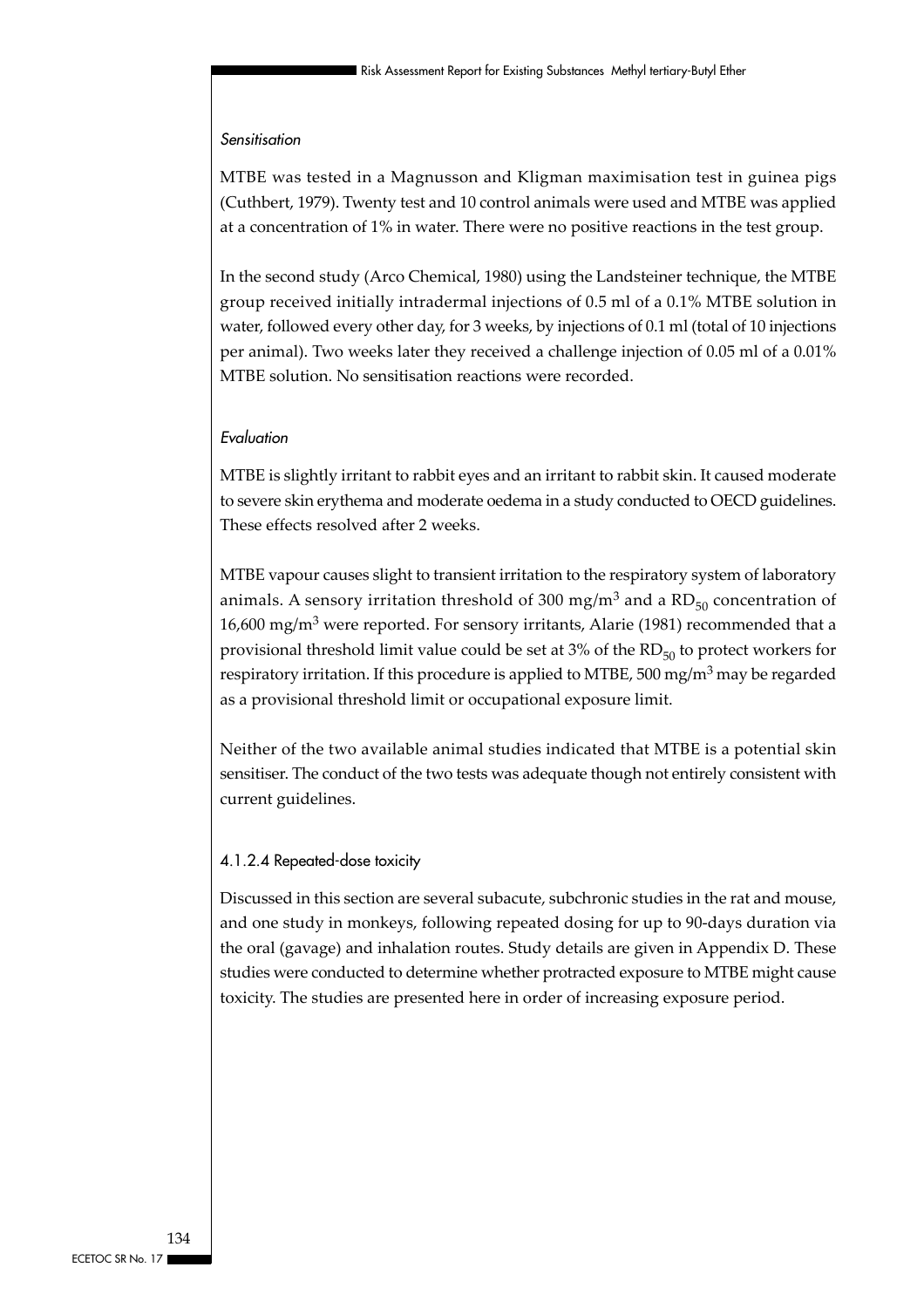#### Oral

Groups of 10 male and 10 female Sprague-Dawley rats were administered MTBE in corn oil daily by gavage at doses of 0, 357, 714, 1,071 and 1,428 mg/kgbw/d for 14 days (Robinson *et al*, 1990). There were no treatment-related deaths. There were occasional clinical signs in males and females at all dose-levels, but these were considered incidental to treatment, except for the local irritation of the upper gastro-intestinal tract (sub-mucosal oedema, sub-acute inflammation, epithelial hyperplasia) at ≥ 357 mg/kgbw/d. Significant systemic effects in both sexes were confined to the highest dose groups. These included profound transient anaesthesia immediately after dosing, reduced food consumption, reduced bodyweight gain, increased blood haematocrit and haemoglobin levels (males), decreased monocyte numbers (males), increased relative kidney weights in males at  $\geq 1.071$  mg/kgbw/d and decreased absolute and relative lung weights (females). Significant changes in several clinical chemistry values were also observed, blood urea nitrogen was reduced in males and females and creatinine levels were reduced at the highest dose in females. In males, aspartate amino transferase and lactate dehydrogenase were reduced at 1,071 and 1,428 mg/kgbw and cholesterol was increased at 1,428 mg/kgbw. There were no gross changes at necropsy. Histopathologic examination of the male kidneys revealed increased hyaline droplets in proximal renal tubules at the highest dose. The authors concluded that MTBE had low toxicity with significant treatment-related effects occurring only at the highest dose (1,428 mg/kgbw/d). The most significant effects were anaesthesia and renal changes. The NOAEL derived from this study was 714 mg/kgbw/d.

Sprague-Dawley rats (10/sex/group) were dosed by oral gavage (5 d/wk) with MTBE in water at 0, 90, 440 and 1,750 mg/kgbw/d for 4 weeks (IIT, 1992). There were no treatmentrelated deaths. Mean bodyweight gains and final body weights were similar in control and MTBE-treated groups. Clinical findings in MTBE-treated animals in all dose groups were limited to salivation, hypoactivity and ataxia, which occurred immediately after dosing, particularly in the high- and mid-dose groups. These effects were transient and the animals returned to normal promptly after dosing. Gross necropsy findings in untreated and treated groups were similar. Occasional differences in haematology and clinical chemistry values between the groups were observed, but the only statisticallysignificant finding was an increase in cholesterol in high-dose animals (both sexes). Robinson *et al* (1990) observed a similar effect, but this was not dose-related. No significant increase in absolute organ weights was noted, although absolute kidney and liver weights were increased. Mean kidney weights, relative to mean terminal body weights, were increased in mid- and high-dose males and low- and high-dose females, as were relative liver weight and adrenal weight in high-dose males and relative liver weight in highdose females. There were no gross changes observed at necropsy. Microscopic examination revealed hyaline droplets in proximal convoluted tubules of mid- and highdose male kidneys. Microscopic lesions, considered to be due to local irritation, were seen in the forestomach of most high-dose animals. The LOAEL in this study was 440 mg/kgbw/d and the NOAEL 90 mg/kgbw/d.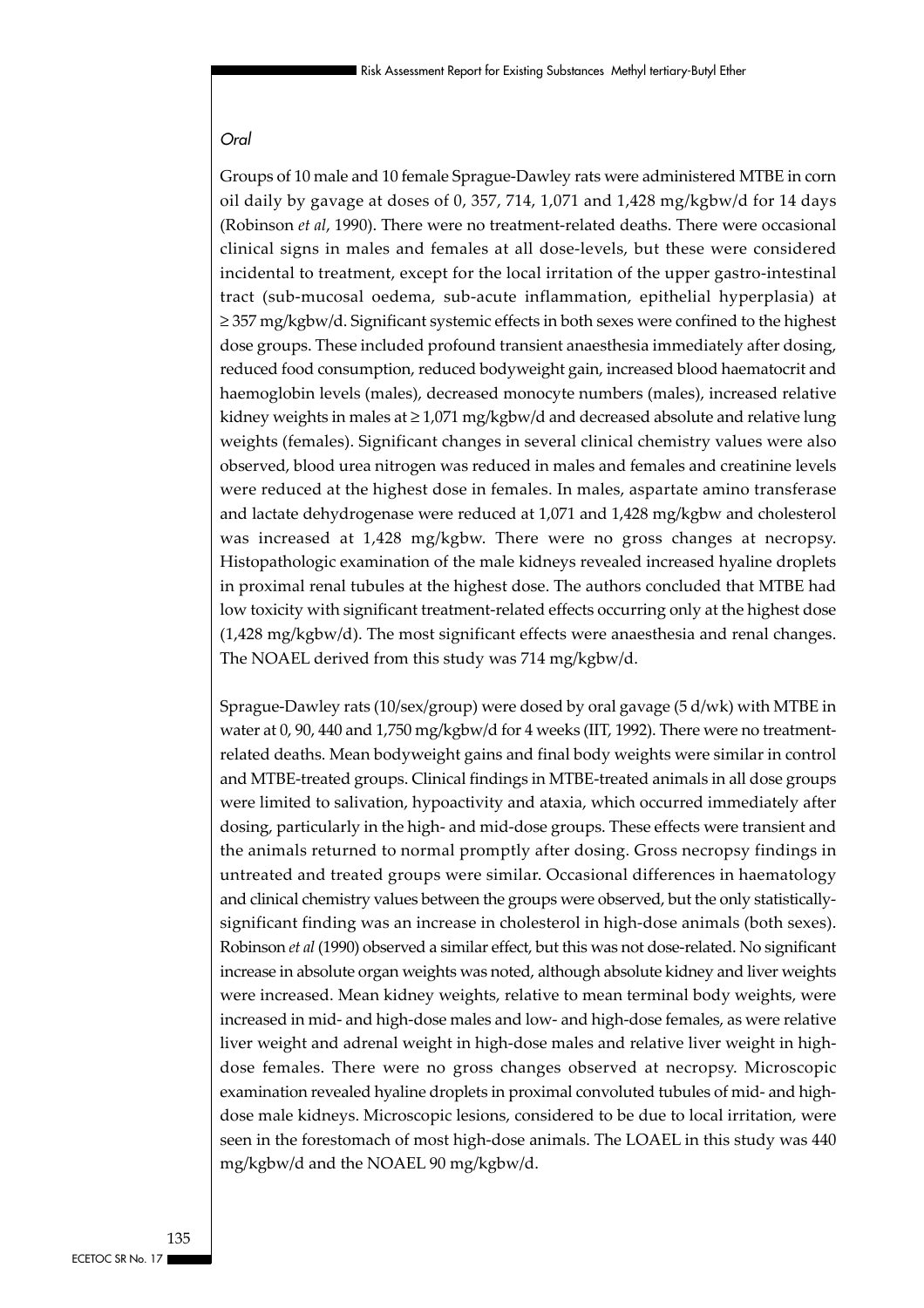In a 90-day study, Sprague-Dawley rats (10/sex/group) were administered MTBE by gavage in corn oil at doses of 0, 100, 300, 900 and 1,200 mg/kgbw/d (Robinson *et al*, 1990). Profound narcosis occurred at 1,200 mg/kgbw/d immediately after dosing (with recovery within 2 hours) and all MTBE-treated animals had diarrhoea from day 3 onwards. Bodyweight gain was significantly reduced at the top dose in females (9%) and there were minor variations observed in the haematological parameters in the 300 mg/kgbw (males) and 1,200 mg/kgbw (males and females) dose groups (e.g. small increases in red blood cell count, haemoglobin and haematocrit, and decreases in white blood cell count in females and increased monocyte numbers in males). Clinical changes were similar to those seen in the 14-day study described previously. None suggests that MTBE is a significant systemic or target-organ toxin but blood urea nitrogen levels were statistically reduced in all treatment groups when compared with controls. Additionally, in males, there was a trend towards elevated cholesterol levels. Absolute and relative kidney and relative liver weights were significantly increased in males at  $\geq$  900 mg/kgbw/d. Relative kidney weights were also significantly higher in females at  $\geq 300 \text{ mg/kg}$ bw/d but this effect was not dose-related. Kidney changes in males were reflected, histologically, by tubular degeneration, accumulation of hyaline droplets and increased  $\alpha_{2u}$ -globulin. Some degeneration was present in all groups including the controls, but effects were most apparent in the highest dose group. Absolute and relative lung weights in males were increased at 1,200 mg/kgbw/d. MTBE exhibited low toxicity and significant effects were limited to doses ≥ 900 mg/kgbw/d. As in the 14-day and 28-day studies, treatmentrelated effects included profound transient anaesthesia, slightly reduced food intake and correspondingly lower body-weight gain, minor haematological and clinical chemistry changes and increased weight of some organs, principally kidney (with associated histopathological changes), liver and lung. On the basis of kidney and liver effects in males, the authors concluded that the NOAEL was 300 mg/kgbw/d. For other effects the NOAEL was 900 mg/kgbw/d.

Zhou and Ye (1999) carried out a 90-day oral gavage study in Sprague-Dawley rats dosed (5 d/wk) with 0, 200, 600 and 1,200 mg MTBE/kgbw/d. Liver enzyme levels, a number of other haematological parameters and organ weights (liver, lungs, kidney and testes) were determined at termination of the study. Light and electron microscopy was used to examine tissue sections. Some decreases were observed in levels of aspartate amino transferases in all treated animals, however these were found to be still within the normal range of values for this species and strain. All treated animals demonstrated elevated liver weights with respect to controls, while the top two dose groups also showed a statistically significant increase in kidney weight. Unexpectedly, no histological changes were observed in treated animals using light microscopy, while electron microscopy revealed only reversible alterations in cellular infrastructure within hepatocytes. While the biological significance of the increase in liver weight and of the minor cellular changes is not clear, a LOAEL based on these effects can be determined as 200 mg/kgbw/d.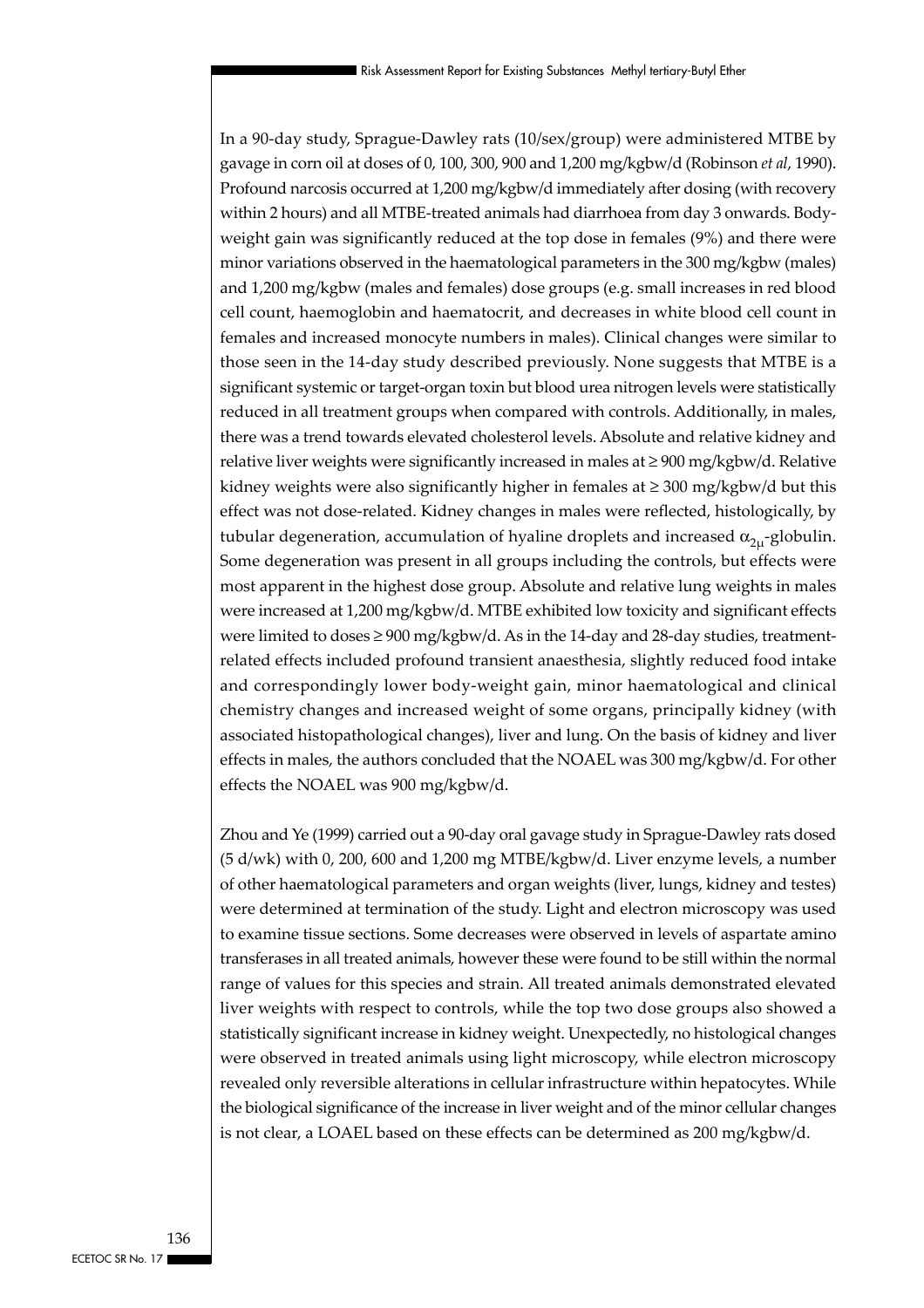A sub-acute, 28-day oral study was carried out in Sprague-Dawley rats by Williams *et al* (2000) to investigate the potential effects of MTBE on the endocrine system (details of this study are provided in Section 4.1.2.7).

### Inhalation

Inhalation studies were conducted in the rat and the mouse and observations at exposures in excess of 3,600 mg MTBE/m<sup>3</sup> were similar to those reported in the studies using oral gavage. No significant toxicity was noted at lower exposures. No adverse effect was seen in monkeys exposed to concentrations up to  $10,600$  mg/m<sup>3</sup>.

A 9-day inhalation study was conducted with groups of 20 male and 20 female Sprague-Dawley rats in order to set dose levels for a teratology study. MTBE vapour concentrations were 0, 360, 1,080, 3,600 and 10,800 mg/m3 applied 6 h/d (Terrill and Daly, 1984). Clinical signs were monitored daily. There were no treatment-related deaths or changes in clinical signs. Effects observed at 3,600 and 10,800 mg/m<sup>3</sup> included chronic inflammation of the nasal mucosa and trachea (in 27/40 exposed animals at  $\geq 3,600$  mg/m<sup>3</sup>) increased serum phosphatase levels (females at 1,080 and 3,600 mg/m<sup>3</sup>) and increased relative liver weights (both sexes,  $10,800$  mg/m<sup>3</sup> only). There were no effects on kidney or other major organs, blood, immune system, bone and muscle and no histopathological changes. No effects on behaviour were noted during exposure.

Prescott-Matthews *et al* (1997) carried out a 10-day inhalation study in rats to investigate the induction of  $\alpha_{2u}$ -globulin nephropathy by MTBE. This study is described in detail below (Section 4.1.2.6).

A 2-week vapour inhalation study was carried out by Hathaway *et al* (1970a). Groups of 5 male and 5 female albino rats were exposed (6 h/d, 5 d/wk) to 0, 10,000 or  $30,000$  mg/m<sup>3</sup> MTBE vapour in air. All animals were observed for body weight, mortality and clinical changes. At termination, haematology, clinical chemistry and urinalysis were performed. Histopathology of tissues obtained from top-dose and control animals was conducted. No adverse effects were reported.

Following exposure (6 h/d, 5 d/wk) of rhesus monkeys (*Macaca mulatta*) (2/sex/group) to 7,000 or 10,600 mg MTBE/ $m<sup>3</sup>$  for 2 weeks, there were no deaths. The only effects seen were weight loss in 6 of the 8 animals at the end of the exposure period and some sluggishness in the high-dose group on each test day after 3 hours of exposure. Haemaotogy, clinical blood/urine chemistry and gross or microscopic pathology parameters all appeared normal (Hathaway, 1970d).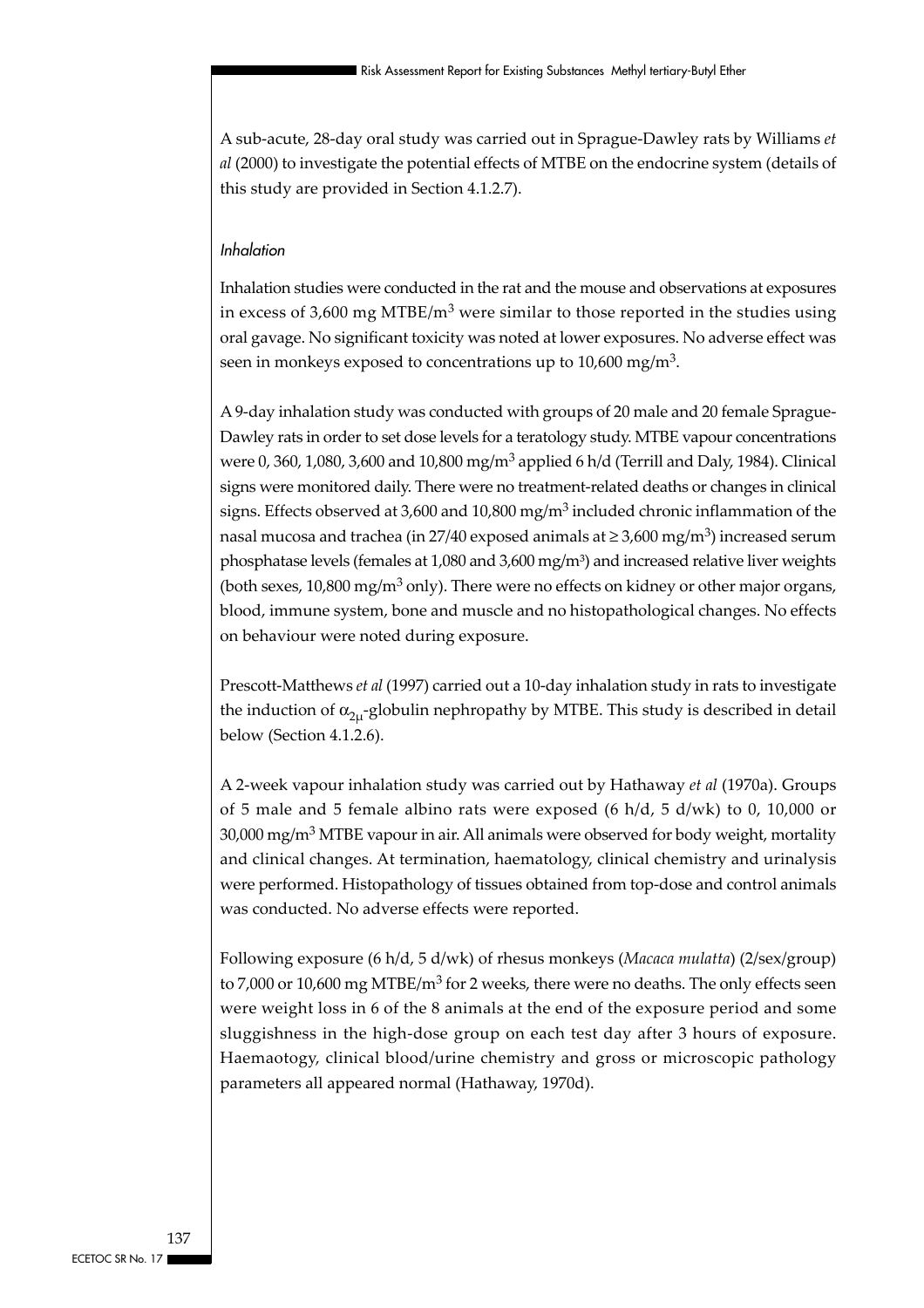Short-term, repeat-dose inhalation studies with rats and mice were reported by Snamprogetti (1980). In the first, groups of 20 Wistar rats were exposed (10 min/d, 5 d/wk) to MTBE concentrations of 0, 180,000 and 288,000 mg/m<sup>3</sup> for 30 days. In-life clinical signs and food consumption were monitored and at termination, body weights and a range of organ weights were measured. Clinical chemistry, haematology, liver function measurements and urinalysis were also carried out. Findings were similar in both treated and control groups. In the second study, groups of 30 Swiss mice were exposed (5 or 10 min/d, 5 d/wk) to 180,000 or 288,000 mg/m<sup>3</sup> of MTBE vapour for 30 days. Motor activity and co-ordination were monitored in this study. No treatmentrelated effects were observed. In the third study, groups of Wistar rats (25 animals/sex/group) were exposed (10 min/d, 5 d/wk) to approximately 180,000 mg/m<sup>3</sup> of MTBE vapour for 120 days. In-life and terminal examinations were similar to those undertaken in the previous studies. No treatment-related effects were observed.

Dodd and Kintigh (1989) conducted two 13-day studies in CD-1 mice and F344 rats. Toxicity was generally limited to transient effects on the nervous system. Relative liver, kidney and adrenal weights were increased in the rat at the two highest dose levels, but there were no accompanying histopathological changes. NOAELs were  $14,400$  mg/m<sup>3</sup> (mouse) and  $7,800$  mg/m<sup>3</sup> (rat).

In a subsequent study, groups of 25 male and 25 female F344 rats were exposed (6 h/d, 5 d/wk) to vapour concentrations of 0, 2,880, 14,400 and 28,800 mg/m<sup>3</sup> for 13 weeks (Dodd and Kintigh, 1989; Lington *et al*, 1997). Survival in treated and control groups was similar, and the only clinical finding of note was ataxia, which was observed each day immediately after exposure in animals exposed to  $28,800 \text{ mg/m}^3$ , during the first 4 weeks of the study. Occasionally minor changes were recorded at 14,000 and 28,800 mg/m<sup>3</sup> in the functional observation battery (e.g. elevated body temperature) and a slight reduction in weight gain during the first 3 weeks of the study, corresponding to reduced food intake. There were no treatment-related gross lesions at termination. Statistically significant dose-related increases in mean absolute and relative weights of liver, kidneys and adrenals were observed in males. These increases were 8% (liver) and  $4\%$  (kidney) at 2,880 mg/m<sup>3</sup>, and 39% (liver),  $49\%$  (kidney) and 55% (adrenals) at 28,800 mg/m<sup>3</sup>. There were similar increases in females at  $14,400$  and  $28,800$  mg/m<sup>3</sup>. No treatment-related histopathological changes were observed in these organs, in tissues of the nervous system or in other visceral organs. A slightly higher incidence of lymphoid hyperplasia, spleen haemosiderosis and hyaline droplets in kidney tubules was noted in males exposed to 28,800 mg/m<sup>3</sup> MTBE. Mild haematological changes (decreased erythrocyte counts and increased reticulocyte counts) were present in MTBE-exposed animals. In males, effects were noted at all dose levels and were not treatment-related. In females, changes were noted only at  $28,800$  mg/m<sup>3</sup>. The small alterations in serum chemistry included elevated calcium and protein values, decreased levels of aspartate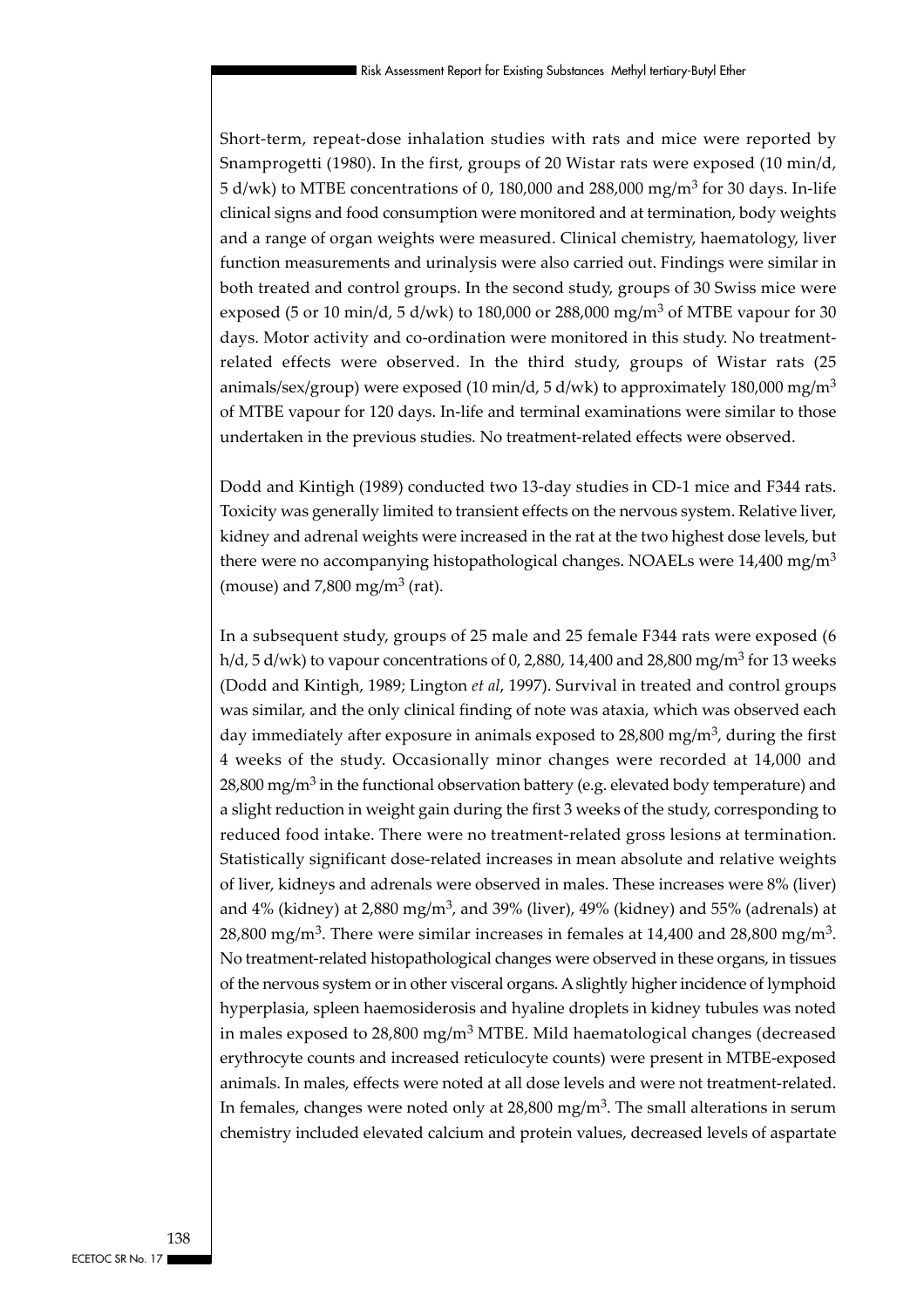and alanine transferases and decreased glucose. In males, serum corticosterone was increased at  $28,800 \text{ mg/m}^3$ . This finding agrees well with the increase in adrenal gland weight and provides a possible explanation for some of the other reported changes, e.g. elevated serum corticosterone is often associated with increased liver size. In conclusion, the findings in this study suggest that exposure to MTBE causes only mild toxicity in rats. The NOAEL in this study was  $2,880$  mg/m<sup>3</sup>.

In a sub-chronic study in Sprague-Dawley rats, groups of 10 males and 10 females were exposed (6 h/d, 5 d/wk) to MTBE vapours at 0, 900, 1,800 and 3,600 mg/m<sup>3</sup> for 13 weeks (Greenough *et al*, 1980). There were no deaths. Transient dose-related anaesthesia was reported, as was lower weight gain at the top dose. Male rats showed significant increases in blood cell haemoglobin at  $3,600$  mg/m<sup>3</sup>, which the authors considered to be incidental to the treatment. Mean absolute and relative lung weights were reduced in females at the top dose. The authors judged this to be of no toxicological significance. There were no treatment-related effects on haematology, clinical chemistry, urinalysis and on gross and histopathological changes at termination. In this study MTBE vapours at up to 3,600 mg/m<sup>3</sup> caused no marked toxicity. The NOAEL was  $3,600$  mg/m<sup>3</sup>.

In another series of studies Chun and Kintigh (1993) studied the effects of repeat inhalation exposure of F344 rats (4 and 13 weeks) and CD-1 mice (4 weeks) to MTBE. The study designs were similar and only the 4-week studies are summarised here. Groups of 10 animals per sex were exposed (6 h/d, 5 d/wk) either to filtered air (control) or to MTBE vapour. Target concentrations were 0, 1,440, 10,800 or 28,800 mg/m<sup>3</sup>. Additional animals (5/sex/group) were included in the control and high-dose groups to be killed after an additional 16-day recovery period. In addition to the standard endpoints, cell proliferation in rat kidney and mouse liver was investigated using a bromodeoxyuridine (BrdU) immuno-histochemical technique. No exposure-related mortality was observed in any of the groups. The principle findings were confined to the mid- and high- dose groups, and included clinical signs (such as ataxia, blepharospasm), increased kidney, liver and adrenal weight in male and female rats, and increased liver weights in mice of both sexes. Microscopic evaluation of the proximal convoluted tubules in the kidneys of male rats from the 10,800 mg/m<sup>3</sup> and 28,800 mg/m<sup>3</sup> groups showed greater protein accumulation compared with the controls. In addition, increased cell proliferation was observed in the kidneys of male rats from the 10,800 and 28,800 mg/m<sup>3</sup> groups. In mice, the only microscopic lesion that could be attributed to MTBE exposure was a hepatocellular hypertrophy of the centrilobular area, which was present in male and in female mice of the  $28,800$  mg/m<sup>3</sup> group. The lesions were slightly more severe in males. Cell proliferation was increased in livers of mice exposed to 28,800 mg/m3 at day 5 of the evaluation (increased 12-fold in males and 16-fold in females). This finding was only significant in females.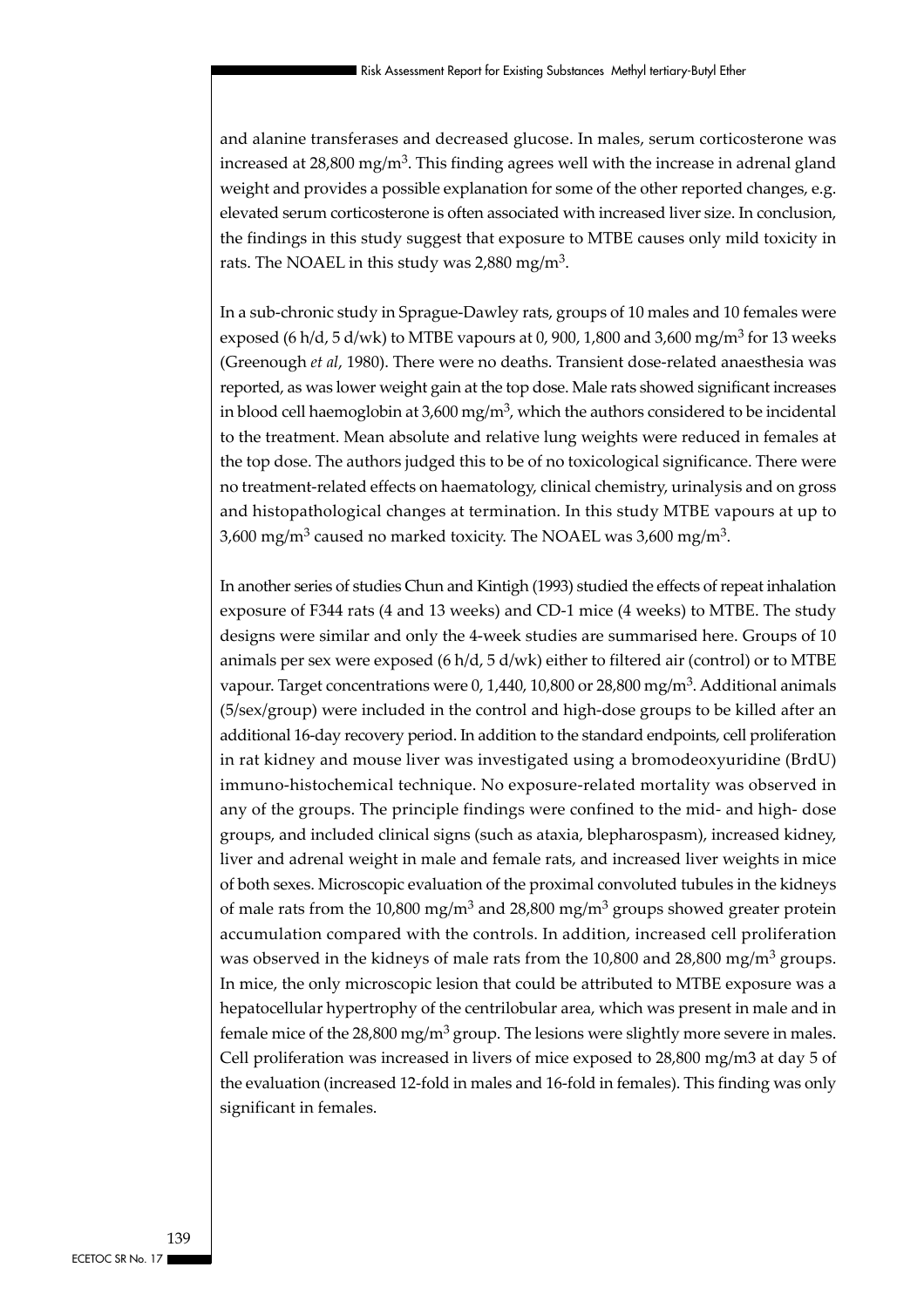Swenberg and Dietrich (1991) stained kidney sections of the animals of the Dodd and Kintigh (1989) study with a special staining technique in order to detect  $\alpha_{21}$ -globulin. They observed no  $\alpha_{2u}$ -globulin stain in controls and treated female rats. In treated males, an increase in staining was observed but this was not dose-related. The staining was diffuse and present in the proximal tubules rather than distinct and localised within the lysosomes, as is normally the case with  $\alpha_{21}$ -globulin induced by exposure to d-limonene.

Fowler and Chun (1993) examined kidney sections from the same study and Fowler and Martin (1994) additionally examined sections from the 28-day study (Chun and Kintigh, 1993). Both used a Mallary-Heidenhain stain and both provided conclusions that were consistent with those of Swenberg and Dietrich (1991), i.e. no evidence for the presence of  $\alpha_{21}$ -globulin in female rat kidneys and no compelling evidence for its presence in the male kidneys. In males exposed to  $\geq 10,800$  mg/m<sup>3</sup>, increased staining was evident, but not to the extent, that would be typical of a classical  $\alpha_{2\mu}$  globulin inducer such as dlimonene.

### Evaluation

MTBE has been studied in the rat, mouse and monkey in well-conducted studies that have involved multiple exposures by ingestion (oral gavage) or inhalation. Findings have been similar in all studies. In general, the findings show that MTBE possesses a low order of toxicity in rodents.

Few adverse effects have been reported and they have been largely confined to animals at the high-dose levels where CNS impairment was the most immediate consequence of treatment. Other treatment-related findings at high-doses were irritation of the respiratory and gastro-intestinal tracts, enlargement of the liver and associated minor variations in certain serum enzymes, reduced food intake and body-weight gain as well as kidney enlargement, particularly in male rats, possibly associated with increased presence of hyaline droplets and  $\alpha_{2\mu}$ -globulin.

While the reported kidney changes may be specific to the male rat and, therefore, not relevant in assessing the hazards of MTBE for man (Borghoff, 1993), there does, however, appear to be some evidence that the mechanism leading to this effect may not be entirely consistent with other agents e.g. gasoline and d-limonene that operate via a 'classical'  $\alpha_{2\mu}$ -globulin mechanism.

NOAELs of 90 mg/kgbw (LOAEL 440 mg/kgbw) and 300 mg/kgbw were determined from a 28-day oral study in rats and a 90-day study, respectively. This apparent anomaly arises from the different spacing of dose levels used. It is concluded that the NOAEL for oral repeated-dose studies up to 90 days is 300 mg/kgbw in rats.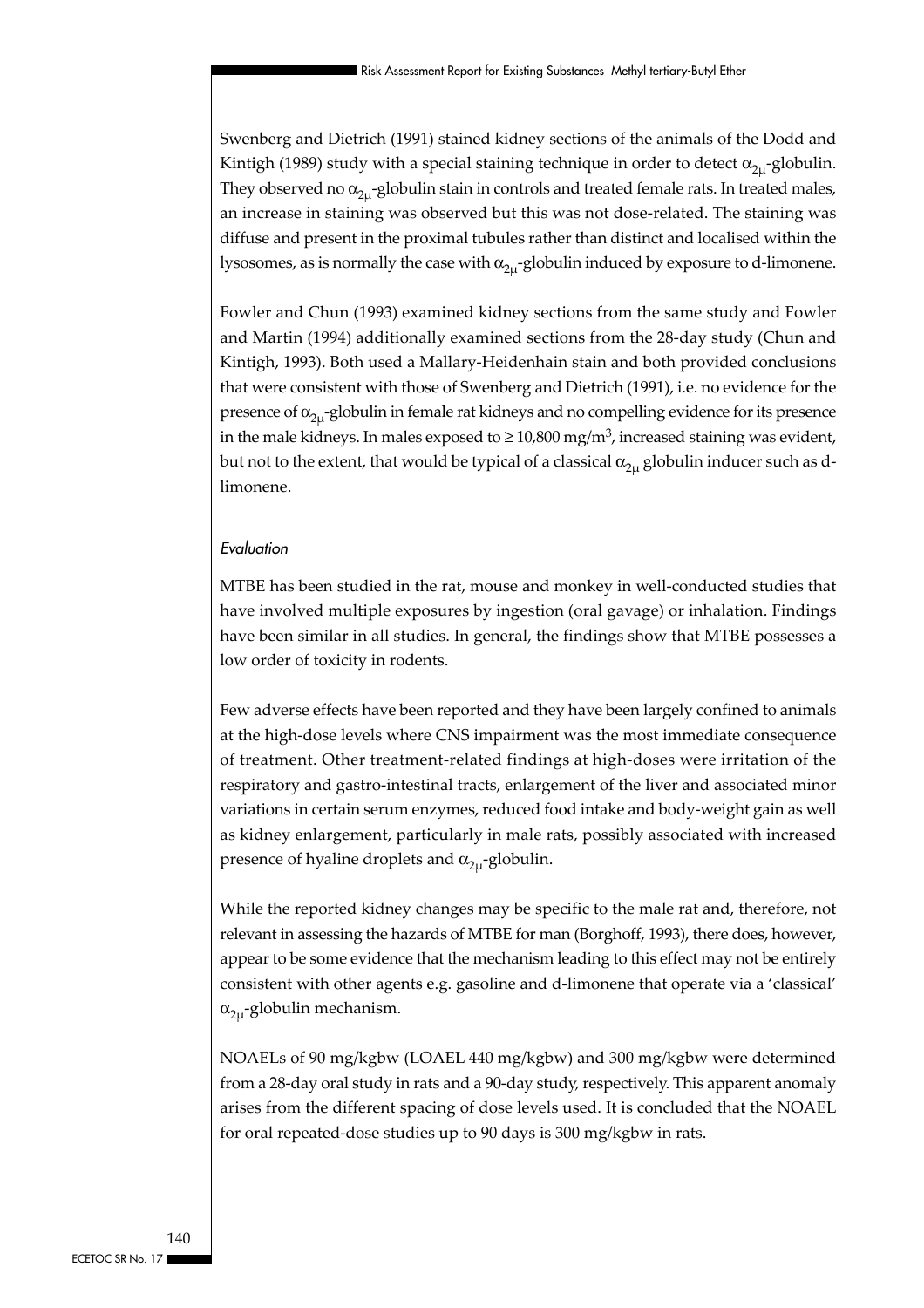The effects of inhalation exposure to MTBE were examined in a number of studies, generally of good quality, of up to 13 weeks duration using rats and mice. They differ in range of concentrations and spacing between the exposure levels, but in spite of this, effects of treatment were similar and the derived NOAELs were of the same order (1,440; 2,880 and 3,600 mg/m3). The LOAEL for these studies were 10,800, 14,400 and > 3,600 (highest dose level) mg/m<sup>3</sup>. For the purpose of this assessment 2,880 mg/m<sup>3</sup> (or 800 ppm) is taken to be the NOAEL in rats and mice for repeat inhalation studies up to 90 days.

The daily retained dose per animal can be estimated using standard body weights and inhalation rates. For the Fisher 344 rat the US-EPA (1988) has compiled reference body weights and inhalation rates. For subchronic studies these values are 180 g and 0.19 m<sup>3</sup>/d for male rats and 124 g and 0.14 m<sup>3</sup>/d for female rats. Using these values together with an exposure value of  $2,880$  mg/m<sup>3</sup> and a retention of 30%, a daily retained dose of 228 and 244 mg/kgbw/d is obtained for male and female rats respectively. The US-EPA does not list values for CD-1 mice but has considered figures for  $B6C3F<sub>1</sub>$  mice. Body weights and inhalation rates for this strain are 31,6 and 24,6 g, and 0.053 m<sup>3</sup>/d and  $0.040 \text{ m}^3$ /d for males and females respectively. Using these values, the daily retained doses following exposure to 2,880 mg/m<sup>3</sup> are 362 and 351 mg/kgbw/d for males and females respectively.

### 4.1.2.5 Genotoxicity

MTBE has been tested extensively for genotoxicity in a variety of *in vitro* and *in vivo* systems, using scientifically acceptable standard protocols. MTBE does not provide structural alerts for genotoxic or mutagenic activity (Rosenkranz and Klopman, 1991).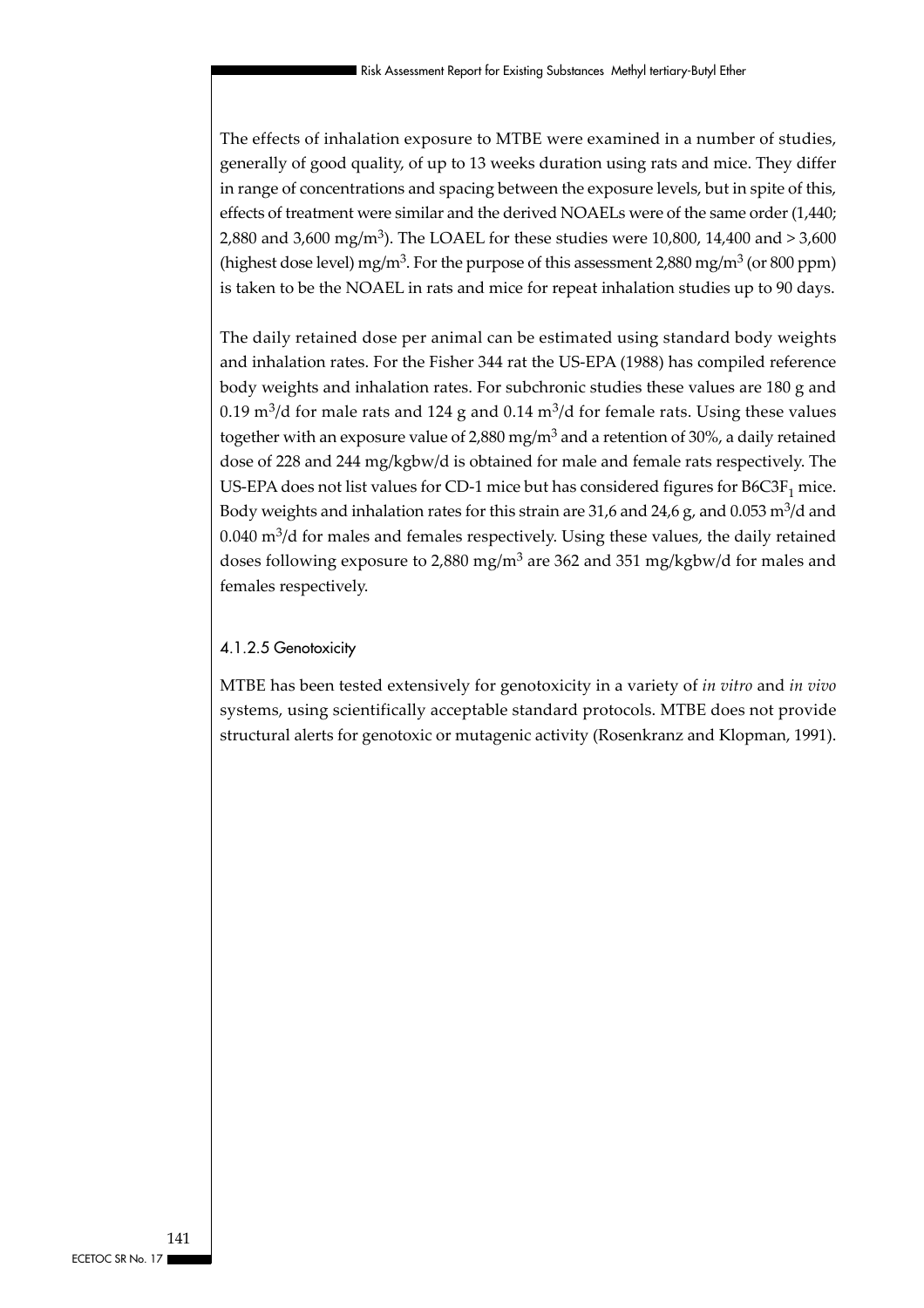# In vitro

The mutagenic potential of MTBE has been tested in several prokaryotic cell systems (Table 4.14).

# **Table 4.14: Genotoxicity of MTBE in vitro**

| <b>Test system</b>   | <b>End point</b> | Concentration                          | Results <sup>a</sup> |           | <b>Reference</b>     |  |
|----------------------|------------------|----------------------------------------|----------------------|-----------|----------------------|--|
|                      |                  |                                        | -S9 b                | $+59c$    |                      |  |
| Salmonella           | Reverse mutation | 0.007 - 7.40 mg/plate                  | -ve                  | -ve       | Jagannath, 1978;     |  |
| typhimurium          |                  | (2 samples)                            |                      |           | Arco Chemical, 1980  |  |
| TA 1535, 1537,       |                  |                                        |                      |           |                      |  |
| 1538, 98, 100        |                  |                                        |                      |           |                      |  |
| Salmonella           |                  | Reverse mutation 0.341 - 5.41 mg/plate | -ve                  | -ve       | Seeberg and Cinelli, |  |
| typhimurium          |                  |                                        |                      |           | 1989                 |  |
| TA 1535, 1537,       |                  |                                        |                      |           |                      |  |
| 1538, 98, 100        |                  |                                        |                      |           |                      |  |
| Salmonella           |                  | Reverse mutation 0.004 - 2.66 mg/plate | $-ve$                | -ve       | Hüls, 1991f          |  |
| typhimurium          |                  |                                        |                      |           |                      |  |
| TA 1535, 1537,       |                  |                                        |                      |           |                      |  |
| 1538, 98, 100        |                  |                                        |                      |           |                      |  |
| Salmonella           | Reverse mutation | 0.39 - 2.40 mg/plate                   | Ŧ                    | 土         | Williams-Hill et al, |  |
| typhimurium          |                  |                                        |                      |           | 1999                 |  |
| TA 102               |                  |                                        |                      |           |                      |  |
| Saccharomyces        | Gene conversion  | 0.007 - 7.40 mg/plate                  | $-ve$                | -ve       | Arco Chemical, 1980  |  |
| cerevisiae           |                  |                                        |                      |           |                      |  |
| Mouse lymphoma       |                  | Forward mutation 0.229 - 7.40 mg/ml    | -ve                  | <b>ND</b> | Arco Chemical, 1979, |  |
| cells L51798Y TK +/- |                  | $0.118 - 4.44$ mg/ml                   | <b>ND</b>            | 土         | 1980                 |  |
|                      |                  | (2 samples)                            |                      |           |                      |  |
| Chinese hamster      | SCE;             | $0.003 - 0.740$ mg/ml                  | -ve                  | <b>ND</b> | Arco Chemical, 1980; |  |
| ovary cells          | chromosome       | 0.007 - 3.70 mg/ml                     | -ve                  | 土         |                      |  |
|                      | aberration       |                                        |                      |           | Galloway, 1980       |  |
| Chinese hamster      |                  | Forward mutation 0.003 - 5.40 mg/ml    | -ve                  | <b>ND</b> | Seeberg, 1989a       |  |
| V79 cells            |                  | 0.148 - 1.33 mg/ml                     | <b>ND</b>            | 土         |                      |  |
| Rat hepatocytes      | Unscheduled      | 0.148 - 5.40 mg/plate                  | -ve                  | <b>ND</b> | Seeberg, 1989b       |  |
|                      | DNA synthesis    |                                        |                      |           |                      |  |

<sup>a</sup> -ve, no genotoxic activity; ±, equivocal

<sup>b</sup> In the absence of S9 metabolic activation

<sup>c</sup> In the presence of S9 metabolic activation

<sup>d</sup> Sister chromatid exchanges

ND Test not performed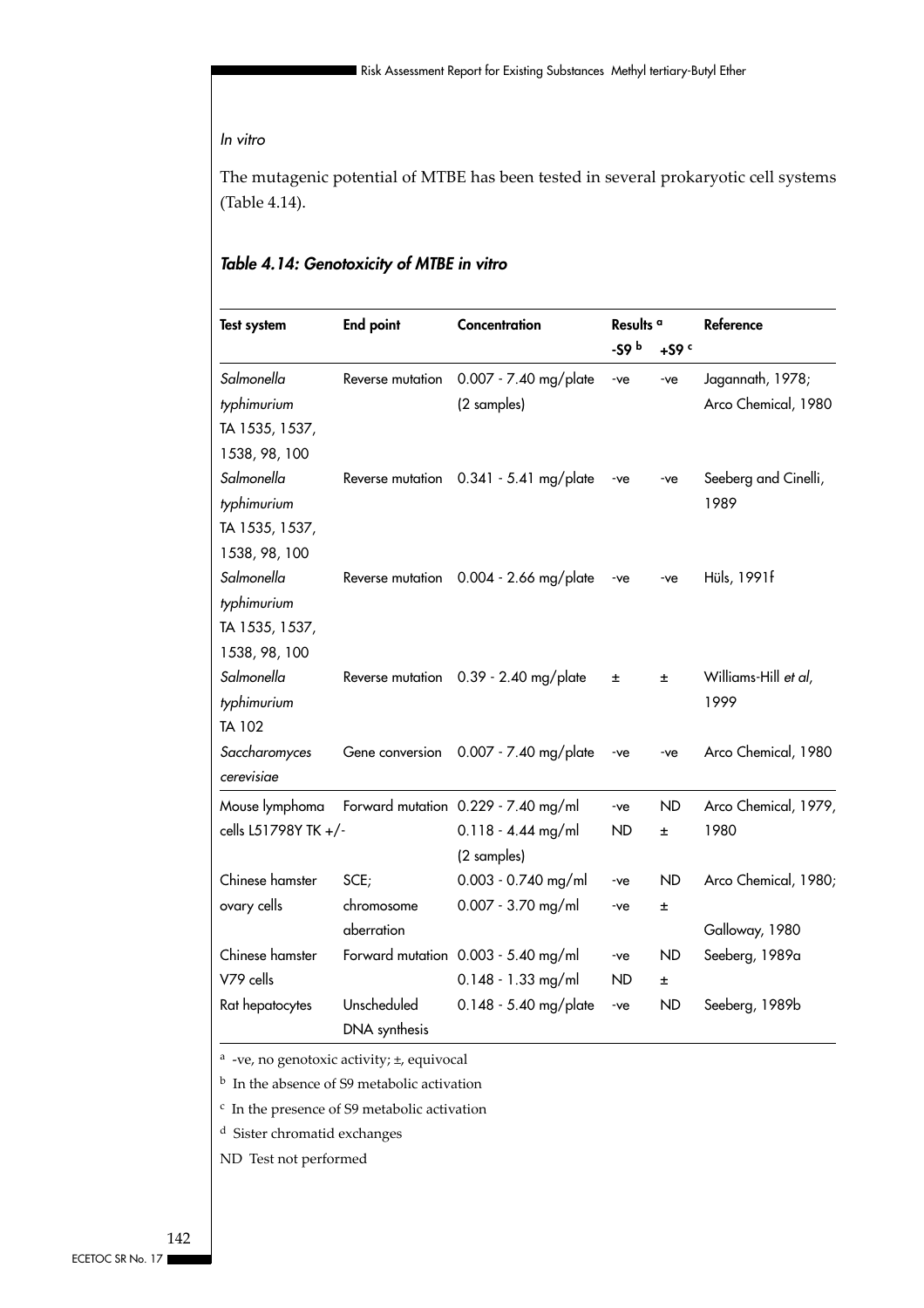The results showed no induction of base pair substitution or frame shift mutations in bacterial cells, or mitotic gene conversion in a yeast, under the conditions of these studies.

MTBE is a volatile compound and some concern has been expressed that there may potentially be some loss through evaporation from test plates in microbial assays such as the Ames test. This, it has been hypothesised, could result in reduced concentrations of test substance. Kado *et al* (1998) used a micro-suspension assay involving a closed tube to eliminate this possibility, and the results of this mutagenicity assay were still negative.

One report has been published of a positive Ames test result using *Salmonella typhimurium* strain TA102. The authors claimed MTBE to be weakly mutagenic without S9, moderately mutagenic in the presence of rat S9, and weakly mutagenic in the presence of human S9 (Williams-Hill *et al*, 1999). There are a number of major flaws in this study. Most significantly, the test material used in the study was synthesised in-house, with no reference made as to the methods used or to the purity of the substance. Also, the 'positive' result was not based on a doubling of the colony revertant rate as would normally be required, neither was there an indication of a real dose-response. The Task Force therefore considered the results of this study should not influence the evaluation of MTBE as a mutagen.

MTBE has been tested for genotoxic activity using five end points in four eukaryotic cell systems (Table 4.14).

MTBE did not induce chromosome aberrations or sister chromatid exchanges (SCE) in Chinese hamster ovary cells, gene mutation in V79 cells or unscheduled DNA synthesis in rat hepatocytes, respectively, although equivocal results were obtained with metabolic activation.

Evidence of a weak positive result was obtained when mouse lymphoma L5178Y TK+/ cells were exposed to 0.115 to 4.44 mg MTBE/ml, in the presence of Arochlor 1245 induced rat S9. Concentrations  $> 2.22$  mg/ml were toxic to the cells (detected as a > 90% reduction in growth relative to the solvent controls during cloning), hence any increase in mutant frequency under these conditions is not considered reliable. At lower concentrations (with acceptable growth), increases in mutant frequencies relative to controls were observed although this was not always clearly dose-related. Overall, the findings are suggestive of a weak, variable increase in reversion at the TK+/ locus caused by a metabolite of MTBE, since the results were clearly negative in the absence of S9. While this result may be explainable by the production of the metabolite formaldehyde, it should be noted that no free formaldehyde was detectable in a follow up study when MTBE was incubated with L5178Y TK+/- cells.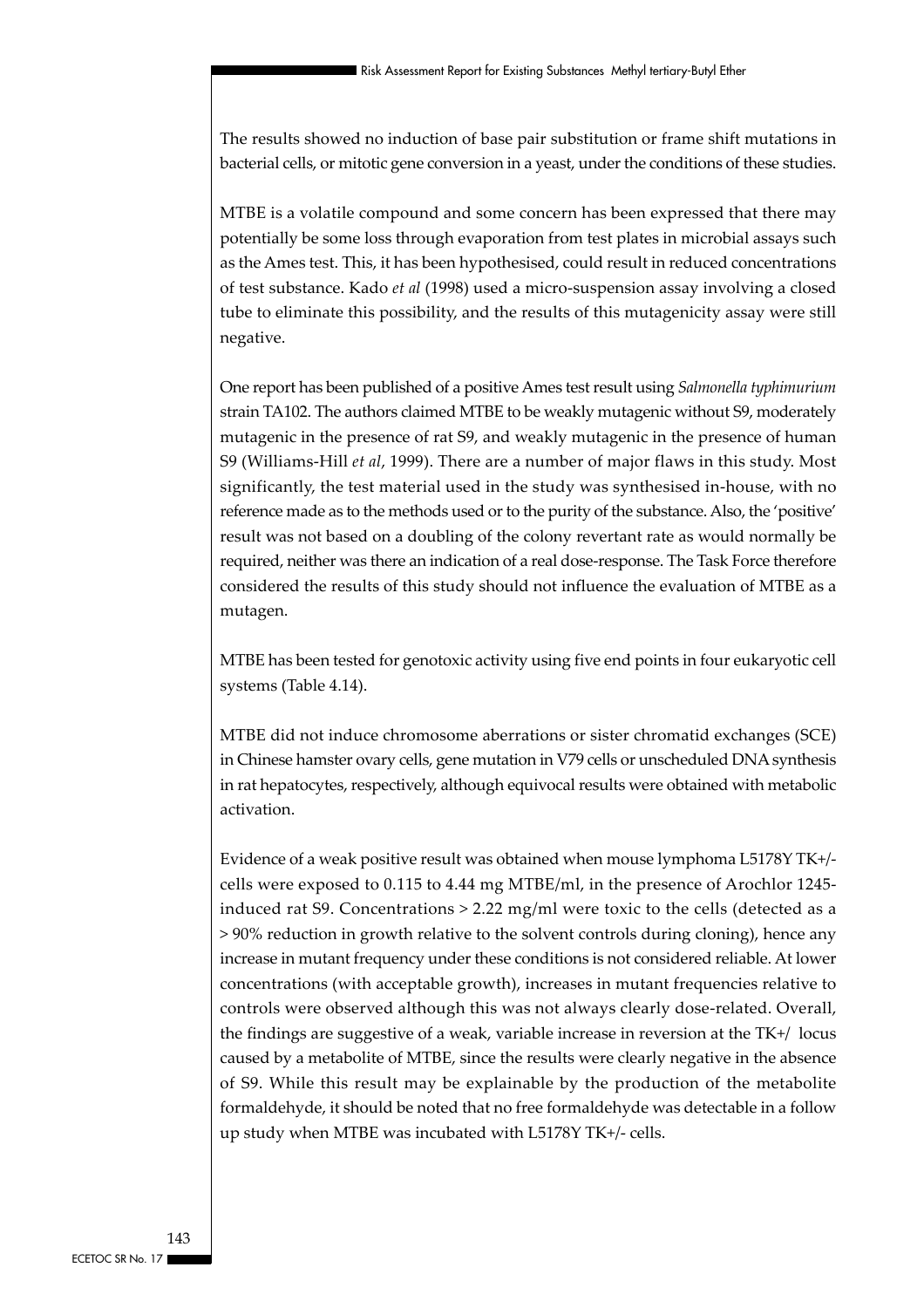MTBE has also been reported to cause a variable increase in SCE in Chinese hamster ovary cells in the presence, but not in the absence, of rat S9. Two samples of MTBE were tested in these studies. One sample gave a slight increase of 15 to 16 SCE/cell (with 12.5/cell for the solvent control) in the presence of S9 following incubation with 0.148 to 0.740 mg/ml. The magnitude of the change was independent of the concentration, i.e. there was no dose response, and could not be reproduced with the other sample. Furthermore, neither sample of MTBE showed evidence of clastogenic activity in a chromosome aberration assay in the same cell line, either in the presence or absence of S9.

#### In vivo

MTBE has been tested in the micronucleus assay for chromosome aberrations (CA) in rats and mice after gavage or inhalation exposure, for any potential to induce unscheduled DNA synthesis in rat hepatocytes (*in vivo*/*in vitro* assay), and also in the *Drosophila* sex-linked recessive lethal test. The results are summarised in Table 4.15 and discussed below in more detail. MTBE is readily diffusing into all body compartments and these studies are considered to give a realistic assessment of the genotoxic potential since they integrate absorption, metabolism and excretion with *in vivo* endpoints of DNA damage.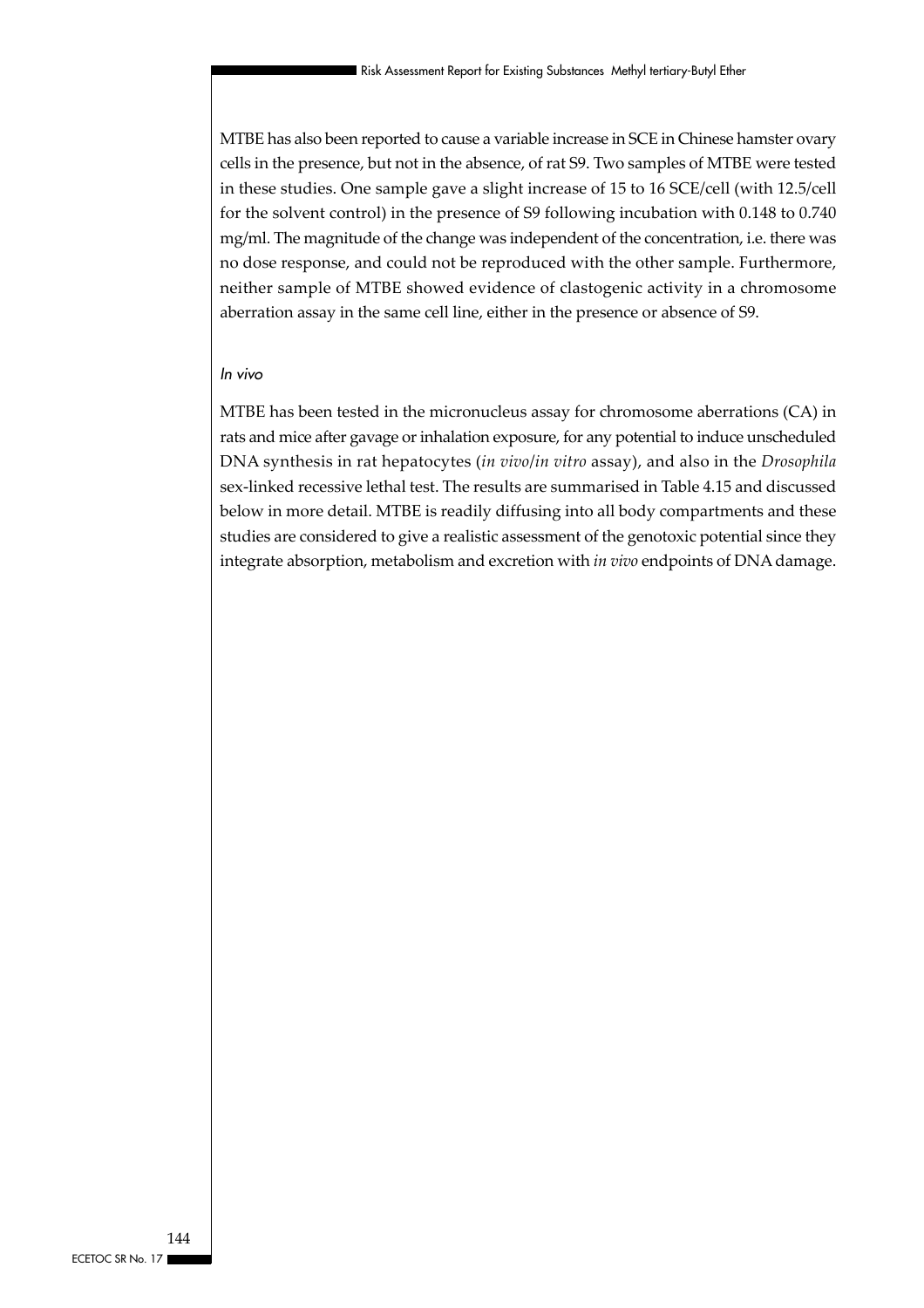| Species, strain, sex    | Endpoint                                         | <b>Route</b>  | Dose and regime                                                                    | Result                                                 | Reference                             |
|-------------------------|--------------------------------------------------|---------------|------------------------------------------------------------------------------------|--------------------------------------------------------|---------------------------------------|
| Rat, Sprague-Dawley, M  | Chromosome aberrations<br>(tibial bone marrow)   | Oral (gavage) | (as a single dose or 1x/d, 5 d)<br>30, 96 and 296 mg/kgbw                          | No clastogenic activity                                | Stetka, 1979; Arco<br>Chemical, 1980; |
| Rat, F344, M+F          | Chromosome aberrations<br>(femoral bone marrow)  | Inhalation    | 0, 2,880, 14,400, 28,800 mg/m <sup>3</sup> No clastogenic activity<br>(6 h/d, 5 d) |                                                        | Vergnes and Morabit, 1989             |
| Mouse, CD-1, M+F        | Chromosome aberration<br>(femoral bone marrow)   | Inhalation    | 0, 1,440, 10,800 mg/m <sup>3</sup> No dastogenic activity<br>(6 h/d, 2 d)          |                                                        | Vergnes and Kintigh, 1993             |
| Mouse, CD-1, M+F        | synthesis in hepatocytes<br>Unscheduled DNA      | Inhalation    | 0, 1,440, 10,800, 28,800 mg/m <sup>3</sup><br>(6 h/d, 2 d)                         | unscheduled DNA<br>No increase in                      | Vergnes and Chun, 1994                |
| Drosophila melanogaster | Sex-linked dominant lethal<br>(in vivo/in vitro) | Ingestion     | 0.3% in sucrose                                                                    | recessive lethal events<br>No increase in<br>synthesis | Sernau, 1989                          |

| ž<br>ż<br>Ξ |
|-------------|
| ā           |
| ١<br>t      |
|             |
|             |
|             |
|             |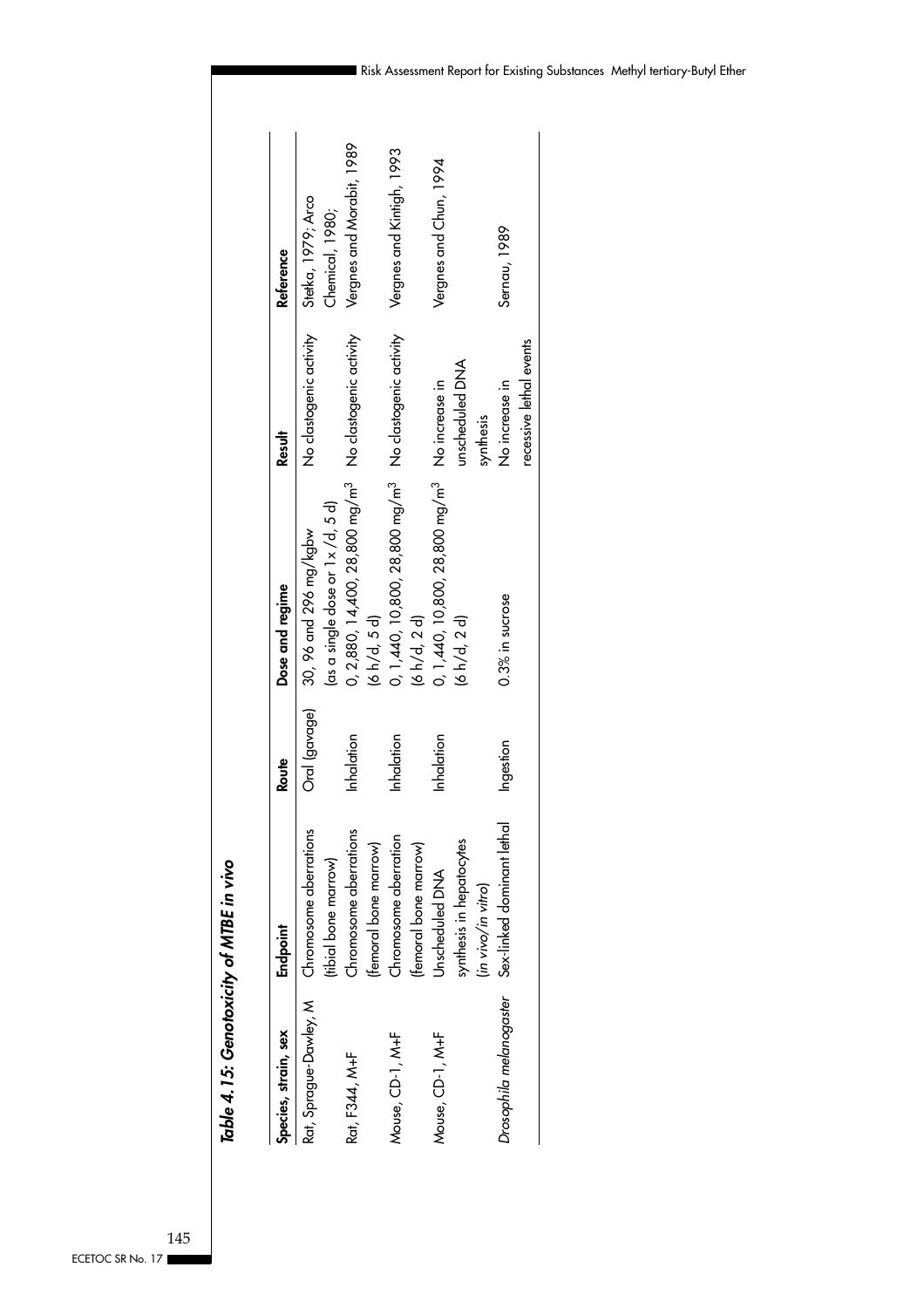The clastogenic potential of MTBE was evaluated *in vivo* using a rat bone marrow cytogenetic assay following acute or repeated oral exposure (Stetka, 1979; Arco Chemical, 1980). In the acute study, the animals were killed 6, 24 or 48 hours after dosing; in the repeated-dose study, the animals were killed 6 hours after the final treatment. No increase in chromosome aberrations in tibial bone marrow was seen at any dose level following single or repeated administration of MTBE. A normal response was obtained with the positive control material (triethylene melamine). It was concluded that MTBE did not cause clastogenic damage to rat bone marrow under the conditions of the study.

In one MTBE vapour study (Vergnes and Morabit, 1989), the animals were killed 6 or 24 hours after the final exposure, and femoral bone marrow smears prepared and stained. Five hundred cells per animal were scored under the microscope to determine the number of cells in mitosis. Low frequencies of simple chromatid breaks and chromosome fragments were the predominant types of damage observed at both time points in all animals. No statistically-significant or exposure-related increase in chromosome aberrations was seen in either male or female rats, although a satisfactory response was obtained with the positive control material (cyclophosphamide). It was concluded that MTBE was not clastogenic in rat bone marrow under the conditions of the investigation.

Vergnes and Kintigh (1993) investigated the effect of inhalation of MTBE vapour on the occurrence of micronuclei in bone marrow in mice. Animals were killed approximately 24 and 48 hours after the final exposure. There was a significant increase in the ratio of polychromatic to normochromatic erythrocytes in femoral bone marrow of the males from the 1,440 mg/m<sup>3</sup> exposure group at the 48 hour sampling point, although this appeared to be an isolated finding within the control range. No significant increase in the incidence of micronucleated polychromatic erythrocytes was seen in any treatment group. The positive control (cyclophosphamide) gave a satisfactory response. The authors concluded that MTBE did not induce clastogenic damage in mouse bone marrow following inhalation exposure under the conditions of the study.

These studies show the absence of clastogenic effects in several rodent bone marrow assays following single or repeated exposure to MTBE by ingestion or inhalation.

In the unscheduled DNA synthesis assay of Vergnes and Chun (1994), the animals were killed approximately 18 hours after the final exposure, hepatocytes isolated and pulse labelled with  ${}^{3}H$  thymidine. The proportion of cells undergoing repair did not differ between the control or the MTBE-exposed animals for either sex. A satisfactory response was obtained for the positive control (dimethylnitrosamine). It was concluded that MTBE did not induce DNA repair in mouse hepatocytes in this *in vivo*/*in vitro* assay.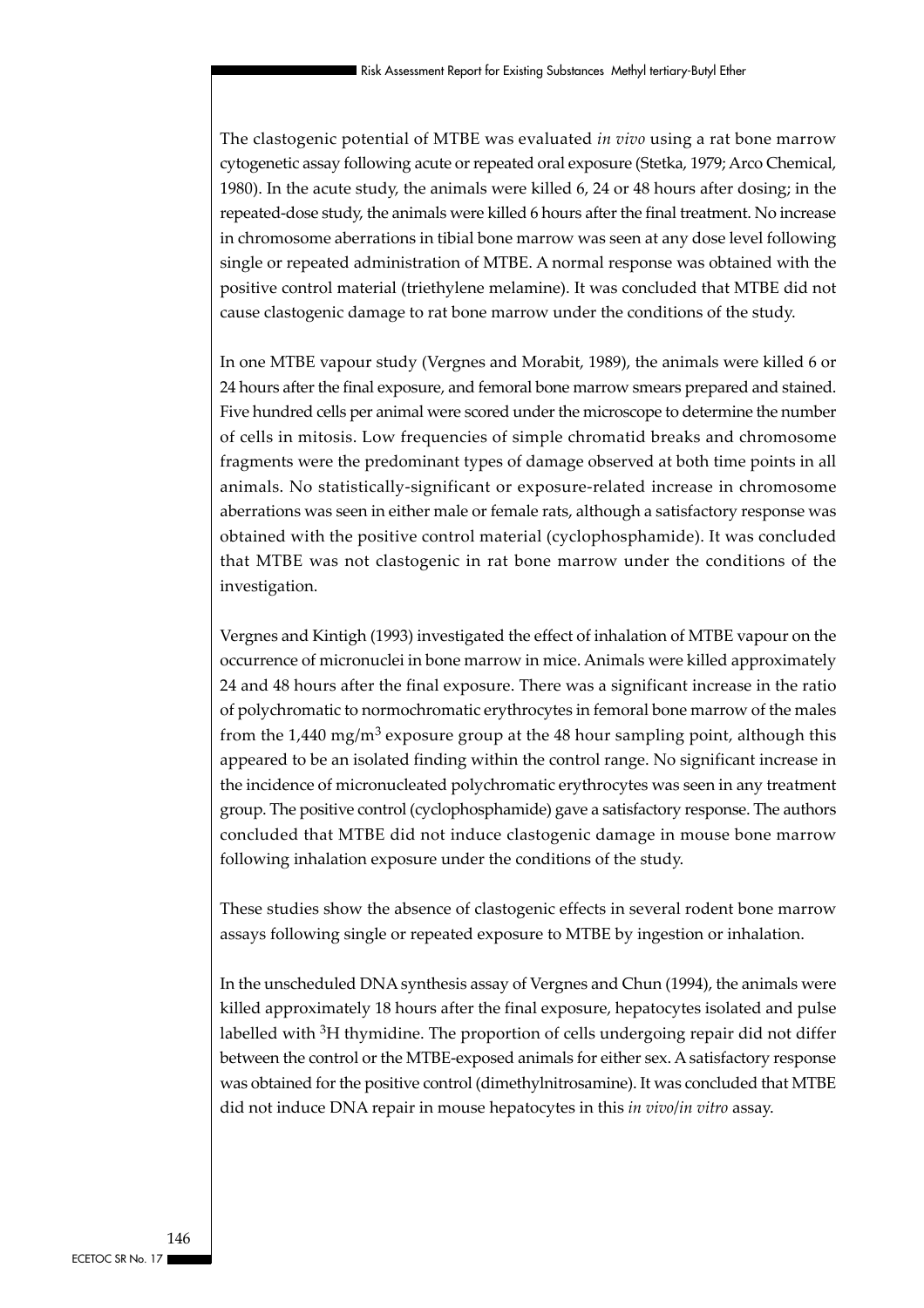MTBE was tested for the ability to induce forward mutation on the X chromosome of male *Drosophila melanogaster*. Treated males were mated with virgin females using a 3 brood mating sequence in order to assess the impact of MTBE exposure on different stages of the sperm cycle. The results show that MTBE has no effect on fertility of male *Drosophila* at any dose level tested (0.01 - 0.3%), nor does it induce any increase in the sex-linked recessive lethal (SLRL) mutation frequency (0.03 - 0.3%). A satisfactory result was obtained with the positive control material (ethyl methanesulfonate). The authors concluded that MTBE was not mutagenic to *Drosophila melanogaster* under the conditions of the test.

# **Evaluation**

MTBE has been tested for its genotoxic potential with different end points and in a range of *in vitro* and *in vivo* test systems.

The studies in *Salmonella typhimurium* and *Saccharomyces cerevisiae* appear slightly deficient in design in terms of the likely loss of MTBE from the assay as a result of evaporation. Nevertheless, the absence of any revertants supports the conclusion that MTBE is not mutagenic to bacterial or yeast indicator strains (both in the absence or presence of exogenous hepatic activation) under the conditions employed. Closed suspension test results also proved negative and support these conclusions.

No evidence of genotoxicity was seen in *in vitro* tests using mammalian cell line cultures or isolated cells in the absence of S9 activation. In the presence of S9, a weak response for mammalian gene mutation was reported in mouse lymphoma L5178Y TK+/- but not in Chinese Hamster V79 cells. It has been suggested that formaldehyde may have been responsible for the findings in L5178Y TK+/- cells, but no free formaldehyde was detected under the conditions of the assay. This indicates that factors other than, or in addition to, formaldehyde may cause these effects. The lack of dose response and the large degree of inter-experimental variability make the interpretation of the results difficult.

A weak response was also reported for the induction of SCE *in vitro* in CHO cells exposed to one sample of MTBE *in vitro* but not to another (Galloway, 1980). This lack of consistency, combined with the absence of a dose-response relationship, suggests that this SCE result is probably due to chance and is not indicative of mutagenicity.

MTBE was not genotoxic *in vivo*. The results from the rat bone marrow study (Vergnes and Morabit, 1989) appear critical, since the strain of animals and the exposure conditions were identical to those used in a subsequent toxicokinetic investigation (Bio-Research Laboratories, 1990b), thereby allowing an estimate of the maximum concentration achieved. The internal dose may be calculated using reference values for body weight and ventilation rate published by the US-EPA (1988) and a retention of 15%.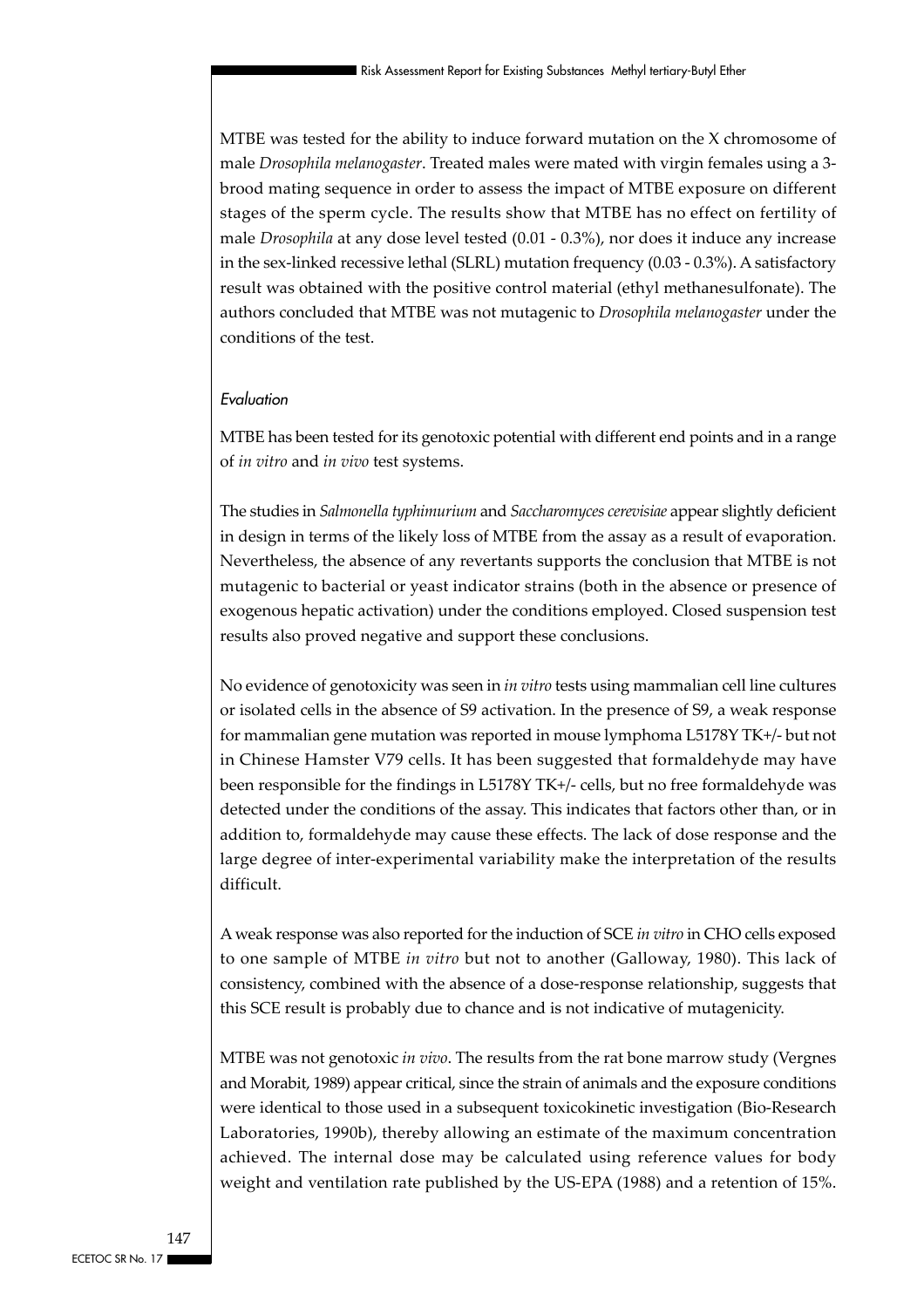The animals from the highest treatment group  $(28,800 \text{ mg/m}^3)$  received a daily dose of over 1,000 mg/kg/bw. The maximum concentration in blood (and other freely perfused tissues such as bone marrow) was around 560 mg/ml blood. Toxicokinetic data indicate that MTBE and its metabolite TBA are distributed uniformly within the body and it can be assumed that MTBE and TBA will reach the target tissues used in the *in vivo* genotoxicity assays. It is possible that the increase in the ratio of polychromatic to normochromatic erythrocytes found in the micronucleus study may support this. The other metabolite, formaldehyde, is transformed very rapidly. The unequivocal absence of chromosome aberrations, coupled with the highly exaggerated exposure conditions and large delivered dose in the target tissue, provide strong evidence that neither MTBE nor its metabolites are genotoxic to rat bone marrow *in vivo*.

The weak and inconsistent response in the *in vitro* SCE with CHO cells and the variable response in the presence of S9 in the *in vitro* mammalian gene mutation test with L5178Y TK+/- cells are outweighed by, in particular, the evidence from *in vivo* mammalian systems. Overall the available data strongly suggest that MTBE does not pose a genotoxic hazard.

The same conclusion is drawn with regard to the genotoxic activity of the metabolites TBA and formaldehyde. A summary of the available information is presented below.

# Genotoxicity of formaldehyde

Formaldehyde is mutagenic in a number of experimental systems *in vitro*, and induces gene mutation, chromosomal aberrations and SCE in cells, especially after exposure to high concentrations. This activity is decreased, however, by addition of S9 fraction indicating rapid conversion of formaldehyde to non-genotoxic products by mammalian enzymes (IPCS, 1989).

Studies of genotoxicity *in vivo* have revealed equivocal results for the induction of SCE in mouse bone marrow, whereas no activity was seen in the micronucleus test in rats or mice. Both positive and negative results have been reported in the mouse dominant lethal assay. A mouse somatic cell mutation test ("spot test") was negative (IPCS, 1989).

Casanova and Heck (1997) investigated the ability of endogenously-derived formaldehyde to induce DNA and RNA cross-links and to become incorporated into nucleosides. Hepatocytes from female CD-1 mice (approx 30 g) were incubated *in vitro* with 0.33 to 6.75 mM MTBE, DNA and RNA samples were isolated and analysed for DNA-protein crosslinks (DPX) or RNA-formaldehyde adducts (RFA). (The highest concentration (6.75 *m*M) was 50% greater than the predicted concentration of female mouse liver following inhalation exposure to  $28,800$  mg/m<sup>3</sup> vapour, as derived from a PBPK model.)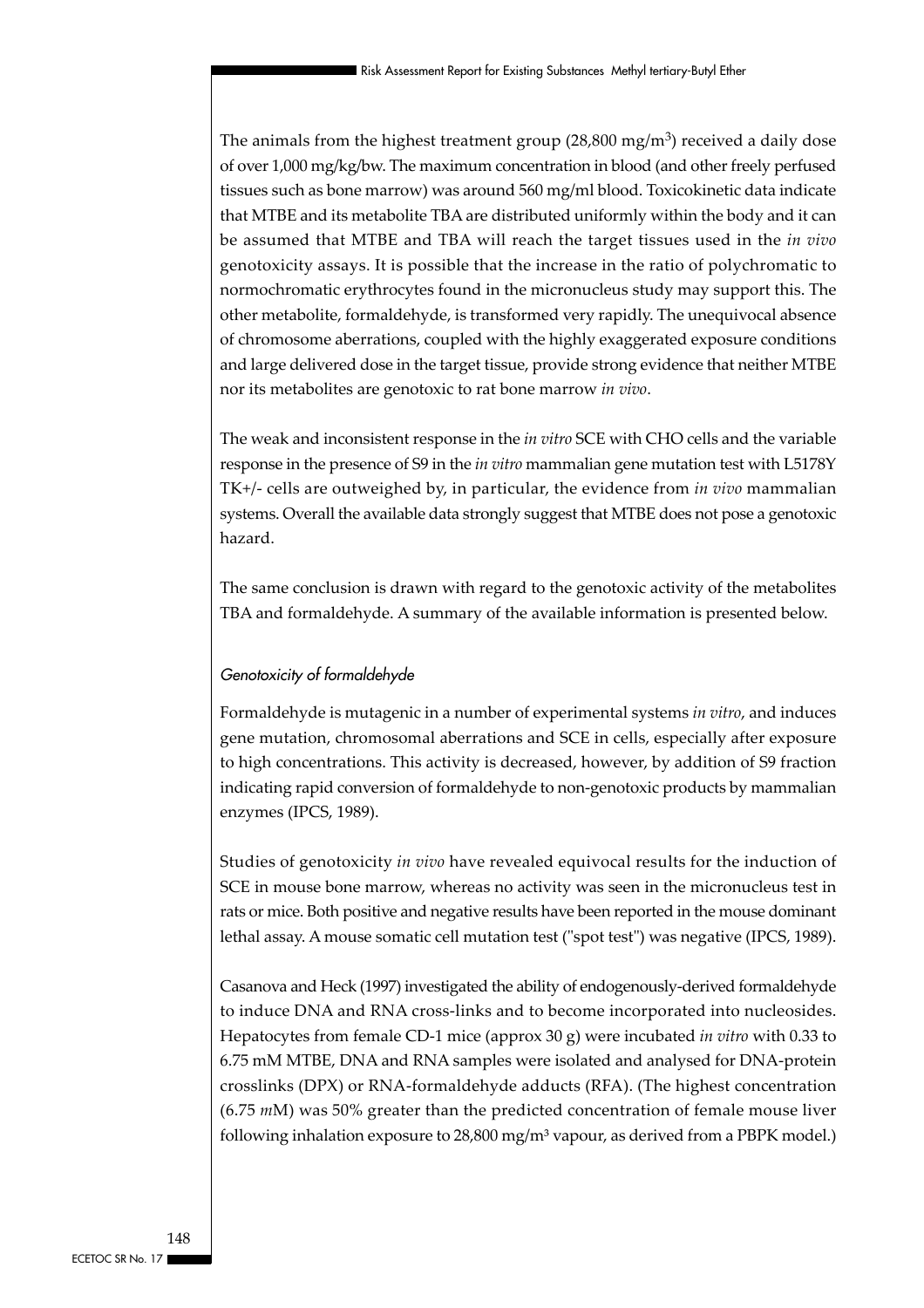While DPX and RFA were detected in hepatocyte cultures, the yields were very low and independent of MTBE exposure concentration (all values at or around the background of 1 pmol of formaldehyde bound per mg nucleic acid). In contrast, direct addition of formaldehyde to hepatocyte cultures gave a clear concentration-dependent increase in both DPX and RFA. Similar results were obtained using hepatocytes from male  $B6C3F<sub>1</sub>$ mice and F344 rats. The presence of DPX and RFA in hepatocytes was also determined after oral pretreatment of animals with MTBE (1.8 g/kgbw in corn oil on 3 consecutive days) to test if induction of MTBE metabolism was associated with an increased presence of covalently bound formaldehyde in liver tissue. Pretreatment had no discernable effect on the yields of nucleic acid adducts.

Incubation of hepatocytes from control (corn oil) or MTBE-pretreated CD-1 mice with <sup>14</sup>C-MTBE showed 5 to 10-fold greater incorporation of label into DNA nucleosides from pretreated animals versus controls, whereas incorporation into RNA was similar in both groups. Incorporation into DNA was due primarily to insertion into thymidine, while  $14C$  was incorporated into adenosine and guanosine in RNA.

The results of these studies indicate that the intracellular rate of formaldehyde production, formed during the *O*-demethylation of MTBE, was slow relative to its rate of oxidation to formate and subsequent incorporation into the one carbon pool. This formate was then used by the cell as a precursor for synthesis of thymidine, adenosine and guanosine, and did not lead to an increase in formation of DPX or RFA. The increased metabolic incorporation of labelled carbon fragments into DNA after gavage administration of MTBE (3 x 1.8 g/kg/d) appears consistent with the increased BrdU incorporation and cell proliferation seen in hepatocytes from mice following 5 daily exposures to  $28,800$  mg MTBE/m<sup>3</sup> (Chun and Kintigh, 1993).

### Evaluation

Formaldehyde is a normal cell constituent and plays a pivotal role in the one-carbon pool and its intermediary metabolism. It is highly probable that the capacity of these processes would effectively trap and utilise the formaldehyde released during catabolism of MTBE, and in this way prevent genotoxicity or cell damage. This hypothesis is supported by *in vivo* studies following repeated administration of MTBE, where no evidence of cytogenetic damage in bone marrow or blood cells in rodents and induction of unscheduled DNA synthesis in rat liver was seen, and the *in vitro* studies of Casanova and Heck described above. On this basis, production of formaldehyde from MTBE in the body is unlikely to cause genotoxic damage.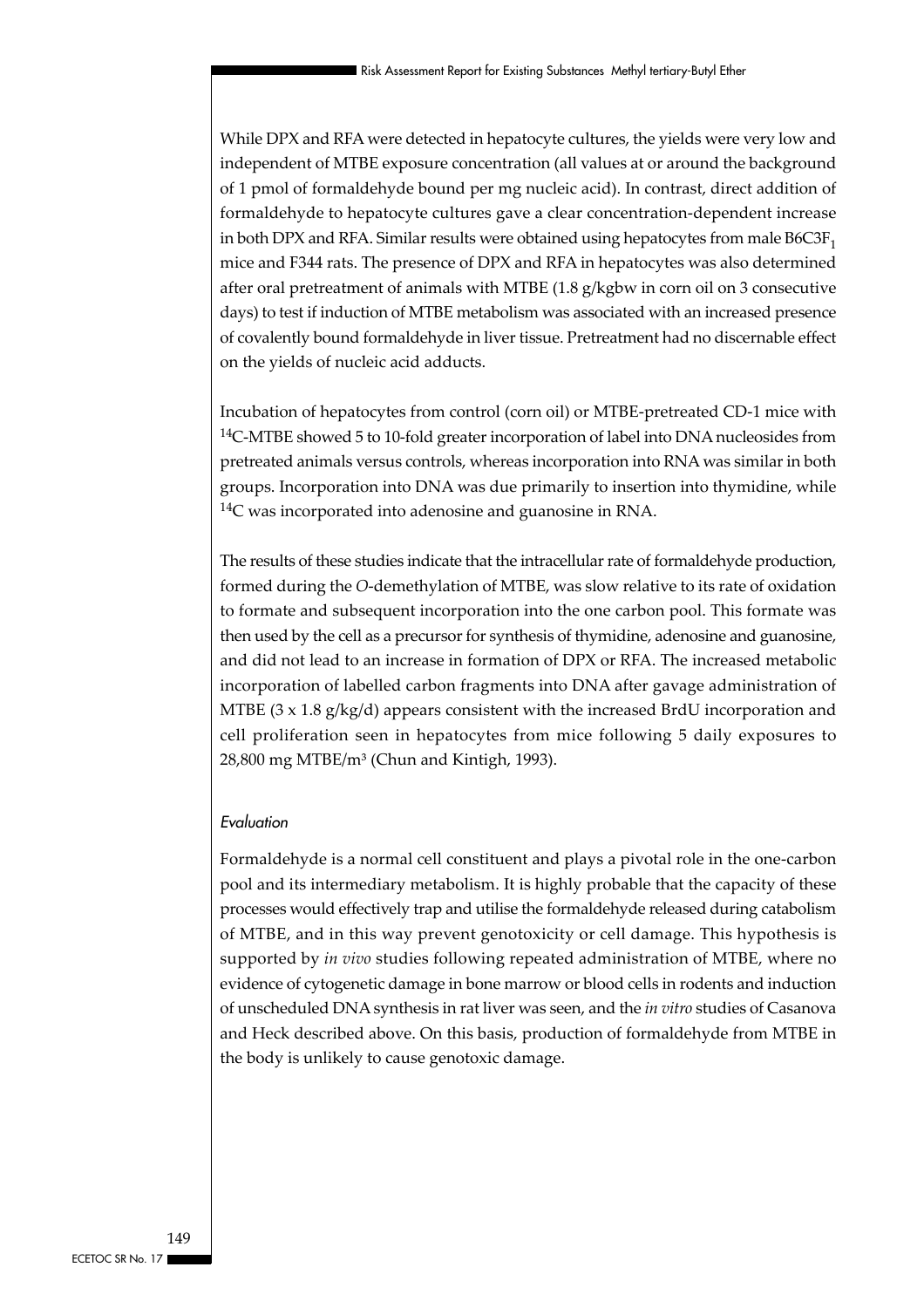### Genotoxicity of TBA

Tests on the mutagenicity of TBA *in vitro* are listed in Table 4.16.

## **Table 4.16: Mutagenicity of TBA in vitro**

| Test system                                            | <b>End point</b> | Concentration<br>(mg/plate) | Results <sup>a</sup> |        | Reference                           |  |
|--------------------------------------------------------|------------------|-----------------------------|----------------------|--------|-------------------------------------|--|
|                                                        |                  |                             | -S9 $b$              | $+59c$ |                                     |  |
| Salmonella typhimurium<br>TA 1535, 1537, 1538, 98, 100 | Reverse mutation | Up to $1$                   | -ve                  | -ve    | Hüls, 1979                          |  |
| Salmonella typhimurium<br>TA 1535, 1537, 98, 100       | Reverse mutation | $0.1 - 10$                  | -ve                  | -ve    | Zeiger et al, 1987;<br>US-NTP, 1995 |  |
| Mouse lymphoma cells                                   | Forward mutation | $0.625 - 5.0$               | 士                    | ND     | McGregor et al,                     |  |
| L5178Y TK $+/-$                                        |                  | $1.0 - 5.0$                 | ND.                  | -ve    | 1988; US-NTP,                       |  |
|                                                        |                  | $1.0 - 5.0$                 | $-ve$                | ND.    | 1995                                |  |
|                                                        |                  | $2.0 - 5.0$                 | ND.                  | -ve    |                                     |  |
| Chinese hamster                                        | Chromosome       | $0.16 - 5.0$                | -ve                  | 士      | <b>US-NTP, 1995</b>                 |  |
| ovary cells                                            | aberration       | $2.0 - 5.0$                 | -ve                  | -ve    |                                     |  |
| Chinese hamster                                        | Sister chromatid | $0.16 - 5.0$                | Ŧ                    | -ve    | <b>US-NTP, 1995</b>                 |  |
| ovary cells                                            | exchange         | $2.0 - 5.0$                 | -ve                  | -ve    |                                     |  |

 $a$  -ve, no mutagenic activity;  $\pm$ , equivocal

<sup>b</sup> In the absence of S9 metabolic activation

<sup>c</sup> In the presence of S9 metabolic activation

ND Test not performed

No mutagenic potential was observed in *Salmonella typhimurium* strains TA 1535, 1537, 1538, 98 or 100 after exposure to up to 10 mg/plate both in the presence and absence of S9 fraction (Hüls, 1979; Zeiger *et al*, 1987; US-NTP, 1995).

Results from a mouse lymphoma assay with L5178Y TK+/- cells were considered negative by the authors, although a small increase in mutant colonies was seen in a single trial at the highest dose tested (5 mg/plate) in the absence of S9 (McGregor *et al*, 1988; US-NTP, 1995). Two trials conducted in the presence of S9 were clearly negative.

In cytogenetic tests TBA did not induce SCE or CA in CHO cells at doses up to 5 mg/plate, both in the presence and absence of S9. A weak SCE response seen in one trial without S9 was not reproducible, and considered a chance finding by US-NTP (1995).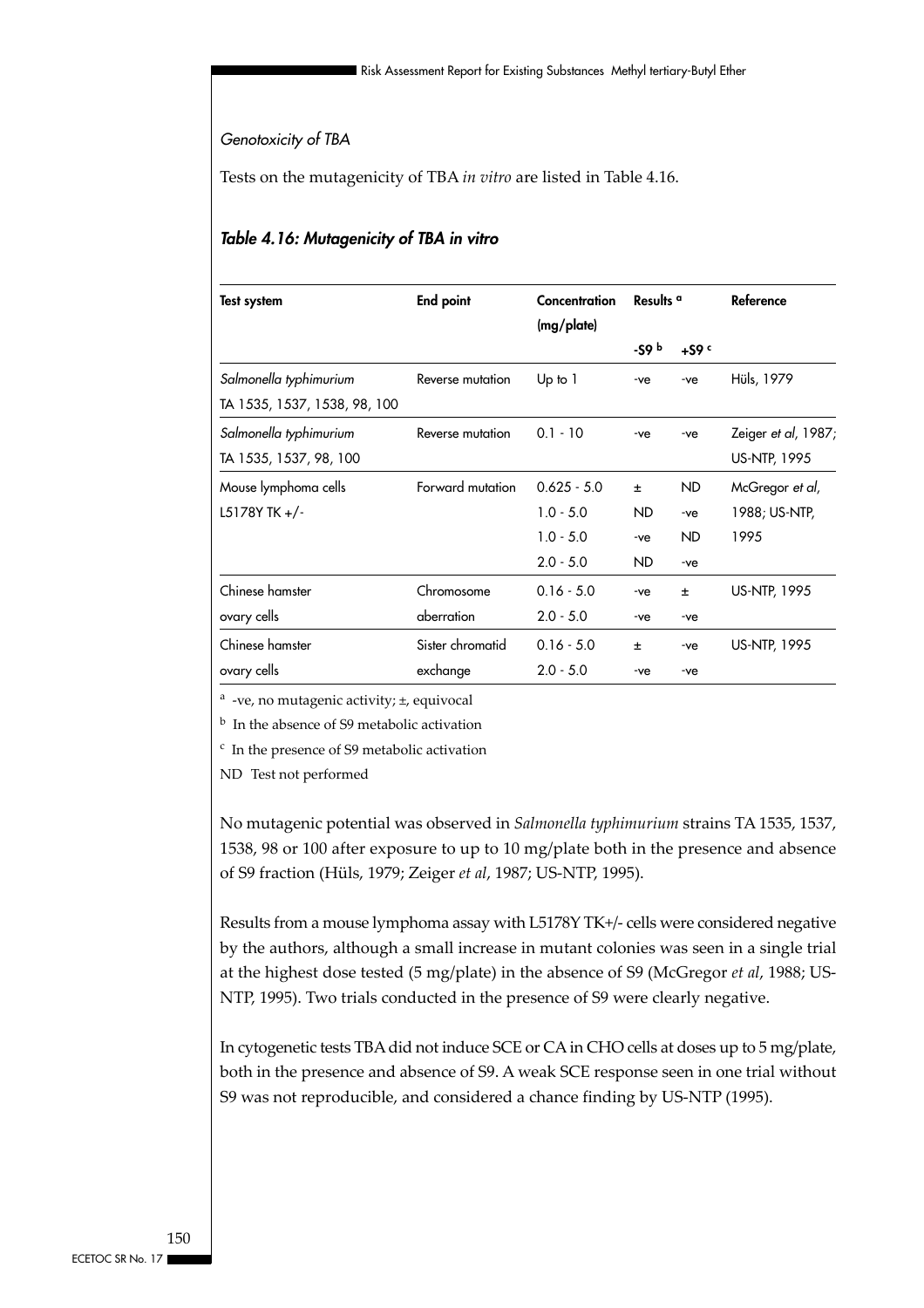TBA has been tested *in vivo* for its potential to increase the frequency of micronucleated normochromatic erythrocytes in male and female mice administered drinking water containing 3,000 to 40,000 mg TBA/l for 13 weeks (US-NTP, 1995). No evidence of genotoxicity was found.

### Evaluation

It is concluded on the basis of the above studies that TBA is not genotoxic to bacterial or mammalian cells *in vitro* or in the mouse micronucleus assay *in vivo.*

### 4.1.2.6 Chronic toxicity and carcinogenicity

In order to avoid repetition of data, chronic toxicity and carcinogenicity data are presented together.

The chronic toxicity and potential carcinogenicity of MTBE has been investigated in two well conducted long-term inhalation studies in CD-1 mice (Burleigh-Flayer *et al*, 1992; Bird *et al*, 1997) and F344 rats (Chun *et al*, 1992; Bird *et al*, 1997). These studies were designed in consultation with the US-EPA (40 CFR 799.5000) following conventional experimental protocols and conducted in accordance with GLP. Results are also available from a rat oral intubation study (Belpoggi *et al*, 1995). These studies are summarised below.

### Mouse inhalation study

Groups of male and female CD-1 mice (50/sex/group) were exposed (6 h/d, 5 d/wk) to 0, 1,440, 10,800 and 28,800 mg/m<sup>3</sup> MTBE vapour for 18 months (Burleigh-Flayer *et al*, 1992; Bird *et al*, 1997). In-life observations included clinical condition, water consumption, body weight, haematological parameters, blood corticosterone levels and urine chemistry/urine analysis. The animals were subject to a full post-mortem examination at the end of the study and organ weight data collected. A comprehensive range of tissues from control and high-dose animals, as well as from animals that died or were killed moribund were sampled and subjected to microscopic histopathological examination.

A slight increase in mortality and decrease in survival time was seen in male mice exposed to 28,800 mg/m<sup>3</sup> (49% mortality versus 33% in controls). Survival in all other groups was unaffected by treatment. Clinical signs were commonly noted in male and female mice from the mid- and high-dose groups, and included blepharospasm, hypoactivity, ataxia, prostration and lack of startle reflex. No clinical signs were observed in animals exposed to  $1,440 \text{ mg/m}^3$ . Body weight and body-weight gain were decreased in the  $28,800 \text{ mg/m}^3$  exposed groups, for both sexes, with a 15 to 24% reduction in terminal weights. Water consumption was unaffected by treatment. There were no exposure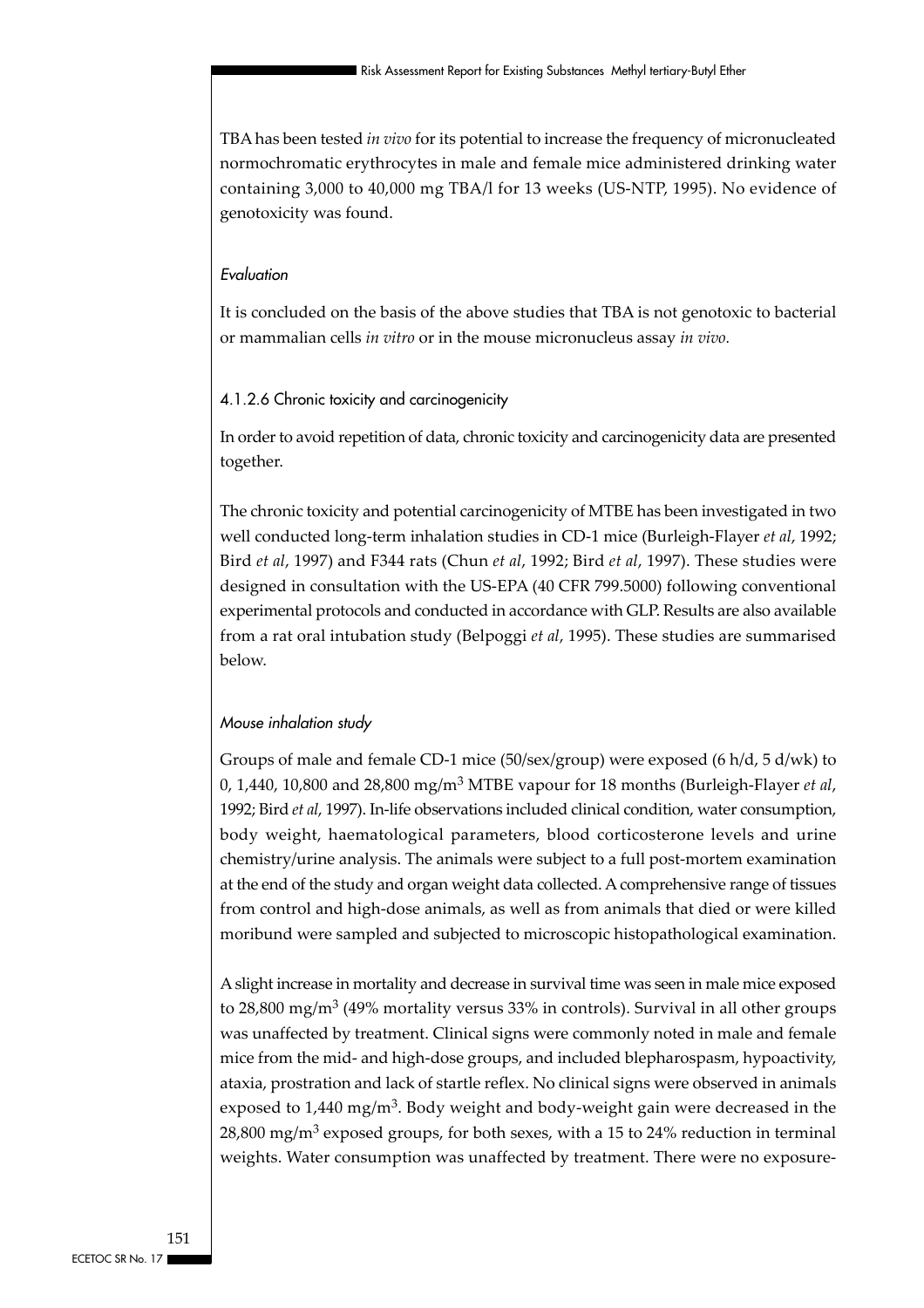related changes in the haematological parameters. Increased corticosterone values were observed in the high exposed groups, although this was significant only for males. Urine pH was generally decreased in males and females exposed to  $28,800$  mg/m<sup>3</sup> MTBE, although the changes were rarely significant. Increased urine γ-globulin was also occasionally seen in males from the high exposure group.

An exposure-related increase in liver weight was noted for male mice at all dose levels (11%, 14% and 22%, respectively, relative to body weight). A small (approximately 10%) increase in kidney weight (absolute as well as relative) was also observed in male mice, but this was unrelated to the exposure concentration. Absolute and relative adrenal weights were increased, and absolute brain weight reduced, in males from the high exposure group. Female mice showed an exposure-related increase in absolute or relative liver weight (3%, 9% and 39% respectively). Kidney weight (relative to body weight) was increased, and absolute spleen and brain weights decreased, in females from the high exposure group.

Macroscopic findings at necropsy included an increase in the number of masses in the livers of 26% males (14% control) and 18% females (0% control) exposed to  $28,800 \text{ mg/m}^3$  MTBE. The authors did not provide an interpretation for these findings. A slightly increased frequency of urinary bladder dilation/distension was recorded in male mice found dead from the high exposure group. There were no other treatmentrelated gross lesions in either sex.

Microscopic examination revealed an exposure-related increase in hepatocellular hypertrophy in male mice exposed to  $28,800 \text{ mg/m}^3$  (15/49; controls 5/49), in males exposed to 10,800 mg/m<sup>3</sup> MTBE (10/50) and in females exposed to 28,800 mg/m<sup>3</sup> (9/50; controls 4/50) although none of the values was statistically significant. A high incidence of tubular proteinosis, amyloidosis and interstitial nephritis was seen in kidneys from both sexes, however the lesions were distributed among the control and treated animals and were not considered related to treatment (although there was an indication that changes were more extensive in treated animals versus controls, but no formal grading was conducted). A decrease in mineralisation within the brain was noted in both sexes exposed to 28,800 mg/m<sup>3</sup> MTBE. Female mice showed an exposure-related decrease in the incidence of cystic endometrial cell hyperplasia. (Table 4.17).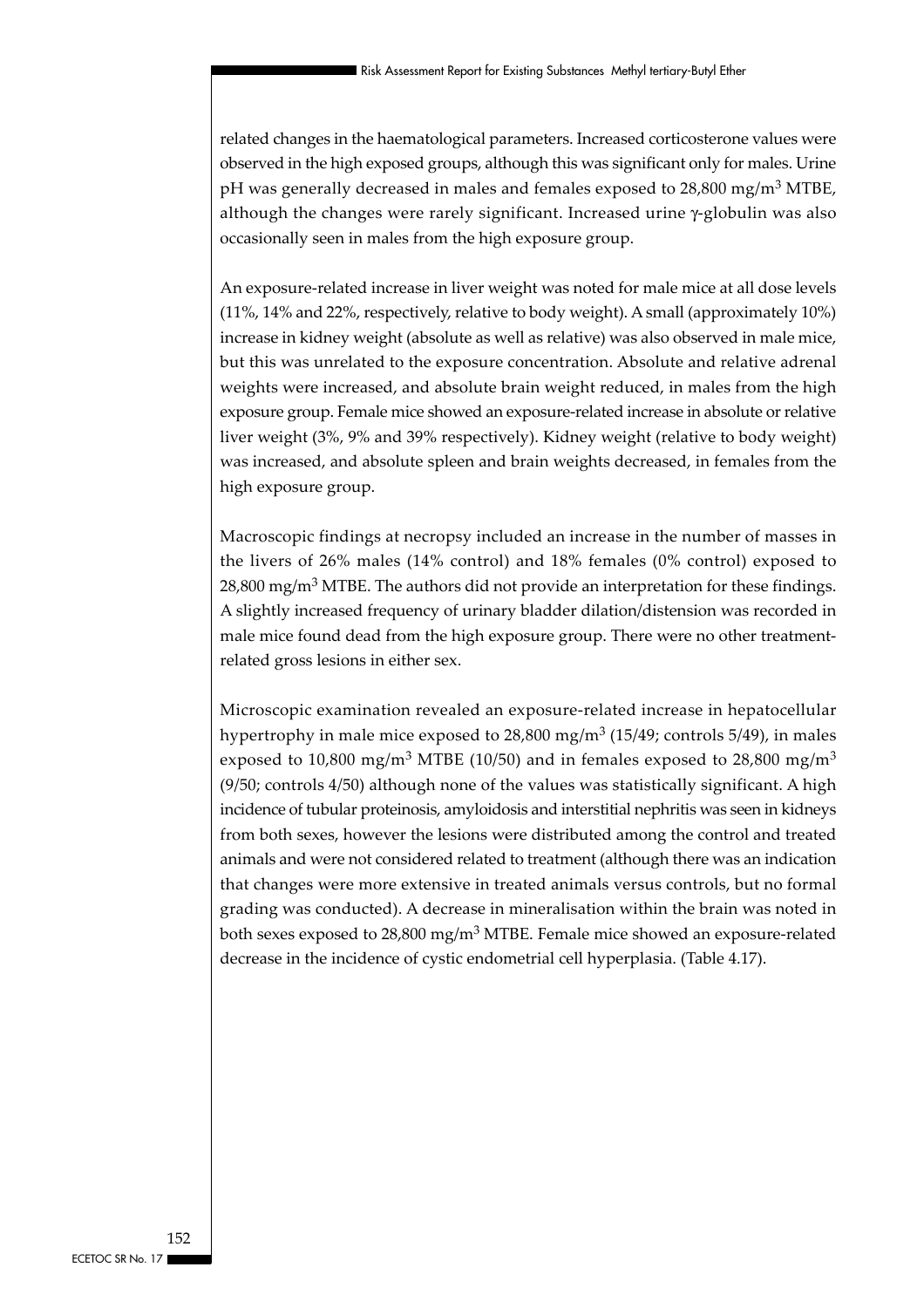| Table 4.17: Incidence of endometrial cell hyperplasia in female CD-1 mice exposed to |  |  |  |  |
|--------------------------------------------------------------------------------------|--|--|--|--|
| <b>MTBE vapour</b> (Burleigh-Flayer et al, 1992)                                     |  |  |  |  |

|                                         | Dose $(mg/m3)$ |       |                 |            |
|-----------------------------------------|----------------|-------|-----------------|------------|
|                                         | 0              | 1,440 | 10,800          | 28,800     |
| Endometrial cell hyperplasia            | 3/50           | 3/50  | 3/50            | 0/50       |
| Endometrial cell hyperplasia, cystic    | 26/50          | 17/50 | $15/50^{\circ}$ | $6/50^{b}$ |
| Endometrial cell hyperplasia, polyploid | 7/50           | 1/50  | $0/50^{\circ}$  | 3/50       |

 $a$  p < 0.05

 $b$  p < 0.01

Exposure of mice to MTBE vapour for 18 months produced various signs of toxicity at 10,800 mg/m<sup>3</sup> and higher. The NOAEL was 1,440 mg/m<sup>3</sup>.

### Neoplastic effects

Neoplastic lesions were significantly increased in the livers of female mice, with an increase in the incidence of hepatocellular adenoma in the high exposure group only (20%; controls 4%), with no dose-response relationship present in the lower exposure groups (Table 4.18). No increase in malignant tumours was reported in females.

# **Table 4.18: Incidence of liver tumours in female CD-1 mice exposed to MTBE vapour** (Burleigh-Flayer et al, 1992)

|                          | Concentration $(mg/m3)$ |       |        |                 |  |  |  |
|--------------------------|-------------------------|-------|--------|-----------------|--|--|--|
|                          | 0                       | 1,440 | 10,800 | 28,800          |  |  |  |
| Hepatocellular adenoma   | 2/50                    | 1/50  | 2/50   | $10/50^{\circ}$ |  |  |  |
| Carcinoma                | 0/50                    | 1/50  | 0/50   | 1/50            |  |  |  |
| Adenoma and carcinoma    | 0/50                    | 0/50  | 0/50   | 0/50            |  |  |  |
| Adenoma and/or carcinoma | 2/50                    | 2/50  | 2/50   | 11/50           |  |  |  |

 $a$   $p < 0.01$ 

The incidence of liver tumours (both adenoma and carcinoma) in male mice was slightly increased (16/49; controls 12/49), but this was not dose-related or statistically significant (Table 4.19).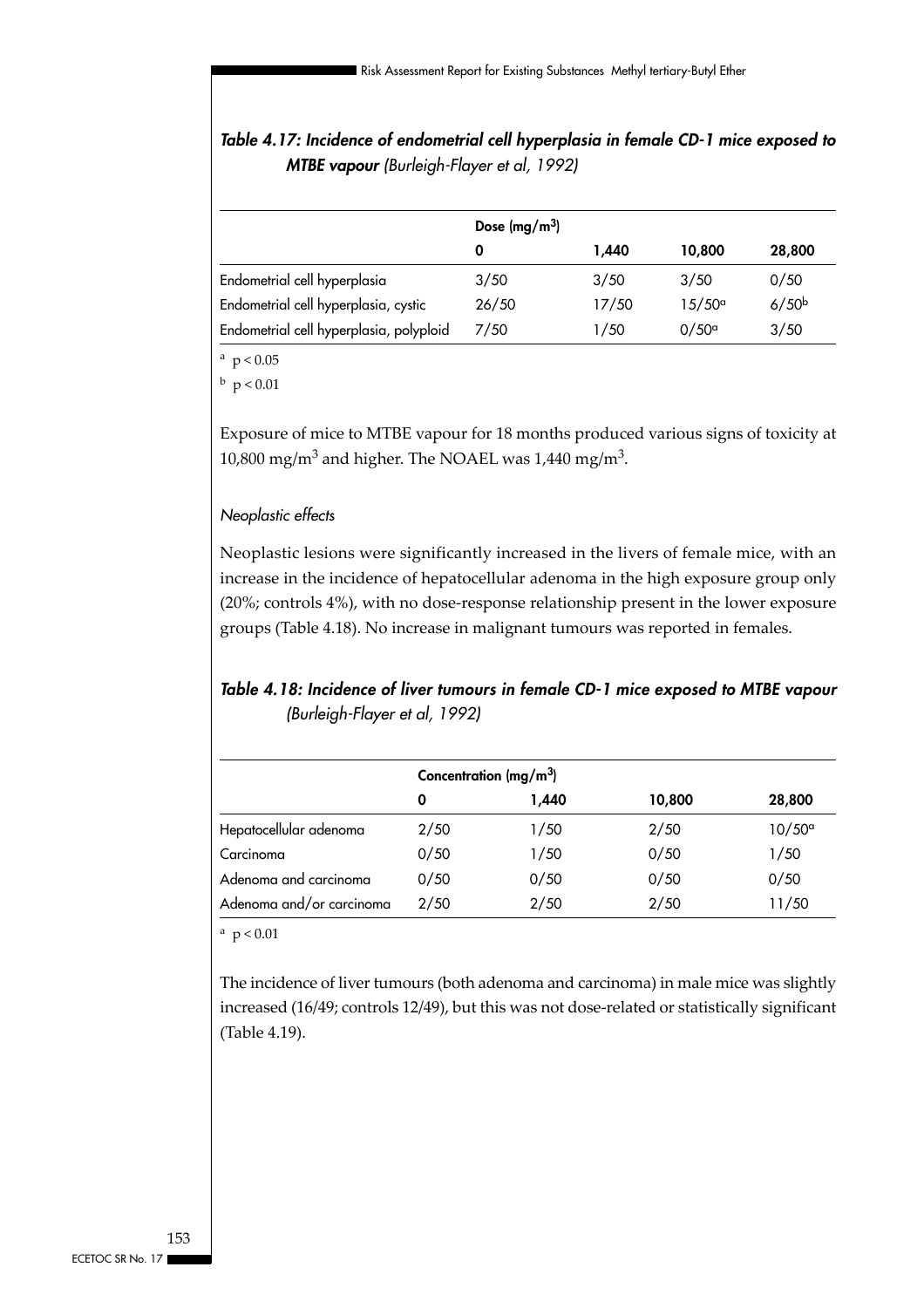|                          | Concentration $(mg/m3)$ |       |        |        |  |  |  |
|--------------------------|-------------------------|-------|--------|--------|--|--|--|
|                          | 0                       | 1,440 | 10,800 | 28,800 |  |  |  |
| Hepatocellular adenoma   | 11/49                   | 11/50 | 9/50   | 12/49  |  |  |  |
| Carcinoma                | 2/49                    | 4/50  | 3/50   | 8/49   |  |  |  |
| Adenoma and carcinoma    | 1/49                    | 3/50  | 0/50   | 4/49   |  |  |  |
| Adenoma and/or carcinoma | 12/49                   | 12/50 | 12/50  | 16/49  |  |  |  |

**Table 4.19: Incidence of liver tumours in male CD-1 mice exposed to MTBE vapour** (Burleigh-Flayer et al, 1992)

The study report noted that the combined tumour incidence for males was also within the range of the historic control data for CD-1 mice at 24 months, indicating that these findings were probably unrelated to MTBE exposure. Liver tumour incidence in the intermediate and low exposure groups was unaltered by treatment. The NOAEL for tumour induction was 10,800 mg/m<sup>3</sup> in female mice and at least 28,800 mg/m<sup>3</sup> in male mice based on the occurrence of benign tumours.

### Evaluation

Chronic exposure of CD-1 mice to MTBE vapour for 18 months resulted in a significant increase in hepatocellular adenoma in high dose  $(28,800 \text{ mg/m}^3)$  females only, with no effects in the other treatment groups in either sex (Burleigh-Flayer *et al*, 1992). No other tumour findings were seen in this study, although decreased endometrial cystic hyperplasia together with decreased relative uterine and ovarian weight and increased hepatic metabolism of 17-β-oestradiol (Moser *et al*, 1996), have also been reported in female mice exposed to MTBE vapour. In this chronic study, the mice were exposed to 1,440, 10,800 or 28,800 mg/m<sup>3</sup> MTBE vapour. Using the EPA reference body weight and inhalation volume for male  $B6C3F_1$  mice in chronic studies (37.3 g and 63 l/d respectively), and a retention of 30 or 15%, depending on the exposure concentration, an equivalent dose of 182, 648 and 1,824 mg/kgbw/d is obtained. The corresponding doses for female mice (35.3 g and 60 l/d respectively) are 184, 669 and 1,836 mg/kgbw/d.

Treatment at the highest dose level was associated with a significant decrease in bodyweight gain (15% for males, 24% for females) demonstrating that the maximum tolerated dose (MTD) was exceeded in this study. Findings seen under these conditions, particularly tumour data, require careful interpretation since they are likely to arise from generalised disruption of internal biological homeostasis rather than due to chemical-specific mechanisms (Haseman and Lockhart, 1994; Swenberg, 1995; ECETOC, 1996a and b).

Although the study cannot be considered to represent a full lifetime exposure, the design and 18-month duration were considered adequate to assess the chronic toxicity and carcinogenicity of MTBE in the CD-1 mouse.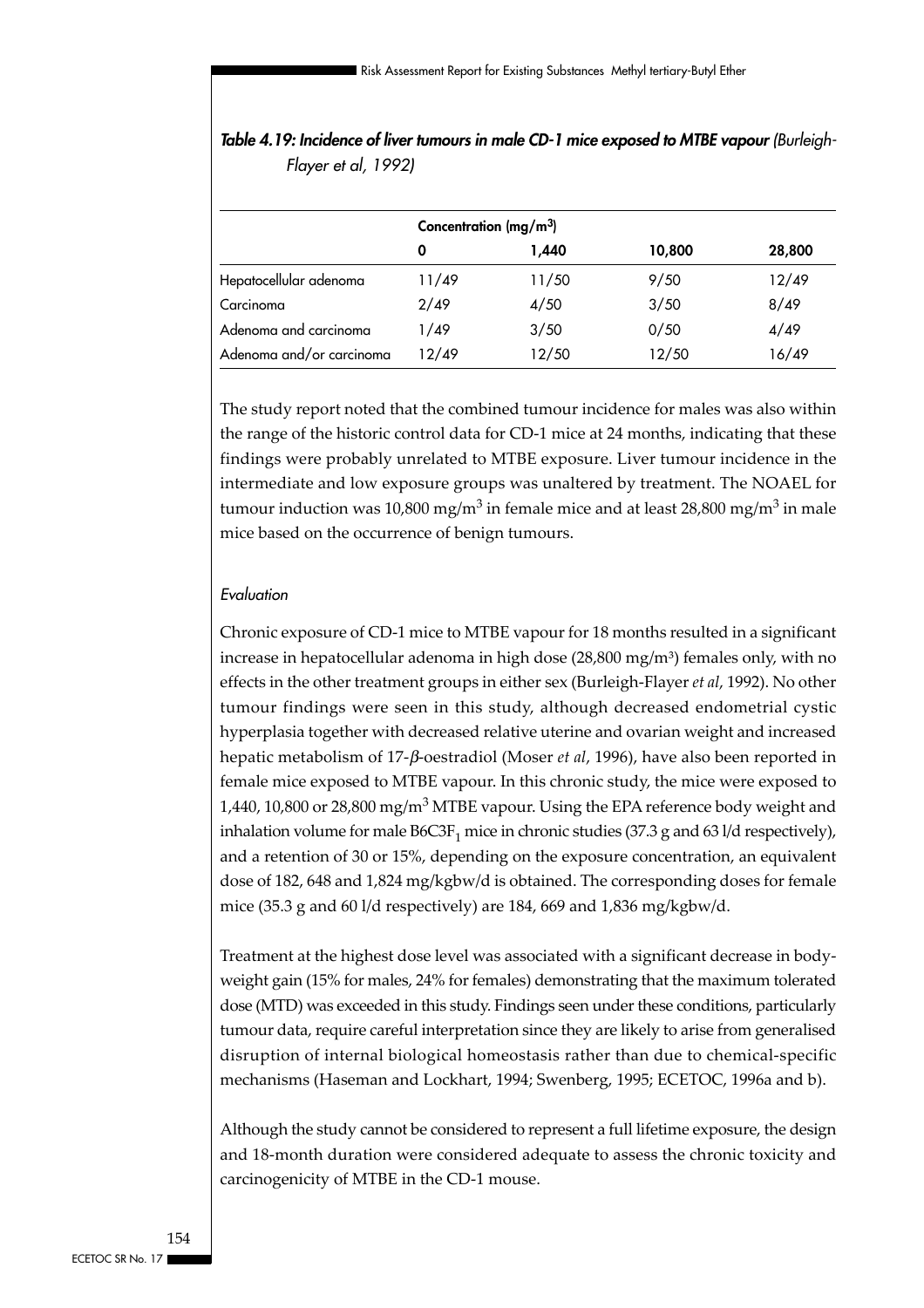Results indicate that the liver is a primary target for MTBE toxicity, based on an increased occurrence of hepatocellular hypertrophy in intermediate and high-dose males and high-dose females, associated with an increase in liver weight. These changes may represent a metabolic adaptation to MTBE, and correlate with the increased cytochrome P450 activity noted in other studies.

The weight of evidence from *in vivo* as well as *in vitro* genotoxicity studies suggests that the increased incidence of hepatocellular adenoma (a benign liver tumour common in the mouse), in female mice exposed to 28,800 mg/m<sup>3</sup> MTBE, is probably not due to a genotoxic action of MTBE. Several non-genotoxic mechanisms have been postulated for this phenomenon, two of which are outlined below:

- The induction of liver tumours could be explained through changes in the rate of cell turnover and/or alterations to hepatic growth control that may be related to the high MTBE exposures (Grasso and Hinton, 1991). Cell proliferation measurements demonstrated a transient mitotic stimulation of hepatocytes in female (but not male) mice following exposure to the high (but not lower) level of MTBE. It is unlikely, however, that this short-lived phenomenon can be held directly responsible for the subsequent appearance of liver tumours, since hepatocyte proliferation had returned to normal within one month after the start of treatment. Nevertheless it is possible that an enlarged liver cell population was retained during subsequent exposure to MTBE, since liver weight was still increased at termination of the long-term study. The stimulus required in the mouse liver to invoke cell proliferation in these circumstances may be increased damage occurring due to free radical production and uncoupling of microsomal cytochrome P450 activity (Parke and Ioannides, 1990). Enzymology studies have shown induction of cytochrome P450 oxygenase IIB1 (CYP2B1) in rats. However, definitive information for the mouse is not available.
- The sex-specific nature of the mouse liver tumour response suggests a hormonal involvement. In this respect MTBE shares several of the characteristics of unleaded gasoline (without MTBE), which also causes liver tumours in female (but not male) mice following long term, high level exposure (reviewed by Standeven *et al*, 1994). These similarities include the induction of cytochrome P450 enzyme activity, a transient increase in hepatocyte proliferation and decreased endometrial/uterine cystic hyperplasia. Changes in hormonal homeostasis (possibly coupled to the altered hepatic cytochrome P450 activity) may be responsible. The decrease in endometrial cystic hyperplasia noted in female mice exposed to MTBE also points to a hormonal perturbation. Section 4.1.2.7 examines this hypothesis in more detail.

An alternate hypothesis, that formaldehyde formed as a consequence of the *O*-demethylation of MTBE might explain the appearance of female mouse liver tumours following long term inhalation exposure to MTBE vapour, has also been pursued since the previous review by ECETOC (1997). Casanova and Heck (1997) investigated the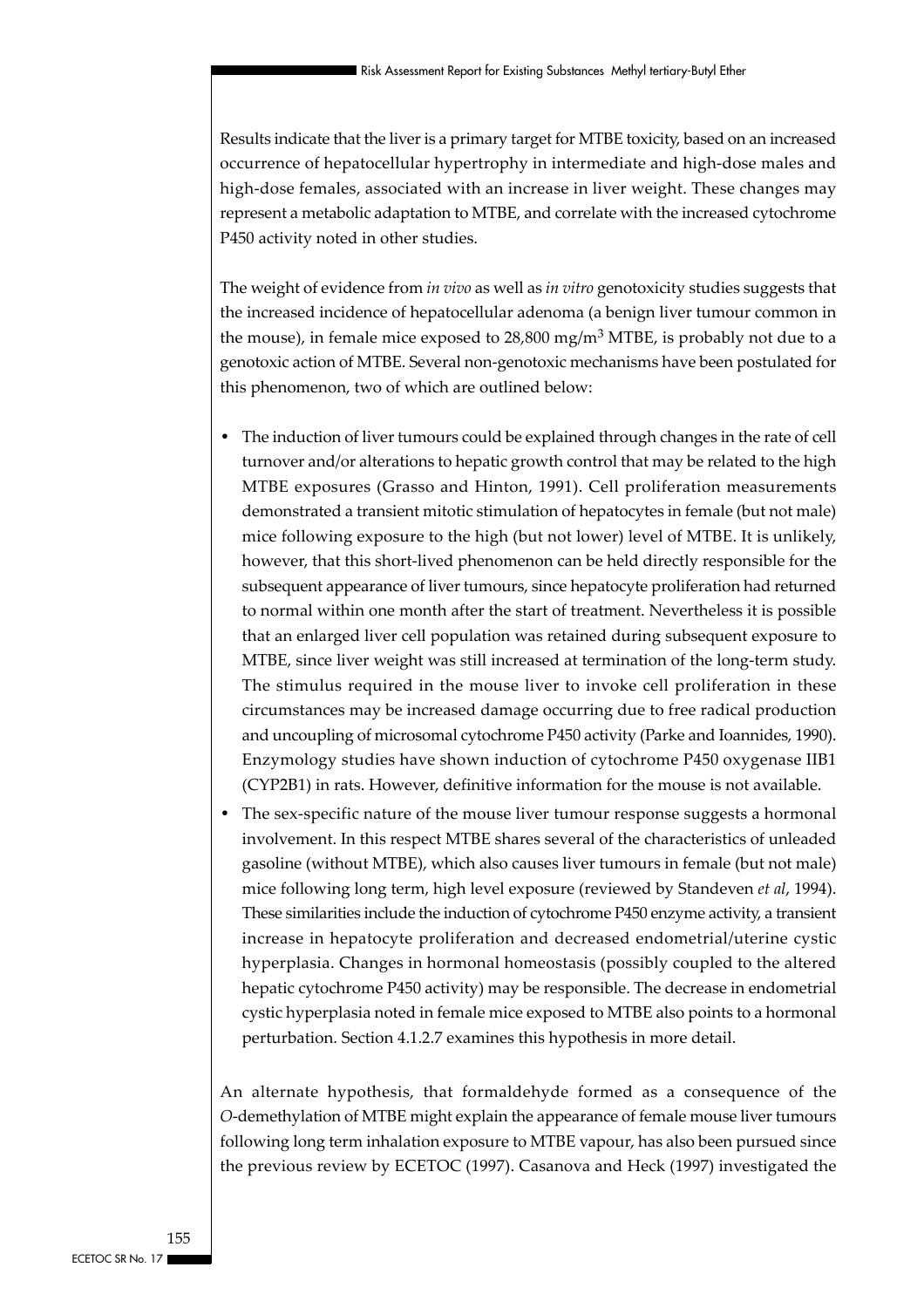ability of endogenously derived formaldehyde to form DNA and RNA cross-links and to be incorporated into nucleosides (Section 4.1.2.5). The results of these studies indicated that the intracellular rate of formaldehyde production (formed during the *O*-demethylation of MTBE), was slow, relative to its rate of oxidation to formate and subsequent incorporation into the one carbon pool. This formate was then used by the cell as a precursor for synthesis of thymidine, adenosine and guanosine, and did not lead to an increase in formation of DPX or RFA.

It seems, therefore, that formaldehyde formation from MTBE is closely coupled to cell intermediary metabolism, eliminating any potential for covalent binding to nucleic acids. Thus formaldehyde is not likely to be a critical factor in MTBE-induced liver tumours in female mice.

### Rat inhalation study

Groups of male and female F344 rats (50/sex/group) were exposed (6 h/d, 5 d/wk) to 1,440, 10,800 and 28,800 mg/m3 MTBE vapour for up to 105 weeks (Chun *et al*, 1992; Bird *et al*, 1997). Parameters recorded during the in-life phase included body weight, clinical condition, haematology and blood corticosterone levels. All animals were subjected to full necropsy, including macroscopic examination and weighing of the major organs. A comprehensive range of tissues from control and high-dose animals, as well as those from animals that died or were killed moribund were sampled and subjected to microscopic histopathological examination. In addition, the liver, kidneys, testes and all gross lesions from low and intermediate dose level exposed males, together with the liver and gross lesions from females from the other treatment groups, were examined microscopically.

Increased mortality was observed in all groups of male rats, but was most common in the intermediate (88% at week 97) and high (82% at week 82) exposure groups. As a result, males from the 10,800 and 28,800 mg/m<sup>3</sup> groups were killed early (weeks 97 and 82, respectively). Mortality in the control and low dose males was 73% and 88%, respectively, at week 104. Female survival was unaffected by treatment. Clinical signs recorded in intermediate and high-dose males and females included eye and respiratory tract irritation, hypoactivity and ataxia; the severity of these effects increased in a doserelated manner. No clinical signs were recorded in the low exposure groups. Absolute body weight and body-weight gain were decreased in both males and females exposed to 28,800 mg/m3, but no consistent effect was recorded at the lower exposures. Haematological parameters were similar to control for all MTBE-exposed animals. Blood corticosterone concentrations were significantly increased in males exposed to 10,800 mg/m3, and decreased in (surviving) males exposed to 28,800 mg/m3, but remained unchanged in females.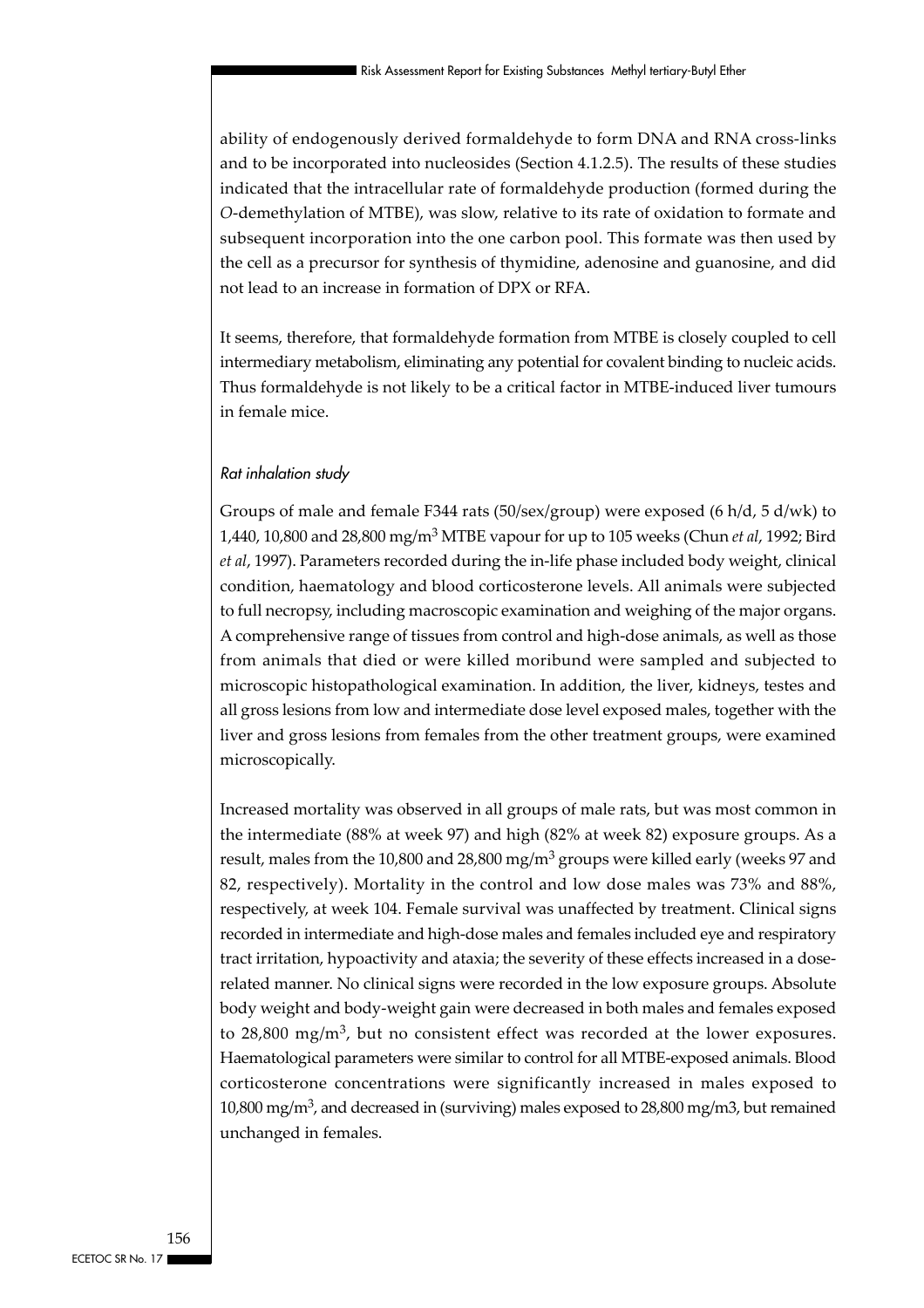An exposure-related increase in liver weight (absolute and relative to body weight or brain weight) was recorded for female rats from the intermediate and high exposure groups (20 and 42% respectively). Relative kidney weight increases were 18% and 29%, respectively. Interpretation of liver and kidney weight findings from males was hindered by the absence of contemporaneous control data due to the early killing of the intermediate and high-exposed animals. Nevertheless, kidney and liver weights from male rats exposed to  $10,800$  mg/m<sup>3</sup> appeared increased, with a probable increase in adrenal weight for high-dose group males. Other minor changes were considered to be unrelated to treatment.

The predominant finding at necropsy was an increased frequency of chronic nephropathy in treated males, as determined microscopically from an increased incidence and/or severity of glomerulo-sclerosis, tubular proteinosis, interstitial nephritis and interstitial fibrosis (Table 4.20).

| Table 4.20: Microscopic findings of nephropathy in rats exposed to MTBE by inhalation |  |  |
|---------------------------------------------------------------------------------------|--|--|
| (Chun et al, 1992)                                                                    |  |  |

|                                     | Males <sup>a</sup> |                |                |                         | Females <sup>a</sup> |                |                         |        |
|-------------------------------------|--------------------|----------------|----------------|-------------------------|----------------------|----------------|-------------------------|--------|
| Concentration (mg/m <sup>3</sup> ): | 0                  | 1,440          | 10,800         | 28,800                  | $\mathbf 0$          | 1,440          | 10,800                  | 28,800 |
| Tubular proteinosis, total          | 49                 | 49             | 50             | 50                      | 47                   | 23             | 9                       | 49     |
| Minimal                             | 3                  | 0              | 1              | 0                       | 5                    | 0              | 0                       | 1      |
| Mild                                | 6                  | 9              | 1              | 0                       | 14                   | 11             | 9                       | 5      |
| Moderate                            | 18                 | 18             | 14             | 5                       | 20                   | 9              | 15                      | 23     |
| Marked                              | 21                 | 9              | 10             | 12                      | 8                    | 3              | 8                       | 14     |
| Severe                              | 1                  | 13             | 14             | 33                      | 0                    | 0              | 7                       | 6      |
| Glomerulo-sclerosis, total          | 43                 | 46             | 48             | 50                      | 37                   | 17             | 34                      | 45     |
| Minimal                             | 3                  | 1              | 1              | 0                       | 9                    | 1              | $\overline{\mathbf{A}}$ | 1      |
| Mild                                | 19                 | 19             | 9              | $\overline{\mathbf{A}}$ | 22                   | 11             | 15                      | 26     |
| Moderate                            | 17                 | 14             | 12             | 11                      | 5                    | 5              | 8                       | 14     |
| Marked                              | 4                  | 10             | 19             | 33                      | 1                    | 0              | 7                       | 4      |
| Severe                              | 0                  | $\overline{c}$ | 7              | $\overline{c}$          | 0                    | 0              | 0                       | 0      |
| Interstitial nephritis, total       | 42                 | 44             | 45             | 50                      | 29                   | 14             | 31                      | 37     |
| Minimal                             | 7                  | 3              | 0              | 0                       | 9                    | $\overline{2}$ | 3                       | 7      |
| Mild                                | 15                 | 17             | 15             | 3                       | 17                   | 12             | 19                      | 15     |
| Moderate                            | 19                 | 24             | 30             | 47                      | 3                    | 0              | 9                       | 15     |
| Marked                              | 1                  | 0              | 0              | 0                       | 0                    | 0              | 0                       | 0      |
| Interstitial fibrosis, total        | 27                 | 35             | 43             | 48                      | 13                   | 7              | 25                      | 23     |
| Minimal                             | $\overline{2}$     | 3              | $\mathbf 0$    | 0                       | 8                    | 1              | 3                       | 5      |
| Mild                                | 20                 | 11             | 12             | 5                       | 3                    | 6              | 12                      | 11     |
| Moderate                            | 5                  | 20             | 29             | 40                      | $\overline{2}$       | 0              | 10                      | 7      |
| Marked                              | 0                  | 1              | $\overline{2}$ | 3                       | 0                    | 0              | 0                       | 0      |

<sup>a</sup> 50/group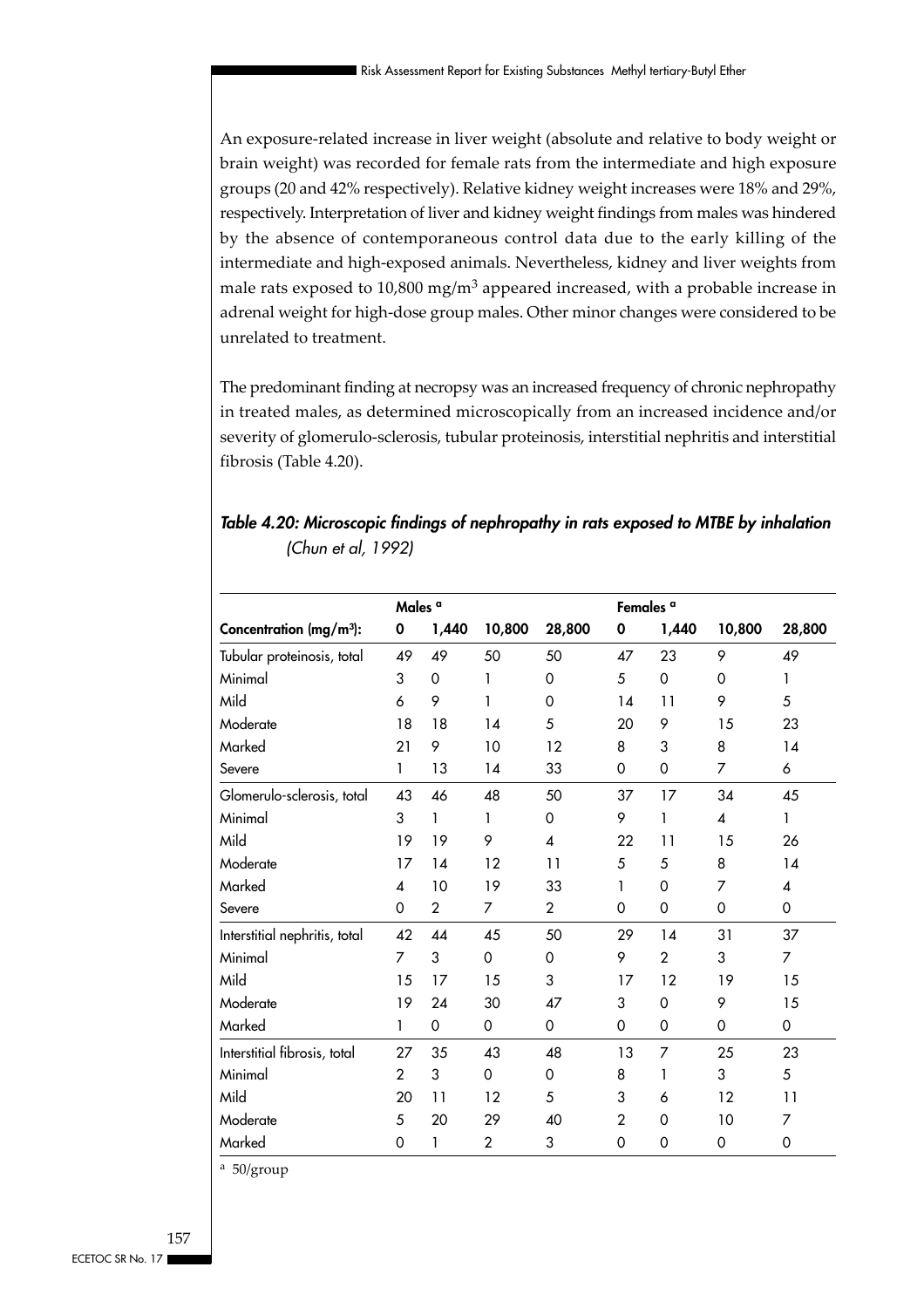Secondary (i.e. nephropathy-dependent) changes, such as increased weight of the parathyroid glands, stomach thickening, hyperinflation of the lungs, and mineralisation in the tubules, were also observed. A slight increase in nephropathy was diagnosed microscopically in females from the 10,800 and  $28,800 \text{ mg/m}^3$  exposed groups, its magnitude and severity being much less than that seen in males.

Kidney sections from all exposed female rats were re-examined subsequently (Busey, 1993) and the initial diagnosis confirmed. It appeared that MTBE exposure exacerbated the severity of this normally occurring event in both sexes, but that the magnitude of response was greatest in males. There were no exposure-related microscopic findings in the livers from either sex. All other tissues from treated animals of both sexes were unaffected.

The decreased survival seen in mid- and high-exposed males suggests that the MTD had been exceeded. Based on a slight increase in severity of nephropathy following exposure to  $1,440$  mg/m<sup>3</sup> MTBE, the NOEL could not be determined for male rats. In females,  $1,440 \text{ mg/m}^3$  was considered to be the NOEL (based upon a slight increase in nephropathy seen at 10,800 mg/m3). (Since these renal changes appeared to be 'adverse', the NOEL and NOAEL were identical in this study).

### Neoplastic effects

The kidney was the location of the principal neoplastic lesion reported in male rats, with increased renal tubular cell tumours present in 16% of the animals exposed to 10,800 mg/m<sup>3</sup> (carcinomas, at week 97) and 6% of the animals exposed to 28,800 mg/m<sup>3</sup> (carcinomas and adenomas, at week 82) relative to a control incidence of 2% (for adenomas, at week 104). No tubular cell tumours occurred in males from the low treatment group (Table 4.21).

# **Table 4.21: Incidence of renal cell tumours in male rats exposed to MTBE vapour**  (Chun et al, 1992)

|                              | Dose $(mg/m3)$ |       |                   |          |  |  |  |
|------------------------------|----------------|-------|-------------------|----------|--|--|--|
| Tumour type                  | 0              | 1,440 | 10,800            | 28,800 a |  |  |  |
| Renal tubular adenoma        | 1/50           | 0/50  | 5/50              | 3/50     |  |  |  |
| Renal tubular carcinoma      | 0/50           | 0/50  | 3/50              | 0/50     |  |  |  |
| Renal tubular adenoma and/or | 1/50           | 0/50  | 8/50 <sup>b</sup> | 3/50     |  |  |  |
| carcinoma                    |                |       |                   |          |  |  |  |

<sup>a</sup> Early mortality may have influenced tumour incidence

 $b$  p < 0.05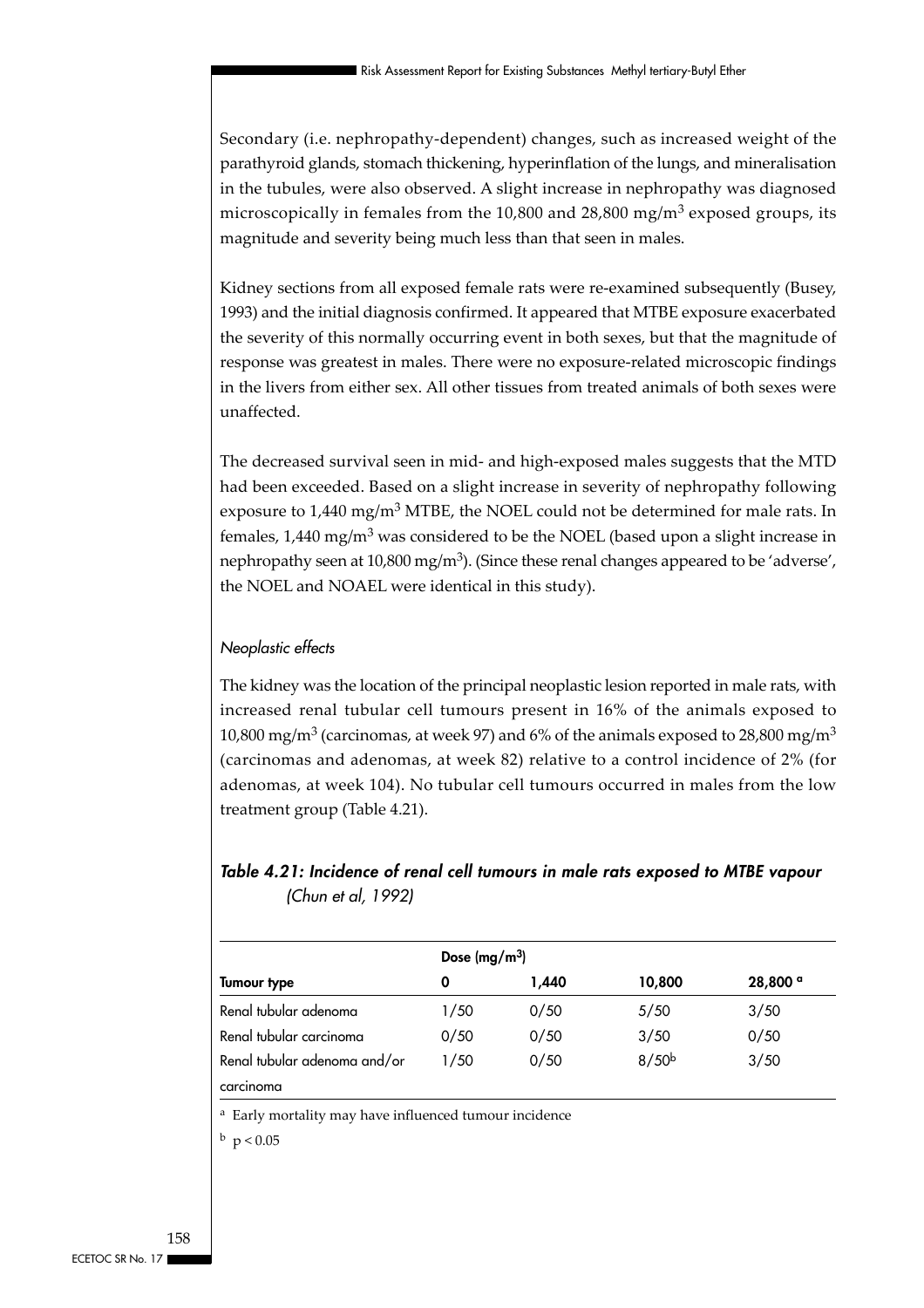Historic data for male F344 rats (Haseman *et al*, 1990) indicate the spontaneous occurrence of kidney tumours is in the range 0 to 4% (mean 0.4%). The combined incidence of renal tubular cell adenomas and carcinomas for the intermediate dose group (16%) was significantly different from the concurrent controls and was also outside the historical control range. The incidence of adenomas in the high-dose group (6%) was not significantly different from concurrent control, but did lie outside the historical control range. There is a strong presumption, that the high degree of early mortality seen among the high-dose males has influenced this incidence (early mortality having not allowed for the development of more tumours).

A single renal cell adenoma in one female from the 10,800 mg/m<sup>3</sup> dose group (2% incidence), was the only kidney tumour to affect females. This incidence is within the 0 to 2% historic range (mean 0.1%) for this lesion in female F344 rats (Haseman *et al*, 1990) and is therefore considered unrelated to the treatment.

The incidence of interstitial adenomas of the testes (Leydig cell tumours) increased in an apparent dose-related manner, affecting 64%, 70%, 82% and 94% of male rats from the control, low, intermediate and high-dose groups, respectively (Table 4.22).

| Interstitial cell adenoma<br>of the testis | Dose $(mg/m3)$ |             |             |             |
|--------------------------------------------|----------------|-------------|-------------|-------------|
|                                            | 0              | 1,440       | 10,800      | 28,800      |
| Mild                                       | 0/50           | 3/50        | 3/50        | 2/50        |
| Moderate                                   | 6/50           | 9/50        | 4/50        | 14/50       |
| Marked                                     | 22/50          | 20/50       | 28/50       | 27/50       |
| Severe                                     | 4/50           | 3/50        | 6/50        | 2/50        |
| Total (%)                                  | 32/50 (64%)    | 35/50 (70%) | 41/50 (82%) | 47/50 (94%) |

**Table 4.22: Incidence of interstitial cell adenoma of the testis in male rats exposed to MTBE by inhalation** (Chun et al, 1992)

The NOEL for neoplastic effects was  $1,440$  mg/m<sup>3</sup> in males (renal tumours) and at least 28,800 mg/m<sup>3</sup> in females.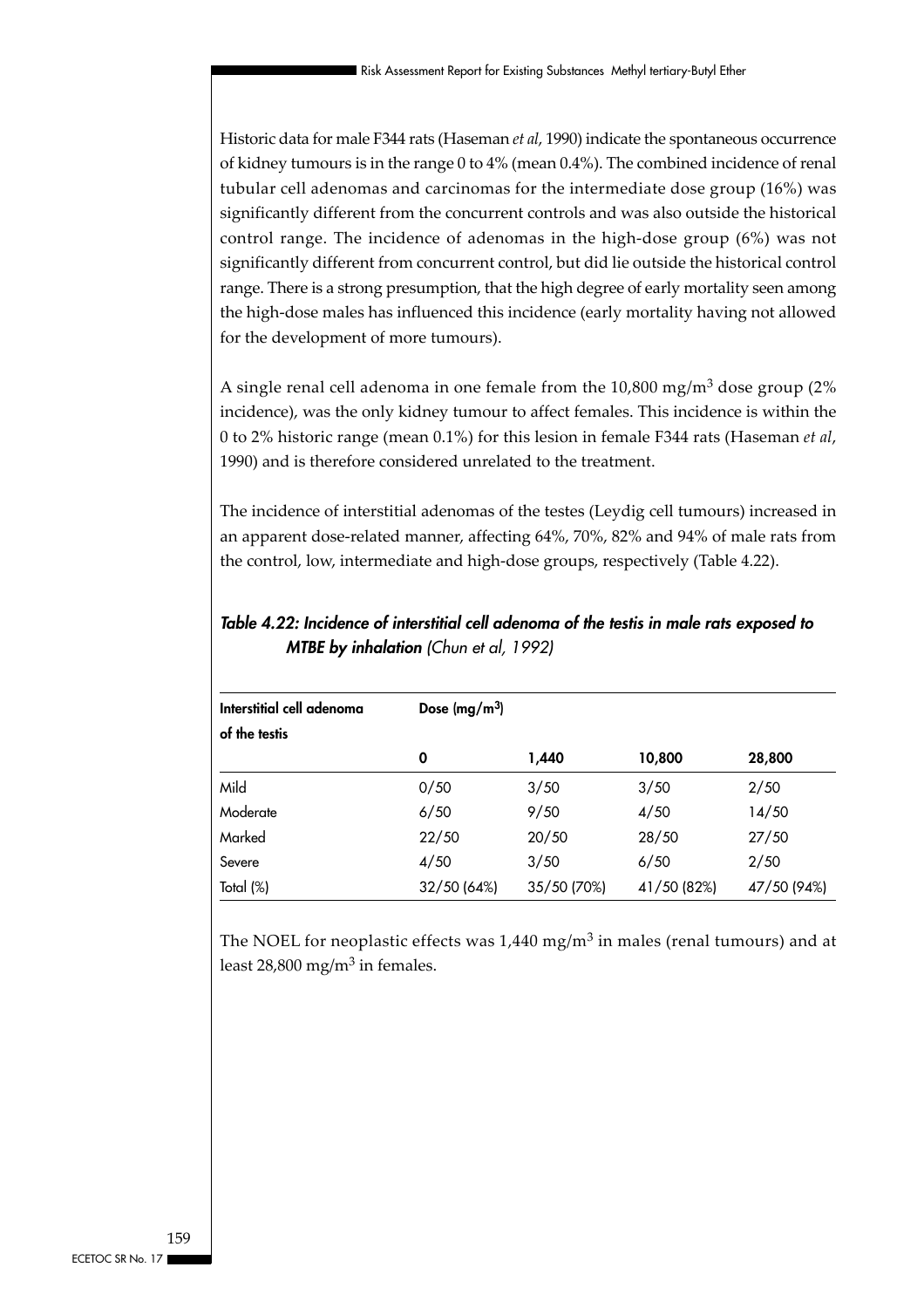#### Evaluation

In this chronic study, the rats were exposed to  $1,440$ ,  $10,800$  or  $28,800$  mg/m<sup>3</sup> MTBE vapour. Using the EPA reference body weight and inhalation volume for male F344 rats in chronic studies (380 g, 360 l/d respectively), and a retention 30 to 15%, respectively, equivalent doses of 102, 384 and 1,023 mg/kgbw/d were obtained. The corresponding doses for female rats (229 g, 240 l/d) were 113, 425 and 1,132 mg/kgbw/d. The highest treatment resulted in a 20 to 30% reduction in body-weight gain, indicating that this was in excess of the MTD in both sexes. As noted before in the evaluation of the mouse bioassay, non-specific disruption of normal biological processes may occur under such conditions, leading to a tumour response, that requires careful interpretation.

Histopathological changes seen in the testes were suggestive of a dose-related increase in benign Leydig cell tumours (Table 4.22). However, the biological significance of these findings is questionable since Leydig cell tumours occur commonly in untreated F344 rats (as evidenced from concurrent controls included in this investigation) with a spontaneous incidence of approximately 83% reported for the historical control data base (Haseman *et al*, 1990). This suggests that the incidence seen in control animals from this study was below that expected, while that of the treated groups was within the historic control range. On this basis, biological chance variation in the background rate appears responsible for the trend seen in this study, rather than any treatmentrelated effect due to MTBE (Prentice and Meikle, 1995). There are also questions regarding the human relevance of this tumour type and incidence in rats; these are explored in more detail in Section 4.1.2.6.

Overall, it is concluded that nephropathy was the major cause of death in males in the intermediate and high exposure groups. The principal neoplastic change reported in male rats was an increase in renal tubular adenoma and carcinoma. These lesions are commonly seen in male F344 rats following exposure to a range of chemicals, and are associated with a well-defined mechanism involving the excessive accumulation of hyaline (protein) droplets in lysosomes of kidney proximal epithelial cells (Borghoff *et al*, 1990; Baetcke *et al*, 1991). The findings from this study suggested that a non-genotoxic mechanism, potentially involving the accumulation of the male rat-specific protein  $\alpha_{2u}$ -globulin, might be operating which would be consistent with the non-neoplastic and neoplastic changes seen in kidney tissue from the male rats (ECETOC, 1997). However, while the appearance and localisation of these lesions strongly suggested a role for this protein, other aspects of the data did not support a 'classical'  $\alpha_{2\mu}$ -globulin mechanism (reviewed by ECETOC, 1997).

Results from further research into the mechanism underlying this effect have since been reported, and are reviewed below.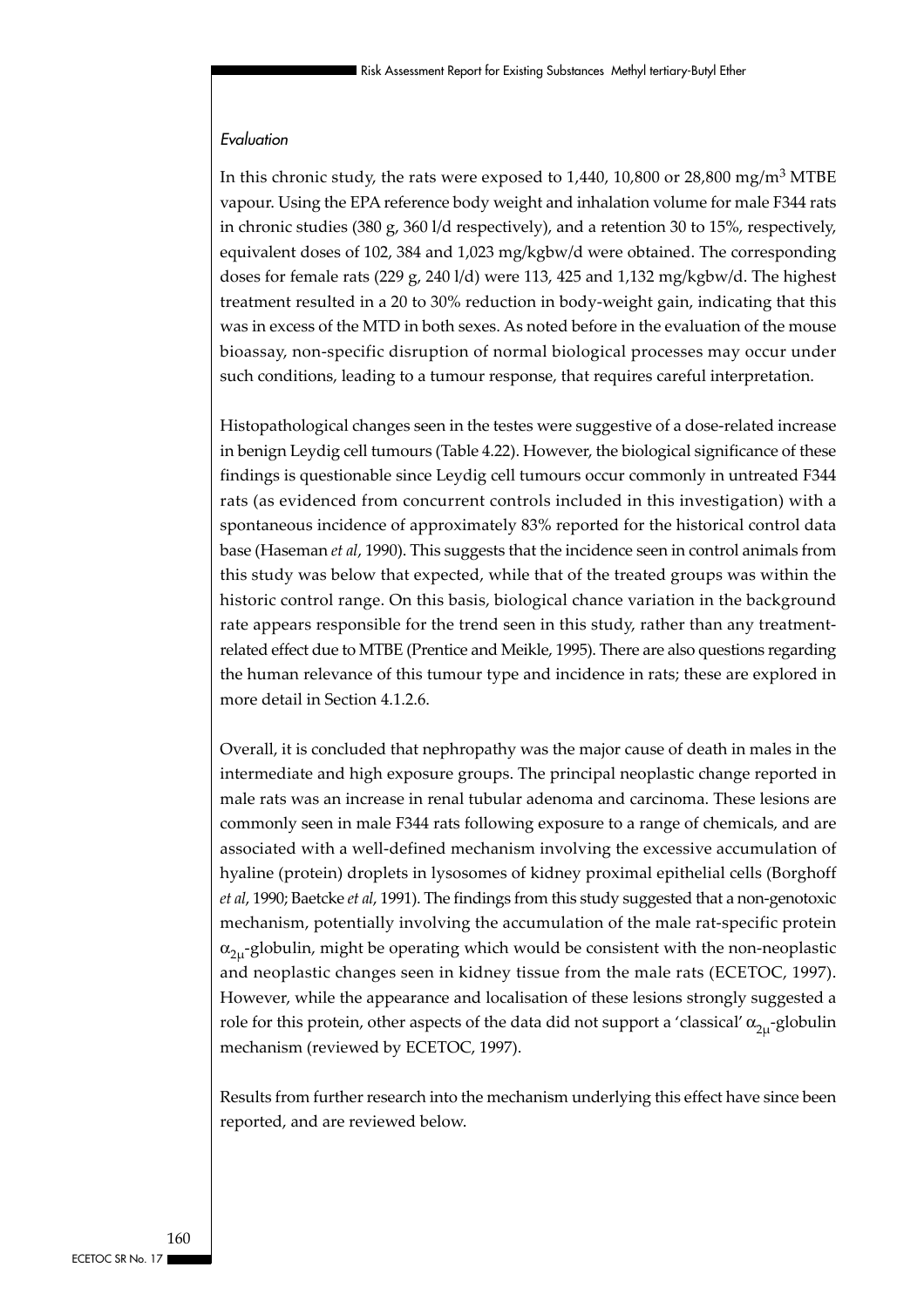Prescott-Matthews *et al* (1997) determined whether MTBE induced α<sub>2μ</sub>-globulin nephropathy and enhanced renal cell proliferation in male, but not female, rats. Male and female F344N rats were exposed (6 h/d) to 0, 1,440, 5,400 or 10,800 mg/m<sup>3</sup> MTBE vapour for 10 consecutive days. Microscopic examination of kidney tissue revealed epithelial cell necrosis, protein droplet accumulation and karyomegaly within proximal renal tubules from exposed male rats with a statistically significant trend for proximal tubular necrosis. These effects were not present in exposed females or in either control group. There was also a concentration-dependent increase, statistically significant following Fisher's exact test, in the accumulation of protein droplets (Mallory's Heidenhain stain) within the proximal tubules of treated male rats in the mid- and highdose groups. Immuno-histochemical staining, specific for  $\alpha_{2\mu}$ -globulin, showed positive staining confined to protein droplets within renal proximal tubules from control and MTBE-exposed male rats. However, while the degree of immuno-staining was slightly greater in male rats exposed to MTBE in comparison to controls, no clear, linear exposurerelated increase was apparent within the male treatment groups. No positive staining was seen in any of the female groups. Cell proliferation, as assessed with BrdU immunohistochemistry, was increased in a dose-dependent manner in renal cortex (location of the P2 segment of the proximal tubule, considered a critical target for accumulation of  $\alpha_{21}$ -globulin) from all male rats exposed to MTBE, whereas a less pronounced effect was seen when other (non-critical) segments of the proximal tubule were included in the analysis. No enhanced renal cell proliferation was detected in female rats. The results demonstrate that MTBE produced a mild  $\alpha_{2u}$ -globulin nephropathy and cell proliferation in selected regions of the renal proximal tubule in male rats after repeated inhalation of MTBE vapour.

In a related series of *in vitro* experiments, Poet and Borghoff (1997) isolated different kidney fractions from male and female F344 rats (age 10 - 12 wk) to better characterise their role in protein binding. A concentration-dependent, saturable partitioning of MTBE in kidney homogenate was seen in preparations from male rats. No partitioning was noted for female rat kidney (degree indistinguishable from that of Tris buffer), but it appeared after addition of exogenous  $\alpha_{2\mu}$ -globulin to the homogenate. The addition of β-lactoglobulin (a protein in the same family as  $\alpha_{2\mu}$ -globulin) or albumin did not influence the degree of partitioning of MTBE in homogenates of female rat kidney. Binding of MTBE to male rat kidney homogenate fractions or to purified  $\alpha_{2}$ -globulin was heat sensitive and lost from both samples within 6 hours of the start of dialysis. Although these findings supported a role for  $\alpha_{2u}$ -globulin, somewhat surprisingly  $<sup>14</sup>C$ -labeled MTBE did not co-elute with this or any other protein when incubates of</sup> male rat kidney cytosol and proteins were separated using ion exchange chromatography. Dissociation from  $\alpha_{2u}$ -globulin and subsequent evaporative loss of MTBE from the ion exchange column was one possible explanation for this finding. This hypothesis was tested using a mathematical model to estimate a dissociation constant (K*d*) for MTBE and  $\alpha_{2u}$ -globulin, and a "best- fit result" of 2.15 x 10<sup>-4</sup> mol/l was obtained for MTBE.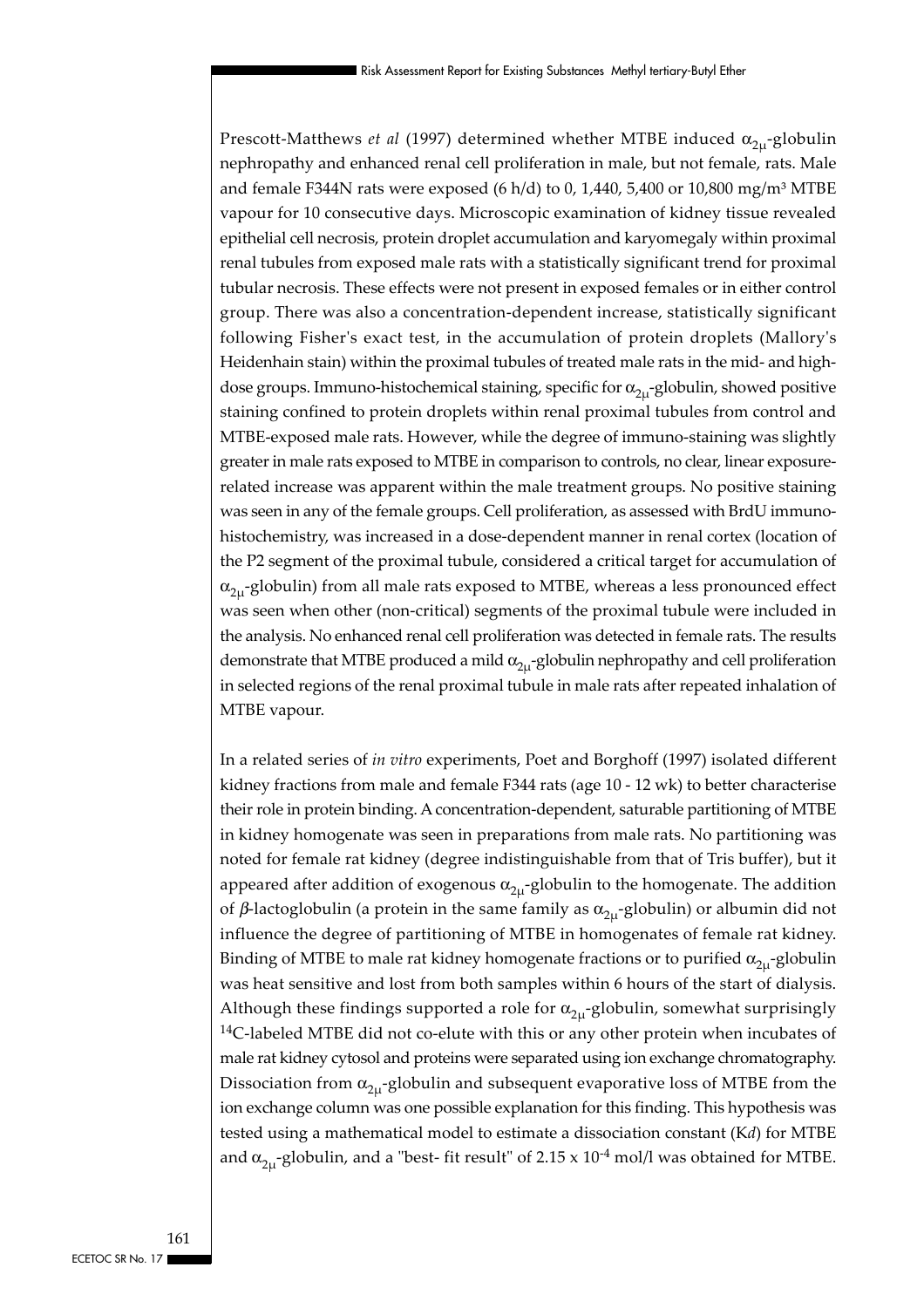By comparison, *d*-limonene oxide (a "classical" male rat-specific kidney carcinogen, with a strong affinity for  $\alpha_{21}$ -globulin) had a Kd that was three orders of magnitude smaller  $(6.2 \times 10^{-7} \text{ mol/l})$ . Overall, while these data provide good evidence that MTBE binds to  $\alpha_{21}$ -globulin present in male rat kidney, its loss from homogenates during equilibrium dialysis, together with the relatively high K*d* value, indicate that binding of MTBE to  $\alpha_{2}$ -globulin is weak.

ECETOC (1997) noted that while renal lesions seen in male rats following repeated inhalation of MTBE vapour were consistent with many of the diagnostic criteria for  $\alpha_{21}$ -globulin-induced nephropathy, others (in particular the absence of a demonstrable dose-related increase in immuno-staining for  $\alpha_{2\mu}$ -globulin, together with no  $\alpha_{2\mu}$  globulin proteinaceous casts at the junction of the proximal tubules and the thin Loop of Henle) were not. The studies described above confirm that  $\alpha_{21}$ -globulin is involved in the response of the male rat kidney to MTBE. However, the association between MTBE and  $\alpha_{2}$ -globulin is comparatively weak, giving a tissue response that does not consistently conform to either the pattern or strength of that seen with more active  $\alpha_{2\mu}$ -globulin-binding agents such as *d*-limonene oxide or 2,2,4-trimethyl-2-pentanol. Since  $\alpha_{2\mu}$ -globulin-induced nephropathy and subsequent carcinogenesis are considered to be male rat specific effects, the kidney tumours seen in the rat bioassay are not considered to be relevant to human health risk assessment.

## Rat oral intubation study

The carcinogenic potential of MTBE following ingestion was investigated by Belpoggi *et al* (1995). Groups of 60 male and female Sprague-Dawley rats (in-bred, Bentivoglio Castle colony) were administered 1 x/d, 4 d/wk (Monday, Tuesday, Thursday, Friday) MTBE in extra virgin olive oil by gavage at dose levels of 0, 250 or 1,000 mg/kgbw/d for 104 weeks. (This dosing regime was chosen because the highest dose was not tolerated by the rats when administered daily). The animals were observed until natural death. Food and water intake, body weight and daily observations were recorded during the course of the investigation. At necropsy, a range of tissues were sampled, processed and subjected to a microscopic histopathological examination. The study ended after 166 weeks with the death of the last surviving animal at an age of 174 weeks.

For male animals, survival in all groups was similar up to 80 weeks of treatment, after which the mortality was lower in rats given 1,000 mg/kgbw/d, compared with the control and low dose groups. In contrast, treated female rats, showed a dose-related decrease in survival after approximately 32 weeks of treatment. No statistical analysis is presented in the report, hence it is unclear if any of these effects were significant. No differences in water, food intake, body-weight gain, or behaviour, were reported. No non-neoplastic changes were detected in any of the tissues from the treated animals.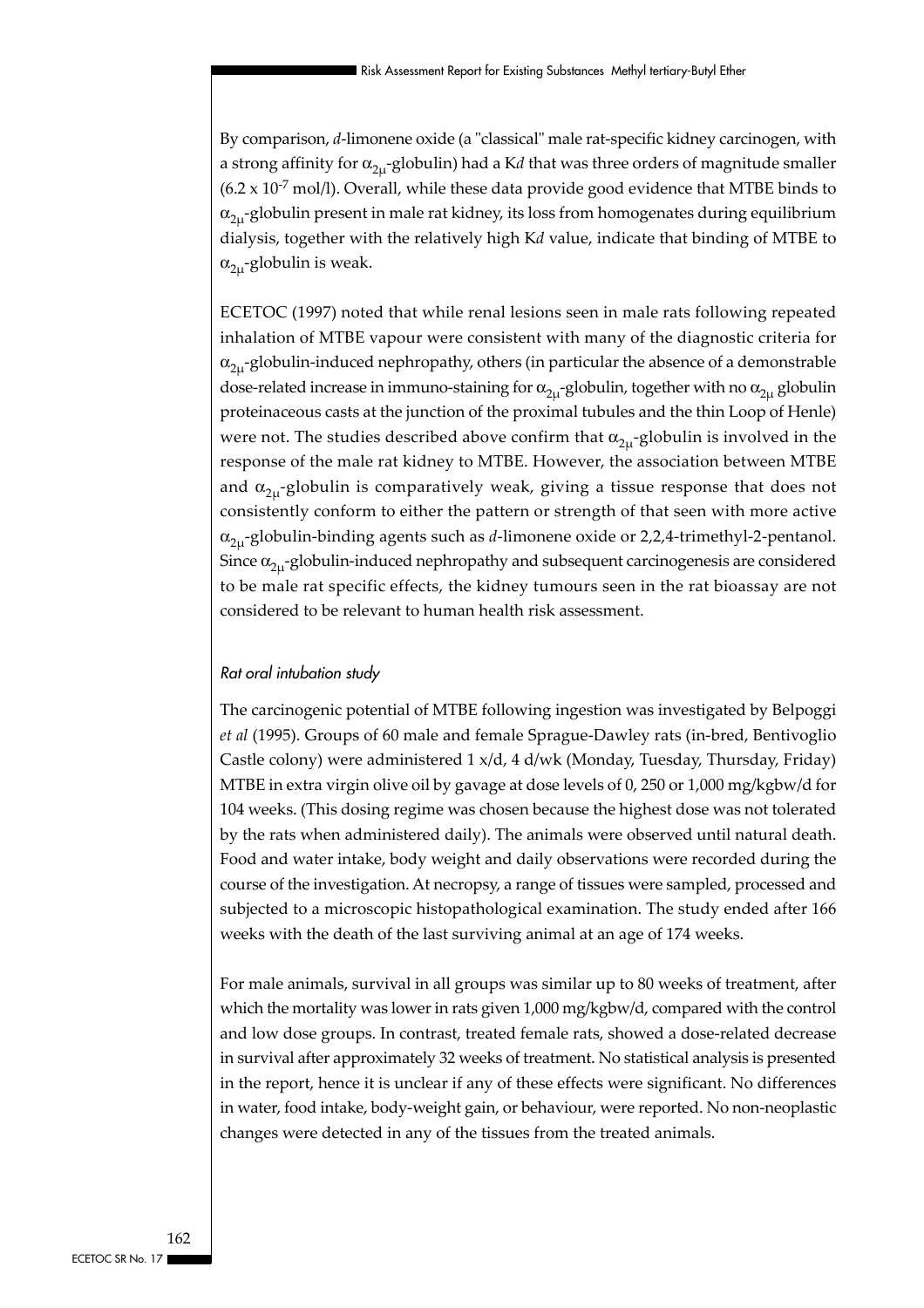These results support a NOEL for MTBE of at least 1,000 mg/kgbw/d in male rats. For female rats, however, given the uncertainty over the significance of the decreased survival, such a conclusion cannot be reached, although the NOEL for organ toxicity was at least 1,000 mg/kgbw/d.

## Neoplastic effects

The incidence of Leydig cell tumours was increased significantly in male rats from the 1,000 mg/kgbw/d dose group (34% incidence) relative to the control group (8%), but unaffected by treatment in animals from the low dose group.

A significant, dose-related increase in lymphomas and leukaemias (when combined) was also reported among female (but not male) rats, affecting 3%, 12% and 25% of animals from the control, low and high-dose groups, respectively (the report noted that historic control incidences of these changes in female rats is "in a range below 10%"). The incidence of all other tumours was reported to be within the expected range.

In 1997 this study was re-evaluated and the pathological material re-examined according to US-NTP criteria. This time, the authors concluded that there was sufficient evidence that the lymphomas and leukaemias in females were derived from the same stem cells, thus justifying the combining of the numbers of these tumours to produce a result of statistical significance (Belpoggi *et al*, 1998).

On the basis of the above findings, the study supports a NOAEL of 250 mg/kgbw/d in males (Leydig cell tumours), and a LOAEL in females (lymphomas and leukaemias) of 250 mg/kgbw/d.

# Evaluation

Due to deficiencies in the design and reporting of this study in 1995, the ECETOC Task Force considered the NOAELs for non-neoplastic end-points questionable and in conflict with findings from good quality subchronic studies. The absence of CNS depression, together with no specific effect on liver and kidney, was also unexpected.

The only significant treatment-related lesion noted in male rats after oral administration of MTBE for 104 weeks was an increase in Leydig cell tumours of the testes. However, interpretation of these findings is difficult, since no diagnostic criteria were presented to allow the Task Force to distinguish small Leydig cell tumours from focal hyperplasia: this may have lead to an overestimation of the incidence of this tumour type. A full discussion of the questions relating to the incidence of these tumours and their relevance to man is provided in Section 4.1.2.6.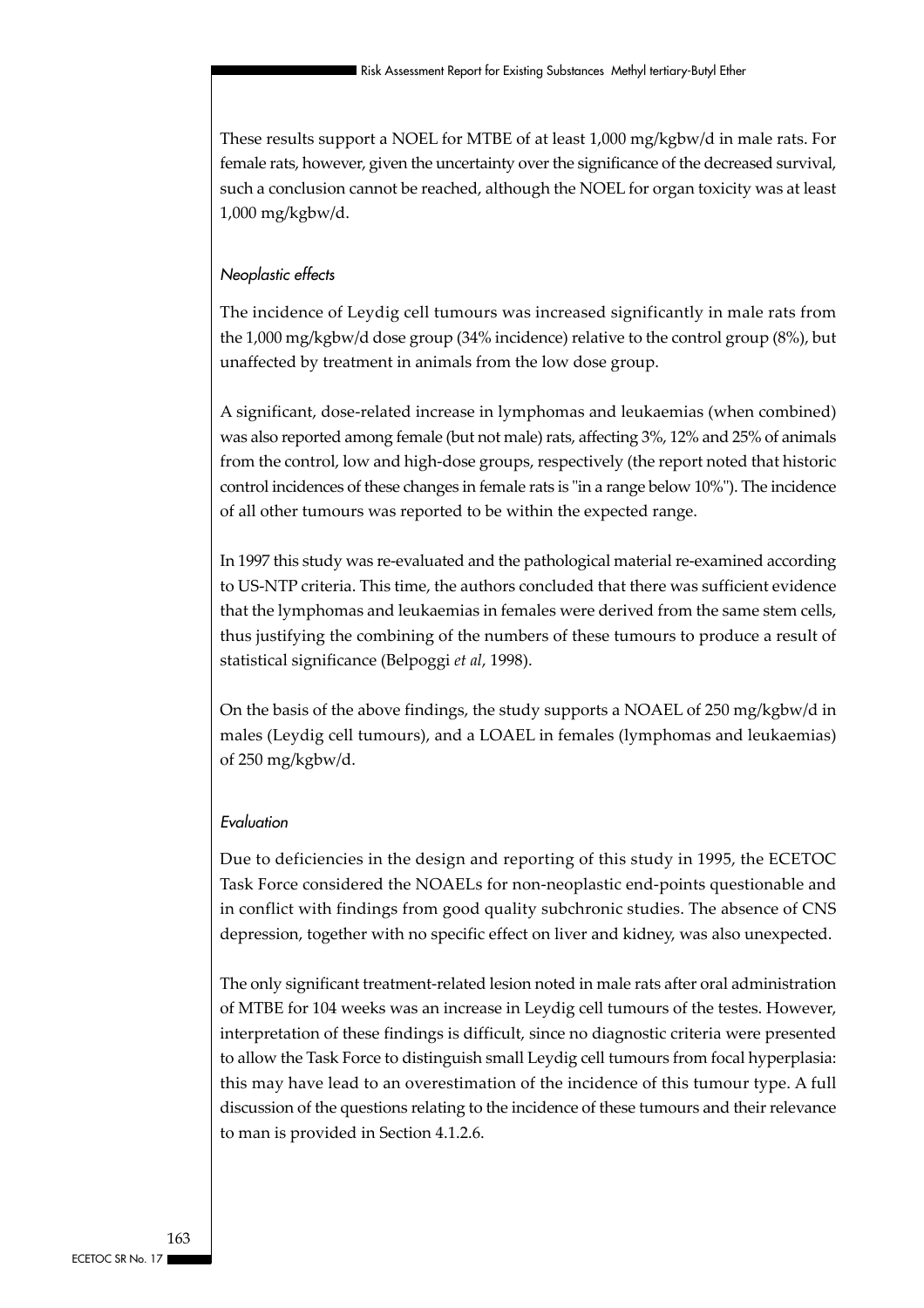In combination, the number of lymphomas and leukaemias in female rats was considered a significant tumour effect following oral administration of MTBE. However, evaluation of these findings is complicated by the apparently low control incidence recorded in the study, making their biological significance questionable. The biological relevance of the findings is also confounded, since only 'combined' results are presented and analysed in the report, and no data or analyses is given of the individual occurrences of different types of leukaemias and lymphomas are given. A discussion of the reporting of this tumour incidence, and of the doubtful nature of this as a treatment-related result, is provided in Section 4.1.2.6.

It is relevant to note that there was no evidence of genotoxicity for MTBE when tested *in vivo* (rat bone marrow cytogenetic assay), nor were any comparable effects seen following chronic inhalation exposure, at an equivalent retained dose.

Overall, the evaluation of the oncological findings from this lifetime study is complicated by the limited reporting of the findings. In particular, information on the historical control incidence for the principle lesions described by the authors is missing. Thus, the Task Force considers this study inadequate due to deficiencies in design and reporting. The results reported do not give sufficiently clear indications to require them to be taken into consideration in a risk assessment. The potential role of the metabolites formaldehyde and TBA is reviewed below.

### Carcinogenicity of formaldehyde

Formaldehyde is a normal cell constituent that plays a pivotal role in cellular metabolism via the one-carbon pool. It is highly probable that the capacity of these various metabolic processes would effectively trap and utilise the formaldehyde released during catabolism of MTBE, and in this way prevent genotoxic or cell damage. This hypothesis is supported by *in vivo* studies following repeated administration of MTBE; no evidence was seen in rodents of cytogenetic damage in bone marrow or blood cells, or of unscheduled DNA synthesis in rat liver. On this basis, formation of formaldehyde from MTBE in the body can be considered as being unlikely to cause genotoxic damage.

Several long-term drinking water studies did not provide any evidence that formaldehyde is a systemic carcinogen. The first of these by Til *et al* (1989) was a 2-year drinking water study in Wistar rats with doses administered of 0, 1.2, 15 and 82 mg/kg/bw/d in males and 0, 1.8, 21 or 109 mg/kgbw/d in females. No evidence of systemic carcinogenicity was found. The second study by Tobe *et al* (1989) was also carried out over 2 years in Wistar rats, with drinking water formaldehyde concentrations of 0, 0.02, 0.10, and 0.50% (actual doses not reported). Various non-neoplastic lesions were observed in high dose animals, along with ulcerative lesions and hyperplasia in the forestomach; a few of these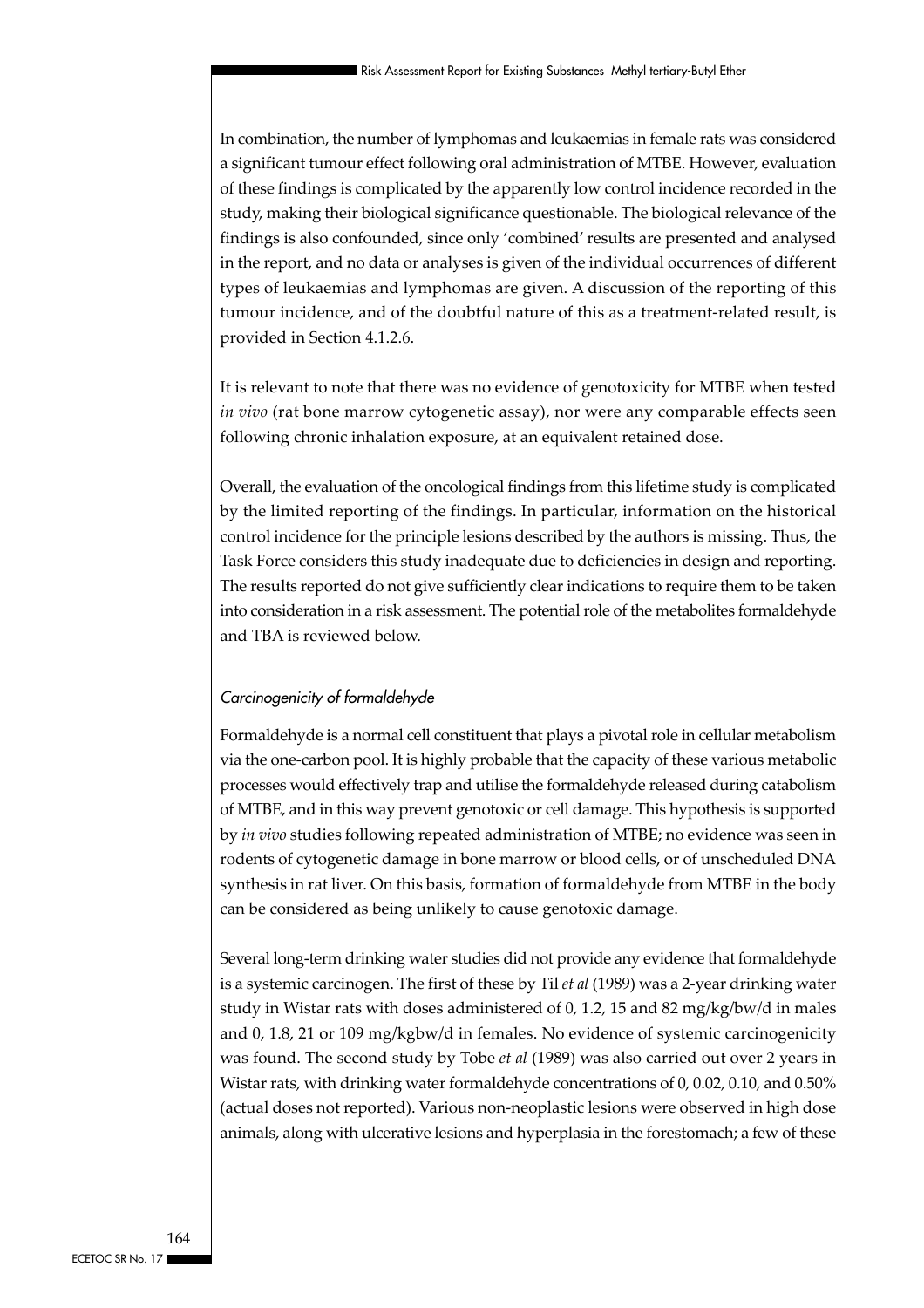lesions were also observed in the middle dose group. No abnormalities were noted in the lowest dose group and a NOAEL of 0.02% (equivalent to 10 mg/kgbw/d) was established. Takahashi *et al* (1986) reported a possible tumour promotion effect for formaldehyde in a 10-month study in Wistar rats following initiation with N methyl-N' nitro-N nitrosoguanidine. This is likely to be the result of localised irritation and necrosis in the stomach since it is confined to the gastro-intestinal tract. There was no evidence of systemic carcinogenic potential. However, Soffritti *et al* (1989) described haemolymphoreticular neoplasms in male and female rats after oral administration in drinking water (10 - 2,500 mg/l). On the basis of this latter investigation it has been suggested that formaldehyde may have been responsible for the increase in combined leukaemias/lymphomas seen in female rats following oral administration of MTBE (Belpoggi *et al*, 1995). The findings in the formaldehyde study and their interpretation by Soffritti *et al* (1989) have been questioned (Feron *et al*, 1990, 1991) and were not considered scientifically robust by the Task Force.

### Evaluation

Overall, the evidence from rodent drinking water studies is not consistent and does not indicate that formaldehyde is a systemic carcinogen. The Task Force concluded that there is no evidence that formaldehyde formed in the body from MTBE plays a role in tumour induction.

# Carcinogenicity of TBA

Groups of 60  $B6C3F<sub>1</sub>$  mice were given TBA in drinking water for 103 weeks at dose levels of 0, 5, 10 or 20 mg/ml, approximately equivalent to 0, 535, 1,035 or 2,065 mg/kgbw/d in males or 0, 510, 1,015 or 2,105 mg/kgbw/d in females (US-NTP, 1995). Non-neoplastic lesions were characterised by a significant increase in the incidence of follicular cell hyperplasia of the thyroid in all male treatment groups and in female mice from the intermediate and high-dose groups. The thyroid was also the only site of neoplastic lesions (follicular cell adenoma and/or carcinoma). In male mice, these lesions showed a marginal, non-significant increase. In females, follicular cell adenoma was increased significantly in the high-dose group (9/59 versus 2/58 in control). The NOAEL for carcinogenicity (thyroid adenoma) was greater than 2,065 mg/kgbw/d in males, and 1,015 mg/kgbw/d in females.

TBA was administered to F344 rats (60/group) in drinking water at doses of 0, 1.25, 2.5 or 5 mg/ml (approximately equivalent to 0, 85, 195 or 410 mg/kgbw/d) in males and 0, 2.5, 5 or 10 mg/ml (approximately equivalent to 0, 175, 330 or 650 mg/kgbw/d) in females. Ten animals per sex from each treatment group were subject to an interim examination 15 months after the start of treatment, while treatment of the remainder continued for up to two years. Survival was reduced significantly in males.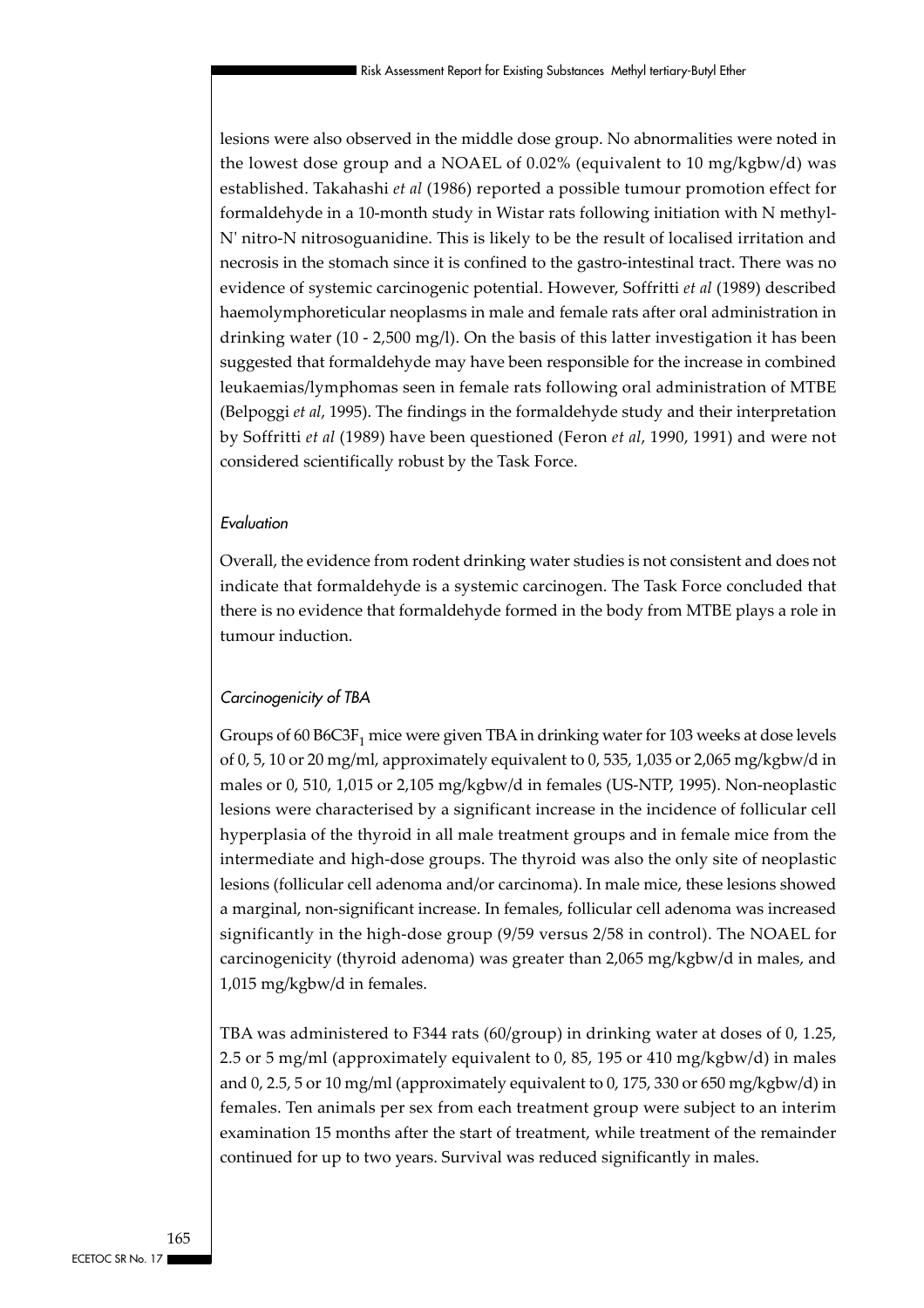Findings at autopsy, both during the interim and final examinations, were limited to increased relative and/or absolute kidney weight in mid- and high-dose animals from both sexes. Nephropathy was commonly present in treated animals (both sexes) at the interim and terminal examinations. Mineralisation of the kidney was increased in incidence and severity in males after two years of treatment (significant in the top-dose group), females were not affected.

At termination of the study, focal renal tubule hyperplasia and adenoma were increased in exposed males, and a carcinoma was found in one high-dose male. In the light of these observations, additional kidney sections were prepared and a more detailed examination carried out. Additional lesions were detected as a result of this extended evaluation, and a significantly increased incidence of hyperplasia was seen in males from the 5 mg/ml group (25/50 versus 14/50 for controls). Significant increases in multiple tubular adenoma (10/50 versus 1/50 for controls) and in combined adenoma or carcinoma (19/50 versus 17/50 in controls) in males from the 2.5 mg/ml group were also noted.

In females, renal tubular lesions were limited to hyperplasia in a single animal from the high-dose group. Transitional epithelial hyperplasia was also increased significantly in this group (affecting 17/50 versus 0/50 in controls), together with significantly increased inflammatory changes in mid- (13/50) and high (17/50) dose animals.

The NOAEL for carcinogenicity was equivalent to 85 mg/kgbw/d in males (renal tubular adenoma/carcinoma) and at least 650 mg/kgbw/d in females (no increased tumour response noted).

# Evaluation

Results from genotoxicity studies with TBA (Section 4.1.2.5) showed no mutagenic activity in bacterial (*Salmonella typhimurium*, 4 strains) or mammalian (L5178 mouse lymphoma line) cells *in vitro*, either in the absence or presence of S9 fraction. This suggests that tumours seen in the rat and mouse bioassays probably occurred via a non-genotoxic mechanism. In rodents, the thyroid (mouse) and kidney (rat) appeared to be the target tissues for TBA after chronic oral administration.

Increased cell proliferation in thyroid tissue was considered to be relevant for TBA in male and female mice, and appeared causally related to the increased incidence of follicular cell adenoma/carcinoma seen in female (but not male) mice. Enzyme induction, leading to decreased levels of thyroid hormone and a compensatory increase in thyroid activity, was one possible explanation for these changes (US-NTP, 1995), although no supporting data were available.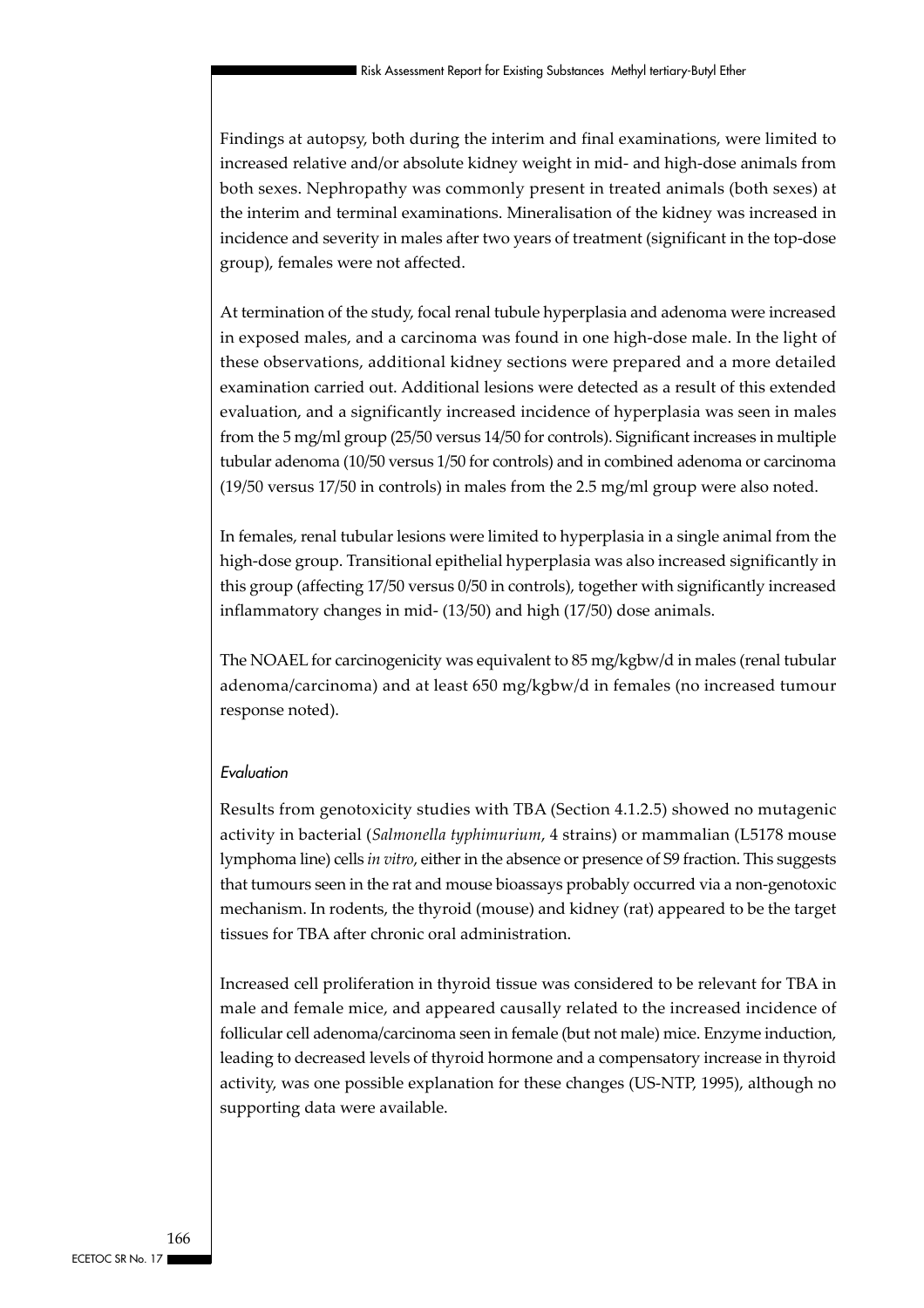In rats, the nephropathy seen in males showed features consistent with hyaline droplet accumulation and  $\alpha_{2u}$ -globulin was the presumed causative agent (although no biochemical characterisation was carried out). Earlier studies, conducted during the pre-chronic investigation, had also demonstrated increased renal cell proliferation.

The Task Force concluded that TBA produced tumours in male rat kidney and female mouse thyroid through a non-genotoxic mechanism.

# 4.1.2.7 Overall discussion and evaluation of carcinogenicity studies

The genotoxicity of MTBE and its metabolites has been assessed in a comprehensive range of test systems (Section 4.1.2.5). The weight of evidence indicates that MTBE and TBA are not genotoxic *in vivo*. In contrast, formaldehyde has a proven potential to damage DNA, but when formed from MTBE in the body it will be detoxified rapidly, minimising its operational genotoxic potential. The Task Force has concluded that genotoxicity is unlikely to play a role in the neoplastic findings reported in chronic studies with MTBE.

For the purpose of the following discussion, the findings of the chronic/carcinogenicity studies (Section 4.1.2.5) are recapitulated in Table 4.23, together with an explanation of why the tumour incidences reported are not necessarily considered evidence of a carcinogenic hazard to humans. The rat and mice inhalation studies were terminated at 2 years and 18 months duration, respectively, whereas in the oral study, rats were treated for 2 years and then kept until they died or became moribund.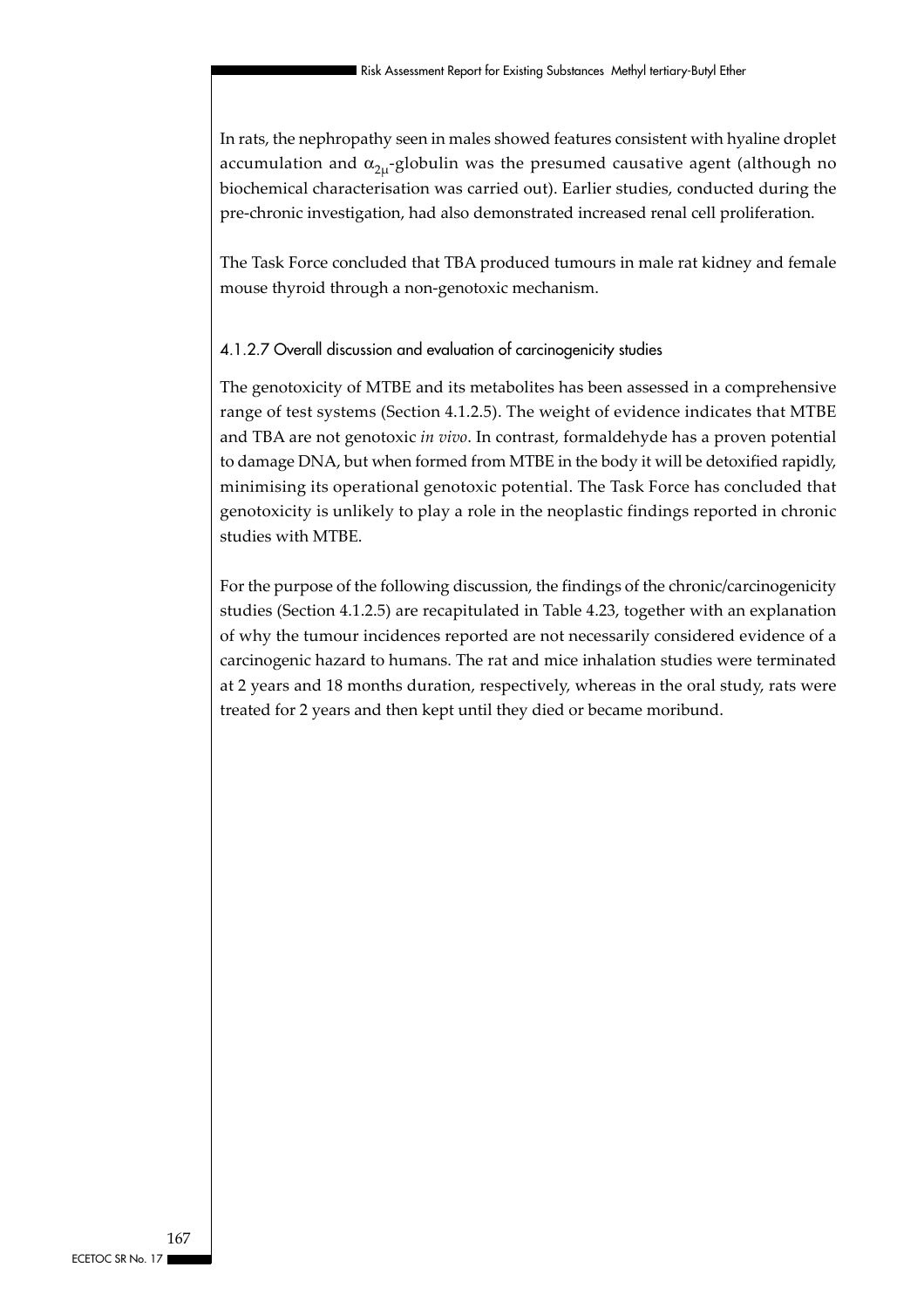| Species, route /                  | <b>Concentration or</b>     | Sex, tissue,                         | Possible explanation                    | <b>Reference</b>      |
|-----------------------------------|-----------------------------|--------------------------------------|-----------------------------------------|-----------------------|
| Duration/                         | dose                        | tumour                               |                                         |                       |
| Strain, group size,               |                             |                                      |                                         |                       |
| sex                               |                             |                                      |                                         |                       |
| Rat, inhalation                   |                             |                                      |                                         |                       |
| 2y                                |                             |                                      |                                         |                       |
| F344, 50 M+F                      |                             | 0, 1,440, 10,800, M, kidney, tubular | $\alpha_{2\nu}$ -Globulin accumulation, | Chun et al, 1992;     |
|                                   | 28,800 mg/m <sup>3</sup>    | adenoma and                          | specific to male rat                    | Bird et al, 1997      |
|                                   |                             | carcinoma                            |                                         |                       |
|                                   |                             | M, testis,                           | Control incidence lower than            |                       |
|                                   |                             | interstitial cell                    | historical control incidence,           |                       |
|                                   |                             | adenoma <sup>a</sup>                 | which is typically 64 to 98%.           |                       |
|                                   |                             |                                      | Relevance to man questionable.          |                       |
| Rat, oral gavage                  |                             |                                      |                                         |                       |
| 2 y, then until death or moribund |                             |                                      |                                         |                       |
| Sprague-Dawley,                   | 0, 250,                     | M, testis,                           | Higher tumour incidence in              | Belpoggi et al,       |
| 60 M+F                            | 1,000 mg/kgbw               | interstitial cell                    | top dose animals, related to            | 1995                  |
|                                   |                             | adenomaa                             | longer survival than controls.          |                       |
|                                   |                             |                                      | Relevance to man questionable.          |                       |
|                                   |                             | F,                                   | Not raised above real                   |                       |
|                                   |                             | haemolympho-                         | spontaneous incidence in                |                       |
|                                   |                             | recticular, lymphoma                 | historical data (low incidence          |                       |
|                                   |                             | and leukaemia                        | in controls). Analysis of               |                       |
|                                   |                             |                                      | combined tumour types                   |                       |
|                                   |                             |                                      | questionable.                           |                       |
| Mouse, inhalation                 |                             |                                      |                                         |                       |
| 18 months                         |                             |                                      |                                         |                       |
| CD1, 50 M+F                       | 0, 1,440, 10,800, $M + F$ , |                                      | Liver toxicity and alterations          | Burleigh-Flayer et    |
|                                   | 28,800 mg/m3                | hepatocellular                       | in hormone balance at top               | al, 1992; Bird et al, |
|                                   |                             | adenoma and                          | dose. Responses only                    | 1997                  |
|                                   |                             | carcinoma                            | observed at exposures                   |                       |
|                                   |                             |                                      | >> MTD. Proposed                        |                       |
|                                   |                             |                                      | mechanism related to                    |                       |
|                                   |                             |                                      | hormone imbalance.                      |                       |

# **Table 4.23: Chronic/carcinogenicity studies with MTBE in experimental animals**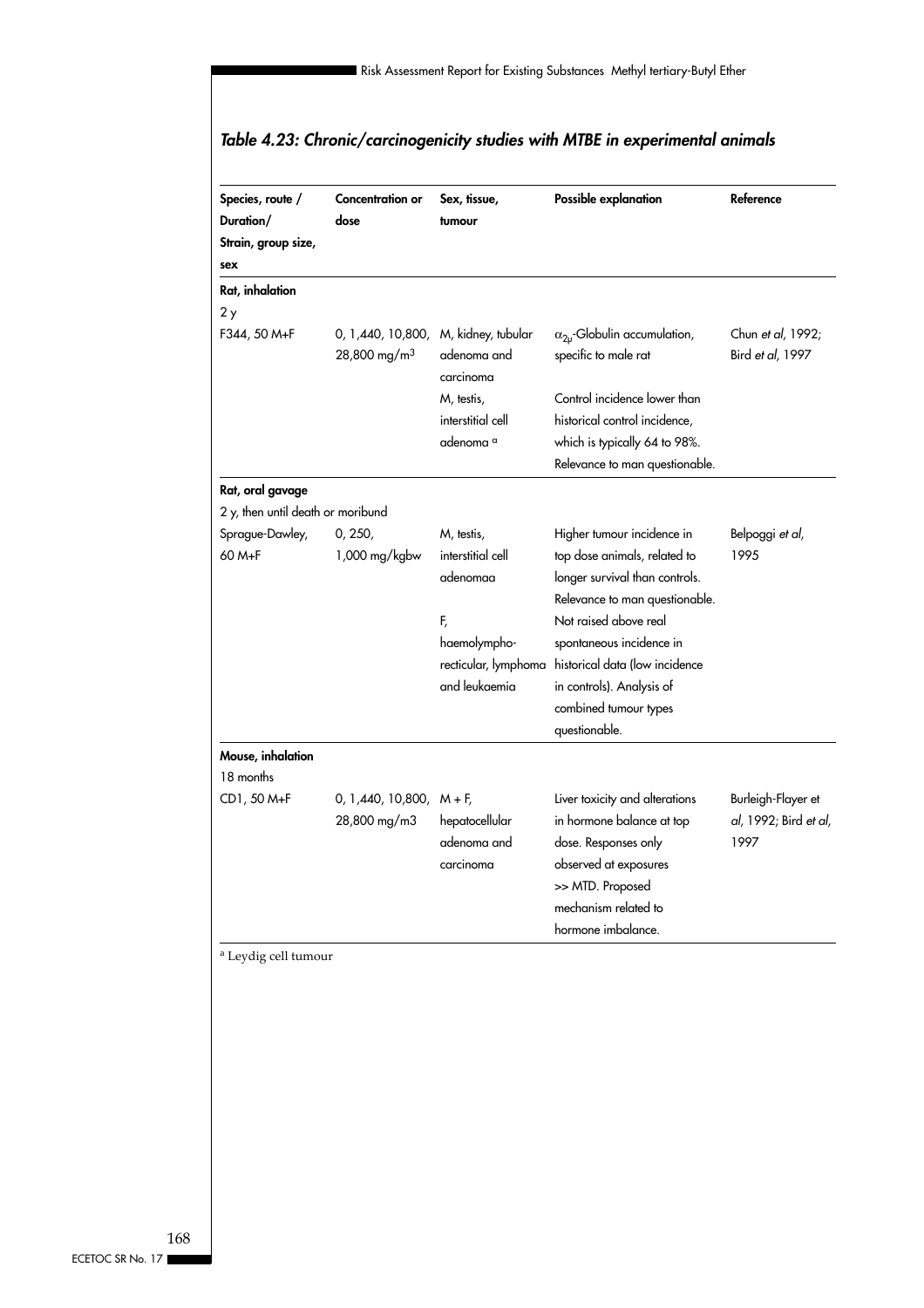### Kidney tumours in male rats

In male F344 rats given MTBE by inhalation, the incidence of renal tubular cell adenomas combined with carcinomas was statistically different from controls (1/50) in the intermediate group  $(8/50$  at 10,800 mg/m<sup>3</sup>) but not in the top dose group  $(3/50$  at  $28,800$  mg/m<sup>3</sup>). There were no carcinomas in the top dose males. Hence the increase in kidney tumours in male rats given MTBE by inhalation is only marginal and weakly treatment-related. The evidence of involvement of  $\alpha_{2\mu}$ -globulin accumulation and renal cell proliferation in the proximal tubule suggests that this effect is not relevant to humans. No increase in kidney tumours was found in the oral study on MTBE.

### Leydig cell tumours in male rats

Testicular interstitial cell tumours occur spontaneously at high incidence in F344 rats and have been reported to affect 90% of untreated rats on average (range 64 - 98%) in the US-NTP historical control database. Incidence is strongly age-related, with 24% and 63% of rats dying between 12 and 18 months and 18 months to 2 years, respectively (Haseman *et al*, 1990).

In the inhalation study on F344 rats the incidence of interstitial cell tumours of the testis was 32/50 (64%) in controls, 41/50 (82%) in the intermediate group (10,800 mg/m<sup>3</sup>) and  $47/50$  (94%) in the top dose group (28,800 mg/m<sup>3</sup>). Hence, compared with the background incidence of this tumour in rats from the same source, the incidence in controls was low and the incidence in the highest treatment group is within the historical range (64 - 98%). Thus, the significantly higher incidence of this tumour in the top treatment group is likely to be an artefact of the low incidence in controls and not a true treatment-related effect.

In the gavage study on Sprague-Dawley rats, the only significant treatment-related lesion noted in male rats after oral administration of MTBE for 104 weeks was an increase in Leydig cell adenomas. Incidences of interstitial Leydig cell adenomas were reported to be 2/26 in control rats, 2/25 in the low dose animals and 11/32 in the high dose animals. Although the incidence of tumours in the top dose animals was significantly increased compared with the controls, more of the high-dose animals survived longer than 2 years (the animals treated with MTBE in this study were only dosed for 4 d/wk because of toxicity). From survival curves provided by Belpoggi *et al* (1995), it would seem that 90% of the controls had died by 120 weeks whereas only 68% of the top dose animals had died by this time (i.e. 32% of the top dose animals were surviving compared to 10% of controls). In view of the increased susceptibility of male rats to this tumour with age, the increase in incidence in the top treatment group is not considered to be due to MTBE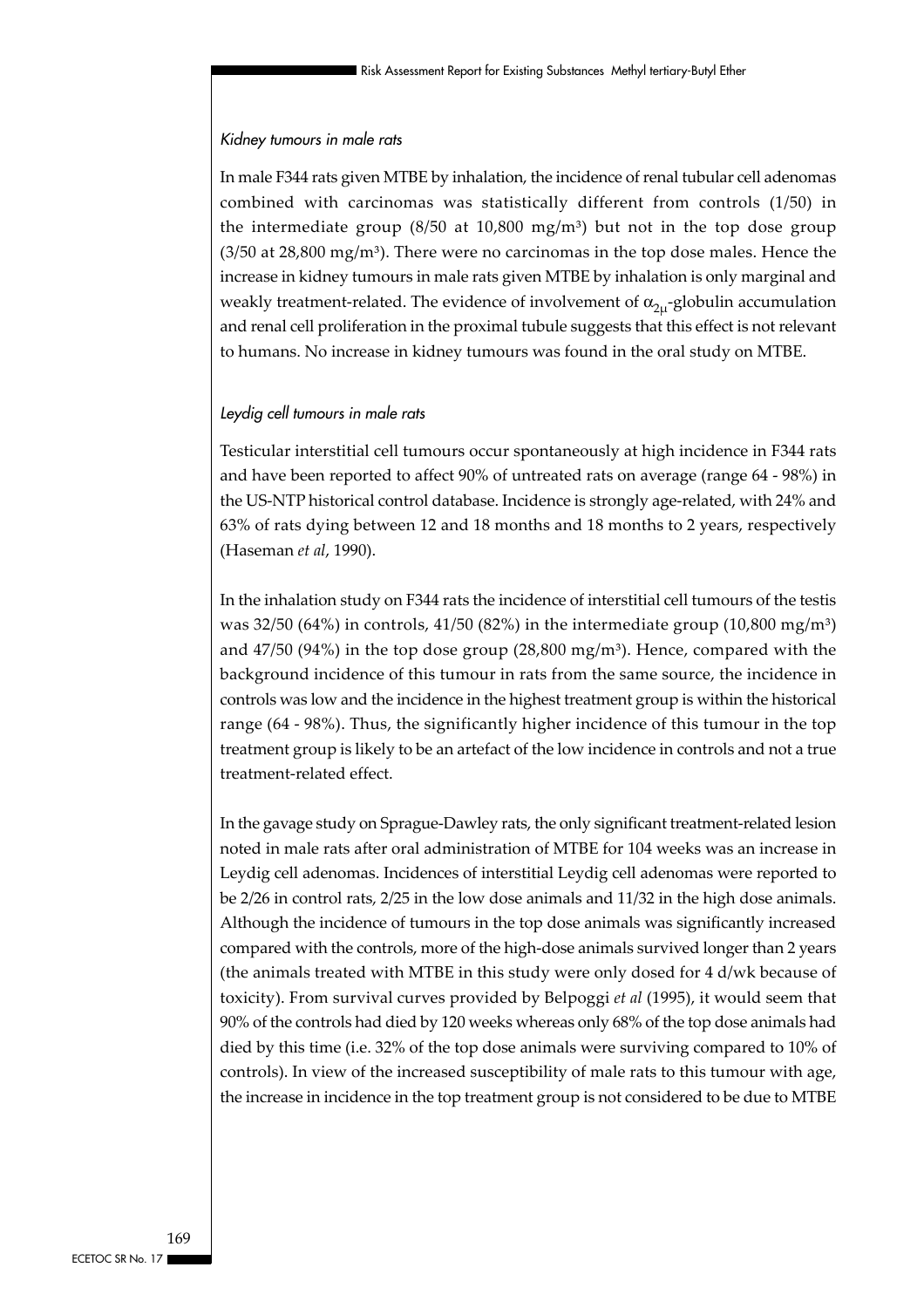treatment. Additionally, interpretation of these findings is difficult since no diagnostic criteria have been presented to allow small Leydig cell tumours to be distinguished from focal hyperplasia; this may have led to an overestimation of the incidence of this tumour type reported. Hence, the design of this study, combined with a failure to conduct mortality adjusted analysis, prevents any conclusions being drawn with respect to tumour incidence.

It is concluded that neither study provides reliable evidence of carcinogenicity in rats based on interstitial cell adenomas (Leydig cell tumours) of the testes.

# Relevance to humans

Approximately 1% of all human male neoplasms are tumours of the testis. Of this 1%, actual palpable Leydig cell tumours are rare, accounting for some 1 to 3% of testicular tumours. When Leydig cell tumours do occur, the vast majority (80 - 90%) are in the form of benign adenomas. This low level of Leydig cell tumour incidence in man would appear to be in marked contrast to that which is observed in rats. It has been noted that this type of tumour is frequently increased in rat cancer screening studies following treatment with approved pharmaceutical agents or dietary materials, yet is rarely reported in man, even after long-term exposure to the same substances (Bär, 1992; Prentice and Meikle, 1995). This would seem to indicate a difference in sensitivity or behaviour in Leydig cells between the two species.

There are several lines of evidence which suggest that human Leydig cells may indeed be less sensitive than rat Leydig cells in their proliferative response to chemicals, and this may explain the difference in incidence observed. The area has been comprehensively reviewed by Cook *et al* (1999). Their conclusions are as follows:

- "(1) the human incidence of Leydig cell tumours is much lower than in rodents even when corrected for detection bias; (2) several comparative differences between rat and human Leydig cells may contribute, at least in part, to the greater susceptibility of the rat to both spontaneous and xenobiotic-induced Leydig cell tumours; (3) endocrine disease states in man (such as androgen-insensitivity syndrome and familial male precocious puberty) underscore the marked comparative differences that exist between rats and man in the responsiveness of their Leydig cells to proliferative stimuli; and (4) several human epidemiology studies are available on a number of compounds that induce Leydig cell tumours in rats (1,3-butadiene, cadmium, ethanol, lactose, lead, nicotine) that do not demonstrate an association between human exposure to these compounds and induction of Leydig cell hyperplasia or adenomas."
- "…the weight of evidence suggests that human Leydig cells are quantitatively less sensitive than rat Leydig cells in their proliferative response to LH), and hence in their sensitivity to chemically induced Leydig cell tumours."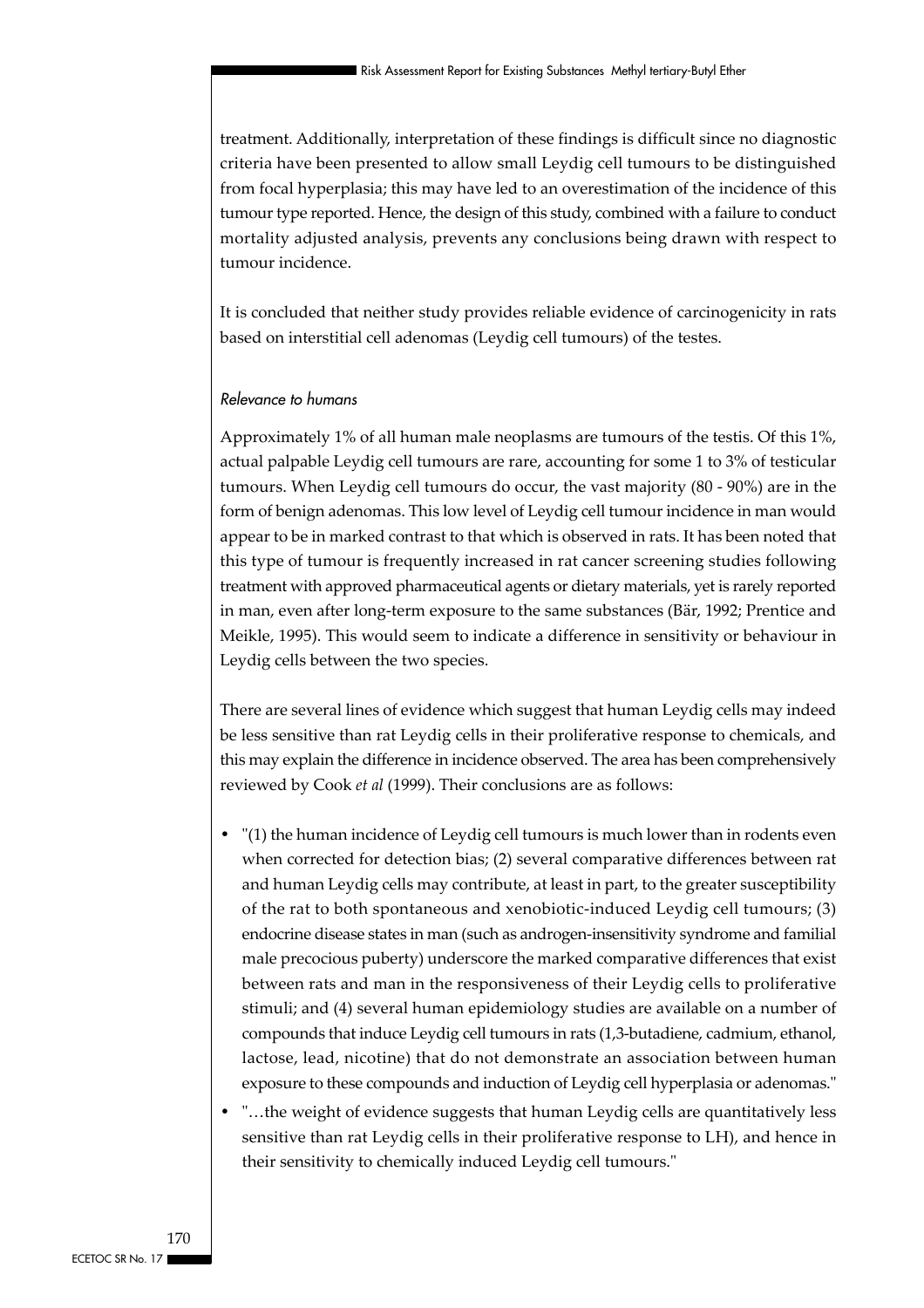In addition to the above, another review of interstitial cell tumours of the testis (Prentice and Meikle, 1995) also concluded that increases in interstitial cell tumours in chronic rat studies "are most probably not predictive for man and human experience to date indicates that they cannot be considered as a relevant finding in terms of human safety assessment".

The testicular lesions reported in rats for MTBE could conceivably be consistent with an anti-oestrogenic activity, something to consider even though the actual incidence of the tumours is unlikely to be statistically significant (see above). It is also worth considering the results from a study by Williams *et al* (2000) (reported in Section 4.1.2.7). Administration of MTBE in rats produced mild perturbations in LH levels. However, even considering the likely sensitivity of the species to LH, it was impossible to ascertain whether this sort of hormonal change could result in induction of Leydig cell tumours on prolonged exposure.

Overall, the data would suggest that non-genotoxic compounds which induce these tumours in rats have low relevance to humans under most exposure scenarios.

### Lymphoma and leukaemia in female rats

Belpoggi *et al* (1998) claimed that 20% and 10% incidence of the above combined tumours of in female Sprague-Dawley rats given MTBE orally at 1,000 mg/kgbw and 250 mg/kgbw, respectively, compared with the female control incidence of 3.3%, represent a tumorigenic effect of MTBE. Since the overall background incidence of these tumours is reported to be 10%, it would seem that the apparent increase in the females is due mainly to the low incidence in the female controls. In addition, it has been reported that the spontaneous incidence of leukaemia in Sprague-Dawley rats in the Bologna Institute of Oncology is 16 to 23% rather than 10% (Stern and Tardiff, 1997). This further substantiates the view that the apparent increase in incidence of these tumours in female rats is a chance finding, unrelated to treatment.

The practice of combining tumour types, such as lymphoma and leukaemia, for statistical analysis is considered to be highly questionable. It is known that a period of time of as little as 48 hours duration may be enough to make it impossible to differentiate between these two tumour types following cellular deterioration or autolysis. Hence, reliance must be placed on the protocols and on the experience of the interpreter.

In the criteria and guidelines for the analysis of tumour data from rodent carcinogenesis studies developed by the US-NTP (McConnell *et al*, 1986), it is indicated that tumours of different cellular origin should not be combined for the purpose of statistical analysis. However, it should be noted that the authors' use of a combined category for statistical analysis in this strain is supported by an IARC tumour classification scheme and also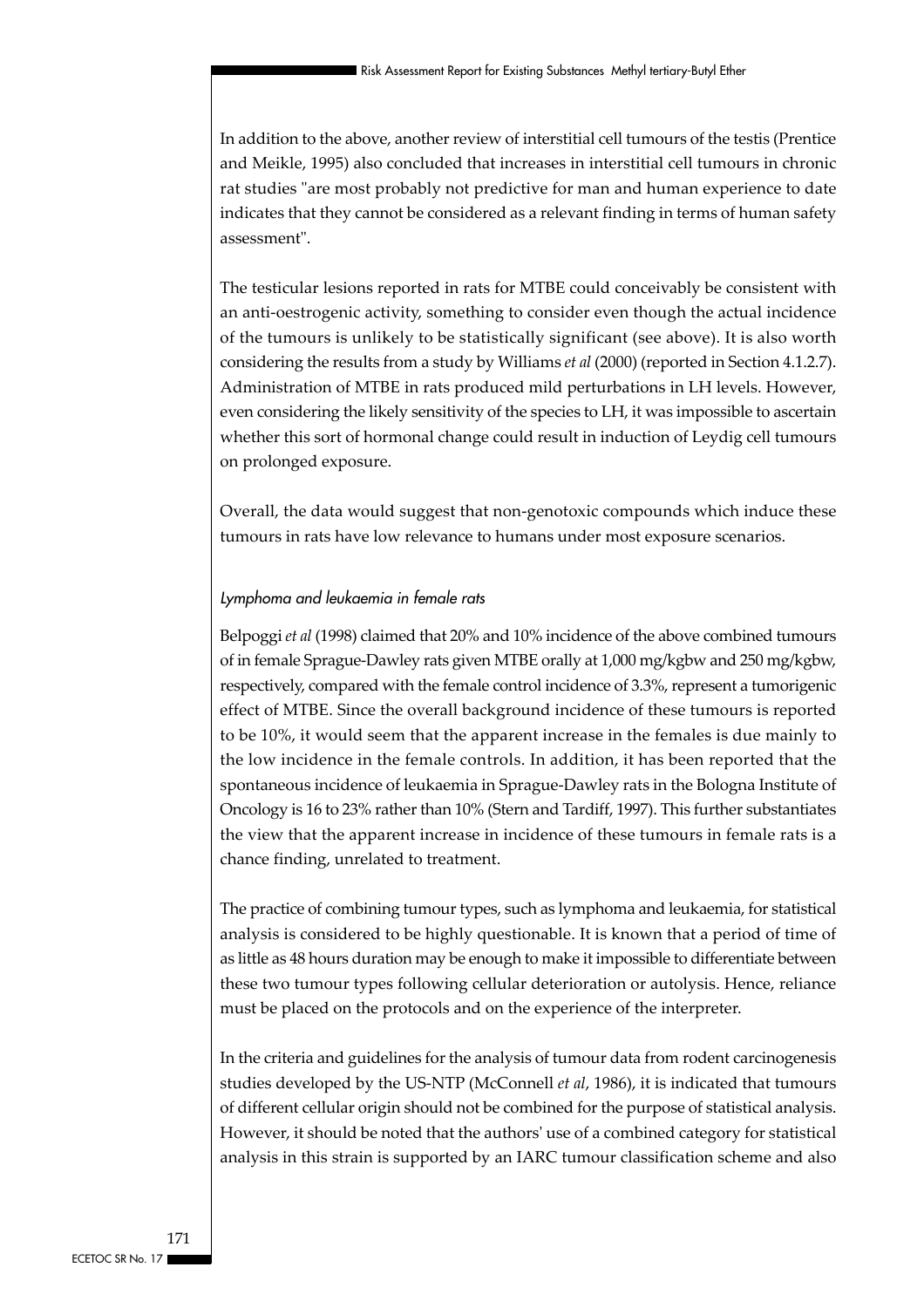by some historical data (California EPA, 1999b). In the subsequent pathology review of the 1995 oral study in rats, Belpoggi *et al* reported that all the haematopoietic neoplasms (lymphomas and leukaemias) observed in the original study were of lymphoid cell origin, supporting the combination of values to produce a statistically significant result. It is important to note that no independent re-evaluation has yet been carried out on these data, which would support the re-evaluation done by the group involved. Even if later analysis ultimately justifies combining these values, due to the limitations of the study this result in the cells of the immune system cannot be taken automatically to infer carcinogenic potential. Rather it merely suggests that such assumed potential cannot be ruled out in this sex, strain and species.

If these tumours were related to treatment with MTBE it would be reasonable to expect that they would be increased in both sexes. However, male rats show an opposite trend, with the control incidence being 16.7%, with the incidence in the low treatment group being 15% and that in the top treatment group 11.7%. Without a mode of action that adequately explains opposite trends in the two sexes, it should not be concluded this provides evidence of carcinogenicity for MTBE.

Additionally, the lack of increased lymphoma/leukaemia incidence reported in the inhalation study, in which relatively high doses of MTBE were given, would appear to cast doubt on MTBE being the cause of increased lymphoma/leukaemia in female Sprague-Dawley rats.

Thus, based on comparison to the historical control incidence, uncertainties in the scientific justification of combining the results, an opposite trend in male rats, and lack of substantiation in the inhalation study, it is unlikely that MTBE induces lymphoma/leukaemia in female Sprague-Dawley rats.

# Liver hepatocellular adenoma and carcinoma in male and female mice

The mouse liver is known to be susceptible to spontaneous hepatocellular adenomas and carcinomas, though CD-1 mice are less susceptible than  $B6C3F<sub>1</sub>$  mice. When mice are treated with non-genotoxic agents that either produce liver damage or enzyme induction, an increased incidence of hepatocellular tumours often occurs, even though such materials do not appear to be carcinogenic to man. Hence if such tumours occur only at high dose levels at which liver enlargement, damage and/or enzyme induction are seen, this is not regarded as evidence for likely human carcinogenicity.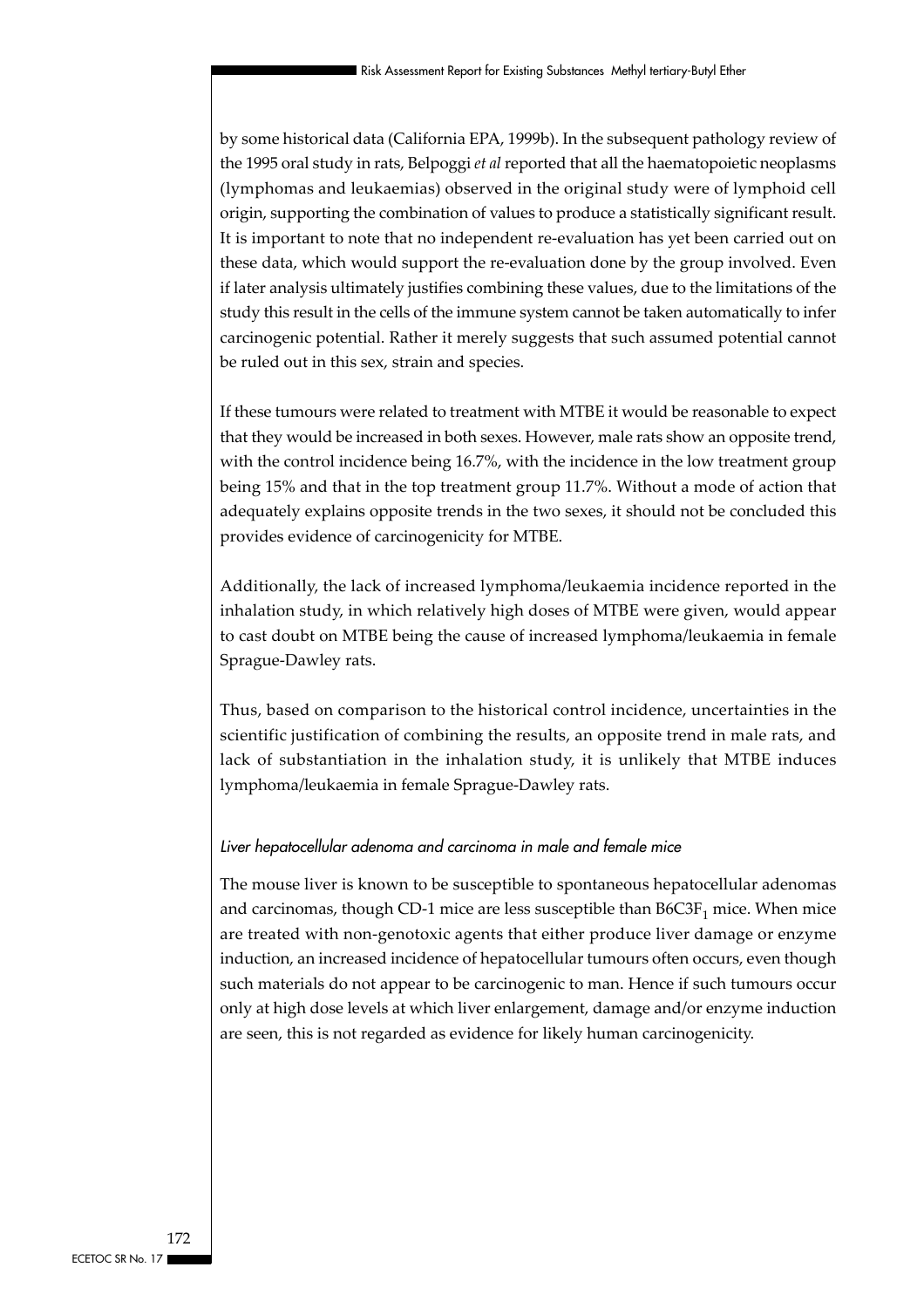In the mouse study, involving inhalation of MTBE, the increase in liver tumours is confined to the top dose animals (28,800 mg/m<sup>3</sup> MTBE). In females, an incidence of 20% adenomas in the top dose, compared with an incidence of 4% in the controls. In males, an incidence of 16% carcinomas in the top treatment group compared with an incidence of 4% carcinomas in controls (the latter was not a statistically significant difference). The incidence of carcinomas was not increased in females and the incidence of adenomas was not increased in the males.

It has been reported that the incidence of adenomas in control CD-1 females ranges between 0 to 14% and the incidence of carcinomas in males ranges between 0 to 8%. Hence, the increased incidences reported are within, or barely outside, the spontaneous incidence range; furthermore both liver enlargement and cell enlargement (usually indicative of enzyme induction) were seen at this dose level. Hence the increased incidence of liver tumours in male and female mice was of questionable causation and, if treatmentrelated, it is most likely that a non-genotoxic mechanism (involving hormonal disturbances, enzyme induction and liver enlargement) was involved. As this process is not generally considered to be relevant to man, these marginal findings cannot be relied on as evidence of carcinogenicity to humans.

#### Conclusions

The tumours in two of the organs cited, the kidney tubular adenomas and carcinomas in male rats and the hepatocellular adenomas and carcinomas in mice, are unlikely to have arisen via a mechanism that is relevant to man.

The increase in testicular interstitial cell tumours is particularly doubtful as a treatmentrelated response; the incidence in the inhalation study utilising F344 rats was within the historical control range, and in Sprague-Dawley rats, increased survival and study deficiencies confound any observed increase. Importantly, there are also a number of physiological and toxicological reasons why this endpoint is of doubtful relevance to man.

The reported increase in incidence of leukaemias and lymphomas in female Sprague-Dawley rats is also doubtful as a treatment-related response as, in addition to being within the spontaneous tumour incidence range, the opposite trend was shown in males. It is more likely that this finding was due to a low incidence in the female control group. There are also doubts regarding the wisdom of combining these tumour types.

In addition to the above, at high dose levels, MTBE has been shown to cause some hormonal disturbances that could affect tumour incidences, e.g. testicular tumours and liver tumours. Such effects are unlikely to be relevant to man.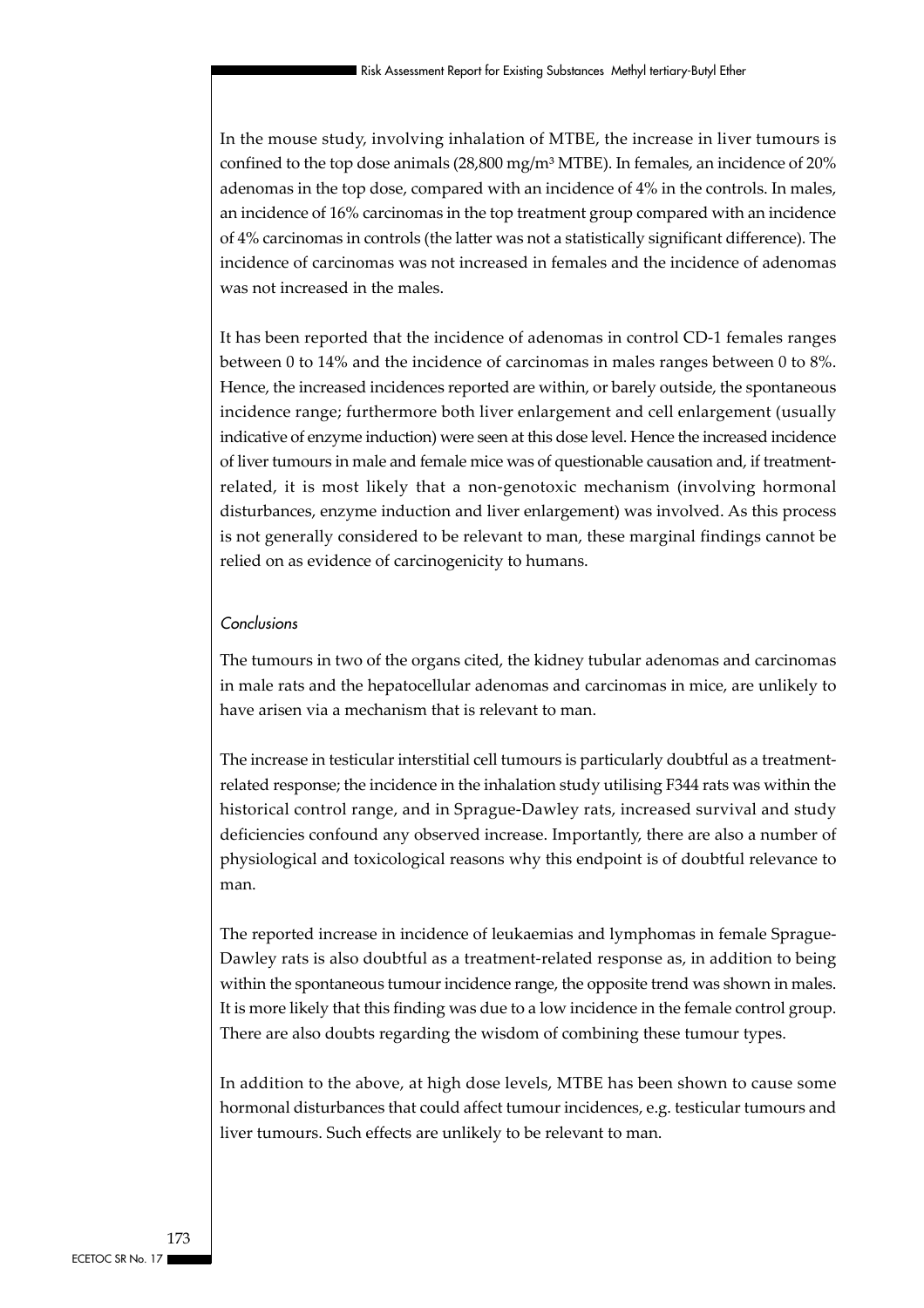Accordingly, it is concluded that MTBE should not be classified as a Category 3 carcinogen, and that no classification for carcinogenicity is justified according to the criteria specified in Annex IV of Commission Directive 93/21/EEC (EC, 1993c).

With respect to the primary metabolites, chronic ingestion of TBA produced tumours in male rat kidney and female mouse thyroid. The Task Force noted that both MTBE and TBA caused similar effects in male rat kidney, suggesting that a common mechanism involving TBA and  $\alpha_{2\mu}$ -globulin was operative in both instances. In contrast, formaldehyde caused tumours only at the site of contact, following inhalation or ingestion. Although a genotoxic mechanism cannot be excluded in the carcinogenicity of formaldehyde, the ECETOC Task Force believes that this plays no role in the induction of tumours seen following long-term exposure to MTBE.

IARC (1999) assessed the available data and came to the conclusion that "there is inadequate evidence in humans for the carcinogenicity of MTBE, that there is limited evidence in experimental animals for the carcinogenicity of MTBE, and that therefore MTBE is not classifiable as to its carcinogenicity to humans (Group 3)".

# 4.1.2.8 Toxicity for reproduction

The studies on developmental and reproductive toxicity are summarised in Appendix E.

#### **Fertility**

The following studies were conducted to evaluate the effects of almost continuous exposure to MTBE on fertility in rodents.

A 2-litter, single-generation inhalation study was carried out with Sprague-Dawley rats (Biles *et al*, 1987). To provide 2 litters/female at each treatment level, 15 F<sub>0</sub> males, preexposed for 12 weeks, (6 h/d, 5 d/wk) to MTBE vapours at 0, 900, 3,600 and 9,000 mg/m<sup>3</sup> were mated with 30  $F_0$  females exposed for 3 weeks prior to mating. Exposures were continued throughout a 15-day mating period, gestation (days 0 - 20) and lactation (days 5 - 21). There was no exposure between day 21 of gestation and day 4 of lactation.

There were no treatment-related deaths or other signs of treatment as assessed by inlife observations, body weights, male and female mating indices for both mating intervals and reproduction data. No significant effect on pregnancy rates was noted (although exposed groups in the second interval were slightly smaller) and gonad and organ weights of the males were unaffected. Overall litter sizes, gestation times, pup survival and pup weights were not significantly affected by treatment and there were no gross or histopathological changes in adults or pups at necropsy at any exposure level up to  $9,000 \,\mathrm{mg/m^3}$ .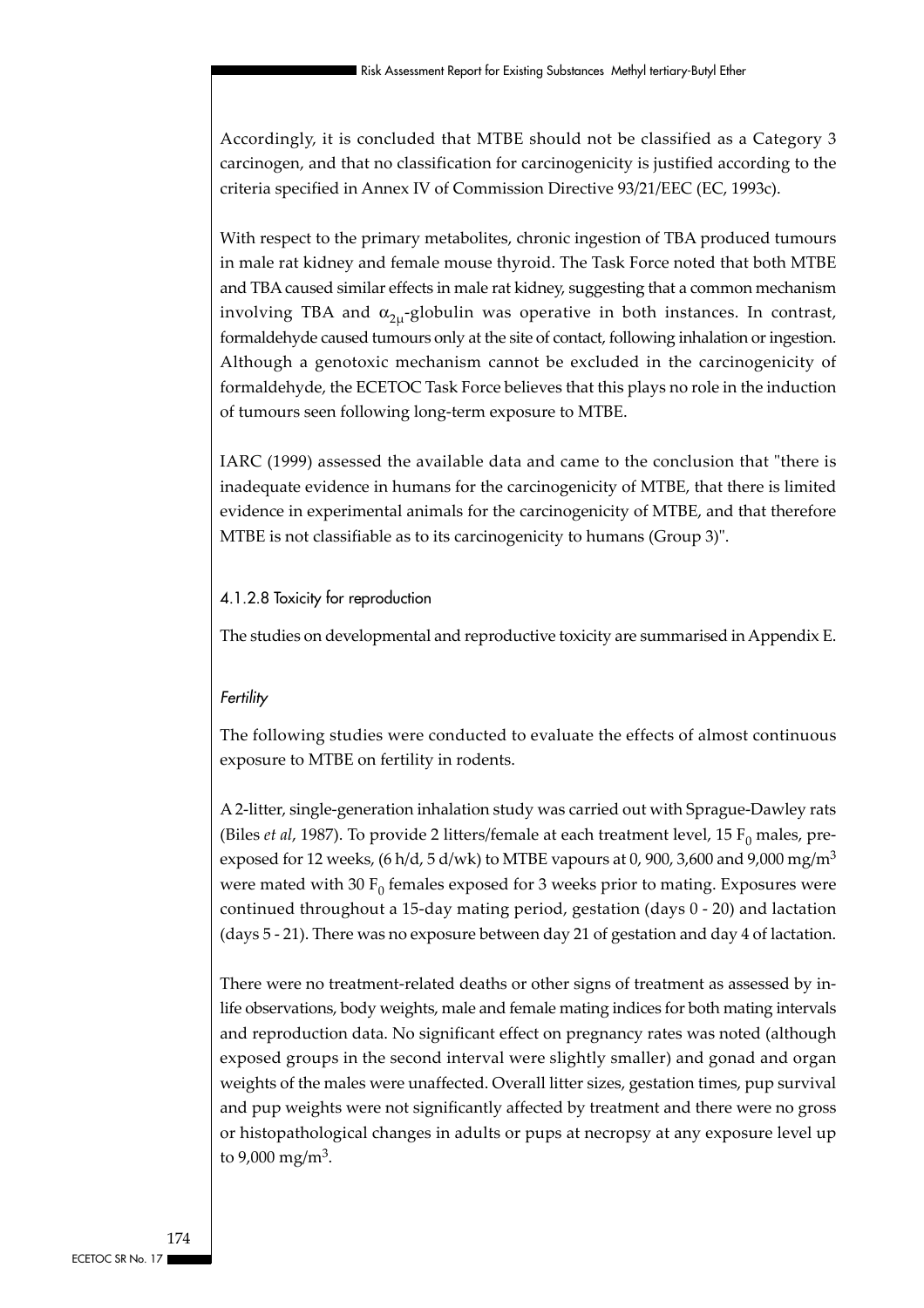In a 2-generation reproduction study 25 male and 25 female Sprague-Dawley rats were exposed (6 h/d, 5 d/wk) to MTBE vapours at target concentrations of 0, 1,440, 10,800, or  $28,800$  mg/m<sup>3</sup> (Neeper-Bradley, 1991). As with the previous study, animals were exposed during the pre mating, mating, gestation and postnatal periods. With both generations, exposures began 10 weeks before mating and were continued through mating until day 19 of gestation, and then during lactation (days 5 - 28). Parental animals were monitored throughout for clinical signs of toxicity, food consumption and body weight and for gross lesions at necropsy. Organs were weighed at necropsy. All tissues with gross lesions, upper and lower respiratory tracts, and selected reproductive tissues from high-dose and control groups, were examined histologically. Offspring were evaluated for viability, survival, body weights and sex distribution.

There were no treatment-related deaths. During certain periods of the pre-breeding exposure at  $28,800$  mg/m<sup>3</sup>, food consumption, body-weight gain and body weights were reduced in males, but not in females. Clinical signs immediately following exposure at 10,800 mg/m<sup>3</sup> included hypoactivity, lack of startle reflex, ataxia and blepharospasm. Reproductive parameters were unaffected by treatment and there were no significant gross or histopathological changes in  $F_0$  parents at necropsy. At the mid and highdose levels the  $F_1$  litter body weights were significantly lower than those of the control animals on lactation days 14 and 28 (10,800 mg/m<sup>3</sup>), and day 14 (28,800 mg/m<sup>3</sup>), respectively.  $F_1$  pup body-weight gains were reduced on lactation days 7 and 21 at 10,800 and between days 7 and 14 at  $28,800$  mg/m<sup>3</sup>. There were no treatment-related lesions at necropsy of the  $F_1$  pups.

In the 8-week pre-breeding exposure, clinical signs observed in the  $F_1$  parents included hypoactivity and lack of startle reflex (10,800 mg/m<sup>3</sup>) and ataxia (28,800 mg/m<sup>3</sup>). Reduced body-weight gain was frequently noted in males at 10,800 and 28,800 mg/m<sup>3</sup> but this was only statistically significant at  $28,800$  mg/m<sup>3</sup> during the first 2 weeks of exposure. At 10,800 mg/m<sup>3</sup>, weight gain in males was faster than that in controls, so that final body weights were equivalent to controls. In  $F_1$  females, final body weight of the 28,800 mg/m<sup>3</sup> group was lower than controls throughout pre-breeding exposure and body-weight gain in the 10,800 mg/m<sup>3</sup> group was equivalent to that of the control group. Food consumption was reduced in  $F_1$  males at 2,880 mg/m<sup>3</sup> only for the first 2 weeks of exposure. There were some transient clinical effects during exposure but these were limited to hypoactivity, blepharospasm and lack of startle reflex at 10,800 and 28,800 mg/m<sup>3</sup>, and ataxia at 28,800 mg/m<sup>3</sup>. No exposure-related gross lesions were noted at necropsy in  $F_1$  adults. A statistically significant increase in absolute liver weight occurred in both sexes at 28,800 mg/m<sup>3</sup> and relative liver weights were increased at 10,800 and 28,800 mg/m<sup>3</sup>, but there were no corresponding histopathological changes.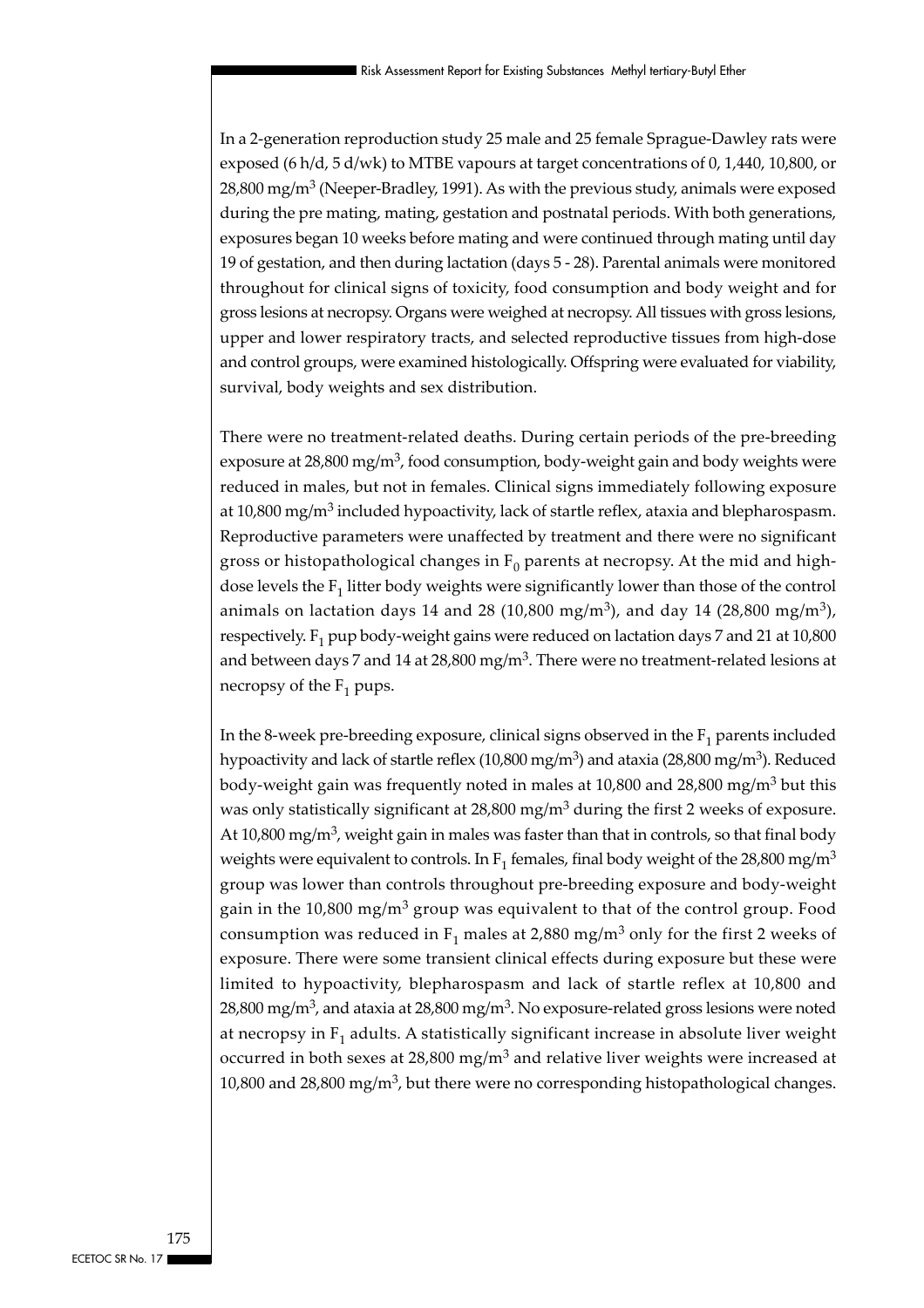MTBE did not adversely affect reproductive parameters for production of  $F<sub>2</sub>$  litters at any exposure level. Maternal body weights were unaffected during gestation and lactation. Food consumption during gestation (except for a small reduction at 28,800 mg/m<sup>3</sup> in days 7 to 14) was equivalent across groups. The total number of  $F_2$  pups was equivalent in control and treated groups. Body weights in  $F<sub>2</sub>$  litters exposed at  $28,800$  mg/m<sup>3</sup> MTBE vapour were reduced on lactation days 7 and 28 and at 10,800 mg/m<sup>3</sup> on days 14 and 28. Pup weight gains were also reduced at 28,800 mg/m<sup>3</sup> on lactation days 1 to 4 and 4 to 28. Pup weight gains at  $10,800$  mg/m<sup>3</sup> were reduced on lactation days 7 to 14 and on 14 to 21. Perinatal deaths were increased on postnatal day 4 at 28,800 mg/m<sup>3</sup>, but survival at lactation from day 4 to day 28 was unaffected by treatment. There were no treatment-related gross lesions observed at necropsy of  $F_2$ pups that died during lactation.

In conclusion, maternal and foetal toxicity in rats was noted at 28,800 mg/m<sup>3</sup> and maternal toxicity at 10,800 mg/m<sup>3</sup>. The main effect in animals exposed to 10,800 and 28,800 mg/m<sup>3</sup> was CNS depression (hypoactivity, lack of startle reflex). Other effects, e.g. reduced food intake, reduced body-weight gain may have been secondary to this. There were no adverse effects at 1,440 mg/m<sup>3</sup> and the NOAEL was, therefore, 1,440 mg/m<sup>3</sup>.

A 2-generation reproductive study was carried out by Bevan *et al* (1997a) in which groups of 25 male and female Sprague-Dawley rats were exposed to MTBE by inhalation at 0, 400, 3,000 and 8,000 ppm (0, 1,430, 10,700 and 28,600 mg/m<sup>3</sup>). The dose levels and dosing regime was similar to that of Neeper-Bradley (1991) above. There was parental toxicity at the upper two doses, and concomitant perinatal toxicity was also observed at these levels. Some toxicity was also recorded for pups in the  $F_1$  and  $F_2$  generations in terms of pup viability and survival, but this was not considered to be biologically significant.

Thus, the overall findings of this study were that no real treatment-related effects were recorded for any reproductive indices, i.e. there was no evidence of selective reproductive toxicity. These results support the results of the earlier multigeneration studies.

#### Development

The following studies were conducted to evaluate the embryotoxic and/or teratogenic effects of exposure to MTBE vapour during organogenesis.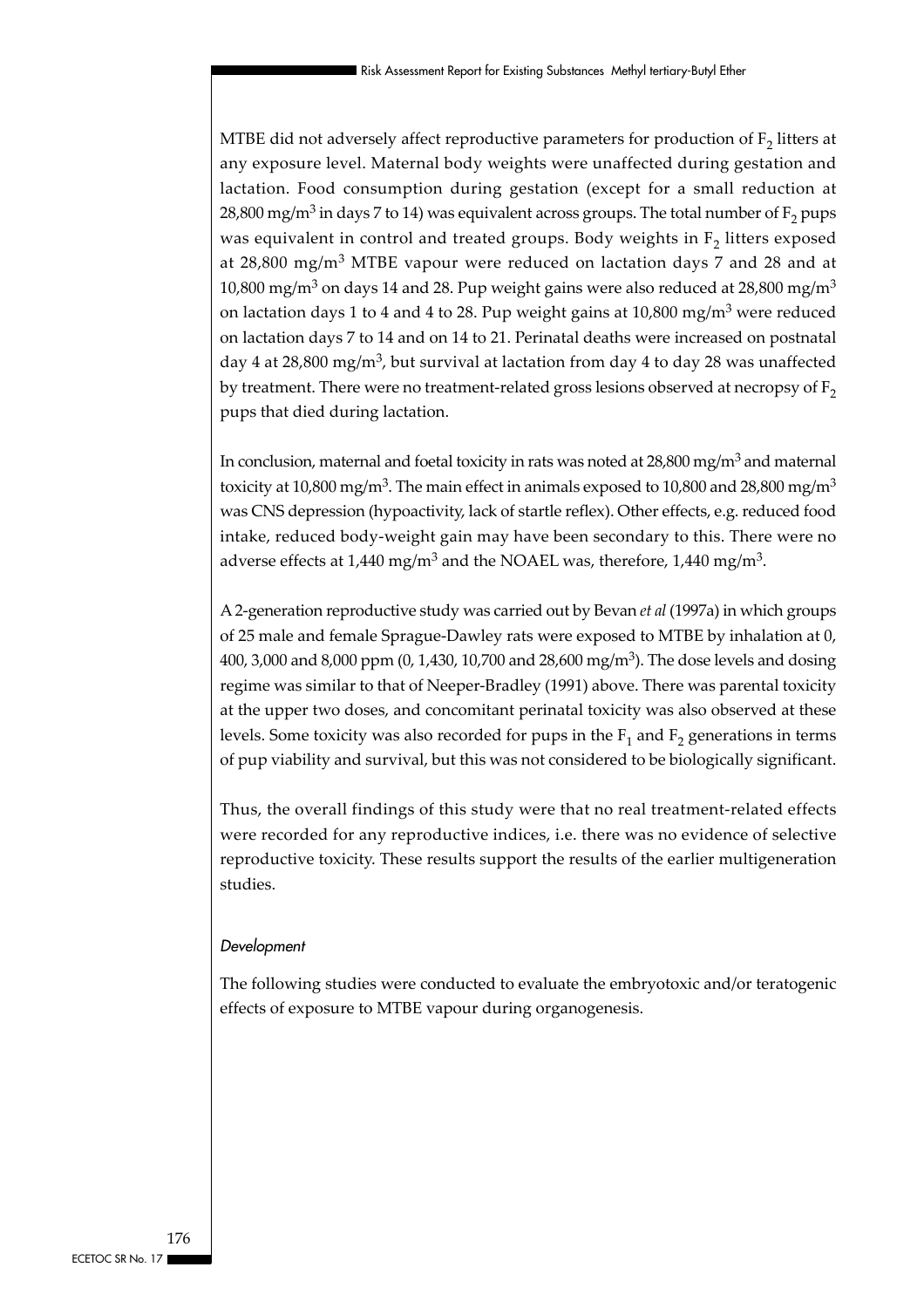In the first of these studies, groups of 25 pregnant CD-1 mice and Sprague-Dawley rats were exposed (6 h/d) to MTBE vapours at target concentrations of 0, 900, 3,600 and 9,000 mg/m<sup>3</sup> on days 5 to 6 of gestation (Schroeder and Daly, 1984a and b; Conaway *et al*, 1985). Food and water consumption were recorded and the dams killed on day 18 (mouse) or 20 (rat) of gestation. At necropsy, uterine and liver weights and uterine implantation data were recorded. Foetuses were evaluated for external, soft tissue and skeletal malformations.

There were no mortalities in either study and there were no treatment-related effects on final body weight, body-weight gain, water consumption, organ weights, pregnancy rate, the number of implants, resorption and live foetuses, sex ratios or gross pathology. Increased lachrymation was noted occasionally in mice of all MTBE-treated groups and food consumption was reduced in rats between days 9 to 12 of gestation and in mice on days 12 to 15. In rats, there were no significant differences in the number of *corpora lutea* and no significant effects on mean foetal weight and crown-rump length. No external, skeletal or soft tissue anomalies were noted in either species.

The authors concluded that, at exposures of up to  $9,000$  mg/m<sup>3</sup>, MTBE was not maternally toxic, embryotoxic or teratogenic in rats or mice. The NOAEL for both species for maternal and developmental toxicity was at least  $9,000 \text{ mg/m}^3$ .

In a second study (Tyl, 1989; Bevan *et al*, 1997b), groups of 15 pregnant albino rabbits were exposed (6 h/d) to MTBE vapour at target concentrations of 0, 3,600, 14,400 and 28,800 mg/m<sup>3</sup> on days 6 to 18 of gestation. Maternal clinical signs were recorded daily; body weights and food consumption were measured between days 0 to 29 of gestation. At necropsy on gestation day 29, maternal body weight, gravid uterine weights and liver weights were recorded. Ovarian *corpora lutea* were counted, and all uterine implantation sites were identified and recorded for early and late resorptions, dead and live foetuses. Foetuses recovered were evaluated for external, soft tissue and skeletal malformations.

The two highest exposure levels were maternally toxic, as judged by a statistically significant decrease in food consumption and body-weight gain during the exposure period. At 28,800 mg/m<sup>3</sup>, ataxia and hypoactivity were observed immediately after exposure on 6 of the 13 exposure days. A significant increase in relative liver weight was also noted at  $28,000 \text{ mg/m}^3$ . There were no treatment-related effects on gestation parameters including the number of *corpora lutea*, total non-viable implantations per litter, sex ratio, pre- or post-implantation loss and foetal body weights/litter.

The author concluded that the NOAEL for maternal toxicity was  $3,600 \text{ mg/m}^3$  and the NOEL for developmental toxicity was at least  $28,800$  mg/m<sup>3</sup>. No developmental toxicity, including teratogenicity was observed at any exposure concentration.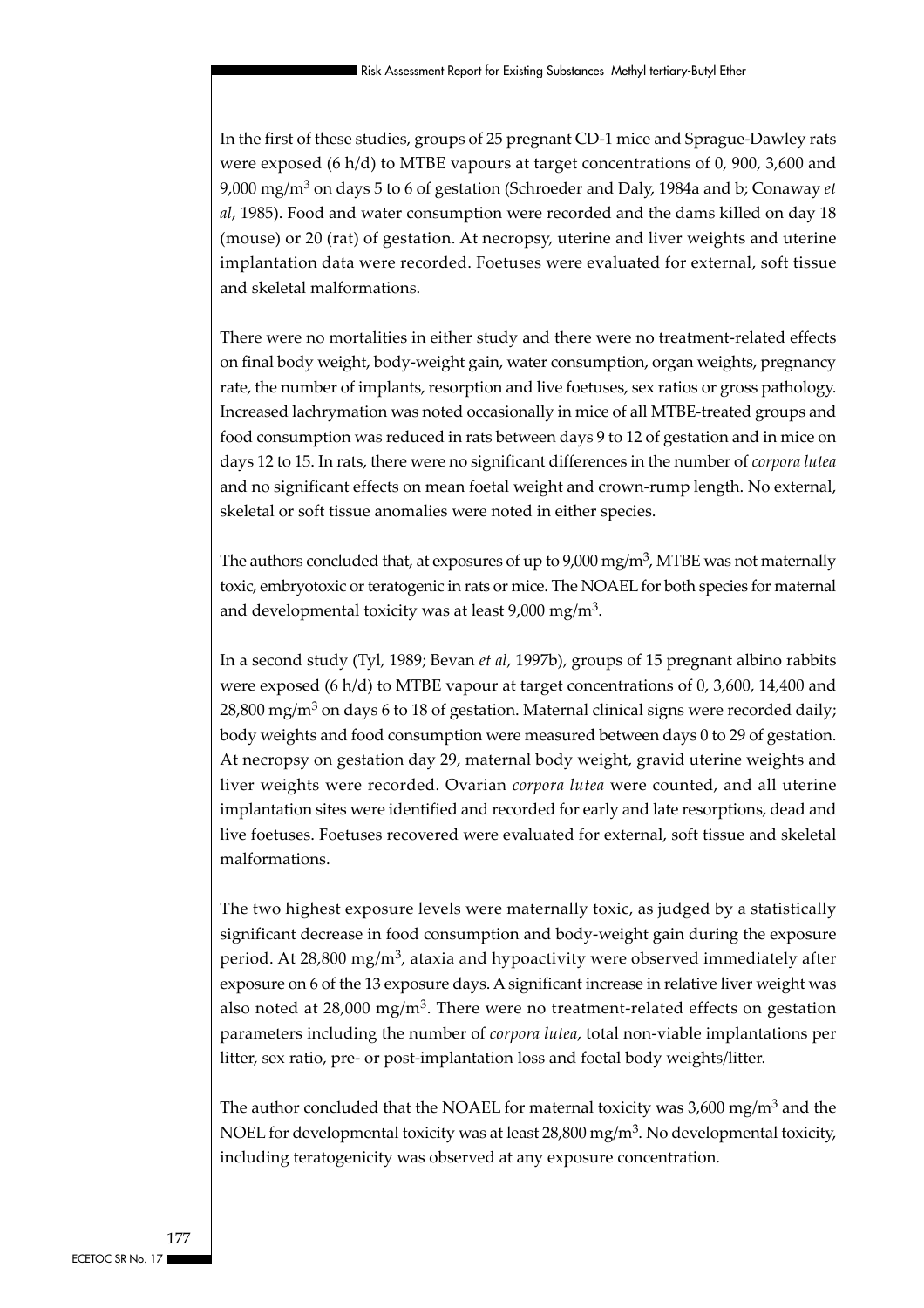A similar study was conducted using the same dose levels with groups of 30 pregnant CD-1 mice (Tyl and Neeper-Bradley, 1989; Bevan *et al*, 1997b). Animals were exposed for 6 h/d on gestation days 6 to 15 and killed on day 18. Maternal clinical signs were recorded daily and body weights measured from day 0 to 18 of gestation. Maternal food consumption was measured throughout gestation. At scheduled killing, maternal body weight, gravid uterine weights and liver weights were recorded. Ovarian *corpora lutea* were counted, and all uterine implantation sites identified and assessed for early and late resorptions, dead and live foetuses. Foetuses were evaluated for external, soft tissue and skeletal malformations.

As with the rabbit, maternal toxicity was seen in mice exposed at 14,400 and  $28,800$  mg/m<sup>3</sup>. Significant effects were reduced body-weight gain, reduced final body weight and reduced food consumption. At  $28,800$  mg/m<sup>3</sup>, treatment-related clinical signs of toxicity were hypoactivity, ataxia, prostration, laboured breathing, lachrymation and periocular encrustation, and, at  $14,400$  mg/m<sup>3</sup>, hypoactivity and ataxia. Gestation parameters were affected at  $28,800$  mg/m<sup>3</sup> (reduced numbers of viable implantations/litter and altered sex ratio) and foetal body weights/litter (totals, males or females) were significantly reduced at 14,400 and 28,800 mg/m<sup>3</sup>. At 28,800 mg/m<sup>3</sup>, there was a significant increase in the incidence of cleft palate, which led to an increase in visceral malformations. There were also treatment-related increases in the incidence of individual skeletal variations at 14,400 and  $28,800$  mg/m<sup>3</sup>, consistent with developmental toxicity. These changes were probably secondary to maternal toxicity.

The authors concluded that MTBE was maternally toxic at  $14,400$  and  $28,800$  mg/m<sup>3</sup> and also caused developmental toxicity at these concentrations. There was an increased incidence of cleft palate at  $28,800 \text{ mg/m}^3$  concomitant with profound maternal toxicity. The NOAEL for maternal and developmental toxicity was 3,600 mg/m<sup>3</sup>.

# Conclusion

Effects of the inhalation of MTBE vapours on fertility and development have been evaluated in well-conducted inhalation studies with rats, mice and rabbits. In general, effects were the same as those described in repeat-dose sub-chronic studies.

Maternal and foetal toxicity in rats was noted at  $28,800$  mg/m<sup>3</sup> and maternal toxicity at 10,800 mg/m<sup>3</sup>. The main effect in animals exposed to 10,800 and 28,800 mg/m<sup>3</sup> was CNS depression (hypoactivity and lack of startle reflex). Other effects, e.g. reduced food intake and, reduced body weight, may have been secondary. No effects on fertility of parents and the  $F_1$  generation were observed and the NOAEL for fertility is 28,800 mg/m<sup>3</sup>.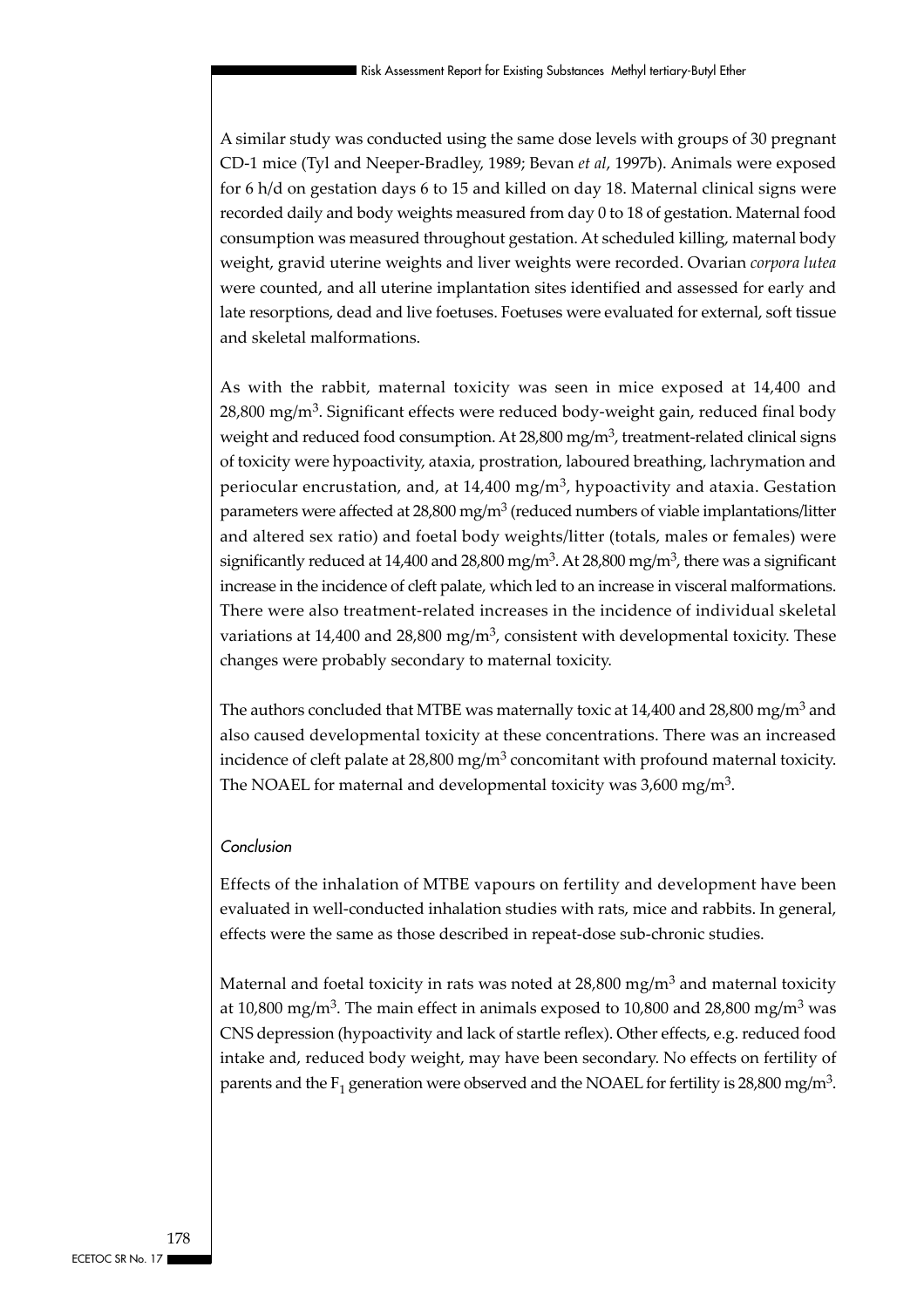MTBE was not maternally toxic, embryotoxic or teratogenic in the rat in an inhalation study conducted to evaluate developmental effects at concentrations up to  $9,000$  mg/m<sup>3</sup>. In a similar study with rabbits, MTBE vapour was non-toxic up to  $3,600 \text{ mg/m}^3$  but was maternally toxic during organogenesis at  $14,400$  and  $28,800$  mg/m<sup>3</sup>. It was not a developmental toxicant at any concentration examined, i.e. up to  $28,800$  mg/m<sup>3</sup>. Exposure of pregnant mice to MTBE during organogenesis was maternally toxic at 14,400 and 28,800 mg/m<sup>3</sup> and caused developmental toxicity at these concentrations. At 3,600 mg/m<sup>3</sup> MTBE did not cause developmental toxicity. There was an increased incidence of cleft palate at  $28,800$  mg/m<sup>3</sup> concomitant with profound maternal toxicity. The NOAEL for maternal and developmental toxicity was  $3,600 \text{ mg/m}^3$ .

The Task Force concluded that these studies provided no indication that MTBE could adversely influence reproductive performance or foetal development at exposure levels that did not cause maternal toxicity.

# Other effects on endocrine and reproductive systems

It has been proposed that a change in hormone homeostasis may have been responsible for the female mouse liver tumours seen in the inhalation bioassay (ECETOC, 1997), since oestrogens antagonise, and androgens promote, the expression of spontaneously arising hepatic tumours in female mice (Kemp and Drinkwater, 1990). This hypothesis has been tested subsequently by Moser *et al* (1998) who assessed endocrine-sensitive endpoints (weight of sex organs, oestrous parameters) from female  $B6C3F<sub>1</sub>$  mice (initial age, 8 wk) following exposure (6 h/d, 5 d/wk) to  $28,800$  mg/m<sup>3</sup> MTBE vapour for 3 days or 3, 12 or 32 weeks. The ability of MTBE to alter serum oestrogen levels and influence the expression and activity of the oestrogen receptor was also determined in a number of model systems. In view of its potential importance, results from this study are described and discussed in detail below.

There were alterations in the stages and length of oestrous cycle after 12 or 32 weeks of exposure to MTBE. At the latter time point, there was a significant increase in the mean number of days in both the oestrous and non-oestrous stages (both increased by around 50% relative to controls). Uterine weight relative to (decreased) body weight in mice exposed for 12 or 32 weeks was only 20% of that seen in the controls, and microscopic examination revealed a simplified structure (fewer uterine ducts and glands, less tortuous glands). Qualitatively, this effect was comparable to that seen in unexposed mice after ovariectomy. Measurement of uterine cell proliferation showed less DNA synthesis (as judged by BrdU incorporation), around 25% in luminal and 50% in glandular epithelial cells, respectively, after 12 or 32 weeks of treatment, versus 90% BrdU incorporation in both cell populations from controls. For comparison, less than 25%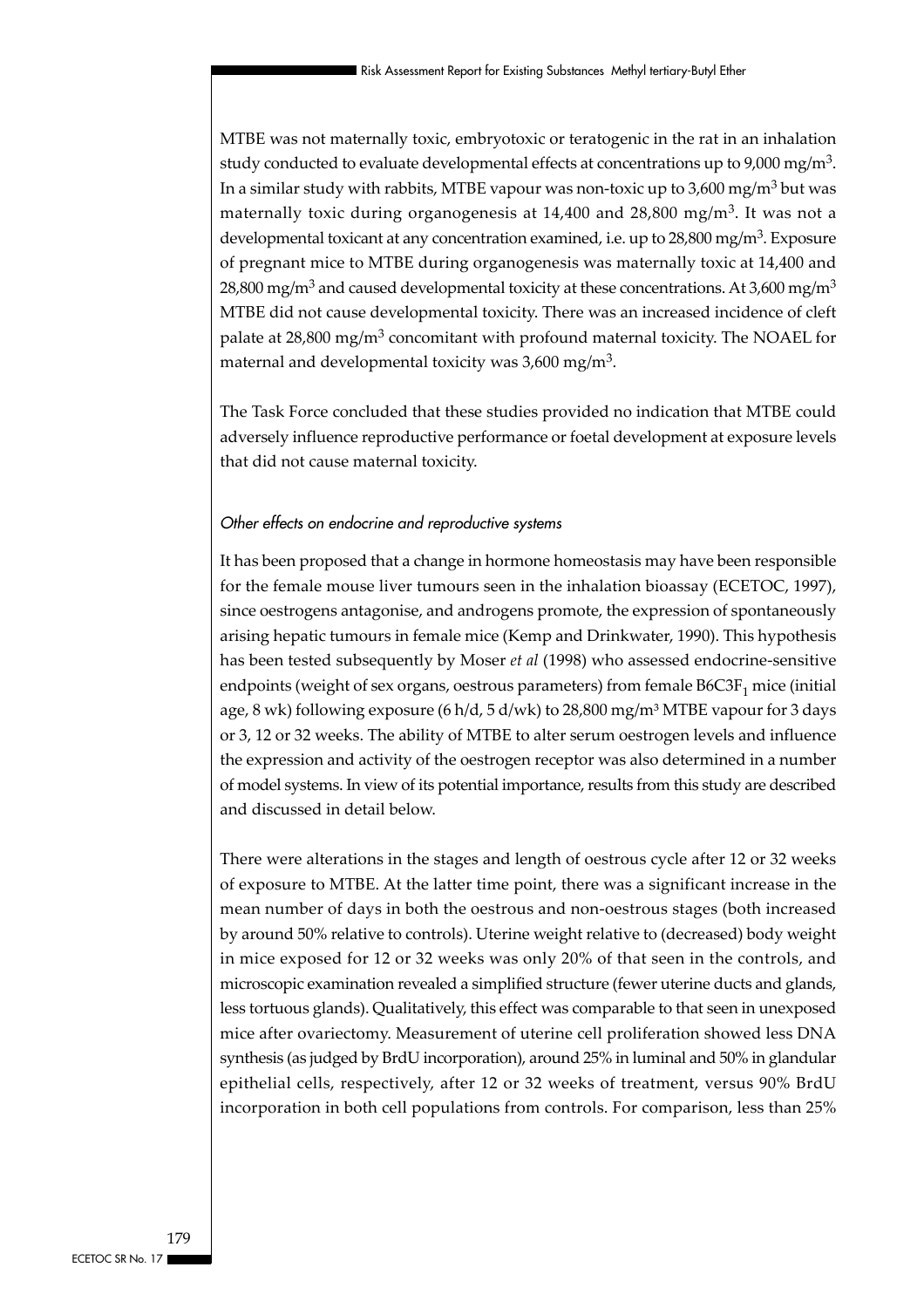of luminal and glandular epithelial nuclei in uteri from ovariectomised mice showed BrdU incorporation. Qualitatively similar effects on microscopic structure and BrdU incorporation were also detected in cervix and vagina from mice exposed to MTBE vapour for 12 or 32 weeks. Again, these findings were qualitatively similar to those seen in ovariectomised mice. Ovary weight relative to body weight was decreased by 55 to 60% after 12 or 32 weeks of exposure, but no significant changes in microscopic appearance or in BrdU uptake were reported.

Adrenal glands from exposed animals showed a loss of *zona reticularis* after 12 and 32 weeks of exposure (but not after 3 d or 3 wk), while there was an increase number of hyaline droplets in the *pars intermedia* of the pituitary which were immuno-reactive for adrenal corticotrophin hormone (ACTH). No differences were seen in BrdU staining in these two tissues. Neither was any significant difference in serum oestrogen levels apparent in treated and control animals matched for stage of oestrous cycle.

Studies *in vitro* showed that MTBE did not displace or compete with bound oestradiol from purified human oestrogen receptor, nor did it bind to human oestrogen receptor present in transected HepG2 cells (luciferase assay), or antagonise the activity of oestradiol in the HepG2 system (inactive at concentrations to 0.1 mM MTBE in all instances). No difference in oestrogen receptor immuno-reactivity was seen in uterus, cervix or vagina sections from MTBE exposed animals (coincidental with nuclei in all tissues) (Moser *et al*, 1998).

Day *et al* (1998) reported that gavage dosing of Sprague-Dawley rats at 40 mg MTBE/kgbw/ resulted in an elevation of serum corticosterone levels after 14 days. With a dose of 800 mg/kgbw, the level remained higher after 28 days. Investigation into other hormone levels revealed that there was a decrease in serum testosterone at this higher dose level but no accompanying change in luteinising hormone (LH). This was unexpected, given that LH is involved in the regulation of testosterone production within the testis. The elevated corticosterone levels observed here have been noted in other studies involving both other rat strains (F344) and females, e.g. following 13 weeks of exposure to MTBE at 4,000 and 8,000 ppm (14,400 and 28,800 mg/m³) (Lington *et al*, 1997). Elevated aldosterone was also observed.

Williams *et al* (2000) carried out a follow-up study to that of Day *et al* (1998) investigating the potential for MTBE-induced changes to the levels of certain hormones and to organs such as the kidney, liver, testis, adrenals and pituitary gland in rats following oral administration. The objective was to examine any changes in the hypothalamus-pituitarytesticular axis. Sprague-Dawley rats were administered doses of 0, 250, 500, 1,000 or 1,500 mg MTBE/kgbw/d by gavage for 15 or 28 days. In the 15-day dosing groups, only the high dose animals displayed increases in relative kidney, adrenal and pituitary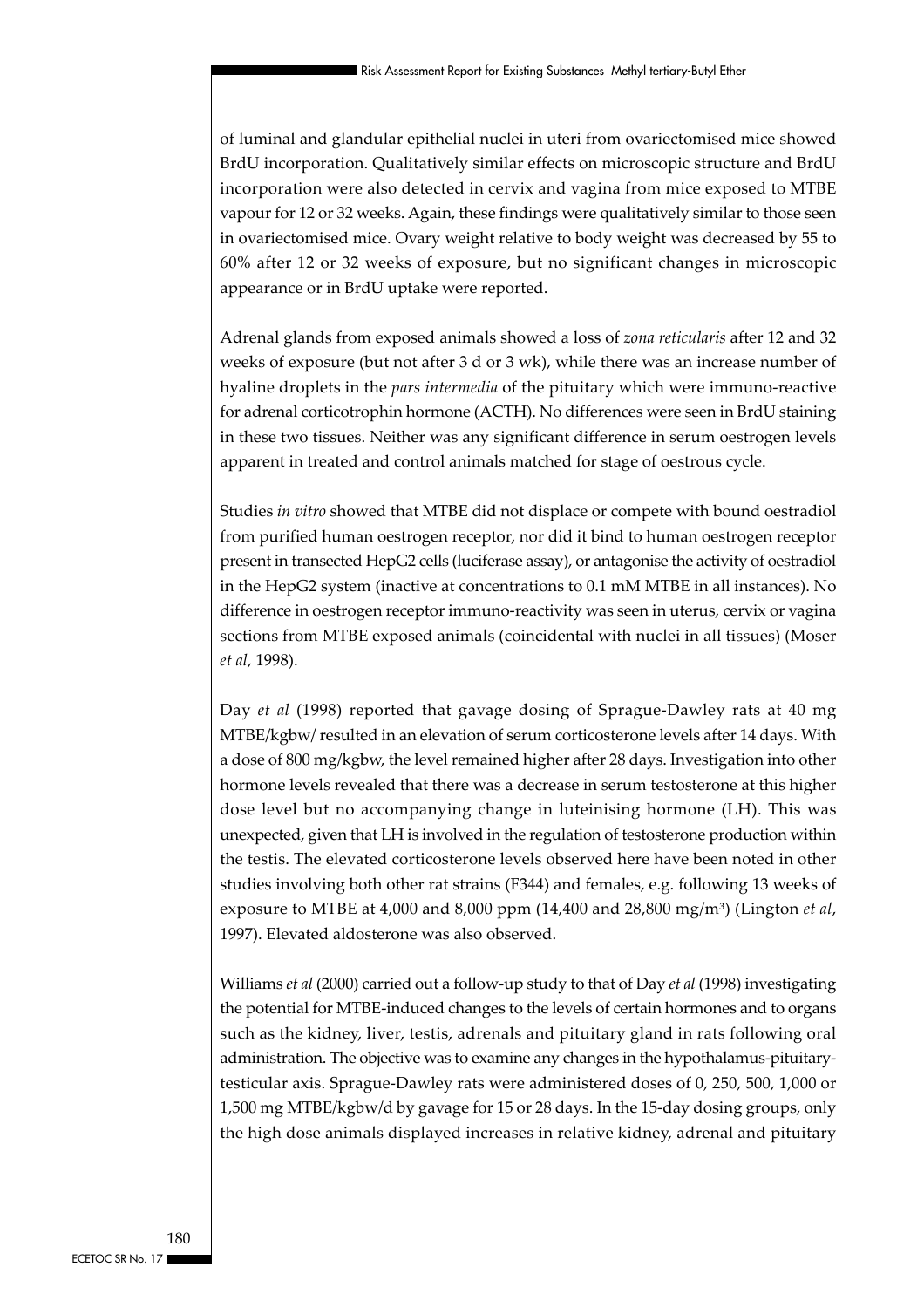weight. Rats dosed for 28 days were found to have statistically significant increases in liver weight in the top two dose groups, while no testicular lesions were observed, and the relative weights of the testes were only increased in the high dose group. Effects observed through microscopy ranged from mild and potentially adaptive changes in the liver (centrilobular hypertrophy), to cellular necrosis in the kidney, characteristic of  $\alpha_{2}$ -globulin nephropathy. At 28 days, serum triiodothyronine (T3) was significantly reduced in the 1,000 and 1,500 mg/kgbw animals, while serum LH and dihydrotestosterone (DHT) were decreased with respect to the controls at 1,500 mg/kgbw only. Prolactin levels, measured in serum, decreased in rats dosed with 1,500 mg/kgbw/d for 15 days but not 28 days.

Allgaier and De Peyster (1999) carried out studies that looked at the effects on certain endocrine parameters of high dose MTBE exposure to Sprague-Dawley rats by gavage. It was noted that the 800 mg/kgbw doses were high enough to cause sedation and ataxia in the animals. The studies were designed to investigate the potential for effects on the hypothalamic-pituitary unit in the rat with respect to LH production and release from the anterior pituitary. The animals had been gonadectomised, and a group were then provided with implants to maintain artificially the plasma testosterone levels. Radio-immuno assay was used to measure LH levels, and this was done at 2 to 5 hours after dosing, and then again at 5 days post-dosing. There were no consistent or statistically significant differences between MTBE-exposed and vehicle control groups of animals. The authors reported that previous experiments had shown some changes in testosterone levels over a longer time period and speculated that prolonged exposure and more frequent monitoring might be necessary to detect subtle cumulative effects.

Another short-term oral dosing study investigating toxicity to the testes was carried out in mice dosed with MTBE in vegetable oil at 0, 400, 1,000 or 2,000 mg MTBE/kgbw, 3 times over a 5-day period (Billitti *et al*, 1999). Testosterone levels were determined before, during and after exposure, the testes weights were recorded, as was serum testosterone, and histopathology was carried out. The only histological difference between high-dose treated animals and controls was a small increase in gross disruption of the tubules. Faecal analysis allowed the determination of LH-releasing hormone (LHRH) and testosterone levels, however no treatment-related differences were observed. In similar test procedures, TBA and *tertiary*-butyl formate were tested for the same parameters, but again no significant differences in histology or hormone levels were observed.

These study results indicate that MTBE is capable of producing some changes in the levels of hormones and in some endocrine tissues, however it remains unclear whether these changes could result in effects such as Leydig cell hyperplasia and/or tumours as might have been anticipated had the LH levels been suitably increased.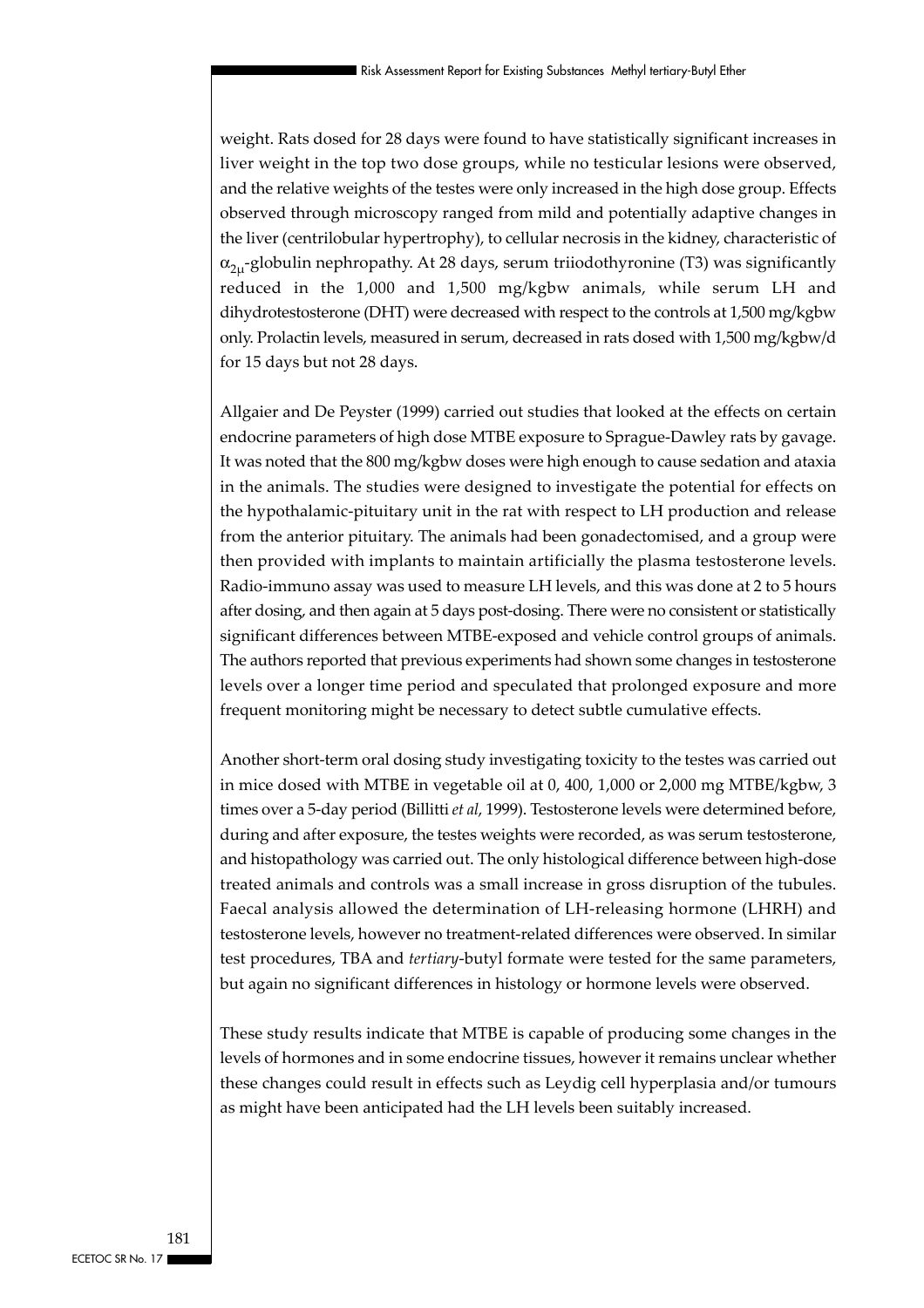#### Evaluation

The tissue effects noted by Moser *et al* (1998) appear to be related to a change in oestrogen homeostasis in female mice following repeated exposure to high concentrations of MTBE vapour over several months. The authors suggest that this effect is consistent with "antioestrogenicity", i.e. that MTBE prevents oestrogen having an effect on oestrogendependent tissues. A decrease in DNA synthesis only in uterine epithelial cells, mimicking the changes seen in ovariectomised mice, was considered to support an anti-oestrogenic mechanism. However, *in vitro* studies showed that MTBE did not displace or compete with oestrogen for binding sites on the oestrogen receptor, nor did it decrease serum oestrogen levels, suggesting that an alteration in hepatic catabolism was not involved. No disturbance of the ovarian-pituitary axis (responsible for other aspects of oestrogen control) seemed to have occurred, since ovarian maturation and proliferation appeared normal in treated mice and there was a functional oestrous cycle (albeit of increased length). Normal litters had also been delivered in a rat 2-generation study. It is not known if the microscopic changes in structure of the adrenal and pituitary glands were linked to these changes in oestrogen-responsive tissues, or whether they were coincidental.

By analogy with US-EPA physiological constants for the  $B6C3F<sub>1</sub>$  mouse, it is possible to estimate the internal dose of MTBE in these studies. A body weight of 24.6 g, an inhalation rate of 0.04 m<sup>3</sup>/d and retention of 15% (ECETOC, 1997) equates to 1,756 mg/kgbw over a 6-hour exposure period. In contrast, worker exposure at an OEL of 90 mg/m<sup>3</sup> would lead to a retained internal dose of 5.1 mg/kgbw (ventilation volume 1.25 m<sup>3</sup>/h, 8-h shift, 70 kgbw, lung retention of 40% of dose; ECETOC, 1997), with a 'worst-case' EU consumer exposure of 10 mg/m<sup>3</sup> for 5 minutes giving an internal dose of 0.006 mg/kgbw (ECETOC, 1997). Hence the putative anti-oestrogenicity of MTBE in mice occurs at doses that are 344-fold greater than those experienced by workers, and around 30,000-fold greater than those experienced by consumers.

While it is not possible to derive a NOAEL from the Moser *et al* (1998) studies, the bioassay results showed no altered incidence of endometrial/uterine cystic hyperplasia in female B6C3F<sub>1</sub> mice following long term exposure to 10,800 mg/m<sup>3</sup> MTBE vapour. This is equivalent to a retained internal dose of 658 mg/kgbw, which is 129-fold or 110,000-fold greater than that likely to be experienced by workers or consumers, respectively.

In conclusion, although these findings may appear to indicate a putative role for antioestrogenicity of MTBE in female mice, it should be noted that these effects occur only after several months exposure to very high vapour concentrations  $(28,800 \text{ mg/m}^3)$ of MTBE, a level in excess of the MTD found in chronic studies.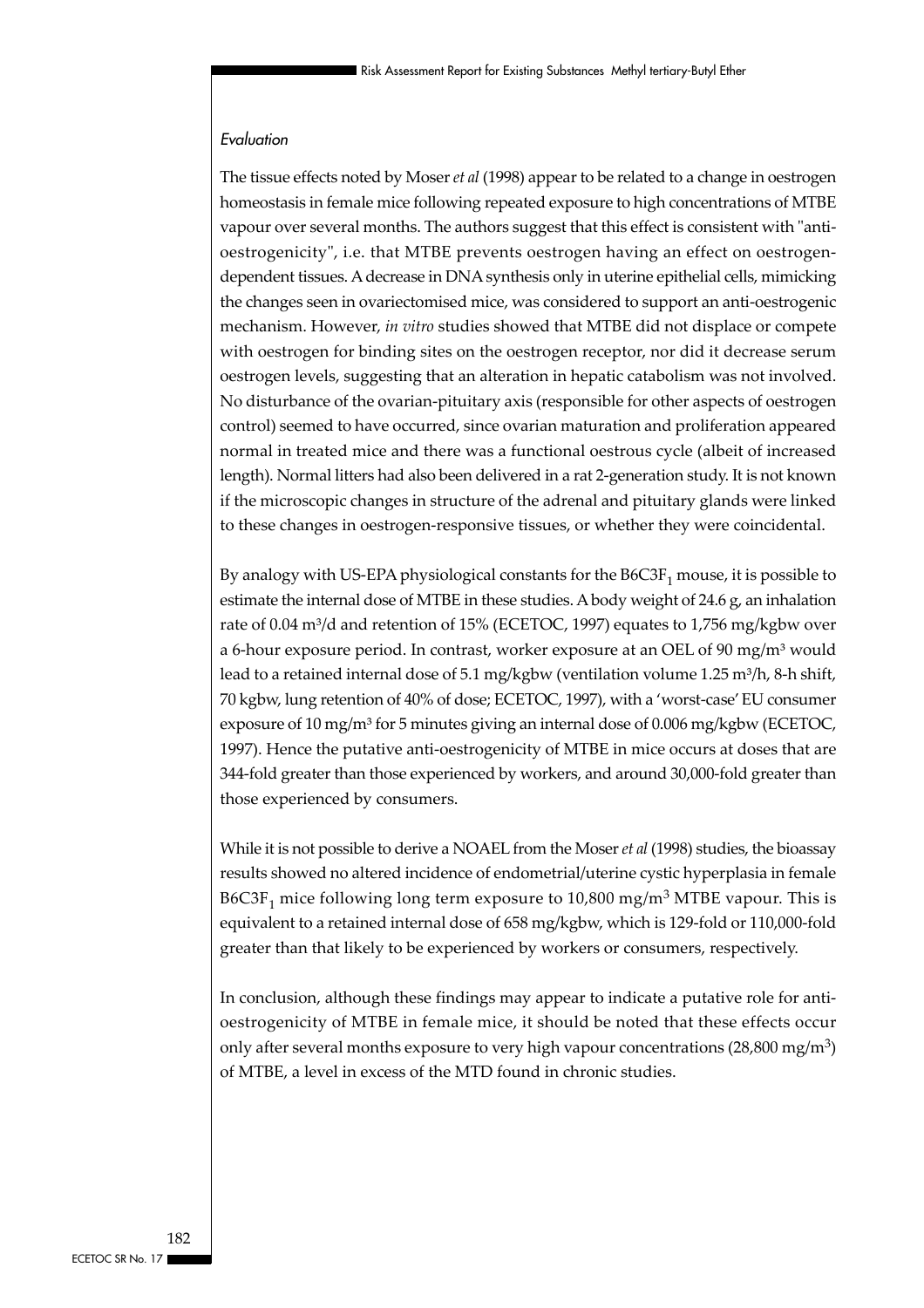The results of the Williams *et al* (2000) study indicate that oral administration of MTBE at 1,500 mg/kgbw/d over 15 or 28 days can produce mild perturbations in the levels of circulating hormones and in certain hormone-sensitive tissues in the rat. It is not possible to ascertain from these results whether the continuation of treatment over a chronic period would result in the production of Leydig cell hyperplasia or tumours.

## 4.1.2.9 Neurotoxicity

Neurobehavioural effects have been reported in several studies that were designed to measure these effects and also in conventional repeated-dose studies.

# Oral

In one acute oral gavage study (Arco Chemical, 1980) (Section 4.1.2.2 and Appendix C), some degree of central nervous system (CNS) depression occurred at all dose levels (1,900 - 6,810 mg MTBE/kgbw) ranging from slight at the low doses to marked at ≥ 4,080 mg/kgbw (at which lethality was greater than 50%). Other effects included ataxia, tremors, laboured breathing and loss of righting reflex in rats at doses ≥ 4,080 mg/kgbw/d, loss of righting reflex, ataxia at 3,160 and 2,450 mg/kgbw/d and CNS depression at 1,900 mg/kgbw. Onset of these effects was rapid, but they were transient, with animals returning to normal within a few hours.

In a conventional 14-day oral gavage study in Sprague-Dawley rats, high daily doses of ≥ 1,200 mg MTBE/kgbw in corn oil caused profound anaesthesia immediately after treatment (Robinson *et al*, 1990). This effect lasted for about 2 hours with subsequent full recovery of motor and sensory functions within 6 to 12 hours. Males given 1,428 mg/kgbw/d (the highest dose) for 14 days had reduced absolute brain weights  $(p \le 0.05)$  compared with controls. In contrast, relative brain weights were significantly increased in females at the same dose. The significance of this finding is not clear to the Task Force and was not commented upon by the original authors.

Oral gavage administration at 90, 440, and 1,750 mg/kgbw/d for 28 days, caused occasional salivation in all groups and transient ataxia and/or hypoactivity at the two highest doses shortly after dosing. No histopathological lesions were observed in brain, spinal cord, or sciatic nerve (IIT, 1992).

Anaesthesia was also reported in rats at the highest dose level after daily gavage dosing for 90 days at up to 1,200 mg/kgbw/d, but there was full recovery within 2 hours (Robinson *et al*, 1990). There were no significant effects on brain weight and, histologically, no brain lesions.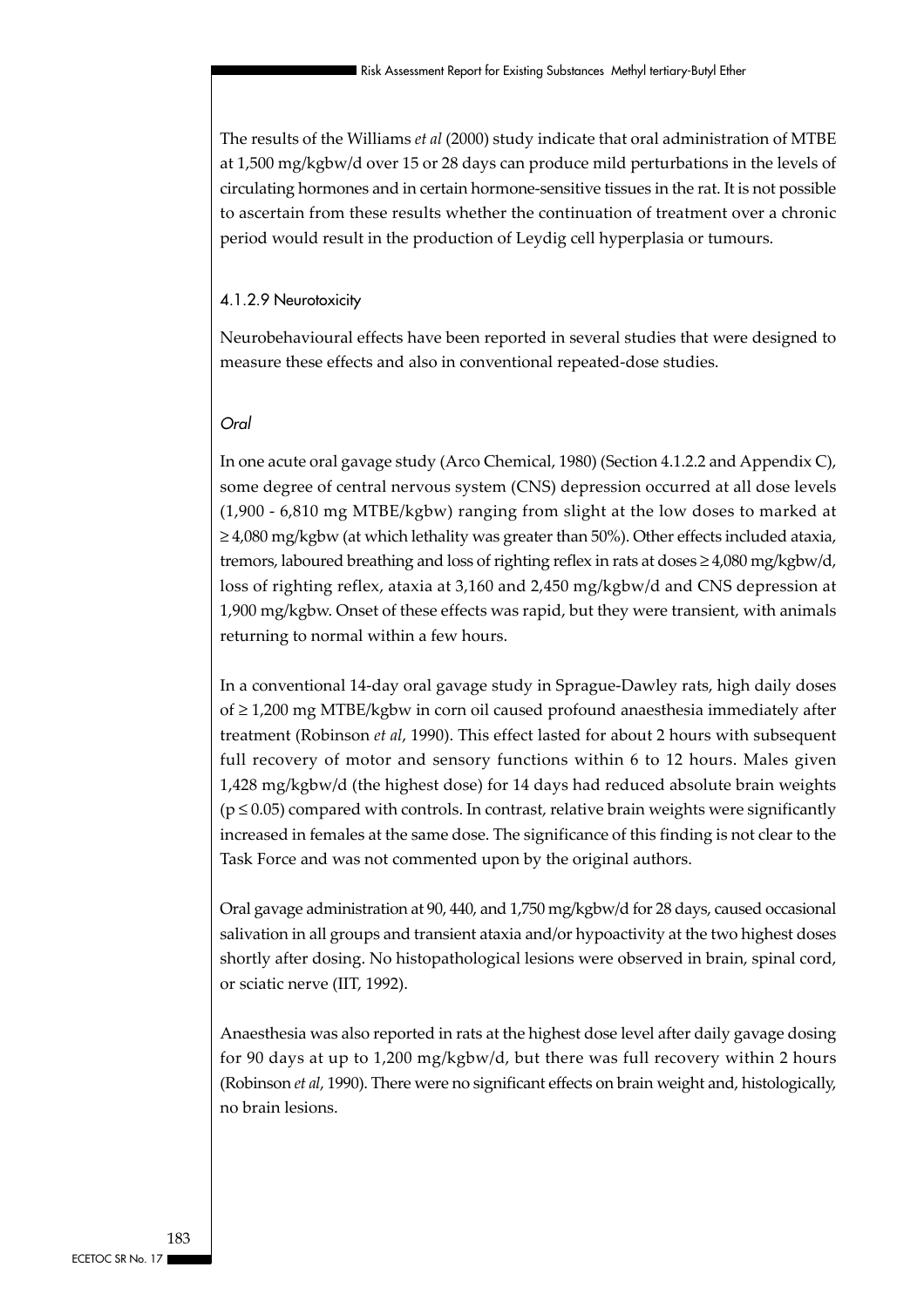## Inhalation

Effects on neurobehavioural functions have been observed in rat, mouse and rhesus monkey following acute exposure by inhalation. Rats exposed to a non-lethal concentration of around 70,000 mg/m<sup>3</sup> for 4 hours exhibited lachrymation within 3 minutes. During the 4-hour exposure, signs progressed to ataxia, loss of righting reflex, hyperpnoea, lack of co-ordination, and prostration. In groups exposed to higher concentrations, behavioural effects were more marked and more immediate in onset with fatalities occurring at > 120,000 mg/m<sup>3</sup> (Arco Chemical, 1980). Rats exposed to  $28,800$  mg/m<sup>3</sup> MTBE for 0.5 hour and 1.5 hours showed ataxia and drowsiness, respectively (Bio-Research Laboratories, 1990b).

A study in the mouse determined the anaesthetic effects of high MTBE exposures over 5 minutes (Hathaway *et al*, 1970b). Anaesthesia (loss of righting reflex) occurred at all doses between 125,000 to 800,000 mg/m<sup>3</sup>, and all animals recovered except at 400,000 and 800,000 mg/m3. Inhalation of MTBE was accompanied by a slight increase in respiratory rate accompanied by deep respiration (convulsive hyperventilation). Unconsciousness was preceded by hypoactivity, ataxia and sporadic convulsive seizures.

Gill (1989) and Daughtrey *et al*, (1997) studied neurobehavioural effects in F344 rats  $(22/\text{sex/group})$  exposed to 2,880, 14,400 and 28,800 mg/m<sup>3</sup> MTBE vapour for 6 hours. Motor activity was recorded and animals were subjected to a functional observation battery of tests (FOB). No changes in behaviour were observed at  $2,880$  mg/m<sup>3</sup> but there were concentration-related increases in ataxia and duck-walk gait at 14,400 and  $28,800$  mg/m<sup>3</sup>, indicative of transient CNS sedation. At the highest exposure, males had laboured respiration, decreased muscle tone, decreased performance on a treadmill, and increased hind limb splay; females had decreased hind limb grip strength, laboured respiration and increased latency to rotate on an inclined screen. These effects were transient, first seen at 1 hour, but absent 4 hours after cessation of exposure. Alterations in motor activity at high doses corresponded with changes in the FOB at the mid- and high-dose levels, and suggested exposure-related but reversible CNS sedation. The authors concluded a NOAEL of 2,880 mg/m³.

An acute inhalation study was conducted with 2 (1 male and 1 female) rhesus monkeys (Hathaway *et al*, 1970c). The animals were exposed for periods up to 6 h/d and the concentrations of MTBE in air were increased successively over 5 days from 12,400 to 341,000 mg/m<sup>3</sup>. No behavioural effects were seen at 12,400 and 17,400 mg/m<sup>3</sup>. At  $32,000$  mg/m<sup>3</sup> both animals became ataxic within 65 minutes, but neither lost consciousness, and both recovered promptly at the end of the exposure period. All higher exposures concentrations (68,400, 110,000, 175,000 and 341,000 mg/m<sup>3</sup>) caused CNS effects (such as ataxia, prostration and tremors) and unconsciousness at an increasingly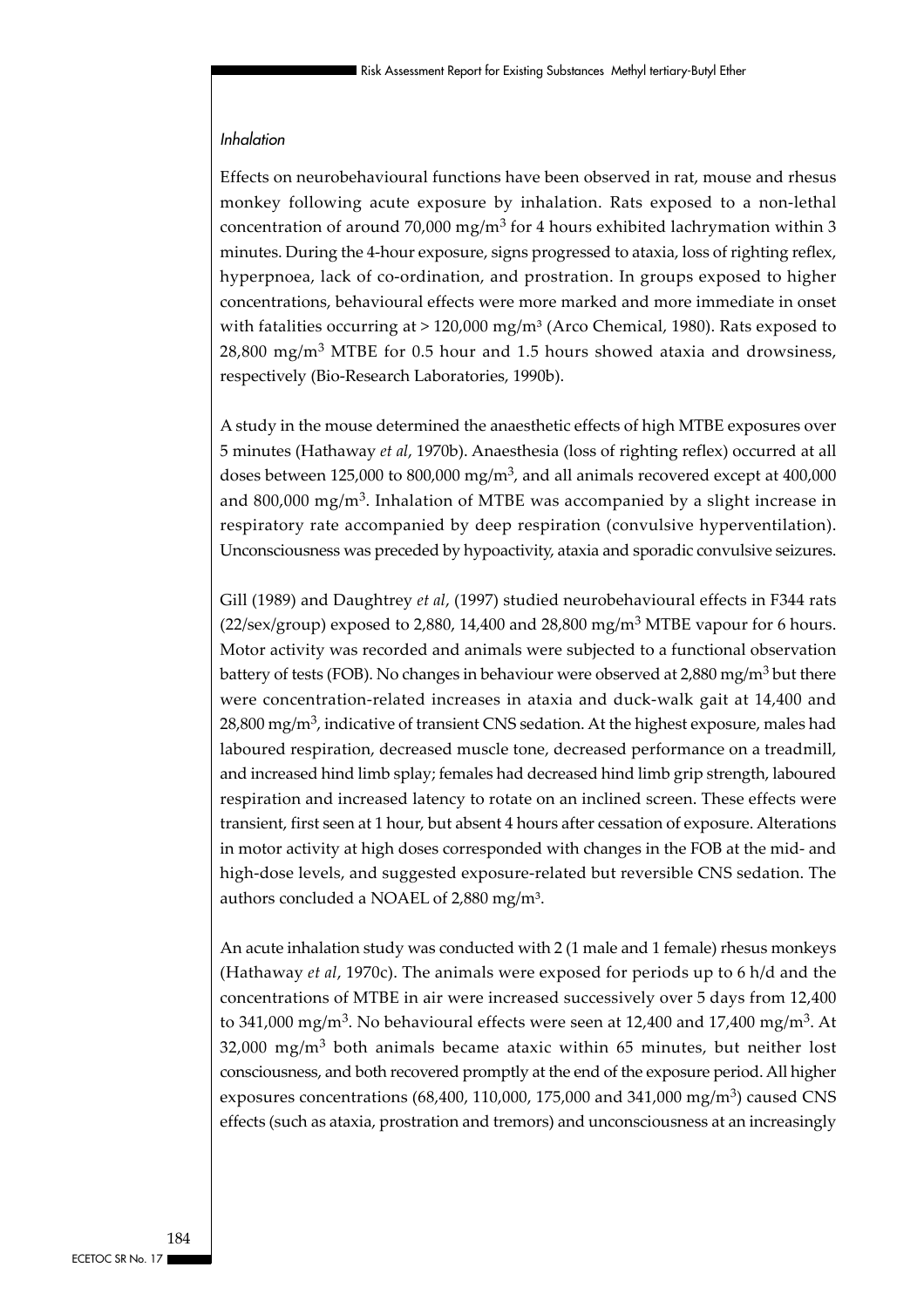early time after the start of the exposures (80, 50, 43 and 24 min, respectively). At the highest dose, ataxia was observed at 8 minutes and the respiration rate dropped to zero at 85 minutes. Upon return to normal atmosphere, consciousness was regained after 17 minutes of artificial respiration and recovery was complete within 2 hours. From this study, the NOAEL for neurological effects is  $17,400$  mg/m<sup>3</sup>.

Mice exposed to 28,800 mg/m<sup>3</sup> of MTBE vapour for 1 to 2 days did not show clinical signs (Vergnes and Kintigh, 1993). Inhalation of MTBE vapour at  $\geq 10,800$  mg/m<sup>3</sup> for 9 days was not associated with histological brain lesions in rat (Terrill and Daly, 1984).

Mild neurological effects were reported in a 13-day range-finding inhalation study in F344 rats and CD-1 mice, preparatory to a 13-week study (Dodd and Kintigh, 1989). Behavioural effects, including hypoactivity and periocular irritation were seen at all exposure levels, but principally at 28,800 mg/m<sup>3</sup>. Reversible behavioural effects (ataxia, decreased startle and pain reflexes and decreased muscle tone) were noted in rats of both sexes at 28,800 mg/m<sup>3</sup>. The NOAEL for neurological effects was  $14,400$  mg/m<sup>3</sup>.

In the 13-week study, the only finding of note was transient ataxia which occurred at the highest exposure concentration  $(28,800 \text{ mg/m}^3)$  immediately following daily exposure during the first 4 weeks of the study. Minor changes in the FOB (e.g. elevated body temperatures) in males (28,800 mg/m<sup>3</sup>) at week 1 and females (14,400 and 28,800 mg/m<sup>3</sup>) at week 13; decreased hind limb grip strength in males at  $14,400$  mg/m<sup>3</sup>. Motor activity was decreased in males at week 8 at 28,800 mg/m3 but in females activity was increased at week 8 (2,880 - 14,400 mg/m<sup>3</sup>) and week 13 (14,400 mg/m<sup>3</sup>).

In rats and mice exposed (6 h/d, 5 d/wk) to MTBE vapours at 1,440, 10,800 and 28,800 mg/m<sup>3</sup> for 28 days, the daily neurological effects at  $\geq 10,800$  mg/m<sup>3</sup> were transient ataxia, hypoactivity, and lack of startle reflex (Chun and Kintigh, 1993).

Snamprogetti (1980) exposed (5 or 10 min/d, 5 d/wk) groups of Swiss mice at 288,000 mg/m<sup>3</sup> for 30 days but was unable to detect changes in motor activity or coordination at termination of the exposures.

Several developmental and reproduction studies have been conducted on mice, rats and rabbits with MTBE vapour concentrations of up to 28,800 mg/m3 (Conaway *et al*, 1985; Biles *et al*, 1987; Tyl and Neeper Bradley, 1989; Tyl, 1989; Neeper-Bradley, 1991). Neurological effects, similar to those described previously were seen in all studies at the highest dose level  $(28,800 \text{ mg/m}^3)$ .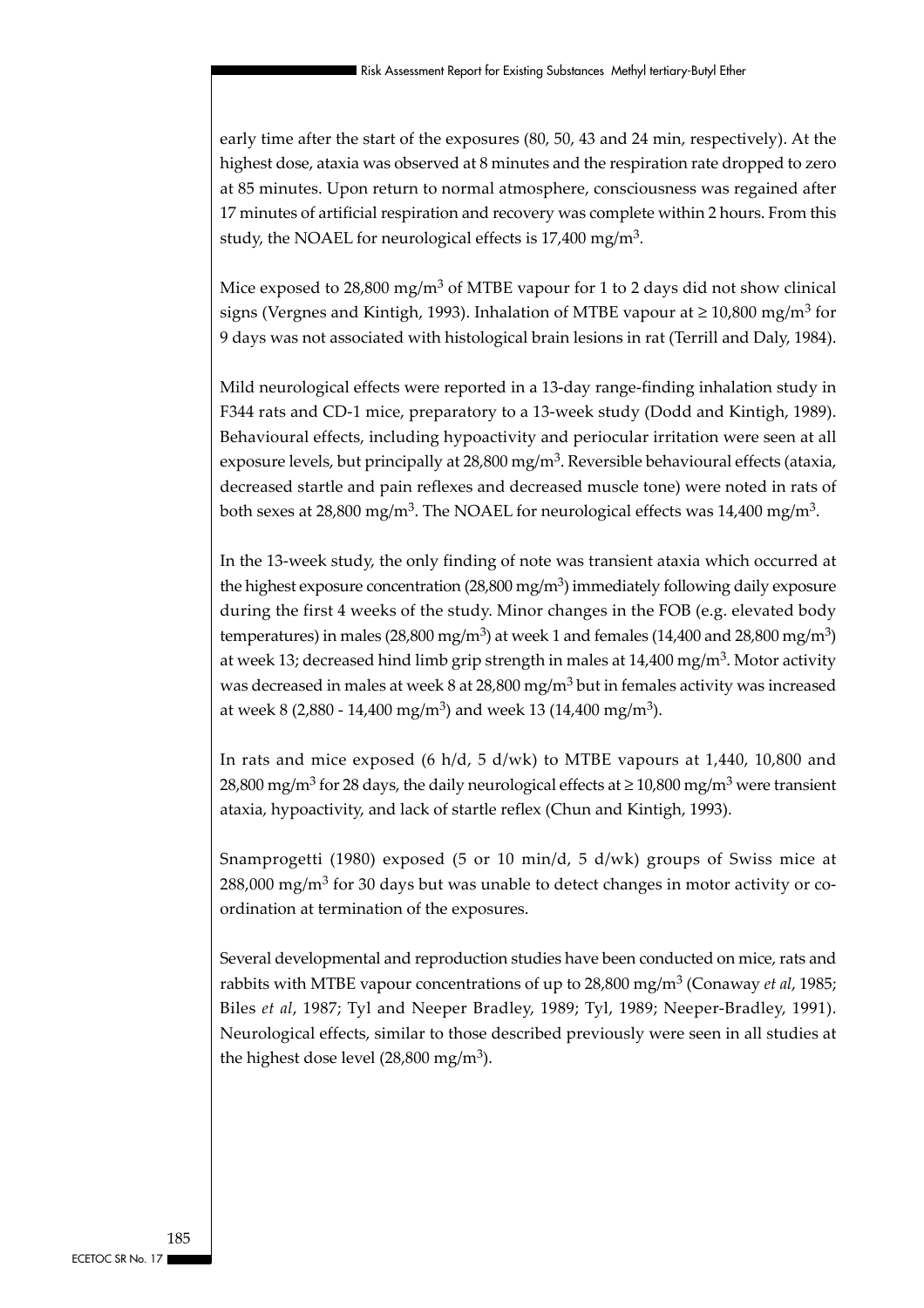## Evaluation

Neurobehavioural effects of exposure to MTBE liquid and vapour have been observed in several acute and repeated-dose oral gavage and inhalation studies in laboratory animals. MTBE has caused transient anaesthesia at  $28,800$  mg/m<sup>3</sup> in all laboratory animal strains. Higher exposures cause respiratory cessation which can result in death (Hathaway *et al*, 1970b).

At lower exposures, a variety of subtle dose-dependent, transient behavioural changes (typical of ether anaesthesia and alcohol intoxication) have been described. Principal among these effects were lachrymation, hypoactivity, ataxia, loss of righting and startle reflexes, hyperpnoea, lack of co-ordination, prostration, and drowsiness. Functional changes include duck-walk gait, laboured respiration, decreased muscle tone, decreased performance on a treadmill, increased hind limb splay, decreased hind limb grip strength and increased latency to rotate on an inclined screen. Hyperactivity has also been reported at below 28,800 mg/m<sup>3</sup> (Gill, 1989; Daughtrey *et al*, 1997).

These behavioural effects are reversible when exposure ceases and have not been associated with gross structural changes to the nervous system. There was no evidence in animal studies of overt neurotoxicity due to exposure to MTBE at concentrations up to 10,800 mg/m<sup>3</sup> over 30 days (6 h/d, 5 d/wk). For the purpose of this assessment,  $2,880$  mg/m<sup>3</sup> could be considered the NOAEL for transient functional CNS effects from a specifically designed inhalation study in rats (Gill, 1989).

# 4.1.2.10 Human health effects data

# Medical use and possible side effects

MTBE has been used successfully in clinical practice to dissolve gallstones *in situ*. In this procedure, MTBE is introduced into the gallbladder through a catheter and removed by suction after some time along with dissolved gallstones. The procedure must be repeated several times exposing patients up to approximately 500 ml (370 g) MTBE. The HEDSET contains some 30 references describing this clinical use of MTBE including its side effects (Arco Chemical Europe, 1997). The primary side effects reported in about 30% of the patients were nausea, vomiting and mild drowsiness. These signs disappeared quickly and completely and no lasting side effects were observed. Clinicians do not consider the side effects to be a serious disadvantage. Evidence of some systematic absorption is obtained from the detection of MTBE in blood and from the odour of MTBE in exhaled air.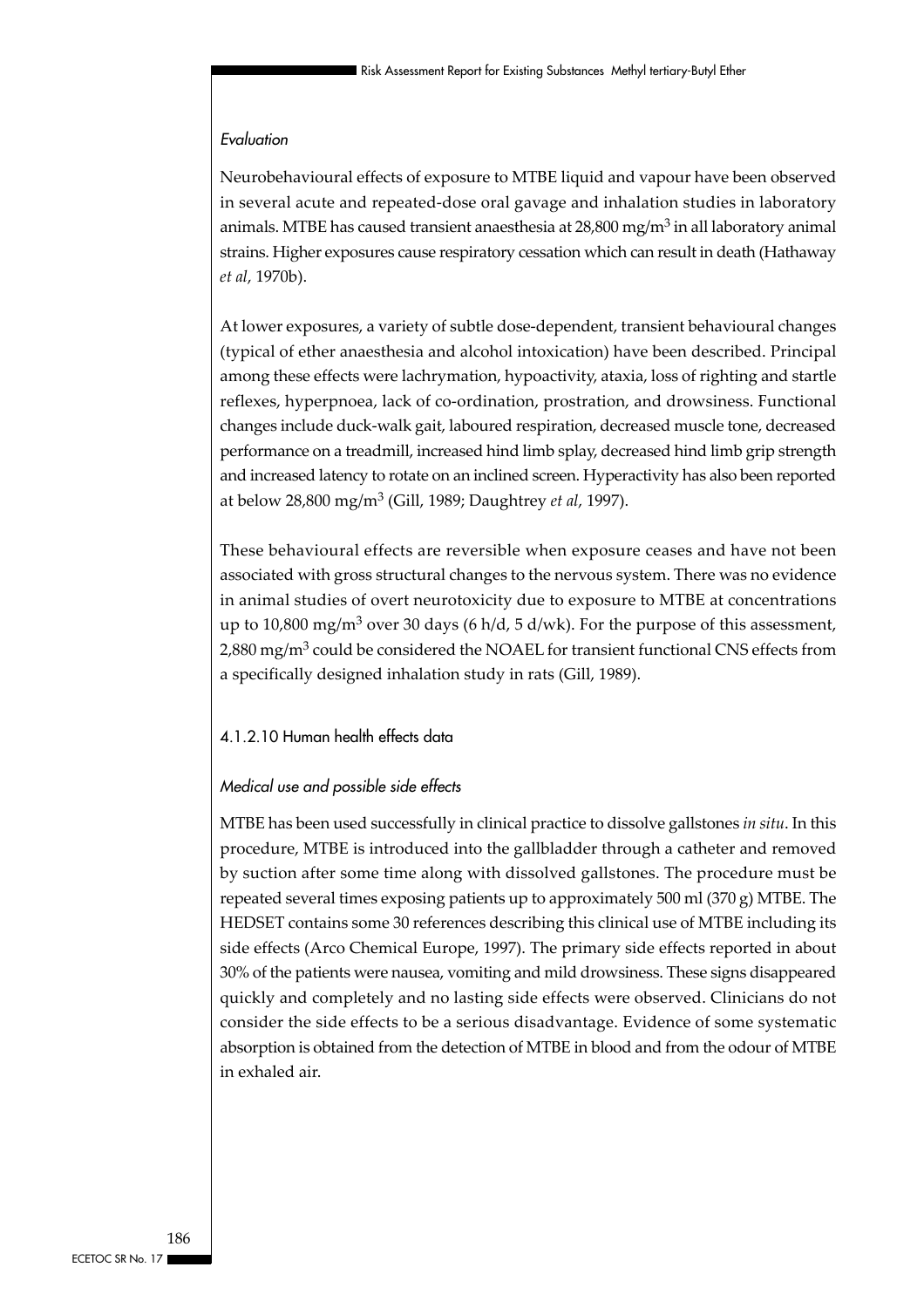During the introduction of MTBE into the bilary tract, spillages may occur and subsequent absorptions have been reported. For instance in one patient 21 ml (16 g) of MTBE passed into the duodenum and was absorbed with a resulting renal failure (Ponchon *et al*, 1988). In another instance haemolysis occurred after an inadvertent injection of a large quantity of MTBE into the blood stream.

Overall, the clinical use of MTBE as an *in situ* solvent for gallstones is rapid and safe with only minor side effects. The case reports on accidental exposures that occurred during this treatment provided additional information on the fate of MTBE in the human body. No cases of clinically significant haemolysis and renal failures have been reported from the standard application to several hundred patients.

# Population studies following introduction of MTBE as oxygenate in gasoline

As a result of the Clean Air Act amendments of 1990 (US-EPA, 1990) the use of reformulated gasoline with MTBE at relatively high concentrations (10 - 15%, called oxygenated fuels, or simply oxyfuels) became mandatory in 1992 in 37 areas of the USA. Following the introduction of this new type of gasoline a number of health complaints were reported from users. Consequently, various Federal and State Health and Environmental Authorities commissioned a survey in Fairbanks (Alaska) of the potential health effects related to the introduction of the oxygenated fuel programme. This survey, and follow-up studies in Stamford, Albany, New Jersey and Wisconsin, are summarised in Table 4.24. Exposures were determined from MTBE concentrations in air at the workplace or from personal breathing zone samples.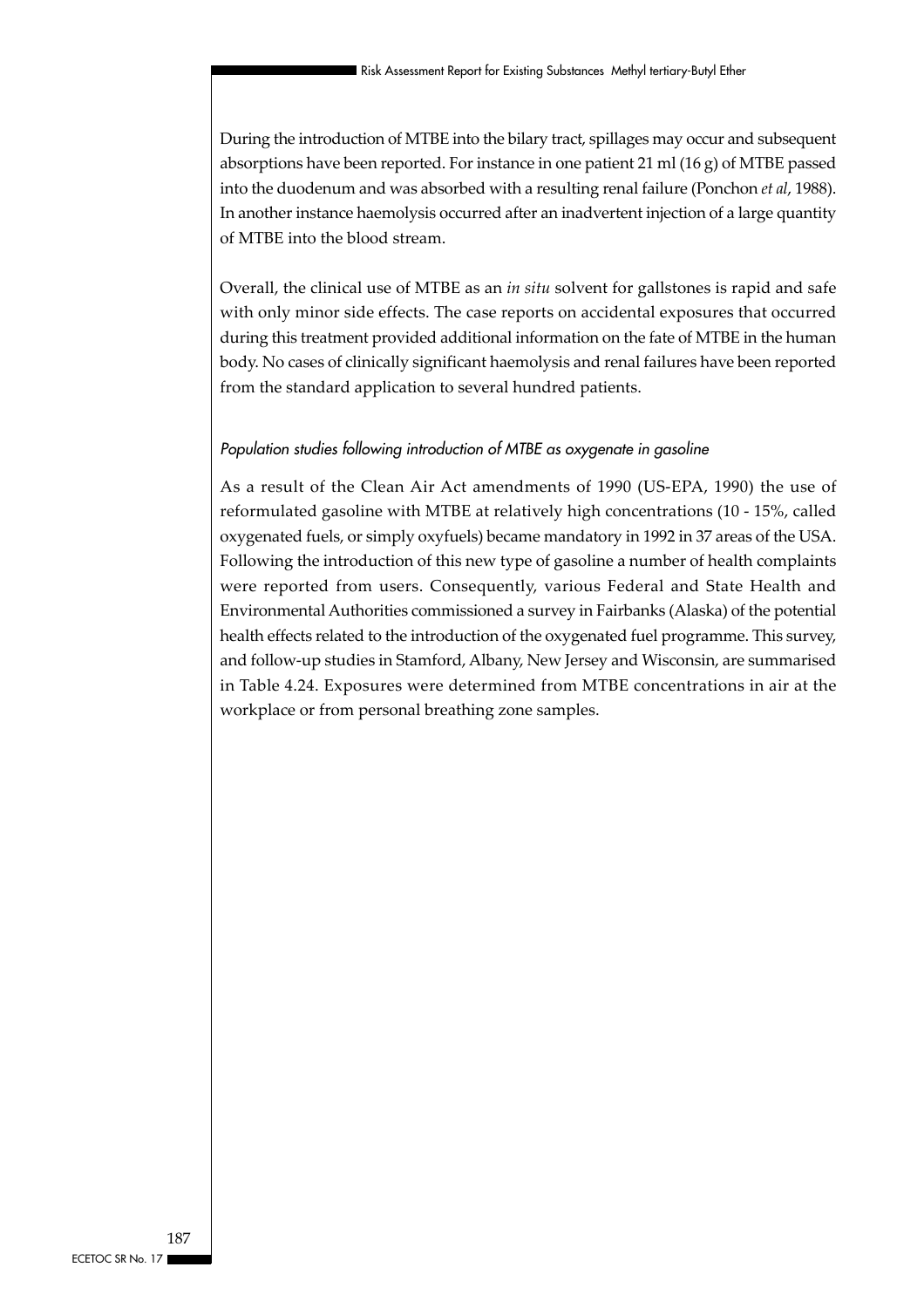| General                          | Population                        |                           | Exposure Assessment                      | Effects Assessment     | Reference         |
|----------------------------------|-----------------------------------|---------------------------|------------------------------------------|------------------------|-------------------|
|                                  | Exposed                           | Reference                 |                                          |                        |                   |
| Fairbanks, Alaska, 1992          |                                   |                           |                                          |                        |                   |
| Questionnaire survey of          | 18 individuals considered to      | 28 individuals            | The MTBE concentration in work place air | Occurrence of 15       | Moolenaar         |
| 2 groups of volunteers           | be exposed to oxygenated          | considered not to be      | was determined during Phases I and II.   | symptoms, 7 of which   | et al, 1994       |
| considered to be exposed at      | fuel, including 10 service        | exposed to oxygenated     | MTBE levels in blood were measured       | were considered "key"  |                   |
| work to gasoline; one group      | station/garage employees,         | fuel, including 12 of the | before and after a workshift during both | symptoms and           |                   |
| exposed to oxygenated fuel       | plus 8 individuals who spent      | original participants     | Phases in individuals considered to be   | believed to be related |                   |
| (Phase 1, Nov. 1992), the        | most of their workday with        | (from Phase I), plus 16   | exposed to gasoline. Additional blood    | to MTBE exposure.      |                   |
| other surveyed after suspension  | motor vehicles (Phase I).         | additional volunteers     | measurements were also obtained from     |                        |                   |
| of the oxygenated fuel           |                                   | (service station/garage   | commuters believed not occupationally    |                        |                   |
| programme (Phase II,             |                                   | employees).               | exposed during Phases I and II.          |                        |                   |
| February 1993)                   |                                   |                           |                                          |                        |                   |
| Stamford, Connecticut, 1993      |                                   |                           |                                          |                        |                   |
| Questionnaire survey of          | 120 individuals with              | 101 commuters not         | Personal breathing zone samples were     | Occurrence of "key"    | CDC,              |
| volunteers conducted during      | presumed exposure to              | occupationally exposed    | taken from 37 volunteers with potential  | symptoms.              | 1993 <sub>b</sub> |
| the first 2 weeks of April 1993. | oxygenated fuel, including        | to oxygenated fuel.       | exposure to oxygenated fuel. Blood       |                        |                   |
|                                  | 50 service station                |                           | samples from 27 of these subjects were   |                        |                   |
|                                  | employees/mechanics, 58           |                           | also analysed for MTBE concentration.    |                        |                   |
|                                  | professional (e.g. taxi) drivers, |                           |                                          |                        |                   |
|                                  | 12 others (e.g. meter readers)    |                           |                                          |                        |                   |

Table 4.24: Survey and follow-up studies of potential health effects related to oxygenated fuels in the USA **Table 4.24: Survey and follow-up studies of potential health effects related to oxygenated fuels in the USA**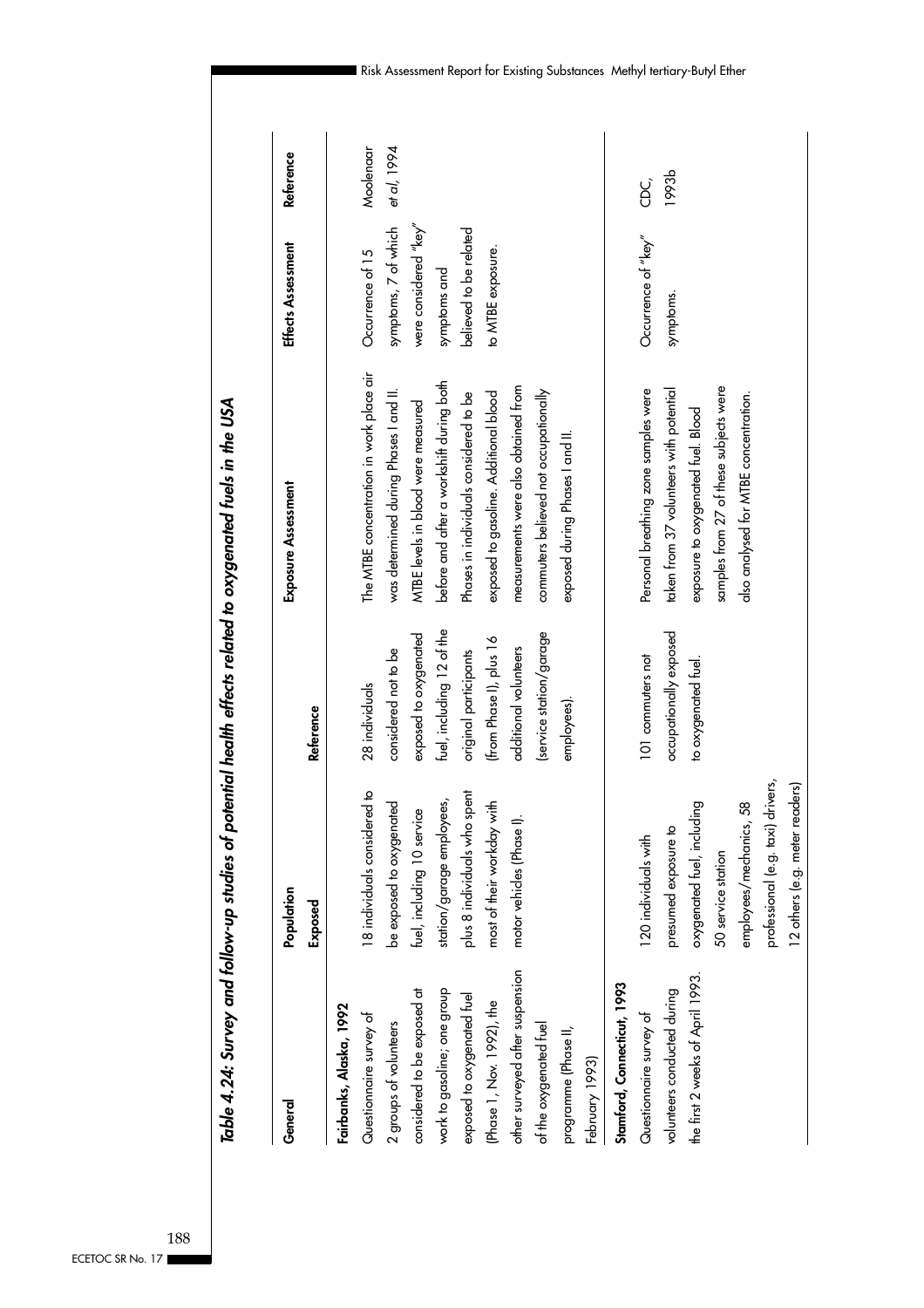|                                 |                                |                          | Table 4.24: Survey and follow-up studies of potential health effects related to oxygenated fuels in the USA (cont'd) |                          |             |
|---------------------------------|--------------------------------|--------------------------|----------------------------------------------------------------------------------------------------------------------|--------------------------|-------------|
| General                         | Population                     |                          | Exposure Assessment                                                                                                  | Effects Assessment       | Reference   |
|                                 | Exposed                        | Reference                |                                                                                                                      |                          |             |
| Albany, New York, 1993          |                                |                          |                                                                                                                      |                          |             |
| Questionnaire survey of         | 82 individuals with presumed   | 182 commuters (office    | Personal breathing zone samples                                                                                      | Occurrence of "key"      | CDC         |
| volunteers conducted during     | exposure to no-oxygenated      | workers/students) not    | collected from 24 individuals                                                                                        | symptoms.                | 1993c       |
| the first week of May, 1993. No | fuel, including 34 service     | occupationally exposed   | occupationally exposed to gasoline. Blood                                                                            |                          |             |
| oxygenated fuel programme       | station employees / mechanics, | to gasoline.             | analyses were carried out on 18                                                                                      |                          |             |
| was in place during the period  | and 48 others, such as police  |                          | commuters and 20 subjects from the                                                                                   |                          |             |
| of the study.                   | man and tollbooth operators.   |                          | service station/mechanics group.                                                                                     |                          |             |
| New Jersey, 1992 - 1993         |                                |                          |                                                                                                                      |                          |             |
| Cross sectional cohort study of | 115 garage workers in the      | 122 garage workers in    | Active sampling was done for 1 hour at                                                                               | Symptoms ("key" and      | Mohr et al, |
| self-reported symptoms of       | northern part of New Jersey    | the southern part of New | one garage in northern New Jersey and at                                                                             | "control") over the last | 1994        |
| garage workers in the state of  | with an oxyfuel programme      | Jersey with an oxyfuel   | all the garages included in the study of                                                                             | 30 days among the        |             |
| New Jersey presumed to be       | from November 15, 1992 to      | programme from           | southern New Jersey. In addition passive                                                                             | study populations. A     |             |
| exposed either to oxygenated    | April 30, 1993. Data were      | November 15, 1992 to     | samplers were given to 20 subjects; 14 in                                                                            | separate questionnaire   |             |
| fuel or traditional gasoline.   | collected in April 1993.       | February 28, 1993. Data  | the northern and 6 in the southern part of                                                                           | was used to establish    |             |
|                                 |                                | were collected in May    | the state. Blood levels of MTBE were not                                                                             | pre- and post-shift      |             |
|                                 |                                | 1993.                    | measured                                                                                                             | symptoms.                |             |

Risk Assessment Report for Existing Substances Methyl tertiary-Butyl Ether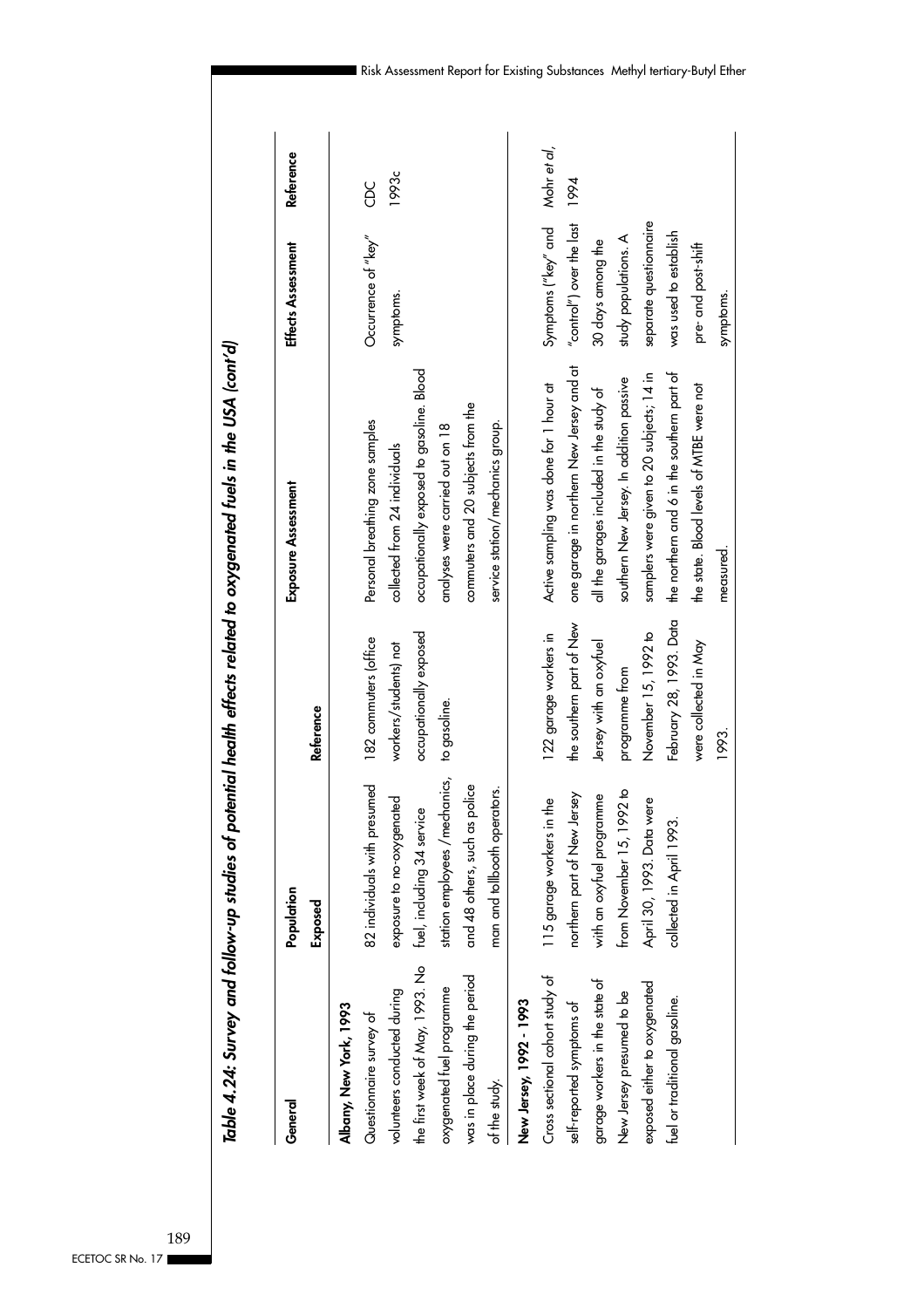| General                       | Population                      |                         | Exposure Assessment                       | <b>Effects Assessment</b> | Reference   |
|-------------------------------|---------------------------------|-------------------------|-------------------------------------------|---------------------------|-------------|
|                               | Exposed                         | Reference               |                                           |                           |             |
| Wisconsin, 1995               |                                 |                         |                                           |                           |             |
| Telephone questionnaire       | 527 telephone responders        | 501 individuals from    | MTBE was monitored in air from different, | Symptom-prevalence        | Anderson    |
| distributed to 3 randomly     | from the Milwaukee              | areas in the state of   | selected points; from 24-h samples in     | ("key" and "control"")    | et al, 1995 |
| selected groups; 2 from areas | metropolitan area and 485       | Wisconsin not having an | presumably high and low-level areas; 15-  | was compared              |             |
| using oxygenated fuel and     | from the Chicago                | oxygenated fuel         | minute personal samples were also         | between the 3 groups.     |             |
| 1 using traditional gasoline. | with<br>metropolitan area, both | programme.              | collected during refuelling.              |                           |             |
|                               | an oxygenated fuel              |                         | The questionnaire also included inquiries |                           |             |
|                               | programme in place during       |                         | about type and brand of gasoline usually  |                           |             |
|                               | the study.                      |                         | purchased and also where it had been      |                           |             |
|                               |                                 |                         | bought.                                   |                           |             |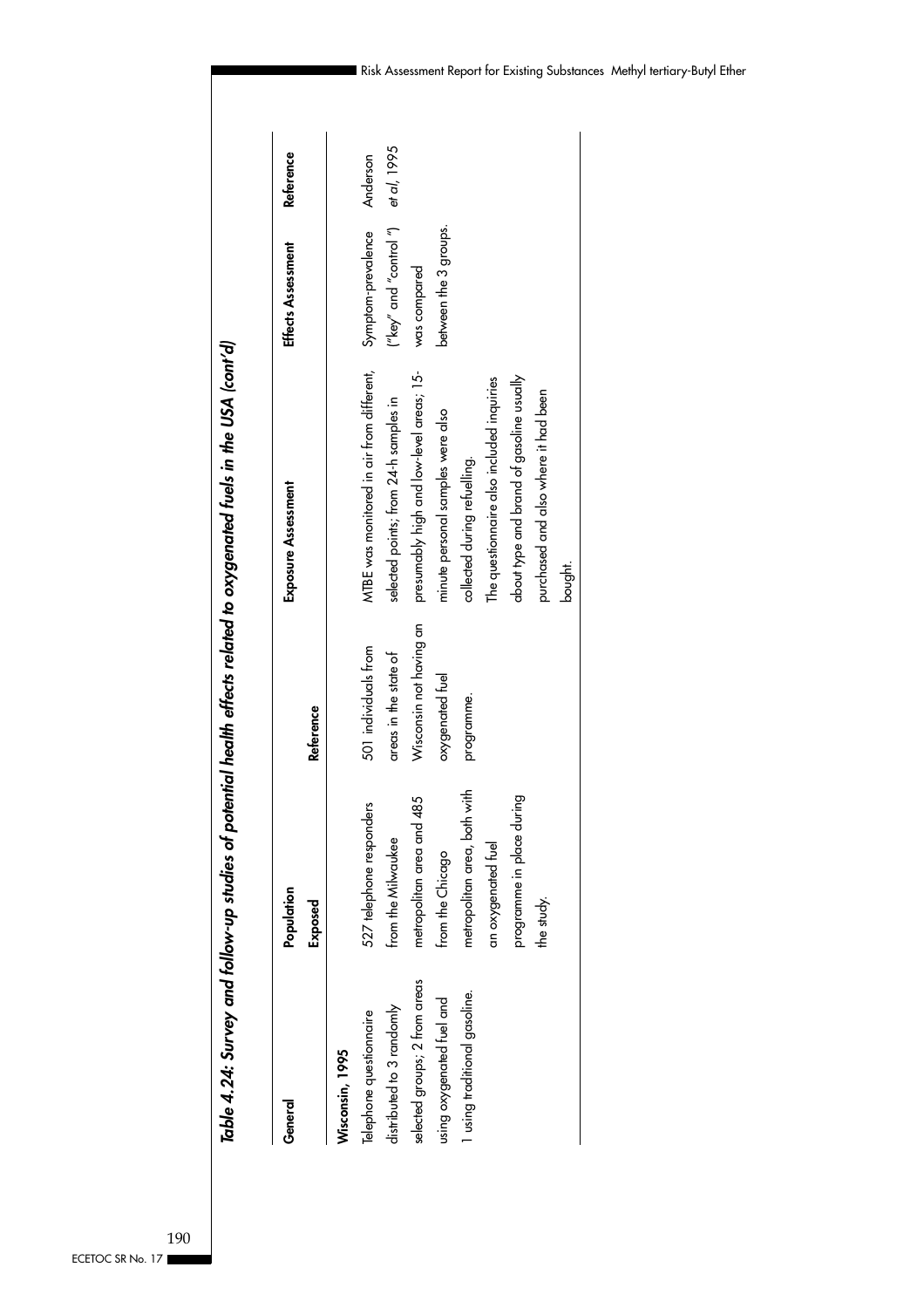All studies used questionnaires that asked for health symptoms that could be related to exposure to MTBE containing gasoline (so-called "key" symptoms) together with other symptoms considered unrelated to MTBE exposures (Table 4.25).

**Table 4.25: Common symptoms that may be related to the use of oxygenated fuel in the USA** (Moolenaar et al, 1994)

| "Key" symptoms, considered related to MTBE | "Other" symptoms, considered unrelated to MTBE |
|--------------------------------------------|------------------------------------------------|
| Headache                                   | Fatigue                                        |
| Eye irritation                             | Fever                                          |
| Burning of the nose and throat             | Sweats and chills                              |
| Cough                                      | Diarrhoea                                      |
| Nausea or vomiting                         | Fainting or blackouts                          |
| <b>Dizziness</b>                           | Skin irritaion or redness                      |
| Disorientation <sup>a</sup>                | Muscle aches                                   |
|                                            | Difficult breathing                            |

<sup>a</sup> Reported as "spaciness"

#### Fairbanks (Alaska) study

Moolenaar *et al* (1994) studied 18 individuals exposed to gasoline with MTBE during their work (Phase I) of the study and 28 individuals, 12 of them participating also in Phase I, exposed to gasoline without MTBE (Phase II). Phase I occurred in November 1992 after the introduction of the oxygenated fuel programme and Phase II in February 1993 after the suspension of the programme. The MTBE-blood levels were determined for the individuals, before and after their work shifts. Table 4.26 presents the scores of health complaints obtained from two groups of garage workers and service station attendants.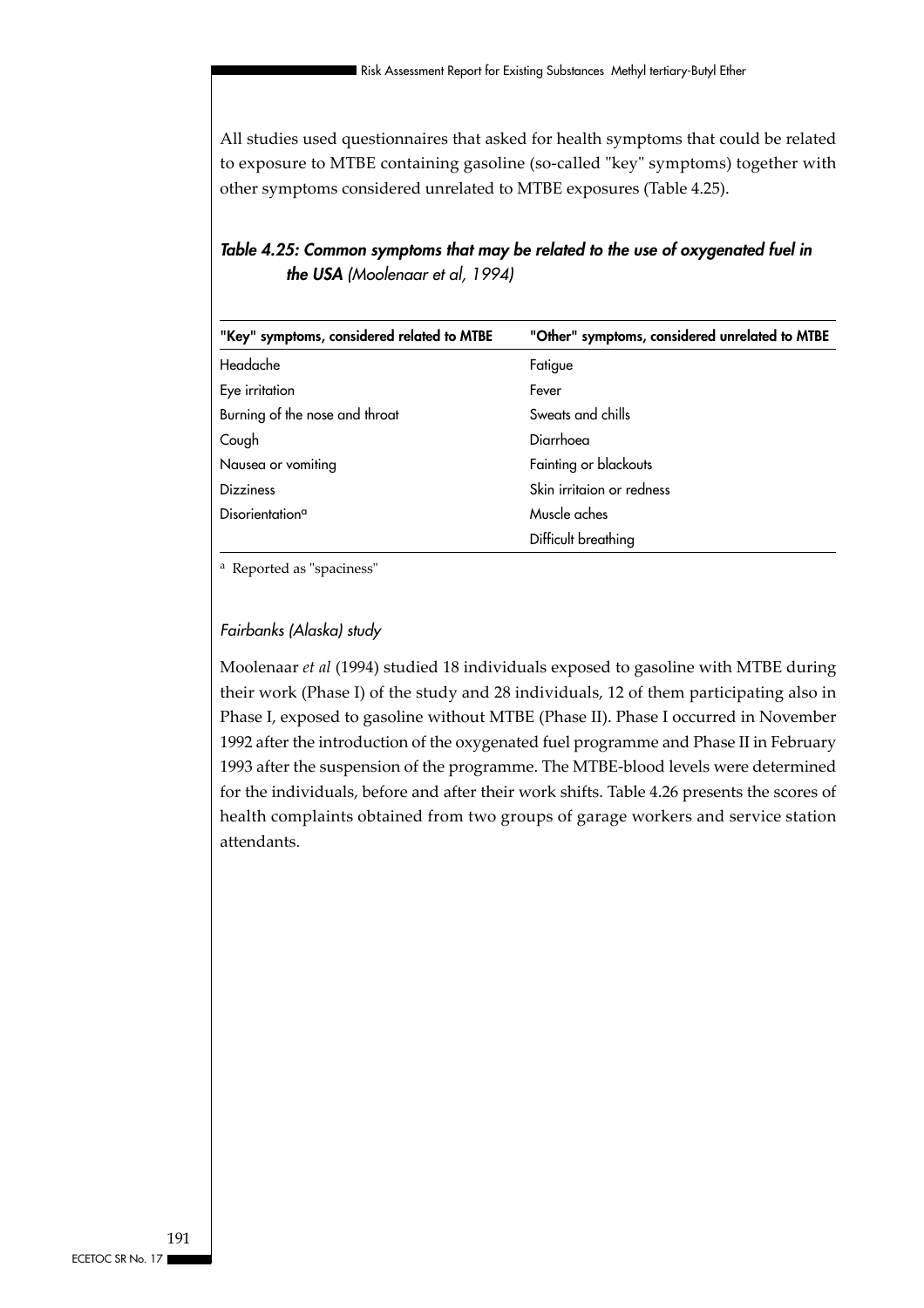| "Key" symptoms, considered          | Phase I <sup>a</sup> |    | Phase II <sup>b</sup> |   |
|-------------------------------------|----------------------|----|-----------------------|---|
| related to MTBE                     | Number               | %  | Number                | % |
| Headache                            | 13                   | 72 |                       |   |
| Eye irritation                      | 12                   | 67 |                       |   |
| Burning sensation of nose or throat | 9                    | 50 |                       |   |
| Cough                               | 5                    | 28 |                       |   |
| Nausea or vomiting                  | 6                    | 33 |                       | 4 |
| <b>Dizziness</b>                    | 8                    | 44 | Ω                     | Ω |
| Disorientation c                    | 6                    | 33 |                       |   |

**Table 4.26: Health complaints by individuals occupationally exposed to gasoline in Fairbanks Alaska** (Moolenaar et al, 1994)

<sup>a</sup> Individuals ( $n = 18$ ) exposed to oxygenated fuel

 $<sup>b</sup>$  Individuals (n = 28) considered not exposed to oxygenated fuel</sup>

<sup>c</sup> Reported as "spaciness"

The prevalence of "key" symptoms, especially headache, eye irritation, burning sensation and dizziness, was greater during Phase I, as was the concentration of MTBE in the blood (Table 4.27). The maximum exposure concentration during Phase I was 370 mg/m<sup>3</sup> and in Phase II 130 mg/m3.

# Table 4.27: Concentration of MTBE (µg/l)<sup>a</sup> in blood of workers during Phase I and **Phase II in Fairbanks, Alaska** (Moolenaar et al, 1994)

|                 | Phase I <sup>b</sup> |              | Phase II <sup>c</sup> |                 |
|-----------------|----------------------|--------------|-----------------------|-----------------|
|                 | Median               | Range        | Median                | Range           |
| Pre-shift MTBE  | 1.15                 | $0.1 - 27.8$ | 0.21                  | $< 0.05 - 4.35$ |
| Post-shift MTBE | 1.8                  | $0.2 - 37.0$ | 0.24                  | $< 0.05 - 1.44$ |

<sup>a</sup> Approximate detection limit =  $0.05 \mu g/l$ 

 $<sup>b</sup>$  Individuals (n = 18) exposed to oxygenated fuel</sup>

 $c$  Individuals ( $n = 28$ ) considered not exposed to oxygenated fuel

The authors concluded that in Phase I, there existed a correlation between the highest post-shift quartile in MTBE-blood concentrations and the "key" symptoms reported on the day of testing. This finding was not statistically significant. Some of the limitations of the study are apparent and were reported by the authors as follows: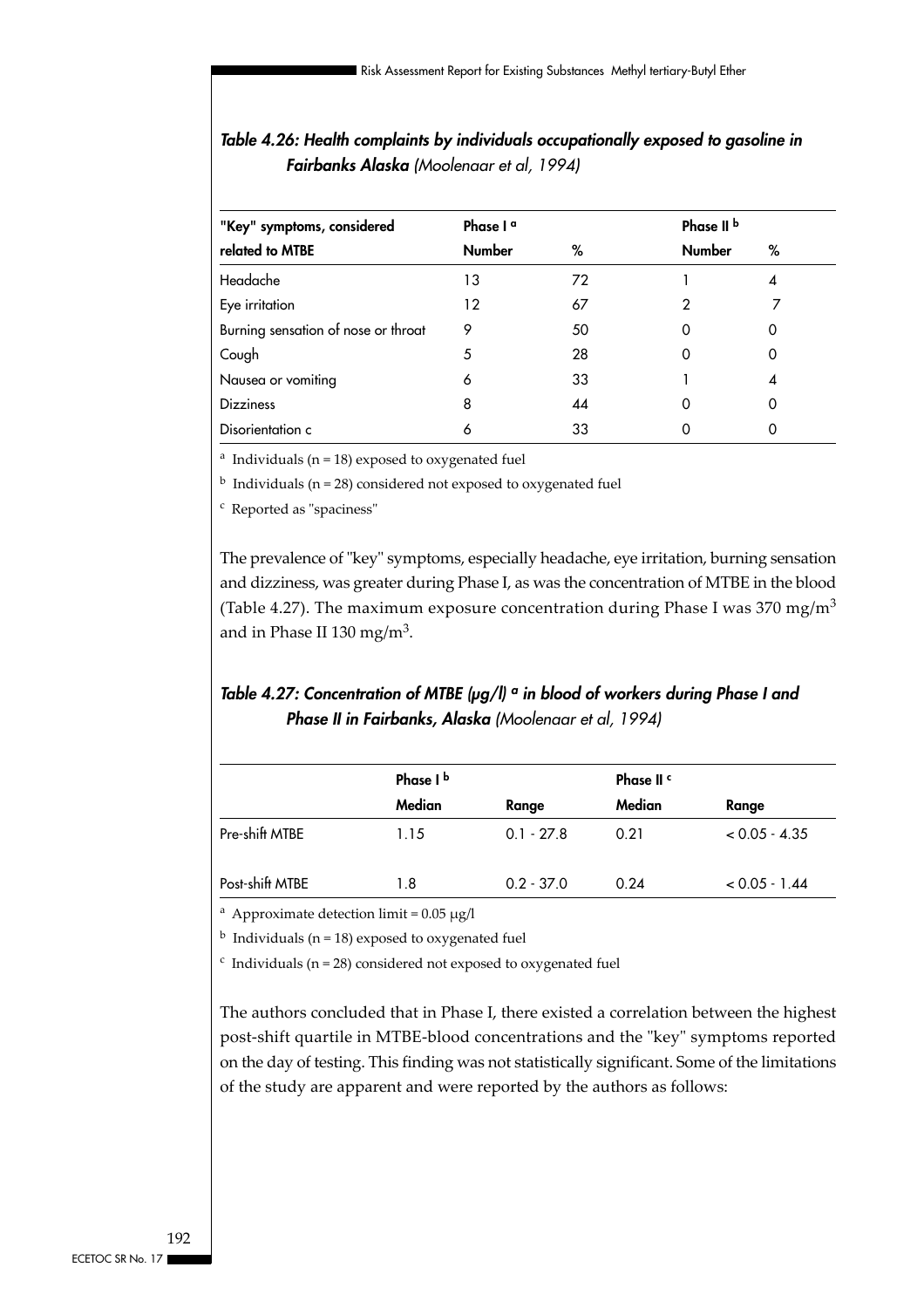- The authors consider the survey to be a pilot study as the number of subjects was small;
- the subject selection procedure could not be arranged without excluding individual beliefs concerning the possible health consequences from exposure to the newly introduced oxygenated gasoline;
- widespread media coverage reporting the public opposition to the oxygenated gasoline programme took place during Phase I of the survey;
- the estimates of MTBE exposures had limited value as no personal monitoring measurements were carried out;
- the relatively high pre-shift MTBE-blood concentration given for Phase II might be due to problems of sampling and analysis (Moolenaar *et al*, 1994).

Other comments regarding this study are that the median exposure concentration reported for Phase I (37 mg/m<sup>3</sup>) appears to be insignificant in the light of subsequent chamber studies (Section on human volunteer studies below). Furthermore, similar symptoms are well known to be caused by exposure to gasoline.

In view of the shortcomings of this survey and the related confounding factors, no conclusions should be drawn on a possible causal association between the introduction of oxygenated gasoline and specific health effects.

# Stamford (Connecticut) and Albany (New York) studies

In view of the shortcomings in the Fairbanks study, the US Centre for Disease Control (CDC, 1993b,c) undertook a follow-up survey in two other regions, Stamford (Connecticut) and Albany (New York) (Table 4.24). In Stamford, the oxygenated fuel programme had been introduced without any particular health complaints; in Albany oxygenated gasoline was not mandatory and was not used. The data obtained with the survey in Albany were used as a negative control. In both places, a group exposed regularly to gasoline and a non-exposed group was formed. The questionnaires used were similar to those used in the Fairbanks survey. Personal breathing zone sampling was carried out with the exposed groups to determine the exposure to MTBE in addition to the determination of the concentrations of MTBE in blood. The groups of (male) subjects exposed to gasoline were composed of motor-car mechanics, professional (e.g. taxi) drivers and other professionals (e.g. meter readers) expected to be exposed regularly to gasoline vapour. The non-exposed group included commuters with a profession not related to car driving or fuel distribution, e.g. school teachers and students.

The results obtained with the questionnaire for the Stamford groups are presented in Table 4.28. The findings reported in Albany were similar.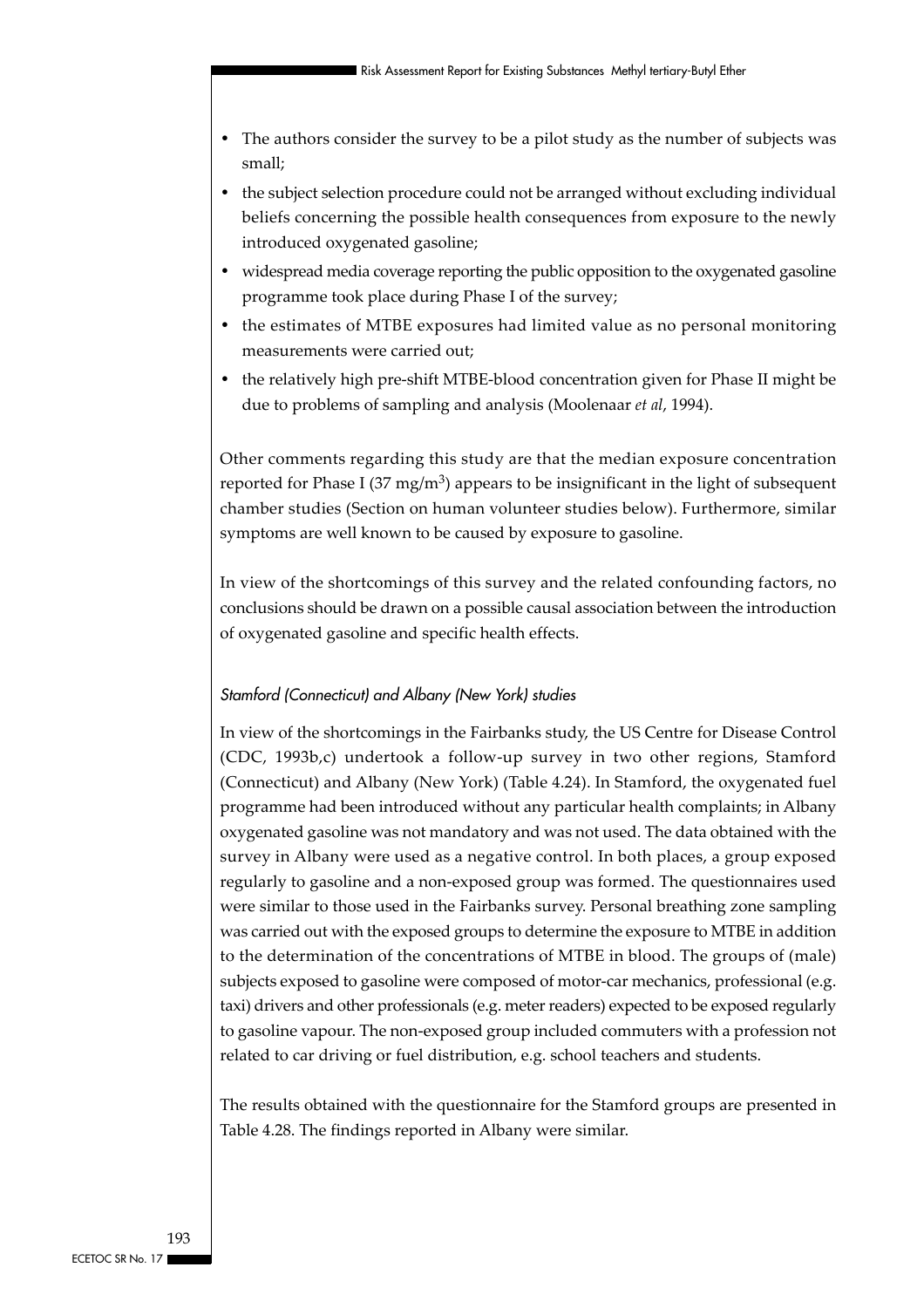|                             | Control                      | <b>Exposed</b>                   |                                                          |                                           |
|-----------------------------|------------------------------|----------------------------------|----------------------------------------------------------|-------------------------------------------|
| "Key" symptoms              | <b>Commuters</b><br>$(n=59)$ | Professional<br>drivers $(n=57)$ | Motor mechanics/<br>service station<br>attendants (n=48) | Others, e.g.<br>meter readers<br>$(n=12)$ |
|                             | %                            | $\%$                             | %                                                        | %                                         |
| Headache:                   |                              |                                  |                                                          |                                           |
| $\geq$ 1 x                  | 25.4                         | 26.3                             | 27.1                                                     | 41.7                                      |
| $\geq$ 2 x                  | 23.7                         | 21.1                             | 15.0                                                     | 41.7                                      |
| $\geq$ 3 x                  | 5.1                          | 8.8                              | 8.3                                                      | 8.3                                       |
| Eye irritation              | 18.6                         | 7.0                              | 20.8                                                     | 16.7                                      |
| Burning nose, throat        | 6.8                          | 0.0                              | 14.6                                                     | 33.3                                      |
| Cough                       | 15.3                         | 5.3                              | 14.6                                                     | 41.7                                      |
| <b>Dizziness</b>            | 1.7                          | 5.3                              | 6.3                                                      | 16.7                                      |
| Disorientation <sup>a</sup> | 3.4                          | 1.8                              | 10.4                                                     | 8.3                                       |
| Nausea                      | 0.0                          | 0.0                              | 2.1                                                      | 8.3                                       |
| $\geq$ 1 "Key" symptoms     | 42.4                         | 35.1                             | 52.1                                                     | 66.7                                      |
| ≥2 "Key" symptoms           | 13.6                         | 7.0                              | 22.9                                                     | 50.0                                      |

**Table 4.28: Prevalence of health symptoms potentially related to MTBE exposure in different jobs** (CDC, 1993b,c)

<sup>a</sup> Reported as "spaciness"

In the Stamford study the median MTBE blood concentration was  $0.12 \mu g/l$  in the nonexposed group, 1.73  $\mu$ g/l for motor mechanics and 15.9  $\mu$ g/l for service station attendants. The MTBE-blood levels correlated well with the personal sampling data. The median MTBE-blood levels were  $0.42 \mu g/l$  for motor mechanics and service station attendants and 0.08 µg/l for others. No MTBE was detected in the blood of individuals not exposed to gasoline. Depending on the MTBE concentrations in blood, two groups were formed. The group with high MTBE-blood concentrations  $(>2.4 \mu g/l)$  scored significantly higher in "key" symptoms of the questionnaire than the group with low MTBE blood concentrations.

Although there were slight differences in the selection of the subjects for the different groups, similarities in design and conduct allow a direct comparison between the reported data from Albany and Stamford. A highly similar prevalence was scored for "key" symptoms in the motor mechanics/service station attendants groups. These results suggest that these symptoms commonly occur in both occupations, but apparently also in the groups of commuters (Table 4.28). Together with the MTBE-blood concentrations and the information on exposure, these data suggest there is no relationship between oxygenated gasoline and the scored "key" symptoms. Another finding which sheds further doubt on a relationship between blood MTBE levels and occurrence of symptoms is the group of "others", with high reported symptom incidence but low blood MTBE concentrations.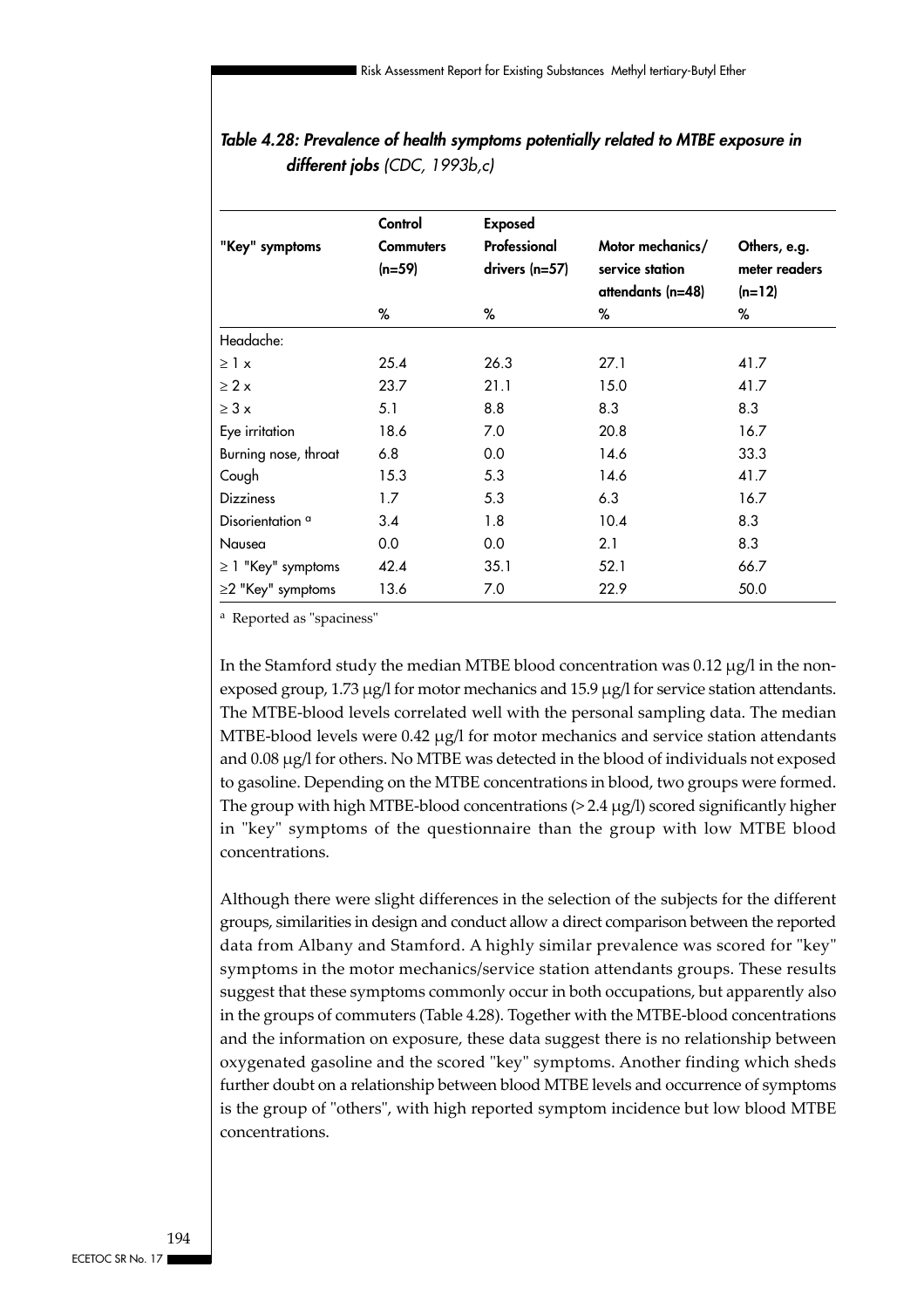#### New Jersey study

Mohr *et al* (1994) carried out a cross-sectional cohort study among gasoline-exposed garage workers in the state of New Jersey (Table 4.24). Beginning on 15 November 1992, an oxygenated fuel programme was launched in the southern part of New Jersey for 3.5 months and in the northern part for 5.5 months. The investigators compared two groups of garage workers differing in MTBE-exposure, timing the study so that sampling occurred when the northern workers were still exposed to MTBE-containing gasoline while their southern colleagues were not. Subjects involved in car maintenance and refuelling were asked to indicate the frequency of any symptoms over the past 30 days and to rank any discomfort experienced pre- and post-shift. Questionnaires took account of the symptoms reported previously in Fairbanks (Alaska) and those noted in human clinical studies and in animal studies. The exposure concentrations were monitored as a control.

Exposure measurement over 1 hour revealed high MTBE concentrations in garages in the north (6 - 2 mg/m<sup>3</sup>) and low concentrations in the south (1 - 3 mg/m<sup>3</sup>). A similar geographic pattern of high and low concentrations was observed after analysis of the passive personal sampling data. Some high figures were found in the south, raising concern about the accuracy of the sampling and analysis. No increase in the scores of symptom reporting was found among northern and southern garage workers, although both groups reported feeling worse by the end of the work day.

Included in the study was a sub-group described as "fuellers" (13 from the north and 15 from the south) whose work meant that they routinely dispensed gasoline for at least 5 hours each day. There were no differences in symptom reporting between these two groups.

In this study, the presence of MTBE in gasoline did not result in differences between the two study populations in the scores of symptoms supposed to be related to exposure to oxygenated gasoline. The limited extent of exposure measurement did not provide insight into the actual individual exposures. Hence the results are still inconclusive.

# Wisconsin study

To meet public concerns over the introduction of oxygenated fuels, the Department of Health and Social Services of the State of Wisconsin initiated a well-designed study (Anderson *et al*, 1995) (Table 4.24). The study was composed of (i) an air monitoring study, (ii) a study on the composition of gasolines on the market in Milwaukee and Chicago, (iii) health complaints received by the State Health Department and (iv) a random telephone enquiry about health complaints using a standardised questionnaire.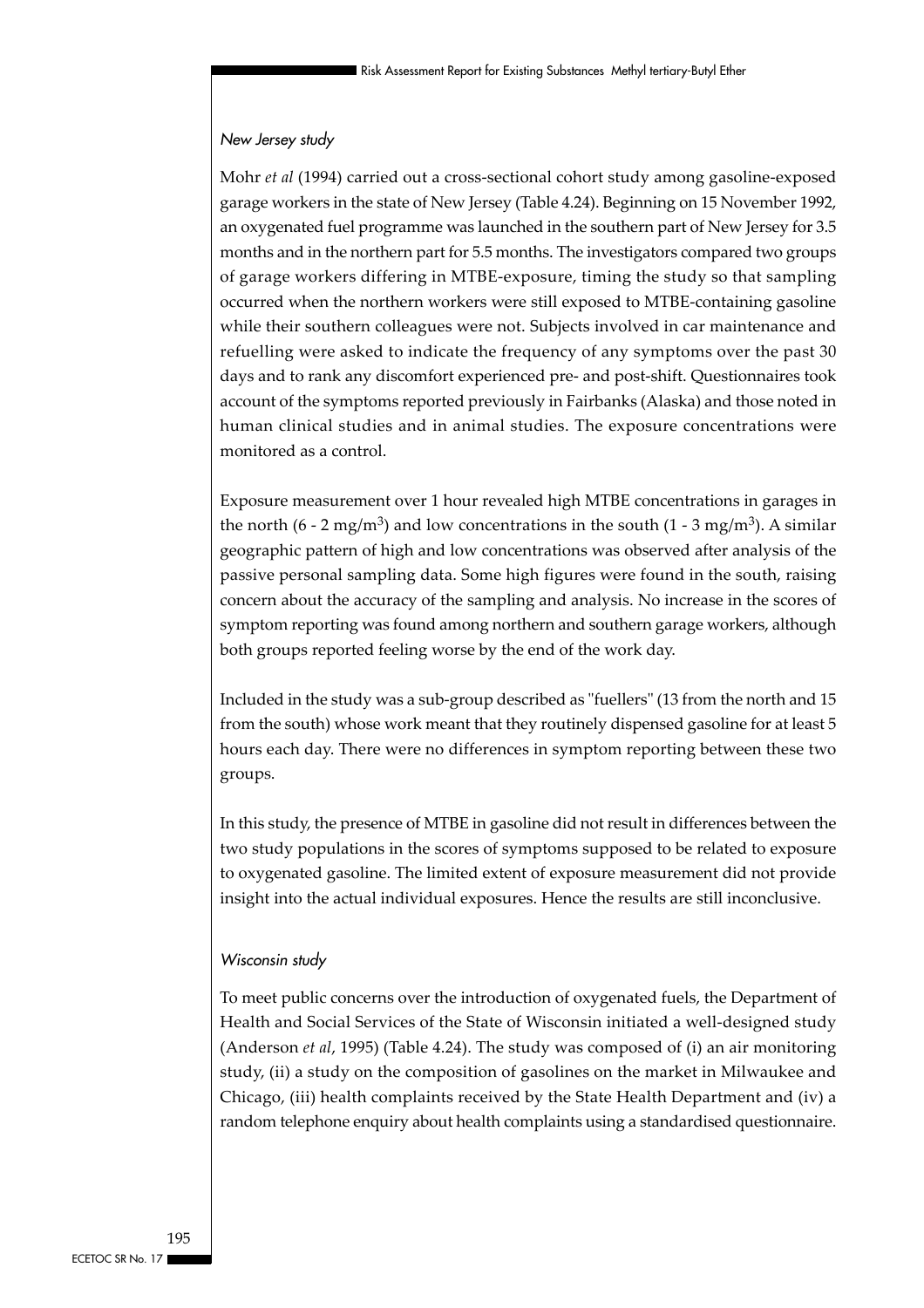This review only deals with the results of the latter part (iv) of this study. Anderson *et al* studied three distinct locations: south-eastern Wisconsin, an area with required use of oxygenated fuel, indicated as "Milwaukee" in their report; north-eastern Illinois, with required use of oxygenated fuel, indicated as "Chicago" and the rest of Wisconsin, with no required use of oxygenated fuel, indicated as "Wisconsin". Groups of approximately 500 individuals were selected from the three geographical locations using a "random digit dial" procedure. Telephone interviewers were randomly assigned calls in all three areas to eliminate potential bias. Interviews were conducted by telephone between 24 February and 19 March 1995, the period coinciding with the introduction of the oxygenated fuels programme. The interview was structured to minimise bias and identify activities that might be associated with acute health effects deriving from exposure to oxygenated fuel. At the start of the interview participants were told that the purpose of the investigation was to study the relationship between the environment, the use of gasoline and health. The questionnaire began with questions on the respondent's car use and type and brand of gasoline normally purchased. Subsequent questions related to health conditions over the last six months with particular reference to influenza. A further set of questions enquired about experience of unusual symptoms unrelated to cold or flu and whether such symptoms could be related to exposure to gasolines, for instance when filling the car or visiting the garage. Those who responded positively were further questioned about these specific symptoms. Smoking habits and general health status were recorded to take care of potential confounders.

Awareness of the existence of an oxygenated fuels programme in the Wisconsin area was scored separately and was highest in Milwaukee, followed by Wisconsin and then Chicago. The prevalence of other symptoms, such as backaches and fever not previously associated with gasoline exposures were also higher in the Milwaukee region. These symptoms were scored as "unexplained" health symptoms, meaning symptoms unrelated to cold, flu or to any other chronic health problem (Table 4.29).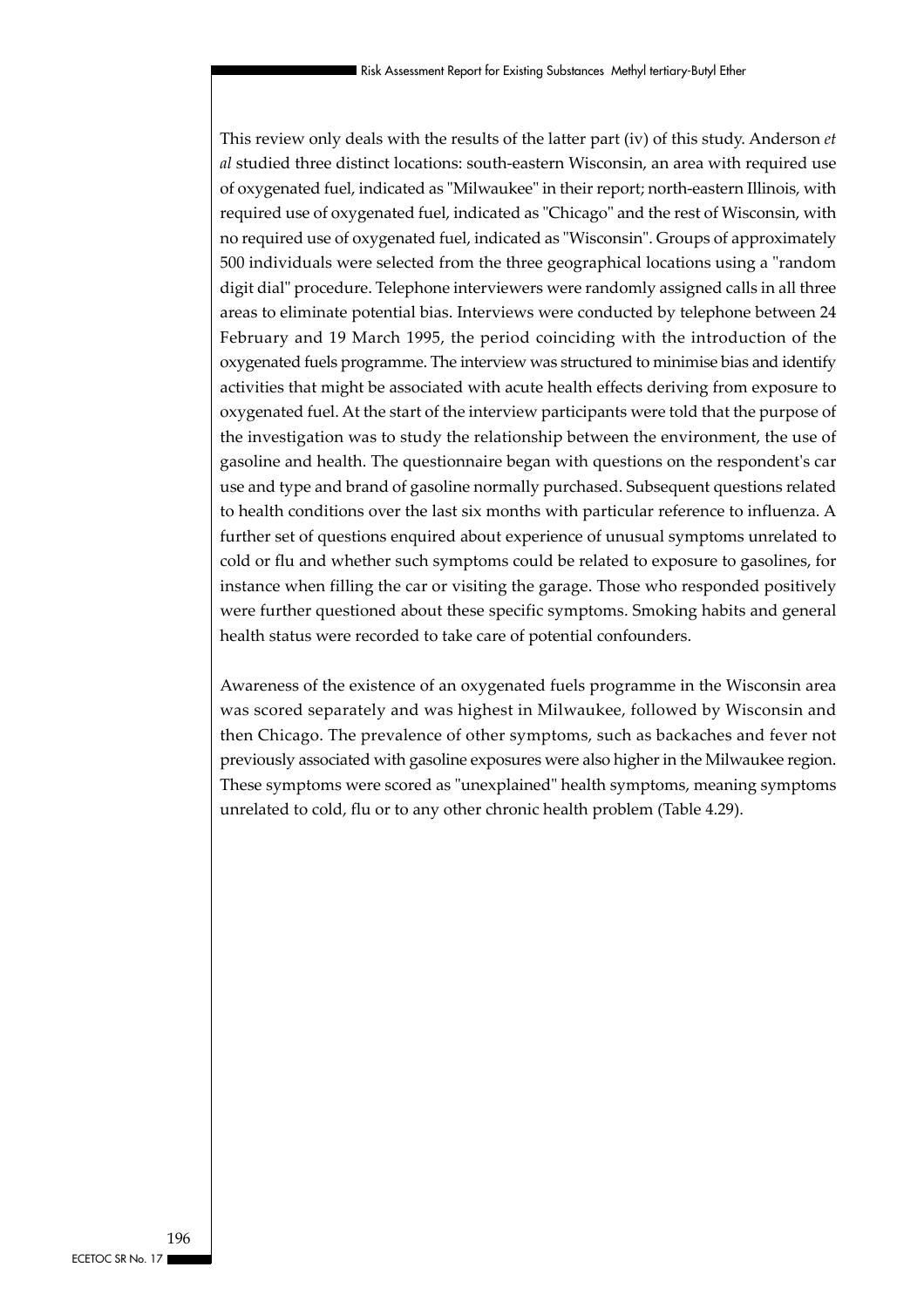**Table 4.29: Awareness a of the "Oxygenated Fuel Programme" in Wisconsin** (Anderson et al, 1995)

| Question b                            | Chicago b              | Milwaukee b            | Wisconsin <sup>c</sup> |
|---------------------------------------|------------------------|------------------------|------------------------|
| Do you live in an Oxygenated Fuel     | 105 (21%) <sup>e</sup> | 409 (78%) e,f          | 13 (3%)                |
| Programme area?                       |                        |                        |                        |
| Purchased oxygenated fuel since       | 51 (10%)               | 264 (50%) e,f          | 13 (3%)                |
| 1 November 1994                       |                        |                        |                        |
| Heard of MTBE                         | 113 (23%) <sup>e</sup> | 283 (54%) e,f          | 199 (40%)              |
| Saw "Day One" on TV 19 January 1995   | 14 (3%)                | $29(6%)$ <sup>f</sup>  | 25 (5%)                |
| Saw week-long local TV series on MTBE | $1(0.2%)$ e            | 99 (19%) <sup>e</sup>  | 16(3%)                 |
| Noticed different smells from gas     | 96 (20%)               | 275 (52%) e            | 77 (15%)               |
| Saw other news stories about the      | 40 (8%)                | 187 (35%) <sup>e</sup> | 106 (21%)              |
| Oxygenated Fuel Programme             |                        |                        |                        |

a Number of respondents and percentage

<sup>b</sup> Directly or indirectly related to the introduction and media coverage of the Oxygenated Fuel Programme

<sup>c</sup> Required use of oxygenated fuel

<sup>d</sup> No oxygenated fuel requirement

<sup>e</sup> Different from Wisconsin, p < 0.05

 $f$  Different from Chicago,  $p < 0.05$ 

The definitions of the symptoms were similar to the ones in other studies (Table 4.25). The symptoms were scored for potential correlation with exposure to gasoline and Milwaukee scored highest in all respects (Table 4.30).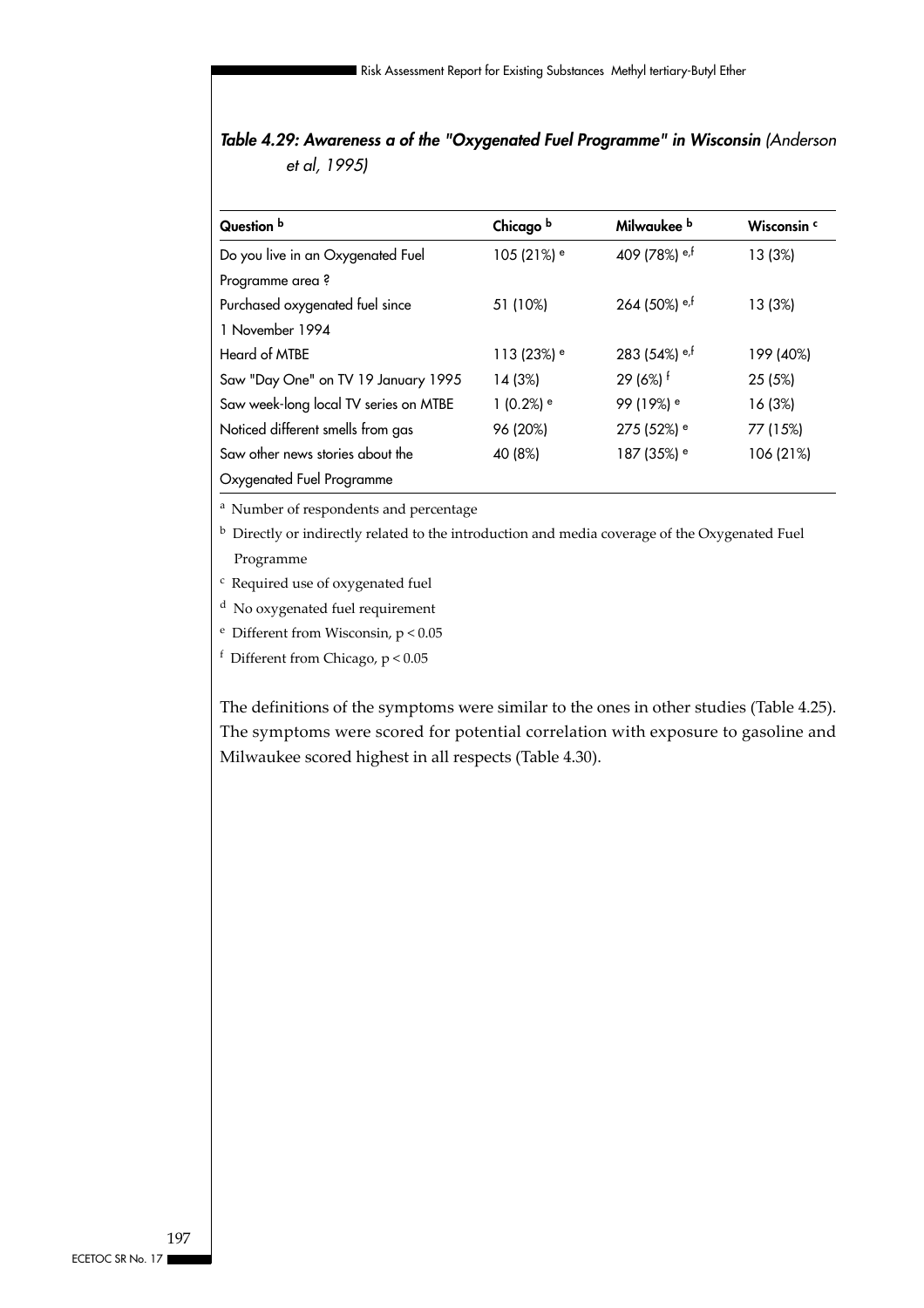| Symptom                     |                       | Since 1 November 1994  |            | At time of interview |                      |            |
|-----------------------------|-----------------------|------------------------|------------|----------------------|----------------------|------------|
|                             | Chicago               | Milwaukee              | Wisconsin  | Chicago              | Milwaukee            | Wisconsin  |
| Headache                    | 13 (3%) b             | 67 (13%) c             | 9(2%)      | 9 (2%) b             | 58 (11%)             | 6(1%)      |
| Nausea                      | 4 (1%) $^{\rm b}$     | 39 (7%) c              | 4 (1%)     | $2(0.4\%)$ b         | 27 (5%)              | $2(0.4\%)$ |
| Eye irritation              | 9 (2%) b              | 36 (7%) c              | 4 (1%)     | 6(1%)                | 35 (7%)              | 3(1%)      |
| <b>Dizziness</b>            | 7 (1%) b              | 44 (8%) c              | 5(1%)      | 6 (1%) b             | 34 (6%) <sup>c</sup> | 1(0.2%)    |
| Diarrhoea                   | $2(0.5\%)$ b          | 27 (5%) c              | 4 (1%)     | 0                    | 20 (4%) c            | 3(1%)      |
| Rashes                      | $3(1%)$ <sub>b</sub>  | 23 (4%) c              | 2(0.5%)    | 2 (0.4%) b           | 20 (4%) c            | 2(0.4%)    |
| Muscle ache                 | $2(1%)$ <sub>b</sub>  | 19 (4%) <sup>c</sup>   | 5(1%)      | 2 (0.4%) $^{\rm b}$  | 15 (3%) <sup>c</sup> | 5(1%)      |
| Throat irritation           | 8 (2%) b              | 47 (9%) c              | 4 (1%)     | 6 (1%) b             | 40 (8%) c            | 4 (1%)     |
| Difficult breathing         | 6 (1%) b              | 27 (5%) c              | $2(0.5\%)$ | $3(1%)$ <sub>b</sub> | 20 (4%) c            | 2(0.4%)    |
| Back pain                   | 5 (1%) $^{\rm b}$     | 13 (2%) c              | 4 (1%)     | 2 (0.4%) $^{\rm b}$  | 10 (2%) c            | 4 (1%)     |
| Fever                       | $2(0.5\%)$ b          | 15 (3%) c              | 3(1%)      | $2(0.4\%)$ b         | 7 (1%) c             | 0          |
| Disorientation <sup>d</sup> | 5 $(1%)$ <sub>b</sub> | 35 (7%) c              | 1(0.2%)    | 4 (1%) $^{\rm b}$    | 29 (6%) c            | 1(0.2%)    |
| Sinus congestion            | 10 (2%) b             | 45 (9%) c              | 7(1%)      | $7(1%)$ <sub>b</sub> | 40 (8%) c            | 6(1%)      |
| Funny smells                | 9 (2%) b              | 50 (9%) c              | 4 (1%)     | 6 (1%) b             | 44 (8%) c            | 2(0.4%)    |
| Other symptom               | $3(1%)$ b             | 8 (2%) c               | $1(0.2%)+$ | $2(1%)^b$            | 6 (2%) c             | 0(0%)      |
| Any unexplained             | 30 (6%) $^{\rm b}$    | 119 (23%) <sup>c</sup> | 32 (6%)    | <b>NA</b>            | <b>NA</b>            | <b>NA</b>  |
| sympton                     |                       |                        |            |                      |                      |            |

# **Table 4.30: Prevalence a of health symptoms by region** (Anderson et al, 1995)

<sup>a</sup> Number of respondents and percentage

 $<sup>b</sup>$  Not different from Wisconsin, p < 0.05</sup>

 $c$  Different from Wisconsin,  $p < 0.05$ 

<sup>d</sup> Reported as "spaciness"

NA Not asked

Furthermore, risk ratios for the individual symptoms were derived from the scores for the group of car owners. This risk ratio is the ratio of the perceived risk as indicated by the score of a particular symptom for a region, divided by the corresponding score for the Wisconsin region. A similar ratio was derived for the group of individuals from all regions reporting a cold, as presented in the last column (Table 4.31).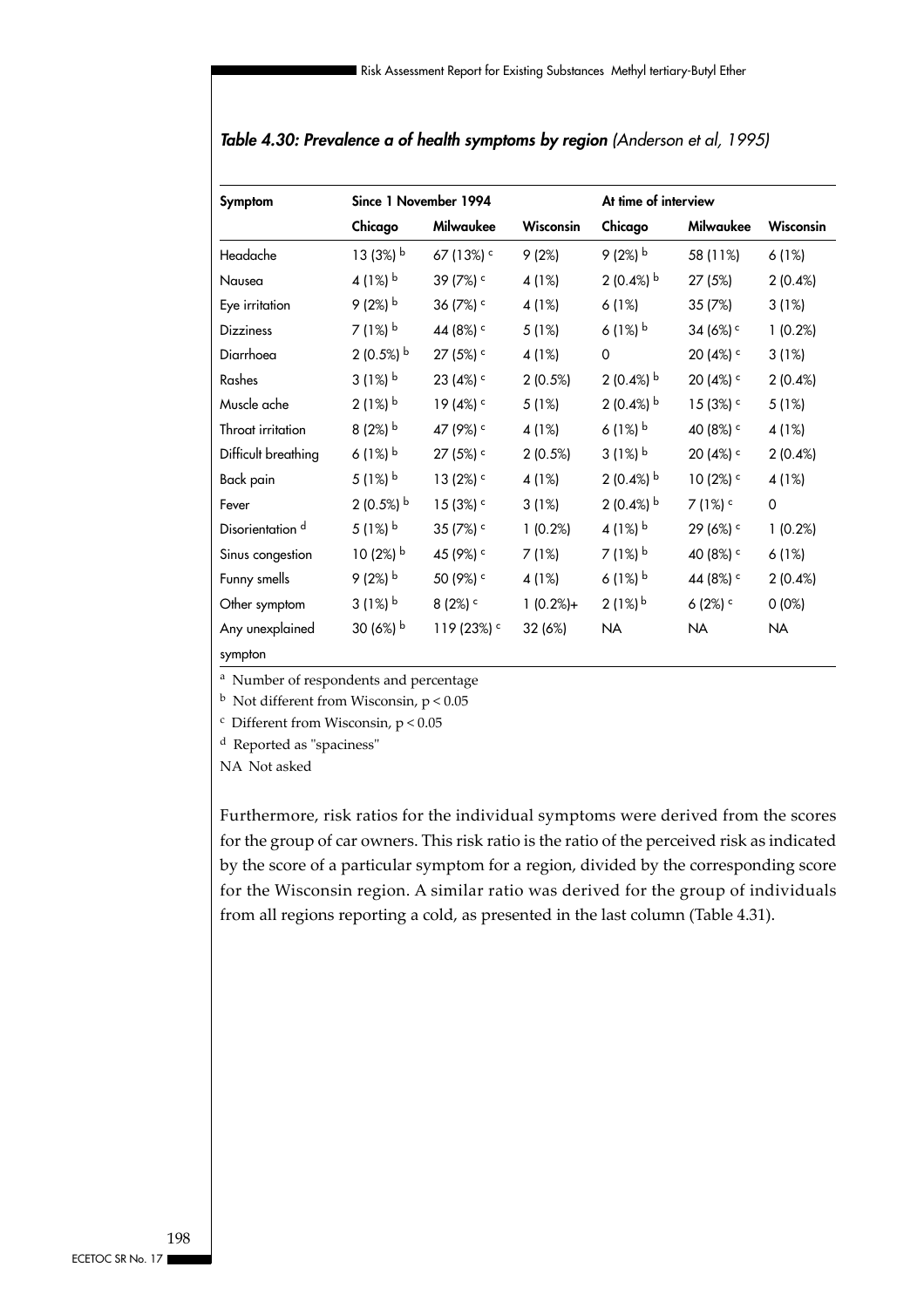| Symptom                     | Chicago          | Milwaukee         | Wisconsin <sup>a</sup> | Cold since        |
|-----------------------------|------------------|-------------------|------------------------|-------------------|
|                             |                  |                   |                        | 1 November 1994   |
| Headache                    | 1.5 <sup>b</sup> | 7.9 <sup>c</sup>  | 1                      | 2.2 <sub>c</sub>  |
| Nausea                      | 1.0 <sup>b</sup> | 9.8 <sub>c</sub>  |                        | 3.0 <sub>c</sub>  |
| Eye irritation b            | 2.5 <sup>b</sup> | 7.9 <sub>c</sub>  | 1                      | 2.9 <sup>c</sup>  |
| Dizziness <sup>b</sup>      | 1.5 <sup>b</sup> | 10.6 <sup>c</sup> | 1                      | 1.9 <sup>c</sup>  |
| Diarrhoea                   | 0.5 <sup>b</sup> | 6.5c              | 1                      | 3.2 <sup>c</sup>  |
| Rashes                      | 1.6 <sup>b</sup> | 11.2 <sup>c</sup> | 1                      | 1.8 <sup>b</sup>  |
| Muscle ache                 | 0.6 <sup>b</sup> | 3.7 <sup>c</sup>  | 1                      | 1.7 <sup>b</sup>  |
| Throat irritation           | 2.1 <sup>b</sup> | 12.0 <sup>c</sup> | 1                      | 3.3 <sup>c</sup>  |
| Difficulty breathing        | 3.1 <sup>b</sup> | 13.3 c            | 1                      | 12.0 <sup>c</sup> |
| Back pain                   | 1.3 <sup>b</sup> | 3.1c              | 1                      | 1.9 <sup>b</sup>  |
| Fever <sup>b</sup>          | 0.4 <sup>b</sup> | 4.0 <sub>c</sub>  | 1                      | 9.7 <sub>c</sub>  |
| Disorientation <sup>e</sup> | 5.3 <sup>b</sup> | 35.7 c            | 1                      | 5.3C              |
| Sinus congestion            | 1.5 <sup>b</sup> | 6.4c              | 1                      | 2.5 <sup>c</sup>  |
| Funny smells                | 2.2 <sup>b</sup> | 17.8 c            | 1                      | 2.4C              |
| Other symptoms              | 3.2 <sup>b</sup> | 7.5 <sup>c</sup>  | 1                      | 2.2 <sup>b</sup>  |
| Any unusual symptom         | 0.9 <sup>b</sup> | 4.5 <sup>c</sup>  |                        | 1.6 <sup>c</sup>  |

**Table 4.31: Relative risk ratios a for symptoms among car owners and car owners with a cold** (Anderson et al, 1995)

<sup>a</sup> Reference: Wisconsin car owners without a cold

<sup>b</sup> Not different from Wisconsin

 $c$  Different from Wisconsin,  $p < 0.05$ 

<sup>d</sup> Age-adjusted

<sup>e</sup> Reported as "spaciness"

This table indicates that Milwaukee residents were between 3 and 35 times more likely to report "unexplained" symptoms that supposedly are related to exposure to oxygenated gasolines. Individuals with colds were also significantly more likely to report the "unexplained" health symptoms but in all three regions. When analysed separately this relationship only holds for Milwaukee. Also, the association between reported purchasing oxygenated gasoline and specific "unexplained" symptoms was only evident in Milwaukee.

In conclusion, there were clear differences in the reporting of symptoms between Milwaukee and Chicago, despite the similarity in gasoline composition and use of MTBE. The study demonstrated that individuals in the Milwaukee area reported an increased prevalence of symptoms. There was no difference in prevalence between Chicago and Wisconsin, despite the difference in gasoline composition in these areas (no MTBE in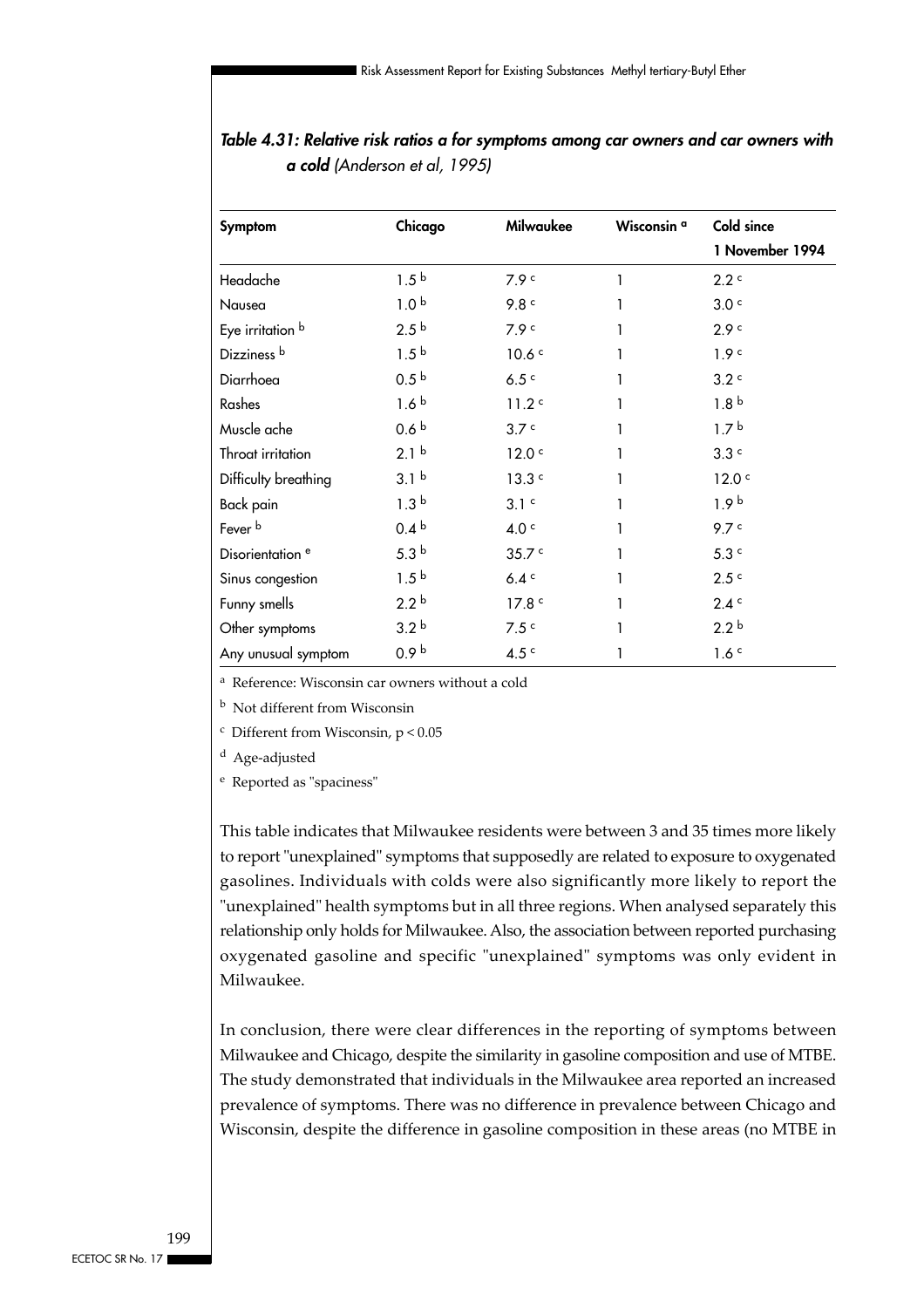the gasoline marketed in Wisconsin). The study concluded that factors in addition to the use of oxygenated fuels obviously had contributed to the responses obtained. It was noted that a recent history of having a cold or "flu" was a strong predictor for the reporting of unusual health effects in Milwaukee, leading the authors to suggest that recent illness rather than exposure to fuels was responsible for these findings. The authors also noted that respondents from Milwaukee were much more aware of the issues surrounding the use of oxygenated fuels than the respondents in the Chicago area (Table 4.29). This heightened perception could have resulted in attributing any unusual health symptom to exposure to oxygenated fuel. The peer review panel concluded that the findings did not support a conclusion that exposure to oxygenated fuel was associated with widespread or serious acute adverse health effects.

This survey can be considered as a key study in design. Study and control populations were selected at random and the populations were matched in terms of age, gender and commuting habits. Confounders were taken into account in advance and standard multivariate linear regression analyses were used throughout to adjust for possible additional confounders. Other limitations from the studies previously described were addressed, such as the subjectivity of self reporting of symptoms, recall bias on symptoms associated with type of gasoline purchased, cross-sectional nature of the study-design. The authors concluded that a prospective study including objective exposure measurement as well as an unbiased symptom reporting might overcome these limitations in a future study.

The survey reported high numbers of "key" symptoms for a population from Milwaukee living in an area required to use oxygenated fuels, but not for Chicago with the same requirement, or for Wisconsin with no requirement to use oxygenated fuel. The Milwaukee results differed significantly from those of Chicago and Wisconsin. Therefore the authors concluded that other factors, including awareness of supposed health effects due to MTBE in gasoline, had contributed to the findings of the Milwaukee area. In summary the overall study does not support an association between "unexplained" health symptoms (as reported by the people answering to the questionnaire) and the exposure to MTBE via oxygenated gasoline.

#### Finnish studies at gasoline depots and service stations

The Finnish studies at gasoline depots and service stations (Hakkola and Saarinen, 1996 and 2000; Section 4.1.1.1 and 4.1.1.2) were designed to investigate the occurrence of neuropsychological symptoms and mood changes following occupational exposure to petrol vapour containing MTBE. The subjects, petrol tanker drivers and milk delivery drivers, were asked to fill in a questionnaire concerning moods (Profile Of Mood States).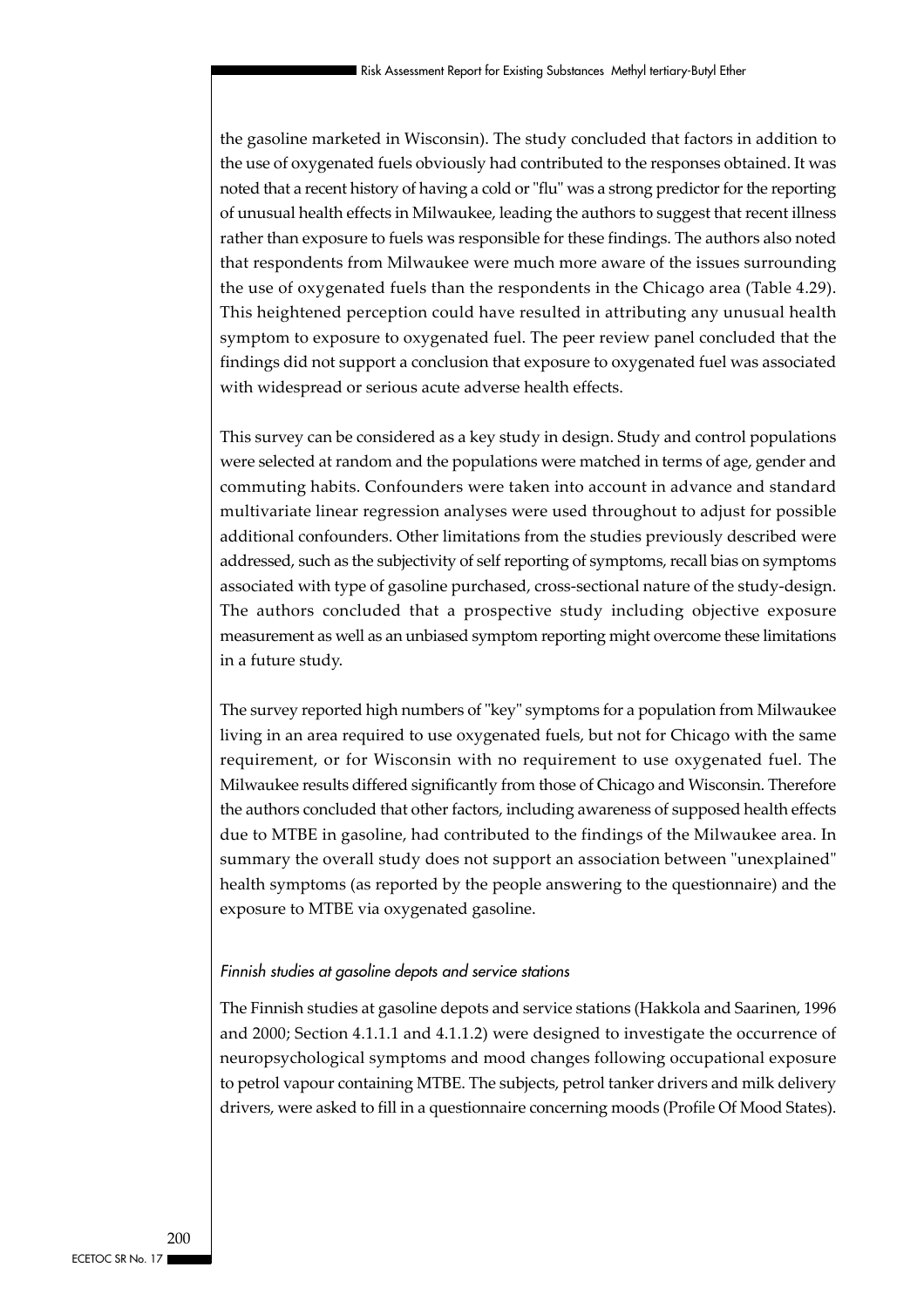The studies attempted to relate mood changes to exposure over the course of a working week. No differences in mood were observed between the two groups of petrol tanker drivers, however there was a greater increase in fatigue reported by the drivers which appeared to show a dose-response, and this was accompanied by symptoms such as headache and nausea. The loading phase for petrol tankers is believed to lead to levels of MTBE exposure high enough to account for any such effects, but no data are available at present, which tend to suggest that any non-transient effects are produced following such exposures to petrol vapour (Hakkola *et al*, 1997).

#### Population study related to exposure to MTBE via drinking and washing water

Vojdani *et al* (1997) examined the proportion of apoptotic lymphocytes present in blood samples from 60 human subjects (medical condition not defined, although the majority suffered from severe headaches, fatigue or exhaustion and cognitive dysfunction) in California (USA), previously exposed via drinking, bathing and showering to water containing MTBE (1 - 76 mg/l) and benzene (0.2 - 14 mg/l). The duration of exposure was 5 to 8 years, and the blood was analysed 10 to 12 months after exposure ceased. The control population comprised 32 unexposed healthy subjects. Lymphocyte DNA was labelled with fluorescein-deoxyuridine triphosphate and stained with propidium iodide, and apoptotic cells determined using flow cytometry.

The results showed that the rate of apoptosis in the "exposed" group was increased 80.5% over control, with arrest of the cell cycle from these individuals in the G2/M and S phases. A perturbation in molecular signalling, possibly involving nuclear factor Kappa-B, was identified as a possible underlying cause of these changes. The basis, and hence the reliability, of this exposure assessment was not reported. It is important to note that these exposure values resulted in doses which are well below the animal NOAELs. The biological significance of the findings cannot be interpreted, and any associative or causal relationship to MTBE exposure is unclear, given the likelihood of exposure misclassification bias occurring.

#### Human volunteer studies with controlled exposures to MTBE

A number of chamber studies have been reported in which healthy young adult volunteers were exposed to MTBE vapours under laboratory conditions. The purpose of these investigations was to examine the impact of MTBE exposure on selected objective and subjective endpoints (Table 4.32).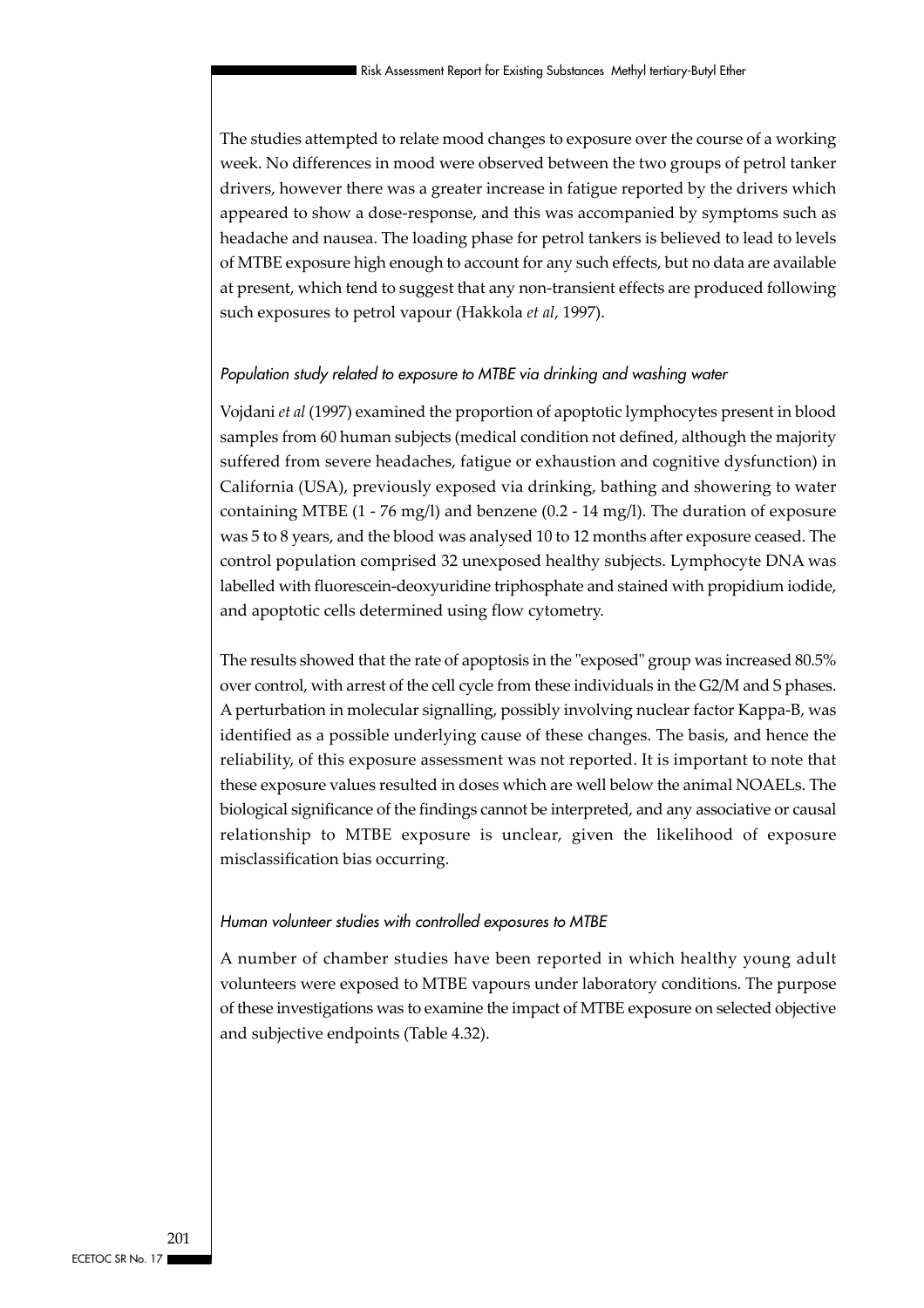| Concentration<br>$\left(\frac{m}{2}\right)$ | Ξ              | sex               | Time(h) Number, Ocular measurements            | Nasal measurements         | Other endpoints          | Questionnaire                   | Reference     |
|---------------------------------------------|----------------|-------------------|------------------------------------------------|----------------------------|--------------------------|---------------------------------|---------------|
| $0, 6.1$ a                                  |                | 22 M              | time<br>Tear film break-up                     | Inflammation markers       | Neurobehavioual testing, | Profile of mood state, air      | Cain et al,   |
|                                             |                | 21 F              | scoring of the conjunctiva for                 | (polymorphonuclear cells)  | concentrations in blood  | quality, subjective symptoms    | 1994          |
|                                             |                |                   | epithelial damage, eye                         | in nasal lavage            |                          |                                 |               |
|                                             |                |                   | redness and presence of                        |                            |                          |                                 |               |
|                                             |                |                   | in the tear<br>inflammatory cells<br>i<br>Huid |                            |                          |                                 |               |
|                                             |                |                   |                                                |                            |                          |                                 |               |
| 0, 5.0                                      |                | 19 M              | Pre- and post exposure tear                    | Inflammatory markers from  | Concentrations in blood  | 33 standardised items and       | Prah et al,   |
|                                             |                | $\frac{18}{18}$   | film break-up time, markers of                 | nasal lavage.              |                          | symptoms b                      | 1994          |
|                                             |                |                   | conjunctiva<br>inflammation from               |                            |                          |                                 |               |
| 18,90 and 180                               | $\frac{c}{2}$  | $\frac{10}{10}$   | Blinking frequency.                            | Acoustic rhinometry, nasal | Concentrations in blood, | Rating intensity of discomfort, | Johanson et   |
|                                             |                |                   | conjunctival epithelial                        | and mouth peak expiratory  | TBA in blood             | irritation symptoms b and CNS-  | al, 1995      |
|                                             |                |                   | damage, eye redness, tear                      | flow, inflammation markers |                          | effects on a visual analogue    |               |
|                                             |                |                   | film break-up time                             | in nasal lavage            |                          | scale                           |               |
| 0,90 and 270                                | $\frac{1}{3}$  | 13M               | None                                           | None                       | Reaction time,           | Subjective symptoms and         | Riihimäki et  |
|                                             |                |                   |                                                |                            | posturography            | mood                            | al, 1996      |
| 18,90 and 180                               | 2 <sup>c</sup> | $\overline{10}$ M | Blinking frequency                             | Acoustic rhinometry, nasal |                          | Rating intensity of discomfort, | Nihlén et al, |
|                                             |                |                   | conjunctival epithelial                        | and mouth peak expiratory  |                          | irritation symptoms b and CNS-  | 1998 b        |
|                                             |                |                   | damage, eye redness, tear                      | flow, inflammation markers |                          | effects on a visual analogue    |               |
|                                             |                |                   | film break-up time                             | in nasal lavage            |                          | scale                           |               |

b Symptoms included so-called key symptoms mentioned in the population studies  $^{\rm b}$  Symptoms included so-called key symptoms mentioned in the population studies  $^{\rm c}$  Light physical exercise

Light physical exercise

**Table 4.32: Human volunteer studies with MTBE**

Table 4.32: Human volunteer studies with MTBE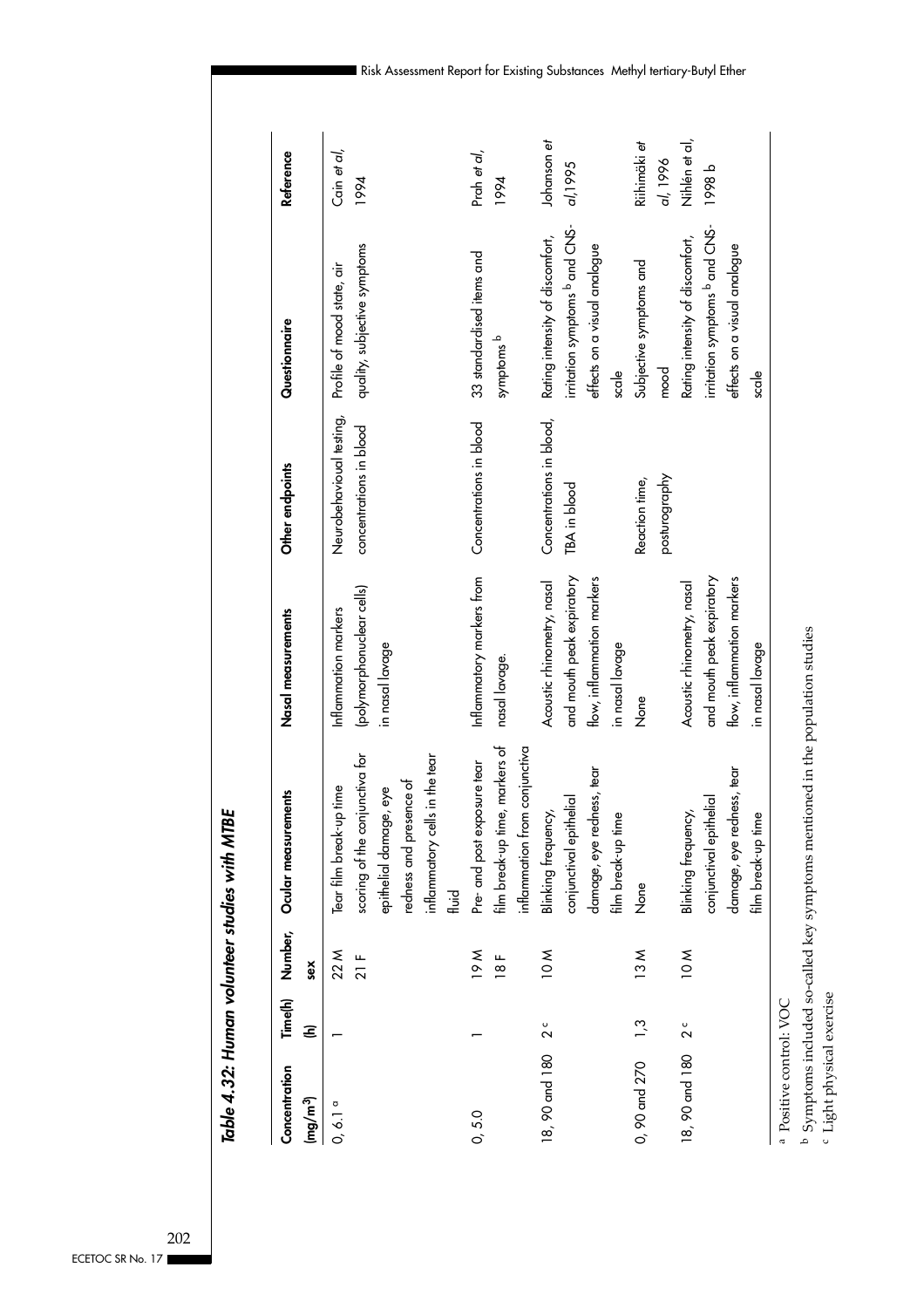Cain *et al* (1994) exposed volunteers to MTBE in a simulated worst-case consumer exposure at a fuelling station, using positive (VOC) and negative (clean air) controls. The objective measurements included eye irritation, nasal lavage and CNS-function. The findings suggested an increase in eye irritation, but the effect was observed in both dose groups and thus was not related specifically to MTBE. Nasal lavage analysis revealed the polymorphonuclear cells to be unaffected by MTBE vapours. Standard neurobehavioural tests showed no differences between the exposed groups. Similarly, the subjective responses obtained through a questionnaire, did not score differences between eye-, nose- or throat- irritation. The authors concluded that exposures of normal healthy young people to 6.1 mg/m<sup>3</sup> MTBE for 1 hour, apart from the MTBE odour, did not induce any reaction.

Prah *et al* (1994) exposed healthy volunteers to MTBE for 1 hour in a double-blind experiment simulating consumer exposure at a fuel station. None of the tests revealed an increase in effects after exposure. Objective indicators for eye irritation and nasal inflammation were negative immediately after exposure and 20 hours later.

Johanson *et al* (1995) exposed volunteers for 2 hours to MTBE concentrations matching occupational exposure levels. They observed a significant decrease in nasal peak expiratory flow in the MTBE exposed group, although the effect was not dose-related. No signs of eye or mucous membrane irritation were observed. Also the ratings for subjective effects did not reveal significant differences.

Riihimäki *et al* (1996) exposed healthy male volunteers in an exposure chamber. The MTBE concentrations reflected those at the workplace. Subjects reported subjective symptoms and moods on a questionnaire using a rating of "not at all", "slightly" or "clearly". Simple reaction time was measured with the computer-aided Swedish Performance Evaluation System. Posturography was performed with eyes open and eyes closed. The authors concluded that only mild symptoms were reported by the exposed volunteers, mainly feeling of "heaviness in the head" and, to a smaller extent, mild mucous membrane irritation. The frequency of the symptom scores was related to the level of exposure to MTBE and reached statistical significance for 3 hours at  $270 \text{ mg/m}^3$ . No effects related to MTBE exposure were observed by measuring the reaction time or in body sway observed in posturography. (Pekari *et al* (1996) reported on the metabolic aspects of this study (see Section 4.1.2.1). Nihlén *et al* (1998b) exposed healthy male volunteers to MTBE during light physical work to simulate an occupational setting. By means of a questionnaire, subjects were asked to report the degree of irritant symptoms, discomfort, and CNS effects before, during and after exposure. Answers were given on a 100 mm visual analogue scale, graded from "not at all" to "almost unbearable". Ocular and nasal measurements were performed mainly at the highest exposure level. The results of the study suggested no or minimal acute effects of MTBE vapour upon short-term exposure at relatively high levels.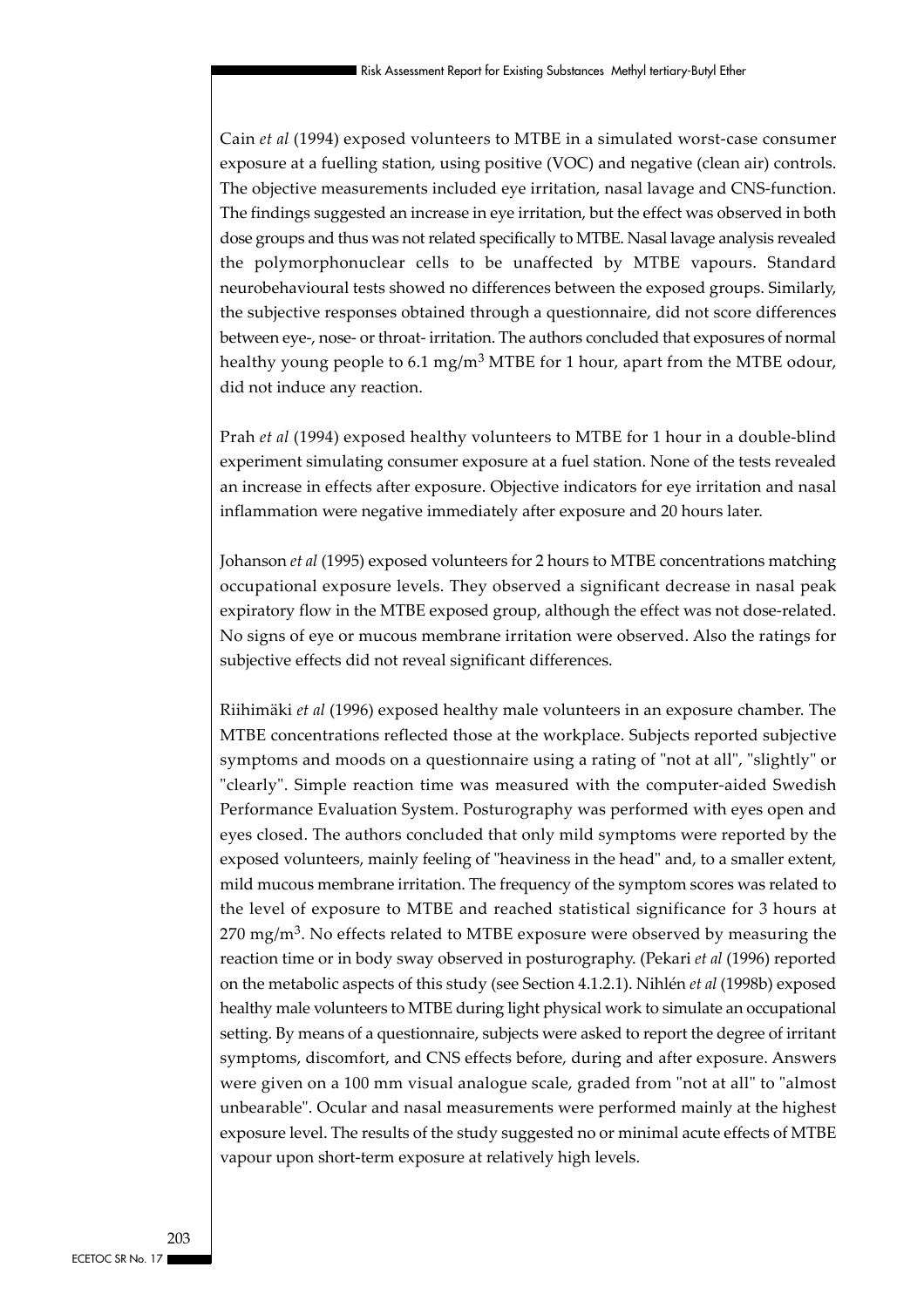In all cases, the reported studies in human volunteers were carried out under wellcontrolled laboratory conditions. As such they eliminate many of the biases and confounding factors from the population studies. Effects of exposure were assessed using objective and subjective measurements, the latter similar to the ones used in the population studies.

All studies in human volunteers were well-conducted and are acceptable for further assessment. It may be concluded on the basis of the available data for subjective or objective endpoints that the studies do not reveal adverse effects of MTBE on humans. Though eye-irritation was reported at 6.1 mg/m<sup>3</sup> after one hour, it was not reported at 183 mg/m<sup>3</sup> after 2 hours exposure in another study.

#### Studies involving symptoms caused by odour

In a series of epidemiological studies, the relationship between objective exposures to odorant concentrations emitted by several industrial plants was investigated, as was the relationship between odour annoyance and subjective health complaints. Exposure was determined with a dispersion model of odorants, in which meteorological data and industrial emissions were used as input. Among others, it appears that the dispersion model performs moderately well in predicting annoyance (correlations between odorant concentrations and odour annoyance were about 0.35). The extent to which people regard malodour as a threat to their health is a relatively strong predictor of annoyance. Moreover, the subjective effects of long-term low exposure are similar to the effects of temporary high exposure (Cavalini, 1994).

Retrospective symptom prevalence data, collected from over 200 adult respondents living near three different hazardous waste sites, were analysed with respect to both self-reported "environmental worry" and frequency of perceived environmental (particularly petrochemical) odours. Significant positive relationships were observed between the prevalence of several symptoms (headache, nausea, eye and throat irritation) and both frequency of odour perception and degree of worry. Headaches, for example, showed a prevalence odds ratio of 5.0 comparing respondents who reported noticing environmental odours frequently, versus those noticing no such odours and 10.8 comparing those who described themselves as "very worried", versus "not worried" about environmental conditions in their neighbourhood. Potential explanations for these observations are presented, including the possibility that odours serve as a sensory cue for the manifestation of stress-related illness (or heightened awareness of underlying symptoms) among individuals concerned about the quality of their neighbourhood environment (Shusterman *et al*, 1991).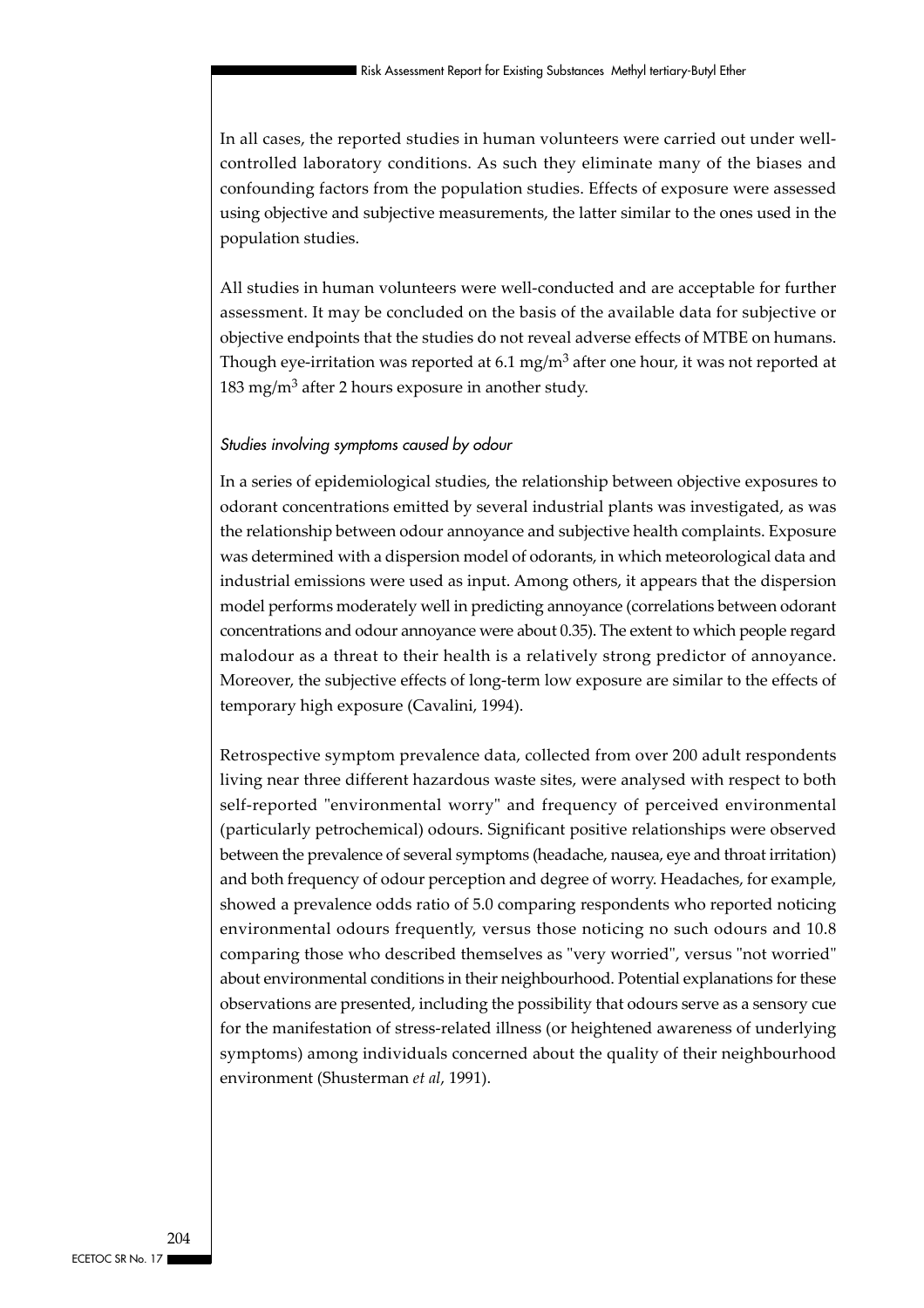A survey of young adult college students investigated the prevalence of self-reported illness from the smell (cacosmia) of the five following common environmental chemicals: i) pesticide, ii) automobile exhaust, iii) paint, iv) new carpet, and v) perfume. Sixty-six percent of 643 students reported feeling ill from inhalation of one or more of the five odours (Bell *et al*, 1993).

Steinheider *et al* (1993) examined whether the emissions of a plant manufacturing fertiliser for mushroom cultivation constituted a health threat for the residents of the area. Apart from an extremely high degree of annoyance, the investigators found a growing number of complaints, increasing from the control area to the medium range and to the close range around the plant; there were specific complaints (e.g. nausea, sickness, vomiting) and subjective complaints (e.g. sleeplessness, headaches and stomach aches), graded for effect. After including moderating factors in multiple regression analysis, highly significant associations were found between the level of cortisol and odour exposure.

A group of 62 humans were exposed for 2.75 hours to a mixture of 22 VOCs (0, 5, and  $25 \text{ mg/m}^3$ ) known to be indoor air pollutants. Continuous evaluation of irritation in eyes, nose and throat showed a significant correlation with exposure at 5 and 25 mg/m<sup>3</sup>. The effect was acute and there were no signs of adaptation. A digit span performance test showed decreased scores during exposure (Molhave *et al*, 1986).

# 4.1.2.11 Conclusions from human studies

Information on the effects of human exposure to MTBE is available from clinical applications, population studies and controlled laboratory experiments with volunteers.

The clinical data are of limited value as they describe effects observed using MTBE as a means to dissolve gallstones *in situ*. Accidental exposures (case reports) provide some information regarding the fate of MTBE in the human body. All this information relates to acute high-level exposures. The quality of the data is poor.

The population studies mainly scored subjective exposure data. The data may relate to acute as well as repeated exposures; no clear distinction between the two could be made. The quality of the information is variable and ranges from anecdotal to systematic. The New Jersey study (where the data on the group of professional workers is important, including some recordings on follow up several months after the exposure period) and the Wisconsin study are especially relevant for the assessment of the effects on the general population.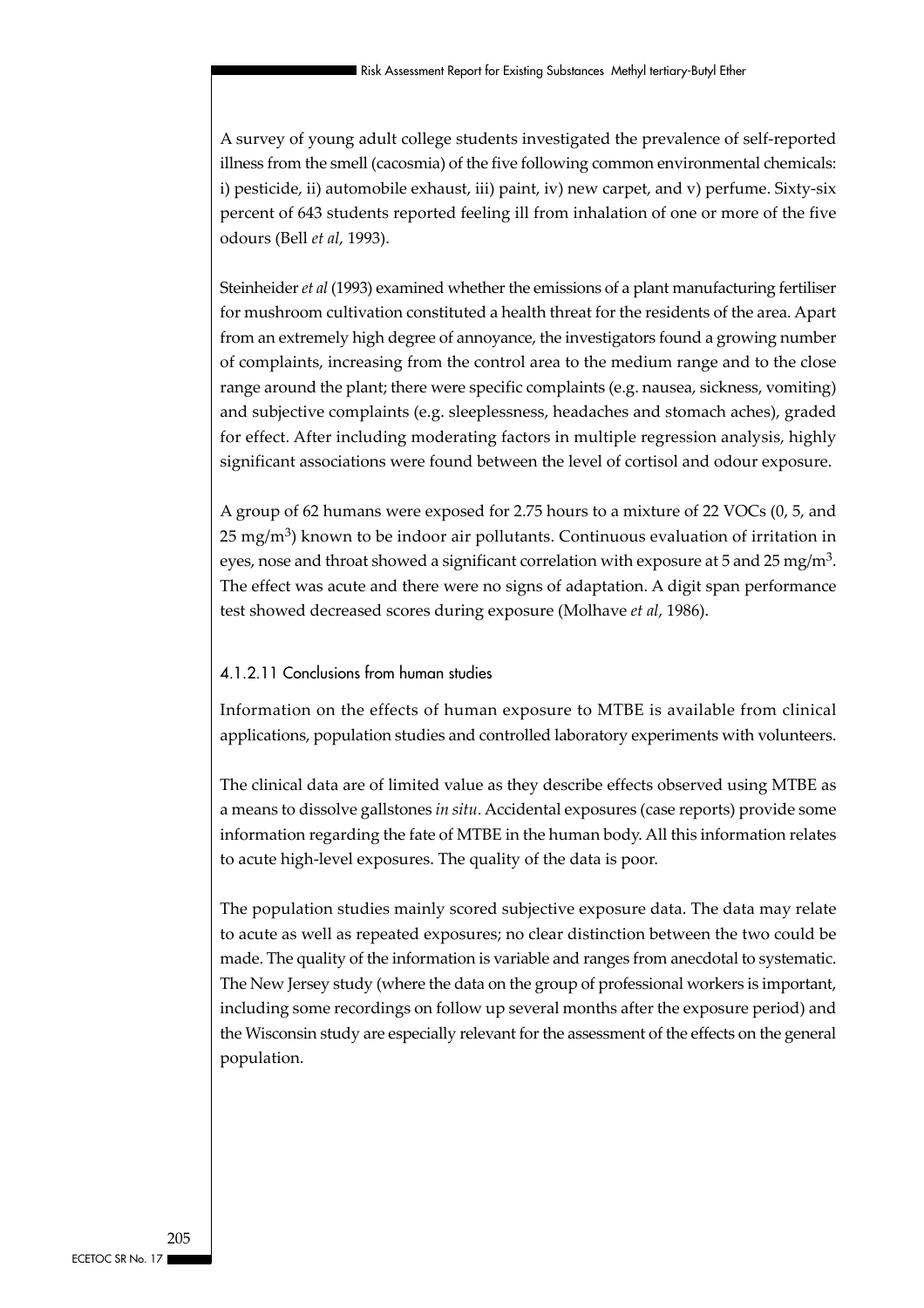The Fairbanks (Alaska) population studies suggested a relationship between exposure to MTBE and health complaints. An objective correlation between exposure concentration and subjective effects needed to be present to test this hypothesis, but this could not be demonstrated. Subsequent studies (New Jersey and Wisconsin) showed no increase in the subjective effects which could be legitimately related to MTBE exposure. This is in line with experimental studies showing no specific effects at similar exposure concentrations, and with two cases at concentrations approximately 30 times greater than that observed in the population studies. The only relationship demonstrated in the Wisconsin study was between the awareness of the introduction of MTBE in gasoline, and effects hypothetically linked to MTBE.

The laboratory studies with healthy adult volunteers have the advantage of providing objective data as well as subjective scores by the subjects, which can be correlated with each other and with the results of the population studies. All exposures were of short-term duration and at levels which could be considered relevant for consumer exposure at service stations or for exposure at the workplace.

One consistent finding in the human volunteers studies was related to the odour of MTBE (and an odour threshold could be established). Odour might have been the cause of the subjective responses in the population studies. Eye and respiratory irritation have been of concern with regard to MTBE exposure and consequently this was investigated in volunteer studies dealing with concentrations occurring in the workplace. From the studies of Johanson *et al* (1995) and Riihimäki *et al* (1996) a NOAEL of 180 mg MTBE/ $m<sup>3</sup>$  is derived. At 270 mg/ $m<sup>3</sup>$  (3 h), subjective symptoms were reported such as slight irritant effects on mucous membranes and feeling of heaviness in the head.

The volunteer studies were conducted with young healthy adults. It is not known whether specific sensitivities with regard to MTBE exposure might exist in certain sections of the population such as elderly people or children. Fiedler *et al* (1994) interviewed 14 patients with multiple chemical sensitivities (MCS), 5 individuals with chronic fatigue syndrome (CFS) and six normal control subjects on situations related to gasoline with MTBE. Both the MCS and CFS subjects reported more symptoms than the normal controls for both MTBE- and non-MTBE-related situations. The report is inconclusive with regard to any specific role for MTBE.

Furthermore, although no systematic survey on sensitisation in humans has been conducted, there are no reported cases of human skin or respiratory sensitisation.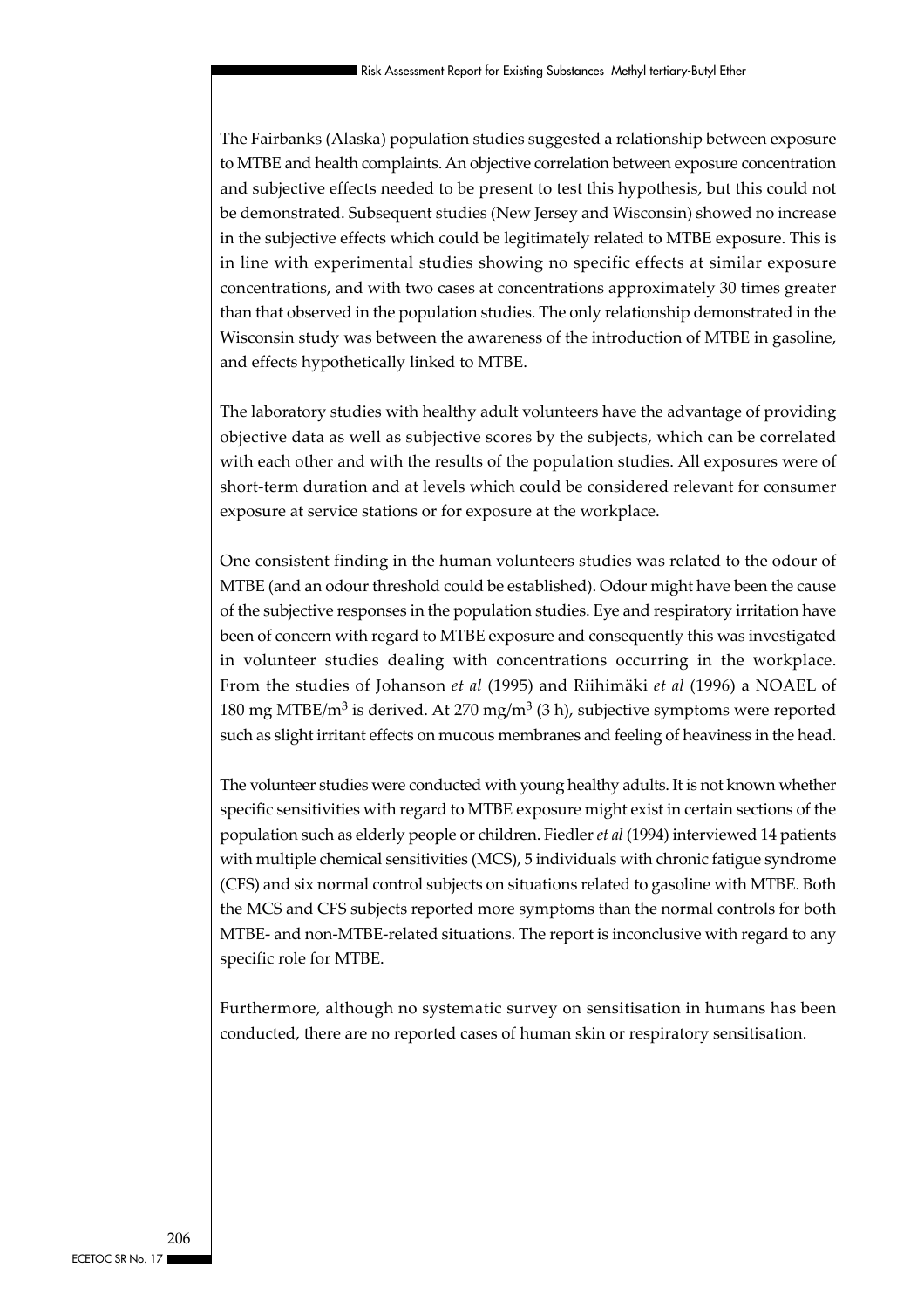It is concluded that occupational and/or environmental exposure to MTBE does not cause acute or medium-term health effects. Any alleged relationship between MTBE exposures and subjective health complaints seem to be due to factors such as smell (including the smell of gasoline in general), and media coverage of the introduction of the oxygenated fuels programme, and do not seem to be directly related to the presence of MTBE in gasoline.

#### **4.1.3 Risk characterisation**

#### 4.1.3.0 General aspects / Summary of toxicological and human health aspects

#### Toxicokinetics

The toxicokinetic properties of MTBE have been studied extensively. It is readily absorbed by all routes of exposure but there are quantitative differences in the extent of absorption. The absorbed material is distributed uniformly in all tissues and shows no tendency to accumulate. This is due to rapid removal of MTBE via exhalation and metabolism. The one exception to this uniform distribution is a species- and sex-specific accumulation which occurs in the male rat kidney, due to the affinity of MTBE for the protein  $\alpha_{2\mu}$ -globulin. Metabolism leads to two principal metabolites, i.e. TBA and formaldehyde. These are further metabolised and show no tendency to accumulate to any significant extent. TBA excretion in humans proceeds relatively slowly with a half-life of 8 hours. Elimination of the products resulting from TBA metabolism occurs mainly via urine. Formaldehyde and products resulting from formaldehyde metabolism enter physiological biochemical pathways. Formaldehyde may be viewed as potentially hazardous, but its rate of formation is considered to be too low, relative to the detoxification rates, to raise concerns about elevation of the natural formaldehyde levels in the body.

It is concluded that the biotransformation of MTBE leads to the formation of TBA and formaldehyde which in turn are further metabolised. The toxicokinetic data do not indicate reasons for concern with regard to bioaccumulation of MTBE or its metabolites.

#### Acute toxicity

MTBE is of low acute toxicity in experimental animals by oral, dermal and inhalation routes.  $LD_{50}$  values exceed 2,000 mg/kgbw for oral and dermal exposure, and the inhalation  $LC_{50}$  value is 85,000 mg/m<sup>3</sup> for 4 hours. Sub-lethal acute exposure causes local irritation at the site of contact and transient clinical signs characteristic of CNS depression. MTBE causes reversible moderate to severe skin irritation in rabbits, but it is only slightly irritant to the eye. MTBE vapour at concentrations above  $300 \text{ mg/m}^3$  causes slight and transient irritation to the respiratory system of laboratory animals. An  $RD_{50}$  of 16,600 mg/m<sup>3</sup> was determined in the mouse for sensory and respiratory irritation.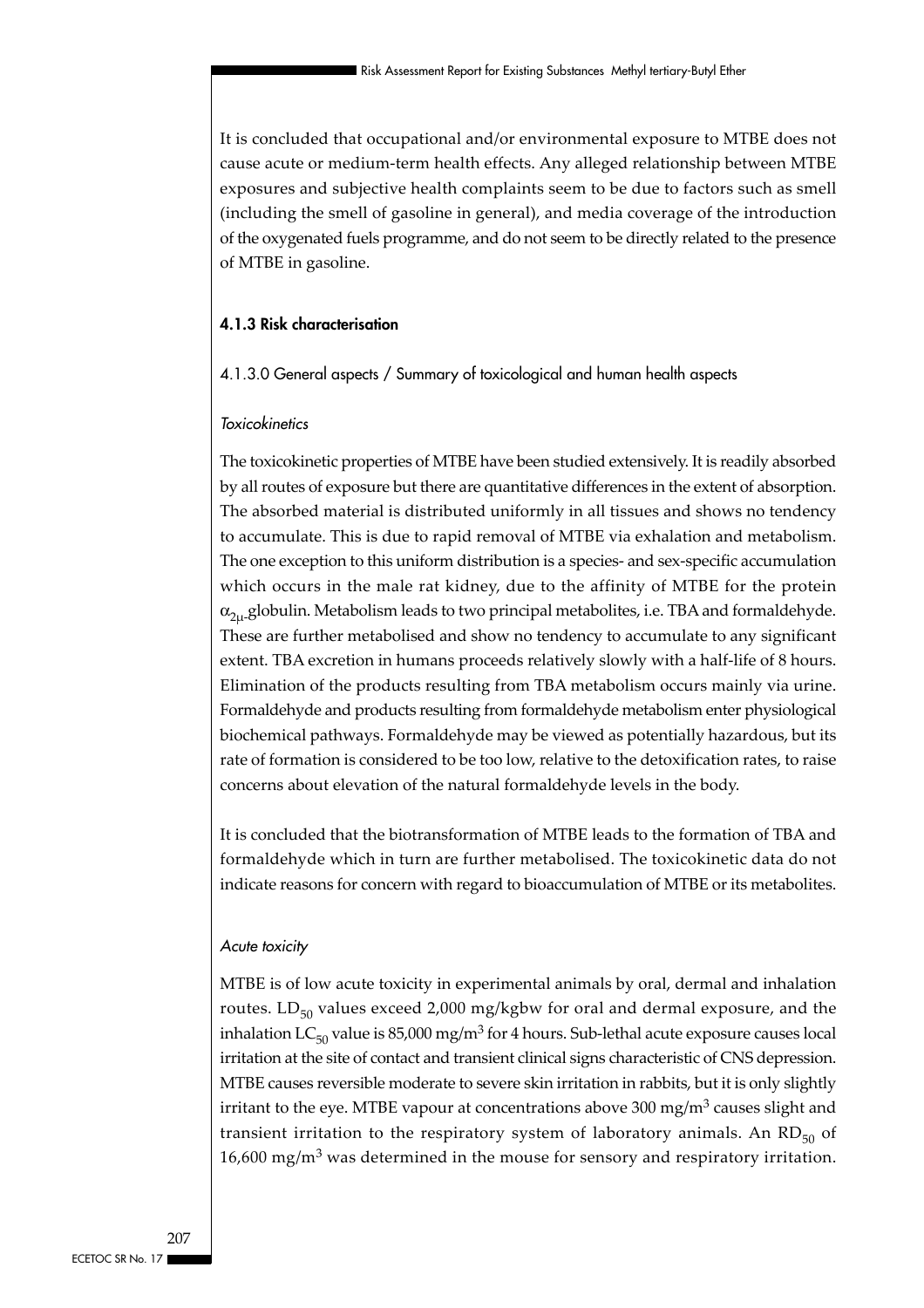Mild respiratory irritation occurred at a concentration of 270 mg/m<sup>3</sup> for 3 hours in human volunteers, while a concentration of 180 mg/m<sup>3</sup> for 2 hours did not cause such effects. Animal tests have revealed no potential for skin sensitisation and there are no case reports of sensitisation in humans, although contact with neat MTBE, as well as gasoline containing MTBE, probably has occurred in the past. This suggests that MTBE is not a skin sensitiser.

It is concluded that transient CNS depression and mortality occur at high-doses/ concentrations only. Following acute exposures to MTBE, skin and respiratory irritation are regarded as the primary concern.

MTBE has been classified as "irritant" (Xi) and labelled with the corresponding R-phrase 38 (irritating to skin) in accordance with the provisions of the Dangerous Substances Directive 67/548/EEC (Section 1.5).

#### **Neurotoxicity**

MTBE caused loss of consciousness in experimental animals when inhaled at concentrations of  $28,800$  mg/m<sup>3</sup>. Reversible functional CNS effects were detected in a rat study at  $14,400$  mg/m<sup>3</sup> (LOAEL) using a functional observation battery and 6 hours of exposure. The NOAEL in this study was 2,880 mg/m3. Observations suggesting transient CNS depression were also found consistently in animal studies using repeated inhalation and oral exposure. However, all effects were reversed when exposure ended and repeated exposure did not lead to lower NOAELs in comparison with the single exposure.

It is concluded that MTBE causes loss of consciousness when inhaled at exposure concentration of  $28,800$  mg/m<sup>3</sup> and above. At lower exposures, transient behavioural changes have been described in animal studies. The NOAEL for these reversible functional CNS effects observed after 6 hours of exposure is 2,880 mg/m3.

#### Repeated-dose toxicity

MTBE is of low toxicity following repeated oral exposure in the rat, mouse and the monkey. Whereas the mouse and the monkey studies are of limited value, a NOAEL of 300 mg/kgbw was determined for the rat in an oral sub-chronic study (conducted according to GLP), based on increased kidney weight in both sexes. Effects were reported in females at this level, however these were not considered dose-related and were not supported by histopathology or clinical chemistry results. A study, in male rats only, to investigate disturbances in endocrine parameters, revealed increased kidney weights at below this NOAEL; this is likely to be due to the sex-specific accumulation of MTBE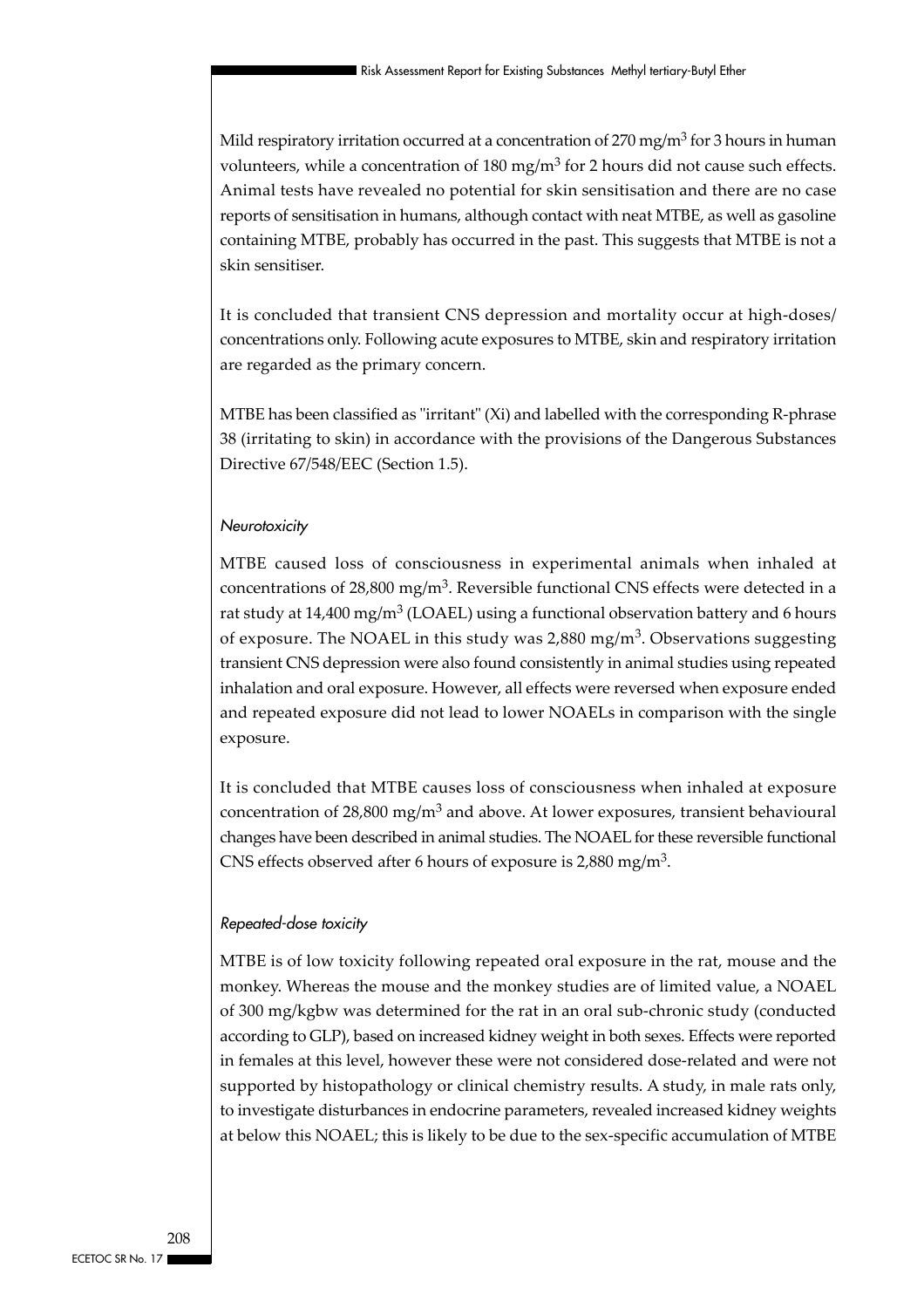known to occur in the rat kidney. The chronic oral gavage study in rats is of limited value due to reporting deficiencies, but the results do not contradict the sub-chronic NOAEL. Target organs for MTBE toxicity at higher doses have consistently been the liver and the kidney. Similar results were obtained in rats and mice after inhalation exposure. The NOAELs for sub-chronic inhalation exposure in the rat and mouse were  $2,880$  mg/m<sup>3</sup>. Reversible changes in behaviour and CNS depression were also seen. Chronic inhalation studies have also demonstrated low toxicity of MTBE in mice and rats, and a NOAEL of 1,440 mg/m<sup>3</sup> has been determined for non-neoplastic effects. Kidney effects (nephropathy) have been seen in male rats at lower concentrations, but these occur probably via a mechanism not relevant to humans. Higher concentrations also caused reversible CNS depression, but no structural damage to the nervous system.

It is concluded that the principal effects identified for MTBE following repeated oral or inhalation exposure are local irritation at the site of entry, CNS effects (transient anaesthesia), kidney effects (chronic nephropathy) and liver effects (hepatocellular hypertrophy). The NOAEL for sub-chronic oral exposure is 300 mg/kgbw. The NOAEL for chronic inhalation exposure is  $1,440$  mg/m<sup>3</sup>. This corresponds to retained MTBEdoses in the body of 102 and 113 mg/kgbw/d for male and female F344 rats, and 182 and 184 mg/kgbw/d for male and female mice, respectively.

#### **Genotoxicity**

MTBE has been tested extensively *in vitro* and *in vivo* for its genotoxic potential. It was not mutagenic in bacterial or yeast test systems, and no evidence of genotoxicity was seen for CA, gene mutation, and unscheduled DNA synthesis determined in mammalian cells. A weak response in CHO cells (SCE) and a variable response in V79 cells (gene mutation) were observed. No genotoxicity was seen in the rodent cytogenetic assays, the *in vivo* / *in vitro* unscheduled DNA synthesis assay and the sex-linked recessive lethal test in Drosophila. The weight of evidence suggests that MTBE is not genotoxic. This conclusion is supported by data on the genotoxicity of the MTBE metabolite TBA, which was negative in several *in vitro* tests and one *in vivo* assay. The other principal metabolite, formaldehyde, is mutagenic in a number of experimental systems, but toxicokinetic considerations, together with negative *in vivo* results for MTBE itself, suggest that is not a concern.

It is concluded that the available evidence does not raise concern with regard to genotoxicity of MTBE.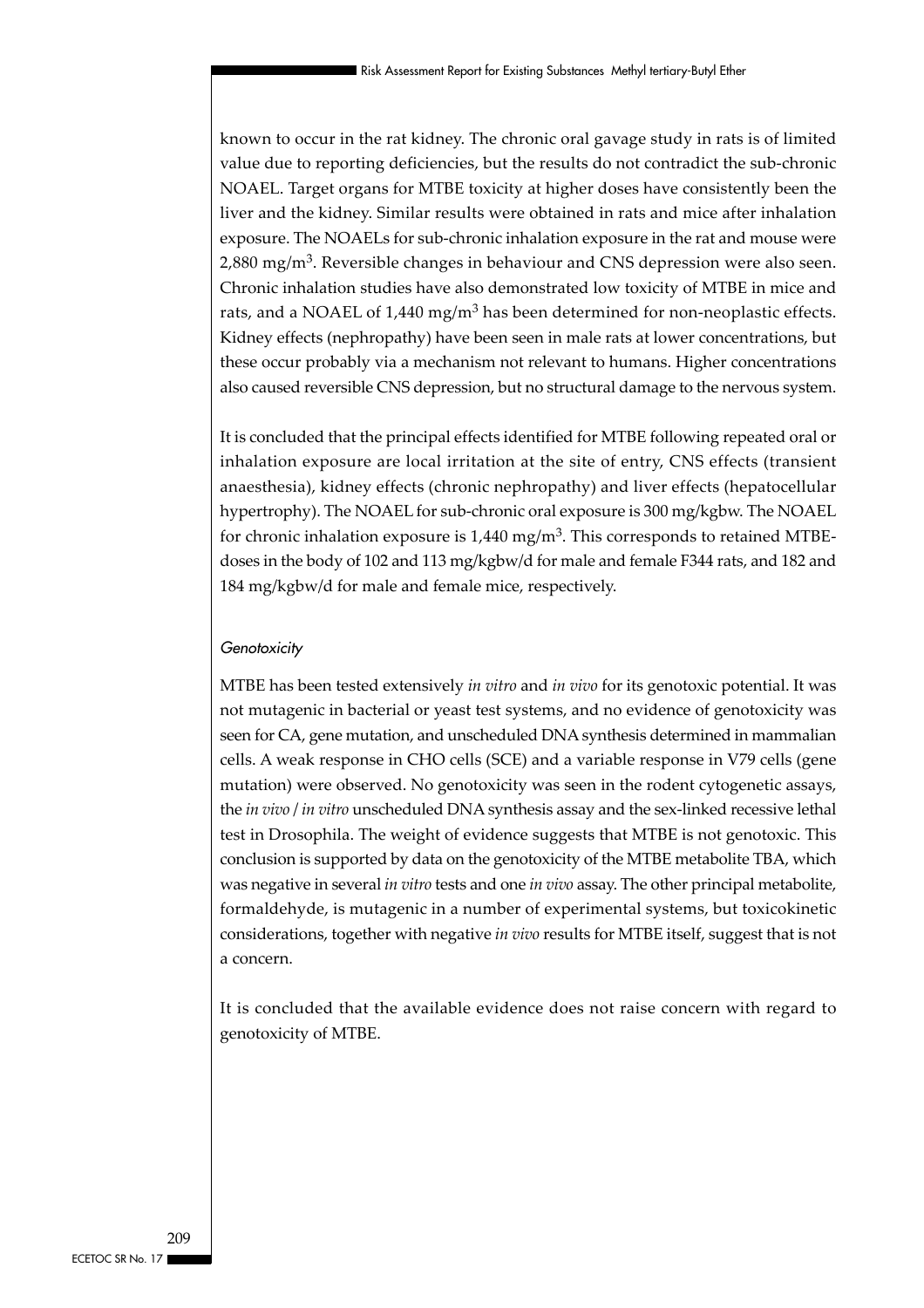### **Carcinogenicity**

The effect of high-doses of MTBE on tumour induction in experimental animals has been investigated in an oral gavage study in Sprague-Dawley rats, and in inhalation studies with F344 rats and CD-1 mice. In the oral study, an increase in combined lymphoma/leukaemia incidence in female rats was reported, but deficiencies in the design and initial reporting have made interpretation of the significance of these results difficult. However, a re-evaluation of the material from this study in 1998 produced a slightly clearer picture, which indicated that the combining of the lymphomas and leukaemias might indeed be scientifically justifiable, as it produced an apparently statistically significant increase above background levels for this strain in the high dose group. It remains doubtful if this is a true treatment-related response as, in addition to being within the spontaneous incidence range, the opposite trend was shown in males. Due to the limitations of the study, such a result for carcinogenicity in the cells of the immune system cannot be taken automatically to infer carcinogenic potential; it merely suggests that such potential cannot be ruled out in this sex, strain and species.

The effect on Leydig cell tumour incidence after ingestion is regarded as specific to Sprague-Dawley rats (taking into account historical control incidence within F344 rats). The inhalation study in F344 rats demonstrated a tumorigenic response in the male kidney at 10,800 and 28,800 mg/m<sup>3</sup> (corresponding to 384 and 1,023 mg/kgbw/d, respectively), but a non-genotoxic mechanism unique to the male rat is probably involved. The apparent increase in the incidence of Leydig cell tumours in male F344 rats, treated via inhalation, was considered a background event, within the historic spontaneous range for this rat strain, whereas in Sprague-Dawley rats, the increased survival time confounds any observed increase. In addition, this tumour type is of doubtful relevance to humans.

An inhalation study with mice showed an increase in the incidence of liver adenomas in females at  $28,800$  mg/m<sup>3</sup>. This concentration corresponds to a daily retained dose of 1,824 mg/kgbw, a level in excess of the MTD, and a non-genotoxic mechanism appears to be involved. This increase in the incidence of benign liver tumours at such a high dose is considered to occur by means of a mechanism not relevant to humans.

It is concluded that MTBE induces tumours in rodents at doses exceeding the MTD. Since genotoxicity does not appear to be involved, the mechanism of MTBE tumour induction is considered to be secondary to toxicity in the target tissues. Further mechanistic studies are currently being conducted to clarify this. The doses necessary to demonstrate neoplastic effects are equal to or greater than doses that induce chronic non-neoplastic effects in the target tissues, liver and kidney. Therefore, protection against non-neoplastic effects will also protect from any theoretical carcinogenic effect.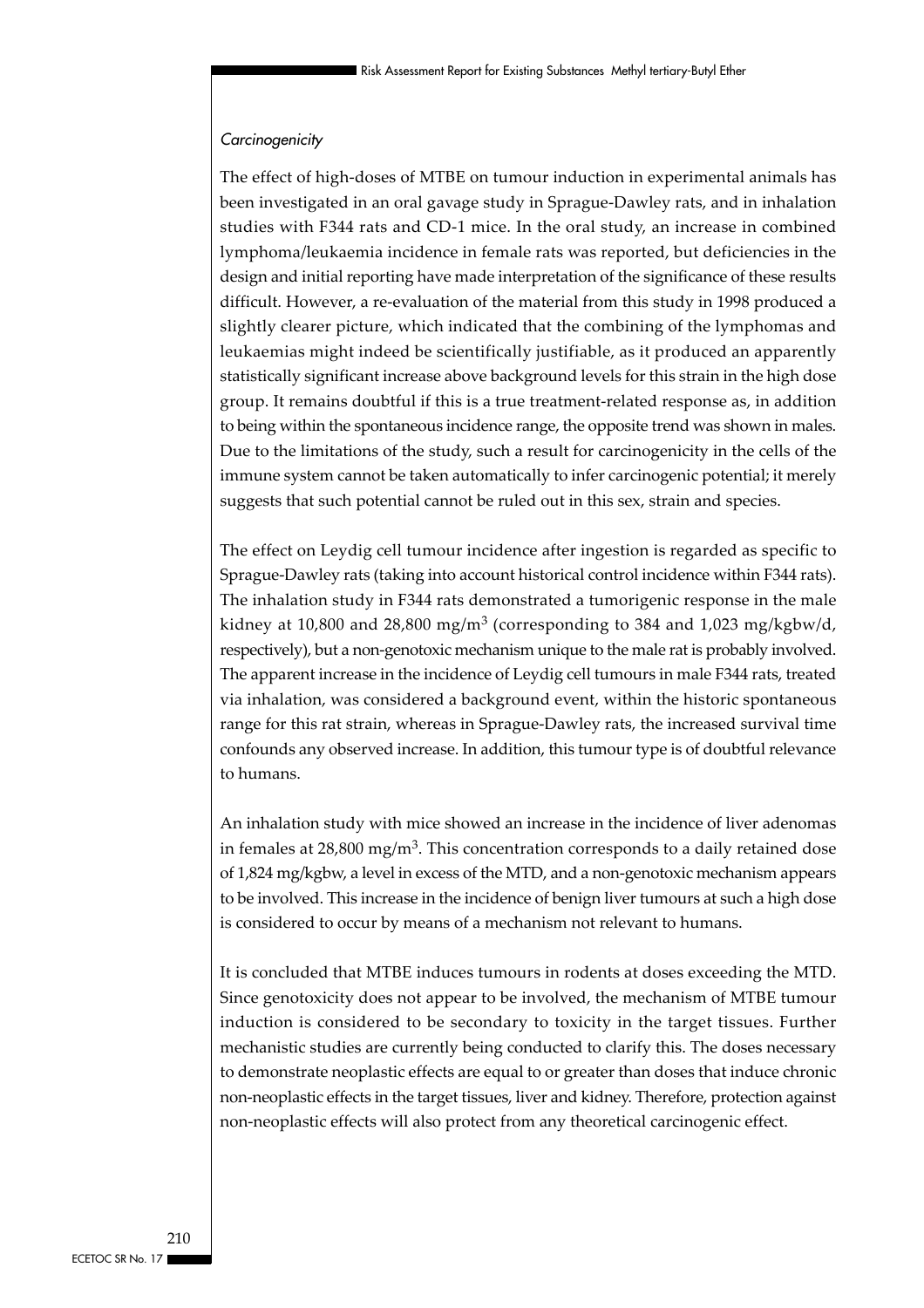MTBE does not require classification as a carcinogen according to the criteria presented in Annex IV of Commission Directive 93/21/EEC (EC, 1993c).

IARC has concluded that methyl *tertiary*-butyl ether is not classifiable as to its carcinogenicity to humans (Group 3) (IARC, 1999).

### Reproductive, developmental and endocrine effects

No effect on reproduction was observed at up to  $28,800$  mg/m<sup>3</sup> in two rat studies, the NOAEL for general toxicity was  $1,440$  mg/m<sup>3</sup> for the parental animals. For the rat and the rabbit, the NOAEL for developmental toxicity was greater than  $9,000 \text{ mg/m}^3$  or  $28,800$  mg/m<sup>3</sup>, respectively. In mice, the NOAEL for developmental and maternal toxicity was  $3,600 \text{ mg/m}^3$ . At higher concentrations (14,400 and 28,800 mg/m<sup>3</sup>) foetotoxicity was observed and the incidence of one malformation (cleft palate) was increased. These effects are not considered as direct effects on the foetus but secondary to concurrent maternal toxicity (reduced body weight and clinical signs of CNS effects such as hypoactivity, and ataxia).

Studies looking at the effects of MTBE on endocrine parameters showed some potential for changes to hormone levels in animals. However, these hormone level alterations were slight, well within the boundaries of homeostatic change, only occurred at high doses and their biological and toxicological significance remains unclear. No firm conclusions could be drawn from the data at this time.

It is concluded that MTBE is not a selective reproductive toxicant in animals and there is no evidence for a potential to cause adverse effects on human reproduction.

#### Human experience

A large body of data is available from human experience with MTBE, including case reports of the clinical use of MTBE for gallstone dissolution, studies reporting subjective complaints by garage workers and service station attendants, large population studies with sophisticated study design and controlled short-term exposure of volunteers. Whereas the early studies suggested a relationship between MTBE exposure concentration and health complaints, this has not been confirmed in subsequent studies. This absence of an association is in line with short-term experimental studies that showed no specific effects at concentrations similar to, or greater than, those observed in the population studies ( $< 3.6 - 181$  mg/m<sup>3</sup>).

Human experimental data do not indicate irritation of the respiratory tract at concentrations of 180 mg/m<sup>3</sup> for 2 hours. Exposure to 270 mg/m<sup>3</sup> for 3 hours caused mild mucous membrane irritation in some volunteers.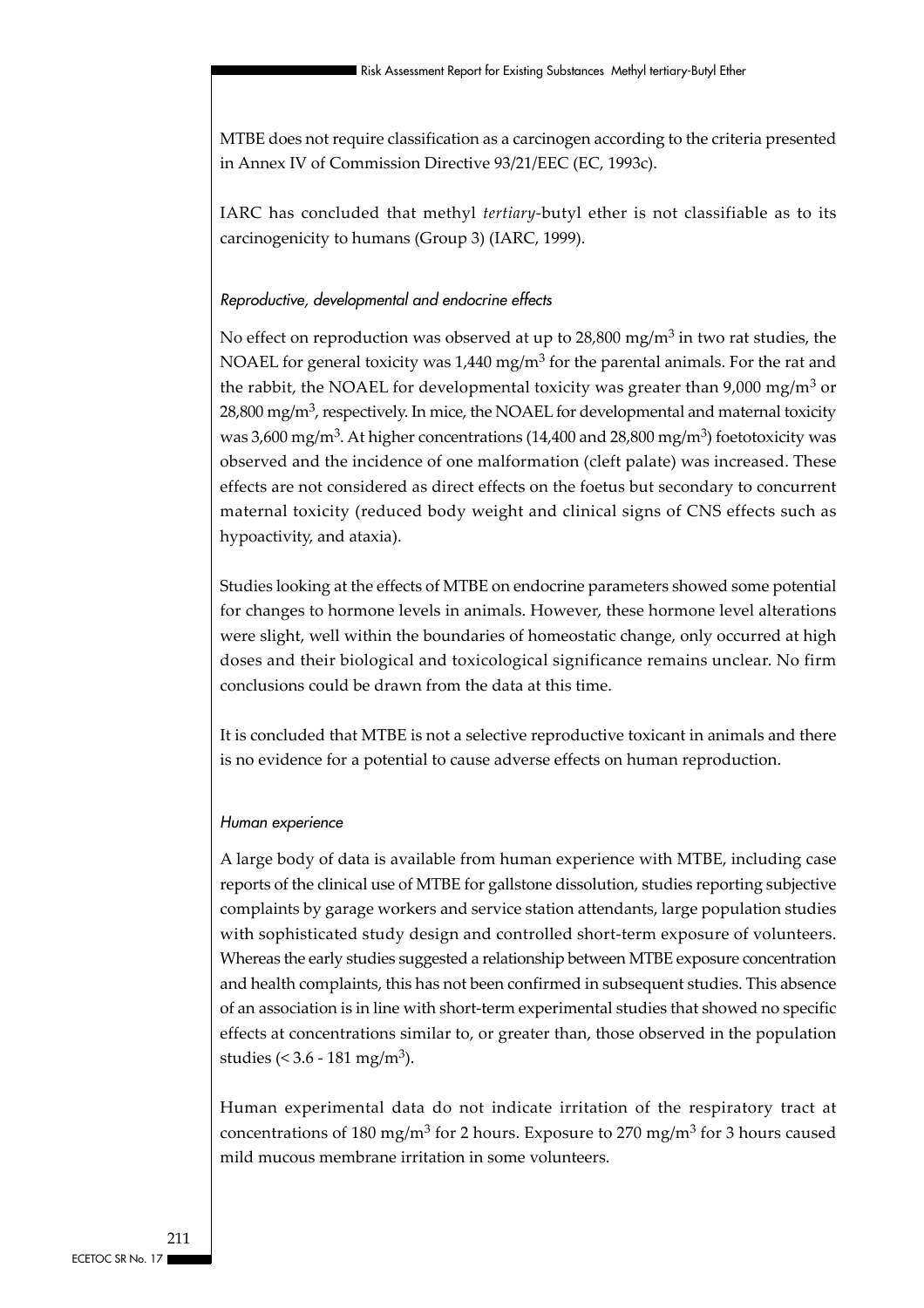There are no indications that MTBE can act as a skin or respiratory sensitiser in humans. Although no systematic survey on sensitisation in humans has been conducted, no cases of human skin or respiratory sensitisation have been reported.

No objective CNS effects were observed in experimental volunteer studies at up to  $270 \text{ mg/m}^3$ . Subjective symptoms at this concentration were reported by volunteers (mainly feeling of "heaviness in the head"). At  $180 \text{ mg/m}^3$  no symptoms were reported.

It is concluded that no consistent relationship between MTBE exposure and subjective health complaints, symptoms or objective findings has been established in population studies. Experimental volunteer studies, at concentrations possibly occurring as peak exposure levels at some workplaces, demonstrated a NOAEL of 180 mg/m<sup>3</sup>. Mild subjective symptoms and slight irritation of mucous membranes were reported at  $270 \,\mathrm{mg/m^3}$ .

### Identification of relevant endpoints and NOAELs

Table 4.33 summarises the conclusions with regard to MTBE-related effects observed after short- and long-term exposure of humans and experimental animals.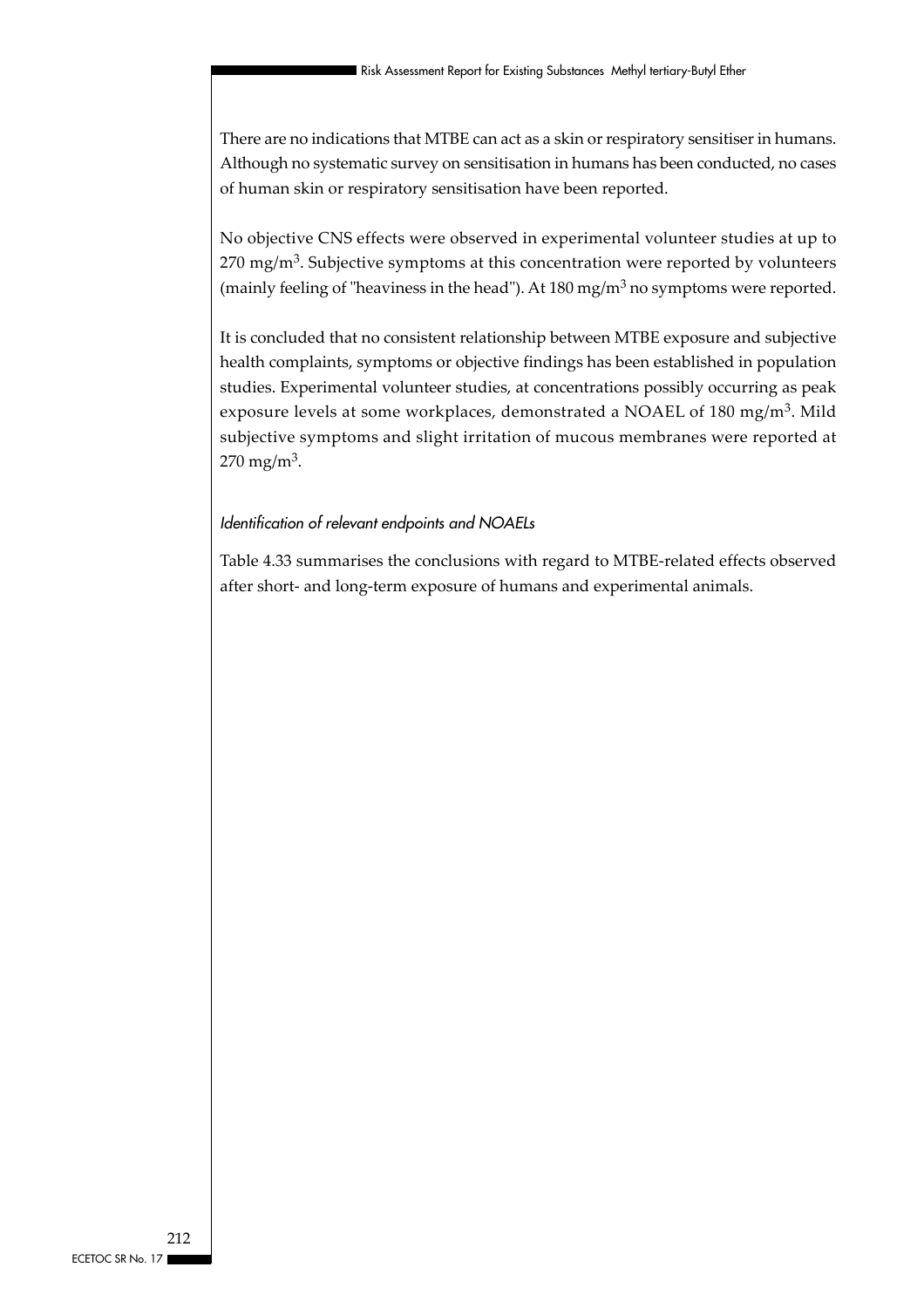| Endpoint/<br><b>Species</b> | <b>Exposure</b><br>time                    | <b>Principal effects</b>                            | <b>NOAEL</b><br>(mg/m <sup>3</sup> ) | <b>Remarks</b>                                                                                                  | <b>Reference</b>                                  |
|-----------------------------|--------------------------------------------|-----------------------------------------------------|--------------------------------------|-----------------------------------------------------------------------------------------------------------------|---------------------------------------------------|
| <b>Acute toxicity</b>       |                                            |                                                     |                                      |                                                                                                                 |                                                   |
| Man                         | 2 h (during<br>light physical<br>exercise) | Mucous membrane<br>irritation                       | 180                                  | Subjective symptoms, e.g.<br>slight irritation and<br>heaviness in the head at<br>270 mg/m <sup>3</sup> for 3 h | Johanson et al,<br>1995; Riihimäki<br>et al, 1996 |
| Subchronic toxicity         |                                            |                                                     |                                      |                                                                                                                 |                                                   |
| Rat                         | 90 d                                       | Liver and kidney<br>toxicity (M)                    | 2,880                                | Equivalent to 228 mg/kg<br>bw/d (M)                                                                             | Dodd and<br>Kintigh, 1989                         |
|                             | Chronic toxicity and carcinogenicity       |                                                     |                                      |                                                                                                                 |                                                   |
| Rat                         | 105 wk                                     | Liver and kidney<br>toxicity, kidney<br>tumours (M) | 1,440                                | Equivalent to 102 mg/kg<br>bw/d(M)                                                                              | Chun et al,<br>1992                               |
| Mouse                       | 18 months                                  | Liver and kidney<br>toxicity, liver<br>tumours (F)  | 10,800                               | Equivalent to 669 mg/kg)<br>$bw/d$ (F)                                                                          | Burleigh-Flayer<br>et al, 1992                    |
| Neurotoxicity               |                                            |                                                     |                                      |                                                                                                                 |                                                   |
| Rat                         | 6 h                                        | <b>Functional CNS</b><br>effects                    | 2,880                                | LOAEL 14,400 mg/m <sup>3</sup> ;<br>effects reversible                                                          | Gill, 1989                                        |
| <b>Effects on fertility</b> |                                            |                                                     |                                      |                                                                                                                 |                                                   |
| Rat                         | 2 generations                              | No treatment-<br>related effects                    | > 28,800                             | NOAEL 1,440 mg/m <sup>3</sup><br>for parental toxicity                                                          | Neeper-Bradley,<br>1991                           |
|                             | Developmental toxicity                     |                                                     |                                      |                                                                                                                 |                                                   |
| Mouse                       | Gestation<br>day 6 to 15                   | No direct effect on<br>the foetus                   | 3,600                                | Higher concentrations<br>caused maternal toxicity<br>and secondary<br>developmental toxicity                    | Tyl and Neeper-<br>Bradley, 1989                  |

## **Table 4.33: Principal adverse effects and NOAELs in MTBE inhalation studies**

Irritation observed after short-term exposure in humans, as well as liver and kidney toxicity observed after long-term exposure in experimental animals, are regarded as critical effects for the risk characterisation of MTBE. Mild respiratory irritation occurred at a concentration of 270 mg/m<sup>3</sup> for 3 hours in human volunteers, while a concentration of 180 mg/m<sup>3</sup> for 2 hours did not cause such effects. The lowest NOAEL for liver and kidney effects after chronic inhalation exposure was 102 mg/kgbw/d (retained dose in males).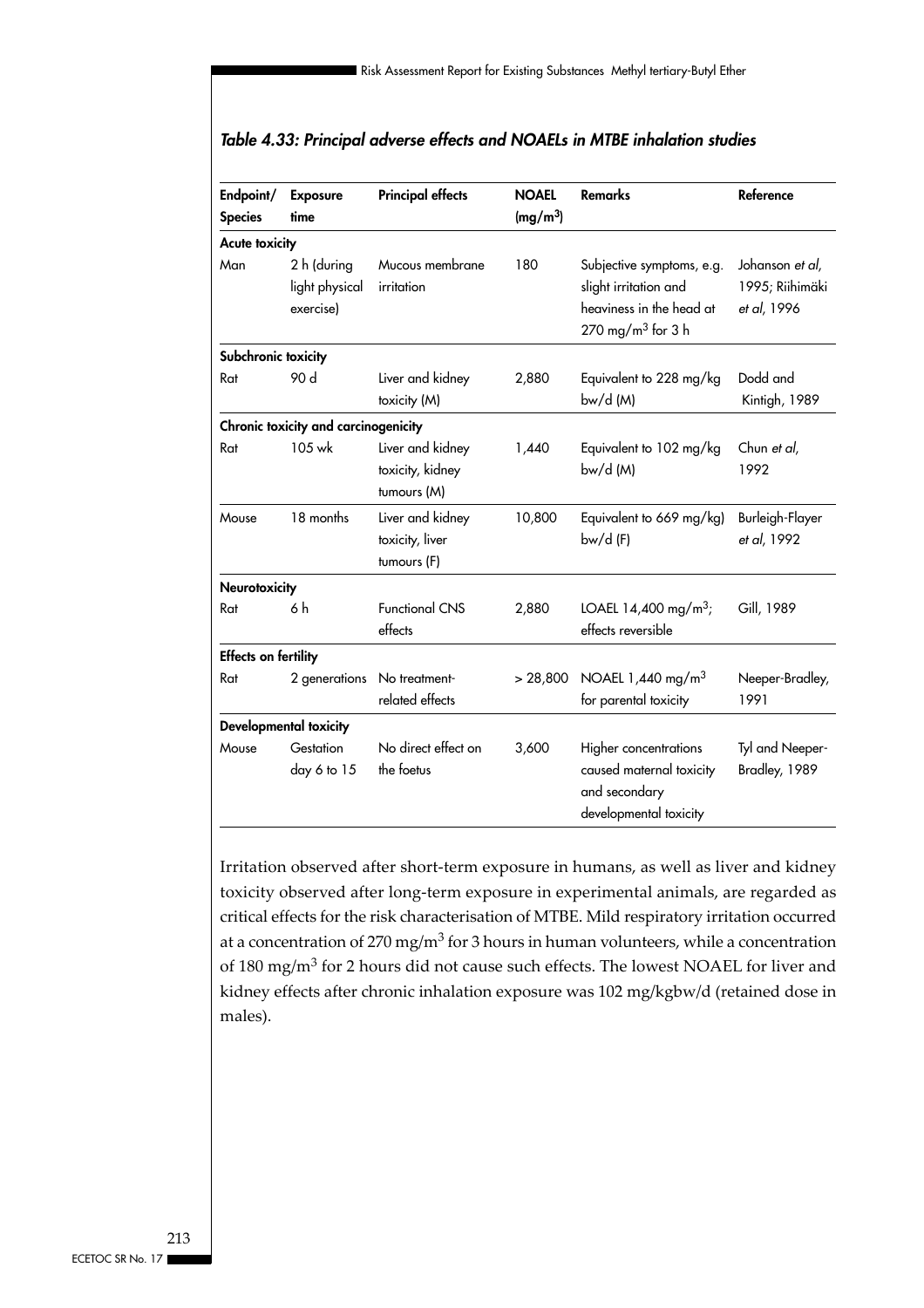### 4.1.3.1 Workers

#### MTBE production

Production is associated with relatively low exposures  $(< 10$  mg MTBE/m<sup>3</sup> over 8 h), loading operations may result in higher concentrations  $(> 20 \text{ mg/m}^3)$ , peaks around 200 mg/m<sup>3</sup>). Assuming an inhalation volume of 10 m<sup>3</sup>/8-h shift and a relative respiratory uptake of 40%, exposure to 10 mg/m<sup>3</sup> would result in a retained amount of 40 mg MTBE/d corresponding to a dose of 0.57 mg/kgbw/d for a 70 kg adult. The lowest NOAEL from chronic animal inhalation studies is 102 mg MTBE/kgbw/d. Comparison of these two doses leads to an approximate 180-fold MOS for workers involved in production. Similarly, for loading operations, a 90-fold MOS is apparent. Comparison of the peak exposures of about 200 mg/m<sup>3</sup> with the concentration that caused mild mucous membrane irritation and slight heaviness in the head of some volunteers for a short period of time (270 mg/m<sup>3</sup> for 3 h) does not indicate concern.

### Blending, distribution and handling of gasolines containing MTBE

Mean short-term exposure concentrations measured for loading and delivery of gasoline containing 10 to 15% MTBE were between 13 to 91 mg MTBE/ $m<sup>3</sup>$ , with a maximum of  $226 \text{ mg/m}^3$ . These values were well in excess of the measured values for blending operations, which indicated maximal worker exposures of up to  $9.5 \,\mathrm{mg/m^3}$ . Since most fuels in Europe only contain MTBE at around 2% (as an octane enhancer), these findings were considered by the Task Force to be a 'worst-case' situation. In general, these loading and delivery operations lasted around 30 minutes, with mean short-term exposure concentrations below 100 mg/m<sup>3</sup>. Assuming a ventilation rate of 1.25 m<sup>3</sup>/h and a relative respiratory uptake of 40%, exposure to such a concentration for 30 minutes would result in a retained amount of 25 mg MTBE/exposure period, corresponding to a dose of 0.36 mg/kgbw. Assuming a worst case of 4 exposures/d, this would lead to a daily dose of 1.44 mg/kgbw. The lowest NOAEL from chronic animal inhalation studies is 102 mg MTBE/kgbw/d. Comparison of these two doses leads to an approximate 70-fold margin of safety for workers involved in loading and delivery of gasoline containing high percentages of MTBE. Comparison of the maximum exposure values of about 226 mg/m<sup>3</sup> with the concentration that caused slight mucous membrane irritation in some volunteers (270 mg/m<sup>3</sup> for 3 h) does not indicate concern.

### Service-station attendants and garage workers

Monitoring data from the USA show a highest mean exposure of approximately 3.5 mg MTBE /m<sup>3</sup>, with a highest individual value of 7.56 mg/m<sup>3</sup>. Assuming a ventilation volume of 10  $m^3/8$ -h shift and a relative respiratory uptake of 40%, an exposure concentration of 3.5 mg/m<sup>3</sup> would result in a retained amount of 14 mg MTBE/d,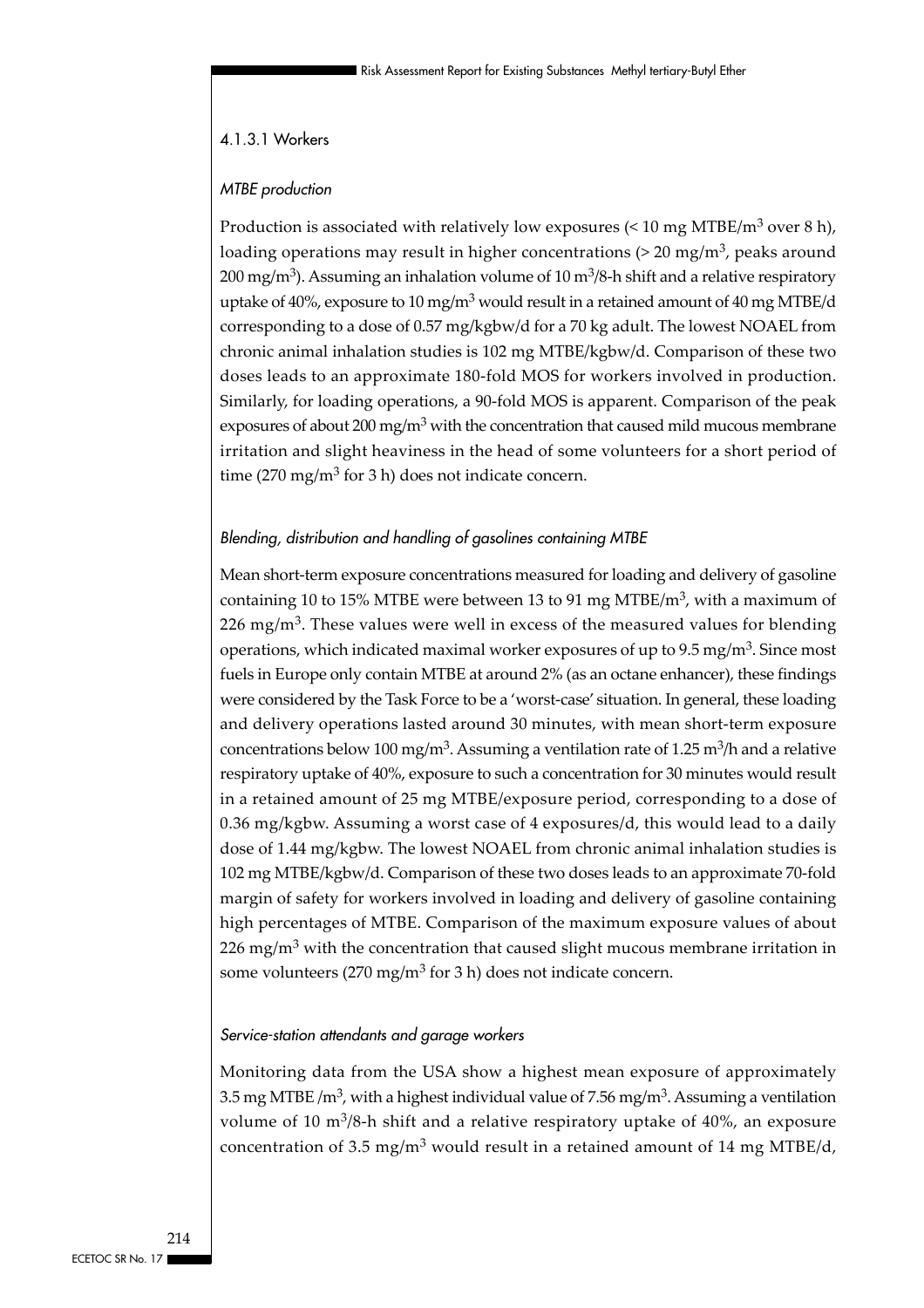corresponding to a dose of 0.2 mg/kgbw/d for a 70-kg adult. The lowest NOAEL from chronic animal inhalation studies is 102 mg/kgbw/d. Comparison of these two doses leads to an approximate 510-fold MOS for workers involved in loading and delivery of gasoline containing high percentages of MTBE. The highest observed exposure value would give an approximate 250-fold margin of safety. For service-station attendants and garage workers irritation due to MTBE is not a concern.

#### Recommended occupational exposure limit

An occupational exposure limit of 90 mg MTBE  $/m^3$  or 25 ppm (8-h TWA) is proposed for workers handling MTBE. This concentration corresponds to a daily retained MTBE dose of about 5.1 mg/kgbw (on the basis of a ventilation volume of 10  $\text{m}^3/\text{8-h}$  shift and a relative respiratory uptake of 40%) and provides a margin of safety of 20 when compared with the lowest NOAEL determined in chronic animal inhalation experiments. Respiratory irritation is regarded as the critical effect for higher short-term exposures. In humans exposed to a concentration of  $180 \text{ mg/m}^3$  for 2 hours no effects were observed, while at  $270 \text{ mg/m}^3$  for 3 hours only slight irritating effects on the mucous membranes were reported in some volunteers. Therefore, a concentration of 3 times the TWA (270 mg MTBE / $m<sup>3</sup>$  or 75 ppm) is considered to be an appropriate short-term, peak exposure limit (15-min STEL).

## Overall result statement

For the worker population exposed to MTBE it is considered that there is at present no need for further information and/or testing and for risk reduction measures beyond those already being applied.

#### 4.1.3.2 Consumers

On the basis of the limited information available, mean short-term exposures during car refuelling are calculated as  $6 \text{ mg MTBE/m}^3$  for about 1 minute. The gasoline used in the Finnish study that provided these data had a MTBE content of 11% w/w, whereas in other European areas a lower MTBE content gasoline is used (Table 3.2). Therefore, maximum mean short-term exposures of about 10 mg/m<sup>3</sup> and a refuelling duration of about 5 minutes appear a realistic worst-case scenario. Such exposure would lead to a retained amount of about 0.42 mg using an inhalation rate of 1.25 m<sup>3</sup>/h and a retention of 40%. This results in a dose of about 0.006 mg/kgbw/d for an adult human (70 kg). Comparison with the NOAEL of 102 mg MTBE/kgbw/d obtained in chronic inhalation studies indicate a margin of safety of approximately 17,000 for consumers in this situation.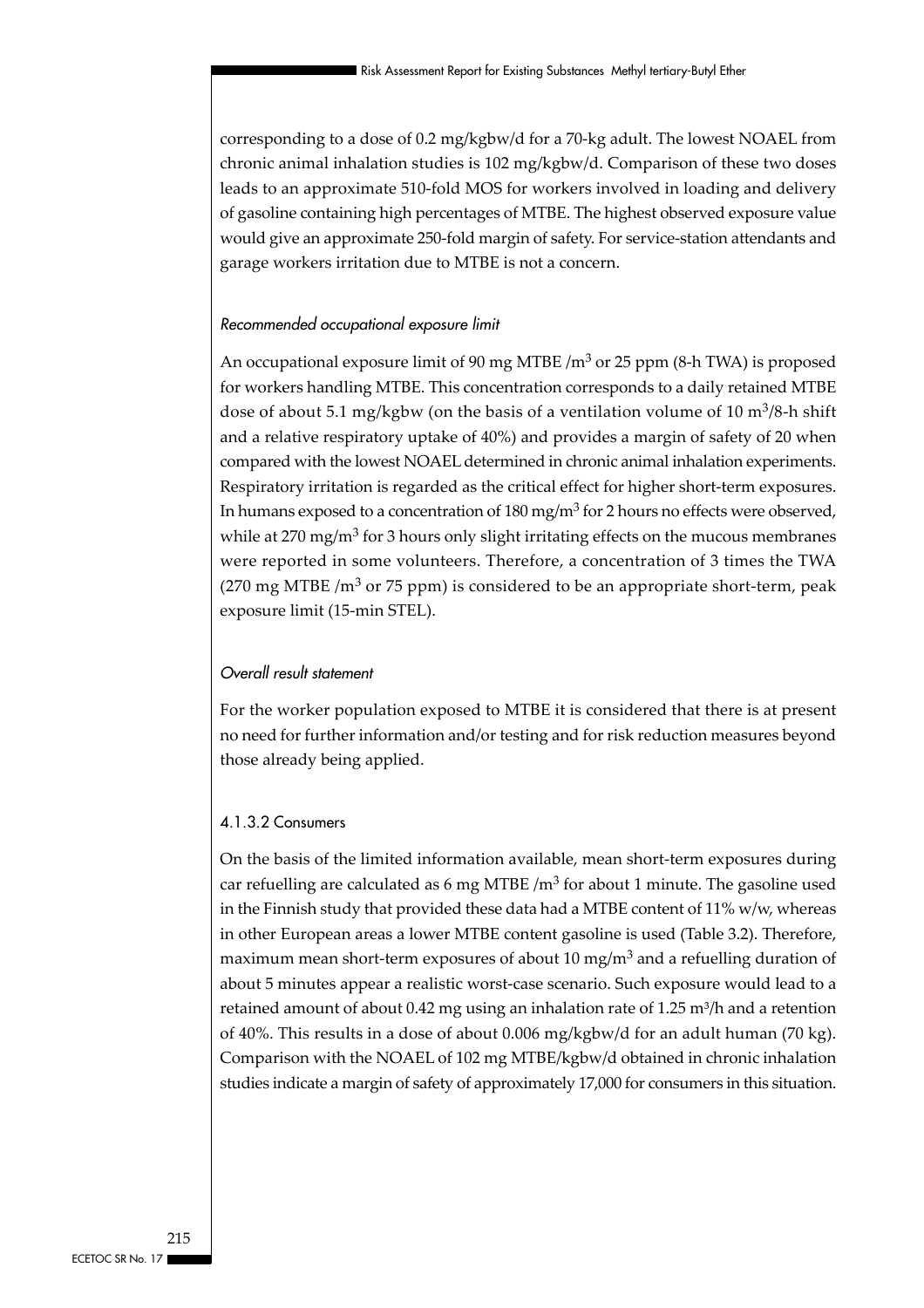## Overall result statement

For the consumer population exposed to MTBE, it is considered that there is no need at present for further information and/or testing and for risk reduction measures beyond those already being applied.

## 4.1.3.3 Humans exposed indirectly via the environment

Risk characterisation for indirect exposure of the general public has been carried out following the TGD (Section 2.4, p. 51 - 55 and Appendix VII) by calculating the MOS, i.e. the ratio between the total daily intake and the relevant exposure parameter, in this case the lowest subchronic oral NOAEL of 300 mg/kgbw/d. It is assumed that man is exposed throughout his lifetime. A subchronic NOAEL (or LOAEL) is only used if no chronic value is available, and such cases need extra attention in the evaluation of the MOS. The MOSs calculated for MTBE for the different scenarios are shown in Table 4.34.

| Local scenario/Use Pattern                | <b>Total MOS (all</b> | MOS by air |
|-------------------------------------------|-----------------------|------------|
|                                           | routes and/or         |            |
|                                           | media)                |            |
| 1. MTBE used as a fuel additive           |                       |            |
| Production                                | 4,460                 | 8,140      |
| Formulation                               | 4,460                 | 8,140      |
| Processing                                | 5,230                 | 7,810      |
| Private use                               | 35,200                | 45,900     |
| 2. MTBE used in production of isobutylene |                       |            |
| Processing                                | 1,840                 | 4,57       |
| 3. MTBE as a speciality solvent           |                       |            |
| Processing                                | 6,610                 | 14,200     |
| Regional scenario                         | 45,600                | 46,500     |

## **Table 4.34: MOS for indirect human exposure to MTBE in different scenarios**

The results show that all MOSs are several orders of magnitude greater than one, which implies that there is no inherent risk.

## Overall result statement

For members of the general public exposed indirectly to MTBE it is considered that result ii) applies, i.e. there is at present no need for further information and/or testing and for risk reduction measures beyond those already being applied.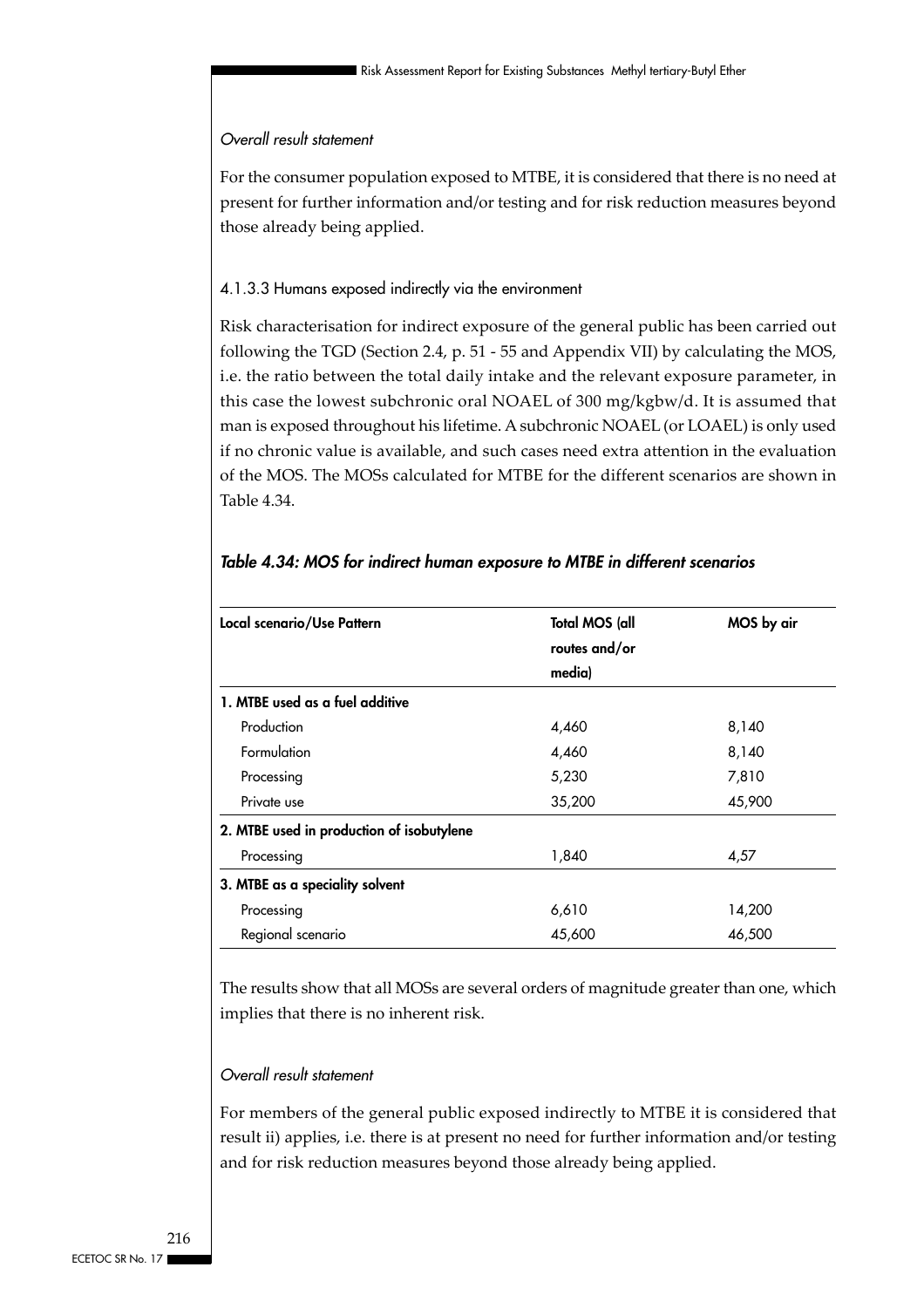# *4.2 Human health (physico-chemical properties) <sup>a</sup>*

## **4.2.1 Exposure assessment**

4.2.1.1 Occupational exposure

Not discussed here.

4.2.1.2 Consumer exposure

Not discussed here.

4.2.1.3 Indirect exposure via the environment

Indirect exposure via the environment, and the influence on this of key physico-chemical properties, is dealt with in detail in other sections of the report. Assessment of the indirect exposure via the environment to other physico-chemical properties such as explosivity, flammability and oxidising potential is not relevant for this particular substance and its modes of use.

# **4.2.2 Effects assessment: hazard identification and dose (concentration) - response (effect) assessment**

4.2.2.1 Explosivity

MTBE can form explosive mixtures with air. Autoflammability is recorded as occurring at 425°C (Table 1.1).

4.2.2.2 Flammability

MTBE is highly flammable and combustible, with the following flammability limits in air: 1.5 - 8.5% (Table 1.1).

# 4.2.2.3 Oxidising potential

No data are available.

<sup>a</sup> Risk assessment concerning the properties listed in Annex llA to the ESR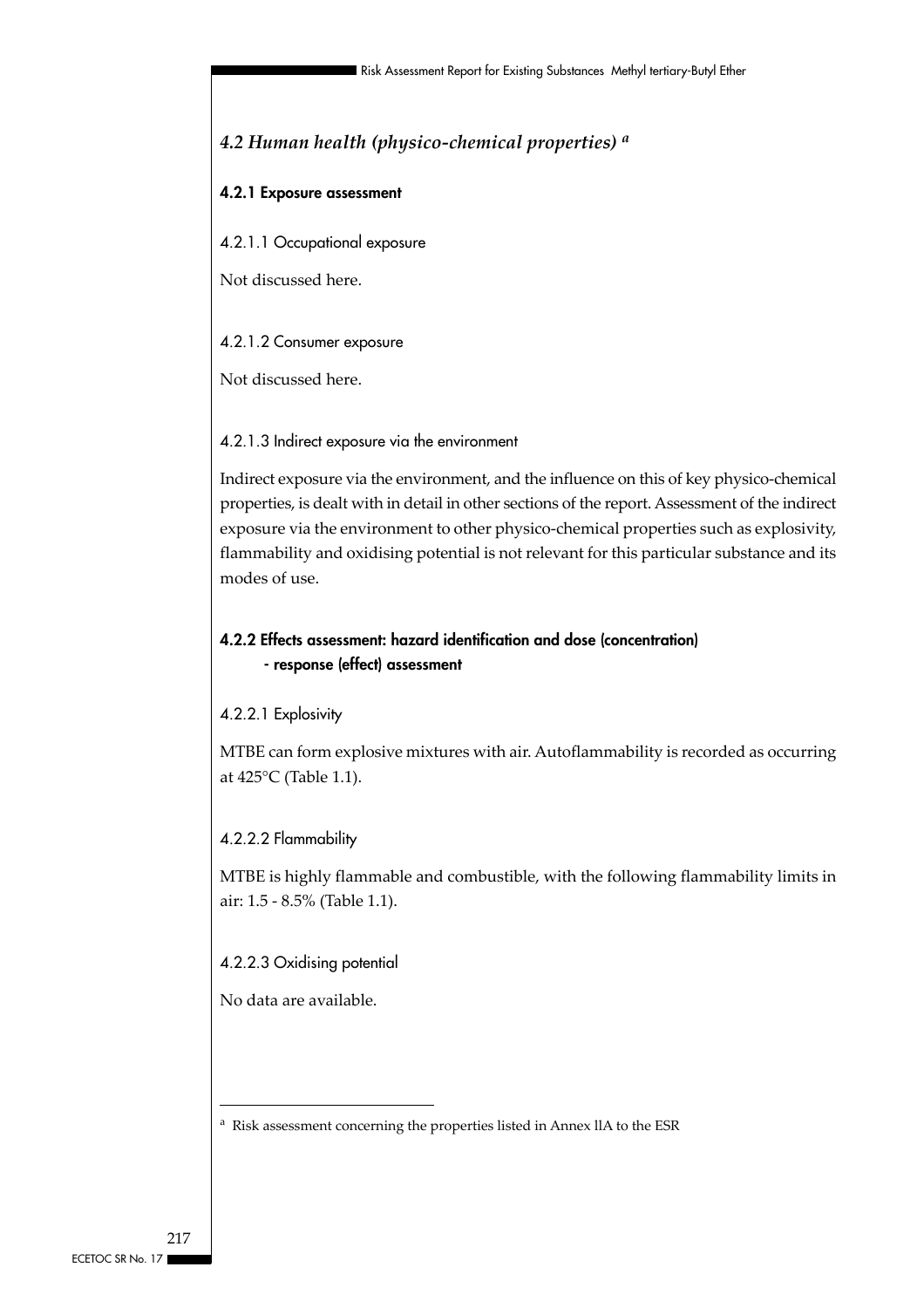# **4.2.3 Risk characterisation**

### 4.2.3.1 Workers

For the worker population exposed to MTBE via the environment it is considered that result statement ii) applies.

## 4.2.3.2 Consumers

For the consumer population exposed to MTBE it is considered that result statement ii) applies.

### 4.2.3.3 Man exposed indirectly via the environment

For the human population exposed to MTBE via the environment it is considered that result statement ii) applies.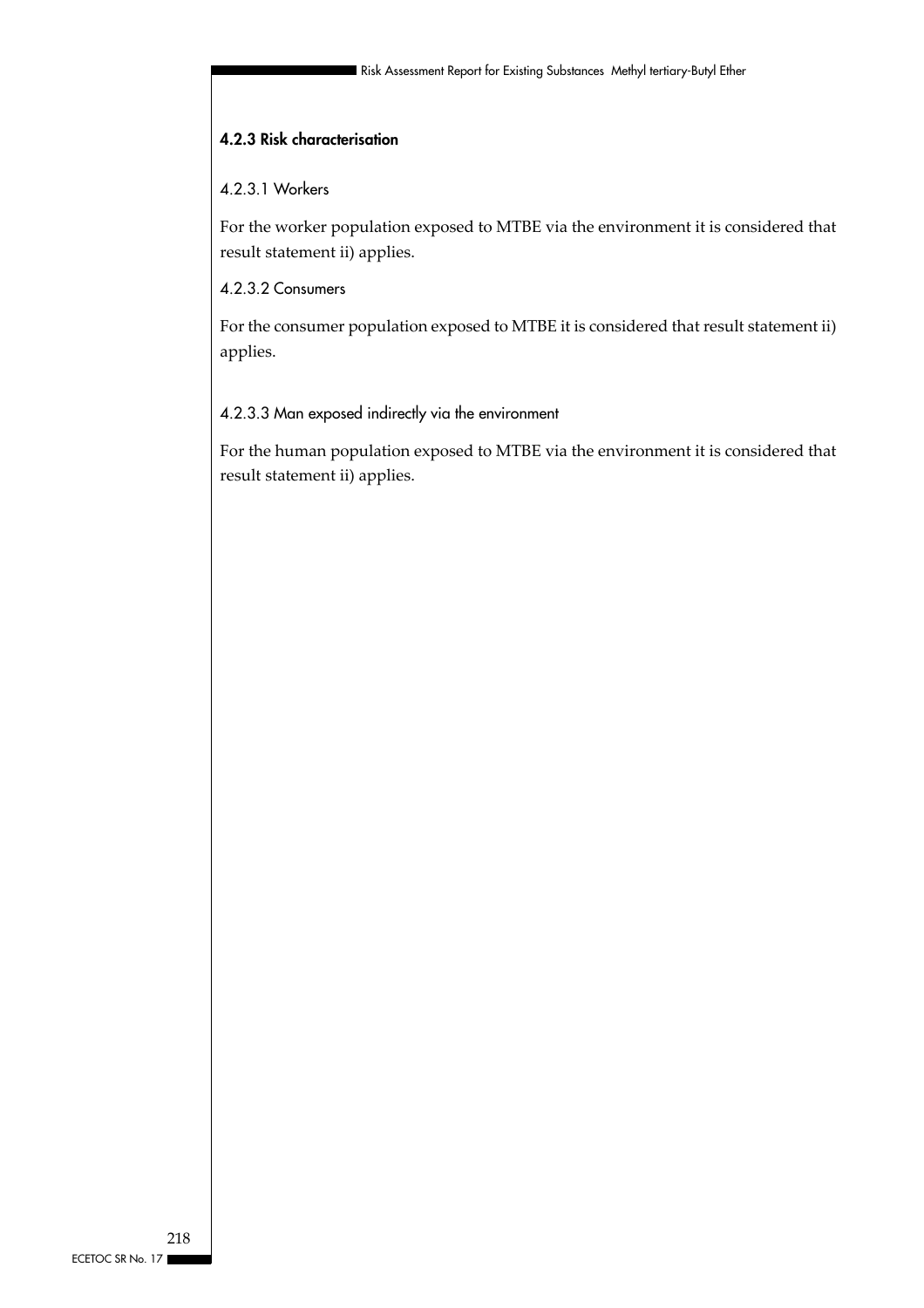# **5. RESULTS**

MTBE is produced in large amounts and is widely used, mainly as a fuel oxygenate and octane booster in gasoline. MTBE is readily detected by analytical methods and by taste and odour due to its low organoleptic thresholds in air and water. The solubility in water is high and it is also very volatile.

The available hazard data reviewed in this report indicate that, although not readily biodegradable, MTBE is inherently biodegradable. It is not dangerous to aquatic and other environmental organisms. The toxicokinetic data in experimental animals do not give any reasons for concern with regard to bioaccumulation of MTBE or its metabolites, effects on the CNS, genotoxicity or potential effects on reproduction. Skin and respiratory irritation are the only concern for human health. There is insufficient evidence for MTBE to be classified as a carcinogen.

# *5.1 Environmental risk assessment*

An environmental risk assessment for all uses of MTBE was carried out in accordance with the TGD, and by means of EUSES for use of MTBE as a fuel oxygenate, as a production intermediate for isobutylene and as a speciality solvent. Where measured emission data were available, realistic worst-case emission factors were estimated and used in the EUSES calculations in place of the TGD default values. The assessment produced acceptable  $(21.0)$  RCRs and acceptable  $(21.0)$  MOSs for all stages of the life-cycle, except for two situations. These were the local water and sediment compartments for Use Pattern 2, processing in high-purity isobutylene synthesis. The action recommended was to consider carrying out sediment toxicity testing and to implement a statistically designed sampling and analysis programme to measure concentrations of MTBE in wastewaters from sites using MTBE for isobutylene synthesis.

Overall, the results of the risk assessment, using the factors described in this report, indicate that there is a low environmental risk of using MTBE as a fuel additive, process intermediate or solvent.

# *5.2 Human health risk assessment*

Irritation after short-term exposure in humans, as well as liver and kidney toxicity after long-term exposure in experimental animals, are considered to be the critical effects for the health risk characterisation of MTBE. The basis for the risk characterisation is a comparison of three different doses/concentrations for these effects with occupational and consumer exposure data. This produced MOSs between 90 and 180-fold for workers involved in MTBE production, about 70-fold for workers handling gasolines containing MTBE, and between 250 and 510-fold for service station attendants and garage workers.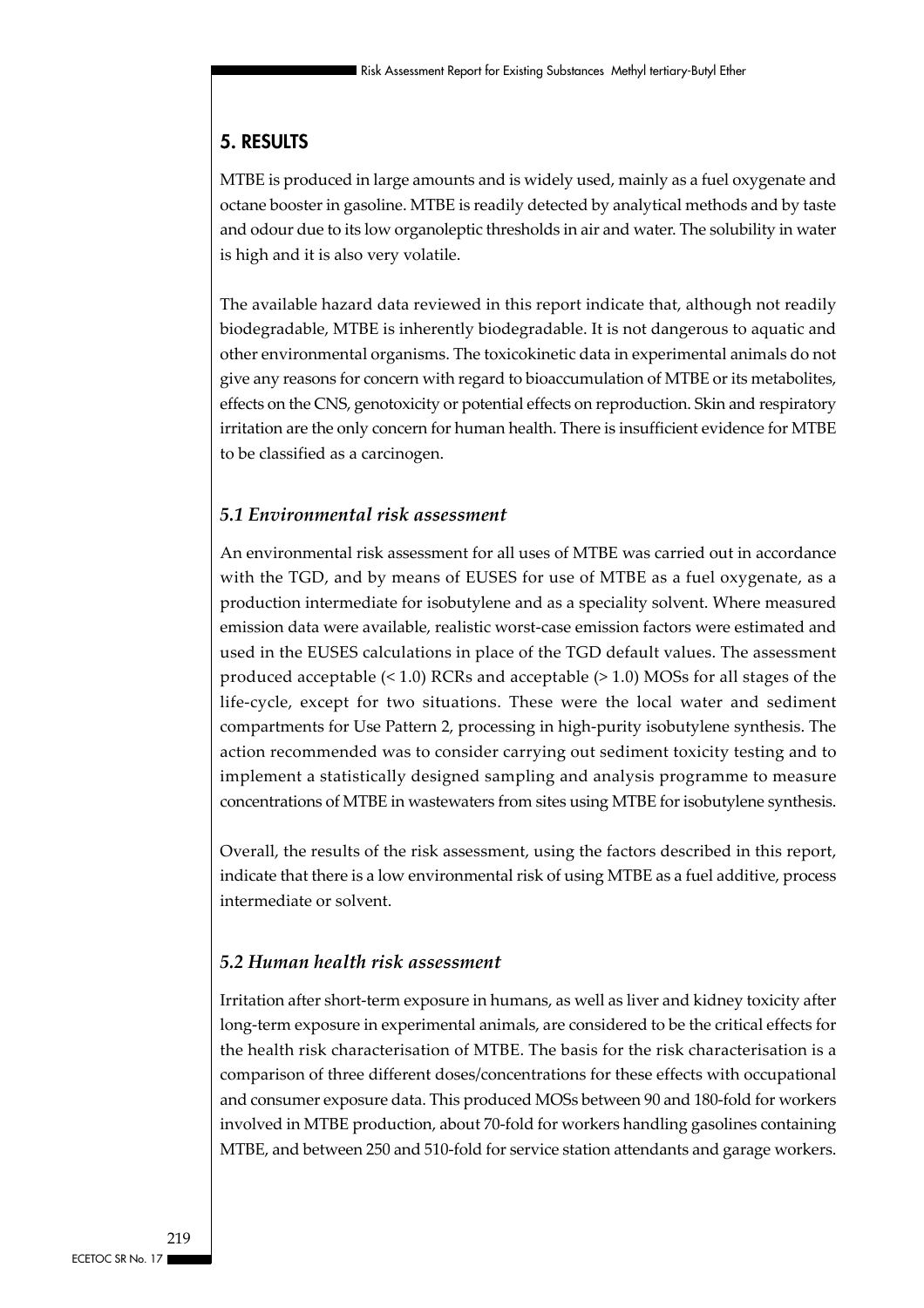A 17,000-fold margin of safety was calculated for consumer exposure during car refuelling. Compliance by workers with the short- and long-term occupational exposure limits for MTBE of 270 mg/m<sup>3</sup> (75 ppm) and 90 mg/m<sup>3</sup> (25 ppm) respectively is considered likely to be protective regarding the above effects.

The risk characterisation produced here for occupational and consumer exposure to MTBE does not indicate concern for human health.

For humans exposed indirectly via the environment, all MOSs are greater than one, which implies that there is no inherent risk.

There are no risks to human health from the physico-chemical properties of MTBE.

In all, it is considered that for all human populations, exposed to MTBE via all exposure scenarios, there is at present no need for further information and/or testing and for risk reduction measures beyond those already being applied.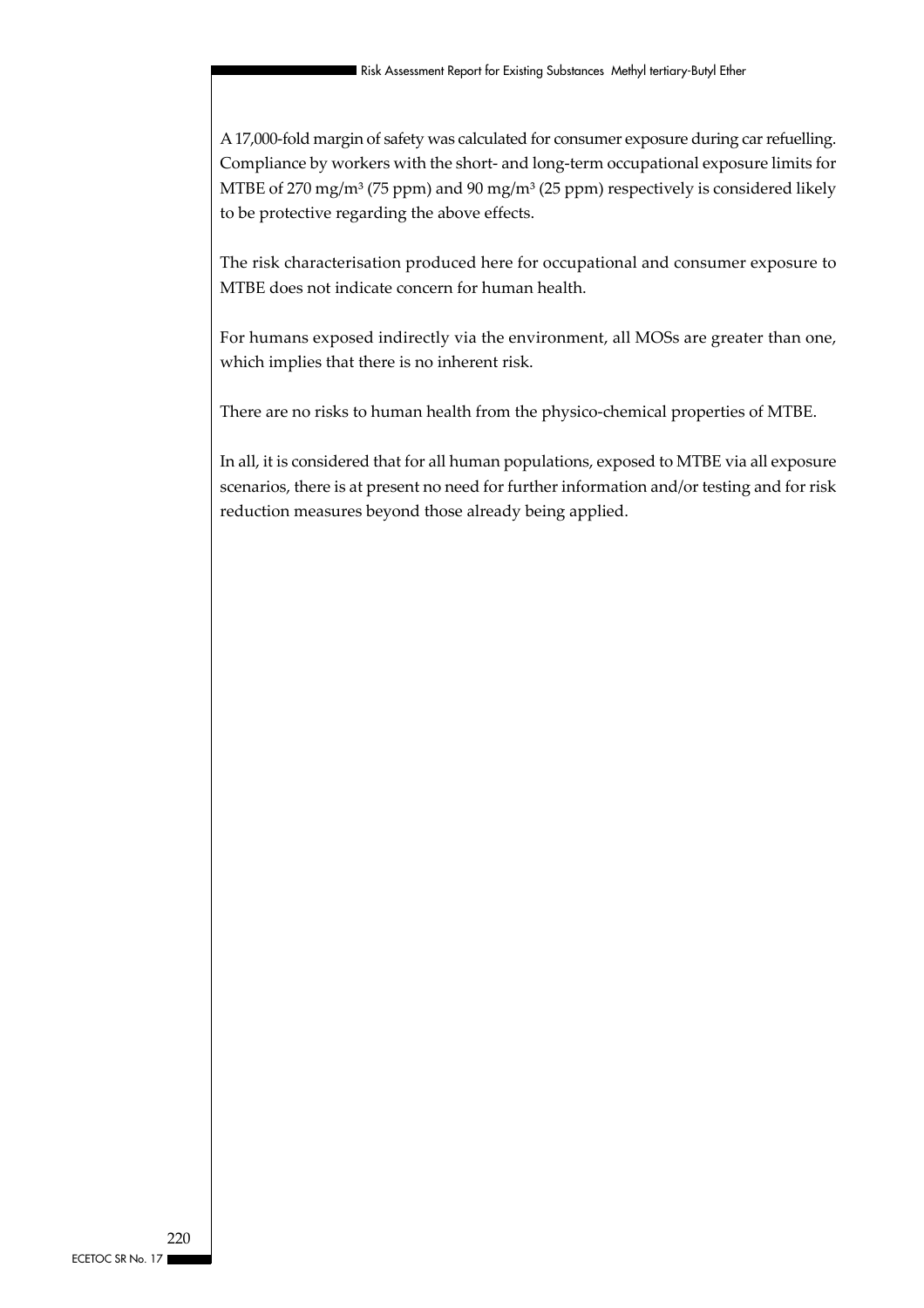# **6. REFERENCES**

This report combines an earlier health risk characterisation of MTBE (ECETOC, 1997) and an environmental risk assessment using EUSES (Watts and Mitchell, 2001) with a compilation of data collected and validated in the HEDSET and IUCLID (Arco Chemical Europe, 1997). These data sources were complemented by searches on the Internet, databases such as Aquire and US Geological Survey gasoline oxygenate bibliography<sup>a</sup>, and the open scientific literature.

# *6.1 References quoted*

ACGIH (American Conference of Governmental Industrial Hygienists). 2000. 2000 TLVs and BEIs, threshold limit values for chemical substances and physical agents and biological exposure indices. ACGIH, Cincinnati, OH, USA, p 47.

Achten C, Püttmann W. 2000. Determination of methyl *tert*-butyl ether in surface water by use of solid phase microextraction. *Environ Sci Technol* 34:1359-1364.

AFS (Arbetarskyddsstyrelsens Författningssamling), 1996. Hygieniska gränsvärden, AFS 1996:2 Arbetarskyddsstyrelsen, Stockholm, Sweden.

Alarie Y. 1981. Bioassay for evaluating the potency of airborne sensory irritants and predicting acceptable levels of exposure to man. *Food Cosmetic Toxicol* 19:623-626.

Allgaier BS, De Peyster A. 1999. Methyl *t*-butyl ether (MTBE) effects on plasma luteinising hormone (LH) in gonadectomised male rats. Poster presented at Society of Toxicology 1999 annual meeting. *Toxicologist* 48:266 [Abstract].

Ambrose D, Ellender JH, Sprake CHS, Townsend R. 1976. Thermodynamic properties of oxygen compounds XLIII, vapour pressure of some ethers. *J Chem Thermodynamics* 8:165-178.

Anderson HA, Hanrahan L, Goldring J, Dealney B. 1995. An investigation of health concerns attributed to reformulated gasoline use in south-eastern Wisconsin. Final report, May 30, 1995. Wisconsin Department of Health and Social Services, Division of Health, Bureau of Public Health, Section of Environmental Epidemiology and Prevention, Madison, WI, USA.

API (American Petroleum Institute). 1991. Gasoline vapor exposure assessment at service stations. API publication 4553 by Clayton Environmental Consultants, Cypress CA, USA. API, Washington DC, USA.

<sup>a</sup> National Water-Quality Assessment Program 1993-1998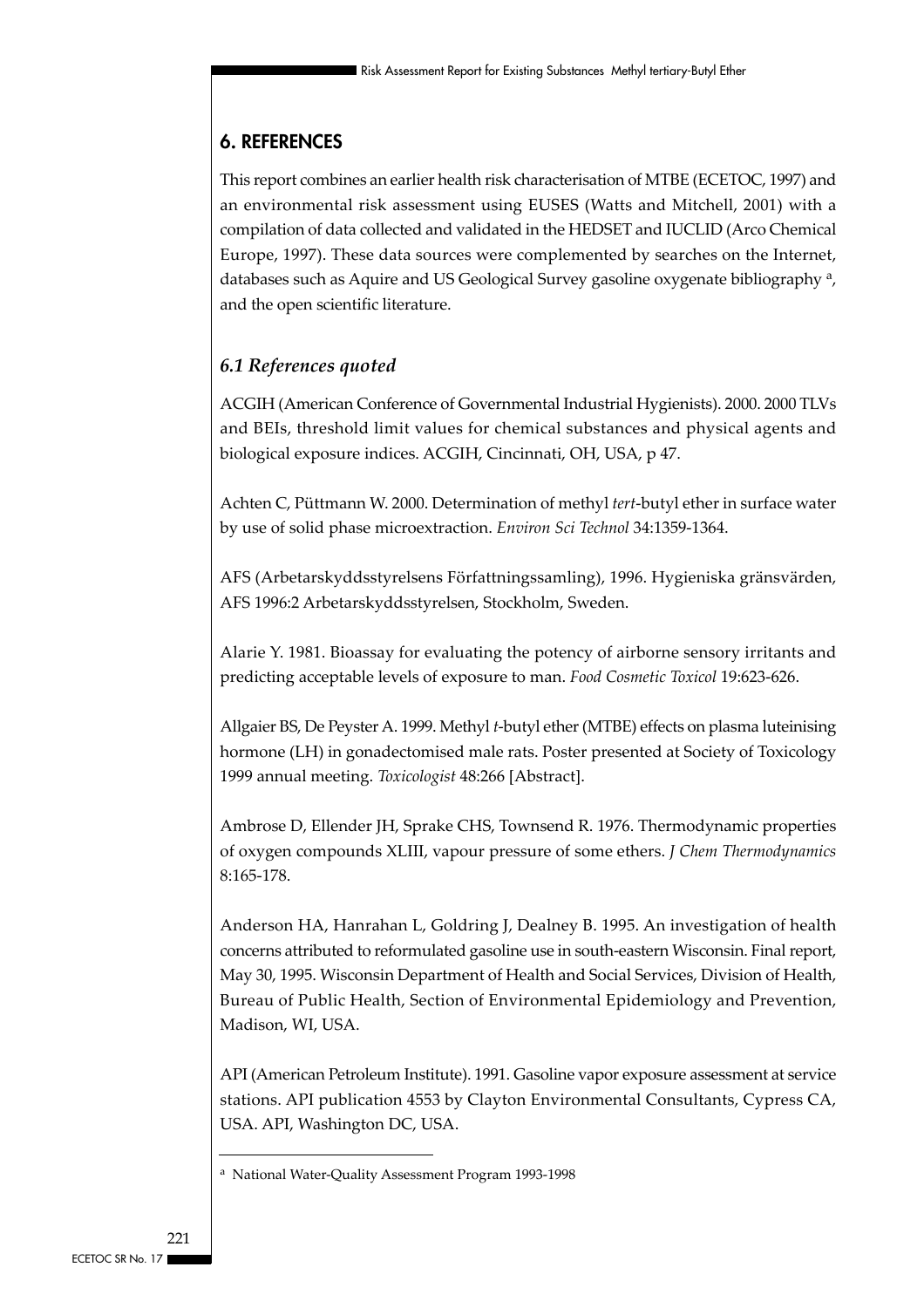API (American Petroleum Institute). 1995. A study to characterize air concentations of methyl *tertiary* butyl ether (MTBE) at Service stations in the Northeast. Johnson T, McCoy M, Wisbith T, IT Corporation, Durham NC USA. API Health and Environmental Science Department publication 4619. API, Washington DC, USA.

Arco Chemical Europe. 1995. Exposure monitoring data for MTBE. Personal communication by Mallett AK. Arco Chemical Europe, Maidenhead, Berkshire, UK.

Arco Chemical Europe. 1997. Hedset data sheet, propane, 2-methoxy-2-methyl-, date of last update 26/06/97. Unpublished report . Arco Chemical Europe, Maidenhead, UK.

Arco Chemical. 1979. *In vitro* metabolic study of TBME in the mouse lymphoma mutation test, final report. Unpublished report, project 21079 by Litton Bionetics, Kensington MD, USA. Arco Chemical, Glenolden PA, USA.

Arco Chemical. 1980. Methyl *tertiary*-butyl ether: Acute toxicological studies. Unpublished report, July 1980. Arco Research and Development, Glenolden PA, USA.

Arco Chemical. 1993. Methyl *tertiary* butyl ether, product safety bulletin. Arco Research and Development, Glenolden PA, USA.

Baetcke KP, Hard GC, Rodgers IS, McGaughy RE, Tahan LM. 1991. Alpha<sub>2u-gl</sub>obulin: Association with chemically-induced renal toxicity and neoplasia in the male rat. Report EPA/625/3-91/019/F. Risk Assessment Forum, US Environmental Protection Agency, Washington DC, USA.

Bär A. 1992. Significance of Leydig cell neoplasia in rats fed lactitol or lactose. *J Am Coll Toxicol* 11:189-207.

Bell IR, Schwartz GE, Peterson JM, Amend D. 1993. Self-reported illness from chemical odors in young adults without clinical syndromes or occupational exposures. *Arch Environ Health* 48:6-8.

Belpoggi F, Soffritti M, Maltoni C. 1995. Methyl-*tertiary*-butyl ether (MTBE), a gasoline additive, causes testicular and lymphohaematopoietic cancers in rats. *Toxicol Ind Health* 11:119-149.

Belpoggi F, Soffritti M, Maltoni C.1998. Pathological characterization of testicular tumours and lymphomas-leukaemias, and of their precursors observed in Sprague-Dawley rats exposed to methyl *tertiary*-butyl ether (MTBE). *Eur J Oncol* 3:201-206.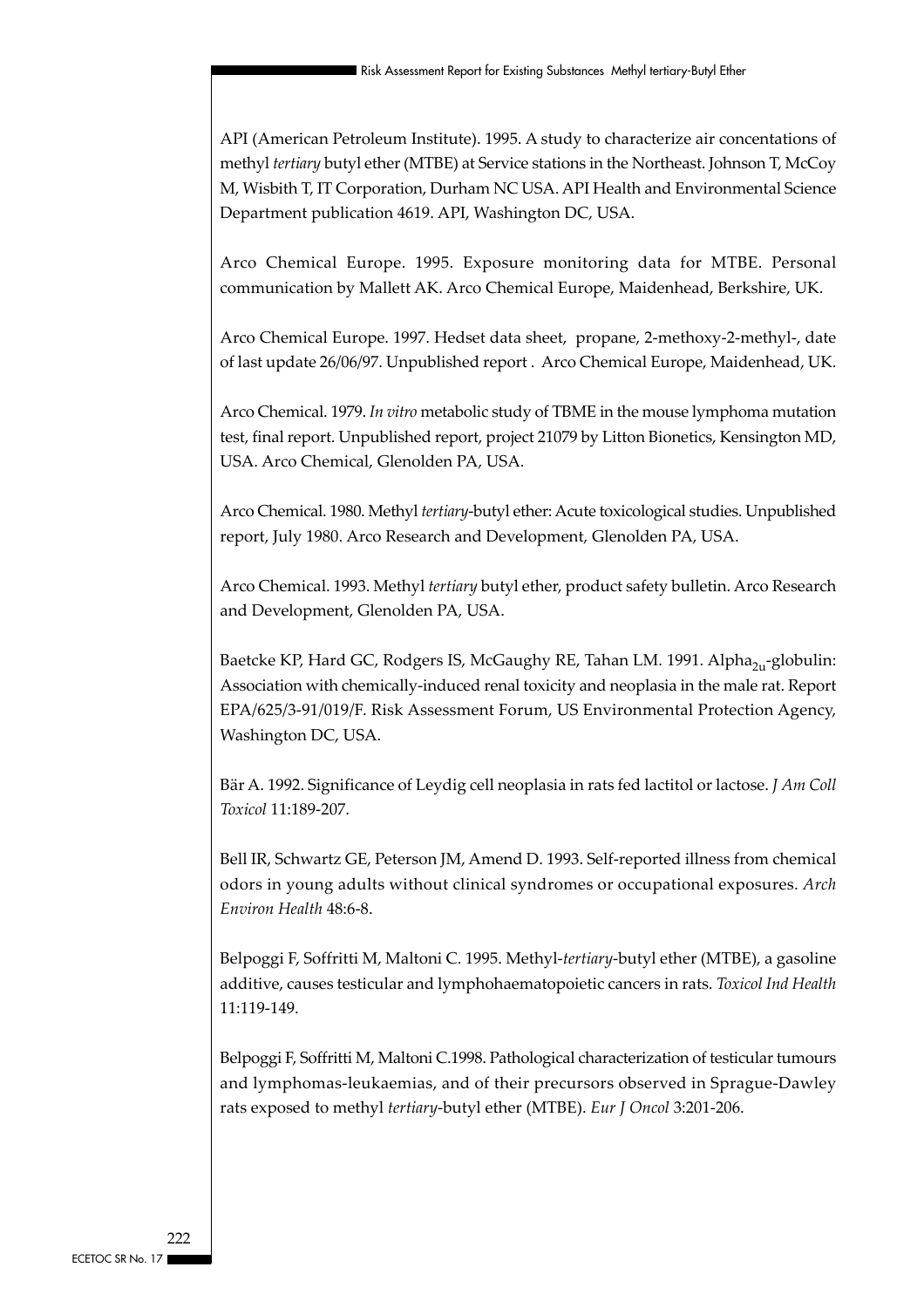Bengtsson EB, Tarkpea M. 1983. The acute aquatic toxicity of some substances carried by ships. *Marine Pollution Bulletin* 14:213-214.

BenKinney MT, Barbieri JF, Gross JS, Naro PA. 1994. Acute toxicity of methyl-*tertiary* butyl ether (MTBE) to aquatic organisms. Presented at SETAC (Society of Environmental Toxicology and Chemistry), 15th annual meeting 30 October-3 November 1994, Denver, Colorado, USA [Abstract].

Bennett PJ, Kerr JA. 1990. Kinetics of the reactions of hydroxyl radicals with aliphatic ethers studied under simulated atmospheric conditions: temperature dependences of the rate coefficients. *J Atmos Chem* 10:29-38.

Benson JM, Barr EB, Krone JL. 2001. MTBE inhaled alone and in combination with gasoline vapor: uptake, distribution, metabolism, and excretion in rats. In HEI (Health Effects Institute), ed, Metabolism of ether oxygenates added to gasoline. Research report 102, final version May 2001. HEI, Cambridge, MA, USA.

Bevan C, Neeper-Bradley TL, Tyl RW, Fisher LC, Panson RD, Kneiss JJ, Andrews LS. 1997a. Two-generation reproductive toxicity study of methyl *tertiary*-butyl ether (MTBE) in rats. *J Appl Toxicol* 17:13-19.

Bevan C, Tyl RW, Neeper-Bradley TL, Fisher LC, Panson RD, Douglas JF, Andrews LS, 1997b. Developmental toxicity evaluation of methyl *tertiary*-butyl ether (MTBE) by inhalation in mice and rabbits. *J Appl Toxicol* 17:21-29.

Bianchi A, Varney MS. 1989. Analysis of methyl *tert*-butyl and 1,2-dihaloethanes in estuarine waters and sediments using purge and trap/gas chromatography. *J High Res Col Chrom* 12:184-186.

Biles RW, Schroeder RE, Holdsworth CE. 1987. Methyl *tertiary* butyl ether inhalation in rats: a single generation reproduction study. *Toxicol Ind Health* 3:519-534.

Billitti JE, Faulkner BC, Wilson BW. 1999. Acute testicular toxicity of MTBE and breakdown products in lab mice. Poster presented at Society of Toxicology 1999 annual meeting. *Toxicologist* 48:266 [Abstract].

Bio-Research Laboratories. 1990a. Pharmacokinetics of methyl *tert*-butyl ether (MTBE) and *tert*-butyl alcohol (TBA) in male and female Fischer-344 rats after administration of MTBE by the intravenous, oral and dermal routes. Unpublished report 38842 by Bio-Research Laboratories, Senneville, Quebec, Canada. MTBE Health Effects Task Force, SOCMA, Washington DC, USA.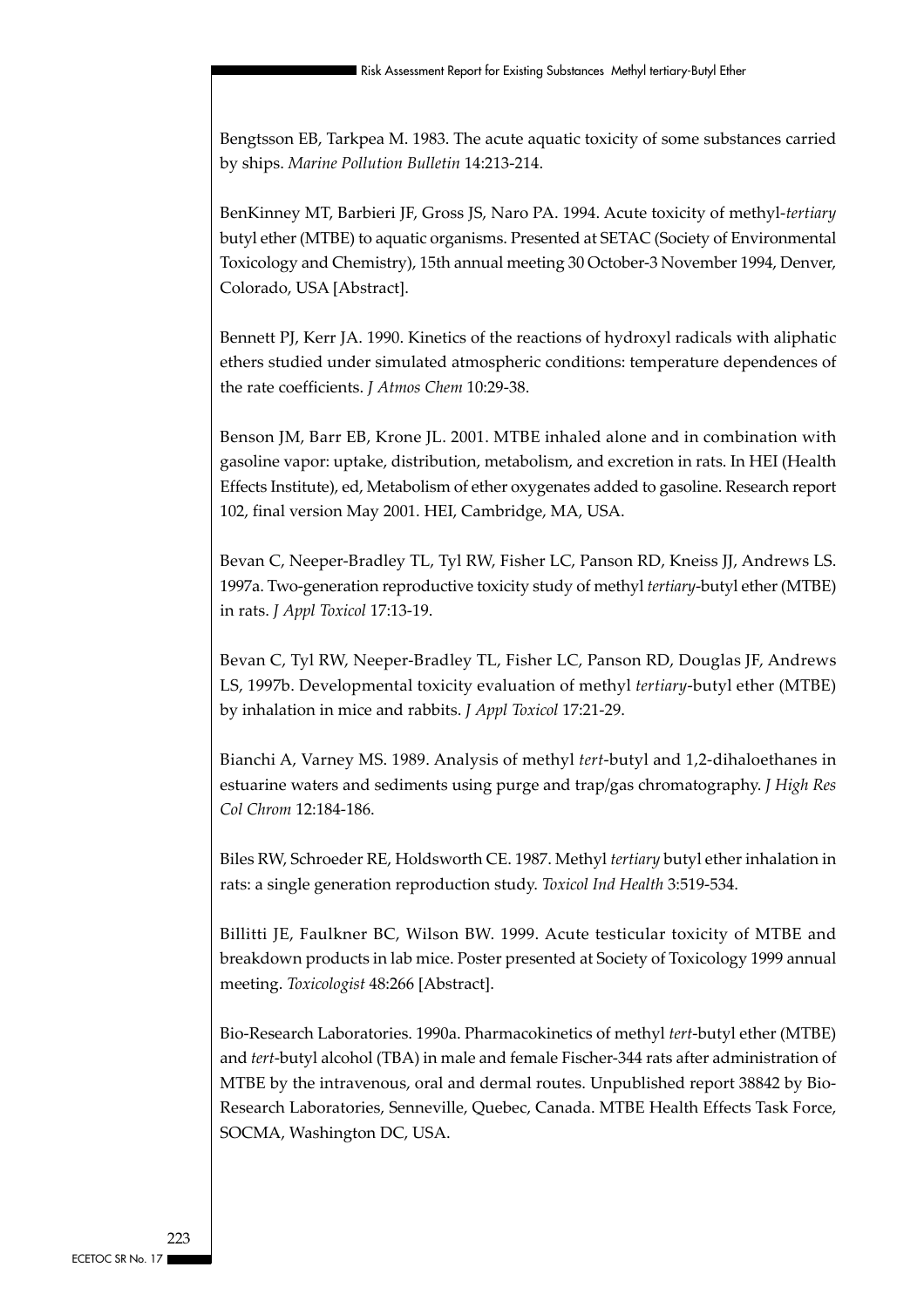Bio-Research Laboratories. 1990b. Pharmaco-kinetics of methyl *tert*-butyl ether (MTBE) and *tert*-butyl alcohol (TBA) in male and female Fischer-344 rats after single and repeat inhalation nose-only exposures to MTBE. Unpublished report 38844 by Bio-Research Laboratories, Senneville, Quebec, Canada. MTBE Health Effects Task Force, SOCMA, Washington DC, USA.

Bio-Research Laboratories. 1990c. Mass balance of radioactivity and metabolism of methyl *tert*-butyl ether (MTBE) in male and female Fischer 344 rats after intravenous, oral and dermal administration of 14C-MTBE. Unpublished report 38843 by Bio-Research Laboratories, Senneville, Quebec, Canada. MTBE Health Effects Task Force, SOCMA, Washington DC, USA.

Bio-Research Laboratories. 1990d. Disposition of radioactivity and metabolism of methyl *tert*-butyl ether (MTBE) in male and female Fischer 344 rats after nose-only inhalation exposure to 14C-MTBE. Unpublished report 38843 by Bio-Research Laboratories, Senneville, Quebec, Canada. MTBE Health Effects Task Force, SOCMA, Washington DC, USA.

Bio-Research Laboratories. 1991. Mass balance of radioactivity in male Fischer 344 rats after intravenous and dermal administration of 14C-methyl *tert*-butyl ether (MTBE). Follow up to project 38843. Unpublished draft report 38843B by Bio-Research Laboratories, Senneville, Quebec, Canada. MTBE Health Effects Task Force, SOCMA, Washington DC, USA.

Bird MG, Burleigh-Flayer HD, Chun JS, Douglas JF, Kneiss JJ, Andrews LS. 1997. Oncogenicity studies of inhaled methyl *tertiary*-butyl ether (MTBE) in CD-1 mice and F-344 rats. *J Appl Toxicol* 17:45-55.

Boeri RL, Magazu JP, Ward TJ. 1994a. Acute toxicity of methyl *tertiary* butyl ether to the mysid, *Mysidopsis bahia*. Unpublished report, study 424-AR by Wilbury Laboratories, Marblehead, MA, USA. Arco Chemical, Newton Square, PA, USA.

Boeri RL, Magazu JP, Ward TJ. 1994b. Acute toxicity of methyl *tertiary* butyl ether to the sheepshead minnow, *Cyprinodon variegatus*. Unpublished report, study 423-AR by Wilbury Laboratories, Marblehead, MA, USA. Arco Chemical, Newton Square, PA, USA.

Borghoff SJ. 1993.  $\alpha_{2\mu}$ -Globulin-mediated male rat nephropathy and kidney cancer: relevance to human risk assessment. *CIIT Activities* 13:1-8.

Borghoff SJ, Short BG, Swenberg JA. 1990. Biochemical mechanisms and pathobiology of α2µ-globulin nephropathy. *Ann Rev Pharmacol Toxicol* 30, 349-367.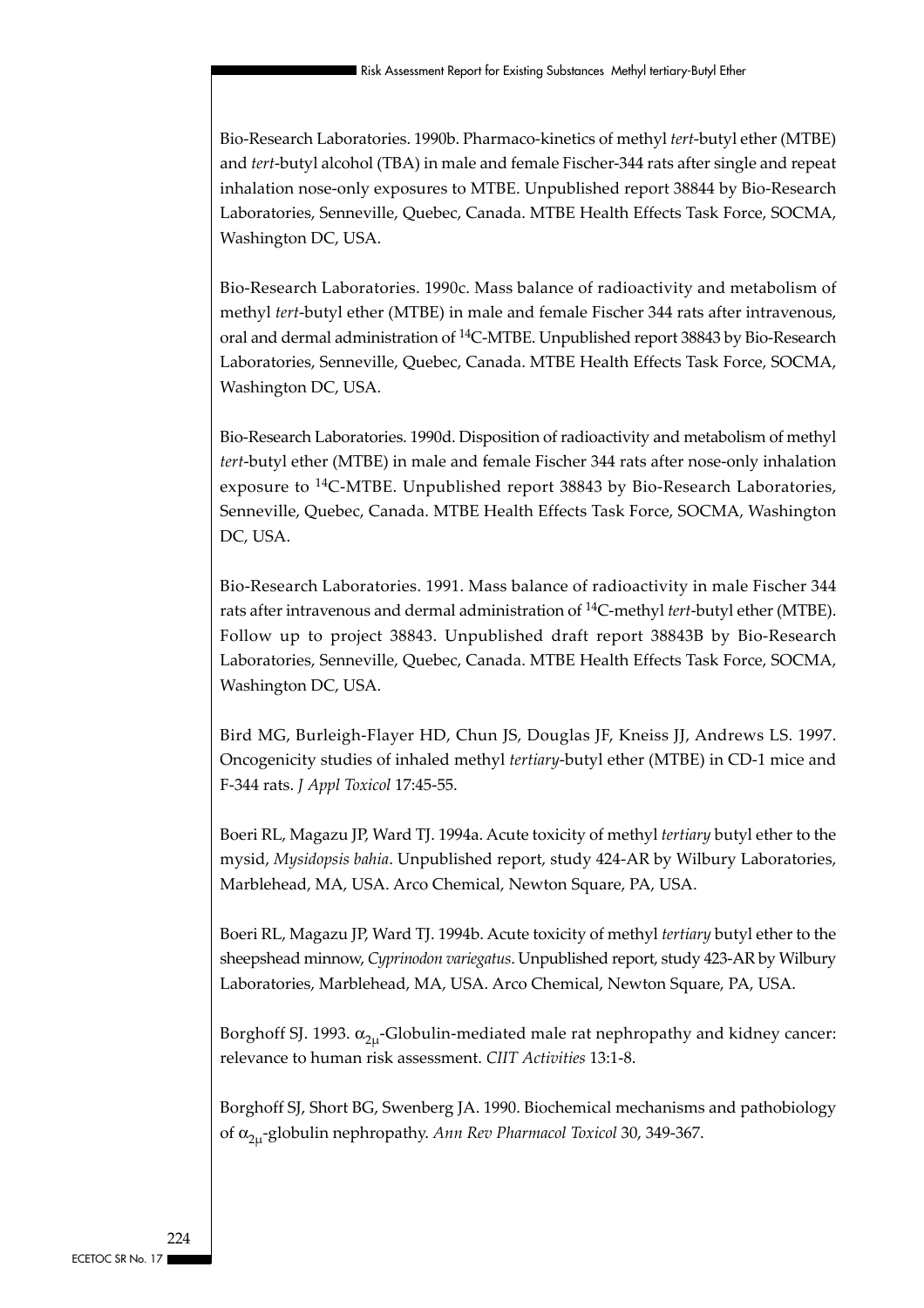Borghoff SJ, Murphy JE, Medinsky MA, 1996. Development of a physiologically based pharmacokinetic model for methyl *tertiary*-butyl ether and *tertiary*-butanol in male Fischer-344 rats. *Fund Appl Toxicol* 30:264-275.

Boxall ABA, Watts CD. 1998. EUSES full report, single substance R/MTBE ERA with EFOA data, fuel additive printed 27/08/98, solvent printed 04/11/98. WRc Medmenham, Medmenhan, Marlow Bucks, UK.

Bradley PM, Landmeyer JE, Chapelle FH. 1999. Aerobic mineralisation of MTBE and *tert*-butyl alcohol by stream-bed sediment microorganisms. *Environ Sci Technol* 33:1877-1879.

Brady JF, Xiao F, Ning SM, Yang CS. 1990. Metabolism of methyl *tertiary*-butyl ether by rat hepatic microsomes. *Arch. Toxicol*. 64:157-160.

Buckley TJ, Prah JD, Ashley D, Zweidinger RA, Wallace LA. 1997. Body burden measurements and models to assess inhalation exposure to methyl *tertiary* butyl ether (MTBE). *Journal. of the Air & Waste Management. Association* 47:739-752.

Budavari S, O'Heil MJ, Smith A, Heckelman PE, Kinneary JF, ed. 1996. Methyl-*tert*-butyl ether. In *The Merck Index*, 12th ed. Merck, Whitehouse Station NJ, USA, p 1032.

Burleigh-Flayer HD, Chun JS, Kintigh WJ. 1992. Methyl *tertiary*-butyl ether: Vapour inhalation oncogenicity study in CD-1 mice. Unpublished report, project 91N0013A by Union Carbide, Bushy Run Research Center, Export PA, USA. MTBE Health Effects Task Force, SOCMA, Washington DC, USA.

Busey WM. 1993. Histopathologic evaluation of kidneys from male and female rats utilized on a vapor inhalation oncogenicity study of methyl *tertiary* butyl ether, pathology report. Unpublished report, study 91N0013B. Experimental Pathology Laboratories, Herndon, Virginia, USA. Report to the MTBE Health Effects Task Force, SOCMA, Washington DC, USA.

Cain WS, Leaderer BP, Ginsberg GL, Andrews LS, Cometto-Muñiz JE, Gent JF, Buck M, Berglund LG, Mohsenin V, Monahan E, Kjaergaard S. 1994. Human reactions to brief exposures to methyl *tertiary*-butyl ether. John B. Pierce Laboratory, New Haven CT, USA.

Cain WS, Leaderer BP, Ginsberg GL, Andrews LS, Cometto-Muñiz JE, Gent JF, Buck M, Berglund LG, Mohsenin V, Monahan E, Kjaergaard S. 1996. Acute exposure to low-level MTBE: Human reactions and pharmacokinetic response. *Inhal Toxicol* 8:21-48.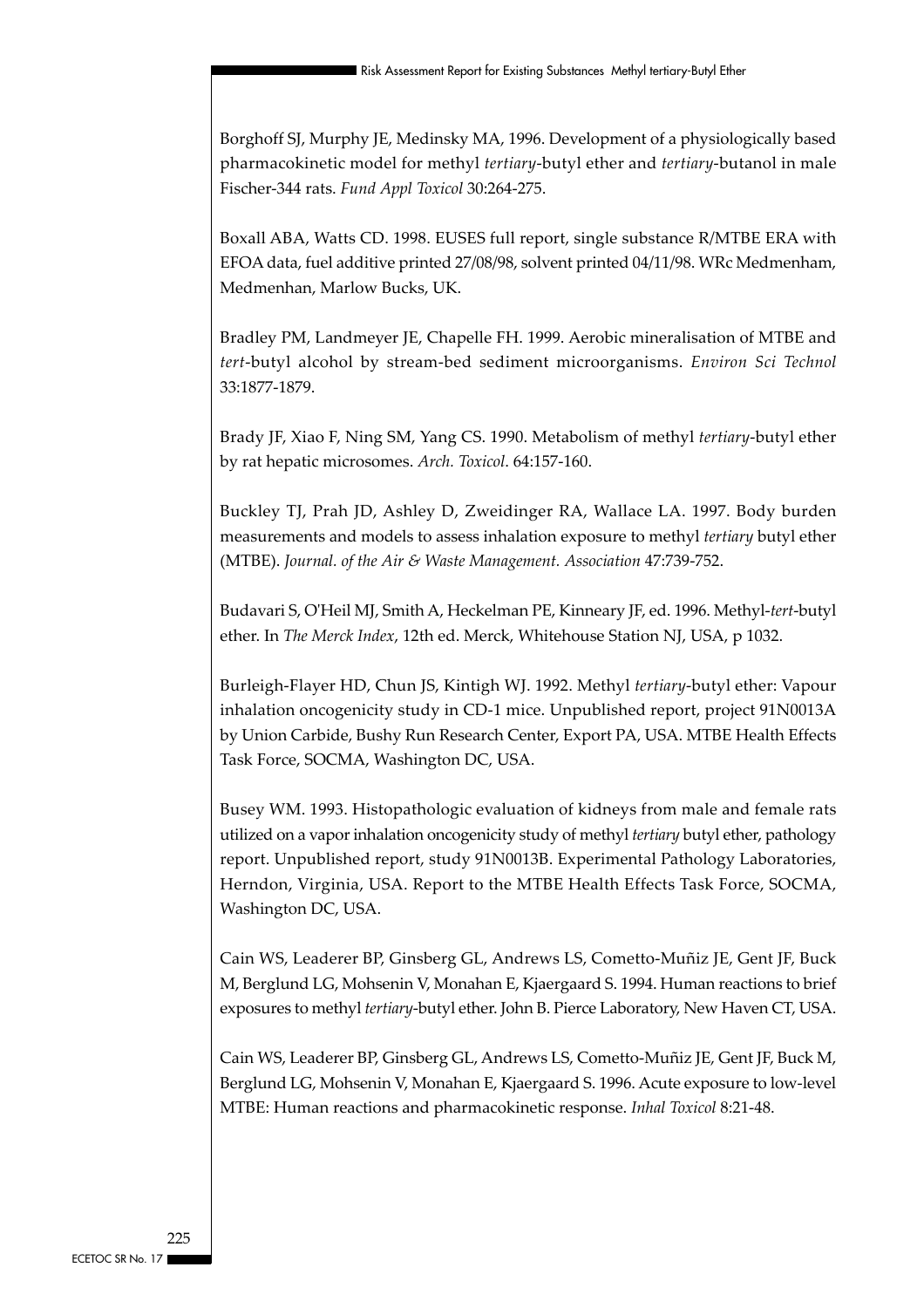California EPA. 1999a. Public Health Goal (PHG) for methyl *tertiary* butyl ether (MTBE) in drinking water. Office of Environmental Health Hazard Assessment, California Environmental Protection Agency, Sacramento CA, USA[www.oehha.ca.gov/water/ phg/pdf/mtbe\_f.pdf].

California EPA. 1999b. Secondary maximum contaminant level for methyl *tert*-butyl ether and revisions to the unregulated chemical monitoring list. Title 22, California Code of Regulations. Report R-44-97. California EPA, Office of Environmental Health Hazard Assessment, Sacramento CA,USA[www.dhs.cahwnet.gov/ps/ddwem/chemicals/ mtbe/secondarymclmtbe. pdf].

California EPA. 2001. MTBE in California drinking water. Department of Health Services, July 6, 2001. California DHS homepage[www.dhs.ca.gov/ps/ddwem/chemicals/ MTBE/mtbeindex.htm].

Cano ML, Wilcox ME, van Compernolle R. 1999. A direct comparison of US Environmental Protection Agency's Method 304B and batch tests for determining activated-sludge biodegradation rate constants for volatile organic compounds. *Water Environ Res* 71:1345-1353.

Casanova M, Heck HA. 1997. Lack of evidence for the involvement of formaldehyde in the hepatocarcinogenicity of methyl *tertiary*-butyl ether in CD-1 mice. *Chemico-Biological Interact* 105:131-143.

Cavalini PM. 1994. Industrial odorants: The relationship between modeled exposure concentrations and annoyance. *Arch Environ Health* 49:344-351.

CDC (Centers for Disease Control and Prevention). 1993a. Methyl *tertiary* butyl ether in human blood after exposure to oxygenated fuel in Fairbanks, Alaska. Centers for Disease Control and Prevention, National Center for Environmental Health, Atlanta GA, USA.

CDC (Centers for Disease Control and Prevention). 1993b. An investigation of exposure to MTBE and gasoline among motorists and exposed workers in Albany, New York. Unpublished report, revised September 14, 1993. Centers for Disease Control and Prevention, National Center for Environmental Health, Atlanta GA, USA.

CDC (Centers for Disease Control and Prevention). 1993c. An investigation of exposure to methyl *tertiary* butyl ether among motorists and exposed workers in Stamford, Connecticut. Unpublished report, August 4, 1993. Centers for Disease Control and Prevention, National Center for Environmental Health, Atlanta GA, USA.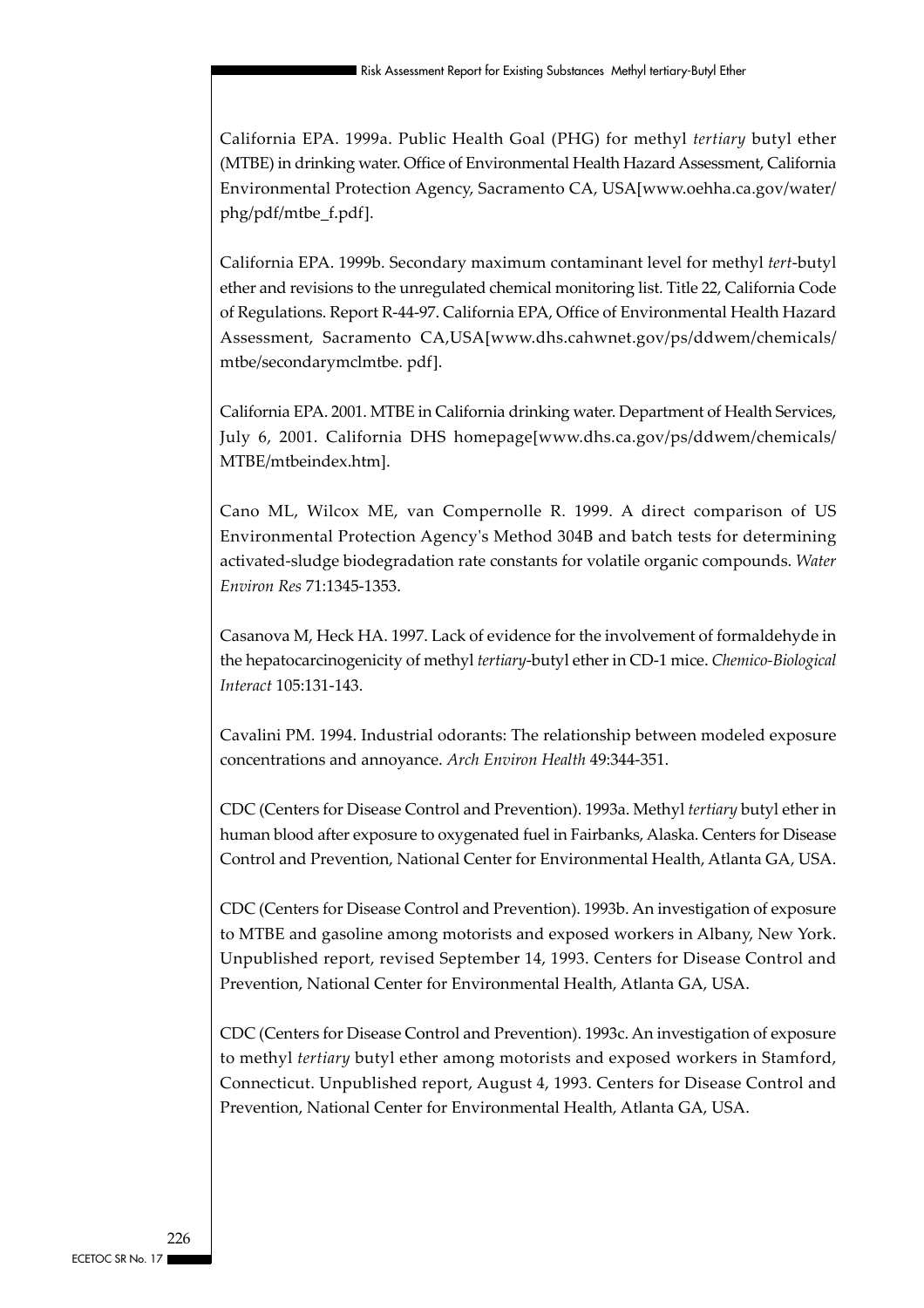Charest-Tardif G, Tardif R, Krishnan K. 1995. *In vitro* data based physiological pharmacokinetic model for methyl *tert*-butyl ether (MTBE) in the rat. *Toxicologist* 15:270. [Abstract].

Chun JS, Burleigh-Flayer HD, Kintigh WJ. 1992. Methyl *tertiary* butyl ether: Vapour inhalation oncogenicity study in Fischer 344 rats. Unpublished report, project 91N0013B by Union Carbide, Bushy Run Research Center, Export PA, USA. MTBE Health Effects Task Force, SOCMA, Washington DC, USA.

Chun JS, Kintigh WJ. 1993. Methyl *tertiary* butyl ether: twenty-eight day vapor inhalation study in rats and mice. Unpublished report, project 93N1241 by Union Carbide, Bushy Run Research Center, Export PA, USA. MTBE Health Effects Task Force, SOCMA, Washington DC, USA.

Conaway CC, Schroeder RE, Snyder NK. 1985. Teratology evaluation of methyl *tertiary* butyl ether in rats and mice. *J Toxicol Environ Health* 16:797-809.

Concawe (The Oil Companies European Organisation for Environment, Health and Safety). 1997. The health hazards and exposures associated with gasoline containing MTBE. Report 97/54 by McKee R, Molyneux M, Simpson BJ. Concawe, Brussels, Belgium.

Concawe (The Oil Companies European Organisation for Environment, Health and Safety). 2000. A review of European gasoline exposure data for the period 1993-1998. Report 2/00 by Claydon MF, Ahlberg RW, Carter M, Dmytrasz BA, Fries HH, Gennart J-Ph, Giacopetti D, Money C, Pizzella G, Rhodes DJ, Viinanen R, Urbanus JH. Concawe, Brussels, Belgium [http://www.concawe.be/ Download/Reports/Rpt\_00-2.pdf].

Cook JC, Klinefelter GR, Hardisty JF, Sharpe RM, Foster PMD. 1999. Rodent Leydig cell tumorigenesis: a review of the physiology, pathology, mechanisms, and relevance to humans. *Critical Reviews in Toxicology* 29:169-261.

Cox RA, Goldstone A. 1982. Atmospheric reactivity of oxygenated motor fuel additives. In Proceedings of the 2nd European Symposium on the physico-chemical behavior of atmospheric pollutants. Report EUR 7624. D. Riedel Publishing, Dordrecht, Holland, pp 112-119.

Cuthbert JA. 1979. Safety tests on methyl *tert*-butyl ether, IRI project 412139. Unpublished report 1300 by Inveresk Research International, Edinburgh. Chemische Werke Hüls, Recklinghausen, Germany.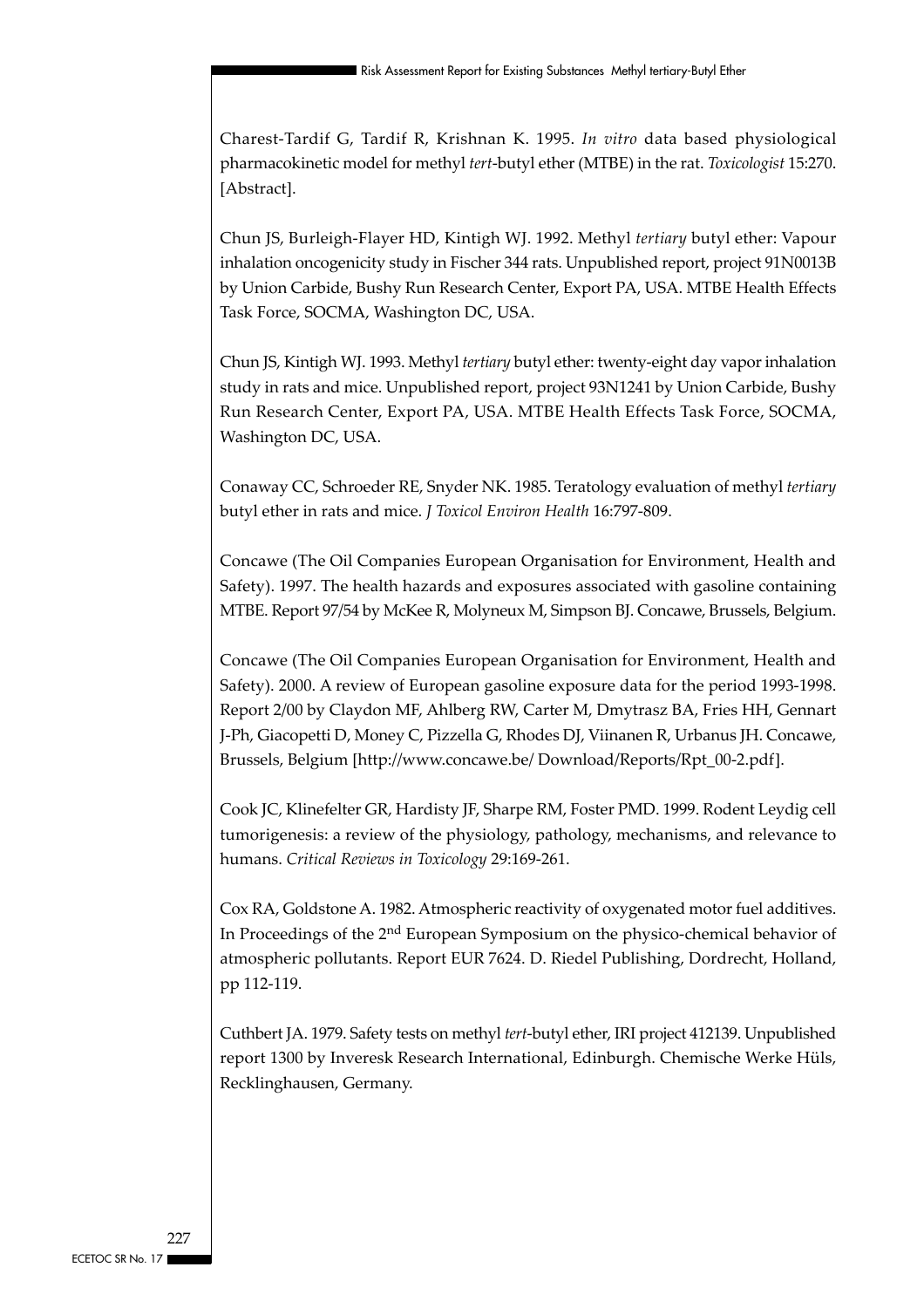Daubert TE, Danner RP, eds. 1985. Tables, methyl-*tert*-butyl ether. In *Data compilation tables of properties of pure compounds*. American Institute of Chemical Engineeers, New York NY USA, p 450 [Review].

Daughtrey WC, Gill MW, Pritts IM, Douglas JF, Kneiss JJ and Andrews LS. 1997. Neurotoxicological evaluation of methyl *tertiray*-butyl ether in rats. *J Appl Toxicol* 17: 57-64.

Day KJ, de Peyster A, Allgaier BS, Luong A, MacGregor JA. 1998. Methyl *t*-butyl ether (MTBE) effects on the male rat reproductive endocrine axis. *Toxicologist* 42:174 [Abstract].

Dekant W, Bernauer U, Rosner E, Amberg A. 2001. Biotransformation of MTBE, ETBE, and TAME after inhalation or ingestion in rats and humans. In HEI (Health Effects Institute), ed, Metabolism of ether oxygenates added to gasoline. Research report 102, final version May 2001. HEI, Cambridge, MA, USA.

Derwent RG, Jenkin ME, Saunders SM, Pilling MJ. 1998. Photochemical ozone creation potentials for organic compounds in northwest Europe calculated with a master chemical mechanism. *Atmospheric Environment* 32:2429-2441.

DeWitt. 1998. MTBE and oxygenates. 1996 annual, section 6: summary for Europe. DeWitt, Houston, Texas, USA.

DeWitt. 1999. MTBE and oxygenates. 1998 annual, section 6: summary for Europe. DeWitt, Houston, Texas, USA.

DeWitt. 2000. MTBE and oxygenates. 2000 annual. DeWitt, Houston, Texas, USA.

DFG (Deutsche Forschungsgemeinschaft). 2000. MAK- und BAT-Werte-Liste 2000, maximale Arbeitsplatzkonzentrationen und biologische Arbeitsstofftoleranzwerte. Senatskommission zur Prüfung gesundheitsschädlicher Arbeitsstoffe, Mitteilung 36. Wiley-VCH, Weinheim, Germany, p 74.

Di Toro DM, Zarba CS, Hansen DJ, Berry WJ, Swartz RC, Cowan CE, Pavlou SP, Allen HE, Thomas NA, Paquin PR. 1991. Technical basis for establishing sediment quality criteria for nonionic organic chemicals using equilibrium partitioning. *Environ Toxixol Chem* 10:1541-1583.

Dodd DE, Kintigh WJ. 1989. Methyl *tertiary* butyl ether (MTBE): Repeated (13 week) vapor inhalation study in rats with neurotoxicity evaluation [including a 13-day probe study in rats and mice]. Unpublished report 52 507 by Union Carbide, Bushy Run Research Center, Export PA, USA. Methyl *Tertiary* Butyl Ether Committee, Newtown Square PA, USA.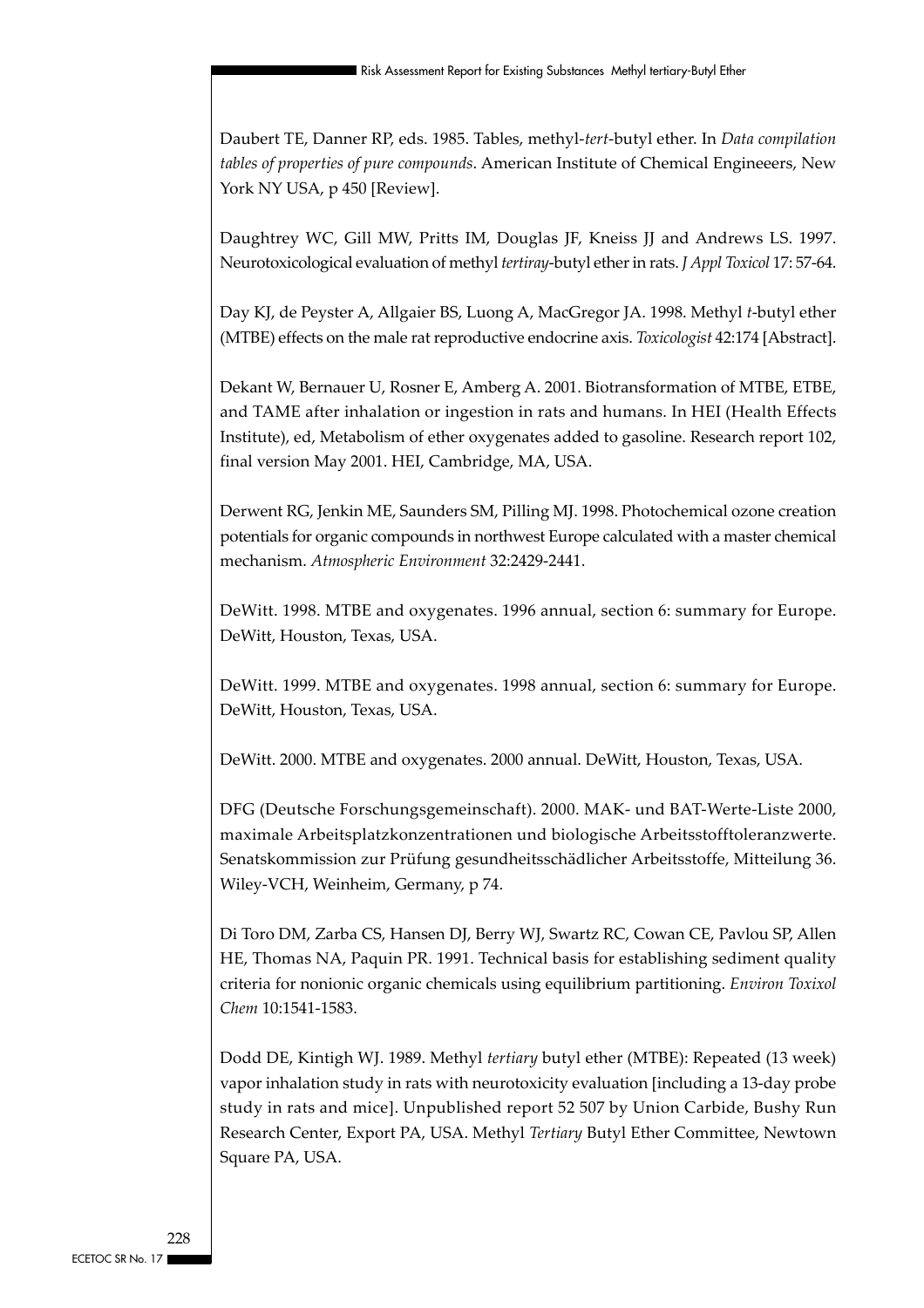Dottridge J, Hall M, Firth S. 2000. A review of current MTBE usage and occurrence in UK groundwaters. R&D technical report P406. Environment Agency, Almondsbury, Bristol, UK.

Du JT, Abernathy CO, Donahoe J, Mahfouz A, Khanna K. 1998. A drinking water advisory: consumer acceptability and advice and health effects analysis on methyl *tertiary*-butyl ether (MTBE). *Toxicologist* 42:228 [Abstract].

EC (European Economic Community). 1990. Council Directive 90/394/EEC of 28 June 1990 on the protection of workers from the risks related to exposure to carcinogens at work (Sixth individual Directive within the meaning of Article 16 (1) of Directive 89/391/EEC) *Official Journal of the EC* L196:1-7.

EC (European Economic Community). 1993a. Council Regulation (EEC) 793/93 of 23 March 1993 on the evaluation and control of the risks of existing substances. *Official Journal of the EC* L84:1-75.

EC (European Economic Community). 1993b. Occupational exposure limits, criteria document for diethyl ether. Report EUR 14384 EN. Office for Official Publications of the EC, Luxembourg, Luxembourg.

EC (European Economic Community). 1993c. Classification on the basis of specific effects on human health. In Annexes I, II, III and IV to Commission Directive 93/21/EEC of 27 April 1993 adapting to technical progress for the 18th time Council Directive 67/548/EEC on the approximation of the laws, regulations and administrative provisions relating to the classification, packaging and labelling of dangerous substances. *Official Journal of the EC* L110A:61-62.

EC (European Commission). 1996. Technical guidance document in support of Commission Directive 93/67/EEC on risk assessment for new notified substances and Commission regulation (EC) No 1488/94 on risk assessment for existing substances, part 1-4. Office for Official Publications of the EC, Luxembourg, Luxembourg.

EC (European Commission). 1998. European Union system for the evaluation of substances (EUSES 1.00). European Commission, Directorate General JRC, Joint Research Centre, Institute for Health and Consumer Protection Unit: Toxicology and Chemical Substances, European Chemicals Bureau [http://ecb.ei.jrc.it/existing-chemicals].

EC (European Commission). 2001. Commission Directive 2001/59/EC of 6 August 2001 adapting to technical progress for the 28th time Council Directive 67/548/EEC on the approximation of the laws, regulations and administrative provisions relating to the classification, packaging and labelling of dangerous substances (Text with EEA relevance). *Official Journal of the EC* L225:1 333.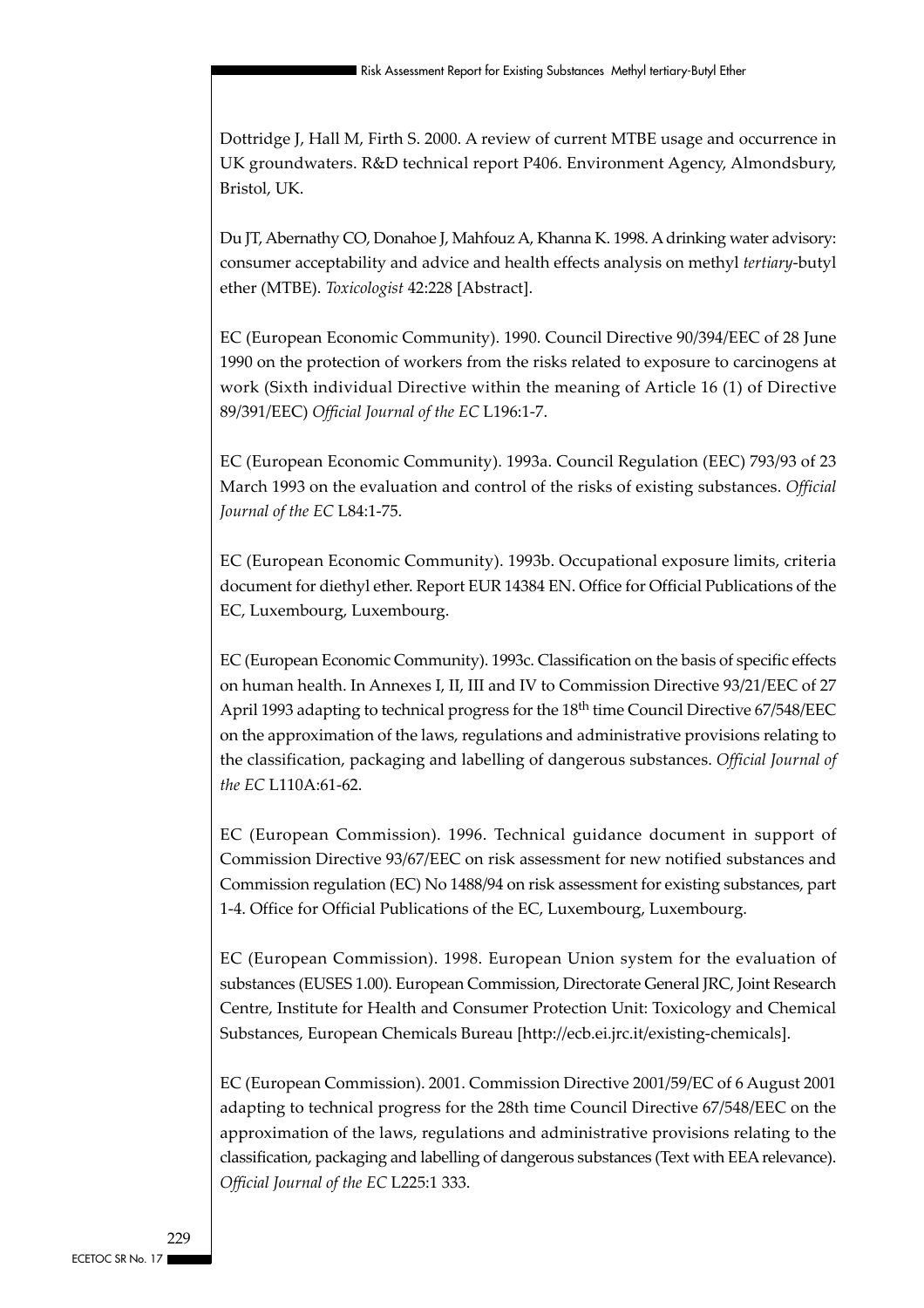ECETOC. 1992. Environmental hazard assessment of substances. Technical report 51. European Centre for Ecotoxicology and Toxicology of Chemicals, Brussels, Belgium.

ECETOC. 1993. Aquatic toxicity data evaluation. Technical report 56. European Centre for Ecotoxicology and Toxicology of Chemicals, Brussels, Belgium.

ECETOC. 1996a. Risk assessment for carcinogens. Monograph 24. European Centre for Ecotoxicology and Toxicology of Chemicals, Brussels, Belgium.

ECETOC. 1996b. Practical concepts for dose selection in chronic toxicity and carcinogenicity studies in rodents. Monograph 25. European Centre for Ecotoxicology and Toxicology of Chemicals, Brussels, Belgium.

ECETOC. 1997. Methyl *tert*-butyl ether (MTBE) health risk characterisation. Technical Report 72. European Centre for Ecotoxicology and Toxicology of Chemicals, Brussels, Belgium.

ECETOC. 1998. QSARs in the assessment of the environmental fate and effects of chemicals. Technical Report 74. European Centre for Ecotoxicology and Toxicology of Chemicals, Brussels, Belgium.

ENSR (Environmental Consulting, Engineering and Remediation). 1999a. Toxicity of methyl *tertiary*-butyl ether (MTBE) to *Selenastrum capricornutum* under static test conditions. Unpublished report 0300-036-042-002. ENSR Toxicology Laboratory, Fort Collins, CO, USA. Water quality work group, American Petroleum Institute, Washington DC, USA [Abstract].

ENSR (Environmental Consulting, Engineering and Remediation). 1999b. Early-life stage toxicity of methyl *tertiary*-butyl ether (MTBE) to the fathead minnow (*Pimephales promelas*) under flow-through test conditions report. Unpublished report 0300-036-041- 002. ENSR Toxicology Laboratory, Fort Collins, CO, USA. Water quality work group, American Petroleum Institute, Washington, DC, USA [Abstract].

Fawell JK, Young W. 1997. Approaches and considerations in setting an aesthetic (odour) limit for MTBE in drinking water. Unpublished report. WRc, Medmenham, Marlow Bucks, UK.

Feron VJ, Til HP, de Vrijer F, Woutersen RA, Cassee FR, van Bladeren PJ. 1991. Aldehydes: occurrence, carcinogenic potential, mechanism of action and risk assessment. *Mutat Res* 259:363-385.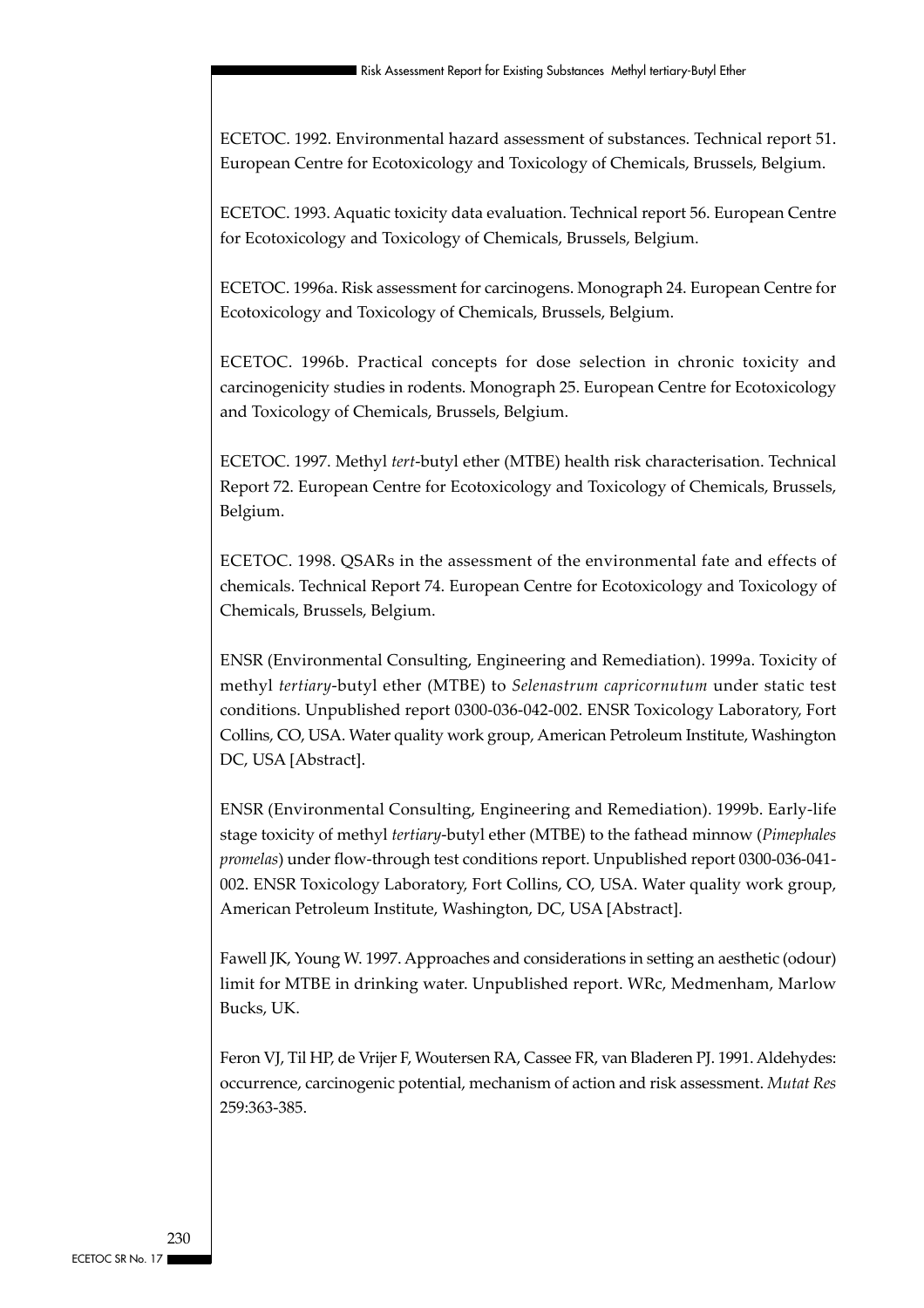Feron VJ, Til HP, Wouterson RA. 1990. Letter to the editor. *Toxicol Ind Health* 6:637-639.

Fiedler N, Mohr SN, Kelly-McNeil K, Kipen HM. 1994. Response of sensitive groups to MTBE. *Inhal Toxicol* 6:539-552.

Fortin, NY, Deshusses M A. 1999. Treatment of methyl *tert*-butyl ether vapors in biotrickling filters 1, reactor startup, steady-state performance, and culture characteristics. *Environ Sci Technol* 33:2980-2986.

Fowler EH, Chun JS. 1993. Immunohistochemical evaluation of alpha<sub>2u</sub>-globulin in kidneys of F-344 rats from the 13-week vapor inhalation study with methyl *tertiary* butyl ether (MTBE). Unpublished report, project 93N1284 by Union Carbide, Bushy Run Research Center, Export PA, USA. MTBE Health Effects Task Force, SOCMA, Washington DC, USA.

Fowler EH, Martin C. 1994. Mallory's Heidenhain stain comparison of kidneys of male Fischer 344 rats from the four week and thirteen week vapor inhalation studies with methyl *tertiary* butyl ether (MTBE). Laboratory project 93N1340 by Union Carbide, Bushy Run Research Center, Export PA, USA. MTBE Health Effects Task Force, SOCMA, Washington DC, USA.

Friedrich A. 2000. An evaluation of the acceptability of MTBE. Presented at the 2000 European Oil Refining Conference and Exhibition, organised by Primark/WEFA, 29-30 June 2000, Berlin, Germany.

Fujiwara Y, Kinoshita T, Sato H, Kojima I. 1984. Biodegradation and bioconcentration of alkyl ethers. *Yukagaku* 33:111 114 [Japanese; English abstract].

Funasaki N, Hada S, Neya S. 1985. Partition coefficients of aliphatic ethers, molecular surface area approach. *J Phys Chem* 89:3046-3049.

Galloway SM. 1980. Mutagenicity evaluation of TBME 99% (*tert*-butyl methyl ether) in an *in vitro* cytogenetic assay measuring sister chromatid exchange and chromosome aberration frequencies in Chinese hamster ovary (CHO) cells, final report. Unpublished report, project 20990 by Litton Bionetics, Kensington MD, USA. Arco Chemical, Glenolden PA, USA.

Geiger DL., Call DJ, Brooke LT. 1988. Acute toxicities of organic chemicals to fathead minnows (*Pimephales promelas*), volume IV. Center for Lake Superior Environmental Studies, University of Wisconsin, Superior, WI, USA.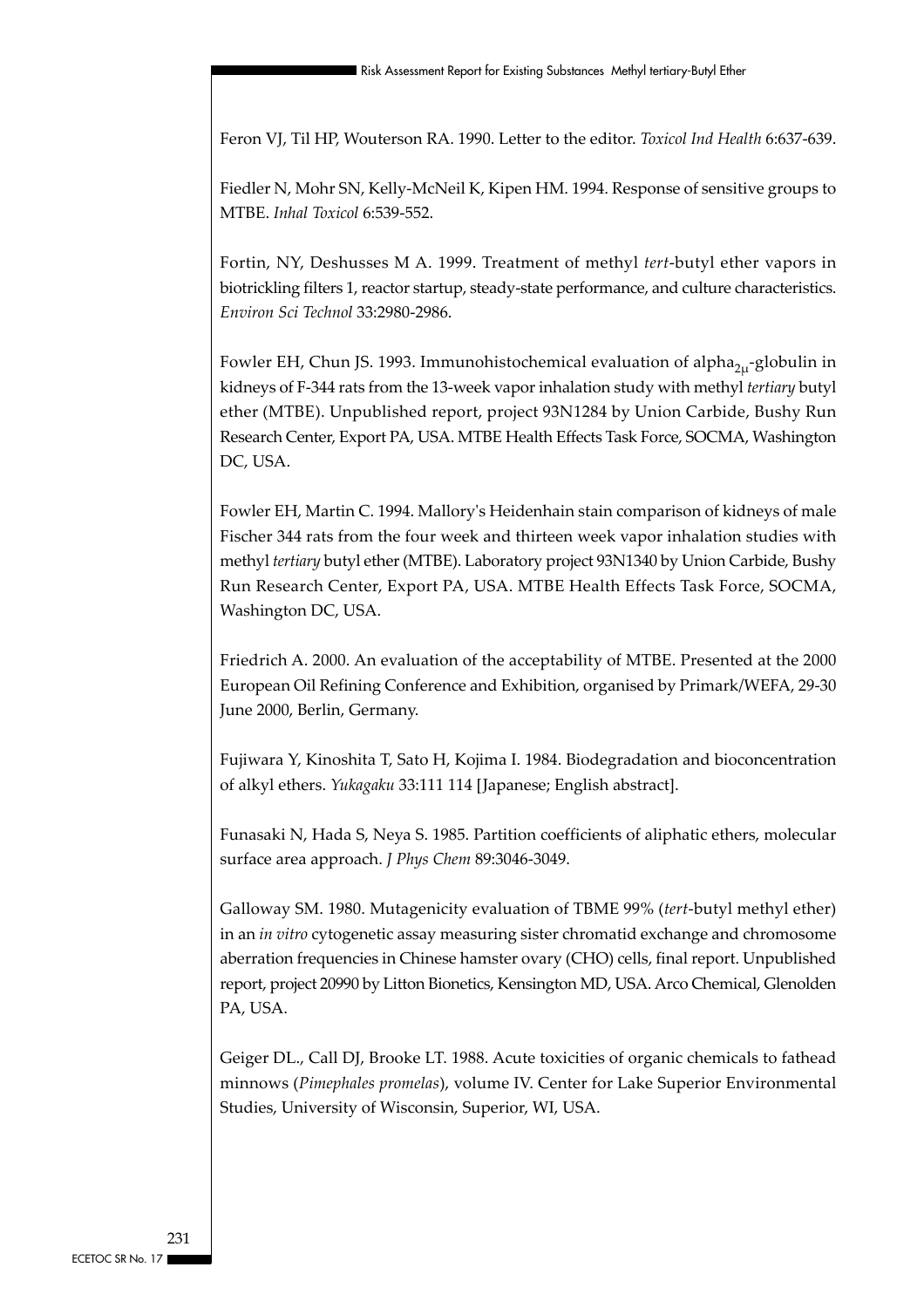Giacomello P. 1996. MTBE exposure in service stations, Italian study. University of Rome, Rome, Italy. Presented at Seventh European Fuel Oxygenates Association (EFOA) Conference, Brussels, 24-25 October 1996. CEFIC, Brussels, Belgium.

Gill MW. 1989. Methyl *tertiary* butyl ether single exposure vapour inhalation neurotoxicity study in rats. Unpublished report, project 52-533 by Union Carbide, Bushy Run Research Center, Export PA, USA. MTBE Committee, SOCMA, Washington DC, USA.

Gnemi P, Zanolo G. 1996a. MTBE, ready biodegradability (closed bottle test), EEC C.4-E, OECD 301D. Unpublished report 950717 by Istituto di Ricerche Biomediche "Antoine Marxer" RBM, Colleretto Giacosa TO, Italy. Agip Petroli, Roma, Italy.

Gnemi P, Zanolo G. 1996b. MTBE, acute immobilization study in *Daphnia magna*, C.2 EEC G.L. Unpublished report 950716 by Istituto di Ricerche Biomediche "Antoine Marxer" RBM, Colleretto Giacosa TO, Italy. Agip Petroli, Roma, Italy.

Gnemi P, Zanolo G. 1996c. MTBE, acute toxicity study in fish (semi-static test), C.1 EEC G.L. Unpublished report 950715 by Istituto di Richerche Biomediche "Antoine Marxer" RBM, Colleretto Giacosa TO, Italy. Agip Petroli, Roma, Italy.

Grasso P, Hinton R. 1991. Evidence for and possible mechanisms of non-genotoxic carcinogens in rodent liver. *Mutation Res* 248:271-290.

Greenough RJ, McDonald P, Robinson P, Maule W, Macnaughtan F, Rushton A. 1980. Methyl *tertiary*-butyl ether (Driveron), three month inhalation toxicity in rats. Unpublished report 1596 by Inveresk Research International, Edinburgh Scotland, UK. Chemische Werke Hüls, Marl, Germany.

Grosjean E, Grosjean D, Gunawardena R, Rasmussen RA. 1998. Ambient concentrations of ethanol and methyl *tert*-butyl ether in Porto Alegre, Brazil, March 1996-April 1997. *Environ Sci Technol* 32:736-742.

Gullick RW, LeChevalier MW. 2000. Occurrence of MTBE in drinking water sources. *Journal of the American Water Works Association* 92:100-113.

Hakkola M, Saarinen L. 1996. Exposure of tanker drivers to gasoline and some of its components. *Ann Occ Hyg* 40:1-10.

Hakkola MA, Saarinen LH. 2000. Customer exposure to gasoline vapors during refueling at service stations. *Applied Occupational and Environmental Hygiene* 15:677-680.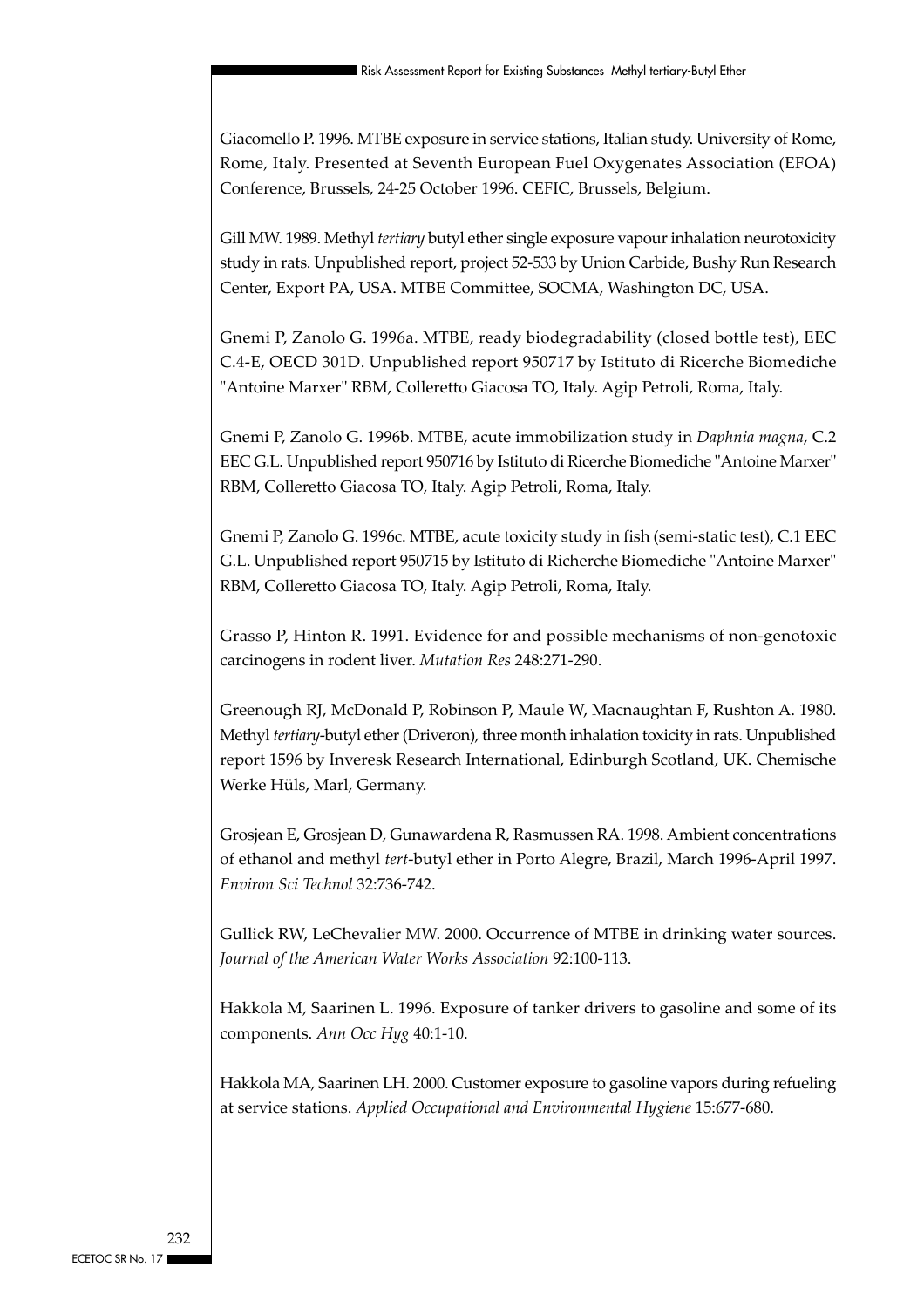Hakkola M, Honkasalo ML, Pulkkinen P. 1997. Changes in neuropsychological symptoms and moods among tanker drivers exposed to gasoline during a work week. *Occup Med* 47:344-348.

Hansch C, Quinlan JE, Lawrence GL. 1968. The linear free-energy relationship between partition coefficients and the aqueous solubility of organic liquids. *J Org Chem* 33:347-350.

Happel AM, Beckenbach EH, Halden RU. 1998. An evaluation of MTBE impacts to California Groundwater Resources.Unpublished report UCRL-AR 130897. Lawrence Livermore National Laboratory. Livermore CA, USA.

Hartle R. 1993. Exposure to methyl *tert*-butyl ether and benzene among service station attendants and operators. *Environ Health Perspect* 101 Suppl 6:23-26 [Abstract].

Haseman JK, Arnold J, Eustis SL. 1990. Tumor incidences in Fischer F344 rats: NTP historical data. In Boorman GA, ed, *Pathology of the Fischer Rat*. Academic Press, London, UK, pp 555-564.

Haseman JK, Lockhart A. 1994. The relationship between use of the maximum tolerated dose and study sensitivity for detecting rodent carcinogenicity. *Fund Appl Toxicol* 22:382-391.

Hathaway D, Keplinger ML, Fancher OE. 1970a. Two-week subacute vapor inhalation toxicity study with 7-70A in albino rats. Unpublished report IBT N8970 by Industrial Biotest Laboratories, Northbrook, IL, USA. Sun Oil, Marcus Hook PA, USA.

Hathaway D, Keplinger ML, Fancher OE. 1970b. Anesthetic evaluation of vapors of motor fuel samples in white mice. Unpublished report IBT N8969 by Industrial Biotest Laboratories, Northbrook, IL, USA. Sun Oil, Marcus Hook PA, USA.

Hathaway D, Keplinger ML, Fancher OE. 1970c. Five-day vapor inhalation toxicity study with 7-70A in rhesus monkeys. Unpublished report N8971 by Industrial Biotest Laboratories, Northbrook, IL, USA. Sun Oil, Marcus Hook PA, USA.

Hathaway D, Keplinger ML, Fancher OE. 1970d. Two-week subacute vapor inhalation toxicity study with 7-70A in rhesus monkeys. Unpublished report N8971 by Industrial Biotest Laboratories, Northbrook, IL, USA. Sun Oil, Marcus Hook PA, USA.

Heck H d'A, Casanova M, Starr TB. 1990. Formaldehyde Toxicity - New Understanding. *Crit Rev Toxcicol* 20:397-426.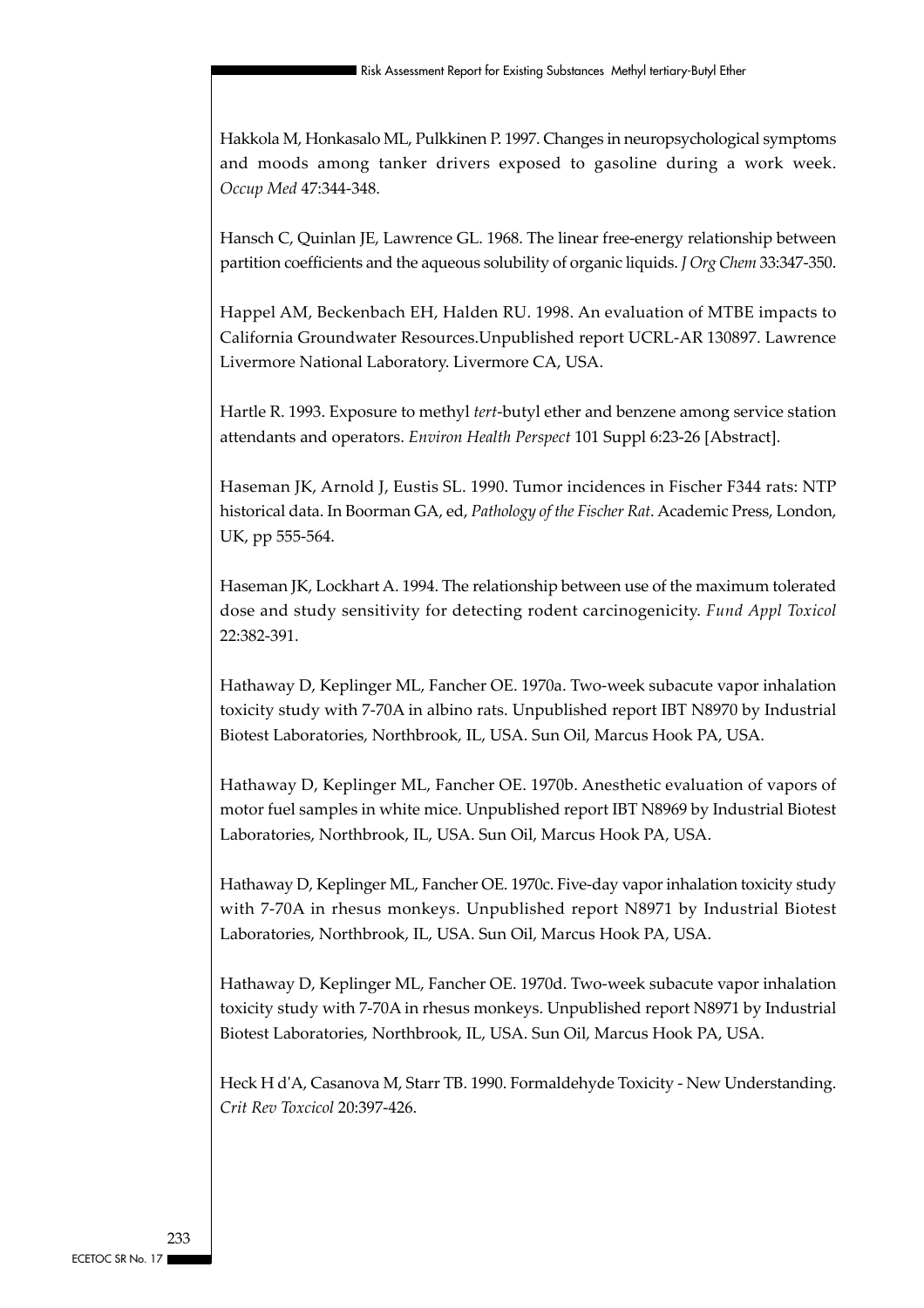HEI (Health Effects Institute). 2001. Metabolism of ether oxygenates added to gasoline, synposis. Research report 102, final version May 2001. HEI, Cambridge, MA, USA [www.healtheffects.org/ pubs/st102.htm].

Heudorf U, Detlef U, Ung L. 1998. Untersuchung der personenbezogenen Luft im Atembereich auf über 70 flüchtige organische Verbindungen. *Umweltmed Forsch Prax* 3:291-296.

Hine J, Mookerjee PK. 1975. The intrinsic hydrophilic character of organic compounds. Correlations in terms of structural contributions. *J Org Chem* 40:292-298.

Hockett JR. 1997a. Acute toxicity of MTBE (methyl *tertiary* butyl ether) to *Daphnia magna* under static-renewal test conditions. Unpublished report, study 0480-378-003-001 by ENSR (Environmental Consulting, Engineering and Remediation), Fort Collins, CO, USA. Atlantic Richfield Company (Arco), Los Angeles CA, USA.

Hockett JR. 1997b. Acute toxicity of MTBE (methyl *tertiary* butyl ether) to *Ceriodaphnia dubia* under static-renewal test conditions. Unpublished report, study 0480-378-007-001 by ENSR (Environmental Consulting, Engineering and Remediation), Fort Collins, CO, USA. Atlantic Richfield Company (Arco), Los Angeles CA, USA.

Hockett JR. 1997c. Short-term chronic toxicity of MTBE (methyl *tertiary* butyl ether) to *Ceriodaphnia dubia* under static renewal test conditions. Unpublished report, study 0480-378-004-001 by ENSR (Environmental Consulting, Engineering and Remediation), Fort Collins, CO, USA. Atlantic Richfield Company (Arco), Los Angeles CA, USA.

Hockett JR. 1997d. Acute toxicity of MTBE (methyl *tertiary* butyl ether) to the fathead minnow (*Pimephales promelas*) under flow-through test conditions. Unpublished report, study 0480-378-001-001 by ENSR (Environmental Consulting, Engineering and Remediation), Fort Collins, CO, USA. Atlantic Richfield Company (Arco), Los Angeles CA, USA.

Hockett JR. 1997e. Acute toxicity of MTBE (methyl *tertiary* butyl ether) to the rainbow trout (*Oncorhynchus mykiss*) under flow through conditions. Unpublished report, study 0480-378-002-001 by ENSR (Environmental Consulting, Engineering and Remediation), Fort Collins, CO, USA. Atlantic Richfield Company (Arco), Los Angeles CA, USA.

Hockett JR. 1997f. Short-term sub-chronic toxicity of MTBE (methyl *tertiary* butyl ether) to the fathead minnow (*Pimephales promelas*) under static renewal test conditions. Unpublished report, study 0480-378-005-001 by ENSR (Environmental Consulting, Engineering and Remediation), Fort Collins, CO, USA. Atlantic Richfield Company (Arco), Los Angeles CA, USA.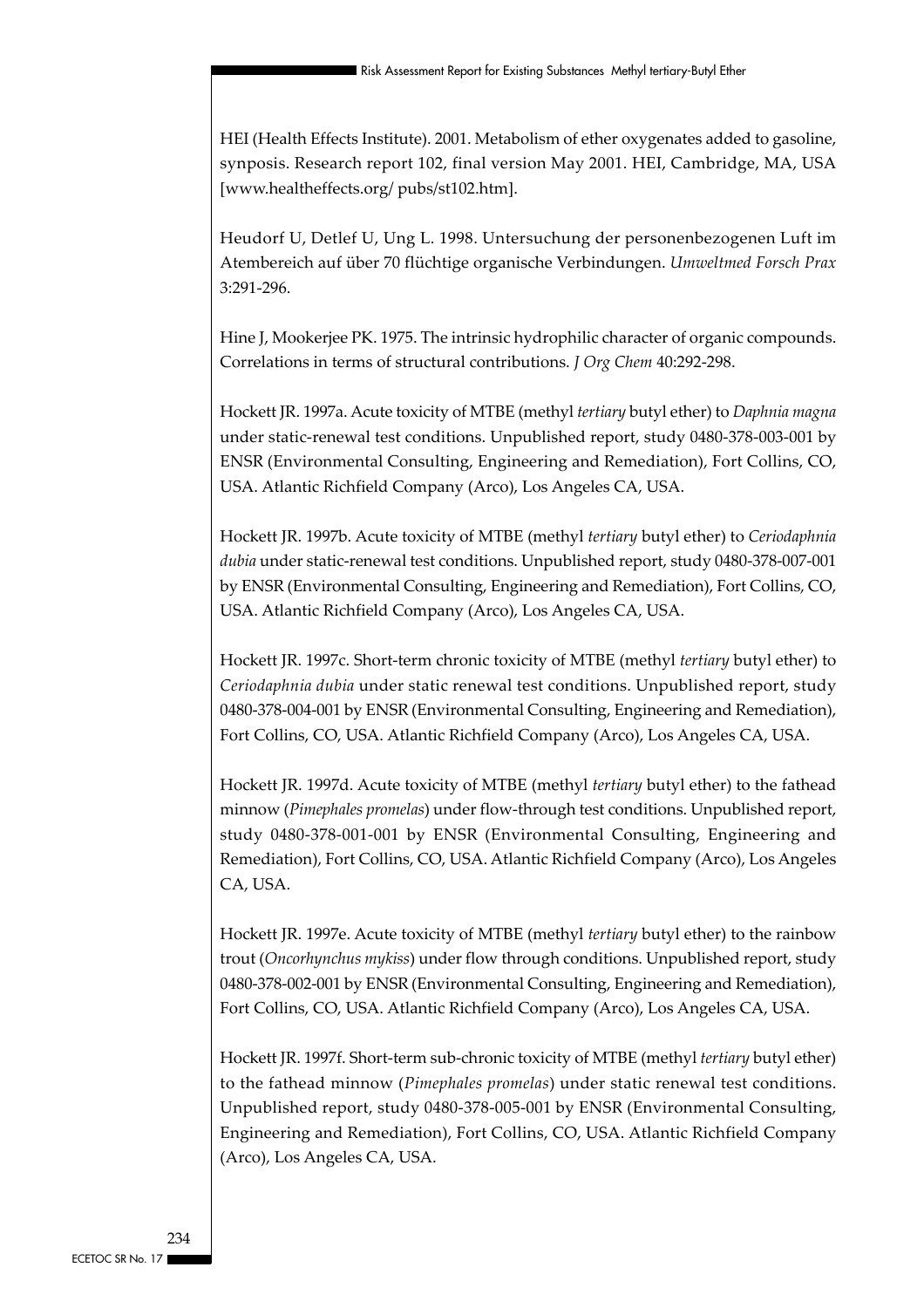Hong JY, Yang CS, Lee M, Wang Y-Y, Huang W-Q, Patten CJ, Bondoc FY. 1997a. Role of cytochromes P450 in the metabolism of methyl *tert*-butyl ether in human livers. *Arch Toxicol* 71:266-269.

Hong JY, Wang YY, Bondoc FY, Chung CS, Lee M, Huang W-Q. 1997b. Rat olfactory mucosa displays a high activity in metabolising methyl *tert*-butyl ether and other gasoline ethers. *Fund Appl Toxicol* 40, 205-210.

Hong JY, Wang YY, Bondoc FY, Yang CS, Gonzalez FJ, Pan Z, Cokonis C-D, Hu W-Y, Bao Z. 1999a. Metabolism of methyl *tert*-butyl ether and other gasoline ethers in mouse liver microsomes lacking cytochrome P450 2E1. *Toxicol Lett* 105:83-88.

Hong S, Duttweiler CM, Lemley AT. 1999b. Analysis of MTBE and its degradation products by direct aqueous injection onto gas chromatography with mass spectrometry or flame ionization detection system. *J Chromatogr* A 857:205-216.

Hong J-Y, Wang Y-Y, Bondoc FY, Lee M, Yang CS, Hu W-Y, Pan J. 1999c. Metabolism of methyl *tert*-butyl ether and other gasoline ethers by human liver microsomes and heterologously expressed human cytochromes P450: identification of CYP2A6 as a major catalyst. *Toxicol Appl Pharmacol* 160:43-48.

Hong JY, Wang YY, Mohr SN, Bondoc FY, Deng C. 2001. Human cytochrome P450 isozymes in metabolism and health effects of gasoline ethers. In HEI (Health Effects Institute), ed, Metabolism of ether oxygenates added to gasoline. Research report 102, final version May 2001. HEI, Cambridge, MA, USA.

Horton VL, Higuchi MA, Rickert DE. 1992. Physiological based pharmaco kinetic model for methanol in rats, monkeys, and humans. *Toxicol Appl Pharmacol* 117:26-36.

HTP-arvot. 2000. Turvallisuustiedote 25. Työmineteriö, Kemiantyösuojeluneuvottelukunta, Tampere, Finland.

Hüls. 1979. *Salmonella* mutagenicity tests on TBA, unpublished report. Chemische Werke Hüls, Marl, Germany.

Hüls. 1989. Verteilungkoeffizient *n*-Oktanol-Wasser (P<sub>ow</sub>-Wert) für "Altstoffe". Personal communication to Schröder MD. Hüls, Marl, Germany.

Hüls. 1991a. Bestimmung der biologischen Abbaubarkeit von Driveron im geschlossenen Flaschentest (EG-Richtlinie 84/449/EWG C.6). Unpublished report GF-211. Chemische Werke Hüls, Marl, Germany.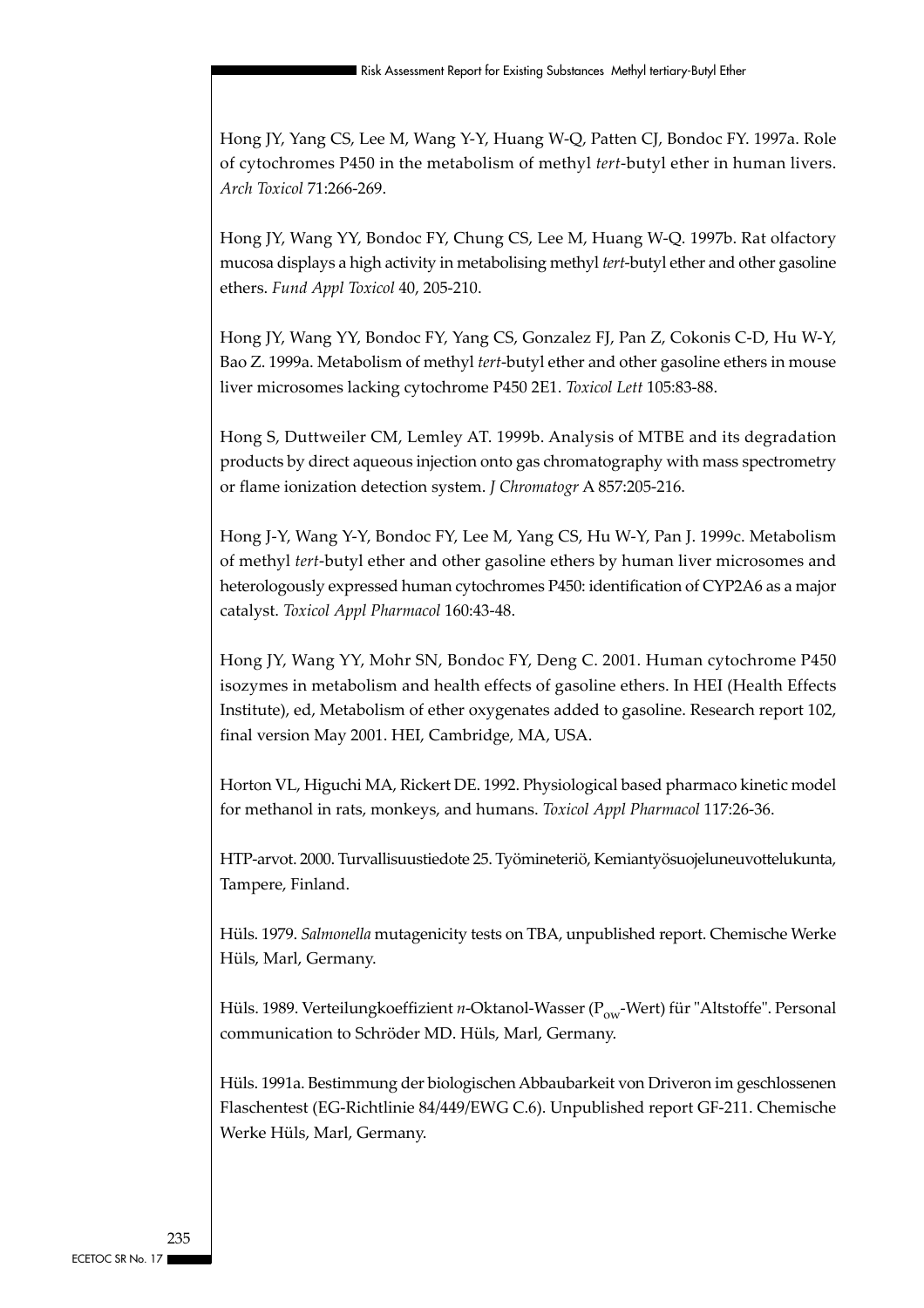Hüls. 1991b. Bestimmung der Auswirkungen von MTB-Ether (Driveron) auf das Wachstum von *Scenedesmus subspicatus* 86.81.SAG, Algenwachstumshemmtest nach Richtlinie 88/302/EWG. Unpublished report AW-221. Chemische Werke Hüls, Marl, Germany.

Hüls. 1991c. Bestimmung der Auswirkungen von MTB-Ether auf das Schwimmverhalten von *Daphnia magna* (nach EG 84/449, Nov. 1989). Unpublished report DK-476. Chemische Werke Hüls, Marl, Germany.

Hüls. 1991d. Bestimmung der Bakterientoxizität von Driveron nach Bringmann und Kühn. Unpublished report BK-91/4. Chemische Werke Hüls, Marl, Germany.

Hüls. 1991e. Bestimmung der Bakterientoxizität von Driveron im Sauerstoff-Konsumptions-Test (Hüls Methode). Unpublished report SK-91/11. Chemische Werke Hüls, Marl, Germany.

Hüls. 1991f. Bestimmung der Mutagenität von Driveron im *Salmonella*/Säuger-Mikrosomen-Mutagenitätstest nach Ames Mutagenitätstest nach der Richtlinie 84/449/EWG B.14 (*Salmonella* mutagenicity test on MTBE). Unpublished report. Chemische Werke Hüls, Marl, Germany.

Hüls. 1993. DIN-Sicherheitsdatenblatt Driveron, Driveron S (Methyl *tert*-butyl ether, MTB) datum 4.10.03. Hüls, Marl, Germany.

Hüls. 1995. EG-Sicherheitsdatenblatt Driveron (Methyl *tert*-butyl ether) überarbeitet am 23.02.95. Hüls, Marl, Germany.

Hüls. 1996. *Leuciscus idus* (golden orfe) Bestimmung der akuten Wirkungen von Driveron gegenüber Fischen (nach DIN 38412 Teil 15). Unpublished report F450. Hüls, Marl, Germany.

Huttunen H. 1997. Determination of the water-solubility of gasolines containing ethers. Unpublished report 30/95, D17826 by Neste Research, Espoo, Finland. Neste, Espoo, Finland.

IARC (WHO International Agency for Research on Cancer). 1999. Methyl *tert*-butyl ether. In IARC, ed, *Some chemicals that cause tumours of the kidney or urinary bladder in rodents and some other substances*. IARC monographs on the evaluation of carcinogenic risks to humans, vol. 73. IARC, Lyon, France, pp339-382.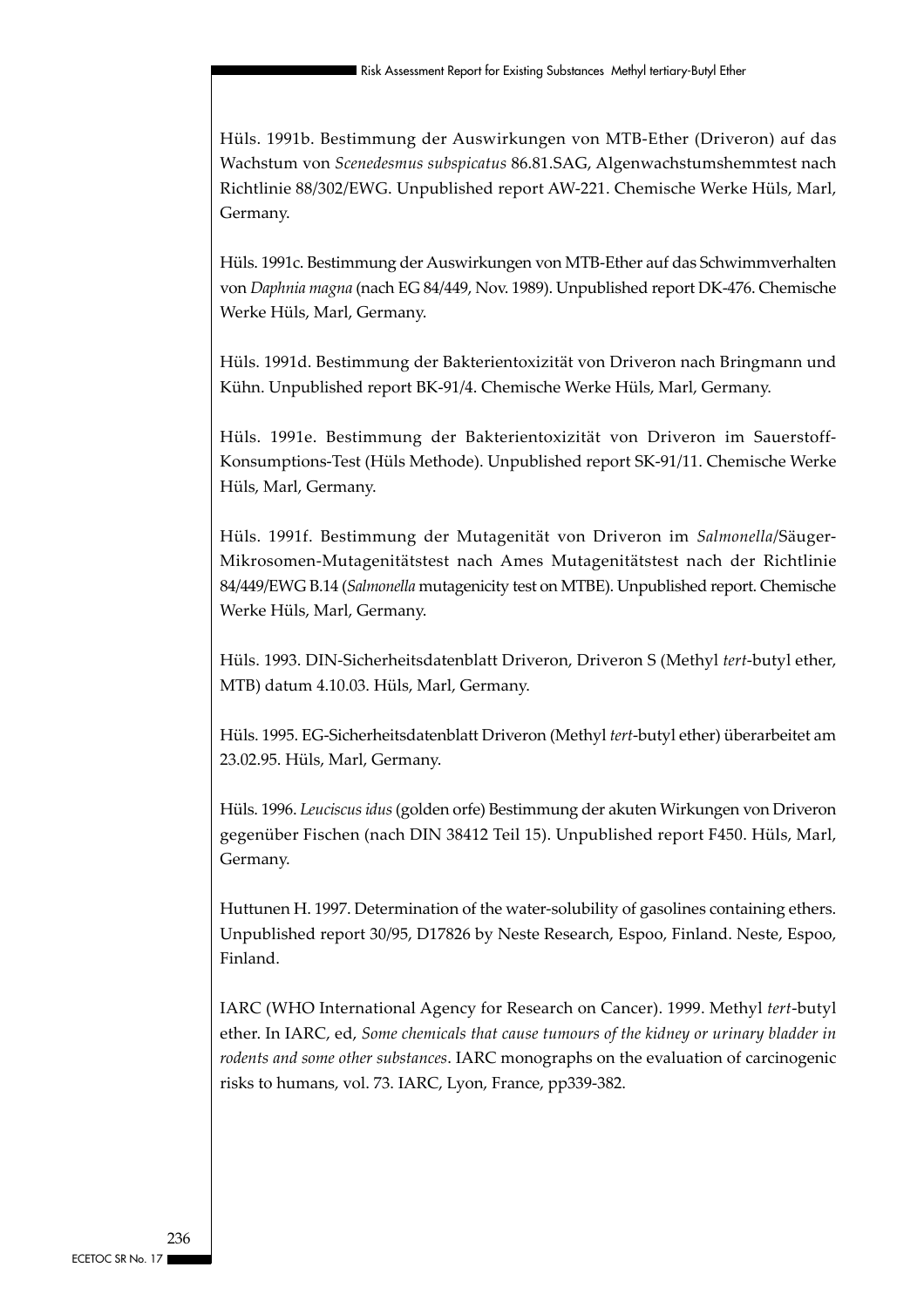IIT (Illinois Institute of Technology). 1992. 28-day oral toxicity study of methyl *tertiary* butyl ether in rats. Unpublished report, roject L08100, study 1602 by IIT , Chicago, IL, USA. Amoco, Chicago IL, USA.

INSHT (Instituto Nacional de Seguridad e Higiene en el Trabajo). 2001. Valores límite, límites de exposición profesional para agentes químicos adoptados por el INSHT para el período 2001-2002. INSHT, Madrid, Spain[http://www.mtas.es/insht/practice /vlas.htm#lista].

IPCS (International Programme on Chemical Safety). 1989. Environmental Health Criteria 89: Formaldehyde. IPCS International Programme on Chemical Safety, WHO, Geneva, Switzerland.

IPCS (International Programme on Chemical Safety). 1998. Environmental Health Criteria 206: Methyl *tertiary*-butyl ether. IPCS International Programme on Chemical Safety, World Health Organization, Geneva, Switzerland.

Jagannath DR. 1978. Mutagenicity evaluation of TBME-95 in the Ames *Salmonella* microsome plate test, final report. Unpublished report, project 20838 by Litton Bionetics, Kensington MD, USA. Arco Chemical, Glenolden PA, USA.

Johanson G, Nihlén A, Löf A. 1995. Toxicokinetics and acute effects of MTBE and ETBE in male volunteers. *Toxicol. Lett*. 82/83:713-718.

Kado NY, Kuzmicky PA, Loarca-Pina G, Moiz Mumtaz M. 1998. Genotoxicity testing of methyl *tertiary*-butyl ether (MTBE) in the *Salmonella* microsuspension assay and mouse bone marrow micronucleus test. *Mutat Res* 412:131-138.

Kelly TJ, Callahan PJ, Piell J, Evans GF. 1993. Method development and field measurements for polar volatile organic compounds in ambient air. *Environ Sci Technol* 27:1146-1153.

Kemp CJ, Drinkwater NR. 1990. The androgen receptor and liver tumor development in mice. In *Mouse liver carcinogenesis: Mechanisms and species comparisons*. Alan R. Liss, New York NY, USA, pp 203-214.

Kennedy G, Keplinger ML. 1972. Absorption, distribution, and excretion study with 2,2- MMOP in albino rats. Unpublished report IBT E200(A) by Industrial Biotest Laboratories, Northbrook, IL, USA. Sun Oil, Marcus Hook PA, USA.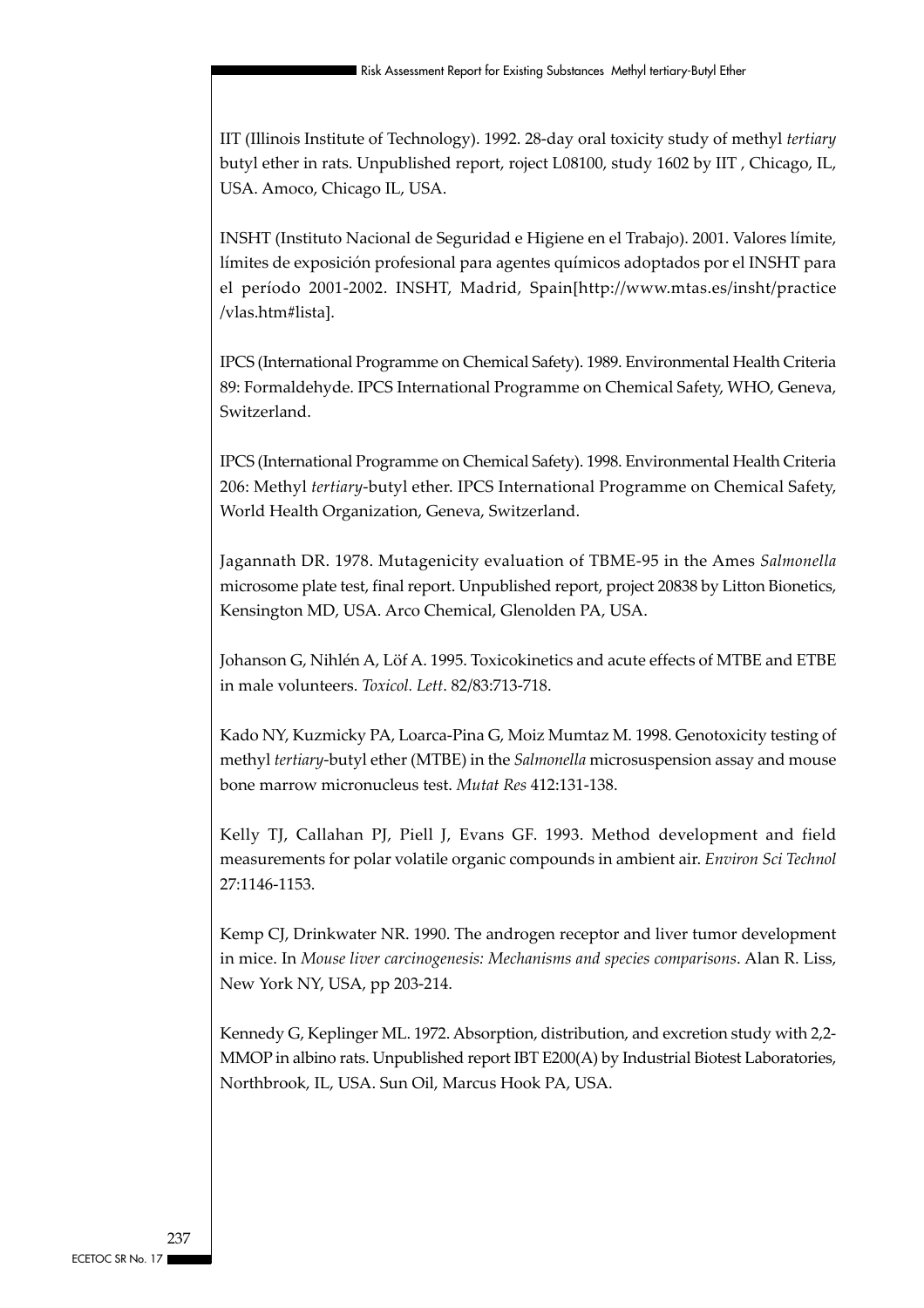Kroschwitz JF, Howe-Grant M, eds. 1994. Physical properties of some represetative ethers. In *Kirk-Othmer encyclopedia of chemical technology*, 4th ed., vol. 9. John Wiley, New York, USA.

Lambert M. 2000. European ether plants. Personcal communication, February 2000. Fortum Oil and Gas, Espoo, Finland.

Leavens TL, Pleil, JD, Case MW, Ashley, DL, Prah JD. 2000. Physiologically based pharmacokinetic model for dermal absorption of methyl *tertiary*-butyl ether. *Toxicologist* 54:148 [Abstract].

Leuschner U, Hellstern A, Schmidt K, Fischer H, Güldütuna S, Hübner K, Leuschner M. 1991. Gallstone dissolution with methyl *tert*-butyl ether in 120 patients - Efficacy and safety. *Digestive Diseases and Sciences* 36:193-199.

Li D, Zhu M, Yang X-Y, Cheng W-B, Mo G-Q, Wang X-F. 1991. Pharmacokinetics of methyl *tert*-butyl ether (MTBE) in rats. *Zhongguo Yaolixue Yu Dulixue Zazhi* 5:287.

Licata ASC, Dekant W, Borghoff SJ. 2000. A physiologically based pharmacokinetic model for methyl *tert*-butyl ether in humans. *Toxicologist* 54:109 [Abstract].

Liesivouri J, Savolainen H. 1991. Methanol and formic acid toxicity: biochemical mechanisms. *Pharmacol Toxicol* 69:157-163.

Lindén E, Bengtsson BE, Svanberg O, Sundström G. 1979. The acute toxicity of 78 chemicals and pesticide forumlations against two brackish water organisms, the bleak (*Alburnus alburnus*) and the harpaticoid (*Nitocra spinipes*). *Chemosphere* 8:843-851.

Lington AW, Dodd DE, Ridlon SA, Douglas JF, Kneiss JJ, Andrews LS. 1997. Evaluation of 13-week inhalation toxicity study on Methyl t-butyl ether (MTBE) in Fischer 344 rats. *J Appl Toxicol* 17:37-44.

Lioy PJ, Weisel CP, Jo WK, Pellizzari E, Raymer JH. 1994. Microenvironmental and personal measurements of methyl-*tertiary* butyl ether (MTBE) associated with automobile use activities. *J Expo Anal Environ Epidemiol* 4:427-444.

Little CJ, Dale AD, Whatley JA. 1979. Methyl *tertiary* butyl ether. A new chromatographic effluent. *J Chromatog* 169:381-385.

Lopes TJ, Bender DA. 1998. Nonpoint sources of volatile organic compounds in urban areas - relative importance of land surfaces and air. *Environ Pollution* 107:221-230.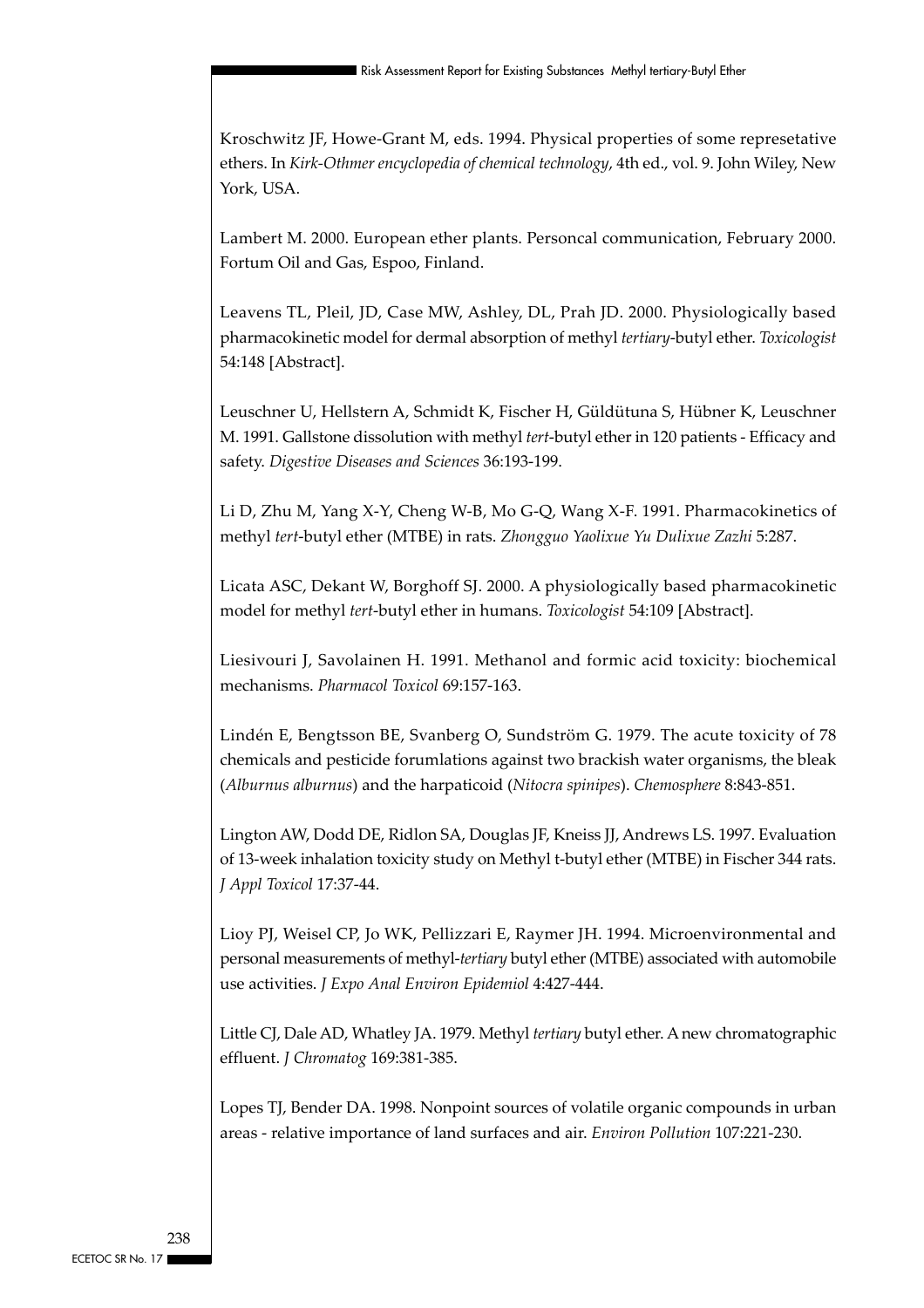Lutz WK. 1986. Endogeneous formaldehyde does not produce detectable DNA-protein crosslinks in rat liver. *Toxicol Pathol* 14:462-465.

McConnell E, Solleveld H, Swenberg JA, Boorman GA. 1986. Guidelines for combining neoplasms for evaluation of rodent carcinogenesis studies. *J Nat Cancer Inst* 76:283 289.

McGregor DB, Brown A, Cattanach P, Edwards I, Mc Bride D, Caspary WJ. 1988. Responses of the L5178Y tk+/tk- mouse lymphoma cell forward mutation assay. ii 18 coded chemicals. *Environ Molec Mutat* 11:91-118.

Mackay D, Paterson S, Shiu WY. 1992. Generic models for evaluating the regional fate of chemicals. Chemosphere 24:695-717.

McKee RH, Vergnes JS, Galvin JB, Douglas JF, Kneiss JJ and Andrews LS, 1997. Assessment of the *in vivo* mutagenic potential of methyl *tertiary*-butyl ether. *J Appl Toxicol* 17:31-36.

Mancini ER, Steen A, Rausina GA, Wong DCL, Arnold WR, Gostomski FE, Davies T, Hockett JR, Stubblefield WA, Drottar KR, Springer TA. 1999. Preliminary calculations of freshwater and marine water quality criteria for MTBE. Presented at 20th Annual Meeting of SETAC, 14-18 November 1999, Philadelphia PA, USA.

Marsh DF, Leake CD. 1950. The comparative anesthetic activity of the aliphatic ethers. *Anestesiology* 11:455-463.

Mastrie C. 1969. Acute toxicity studies on X-801-25. Unpublished report IBT A6809 by Industrial Biotest Laboratories, Northbrook, IL, USA. Sun Oil, Marcus Hook PA, USA.

Medinsky MA, Sabourin PJ, Lucier G, Birnbaum LS, Henderson RF. 1989. A physiological model for simulation of benzene metabolism by rats and mice. *Toxicol Appl Pharmacol* 99:193-206.

Meylan WM, Howard PH, Boethling RS, Aronson D, Printup H, Gouchie S. 1999. Improved method for estimating bioconcentration/bioaccumulation factor from octanol/water partition coefficient. *Environ Toxicol Chem* 18:664-672.

Miljøstyrelsen (Danish EPA). 1998. Handlingsplan for MTBE (Action Plan for MTBE). Miljø og Energieministeriet Miljøstyrelsen, København, Danmark [http://www.mst.dk/handling/22000000.htm].

Miller MJ, Ferdinandi ES, Klan M, Andrews LS, Douglas FJ, Kneiss JJ. 1997. Pharmacokinetics and disposition of methyl *t*-butyl ether in Fischer-344 rats. *J Appl Toxicol* 17:3-12.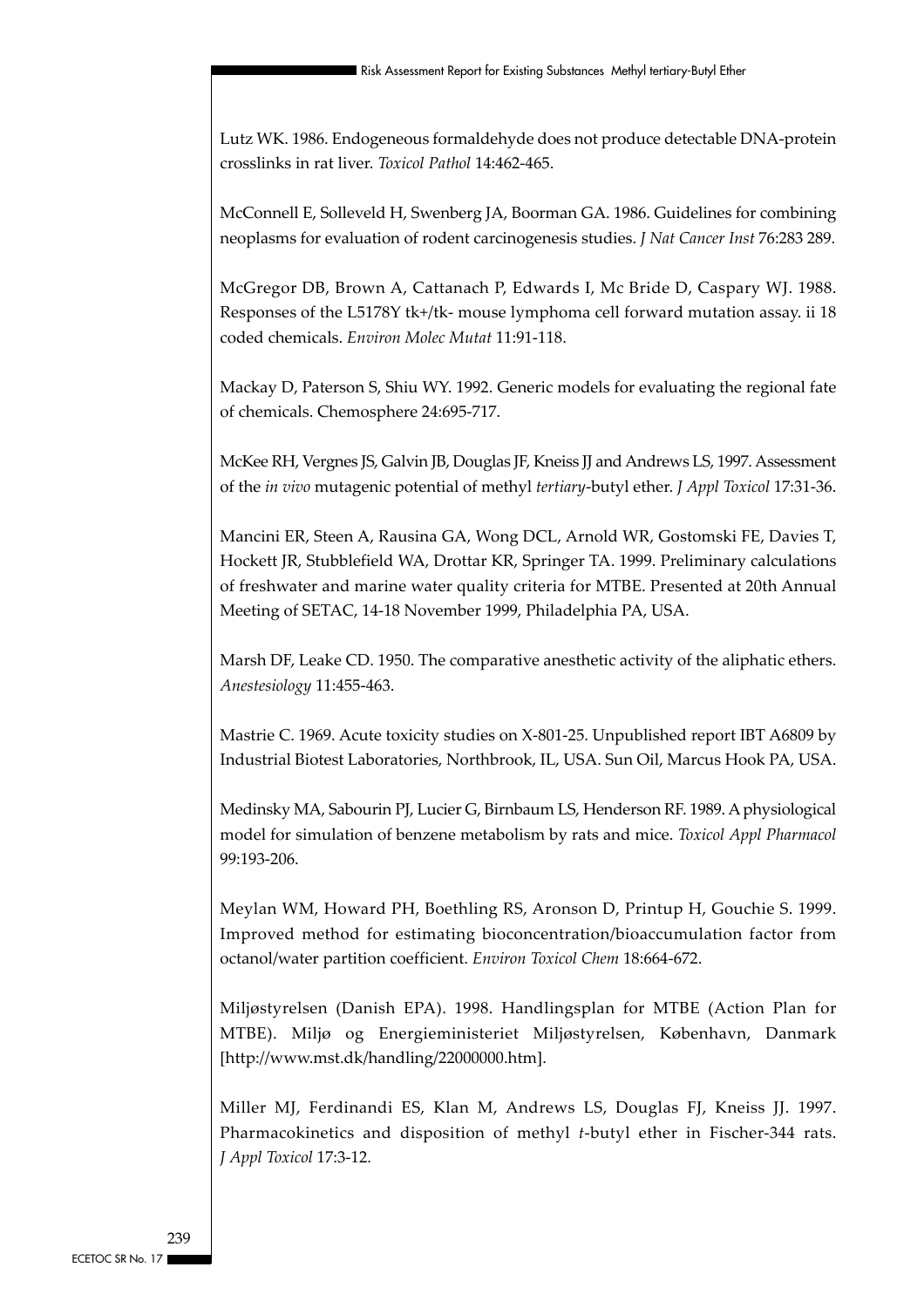Ministerie van SZW (Sociale Zaken en Werkgelegenheid). 2000. Nationale MAC lijst 2000. Ministerie van Sociale Zaken en Werkgelegenheid. Sdu Uitgevers, Den Haag, Netherlands.

Mohr S, Fiedler N, Weisel C, Kelly-McNeil K. 1994. Health effects of MTBE among New Jersey garage workers. Presented at a conference on MTBE and other oxygenates. *Inhal Toxicol* 6:553-562.

Molhave L, Bach B, Pedersen OF. 1986. Human reactions to low concentrations of volatile organic compounds. *Environ Int* 12:1-4, 167-175.

Moolenaar RL, Hefflin BJ, Ashley DL, Middaugh JP, Etzel RA. 1994. Methyl *tertiary* butyl ether in human blood after exposure to oxygenated fuel in Fairbanks, Alaska, USA. *Arch Environ Health* 49:402-409.

Morgenroth E, Arvin E. 1999. The European perspective to MTBE as an oxygenate in fuels. Department of Environmental Science and Engineering, Technical University of Denmark, Lyngby, Denmark. Presented at International Congress on Ecosystem Health, August 1999, Sacramento, California, USA.

Mormile MR, Liu S, Suflita JM. 1994. Anaerobic biodegradation of gasoline oxygenates: extrapolation of information to multiple sites and redox conditions. *Environ Sci Technol* 28:1727-1732.

Moser GJ, Wong BA, Wolf DC, Moss OR, Goldsworthy TL. 1996. Comparative shortterm effects of methyl *tertiary* butyl ether and unleaded gasoline in female B6C3F<sub>1</sub> mice. *Fund Appl Toxicol* 31:173-183.

Moser GJ, Wolf DC, Sar M, Gaido KW, Janszen D, Goldsworthy TL. 1998. Methyl *tertiary* butyl ether-induced endocrine alterations in mice are not mediated through the estrogen receptor. *Toxicol Sci* 41:77-87.

Murmann P. 1985a. Prüfung der akuten Hautreizwirkung von Driveron (MTBE). Unpublished report 0375. Chemische Werke Hüls, Marl, Germany.

Murmann P. 1985b. Prüfung der akuten Augen- und Schleimhautreizwirkung von Driveron (MTBE). Unpublished report 0376. Chemische Werke Hüls, Marl, Germany.

Neeper-Bradley TL. 1991. Two-generation reproduction study of inhaled methyl *tertiary* butyl ether in CD (Sprague-Dawley) rats. Unpublished report, project 53 594 by Union Carbide, Bushy Run Research Center, Export PA, USA. Methyl *Tertiary* Butyl Ether Toxicology Committee, SOCMA, Washington DC, USA.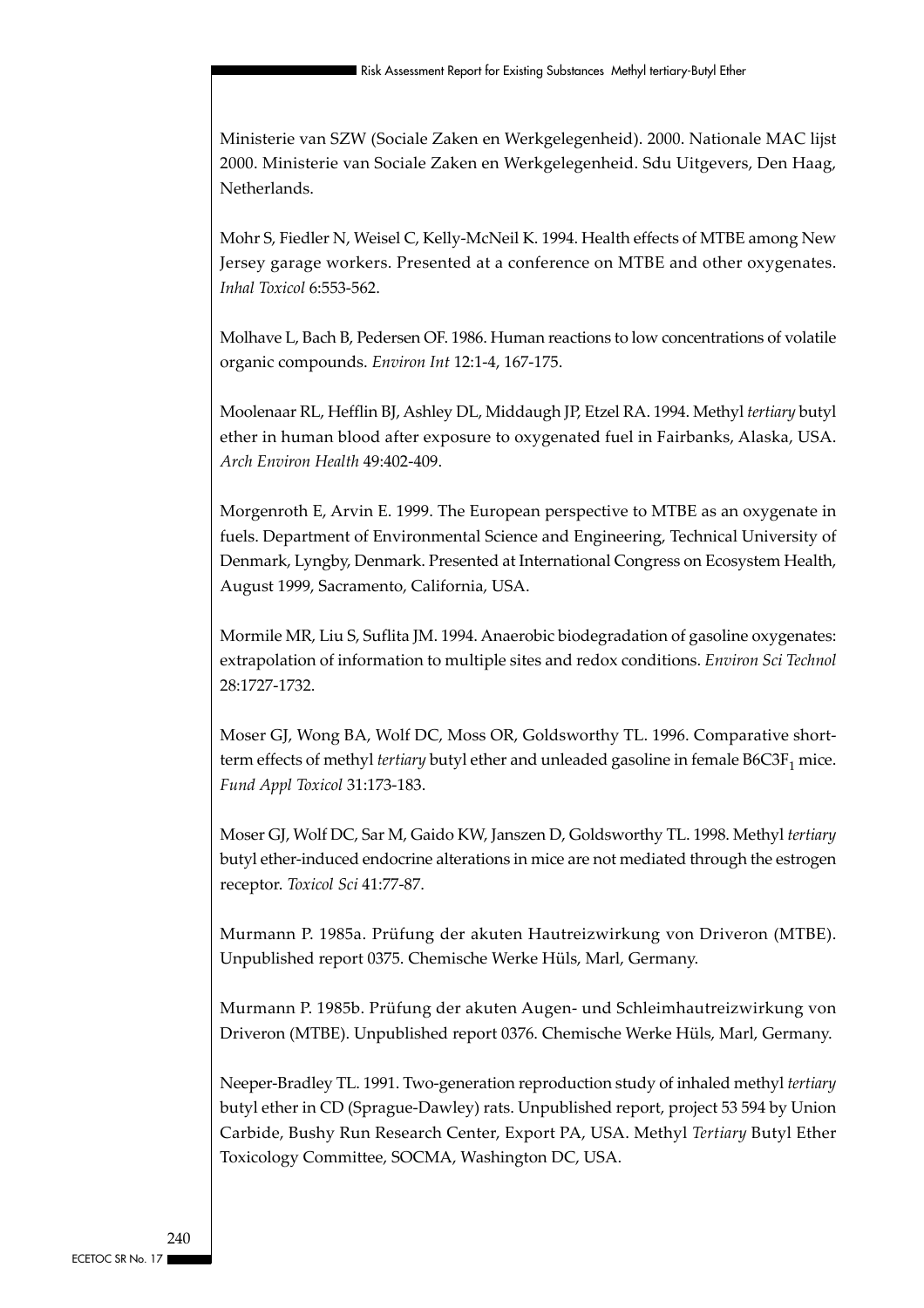Neste. 2000. Harmaiden vesien tutkimus [grey waters from service stations]. Personal communication of 15 March 2000 by Winqvisti K, Määttä J. Paavo Ristola, Hollola, Finland. Neste Markkinointi, Espoo, Finland.

Neuhauser EF, Loehr RC, Malecki MR, Milligan DL, Durkin PR. 1985. The toxicity of selected organic chemicals to the earthworm *Eisenia fetida. Journal of Environmental Quality* 14:383-388.

Neuhauser EF, Durkin PR, Malecki MR, Anatra M. 1986. Comparative toxicity of ten organic chemicals to four earthworm species. *Comp Biochem Physiol* 83C:197-200.

Newenham R. 1997. MTBE: Is the rapid growth over? *Chemistry and Industry* 4 August 1997:615.

Nihlén A, Walinder R, Löf A, Johanson G. 1995. Toxicokinetics and irritative effects of methyl *tertiary*-butyl ether in man. Nat. Inst. Occupational Health, Sweden [Abstract].

Nihlén A, Löf A, Johanson G. 1998a. Experimental exposure to methyl *tertiary*-butyl ether I, toxicokinetics in humans. *Toxicol Appl Pharmacol* 148:274-280.

Nihlén A, Löf A, Johanson G. 1998b. Experimental exposure to methyl *tertiary*-butyl ether II, acute effects in humans. *Toxicol Appl Pharmacol* 148:281-287.

NIOSH (National Institute for Occupational Safety and Health). 1994. Methyl *tert*-butyl ether, method 1615, issue 2, 15 August 1994. In Cassinelli ME, O'Connor P, eds, *NIOSH manual of analytical methods*, 4th ed. DHHS (NIOSH) publication 94-113. NIOSH, Washington DC, USA [www.cdc.gov/ niosh/nmam].

OECD (Organisation for Economic Co-operation and Development). 1993. Alga, growth Inhibition test. OECD Guideline 201 for testing of chemicals. OECD, Paris, France.

OECD (Organisation for Economic Co-operation and Development). 1997. Fish, shortterm toxicity test on embryo and sac-fry stages. Proposed OECD Guideline 211 for testing of chemicals. OECD, Paris, France.

OECD (Organisation for Economic Co-operation and Development). 1998. *Daphnia magna* reproduction test. OECD Guideline 211 for testing of chemicals. OECD, Paris, France.

OEHHA (Office of Environmental Health Hazard Assessment), 1999. Health effects of exposure to methyl *tertiary*-butyl ether (MTBE), final report. California Department of Health Services, Sacramento CA, USA [www.oehha.org/air/mtbe/mtbecrnr.html].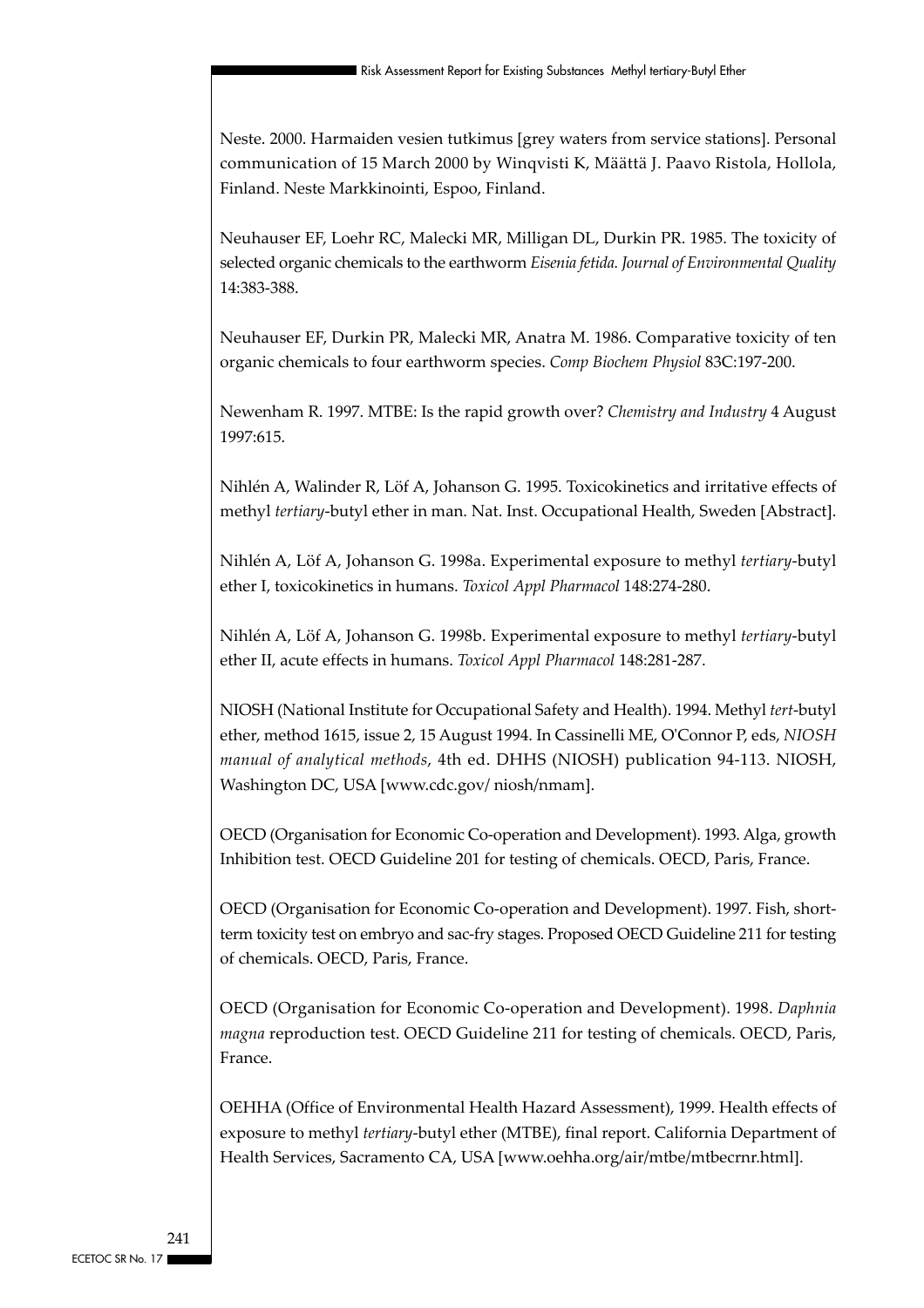Oscarson M, McLellan RA, Gullsten H, Yue Q-Y, Lang MA, Bernal ML, Sinues B, Hirvonen A, Raunio H, Pelkonen O, Ingelman-Sundberg M. 1999. Characterisation and PCR-based detection of a CYP2A6 gene deletion found at a high frequency in a Chinese population. *FEBS Lett* 448:105-110.

Oxeno, 2000. Headspace gas chromatographic analysis of methyl-*tert*-butyl ether (MTBE) in water with mass spectrometric detection. Unpublished report 01-00-002, DIN EN 45001 by Infracor, Analytische und Technische Services Infracor, Oxeno Olefinchemie, Marl, Germany.

Parke DV, Ioannides C. 1990. Role of cytochrome P-450 in mouse liver tumor production. In Stevenson DE, McClain RN, Popp JA, Slaga TJ, Ward JM, Pitot HC, eds, *Mouse liver carcinogenesis: mechanism and species comparisons*. Alan R. Liss, New York NY, USA, pp 215-230.

Paulov S. 1987. Action of the anti-detonation preparation *tert*-butyl methyl ether on the model species Rana temporaria. *Biológia* (*Bratislava*) 42:185-189 [Czech; English abstract].

Pekari K, Riihimäki V, Vainiotalo S, Teräväinen E, Aito A. 1996. Experimental exposure to methyl-*tert*-butyl ether (MTBE) and methyl-*tert*-amyl ether (MTAE). Presented at International Symposium on Biological Monitoring in Occupational and Environmental Health, Sept. 1996, Espoo, Finland, p 27-28.

Perkins RA, Ward KW, Pollack GM. 1995. A pharmacokinetic model of inhaled methanol in humans and comparison to methanol disposition in mice and rats. *Env Health Persp* 103:726-733.

Piilo T, Salla A. 2000. Metyyli-*t*-butyylieetteri (MTBE), Helsingin vesissä. Ympäristökeskuksen monisteita 11/2000, Helsingin Kaupungin [Concentration of MTBE in water samples in Helsinki. Unpublished report by Environment Centre of Helsinki], Helsinki, Finland.

Pirnie M. 1998. Taste and odor properties of methyl *tertiary*-butyl ether and implications for setting a secondary maximum contaminant level. Technical memorandum. Oxygenated Fuels Association, Arlington VA, USA.

Poet TS, Borghoff SJ. 1997. *In vitro* uptake of methyl *tert*-butyl ether in male rat kidney: use of a two compartment model to describe protein interactions. *Toxicol Appl Pharmacol* 145:340-348.

Poet TS, Borghoff SJ. 1998. Metabolism of methyl *t*-butyl ether in human liver microsomes. *Toxicologist* 42:94 [Abstract].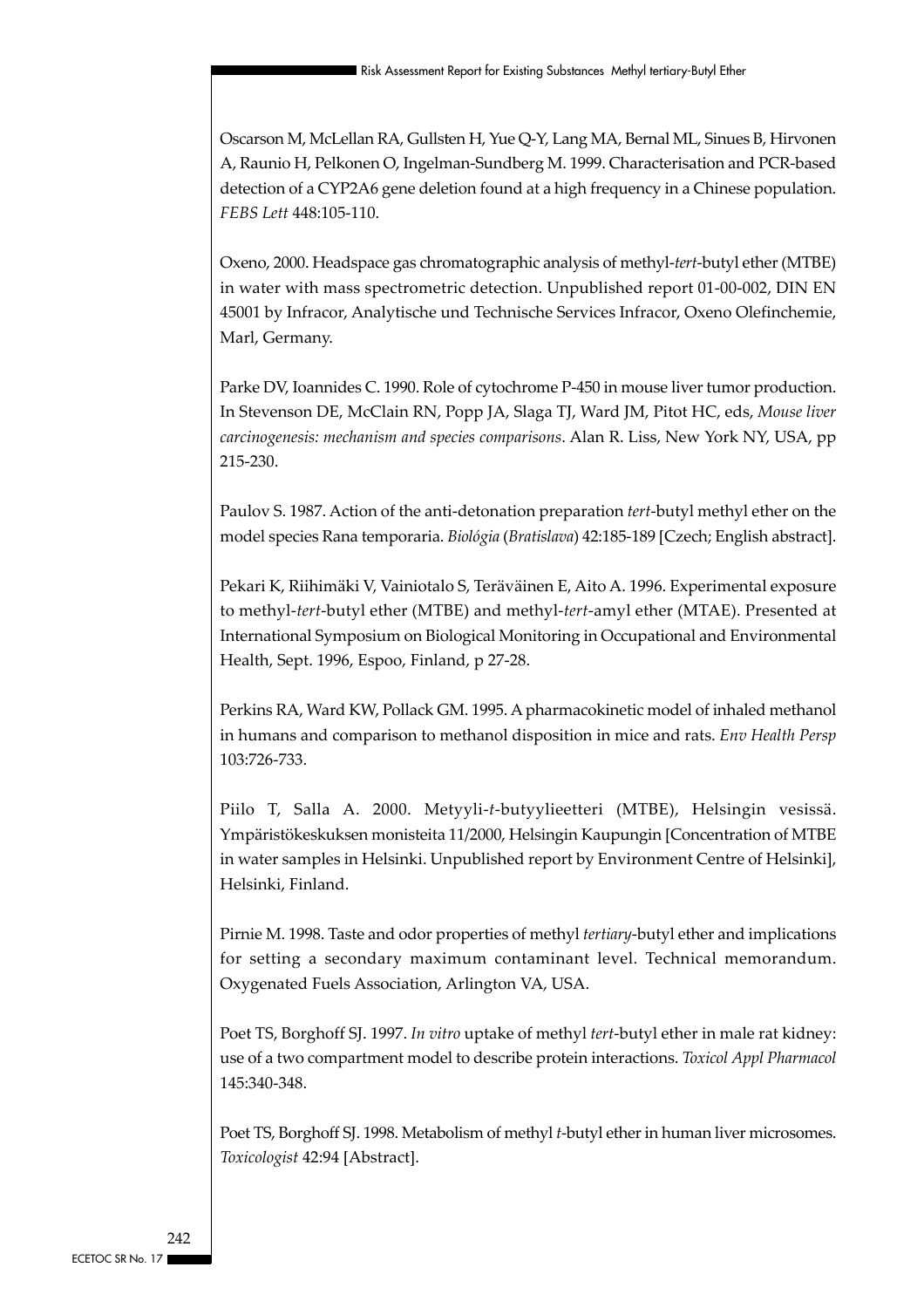Ponchon T, Baroud J, Pujol B, Valette PJ, Perrot D. 1988. Renal failure during dissolution of gallstones with methyl *tert*-butyl ether. *Lancet* 1:276-277.

Prah JD, Goldstein GM, Devlin R, Otto D, Ashley D, House D, Cohen KL, Gerrity T. 1994. Sensory, symptomatic, inflammatory, and ocular responses to and the metabolism of methyl *tertiary* butyl ether in a controlled human exposure experiment. *Inhal Toxicol* 6:521-538.

Prah J, Ashley D, Leavens T, Borghoff S, Case M. 2000. Uptake and elimination of methyl *tert* butyl alcohol (TBA) in human subjects by the oral route of exposure. Poster presented at Society of Toxicology Annual Meeting. March 2000, Philadelphia, PA, USA. *Toxicologist* 54:57 [Abstract].

Prentice DE, Meikle AW. 1995. A review of drug-induced Leydig cell hyperplasia and neoplasia in the rat and some comparisons with man. *Human and Experimental Toxicol* 14:562-572.

Prescott-Mathews JS, Wolf DC, Wong BA, Borghoff SJ. 1997. Methyl *tert*-butyl ether causes  $\alpha_{21}$ -globulin nephropathy and enhanced renal cell proliferation in male Fischer-344 rats. *Toxicol Appl Pharmacol* 143:301-314.

Rao HV, Ginsberg GL. 1997. A physiologically-based pharmacokinetic model assessment of methyl *t*-butyl ether in groundwater for a bathing and showering determination. *Risk Anal* 17:583-598.

Reisinger HJ, Reid JB, Bartholomae PJ. 2000. MTBE and benzene plume behavior a comparative perspective. *Soil, sediment and groundwater* March 2000:43-46.

Riihimäki V, Matikainen E, Aklia R, Teräväinen E, Mutanen P, Pekari K, Vainiotalo S, Vilhunen R, Aitio A. 1996. Central nervous system effects of the gasoline additive methyl *tert*-butyl ether (MTBE). Final report. Finnish Institute of Occupational Health, Helsinki, Finland.

Robbins A, Wang S, Stuart JD. 1993. Using the static headspace method to determine Henry's law constants. *Analytical Chemistry* 65:3113-3118.

Robinson M, Bruner RH, Olson GR. 1990. Fourteen- and ninety-day oral toxicity studies of methyl *tertiary*-butyl ether in Sprague Dawley rats. *J Am Coll Toxicol* 9:525-540.

Rosenkranz HS, Klopman G. 1991. Predictions of the lack of genotoxicity and carcinogenicity in rodents of two gasoline additives: methyl- and ethyl-*t*-butyl ethers. *In vitro Toxicol* 4:49-54.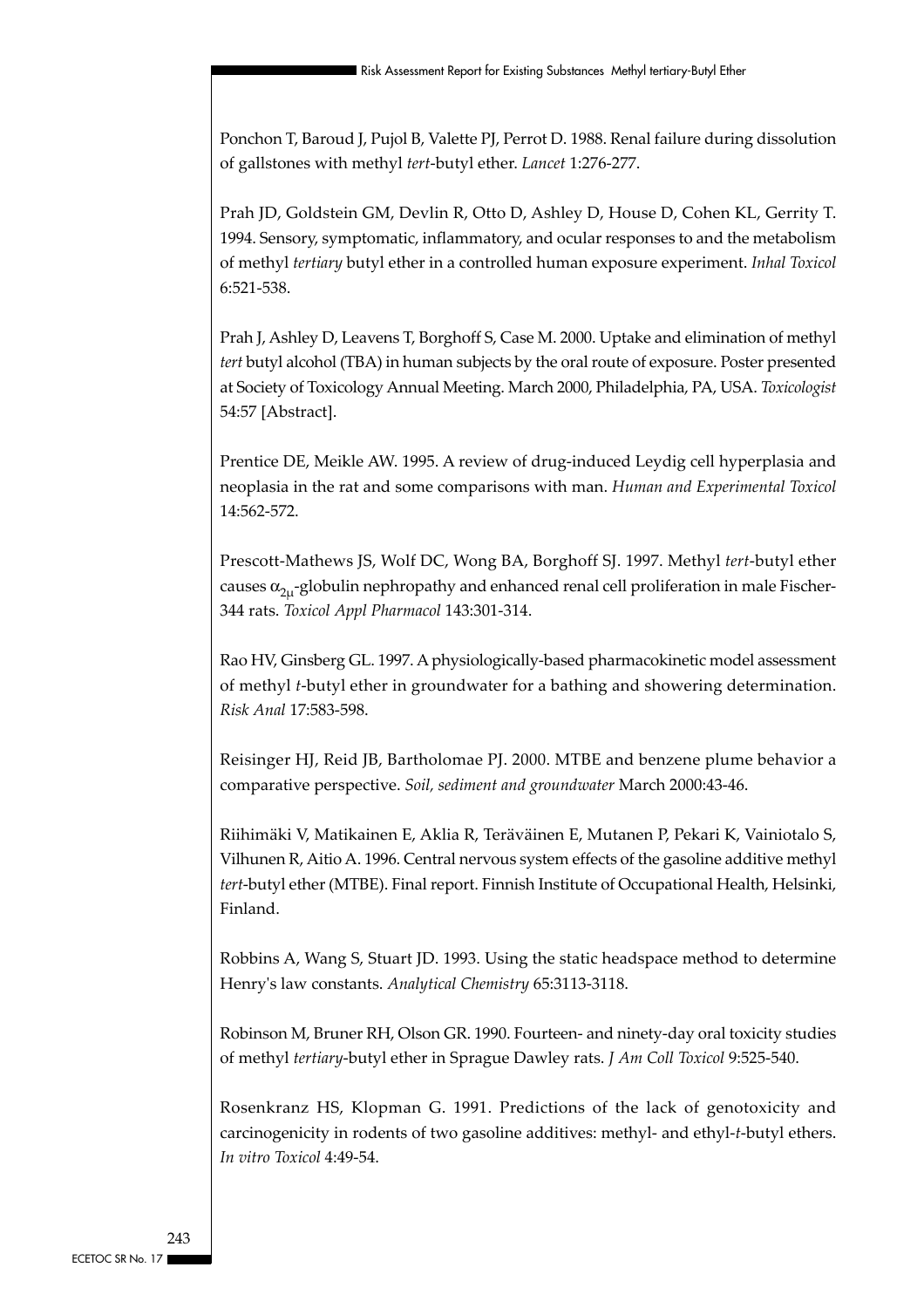Saarinen L, Hakkola M, Pekari K, Lappalainen K, Aitio A, 1998. Exposure of gasoline road-tanker drivers to methyl *tert*-butyl ether and methyl *tert*-amyl ether. *Int Arch Occup Environ Health* 71:143-147.

Sabourin PJ, Chen BT, Lucier G, Birnbaum LS, Fisher EF, Henderson RF. 1987. Effect of dose on the absorption and excretion of  $[14C]$ benzene administered orally or by inhalation in rats and mice. *Toxicol Appl Pharmacol* 87:325-336.

Salanitro JP, Diaz LA, Williams MP, Wisniewski HL. 1994. Isolation of a bacterial culture that degrades methyl *t*-butyl ether. *Appl Environ Microbiol* 60:2593-2596.

Savolainen H, Pfäffli P, Elovaara E. 1985. Biochemical effects of methyl *tertiary*-butyl ether in extended vapour exposure of rats. *Arch Toxicol* 57:285-288.

Scholz B, Butzert H, Neumeister J, Nierlich F. 1990. Methyl *tert*-butyl ether. In Elvers B, Hawkins S, Schulz G, eds. *Ullmann's encyclopedia of industrial chemistry*. 5th ed. vol 16A, Wiley VCH, Weinheim, Germany, pp 542-549.

Schroeder RE, Daly IW. 1984a. Inhalation teratology study in rats with methyl *t*-butyl ether (MTBE). Unpublished report, project 80-2515 by Bio/dynamics, East Millstone NJ, USA. American Petroleum Institute, Washington DC, USA.

Schroeder RE, Daly IW. 1984b. Inhalation teratology study in mice with methyl *t*-butyl ether (MTBE). Unpublished report, project 80-2516 by Bio/dynamics, East Millstone NJ, USA. American Petroleum Institute, Washington DC, USA.

Seeberg AH, Cinelli S. 1989. Reverse Mutation in *Salmonella typhimurium*, test substance: MTBE. Unpublished report 216001-M-03489 by Life Science Research, Roma Toxicology Centre, Roma, Italy.

Seeberg AH. 1989a. Gene mutation in Chinese hamster V79 cells, test substance: MTBE. Unpublished report 216002-M-03589 by Life Science Research, Roma Toxicology Centre, Roma, Italy.

Seeberg AH. 1989b. Unscheduled DNA synthesis (UDS) in primary rat hepatocytes (autoradiographic method), test substance: MTBE. Unpublished report 216003-M-03689 by Life Science Research, Roma Toxicology Centre, Roma, Italy.

Sernau RC. 1989. Mutagenicity test on methyl *tertiary* butyl ether: *Drosophila melanogaster* sex-linked recessive lethal test. Unpublished report, study 10484-0-461by Hazleton Laboratories America, Kensington, MD, USA. MTBE Health Effects Task Force, SOCMA, Washington DC, USA.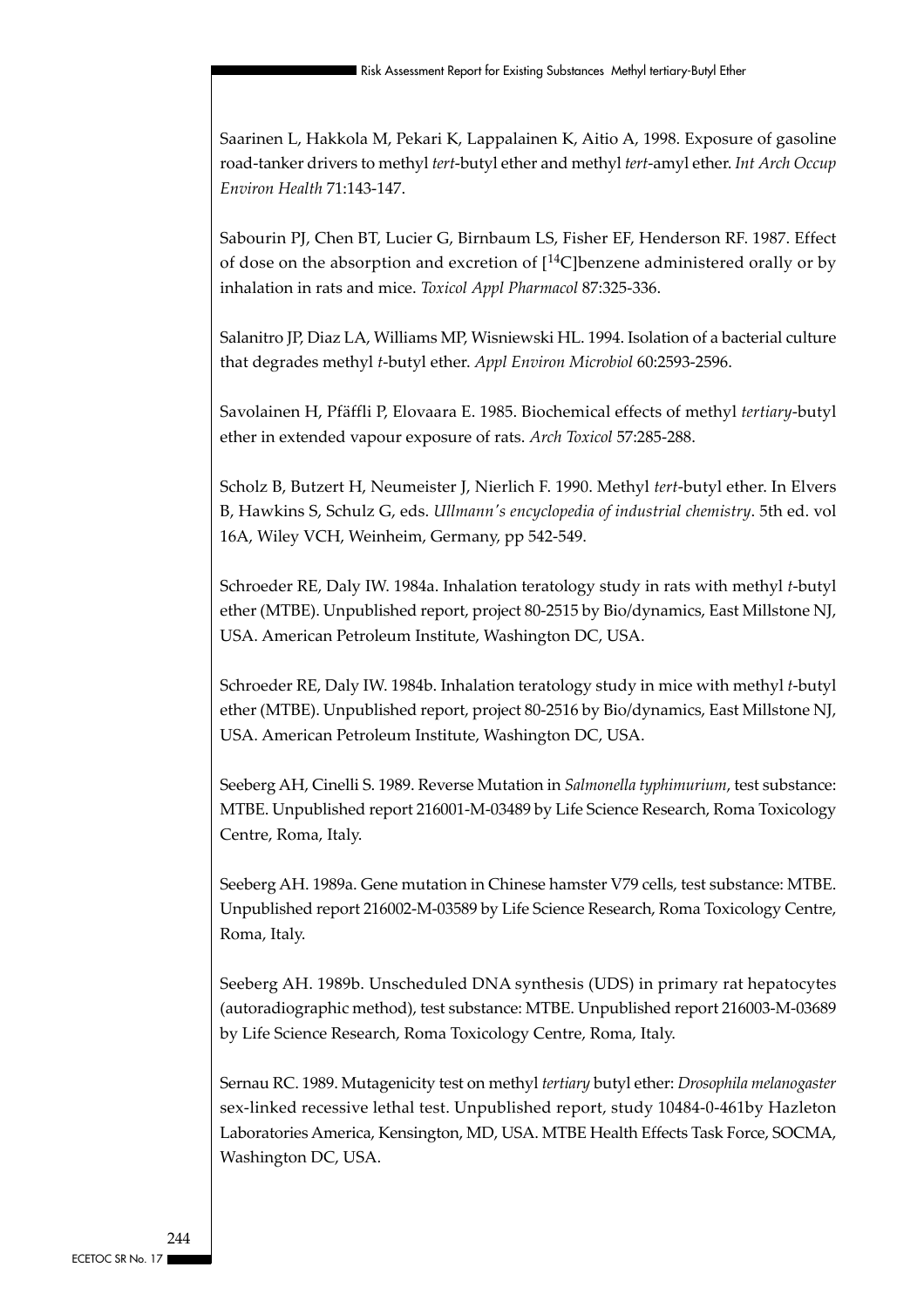Shell. 1971. Toxicity studies on methyl *tertiary* butyl ether. Acute toxicity to rats and mice. Unpublished report. Shell Research, Sittingbourne, Kent, UK.

Shimada T, Yamazaki H, Guengerich FP. 1996. Ethnic-related differences in coumarin 7-hydroxylation activity catalyzed by cytochrome P4502A6 in liver microsomes of Japanese and Caucasian populations. *Xenobiotica* 26:395-403.

Shusterman D, Lipscomb J, Neutra R, Satin K. 1991. Symptom prevalence and odorworry interaction near hazardous waste sites. *Environ Health Pers* 94:25-30.

Smith DF, Kleindienst TE, Hudgens EE, McIver CD, Bufalini JJ. 1991. The photooxidation of methyl *tertiary* butyl ether. *Int J Chem Kinetics* 23:907-924.

Snamprogetti. 1980. MTBE toxicological databook by Frischetti, Istitiuto de Farmacologia della Facoltà di Medicina e Chrirurgia dell'Università Cattolica del Sacro Cuore di Roma, Roma, Italy. Anic Enichem, Ravenna, Italy. Texas Petrochemical Corporation, Houston, Texas, USA.

Soffritti M, Maltoni C, Maffei F, Biagi R. 1989. Formaldehyde: an experimental multipotential carcinogen. *Toxicol Ind Health* 5:699-730.

Squillace PJ, Pankow JF, Korte NE, Zogorski JS. 1997. Review of the environmental behaviour and fate of methyl *tert*-butyl ether. *Environ Toxicol Chem* 16:1836-1844.

SRC (Syracuse Research Corporation). 1999. Estimation software, logKowWin version 1.63, HenryWin, BcfWin. SRC Environmental Science, North Syracuse NY, USA. [http://esc.syrres.com/ interkow/estsoft.htm]

Standeven AM, Wolf DC, Goldsworthy TL. 1994. Investigation of antioestrogenicity as a mechanism of female mouse liver tumour induction by unleaded gasoline. *CIIT Activities* 14:1-6.

Steinheider B, Winneke G, Schlipkoter HW. 1993. Somatische und psychische wirkungen intensiver Gebruchsimissionen. Eine Fallstudie aus der Substratherstellung für die Champignonzucht. *Staub Reinhalt Luft* (*Germany*) 53:425-431.

Stephenson RM. 1992. Mutual solubilities: water - ketones, water - ethers and water gasoline - alcohols. *J Chem Eng Data* 37:80-95.

Stern BR and Tardiff RG, 1997. Risk characterization of methyl *tertiary* butyl ether (MTBE) in tap water. *Risk Analysis* 17:727-743.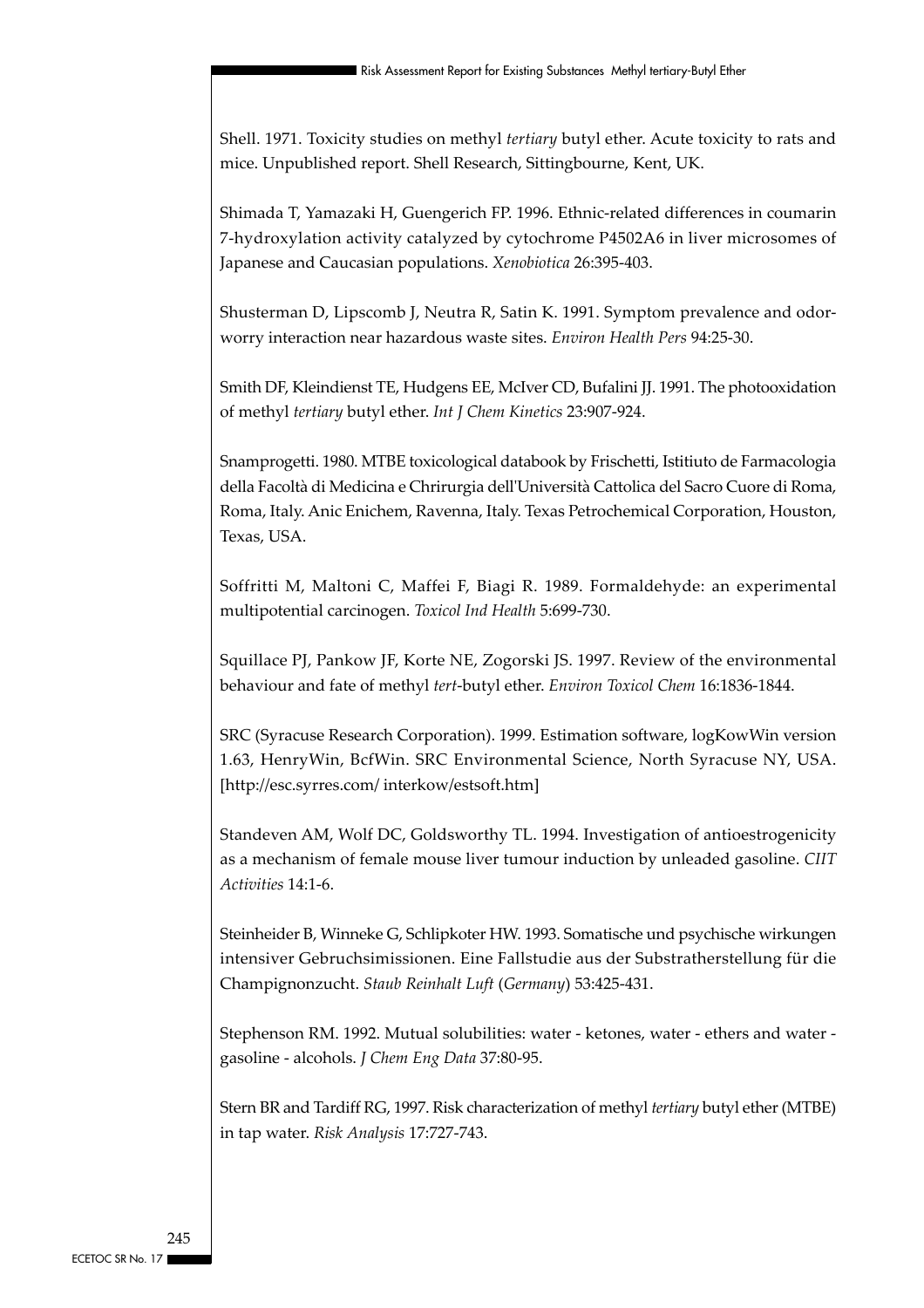Stetka D. 1979. Mutagenicity evaluation of TBME 99% in the rat bone marrow cytogenetic analysis, final report. Unpublished report, project 21078 by Litton Bionetics, Kensington MD, USA. Arco Chemical, Glenolden PA, USA.

Suflita JM, Mormile MR. 1993. Anaerobic biodegradation of known and potential gasoline oxygenates in the terrestrial subsurface. *Environ Sci Technol* 27:976-978.

Swenberg JA. 1995. Bioassay design and MTD setting: old methods and new approaches. *Regul Toxicol Pharmacol* 21:44-51.

Swenberg JA, Dietrich DR. 1991. Immunohistochemical localization of a  $\alpha_{21}$ -globulin in kidneys of treated and control rats of a 13-week vapor inhalation study undertaken with methyl *tertiary* butyl ether (MTBE). Unpublished reportby University of North Carolina, Chapel Hill, NC, USA. SOCMA, Washington DC, USA.

Takahashi M, Hasegawa R, Furukawa F, Toyoda K, Sato H, Hayashi Y. 1986. Effects of ethanol, potassium metabisulfite, formaldehyde, and hydrogen peroxide on gastric carcinogenesis in rats after inititiation with N-methyl-N-nitro-N-nitrosoguanidine. *Jpn J Cancer Res* 77:118-124.

Tephly TR. 1991. The toxicity of methanol. *Life Sci* 48:1031-1041.

Tepper JS, Jackson MC, McGee JK, Costa DL, Graham JA. 1994. Estimation of respiratory irritancy from inhaled methyl *tertiary* butyl ether in mice. *Inhal Toxicol* 6:563-570.

Terrill JB, Daly IW. 1984. A nine-day inhalation toxicity study of methyl *tertiary*-butyl ether in the rat, final report. Unpublished report, project 80-7452 by Bio/dynamics, East Millstone, NJ, USA. American Petroleum Institute, Washington DC, USA.

Thomson J. 2000. Prospects for natural attenuation of MTBE. *Soil, sediment and groundwater* March 2000:41-42.

Til HP, Woutersen RA, Feron VJ, Hollanders VHM, Falke HE. 1989. Two-year drinking water study of formaldehyde in rats. *Fd Chem Toxicol* 27:77-87.

Tobe M, Naito N, Kurokawa Y. 1989. Chronic toxicity study on formaldehyde administered orally to rats. *Toxicol* 56:79-86.

Turini A, Amato G, Longo V, Gervasi PG. 1998. Oxidation of methyl- and ethyl-*tertiary*butyl ethers in rat liver microsomes: role of the cytochrome P-450 isoforms. *Arch Toxicol* 72:207-214.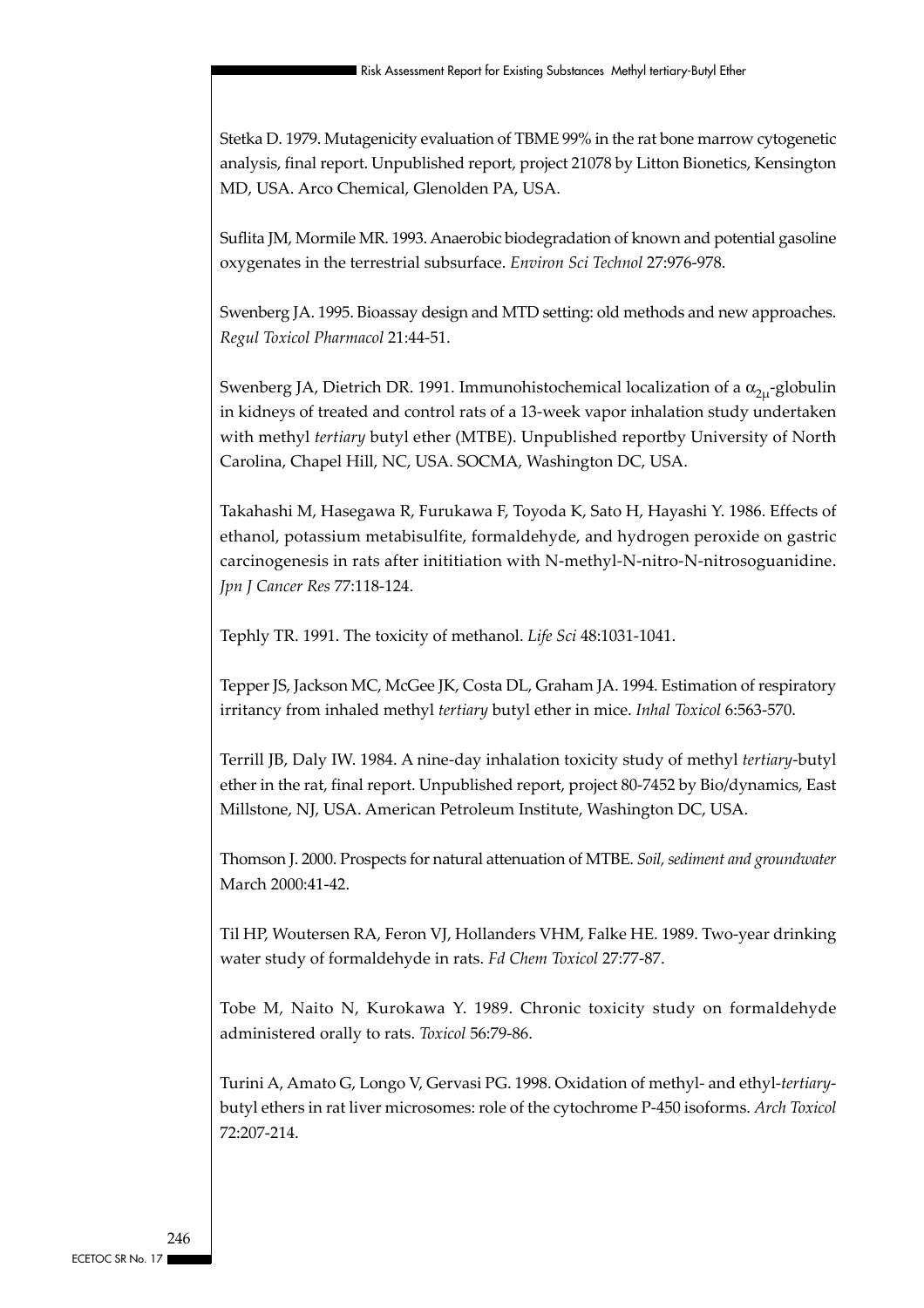Turrell J, Bradshaw K, Clark L, Wilkinson M. 1996. Threat to potable groundwater supplies from the fuel additive MTBE. R&D technical report P11. Environment Agency, Almondsbury, Bristol, UK.

Tyl RW. 1989. Developmental toxicity study of inhaled methyl *tertiary* butyl ether in New Zealand white rabbits. Unpublished report, project 51-628 by Union Carbide, Bushy Run Research Center, Export PA, USA. Methyl *Tertiary* Butyl Ether Toxicology Committee, Newtown Square PA, USA.

Tyl RW, Neeper Bradley TL. 1989. Developmental toxicity study of inhaled methyl *tertiary* butyl ether in CD-1 mice. Project Report 52-526 by Union Carbide, Bushy Run Research Center, Export PA, USA. Methyl *Tertiary* Butyl Ether Toxicology Committee, Newtown Square PA, USA.

UK-DETR (Department of the Environment, Transport and the Regions). 1999. Reply by the Parliamentary Under Secretary of State, UK Government to a Parliamentary Question. DETR, London, UK.

UK-DOE (Department of the Environment). 1996. Waste from oil storage and use, In Department of the Environment, the special waste (amendment) regulations 1996. Statutory Instrument (SI) 972 as amended by SI 2019. HMSO, Norwich, UK.

UK-HSE (Health and Safety Executive). 2000. Occupational exposure limits 2000. EH40/98. HSE Books, Sudbury, Suffolk, UK, p 21.

US-EPA (Environmental Protection Agency) 1997. Drinking water advisory: consumer acceptability advice and health effects analysis on methyl *tertiary*-butyl ether (MTBE). Report EPA-822-F-97-009. EPA Office of Water, Washington DC, USA.

US-EPA (Environmental Protection Agency). 1988. Recommendations for and documentation of biological values for use in risk assessment. Report EPA/600/6-87/008. EPA Environmental Criteria and Assessment Office, Cincinnati, Ohio, USA [NTIS PB88- 179874/AS].

US-EPA (Environmental Protection Agency). 1990. Part 80, regulation of fuels and fuel additives. In Title 40 protection of environment., Chapter 1 Environmental Protection Agency (continued). *Code of Federal Regulation* 11:567-855 [http://ww1.access.gpo.gov/nara/cfr/ waisidx\_00/40cfr80\_00.html].

US-EPA (Environmental Protection Agency). 1999. ECOSAR program. EPA Risk Assessment Division, Washington DC, USA.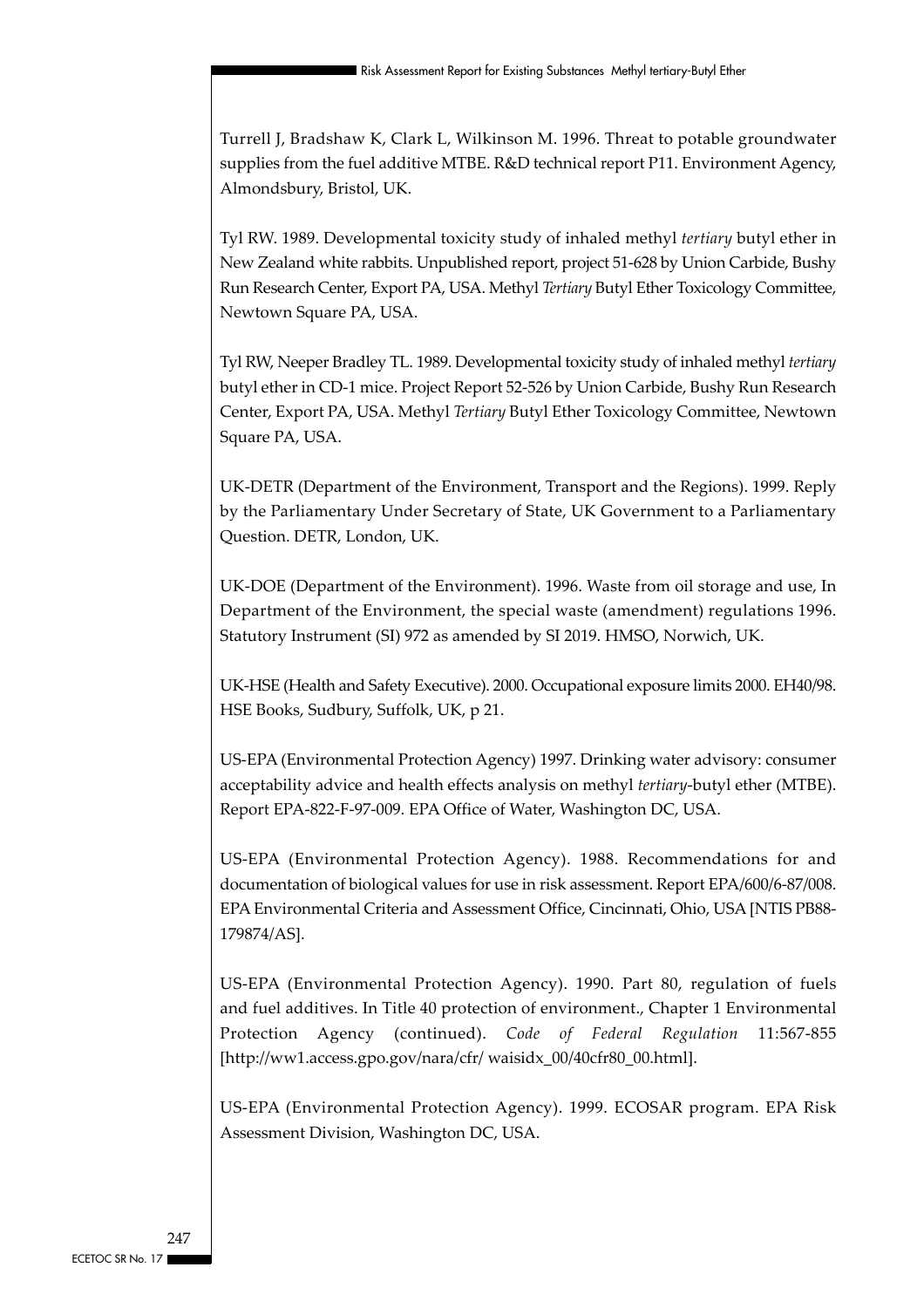US-EPA (Environmental Protection Agency). 2000. Ambient aquatic life water quality criteria for methyl *tertiary*-butyl ether. Draft report, September 28, 2000 by ENSR Environmental Toxicology, Fort Collins, CO, USA. American Petroleum Institute, Washington, DC, USA [Draft for public comment].

US-NTP (National Toxicology Program). 1995. Toxicology and carcinogenesis studies of *t*-butyl alcohol (CAS No. 75-65-0) in F344 rats and B6C3F1 mice (drinking water studies). Technical report 436. US Department of Health and Human Services, Research Triangle Park, North Carolina, USA.

US-NTP (National Toxicology Program). 1998. Draft report on carcinogens, background document for methyl *tertiary*-butyl ether, December 2-3, 1998. Meeting of the NTP Board of Scientific Counselors, Report on Carcinogens Subcommittee. US Department of Health and Human Services, Research Triangle Park, North Carolina, USA [Draft review].

Vainiotalo S, Peltonen Y, Pfäffli P. 1996. MTBE exposure in service stations, Finnish study. Presented at Seventh European Fuel Oxygenates Association (EFOA) Conference, Brussels, 24-25 October 1996. CEFIC, Brussels, Belgium.

Vainiotalo S, Peltonen Y, Pfäffli P. 1998. MTBE concentrations in ambient air in the vicinity of service stations. *Atmospheric Environment* 32:3503-3509.

Vainiotalo S, Peltonen Y, Ruonakangas A, Pfäffli P. 1999. Customer exposure to MTBE, TAME, C6 alkyl methyl ethers, and benzene during gasoline refueling. *Environmental Health Perspectives* 107:133-140.

Veith GD, Call DJ, Brooke LT. 1983a. Estimating the acute toxicity of narcotic industrial chemicals to fathead minnows. In Bishop WE, Cardwell RD, Heidolph BB, eds, *Aquatic Toxicology and Hazard Assessment: Sixth Symposium, ASTM report STP 80/2*. American Society for Testing and materials, Philadelphia, USA, pp 90-97.

Veith GD, Call DJ, Brooke LT. 1983b Structure-toxicity relationships for the fathead minnow, *Pimephales promelas*: Narcotic industrial chemicals. *Can J Fish Aquat Sci* 40:743-748.

Vergnes JS, Morabit ER. 1989. Methyl *tertiary*-butyl ether repeated exposure vapour inhalation study in rats : *in vivo* cytogenetic evaluation. Unpublished report 51-635 by Union Carbide, Bushy Run Research Center, Export PA, USA. Methyl *Tertiary*Butyl Ether Committee, SOCMA, Washington DC, USA.

Vergnes JS, Kintigh WJ. 1993. Methyl *tertiary* butyl ether: bone marrow micronucleus test in mice, draft report. Unpublished report, project 93N1244 by Union Carbide, Bushy Run Research Center, Export PA, USA. MTBE Health Effects Testing Task Force, SOCMA, Washington DC, USA.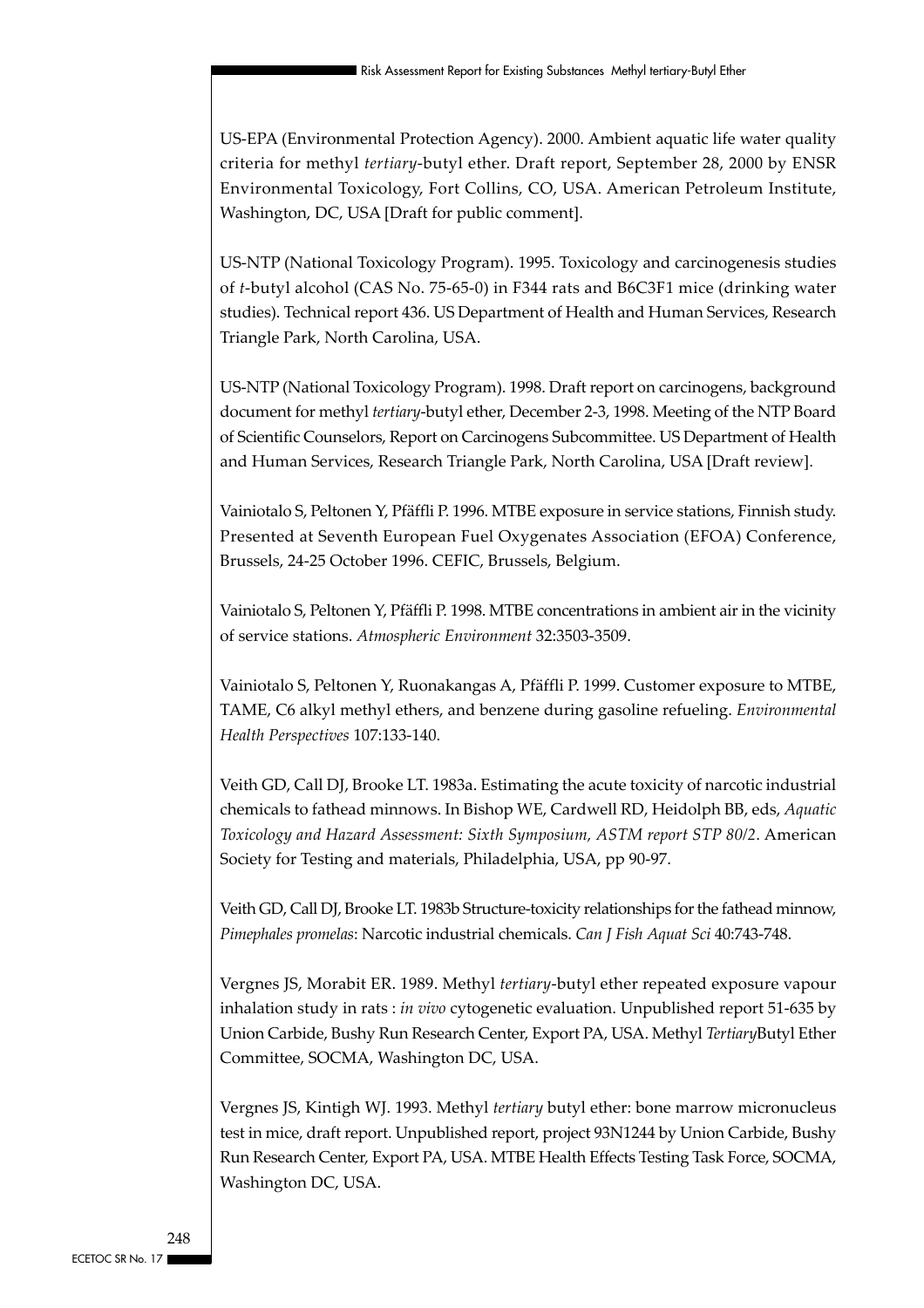Vergnes JS, Chun JS. 1994. Methyl *tertiary* butyl ether: *in vivo - in vitro* hepatocyte unscheduled DNA synthesis assay in mice. Unpublished report, project 93N1316 by Union Carbide, Bushy Run Research Center, Export PA, USA. MTBE Health Effects Testing Task Force, SOCMA, Washington DC, USA.

Vetrano KM. 1993. Final report to Arco Chemical Company on the odor and taste threshold studies performed with methyl *tertiary*-butyl ether (MTBE) and ethyl *tertiary*butyl ether (ETBE). Unpublished report, project 13442-M31 by TRC Environmental, Connecticut USA. Arco Chemical, Philadelphia, USA.

Vojdani A, Mordechai E, Brautbar N. 1997. Abnormal apoptosis and cell cycle progression in humans exposed to methyl *tertiary*-butyl ether and benzene contaminating water. *Hum Exp Toxicol* 16:485-494.

Wallington TJ, Andino JM, Skewes LM, Siegl WO, Japar SM. 1989. Kinetics of the reaction of OH radicals with a series of ethers under simulated atmpospheric conditions at 295K. *Int J Chem Kinetics* 21:993-1001.

Watts CD, Fawell JK, Youn WAS, Boxall ABA. 1998. Environmental risk assessment of MTBE using EUSES. Unpublished report CO4636, November 1998 by WRc, Medmenham, Marlow Bucks, UK. European Fuel Oxygenates Association (EFOA). CEFIC, Brussels, Belgium.

Watts CD, Mitchell R. 2001. EUSES full report, single substance MTBE, printed on 13/07/01 16:25:53. Unpublished report. WRc Medmenham, Medmenhan, Marlow Bucks, UK.

Wildlife International. 1999a. Methyl *tertiary*-butyl ether: A flow-through life-cycle toxicity test with the cladoceran (*Daphnia magna*), final report. Unpublished report 472 A-108. American Petroleum Institute, Washington DC, USA [Abstract].

Wildlife International. 1999b. Methyl *tertiary*-butyl ether: A 96-hour shell deposition test with the eastern oyster (*Crassostrea virginica*), final report. Unpublished report 472 A-110. American Petroleum Institute, Washington DC, USA [Abstract].

Wildlife International. 1999c. Methyl *tertiary*-butyl ether: A flow-through life-cycle toxicity test with the saltwater mysid (*Mysidopsis bahia*), final report. Unpublished report 472A-104. American Petroleum Institute, Washington DC, USA [Abstract].

Williams TM, Cattley RC, Borghoff SJ. 2000. Alterations in endocrine responses in male Sprague-Dawley rats following oral administration of methyl *tert*-butyl ether. *Toxicol Sci* 54:168-176.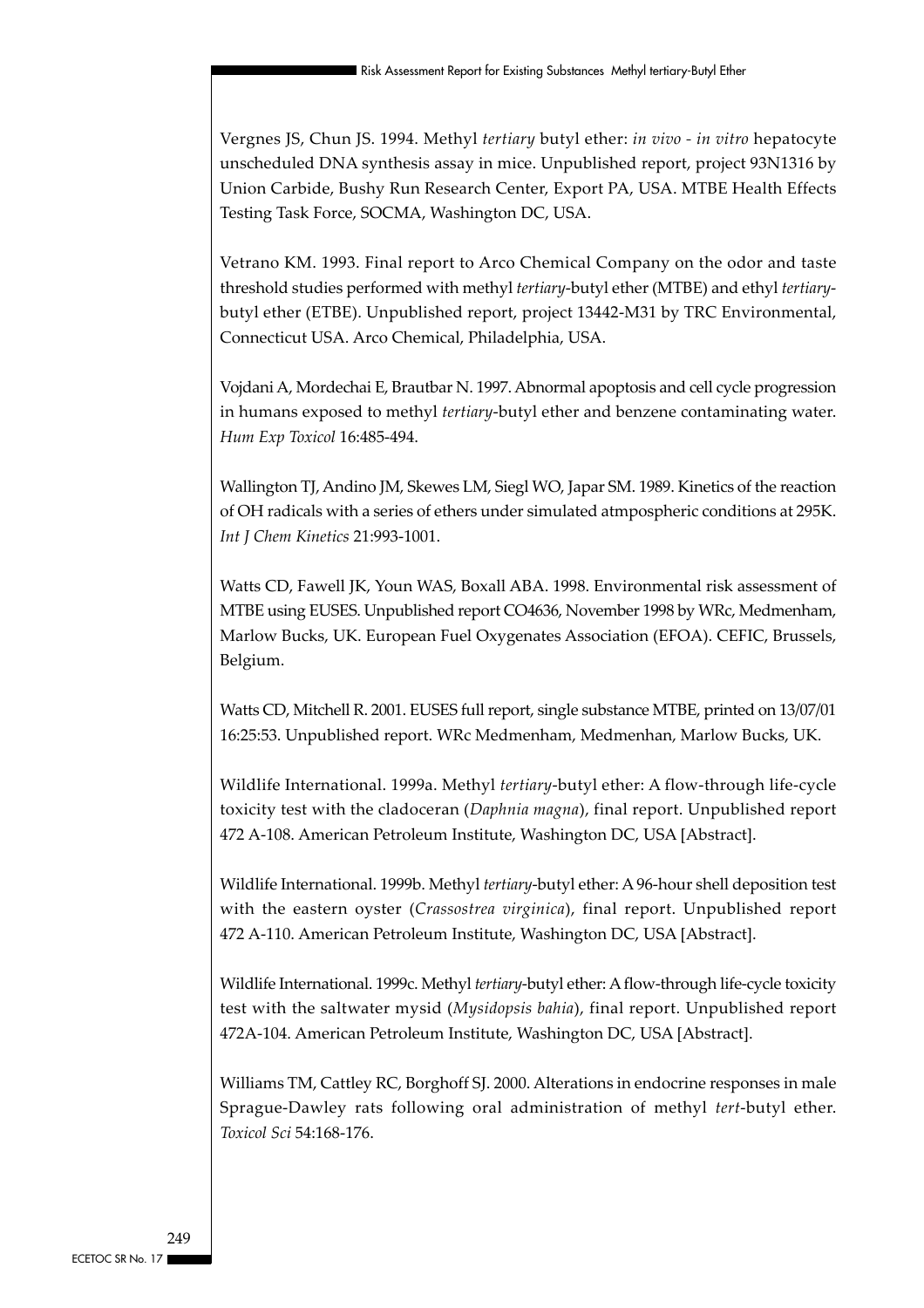Williams-Hill D, Spears CP, Prakash S, Olah GA, Shamma T, Moin T, Kim LY, Hill CK. 1999. Mutagenicity studies of methyl-*tert*-butylether using the Ames tester strain TA102. *Mutat Res* 446:15-21.

Wilson JT, Soo Cho J, Wilson BH, Vardy JA. 2000. Natural attenuation of MTBE in the subsurface under methanogenic conditions. Report EPA/600/R-00/006 by US-EPA, Office of Research and Development, Washington DC, USA [NTIS/PB2000-103410; www.epa.gov/ORD/NRMRL/mtbe].

Wong DCL, Arnold WR, Rausina GA, Mancini ER, Steen AE. 2001. Development of a freshwater aquatic toxicity database for ambient water qulaity criteria for methyl *tertiary*butyl ether. *Environ Toxicol Chem* 20:1125-1132.

WRc (Water Research Centre). 1993. Note on a brief survey of MTBE concentrations in surface waters. Unpublished report by Moore K, Shurvell S, Wiliams D, Lunt D. WRc, Medmenham, Marlow, Buckinghamshire, UK.

Yeh CK, Novak JT. 1994. Anaerobic biodegradation of gasoline oxygenates in soils. *Water Environ* Res 66:744-752.

Yoshikawa M, Arashidani K, Katoh T, Kawamoto T, Kodama Y. 1994. Pulmonary elimination of methyl *tertiary*-butyl ether after intraperitoneal administration in mice. *Arch Toxicol* 68:517-519.

Young WF, Horth H, Crane R, Ogden T, Arnott M. 1996. Taste and odour threshold concentrations of potential potable water contaminants. *Wat Res* 30:331-340.

Zacharias SB, Eschbach JC. 1984. The metabolic fate of methyl-*t*-butyl ether (MtBE) following an acute intraperitoneal injection. Unpublished report, project 80089 by Bio/dynamics, East Millstone NJ, USA. American Petroleum Institute, Washington DC, USA.

Zeiger E, Anderson B, Haworth S, Lawlor T, Mortelmans K, Speck W. 1987. *Salmonella* mutagenicity tests III, results from testing 125 chemicals. *Environ Mutat* 9:1-110.

Zhou W, Ye SH. 1999. Subchronic oral methyl *tertiary* butyl ether (MTBE) exposure in male Sprague-Dawley rats and effects on health of MTBE exposed workers. *J Occup Health* 41:33-38.

Zogorski JS, Morduchowitz, AL, Baehr BJ, Bauman DL, Conrad RT, Drew NE, Korte WWL, Pankow JF. 1996. *Fuel oxygenates and water quality: current understanding of sources, occurrence in natural waters, environmental behaviour, fate, and significance*. Executive summary and recommendations. US Geological Survey, Rapid City, SD, USA, pp 1-9.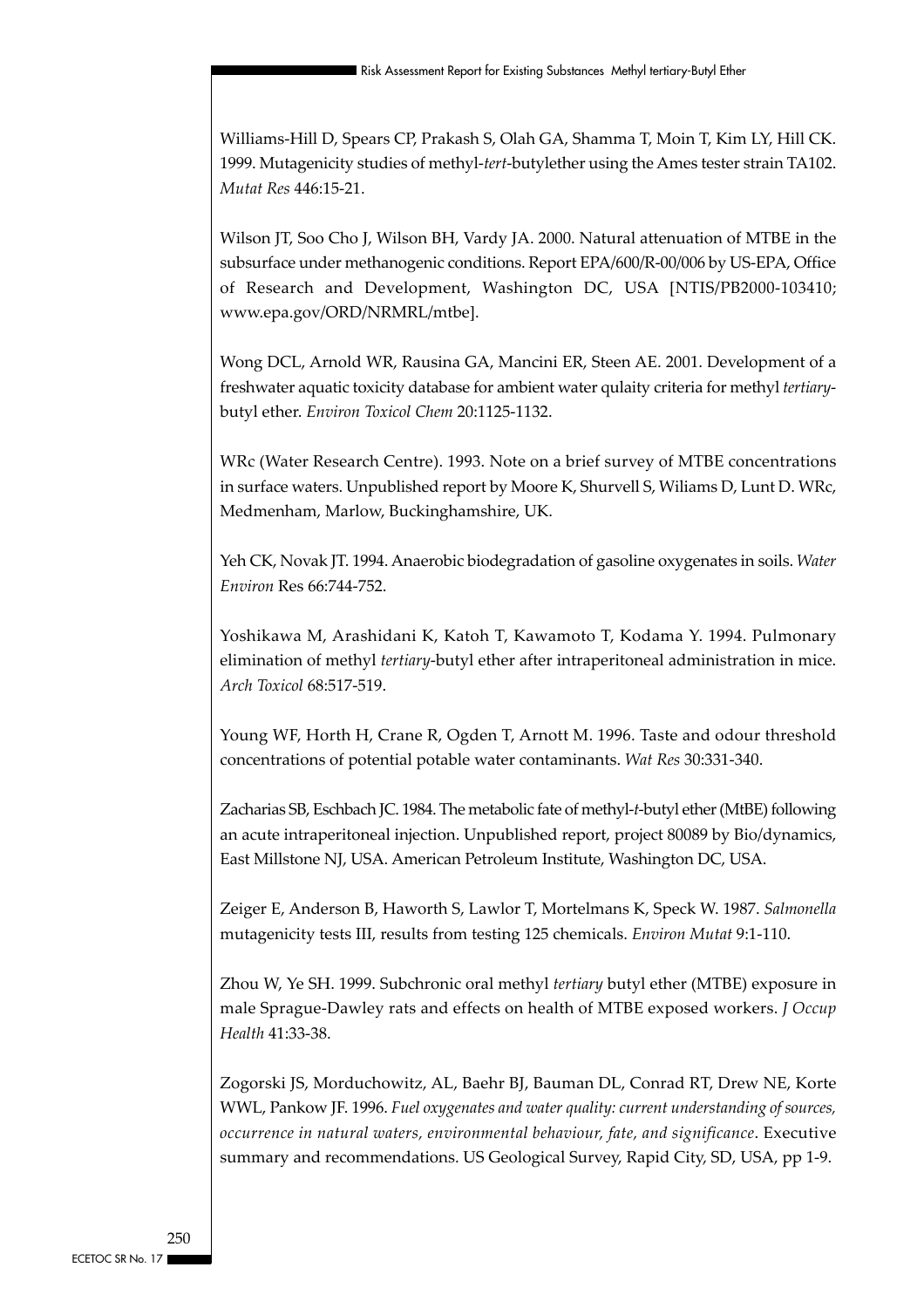# *6.2 References not quoted*

The following references were consulted by the Task Force, but not quoted for the specific reasons indicated.

Abernathy CO, Du JT, Mahfmouz A, Gomez-Taylor MM, Donohue JM. 1999. A drinking water advisory: consumer acceptability advice and health effects on methyl *tertiary*butyl ether. In Salem H, Olajos EJ, eds, *Toxicology in Risk Assessment*. Taylor and Francis, London, UK, pp 191-210 [Review].

ACGIH (American Conference of Governmental Industrial Hygienists). 1995. Methyl *tert*-butyl ether. TLV chemical substances documentation. ACGIH, Cincinnati, OH, USA [Review].

Albert RE, Sellakumar AR, Laskin S, Kuschner M, Nelson N, Snyder CA. 1982. Gaseous formaldehyde and hydrogen chloride induction of nasal cancer in the rat. *J Natl Cancer Inst* 68:597 [Cited in ECETOC, 1997].

Anderson LG, Wolfe P, Wilkes EB. 1997. Effects and effectiveness of using oxygenated fuels in the Denver metropolitan area. In Tratnyek PG, Bauman BJ, Zogorski JS, eds, Environmental fate and effects of gasoline oxygenates, symposia papers presented before the American Chemical Society, San Francisco, CA, USA. *American Chemical Society, Division of Environmental Chemistry, Preprints of Extended Abstracts* 37:381-383 [Abstract].

API (American Petroleum Institute). 2000. Strategies for characterizing subsurface releases of gasoline containing MTBE. API Regulatory and Scientific Affairs Publication 4699. API, Washington DC, USA [Review].

API (American Petroleum Institute). 2000. Assessment of aquatic toxicity data on methyl *tertiary*-butyl ether (MTBE) prepared by the American Petroleum Institute (API) Water Quality Criteria Work Group. Unpublished report. API, Washington DC, USA [Review].

Arbejdstilsynet. 2000. Grænseværdier for stoffer og materialer. At-vejledning C.0.1 Oktober 2000 erstatter At-anvisning 3.1.0.2 af december 1996. Arbejdstilsynet, København, Denmar [www.at.dk] [No OEL stated].

ATSDR (Agency for Toxic Substances and Disease Registry). 1996. Toxicological profile for methyl tert-butyl ether. Public Health Service. US Department of Health and Human Services, Atlanta GA, USA [Review].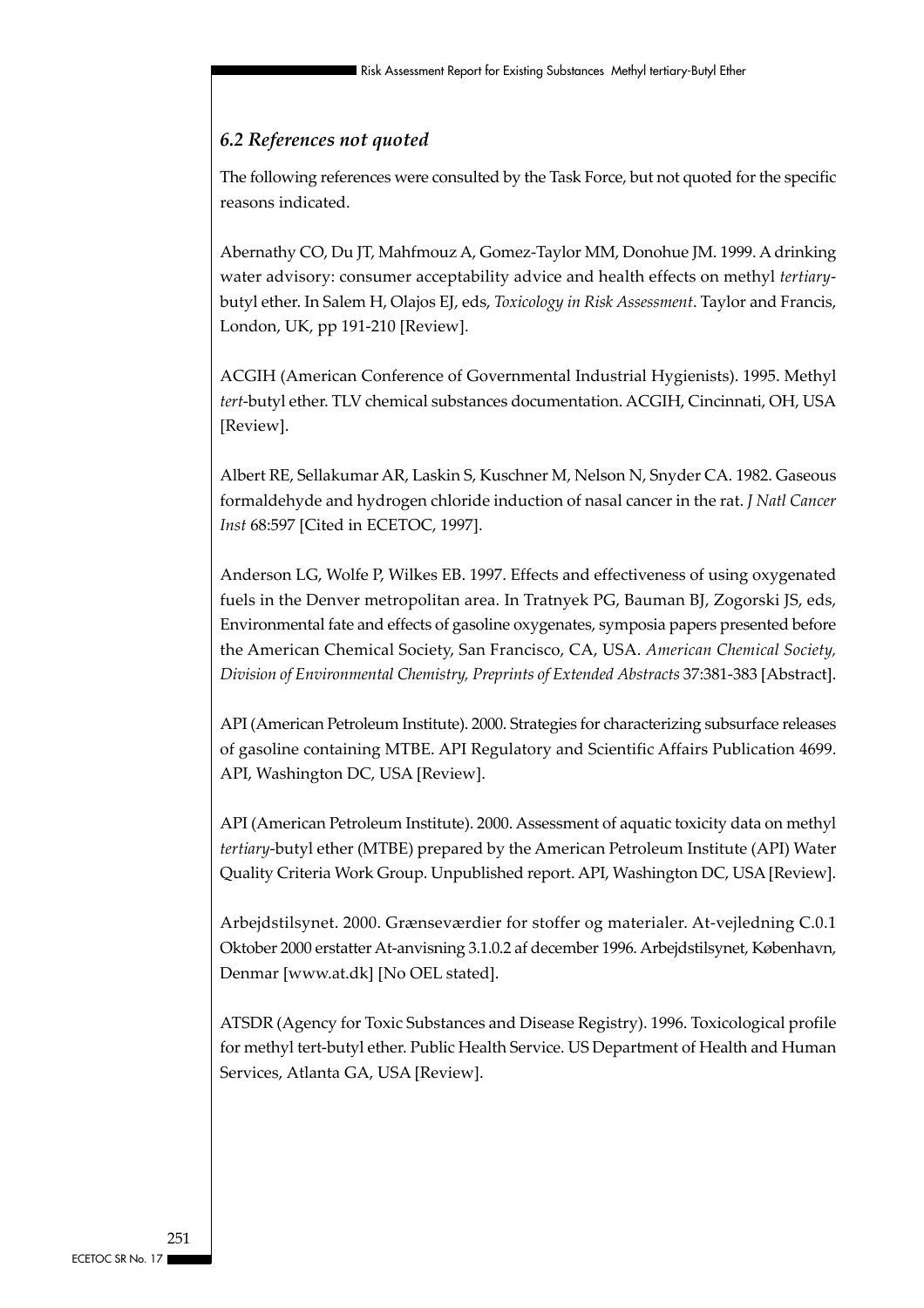Baehr AL, Baker RJ, Lahvis MA. 1997. Transport of methyl *tert*-butyl ether across the water table to the unsaturated zone at a gasoline-spill site in Beafort, S.C. In Tratnyek PG, Bauman BJ and Zogorski JS, eds, Environmental fate and effects of gasoline oxygenates, symposia papers presented before the American Chemical Society, San Francisco CA, USA. *American Chemical Society, Division of Environmental Chemistry, Preprints of Extended Abstracts* 37:417-418 [Abstract].

Baehr AL, Stackelberg PE, Baker RJ, Kauffman LJ, Hopple JA, Ayers MA. 1997. Design of a sampling network to determine the occurrence and movement of methyl *tert*-butyl ether and other organic compound through the urban hydrologic cycle. In Tratnyek PG, Bauman BJ and Zogorski JS, eds, Environmental fate and effects of gasoline oxygenates, symposia papers presented before the American Chemical Society, San Francisco, CA, USA. *American Chemical Society, Division of Environmental Chemistry, Preprints of Extended Abstracts* 37:400-401 [Abstract].

Balter NJ, 1997. Causality assessment of the acute health complaints reported in association with oxygenated fuels. *Risk Analysis* 17, 705-714 [Review].

Belpoggi F, Soffritti M, Filippini F, Maltoni C. 1997. Results of long-term experimental studies on the carcinogenicity og methyl *tert*-butyl ether. *Ann NY Acad Sci* 837:77-95 [Covered by Maltoni *et al*, 1995].

Benson JM, Tibbetts BM and Krone JR, 2000. The effect of co-exposure to gasoline vapor on the toxicokinetics of methyl-*tert* butyl ether. Poster presented at Society of Toxicology 2000 Annual Meeting. *Toxicologist* 54:56-57 [Abstract, covered by Benson *et al*, 2001].

Bodenstein Y, Duffy LK. 1998. Expression of Hsp60, a stress protein, in human nasal septa cells after exposure to MTBE. *Environ Toxicol Pharmacol* 5:79-83 [Not sufficient for use in risk assessment without other supporting evidence].

Borak J, Russi M. 1996. Controversies in environmental medicine; EPA's oxygenated fuels program and human health. *OEM Report* 10:4-9 [Review].

Borak J, Pastides H, Van Ert M, Russi M and Herzstein J, 1998. Exposure to MTBE and acute human health effects: a critical literature review. *Human and Ecological Risk Assessment* 4, 177-200 [Review].

Borden RC. 1997. Intrinsic bioremediation of MTBE and BTEX: field and laboratory results. In Tratnyek PG, Bauman BJ and Zogorski JS, eds, Environmental fate and effects of gasoline oxygenates, symposia papers presented before the American Chemical Society, San Francisco CA, USA. *American Chemical Society, Division of Environmental Chemistry, Preprints of Extended Abstracts* 37:426-427 [Abstract].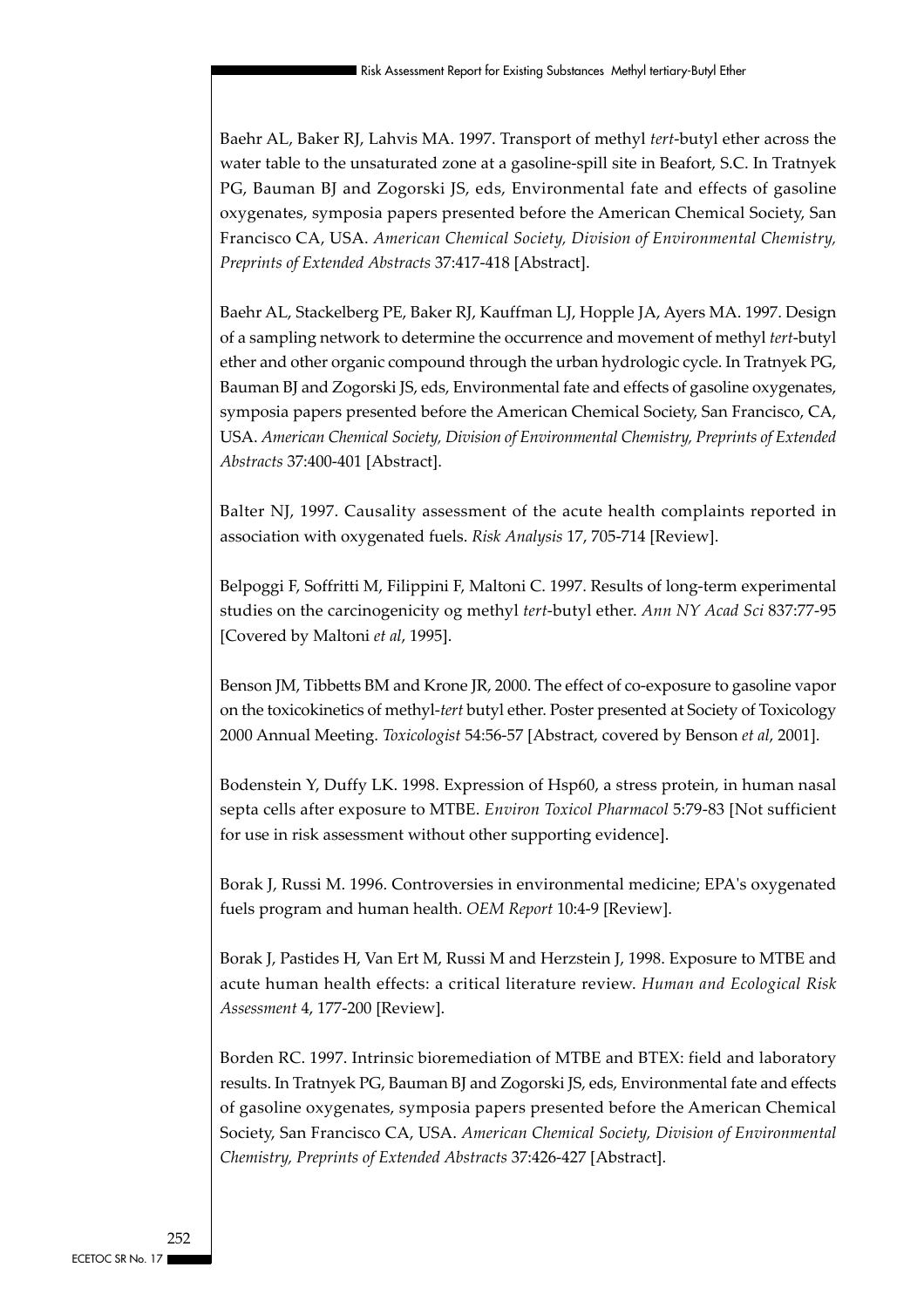Borghoff SJ, Williams TM. 2000. Species-specific tumor responses following exposure to methyl *tert*-butyl ether. *CIIT Activities* 20:1-11 [Covered by Borghoff *et al*, 1996, 1998].

Borghoff SJ, Prescott-Matthews JS, Poet TS. 1996. The mechanism of male rat kidney tumors induced by methyl *tert*-butyl ether and its relevance in assessing human risk. *CIIT Activities* 16:1-10 [Covered by Borghoff *et al*, 1996, 1998].

Borghoff SJ, Murphy JE, Turner M, James AR. 1998. Dosimetry of methyl *t*-butyl ether (MTBE) and *t*-butyl alcohol (TBA) in male and female rats following inhalation exposure to MTBE. *Toxicologist* 42:213 [Abstract].

Borghoff SJ, Parkinson HD, Williams TM, Janszen DB, Everitt JI. 2000. A 28-day methyl *tert*-butyl ether (MTBE) palatability study and the evaluation of protein droplet accumulation in the kidneys of rats. Poster presented at Society of Toxicology Annual Meeting. March 2000, Philadelphia, PA, USA. *Toxicologist* 54:401 [Abstract].

Brown SL, 1997. Atmospheric and potable water exposures to methyl *tert*-butyl ether (MTBE). *Regulatory Toxicology and Pharmacology* 25:256-276 [Review].

Caldwell J. 1993. Perspective of the usefulness of the mouse lymphoma assay as an indicator of a genotoxic carcinogen: ten compounds which are positive in the mouse lymphoma assay but are not genotoxic carcinogens. *Teratogenesis, Carcinogenesis and Mutagenesis* 13:185-190 [Methodology].

Chen CS, Rao PSC, Delfino JJ. 1997. Cosolvent effects on the dissolution of polynuclear aromatic hydrocarbons due to spills of oxygenated fuel in the subsurface environment. In Tratnyek PG, Bauman BJ and Zogorski JS, eds, Environmental fate and effects of gasoline oxygenates, symposia papers presented before the American Chemical Society, San Francisco CA, USA. *American Chemical Society, Division of Environmental Chemistry, Preprints of Extended Abstracts* 37:387-389 [Abstract].

Church CD, Isabelle LM, Pankow JF, Tratnyek PG, Rose DL. 1997. Assessing the *in situ* degradation of methyl *tert*-butyl ether (MTBE) by product identification at the sub-ppb level using direct aqueous injection gc/ms. In Tratnyek PG, Bauman BJ and Zogorski JS, eds, Environmental fate and effects of gasoline oxygenates, symposia papers presented before the American Chemical Society, San Francisco CA, USA. *American Chemical Society, Division of Environmental Chemistry, Preprints of Extended Abstracts* 37:411-413 [Abstract].

Cirvello JD, Radovsky A, Heath JE, Farnell DR, Lindamood C. 1995. Toxicity and carcinogenicity of *t*-butyl alcohol in rats and mice following chronic exposure in drinking water. *Toxicology and Industrial Health* 11:151-165 [TBA only].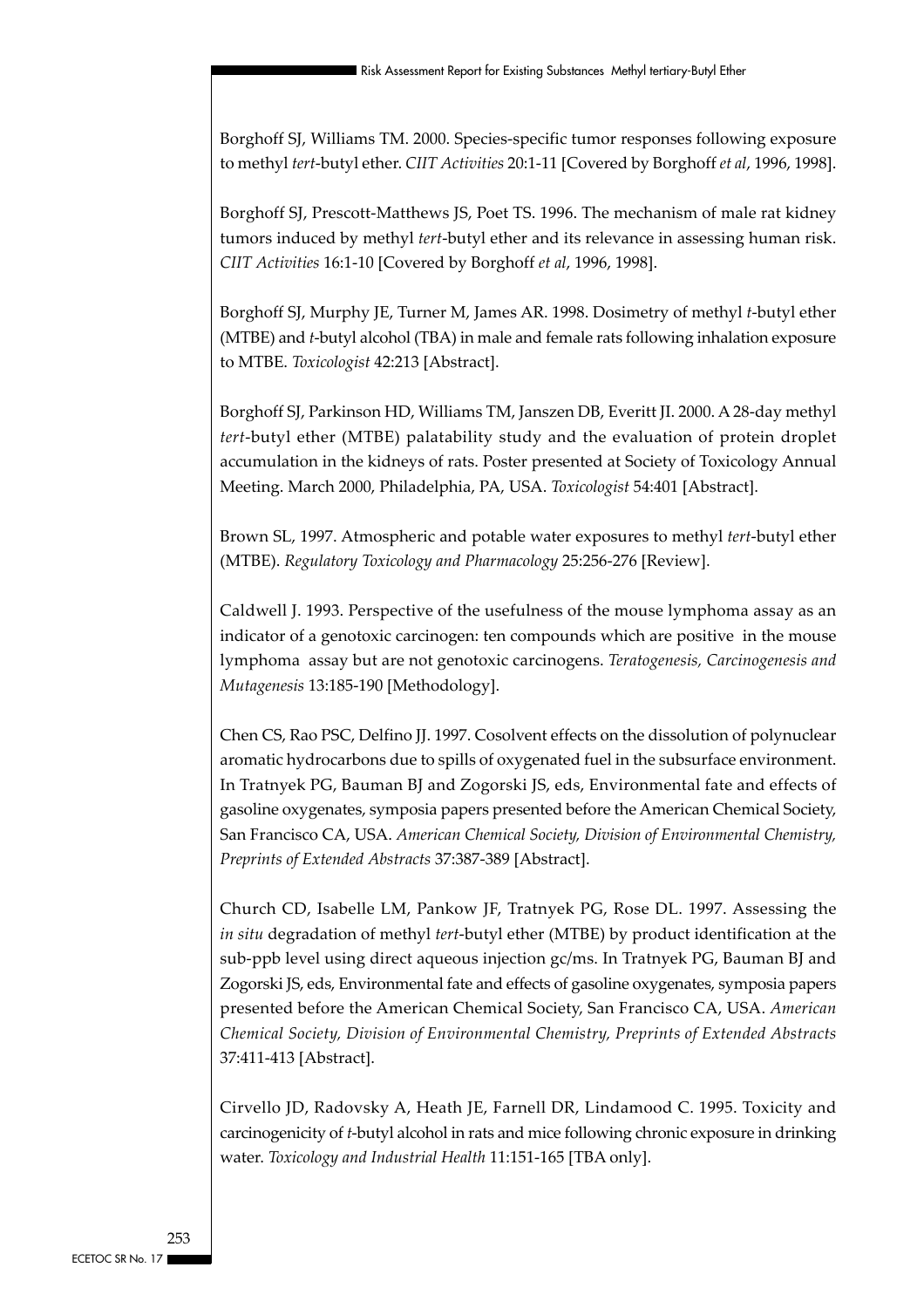Clary JJ. 1997. Methyl *tert* butyl ether systemic toxicity. *Risk Analysis* 17:661-672 [Review].

Clegg ED, Cook JC, Chapin RE, Foster PMD, Daston GP. 1997. Leydig cell hyperplasia and adenoma formation: mechanisms and relevance to humans. *Reproductive Toxicology* 11:107-121. [Covered by Cook *et al*, 1999].

Concawe (The Oil Companies European Organisation for Environment, Health And Safety). 1997. Exposure profile: gasoline. Report 97/52. Concawe, Brussels, Belgium [Covered by Concawe, 2000].

Cook RJ, Enns P, Sklar MS. 1997. Impact of the oxyfuel program on ambient CO levels. In Tratnyek PG, Bauman BJ and Zogorski JS, eds, Environmental fate and effects of gasoline oxygenates, symposia papers presented before the American Chemical Society, San Francisco, CA, USA. *American Chemical Society, Division of Environmental Chemistry, Preprints of Extended Abstracts* 37:379-381 [Abstract].

Dale MS, Losee RF, Crofts EW, Davis MK. 1997. MTBE: occurrence and fate in sourcewater supplies. In Tratnyek PG, Bauman BJ and Zogorski JS, eds, Environmental fate and effects of gasoline oxygenates, symposia papers presented before the American Chemical Society, San Francisco CA, USA. *American Chemical Society, Division of Environmental Chemistry, Preprints of Extended Abstracts* 37:376-377 [Abstract].

Delzer GC, Zogorski JS, Lopes TJ. 1997. Occurrence of the gasoline oxygenate MTBE and BTEX compounds in municipal stormwater in the United States, 1991-1995. In Tratnyek PG, Bauman BJ and Zogorski JS, eds, Environmental fate and effects of gasoline oxygenates, symposia papers presented before the American Chemical Society, San Francisco CA, USA. *American Chemical Society, Division of Environmental Chemistry, Preprints of Extended Abstracts* 37:374-376 [Abstract].

Dourson ML, Felter SP. 1997. Route-to-route extrapolation of the toxic potency of MTBE. *Risk Analysis* 17:717-725 [Review].

Drobat PA, Bleckmann CA, Agrawal A. 1997. Determination of the cometabolic biodegradation potential of methyl *tertiary* butyl ether in laboratory microcosms. In Tratnyek PG, Bauman BJ and Zogorski JS, eds, Environmental fate and effects of gasoline oxygenates, symposia papers presented before the American Chemical Society, San Francisco CA, USA. *American Chemical Society, Division of Environmental Chemistry, Preprints of Extended Abstracts* 37:405-406 [Abstract].

Duffy JS, Del Pup JA, Kneiss JJ. 1992. Toxicolgical evaluation of methyl tertiary butyl ether (MTBE): testing performed under TSCA consent agreement. *Journal of Soil Contamination* 1:29:37 [Review of tests performed by US Oxygenated Fuels Association].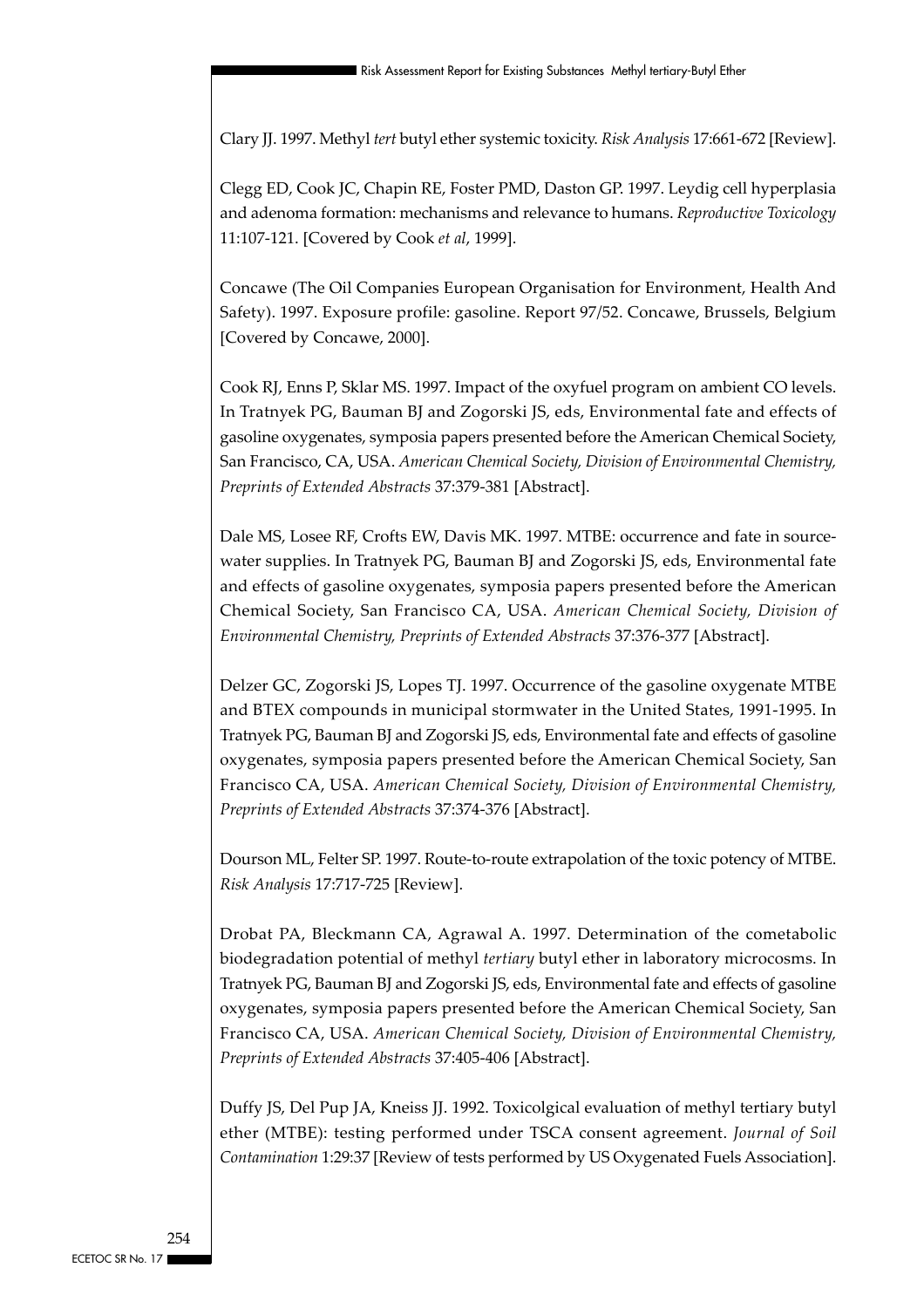Dybing E, Sanner T, Roelfzema H, Kroese D, Tennant RW. 1997. T25: a simplified carcinogenic potency index: description of the system and study of correlations between carcinogenic potency and species/site specificity and mutagenicity. *Pharmacol Toxicol* 80:272-279 [Screening for carcinogenicity].

EC (European Commission). 1996. European workshop on the impact of endocrine disrupters on human health and wildlife. Report of proceedings 2-4 December 1996, Weybridge, UK. Report EUR 17549, EC DG XII, Brussels, Belgium [Not relevant].

EC (European Commission). 2001. Scientific Committee on Toxicity, Ecotoxicity and the Environment (CSTEE). Opinion on the results of the risk assessment of methyl *tertiary*butyl ether (MTBE). CAS No. 1634-04-4. EINECS No. 216-653-1. Carried out in the framework of Council Regulation (EEC) 793/93 on the evaluation and control of the risks of existing substances expressed at the 23rd CSTEE plenary meeting in Brussels on 24 April 2001 [Review].

ECETOC. 1995. Formaldehyde and human cancer risk. Technical Report 65. European Centre for Ecotoxicology and Toxicology of Chemicals, Brussels, Belgium [Review].

Elovaara E, Pekari K, Aitio A. 1996. Differences in metabolism and acute hepatic effects between the ethers MTBE and TAME in the rat. Presented at International Symposium on Biological Monitoring in Occupational and Environmental Health, Sept. 1996, Espoo, Finland [Poster].

Environment Canada, Health and Welfare Canada. 1992. Methyl *tertiary*-butyl ether. Environmental Protection Act, priority substances list assessment report 5. Government of Canada, Quebec, Canada [Review].

EOHSI (Environmental Occupational and Health Sciences Institute). 2000. Self-reported sensitives. New Jersey College of Medicine and Dentistry. Lyondell, USA and New Jersey Department of Environmental Protection, USA [Abstract].

Erdal S, Gong H, Linn WS, Rykowski R. 1997. Projection of health benefits from ambient ozone reduction related to the use of methyl tertiary butyl ether (MTBE) in the reformulated gasoline program. *Risk Analysis* 17:693-704 [Retrospective modelling of episodes using literature data].

EU (European Union). 1998. Council Directive 98/83/EC of 3 November 1998 on the quality of water intended for human consumption. *Official Journal of the EC* L330:32-54 [Requirement for check monitoring of organoleptic quality required].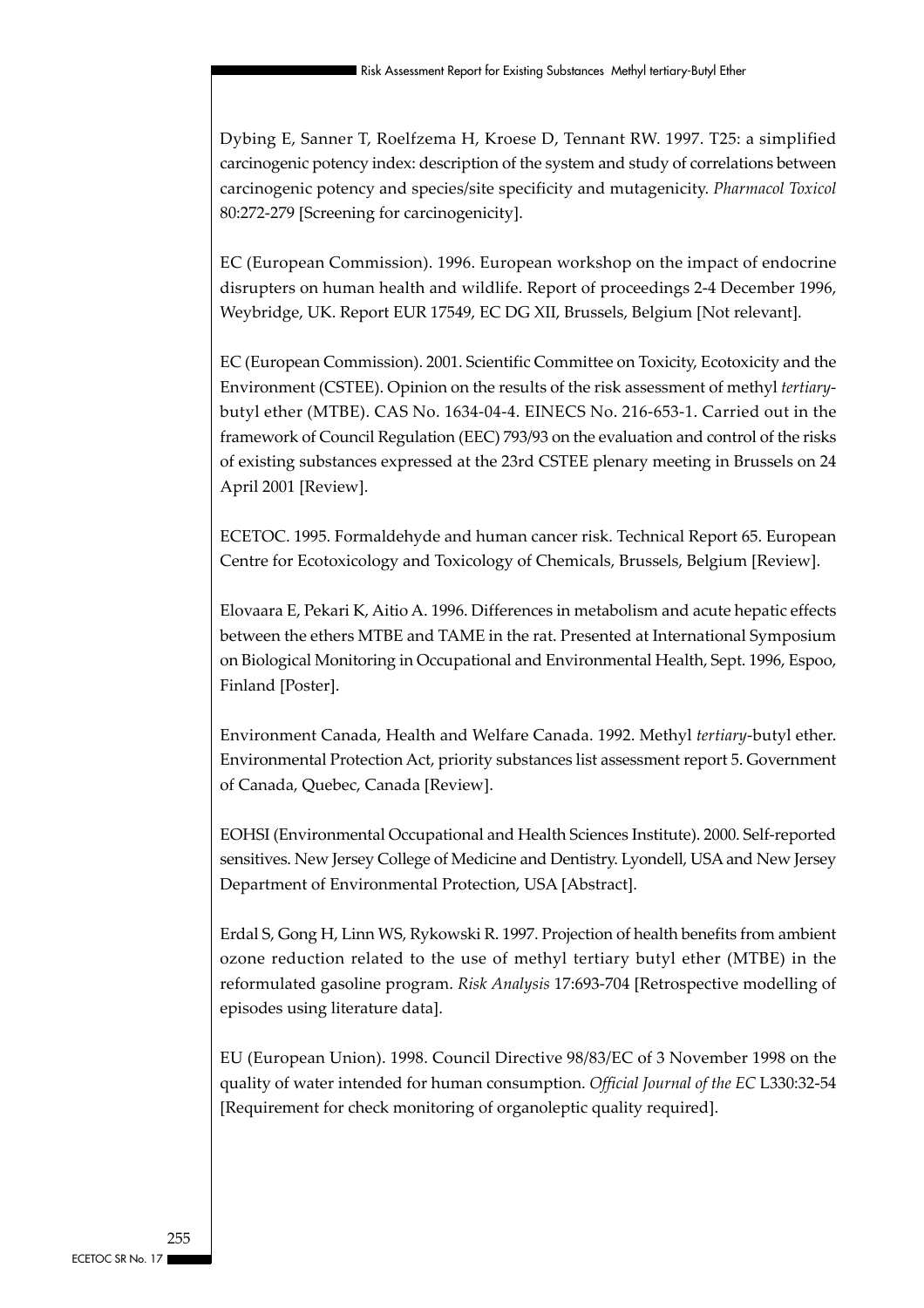Feron VJ, Bruyntjes JP, Woutersen RA, Immel HR, Appelman LM. 1988. Nasal tumors in rats after short-term exposure to a cytotoxic concentration of formaldehyde. *Cancer Lett*. 39:101 [Cited in ECETOC, 1997].

Freed CN. 1997. EPA fuel programs. In Tratnyek PG, Bauman BJ and Zogorski JS, eds, Environmental fate and effects of gasoline oxygenates, symposia papers presented before the American Chemical Society, San Francisco CA, USA. *American Chemical Society, Division of Environmental Chemistry, Preprints of Extended Abstracts* 37:366-368 [Abstract].

Gomez-Taylor MM, Abernathy CO, Du JT. 1997. Drinking water health advisory for methyl *tertiary*-butyl ether. In Tratnyek PG, Bauman BJ and Zogorski JS, eds, Environmental fate and effects of gasoline oxygenates, symposia papers presented before the American Chemical Society, San Francisco CA, USA. *American Chemical Society, Division of Environmental Chemistry, Preprints of Extended Abstracts* 37:370-372 [Abstract].

Grady SJ. 1997. Distribution of MTBE in ground water in New England by aquifer type and land use. In Tratnyek PG, Bauman BJ and Zogorski JS, eds, Environmental fate and effects of gasoline oxygenates, symposia papers presented before the American Chemical Society, San Francisco CA, USA. *American Chemical Society, Division of Environmental Chemistry, Preprints of Extended Abstracts* 37:392-394 [Abstract].

Grosjean D, Grosjean E, Rasmussen RA. 1997. Atmospheric chemistry and urban air concentrations of MTBE and ethanol. In Tratnyek PG, Bauman BJ, Zogorski JS, eds, *Environmental fate and effects of gasoline oxygenates*, symposia papers presented before the American Chemical Society, San Francisco CA, USA. *American Chemical Society, Division of Environmental Chemistry, Preprints of Extended Abstracts* 37:378-379 [Abstract].

Hakkola M. 1997. Neuropsychological symptoms among tanker drivers exposed to gasoline. Thesis. University of Helsinki, Helsinki, Finland [Covered by Hakkola et al, 1997].

Hansch C, Leo A, Hoekman D. 1995. Octanol logP. In Exploring QSAR. *Hydrophobic, Electronic, and Steric Constants*. ACS Professional Reference Book. American Chemical Society, Washington, DC, USA, p15 [citation of Funasaki *et al*, 1985].

Happel AM, Beckenbach E, Savalin L, Temko H, Rempel R, Dooher B, Rice D. 1997. Analysis of dissolved benzene plumes and methyl *tertiary* butyl ether (MTBE) plumes in ground water at leaking underground fuel tank (luft) sites. In Tratnyek PG, Bauman BJ and Zogorski JS, eds, Environmental fate and effects of gasoline oxygenates, symposia papers presented before the American Chemical Society, San Francisco CA, USA. *American Chemical Society, Division of Environmental Chemistry, Preprints of Extended Abstracts* 37:409-411 [Abstract].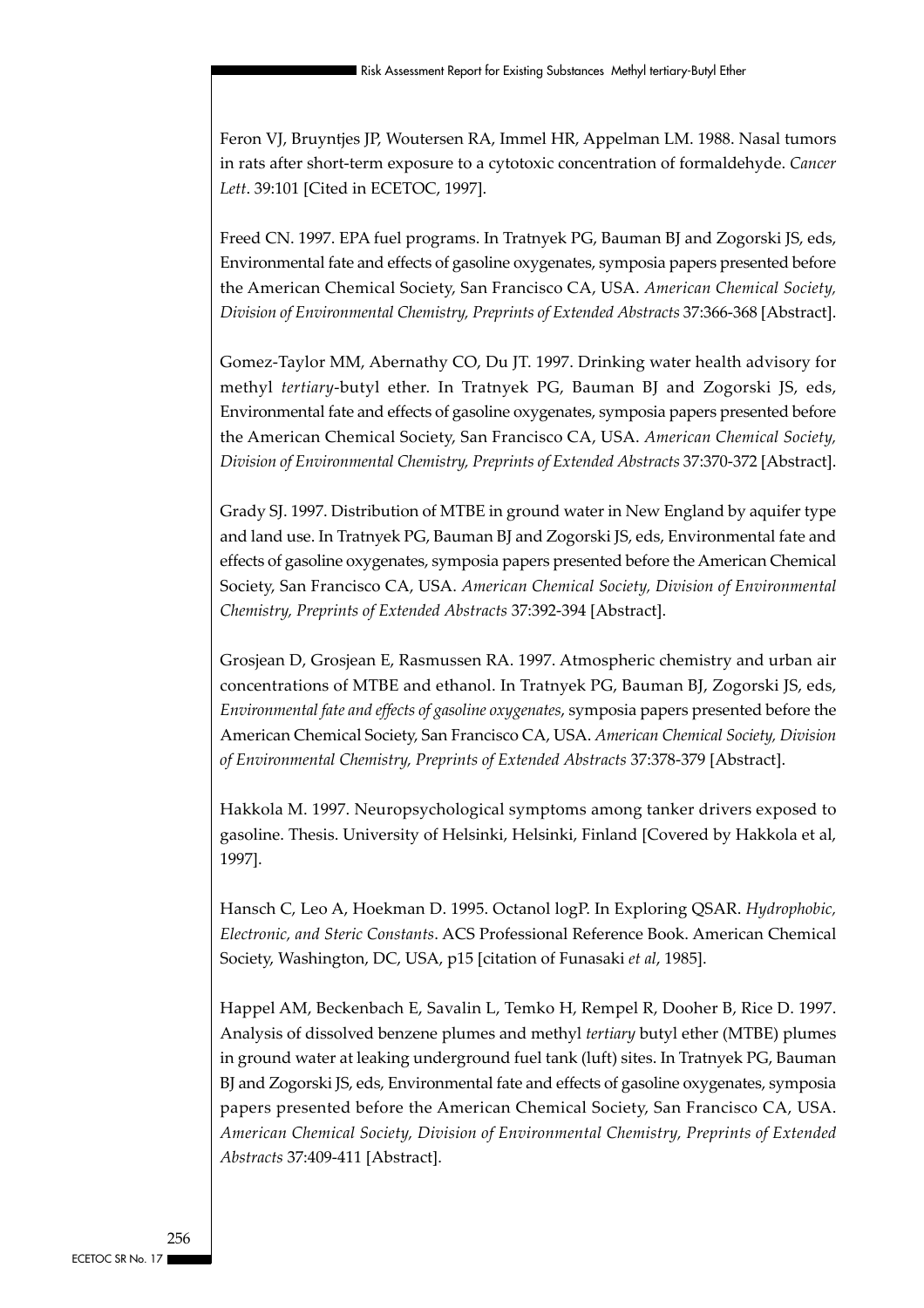Heermann SE, Power SE. 1997. Modeling cosolvency effects on BTEX partitioning from reformulated gasolines. In Tratnyek PG, Bauman BJ and Zogorski JS, eds, Environmental fate and effects of gasoline oxygenates, symposia papers presented before the American Chemical Society, San Francisco CA, USA. *American Chemical Society, Division of Environmental Chemistry, Preprints of Extended Abstracts* 37:389-392 [Abstract].

HEI (Health Effects Institute). 1996. The potential health effects of oxygenates added to gasoline. A review of the current literature. Special report, Institute's Oxyganates Evaluation Committee. HEI, Cambridge, MA, USA [Review].

HEI (Health Effects Institute). 1997. Research on oxygenates added to gasoline, program summary. HEI, Cambridge, MA, USA [Summary].

Howard CJ, Russell A, Atkinson R, Calvert J. 1997. Air quality effects of the winter oxyfuel program. In Tratnyek PG, Bauman BJ and Zogorski JS, eds, Environmental fate and effects of gasoline oxygenates, symposia papers presented before the American Chemical Society, San Francisco CA, USA. *American Chemical Society, Division of Environmental Chemistry, Preprints of Extended Abstracts* 37:369-370 [Abstract].

Hüls. 1994. Euclid data sheet *tert*-butyl methyl ether. Hüls, Marl, Germany [Covered by Arco Chemical Europe, 1997].

Hunt CS, Cronkhite LA, Corseuil HX, Alvarez PJJ. 1997. Effect of ethanol on anaerobic toluene degradation in aquifer microcosms. In Tratnyek PG, Bauman BJ and Zogorski JS, eds, *Environmental fate and effects of gasoline oxygenates*, symposia papers presented before the American Chemical Society, San Francisco CA, USA. *American Chemical Society, Division of Environmental Chemistry, Preprints of Extended Abstracts* 37:424-426 [Abstract].

IARC. 1995. Wood dust and formaldehyde, Monograph on the evaluation of carcinogenic risks to humans. Volume 62. International Agency for the Research on Cancer, Lyon, France [Review].

Javanmardian M, Glasser HA. 1997. In-situ biodegradation of MTBE using biosparging. In Tratnyek PG, Bauman BJ and Zogorski JS, eds, Environmental fate and effects of gasoline oxygenates, symposia papers presented before the American Chemical Society, San Francisco CA, USA. *American Chemical Society, Division of Environmental Chemistry, Preprints of Extended Abstracts* 37:424 [Abstract].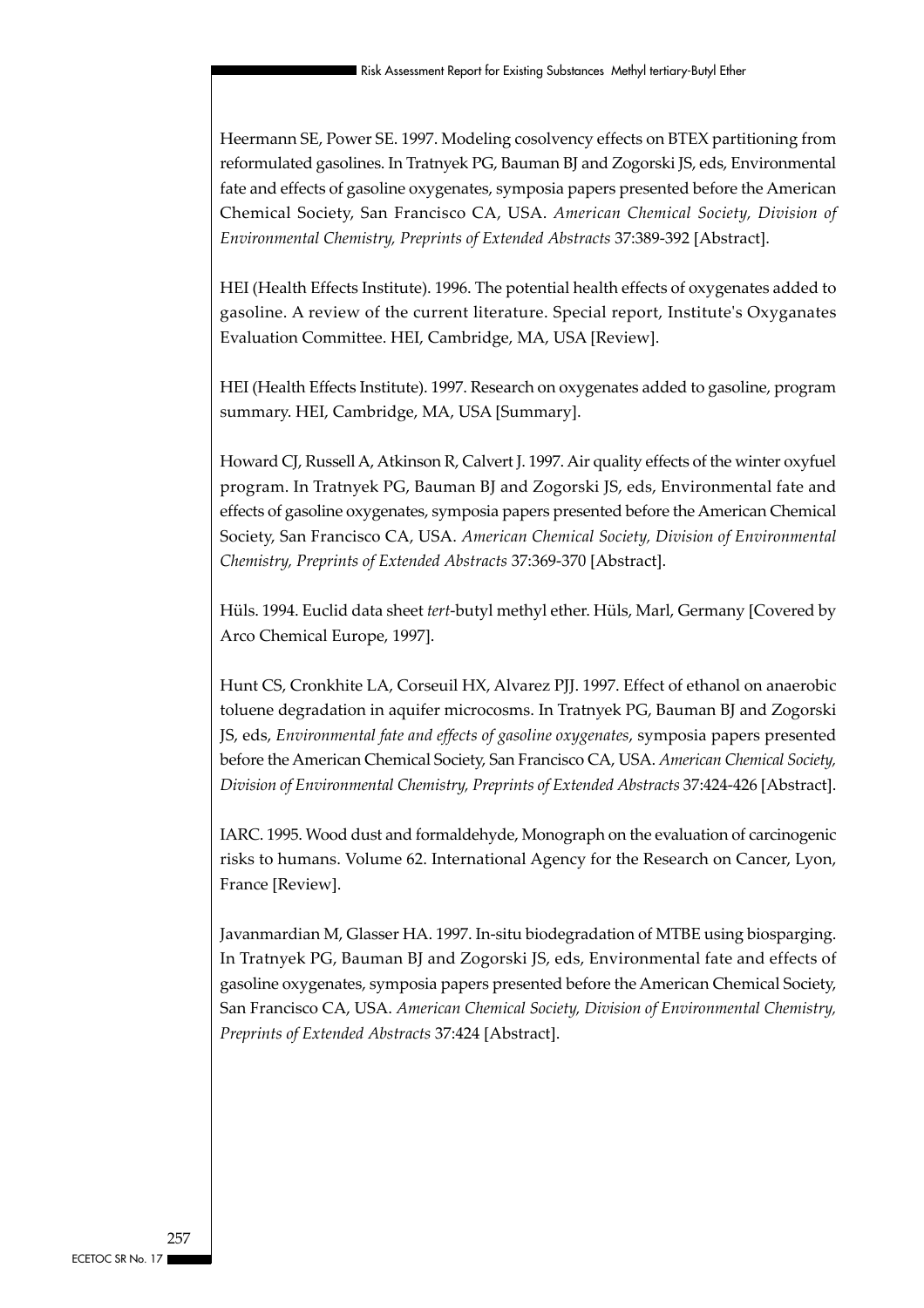Jeffrey D. 1997. Physico-chemical properties of MTBE and predictions of preferred environmental fate and compartmentalization. In Tratnyek PG, Bauman BJ and Zogorski JS, eds, Environmental fate and effects of gasoline oxygenates, symposia papers presented before the American Chemical Society, San Francisco CA, USA. *American Chemical Society, Division of Environmental Chemistry, Preprints of Extended Abstracts* 37:397-399 [Abstract].

Johnson I, Mitchell R, Watts C. 2000. Assessment of aquatic toxicity data on methyl *tertiary*-butyl ether (MTBE) prepared by the MTBE Water Quality Work Group and the American Petroleum Institute. Unpublished report. WRc, UK [Review].

Johnson R, Pankow J, Bender D, Price C, Zogorski J. 2000. MTBE. To what extent will past releases contaminate community water supply wells? An improved understanding of the factors that affect the magnitude of the problem is needed. *Environmental Science and Technology News* May 1:2A-9A [Review].

Joseph PM. 1997. Changes in disease rates in Philadelphia following the introduction of oxygenated gasoline. Presented at Air & Waste Management Association's 90<sup>th</sup> annual meeting and exhibition, June 8-13, 1997, Toronto, Ontario, Canada. Department of Radiology, University of Pennsylvania, Philadelphia PA, USA [Not relevant].

Karpel Vel Leitner N, Papailhou A-L, Croué J-P Peyrot J, Doré M. 1994. Oxidation of methyl *tert*-butyl ether (MTBE) by ozone and combined ozone/hydrogen peroxide. *Ozone Science and Engineering* 16:41-54 [Treatment of drinking water].

Kerns WD, Pakov KL, Donofrio DJ, Gralla EJ, Swenberg JA. 1983. Carcinogenicity of formaldehyde in rats and mice after long-term inhalation exposure. Cancer Res. 43:4382 [Cited by ECETOC, 1997].

Künzli N, Kaiser R, Medina S, Studnicka M, Chanel O, Filliger P, Herry M, Horak F, Puybonnieux-Texier V, Quénel P, Schneider J, Seethaler R, Vergnaud J-C, Sommer H. 2000. Public-health impact of outdoor and traffic-related air pollution: a European assessment. *The Lancet* 356:795-801 [Epidemiological meta-analysis, MTBE not mentioned].

Kuper CF, Feron VJ. 1997. Methyl-*tertiary*-butyl ether (MTBE), a gasoline additive, reported to cause testicular and lympho-haematopoietic cancers in rats. a critical appraisal. Unpublished report V96.825 by TNO Nutrition and Food Research Institute, Zeist, Netherlands. European Centre for Ecotoxicology and Toxicology of Chemicals, Brussels, Belgium.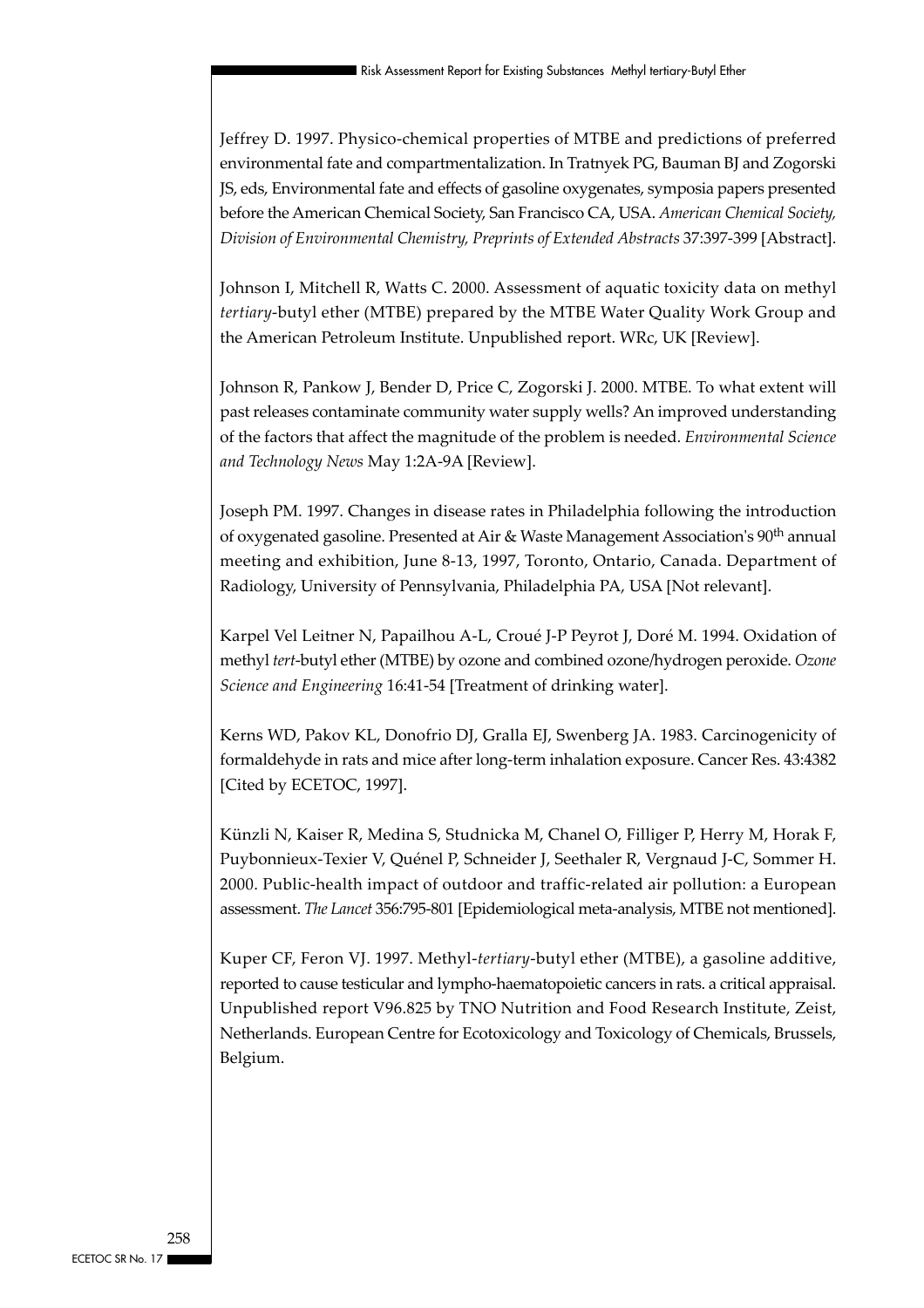Landmeyer JE, Pankow JF, Church CD. 1997. Occurrence of MTBE and *tert*-butyl alcohol in a gasoline-contaminated aquifer. In Tratnyek PG, Bauman BJ and Zogorski JS, eds, Environmental fate and effects of gasoline oxygenates, symposia papers presented before the American Chemical Society, San Francisco CA, USA. *American Chemical Society, Division of Environmental Chemistry, Preprints of Extended Abstracts* 37:413-415 [Abstract].

Lee LC, Quintana PJE, de Peyster A. 1998. Comet assay evaluation of the effect of methyl*t*-butyl ether (MTBE) on rat lymphocytes. *Toxicologist* 42:187 [Abstract].

Lindamood C, Farnell DR, Giles HD, Prejean JD, Collins JJ, Takahashi K, Maronpot RR. 1992. Subchronic toxicity studies of *t*-butyl alcohol in rats and mice. *Fundam Appl Toxicol* 19:91-100. [TBA only].

Lindsey BD, Breen KJ, Daly MH. 1997. MTBE in water from fractured-bedrock aquifers, Southcentral Pennsylvania. In Tratnyek PG, Bauman BJ and Zogorski JS, eds, Environmental fate and effects of gasoline oxygenates, symposia papers presented before the American Chemical Society, San Francisco CA, USA. *American Chemical Society, Division of Environmental Chemistry, Preprints of Extended Abstracts* 37:399-400 [Abstract].

Lindstrom AB, Pleil JD. 1996. Alveolar breath sampling and analysis to assess exposures to methyl *tertiary* butyl ether (MTBE) during motor vehicle refueling. *Journal. of the Air & Waste Management. Association* 46, 676-682 [Methodology, covered by Buckley *et al*, 1997].

Maltoni C, Soffritti M. 1993. The new gasolines and their impact on the environment and public health: the current scene, state of scientific knowledge and prospects for research. Fondazione di Oncologia e Science Ambientali "B. Ramazini", Bologna, Italy [Review].

Mancini ER. 1997. Aquatic toxicity data for methyl *tertiary*-butyl ether (MTBE): current status, future research. In Tratnyek PG, Bauman BJ and Zogorski JS, eds, Environmental fate and effects of gasoline oxygenates, symposia papers presented before the American Chemical Society, San Francisco CA, USA. *American Chemical Society, Division of Environmental Chemistry, Preprints of Extended Abstracts* 37:427-429 [Abstract].

Martin JV, Bilgin NM and Iba MM, 2000. Methyl *tertiary*-butyl ether (MTBE) and related compounds inhibit binding at a recognition site of the gaba, receptor in membranes from rat brain. Poster presented at Society of Toxicology Annual Meeting. March 2000, Philadelphia PA, USA. *Toxicologist* 54:361 [Abstract].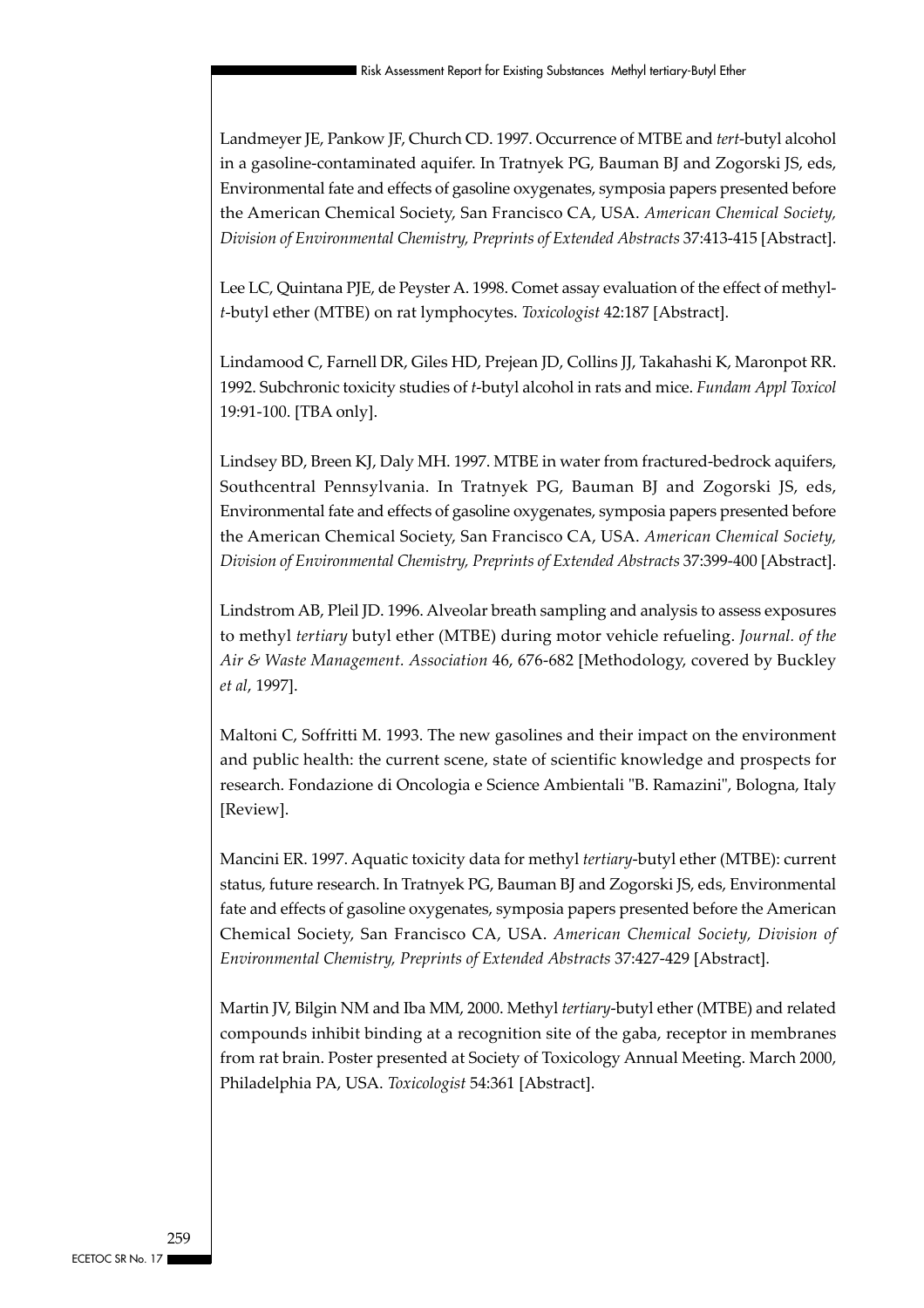Mehlman MA. 1995. Dangerous and cancer-causing properties of products and chemicals in the oil refining and petrochemical industry: part XV. Health hazards and health risks from oxygenated automobile fuels (MTBE): lessons not heeded. *International Journal of Occupational Medicine and Toxicology* 4:1-16 [Covered by Mennear, 1997].

Mehlman MA, 1996. MTBE toxicity. *Environmental Health Perspectives* 104:808 [Covered by Mennear, 1997].

Mehlman MA, 1998. Pollution by gasoline containing hazardous methyl *tertiary* butyl ether (MTBE), editorial. *Arch Env Health* 53:245-246 [Review].

Mehlman MA. 1998. Hazardous pollutant: gasoline containing methyl *teriary*-butyl ether (MTBE). *Int J Occ Environ Health* 4:134-135 [Review].

Mennear JH. 1995. MTBE: not carcinogenic. *Environmental Health Perspectives* 103:985-986 [Covered by Mennear, 1997].

Mennear JH. 1997. Carcinogenicity studies on MTBE: critical review and interpretation. *Risk Analysi*s 17:673-681 [Critique of Belpoggi *et al*, 1995].

Middaugh JP. 1994. Reacting to gasoline additives. Letter. *Science* 263:1545 [Covered by CDC 1993a,b,c].

Ministry of Social Affairs and Health, Advisory Committee on Chemicals. 1997. Chemicals control in Finland, legislation and authorities. Handbook of the Ministry of Social Affairs and Health 1997:2, 2nd ed. Ministry of Social Affairs and Health, Helsinki, Finland [Risk assesment process in Finland].

Moser GJ, Wong BA, Wolf DC, Fransson-Steen RL and Goldsworthy TL. 1996. Methyl *tertiary* butyl ether lacks tumor-promoting activity in N-nitrosodiethylamine-initiated B6C3F<sub>1</sub> female mouse liver. *Carcinogenesis* 17, 2753-2761 [Covered by Moser *et al*, 1996].

Mosteller DC, Reardon KF, Bourquin AW, Desilets B, Dumont D, Hines R, Kilkenny S. 1997. Biotreatment of MTBE-contaminated ground water. In Tratnyek PG, Bauman BJ and Zogorski JS, eds, Environmental fate and effects of gasoline oxygenates, symposia papers presented before the American Chemical Society, San Francisco CA, USA. *American Chemical Society, Division of Environmental Chemistry, Preprints of Extended Abstracts* 37:420-421 [Abstract].

Nihlén A, Lof A, Johanson G. 1997. Liquid/air partition coefficients of methyl and ethyl *t*-butyl ethers, *t*-amyl methyl ether, and *t*-butyl alcohol. *J Clean Technol, Environ Toxicol, Occup Med* 6:205 213 [Not relevant].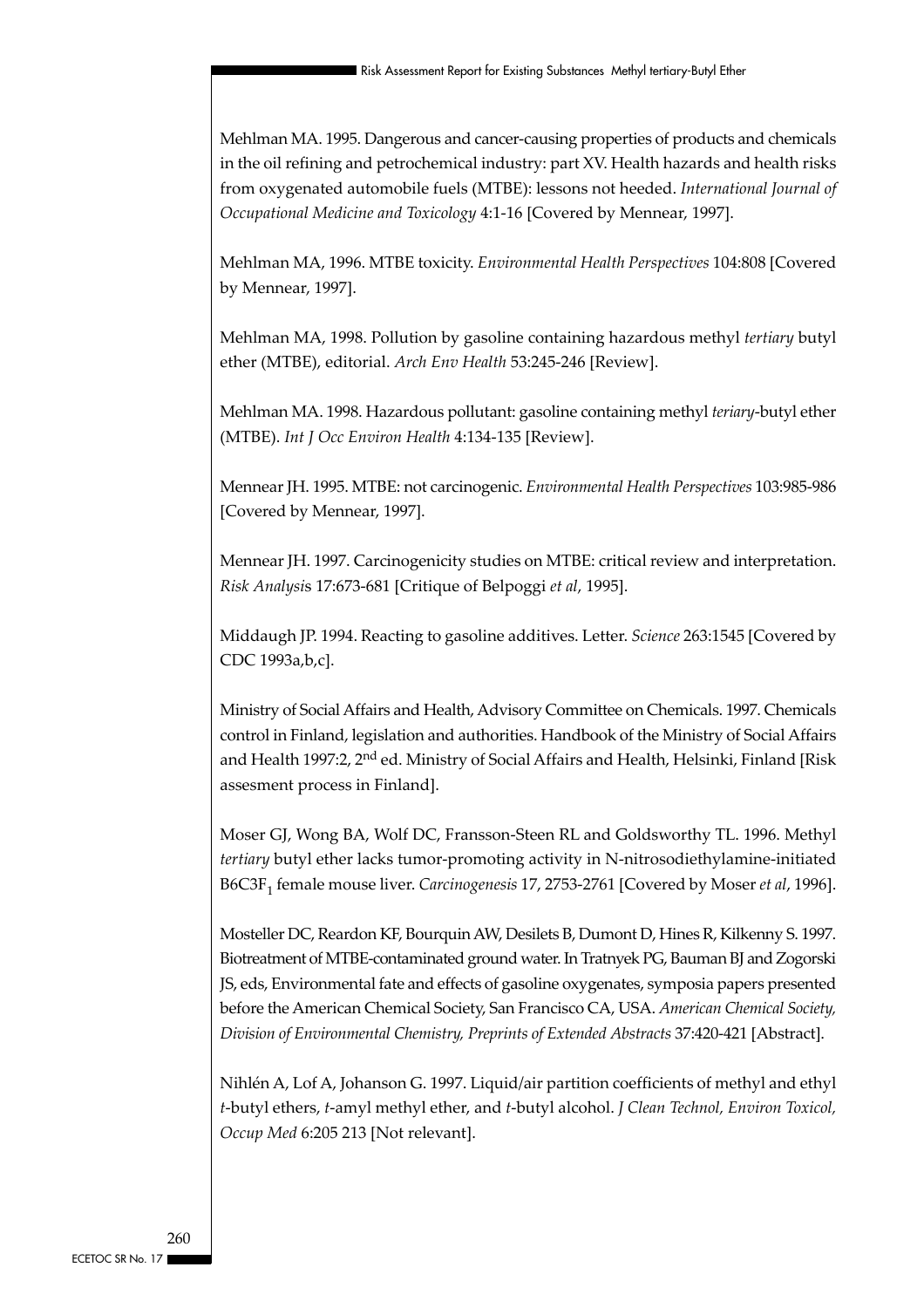Nihlén A, Sumner S, Löf A, Johanson G. 1998. 13C-labeled methyl *t*-butyl ether: Toxicokinetics and characterization of urinary metabolites in man. *Toxicol Lett* 95:103 [Abstract and poster].

NIOSH (National Institute for Occupational Safety and Health). 1993. Health hazard evaluation report, HETA 88-304-2326 by Hartle RW, Kelly JE, Burton NC, Hazard Evaluation and Technical Assistance Branch, NIOSH, Washington DC, USA. API, Washington DC, USA [Covered by API, 1991].

NIOSH (National Institute for Occupational Safety and Health). 1993. Health hazard evaluation report, Report HETA 88-304-2344 by Almaguer D, Hazard Evaluation and Technical Assistance Branch, NIOSH, Washington DC, USA. National Centers fo Environmental Health, Albany NY, USA [Covered by API, 1991].

O'Grodnick JS, Simon GS, McPartland. n.d. Clearance and distribution of 14C-MtBE after intraperitoneal administration to rats. Unpublished report by Bio/dynamics, East Millstone NJ, USA. American Petroleum Institute, Washington DC, USA.

Okahara N, De Peyster A, McPherson Se, MacGregor JA. 1998. Effect of MTBE on estrogen-sensitive tissues of immature female CD-1 mice. *Toxicologist* 42:174-175 [Abstract].

Pankow JF, Thomson NR, Johnson RL, Baehr AL, Zogorski JS. 1997. The urban atmosphere as a non-point source for the transport of MTBE and other volatile organic compounds (VOCS) to shallow groundwater. In Tratnyek PG, Bauman BJ and Zogorski JS, eds, *Environmental fate and effects of gasoline oxygenates*, symposia papers presented before the American Chemical Society, San Francisco CA, USA. *American Chemical Society, Division of Environmental Chemistry, Preprints of Extended Abstracts* 37:385-387 [Abstract].

Park K, Cowan RM. 1997. Effects of oxygen and temperature on the biodegradation of MTBE. In Tratnyek PG, Bauman BJ and Zogorski JS, eds, Environmental fate and effects of gasoline oxygenates, symposia papers presented before the American Chemical Society, San Francisco CA, USA. *American Chemical Society, Division of Environmental Chemistry, Preprints of Extended Abstracts* 37:421-424 [Abstract].

Pavne RE, Novick NJ, Gallagher MN. Demonstrating intrinsic bioremediation of MTBE and BTEX in ground water at a service station site. In Tratnyek PG, Bauman BJ and Zogorski JS, eds, Environmental fate and effects of gasoline oxygenates, symposia papers presented before the American Chemical Society, San Francisco CA, USA. *American Chemical Society, Division of Environmental Chemistry, Preprints of Extended Abstracts* 37:418-419 [Abstract].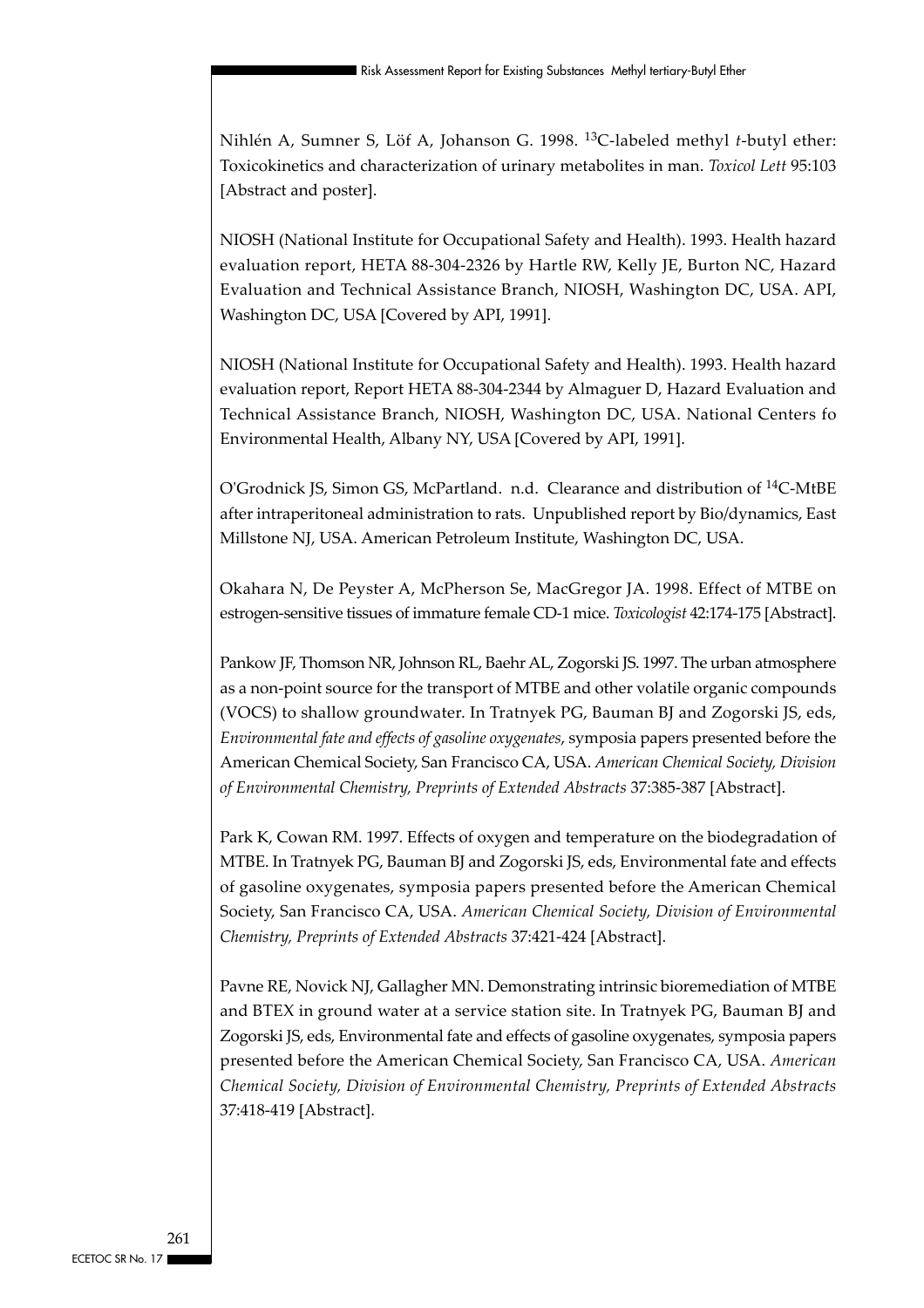Pedersen CR. 2000. Methyl *tertiary*-butyl ether pathway map. In Ellis LB, Hershberger CD, Bryan EM, Wackett LP, eds, *The University of Minnesota Biocatalysis/Biodegradation Database*. Center for Biodegradation Research and Informatics, Department of Laboratory Medicine and Pathology. University of Minnesota, Minneapolis, USA [http://umbbd.ahc.umn.edu/mtb] [Covered by Section 4.1.2.1].

Poet TS, Valentine JL, Borghoff SJ. 1997. Pharmacokinetics of *tertiary* butyl alcohol in male and female Fischer 344 rats. *Toxicol Lett* 92:179-186 [TBA only].

Poore M, Chang B, Niyati F, Madden S. 1997. Sampling and analysis of methyl *t*-butyl ether in ambient air at selected locations in California. In Tratnyek PG, Bauman BJ and Zogorski JS, eds, Environmental fate and effects of gasoline oxygenates, symposia papers presented before the American Chemical Society, San Francisco CA, USA. *American Chemical Society, Division of Environmental Chemistry, Preprints of Extended Abstracts* 37:407 [Abstract].

Prescott-Mathews JS, Poet TS, Borghoff SJ. 1999. Evaluation of the in vivo interaction of methyl tert-butyl ether with α<sub>2μ</sub>-globulin in male F-344 rats. *Toxicol Appl Pharmacol* 157:60-67 [4-d oral gavage].

Quigley CJ, Allen DT, Corsi RL. 1997. Release of MTBE and other reformulated gasoline vapor constitutents during vehicle refueling and storage tank loading. In Tratnyek PG, Bauman BJ and Zogorski JS, eds, Environmental fate and effects of gasoline oxygenates, symposia papers presented before the American Chemical Society, San Francisco CA, USA. *American Chemical Society, Division of Environmental Chemistry, Preprints of Extended Abstracts* 37:384-385 [Abstract].

Radzius LV, Schatz RA, 2000. Biochemical and proliferative changes in respiratory tissues of rats exposed to methyl *tert*-butyl ether. Poster presented at Society of Toxicology Annual Meeting. March 2000, Philadelphia PA, USA. *Toxicologist* 54:56 [Abstract].

Richter RO, Suder D and Kerger BD. 1998. Use of odor threshold data and shower air modeling to determine allowable limits of methyl-*tertiary* butyl ether (MTBE) in drinking water. *Toxicologist* 42:251 [Abstract].

Riihimäki V, Matikainen E, Aklia R, Teräväinen E, Mutanen P, Pekari K, Vainiotalo S, Vilhunen R, Aitio A. 1996. Central nervous system effects of the gasoline additive methyl *tert*-butyl ether (MTBE). Presented at International Symposium on Biological Monitoring in Occupational and Environmental Health, Sept. 1996, Espoo, Finland [Covered by Riihimäki *et al*, 1996].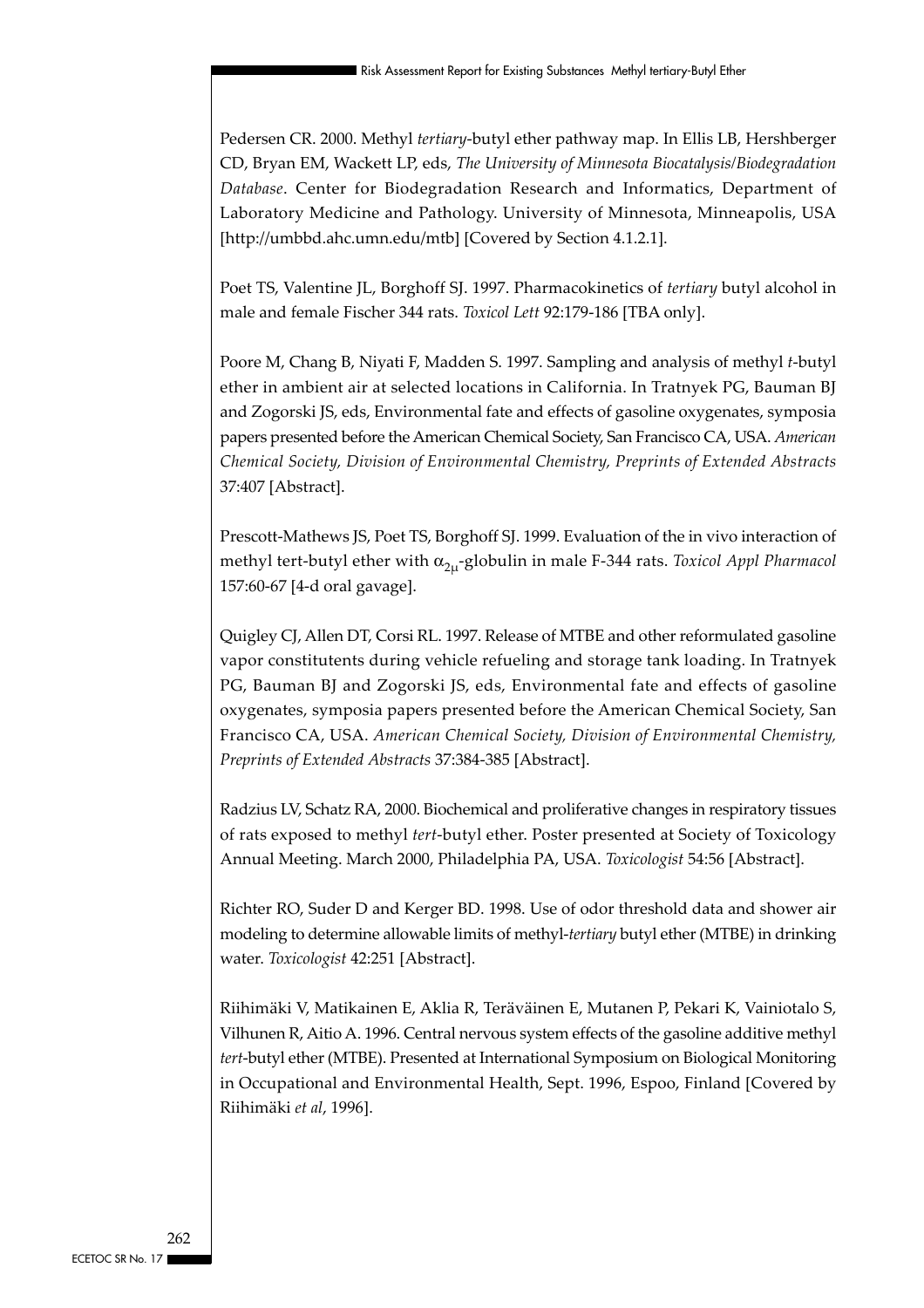Riihimäki V, 2000. Evaluation of the carcinogenicity of MTBE. Predictiveness of the available animal studies for human health. Presented at the 4<sup>th</sup> Network Meeting of the Nordic Co-ordination Group for the Development of Test Methods for Toxicogy and Ecotoxicology. Oslo, Hurdalsjøen, 9-11 October 2000 [Review].

Rousch JM and Sommerfeld MR, 1998. Liquid-gas partitioning of the gasoline oxygenate methyl *tert*-butyl ether (MTBE) under laboratory conditions and its effect on growth of selected algae. *Arch Environ Contam Toxicol* 34:6-11 [Partitioning has differential effects on 8-d growth].

Rudo KM. 1995. Methyl *tertiary* butyl ether (MTBE) - evaluation of MTBE carcinogenicity studies. *Toxicology and Industrial Health* 11:167-173 [Review].

Scheible MH. 1997. California's cleaner-burning gasoline regulations. In Tratnyek PG, Bauman BJ and Zogorski JS, eds, Environmental fate and effects of gasoline oxygenates, symposia papers presented before the American Chemical Society, San Francisco CA, USA. *American Chemical Society, Division of Environmental Chemistry, Preprints of Extended Abstracts* 37:368-369 [Abstract].

Schirmer M, Barker JF, Hubbard CE, Church CD, Pankow JF, Tratnyek PG. 1997. The borden field experiment - where has the MTBE gone? In Tratnyek PG, Bauman BJ and Zogorski JS, eds, Environmental fate and effects of gasoline oxygenates, symposia papers presented before the American Chemical Society, San Francisco CA, USA. *American Chemical Society, Division of Environmental Chemistry, Preprints of Extended Abstracts* 37:415-417 [Abstract].

Sevilla A, Beaver P, Cherry P. 1997. Effect of MTBE on the treatability of petroleum hydrocarbons in water. In Tratnyek PG, Bauman BJ and Zogorski JS, eds, Environmental fate and effects of gasoline oxygenates, symposia papers presented before the American Chemical Society, San Francisco CA, USA. *American Chemical Society, Division of Environmental Chemistry, Preprints of Extended Abstracts* 37:403-405 [Abstract].

Shen YF, Yoo LJ, Fitzsimmons SR, Yamamoto MK. 1997. Threshold odor concentrations of MTBE and other fuel oxygenates. In Tratnyek PG, Bauman BJ and Zogorski JS, eds, Environmental fate and effects of gasoline oxygenates, symposia papers presented before the American Chemical Society, San Francisco CA, USA. *American Chemical Society, Division of Environmental Chemistry, Preprints of Extended Abstracts* 37:407-409 [Abstract].

Snyder R. 1979. Studies on the metabolism of *t*-butyl methyl ether (TBME). Personal communication to Capaldi E, Arco Chemical Glenolden Pa, USA. Jefferson Medical College of Thomas Jefferson University, Philadelphia PA, USA [Cover letter and summary].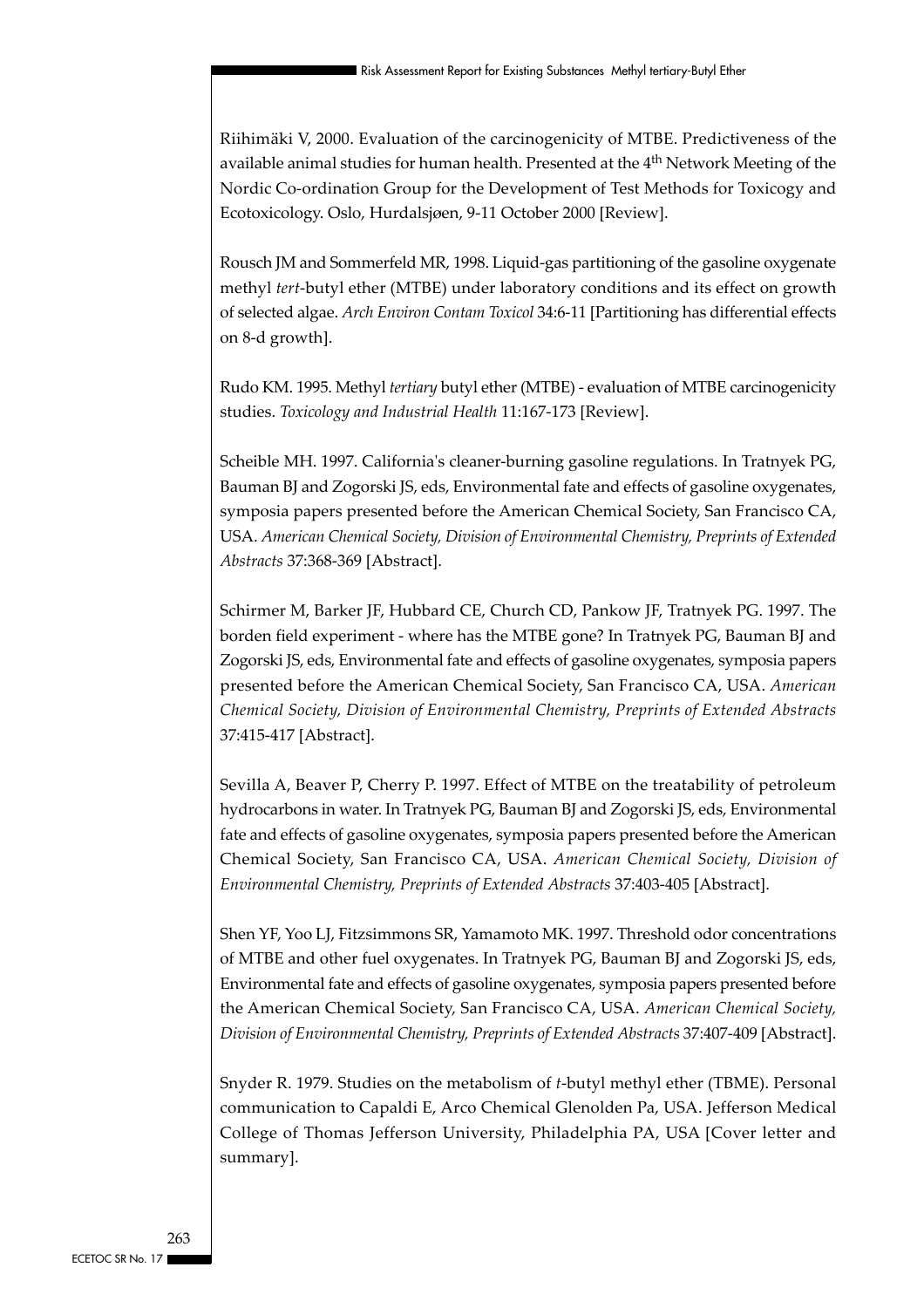Spitzer HL. 1997. An analysis of the health benefits associated with the use of MTBE reformulated gasoline and oxygenated fuels in reducing atmospheric concentrations of selected volatile organic compounds. *Risk Analysis* 17:683-691 [Review].

Squillace PJ, Pope DA, Price CV.1995. Occurrence of the gasoline additive MTBE in shallow ground water in urban and agricultural areas. *US Geological Survey Fact Sheet* 114:1-4 [Review].

Squillace PJ, Zogorski JS, Wilber WG, Price CV. 1995. A preliminary assessment of the occurrence and possible sources of MTBE in groundwater of the United States, 1993-94. Report 95-456. US Geological Survey, Rapid city SC, USA. [Covered by Squillace *et al*, 1997].

Squillace PJ, Zogorski JS, Wilber WG, Price CV. 1996. Preliminary assessment of the occurrence and possible sources of MTBE in groundwater of the United States, 1993-1994. *Environ Sci Technol* 30:1721 1730 [Covered by Squillace *et al*, 1997].

Squillace PJ, Zogorski JS, Price CV, Wilber WG. 1997. Preliminary assessment of the occurrence and possible sources of MTBE in groundwater in the United States, 1993-94. In Chilton J ed. *Groundwater Urban Environ.*, Proc. IAH Congr., 27<sup>th</sup> [Abstract; covered by Squillace *et al*, 1997].

Squillace PT, Zogorski JS, Wilber WG, Price CV. 1997. Preliminary assessment of the occurrence and possible sources of MTBE in groundwater in the United States, 1993-1994. In Tratnyek PG, Bauman BJ and Zogorski JS, eds, Environmental fate and effects of gasoline oxygenates, symposia papers presented before the American Chemical Society, San Francisco CA, USA. *American Chemical Society, Division of Environmental Chemistry, Preprints of Extended Abstracts* 37:372-374 [Abstract].

Squillace PJ, Pankow JF, Korte NE, Zogorski JS. 1998. Environmental behavior and fate of methyl *tert*-butyl ether (MTBE), revised 2/98. *US Geological Survey Fact Sheet* 203:1-6 [Review].

Stackelberg PE, O'Brien AK, Terraciano SA. 1997. Occurrence of MTBE in surface and ground water, Long Island, New York, and New Jersey. In Tratnyek PG, Bauman BJ and Zogorski JS, eds, Environmental fate and effects of gasoline oxygenates, symposia papers presented before the American Chemical Society, San Francisco CA, USA. *American Chemical Society, Division of Environmental Chemistry, Preprints of Extended Abstracts* 37:394-397 [Abstract].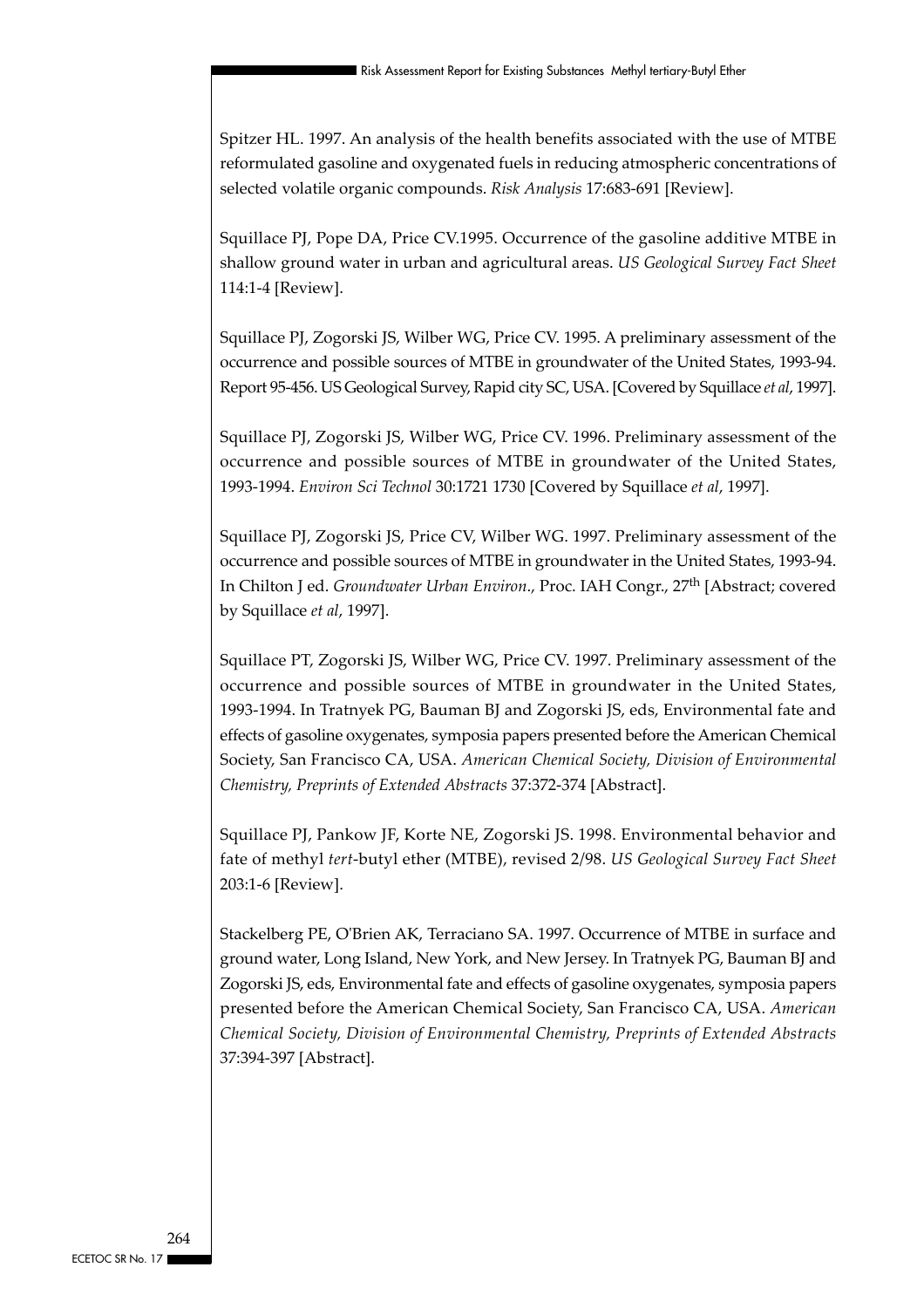Stelljes M. 1997. Issues associated with the toxicological data on MTBE. In Tratnyek PG, Bauman BJ and Zogorski JS, eds, Environmental fate and effects of gasoline oxygenates, symposia papers presented before the American Chemical Society, San Francisco CA, USA. *American Chemical Society, Division of Environmental Chemistry, Preprints of Extended Abstracts* 37:401-403 [Abstract].

Stern BR, Kneiss JJ. 1997. Methyl *tertiary*-butyl ether (MTBE): use as an oxygenate in fuels. *J Appl Toxicol* 17:1-2 [Review].

Stubblefield WA, Burnett SL, Hockett JR, Naddy HR. 1997. Evaluation of TEIE acute and chronic aquatic toxicity of methyl tertiary-butyl ether (MTBE). In Tratnyek PG, Bauman BJ and Zogorski JS, eds, Environmental fate and effects of gasoline oxygenates, symposia papers presented before the American Chemical Society, San Francisco CA, USA. *American Chemical Society, Division of Environmental Chemistry, Preprints of Extended Abstracts* 37:429-430 [Abstract].

Takahashi K, Lindmood C, Maronpot RR. 1993. Retrospective study of possible a-2µ-globulin nephropapathy and associated cell proliferation in male Fischer 344 rats dose with *t*-butyl alcohol. *Env. Health Persp*. 101:281-286.

Tardiff RG, Stern BR. 1997. Estimating the risks and safety of methyl *tertiary* butyl ether (MTBE) and *tertiary* butyl alcohol (TBA) in tap water for exposures of varying durations. In Tratnyek PG, Bauman BJ, Zogorski JS, eds, *Environmental fate and effects of gasoline oxygenates*, symposia papers presented before the American Chemical Society, San Francisco CA, USA. *American Chemical Society, Division of Environmental Chemistry, Preprints of Extended Abstracts* 37:430-432 [Abstract; covered by Stern and Tardiff, 1997].

US-EPA (Environmental Protection Agency). 1993. Conference on MTBE and other oxygenates: a research update, 26-28 July 1993, Falls Church VA, USA. Unpublished report, conference transcript by Reseach and Evaluation Associates, Chapel Hill NC, USA. US-EPA, Environmental Criteria and Assessment Office, Research Triangle Park, North Carolina, USA [Review].

US-EPA (Environmental Protection Agency). 1993. Assessment of potential health risks of gasoline oxygenated with methyl *tertiary* butyl ether (MTBE). US-EPA, Office of Research and Development, Washington DC, USA [Review].

US-EPA (Environmental Protection Agency). 1993. MTBE- oxygenated gasolines and public health issues. US-EPA, Office of Research and Development, Washington DC, USA [Review].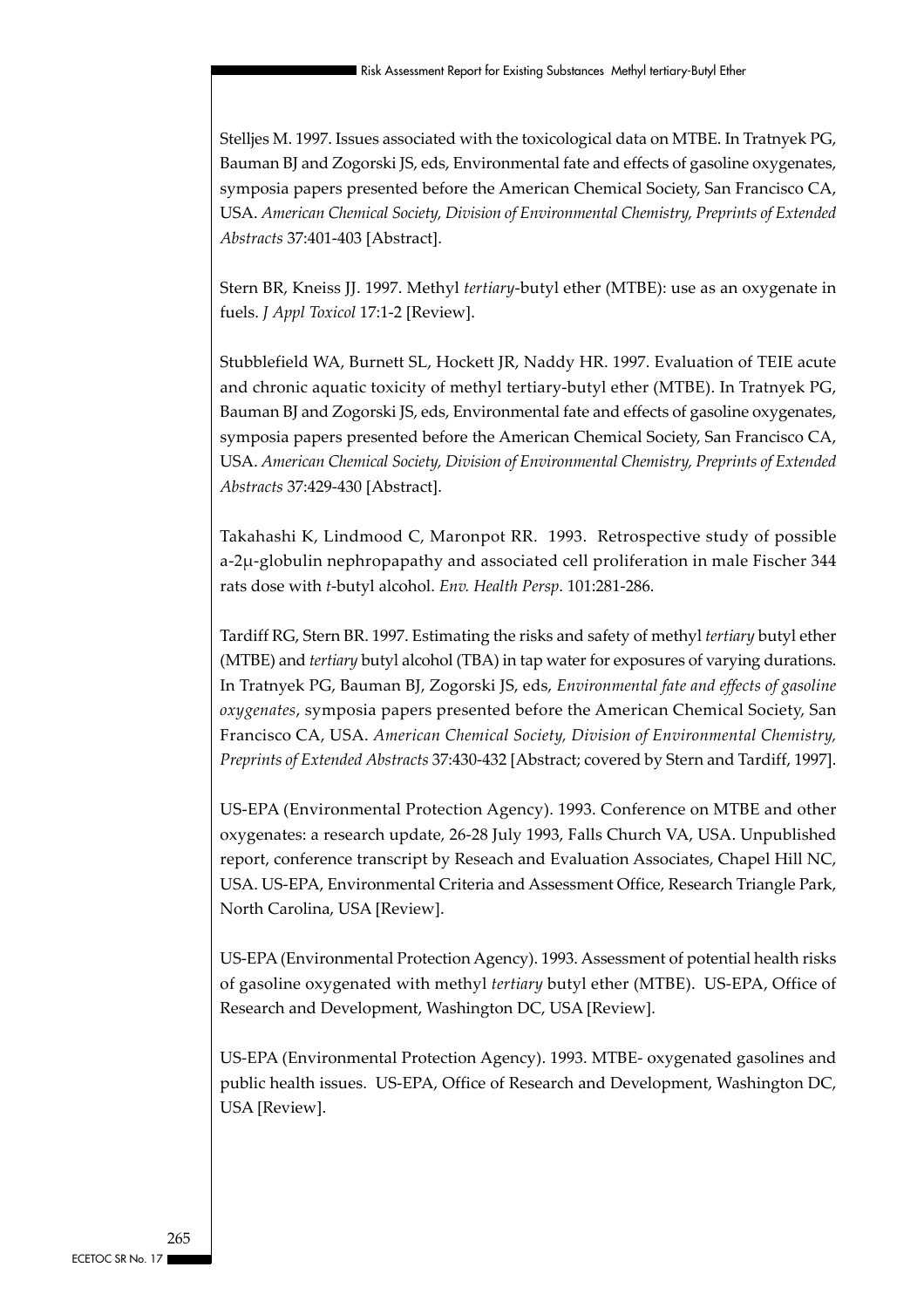Vainiotalo S, Ruonakangas A. 1999. Tank truck driver exposure to vapors from oxygenated or reformulated gasolines during loading and unloading. *Am Ind Hyg Assoc J* 60:518-525 [Covered by Hakkola and Saarinen, 1996].

Vojdani A, Namatalla G, Brautbar N. 1997. Methyl *tertiary*-butyl ether antibodies among gasoline service station attendants. *Ann NY Acad Sci* 837:96-104 [Specific antibodies detected in humans].

Wang Z, Fingas M, Sergy G. 1994. Study of 22-year-old Arrow oil samples using biomarker compounds by GC/MS. *Environ Sci Technol* 28:1733-1746.

Watkinson B. 1999. MTBE (methyl-*tertiary*-butyl ether) usage, fate and effects. Presented at a meeting of the European Federation of Petroleum Institutes, Stockholm in June 1999. Watkinson Bioscience; Sittingbourne Kent, UK. University of Sheffield, Sheffield UK [Review].

Wibowo AAE 1994. Methyl-*tert*-butyl ether. DECOS and NEG basis for an ocupational standard. Arbete och Hälsa 22. Arbetsmiljöinstitutet, Solna, Sweden [Review].

Zhang YP, Macina OT, Rosenkranz HS, Karol MH, Mattison DR. 1997. Prediction of the metabolism and toxicological profiles of gasoline oxygenates. *Inhal Toxicol* 9:237-254 [SAR modelling].

Zogorski JS, Moran MJ. 1999. Ground-water issues associated with the use of MTBE and other oxygenates in gasoline. Presented at International Congress on Ecosystem Health, August 1999, Sacramento, California, USA.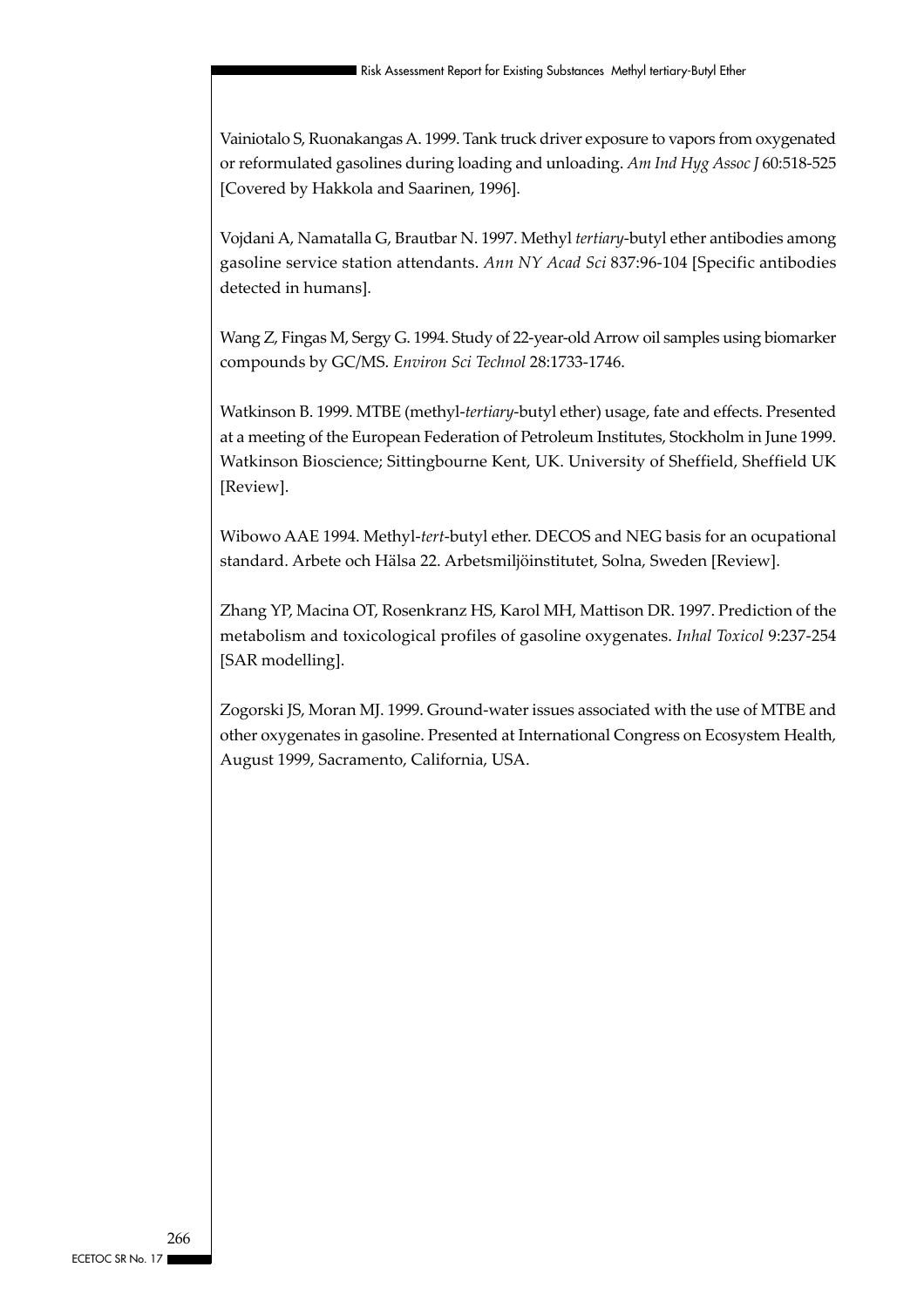# **APPENDIX A. GLOSSARY**

| Abbreviation/Acronym | <b>Description</b>                                                              |
|----------------------|---------------------------------------------------------------------------------|
| <b>BCF</b>           | Bioconcentration factor: ratio between the concentration in an organism         |
|                      | and the concentration in an environmental compartment. Bioconcentration         |
|                      | is the net result of the uptake, distribution and elimination of a substance in |
|                      | an organism due to water-borne exposure.                                        |
| BrdU                 | Bromodeoxyuridine (incorporation): immuno-histochemical technique               |
| <b>BUN</b>           | Blood urea nitrogen                                                             |
| $EC_{50}$            | Median effective concentration:                                                 |
|                      | 1. Concentration resulting in a 50% change in a parameter (e.g. algal           |
|                      | growth), relative to the control.                                               |
|                      | 2. Concentration at which a particular effect (e.g. Daphnia immobilisation)     |
|                      | is observed in 50% of the organism population, relative to the control.         |
| $EC_{x}$             | Similar to EC <sub>50</sub> , but for x% effect; x usually is 0, 10, or 100%    |
| ERA                  | Environmental risk assessment                                                   |
| <b>EUSES</b>         | European Union system for the evaluation of substances                          |
| <b>GLP</b>           | Good laboratory practice                                                        |
| <b>HEDSET</b>        | Harmonised electronic data set: for data collection under the Existing          |
|                      | Substances Regulation <sup>a</sup>                                              |
| <b>HPVC</b>          | High production volume chemical                                                 |
| $IC_{25}$            | Inhibition concentration, estimated to cause 25% reduction in organism          |
|                      | performance relative to control                                                 |
| <b>IUCLID</b>        | International uniform chemical database: to manage the data collected           |
|                      | under the Existing Substances Regulation <sup>a</sup>                           |
| kgbw                 | Kilogram bodyweight                                                             |
| kgww                 | Kilogram wet weight                                                             |
| $LC_{50}$            | Median lethal concentration: A statistically derived concentration that can     |
|                      | be expected to cause death in 50% of the animals exposed for a specified        |
|                      | time. This can either be a concentration in the environment (water, soil,       |
|                      | sediment, air) or a concentration in food (for bird or mammalian tests)         |
| $LD_{50}$            | Median lethal dose: statistically derived expression of a single                |
|                      | administered dose of a material that can be expected to cause death in          |
|                      | 50% of the dosed animals                                                        |
| LH.                  | Luteinising hormone                                                             |
| <b>LOAEL</b>         | Lowest-observed-adverse-effect level: the lowest concentration or amount        |
|                      | of a substance, found by experiment or observation, which causes an             |
|                      | adverse alteration of morphology, functional capacity, growth,                  |
|                      | development, or life span of the target organism distinguishable from           |
|                      | normal (control) organisms of the same species and strain under defined         |
|                      | conditions of exposure                                                          |
|                      |                                                                                 |

<sup>a</sup> Council Regulation (EEC) 793/93 on the evaluation and control of the risks of existing substances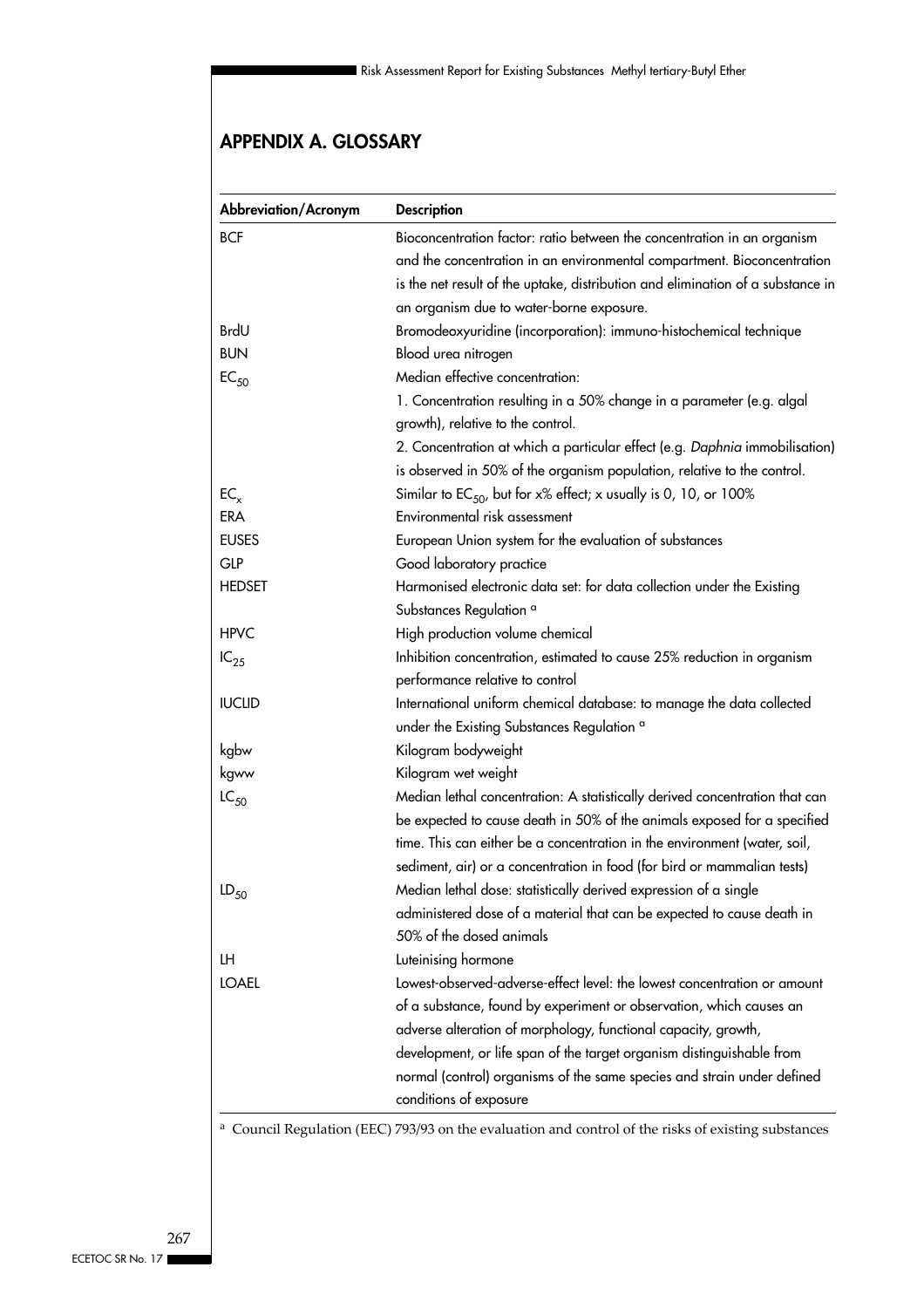# **APPENDIX A. GLOSSARY (cont'd)**

| <b>Abbreviation/Acronym</b> | <b>Description</b>                                                               |
|-----------------------------|----------------------------------------------------------------------------------|
| Local PEC                   | As local PEC, the concentrations from the local distribution models are taken,   |
|                             | adding the concentrations from the regional model as background level            |
| <b>LOEC</b>                 | Lowest-observed-effect-concentration: the lowest concentration with              |
|                             | adverse effects                                                                  |
| $log K_{ow}$                | Log of the octanol-water partition coefficient ( $K_{ow}$ or $P_{ow}$ )          |
| <b>LUST</b>                 | Leaking underground (gasoline) storage tank                                      |
| <b>MOS</b>                  | Margin of safety: the risk characterisation ratio (RCR) of a suitable effect or  |
|                             | no-effect parameter value (e.g. an acute, oral LD <sub>50</sub> , a sub-chronic, |
|                             | inhalatory NOAEL or a chronic LOEC in food) and a human exposure                 |
|                             | value of corresponding time scale and route of exposure. This is the             |
|                             | inverse of the RCR for the environment                                           |
| <b>MTBE</b>                 | Methyl tertiary-butyl ether                                                      |
| <b>NOAEL</b>                | No-observed-adverse-effect level: the greatest concentration or amount of        |
|                             | a substance, found by experiment or observation, which causes no                 |
|                             | detectable adverse alteration of morphology, functional capacity, growth,        |
|                             | development, or life span of the target organism under defined conditions        |
|                             | of exposure                                                                      |
| <b>NOEC</b>                 | No-observed-effect concentration: the highest concentration without              |
|                             | adverse effects.                                                                 |
| PEC                         | Predicted effect concentration: the estimated amount of substance in a           |
|                             | particular environmental compartment to which an organism is exposed             |
| <b>PNEC</b>                 | Predicted no-effect concentration. A PNEC is regarded as a concentration         |
|                             | (in environment or food) below which an unacceptable effect will most            |
|                             | likely not occur                                                                 |
| ppbv                        | Parts per billion (by volume)                                                    |
| <b>RCR</b>                  | Risk characterisation ratio: the ratio of the PEC to the PNEC for effects to     |
|                             | environmental organisms                                                          |
| <b>SCE</b>                  | Sister chromatid exchanges                                                       |
| <b>STP</b>                  | Sewage treatment plant: across the European Union, taken as a whole,             |
|                             | approximately 70% of the municipal wastewater volume (domestic and               |
|                             | industrial loads) is treated in a biological wastewater treatment plan. In       |
|                             | EUSES, the fate of a chemical in a communal STP is modelled by means of          |
|                             | a non-equilibrium, steady state box model, known as SimpleTreat                  |
| <b>TBA</b>                  | tertiary-Butyl alcohol                                                           |
| <b>TGD</b>                  | Technical Guidance Document in support of EU risk assessment of new and          |
|                             | existing substances (EC, 1996)                                                   |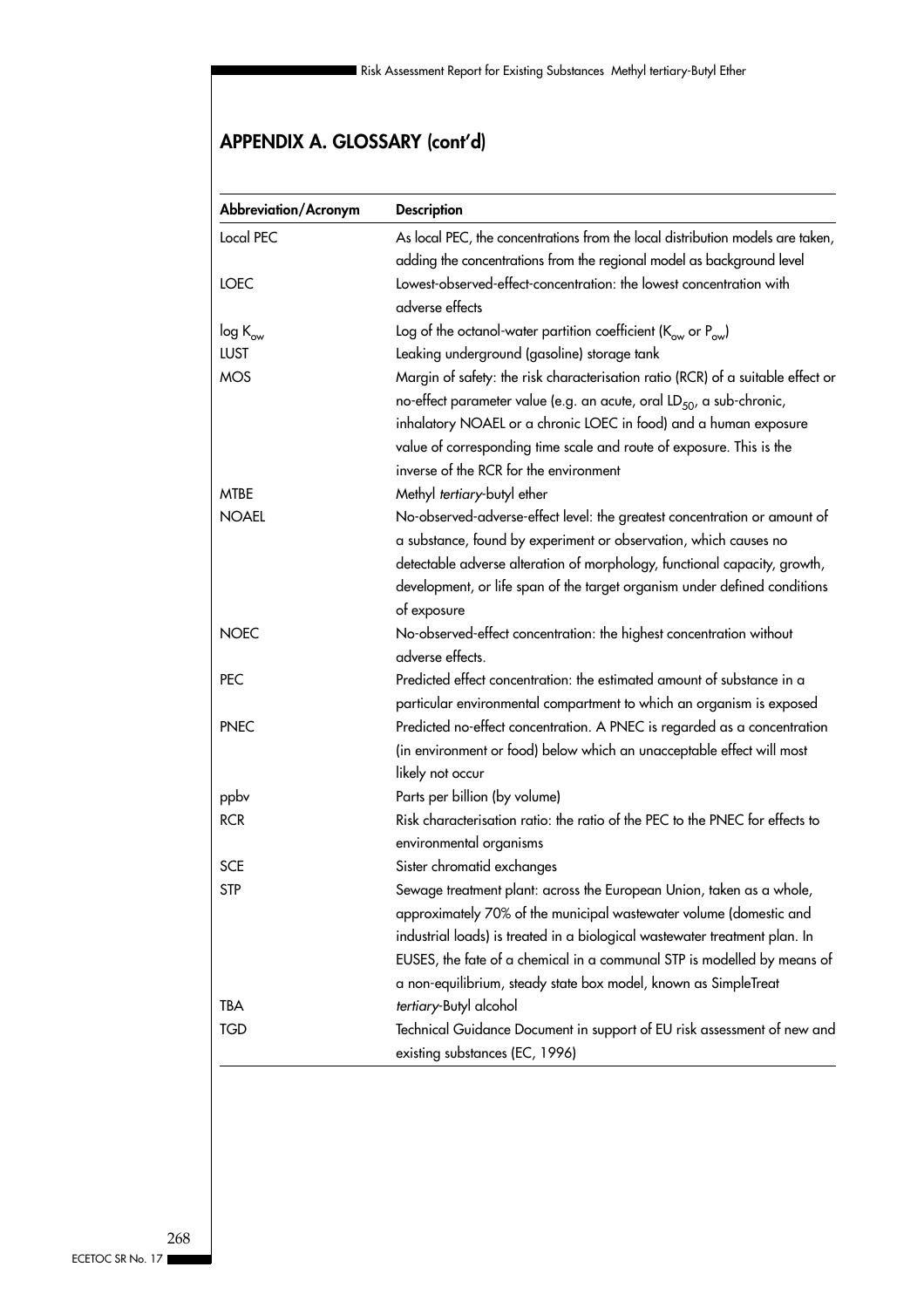# **APPENDIX B. SAMPLING AND ANALYSIS PROTOCOLS FOR COLLECTION OF EMISSION DATA FOR PRODUCTION AND FORMULATION PLANTS**

### *B.1 Introduction*

The Finnish Competent Authorities issued a letter (dated 29<sup>th</sup> June 2000) to all companies manufacturing MTBE requesting more exposure data from MTBE production sites.

The ECETOC-EFOA Task Force for MTBE Risk Assessment compiled the following protocol to help ensure the precision and accuracy of the measurements of MTBE concentrations in samples from production sites.

## *B.2 General conduct and focus of monitoring*

Monitoring is to be focused on the points on production and formulation sites representing combined emissions to air and water, and background samples.

- Existing monitoring programmes and the requirements of appropriate authorities are to be taken into account, refining these guidelines as needed.
- Site conditions are to be taken into account.
- Replicate samples have to be taken to quantify variations in sample composition.
- Appropriate quality assurance procedures are to be followed.
- Precise documentation on what measurements were taken, and how they were taken, is important (what has been measured, where and for how long, what method of sampling and analysis was used etc.).

### **B.2.1 Water samples**

- In effluent monitoring, concurrent samples taken at points before and after any onsite WWTP are crucial.
- In receiving waters, it is advisable to take samples from points downstream of emissions from the site discharge pipe both before and after major dilution.
- The low odour/taste threshold (20 50 µg/l) may be used to focus sampling.
- Occupational monitoring data from stationary or personal measurements.
- MTBE concentration in ambient air at a distance of 100 m from the most significant point source of the industrial site and from the border of the industrial site during an emission episode is needed (2 - 8 hour averages).
- Additional information, (e.g. measured or estimated emission rates  $(g/s)$  from different point sources (e.g. five most important sources) as well as total annual MTBE emissions to air), is valuable. The emission rate allows to the average concentration of MTBE in the air at different distances to be estimated.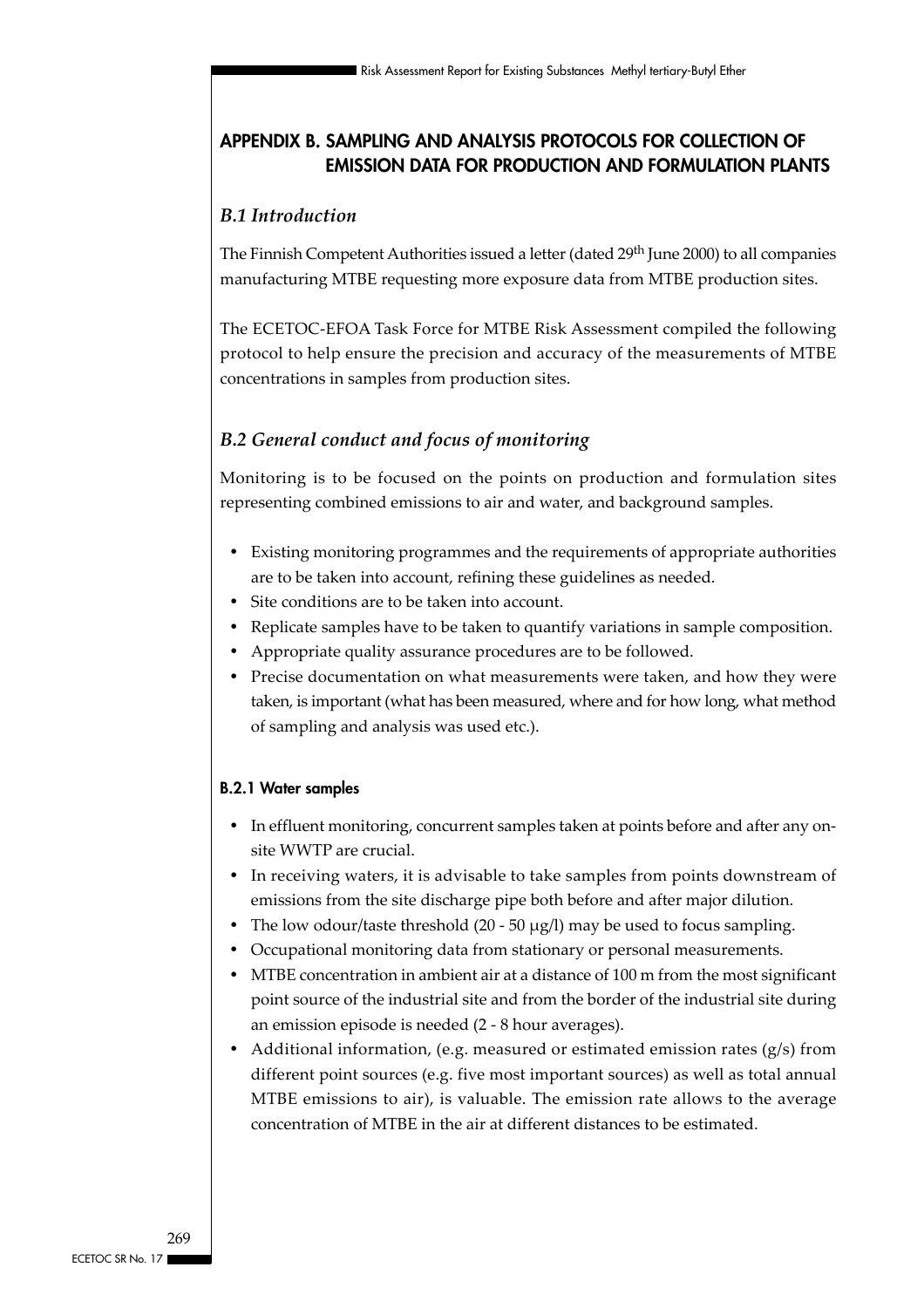- Regular monitoring data for VOCs emitted from the site of concern may be added as supplementary information, particularly if data based on confirmed correlation with MTBE concentrations are available.
- Measurements of background samples (e.g. from upwind stations) may be informative also for quality control.

### *B.3 Frequency, timing and duration of monitoring*

- For monitoring of surface waters, it is in many cases customary to take samples 4 - 5 times/year. For particular purposes, higher or lower frequencies may be used (e.g. control of highly variable fluxes, preliminary mapping of emissions or occurrence). Even in groundwater monitoring, coverage of the seasons may be needed.
- Sampling is to be focused on periods of high flow according to the process and hydrological variations to gain results representative of the main fluxes.
- The duration of the sampling programme varies according to the goals and context of monitoring; generally monitoring extending over several years is needed to discern developments and to account for year-to-year variation. However, shorter periods may be sufficient to establish the overall situation and for areal mapping of contamination.
- Duration of individual sampling incidents likewise varies; in many cases transient "grab" samples can be taken. Due to volatilisation, composite samples can be used only to a limited degree. However, some level of time integration may be achieved e.g. by using sorbents (in solid phase extraction).
- It is advisable to take samples at least over a period of 1 month, 2 replicate samples/week (=16 samples altogether) from each sampling location.
- For ambient air samples, the frequency and total duration of monitoring likewise varies according to the case (e.g. process variations), and to the context and purposes of monitoring.

### *B.4 Sampling, field measurements and sample pretreatment*

- Avoid analyte losses and sample contamination
- In connection with sampling, measurements of important environmental conditions and sample properties (e.g. in case of water samples the flow rate, depth, suspended solids, pH and other physico-chemical parameters and in case of air samples the distance from the production facility) are important. For STPs, the size and capacity of the plant (e.g. in terms of average and maximum hydraulic flow rates) are needed in addition to instantaneous flows.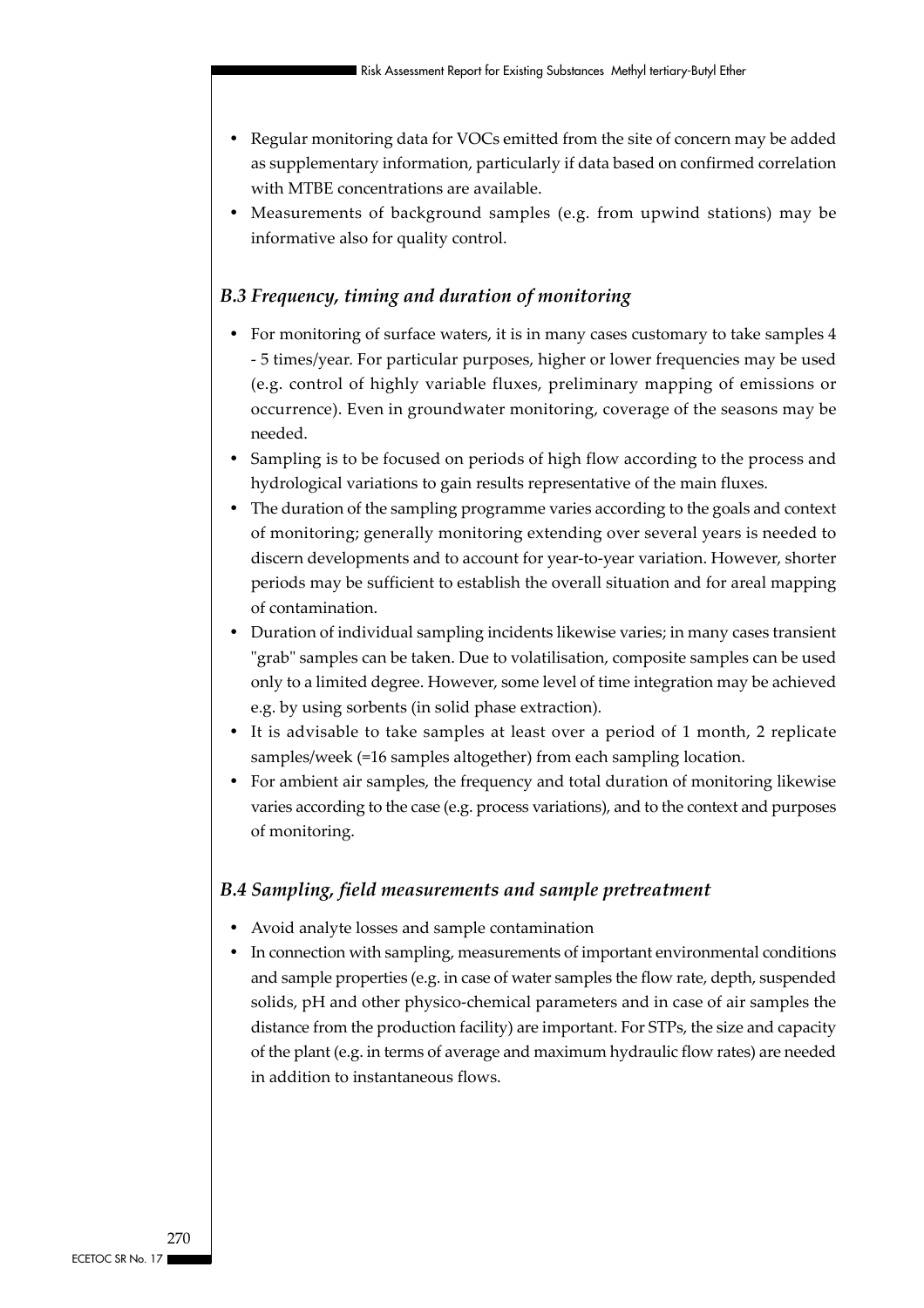### **B.4.1 Water samples**

- With groundwater, flushing of wells prior to sampling and attention to sampling equipment and techniques (e.g. minimisation of gas exchange) are essential to ensure representative samples.
- Samples are collected in clean, rinsed, low-sorbing glass containers, overflown and filled completely (with no headspace); or alternatively, if analysis using sampling from headspace is to be used, in special septum-capped vials. Sample containers, as well as sampling equipment and techniques, are selected and prepared in cooperation with the analytical laboratory analysing the samples.
- Samples are closed and stored in the cold and dark and are transported promptly (overnight) to the laboratory for analysis.
- Samples are marked sufficiently at all stages to ensure appropriate identification.

### **B.4.2 Air samples**

Sampling can be performed according to the following procedure (Vainiotalo *et al*, 1998):

- Use KC 222-3 pumps (SKC, Eighty Four PA, USA) which are pulling air through charcoal tubes (SKC 226-01; 150 mg of absorbent) at 0.2 l/min (8-h air samples or 0.1 l/min (16-h air samples). Samples must be kept at a temperature of < 20°C.
- Sample pretreatment and analyses.
- The charcoal tubes are treated with carbon disulphide for desorption, and the eluate is analysed as described in following section.

### *B.5 Chemical analysis*

- MTBE is commonly measured by gas chromatography with flame ionisation (GC-FID), or mass spectrometry (GC-MS) detection particularly when greater sensitivity and/or specificity is required (low concentration ranges, complex mixtures).
- GC-MS may be carried out after separation and concentration by purge and trap (US-EPA method 524.2 and its modifications and USGS method; detection limits ca. 0.06 - 0.09 µg/l) or by solid-phase extraction (Achten and Püttmann, 2000).

Using direct aqueous injection, screening-level detection limits of 1,000 µg/l have been obtained using GC-FID, while minimum concentrations in the linear range below 100 µg/l have been reached by GC-MS in the selective ion monitoring mode (Hong *et al*, 1999b; see also review by Achten and Püttmann, 2000).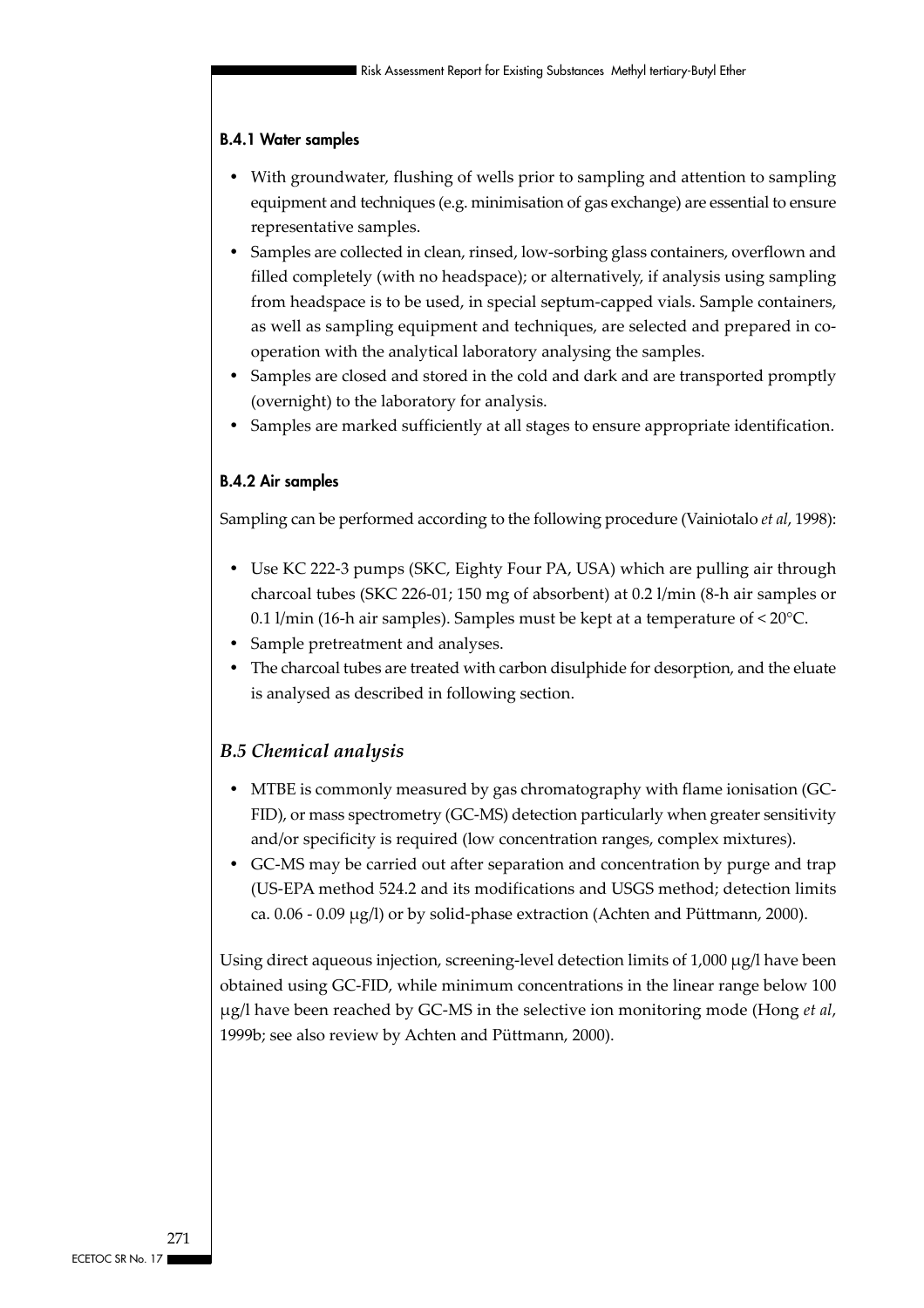|               | APPENDIX C. ACUTE TOXICITY IN EXPERI | IMENTAL ANIMALS                                                                                                                                                                                                                                                                              |                       |
|---------------|--------------------------------------|----------------------------------------------------------------------------------------------------------------------------------------------------------------------------------------------------------------------------------------------------------------------------------------------|-----------------------|
| Route/Species | <b>Result</b>                        | Observations                                                                                                                                                                                                                                                                                 | Reference             |
| Oral, gavage  | LD <sub>50</sub> (mg/kgbw)           |                                                                                                                                                                                                                                                                                              |                       |
| <b>Rat</b>    | 3,800                                | Deaths occurred at > 3,000 mg/kg (doses 2,000 and 10,200 mg/kgbw)                                                                                                                                                                                                                            | Hathaway et al, 1970a |
| Rot           | 3,866                                | Some degree of CNS depression at all doses (1,800, CDS assuard to the constant of NS of the Some degree of CNS                                                                                                                                                                               | Arco Chemical, 1980   |
|               |                                      | loss of righting reflex, tremors; at 4,080 mg/kgbw as at lower dose, gastro-intestinal tract irritation<br>2,450 mg/kgbw ataxia, tremors, laboured breathing; at 3,610 mg/kgbw ataxia,<br>l breathing, 6/10 animals died; at 6,810 mg/kgbw all animals died<br>diarrhoea; at<br>and laboured |                       |
| Mouse         | 4,000                                | None                                                                                                                                                                                                                                                                                         | Little et al, 1979    |
| Dermal        | LD <sub>50</sub> (mg/kgbw)           |                                                                                                                                                                                                                                                                                              |                       |
| <b>Rat</b>    | 6,800 °                              | Transient hyperactivity                                                                                                                                                                                                                                                                      | Shell, 1971           |
| Rabbit        | > 10,000                             | None                                                                                                                                                                                                                                                                                         | Arco Chemical, 1980   |
| <b>Rabbit</b> | > 10,200                             | Initial pain followed by transient hyperactivity (3 - 5 min), local irritation, no deaths at all doses                                                                                                                                                                                       | Hathaway et al, 1970a |
|               |                                      | 0,200 mg/kgbw)<br>(6,800 and                                                                                                                                                                                                                                                                 |                       |
| Inhalation    | $LC_{50}$ (mg/m <sup>3</sup> ), time |                                                                                                                                                                                                                                                                                              |                       |
| kat           | 85,000, 4 h                          | nd 395,000 mg/m <sup>3</sup> , effects of treatment: hyperactivity, lachrymation, salivation,<br>At 44,000 ar                                                                                                                                                                                | Hathaway et al, 1970a |
|               |                                      | ataxia, tremors and unconsciousness                                                                                                                                                                                                                                                          |                       |
| Rat           | 120,300,4h                           | within minutes. At 68,100 mg/m <sup>3</sup> all rats prostrated or ataxic by end of exposure. Upon cessation<br>pure, At all doses (68,100 - 230,500 mg/m <sup>3</sup> ) hypoactivity and ataxia in all animals<br>MTBE 99.1%                                                                | Arco Chemical, 1980   |
|               |                                      | survivors rapidly recovered. At > 68,100 mg/m <sup>3</sup> CNS effects, tachypnoea and<br>nasal discharge<br>of exposure,                                                                                                                                                                    |                       |
| Rot           | 142,030,4h                           | MTBE 96.2% pure. Inco-ordination, hypoactivity, lachrymation and prostration at all concentrations                                                                                                                                                                                           | Arco Chemical, 1980   |
|               |                                      | $(70, 700 - 201, 000 \text{ mg/m}^3)$ . Rapid recovery in survivors.                                                                                                                                                                                                                         |                       |
| Mouse         | 400,000 b, 5 min                     | Transient anaesthesia in some mice at all concentrations (125,000 - 8000,000 mg/m <sup>3</sup> ). At                                                                                                                                                                                         | Hathaway et al, 1970a |
|               |                                      | 800,000 mg/m <sup>3</sup> 2 and 4 animals, respectively, died. EC <sub>50</sub> was 200,000 mg/m <sup>3</sup><br>400,000 and                                                                                                                                                                 |                       |

ADDENINIY CACITE TOVICITY IN EVDEDIMENTAL ANIMALS

Risk Assessment Report for Existing Substances Methyl tertiary-Butyl Ether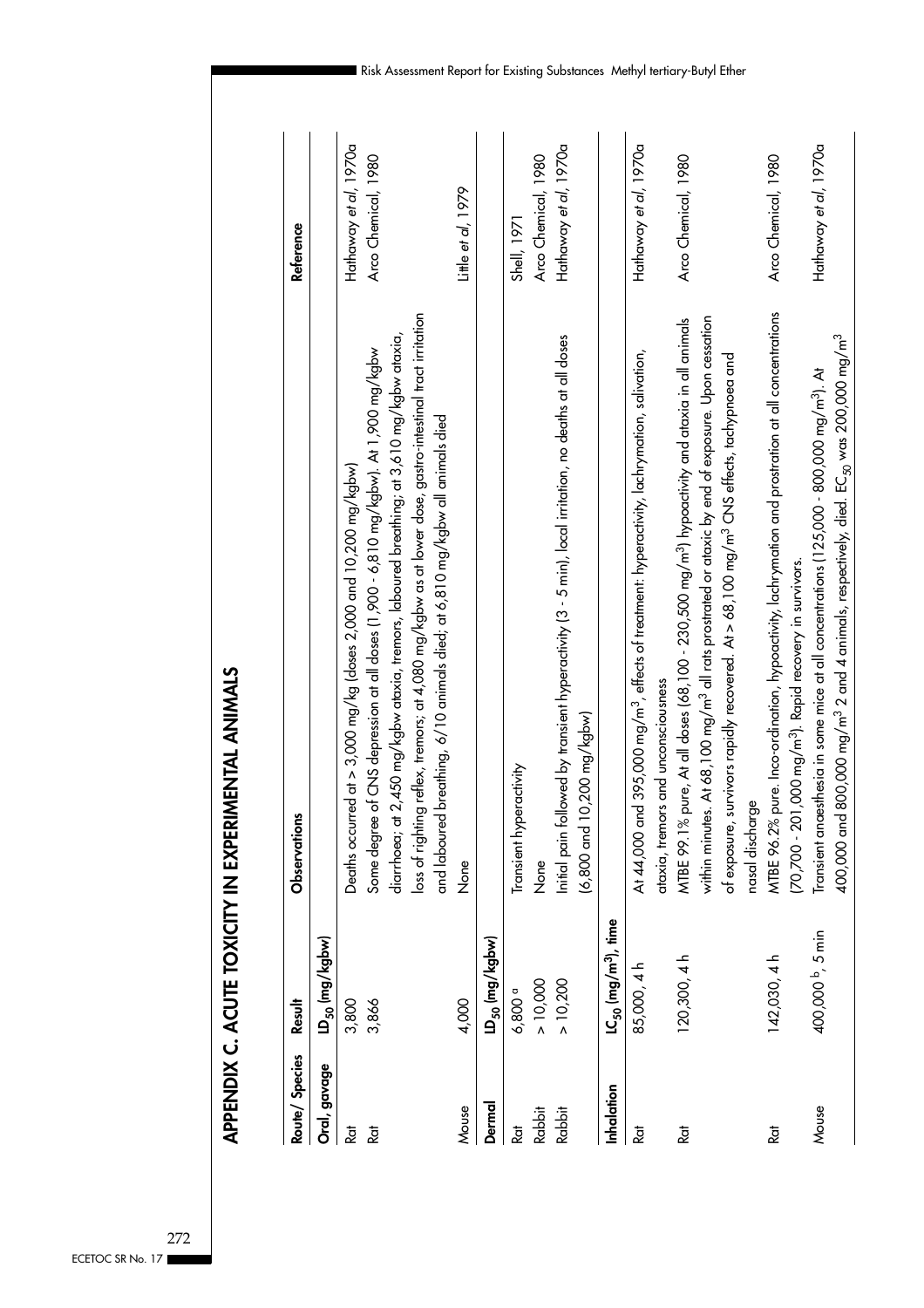| Route/Species             | <b>Result</b>                                    | Observations                                                                                                                                                                                                                  | Reference             |
|---------------------------|--------------------------------------------------|-------------------------------------------------------------------------------------------------------------------------------------------------------------------------------------------------------------------------------|-----------------------|
| Inhalation                | $LC_{50}$ (mg/m <sup>3</sup> ), time             |                                                                                                                                                                                                                               |                       |
| Mouse                     | 720,000                                          | minutes<br>$IT_{50}$ was 5.6                                                                                                                                                                                                  | Snamprogetti, 1980    |
| Mouse                     | 648,000 b, 10 min                                | Whole-body exposure. Toxicity was dose dependent                                                                                                                                                                              | Snamprogetti, 1980    |
| Mouse                     | 141,000, 15 min                                  | None                                                                                                                                                                                                                          | Marsh and Leake, 1950 |
| Monkey, rhesus            | 0, 12, 400 - 341,000, Up to 18,000<br>6h / d, 5d | mg/m <sup>3</sup> no effects. At 38,800 mg/m <sup>3</sup> ataxia at 65 min. At 68,600 mg/m <sup>3</sup> ataxia,<br>emesis, prostration, unconsciousness at 58 min. At 112,000 mg/m <sup>3</sup> ataxia, prostration, tremors, | Hathaway et al, 1970c |
|                           |                                                  | and bradypnoea at 50 min. At 173,000 mg/m <sup>3</sup> unconsciousness at 43 min. At 341,000 mg/m <sup>3</sup><br>unconsciousness at 24 min; apnoea after 85 min. All effects reversed to normal upon cessation               |                       |
|                           |                                                  | of exposure.                                                                                                                                                                                                                  |                       |
| Intravenous               | LD <sub>50</sub> (ml/kgbw)                       |                                                                                                                                                                                                                               |                       |
| Rot                       | 0.56                                             | Lethal within 5 min, preceded by hyper-salivation, urination, defecation and respiratory disorders.                                                                                                                           | Snamprogetti, 1980    |
|                           |                                                  | CNS effects (various, as above), reversed within 15 - 20 min after cessation of exposure.<br>Survivors had                                                                                                                    |                       |
| Subcutaneous <sup>c</sup> | LD <sub>50</sub> (mg/kgbw)                       |                                                                                                                                                                                                                               |                       |
| Mouse                     | $3.\overline{6}$                                 | Nore                                                                                                                                                                                                                          | Snamprogetti, 1980    |
| Rot                       | 6.7                                              | None                                                                                                                                                                                                                          | Snamprogetti, 1980    |
|                           | Intraperitoneal ' LD <sub>50</sub> (mg/kgbw)     |                                                                                                                                                                                                                               |                       |
| Mouse                     | 1.36                                             | Nore                                                                                                                                                                                                                          | Snamprogetti, 1980    |
| Rat                       | 1.67                                             | None                                                                                                                                                                                                                          | Snamprogetti, 1980    |

 $^{\rm b}$  Reported as 18 % in air b Reported as 18 % in air

<sup>c</sup> Single injection Single injection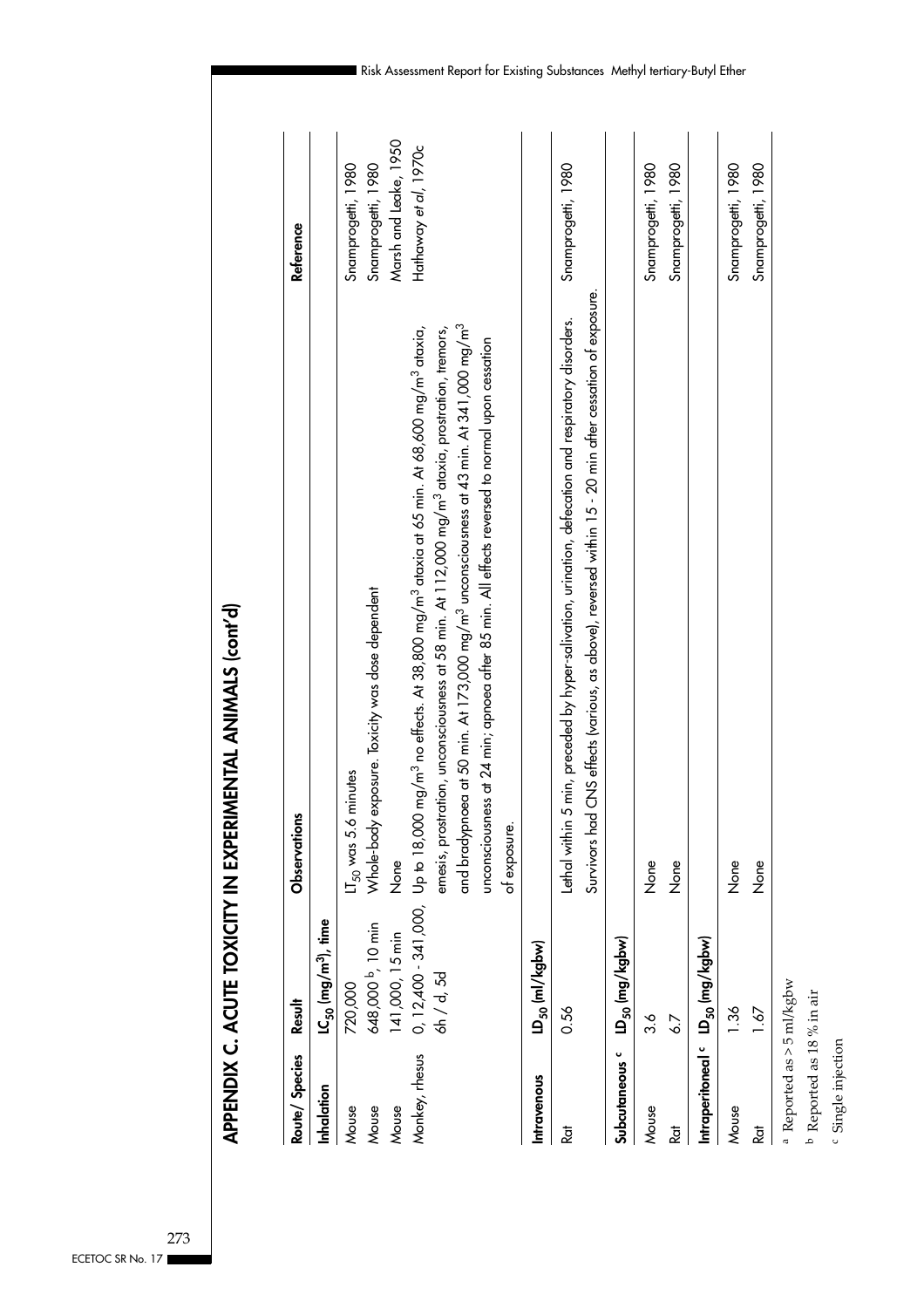|                            |                    |                          |                         | AMPENDIA D. REFEAIED-DOSE I VALERINENIAL ANIMALO                                               |  |
|----------------------------|--------------------|--------------------------|-------------------------|------------------------------------------------------------------------------------------------|--|
| Species, strain<br>Route / | Exposure<br>regime | concentration<br>Dose or | <b>NOAEL</b><br>Result, | Reference<br>Observations                                                                      |  |
| duration                   |                    |                          |                         |                                                                                                |  |
| ල<br>ර                     |                    | (mg/kgbw/d)              |                         |                                                                                                |  |
| Rat, Sprague-Dawley        | $2 \times$         | 0, 357, 714,             | 714                     | Robinson et al, 1990<br>NOAEL based on M kidney effects. All dose levels: diarrhoea, from d 3. |  |
|                            |                    | 1,071, 1,428             |                         | At 1,071 mg/kgbw increased relative kidney weights (M); increased                              |  |
|                            |                    |                          |                         | haemoglobin and haematocrit (M). Decreased monocyte numbers (M).                               |  |
|                            |                    |                          |                         | At 1,428 mg/kgbw transient anaesthesia (recovery within 2 h); reduced                          |  |
|                            |                    |                          |                         | body-weight gain; relative kidney weights; hyaline droplets; decreased                         |  |
|                            |                    |                          |                         | blood urea nitrogen (F); absolute and relative lung weights decreased.                         |  |
|                            |                    |                          |                         | No effects on other main organs, immune of reproductive tissues                                |  |
| Rat, Sprague-Dawley        | $4 \times$         | 0, 90, 440, 1,750        | $\infty$                | IIT, 1992<br>NOAEL based on M kidney effects. At 90 mg/kgbw: increased relative                |  |
|                            |                    |                          |                         | kidney weight [F]. At 440 mg/kgbw hyaline droplets; increased relative                         |  |
|                            |                    |                          |                         | kidney weights (M); mean red blood cell count increased (M); occasional                        |  |
|                            |                    |                          |                         | CNS effects (salivation, hypoactivity, ataxia). At 1,750 mg/kgbw slight                        |  |
|                            |                    |                          |                         | increase in relative liver weight; increased relative kidney weight (M and F)                  |  |
|                            |                    |                          |                         | and relative adrenal weight (M); mean corpuscular volume (of erythrocytes)                     |  |
|                            |                    |                          |                         | increased (F); increased serum cholesterol; localised gastro-intestinal                        |  |
|                            |                    |                          |                         | irritation; no gross or histopathological effects on lung                                      |  |
|                            |                    |                          |                         |                                                                                                |  |

**ADDENINIX DI DEDEATED-DOSE TOXICITY IN EXPEDIMENTAL ANIMALS APPENDIX D. REPEATED-DOSE TOXICITY IN EXPERIMENTAL ANIMALS**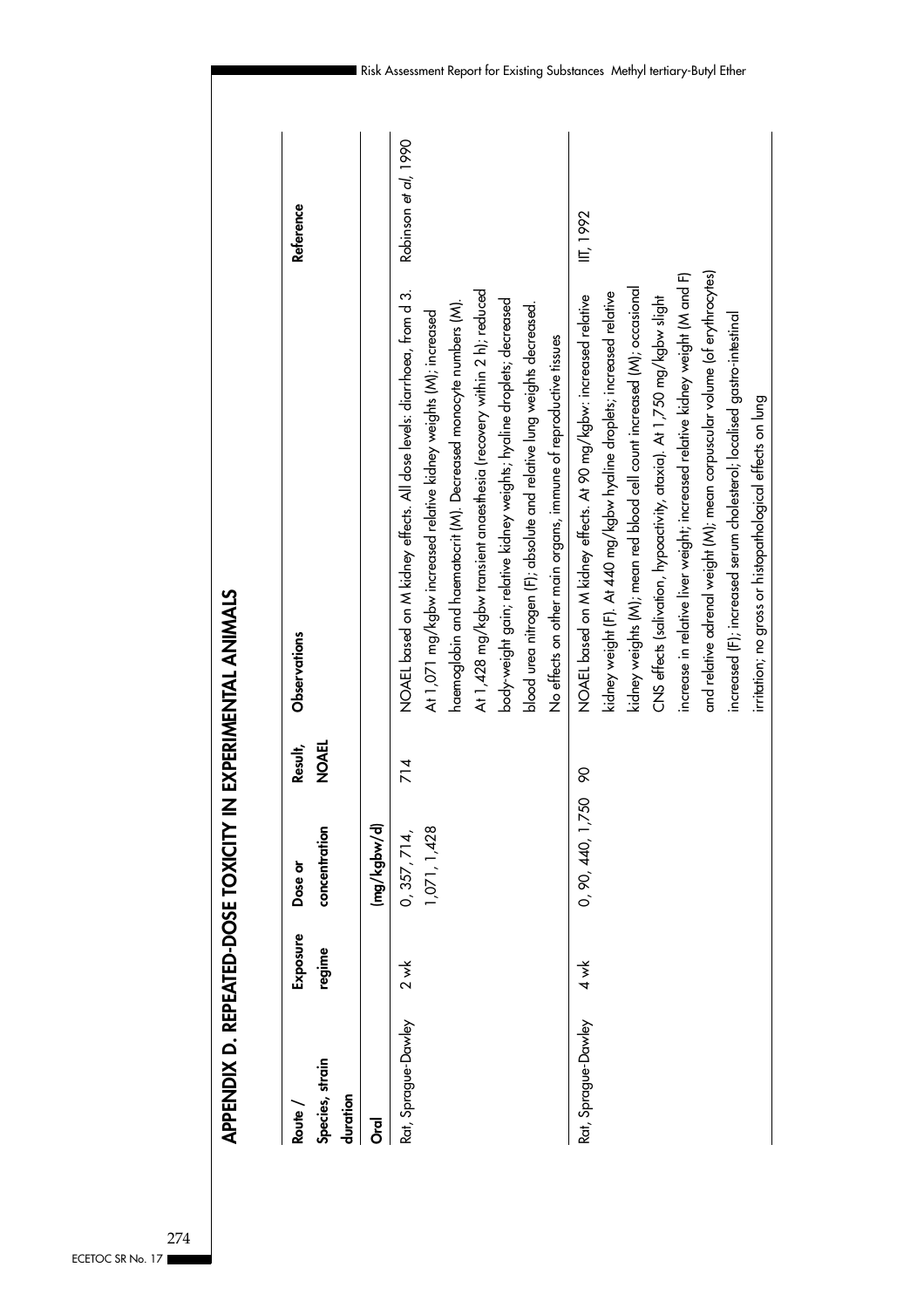| APPENDIX D. REPEATED-DOSE TOXICITY I |                         |                               |              | N EXPERIMENTAL ANIMALS (cont'd)                                                                                                                                                                                                                                                                                                                                                                                                                                                                                                                                                                                                                                                                                                                                                                                                                                                                                                                                                                                                                                      |                           |
|--------------------------------------|-------------------------|-------------------------------|--------------|----------------------------------------------------------------------------------------------------------------------------------------------------------------------------------------------------------------------------------------------------------------------------------------------------------------------------------------------------------------------------------------------------------------------------------------------------------------------------------------------------------------------------------------------------------------------------------------------------------------------------------------------------------------------------------------------------------------------------------------------------------------------------------------------------------------------------------------------------------------------------------------------------------------------------------------------------------------------------------------------------------------------------------------------------------------------|---------------------------|
| Route                                | Exposure                | Dose or                       | Result,      | Observations                                                                                                                                                                                                                                                                                                                                                                                                                                                                                                                                                                                                                                                                                                                                                                                                                                                                                                                                                                                                                                                         | Reference                 |
| Species, strain<br>duration          | regime                  | concentration                 | <b>NOAEL</b> |                                                                                                                                                                                                                                                                                                                                                                                                                                                                                                                                                                                                                                                                                                                                                                                                                                                                                                                                                                                                                                                                      |                           |
| ਰ<br>ਠੱ                              |                         | (mg/kgbw/d)                   |              |                                                                                                                                                                                                                                                                                                                                                                                                                                                                                                                                                                                                                                                                                                                                                                                                                                                                                                                                                                                                                                                                      |                           |
| Rat, Sprague-Dawley                  | 90 d                    | 0, 100, 300, 900,             | 300          | and Co <sup>++</sup> decreased. At 900 mg/kgbw increased absolute kidney weights<br>haematocrit and decreased white blood cell count (F); increased absolute<br>dosing. At 300 mg/kgbw increased relative kidney weight (F), glucose<br>top dose; no effect on immune or reproductive tissues; hyaline droplets<br>dose-related effects on body weight / body-weight gain, significant at<br>corpuscular volume (of erythrocytes) (M); hyaline droplets with severe<br>salivation, ataxia, hypoactivity in all treated groups immediately after<br>(M); increased relative liver and kidney weights. At 1,200 mg/kgbw<br>profound transient narcosis; increased monocytes, decreased mean<br>in kidney at all doses, dose-related. Diarrhoea from d 3 decreased<br>tubular changes (M); increased red blood cell count, haemoglobin,<br>and relative lung and kidney weight (M), relative liver weight (M),<br>NOAEL based on M kidney effects. No treatment-related deaths;<br>BUN and increased blood cholesterol at all doses. Occasional<br>adrenal weights (F). | Robinson et al, 1990      |
| Inhalation                           |                         | $\left(\frac{mg}{m^3}\right)$ |              |                                                                                                                                                                                                                                                                                                                                                                                                                                                                                                                                                                                                                                                                                                                                                                                                                                                                                                                                                                                                                                                                      |                           |
| Rat, F344                            | 6 h/d, 13 d             | 0, 7,200, 14,400,<br>28,800   | 7,200        | behavioural changes (ataxia, decreased startle and pain reflexes and/or<br>Effects included ataxia, hypoactivity, periocular irritation and reversible<br>No deaths. Clinical signs in all groups but primarily at 28,800 mg/m <sup>3.</sup><br>body-weight gain, and increase of relative weights liver, kidney and<br>muscle tone) in F+M. At 14,400 and 28,800 mg/m <sup>3</sup> decreased<br>adrenals. No gross or histopathological changes.                                                                                                                                                                                                                                                                                                                                                                                                                                                                                                                                                                                                                    | Dodd and Kintigh,<br>1989 |
| Rat, Charles River                   | 6 h /d,<br>5 d/wk, 2 wk | 0, 10,000, 30,000             | > 30,000     | haematology, clinical chemistry or urinalysis. No effects on main organs,<br>No deaths, no clinical signs, no effects on body weight, no effects on<br>including CNS                                                                                                                                                                                                                                                                                                                                                                                                                                                                                                                                                                                                                                                                                                                                                                                                                                                                                                 | Hathaway et al,<br>1970a  |
| Rat, F344                            | 5 d/wk, 2 wk<br>6 h /d, | 0, 1,440, 10,800,<br>28,800   | 10,800       | NOAEL based on decreased body-weight gain at 28,800 mg/m <sup>3</sup> .<br>No deaths. At 10,800 mg/m <sup>3</sup> increased tubular epithelial cell<br>proliferation after 5 days (M).                                                                                                                                                                                                                                                                                                                                                                                                                                                                                                                                                                                                                                                                                                                                                                                                                                                                               | Chun and Kintigh,<br>1993 |

# $\overline{1}$ **APPENDIX D. REPEATED-DOSE TOXICITY IN EXPERIMENTAL ANIMALS (cont'd)** VICTV IN FVDFDIAFNITAI ANIIAAIC I.  $\frac{1}{1}$  $\overline{1}$  $\overline{\phantom{a}}$  $\overline{\phantom{a}}$  $\overline{1}$ ļ  $\frac{1}{2}$  $\epsilon$ ADDENIDIV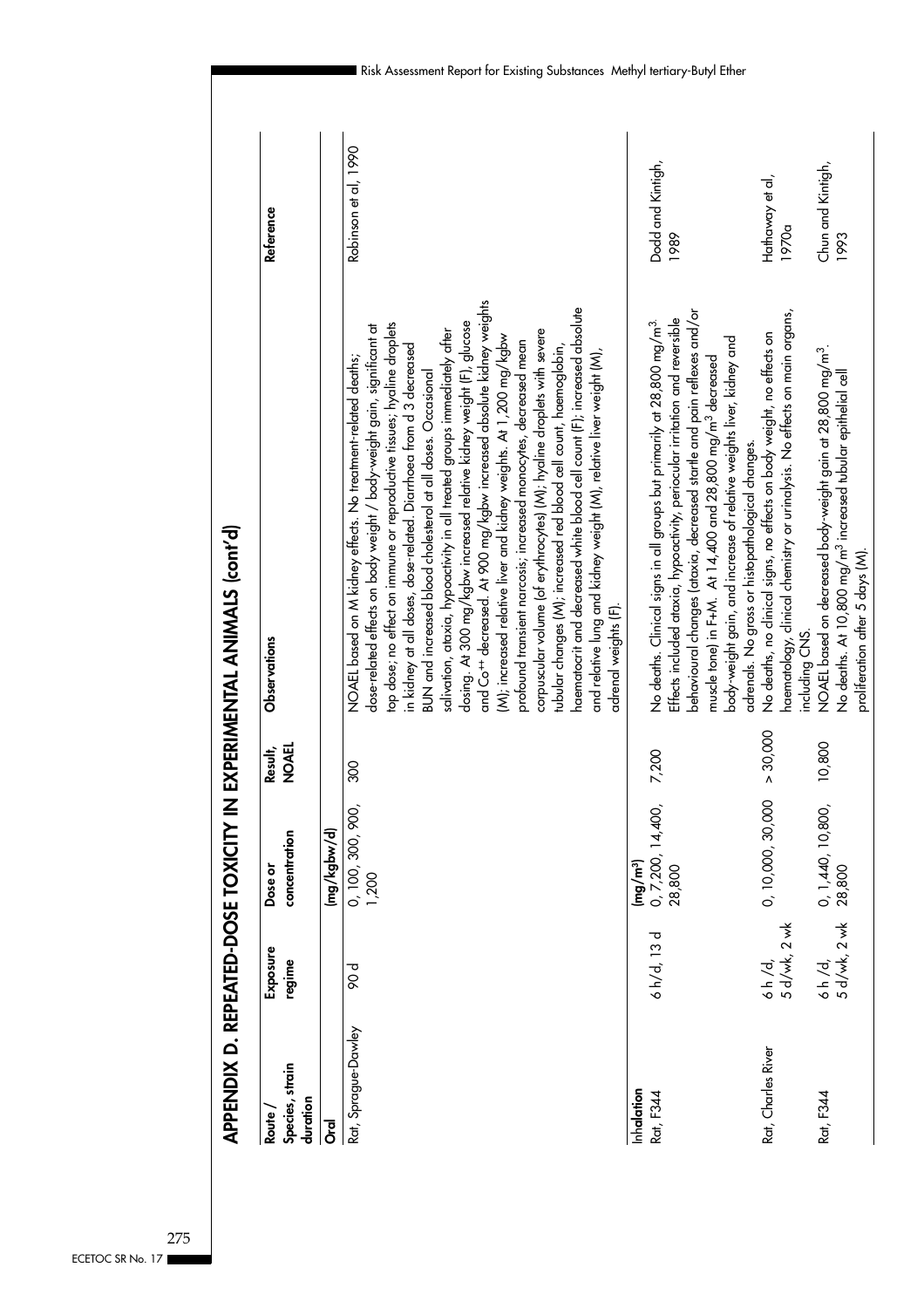| APPENDIX D. REPEATED-DOSE TOXICITY |                                                             |                                 |               | IN EXPERIMENTAL ANIMALS (cont'd)                                                                                                                                                                                                                                                                                                                                                                                                                                                                                                                                    |                           |
|------------------------------------|-------------------------------------------------------------|---------------------------------|---------------|---------------------------------------------------------------------------------------------------------------------------------------------------------------------------------------------------------------------------------------------------------------------------------------------------------------------------------------------------------------------------------------------------------------------------------------------------------------------------------------------------------------------------------------------------------------------|---------------------------|
| Route /                            | Exposure                                                    | Dose or                         | Result,       | Observations                                                                                                                                                                                                                                                                                                                                                                                                                                                                                                                                                        | Reference                 |
| Species, strain                    | regime                                                      | concentration                   | <b>NOAEL</b>  |                                                                                                                                                                                                                                                                                                                                                                                                                                                                                                                                                                     |                           |
| duration                           |                                                             |                                 |               |                                                                                                                                                                                                                                                                                                                                                                                                                                                                                                                                                                     |                           |
| Inhalation                         |                                                             | $\left(\frac{mg}{m^3}\right)$   |               |                                                                                                                                                                                                                                                                                                                                                                                                                                                                                                                                                                     |                           |
| Rat, Sprague-Dawley                | 5 d/wk, 9 d<br>6 h/d,                                       | 0, 360, 1,080,<br>3,600, 10,800 | 360           | Statistically significant increased relative liver weights (10,800 mg/m <sup>3</sup> , F+M).<br>phosphorus increased (F); blood urea nitrogen and urine analysis normal<br>chronic inflammation of nasal mucosa and trachea (27/40 rats). Serum<br>At 360 and 1,080 mg/m <sup>3</sup> no effects. At 3,600 and 10,800 mg/m <sup>3</sup>                                                                                                                                                                                                                             | Terrill and Daly,<br>1984 |
| Rat, Wistar                        | $5 - 10 \text{ min/d}, 0, 180,000,$<br>5 d/wk, 30 d 288,000 |                                 |               | > 288,000 No treatment-related increase in deaths or clinical signs. Body weight, food<br>groups in clinical chemistry, urine analysis, blood, organ weight and motor<br>intake, similar in all groups. No differences between control and treated<br>activity co-ordination.                                                                                                                                                                                                                                                                                       | Snamprogetti, 1980        |
| Rat, Wistar                        | 5 d/wk 120d<br>$10$ min/d,                                  | 180,000                         |               | > 180,000 Same end points as above, except for behavioural changes. No treatment-<br>related changes.                                                                                                                                                                                                                                                                                                                                                                                                                                                               | Snamprogetti, 1980        |
| Rat, Sprague-Dawley                | 5 d/wk<br>6 h/d,<br>13wk                                    | 0, 900, 1,800<br>3,600          | $\frac{5}{2}$ | relative lung weight in F, but not treatment-related), gross or histopathology.<br>No deaths. No treatment-related effects on haematology, clinical chemistry,<br>urinalysis, organ weights (at 3,600 mg/m <sup>3</sup> slight decrease in absolute and<br>Dose-related anaesthesia.                                                                                                                                                                                                                                                                                | Greenough et al,<br>1980  |
| Rat, Sprague-Dawley                | 5 d/wk<br>13wk<br>6 h/d                                     | 0, 2,880, 14,400,<br>28,800     | $\frac{8}{2}$ | increased in F; increased incidence of lymphoid hyperplasia in lymph nodes (M).<br>body-weight gain and final body weight. Elevated serum corticosterone;<br>At 28,800 mg/m <sup>3</sup> no deaths, ataxia, not neurotic, reduced food intake,<br>significant increase in absolute and relative weights of kidney, liver and<br>At 2,880 mg/m <sup>3</sup> mild haematological changes, not treatment-related.<br>adrenals. Hyaline droplets in kidney (M); haematocrit and neutrophils<br>At 14,400 mg/m <sup>3</sup> hypoactivity, decrease in hind leg grip (M). | Dodd and Kintigh,<br>1989 |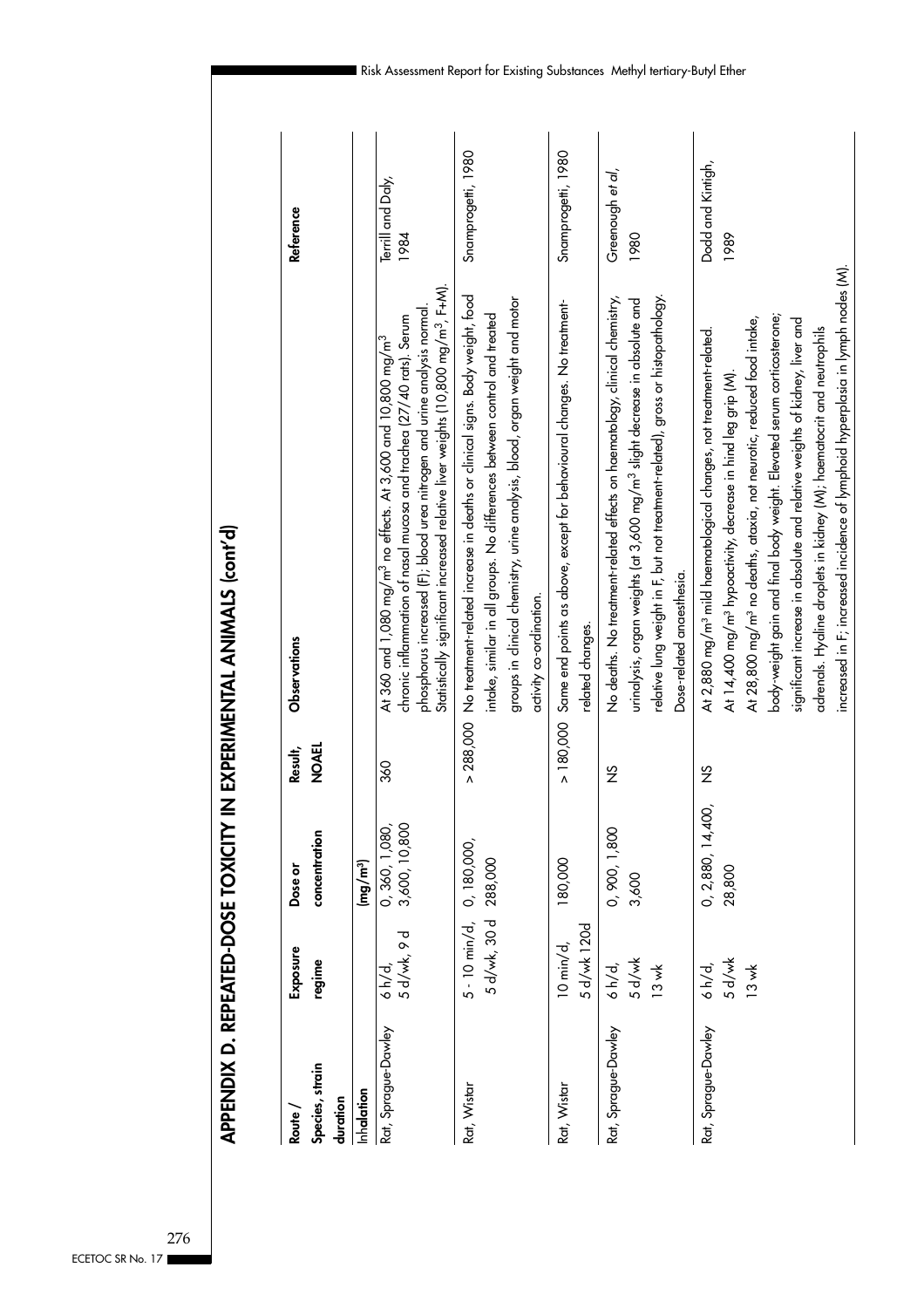|                             |                        |                               |               | APPENDIX D. REPEATED-DOSE TOXICITY IN EXPERIMENTAL ANIMALS (cont'd)                                                                                                                                                                                                                                                                                                                                                                                                                                                                                                                                                                                                                                                                                                                                                                                   |                              |
|-----------------------------|------------------------|-------------------------------|---------------|-------------------------------------------------------------------------------------------------------------------------------------------------------------------------------------------------------------------------------------------------------------------------------------------------------------------------------------------------------------------------------------------------------------------------------------------------------------------------------------------------------------------------------------------------------------------------------------------------------------------------------------------------------------------------------------------------------------------------------------------------------------------------------------------------------------------------------------------------------|------------------------------|
| Route                       | Exposure               | Dose or                       | Result,       | Observations                                                                                                                                                                                                                                                                                                                                                                                                                                                                                                                                                                                                                                                                                                                                                                                                                                          | Reference                    |
| Species, strain<br>duration | regime                 | concentration                 | <b>NOAEL</b>  |                                                                                                                                                                                                                                                                                                                                                                                                                                                                                                                                                                                                                                                                                                                                                                                                                                                       |                              |
| Inhalation                  |                        | $\left(\frac{m}{2}\right)$    |               |                                                                                                                                                                                                                                                                                                                                                                                                                                                                                                                                                                                                                                                                                                                                                                                                                                                       |                              |
| Rat, F344                   | $4 \times k$           | 0, 1,440, 10,800,<br>28,800   | 1,440         | kidney weight (M), adrenal weight (F); decreased absolute and/or spleen<br>weight (F + M); increased protein accumulation in kidney (M); reversible<br>decreased body-weight gain in M (reversed during recovery); increased<br>adrenal weight (F only); increased, reversible protein accumulation in<br>urine volume; increased absolute and/or relative liver weight (F + M),<br>related effects. At 10,800 mg/m <sup>3</sup> increased absolute and/or relative<br>kidney detected histopathologically in M; . At 28,800 mg/m <sup>3</sup> ataxia;<br>NOAEL based on liver, kidney effects. At 1,440 mg/m <sup>3</sup> no treatment<br>liver weight (both sexes); increased absolute and relative kidney and<br>increase in renal cell proliferation in M (d 31 only). No evidence of<br>$\alpha_{2\mathsf{p}}$ -globulin from antibody staining. | Chun and Kintigh,<br>1993    |
| Mouse, CD-1                 | 6 h/d, 1 - 2 d         | 0, 28,800                     | 28,800        | No deaths, no other adverse effects.                                                                                                                                                                                                                                                                                                                                                                                                                                                                                                                                                                                                                                                                                                                                                                                                                  | Kintigh, 1993<br>Vergnes and |
| Mouse, CD-1                 | 6h/d, 5d               | 0, 1, 440, 10, 800            | 1,440         | No effects at 0 and 1,440 mg/m <sup>3</sup> . At 10,800 mg/m <sup>3</sup> ataxia,<br>hypoactivity and loss of startle response.                                                                                                                                                                                                                                                                                                                                                                                                                                                                                                                                                                                                                                                                                                                       | Chun and Kintigh,<br>1993    |
| Mouse, CD-1                 | 6 h/d, 13 d            | 0, 7, 200, 14, 400,<br>28,800 | 14,400        | No deaths. Clinical signs in all groups but primarily at 28,800 mg/m <sup>3</sup> .<br>Effects included ataxia, hypoactivity, and periocular irritation.<br>No gross or histopathological changes.                                                                                                                                                                                                                                                                                                                                                                                                                                                                                                                                                                                                                                                    | Dodd and Kintigh,<br>1989    |
| Mouse, CD-1                 | 5 d/wk, 4wk<br>6 h /d, | 0, 1, 440, 10, 800,<br>28,800 | 10,800 °<br>ξ | before + CNS effects (ataxia, lack of startle response); decreased spleen<br>increased absolute and relative liver weight (F). At 28,800 mg/m <sup>3</sup> as<br>centrilobular hepatocellular hypertrophy (F+M); reversible increase in<br>hepatic cell proliferation (F, d 5 only). No kidney or thyroid effects.<br>weight (F); increased absolute and/or relative liver weight (F+M);<br>1,440 ° [F] At 1,440 mg/m <sup>3</sup> no treatment-related effects. At 10,800 mg/m <sup>3</sup><br>No deaths                                                                                                                                                                                                                                                                                                                                             | Chun and Kintigh,<br>1993    |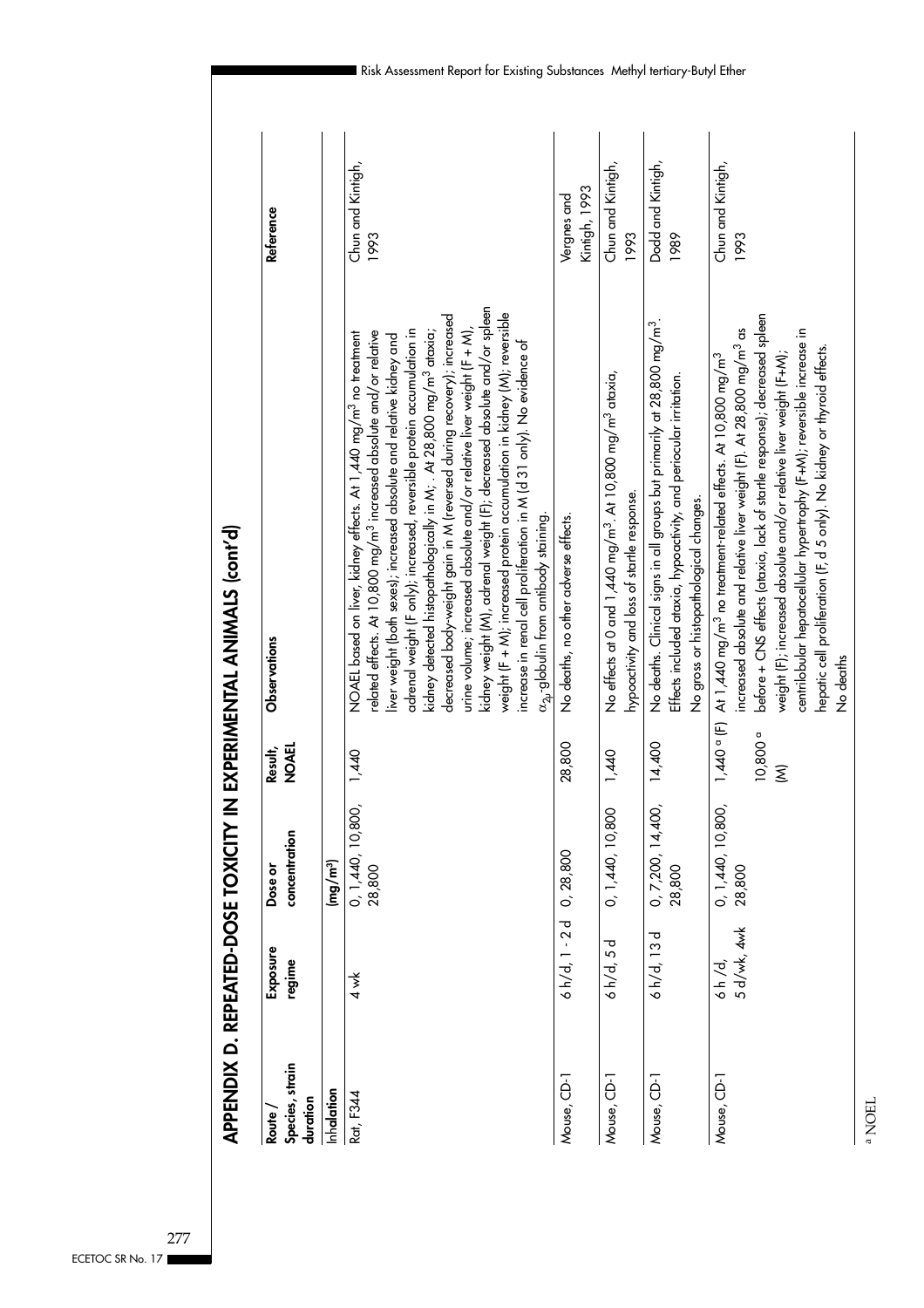|                                | APPENDIX D. REPEATED-DOSE TOXICITY |                                     |               | IN EXPERIMENTAL ANIMALS (cont'd)                                                                                                                                                                                                                                              |                          |
|--------------------------------|------------------------------------|-------------------------------------|---------------|-------------------------------------------------------------------------------------------------------------------------------------------------------------------------------------------------------------------------------------------------------------------------------|--------------------------|
| Route /                        | Exposure                           | Dose or                             | Result,       | <b>Observations</b>                                                                                                                                                                                                                                                           | Reference                |
| Species, strain                | regime                             | concentration                       | <b>NOAEL</b>  |                                                                                                                                                                                                                                                                               |                          |
| Inhalation<br>duration         |                                    | $\left(\frac{mg}{m^3}\right)$       |               |                                                                                                                                                                                                                                                                               |                          |
| Mouse, Swiss                   | 5 d/wk, 30 d 288,000               | $5-10$ min/d, 0, 180,000,           |               | treated groups in clinical chemistry, urine analysis, blood, organ weight<br>> 288,000 No treatment-related increase in deaths or clinical signs. Body weight,<br>tood intake, similar in all groups. No differences between control and<br>and motor activity co-ordination. | Snamprogetti, 1980       |
| Monkey, rhesus                 | 6 h/d, 5 d,<br>$2 \times k$        | 7,000 - 10,600                      | $\frac{8}{2}$ | haemaotogy, clinical blood/urine chemistry and gross or microscopic<br>No deaths. Weight loss in 6 of the 8 animals. Some sluggishness in<br>high-dose group each test day after 3 hours of exposure. Normal<br>pathology parameters.                                         | Hathaway et al,<br>1970d |
| Intraperitoneal<br>Rat, Wistar | $1 \times d$ , $15 d$              | $\frac{1}{2}$<br>0,185 <sup>b</sup> | 185           | No deaths. Body-weight gain depressed (75 % of controls). Urinary<br>parameters and organ weights at termination similar to controls.<br>No treatment-related histological changes                                                                                            | Snamprogetti, 1980       |
| $0.25$ ml/kohw/d               |                                    |                                     |               |                                                                                                                                                                                                                                                                               |                          |

 $0.25$  ml/kgbw/d b 0.25 ml/kgbw/d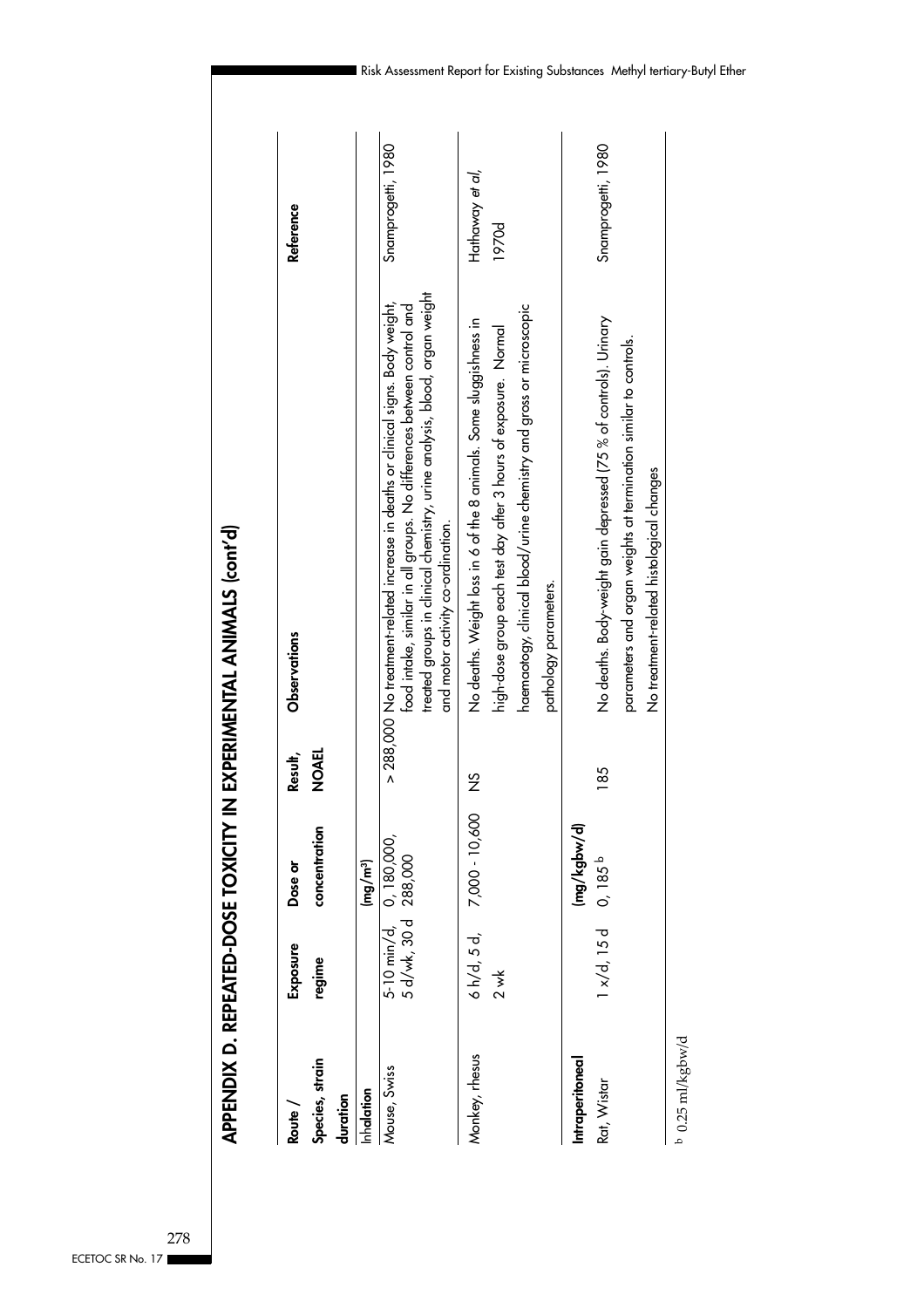| Exposure        | Result,                            | Observation                                                                                                                                              | Reference                        |
|-----------------|------------------------------------|----------------------------------------------------------------------------------------------------------------------------------------------------------|----------------------------------|
| route, time     | D <sub>50</sub> / LC <sub>50</sub> |                                                                                                                                                          |                                  |
| ਰ<br>ਹੱ         | $\frac{5}{2}$                      | At 40 mg/kgbw no effects; 400 mg/kgbw drowsiness                                                                                                         | Bio-Research Laboratories, 1990a |
| $\bar{5}$       | $\frac{5}{2}$                      | 'kgbw ataxia<br>At 440 mg/                                                                                                                               | IIT, 1992                        |
| Inhalation, 6 h | $\frac{5}{2}$                      | At 2,880 mg/m <sup>3</sup> no effects. At 14,400 mg/m <sup>3</sup> ataxia, duck walk; decrease in rectal temp; Gill, 1989; Daughtrey <i>et al</i> , 1997 |                                  |
|                 |                                    | reduced hind leg grip (F); significant decrease in motor activity. All effects apparent after                                                            |                                  |
|                 |                                    | by 6 - 24 h. Highest dose tested 28,800 mg/m $^3$<br>h, absent                                                                                           |                                  |

NS Not Stated NS Not Stated

**APPENDIX E. NEUROTOXICITY IN RATS**

APPENDIX E. NEUROTOXICITY IN RATS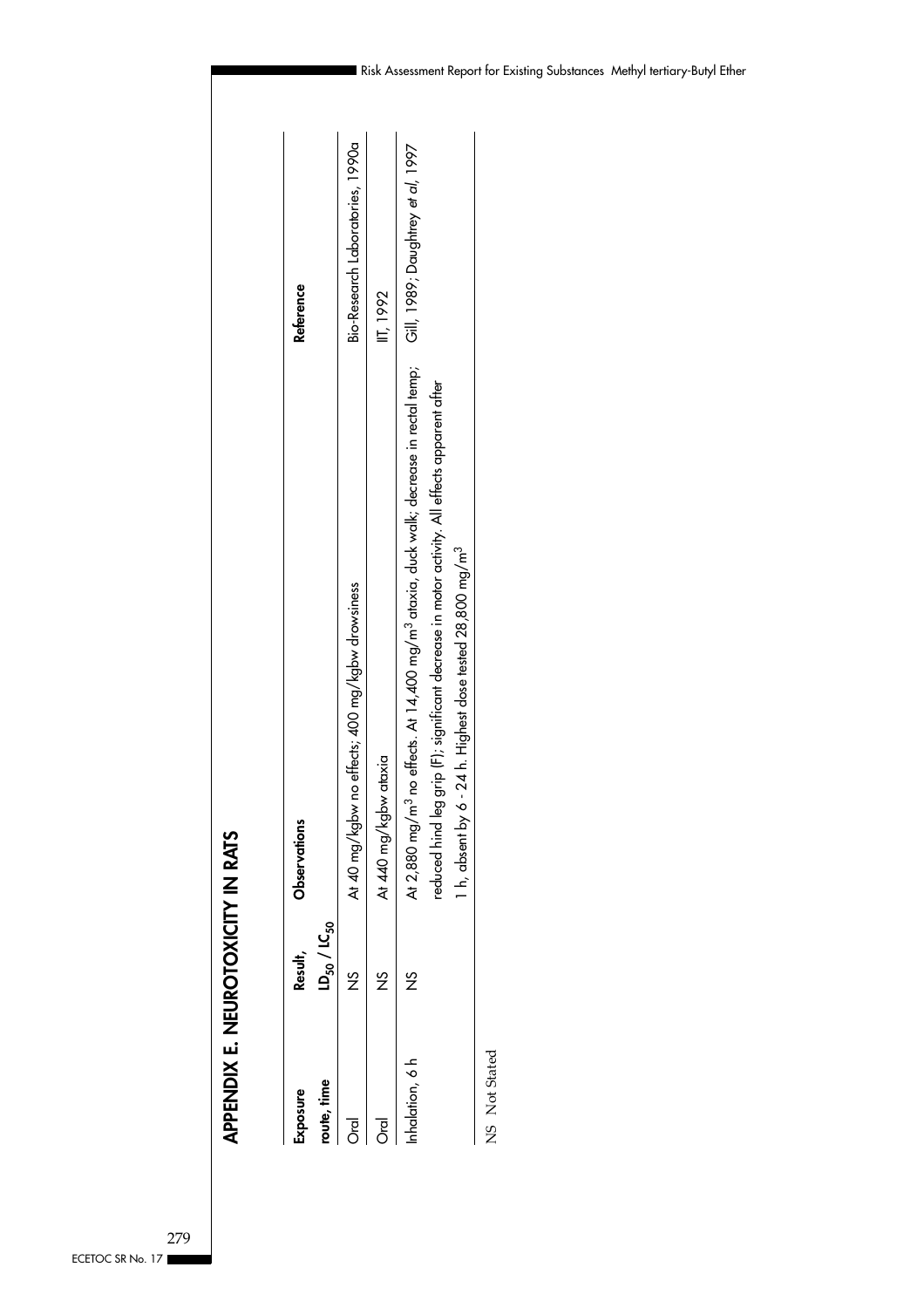| Species, strain     | Concentration <sup>a</sup> (mg/m <sup>3</sup> ) | EL(mg/m <sup>3</sup> )<br>$\frac{3}{2}$               | Observations                                                                                                                                                                                                                                                                                                                                                                                                                                                                                                                                                                                                                                                                                                                              | Reference                                            |
|---------------------|-------------------------------------------------|-------------------------------------------------------|-------------------------------------------------------------------------------------------------------------------------------------------------------------------------------------------------------------------------------------------------------------------------------------------------------------------------------------------------------------------------------------------------------------------------------------------------------------------------------------------------------------------------------------------------------------------------------------------------------------------------------------------------------------------------------------------------------------------------------------------|------------------------------------------------------|
| Rat, Sprague-Dawley | 0, 900, 3,600, 9,000                            | 9,000                                                 | rump distance, sex distribution or ossification). Incidences of soft tissue<br>No effects on pregnancy rates, mean body weights and weight gain,<br>weights, necropsy observations or foetal data (mean weight, crown-<br>malformations of foetus and litter were comparable between control<br>in-life observations, corpora lutea or uterine implantation, liver<br>and treated groups. At 900 mg/m <sup>3</sup> lachrymation.                                                                                                                                                                                                                                                                                                          | Schroeder and Daly,<br>1984a; Conaway<br>et al, 1985 |
| Mouse, CD-          | 0, 900, 3,600, 9,000                            | 9,000                                                 | No effects on mortality, pregnancy rates, maternal body weight, food<br>and water intake, most clinical signs, implantation, liver weight,<br>necropsy observations, foetal data (foetal weight, crown-rump<br>distances, sex distribution and ossification). Slight increase in<br>achrymation (F).                                                                                                                                                                                                                                                                                                                                                                                                                                      | Schroeder and Daly,<br>1984b; Conaway<br>et al, 1985 |
| Mouse, CD-          | 0, 3,600, 14,400, 28,800                        | 3,600                                                 | malformations consistent with developmental toxicity. At 28,800 mg/m <sup>3</sup><br>decreased food intake; laboured breathing. Reduced implantations and<br>increased non-viable implantations (resorptions, dead foetuses ), litter<br>and reduced sex ratio. Significant increase in cleft palate, pooled<br>significantly reduced. Reduced maternal weight and weight gain<br>No effects on mortality. At 14,400 and 28,800 mg/m <sup>3</sup> ataxia,<br>lachrymation and periocular encrustation; foetal body weights<br>(significant at 28,800 mg/m <sup>3</sup> ). Increase in individual skeletal<br>external and visceral malformations and total malformations.<br>hypoactivity, prostration, laboured breathing, increased eye | Tyl and Neeper-<br>Bradley, 1989                     |
| Rabbit, Albino      | 0, 3,600, 14,400, 28,800                        | 800 (developmental)<br>3,600 (maternal),<br>$\geq 28$ | (number of corpora lutea, total, nonviable or viable implantations, litter,<br>No effects on pregnancy rates, most clinical signs, maternal periodic<br>maternal gestational weight change or absolute liver weight, mean<br>foetal body weights, litter, malformations, gestational parameters<br>weights, gross observations at necropsy, maternal body weights,<br>At 28,800 mg/m <sup>3</sup> significant increase in relative liver weights;<br>sex ratio, pre- or post-implantation loss. At 14,400 mg/m <sup>3</sup><br>laboured breathing; ataxia; hypoactivity and ataxia (d 6)<br>significantly reduced body-weight gain and food intake.                                                                                       | Tyl, 1989                                            |

# APPENDIX F. DEVELOPMENTAL TOXICITY IN EXPERIMENTAL ANIMALS EXPOSED BY INHALATION **APPENDIX F. DEVELOPMENTAL TOXICITY IN EXPERIMENTAL ANIMALS EXPOSED BY INHALATION**

280 ECETOC SR No. 17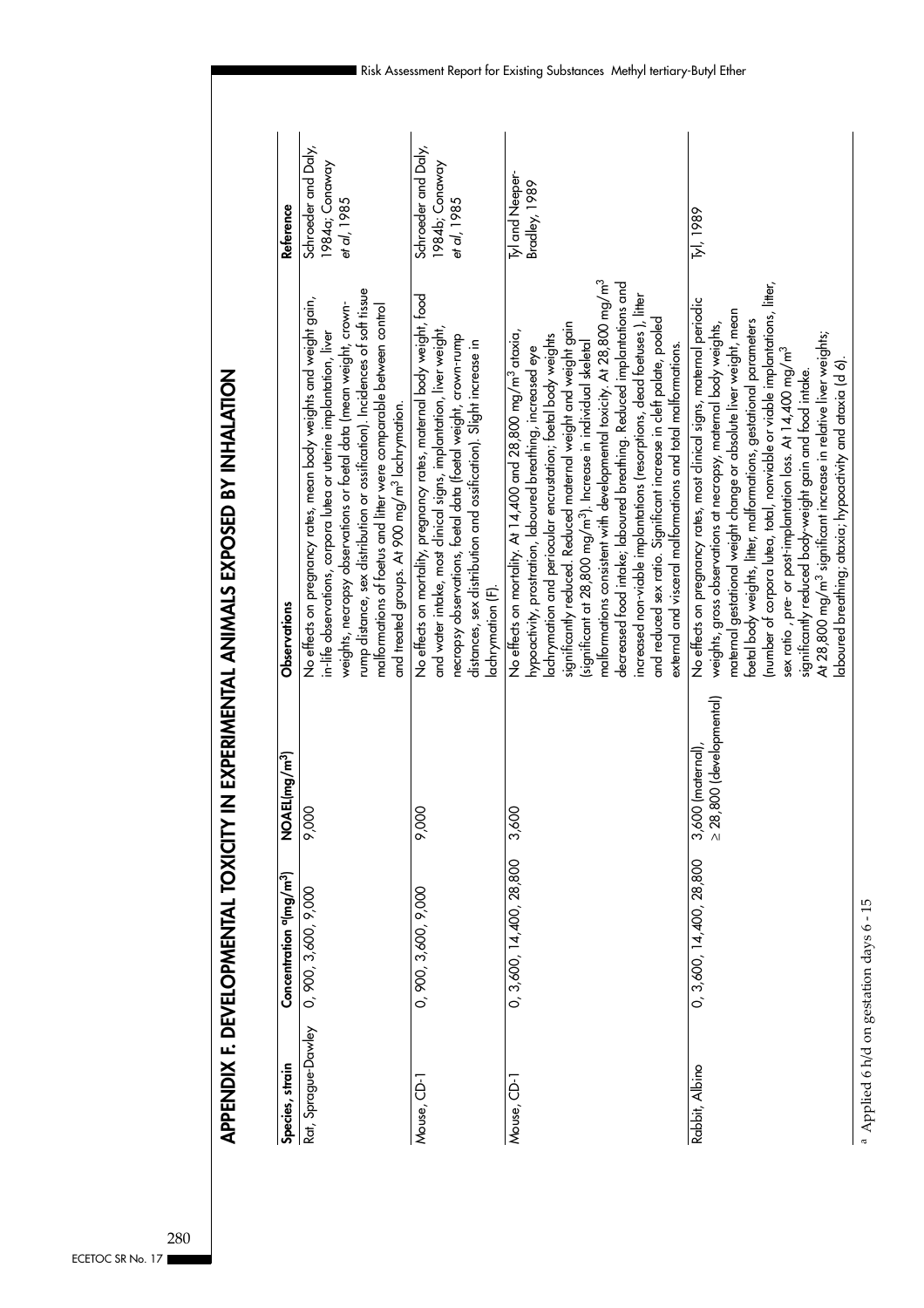| $\frac{1}{2}$                                                  |
|----------------------------------------------------------------|
|                                                                |
|                                                                |
|                                                                |
|                                                                |
|                                                                |
|                                                                |
|                                                                |
|                                                                |
| こうシン・コンコン                                                      |
|                                                                |
|                                                                |
|                                                                |
| $\frac{1}{2}$                                                  |
|                                                                |
|                                                                |
|                                                                |
|                                                                |
|                                                                |
|                                                                |
|                                                                |
| <b>CONTRACT STATES IN THE REAL PROPERTY AND REAL PROPERTY.</b> |
|                                                                |
|                                                                |
|                                                                |
|                                                                |
|                                                                |
| リー I I I D I I D D I D I D                                     |
|                                                                |
|                                                                |
|                                                                |
|                                                                |
|                                                                |
|                                                                |
|                                                                |
|                                                                |
|                                                                |
|                                                                |
|                                                                |
|                                                                |
| ļ                                                              |
|                                                                |

| Exposure regime,                           | Concentration <sup>a</sup> | NOAEL)                               | Observations                                                                                                                                                                                                                                             | Reference            |
|--------------------------------------------|----------------------------|--------------------------------------|----------------------------------------------------------------------------------------------------------------------------------------------------------------------------------------------------------------------------------------------------------|----------------------|
| duration                                   | $\left(\frac{m}{2}\right)$ | $\left(\frac{mg}{m^3}\right)$        |                                                                                                                                                                                                                                                          |                      |
| $6 h/d$ , wk $16 - 28$                     | 0, 900, 3,600, 9,000 9,000 |                                      | 1 generation, 2 litters. No significant effects on dam or foetal parameters.<br>Nasal discharge at 9,000 mg/m <sup>3</sup> . Minor effects on pups: weights slightly<br>reduced at 9,000 and 3,600 mg/m <sup>3</sup> on d 14 - 21; gross observations at | Biles et al, 1987    |
|                                            |                            |                                      | pup necropsy; most frequent observation: hollow kidney, similar in treated<br>and control groups, frequently seen in this strain of animal.                                                                                                              |                      |
| $6 h/d$ , $5 - 7 d/mk$ , 0, 1,440, 10,800, |                            | 28,800<br>1,440,                     | 2 generations, 2 litters. At 10,800 mg/m <sup>3</sup> (M) hypoactivity; lack of startle                                                                                                                                                                  | Neeper-Bradley, 1991 |
| wk 14-19                                   |                            | 1,440 (pup development) <sup>a</sup> | $F_1$ and $F_2$ pup weights, reduced weight gains, reduced body-weight gain<br>response; increased liver weight in F <sub>1</sub> but no associated lesions, reduced<br>(M); periocular encrustation and ocular discharge. Overall, no effects on        |                      |
|                                            |                            |                                      | respiratory, renal, immune or reproductive systems, heart, gastro-intestinal<br>tract or associated tissues                                                                                                                                              |                      |
| $\alpha$ LOEL 10,800 mg/m <sup>3</sup>     |                            |                                      |                                                                                                                                                                                                                                                          |                      |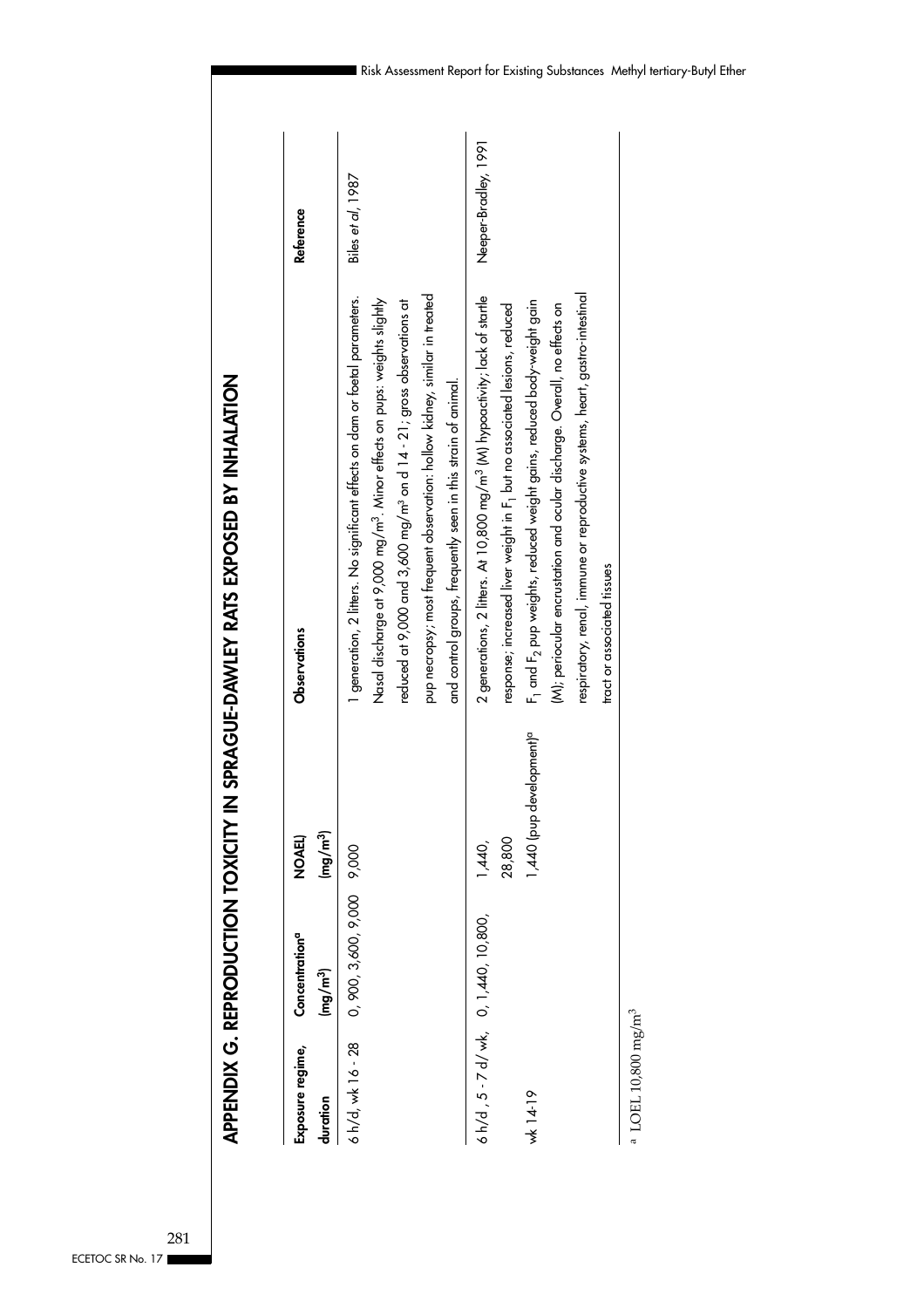## **MEMBERS OF THE TASK FORCE**

|  | H. Vahervuori (Chair) |  |
|--|-----------------------|--|
|--|-----------------------|--|

N. Fedtke <sup>a,b</sup> (Chair) Hüls

S. Borghoff <sup>d</sup> (Consultant) CIIT

R. Mitchell <sup>e</sup> (Consultant) WRc NSF

R. Priston <sup>a</sup> Shell

E. Schulte-Körne Degussa-Oxeno

M. Thomas Lyondell

C. Watts <sup>d</sup> (Consultant) WRc NSF

W. Rozenboom <sup>a</sup> (Secretary) ECETOC

H. Vrijhof (Secretary) ECETOC

Fortum Oil and Gas FIN - Espoo

D - Marl

A. Mallett <sup>a,c</sup> (Chair) Arco Chemical Europe GB - Maidenhead

R. Ahlberg Fortum Oil and Gas FIN - Espoo

USA - Research Triangle Park

J. Gennart TotalFinaElf F - Paris

GB - Medmenham

GB - London

N. Scholz<sup>a</sup> Degussa-Oxeno D - Marl

D - Marl

GB - Maidenhead

GB - Medmenham

B - Brussels

B - Brussels

<sup>a</sup> Part-time

<sup>b</sup> Currently at Henkel, D - Düsseldorf

<sup>c</sup> Currently consultant, UK - Woking, Surrey

<sup>d</sup> Corresponding member

<sup>e</sup> Supported by the European Fuel Oxygenates Association (EFOA)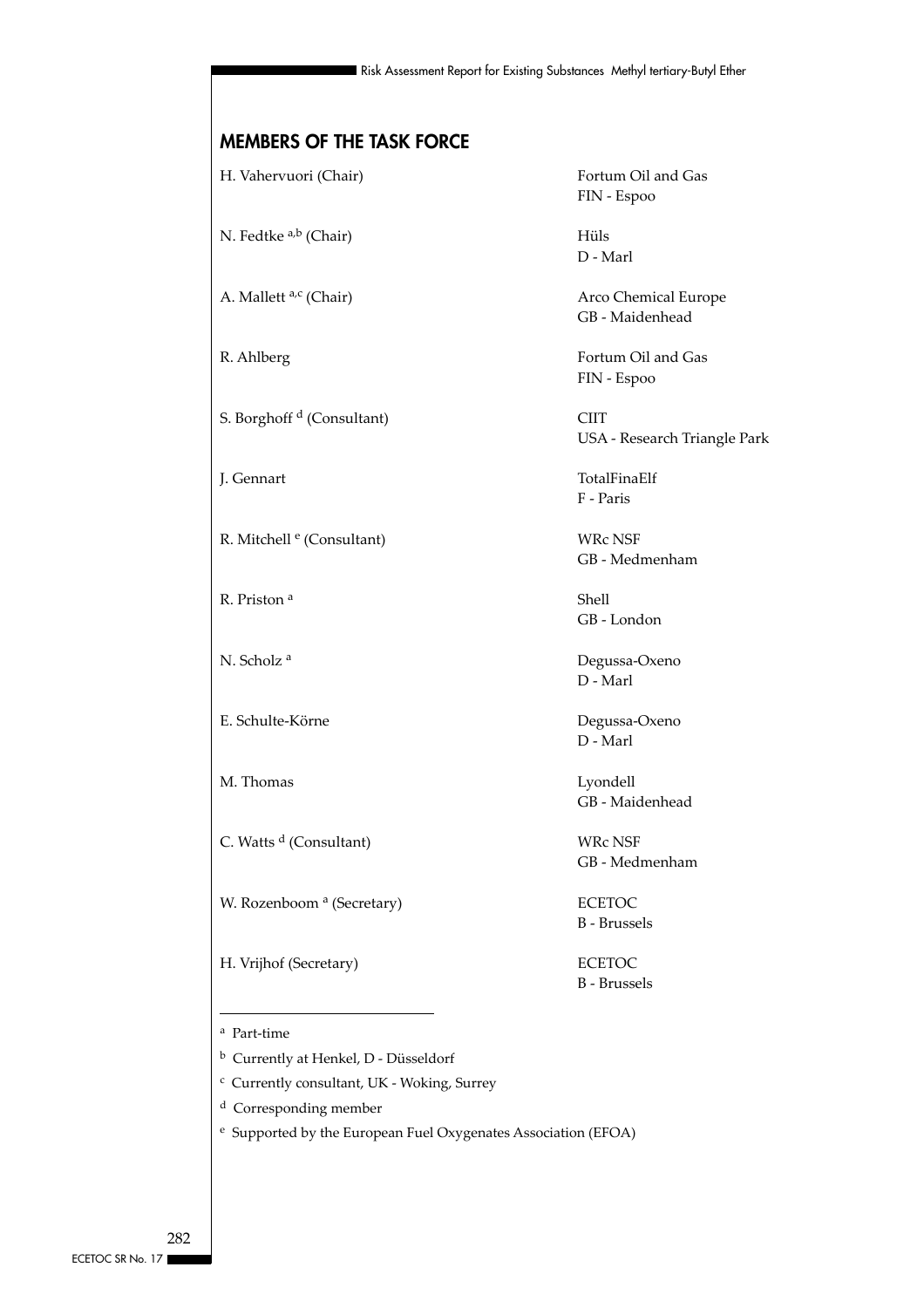# **MEMBERS OF THE SCIENTIFIC COMMITTEE**

(Peer Review Committee)

N. Carmichael (Co-chairman) Aventis Head, Toxicology F - Sophia Antipolis

G. Randall <sup>a</sup> (Co-chairman) <br>Director Environmental Laboratory Material and TIK - Brixham Director, Environmental Laboratory

C. Braun Akzo Nobel Occupational Toxicologist NL - Arnhem

E. Bomhard Bayer Head, Industrial Toxicology **D** - Wuppertal

C. d'Hondt<br>Head. Environmental Safety Department<br>CH - Basel Head, Environmental Safety Department

T. Feijtel Procter & Gamble Manager, Professional and Regulatory Services B - Brussels

B. Hildebrand BASF Vice President, Experimental Toxicology and Ecology D - Ludwigshafen

J. Jackson Monsanto Senior Associate, Medical Adviser B - Brussels

E. Löser Bayer Institute of Industrial Toxicology D - Wuppertal

R. Millischer Atofina Head, Industrial Toxicology Department F - Paris

A. Sarrif DuPont Director, Toxicology Affairs, Europe D - Bad Homburg

J. Solbé Unilever Head, SEAC Environment UK - Bebington

L. Smith AstraZeneca **AstraZeneca** Director, Central Toxicology Laboratory UK - Macclesfield

H-J. Wiegand <sup>a</sup> Degussa Head, Product Safety Department D - Marl

#### *Acknowledgement*

The contributions of R. Thompson (AstraZeneca, UK - Brixham) and W. Tordoir<sup>a</sup> (Shell International, NL - Den Haag) during final review of the report are gratefully acknowledged.

<sup>a</sup> Steward responsible for primary peer review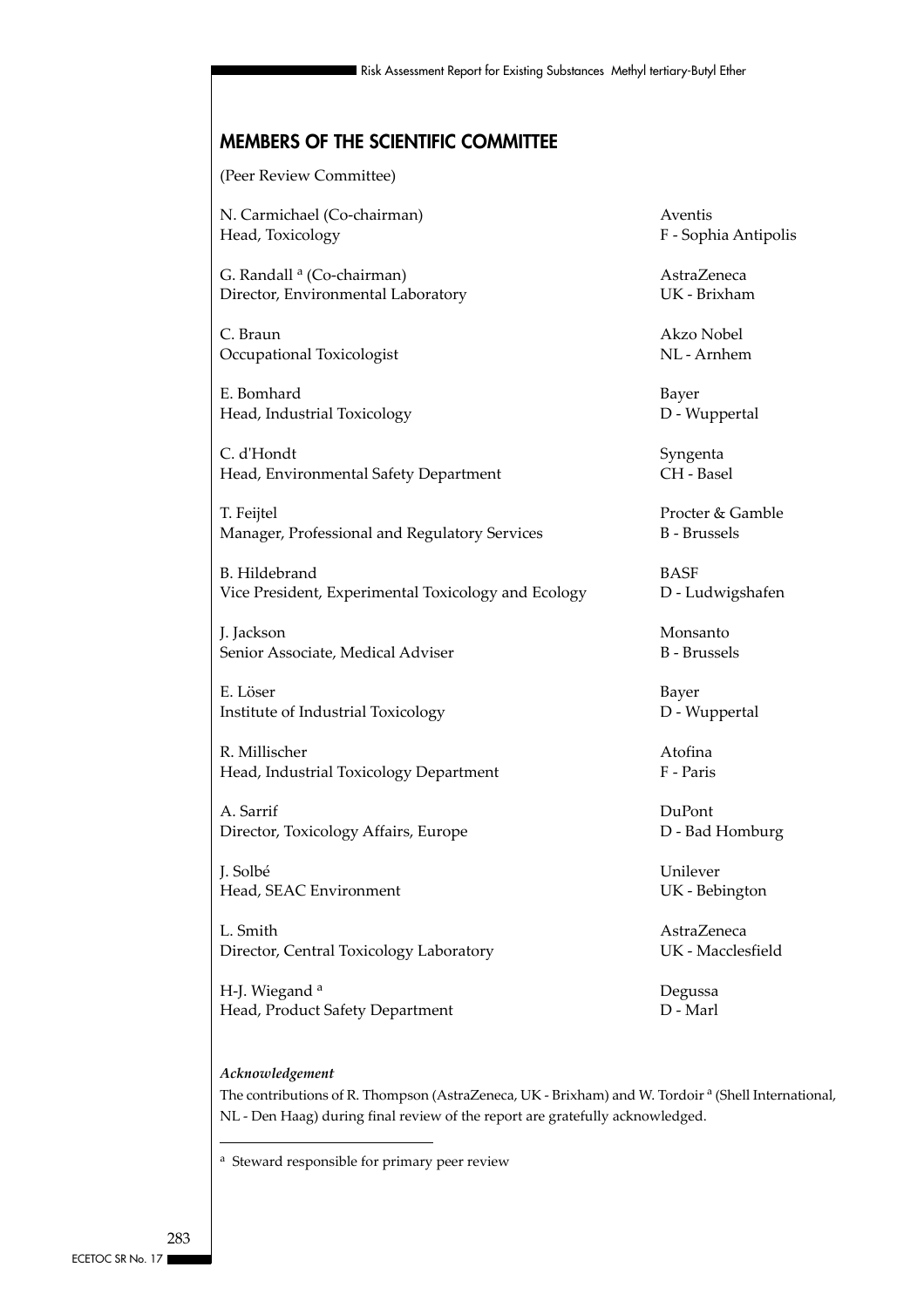# **ECETOC PUBLISHED REPORTS**

## *Monographs*

- No. 1 Good Laboratory Practice
- No. 2 A Contribution to Strategy for Identification and Control of Occupational Carcinogens
- No. 3 Risk Assessment of Occupational Chemical Carcinogens
- No. 4 Hepatocarcinogenesis in Laboratory Rodents: Relevance for Man
- No. 5 Identification and Assessment of the Effects of Chemicals on Reproduction and Development (Reproductive Toxicology)
- No. 6 Acute Toxicity Tests,  $LD_{50}$  (LC50) Determinations and Alternatives<br>No. 7 Recommendations for the Harmonisation of International Guidelin
- Recommendations for the Harmonisation of International Guidelines for Toxicity Studies
- No. 8 Structure-Activity Relationships in Toxicology and Ecotoxicology: An Assessment (Summary)
- No. 9 Assessment of Mutagenicity of Industrial and Plant Protection Chemicals
- No. 10 Identification of Immunotoxic Effects of Chemicals and Assessment of their Relevance to Man
- No. 11 Eye Irritation Testing
- No. 12 Alternative Approaches for the Assessment of Reproductive Toxicity (with emphasis on embryotoxicity/teratogenicity)
- No. 13 DNA and Protein Adducts: Evaluation of their Use in Exposure Monitoring and Risk Assessment
- No. 14 Skin Sensitisation Testing
- No. 15 Skin Irritation
- No. 16 Early Indicators of Non-Genotoxic Carcinogenesis Mutation Research Special Issue
- No. 17 Hepatic Peroxisome Proliferation
- No. 18 Evaluation of the Neurotoxic Potential of Chemicals
- No. 19 Respiratory Allergy
- No. 20 Percutaneous Absorption
- No. 21 Immunotoxicity: Hazard Identification and Risk Characterisation
- No. 22 Evaluation of Chemicals for Oculotoxicity
- No. 23 Receptor Mediated Mechanisms in Chemical Carcinogenesis
- No. 24 Risk Assessment for Carcinogens
- No. 25 Practical Concepts for Dose Selection in Chronic Toxicity and Carcinogenicity Studies in Rodents
- No. 26 Aquatic Toxicity Testing of Sparingly Soluble Volatile and Unstable Substances
- No. 27 Aneuploidy
- No. 28 Threshold-Mediated Mutagens Mutation Research Special Issue
- No. 29 Skin Sensitisation Testing for the Purpose of Hazard Identification and Risk Assessment
- No. 30 Genetic Susceptibility to Environmental Toxicants Mutation Research Special Issue
- No. 31 Guidance on Evaluation of Reproductive Toxicity Data
- No. 32 Use of Human Data in Hazard Classification for Irritation and Sensitisation
- No. 33 Application of Physiological Toxicokinetic Modelling to Health Hazard Assessment of Chemcial Substances - Toxicology Letters Special Issue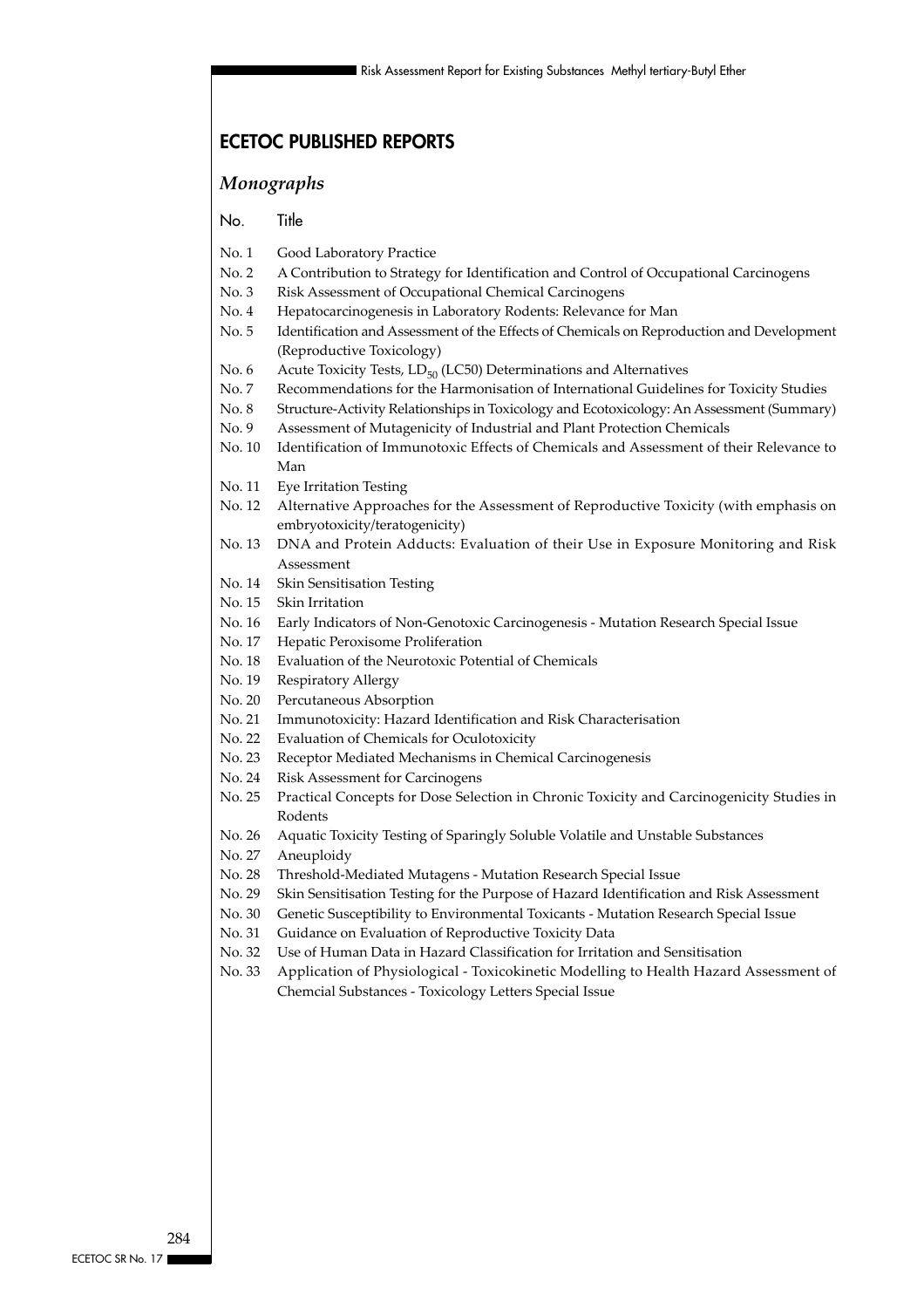# *Technical Reports*

- No. 1 Assessment of Data on the Effects of Formaldehyde on Humans
- No. 2 The Mutagenic and Carcinogenic Potential of Formaldehyde
- No. 3 Assessment of Test Methods for Photodegradation of Chemicals in the Environment
- No. 4 The Toxicology of Ethylene Glycol Monoalkyl Ethers and its Relevance to Man
- No. 5 Toxicity of Ethylene Oxide and its Relevance to Man
- No. 6 Formaldehyde Toxicology: An Up-Dating of ECETOC Technical Reports 1 and 2
- No. 7 Experimental Assessment of the Phototransformation of Chemicals in the Atmosphere
- No. 8 Biodegradation Testing: An Assessment of the Present Status
- No. 9 Assessment of Reverse-Phase Chromatographic Methods for Determining Partition Coefficients
- No. 10 Considerations Regarding the Extrapolation of Biological Data in Deriving Occupational Exposure Limits
- No. 11 Ethylene Oxide Toxicology and its Relevance to Man: An Up-Dating of ECETOC Technical Report No. 5
- No. 12 The Phototransformation of Chemicals in Water: Results of a Ring-Test
- No. 13 The EEC 6th Amendment: A Guide to Risk Evaluation for Effects on the Environment
- No. 14 The EEC 6th Amendment: A Guide to Risk Evaluation for Effects on Human Health
- No. 15 The Use of Physical-Chemical Properties in the 6th Amendment and their Required Precision, Accuracy and Limiting Values
- No. 16 A Review of Recent Literature on the Toxicology of Benzene
- No. 17 The Toxicology of Glycol Ethers and its Relevance to Man: An Up-Dating of ECETOC Technical Report No. 4
- No. 18 Harmonisation of Ready Biodegradability Tests
- No. 19 An Assessment of Occurrence and Effects of Dialkyl-o-Phthalates in the Environment
- No. 20 Biodegradation Tests for Poorly-Soluble Compounds
- No. 21 Guide to the Classification of Carcinogens, Mutagens, and Teratogens under the 6th Amendment
- No. 22 Classification of Dangerous Substances and Pesticides in the EEC Directives. A Proposed Revision of Criteria for Inhalational Toxicity
- No. 23 Evaluation of the Toxicity of Substances to be Assessed for Biodegradability
- No. 24 The EEC 6th Amendment: Prolonged Fish Toxicity Tests
- No. 25 Evaluation of Fish Tainting
- No. 26 The Assessment of Carcinogenic Hazard for Human Beings exposed to Methylene Chloride
- No. 27 Nitrate and Drinking Water
- No. 28 Evaluation of Anaerobic Biodegradation
- No. 29 Concentrations of Industrial Organic Chemicals Measured in the Environment: The Influence of Physico-Chemical Properties, Tonnage and Use Patterns
- No. 30 Existing Chemicals: Literature Reviews and Evaluations (Fifth Edition) (No longer available)
- No. 31 The Mutagenicity and Carcinogenicity of Vinyl Chloride: A Historical Review and Assessment
- No. 32 Methylene Chloride (Dichloromethane): Human Risk Assessment Using Experimental Animal Data
- No. 33 Nickel and Nickel Compounds: Review of Toxicology and Epidemiology with Special Reference to Carcinogenesis
- No. 34 Methylene Chloride (Dichloromethane): An Overview of Experimental Work Investigating Species Differences in Carcinogenicity and their Relevance to Man
- No. 35 Fate, Behaviour and Toxicity of Organic Chemicals Associated with Sediments
- No. 36 Biomonitoring of Industrial Effluents
- No. 37 Tetrachlorethylene: Assessment of Human Carcinogenic Hazard
- No. 38 A Guide to the Classification of Preparations Containing Carcinogens, Mutagens and Teratogens
- No. 39 Hazard Assessment of Floating Chemicals After an Accidental Spill at Sea
- No. 40 Hazard Assessment of Chemical Contaminants in Soil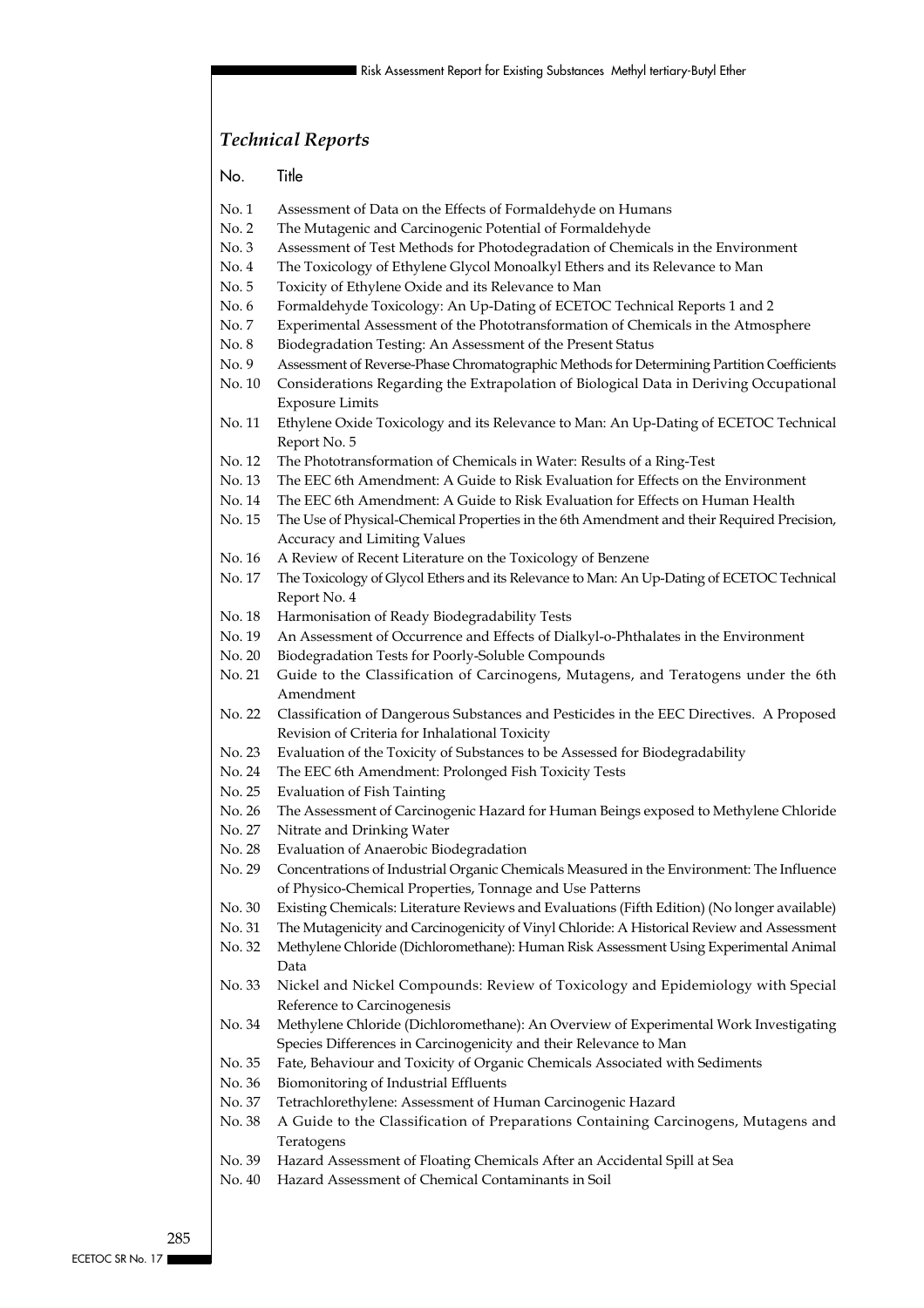- No. 41 Human Exposure to N-Nitrosamines, their Effects and a Risk Assessment for N-Nitrosodiethanolamine in Personal Care Products
- No. 42 Critical Evaluation of Methods for the Determination of N-Nitrosamines in Personal Care and Household Products
- No. 43 Emergency Exposure Indices for Industrial Chemicals
- No. 44 Biodegradation Kinetics
- No. 45 Nickel, Cobalt and Chromium in Consumoducts: Allergic Contact Dermatitis
- No. 46 EC 7th Amendment: Role of Mammalian Toxicokinetic and Metabolic Studies in the Toxicological Assessment of Industrial Chemicals
- No. 47 EC 7th Amendment "Toxic to Reproduction": Guidance on Classification
- No. 48 Eye Irritation: Reference Chemicals Data Bank (Second Edition)
- No. 49 Exposure of Man to Dioxins: A Perspective on Industrial Waste Incineration
- No. 50 Estimating Environmental Concentrations of Chemicals using Fate and Exposure Models
- No. 51 Environmental Hazard Assessment of Substances
- No. 52 Styrene Toxicology Investigation on the Potential for Carcinogenicity
- No. 53 DHTDMAC: Aquatic and Terrestrial Hazard Assessment (CAS No. 61789-80-8)
- No. 54 Assessment of the Biodegradation of Chemicals in the Marine Environment
- No. 55 Pulmonary Toxicity of Polyalkylene Glycols
- No. 56 Aquatic Toxicity Data Evaluation
- No. 57 Polypropylene Production and Colorectal Cancer
- No. 58 Assessment of Non-Occupational Exposure to Chemicals
- No. 59 Testing for Worker Protection
- No. 60 Trichloroethylene: Assessment of Human Carcinogenic Hazard
- No. 61 Environmental Exposure Assessment
- No. 62 Ammonia Emissions to Air in Western Europe
- No. 63 Reproductive and General Toxicology of some Inorganic Borates and Risk Assessment for Human Beings
- No. 64 The Toxicology of Glycol Ethers and its Relevance to Man
- No. 65 Formaldehyde and Human Cancer Risks
- No. 66 Skin Irritation and Corrosion: Reference Chemicals Data Bank
- No. 67 The Role of Bioaccumulation in Environmental Risk Assessment: The Aquatic Environment and Related Food Webs
- No. 68 Assessment Factors in Human Health Risk Assessment
- No. 69 Toxicology of Man-Made Organic Fibres
- No. 70 Chronic Neurotoxicity of Solvents
- No. 71 Inventory of Critical Reviews on Chemicals (Only available to ECETOC members)
- No. 72 Methyl tert-Butyl Ether (MTBE) Health Risk Characterisation
- No. 73 The Value of Aquatic Model Ecosystem Studies in Ecotoxicology
- No. 74 QSARs in the Assessment of the Environmental Fate and Effects of Chemicals
- No. 75 Organophosphorus Pesticides and Long-term Effects on the Nervous System
- No. 76 Monitoring and Modelling of Industrial Organic Chemicals, with Particular Reference to Aquatic Risk Assessment
- No. 77 Skin and Respiratory Sensitisers: Reference Chemicals Data Bank
- No. 78 Skin Sensitisation Testing: Methodological Considerations
- No. 79 Exposure Factors Sourcebook for European Populations (with Focus on UK Data)
- No. 80 Aquatic Toxicity of Mixtures
- No. 81 Human Acute Intoxication from Monochloroacetic Acid: Proposals for Therapy
- No. 82 Risk Assessment in Marine Environments
- No. 83 The Use of T25 Estimates and Alternative Methods in the Regulatory Risk Assessment of Non-threshold Carcinogens in the European Union
- No. 84 Scientific Principles for Soil Hazard Assessment of Substances
- No. 85 Recognition of, and Differentiation between, Adverse and Non-adverse Effects in Toxicology Studies
- No. 86 Derivation of Assessment Factors for Human Health Risk Assessment
- No. 87 Contact Sensitisation: Classification According to Potency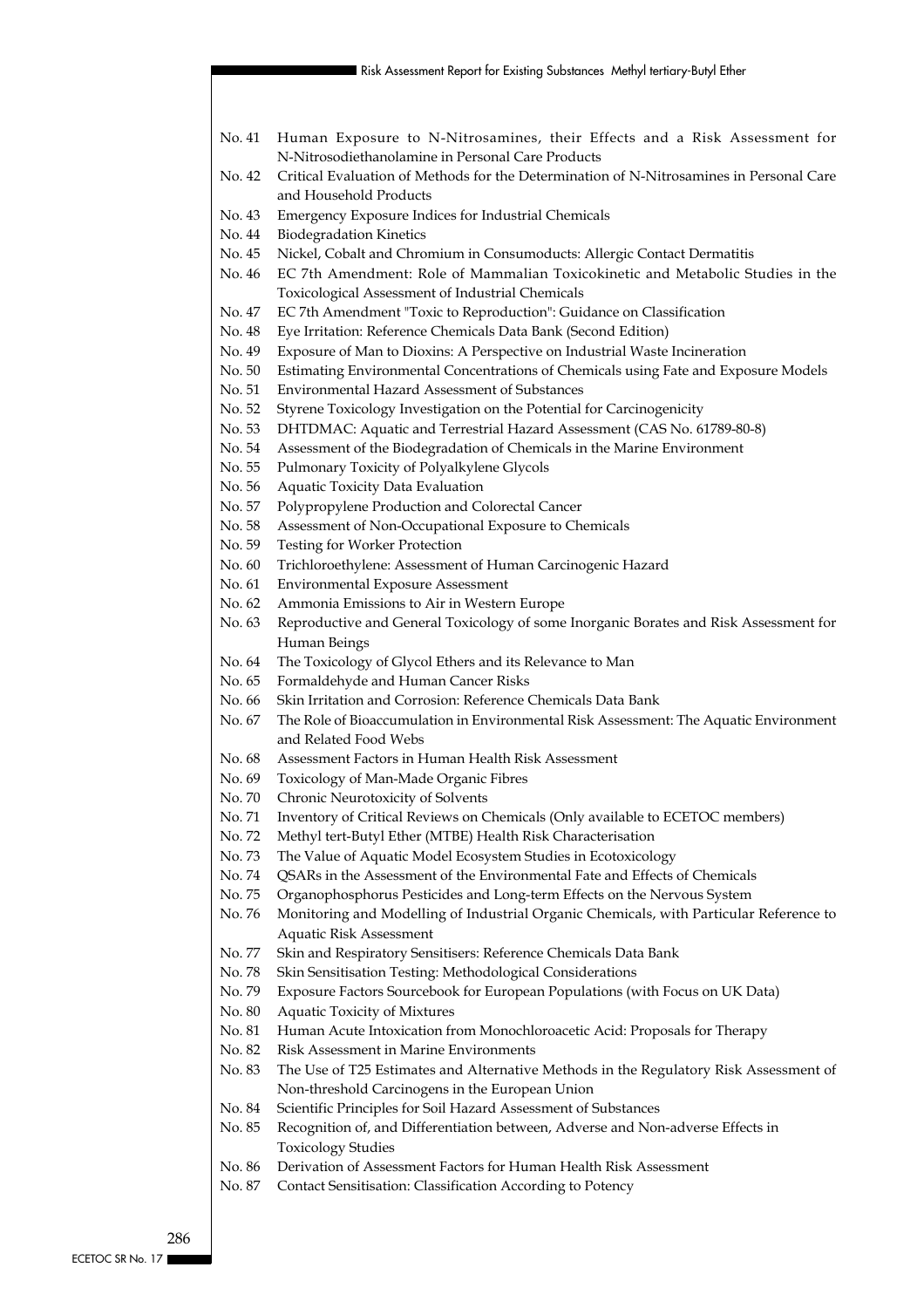| No. 88 Environmental Risk Assessment of Difficult Substances                           |
|----------------------------------------------------------------------------------------|
| No. 89 (Q)SARS: Evaluation of the commercially available software for human health and |
| environmental endpoints with respect to chemical management applications               |
| No. 90 Persistence of Chemicals in the Environment                                     |
| No. 91 Aquatic Hazard Assessment II                                                    |

# *Joint Assessment of Commodity Chemicals (JACC) Reports*

| No.1   | Melamine                                                                        |
|--------|---------------------------------------------------------------------------------|
| No. 2  | 1,4-Dioxane                                                                     |
| No. 3  | Methyl Ethyl Ketone                                                             |
| No. 4  | Methylene Chloride                                                              |
| No. 5  | Vinylidene Chloride                                                             |
| No. 6  | <b>Xylenes</b>                                                                  |
| No. 7  | Ethylbenzene                                                                    |
| No. 8  | Methyl Isobutyl Ketone                                                          |
| No. 9  | Chlorodifluoromethane                                                           |
| No. 10 | Isophorone                                                                      |
| No. 11 | 1,2-Dichloro-1,1-Difluoroethane (HFA-132b)                                      |
| No. 12 | 1-Chloro-1,2,2,2-Tetrafluoroethane (HFA-124)                                    |
| No. 13 | 1,1-Dichloro-2,2,2-Trifluoroethane (HFA-123)                                    |
| No. 14 | 1-Chloro-2,2,2-Trifluoromethane (HFA-133a)                                      |
| No. 15 | 1-Fluoro 1,1-Dichloroethane (HFA-141B)                                          |
| No. 16 | Dichlorofluoromethane (HCFC-21)                                                 |
| No. 17 | 1-Chloro-1,1-Difluoroethane (HFA-142b)                                          |
| No. 18 | Vinyl Acetate                                                                   |
| No. 19 | Dicyclopentadiene (CAS: 77-73-6)                                                |
| No. 20 | Tris-/Bis-/Mono-(2 ethylhexyl) Phosphate                                        |
| No. 21 | Tris-(2-Butoxyethyl)-Phosphate (CAS:78-51-3)                                    |
| No. 22 | Hydrogen Peroxide (CAS: 7722-84-1)                                              |
| No. 23 | Polycarboxylate Polymers as Used in Detergents                                  |
| No. 24 | Pentafluoroethane (HFC-125) (CAS: 354-33-6)                                     |
| No. 25 | 1-Chloro-1,2,2,2-tetrafluoroethane (HCFC 124) (CAS No. 2837-89-0)               |
| No. 26 | Linear Polydimethylsiloxanes (CAS No. 63148-62-9)                               |
| No. 27 | n-Butyl Acrylate (CAS No. 141-32-2)                                             |
| No. 28 | Ethyl Acrylate (CAS No. 140-88-5)                                               |
| No. 29 | 1,1-Dichloro-1-Fluoroethane (HCFC-141b) (CAS No. 1717-00-6)                     |
| No. 30 | Methyl Methacrylate (CAS No. 80-62-6)                                           |
| No. 31 | 1,1,1,2-Tetrafluoroethane (HFC-134a) (CAS No. 811-97-2)                         |
| No. 32 | Difluoromethane (HFC-32) (CAS No. 75-10-5)                                      |
| No. 33 | 1,1-Dichloro-2,2,2-Trifluoroethane (HCFC-123) (CAS No. 306-83-2)                |
| No. 34 | Acrylic Acid (CAS No. 79-10-7)                                                  |
| No. 35 | Methacrylic Acid (CAS No. 79-41-4)                                              |
| No. 36 | n-Butyl Methacrylate; Isobutyl Methacrylate (CAS No. 97-88-1) (CAS No. 97-86-9) |
| No. 37 | Methyl Acrylate (CAS No. 96-33-3)                                               |
| No. 38 | Monochloroacetic Acid (CAS No. 79-11-8) and its Sodium Salt (CAS No. 3926-62-3) |
| No. 39 | Tetrachloroethylene (CAS No. 127-18-4)                                          |
| No. 40 | Peracetic Acid (CAS No. 79-21-0) and its Equilibrium Solutions                  |
| No. 41 | n-Butanol (CAS No. 71-36-3)                                                     |
| No. 42 | Tetrafluoroethylene (CAS No. 116-14-3)                                          |
| No. 43 | sec-Butanol (CAS No. 78-92-2)                                                   |
|        |                                                                                 |
|        |                                                                                 |